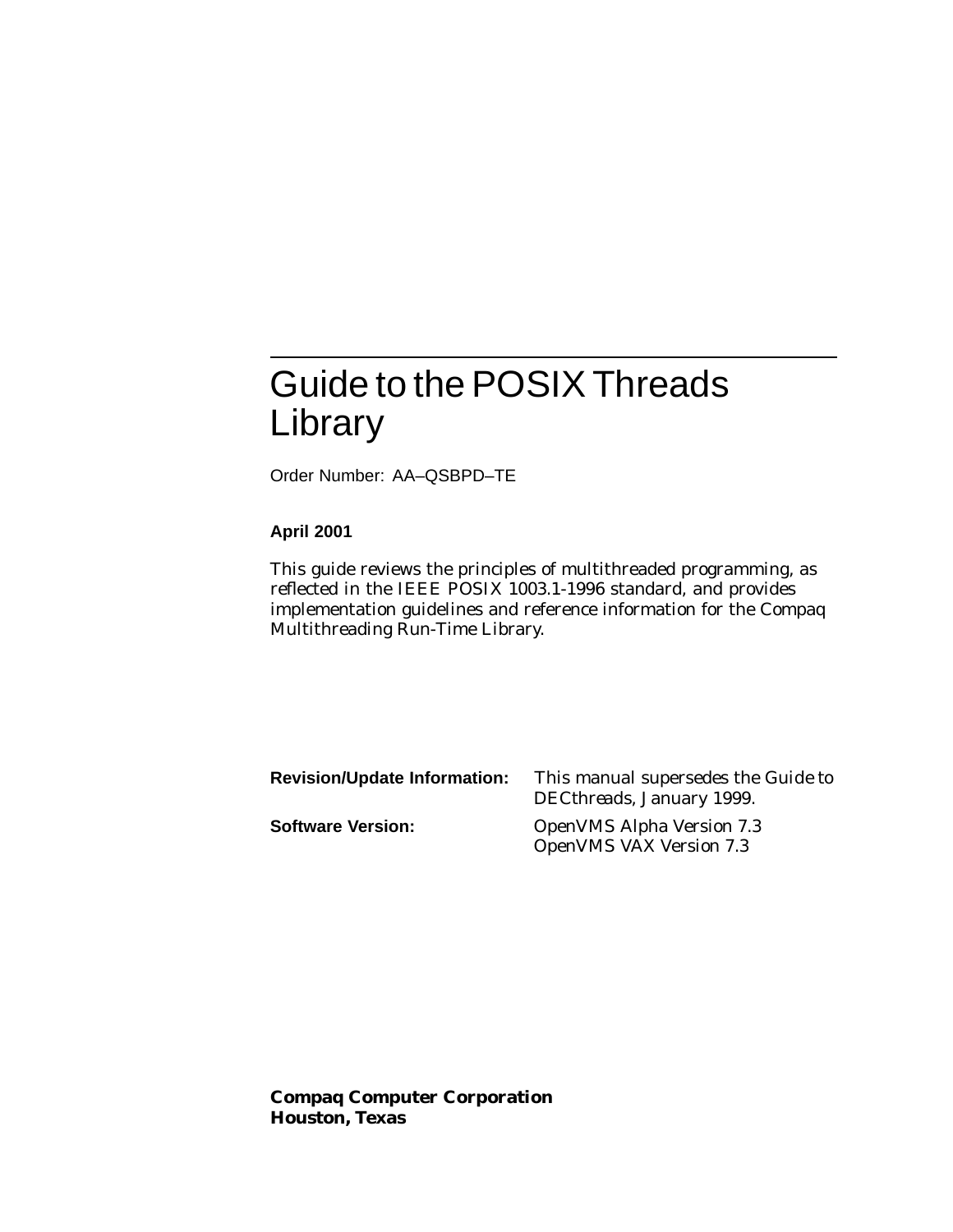© 2001 Compaq Computer Corporation

Compaq, VAX, VMS, and the Compaq logo Registered in the U.S. Patent and Trademark Office.

Tru64 and OpenVMS are trademarks of Compaq Information Technologies Group, L.P. in the United States and other countries.

Microsoft is a trademark of Microsoft Corporation in the United States and other countries. UNIX is a registered trademark and The Open Group is a trademark of The Open Group in the U.S. and other countries.

All other product names mentioned herein may be trademarks of their respective companies.

Confidential computer software. Valid license from Compaq required for possession, use, or copying. Consistent with FAR 12.211 and 12.212, Commercial Computer Software, Computer Software Documentation, and Technical Data for Commercial Items are licensed to the U.S. Government under vendor's standard commercial license.

The information in this document is provided "as is" without warranty of any kind and is subject to change without notice. The warranties for Compaq products are set forth in the express limited warranty statements accompanying such products. Nothing herein should be construed as constituting an additional warranty.

ZK6493

The Compaq *OpenVMS* documentation set is available on CD–ROM.

This document was prepared using DECdocument, Version 3.3-1b.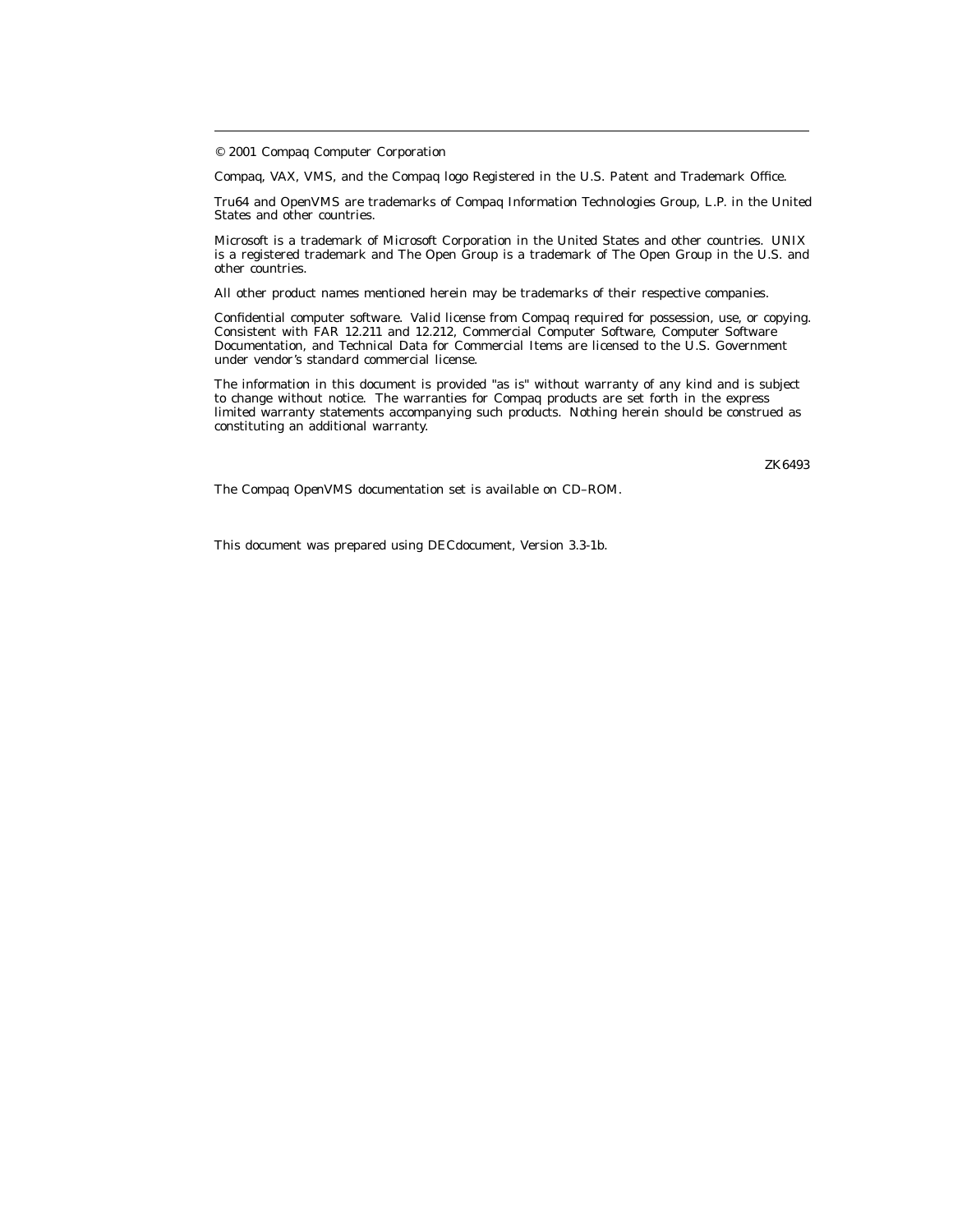# **Contents**

|   |           | xiii                                                                              |          |
|---|-----------|-----------------------------------------------------------------------------------|----------|
|   | Part I    | <b>Compaq POSIX Threads Library Overview and Programming</b><br><b>Guidelines</b> |          |
| 1 |           | <b>Introducing Multithreaded Programming</b>                                      |          |
|   | 1.1       |                                                                                   | $1 - 1$  |
|   | 1.2       |                                                                                   | $1 - 2$  |
|   | 1.3       |                                                                                   | $1 - 3$  |
|   | 1.4       | Functional Models for Multithreaded Programming                                   | $1 - 4$  |
|   | 1.4.1     |                                                                                   | $1 - 4$  |
|   | 1.4.2     |                                                                                   | $1 - 4$  |
|   | 1.4.3     |                                                                                   | $1 - 5$  |
|   | 1.4.4     | Combination of Functional Models                                                  | $1 - 5$  |
|   | 1.5       | Programming Issues for Multithreaded Programs                                     | $1 - 6$  |
|   | 1.6       | POSIX Threads Libraries and Interfaces                                            | $1 - 6$  |
|   | 1.6.1     | The pthread Multithreading Interface                                              | $1 - 7$  |
|   | 1.6.1.1   | Optionally Implemented POSIX.1 Routines                                           | $1 - 16$ |
|   | 1.6.2     | Thread-Independent Services Interface                                             | $1 - 16$ |
|   | 1.6.3     |                                                                                   | $1 - 19$ |
|   | 1.6.3.1   |                                                                                   | $1 - 19$ |
|   | 1.6.3.2   | The d4 (DCEthread) Interfaces                                                     | $1 - 19$ |
| 2 |           | <b>Objects and Operations</b>                                                     |          |
|   | 2.1       | Threads and Synchronization Objects                                               | $2 - 1$  |
|   | 2.2       |                                                                                   | $2 - 1$  |
|   | 2.3       |                                                                                   | $2 - 2$  |
|   | 2.3.1     |                                                                                   | $2 - 2$  |
|   | 2.3.2     | Setting the Attributes of a New Thread                                            | $2 - 3$  |
|   | 2.3.2.1   | Setting the Inherit Scheduling Attribute                                          | $2 - 3$  |
|   | 2.3.2.2   |                                                                                   | $2 - 3$  |
|   | 2.3.2.2.1 | Techniques for Setting the Scheduling Policy Attribute                            | $2 - 4$  |
|   | 2.3.2.2.2 | Comparing Throughput and Real-Time Policies                                       | $2 - 4$  |
|   | 2.3.2.2.3 | Portability of Scheduling Policy Settings                                         | $2 - 5$  |
|   | 2.3.2.3   | Setting the Scheduling Parameters Attribute                                       | $2 - 5$  |
|   | 2.3.2.4   | Setting the Stacksize Attribute                                                   | $2 - 6$  |
|   | 2.3.2.5   | Setting the Stack Address Attribute                                               | $2 - 6$  |
|   | 2.3.2.6   |                                                                                   | $2 - 7$  |
|   | 2.3.2.7   | Setting the Contention Scope Attribute                                            | $2 - 7$  |
|   | 2.3.3     |                                                                                   | $2 - 9$  |
|   | 2.3.3.1   |                                                                                   | $2 - 11$ |
|   | 2.3.4     | Detaching and Destroying a Thread                                                 | $2 - 11$ |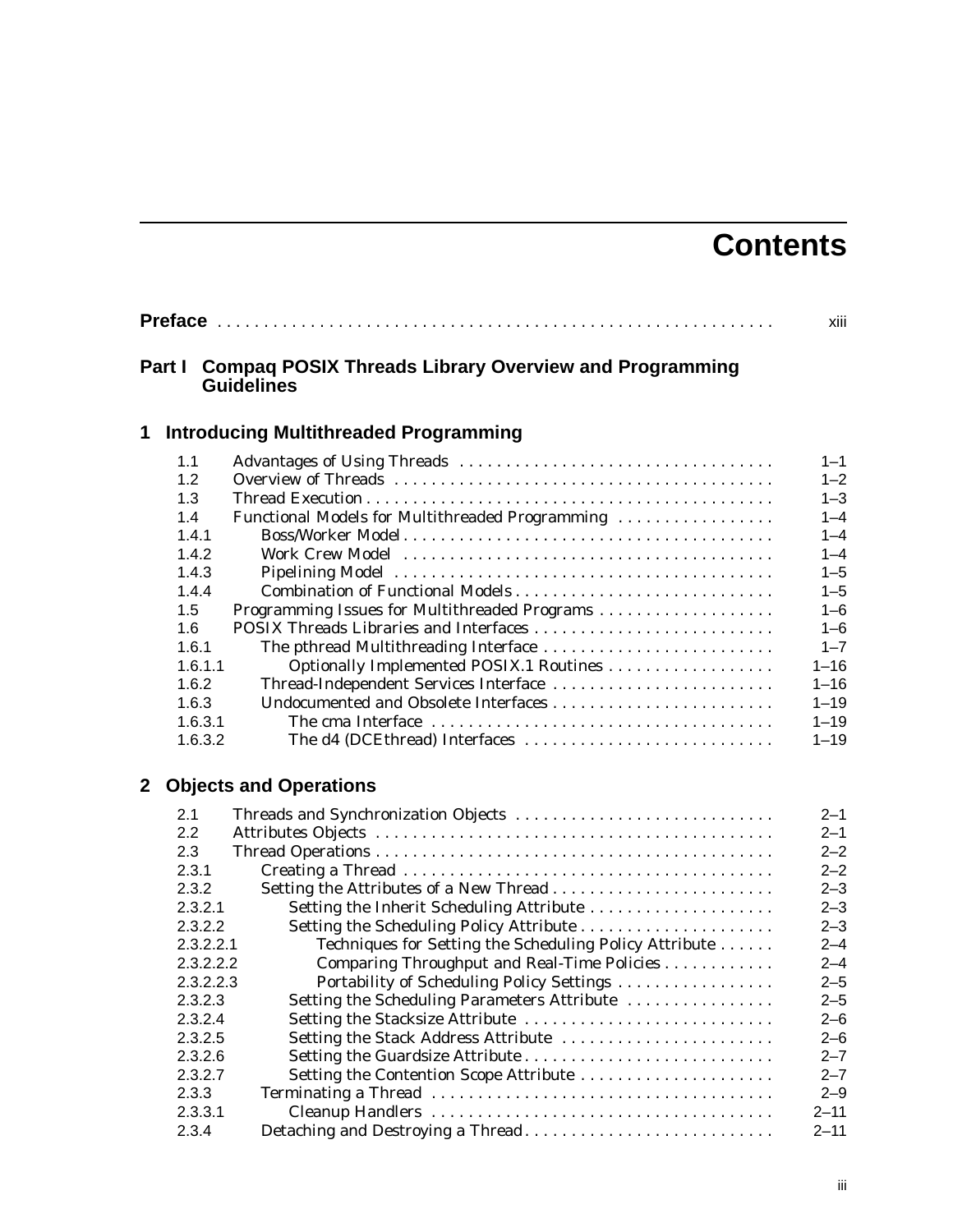| 2.3.5   |                                                            | $2 - 12$ |
|---------|------------------------------------------------------------|----------|
| 2.3.6   |                                                            | $2 - 12$ |
| 2.3.6.1 | Calculating the Scheduling Priority                        | $2 - 13$ |
| 2.3.6.2 | Effects of Scheduling Policy                               | $2 - 13$ |
| 2.3.7   |                                                            | $2 - 14$ |
| 2.3.7.1 | Thread Cancelation Implemented Using Exceptions            | $2 - 15$ |
| 2.3.7.2 | Thread Return Value After Cancelation                      | $2 - 15$ |
| 2.3.7.3 |                                                            | $2 - 15$ |
| 2.3.7.4 | Deferred Cancelation Points                                | $2 - 16$ |
| 2.3.7.5 |                                                            | $2 - 16$ |
| 2.3.7.6 |                                                            | $2 - 17$ |
| 2.3.7.7 | Example of Thread Cancelation Code                         | $2 - 18$ |
| 2.4     |                                                            | $2 - 20$ |
| 2.4.1   |                                                            | $2 - 20$ |
| 2.4.1.1 |                                                            | $2 - 20$ |
| 2.4.1.2 |                                                            | $2 - 21$ |
| 2.4.1.3 |                                                            | $2 - 21$ |
| 2.4.1.4 |                                                            | $2 - 21$ |
| 2.4.1.5 |                                                            | $2 - 22$ |
| 2.4.1.6 |                                                            | $2 - 22$ |
| 2.4.2   |                                                            | $2 - 23$ |
| 2.4.3   | Condition Variable Attributes                              | $2 - 27$ |
| 2.4.4   |                                                            | $2 - 27$ |
| 2.4.4.1 | Thread Priority and Writer Precedence for Read-Write Locks | $2 - 28$ |
| 2.4.4.2 | Initializing and Destroying a Read-Write Lock              | $2 - 28$ |
| 2.4.4.3 | Read-Write Lock Attributes                                 | $2 - 28$ |
| 2.5     | Process-Shared Synchronization Objects                     | $2 - 28$ |
| 2.5.1   |                                                            | $2 - 29$ |
| 2.5.2   |                                                            | $2 - 29$ |
| 2.5.3   |                                                            | $2 - 29$ |
| 2.5.4   | Process-Shared Read-Write Locks                            | $2 - 29$ |
| 2.6     |                                                            | $2 - 30$ |

# **3 Programming with Threads**

| 3.1              | Designing Code for Asynchronous Execution                      | $3 - 1$ |
|------------------|----------------------------------------------------------------|---------|
| 3.1.1            |                                                                | $3 - 2$ |
| 3.1.2            | Initialize Objects Before Thread Creation                      | $3 - 2$ |
| 3.1.3            |                                                                | $3 - 2$ |
| 3.2              |                                                                | $3 - 3$ |
| 3.3 <sub>2</sub> | Sharing Memory Between Threads                                 | $3 - 3$ |
| 3.3.1            |                                                                | $3 - 4$ |
| 3.3.2            |                                                                | $3 - 4$ |
| 3.3.3            |                                                                | $3 - 4$ |
| 3.4              |                                                                | $3 - 5$ |
| 3.4.1            |                                                                | $3 - 5$ |
| 3.4.2            | Using Stack Overflow Warning and Stack Guard Areas             | $3 - 5$ |
| 3.4.3            | Diagnosing Stack Overflow Errors                               | $3 - 6$ |
| 3.5              |                                                                | $3 - 6$ |
| 3.5.1            |                                                                | $3 - 6$ |
| 3.5.2            |                                                                | $3 - 7$ |
| 3.5.3            | Dependencies Among Scheduling Attributes and Contention Scope  | $3 - 7$ |
| 3.6              |                                                                | $3 - 7$ |
| 3.6.1            | Distinguishing Proper Usage of Mutexes and Condition Variables | $3 - 7$ |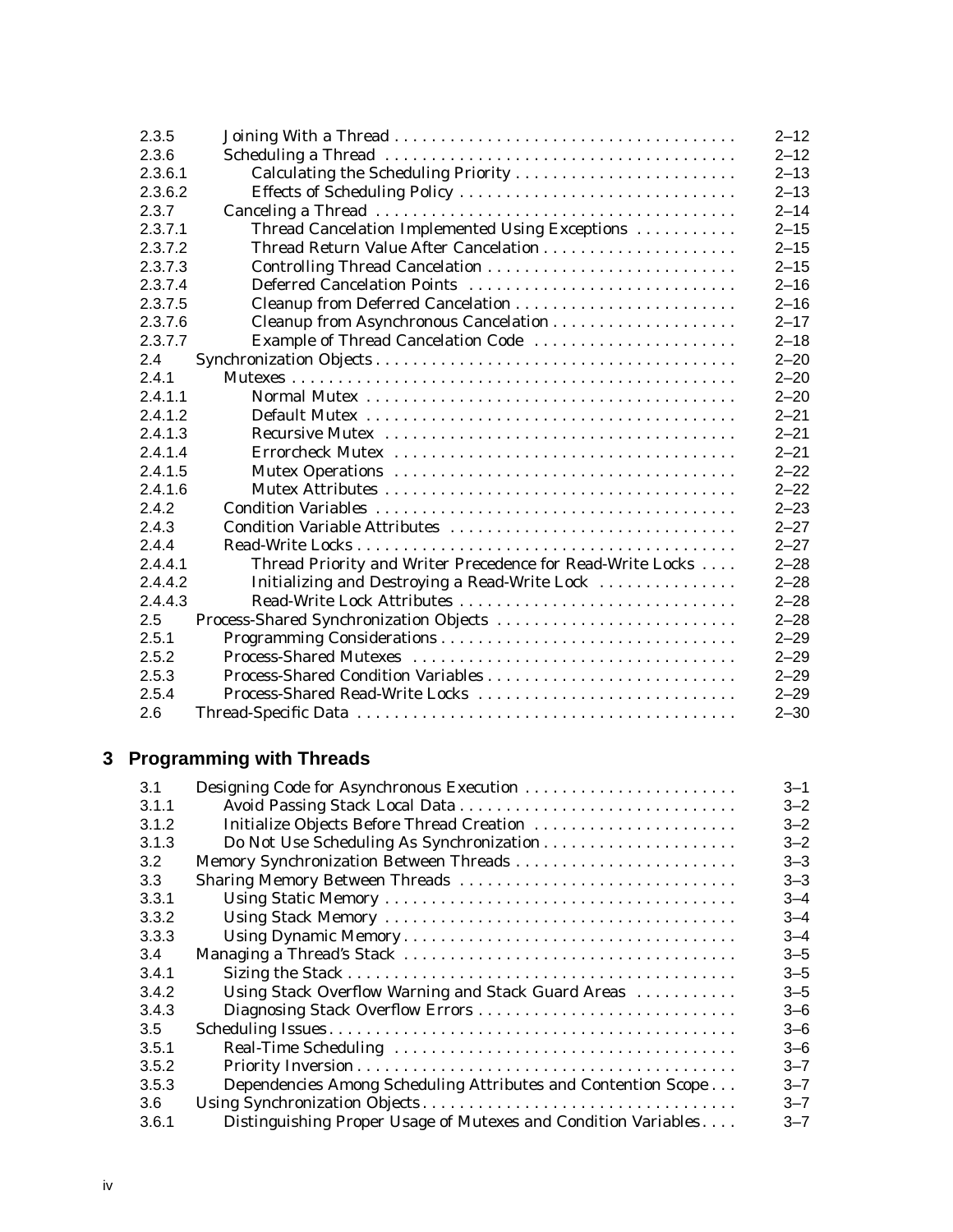| 3.6.2   |                                                                     | $3 - 8$  |
|---------|---------------------------------------------------------------------|----------|
| 3.6.3   |                                                                     | $3 - 8$  |
| 3.6.4   | Signaling a Condition Variable                                      | $3 - 9$  |
| 3.6.5   | Static Initialization Inappropriate for Stack-Based Synchronization |          |
|         |                                                                     | $3 - 10$ |
| 3.7     |                                                                     | $3 - 10$ |
| 3.7.1   | Determinants of a Program's Granularity                             | $3 - 11$ |
| 3.7.1.1 | Alpha Processor Granularity                                         | $3 - 11$ |
| 3.7.1.2 | VAX Processor Granularity                                           | $3 - 12$ |
| 3.7.2   | Compiler Support for Determining the Program's Actual               |          |
|         |                                                                     | $3 - 12$ |
| 3.7.3   |                                                                     | $3 - 12$ |
| 3.7.4   | Alignments of Members of Composite Data Objects                     | $3 - 13$ |
| 3.7.5   | Avoiding Granularity-Related Errors                                 | $3 - 13$ |
| 3.7.5.1 | Changing the Composite Data Object's Layout                         | $3 - 14$ |
| 3.7.5.2 | Maintaining the Composite Data Object's Layout                      | $3 - 14$ |
| 3.7.5.3 | Using One Mutex Per Composite Data Object                           | $3 - 14$ |
| 3.7.6   | Identifying Possible Word-Tearing Situations Using Visual           |          |
|         |                                                                     | $3 - 15$ |
| 3.8     |                                                                     | $3 - 15$ |
| 3.9     | Managing Dependencies Upon Other Libraries                          | $3 - 15$ |
| 3.9.1   |                                                                     | $3 - 16$ |
| 3.9.2   |                                                                     | $3 - 16$ |
| 3.9.3   |                                                                     | $3 - 16$ |
| 3.9.3.1 | Using Mutex Around Call to Unsafe Code                              | $3 - 17$ |
| 3.9.3.2 |                                                                     | $3 - 17$ |
| 3.9.3.3 | Using or Copying Static Data Before Releasing the Mutex             | $3 - 17$ |
| 3.9.4   | Use of Multiple Threads Libraries Not Supported                     | $3 - 17$ |
| 3.10    |                                                                     | $3 - 17$ |
| 3.10.1  |                                                                     | $3 - 18$ |
| 3.10.2  |                                                                     | $3 - 18$ |

# **4 Writing Thread-Safe Libraries**

| 4.1   | $4 - 1$ |
|-------|---------|
| 4.1.1 | $4 - 1$ |
| 4.1.2 | $4 - 2$ |
| 4.1.3 | $4 - 2$ |
| 4.1.4 | $4 - 2$ |
| 4.2   | $4 - 2$ |
| 4.3   | $4 - 3$ |
| 4.4   | $4 - 3$ |
| 4.5   | $4 - 3$ |

# **5 Using the Exceptions Package**

| 5.1   |                                                    | $5 - 1$ |
|-------|----------------------------------------------------|---------|
| 5.1.1 | Supported Programming Languages                    | $5 - 1$ |
| 5.1.2 | Relation of Exceptions to Return Codes and Signals | $5 - 1$ |
| 5.2   |                                                    | $5 - 2$ |
| 5.3   |                                                    | $5 - 2$ |
| 5.3.1 |                                                    | $5 - 3$ |
| 5.3.2 |                                                    | $5 - 3$ |
| 5.3.3 |                                                    | $5 - 4$ |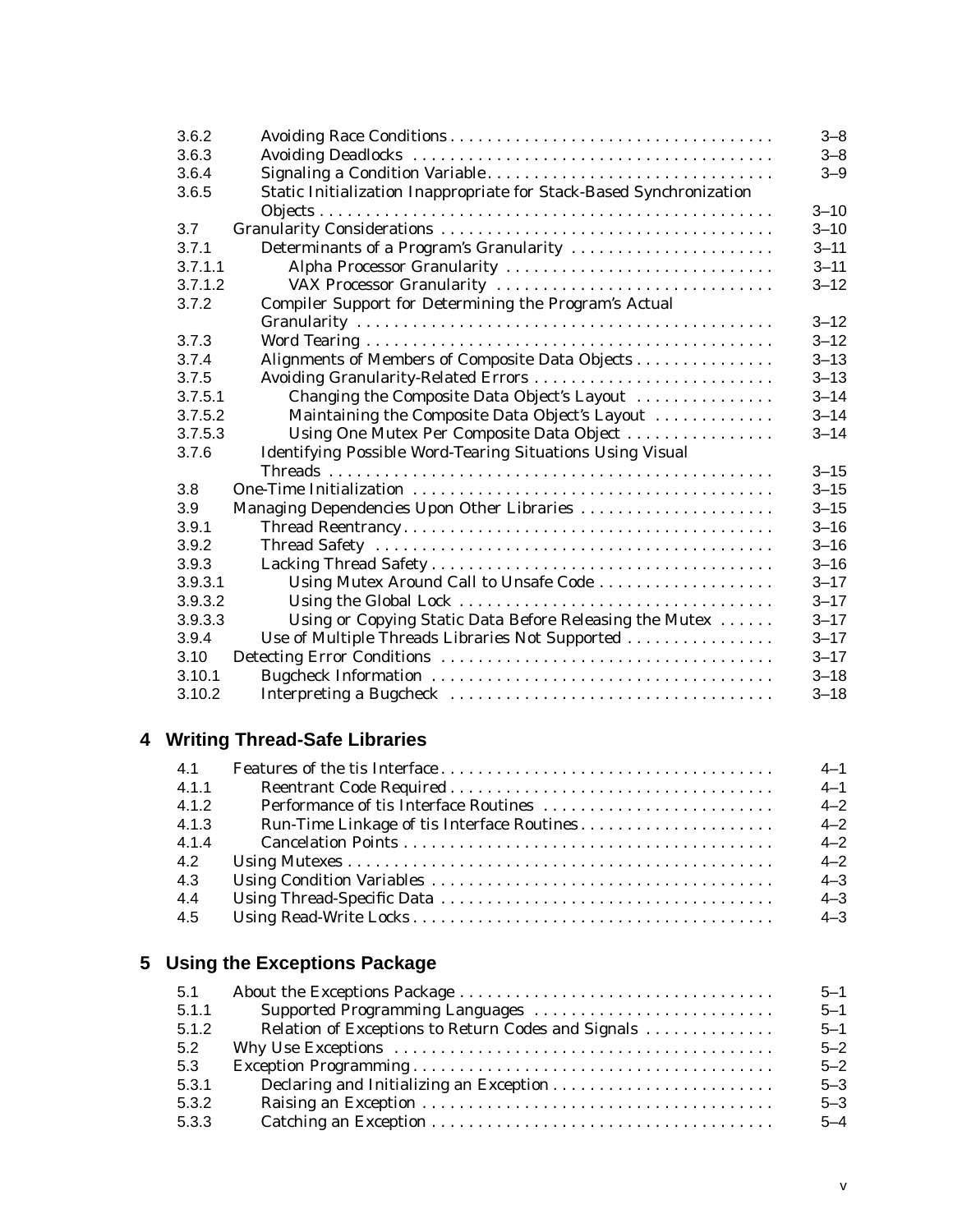| 5.3.4  |                                                      | $5 - 5$  |
|--------|------------------------------------------------------|----------|
| 5.3.5  |                                                      | $5 - 5$  |
| 5.4    |                                                      | $5 - 6$  |
| 5.4.1  | Declaring and Initializing Exception Objects         | $5 - 6$  |
| 5.4.2  | Address Exceptions and Status Exceptions             | $5 - 7$  |
| 5.4.3  |                                                      | $5 - 7$  |
| 5.5    |                                                      | $5 - 8$  |
| 5.6    |                                                      | $5 - 9$  |
| 5.7    |                                                      | $5 - 9$  |
| 5.7.1  |                                                      | $5 - 10$ |
| 5.7.2  |                                                      | $5 - 10$ |
| 5.7.3  |                                                      | $5 - 10$ |
| 5.7.4  | Catching Unspecified Exceptions                      | $5 - 11$ |
| 5.7.5  | Reraising the Current Exception                      | $5 - 12$ |
| 5.7.6  |                                                      | $5 - 12$ |
| 5.8    |                                                      | $5 - 13$ |
| 5.8.1  |                                                      | $5 - 13$ |
| 5.8.2  | Setting a System-Defined Error Status                | $5 - 14$ |
| 5.8.3  | Obtaining a System-Defined Error Status              | $5 - 14$ |
| 5.8.4  |                                                      | $5 - 15$ |
| 5.8.5  | Determining Whether Two Exceptions Match             | $5 - 15$ |
| 5.9    |                                                      | $5 - 16$ |
| 5.9.1  |                                                      | $5 - 16$ |
| 5.9.2  | Enclose Appropriate Actions in an Exception Scope    | $5 - 16$ |
| 5.9.3  | Raise Exceptions Prior to Performing Side-Effects    | $5 - 17$ |
| 5.9.4  |                                                      | $5 - 17$ |
| 5.9.5  | Declare Variables Within Handler Code as Volatile    | $5 - 18$ |
| 5.9.6  | Reraise Caught Exceptions That Are Not Fully Handled | $5 - 20$ |
| 5.9.7  | Avoid Dynamically Allocated Exception Objects        | $5 - 20$ |
| 5.10   | Exceptions Defined by the POSIX Threads Library      | $5 - 20$ |
| 5.11   |                                                      | $5 - 21$ |
| 5.12   | Host Operating System Dependencies                   | $5 - 22$ |
| 5.12.1 |                                                      | $5 - 22$ |
| 5.12.2 | OpenVMS Conditions and Exceptions                    | $5 - 22$ |

# **6 Examples**

| 6.1 |                                     | $6 - 1$ |
|-----|-------------------------------------|---------|
| 6.2 | Asynchronous User Interface Example | $6 - 8$ |

# **Part II POSIX.1 (pthread) Routines Reference**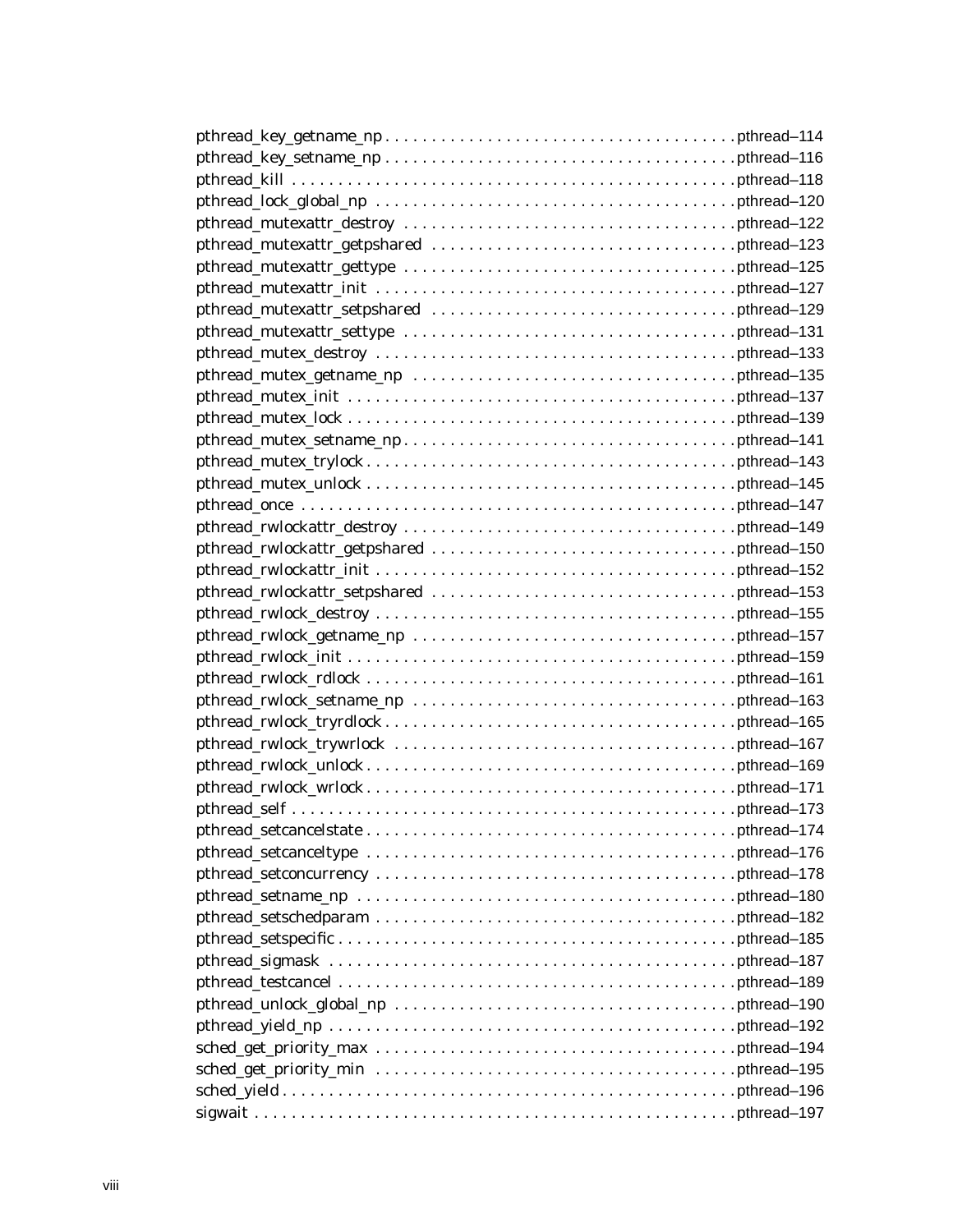|                                                                                                                         | $t$ is-3     |
|-------------------------------------------------------------------------------------------------------------------------|--------------|
|                                                                                                                         | $t$ is $-4$  |
| $\text{tis cond}\text{ init} \dots \dots \dots \dots \dots \dots \dots \dots \dots \dots \dots \dots \dots \dots \dots$ | $t$ is-6     |
|                                                                                                                         | $t$ is $-8$  |
|                                                                                                                         | $t$ is $-9$  |
|                                                                                                                         | $t$ is-11    |
|                                                                                                                         | $t$ is-13    |
|                                                                                                                         | $t$ is-14    |
|                                                                                                                         | $t$ is-16    |
|                                                                                                                         | $tis-17$     |
|                                                                                                                         | $tis-19$     |
|                                                                                                                         | $t$ is-21    |
|                                                                                                                         | $t$ is-22    |
|                                                                                                                         | $t$ is-24    |
|                                                                                                                         | $t$ is-26    |
|                                                                                                                         | $tis-27$     |
|                                                                                                                         | $t$ is $-28$ |
|                                                                                                                         | $t$ is $-29$ |
|                                                                                                                         | $t$ is $-31$ |
|                                                                                                                         | $t$ is $-32$ |
|                                                                                                                         | $t$ is-34    |
|                                                                                                                         | $t$ is $-35$ |
|                                                                                                                         | $t$ is $-37$ |
|                                                                                                                         | $t$ is $-39$ |
|                                                                                                                         | $t$ is $-40$ |
|                                                                                                                         | $t$ is-42    |
|                                                                                                                         | $t$ is-44    |
|                                                                                                                         | $t$ is-45    |
|                                                                                                                         | $t$ is-46    |
|                                                                                                                         | $t$ is-47    |
|                                                                                                                         | $t$ is-48    |
|                                                                                                                         | $t$ is $-50$ |
|                                                                                                                         | $t$ is $-51$ |

## **Part III Compaq Proprietary Interfaces: tis Routines Reference**

# **Part IV Appendixes**

# **A Considerations for Tru64 UNIX Systems**

| A.1   |                                                            | $A-1$ |
|-------|------------------------------------------------------------|-------|
| A.2   |                                                            | $A-1$ |
| A.2.1 |                                                            | $A-1$ |
| A.2.2 | Building Multithreaded Applications from Threads Libraries | $A-1$ |
| A.2.3 |                                                            | $A-2$ |
| A.2.4 |                                                            | $A-2$ |
| A.3   |                                                            | $A-2$ |
| A.3.1 |                                                            | $A-3$ |
| A.3.2 |                                                            | $A-3$ |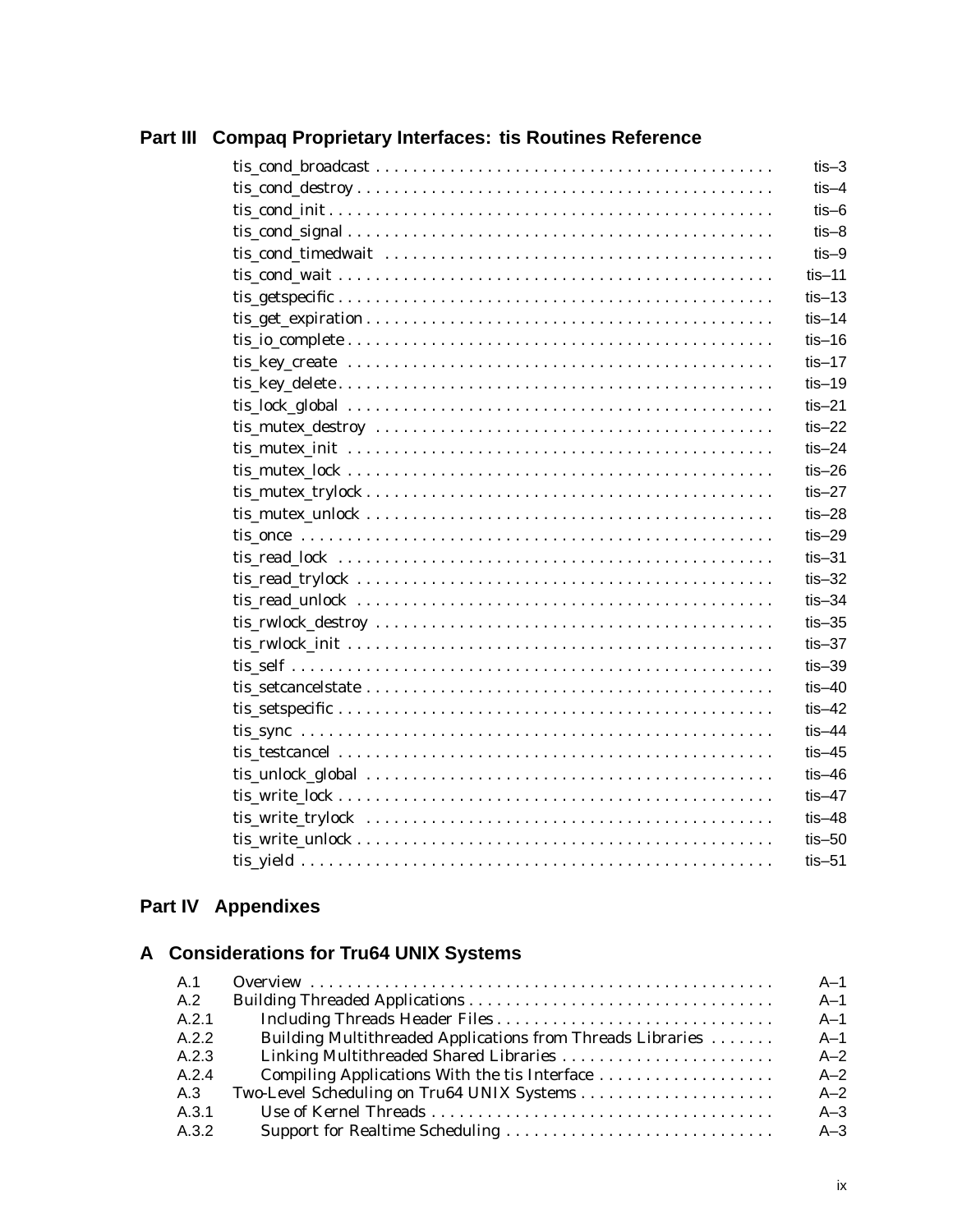| A.4   |                                            | $A-4$   |
|-------|--------------------------------------------|---------|
| A.4.1 |                                            | $A-5$   |
| A.4.2 | Conditional or Future Cancelation Points   | $A-6$   |
| A.5   |                                            | $A - 7$ |
| A.5.1 |                                            | $A - 7$ |
| A.5.2 | Handling Synchronous Signals as Exceptions | $A - 8$ |
| A.6   |                                            | $A - 8$ |
| A.7   |                                            | $A - 8$ |
| A.8   |                                            | $A-9$   |
| A.9   |                                            | $A-9$   |

# **B Considerations for OpenVMS Systems**

| B.1                                                         |                                                         | $B-1$   |
|-------------------------------------------------------------|---------------------------------------------------------|---------|
| B.2                                                         |                                                         | $B-1$   |
| B.3                                                         |                                                         | $B-1$   |
| B.4                                                         | Using the Threads Library with AST Routines             | $B-2$   |
| <b>B.5</b>                                                  |                                                         | $B-3$   |
| B.6                                                         | Default and Minimum Thread Stack Size                   | $B-3$   |
| B.7                                                         | Requesting a Specific, Absolute Thread Stack Size       | $B-4$   |
| B.8                                                         | Declaring an OpenVMS Condition Handler                  | $B-4$   |
| <b>B.9</b>                                                  | Thread Cancelability of System Services                 | $B-5$   |
| <b>B.10</b>                                                 | Using OpenVMS Alpha 64-Bit Addressing                   | $B-5$   |
| <b>B.11</b>                                                 |                                                         | $B-5$   |
| <b>B.12</b>                                                 | Two-Level Scheduling on OpenVMS Alpha Systems           | $B-6$   |
| B.12.1                                                      | Linker Options to Specify Image's Use of Kernel Threads | $B - 7$ |
| B.12.2<br>Setting Kernel Threads Support in Existing Images |                                                         | $B-8$   |
| B.12.2.1                                                    |                                                         | $B-8$   |
| Querying and Setting Kernel Threads Features<br>B.12.3      |                                                         | $B-9$   |
| B.12.4                                                      |                                                         | $B-9$   |
| B.12.5                                                      |                                                         | $B-10$  |
| B.12.6                                                      |                                                         | $B-11$  |
| B.12.7                                                      |                                                         | $B-11$  |
| B.12.8                                                      |                                                         | $B-12$  |
| B.12.9                                                      |                                                         | $B-12$  |
| B.12.10                                                     |                                                         | $B-13$  |
| B.12.11                                                     | SYSGEN Parameter MULTITHREAD                            | $B-13$  |
| B.12.12                                                     | Process Control System Services and DCL Commands        | $B-13$  |
| B.12.12.1                                                   |                                                         | $B-14$  |
| B.12.12.2                                                   | Kernel-Level System Services                            | $B-14$  |
| B.12.12.3                                                   |                                                         | $B-14$  |
| Interoperability with POSIX for OpenVMS<br><b>B.13</b>      |                                                         | $B-14$  |

# **C Debugging Multithreaded Applications**

| C.1   |                                                 | $C-1$ |
|-------|-------------------------------------------------|-------|
| C.1.1 |                                                 | $C-1$ |
| C.1.2 |                                                 | $C-1$ |
| C.2   |                                                 | $C-2$ |
| C.3   |                                                 | $C-2$ |
| C.4   |                                                 | $C-2$ |
| C.5   |                                                 | $C-3$ |
| C.5.1 | Display of Stack Trace from Unhandled Exception | $C-3$ |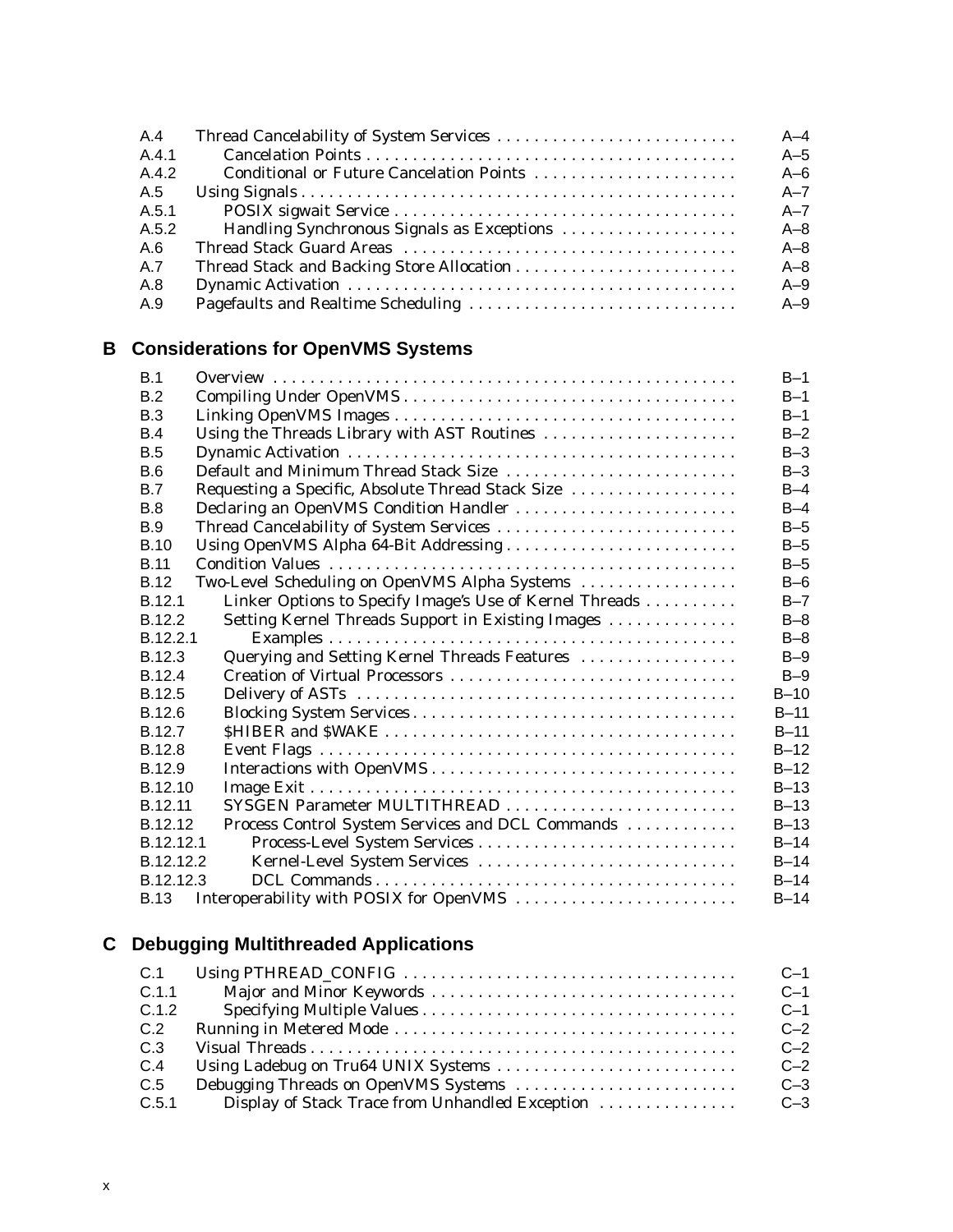# **D Migrating from the cma Interface**

|  | $D-1$ |
|--|-------|
|  | $D-1$ |
|  | D-2   |
|  |       |

# **E Migrating from the d4 Interface**

| E.1 | $E-1$   |
|-----|---------|
| E.2 | $E-1$   |
| E.3 | $E-1$   |
| E.4 | $E-2$   |
| E.5 | $E - 3$ |
| E.6 | $E-4$   |

## **Glossary**

## **Index**

# **Examples**

| $2 - 1$  |                                                                            | $2 - 18$ |
|----------|----------------------------------------------------------------------------|----------|
| $5 - 1$  |                                                                            | $5 - 4$  |
| $5 - 2$  | Catching an Exception Using CATCH                                          | $5 - 4$  |
| $5 - 3$  | Catching an Exception Using CATCH and CATCH_ALL                            | $5 - 5$  |
| $5 - 4$  | Defining Epilogue Actions Using FINALLY                                    | $5 - 6$  |
| $5 - 5$  |                                                                            | $5 - 8$  |
| $5 - 6$  |                                                                            | $5 - 9$  |
| $5 - 7$  |                                                                            | $5 - 11$ |
| $5 - 8$  | Catching an Unspecified Exception Using CATCH_ALL                          | $5 - 12$ |
| $5 - 9$  | Defining Epilogue Actions Using FINALLY                                    | $5 - 13$ |
| $5 - 10$ | Setting an Error Status in an Exception Object                             | $5 - 14$ |
| $5 - 11$ | Obtaining the Error Status Value from a Status Exception Object            | $5 - 15$ |
| $5 - 12$ |                                                                            | $5 - 16$ |
| $5 - 13$ | Incorrect Placement of Statements That Might Raise an Exception            | $5 - 17$ |
| $5 - 14$ | Correct Placement of Statements That Might Raise an Exception              | $5 - 17$ |
| $5 - 15$ | Use of the Volatile Type Qualifier Within an Exception Scope $\dots \dots$ | $5 - 19$ |
| $6 - 1$  | C Program Example (Prime Number Search)                                    | $6 - 3$  |
| $6 - 2$  | C Program Example (Asynchronous User Interface)                            | $6 - 11$ |

# **Figures**

| $1 - 3$  |
|----------|
| $1 - 4$  |
| $1 - 5$  |
| $1 - 5$  |
| $2 - 14$ |
|          |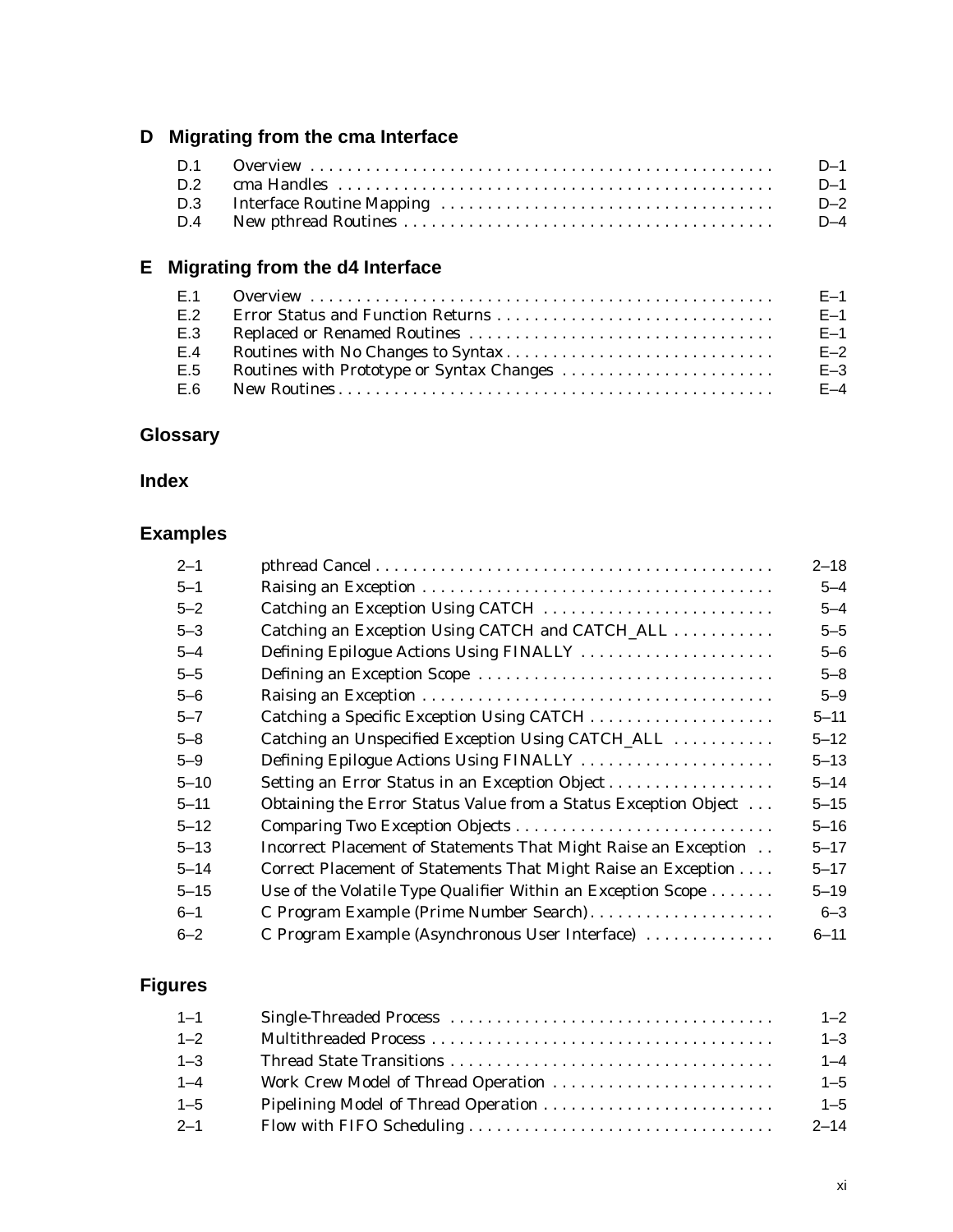| $2 - 2$ | $2 - 14$ |
|---------|----------|
| $2 - 3$ | $2 - 14$ |
| $2 - 4$ | $2 - 20$ |
| $2 - 5$ | $2 - 24$ |
| $2 - 6$ | $2 - 25$ |
| $2 - 7$ | $2 - 26$ |
| $4 - 1$ | $4 - 4$  |

## **Tables**

| $1 - 1$ |                                                               | $1 - 9$  |
|---------|---------------------------------------------------------------|----------|
| $1 - 2$ |                                                               | $1 - 17$ |
| $2 - 1$ | Support for Thread Contention Scope                           | $2 - 8$  |
| $3 - 1$ | Default and Optional Granularities                            | $3 - 12$ |
| $5 - 1$ | Names of Exception Objects Defined by the Threads Library     | $5 - 20$ |
| $A-1$   |                                                               | $A-1$    |
| $A-2$   | Tru64 UNIX Shared Libraries for Multithreaded Programs        | $A-1$    |
| $A-3$   | Signals Reported as Exceptions                                | $A - 8$  |
| $B-1$   |                                                               | $B-1$    |
| $B-2$   |                                                               | $B-2$    |
| $B-3$   |                                                               | $B-5$    |
| $B-4$   | Results of Keyword Arguments to /THREADS_ENABLE Qualifier     | $B - 7$  |
| $B-5$   | Return Values from \$GETJPI System Service                    | $B-9$    |
| $C-1$   | PTHREAD_CONFIG Settings                                       | $C-1$    |
| $D-1$   | Corresponding cma and pthread Routines                        | $D-2$    |
| $E-1$   | pthread Routines That Replace d4 Routines                     | $E-1$    |
| $E-2$   | d4 Routines With Syntax Changes as pthread Routines           | $E-3$    |
| $E - 3$ | d4 Routines Whose pthread Counterpart Uses Standard Datatypes | $E-4$    |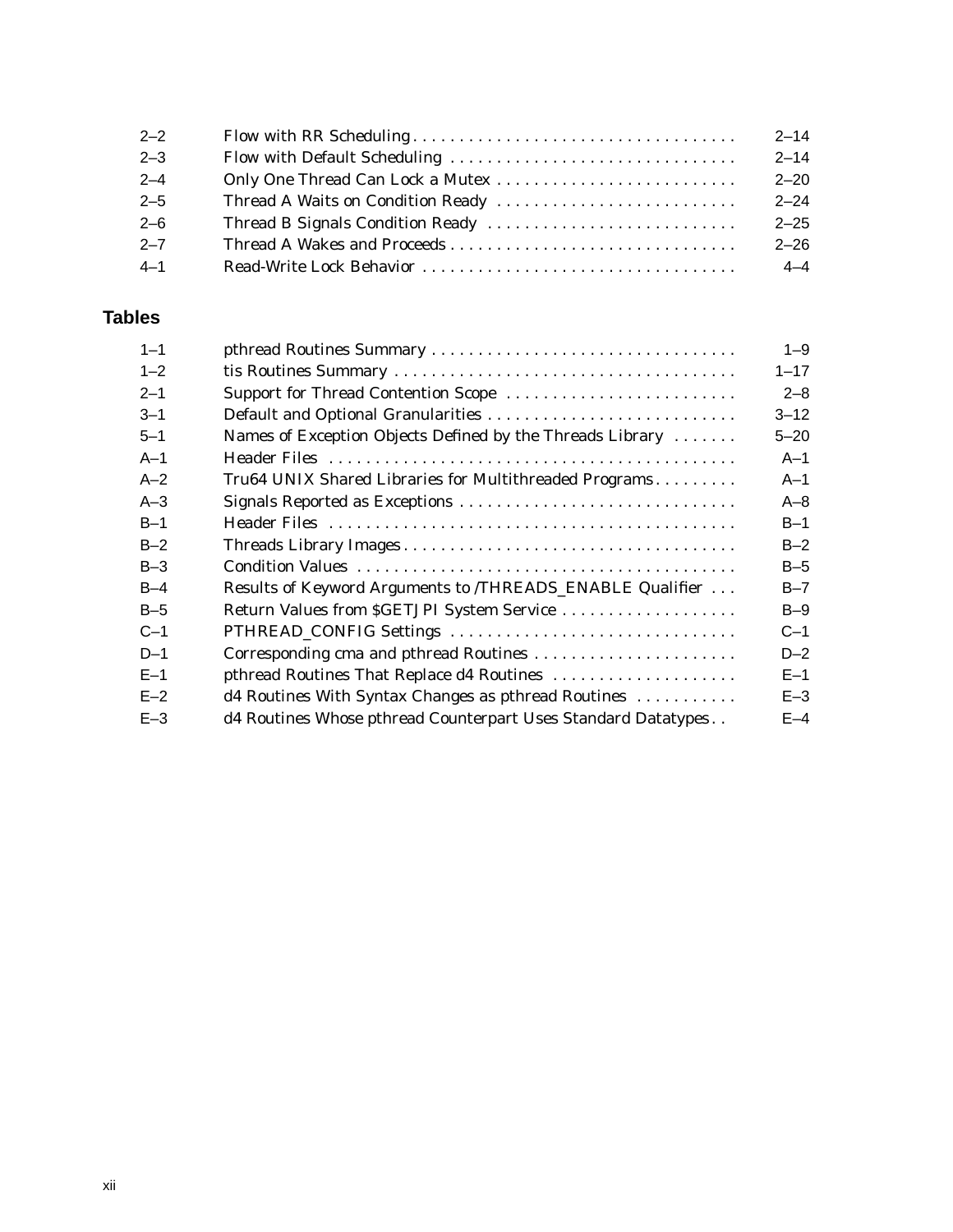# **Preface**

This guide describes the POSIX Threads Library, Compaq's Multithreading Run-Time Library. In addition to introducing components for building multithreaded applications and libraries to be called from either single-threaded or multithreaded programs, this guide reviews the key principles of multithreaded programming.

This guide also presents the concepts behind thread-safe and multithreaded processing environments and provides guidelines for using the library to implement them on various Compaq platforms. Finally, this guide describes in detail each routine in the two recommended Compaq interfaces:

- For building portable, multithreaded applications, Compaq provides the **pthread** interface. This is an implementation of the POSIX standard 1003.1c-1995 (part of 1003.1-1996). This interface adds extensions specified in The Open Group's *Single Unix Specification, Version 2* (SUSV2), also known as XSH5, part of the UNIX98 brand.
- For building libraries whose routines can be called in either a single-threaded or multithreaded context, Compaq provides a proprietary thread-independent services (or **tis**) interface.

The interface you select depends upon your goals and the anticipated environment for your software.

As a complement to this guide, and for a user's guide to multithreaded programming using the pthreads standard, we recommend the following:

*Programming with POSIX Threads* by David R. Butenhof, published as part of the Addison-Wesley Professional Computing Series (ISBN 0-201-63392-2). *The Single UNIX Specification, Version 2*, The Open Group (ISBN 85912-181-0). Available online at http://www.opengroup.org/onlinepubs/7908799/toc.htm.

#### **Intended Audience**

This guide is for system and application programmers who use the POSIX Threads Library either to create multithreaded applications or to create threadsafe code libraries that can be called from either single-threaded or multithreaded applications.

#### **Document Structure**

This guide consists of the following: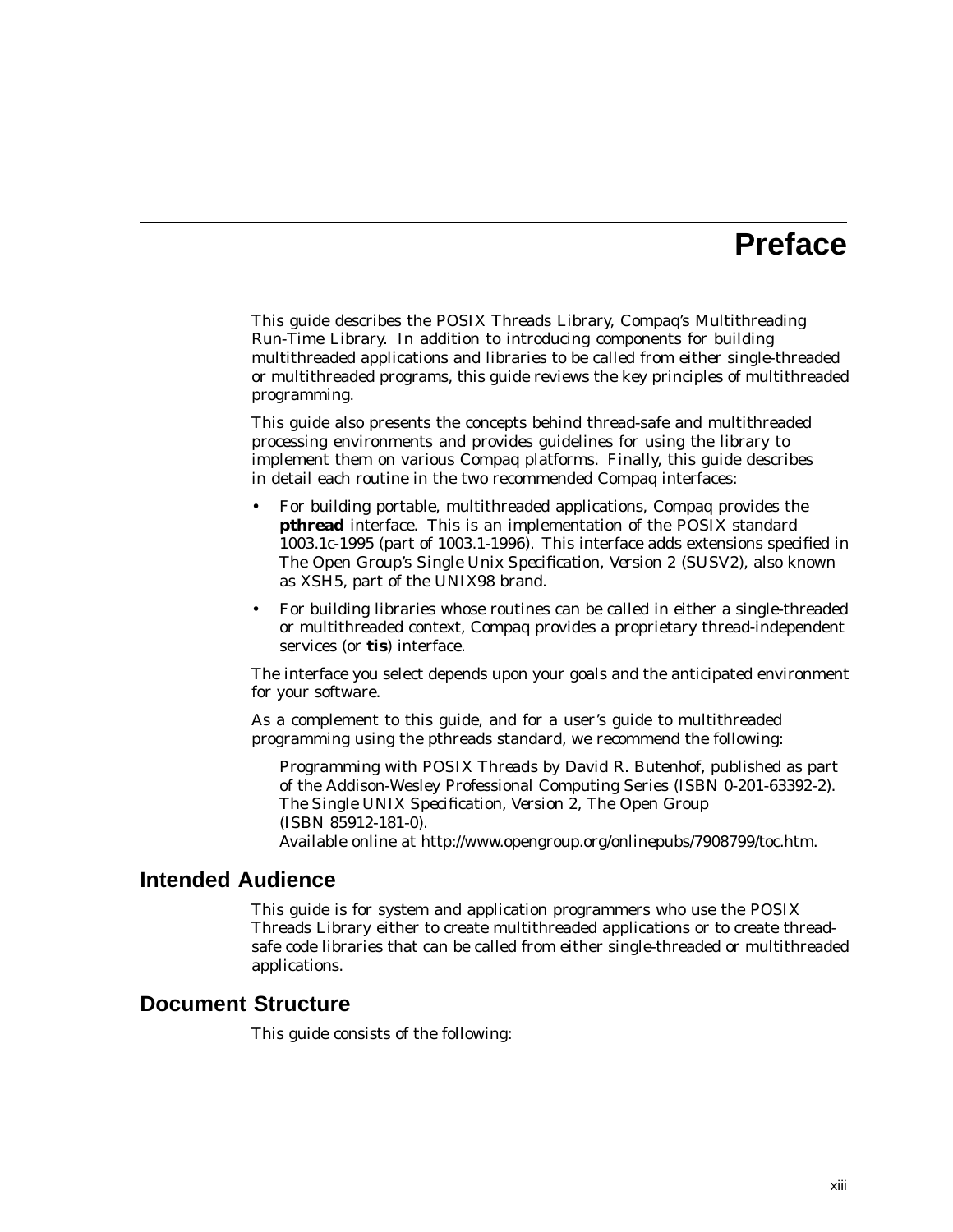#### **Part I**

- Chapter 1 provides a brief overview of multithreaded programming.
- Chapter 2 discusses the concepts and techniques related to the POSIX Threads Library.
- Chapter 3 describes thread disciplines and coding issues you may face when writing a multithreaded program.
- Chapter 4 addresses writing thread-safe libraries.
- Chapter 5 introduces and provides conventions for the modular use of the POSIX Threads Library exception package.
- Chapter 6 contains example programs demonstrating how to call library routines from a C language program.

#### **Part II**

• This part provides detailed reference information on each **pthread** interface routine. Routine descriptions appear in alphabetical order by routine name.

#### **Part III**

• This part provides detailed reference information on each **tis** interface routine. Routine descriptions appear in alphabetical order by routine name.

#### **Part IV - Appendixes**

- Appendix A discusses POSIX Threads Library issues and restrictions specific to Compaq Tru64 UNIX systems.
- Appendix B discusses POSIX Threads Library issues and restrictions specific to OpenVMS systems.
- Appendix C discusses debugging issues for a multithreaded program that uses the POSIX Threads Library.
- Appendix D summarizes the differences between the obsolete Compaqproprietary CMA (or **cma**) interface and the Compaq **pthread** interface. Use this appendix to help you migrate your programs and applications to the **pthread** interface.
- Appendix E summarizes the differences between the retired POSIX 1003.4a/Draft 4 (**d4** or **DCEthreads**) interface and the Compaq **pthread** interface. Use this appendix to help you migrate your programs and applications to the **pthread** interface.

#### **Glossary**

• The Glossary contains definitions of terms used in this guide, listed alphabetically.

#### **Related Documents**

See your system's documentation set for more information on that system. This manual covers the version of the POSIX Threads Library available on the following platforms:

- Tru64 UNIX 5.0A or higher
- OpenVMS Alpha Version 7.3
- OpenVMS VAX Version 7.3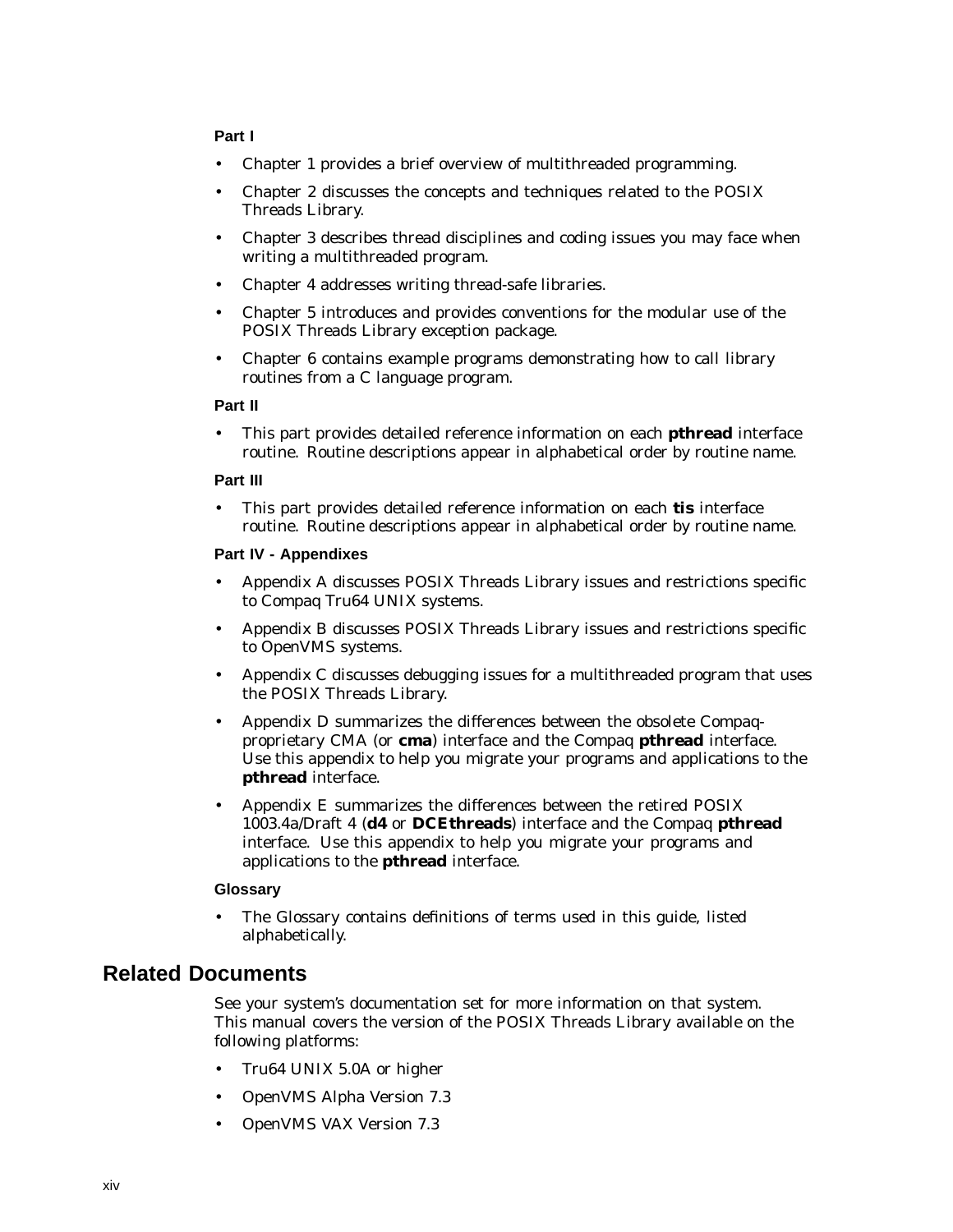For a complete list and description of the books in the OpenVMS documentation set, see the *OpenVMS Version 7.3 New Features and Documentation Overview*.

Some books in the OpenVMS or Tru64 UNIX documentation set help meet the needs of several audiences. For example, the information in some system manager, system administrator, or user books is also used by programmers. Keep this in mind when searching for information on specific topics. The New Features Manual provides information on all of the books in the OpenVMS or Tru64 UNIX documentation set.

For additional information on the Open Systems Software Group (OSSG) products and services, access the Compaq World Wide Web site at the following location:

http://www.openvms.compaq.com/

## **Reader's Comments**

Compaq welcomes your comments on this guide. Please send comments to any of the following addresses:

| Fax  | 603 881-0120, Attention: Core Technology Group, ZKO2-3/Q18                                                             |
|------|------------------------------------------------------------------------------------------------------------------------|
| Mail | <b>Compag Computer Corporation</b><br>Core Technology Group, ZKO2-3/Q18<br>110 Spit Brook Rd.<br>Nashua, NH 03062-2698 |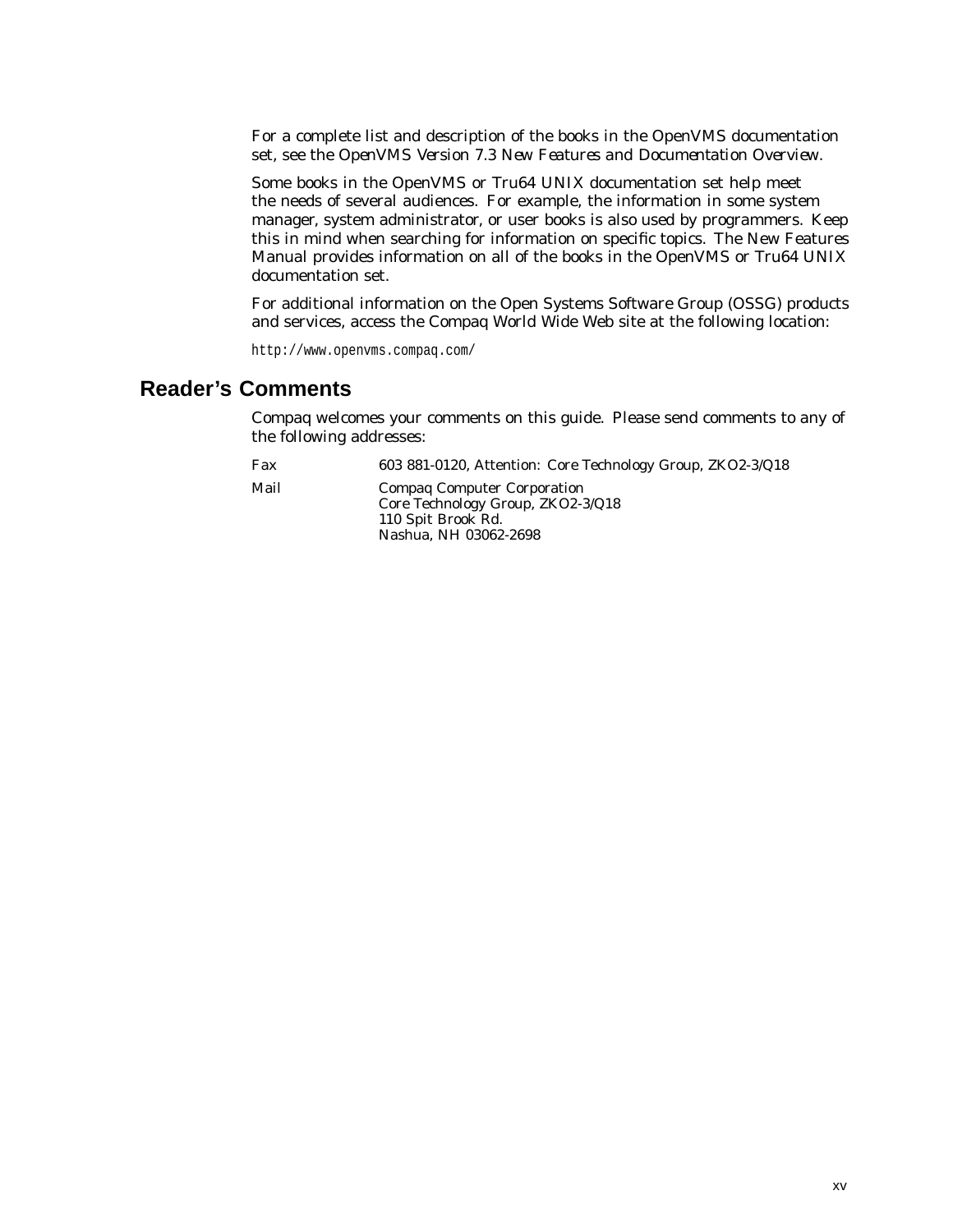## **Conventions**

VMScluster systems are now referred to as OpenVMS Cluster systems. Unless otherwise specified, references to OpenVMS Clusters or clusters in this document are synonymous with VMSclusters.

In this manual, every use of DECwindows and DECwindows Motif refers to DECwindows Motif for OpenVMS software.

The following conventions are used in this manual:

| Ctrl/x           | A sequence such as $Ctrl/x$ indicates that you must hold down<br>the key labeled Ctrl while you press another key or a pointing<br>device button.                                                                                                                                                                                      |  |
|------------------|----------------------------------------------------------------------------------------------------------------------------------------------------------------------------------------------------------------------------------------------------------------------------------------------------------------------------------------|--|
| PF1 X            | A sequence such as $PF1$ x indicates that you must first press<br>and release the key labeled PF1 and then press and release<br>another key or a pointing device button.                                                                                                                                                               |  |
| Return           | In examples, a key name enclosed in a box indicates that<br>you press a key on the keyboard. (In text, a key name is not<br>enclosed in a box.)                                                                                                                                                                                        |  |
|                  | In the HTML version of this document, this convention appears<br>as brackets, rather than a box.                                                                                                                                                                                                                                       |  |
| .                | A horizontal ellipsis in examples indicates one of the following<br>possibilities:                                                                                                                                                                                                                                                     |  |
|                  | Additional optional arguments in a statement have been<br>omitted.                                                                                                                                                                                                                                                                     |  |
|                  | The preceding item or items can be repeated one or more<br>$\bullet$<br>times.                                                                                                                                                                                                                                                         |  |
|                  | Additional parameters, values, or other information can be<br>entered.                                                                                                                                                                                                                                                                 |  |
|                  | A vertical ellipsis indicates the omission of items from a code<br>example or command format; the items are omitted because<br>they are not important to the topic being discussed.                                                                                                                                                    |  |
| $\left( \right)$ | In command format descriptions, parentheses indicate that you<br>must enclose choices in parentheses if you specify more than<br>one.                                                                                                                                                                                                  |  |
| U                | In command format descriptions, brackets indicate optional<br>choices. You can choose one or more items or no items.<br>Do not type the brackets on the command line. However,<br>you must include the brackets in the syntax for OpenVMS<br>directory specifications and for a substring specification in an<br>assignment statement. |  |
|                  | In command format descriptions, vertical bars separate choices<br>within brackets or braces. Within brackets, the choices are<br>optional; within braces, at least one choice is required. Do not<br>type the vertical bars on the command line.                                                                                       |  |
| $\{\}$           | In command format descriptions, braces indicate required<br>choices; you must choose one of the items listed. Do not type<br>the braces on the command line.                                                                                                                                                                           |  |
| bold text        | This typeface represents the introduction of a new term. It<br>also represents the name of an argument, an attribute, or a<br>reason.                                                                                                                                                                                                  |  |
|                  | In the HTML version of this document, this convention appears<br>as <i>italic</i> text.                                                                                                                                                                                                                                                |  |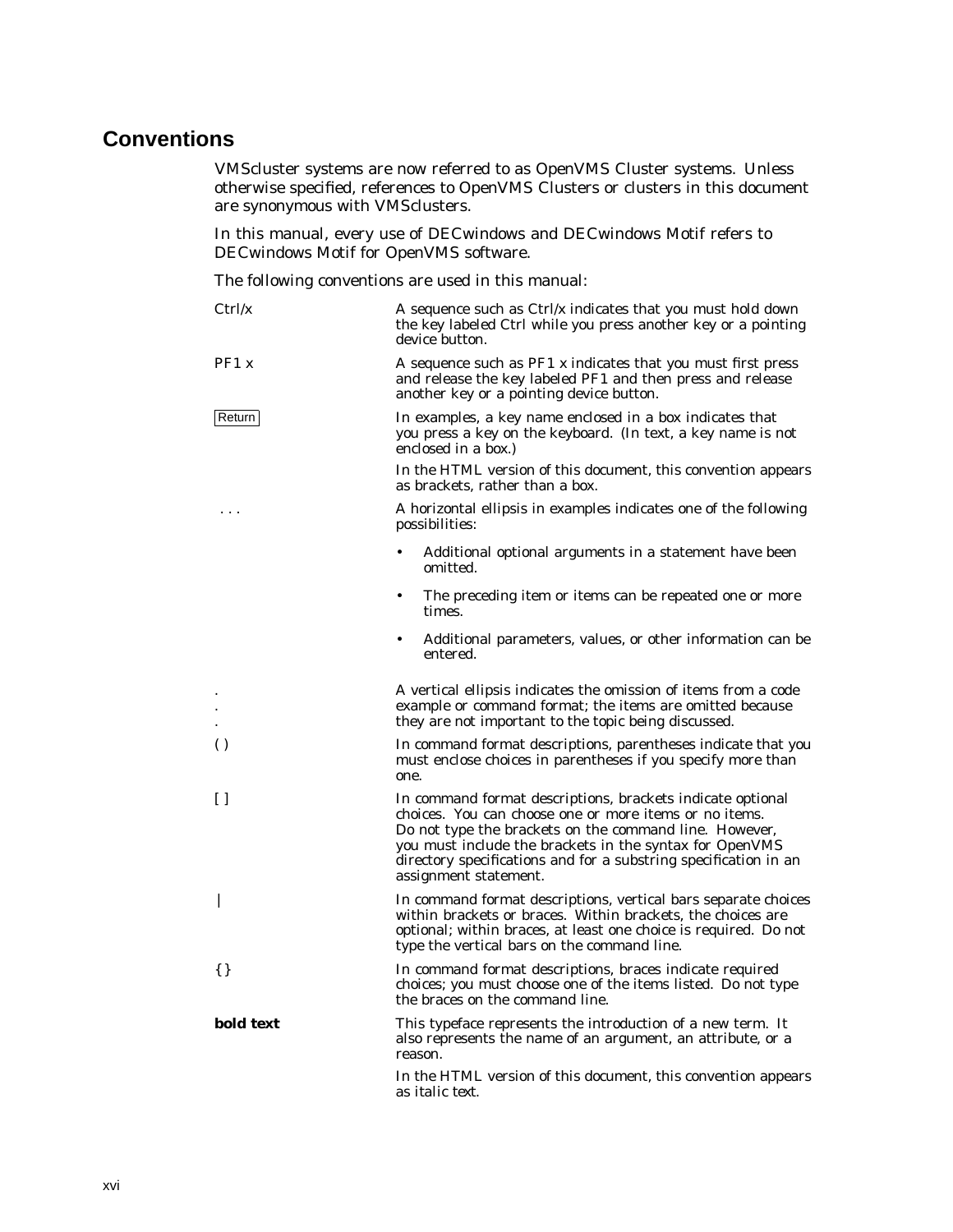| <i>italic</i> text    | Italic text indicates important information, complete titles<br>of manuals, or variables. Variables include information that<br>varies in system output (Internal error number), in command<br>lines (/PRODUCER=name), and in command parameters in<br>text (where <i>dd</i> represents the predefined code for the device<br>type). |
|-----------------------|--------------------------------------------------------------------------------------------------------------------------------------------------------------------------------------------------------------------------------------------------------------------------------------------------------------------------------------|
| <b>UPPERCASE TEXT</b> | Uppercase text indicates a command, the name of a routine,<br>the name of a file, or the abbreviation for a system privilege.                                                                                                                                                                                                        |
| Monospace text        | Monospace type indicates code examples and interactive screen<br>displays.                                                                                                                                                                                                                                                           |
|                       | In the C programming language, monospace type in text<br>identifies the following elements: keywords, the names<br>of independently compiled external functions and files,<br>syntax summaries, and references to variables or identifiers<br>introduced in an example.                                                              |
|                       | A hyphen at the end of a command format description,<br>command line, or code line indicates that the command or<br>statement continues on the following line.                                                                                                                                                                       |
| numbers               | All numbers in text are assumed to be decimal unless<br>otherwise noted. Nondecimal radixes—binary, octal, or<br>hexadecimal—are explicitly indicated.                                                                                                                                                                               |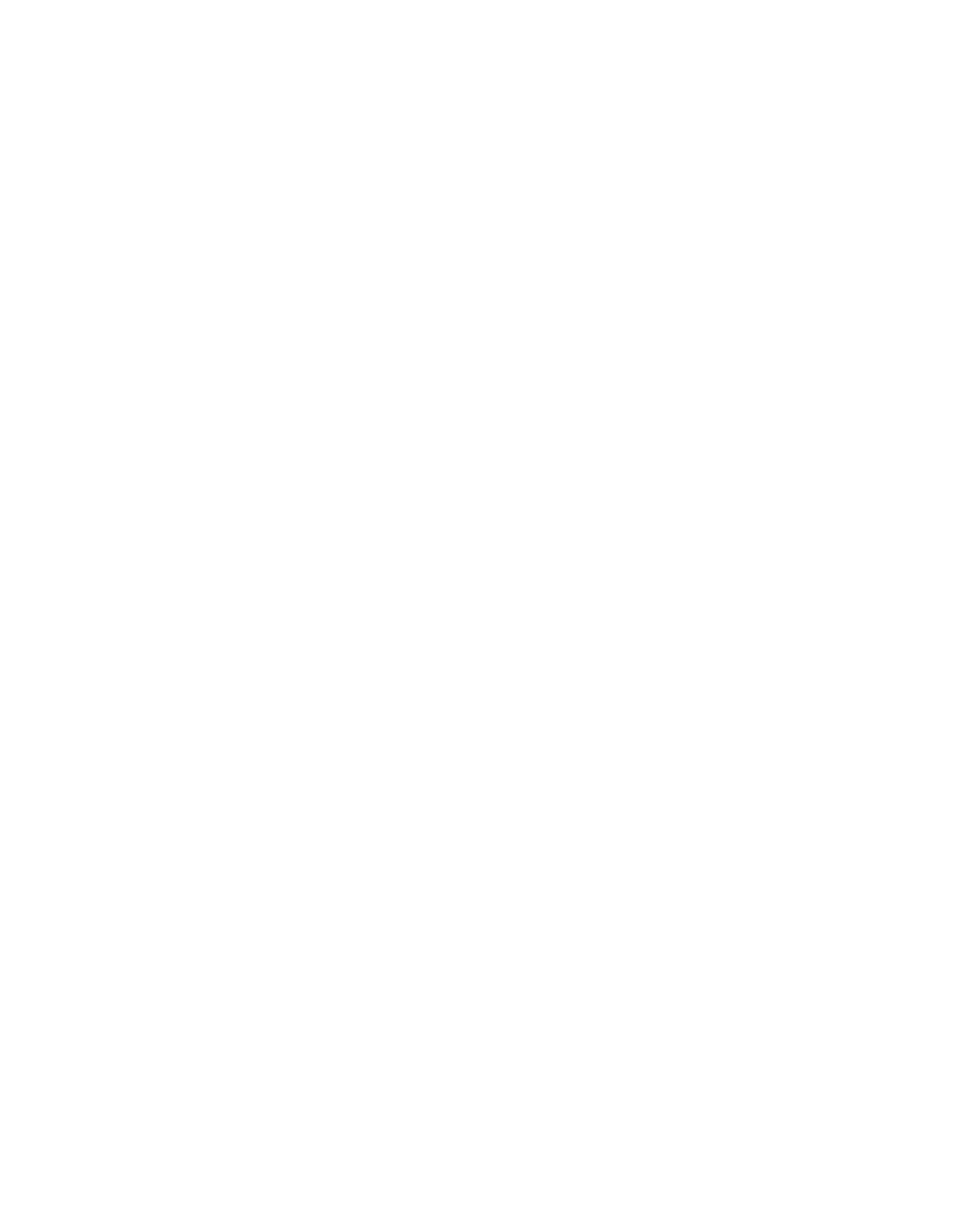# **Part I**

# **Compaq POSIX Threads Library Overview and Programming Guidelines**

Part I contains chapters that provide an overview and concepts of the Threads Library as well as define programming disciplines and guidelines for writing a multithreaded program.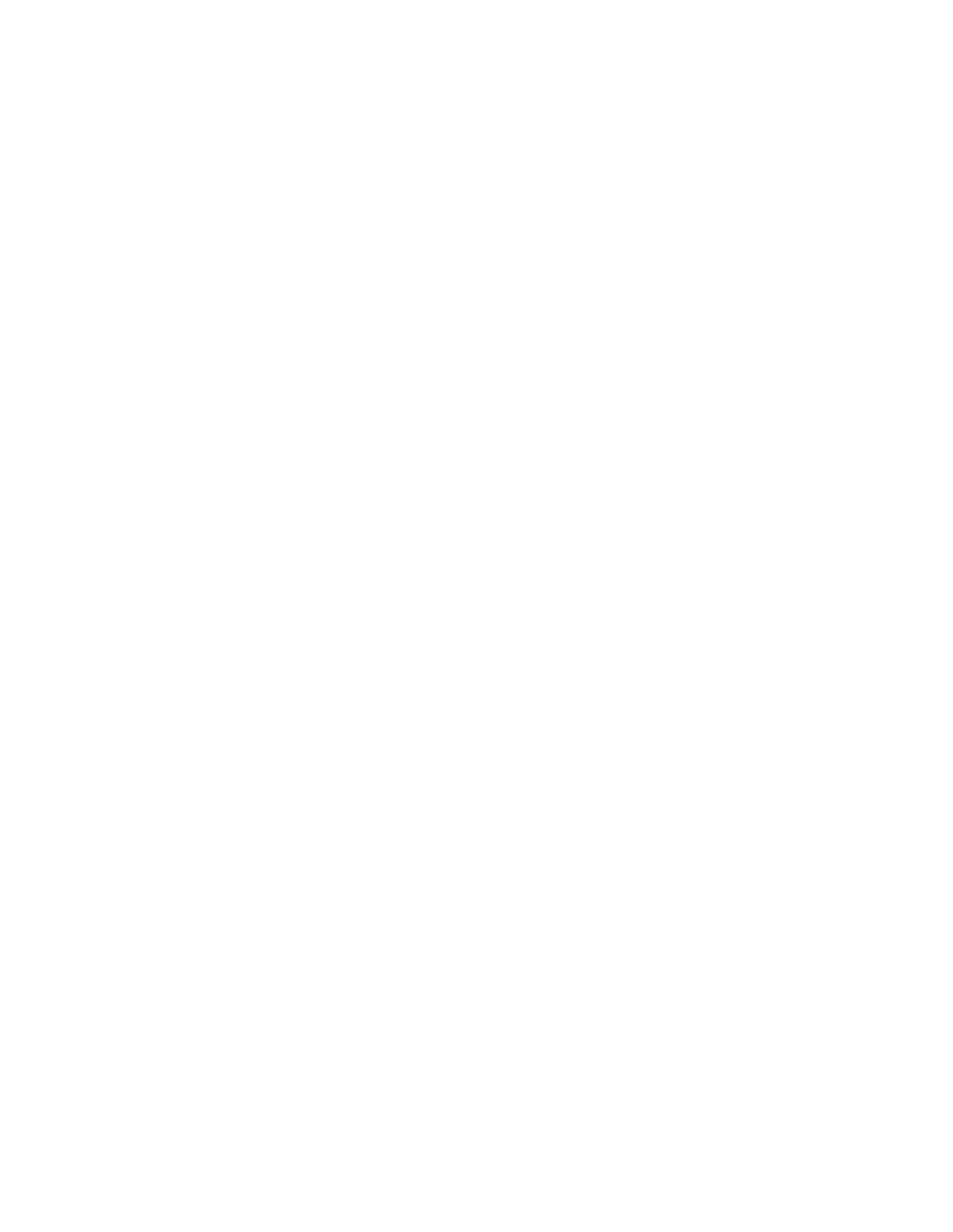**1**

# **Introducing Multithreaded Programming**

This chapter introduces the concepts of threads and multithreaded programming. It describes four functional models that can be a basis for constructing multithreaded applications. The concepts and techniques introduced here are described in more detail in Chapter 2 and in this guide's platform-specific appendixes.

This chapter's last section introduces the components of the POSIX Threads Library package, in particular the **pthread** and **tis** interfaces, and how those components support building multithreaded applications and thread-safe libraries.

#### **1.1 Advantages of Using Threads**

**Multithreaded programming** means organizing and coding a program so that instances of its routines, called threads, can execute concurrently in the same process. You use threads to improve a program's performance—that is, its throughput, computational speed, responsiveness, or some combination.

Using threads can improve a program's performance on uniprocessor systems by permitting the overlap of input, output, or other slow operations with computational operations. Threads are useful in driving slow devices such as disks, networks, terminals, and printers. A multithreaded program can perform other useful work while waiting for the device to produce its next event, such as the completion of a disk transfer or the receipt of a packet from the network.

Using threads can also be advantageous when constructing an application's user interface. Consider the typical arrangement of a window system. Each time the user invokes an action (for example, by clicking on a mouse button), the program can use a separate thread to implement the action. If the user invokes multiple actions, multiple threads can perform the actions in parallel.

Using threads is especially advantageous when building a distributed system. These systems frequently contain a shared network server, where the server services requests from multiple clients. Using multiple threads allows the server to handle clients' requests in parallel, instead of artificially serializing them or creating (at great expense) one server process per client.

A program with multiple threads can be especially suited to run on a multiprocessor system, where threads run concurrently on separate processors. Threads created using the POSIX Threads Library are capable of utilizing multiprocessors, if the target platform supports parallelism within a process. Compaq's Tru64 UNIX platforms and OpenVMS Alpha platforms support parallelism; the OpenVMS VAX platform does not support parallelism.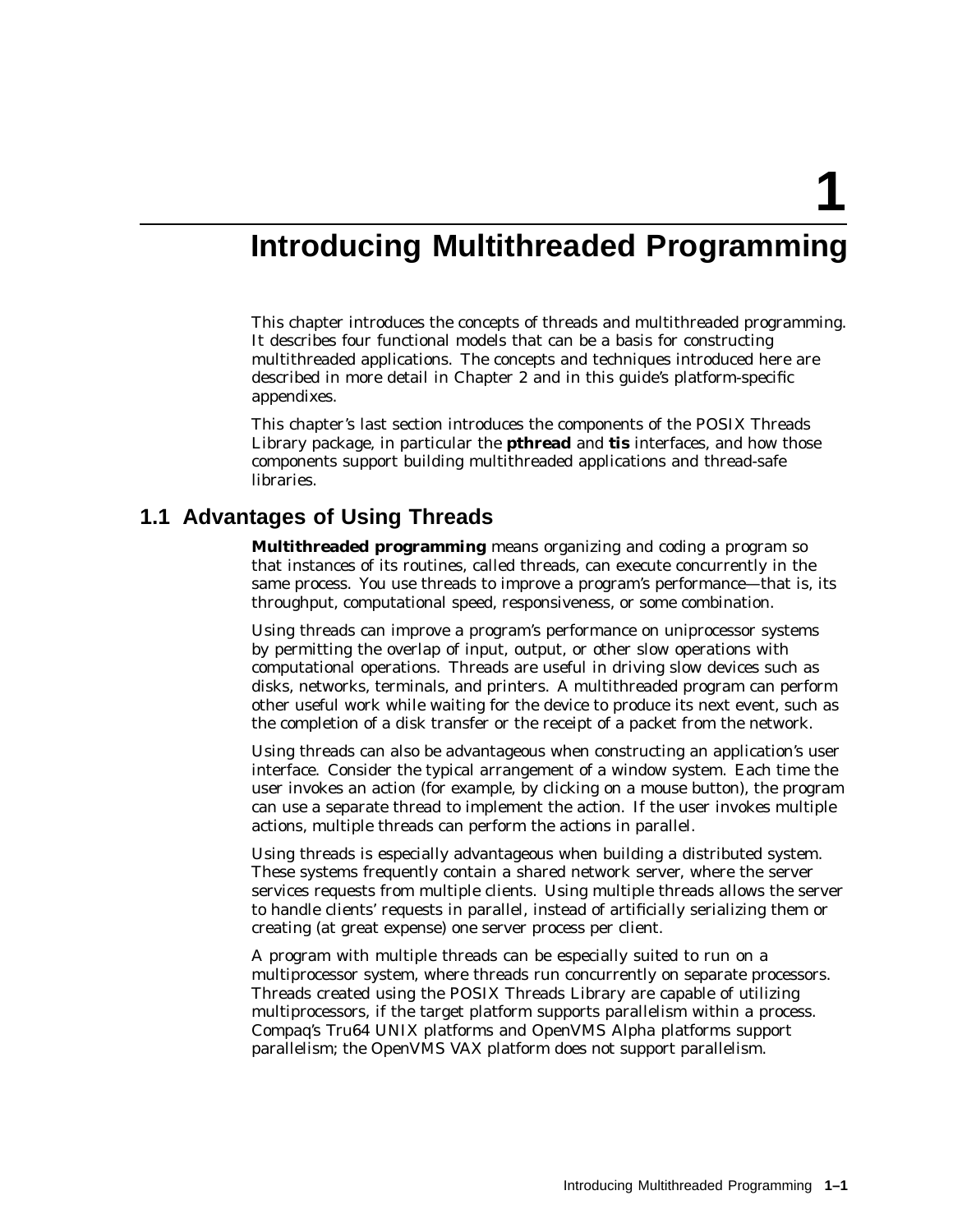## **1.2 Overview of Threads**

A **thread** is a single, sequential flow of control within a process. Within each thread there is a single point of execution. Most traditional programs execute as a process with a single thread. Figure 1–1 and Figure 1–2 show the differences between a single-threaded process and a multithreaded process.





ZK−3913A−GE

In Figure 1–2, notice that multiple threads share heap storage, static storage, and code but that each thread has its own register set and stack.

Using Compaq's multithreading run-time library, a programmer can create several threads within a process. The process' threads execute concurrently. Within a multithreaded program there are at any time multiple points of execution.

Threads execute within (and share) a single address space; therefore, a process' threads can read and write the same memory locations. When the threads access the same memory locations, your program must use synchronization elements, such as mutexes and condition variables, to ensure that the shared memory is accessed correctly. The Threads Library provides routines that allow you to use these and other synchronization objects. Section 2.4 describes the synchronization objects that the Threads Library offers as well as the operations your program can perform on them.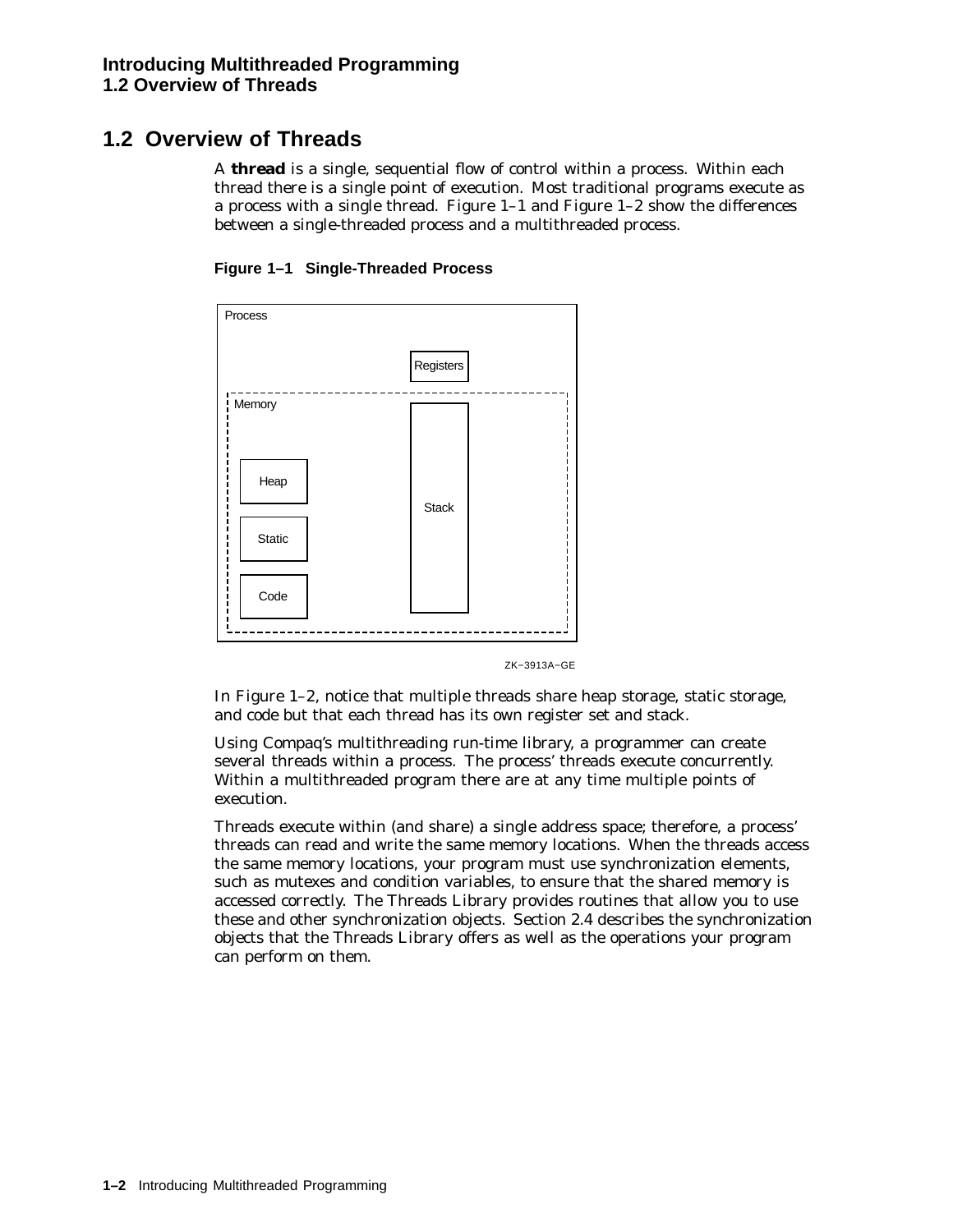

**Figure 1–2 Multithreaded Process**



## **1.3 Thread Execution**

You should design and code a multithreaded program with the assumption that its threads execute *simultaneously*. That is, your program cannot make assumptions about the relative start or finish times of its threads or the sequence in which they execute. These are governed by the thread scheduler, part of the run-time environment that the Threads Library establishes before your program begins running. Nevertheless, your program can influence how threads are scheduled by setting each thread's scheduling policy and scheduling priority. (Section 2.3.6 describes how thread scheduling works.)

Each thread has its own thread identifier, which distinguishes it from all other threads in the process. In addition to the thread's scheduling policy and scheduling priority, each thread is associated with any thread-specific instances of data objects and with thread-specific system resources to support a flow of control.

A thread changes its state over the course of its execution. A thread is in one of the following states:

- *Blocked*—The thread is not eligible to execute, because it is synchronizing with another thread or with an external event, such as I/O.
- *Ready*—The thread is eligible to be executed by a processor.
- *Running*—The thread is currently being executed by a processor.
- *Terminated*—The thread has completed all of its work or has been canceled.

Figure 1–3 shows the transitions between states for a typical thread implementation.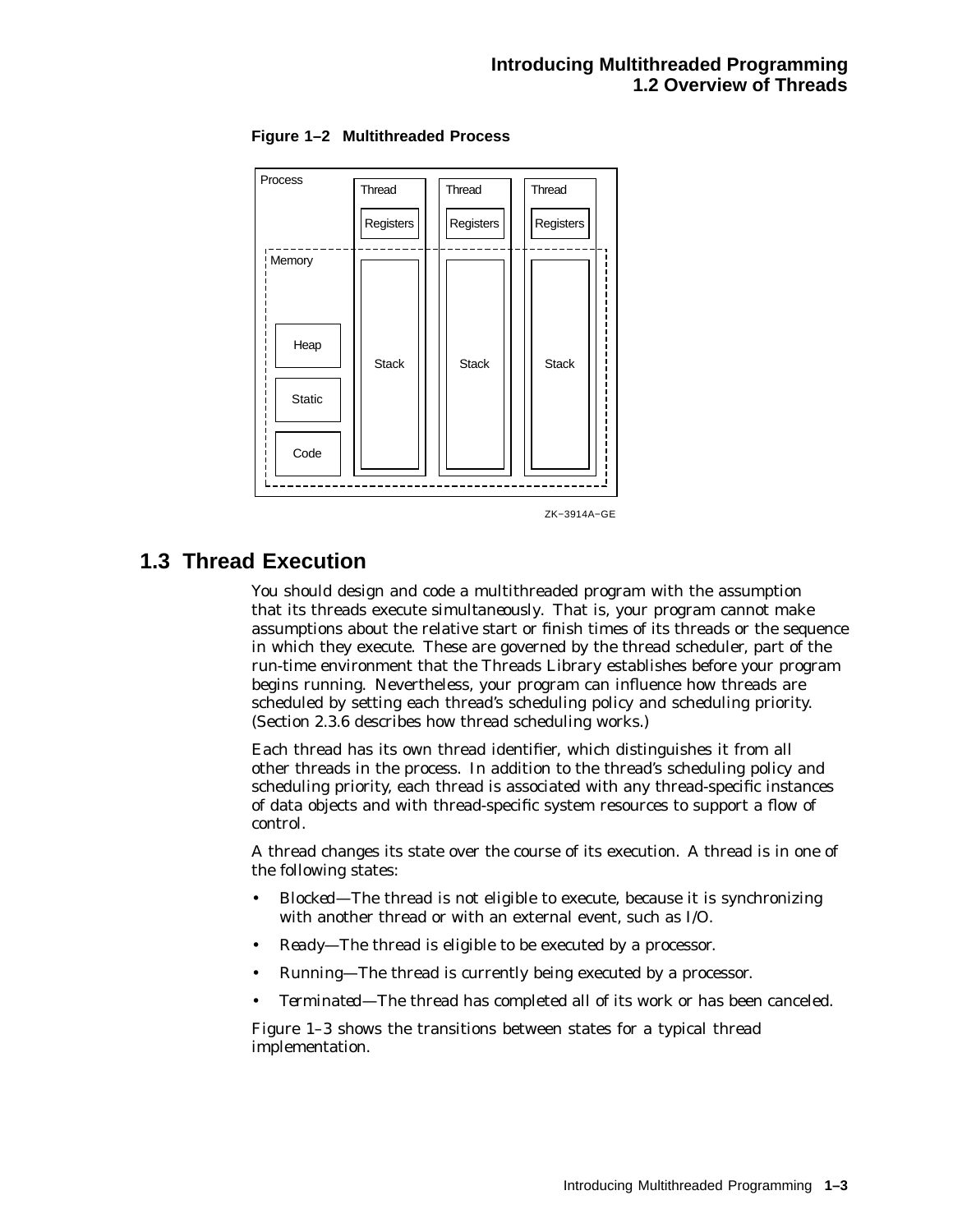



## **1.4 Functional Models for Multithreaded Programming**

The following sections describe four functional models of processing information that are especially well suited for implementation in multithreaded programs:

- Boss/worker model
- Work crew model
- Pipelining model
- Combination of models

#### **1.4.1 Boss/Worker Model**

In a *boss/worker model*, one thread functions as the "boss" because it assigns tasks for ''worker'' threads to perform. Each worker performs a distinct task until it has finished, at which point it notifies the boss that it is ready to receive another task. Alternatively, the boss polls workers periodically to see whether any is ready to receive another task.

A variation of the boss/worker model is the *work queue model*. The boss places tasks in a queue, and workers check the queue and take tasks to perform. When there are multiple bosses, this is often called *producer/consumer*.

An example of the work queue model in an office environment is a secretarial typing pool. The office manager boss puts documents to be typed in a basket, and worker typists take documents from the basket to work on.

#### **1.4.2 Work Crew Model**

In the *work crew model*, multiple threads work together on a single task. The task is divided into pieces that are performed in parallel, and each thread performs one piece.

An example of a work crew is a group of people cleaning a building. Each person cleans certain rooms or performs certain types of work (washing floors, polishing furniture, and so forth), and each works independently.

In a multithreaded program that reflects the work crew model, each thread executes a task that can be performed in parallel. Figure 1–4 shows a task performed by three threads in a work crew model.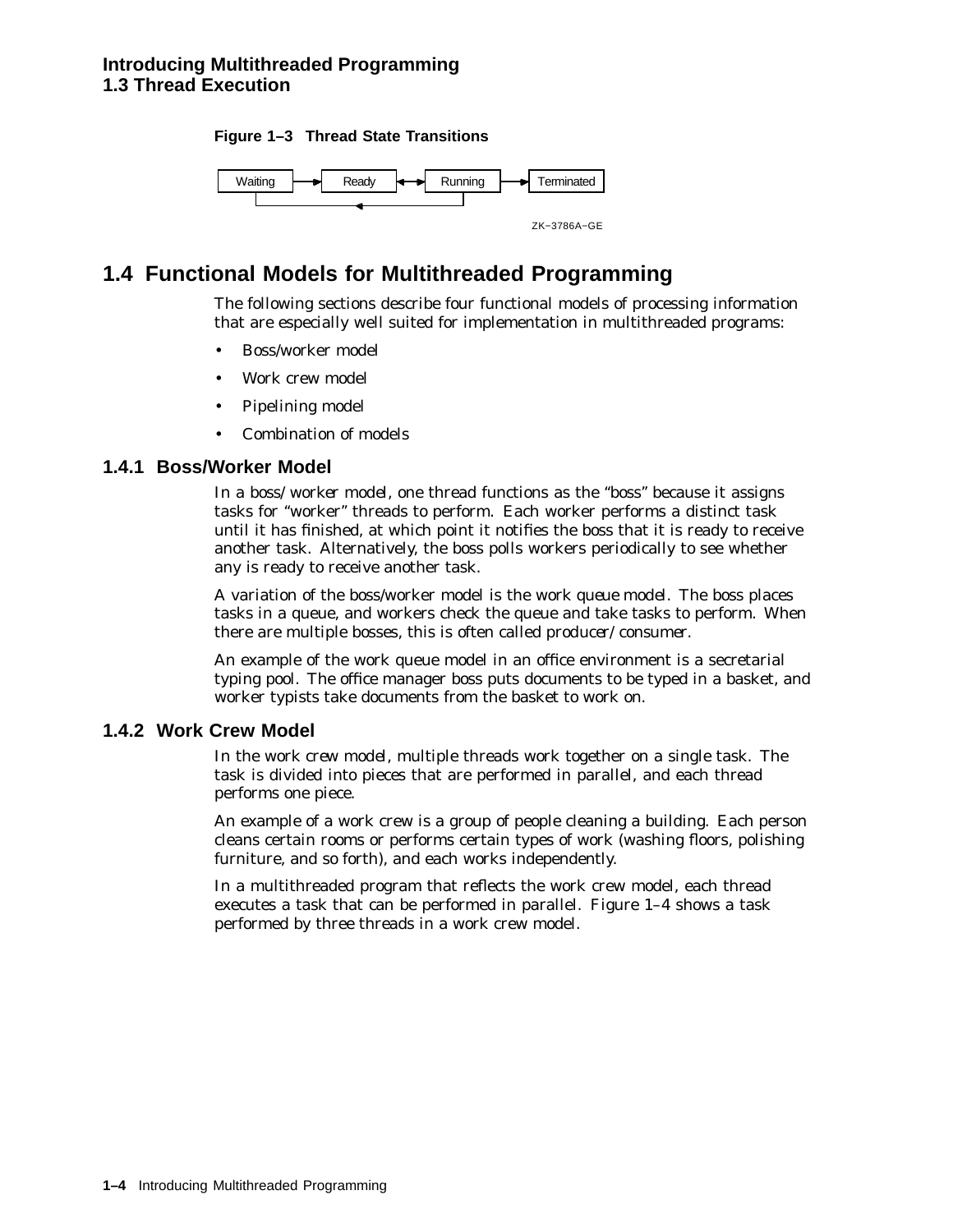#### **Introducing Multithreaded Programming 1.4 Functional Models for Multithreaded Programming**

#### **Figure 1–4 Work Crew Model of Thread Operation**



ZK−3787A−GE

#### **1.4.3 Pipelining Model**

In the *pipelining model*, a task is divided into steps. The steps must be performed in sequence to produce a single instance of the desired result, and the work done in each step (except for the first and last) is based on the previous step and is a prerequisite for the work in the next step. However, the goal is to produce multiple instances of the desired result, and the steps are designed to operate in parallel: while one step is performed on one instance of the result, the preceding step can be performed on the next instance of the result.

An example of the pipelining model is an automobile assembly line. Each step or stage in the assembly line is continually busy receiving the product of the previous stage's work, performing its assigned work, and passing the product along to the next stage.

In a multithreaded program that reflects the pipelining model, each thread executes a step in the task. Figure 1–5 shows a task performed by three threads in a pipelining model.

#### **Figure 1–5 Pipelining Model of Thread Operation**



ZK−3788A−GE

#### **1.4.4 Combination of Functional Models**

If the task that your program performs is complex, you might find it appropriate to organize it as a combination of the functional models previously described. For example, a program could follow the pipelining model, but with one or more steps performed by a set of threads that follow a work crew model. In addition, threads could be assigned to a work crew by taking a task from a work queue and deciding (based on the task characteristics) which threads are needed for the work crew.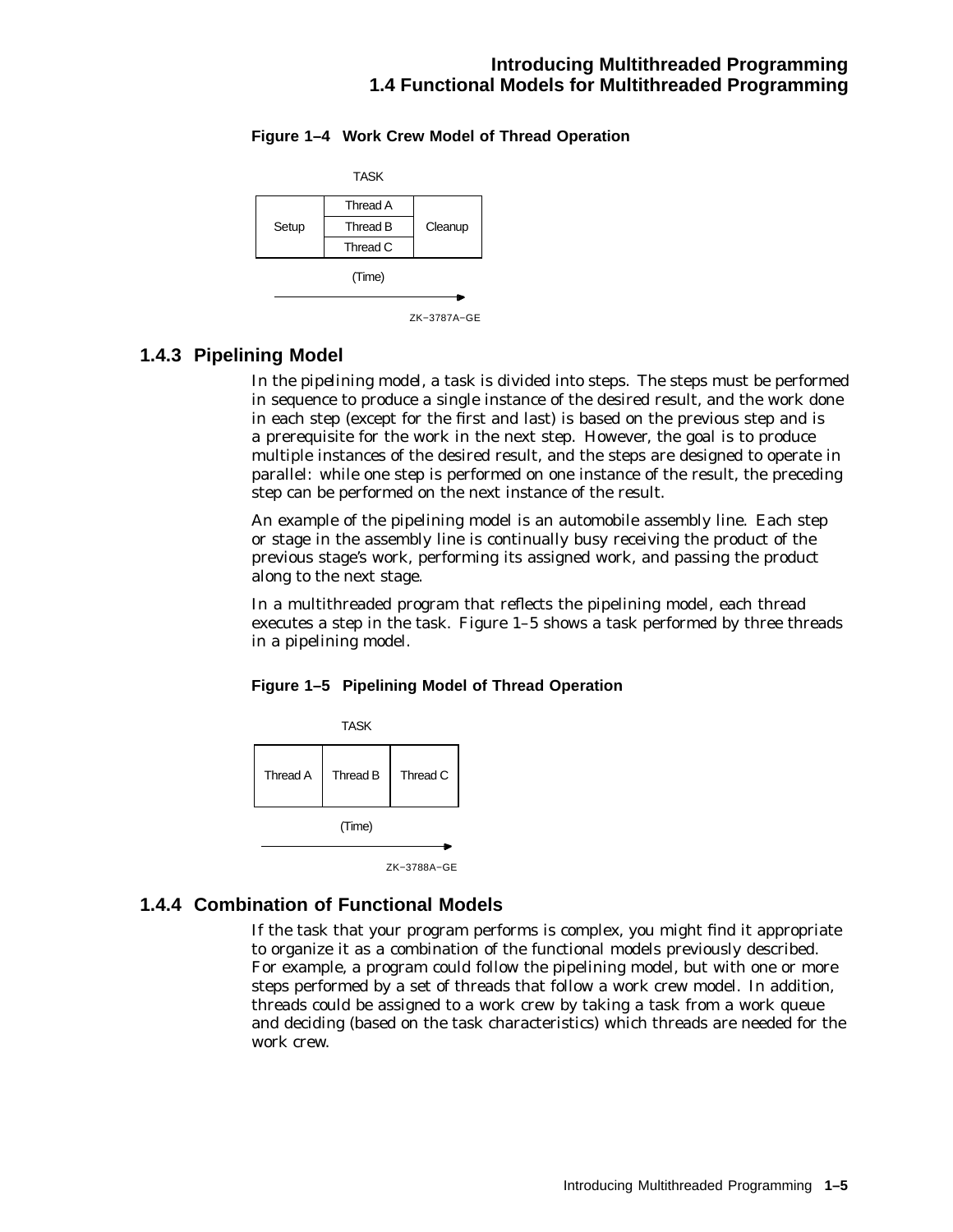## **1.5 Programming Issues for Multithreaded Programs**

Building your multithreaded program must produce executable code that is *reentrant*. Therefore, be sure that your compiler generates reentrant code before you design or code your multithreaded program. By default, Compaq's C, C++, Ada, Pascal, COBOL, FORTRAN and BLISS compilers generate reentrant code.

If you cannot build your program so that its executable code is reentrant, it might be impossible to keep the program's threads from interfering with each other. See Section 3.9.1 for more information about thread-reentrant libraries.

In general, when using threads, be aware of language-based programming practices that are inherently not thread-safe. (''Thread safety'' is explained in Section 3.9.2.) You must address these factors when writing multithreaded applications and thread-safe libraries. For example, FORTRAN language routines typically rely heavily upon static storage, which can prevent those routines from being thread safe.

When you design and code a multithreaded program, you must also accommodate or eliminate, as appropriate, each of the following issues:

- *Program complexity* is the most significant issue to consider in any multithreaded programming effort. Although using threads can simplify the coding and designing of a program, a certain level of expertise is required to be sure that the design of the synchronization and interplay among threads is appropriate and correctly specified. This level of expertise is higher than that required to design most single-threaded programs.
- *Dependence upon other nonreentrant software* means that your multithreaded program calls a routine or library that is not equipped to deal with threads. Given this dependence, your program must prevent conflicts with other threads that use the same nonreentrant routine or library. Section 3.9 presents multithreaded programming techniques for managing dependencies upon other nonreentrant software.
- Due to programming errors, *race conditions* in the program's behavior can cause unpredictable and erroneous program behavior, which depends on, and varies with, the precise timing of the threads' execution. Similarly, *deadlocks* can cause two or more threads to be blocked from executing indefinitely. Section 3.6.2 discusses race conditions in more detail, and Section 3.6.3 discusses deadlocks.
- *Priority inversion* prevents high-priority threads from executing when interdependencies exist among three or more threads of different priorities. Section 3.5.2 discusses techniques for avoiding priority inversion.

## **1.6 POSIX Threads Libraries and Interfaces**

As a package, the POSIX Threads Library is a collection of shared code libraries and  $\tilde{C}$  language header files that declare entry points into those libraries. This guide's platform-specific appendixes describe these libraries in more detail and list all other libraries upon which the Threads Libraries depend.

From the programmer's view, the Threads Libraries offer *interfaces*. Each interface is a distinct set of routines that together provide a well-defined set of related data objects and operations.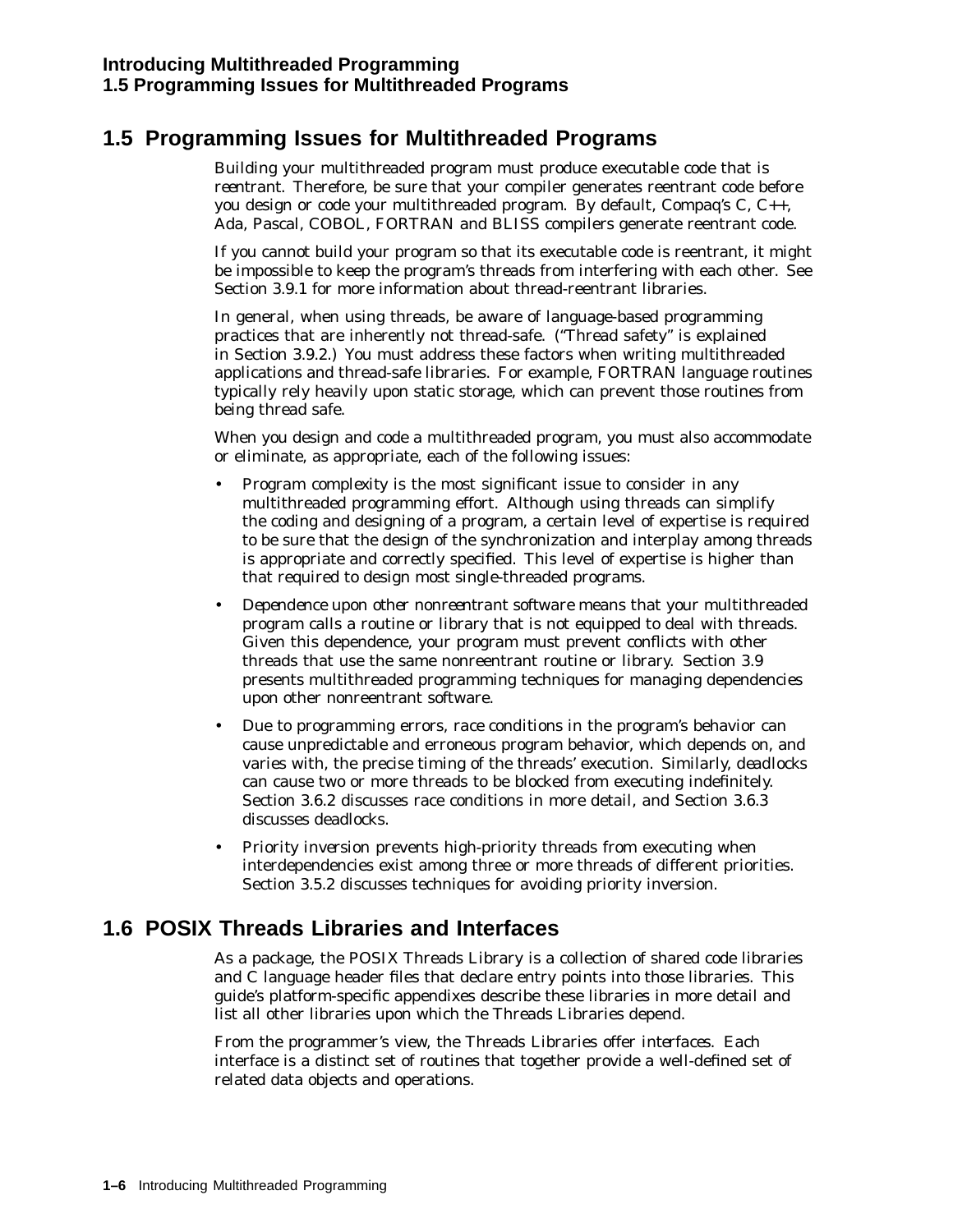This version of the Threads Library supports two interfaces that are documented in this guide:

• The **pthread** interface provides multithreading capability in your applications. This interface is based on the Single UNIX Specification (SUSV2), which incorporates the POSIX thread standard (1003.1c-1995). Use this interface to build portable, multithreaded applications.

Section 1.6.1 introduces the **pthread** interface. Chapter 2 and Chapter 3 describe how to use the features and functionality of the **pthread** interface. The reference descriptions in Part II describe in detail each routine in the **pthread** interface.

• The Compaq proprietary **tis** interface offers routines that provide threadindependent services. The routines in this interface enable your software to perform thread-safe processing that requires synchronization, but without requiring the use of the **pthread** interface.

Section 1.6.2 introduces the **tis** interface. Chapter 4 describes how to use the features and functionality of the **tis** interface. The reference descriptions in Part III describe in detail each routine in the **tis** interface.

This release of the Threads Library includes interface definitions for the C programming language only. However, all Threads Library routines are callable from languages other than C. Your application must provide its own declarations for Threads Library routines in a manner appropriate for its programming language. These definitions should be modeled after the declarations in the C language pthread.h header file.

For backward compatibility, this version of the Threads Library also supports other interfaces that are not documented in this guide. See Section 1.6.3.

Special note when using the Threads Library from non-C languages:

Several Threads Library features and most Threads Library identifiers are provided as C language macros. As such, their definitions may not be available in other languages. Developers working in other languages will have to provide their own declarations of functions and constants. Features such as TRY/CATCH exception handling and POSIX push/pop cleanup handlers may be completely unavailable, although it may be possible to provide similar functionality using native exception handling facilities. Note that in this context,  $C_{++}$  is a non-C language; while the C language macros may compile successfully under  $C_{++}$ , TRY/CATCH and push/pop cleanup handlers are not supported for  $C_{++}$  code.  $C_{++}$ code should use object destructors and C++ exception handlers.

#### **1.6.1 The pthread Multithreading Interface**

The **pthread** interface routines implement the IEEE Standard 1003.1-1996, Portable Operating System Interface (or POSIX) Application Program Interface, also known as **POSIX.1**. It also supports extensions specified in SUSV2 (UNIX98).

Table 1–1 lists and summarizes functionally the **pthread** interface routines.

The **pthread** interface contains routines grouped in the following functional categories:

- General threads routines
- Thread attributes object routines
- Thread cancelation routines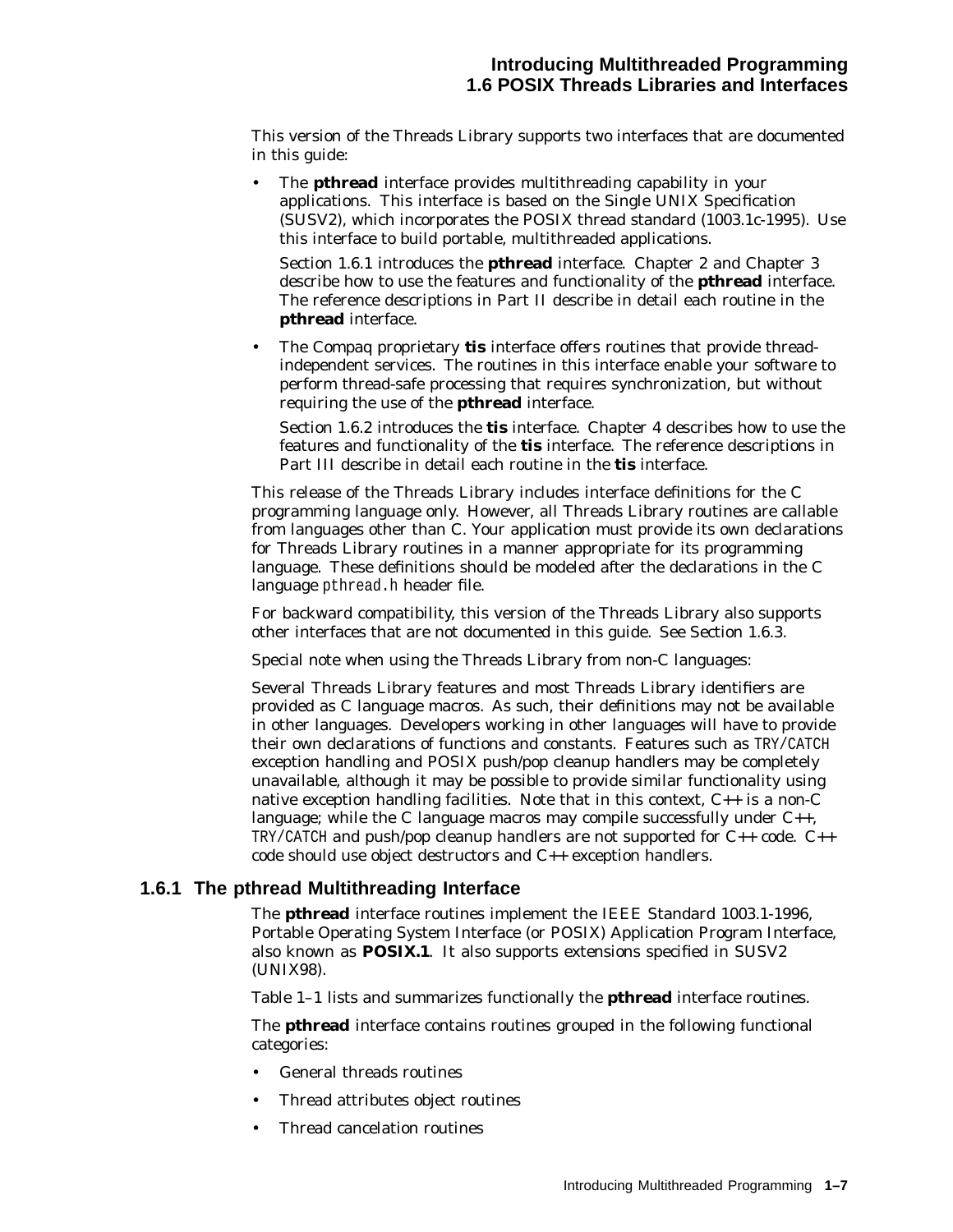- Thread priority, concurrency, and scheduling routines
- Thread-specific data routines
- Mutex routines
- Mutex attributes object routines
- Condition variable routines
- Condition variable attributes object routines
- Read-write lock routines
- Read-write lock attributes object routines

The **pthread** interface also provides routines that implement nonportable extensions to the POSIX.1 standard. These routines are grouped in these functional categories:

- Thread execution routines
- Global mutex routines
- Mutex attributes routines
- Condition variable routines
- Object naming routines
- Exception object routines

Among the routines in the **pthread** interface that implement nonportable extensions to the POSIX.1 standard, are the routines in the Threads Library exception package. This package consists of a library and C language header file (pthread\_exceptions.h) that implement a Compaq-specific exception-handling facility. It is designed specifically for use with the **pthread** interface. Chapter 5 describes the Threads Library exception package.

This guide also documents several routines that are not declared entries in the **pthread** interface, but that have close affinity with its functionality. Examples are the sched\_yield() and sigwait() routines. See the end of Table  $1-1$  for a list of these routines.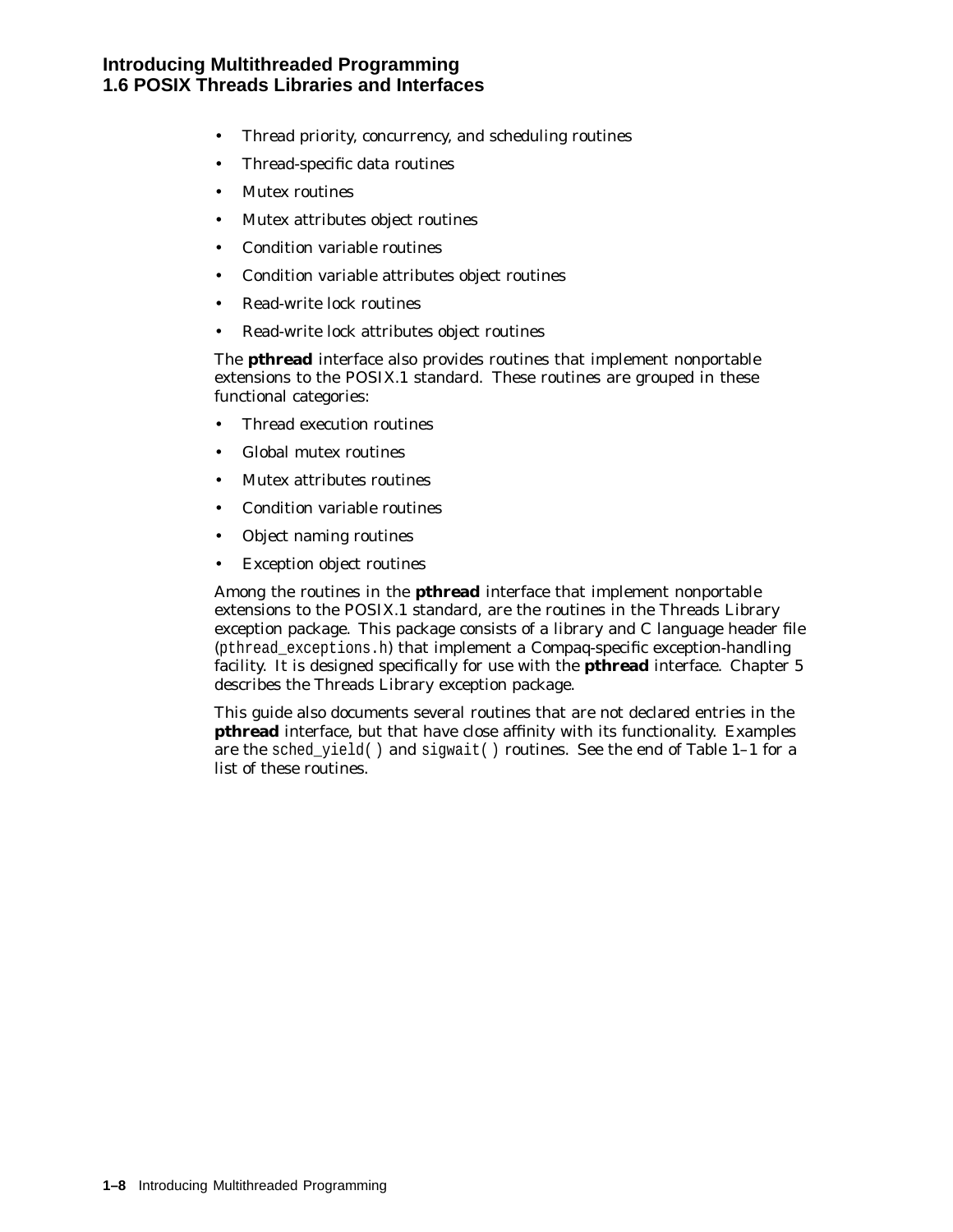| <b>Routine</b>                  | <b>Description</b>                                                                           |  |
|---------------------------------|----------------------------------------------------------------------------------------------|--|
| <b>General Threads Routines</b> |                                                                                              |  |
| pthread_atfork()                | Declares fork handler routines to be called                                                  |  |
| pthread_create()                | Creates a thread object and thread                                                           |  |
| pthread_detach()                | Marks a thread object for deletion                                                           |  |
| pthread_equal()                 | Compares one thread identifier to another<br>thread identifier                               |  |
| pthread_exit()                  | Terminates the calling thread                                                                |  |
| pthread_join()                  | Causes the calling thread to wait for the<br>termination of a specified thread and detach it |  |
| pthread_kill()                  | Delivers a signal to a specified thread                                                      |  |
| pthread_once()                  | Calls an initialization routine to be executed<br>only once                                  |  |
| $pthread_set$ $(f)$             | Obtains the identifier of the calling thread                                                 |  |
| pthread_sigmask()               | Examines or changes the calling thread's<br>signal mask                                      |  |
|                                 | (continued on next page)                                                                     |  |

**Table 1–1 pthread Routines Summary**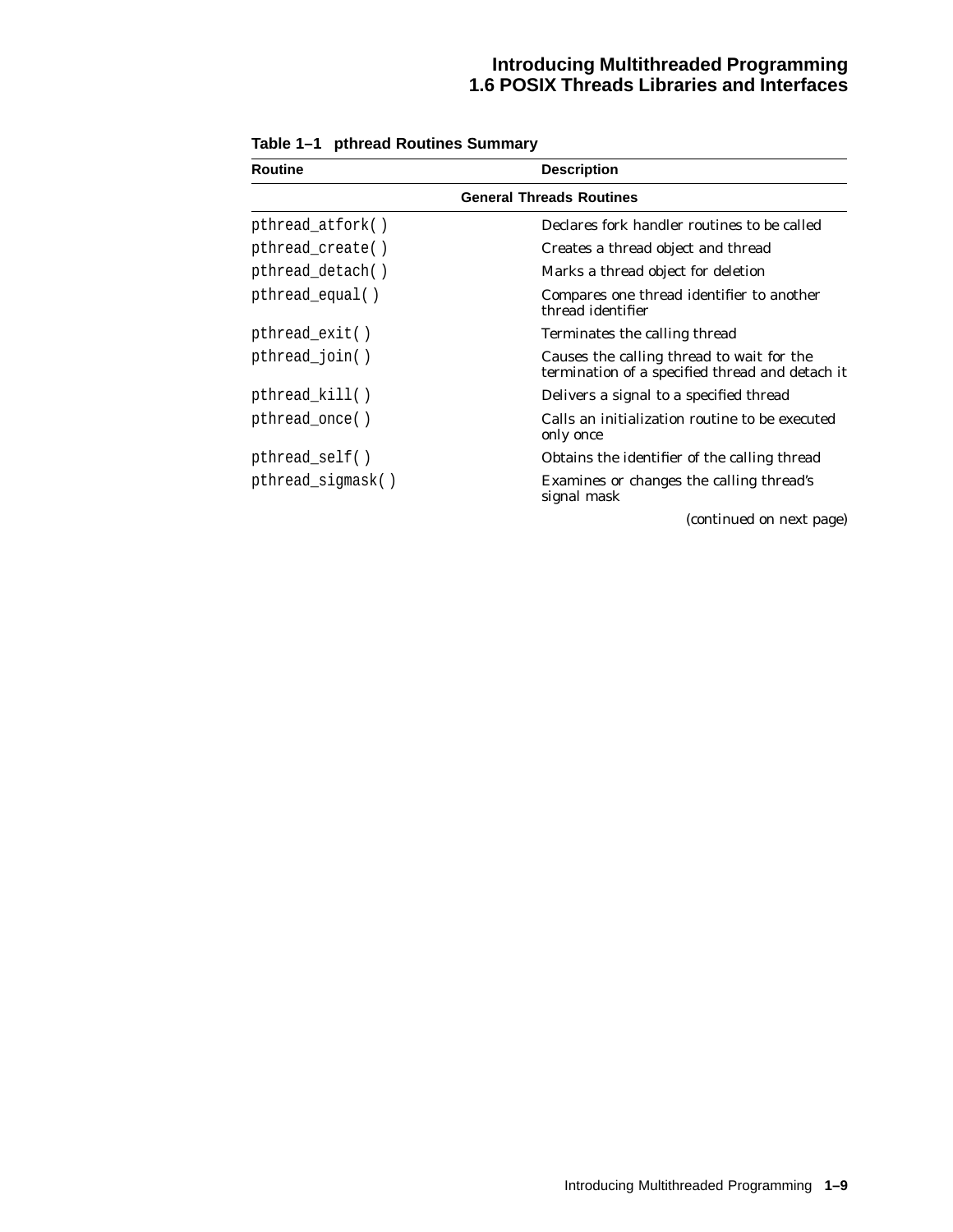| <b>Routine</b>                 | <b>Description</b>                                                                                                                   |
|--------------------------------|--------------------------------------------------------------------------------------------------------------------------------------|
|                                | <b>Thread Attributes Object Routines</b>                                                                                             |
| pthread_attr_destroy()         | Destroys a thread attributes object                                                                                                  |
| pthread_attr_getdetachstate()  | Obtains the detachstate attribute of the<br>specified thread attributes object                                                       |
| pthread_attr_getguardsize()    | Obtains the guardsize attribute of the<br>specified thread attributes object                                                         |
| pthread_attr_getinheritsched() | Obtains the inherit scheduling attribute of the<br>specified thread attributes object                                                |
| pthread_attr_getschedparam()   | Obtains the scheduling parameters for the<br>scheduling policy attribute of the specified<br>thread attributes object                |
| pthread_attr_getschedpolicy()  | Obtains the scheduling policy attribute of the<br>specified thread attributes object                                                 |
| pthread_attr_getscope()        | Obtains the contention-scope attribute of the<br>specified thread attributes object                                                  |
| pthread_attr_getstackaddr()    | Obtains the stackaddr attribute of the<br>specified thread attributes object                                                         |
| pthread_attr_getstacksize()    | Obtains the stacksize attribute of the specified<br>thread attributes object                                                         |
| pthread_attr_init()            | Initializes a thread attributes object                                                                                               |
| pthread_attr_setdetachstate()  | Changes the detachstate attribute of the<br>specified thread attributes object                                                       |
| pthread_attr_setguardsize()    | Changes the guardsize attribute of the<br>specified thread attributes object                                                         |
| pthread_attr_setinheritsched() | Changes the inherit scheduling attribute of<br>the specified thread attributes object                                                |
| pthread_attr_setschedparam()   | Changes the values of the parameters<br>associated with the scheduling policy attribute<br>of the specified thread attributes object |
| pthread_attr_setschedpolicy()  | Changes the scheduling policy attribute of the<br>specified thread attributes object                                                 |
| pthread_attr_setscope()        | Changes the contention-scope attribute of the<br>specified thread attributes object                                                  |
| pthread_attr_setstackaddr()    | Changes the stackaddr attribute of the<br>specified thread attributes object                                                         |
| pthread_attr_setstacksize()    | Changes the stacksize attribute of the<br>specified thread attributes object                                                         |

#### **Table 1–1 (Cont.) pthread Routines Summary**

(continued on next page)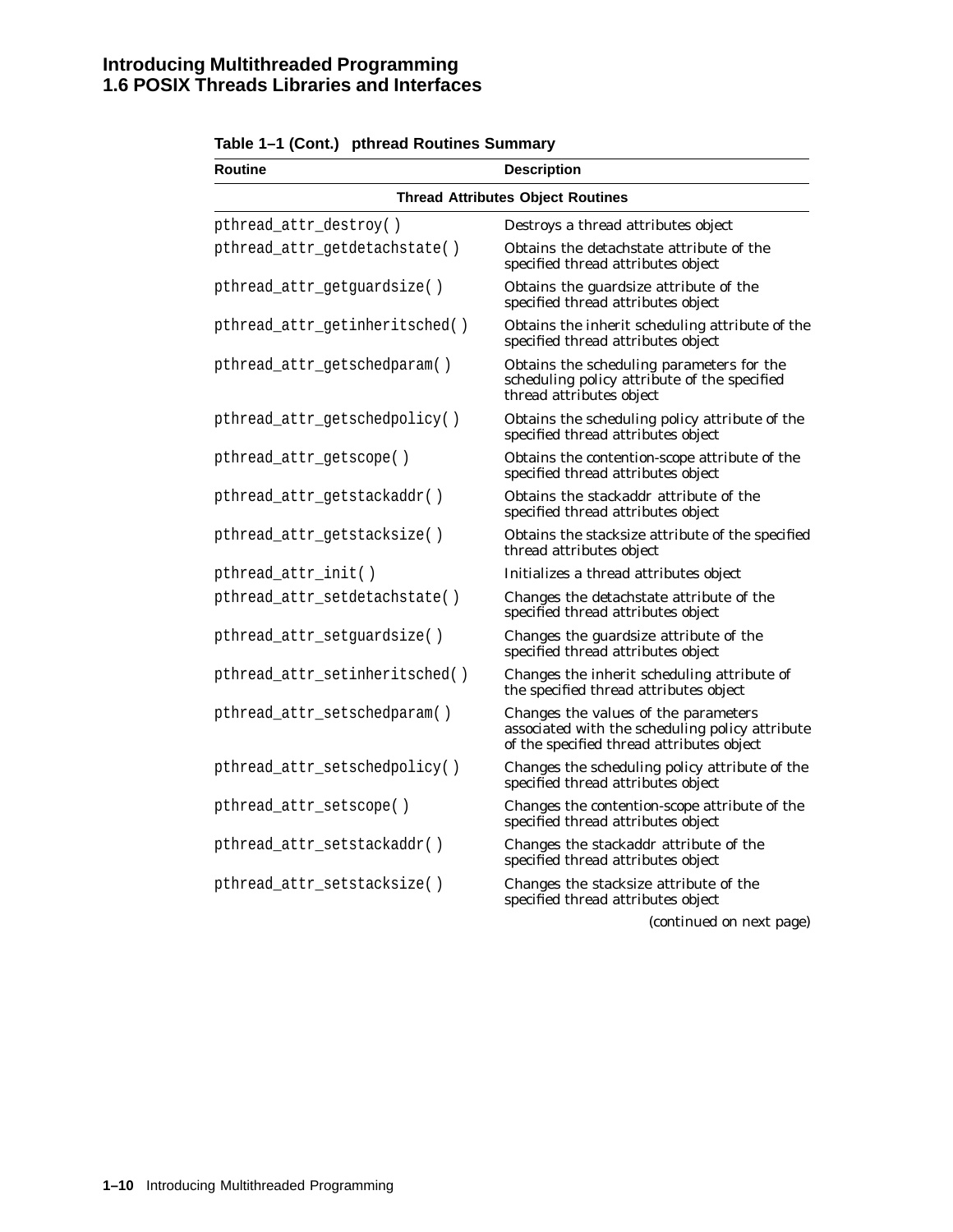| <b>Routine</b>                     | <b>Description</b>                                                                                                                          |  |
|------------------------------------|---------------------------------------------------------------------------------------------------------------------------------------------|--|
| <b>Thread Cancelation Routines</b> |                                                                                                                                             |  |
| pthread_cancel()                   | Allows a thread to request that it, or another<br>thread, terminate execution                                                               |  |
| pthread_cleanup_pop()              | Removes a cleanup handler routine from<br>the top of the "cleanup stack" and optionally<br>executes it                                      |  |
| pthread_cleanup_push()             | Establishes a cleanup handler routine to be<br>executed when the thread exits or is canceled<br>while the handler is on the "cleanup stack" |  |
| pthread setcancelstate()           | Sets the calling thread's cancelability state to<br>enable or disable the delivery of cancelation<br>requests                               |  |
| pthread_setcanceltype()            | Sets the calling thread's cancelability type to<br>enable or disable the delivery of cancelation<br>requests                                |  |
| pthread_testcancel()               | Requests delivery of any pending cancelation<br>request to the calling thread                                                               |  |

#### **Table 1–1 (Cont.) pthread Routines Summary**

#### **Thread Priority, Concurrency, and Scheduling Routines**

| pthread_getconcurrency() | Obtains the current concurrency level<br>parameter for the process             |
|--------------------------|--------------------------------------------------------------------------------|
| pthread_getschedparam()  | Obtains the current scheduling policy and<br>scheduling parameters of a thread |
| pthread_setconcurrency() | Changes the current concurrency level<br>parameter for the process             |
| pthread_setschedparam()  | Changes the current scheduling policy and<br>scheduling parameters of a thread |

| <b>Thread-Specific Data Routines</b> |                                                                                                       |
|--------------------------------------|-------------------------------------------------------------------------------------------------------|
| pthread_getspecific()                | Obtains the thread-specific data value<br>associated with the specified key                           |
| pthread_key_create()                 | Generates a unique thread-specific data key<br>for the calling thread                                 |
| pthread_key_delete()                 | Deletes a thread-specific data key                                                                    |
| pthread_setspecific()                | Changes the thread-specific data value<br>associated with the specified key for the<br>calling thread |

(continued on next page)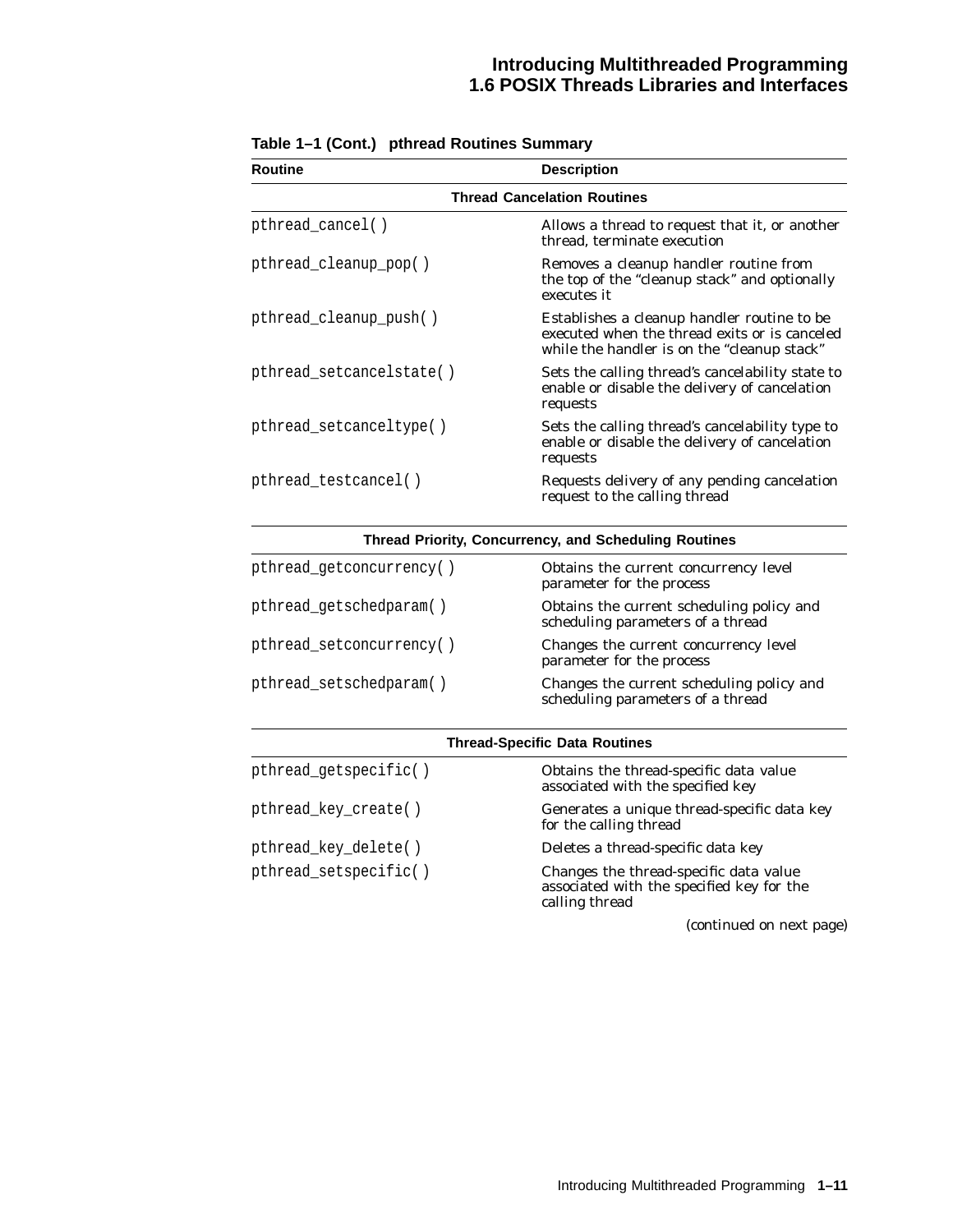| <b>Routine</b>          | <b>Description</b>                                                                                             |  |
|-------------------------|----------------------------------------------------------------------------------------------------------------|--|
| <b>Mutex Routines</b>   |                                                                                                                |  |
| pthread_mutex_destroy() | Destroys a mutex                                                                                               |  |
| pthread_mutex_init()    | Initializes a mutex with attributes specified by<br>the attributes argument                                    |  |
| pthread_mutex_lock()    | Locks an unlocked mutex; if locked, the caller<br>waits for the mutex to become available before<br>locking it |  |
| pthread_mutex_trylock() | Attempts to lock a mutex; returns immediately<br>if mutex is already locked                                    |  |
| pthread_mutex_unlock()  | Unlocks a mutex locked by the calling thread                                                                   |  |

|  | Table 1–1 (Cont.) pthread Routines Summary |
|--|--------------------------------------------|
|--|--------------------------------------------|

**Mutex Attributes Object Routines**

| pthread_mutexattr_destroy()    | Destroys a mutex attributes object                                                 |
|--------------------------------|------------------------------------------------------------------------------------|
| pthread_mutexattr_getpshared() | Obtains the process-shared attribute from the<br>specified mutex attributes object |
| pthread_mutexattr_gettype()    | Obtains the mutex type attribute from the<br>specified mutex attributes object     |
| pthread_mutexattr_init()       | Initializes a mutex attributes object                                              |
| pthread_mutexattr_setpshared() | Changes the process-shared attribute in the<br>specified mutex attributes object   |
| pthread_mutexattr_settype()    | Changes the mutex type attribute in the<br>specified mutex attributes object       |

| <b>Condition Variable Routines</b> |  |
|------------------------------------|--|
|                                    |  |

| pthread_cond_broadcast() | Wakes all threads currently waiting on a<br>condition variable                                                       |
|--------------------------|----------------------------------------------------------------------------------------------------------------------|
| pthread_cond_destroy()   | Destroys a condition variable                                                                                        |
| pthread_cond_init()      | Initializes a condition variable                                                                                     |
| pthread_cond_signal()    | Wakes at least one thread that is waiting on a<br>condition variable                                                 |
| pthread_cond_timedwait() | Causes a thread to wait a specified period of<br>time for a condition variable to be signaled or<br><b>broadcast</b> |
| pthread_cond_wait()      | Causes a thread to wait for a condition<br>variable to be signaled or broadcast                                      |
|                          | (continued on next page)                                                                                             |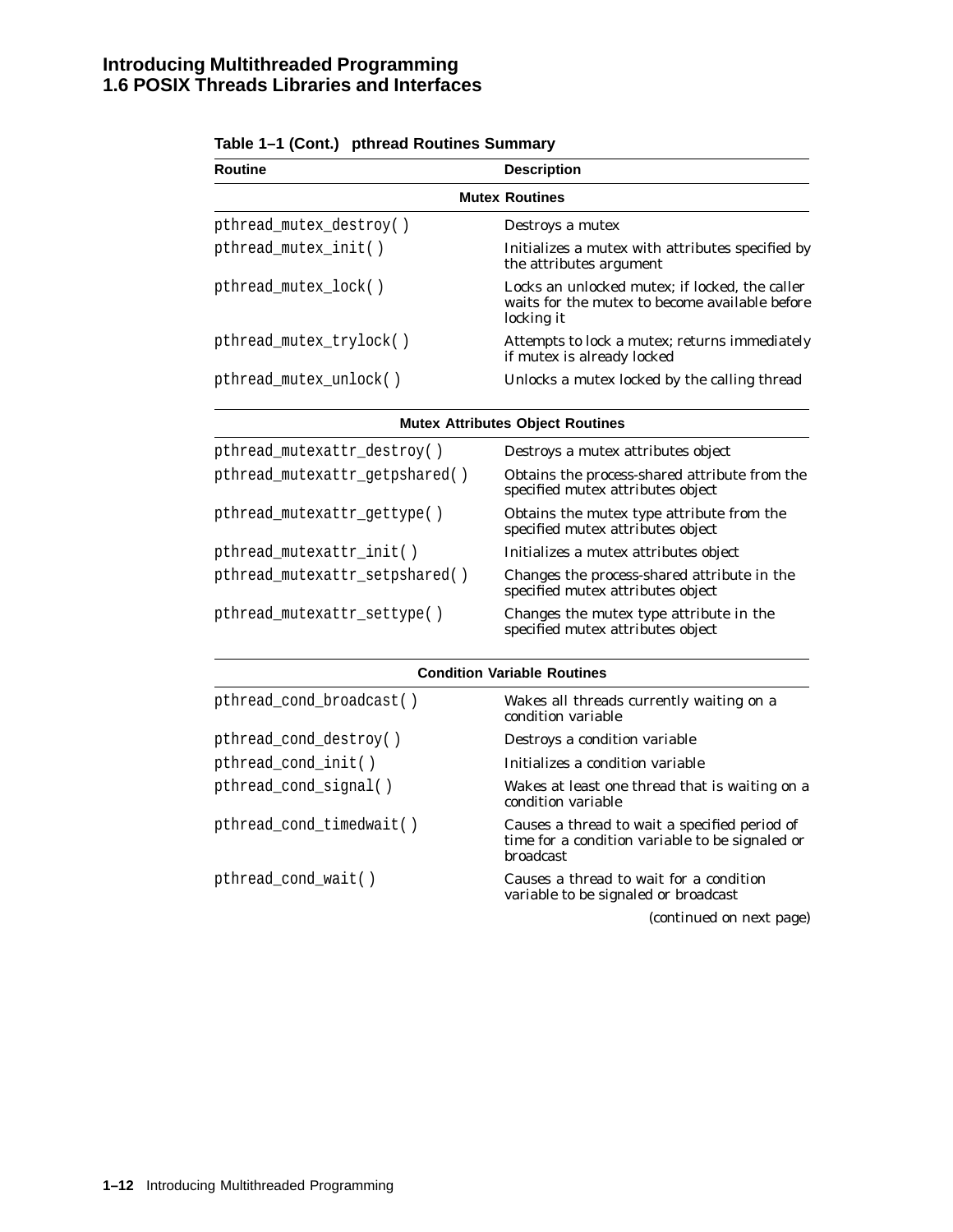| <b>Routine</b>                                       | <b>Description</b>                                                                                                                |  |
|------------------------------------------------------|-----------------------------------------------------------------------------------------------------------------------------------|--|
| <b>Condition Variable Attributes Object Routines</b> |                                                                                                                                   |  |
| pthread_condattr_destroy()                           | Destroys a condition variable attributes object                                                                                   |  |
| pthread_condattr_getpshared()                        | Obtains the process-shared attribute from the<br>specified condition variable attributes object                                   |  |
| pthread_condattr_init()                              | Initializes a condition variable attributes<br>object                                                                             |  |
| pthread_condattr_setpshared()                        | Changes the process-shared attribute in the<br>specified condition variable attributes object                                     |  |
| <b>Read-Write Lock Routines</b>                      |                                                                                                                                   |  |
| pthread_rwlock_destroy()                             | Destroys a read-write lock object                                                                                                 |  |
| pthread_rwlock_init()                                | Initializes a read-write lock object                                                                                              |  |
| pthread_rwlock_rdlock()                              | Acquires a read-write lock for read access; if<br>locked, the caller waits for the lock to become<br>available before locking it  |  |
| pthread_rwlock_tryrdlock()                           | Acquires a read-write lock for read access<br>without waiting                                                                     |  |
| pthread_rwlock_trywrlock()                           | Acquires a a read-write lock for write access<br>without waiting                                                                  |  |
| pthread_rwlock_unlock()                              | Releases a read-write lock previously acquired<br>by the calling thread                                                           |  |
| pthread_rwlock_wrlock()                              | Acquires a read-write lock for write access; if<br>locked, the caller waits for the lock to become<br>available before locking it |  |

|  | Table 1–1 (Cont.) pthread Routines Summary |  |
|--|--------------------------------------------|--|
|--|--------------------------------------------|--|

| <b>Read-Write Lock Attributes Object Routines</b> |                                                                                              |  |
|---------------------------------------------------|----------------------------------------------------------------------------------------------|--|
| pthread_rwlockattr_destroy()                      | Destroys a read-write lock attributes object                                                 |  |
| pthread_rwlockattr_getpshared()                   | Obtains the process-shared attribute from the<br>specified read-write lock attributes object |  |
| pthread_rwlockattr_init()                         | Initializes a read-write lock attributes object                                              |  |
| pthread_rwlockattr_setpshared()                   | Changes the process-shared attribute in the<br>specified read-write lock attributes object   |  |

(continued on next page)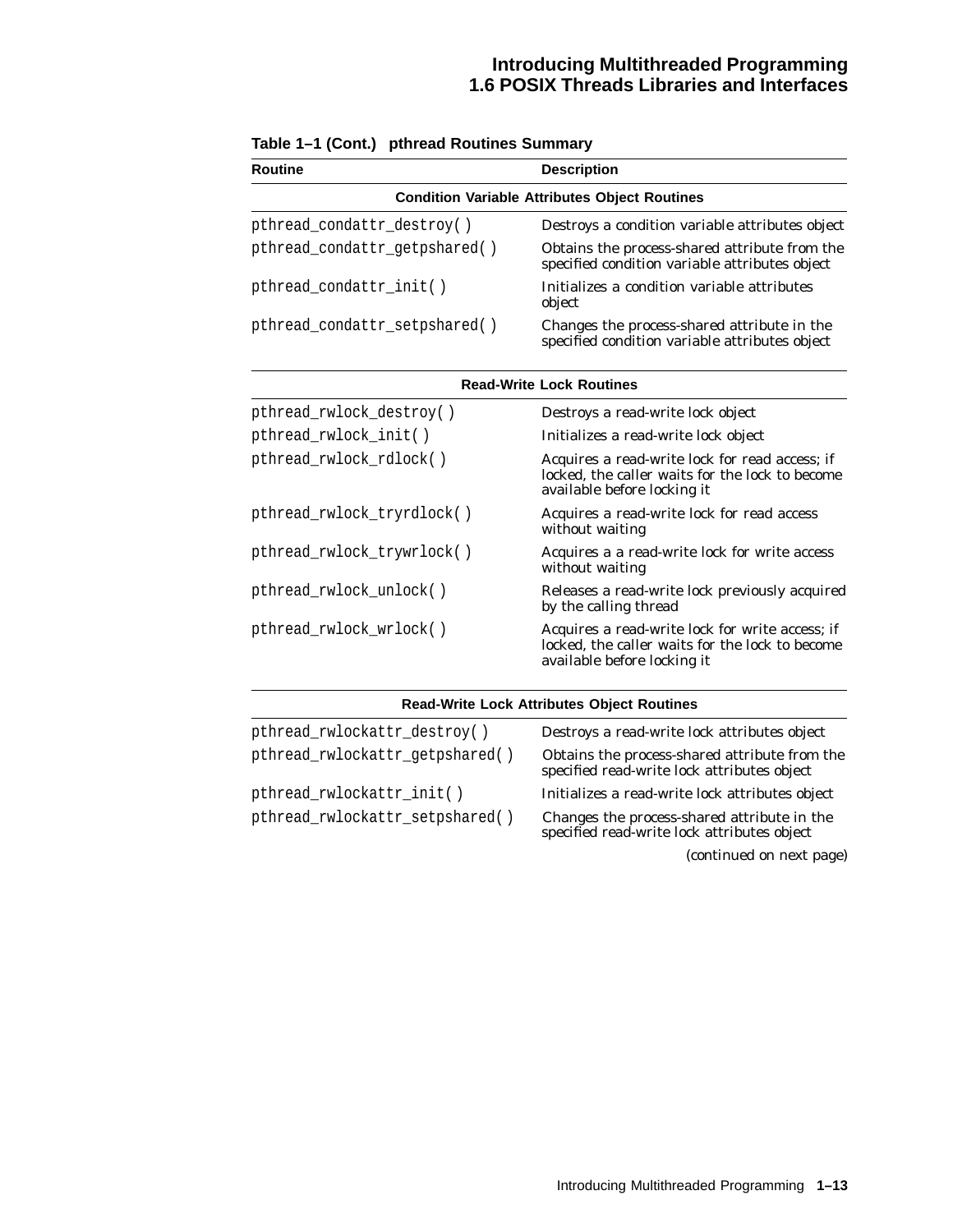| <b>Routine</b>                                                                                                                                                                                                                                                                                                                                     | <b>Description</b>                                                                                                                                                    |
|----------------------------------------------------------------------------------------------------------------------------------------------------------------------------------------------------------------------------------------------------------------------------------------------------------------------------------------------------|-----------------------------------------------------------------------------------------------------------------------------------------------------------------------|
|                                                                                                                                                                                                                                                                                                                                                    | <b>Nonportable Extensions</b>                                                                                                                                         |
| pthread_delay_np()                                                                                                                                                                                                                                                                                                                                 | Pauses the calling thread's execution for the<br>specified time interval                                                                                              |
| pthread_get_expiration_np()                                                                                                                                                                                                                                                                                                                        | Calculates a timeout for a timed condition<br>variable wait                                                                                                           |
| pthread_getsequence_np()                                                                                                                                                                                                                                                                                                                           | Gets a small integer specific to the calling<br>thread                                                                                                                |
| pthread_attr_getstackaddr_np()                                                                                                                                                                                                                                                                                                                     | Obtains the address and size of the specified<br>thread attributes object                                                                                             |
| pthread_attr_setstackaddr_np()                                                                                                                                                                                                                                                                                                                     | Sets the address and size of the specified<br>thread attributes object                                                                                                |
| pthread_lock_global_np()                                                                                                                                                                                                                                                                                                                           | Locks the global mutex                                                                                                                                                |
| pthread_unlock_global_np()                                                                                                                                                                                                                                                                                                                         | Unlocks the global mutex                                                                                                                                              |
| pthread_cond_signal_int_np()                                                                                                                                                                                                                                                                                                                       | Requests condition variable signal from<br>software interrupt routine                                                                                                 |
| pthread_cond_sig_preempt_int_np()                                                                                                                                                                                                                                                                                                                  | Wakes one thread that is waiting on the<br>specified condition variable; called from<br>software interrupt routine                                                    |
| pthread_attr_getname_np()<br>pthread_attr_setname_np()<br>pthread_cond_getname_np()<br>pthread_cond_setname_np()<br>pthread_getname_np()<br>pthread_key_getname_np()<br>pthread_key_setname_np()<br>pthread_mutex_getname_np()<br>pthread_mutex_setname_np()<br>pthread_rwlock_getname_np()<br>pthread_rwlock_setname_np()<br>pthread_setname_np() | Gets/sets name associated with specific objects<br>for debugging                                                                                                      |
| pthread_exc_get_status_np()<br>pthread_exc_matches_np()<br>pthread_exc_report_np()<br>pthread_exc_set_status_np()                                                                                                                                                                                                                                  | Exception object routines (some are macros)                                                                                                                           |
| pthread_yield_np()                                                                                                                                                                                                                                                                                                                                 | Notifies the scheduler that the current thread<br>is willing to release its processor to other<br>threads of the same or higher priority (alias<br>for sched_yield()) |
|                                                                                                                                                                                                                                                                                                                                                    | (continued on next page)                                                                                                                                              |

#### **Table 1–1 (Cont.) pthread Routines Summary**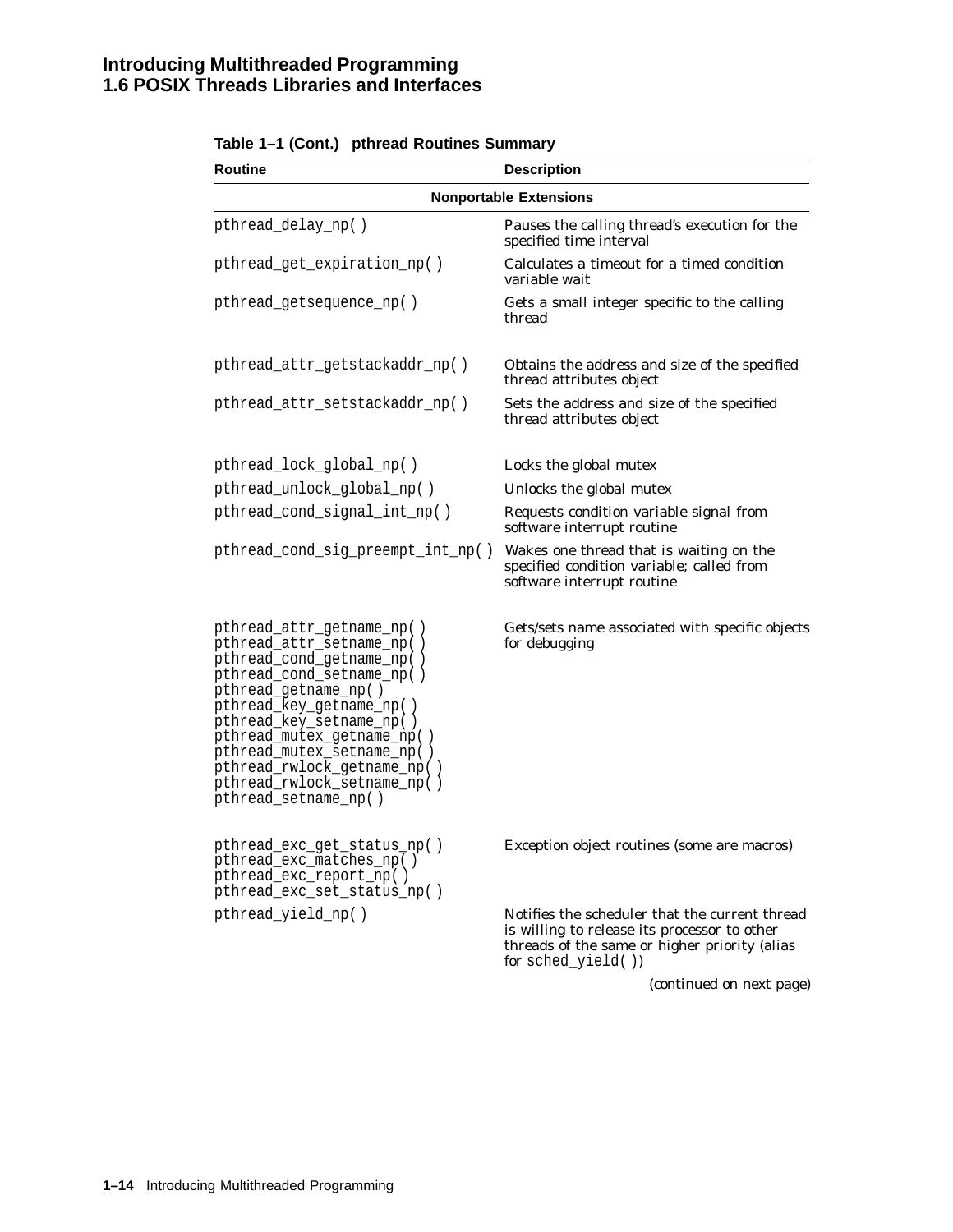| <b>Routine</b>                   | <b>Description</b>                                                                                                                       |  |
|----------------------------------|------------------------------------------------------------------------------------------------------------------------------------------|--|
| <b>Related Standard Routines</b> |                                                                                                                                          |  |
| sched_get_priority_max()         | Returns the maximum priority for the<br>specified scheduling policy                                                                      |  |
| sched_get_priority_min()         | Returns the minimum priority for the specified<br>scheduling policy                                                                      |  |
| sched yield()                    | Notifies the scheduler that the calling thread<br>is willing to release its processor to other<br>threads of the same or higher priority |  |
| siqwait()                        | Suspends a calling thread until a signal<br>arrives                                                                                      |  |

**Table 1–1 (Cont.) pthread Routines Summary**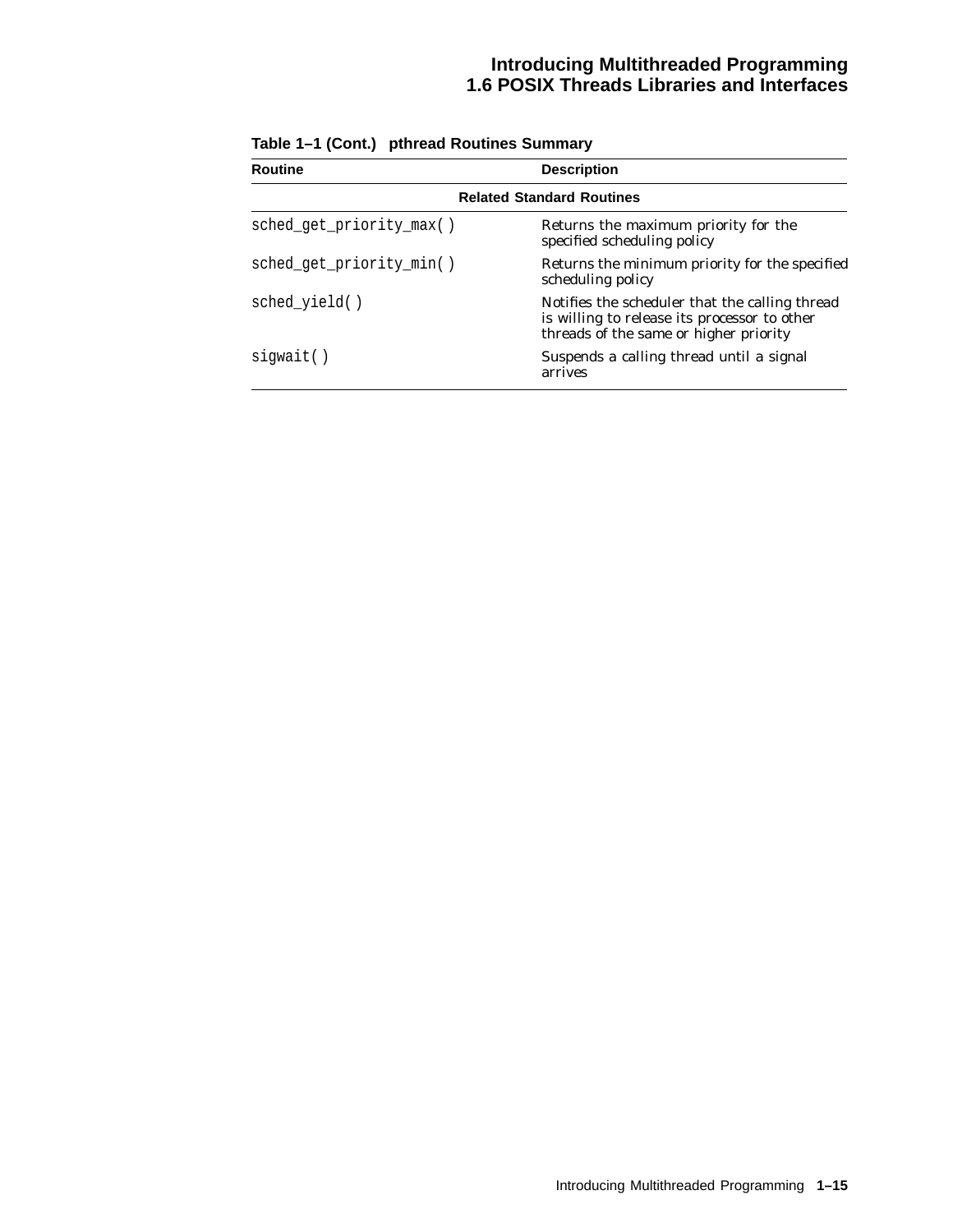#### **1.6.1.1 Optionally Implemented POSIX.1 Routines**

In this version of the Threads Library, the **pthread** interface does not support the following features that are specified in the POSIX.1 standard:

• Reported by the POSIX.1 POSIX THREAD PRIO PROTECT macro:

```
pthread_mutex_getprioceiling( )
pthread mutex setprioceiling()
pthread mutexattr getprioceiling()
pthread mutexattr setprioceiling( )
```
• Reported by the POSIX.1 \_POSIX\_THREAD\_PRIO\_PROTECT and \_POSIX\_THREAD\_PRIO\_INHERIT macros:

```
pthread_mutexattr_getprotocol( )
pthread_mutexattr_setprotocol( )
```
• (Not supported for OpenVMS systems) Reported by the POSIX.1 \_POSIX\_THREAD\_PROCESS\_SHARED macro:

```
pthread_condattr_getpshared( )
pthread_condattr_setpshared( )
pthread_mutexattr_getpshared( )
pthread_mutexattr_setpshared( )
pthread_rwlockattr_getpshared( )
pthread_rwlockattr_setpshared( )
```
The POSIX.1 standard directs the Threads Library to provide the macros named POSIX\_THREAD\_PROCESS\_SHARED, POSIX\_THREAD\_PRIO\_PROTECT, and POSIX\_THREAD\_PRIO\_INHERIT to report whether optionally implemented routines are present.

The Threads Library does provide the following macros specified in the POSIX.1 standard:

\_POSIX\_THREADS: threads are supported

\_POSIX\_THREAD\_SAFE\_FUNCTIONS: thread-safe libraries are supported

\_POSIX\_THREAD\_ATTR\_STACKSIZE: can specify stack size

\_POSIX\_THREAD\_ATTR\_STACKADDR: can specify stack address

\_POSIX\_THREAD\_PRIORITY\_SCHEDULING: real-time scheduling control is supported

\_POSIX\_THREAD\_PROCESS\_SHARED: cross-process synchronization is supported (Tru64 UNIX only)

#### **1.6.2 Thread-Independent Services Interface**

The Compaq proprietary **tis** interface offers a set of thread-independent services. Use these routines to build software that performs processing that requires synchronization, but without requiring the use of pthreads. That is, use **tis** routines to build thread-safe code libraries whose routines can be called from either a single-threaded or a multithreaded environment.

In the absence of threads, **tis** routines impose minimal overhead on the calling program. For instance, **tis** routines avoid the use of interlocked instructions and memory barriers.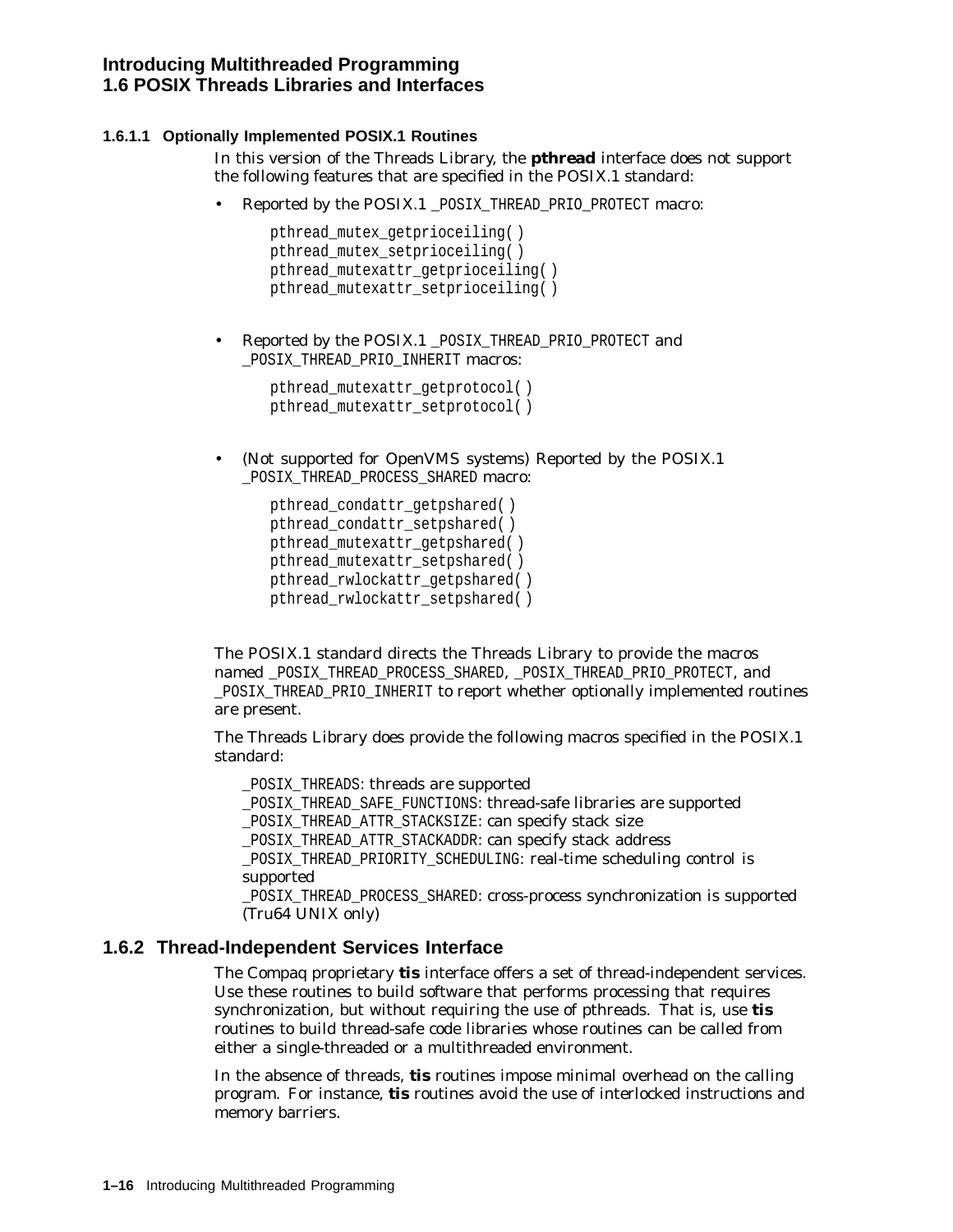# **Introducing Multithreaded Programming 1.6 POSIX Threads Libraries and Interfaces**

When threads are present, **tis** routines provide full support for synchronization. Note that there are no **tis** routines for creating threads or thread objects, because these routines would have no meaning if called from a single-threaded environment.

The **tis** routines can be classified into these functional categories:

- General routines
- Thread cancelation routines
- Thread-specific data key routines
- Mutex routines
- Condition variable routines
- Read-write lock routines

**Note**

Unlike the other **tis** interfaces, the read-write lock functions work on a data type different from that used by the **pthread** read-write lock functions.

Table 1–2 summarizes these groups of **tis** routines.

| <b>Routine</b>       | <b>Description</b>                                                                                                                       |  |
|----------------------|------------------------------------------------------------------------------------------------------------------------------------------|--|
|                      | <b>General Routines</b>                                                                                                                  |  |
| $tis\_once()$        | Calls an initialization routine to be executed only once                                                                                 |  |
| $tis\_self()$        | Obtains the identifier of the calling thread                                                                                             |  |
| tis_yield()          | Notifies the scheduler that the calling thread is willing<br>to release its processor to other threads of the same or<br>higher priority |  |
|                      | <b>Thread Cancelation Routines</b>                                                                                                       |  |
| tis_setcancelstate() | Sets the calling thread's cancelability state to enable<br>or disable the delivery of cancelation requests                               |  |
| tis_testcancel()     | Requests delivery of any pending cancelation request<br>to the calling thread                                                            |  |
|                      | <b>Thread-Specific Data Key Routines</b>                                                                                                 |  |
| tis_getspecific()    | Obtains the thread-specific data associated with the<br>specified key for the calling thread                                             |  |
| tis_key_create()     | Generates a unique thread-specific data key                                                                                              |  |
| tis_key_delete()     | Deletes a thread-specific data key                                                                                                       |  |
| tis_setspecific()    | Changes the thread-specific data value associated with<br>the specified key for the calling thread                                       |  |

**Table 1–2 tis Routines Summary**

(continued on next page)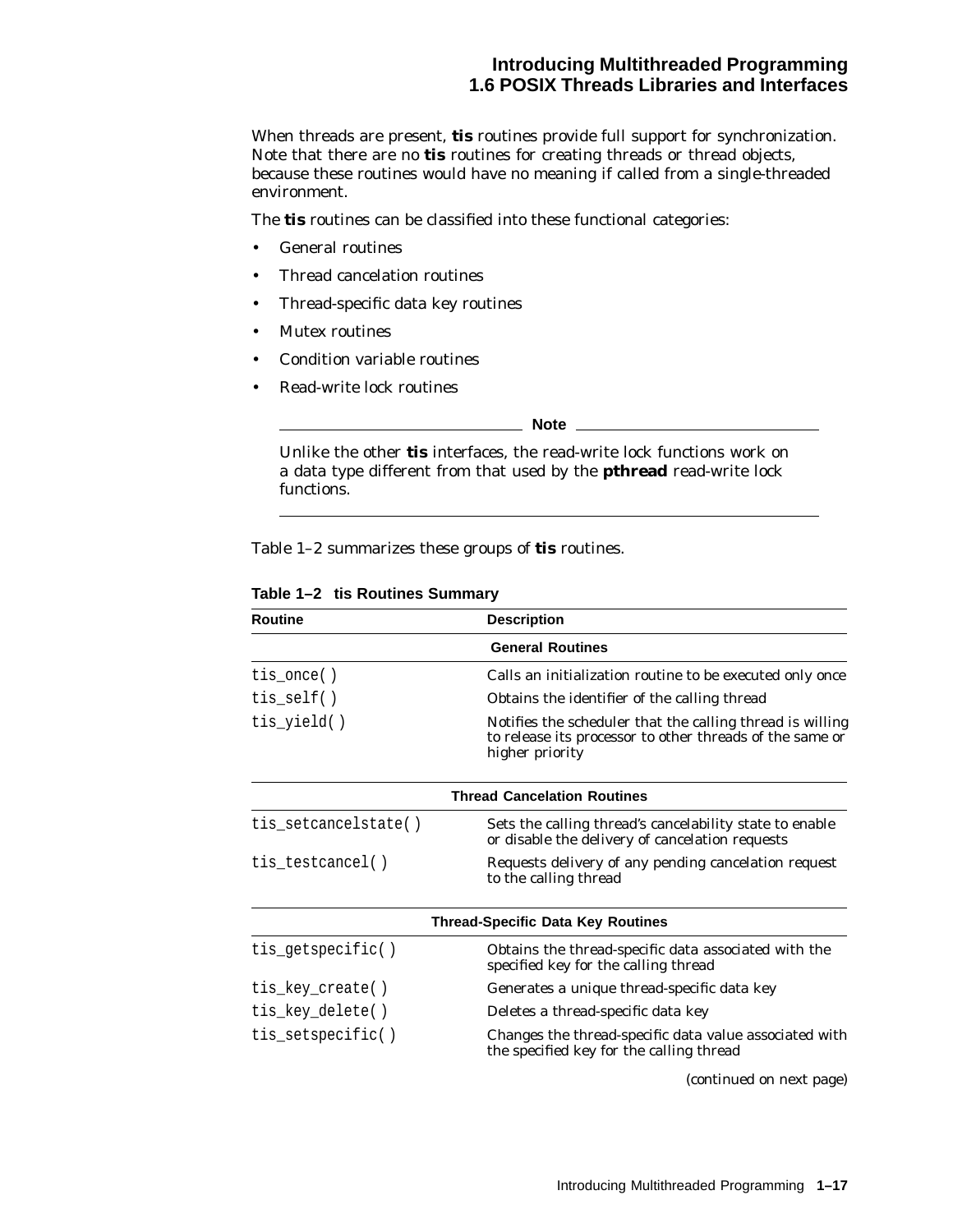# **Introducing Multithreaded Programming 1.6 POSIX Threads Libraries and Interfaces**

| <b>Routine</b>       | <b>Description</b>                                                                                         |
|----------------------|------------------------------------------------------------------------------------------------------------|
|                      | <b>Mutex Routines</b>                                                                                      |
| tis_lock_global()    | Locks the global mutex                                                                                     |
| tis_mutex_destroy()  | Destroys the specified mutex object                                                                        |
| tis_mutex_init()     | Initializes a mutex object                                                                                 |
| tis_mutex_lock()     | Locks the specified mutex, if unlocked                                                                     |
| tis_mutex_trylock()  | Tries to lock the specified mutex                                                                          |
| tis_mutex_unlock()   | Unlocks the specified mutex when locked by the calling<br>thread                                           |
| tis_unlock_global()  | Unlocks the global mutex                                                                                   |
|                      | <b>Condition Variable Routines</b>                                                                         |
| tis_cond_broadcast() | Wakes all threads currently waiting on the specified<br>condition variable                                 |
| tis_cond_destroy()   | Destroys the specified condition variable object                                                           |
| tis_cond_init()      | Initializes a condition variable object                                                                    |
| tis_cond_signal()    | Wakes at least one thread that is waiting on the<br>specified condition variable                           |
| tis_cond_timedwait() | Causes a thread to wait a specified period of time for a<br>condition variable to be signaled or broadcast |
| tis_cond_wait()      | Causes the calling thread to wait for the specified<br>condition variable to be signaled or broadcast      |
| tis_get_expiration() | Calculates a timeout for a timed condition variable<br>wait                                                |
|                      | <b>OpenVMS I/O Completion Routines</b>                                                                     |
| tis_io_complete()    | <b>Completion AST service routine</b>                                                                      |
| tis_sync()           | Thread-synchronous replacement for \$SYNC system<br>service                                                |

(continued on next page)

| Table 1–2 (Cont.) tis Routines Summary |  |  |
|----------------------------------------|--|--|
|----------------------------------------|--|--|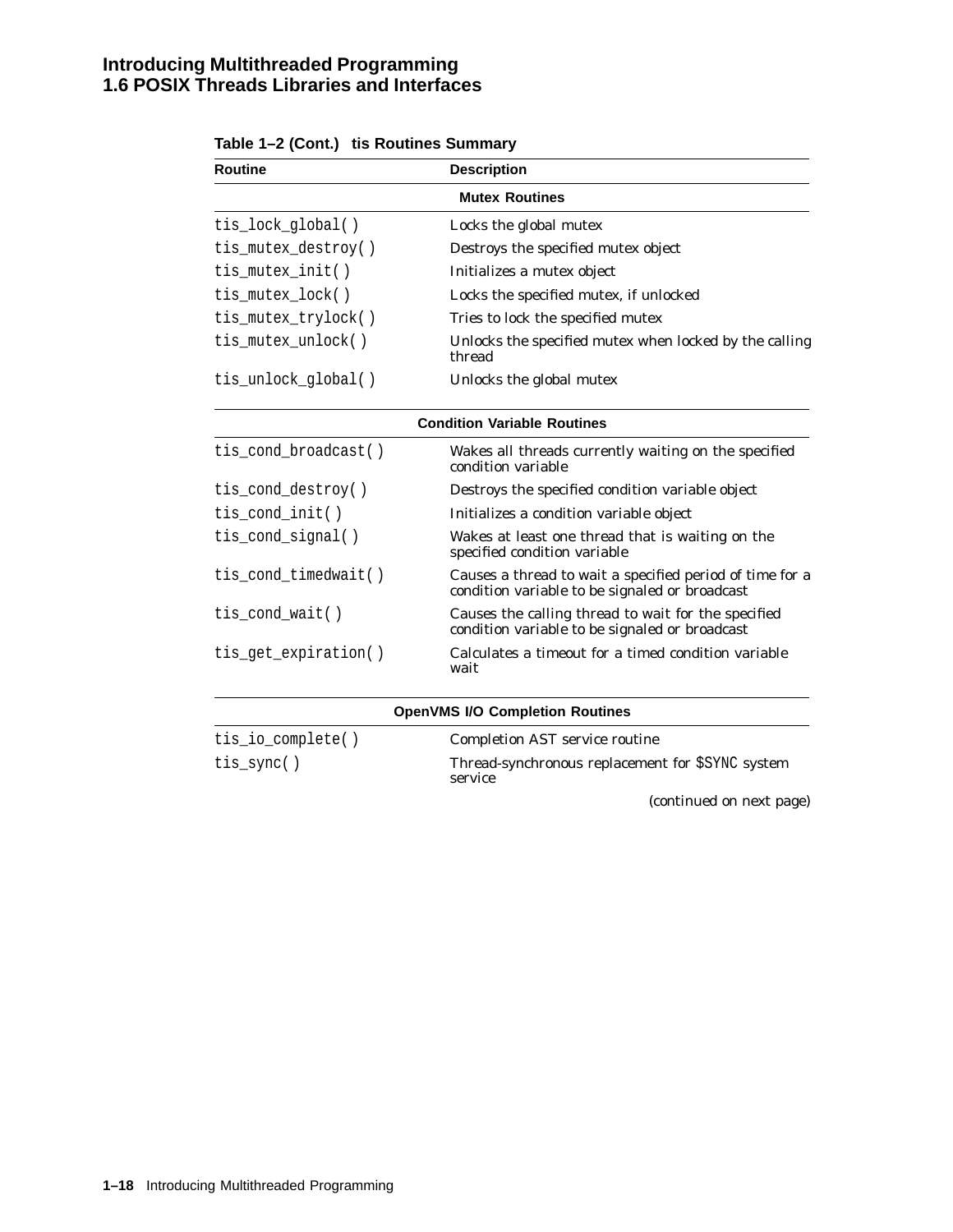# **Introducing Multithreaded Programming 1.6 POSIX Threads Libraries and Interfaces**

| <b>Routine</b>                  | <b>Description</b>                                                                                |  |  |
|---------------------------------|---------------------------------------------------------------------------------------------------|--|--|
| <b>Read-Write Lock Routines</b> |                                                                                                   |  |  |
| tis_read_lock()                 | Acquires the specified read-write lock for read access                                            |  |  |
| tis_read_trylock()              | Acquires the specified read-write lock for read access;<br>returns immediately if already locked  |  |  |
| tis read unlock()               | Unlocks the specified read-write lock already acquired<br>for read access by the calling thread   |  |  |
| tis_rwlock_destroy()            | Destroys the specified read-write lock object                                                     |  |  |
| tis_rwlock_init()               | Initializes the specified read-write lock object                                                  |  |  |
| tis_write_lock()                | Acquires the specified read-write lock for write access                                           |  |  |
| tis_write_trylock()             | Acquires the specified read-write lock for write access;<br>returns immediately if already locked |  |  |
| tis_write_unlock()              | Unlocks the specified read-write lock already acquired<br>for write access by the calling thread  |  |  |

**Table 1–2 (Cont.) tis Routines Summary**

# **1.6.3 Undocumented and Obsolete Interfaces**

Previous versions of the Threads Library offered interfaces that under this version are no longer documented.

#### **1.6.3.1 The cma Interface**

This version of the Threads Library supports the Compaq proprietary CMA (or **cma**) interface. The **cma** interface reports errors by raising exceptions. This interface is layered on top of the **pthread** interface. This interface is usually available only on Compaq platforms.

Compaq will continue to support existing applications that were developed using the **cma** interface. Binary compatibility will be supported indefinitely. Nonetheless, Compaq recommends that, as soon as possible, you migrate any **cma** code in your existing applications to the latest **pthread** interface, to take advantage of its standard features, portability, and future enhancements.

Routines of the **cma** interface are not documented in this guide. In this guide see Appendix D for information to help you migrate your **cma**-based programs and applications to the latest **pthread** interface.

#### **1.6.3.2 The d4 (DCEthread) Interfaces**

**Note**

These obsolete interfaces will be removed in a future Compaq POSIX Threads release. As of that release, both source and binary code using the d4 (DCEthread) interfaces will no longer compile or execute.

For backward compatibility only, this version of the Threads Library retains full binary support for the **d4** interfaces. These interfaces are implementations of the IEEE POSIX 1003.4a/Draft 4 document, and are also known as ''DCE threads''.

These interfaces include both a ''standard'' interface that reports errors by setting *errno* and returning a value of -1, and an ''exception-returning'' interface that, like the **cma** interface, reports errors by raising exceptions.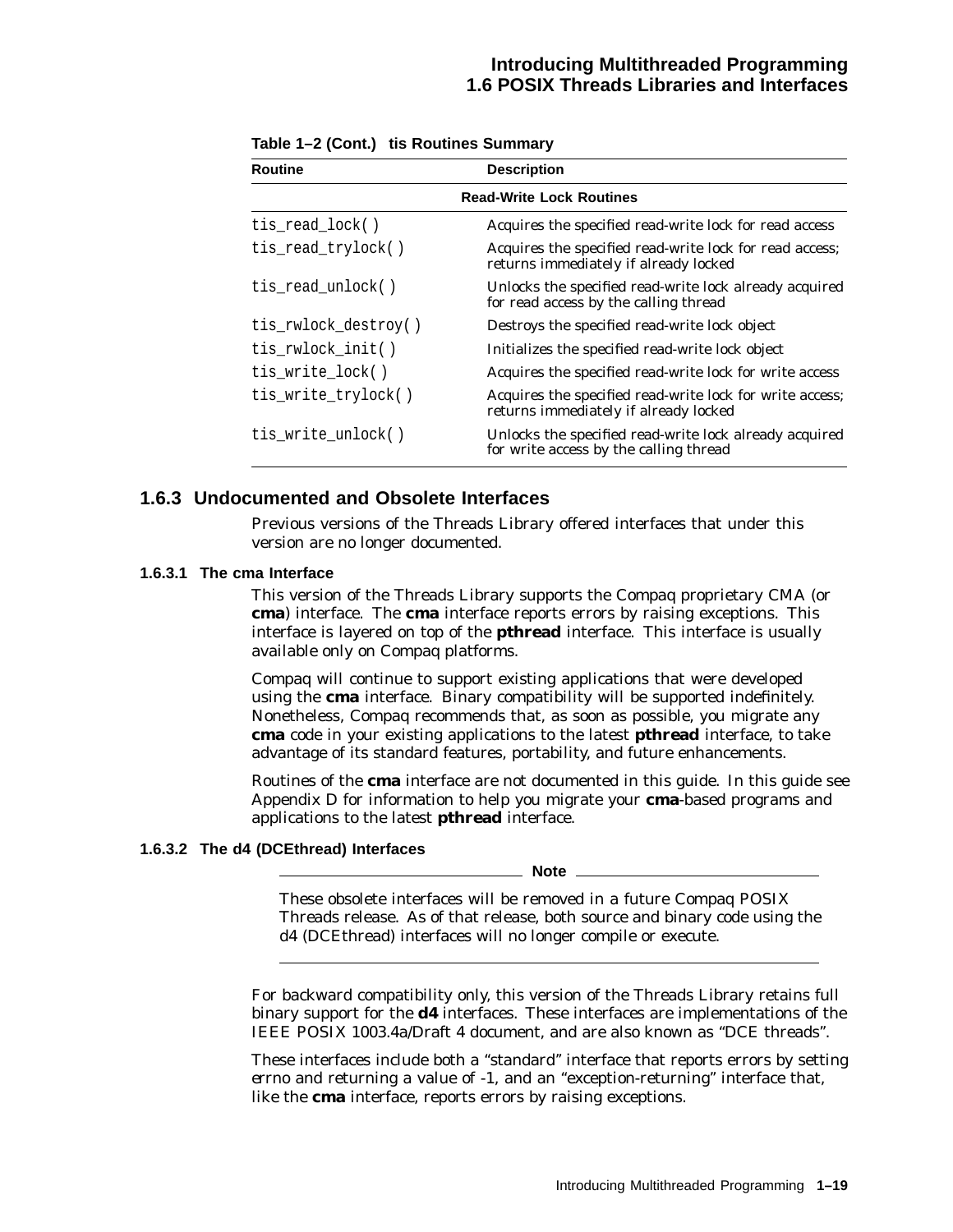The **d4** interfaces will not be provided in a future release of the Threads Library. Compaq recommends that you migrate any **d4** code in your existing applications to the latest **pthread** interface, to take advantage of its standard features, portability, and future enhancements.

Routines of the **d4** interfaces are not documented in this guide. In this guide see Appendix E for information to help you migrate your **d4**-based programs and applications to the latest **pthread** interface.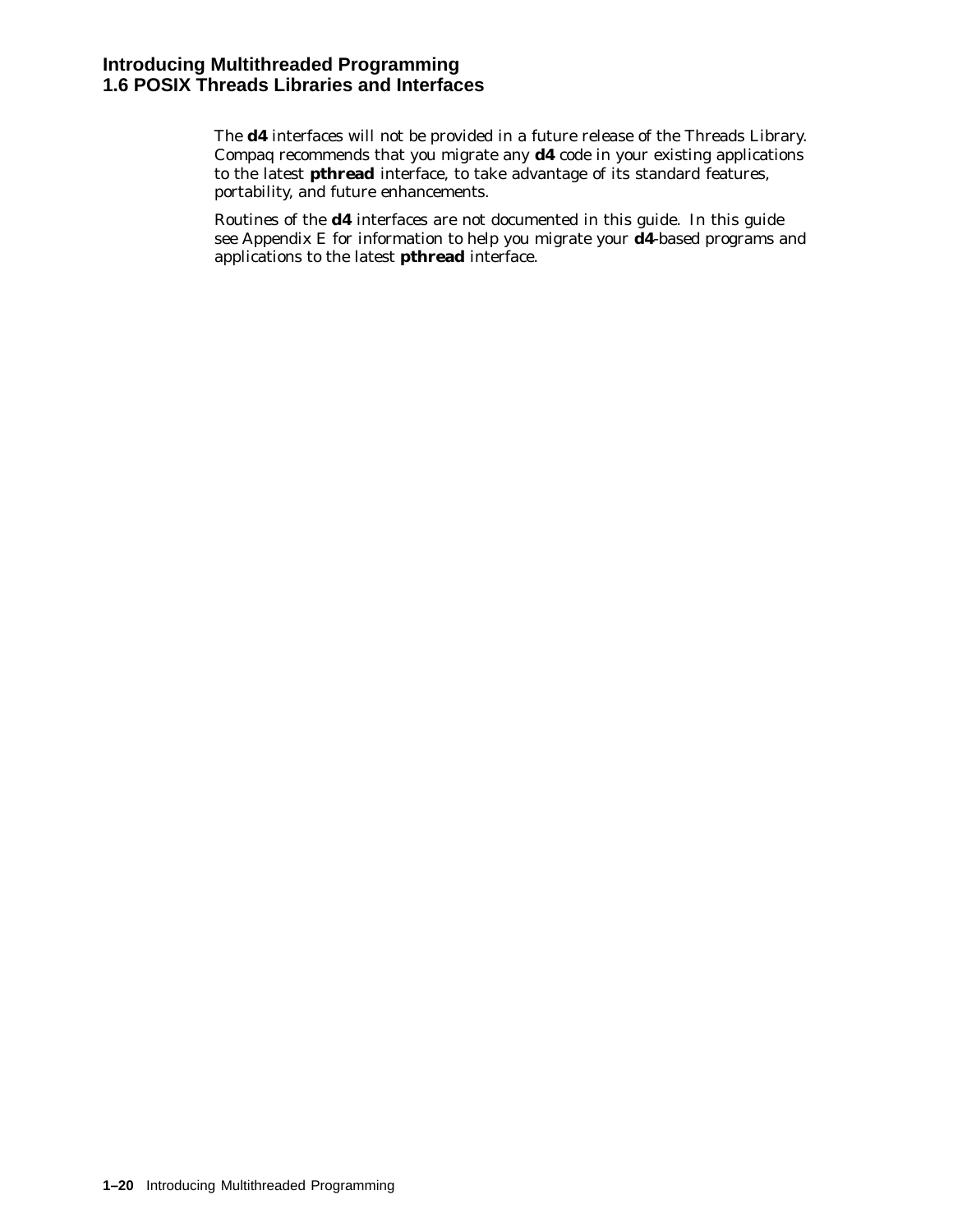# **Objects and Operations**

This chapter describes operations that act upon the objects supported in the **pthread** interface.

# **2.1 Threads and Synchronization Objects**

A multithreaded program typically manipulates these objects:

- A **thread object** describes a **thread**, which refers to a distinct flow of control within a process. After a thread object is created, the Threads Library uses it to maintain information about the thread's state and its associated attributes.
- A **mutex** serves as a lock for data that is shared among the program's threads. To access data that is guarded by a mutex, a thread must *acquire* the mutex, access the data, and then *release* the mutex. Each instance of acquiring a mutex is called a **lock acquisition**. While a mutex is locked, if other threads attempt to acquire that mutex, those threads must wait for the mutex to be released.
- For data that is shared among a program's threads but is more frequently read than written, use a **read-write lock** to guard access to the data. Unlike a mutex, more than one thread can acquire the same read-write lock for read access at the same time.
- When associated with a shared data object and its mutex, a **condition variable** provides a mechanism that allows a thread to wait until a piece of shared data protected by a mutex is placed into a particular state.

# **2.2 Attributes Objects**

When your program creates a thread, mutex, read-write lock or condition variable, it can accept the default attributes for that object or specify an existing attributes object (previously created by your program) that contains particular attribute values. You can also change some of the attributes of a thread after it has begun execution—for example, you can change the thread's priority. However, other attributes, such as stack size, are fixed at execution.

To initialize an attributes object, you can use one of the following routines, depending on the type of object to which the attributes apply:

- pthread\_attr\_init( ) for thread attributes
- pthread mutexattr init( ) for mutex attributes
- pthread\_rwlockattr\_init( ) for read-write lock attributes
- pthread\_condattr\_init( ) for condition variable attributes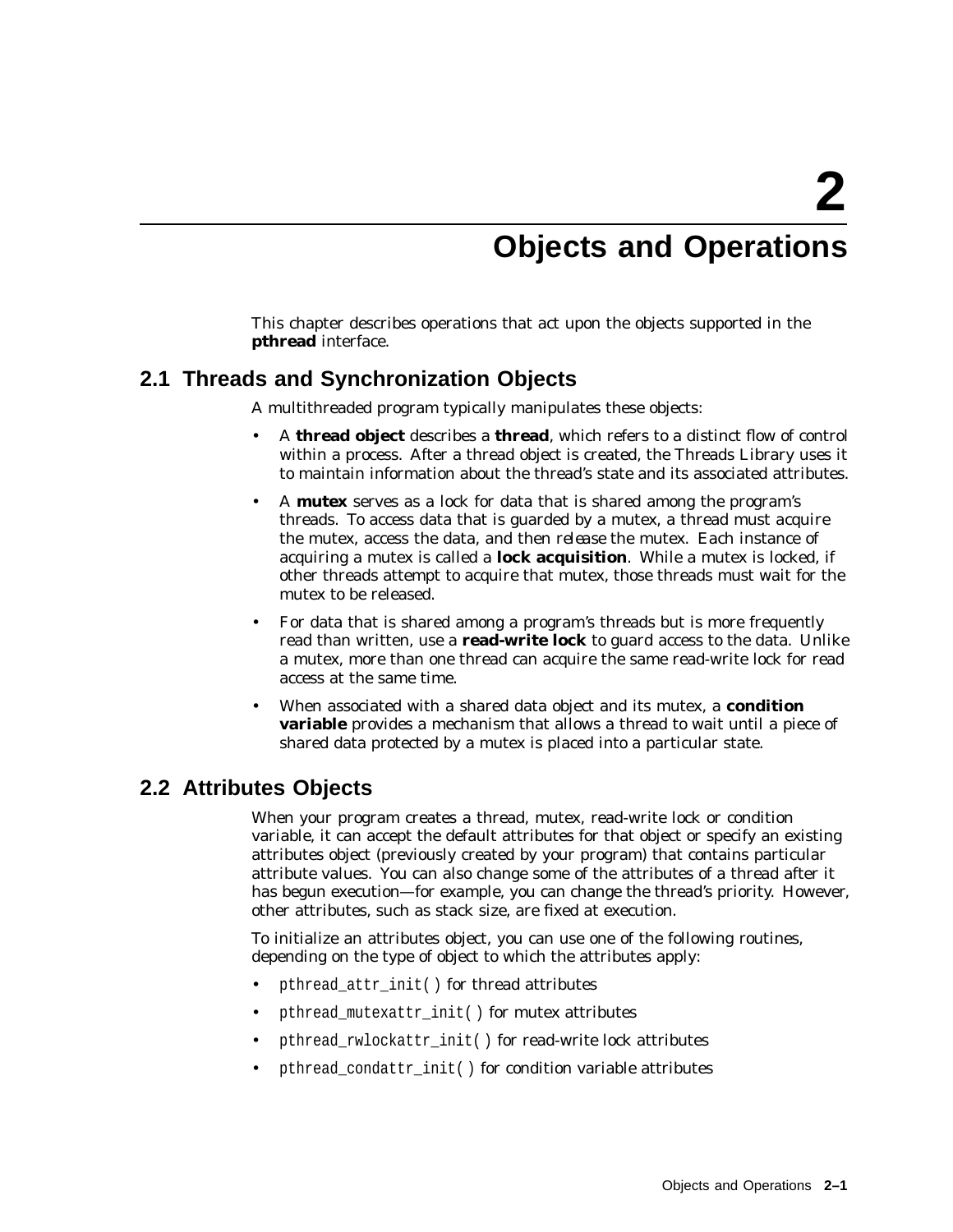These routines initialize an attributes object with default values for the individual attributes. To modify any attribute values in an attributes object, use one of the "attr\_set" routines, such as pthread\_attr\_setinheritsched(), described in later sections.

Initializing an attributes object (or changing the values in an attributes object) does not affect the attributes of existing threads, mutexes, read-write locks and condition variables.

To destroy an attributes object, use one of the following routines:

- pthread\_attr\_destroy( ) for thread attributes objects
- pthread\_condattr\_destroy( ) for condition variable attributes objects
- pthread\_mutexattr\_destroy( ) for mutex attributes objects
- pthread\_rwlockattr\_destroy( ) for read-write lock attributes objects

Deleting an attributes object does not affect the attributes of objects previously created with that attributes object.

# **2.3 Thread Operations**

The following sections describe these operations on threads:

- Creating a thread
- Setting the attributes for a new thread
- Terminating a thread
- Detaching and destroying a thread
- Joining with another thread
- Controlling how a thread is scheduled
- Canceling a thread

## **2.3.1 Creating a Thread**

Your program creates a thread using the pthread create() routine. This routine creates a thread based on the settings of the thread attributes object if specified, which your program must have previously initialized. If called without a specified thread attributes object, pthread\_create creates a new thread that has the default attributes.

The Threads Library creates a thread in the *ready* state and prepares the thread to begin executing its start routine, the function passed to the pthread create( $)$ ) routine. Depending on the presence of other threads and their scheduling attributes, the new thread might preempt its creator (that is, it might start before the call to pthread\_create( ) returns). The caller of pthread\_create( ) can synchronize with the new thread using any mutually agreed upon mechanism or await its termination using pthread join( ).

The Threads Library assigns each new thread a thread identifier, which is written into the address specified as the pthread\_create( ) routine's *thread* argument. The new thread's identifier is written *before* the new thread executes.

You can create a thread that is *detached*. To do so, create a thread using a thread attributes object whose detachstate attribute has been set, using the pthread attr\_setdetachstate( ) routine, to PTHREAD\_CREATE\_DETACHED. This is useful for creating a thread that your program knows will *not* be joined by any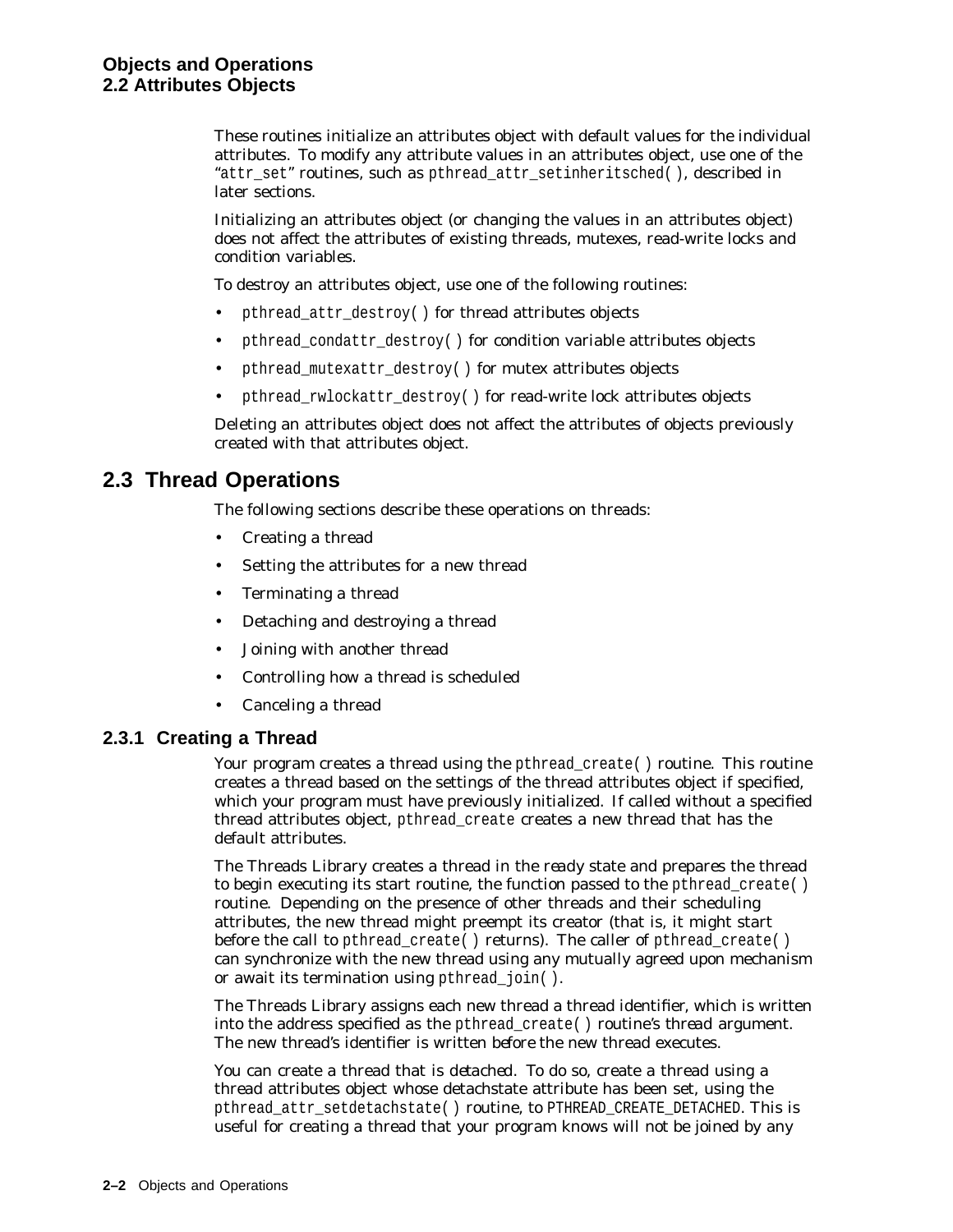other thread. That is, when such a thread terminates, the thread and its thread object are automatically destroyed.

For more detailed information about thread creation, see the reference description of the pthread\_create( ) routine in Part II.

## **2.3.2 Setting the Attributes of a New Thread**

When creating a thread, your program can optionally specify the attributes of the new thread using a **thread attributes object**. To do so, your program must:

- 1. Allocate a thread attributes object and then initialize it by calling the pthread\_attr\_init( ) routine. (Normally, you will initialize an extern or local variable of the appropriate type.)
- 2. Set values for the individual attributes of the thread attributes object. (The POSIX standard provides a separate routine for setting each attribute in the thread attributes object.)
- 3. When ready to create the new thread, pass the address of the thread attributes object as an argument to the pthread\_create( ) routine.

After your program creates a thread attributes object, it can be reused for each new thread that the program creates. For the details about creating and deleting a thread attributes object, see the descriptions in Part II of the pthread\_attr\_init( ) and pthread\_attr\_destroy( ) routines.

Using the thread attributes object, your program can specify these attributes of a new thread:

- Scheduling inheritance
- Scheduling policy
- Scheduling parameters
- Stack size
- **Stack location**
- Stack guard size
- Contention scope

#### **2.3.2.1 Setting the Inherit Scheduling Attribute**

By default, a new thread is created with the scheduling attributes (policy, parameters and contention scope) of its creator. If an attributes object is specified, the scheduling attribute values are ignored. When you want to create a thread with different scheduling attributes, you must set the attribute values, and also set the value of the *inheritsched* attribute to PTHREAD\_EXPLICIT\_SCHED. You do this by calling the pthread attr setinheritsched( ) routine. The default value is PTHREAD\_INHERIT\_SCHED.

#### **2.3.2.2 Setting the Scheduling Policy Attribute**

The scheduling policy attribute describes how new threads are scheduled for execution relative to the other threads in the process.

A thread has one of the following scheduling policies:

SCHED FIFO (first-in/first-out or FIFO)—The highest-priority thread runs until it blocks. If there is more than one thread with the same priority and that priority is the highest among other threads, the first thread to begin running continues until it blocks. If a thread with this policy becomes ready, and it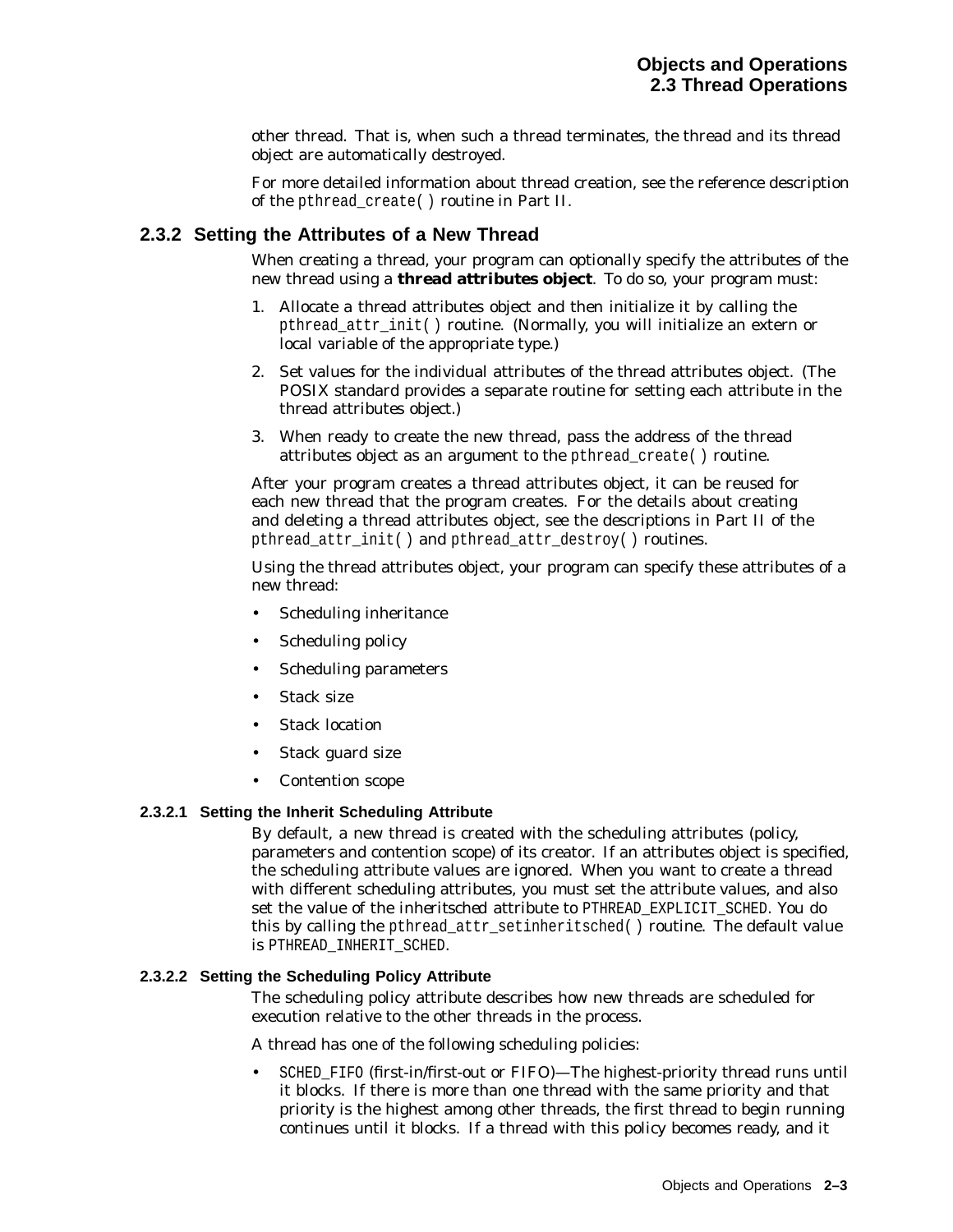has a higher priority than the currently running thread, then the current thread is preempted and the higher priority thread immediately begins running.

SCHED RR (round-robin or RR)—The highest-priority thread runs until it blocks; however, threads of equal priority are time sliced. If a thread with this policy becomes ready, and it has a higher priority than the currently running thread, then the current thread is preempted and the higher priority thread immediately begins running.

On a multiprocessor, threads of varying policy and priority may run simultaneously. A high priority thread is not guaranteed exclusive use of a multiprocessor system. You must use synchronization, not scheduling attributes, to ensure exclusive access.

SCHED\_OTHER (Foreground or "throughput"; also known as SCHED\_FG\_NP)-*This is the default scheduling policy*. All threads are time sliced, and no thread with this policy will completely starve any other thread with this policy, regardless of any thread's priority. (**Time slicing** is a mechanism that ensures that every thread is allowed time to execute by preempting running threads at fixed intervals.) However, higher-priority threads tend to receive more execution time than lower-priority threads, if the threads behave similarly.

Threads with this scheduling policy can be denied execution time by firstin/first-out (FIFO) or round-robin (RR) threads. Threads in this policy do not preempt other threads.

Section 2.3.6 describes and shows the effect of the scheduling policy on thread scheduling.

**2.3.2.2.1 Techniques for Setting the Scheduling Policy Attribute** Use either of two techniques to set a thread attributes object's scheduling policy attribute:

- Set the scheduling policy attribute in the attributes object, which establishes the scheduling policy of a new thread when it is created. To do so, call the pthread attr setschedpolicy( ) routine. This allows the creator of a thread to establish the created thread's initial scheduling policy. (Note that this value is used only if the attributes object is set so that the created thread does not inherit its priority from the creating thread as shown in Section 2.3.2.1. Inheriting scheduling policy is the default behavior.)
- Change the scheduling policy of an existing thread (and, at the same time, the scheduling parameters) by calling the pthread\_setschedparam( ) routine. This routine allows a thread to change its own scheduling policy and/or scheduling priority, but has no effect on the corresponding settings in the thread attributes object.

When you change the scheduling policy attribute, you must be sure the scheduling parameter attribute is compatible with the scheduling policy attribute before using the attributes object to create a thread.

**2.3.2.2.2 Comparing Throughput and Real-Time Policies** The default throughput scheduling policy is intended to be an ''adaptive'' policy, giving each thread an opportunity to execute based on its behavior. That is, for a thread that does not execute often, the Threads Library tends to give it high access to the processor because it is not greatly affecting other threads. On the other hand, the Threads Library tends to schedule with less preference any compute-bound threads with throughput scheduling policy.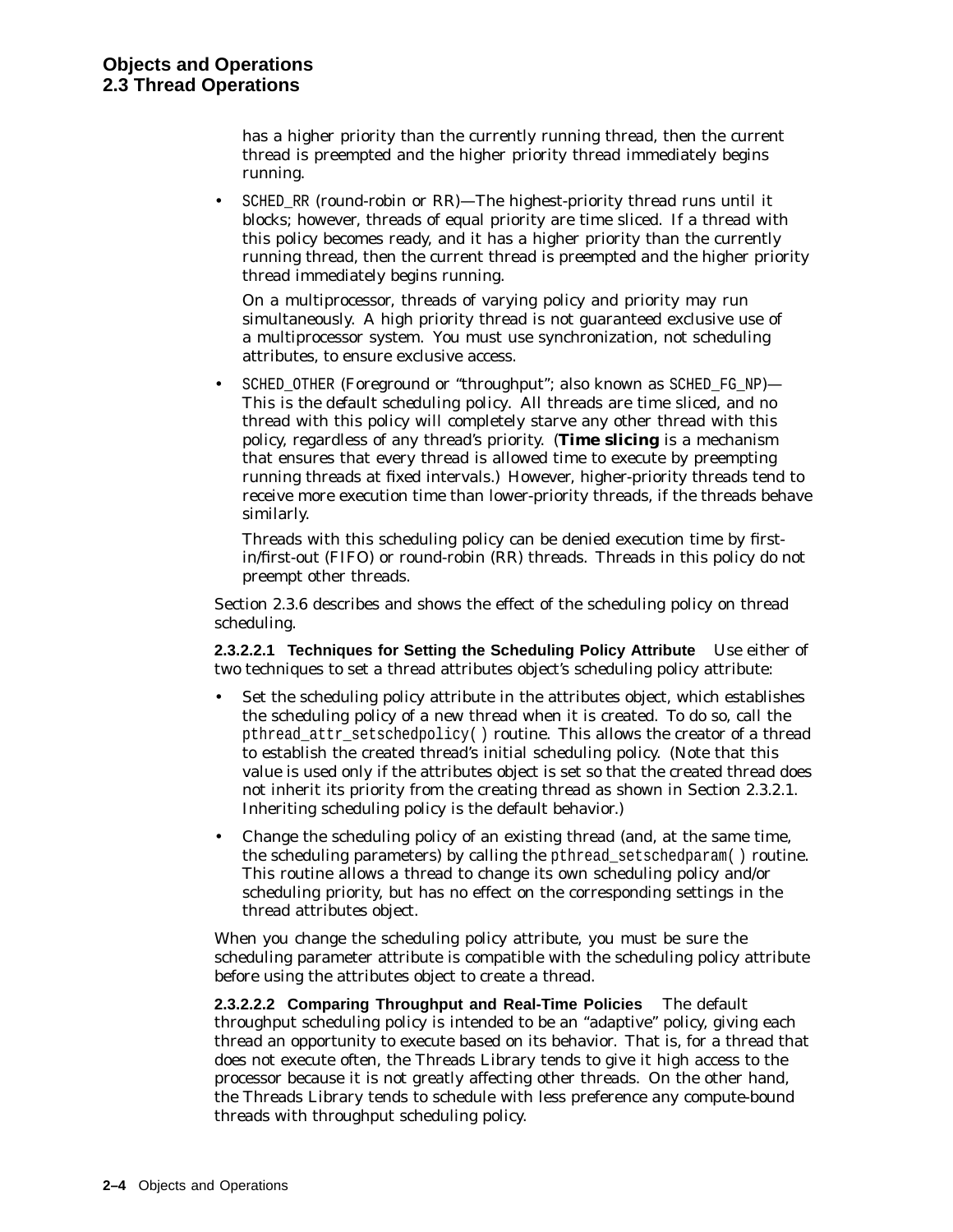This yields a responsive system in which all threads with throughput scheduling policy get a chance to run fairly frequently. It also has the effect of automatically resolving priority inversions, because over time any threads that have received less processing time (among those with throughput scheduling policy) will rise in preference while the running thread drops, and eventually the inversion is reversed.

The FIFO and RR scheduling policies are considered ''real-time'' policies, because they require the Threads Library to schedule such threads strictly by the specified priority. Because threads that use real-time scheduling policies require additional overhead, the incautious use of the FIFO or RR policies can cause the performance of the application to suffer.

If relative priorities of threads are important to your application—that is, if a compute-bound thread really requires consistently *predictable* execution—then create those threads using either the FIFO or RR scheduling policy. However, use of ''real-time'' policies can expose the application to unexpected performance problems, such as priority inversions, and therefore their use should be avoided in most applications.

**2.3.2.2.3 Portability of Scheduling Policy Settings** Only the SCHED\_FIFO and SCHED RR scheduling policies are portable across POSIX-conformant implementations. The other scheduling policies are extensions to the POSIX standard.

**Note**

The SCHED\_OTHER identifier is portable, but the POSIX standard does not specify the behavior that it signifies. For example, on non-Compaq platforms, the SCHED\_OTHER scheduling policy could be identical to either the SCHED\_FIFO or the SCHED\_RR policy.

#### **2.3.2.3 Setting the Scheduling Parameters Attribute**

The scheduling parameters attribute specifies the execution priority of a thread. (Although the terminology and format are designed to allow adding more scheduling parameters in the future, only priority is currently defined.) The priority is an integer value, but each policy can allow only a restricted range of priority values. You can determine the range for any policy by calling the sched get priority min( ) or sched get priority max( ) routines. The Threads Library also supports a set of nonportable symbols designating the priority range for each policy, as follows:

| Low           | High          |  |
|---------------|---------------|--|
| PRI_FIFO_MIN  | PRI_FIFO_MAX  |  |
| PRI_RR_MIN    | PRI RR MAX    |  |
| PRI_OTHER_MIN | PRI OTHER MAX |  |
| PRI_FG_MIN_NP | PRI_FG_MAX_NP |  |
| PRI_BG_MIN_NP | PRI_BG_MAX_NP |  |

Section 2.3.6 describes how to specify a priority between the minimum and maximum values, and it also discusses how priority affects thread scheduling.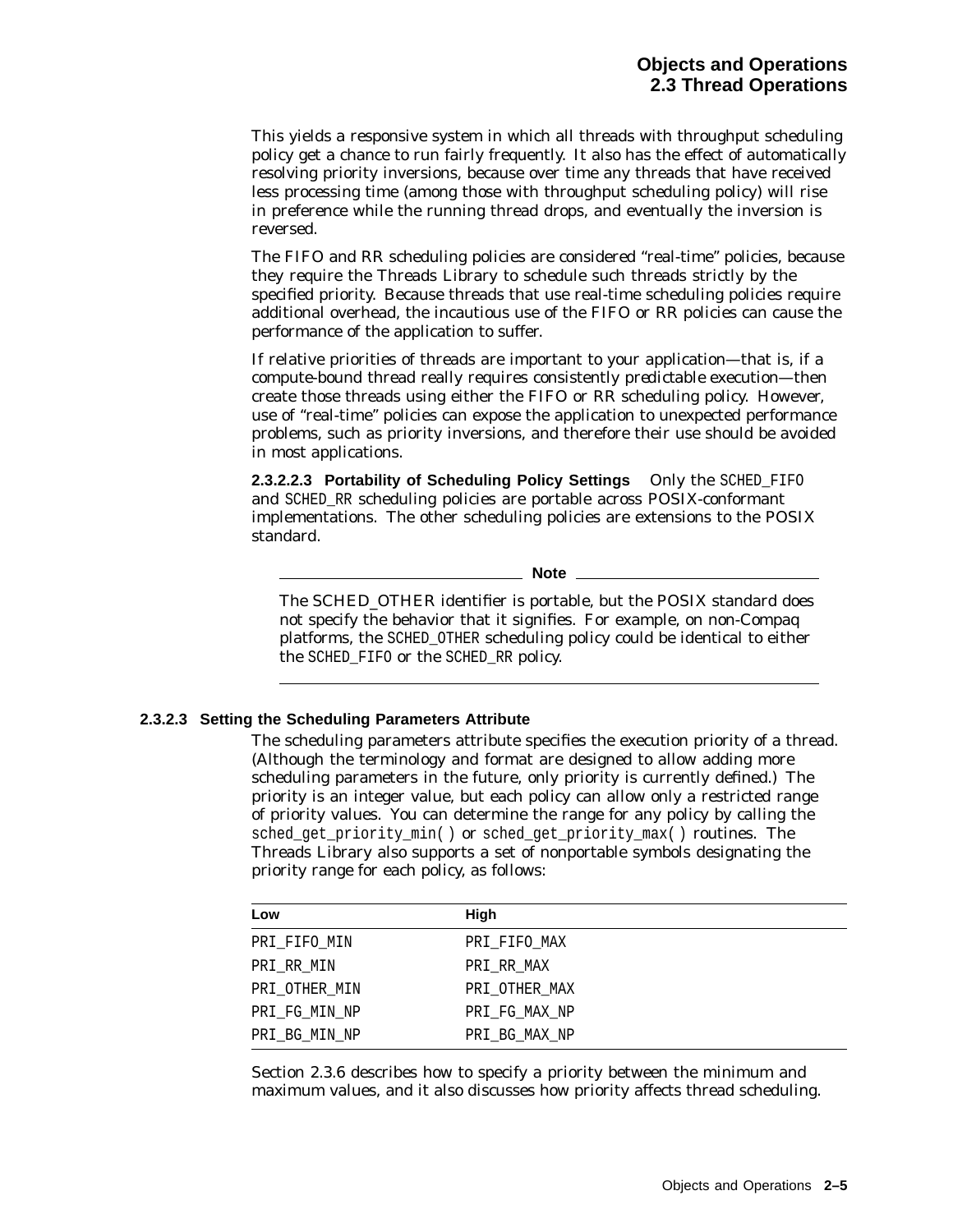Use either of two techniques to set a thread attributes object's scheduling parameters attribute:

- Set the scheduling parameters attribute in the thread attributes object, which establishes the execution priority of a new thread when it is created. To do so, call the pthread attr setschedparam( ) routine. This allows the creator of a thread to establish the created thread's initial execution priority. (Note that this value is used only if the thread attributes object is set so that the created thread does not inherit its priority from the creating thread. Inheriting priority is the default behavior.)
- Change the scheduling parameters of an existing thread by calling the pthread\_setschedparam( ) routine and requesting the current policy with the new parameters. This routine allows a thread to change its own scheduling policy or scheduling priority, but has no effect on the corresponding settings in the thread attributes object.

**Note**

On Tru64 UNIX Systems:

There are system security issues for threads running with system contention scope. High priority threads may prevent other users from accessing the system. A system contention scope thread cannot have a priority higher than 19 (the default user priority). A system contention scope thread with SCHED\_FIFO policy, because it will prevent execution by other threads of equal priority, cannot have a priority higher than 18.

## **2.3.2.4 Setting the Stacksize Attribute**

The stacksize attribute represents the minimum size (in bytes) of the memory required for a thread's stack. To increase or decrease the size of the stack for a new thread, call the pthread\_attr\_setstacksize( ) routine and use the specified thread attributes object when creating the thread and stack. You must specify at least PTHREAD\_STACK\_MIN bytes.

After a thread has been created, your program cannot change the size of the thread's stack. See Section 3.4.1 for more information about sizing a stack.

#### **2.3.2.5 Setting the Stack Address Attribute**

The stack address attribute represents the location or address of a region of memory that your program allocates for use as a thread's stack. The value of the stack address attribute represents the origin of the thread's stack (that is, the initial value to be placed in the thread's stack pointer register). However, please be aware that the actual address you specify, relative to the stack memory you have allocated, is inherently nonportable.

To set the address of the stack origin for a new thread, call the pthread\_attr\_setstackaddr( ) routine, specifying an initialized thread attributes object as an argument, and use the thread attributes object when creating the new thread. Use the pthread\_attr\_getstackaddr( ) routine to obtain the value of the stack address attribute of an initialized thread attributes object.

After a thread has been created, your program cannot change the address of the thread's stack.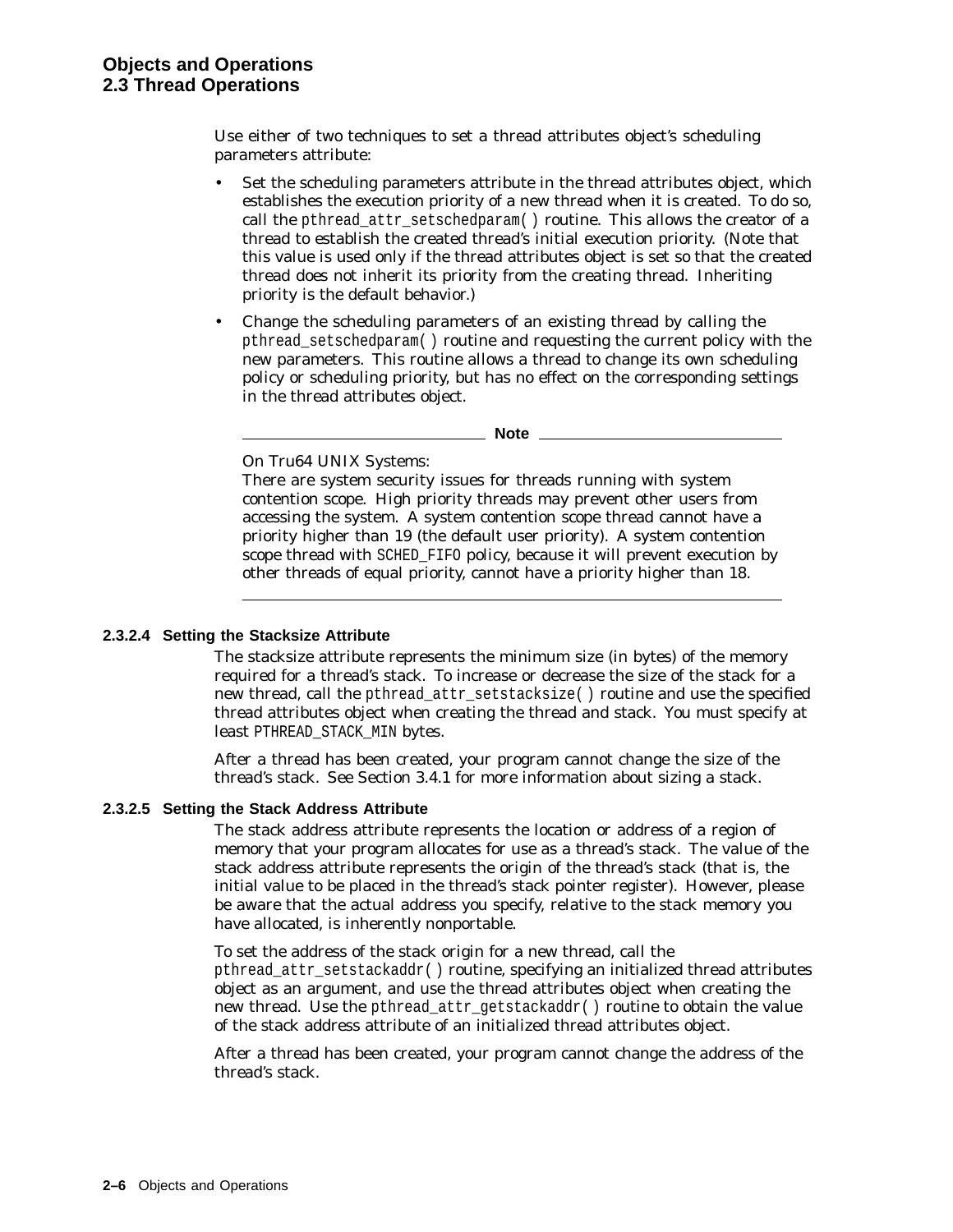Code using this attribute is nonportable because the meaning of ''stack address'' is undefined and untestable. Generally, implementations likely assume, as does the Threads Library, that you have specified the initial stack pointer; however, this is not required by the standards. Even so, some machines' stacks grow up while others grow down, and many may modify the stack pointer either before or after writing (or reading) data. In other words, one system may require that you pass the base, another base - sizeof(int), another base + size, another base + size + sizeof(long). Furthermore, the system cannot know the size of the stack, which may restrict the ability of debuggers and other tools to help you. As long as you are using an inherently nonportable interface, consider using pthread\_attr\_setstackaddr\_np( ).

You cannot create two concurrent threads that use the same stack address. The amount of storage you provide must be at least PTHREAD\_STACK\_MIN bytes.

The system uses an unspecified (and varying) amount of the stack to ''bootstrap'' a newly created thread.

#### **2.3.2.6 Setting the Guardsize Attribute**

The guardsize attribute represents the minimum size (in bytes) of the guard area for the stack of a thread. A **guard area** can help a multithreaded program detect overflow of a thread's stack and the stack. A guard area is a region of no-access memory that is allocated at the overflow end of the thread's writable stack. When the thread attempts to access a memory location within the guard area, a memory addressing violation occurs.

A new thread can be created using a thread attributes object with a default guardsize attribute value. This value is platform dependent, but will always be at least one ''hardware protection unit'' (that is, at least one page; non-zero values are rounded up to the next integral page size). For more information, see this guide's platform-specific appendixes.

The Threads Library allows your program to specify the size of a thread stack guard area for two reasons:

- For a thread that allocates large data structures on the stack, a large guard area might be required to detect stack overflow.
- Overflow protection of a thread's stack is otherwise a waste of system resources. An application that creates a large number of threads that will never overflow their stacks can conserve system resources by ''turning off'' guard areas—that is, by specifying a guardsize attribute of zero for each such thread. In this case, no guard area or overflow warning area are allocated.

To set the guardsize attribute of a thread attributes object, call the pthread\_attr\_setguardsize( ) routine. To obtain the value of the guardsize attribute in a thread attributes object, call the pthread\_attr\_getguardsize( ) routine.

#### **2.3.2.7 Setting the Contention Scope Attribute**

When creating a thread, you can specify the set of threads with which this thread competes for processing resources. This set of threads is called the thread's **contention scope**.

A thread attributes object includes a contention scope attribute. The contention scope attribute specifies whether the new thread competes for processing resources only with other threads in its own process, called **process contention scope**, or with all threads on the system, called **system contention scope**.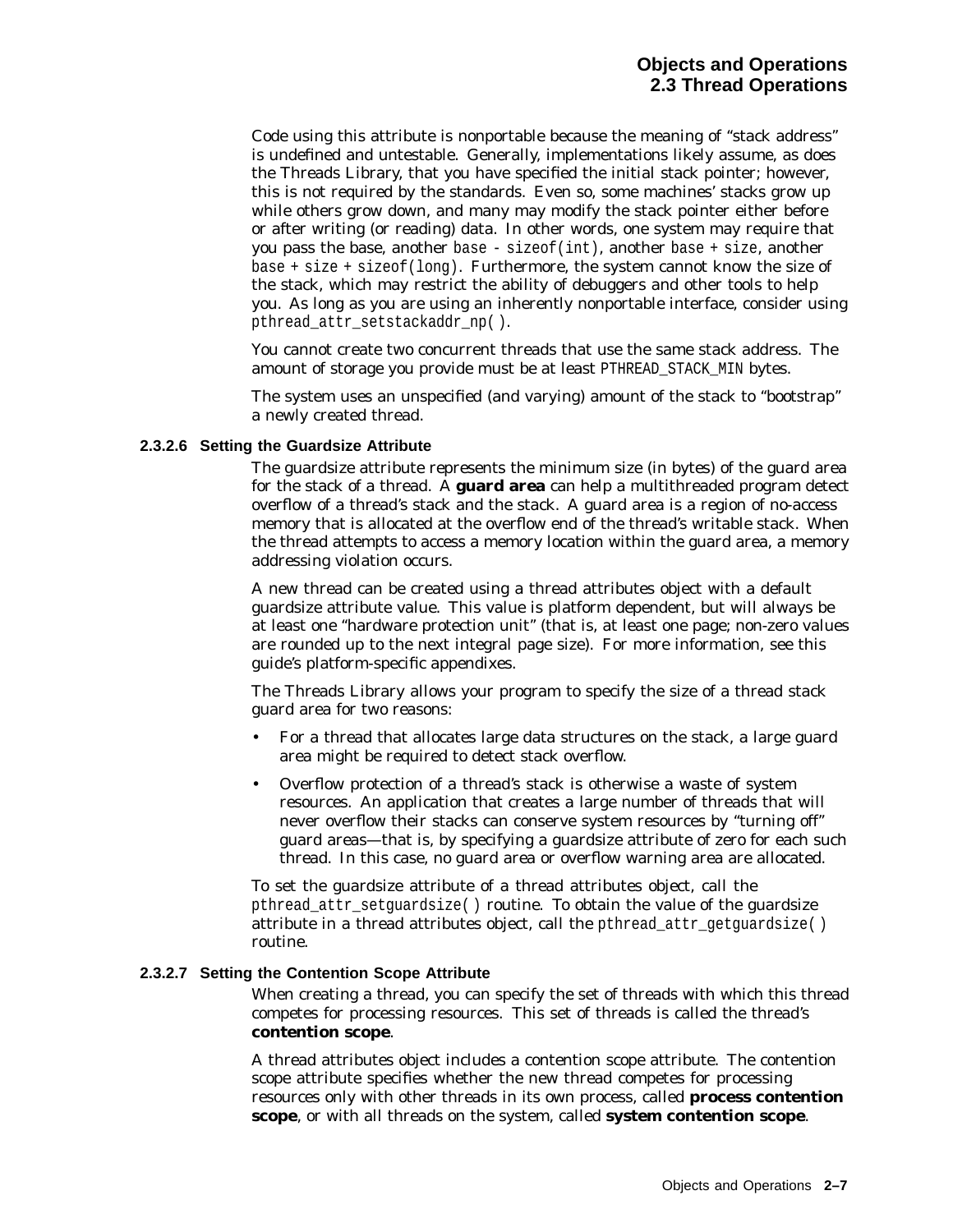Use the pthread\_attr\_setscope( ) routine to set an initialized thread attributes object's contention scope attribute. Use the pthread\_attr\_getscope( ) routine to obtain the value of the contention scope attribute of an initialized thread attributes object. You must also set the inheritsched attribute to PTHREAD EXPLICIT SCHED to prevent a new thread from inheriting its contention scope from the creator.

In the thread attributes object, set the contention scope attribute's value to PTHREAD SCOPE PROCESS to specify process contention scope, or set the value to PTHREAD SCOPE SYSTEM to specify system contention scope.

The Threads Library selects at most one thread to execute on each processor at any point in time. The Threads Library resolves the contention based on each thread's scheduling attributes (for example, priority) and scheduling policy (for example, round-robin).

A thread created using a thread attributes object whose contention scope attribute is set to PTHREAD\_SCOPE\_PROCESS contends for processing resources with other threads within its own process that also were created with PTHREAD\_SCOPE\_PROCESS. It is unspecified how such threads are scheduled relative to threads in other processes or threads in the same process that were created with PTHREAD SCOPE SYSTEM contention scope.

A thread created using a thread attributes object whose contention scope attribute is set to PTHREAD\_SCOPE\_SYSTEM contends for processing resources with other threads in any process that also were created with PTHREAD\_SCOPE\_SYSTEM.

Whether process contention scope and system contention scope are available for your program's threads depends on the host operating system. Attempting to set the contention scope attribute to a value not supported on your system will result in a return value of [ENOTSUP]. The following table summarizes support for thread contention scope by operating system:

| <b>Operating System</b> | <b>Available Thread</b><br><b>Contention Scopes</b> | <b>Default Thread</b><br><b>Contention Scope</b> |  |
|-------------------------|-----------------------------------------------------|--------------------------------------------------|--|
| Tru64 UNIX              | <b>Process</b><br><b>System</b>                     | <b>Process</b>                                   |  |
| <b>OpenVMS</b>          | <b>Process</b>                                      | <b>Process</b>                                   |  |

**Note**

#### **Table 2–1 Support for Thread Contention Scope**

On Tru64 UNIX systems:

When a thread creates a system contention scope thread, the creation can fail with an [EPERM] error condition. This is because system contention scope threads can only be created with priority above "default" priority if the process is running with root privileges.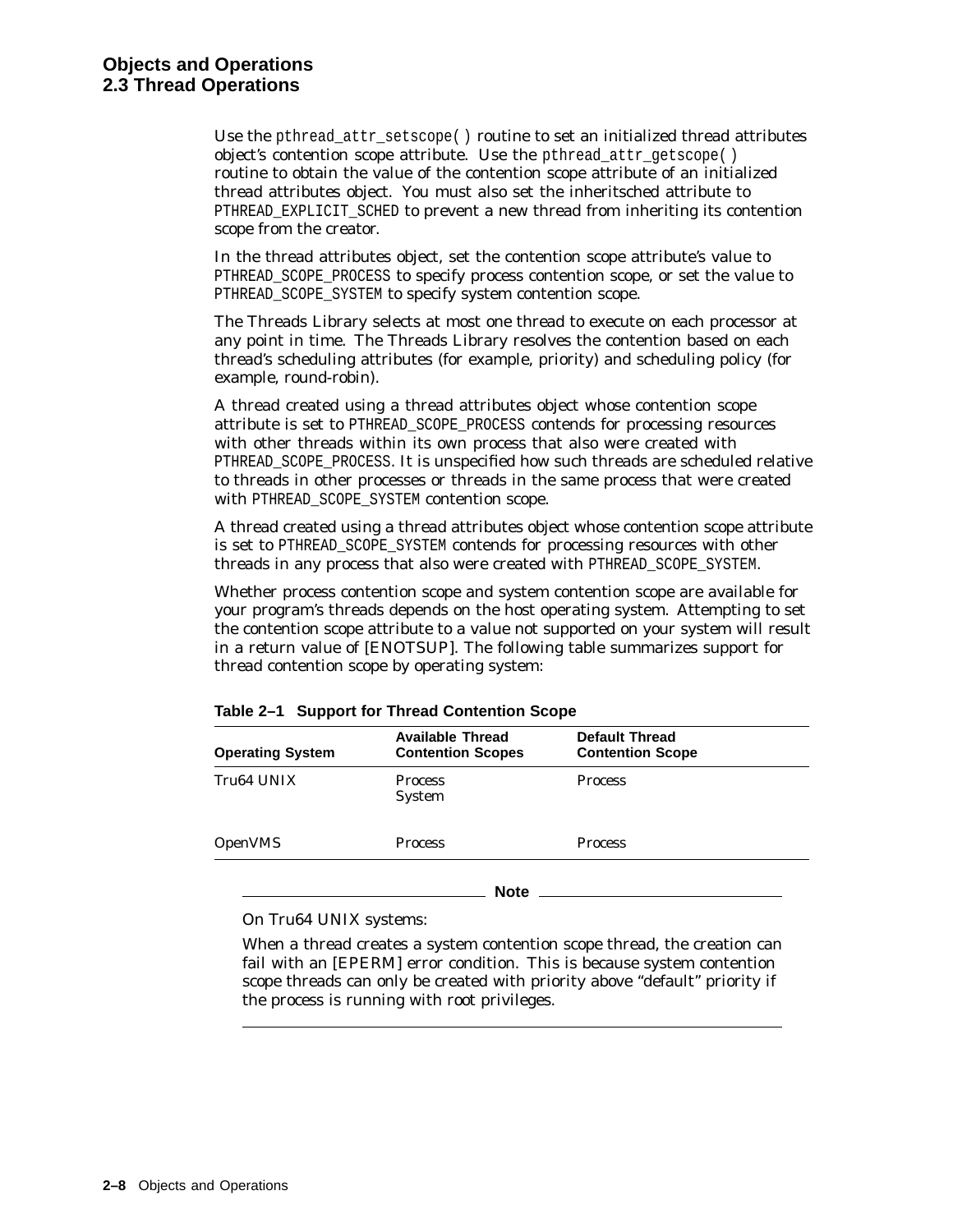# **2.3.3 Terminating a Thread**

*Terminating* a thread means causing a thread to end its execution. This can occur for any of the following reasons:

- The thread returns from its start routine (this is the usual case). The value returned by the routine indicates the thread's exit status to a thread that joins with this thread.
- The thread calls the pthread\_exit() routine. This routine accepts a status value in its *value\_ptr* argument. The value returned by the routine indicates the thread's exit status to a thread that joins with this thread.
- The thread is *canceled*, by being specified in a call to the pthread cancel( ) routine. This routine requests the thread's termination if the thread permits cancelation. See Section 2.3.7 for more information on canceling threads and on controlling whether or not cancelation is permitted.

When a thread terminates, the Threads Library performs these actions:

- 1. It writes a return value into the terminated thread's thread object:
	- If the thread has been canceled, the value PTHREAD\_CANCELED is written into the thread's thread object.
	- If the thread terminated by returning from its start routine, the return value is copied from the start routine into the thread's thread object. Alternatively, if the thread explicitly called pthread\_exit( ), the value received in the *value\_ptr* argument (from pthread\_exit( )) is stored in the thread's thread object.

Another thread can obtain this return value by joining with the terminated thread (using pthread  $join( )$ ). See Section 2.3.5 for a description of joining with a thread.

**Note**

If the thread terminated by returning from its start routine normally and the start routine does not provide a return value, the results obtained by joining with that thread are unpredictable.

2. If the termination results from either a cancelation or a call to pthread\_exit( ), the Threads Library calls, in turn, each cleanup handler that this thread declared (using pthread\_cleanup\_push( )) that had not yet been removed (using pthread\_cleanup\_pop( )). (It also transfers control to any appropriate CATCH, CATCH\_ALL, or FINALLY blocks, as described in Chapter 5. You can also use Compaq C's structured handling (SEH) extensions.)

The Threads Library calls the terminated thread's most recently pushed cleanup handler first. See Section 2.3.3.1 for more information about cleanup handlers.

*For C++ programmers*: At normal exit from a thread, your program will call the appropriate destructor functions. You can also catch the exit or cancel exception using the catch $(\ldots)$ .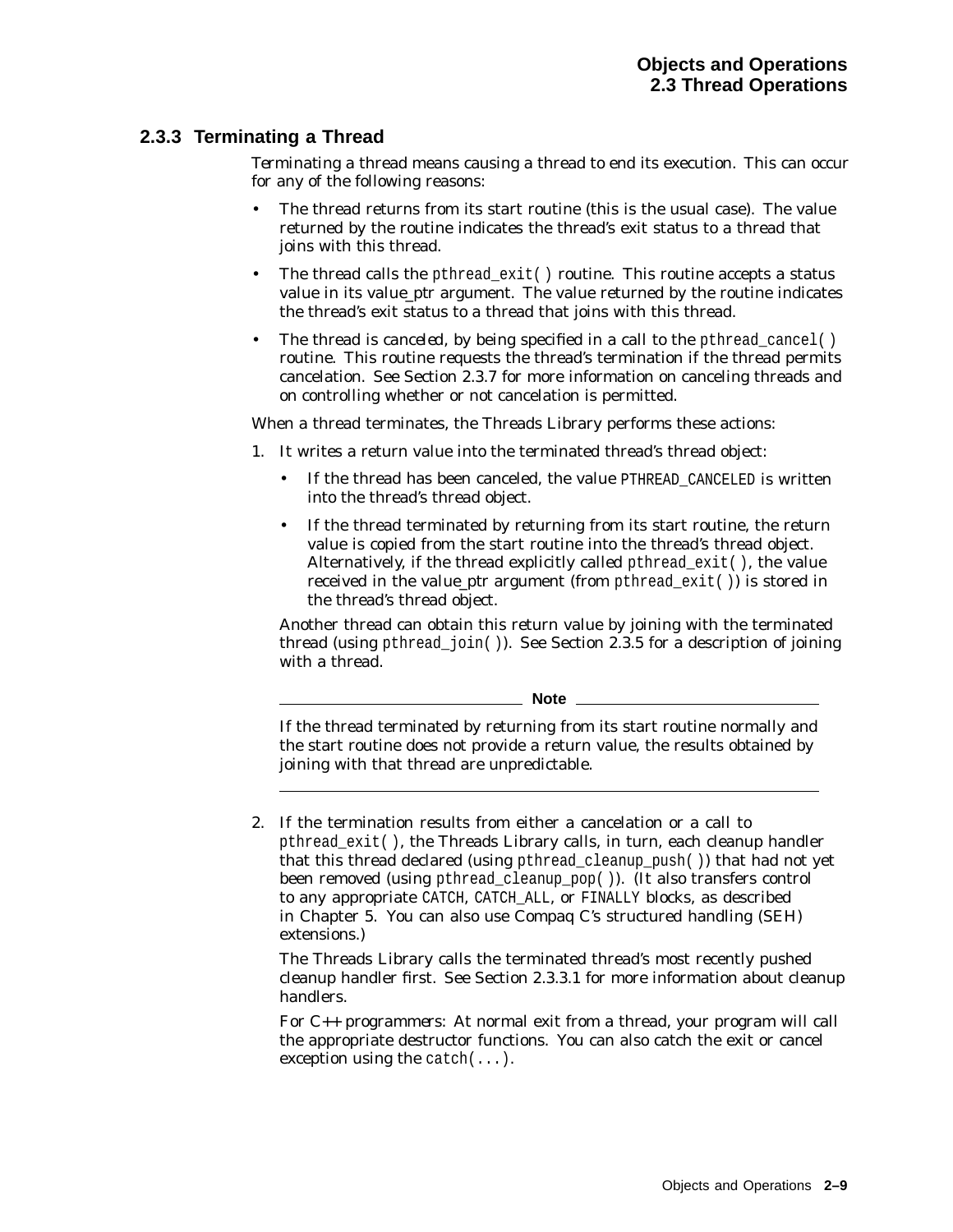To exit the terminated thread due to a call to pthread  $ext()$ , the Threads Library raises the pthread\_exit\_e exception. To exit the terminated thread due to cancelation, the Threads Library raises the pthread cancel e exception.

Your program can use the exception package to operate on the generated exception. (Note that the practice of using CATCH handlers in place of pthread cleanup push( ) is not portable.) Chapter 5 describes the exception package. The name of the native system extension, or that seen by C++, varies by platform.

- 3. For each of the terminated thread's thread-specific data keys that has a non-NULL value and a non-NULL destructor function:
	- The thread's value for the corresponding key is set to NULL.
	- The thread-specific data destructor function is called.

This step is repeated until all thread-specific data values in the thread are NULL, or for up to a number of iterations equal to PTHREAD DESTRUCTOR ITERATIONS (4). This destroys all thread-specific data associated with the terminated thread. See Section 2.6 for more information about thread-specific data. Note that if after 4 iterations through the thread's thread-specific data values, there are still non-NULL values, they will be ignored. This may result in an application memory leak, and should be avoided.

- 4. The thread (if there is one) that is currently waiting to join with the terminated thread is awakened. That is, the thread that is waiting in a call to pthread\_join( ) is awakened
- 5. If the thread is already detached or if there was a thread waiting in a call to pthread\_join( ), its storage is destroyed Otherwise, the thread continues to exist until detached or joined with. Section 2.3.4 describes detaching and destroying a thread.

After a thread terminates, it continues to exist as long as it is not detached. This means that storage, including stack, may remain allocated. This allows another thread to join with the terminated thread (see Section 2.3.5).

When a terminated thread is no longer needed, your program should detach that thread (see Section 2.3.4).

**Note**

For Tru64 UNIX systems:

When the initial thread in a multithreaded process returns from the main routine, the entire process terminates, just as it does when a thread calls exit( ).

For OpenVMS systems:

When the initial thread in a multithreaded image returns from the main routine, the entire image terminates, just as it does when a thread calls SYS\$EXIT.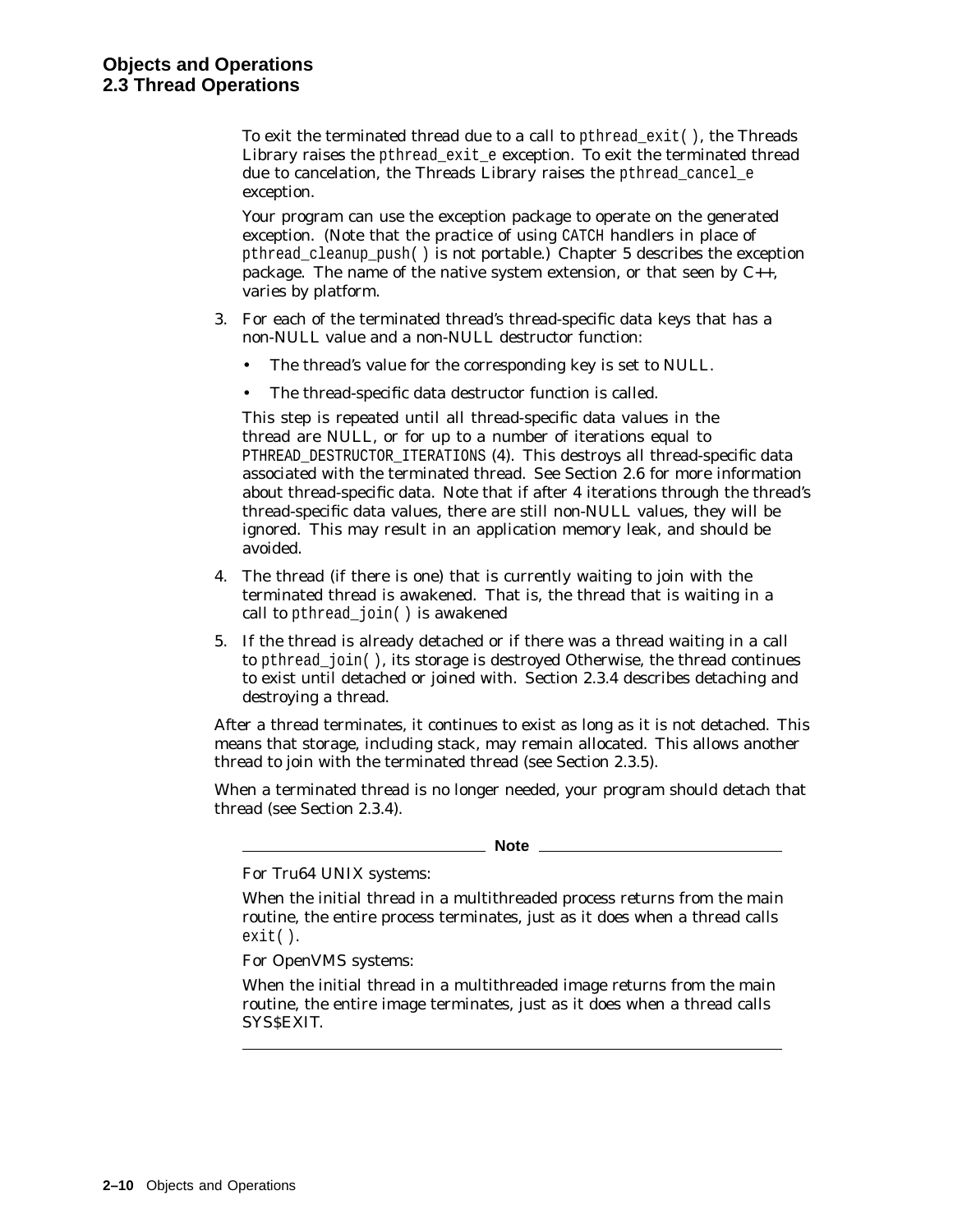#### **2.3.3.1 Cleanup Handlers**

A **cleanup handler** is a routine you provide that is associated with a particular lexical scope within your program and that can be invoked when a thread exits that scope. The cleanup handler's purpose is to restore that portion of the program's state that has been changed within the handler's associated lexical scope. In particular, cleanup handlers allow a thread to react to thread-exit and cancelation requests.

Your program declares a cleanup handler for a thread by calling the pthread\_cleanup\_push( ) routine. Your program removes (and optionally invokes) a cleanup handler by calling the pthread\_cleanup\_pop( ) routine.

A cleanup handler is invoked when the calling thread exits the handler's associated lexical scope, due to:

- Normal exit of the scope (that is, by calling pthread\_cleanup\_pop(TRUE))
- Thread termination (that is, via a call to the pthread  $exit()$  routine)
- Thread cancelation
- The raising or reraising of an exception
- A thread-directed Tru64 UNIX signal (for example, SIG\_SEGV) while default signal action is in effect. (This raises an exception.)

For each call to pthread cleanup push( ), your program must contain a corresponding call to pthread\_cleanup\_pop( ). The two calls form a lexical scope within your program. One pair of calls to pthread cleanup  $push()$  and pthread\_cleanup\_pop( ) cannot overlap the scope of another pair; however, pairs of calls can be nested.

Because cleanup handlers are specified by the POSIX standard, they are a portable mechanism. An alternative to using cleanup handlers is to define and/or catch exceptions with the exception package. Chapter 5 describes how to use the exception package. Cleanup handler routines, exception handling clauses (that is, CATCH, CATCH\_ALL, FINALLY), and  $C_{++}$  object destructors (or catch $(...)$  clauses) are functionally equivalent mechanisms.

# **2.3.4 Detaching and Destroying a Thread**

*Detaching* a thread means to mark a thread for destruction as soon as it terminates. *Destroying* a thread means to *free*, or make available for reuse, the resources associated with that thread.

If a thread has terminated, then detaching that thread causes the Threads Library to destroy it immediately. If a thread is detached before it terminates, then the Threads Library frees the thread's resources after it terminates.

A thread can be detached explicitly or implicitly:

- To detach a thread explicitly, use the pthread detach() routine.
- After a target thread has joined with another thread, the Threads Library implicitly detaches the target thread when it terminates.
- Your program can create a thread that is detached. See Section 2.3.1 for more information about creating a thread.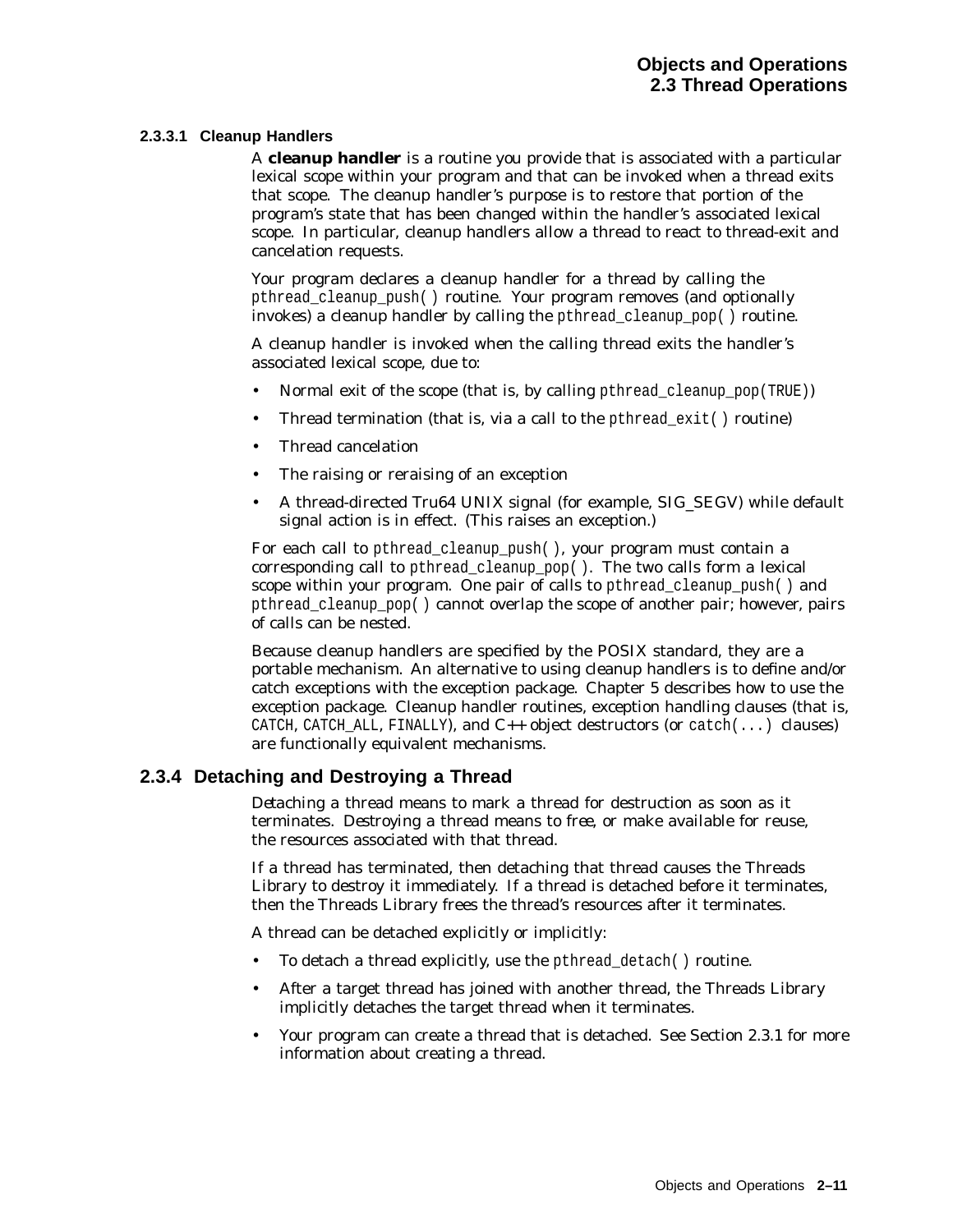It is illegal for your program to attempt to join or detach a detached thread. In general, you cannot perform any operation (for example, cancelation) on a detached thread. This is because the thread ID might have become invalid or might have been assigned to a new thread immediately upon termination of the thread. The thread should not be detached until no further references to it will be made.

# **2.3.5 Joining With a Thread**

*Joining* with a thread means to suspend this thread's execution until another thread (the target thread) terminates. In addition, the target thread is detached after it terminates.

Join is one form of thread synchronization. It is often useful when one thread needs to wait for another and possibly retrieve a single return value. (The value may be a pointer, for example to heap storage.) There is nothing special about join, though—similar results, or infinite variations, can be achieved by use of a mutex and condition variable.

A thread joins with another thread by calling the pthread\_join( ) routine and specifying the thread identifier of the thread. If the target thread has already terminated, then this thread does not wait.

By default, the target thread of a join operation is created with the detachstate attribute of its thread attributes object set to PTHREAD\_CREATE\_JOINABLE. It should not be created with the detachstate attribute set to PTHREAD\_CREATE\_DETACHED.

Keep in mind these restrictions about joining with a thread:

- If more than one thread calls pthread\_join() and specifies the same thread identifier, your program's behavior is undefined. This is because the target thread is detached after completing the first join.
- If a thread specifies its own thread identifier when calling pthread  $join()$ routine, the result is a deadlock. See Section 3.6.3 for more information about deadlocks.

# **2.3.6 Scheduling a Thread**

*Scheduling* means to evaluate and change the states of the process' threads. As your multithreaded program runs, the Threads Library detects whether each thread is ready to execute, is waiting for a synchronization object, or has terminated, and so on.

Also, for each thread, the Threads Library regularly checks whether that thread's scheduling priority and scheduling policy, when compared with those of the process' other threads, entail forcing a change in that thread's state. Remember that scheduling priority specifies the ''precedence'' of a thread in the application. Scheduling policy provides a mechanism to control how the Threads Library interprets that priority as your program runs.

To understand this section, you must be familiar with the concepts presented in these sections:

- Section 2.3.2.1 on inheriting of scheduling attributes by created threads
- Section 2.3.2.2 on scheduling policies, including how each policy handles thread scheduling priority
- Section 2.3.2.3 on thread scheduling priorities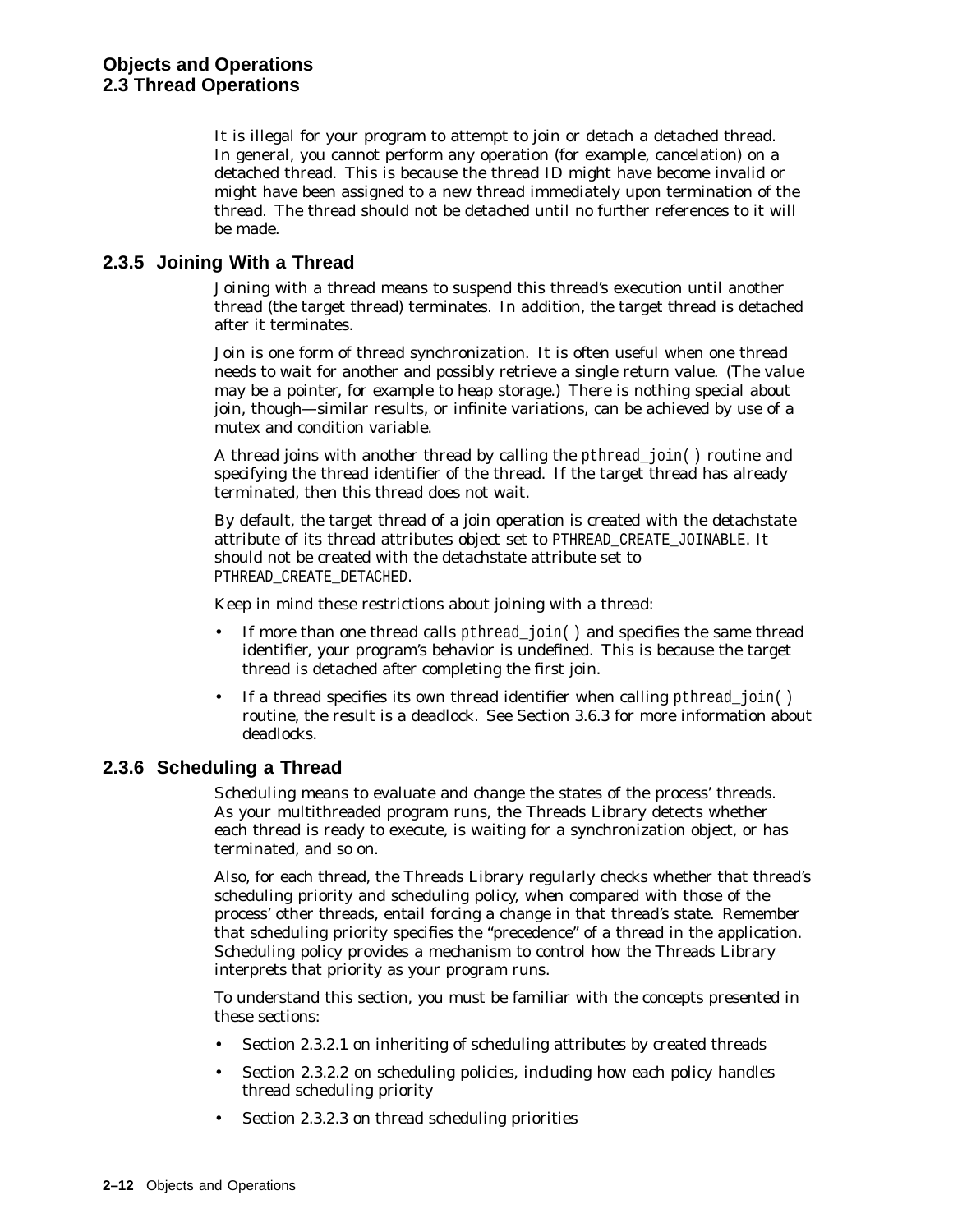#### **2.3.6.1 Calculating the Scheduling Priority**

A thread's scheduling priority falls within a range of values, depending on its scheduling policy. To specify the minimum or maximum scheduling priority for a thread, use the sched\_get\_priority\_min( ) or sched\_get\_priority\_max( ) routines—or use the appropriate nonportable symbol such as PRI\_OTHER\_MIN or PRI\_OTHER\_MAX. Priority values are integers, so you can specify a value between the minimum and maximum priority using an appropriate arithmetic expression.

For example, to specify a scheduling priority value that is midway between the minimum and maximum for the SCHED\_OTHER scheduling policy, use the following expression (coded appropriately for your programming language):

pri\_other\_mid = ( sched get priority min(SCHED\_OTHER) + sched\_get\_priority\_max(SCHED\_OTHER) ) / 2

where *pri\_other\_mid* represents the priority value you want to set.

Avoid using literal numerical values to specify a scheduling priority setting, because the range of priorities can change from implementation to implementation. Values outside the specified range for each scheduling policy might be invalid.

#### **2.3.6.2 Effects of Scheduling Policy**

To demonstrate the results of the different scheduling policies, consider the following example: A program has four threads, A, B, C, and D. For each scheduling policy, three scheduling priorities have been defined: minimum, middle, and maximum. The threads have the following priorities:

- A minimum
- B middle
- C middle
- D maximum

On a uniprocessor system, only one thread can run at any given time. The ordering of execution depends upon the relative scheduling policies and priorities of the threads. Given a set of threads with fixed priorities such as the previous list, their execution behavior is typically predictable. However, in a symmetric multiprocessor (or SMP) system the execution behavior is completely indeterminate. Although the four threads have differing priorities, a multiprocessor system might execute two or more of these threads simultaneously.

When you design a multithreaded application that uses scheduling priorities, it is critical to remember that scheduling is not a substitute for synchronization. That is, you cannot assume that a higher-priority thread can access shared data without interference from lower-priority threads. For example, if one thread has a FIFO scheduling policy and the highest scheduling priority setting, while another has default scheduling policy and the lowest scheduling priority setting, the Threads Library might allow the two threads to run at the same time. As a corollary, on a four-processor system you also cannot assume that the four highest-priority threads are executing simultaneously at any particular moment. Refer to Section 3.1.3 for more information about using thread scheduling as thread synchronization.

The following figures demonstrate how the Threads Library schedules a set of threads on a uniprocessor based on whether each thread has the FIFO, RR, or throughput setting for its scheduling policy attribute. Assume that all waiting threads are ready to execute when the current thread waits or terminates and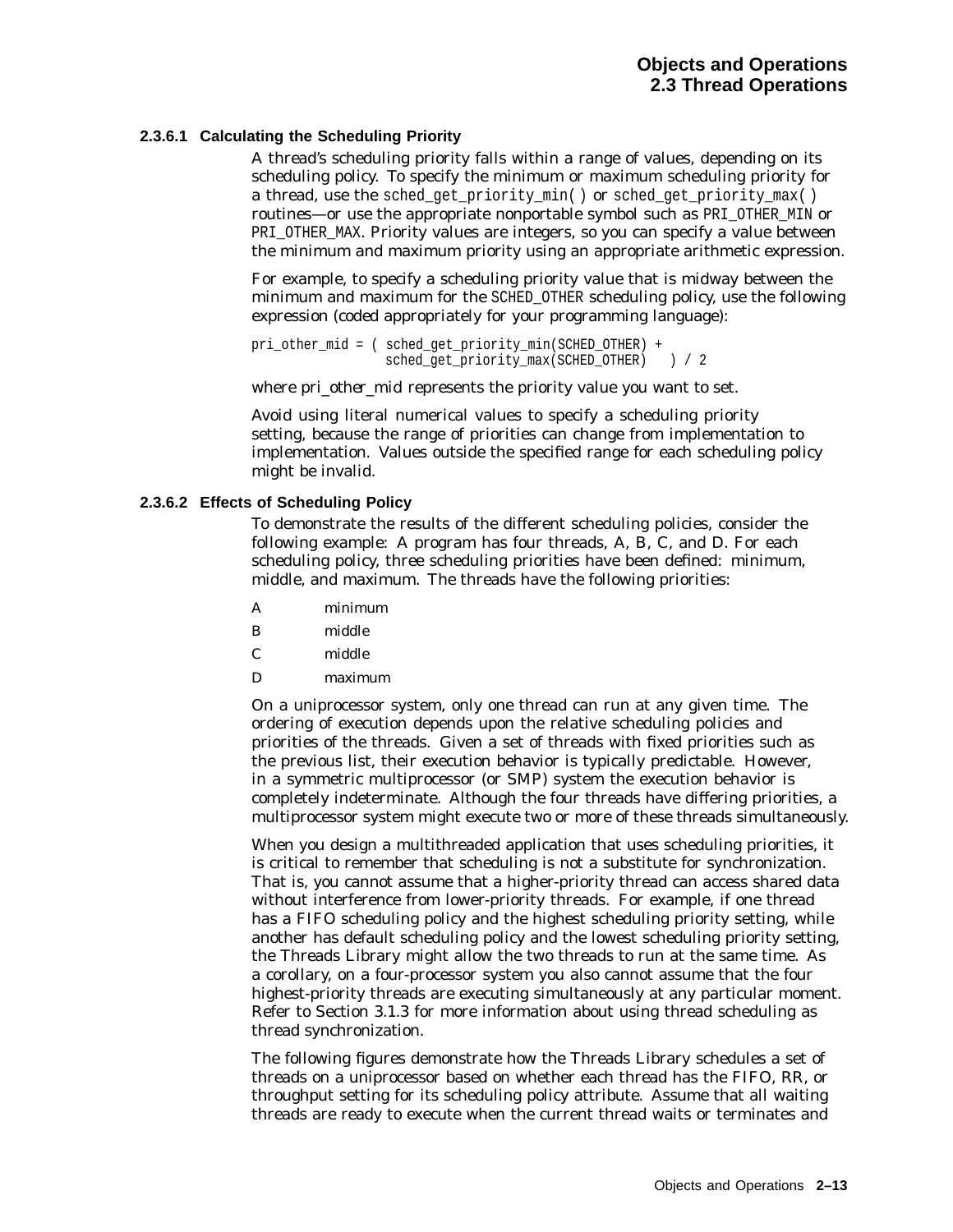that no higher-priority thread is awakened while a thread is executing (that is, executing during the flow shown in each figure).

Figure 2–1 shows a flow with FIFO scheduling.

#### **Figure 2–1 Flow with FIFO Scheduling**

 $D \longrightarrow B \longrightarrow C \longrightarrow A$ ZK−3789A−GE

Thread D executes until it waits or terminates. Next, although thread B and thread C have the same priority, thread B starts because it has been waiting longer than thread C. Thread B executes until it waits or terminates, then thread C executes until it waits or terminates. Finally, thread A executes.

Figure 2–2 shows a flow with RR scheduling.

#### **Figure 2–2 Flow with RR Scheduling**

 $D \longrightarrow B \longrightarrow C \longrightarrow B \longrightarrow C \longrightarrow A \longrightarrow$ ZK−3790A−GE

Thread D executes until it waits or terminates. Next, thread B and thread C are time sliced, because they both have the same priority. Finally, thread A executes.

Figure 2–3 shows a flow with Default scheduling.

#### **Figure 2–3 Flow with Default Scheduling**



Threads D, B, C, and A are time sliced, even though thread A has a lower priority than the others. Thread A receives less execution time than thread D, B, or C if any of those are ready to execute as often as Thread A. However, the default scheduling policy protects thread A against indefinitely being blocked from executing.

Because low-priority threads eventually run, the default scheduling policy protects against occurrences of thread starvation and priority inversion, which are discussed in Section 3.5.2.

#### **2.3.7 Canceling a Thread**

*Canceling* a thread means requesting the termination of a target thread as soon as possible. A thread can request the cancelation of another thread or itself.

Thread cancelation is a three-stage operation:

- 1. A cancelation request is *posted* for the target thread. This occurs when some thread calls pthread\_cancel( ).
- 2. The posted cancelation request is *delivered* to the target thread. This occurs when the target thread invokes a routine that is a cancelation point. (See Section 2.3.7.4 for a discussion of routines that are cancelation points.)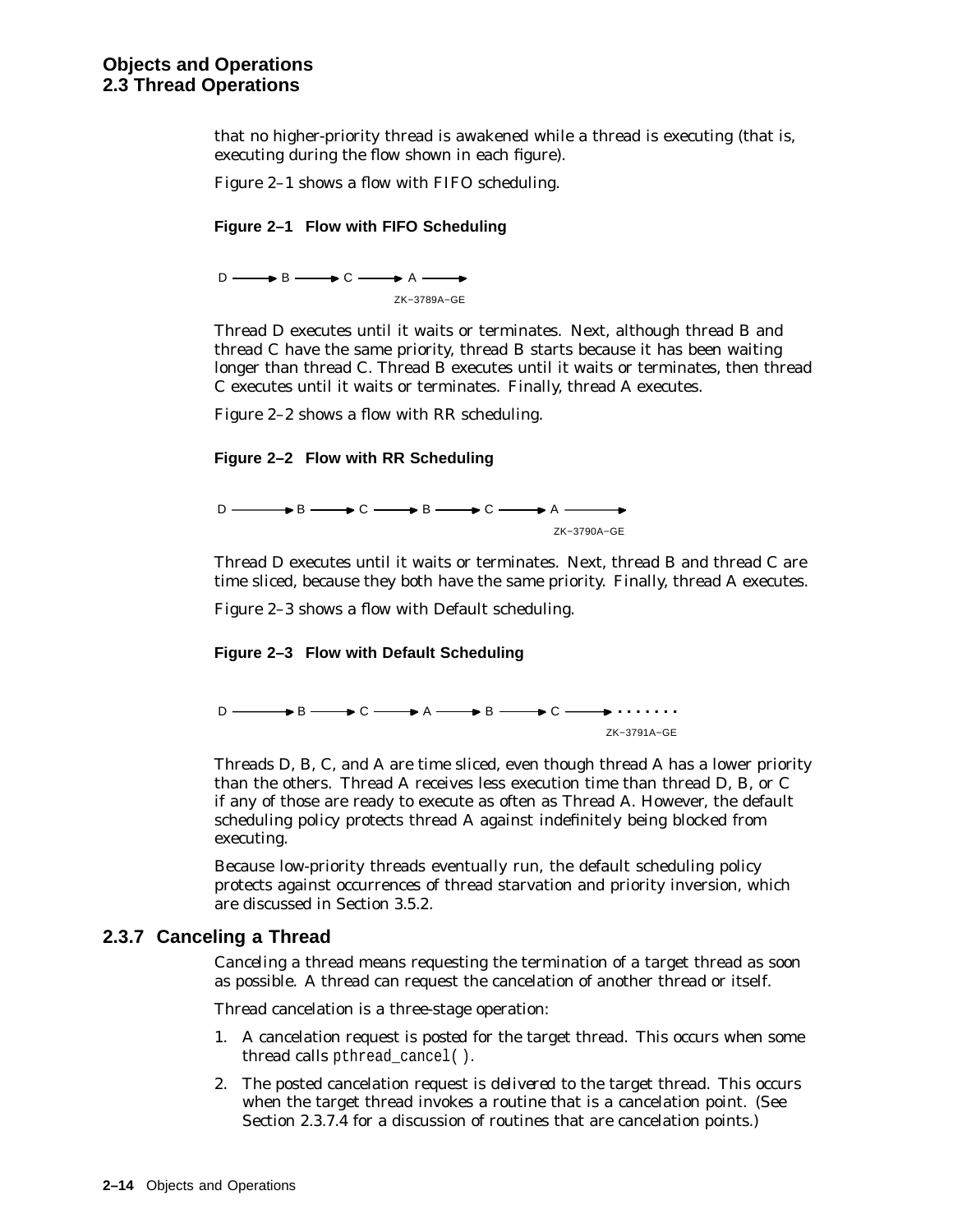If the target thread's cancelability state is *disabled*, the target thread does not receive the cancelation request until the next cancelation point after the cancelability state is set to *enabled*. See Section 2.3.7.3 for how to control a thread's cancelability.

3. The target thread might have pushed cleanup handler routines (using the pthread\_cleanup\_push( ) routine) on its handler stack. When the target thread receives the cancelation request, the Threads Library unwinds the thread's call stack. For each frame, active exception handlers are invoked. These include cleanup handler routines, C++ object destructors, Compaq C SEH except clauses, and C++ catch(...) clauses.

#### **2.3.7.1 Thread Cancelation Implemented Using Exceptions**

The Threads Library implements thread cancelation using exceptions. Using the exception package, it is possible for a thread (to which a cancelation request has been delivered) explicitly to catch the thread cancelation exception (pthread cancel  $e$ ) defined by the Threads Library and to perform cleanup actions accordingly. After catching this exception, the exception handler code should always reraise the exception, to avoid breaking the ''contract'' that cancelation leads to thread termination.

Chapter 5 describes the exception package.

#### **2.3.7.2 Thread Return Value After Cancelation**

When a thread is terminated due to cancelation, the Threads Library writes the return value PTHREAD\_CANCELED into the thread's thread object. This is because cancelation prevents the thread from calling pthread\_exit( ) or returning from its start routine.

#### **2.3.7.3 Controlling Thread Cancelation**

Each thread controls whether it can be canceled (that is, whether it receives requests to terminate) and how quickly it terminates after receiving the cancelation request, as follows:

A thread's **cancelability state** determines whether it receives a cancelation request. When created, a thread's cancelability state is *enabled*. If the cancelability state is *disabled*, the thread does not receive cancelation requests, instead, they remain pending.

If the thread's cancelability state is *enabled*, a thread may use the pthread\_testcancel( ) routine to request the immediate delivery of any pending cancelation request. This routine enables the program to permit cancelation to occur at places where it is convenient, when it might not otherwise occur, such as very long loops, to ensure that cancelation requests are noticed within a reasonable time.

If its cancelability state is *disabled*, the thread cannot be terminated by any cancelation request. This means that a thread could wait indefinitely if it does not come to a normal conclusion; therefore, exercise care if your software depends on cancelation.

A thread can use the pthread\_setcancelstate( ) routine to change its cancelability state.

A thread can use the pthread\_setcanceltype( ) routine to change its **cancelability type**, which determines whether it responds to a cancelation request only at cancelation points (*synchronous cancelation*) or at any point in its execution (*asynchronous cancelation*).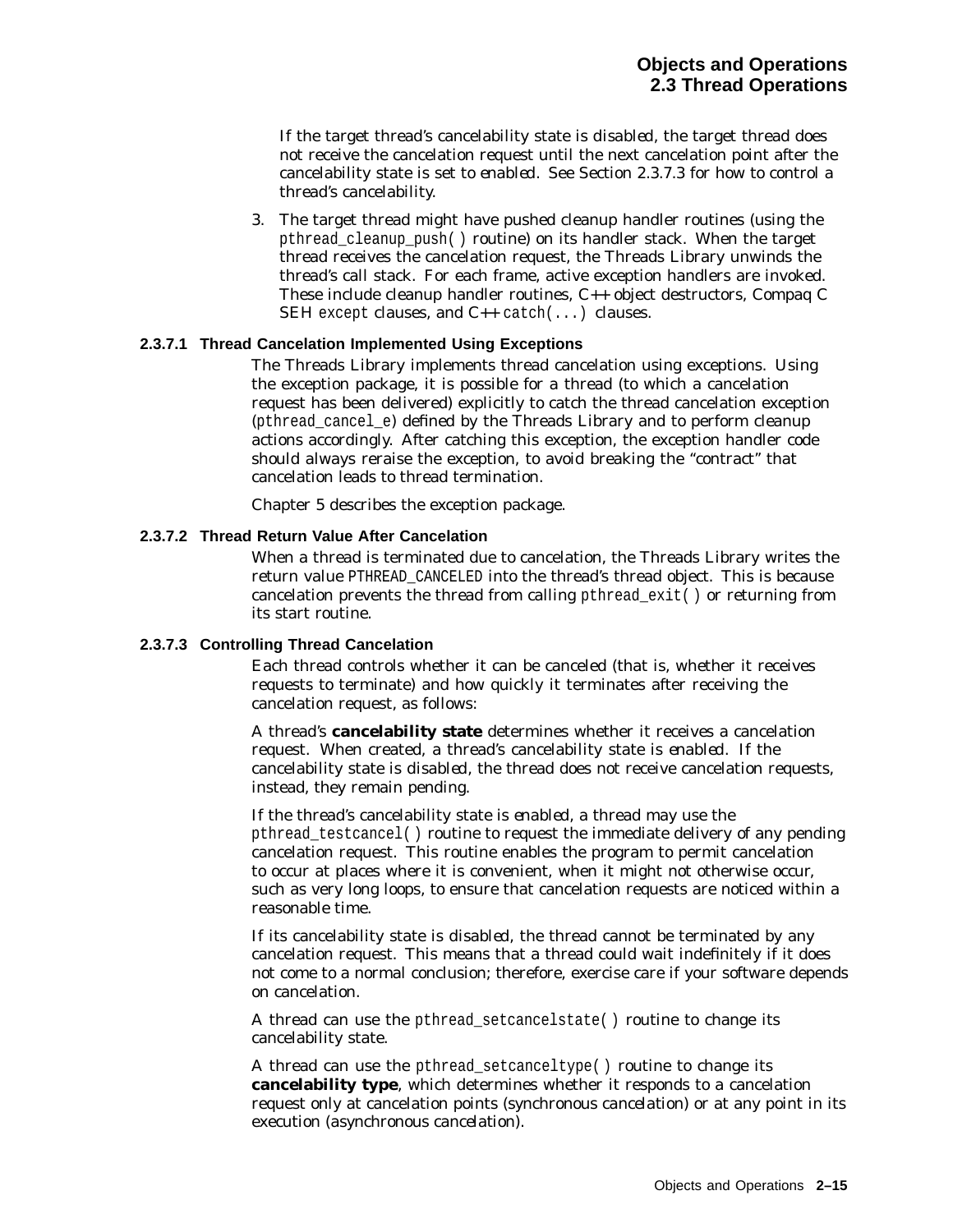Initially, a thread's cancelability type is *deferred*, which means that the thread receives a cancelation request only at cancelation points—for example, during a call to the pthread\_cond\_wait( ) routine. If you set a thread's cancelability type to *asynchronous*, the thread can receive a cancelation request at any time.

**Note** \_\_\_\_\_\_

If the cancelability state is *disabled*, the thread cannot be canceled regardless of the cancelability type. Setting cancelability type to *deferred* or *asynchronous* is relevant only when the thread's cancelability state is *enabled*.

#### **2.3.7.4 Deferred Cancelation Points**

A **cancelation point** is a routine that delivers a posted cancelation request to that request's target thread.

The following routines in the **pthread** interface are cancelation points:

```
pthread_cond_timedwait( )
pthread_cond_wait( )
pthread_delay_np( )
pthread_join( )
pthread_testcancel( )
```
The following routines in the **tis** interface are cancelation points:

```
tis cond wait( )
tis testcancel()
```
Other routines that are also cancelation points are mentioned in the operating system-specific appendixes of this guide. Refer to the following thread cancelability for system services topics:

- Section A.4 for Tru64 UNIX
- Section B.9 for OpenVMS

#### **2.3.7.5 Cleanup from Deferred Cancelation**

When a cancelation request is delivered to a thread, the thread could be holding some resources, such as locked mutexes or allocated memory. Your program must release these resources before the thread terminates.

The Threads Library provides two equivalent mechanisms that can do the cleanup during cancelation, as follows:

Use the pthread\_cleanup\_push() and pthread\_cleanup\_pop() routines to establish and remove cleanup handlers for a section of code that contains a cancelation point. When a cancelation request is delivered, the routine specified in pthread cleanup  $push()$  is called. This allows the thread to unlock mutexes or otherwise release resources held in the current scope. Each routine can establish one or more cleanup handlers using pthread\_cleanup\_push( ). When the handler is no longer needed it is removed by calling pthread\_cleanup\_pop( ). The *execute* argument to pthread\_cleanup\_pop( ) indicates whether the handler routine should be called when it is removed.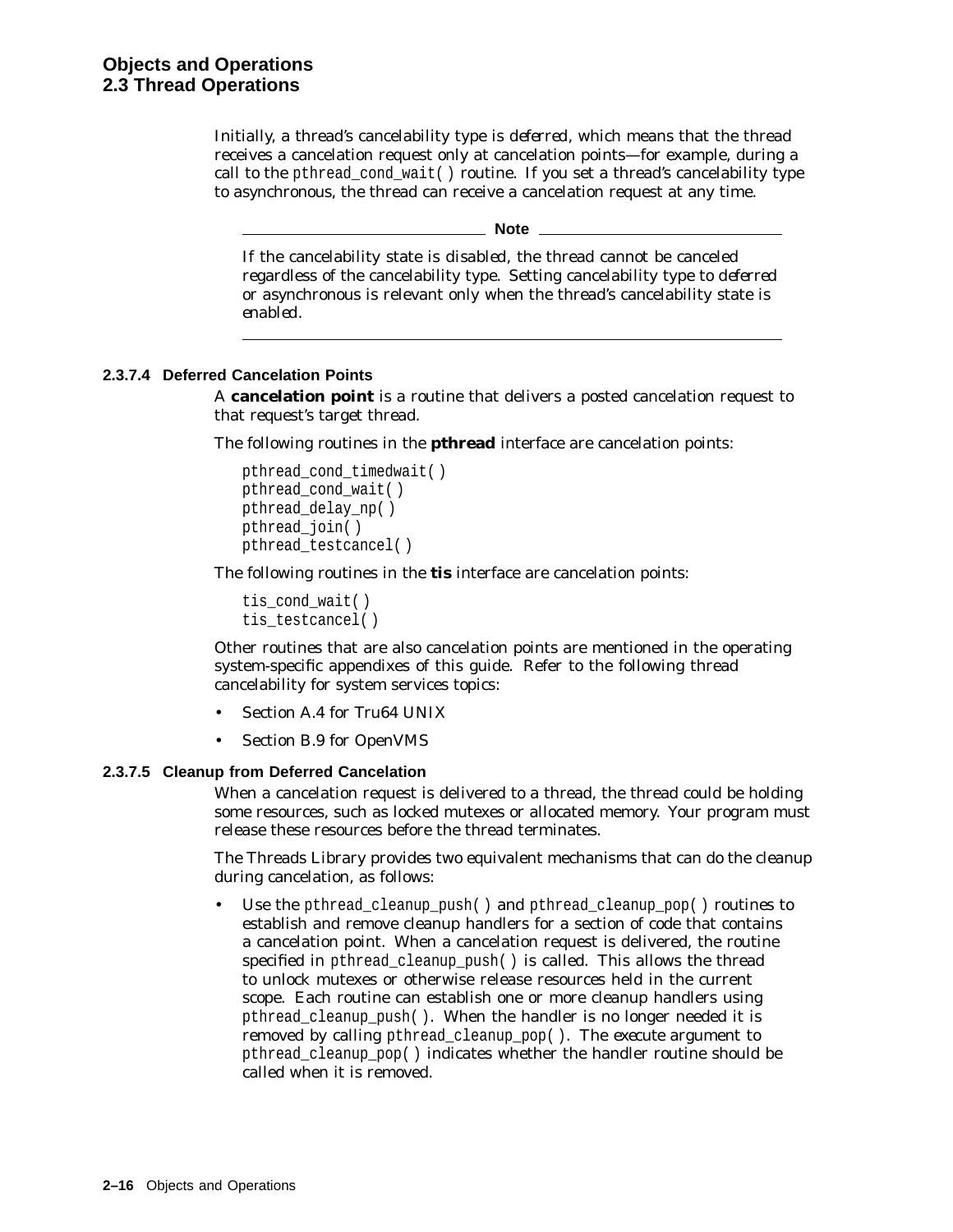Calling the cleanup handler automatically on removal is convenient when the thread is about to leave the scope and you must perform the cleanup actions even though the thread was not canceled (for example, releasing the mutex after waking up from a condition variable wait). (This usually corresponds to a FINALLY exception handler.)

Do not use pthread cleanup handlers in C++ code. Instead, rely on C++ object destructors.

As described in Chapter 5, use the exceptions package TRY/CATCH/CATCH\_ALL or TRY/FINALLY macros to clean up during a cancelation request. A cancelation request is sent to the thread by raising a special exception. Thus, code that contains a cancelation point can be placed inside a TRY block, and a CATCH, CATCH\_ALL or FINALLY block can be used to release the resources the thread is holding when the cancelation request is sent. Note that code should always reraise the cancelation exception; failing to do so will result in the thread not terminating as requested. You can also use  $C_{++}$  object destructors or catch( $\ldots$ ). Do not use the TRY macros from  $C_{++}$ .

#### **2.3.7.6 Cleanup from Asynchronous Cancelation**

When an application sets the cancelability type to asynchronous, cancelation may occur at any instant, even within the execution of a single instruction. Because it is impossible to predict exactly when an asynchronous cancelation request will be delivered, it is extremely difficult for a program to recover properly. For this reason, an asynchronous cancelability type should be set only within regions of code that do not need to clean up in any way, such as straight-line code or looping code that is compute-bound and that makes no calls and allocates no resources.

While a thread's cancelability type is asynchronous, it should not call any routine unless that routine is explicitly documented as ''safe for asynchronous cancelation.'' In particular, you can never use asynchronous cancelability type in code that allocates or frees memory, or that locks or unlocks mutexes—because the cleanup code cannot reliably determine the state of the resource.

**Note**

In general, you should expect that no run-time library routine is safe for asynchronous cancelation, unless explicitly documented to the contrary. Only three routines are safe for asynchronous cancelation: pthread\_setcanceltype( ), pthread\_setcancelstate( ) and pthread cancel( ).

For additional information about accomplishing asynchronous cancelation for your platform, see Section A.4 and Section B.9.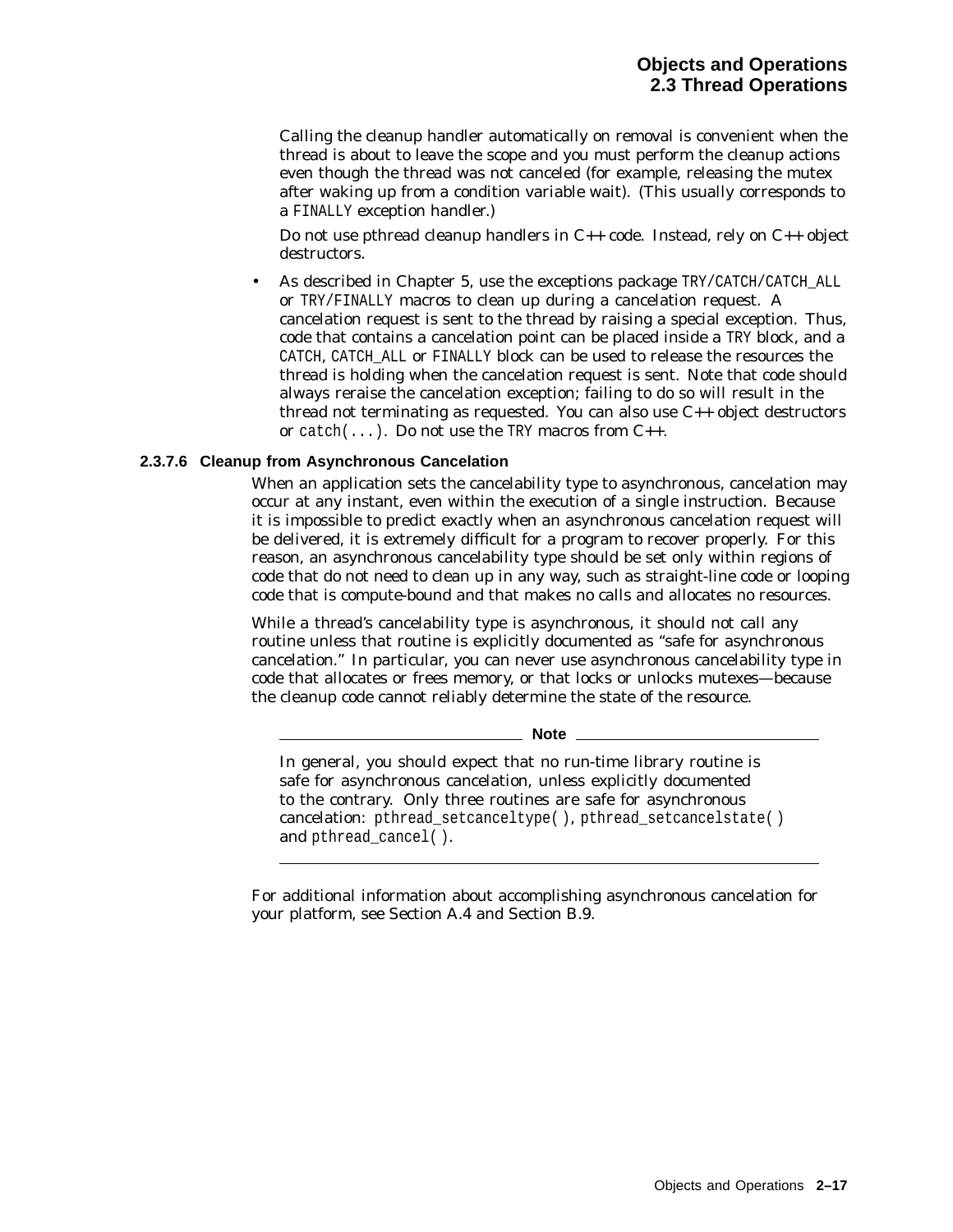## **2.3.7.7 Example of Thread Cancelation Code**

Example 2–1 shows a thread control and cancelation example.

```
Example 2–1 pthread Cancel
```

```
/*
 * Pthread Cancel Example
*/
/*
 * Outermost cancelation state
 */
{
 .
 .
 .
int s, outer_c_s, inner_c_s;
 .
 .
 .
/* Disable cancelation, saving the previous setting. */
s = pthread_setcancelstate (PTHREAD_CANCEL_DISABLE, &outer_c_s);
if(s == EINVAL)printf("Invalid Argument!\n");
else if(s == 0)
         .
         .
         .
       /* Now cancelation is disabled. */ .
 .
 .
/* Enable cancelation. */
       {
        .
        .
        .
        s = pthread_setcancelstate (PTHREAD_CANCEL_ENABLE, &inner_c_s);
        if(s == 0).
           .
           .
           /* Now cancelation is enabled. */
           .
           .
           .
           /* Enable asynchronous cancelation this time. */
               {
                .
                .
                .
```
(continued on next page)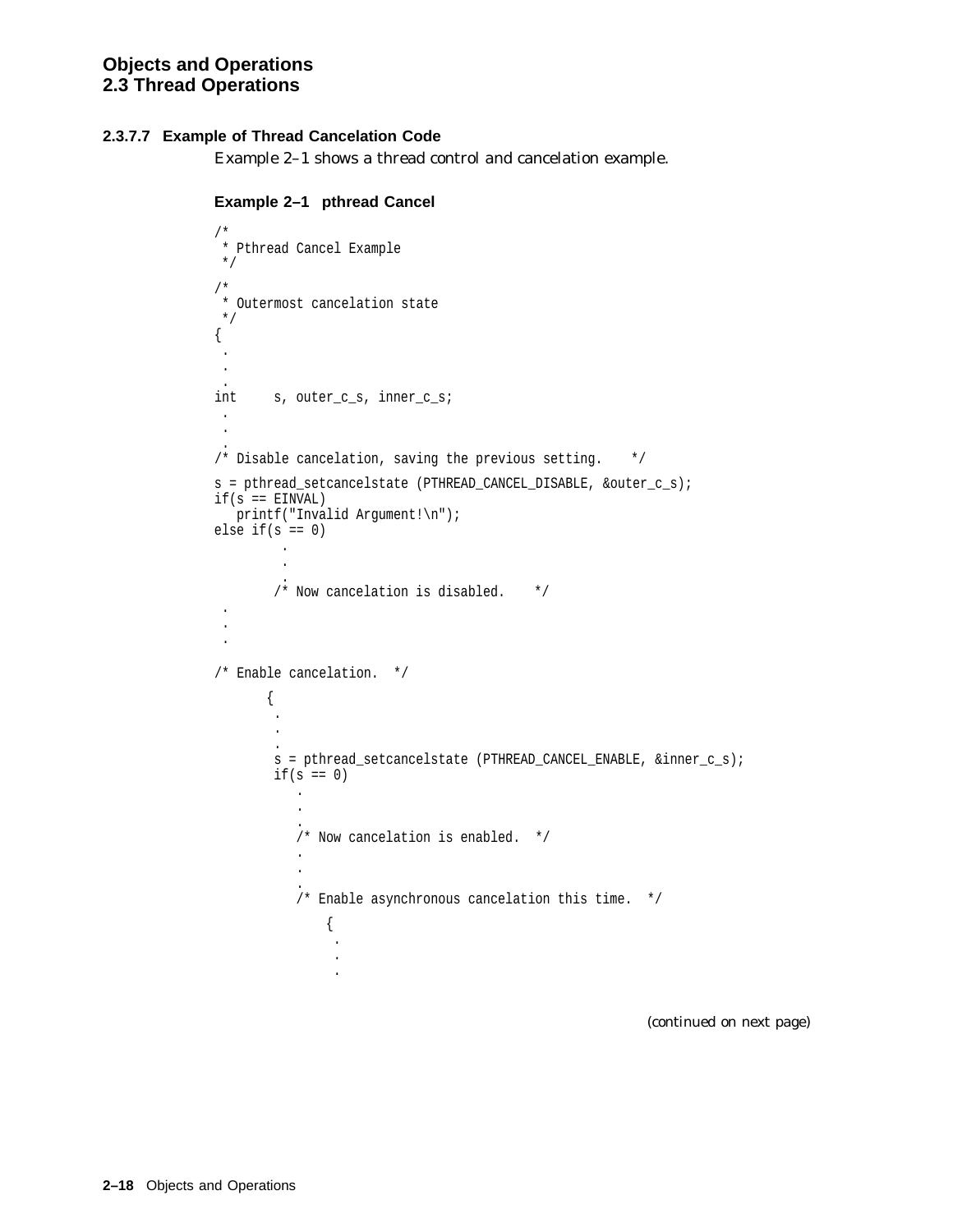## **Example 2–1 (Cont.) pthread Cancel**

. . .

}

```
/* Enable asynchronous cancelation. */
                int outerasync_c_s, innerasync_c_s;
                .
                .
                .
                s = pthread_setcanceltype (PTHREAD_CANCEL_ASYNCHRONOUS,
                                           &outerasync_c_s);
                if(s == 0).
                   .
                   .
                   /* Now asynchronous cancelation is enabled. */
                   .
                   .
                   .
                   /* Now restore the previous cancelation state (by
                   * reinstating original asynchronous type cancel).
                    \star /
                   s = pthread_setcanceltype (outerasync_c_s,
                                              &innerasync_c_s);
                   if(s == 0).
                       .
                       .
                       /* Now asynchronous cancelation is disabled,
                       * but synchronous cancelation is still enabled.
                       */
                } .
        .
        .
       } /* Restore to original cancelation state. */
s = pthread_setcancelstate (outer_c_s, &inner_c_s);
if(s == 0).
   .
   .
   /* The original (outermost) cancelation state is now reinstated. */
```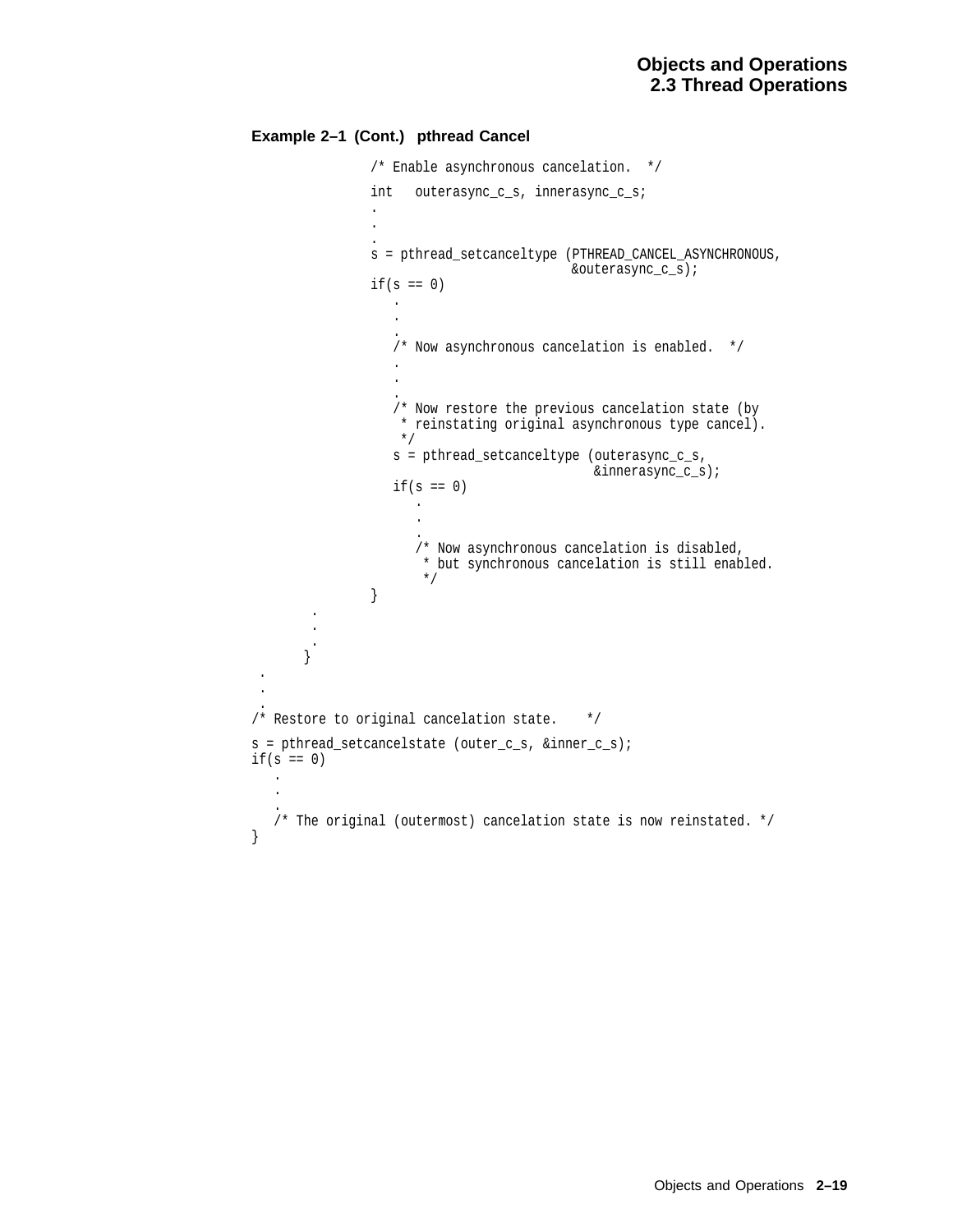# **2.4 Synchronization Objects**

In a multithreaded program, you must use synchronization objects whenever there is a possibility of conflict in accessing shared data. The following sections discuss three kinds of synchronization objects: mutexes, condition variables, and read-write locks.

# **2.4.1 Mutexes**

A **mutex** (or *mut*ual *ex*clusion) object is used by multiple threads to ensure the integrity of a shared resource that they access, most commonly shared data, by allowing only one thread to access it at a time.

A mutex has two states, locked and unlocked. A locked mutex has an owner—the thread that locked the mutex. It is illegal to unlock a mutex not owned by the calling thread.

For each piece of shared data, all threads accessing that data must use the same mutex: each thread locks the mutex before it accesses the shared data and unlocks the mutex when it is finished accessing that data. If the mutex is locked by another thread, the thread requesting the lock either waits for the mutex to be unlocked or returns, depending on the lock routine called (see Figure 2–4).





Each mutex must be initialized before use. The Threads Library supports static initialization of static or extern mutexes at compile time, using the PTHREAD MUTEX INITIALIZER macro provided in the pthread.h header file, as well as dynamic initialization at run time by calling pthread\_mutex\_init( ). This routine allows you to specify an attributes object, which allows you to specify the mutex type. The types of mutexes are described in the following sections.

## **2.4.1.1 Normal Mutex**

A **normal mutex** is the most efficient type of mutex, but also the least forgiving.

A normal mutex usually does not record or check thread ownership—that is, a deadlock will result if the owner attempts to ''relock'' the mutex. The system usually will not report an erroneous attempt to unlock a mutex not owned by the calling thread; this means that some potentially severe application errors may not be detected. Normal mutexes also provide less debugging information, because the owner cannot be identified.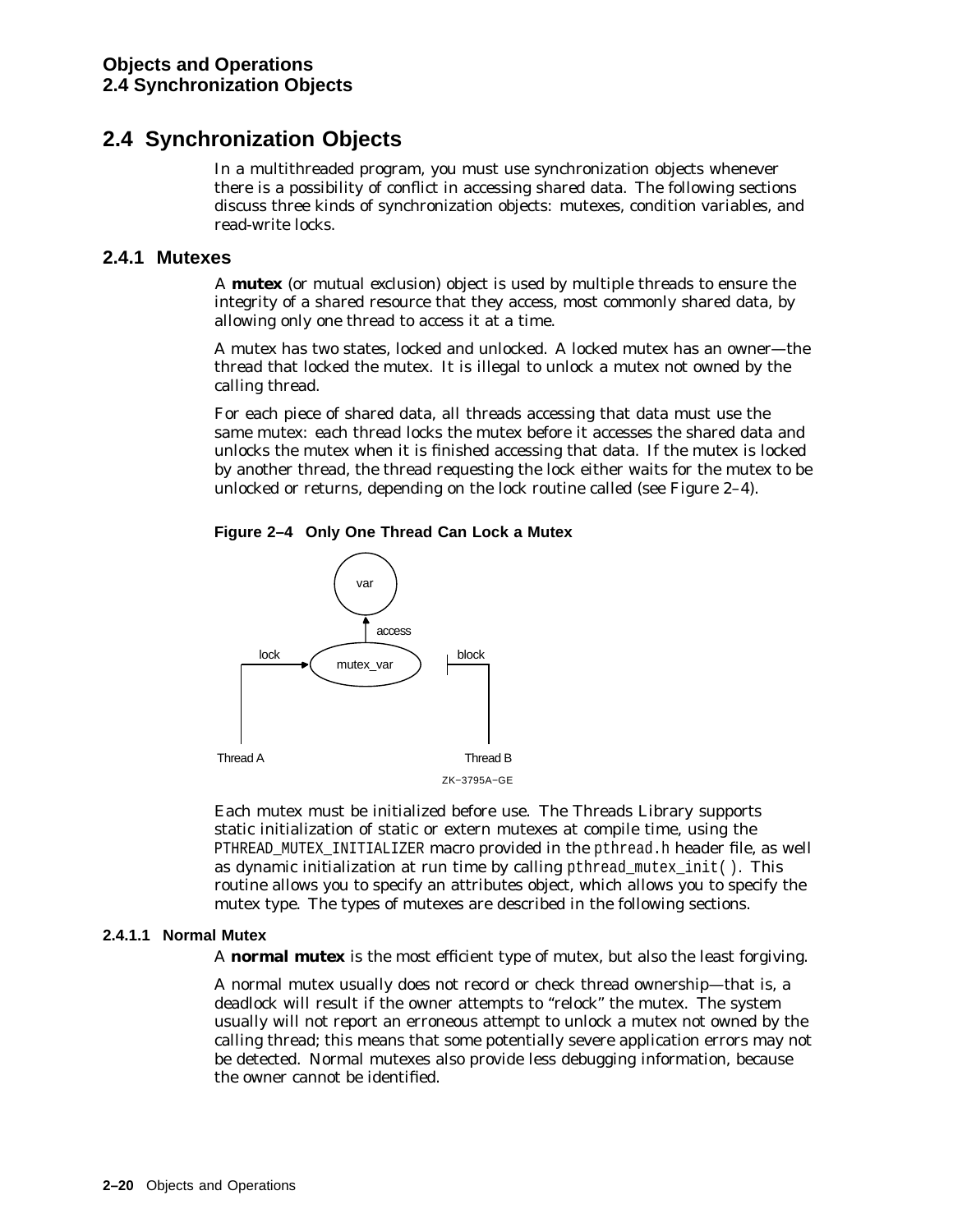#### **2.4.1.2 Default Mutex**

This is the name reserved by the Single UNIX Specification, Version 2, for a vendor's default mutex type. For the **pthread** interface, the ''normal'' mutex type is the "default" mutex type. Be aware that other implementations could implement "default" errorcheck, recursive, or even a nonportable mutex type.

#### **2.4.1.3 Recursive Mutex**

A **recursive mutex** can be locked more than once by a given thread without causing a deadlock. The thread must call the pthread\_mutex\_unlock( ) routine the same number of times that it called the pthread\_mutex\_lock( ) routine before another thread can lock the mutex.

When a thread first successfully locks a recursive mutex, it owns that mutex and the lock count is set to 1. Any other thread attempting to lock the mutex blocks until the mutex becomes unlocked. If the owner of the mutex attempts to lock the mutex again, the lock count is incremented, and the thread continues running.

When an owner unlocks a recursive mutex, the lock count is decremented. The mutex remains locked and owned until the count reaches zero. The Threads Library will always detect and report an attempt by any thread other than the owner to unlock the mutex.

A recursive mutex is useful when a routine requires exclusive access to a piece of data, and cannot tell whether its caller already owns the mutex. This is common when converting old code to be thread-safe. However, the code must ensure that the shared data is in a consistent state before calling another routine which requires access to it under the lock.

This type of mutex is called ''recursive'' because it allows you a capability not permitted by a normal (default) mutex. However, its use requires more careful programming. For instance, if a recursively locked mutex were used with a condition variable, the unlock performed for a pthread\_cond\_wait() or pthread\_cond\_timedwait( ) would not actually release the mutex. In that case, no other thread can satisfy the condition of the predicate, and the thread would wait indefinitely. See Section 2.4.2 for information on the condition variable wait and timed wait routines.

#### **2.4.1.4 Errorcheck Mutex**

An **errorcheck mutex** is locked exactly once by a thread, like a normal mutex. If a thread tries to lock the mutex again without first unlocking it, the thread receives an error. If a thread other than the owner tries to unlock an errorcheck mutex, an error is returned. Thus, errorcheck mutexes are more informative than normal mutexes because normal mutexes deadlock in such a case, leaving you to determine why the thread no longer executes. Errorcheck mutexes are useful during development and debugging. Errorcheck mutexes can be replaced with normal mutexes when the code is put into production use, or left to provide the additional checking.

Errorcheck mutexes may be slower than normal mutexes, because they do more internal tracking. The debugger can always display the current owner (if any) of an errorcheck mutex. Any correct program that works with *normal* mutexes will also work with errorcheck mutexes.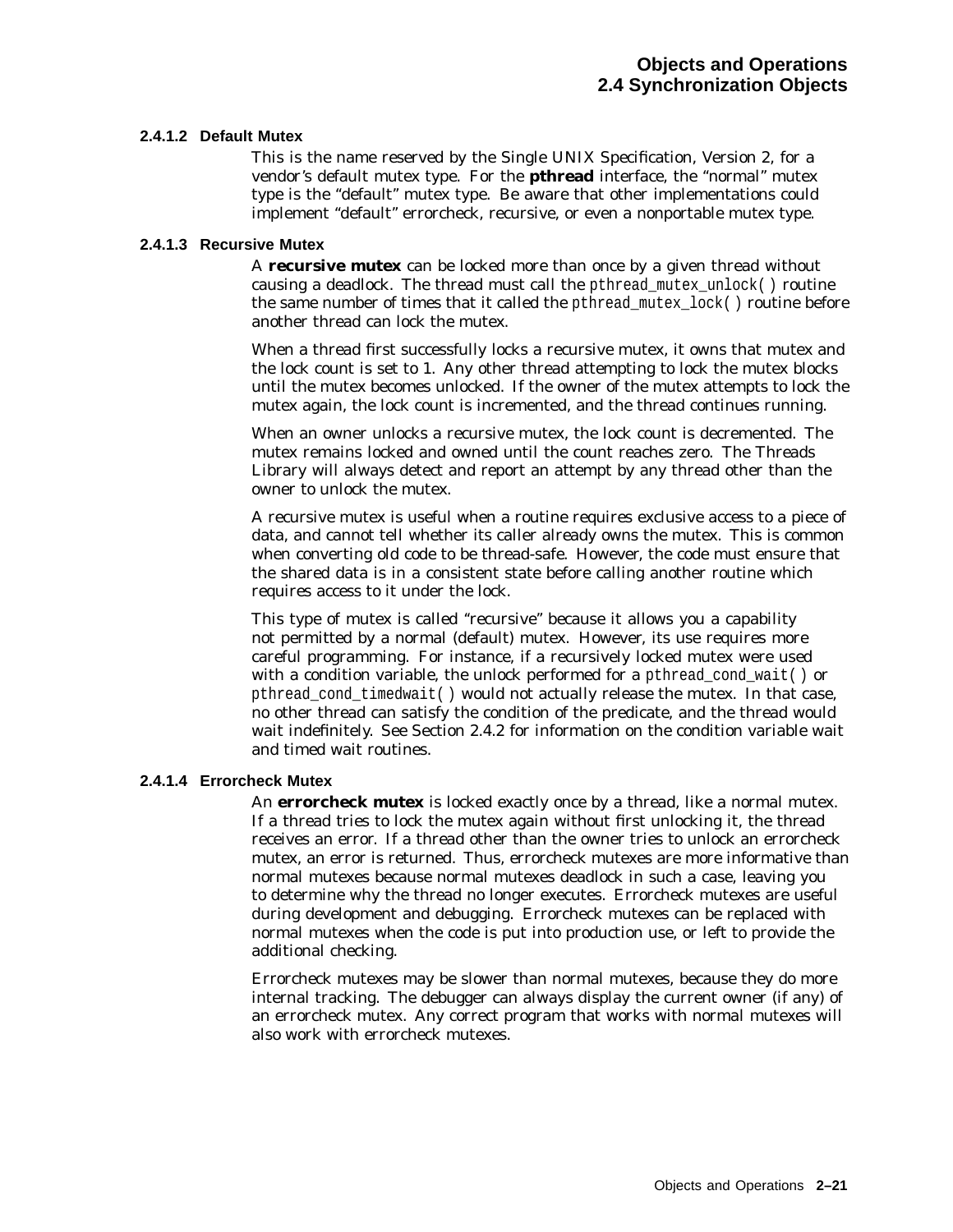#### **2.4.1.5 Mutex Operations**

To lock a mutex, use one of the following routines, depending on what you want to happen if the mutex is already locked by another thread:

• pthread mutex lock()

If the mutex is locked, the calling thread waits for the mutex to become available.

• pthread mutex trylock()

This routine returns immediately with a status indicating whether or not it was able to lock the mutex. Based on this return value, the calling thread can take the appropriate action.

When a thread is finished accessing a piece of shared data, it unlocks the associated mutex by calling the pthread\_mutex\_unlock( ) routine. If other threads are waiting on the mutex, one is placed in the ready state. If more than one thread is waiting on the mutex, the scheduling policy (see Section 2.3.2.2) and the scheduling priority (see Section 2.3.2.3) determine which thread is readied, and the next running thread that requests it locks the mutex.

The mutex is not automatically granted to the first waiter. If a running unlocking thread attempts to relock the mutex before the first waiter gets a chance to run, the running thread will succeed in relocking the mutex, and the first waiter may be forced to reblock.

You can destroy a mutex—that is, reclaim its storage—by calling the pthread\_mutex\_destroy( ) routine. Use this routine only after the mutex is no longer needed by any thread. It is invalid to attempt to destroy a mutex while it is locked or has threads waiting on it.

**Warning**

The Threads Library does not currently detect deadlock conditions involving more than one mutex, but may in the future. *Never write code that depends upon the Threads Library not reporting a particular error condition.*

#### **2.4.1.6 Mutex Attributes**

A **mutex attributes object** allows you to specify values other than the defaults for mutex attributes when you initialize a mutex with the pthread\_mutex\_init() routine.

The mutex type attribute specifies whether a mutex is default, normal, recursive, or errorcheck. Use the pthread\_mutexattr\_settype( ) routine to set the mutex type attribute in an initialized mutex attributes object. Use the pthread mutexattr  $q$ ettype( ) routine to obtain the mutex type from an initialized mutex attributes object.

If you do not use a mutex attributes object to select a mutex type, calling the pthread\_mutex\_init( ) routine initializes a normal (default) mutex by default.

The process-shared attribute specifies whether a mutex can be operated upon by threads in only one process or by threads in more than one process, as follows:

If the process-shared attribute's value is PTHREAD\_PROCESS\_PRIVATE (the default), the mutex can be operated upon only by threads in the same process as the thread that initialized that mutex.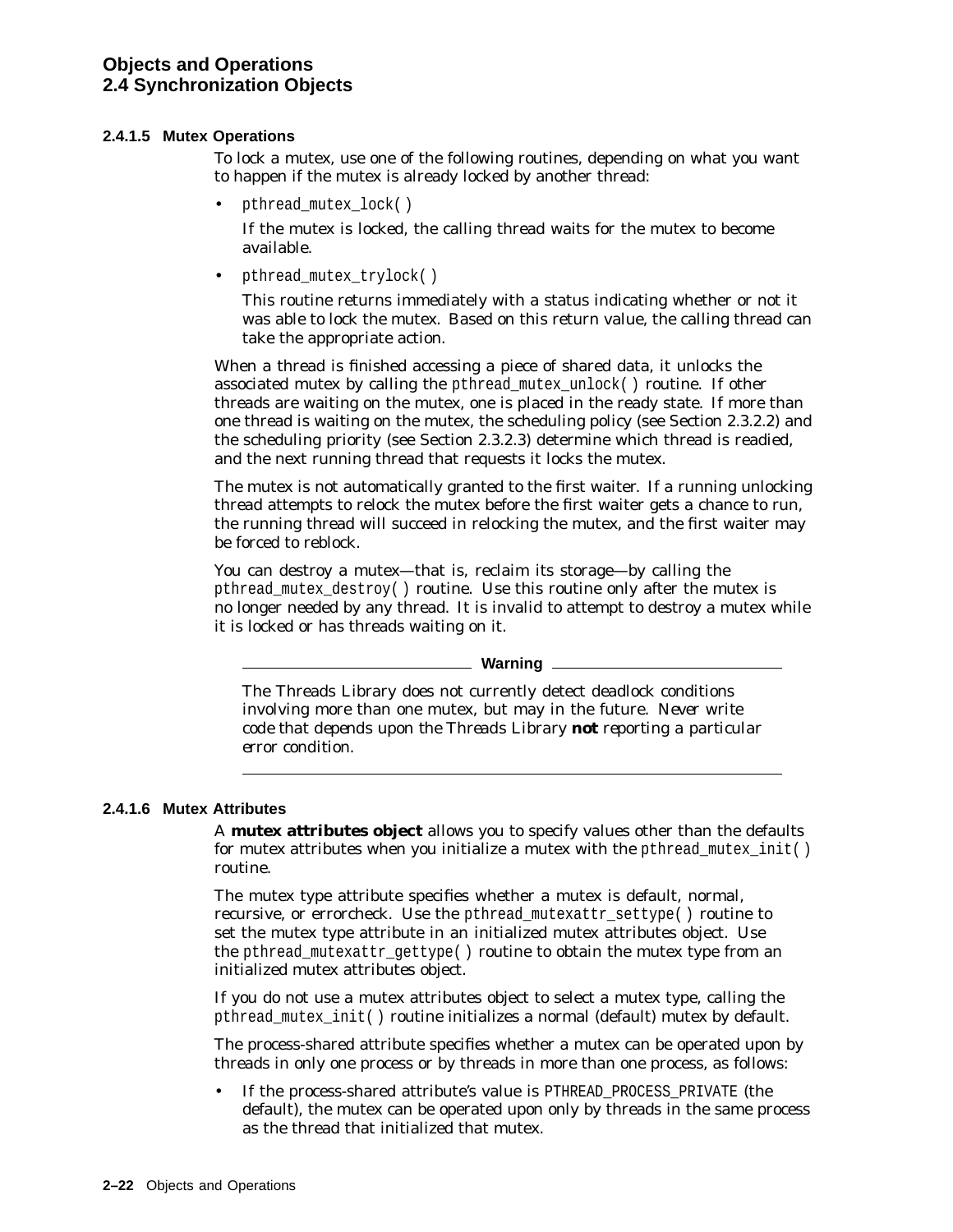If the process-shared attribute's value is PTHREAD\_PROCESS\_SHARED, the mutex can be operated upon by any thread that has access to the memory where the mutex is allocated, even if these threads are in different processes.

# **2.4.2 Condition Variables**

A **condition variable** is a synchronization object used in conjunction with a mutex. It allows a thread to block its own execution until some shared data object reaches a particular state. A mutex controls access to shared data; a condition variable allows threads to wait for that data to enter a defined state.

The state is defined by a **predicate** in the form of a Boolean expression. A predicate may be a Boolean variable in the shared data or the predicate may be indirect: for example, testing whether a counter has reached a certain value, or whether a queue is empty.

Each predicate should have its own unique condition variable. Sharing a single condition variable between more than one predicate can introduce inefficiency or errors unless you use extreme care.

Cooperating threads test the predicate and wait on the condition variable while the predicate is not in the desired state. For example, one thread in a program produces work-to-do packets and another thread consumes these packets (does the work). If there are no work-to-do packets when the consumer thread checks, that thread waits on a work-to-do condition variable. When the producer thread produces a packet, it signals the work-to-do condition variable.

You must associate a mutex with a condition variable. You may have multiple condition variables associated with the same mutex—representing different states of the same data—but you cannot use the same condition variable with multiple mutexes.

A thread uses a condition variable as follows:

- 1. A thread locks a mutex for some shared data and then tests the relevant predicate. If it is not in the proper state, the thread waits on a condition variable associated with the predicate. Waiting on the condition variable automatically unlocks the mutex. It is essential that the mutex be unlocked, because another thread needs to acquire the mutex in order to put the data in the state required by the waiting thread.
- 2. When the thread that acquires the mutex puts the data in the appropriate state, it wakes a waiting thread by signaling or broadcasting the condition variable.
- 3. One thread (for signal), or all threads (for broadcast), comes out of the condition wait state. The threads always resume execution one at a time, because each thread must resume with the mutex locked (the condition wait relocks the mutex before returning from the thread). Other threads waiting on the condition variable remain blocked. Other threads awakened by a broadcast will block on the mutex until it is unblocked.

When a thread waits on a condition variable, it cannot assume that the predicate for which it is waiting will be satisfied when the condition variable wait returns. There are a number of reasons for this behavior. For instance, condition variable waits may return spuriously, meaning that the return may not be directly due to some other thread signaling or broadcasting the condition variable.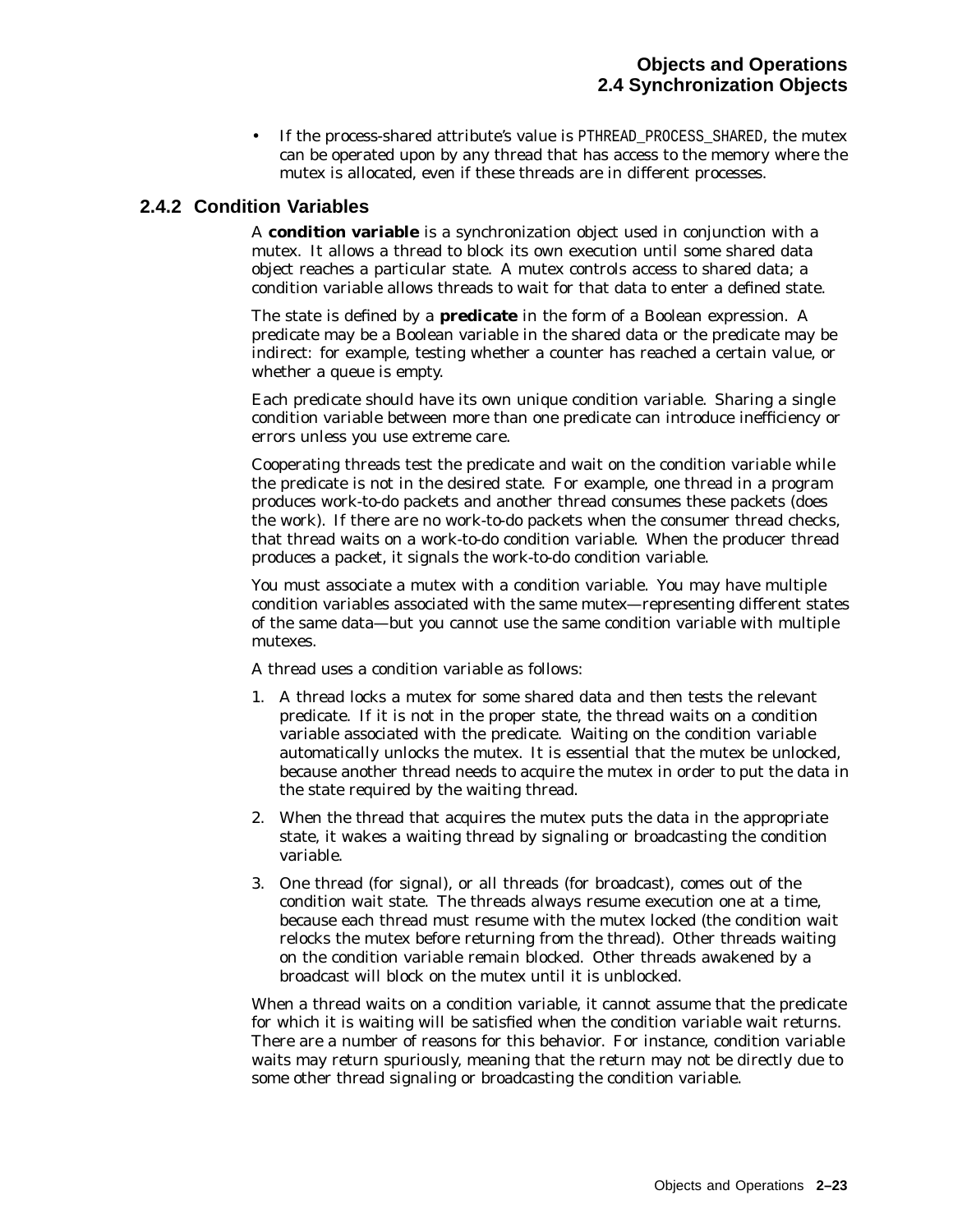There are two reasons for these rules:

- 1. It can be extremely expensive, especially on a symmetric multiprocessor (SMP) system, for the implementation to ensure that a condition signal wakes one and only one thread. It is faster and easier to avoid the extra complication. Also, a thread awakened by the delivery of a UNIX signal will return from the condition wait when the signal is dismissed; the wait predicate may not have changed.
- 2. Spurious wakeups promote good programming practices. It may often be difficult to guarantee that a predicate will be true; most often, it is easy to determine that it might be true. It is often the case that, after signaling one thread that a predicate is true, another thread may manipulate the data in such a way that the predicate will not be true by the time the signaled thread runs. The solution is to recheck the predicate after the wait returns.

It is important to wait on the condition variable and evaluate the predicate in a while loop. This ensures that the program checks the predicate *after* it returns from the condition wait.

For example, a thread A may need to wait for a thread B to finish a task X before thread A proceeds to execute a task Y. Thread B can tell thread A that it has finished task X by putting a TRUE or FALSE value in a shared variable (the predicate). When thread A is ready to execute task Y, it looks at the shared variable to see if thread B is finished (see Figure 2–5).





ZK−3793A−GE

First, thread A locks the mutex named *mutex\_ready* that is associated with the shared variable named *ready*. Then it reads the value in *ready* and compares it against some expected value. This test is called the predicate. If the predicate indicates that thread B has finished task X, then thread A can unlock the mutex and proceed with task Y. However, if the predicate indicates that thread B has not yet finished task X, then thread A waits for the predicate to change by calling the pthread\_cond\_wait( ) routine. This automatically unlocks the mutex, allowing thread B to lock the mutex when it has finished task X. Thread B updates the shared data (predicate) to the state thread A is waiting for and signals the condition variable by calling the pthread\_cond\_signal( ) routine (see Figure 2–6).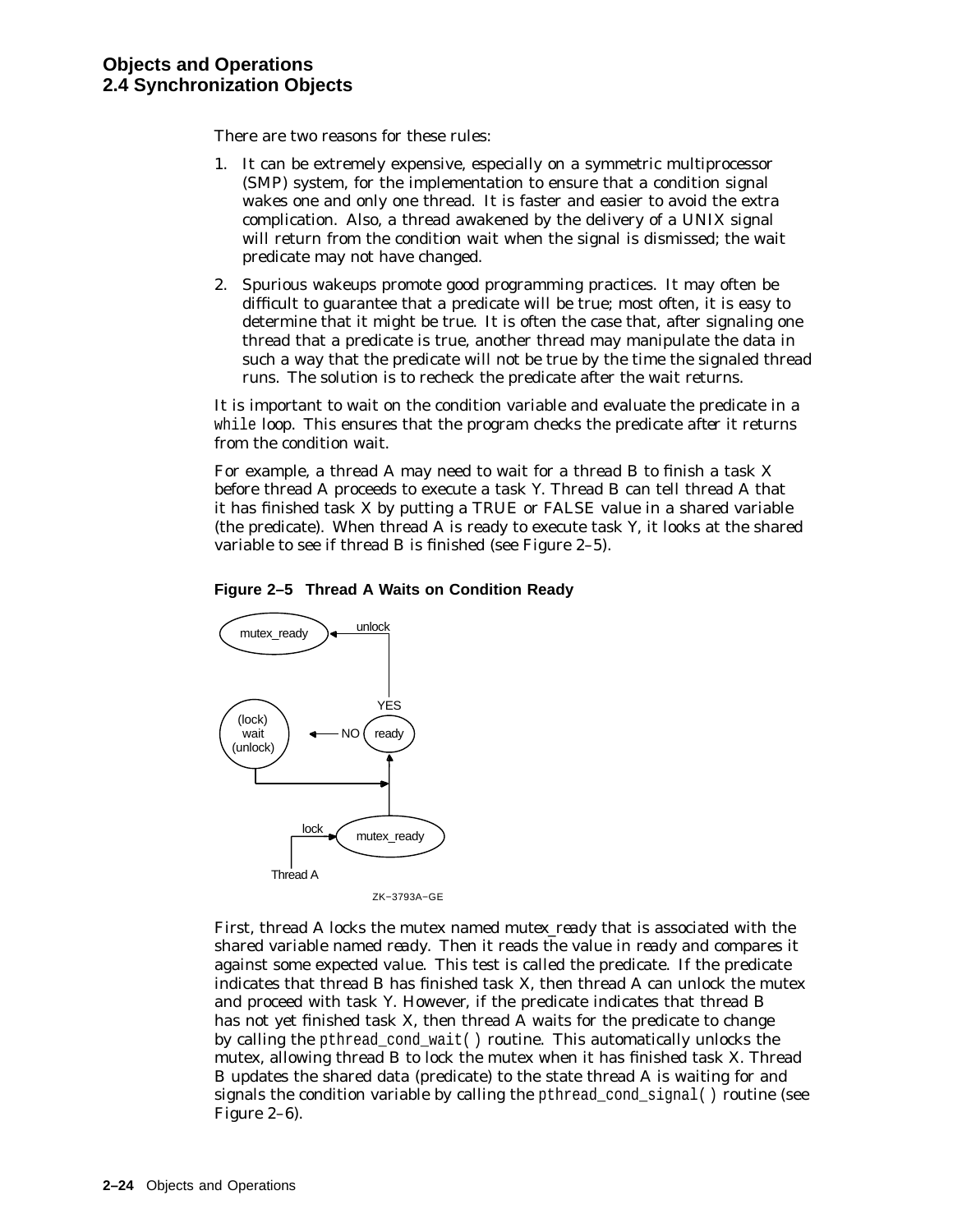

## **Figure 2–6 Thread B Signals Condition Ready**

Thread B releases its lock on the shared variable's mutex. As a result of the signal, thread A wakes up, implicitly regaining its lock on the condition variable's mutex. It then verifies that the predicate is in the correct state, and proceeds to execute task Y (see Figure 2–7).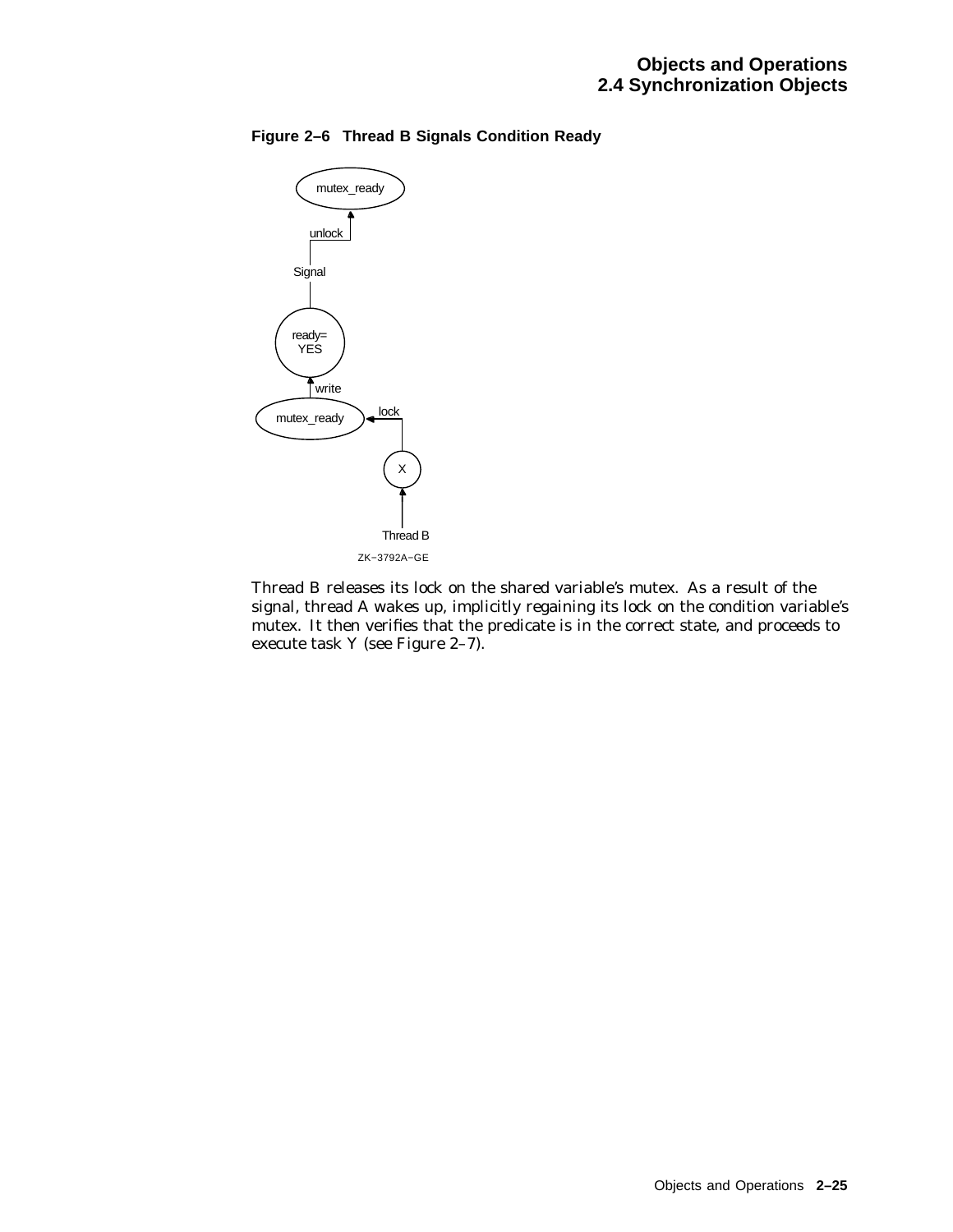



Note that although the condition variable is used for communication among threads, the communication is anonymous. Thread B does not necessarily know that thread A is waiting on the condition variable that thread B signals, and thread A does not know that it was thread B that awakened it from its wait on the condition variable.

Use the pthread\_cond\_init( ) routine to initialize a condition variable. To create condition variables as part of your program's one-time initialization code, see Section 3.8. You can also statically initialize extern or static condition variables using the PTHREAD COND INITIALIZER macro provided in the pthread.h header file.

Use the pthread\_cond\_wait( ) routine to cause a thread to wait until the condition is signaled or broadcast. This routine specifies a condition variable and a mutex that you have locked. If you have not locked the mutex, the results of pthread\_cond\_wait( ) are unpredictable.

The pthread\_cond\_wait( ) routine automatically unlocks the mutex and causes the calling thread to wait on the condition variable until another thread calls one of the following routines:

- pthread\_cond\_signal( ), to wake one thread that is waiting on the condition variable
- pthread\_cond\_broadcast( ), to wake all threads that are waiting on a condition variable
- pthread\_cond\_signal\_int\_np( ) or pthread\_cond\_sig\_preempt\_int\_np( ), to wake a thread from a signal handler (for Tru64 UNIX) or AST routine (for OpenVMS). There are special restrictions on these functions (see Part II).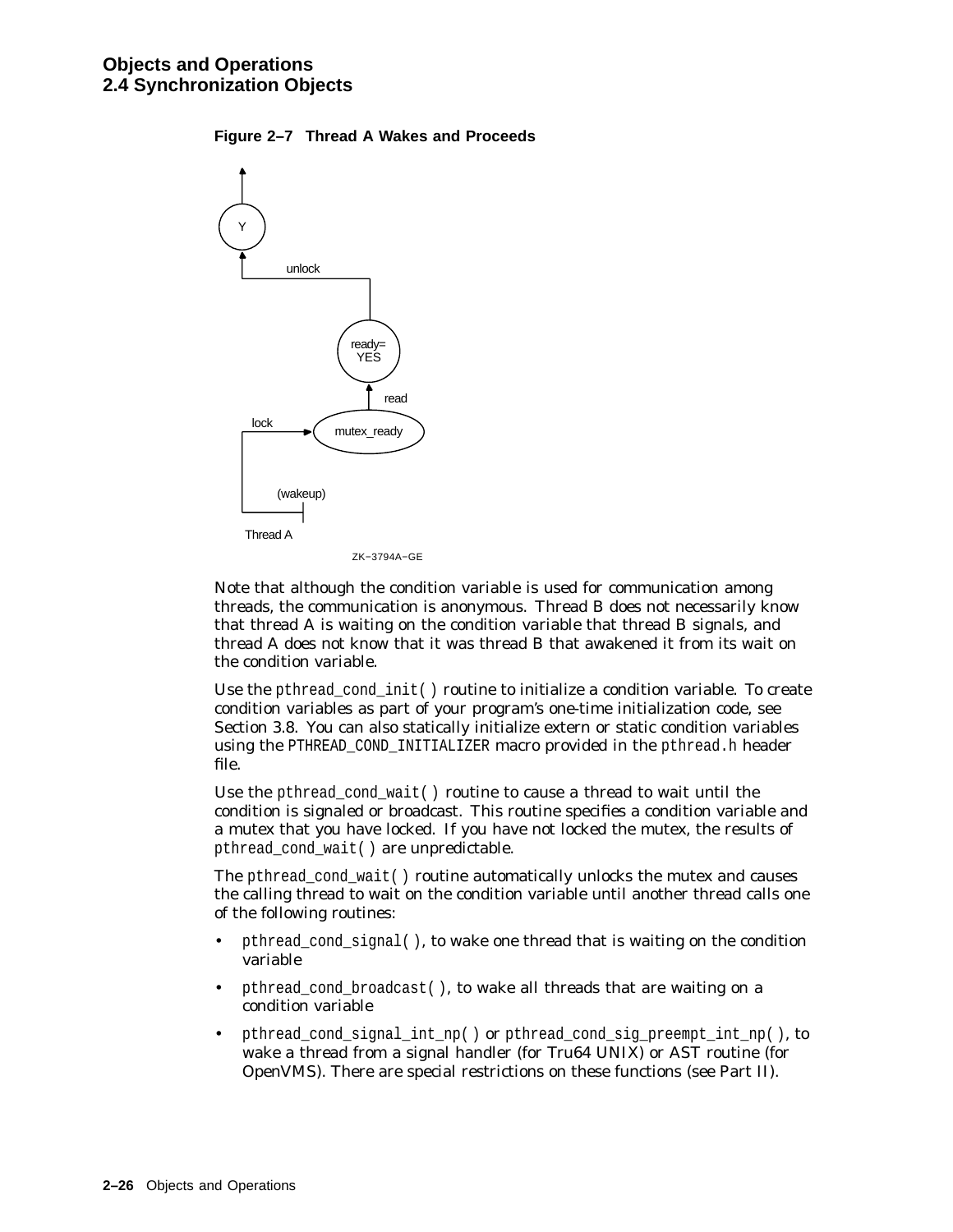If a thread signals or broadcasts a condition variable and there are no threads waiting at that time, the signal or broadcast has no effect. The next thread to wait on that condition variable blocks until the next signal or broadcast. (Alternatively, the nonportable pthread cond signal int  $np()$  routine creates a pending wake condition, which causes the next wait on the condition variable to complete immediately.)

If you want to limit the time that a thread waits on a condition variable, use the pthread\_cond\_timedwait( ) routine. This routine specifies the condition variable, mutex, and absolute time at which the wait should expire if the condition variable has not been signaled or broadcast.

You can destroy a condition variable and reclaim its storage by calling the pthread\_cond\_destroy( ) routine. Use this routine only after the condition variable is no longer needed by any thread. A condition variable cannot be destroyed while one or more threads are waiting on it.

## **2.4.3 Condition Variable Attributes**

A **condition variable attributes object** allows you to specify values other than the defaults for condition variable attributes when you initialize a condition variable with the pthread cond init( ) routine.

The process-shared attribute specifies whether a condition variable can be operated upon by threads in only one process or by threads in more than one process, as follows:

- If the process-shared attribute's value is PTHREAD\_PROCESS\_PRIVATE (the default), the condition variable can be operated upon only by threads in the same process as the thread that initialized that condition variable.
- If the process-shared attribute's value is PTHREAD\_PROCESS\_SHARED, the condition variable can be operated upon by any thread that has access to the memory where the condition variable is allocated, even if it those threads are in different processes.

## **2.4.4 Read-Write Locks**

A **read-write lock** is a synchronization object for protecting shared data that can be accessed concurrently by more than one of the program's threads. Unlike a mutex, a read-write lock distinguishes between *shared read* and *exclusive write* operations on the shared data object.

Use a read-write lock to protect shared data that is read frequently but less frequently modified. For example, when you build a cache of recently accessed information, many threads might simultaneously examine the cache without conflict, but when a thread must update the cache it must have exclusive access.

When a thread locks a read-write lock, it must specify either *shared read access* or *exclusive write access*. Many threads may simultaneously acquire a read-write lock for read access, as long as there are no threads waiting for write access. A thread that wants read access cannot acquire the read-write lock if any thread has already acquired the read-write lock for write access; such a thread will block (wait) on the read-write lock. A thread trying to acquire the read-write lock for write access cannot continue if another thread has already acquired the read-write lock for either write access or read access; such a thread will block (wait) on the read-write lock.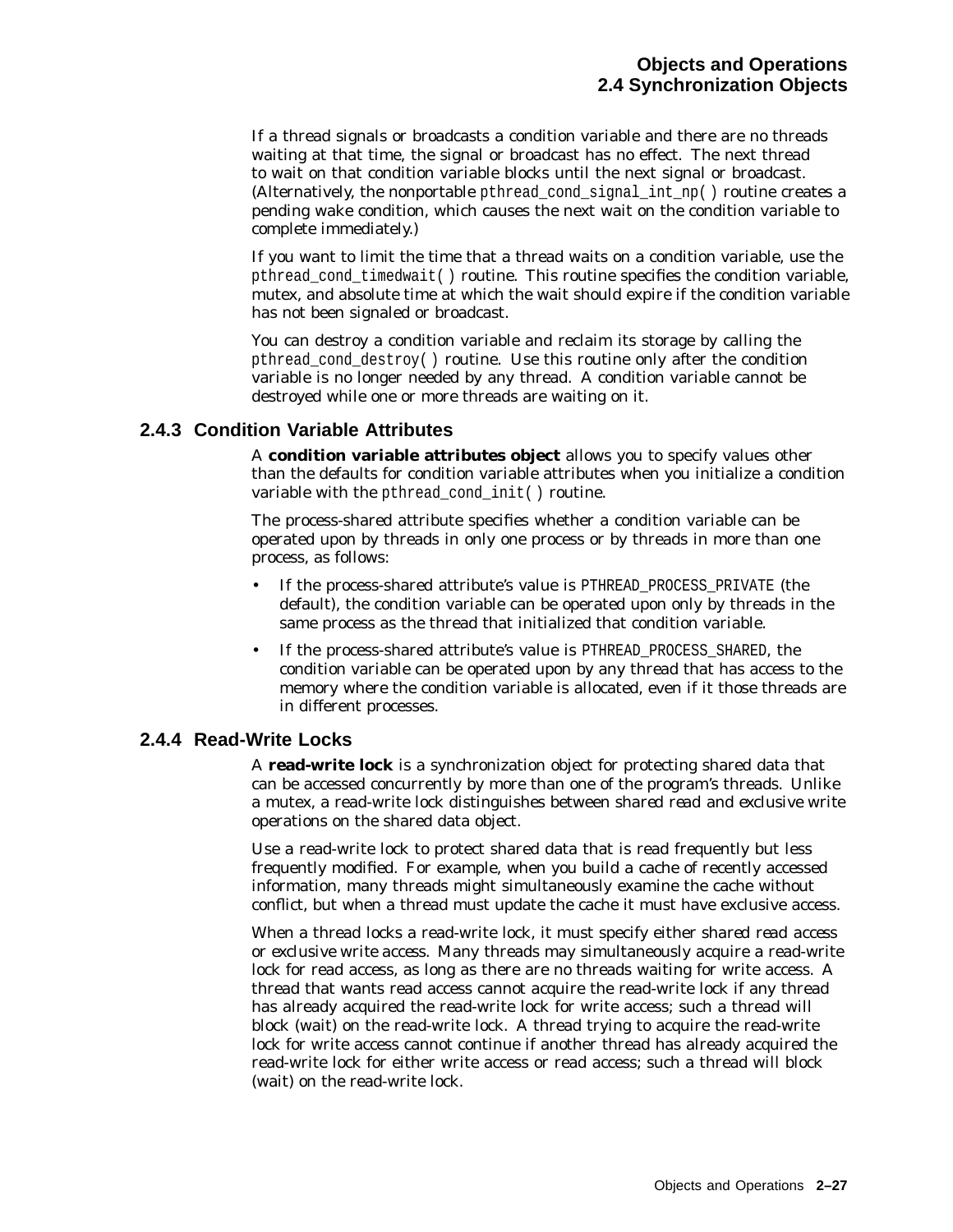#### **2.4.4.1 Thread Priority and Writer Precedence for Read-Write Locks**

If more than one thread is waiting for read access to a read-write lock, when the lock becomes available all of the threads will acquire the lock for read access.

If more than one thread is waiting for write access to a read-write lock, when the lock becomes available the thread in that group with the highest priority will acquire the lock for write access.

If both reader threads and writer threads are waiting for access to a read-write lock at the time the lock becomes available, one of the writer threads will acquire the lock, and the threads waiting for read access will continue to block.

The Threads Library implements ''writer precedence'' for read-write locks. A thread cannot acquire a read-write lock for read access if at least one thread is waiting for write access, even if other threads currently have read access. When a read-write lock is released, a waiting writer will be released if there are any, rather than releasing any waiting readers. Because readers usually outnumber writers, and read access occurs more frequently, writer precedence is needed to avoid ''starvation''. Without writer precedence, it would be possible that the read-write lock was always locked for read access, and writers would never run.

#### **2.4.4.2 Initializing and Destroying a Read-Write Lock**

Use the pthread rwlock init() routine to create and initialize a new read-write lock object.

Use the pthread\_rwlock\_destroy( ) routine to destroy a previously initialized read-write lock object.

You can initialize an extern or static read-write lock object using the PTHREAD\_RWLOCK\_INITIALIZER macro provided in the pthread.h header file.

#### **2.4.4.3 Read-Write Lock Attributes**

By default, a new read-write lock object's attributes have default values. To create a new read-write lock object with nondefault attributes, call the pthread\_rwlock\_init( ) routine and specify a read-write lock attributes object. Use the pthread\_rwlockattr\_init( ) routine to create a new read-write lock attributes object, and use the pthread\_rwlockattr\_destroy( ) routine to destroy a read-write lock attributes object.

There is one settable attribute for a read-write lock object, the process-shared attribute. To set and access the value of the process-shared attribute of a readwrite lock attributes object, use the pthread\_rwlockattr\_getpshared() and pthread rwlockattr setpshared( ) routines, respectively.

# **2.5 Process-Shared Synchronization Objects**

You can create synchronization objects (that is, mutexes, condition variables, and read-write locks) that protect data that is shared among threads running in different processes. These are called **process-shared** synchronization objects.

#### **Note**

This version of the Threads Library supports process-shared synchronization objects for Tru64 UNIX systems only.

The following routines are not supported on OpenVMS Alpha and OpenVMS VAX systems:

```
pthread_condattr_getpshared( )
pthread_condattr_setpshared( )
```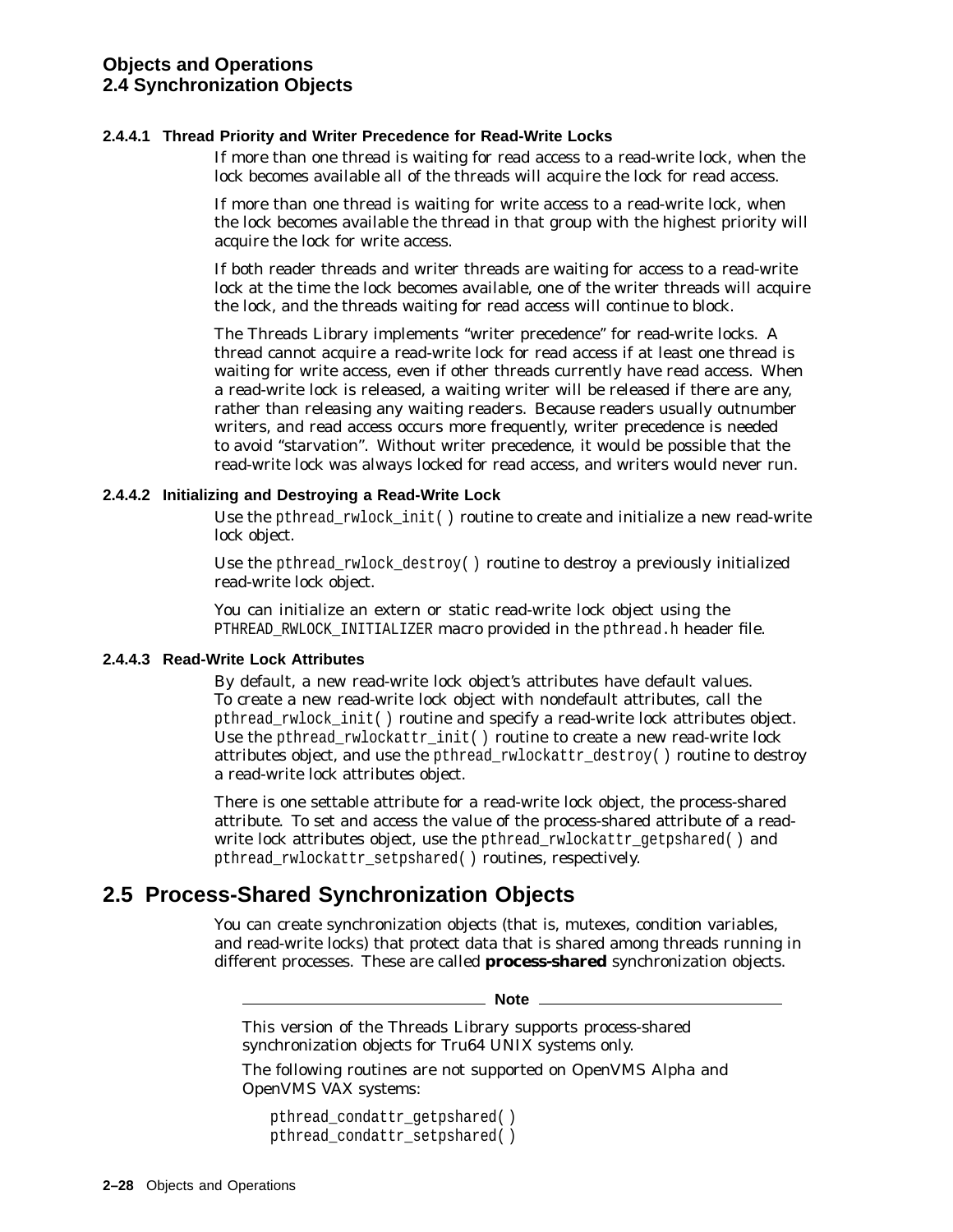pthread\_mutexattr\_getpshared( ) pthread mutexattr setpshared( ) pthread\_rwlockattr\_getpshared( ) pthread\_rwlockattr\_setpshared( )

# **2.5.1 Programming Considerations**

On Tru64 UNIX systems, a process-shared synchronization object is a kernel object. Performing any operation on such an object requires a call into the kernel and thus is of higher cost than the same operation on a process-specific synchronization object.

When debugging a process-shared synchronization object, the debugger cannot currently display the mutex, nor its owner or waiting threads.

As is the case for process-specific synchronization objects, a process-shared synchronization object must be initialized only *once*; you cannot initialize it in each process that uses it. For independent processes that share a common synchronization protocol using process-shared synchronization objects, there must be some mechanism to determine which single process will initialize those objects.

For example, if multiple processes connect to a named memory section, all but one will fail, and the one successful process should have the responsibility of initializing any global process-shared synchronization objects in that memory section. (The other processes must also use some mechanism for waiting until the process-shared object is initialized before attempting to use the shared memory section.)

# **2.5.2 Process-Shared Mutexes**

You can create a mutex that protects data that is shared among threads running in different processes. This is called a process-shared mutex.

Create a process-shared mutex by using the pthread mutexattr setpshared() routine to set the process-shared attribute in an initialized mutex attributes object and then use that attributes object in a call to pthread mutex init( ).

# **2.5.3 Process-Shared Condition Variables**

You can create a condition variable used to communicate changes to data that is shared among threads running in different processes. This is called a process-shared condition variable.

Create a process-shared condition variable by using the

pthread\_condattr\_setpshared( ) routine to set the process-shared attribute in an initialized condition variable attributes object and then use that attributes object in a call to pthread cond init( ).

# **2.5.4 Process-Shared Read-Write Locks**

You can create a read-write lock that protects data that is shared among threads running in different processes. This is called a process-shared read-write lock.

Create a process-shared read-write lock by using the

pthread rwlockattr\_setpshared( ) routine to set the process-shared attribute in an initialized read-write lock attributes object. Then use that attributes object in a call to pthread rwlock init( ).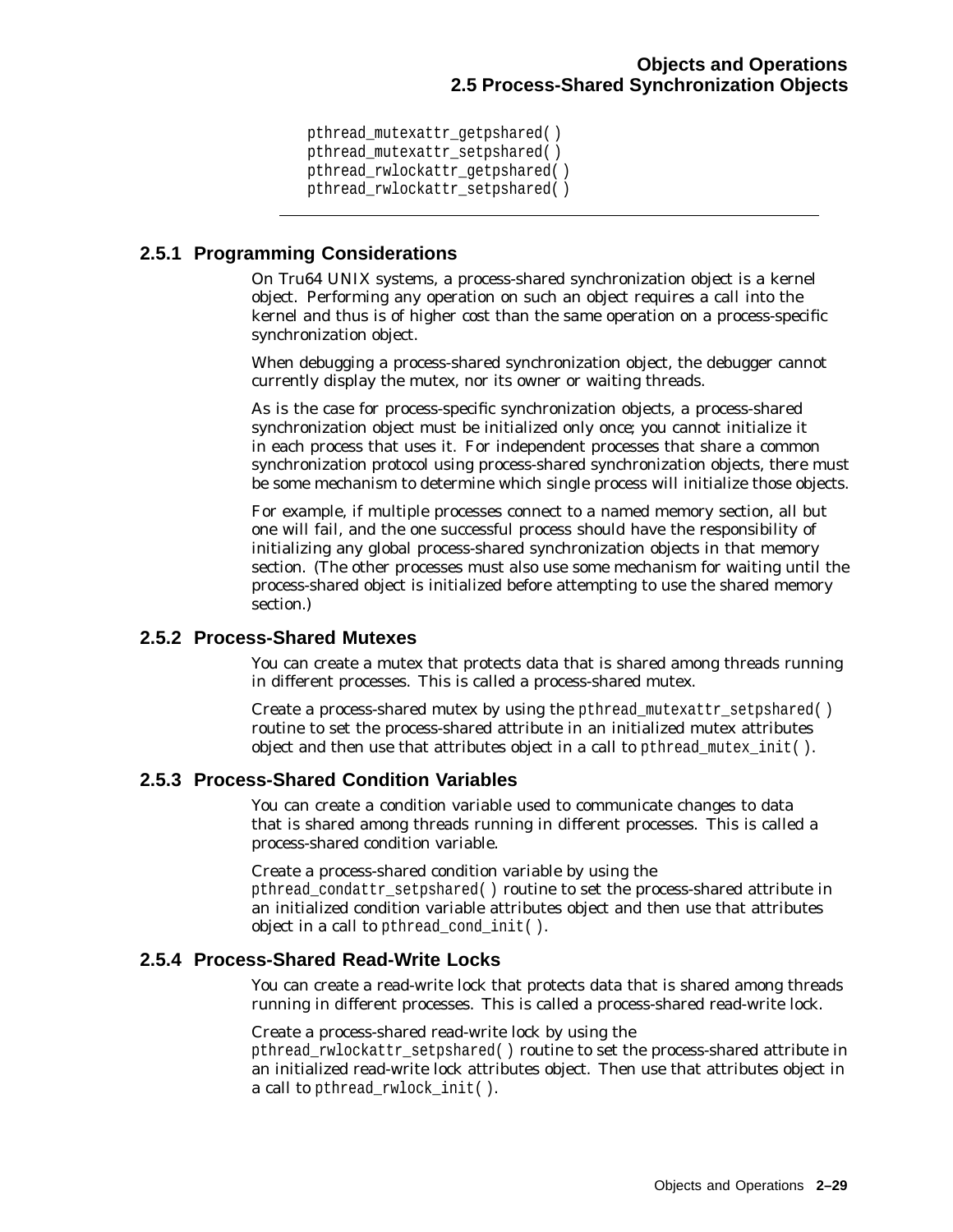# **2.6 Thread-Specific Data**

Each thread can use an area of memory private to the Threads Library where it stores thread-specific data. Use this memory to associate arbitrary data with a thread's context. This allows you to add user-specified fields to the current thread's context or define global variables that have private values in each thread.

A thread-specific data key is shared by all threads within the process—each thread has its own unique value for that shared key.

Use the following routines to create and access thread-specific data:

Use the pthread\_key\_create() routine to create a unique key value. One call to pthread\_key\_create( ) creates a thread-specific data key shared by all threads. In addition, your program can specify a destructor routine to destroy the context value associated with this key when any thread terminates.

The process must create each key exactly once; otherwise, subsequent creates will overwrite the first. See Section 3.8 for information about the one-time initialization in a threaded environment, or use the operating system's initialization mechanisms (the Tru64 UNIX  $\quad$  init  $*$  routines or the OpenVMS LIB\$INITIALIZE routine).

Use pthread\_setspecific( ) to associate thread-specific data values with a key value. Each thread can associate its own private data with the shared key.

For example, each thread might store a pointer to a block of dynamically allocated memory that it has reserved. Although each thread has its own block of memory, your code always uses the same key to get the current thread's block.

Use pthread\_getspecific() to obtain the data associated with a key. This routine obtains the current thread's thread-specific data value associated with a specified key.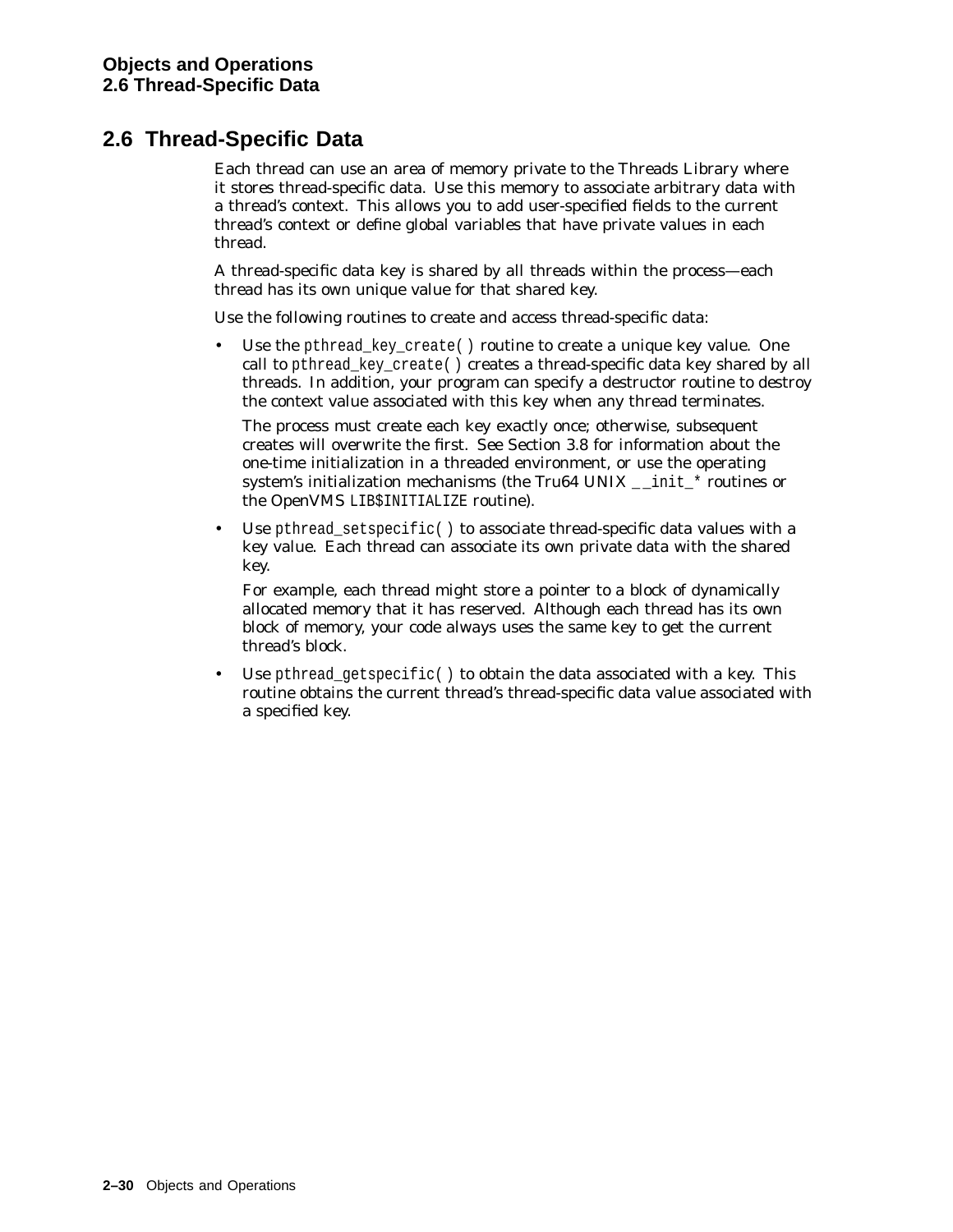# **Programming with Threads**

This chapter discusses programming disciplines that you should follow as you use Threads Library routines in your programs. Pertinent examples include programming for asynchronous execution, choosing a synchronization mechanism, avoiding priority scheduling problems, making code thread-safe, and working with code that is not thread-safe.

# **3.1 Designing Code for Asynchronous Execution**

When programming with threads, always keep in mind that the execution of a thread is inherently asynchronous with respect to other threads running in the system (or in the process).

In short, there is no guarantee of when a thread will start. It can start immediately or not for a significant period of time, depending on the priority of the thread in relation to other threads that are currently running. When a thread will start can also depend on the behavior of other processes, as well as on other threaded subsystems within the current process.

You *cannot* depend upon any synchronization between two threads unless you explicitly code that synchronization into your program using one of the following:

- Mutexes or read-write locks
- A properly tested application predicate loop on a condition variable
- A call to join with a thread you expect to terminate
- An operating system synchronization mechanism, such as a file system read, an OpenVMS event flag wait, or a Tru64 UNIX semaphore wait
- An equivalent hardware construct, such as VAX interlocked instructions or Alpha load locked/store conditional sequences and memory barriers

On a uniprocessor, the Threads Library, in most cases, will context-switch threads in user mode, within a single operating system process. (This is true except for system contention scope threads on Tru64 UNIX.) Context switches between such threads occur only at relatively determinate times, such as when you make a blocking call to the threads library or when a timeslice interrupt occurs. This behavior might be termed ''slightly asynchronous,'' because such a library tolerates many classes of errors in your application.

On a multiprocessor system, the Threads Library may run more than one application thread simultaneously. Many incautious programming techniques that will not usually cause trouble on a uniprocessor will cause trouble–often in ways that are difficult to isolate and fix–on a multiprocessor.

The following subsections present examples of programming errors.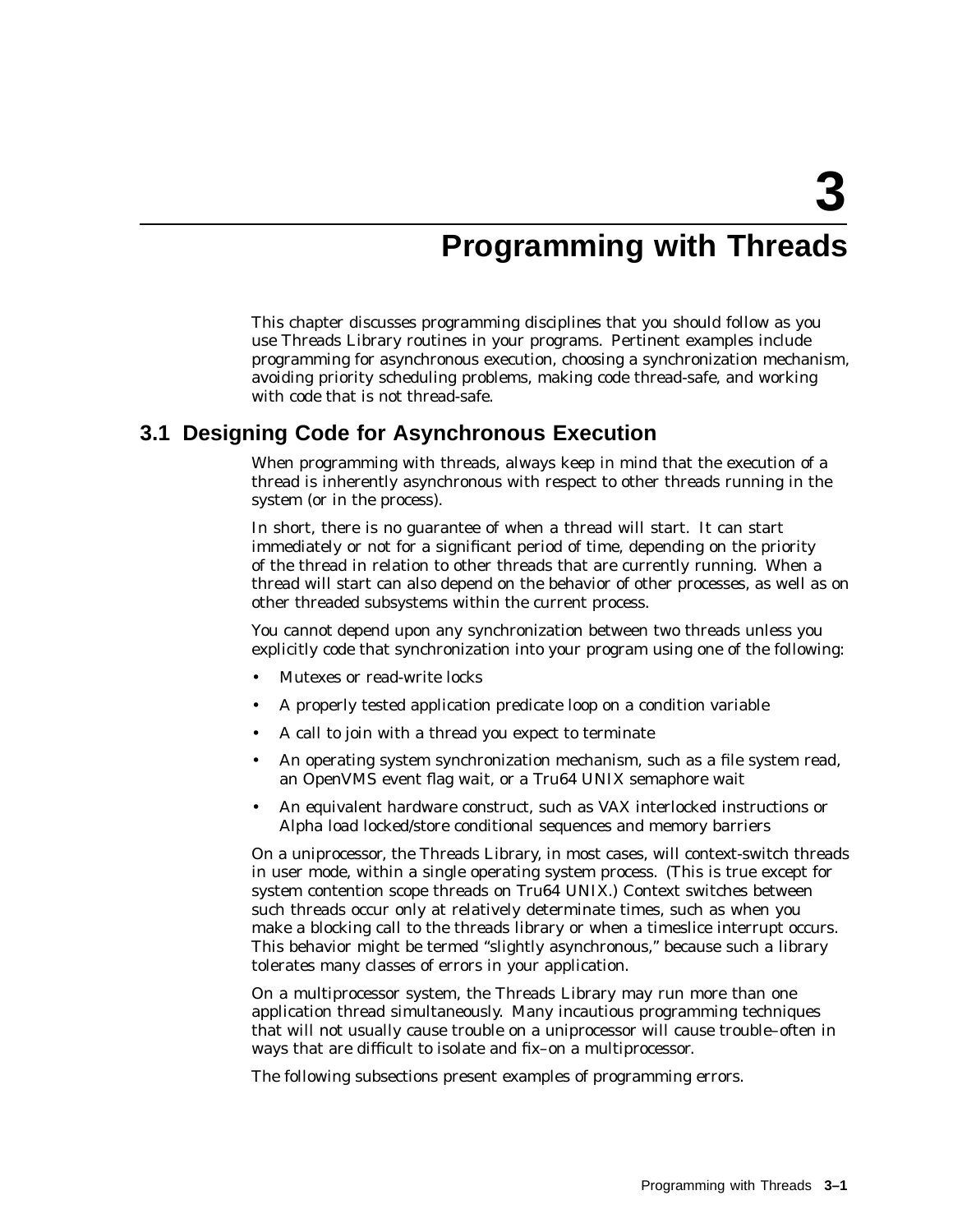# **3.1.1 Avoid Passing Stack Local Data**

Avoid creating a thread with an argument that points to stack local data, or to global or static data that is serially reused for a sequence of threads.

Specifically, the thread started with a pointer to stack local data may not start until the creating thread's routine has returned, and the storage may have been changed by other calls. The thread started with a pointer to global or static data may not start until the storage has been reused to create another thread.

# **3.1.2 Initialize Objects Before Thread Creation**

Initialize objects (such as mutexes) or global data that a thread uses *before* creating that thread.

On ''slightly asynchronous'' uniprocessor systems this may seem safe, because the thread will probably not run until the creator blocks. Thus, the error can go undetected initially. On a multiprocessor, or even on a new release of the Threads Library with different timeslicing behavior, the created thread may run immediately, before the data has been initialized. This can lead to failures that are difficult to detect. Note that a thread may run to completion, before the call that created it returns to the creator. The system load may affect the timing as well.

Before your program creates a thread, it should set up all requirements that the new thread needs in order to execute. For example, if your program must set the new thread's scheduling parameters, do so with attributes objects when you create it, rather than trying to use pthread\_setschedparam( ) or other routines afterwards. To set global data for the new thread or to create synchronization objects, do so before you create the thread, else set them in a pthread\_once( ) initialization routine that is called from each thread.

# **3.1.3 Do Not Use Scheduling As Synchronization**

Avoid using the scheduling policy and scheduling priority attributes of threads as a synchronization mechanism.

In a uniprocessor system, only one thread can run at a time, and since a higherpriority thread cannot be preempted by a lower-priority running thread, a thread running at higher priority might erroneously be presumed not to need a mutex to access shared data.

On a multiprocessor system, higher- and lower-priority threads are likely to run at the same time. Situations can even arise where higher-priority threads are waiting to run while the threads that are running have a lower priority.

Regardless of whether your code will run only on a uniprocessor implementation, never try to use scheduling as a synchronization mechanism. Even on a uniprocessor system, your SCHED\_FIFO thread can become blocked on a mutex (perhaps in a called library routine), on an I/O operation, or even a page fault. Any of these might allow a lower priority thread to run.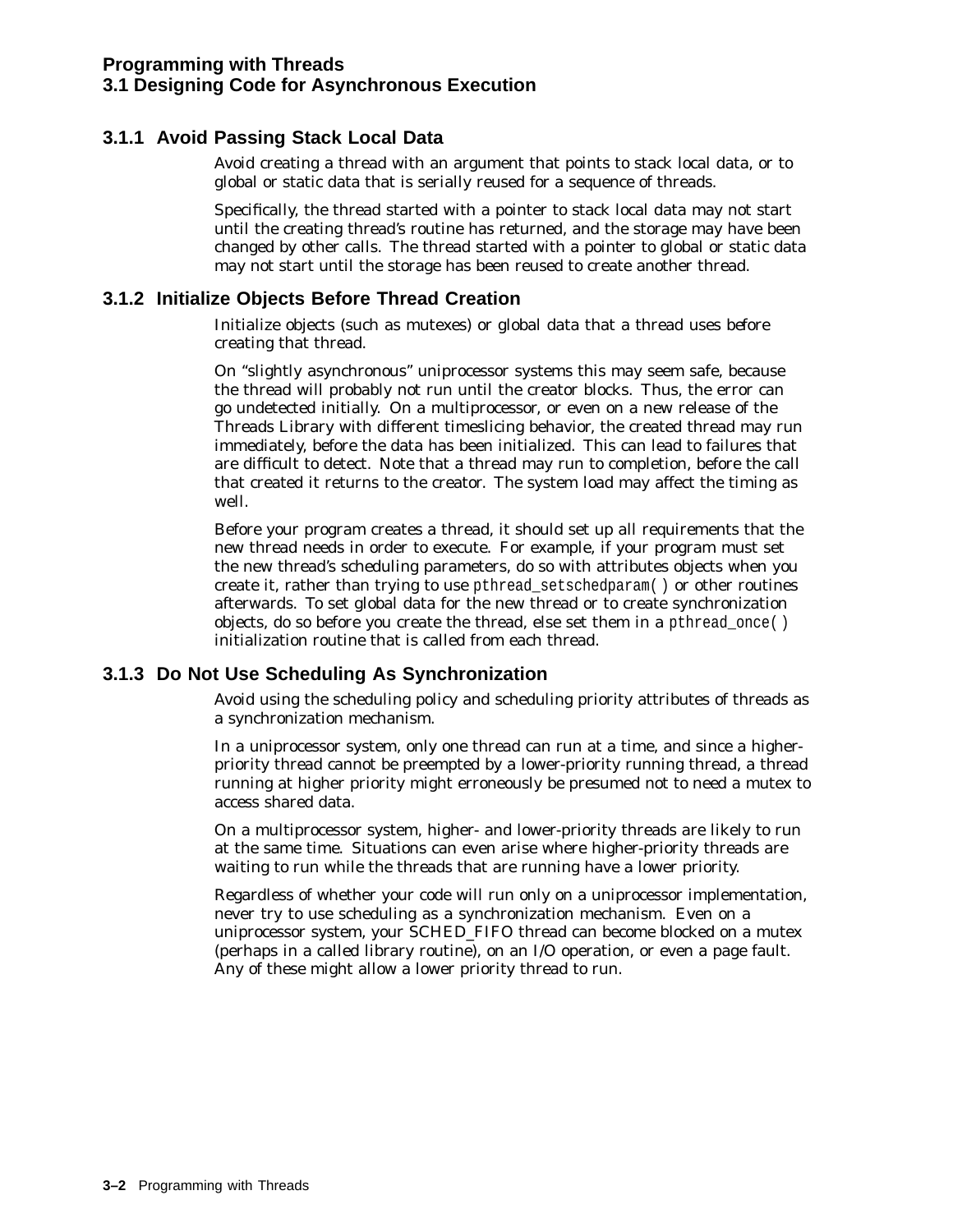# **3.2 Memory Synchronization Between Threads**

Your multithreaded program must ensure that access to data shared between threads is synchronized with the system's memory subsystem. While any written data will, eventually, be seen by other threads, it is essential for communication that some writes appear in a particular sequence. For example, you want a thread that follows a queue link to see the data written to the next queue entry. This requires explicit memory synchronization.

The POSIX standard requires that, when calling the following routines, a thread synchronizes its memory access with respect to other threads:

```
fork() pthread cond signal( )
pthread_create( ) pthread_cond_broadcast( )
pthread_join( ) sem_post( )
pthread mutex lock( ) sem trywait( )
pthread_mutex_trylock() sem_wait()
pthread_mutex_unlock( ) semop( )
pthread_cond_wait( ) wait( )
pthread cond timedwait( ) waitpid( )
pthread_rwlock_*( )
SHIBER
$WAKE
$WAIT*
```
If a call to one of these routines returns an error, synchronization is not guaranteed. For example, an unsuccessful call to pthread\_mutex\_trylock( ) does not necessarily provide actual synchronization.

Synchronization is a ''protocol'' among cooperating threads, not a single operation. That is, unlocking a mutex does not guarantee memory synchronization with all other threads—only with threads that later perform some synchronization operation themselves, such as locking a mutex.

# **3.3 Sharing Memory Between Threads**

Most threads do not operate independently. They cooperate to accomplish a task, and cooperation requires communication. There are many ways that threads can communicate, and which method is most appropriate depends on the task.

Threads that cooperate only rarely (for example, a boss thread that only sends off a request for workers to do long tasks) may be satisfied with a relatively slow form of communication. Threads that must cooperate more closely (for example, a set of threads performing a parallelized matrix operation) need fast communication—maybe even to the extent of using machine-specific hardware operations.

Most mechanisms for thread communication involve the use of memory, exploiting the fact that all threads within a process share their full address space. Although all addresses are shared, there are three kinds of memory that are characteristically used for communication. The following sections describe the scope (or, the range of locations in the program where code can access the memory) and lifetime (or, the length of time use of the memory is invalid) of each of the three types of memory.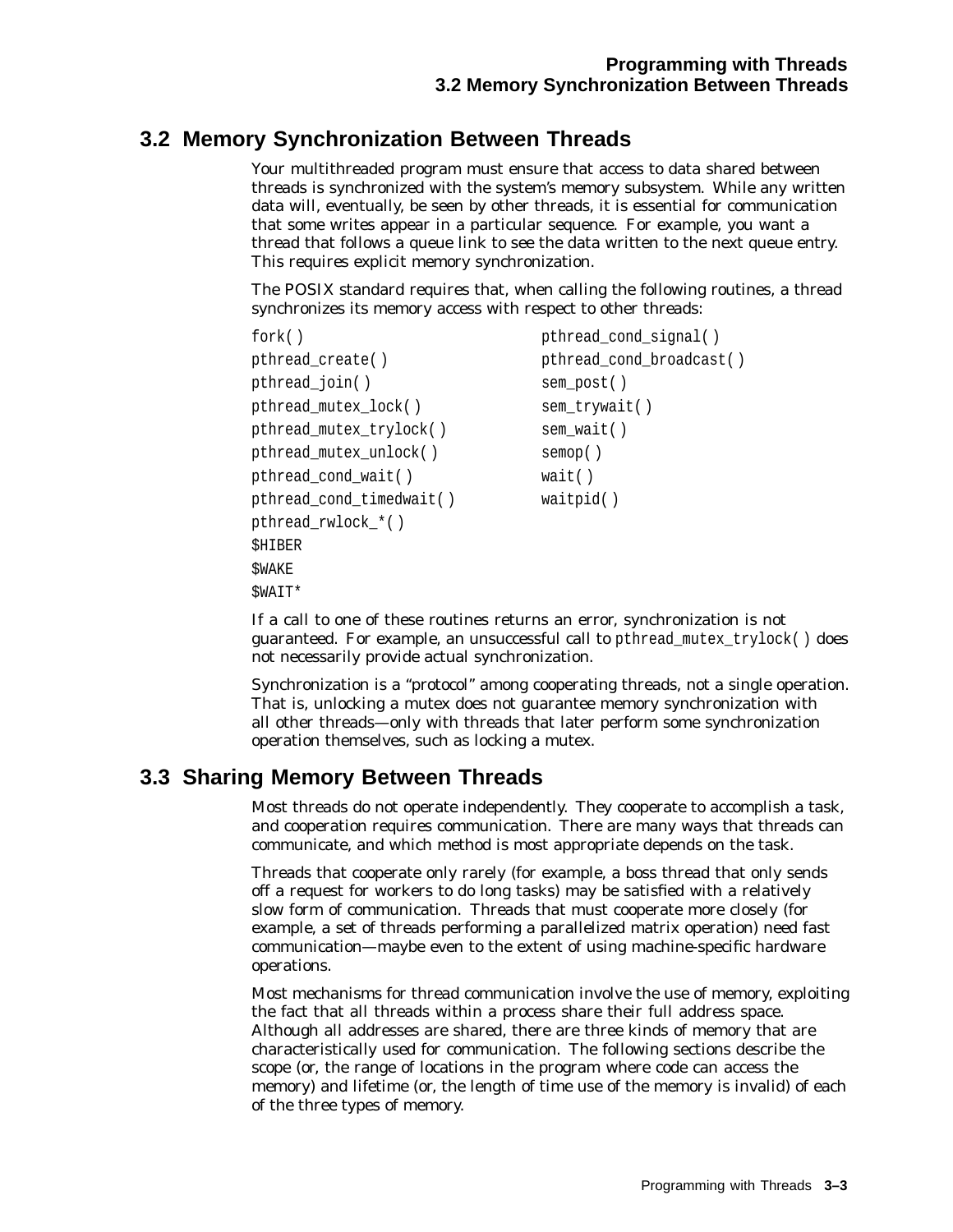### **3.3.1 Using Static Memory**

**Static memory** is allocated by the language compiler when it translates source code, so the scope is controlled by the rules of the compiler. For example, in the C language, a variable declared as extern is shared by all scopes where the name is defined anywhere, and a static variable is private to the source file or routine, depending on where it is declared.

In this discussion, static memory is not the same as the C language static storage class. Rather, static memory refers to any variable that is permanently allocated at a particular address for the life of the program.

It is appropriate to use static memory in your multithreaded program when you know that only one instance of an object exists throughout the application. For example, if you want to keep a list of active contexts or a mutex to control some shared resource, you would not want individual threads to have their own copies of that data.

The scope of static memory depends on your programming language's scoping rules. The lifetime of static memory is the life of the program.

#### **3.3.2 Using Stack Memory**

**Stack memory** is allocated by code generated by the language compiler at run time, generally when a routine is initially called. When the program returns from the routine, the storage ceases to be valid (although the addresses still exist and might be accessible).

Generally, the storage is valid while the routine runs, and the actual address can be calculated and passed to other threads; however, this depends on programming language rules. If you pass the address of stack memory to another thread, you must ensure that all other threads are finished processing that data before the routine returns; otherwise the stack will be cleared, and values might be altered by subsequent calls, page fault handling, or other interrupts. The other threads will not be able to determine that this has happened, and erroneous behavior will result.

The scope of stack memory is the routine or a block within the routine. The lifetime is no longer than the time during which the routine or block executes.

### **3.3.3 Using Dynamic Memory**

**Dynamic memory** is allocated by the program as a result of a call to some memory management routine (for example, the C language run-time routine malloc( ) or the OpenVMS common run-time routine LIB\$GET\_VM).

Dynamic memory is referenced through pointer variables. Although the pointer variables are scoped depending on their declaration, the dynamic memory itself has no intrinsic scope or lifetime. It can be accessed from any routine or thread that is given its address and will exist until explicitly made free. In a language supporting automatic garbage collection, it will exist until the run-time system detects that there are no references to it. (If your language supports garbage collection, be sure the garbage collector is thread-safe.)

The scope of dynamic memory is anywhere a pointer containing the address can be referenced. The lifetime is from allocation to deallocation.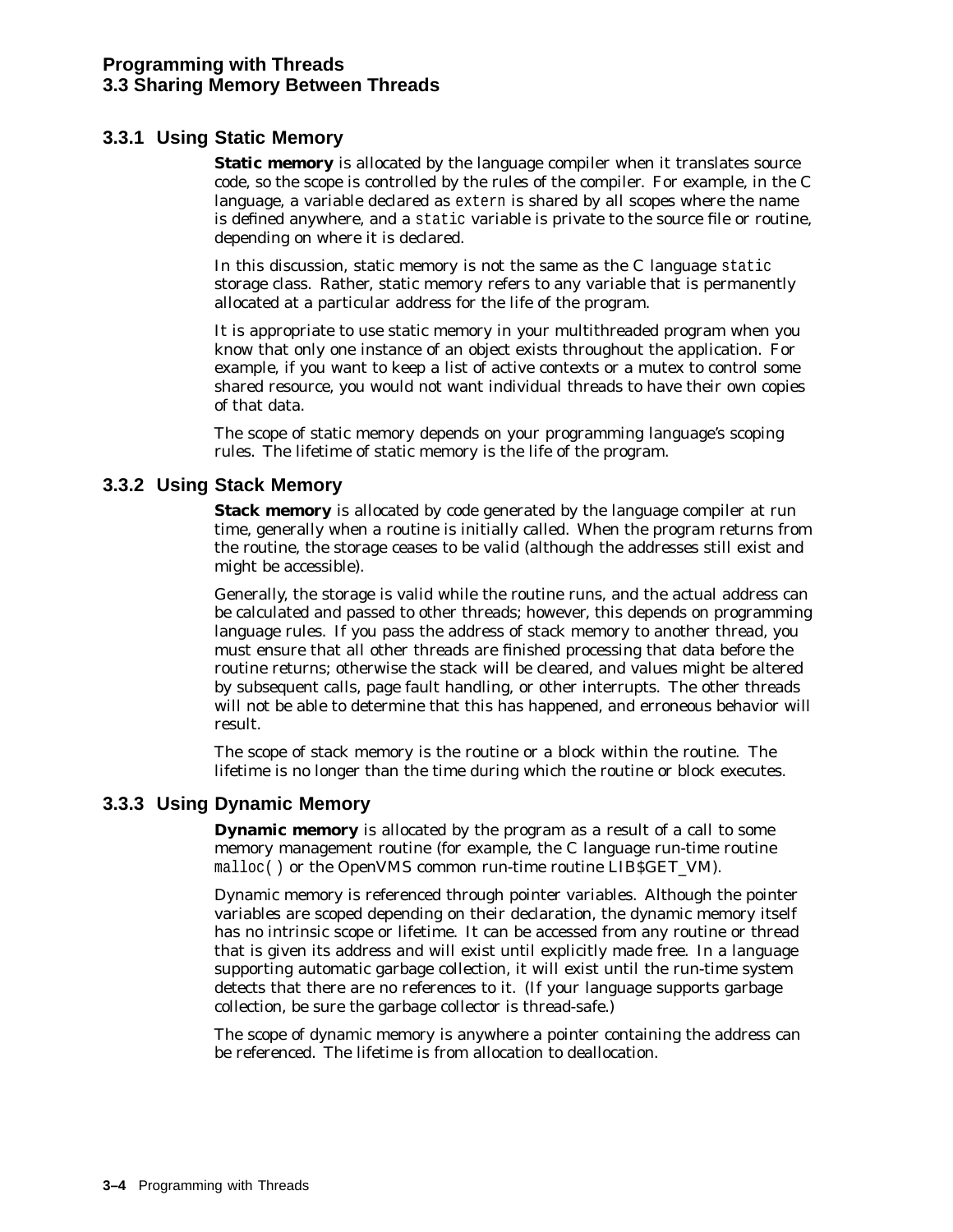Typically dynamic memory is appropriate to manage persistent context. For example, in a reentrant routine that is called multiple times to return a stream of information (such as to list all active connections to a server or to return a list of users), using dynamic memory allows the program to create multiple contexts that are independent of all the program's threads. Thus, multiple threads could share a given context, or a single thread could have more than one context.

# **3.4 Managing a Thread's Stack**

For each thread created by your program, the Threads Library sets a default stack size that is acceptable to most applications. You can also set the *stacksize* attribute in a thread attributes object, to specify the stack size needed by the next thread created.

This section discusses the cases in which the stack size is insufficient (resulting in stack overflow) and how to determine the optimal size of the stack.

Most compilers on Compaq VAX based systems do not probe the stack. This makes stack overflow failure modes unpredictable and difficult to analyze. Be especially careful to use as little stack memory as practical.

Most compilers on Compaq Alpha based systems generate code in the procedure prologue that probes the stack, which detects if there is not enough space for the procedure to run.

### **3.4.1 Sizing the Stack**

To determine the required size of a thread's stack, add the sizes of the frames, including local variables, for the deepest call tree. Add to that number an extra amount of memory to accommodate interrupts and context switching. Determining this figure is difficult because stack frames vary in size and because it might not be possible to estimate the depth of library routine call frames.

Compaq's Visual Threads includes a number of tools and procedures to measure and monitor stack use. See the Visual Threads product's online help for more information.

You can also run your program using a profiling tool that measures actual stack use. This is commonly done by ''poisoning'' the stack before it is used by writing a distinctive pattern, and then checking for that pattern after the thread completes. *Remember:* Use of profiling or monitoring tools typically *increases* the amount of stack memory that your program uses.

### **3.4.2 Using Stack Overflow Warning and Stack Guard Areas**

By default, at the overflow end of each thread's stack, the Threads Library allocates an **overflow warning area** followed by a **guard area**. These two areas can help a multithreaded program detect overflow of a thread's stack.

Tru64 UNIX 5.0 and OpenVMS Alpha 7.3 include overflow warning support to allow the reporting of stack overflows while a thread can still be assured of executing code. The warning area is a page (or more) that is initially protected to trap writes, but then becomes writable so that it can be used to allow reporting or recovering from the overflow. (On Tru64 UNIX, the warning area is again protected once an overflow has been handled; on OpenVMS it remains unprotected.)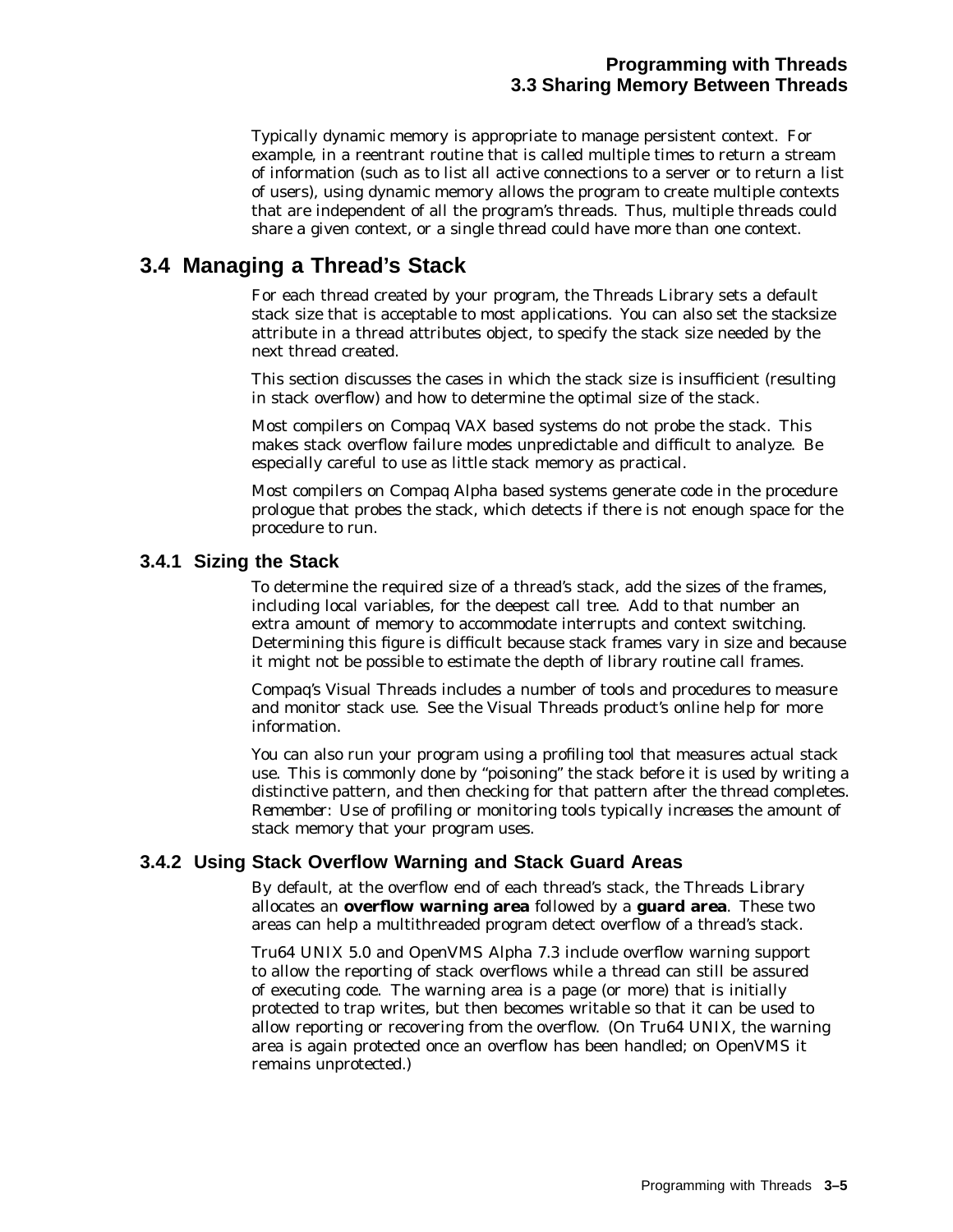A guard area is a region of no access memory. When the thread attempts to access a memory location within this region, a memory addressing violation occurs. For a thread that allocates large data structures on the stack, create that thread using a thread attributes object in which a large guardsize attribute value has been set. A large stack guard region can help to prevent one thread from overflowing into another thread's stack region.

The pages of memory that form a stack guard region are also known as **guard pages** or "red zone"; the overflow warning area is also known as a "yellow zone".

#### **3.4.3 Diagnosing Stack Overflow Errors**

A process can produce a memory access violation (or segmentation fault) when it overflows its stack. As a first step in debugging this behavior, it is often necessary to run the program under the control of your system's debugger to determine which thread's stack has overflowed. However, if the debugger shares resources with the target process (as under OpenVMS), perhaps allocating its own data objects on the target process' stack, the debugger might not operate properly when the stack overflows. In this case, you might be required to analyze the target process by means other than the debugger.

If a thread receives a memory access exception either during a routine call or when accessing a local variable, increase the size of the thread's stack. However, not all memory access violations indicate a stack overflow.

For programs that you cannot run under a debugger, determining a stack overflow is more difficult. This is especially true if the program continues to run after receiving a memory access exception. For example, if a stack overflow occurs while a mutex is locked, the mutex might not be released as the thread recovers or terminates. When the program attempts to lock that mutex again, it could hang.

To set the stacksize attribute in a thread attributes object, use the pthread attr setstacksize( ) routine. (See Section 2.3.2.4 for more information.)

# **3.5 Scheduling Issues**

The scheduling attributes of threads have unique programming issues.

### **3.5.1 Real-Time Scheduling**

Use care when writing code that uses real-time scheduling (such as FIFO and RR policies) to control the priority of threads:

- Review Section 3.1. Scheduling of threads is *not* the same as synchronization of threads.
- Giving threads higher priority does not necessarily make your code run faster. Real-time priority adds overhead that can slow a program down, especially when interfacing with other libraries. For example, a higher-priority thread that polls for keyboard input may block work being done by other threads.
- Watch for pitfalls like priority inversion. It is best to avoid relying on realtime scheduling, except where necessary to meet design goals. On the other hand, most systems that interact with external devices have some real-time aspect.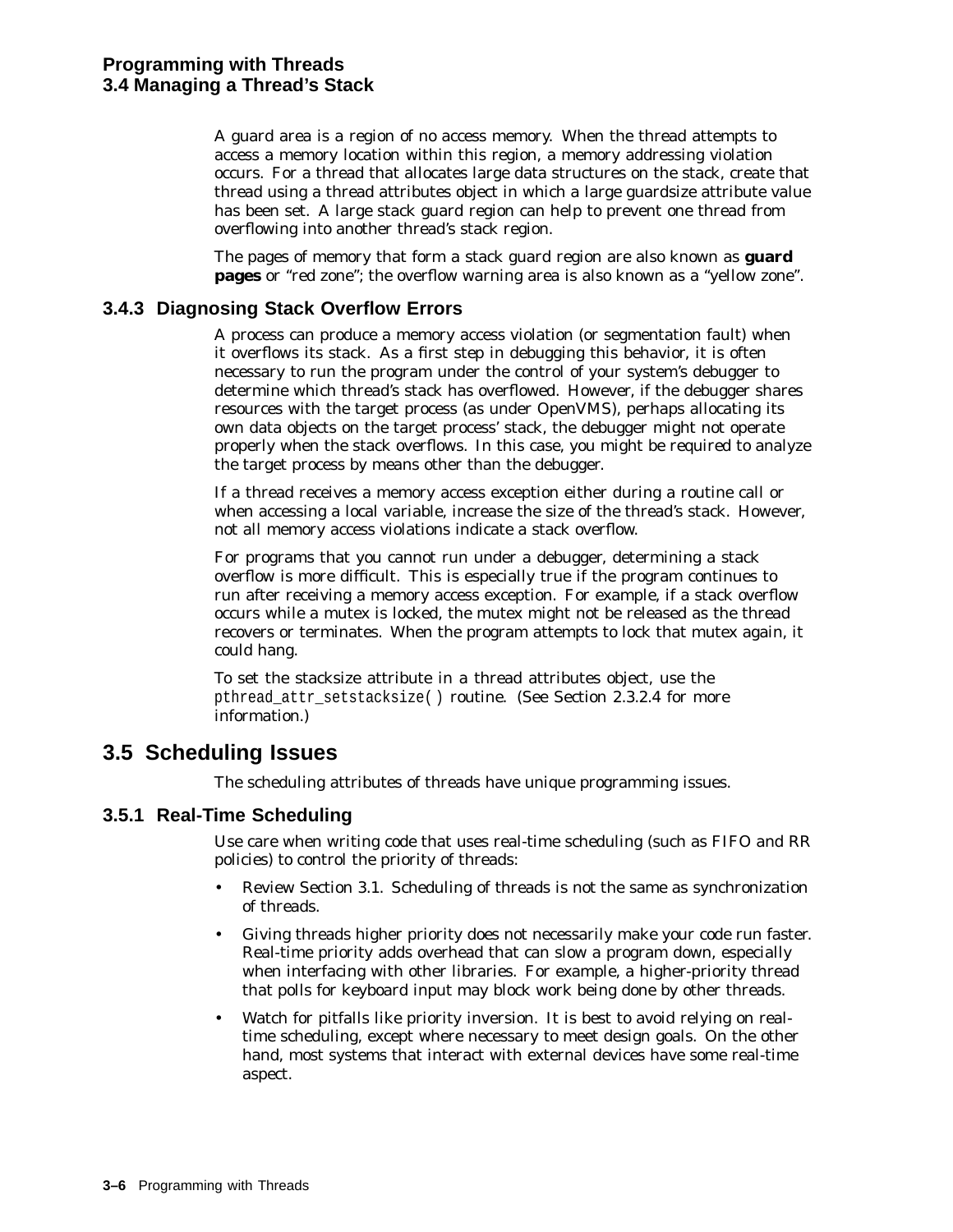• Avoiding multiple priorities and/or policies increases the complexity of the program: this complexity may cost more in performance than the addition of priorities provides, resulting in a performance loss over an application which does not use priorities.

### **3.5.2 Priority Inversion**

**Priority inversion** occurs when the interaction among a group of three or more threads causes that group's highest-priority thread to be blocked from executing. For example, a higher-priority thread waits for a resource locked by a low-priority thread, and the low-priority thread waits while a middle-priority thread executes. The higher-priority thread is made to wait while a thread of lower priority (the middle-priority thread) executes.

You can address the phenomenon of priority inversion as follows:

- To avoid priority inversion, associate a priority (at least as high as the highest-priority thread that will use it) with each resource and force any thread using that object to first increase its priority to that associated with the object.
- To minimize the chance that an occurrence of priority inversion will cause a complete blockage of higher-priority threads, use the (default) throughput scheduling policy. The throughput scheduling policy allows even low-priority threads to execute eventually and to release the resources they hold. The FIFO and RR scheduling policies do not provide for resumption of the low-priority thread if the middle-priority thread executes indefinitely.

### **3.5.3 Dependencies Among Scheduling Attributes and Contention Scope**

On Tru64 UNIX systems, to use high (real-time) thread scheduling priorities, a thread with system contention scope must run in a process with root privileges. On the other hand, a thread with process contention scope has access to all levels of priority without requiring special privileges.

Thus, if a process that is not privileged attempts to create another high priority thread with system contention scope, the creation will fail.

# **3.6 Using Synchronization Objects**

The following sections discuss how to determine when to use a mutex with or without a condition variable, and how to prevent two erroneous behaviors that are common in multithreaded programs: race conditions and deadlocks.

Also discussed is why you should signal a condition variable with the associated mutex locked.

### **3.6.1 Distinguishing Proper Usage of Mutexes and Condition Variables**

Use a mutex for tasks with short duration waits and fine-grained synchronization (memory access). Examples of a ''fine-grained'' task are those that serialize access to shared memory or make simple modifications to shared memory. This typically corresponds to a **critical section** of a few program statements or less.

Mutex waits are not interruptible. Threads waiting to acquire a mutex cannot be canceled.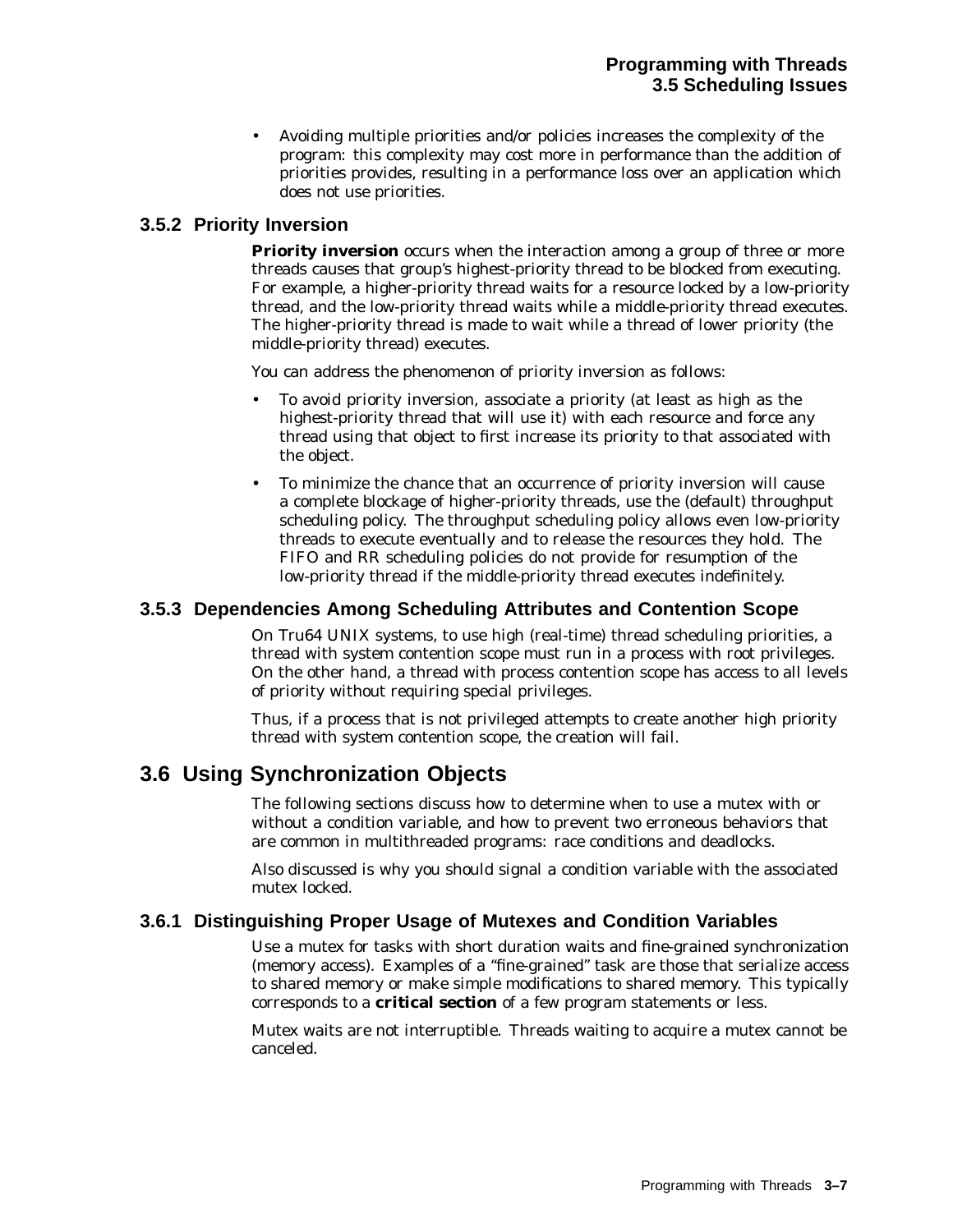Use a condition variable to wait for data to assume a desired state. Condition variables should be used for tasks with longer duration waits and coarse-grained synchronization (routine and system calls) Always use a condition variable with a mutex that protects the shared data being waited for. Condition variable waits are interruptible.

See Section 2.4.1 and Section 2.4.2 for more information about mutexes and condition variables.

### **3.6.2 Avoiding Race Conditions**

A **race condition** occurs when two or more threads perform an operation and the result of the operation depends on unpredictable timing factors, specifically, the points at which each thread executes and waits and the point when each thread completes the operation.

For example, if two threads execute routines and each increments the same variable (such as  $x = x + 1$ ), the variable could be incremented twice and one of the threads could use the wrong value. For example:

- 1. Thread A increments variable *x*.
- 2. Thread A is interrupted (or blocked, or scheduled off), and thread B is started.
- 3. Thread B starts and increments variable *x*.
- 4. Thread B is interrupted (or blocked, or scheduled off), and thread A is started.
- 5. Thread A checks the value of *x* and performs an action based on that value.

The value of *x* differs from when thread A incremented it, and the program's behavior is incorrect.

Race conditions result from the lack of (or ineffectual) synchronization. To avoid race conditions, ensure that any variable modified by more than one thread has only one mutex associated with it, and ensure that all accesses to the variable are made after acquiring that mutex. You can also use hardware features such as Alpha land-locked/store-conditional instruction sequences.

See Section 3.6.4 for another example of a race condition.

### **3.6.3 Avoiding Deadlocks**

A **deadlock** occurs when a thread holding a resource is waiting for a resource held by another thread, while that thread is also waiting for the first thread's resource. Any number of threads can be involved in a deadlock if there is at least one resource per thread. A thread can deadlock on itself. Other threads can also become blocked waiting for resources involved in the deadlock.

Following are three techniques you can use to avoid deadlocks:

• *Use sequence numbers with mutexes*. Associate a sequence number with each mutex and acquire mutexes in sequence. Never attempt to acquire a mutex with a sequence number lower than that of a mutex the thread already holds.

If a thread needs to acquire a mutex with a lower sequence number, it must first release all mutexes with a higher sequence number (after ensuring that the protected data is in a consistent state).

• *Use a ''try and back off'' algorithm when acquiring multiple mutexes.* Use pthread\_mutex\_trylock( ) to lock each additional mutex. If any call to pthread\_mutex\_trylock( ) returns EBUSY, unlock all of the mutexes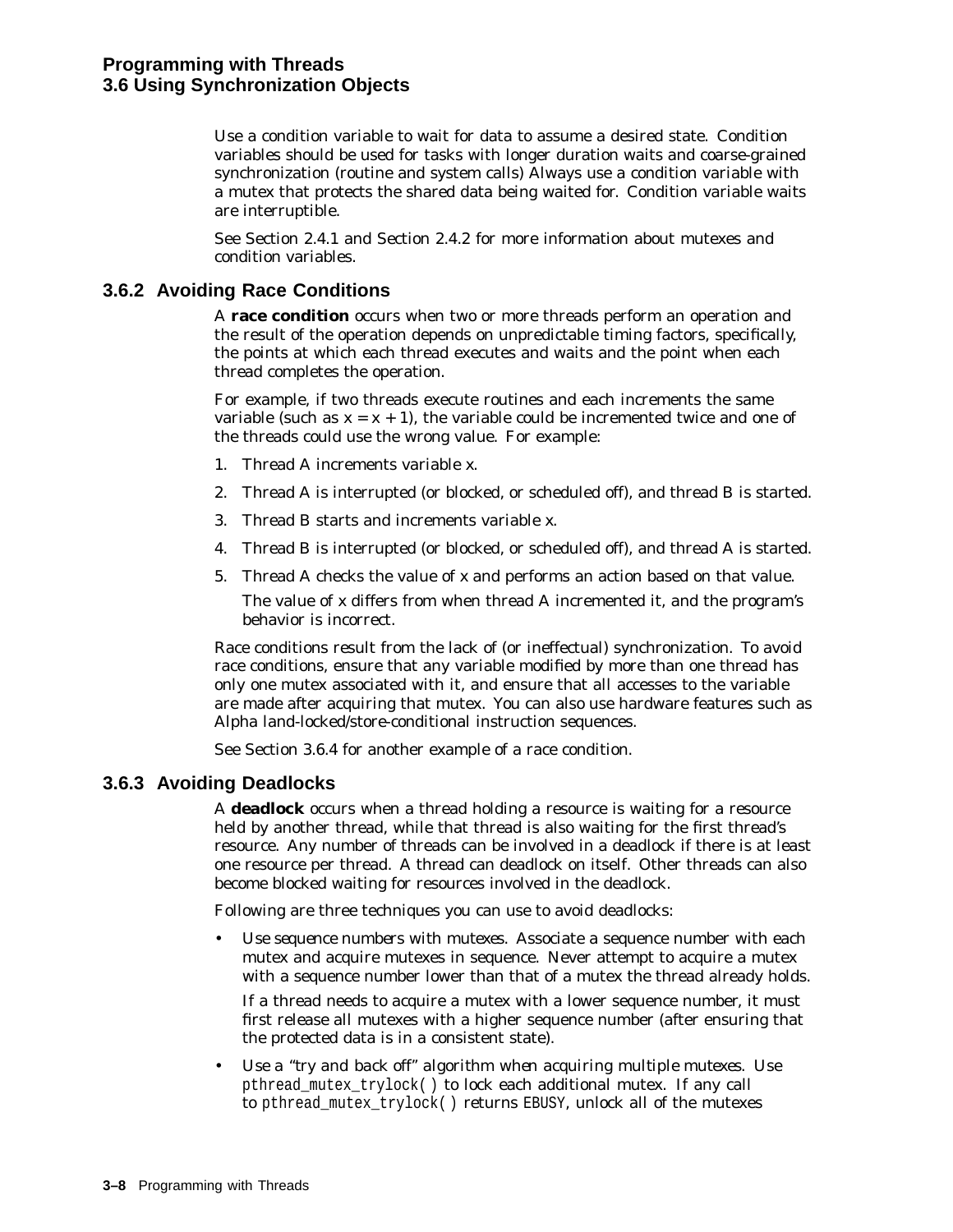(including the first one locked with pthread\_mutex\_trylock( )), and start over.

• *Avoid locking more than one mutex at the same time.*

#### **3.6.4 Signaling a Condition Variable**

Signaling the condition variable while holding the lock allows the Threads Library to perform certain optimizations which can result in more efficient behaviors in the working thread. In addition, doing so resolves a race condition which results if that signal might cause the condition variable to be deleted.

The following C code fragment is executed by a releasing thread (Thread A) to wake a blocked thread:

```
pthread mutex lock (m);
... /* Change shared variables to allow another thread to proceed */
predicate = TRUE;
pthread mutex unlock (m);
                              \boldsymbol{8}pthread cond signal (cv);
```
The following C code fragment is executed by a potentially blocking thread (thread B):

```
pthread_mutex_lock (m);
while (!predicate )
     pthread cond wait (cv, m);
pthread mutex unlock (m);
pthread_cond_destroy (cv);
```
- **1** If thread B is allowed to run while thread A is at this point, it finds the predicate true and continues without waiting on the condition variable. Thread B might then delete the condition variable with the pthread\_cond\_destroy( ) routine before thread A resumes execution.
- $\Theta$  When thread A executes this statement, the condition variable does not exist and the program fails.

These code fragments also demonstrate a race condition; that is, the routine, as coded, depends on a sequence of events among multiple threads, but does not enforce the desired sequence. Signaling the condition variable while still holding the associated mutex eliminates the race condition. Doing so prevents thread B from deleting the condition variable until after thread A has signaled it.

This problem can occur when the releasing thread is a worker thread and the waiting thread is a boss thread, and the last worker thread tells the boss thread to delete the variables that are being shared by boss and worker.

Code the signaling of a condition variable with the mutex locked as follows:

```
pthread_mutex_lock (m);
...
/* Change shared variables to allow some other thread to proceed */
pthread_cond_signal (cv);
pthread_mutex_unlock (m);
```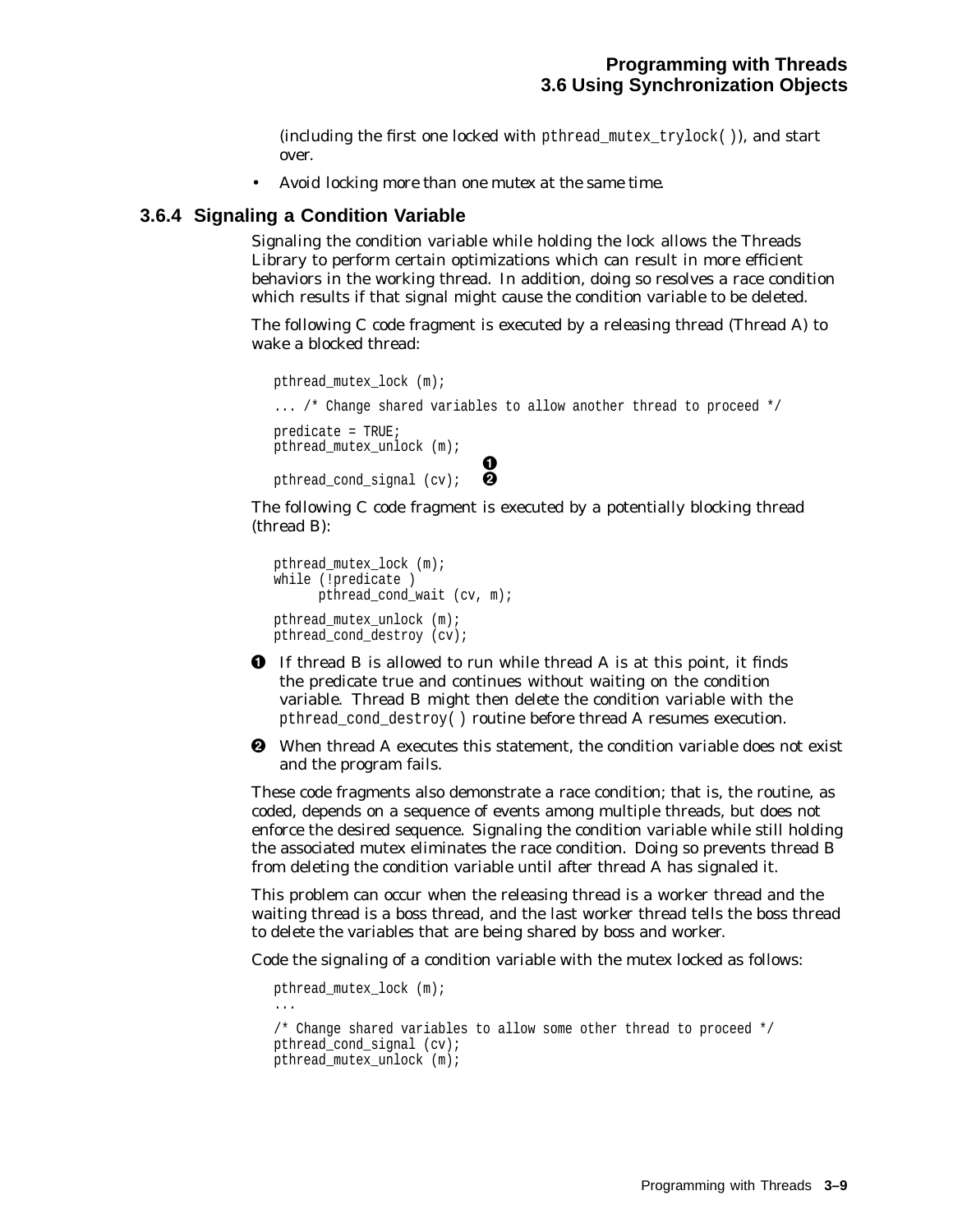### **3.6.5 Static Initialization Inappropriate for Stack-Based Synchronization Objects**

Although it is acceptable to the compiler, you cannot use the following standard macros (or any other equivalent mechanism) to initialize synchronization objects that are allocated on the stack:

PTHREAD\_MUTEX\_INITIALIZER PTHREAD\_COND\_INITIALIZER PTHREAD\_RWLOCK\_INITIALIZER

The Threads Library detects some cases of misuse of static initialization of automatically allocated (stack-based) thread synchronization objects. For instance, if the thread on whose stack a statically initialized mutex is allocated attempts to access that mutex, the operation fails and returns [EINVAL]. If the application does not check status returns from Threads Library routines, this failure can remain unidentified. Further, if the operation was a call to pthread\_mutex\_lock( ), the program can encounter a thread synchronization failure, which in turn can result in unexpected program behavior including memory corruption. (For performance reasons, the Threads Library does not currently detect this error when a statically initialized mutex is accessed by a thread other than the one on whose stack the object was automatically allocated.)

If your application must allocate a thread synchronization object on the stack, the application must initialize the object before it is used by calling one of the routines pthread\_mutex\_init( ), pthread\_cond\_init( ), or pthread  $r$ wlock  $init( )$ , as appropriate for the object. Your application must also destroy the thread synchronization object before it goes out of scope (for instance, due to the routine's returning control or raising an exception) by calling one of the routines pthread\_mutex\_destroy( ), pthread\_cond\_destroy( ), or pthread\_rwlock\_destroy( ), as appropriate for the object.

# **3.7 Granularity Considerations**

**Granularity** refers to the smallest unit of storage (that is, bytes, words, longwords, or quadwords) that a host computer can load or store in one machine instruction. Granularity considerations can affect the correctness of a program in which concurrent or asynchronous access can occur to separate pieces of data stored in the same memory granule. This can occur in a multithreaded program, where different threads access the data, or in any program that has any of the following characteristics:

- Accesses data in memory that is shared with other processes
- Accesses data that can be accessed by asynchronous device drivers, signal handlers (on Tru64 UNIX), or ASTs (on OpenVMS)
- Accesses data objects that can be accessed by a continuable exception handler

The subsections that follow explain the granularity concept, the way it can affect the correctness of a multithreaded program, and techniques the programmer can use to prevent the granularity-related race condition known as **word tearing**.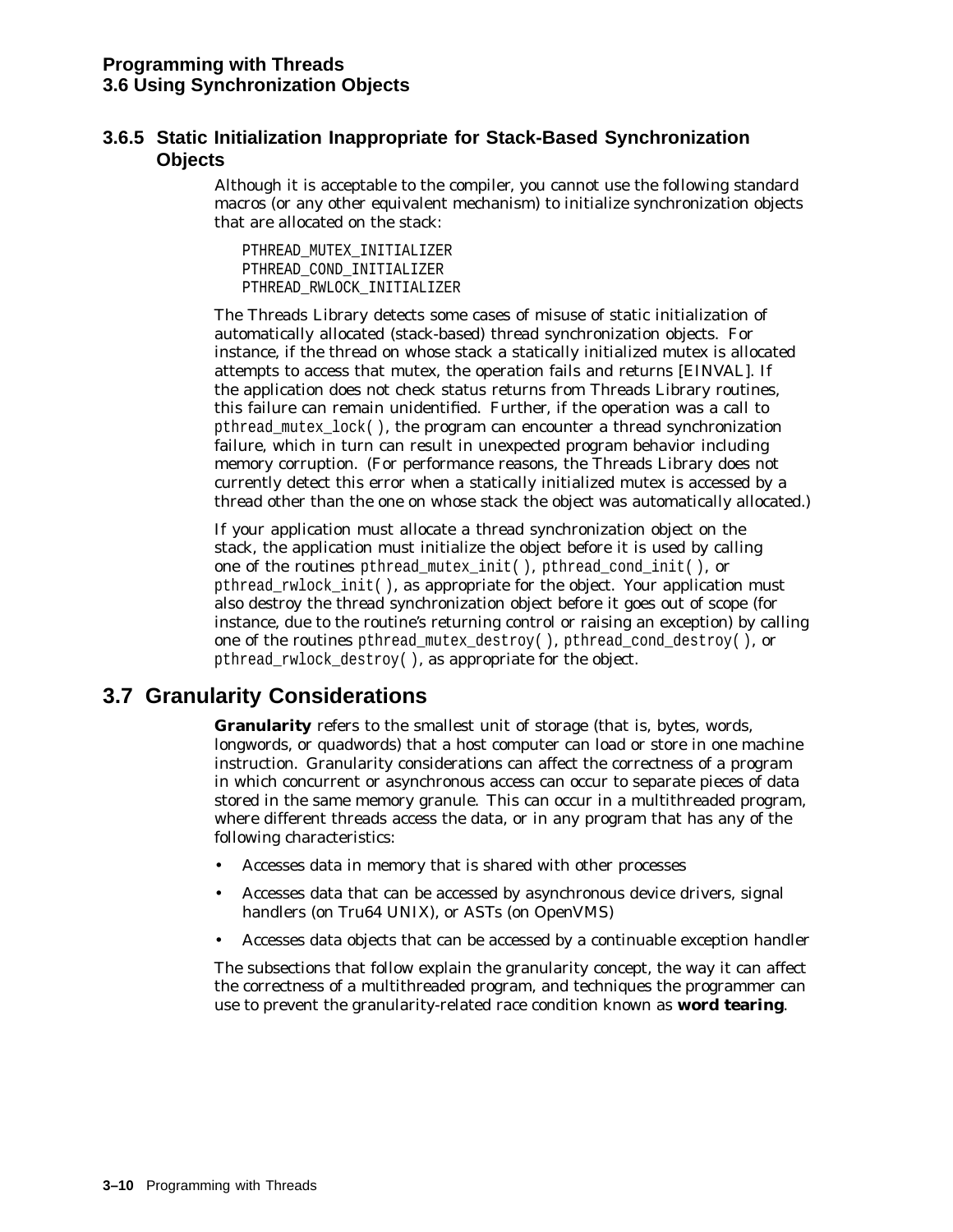### **3.7.1 Determinants of a Program's Granularity**

A computer's processor typically makes available some set of granularities to programs, based on the processor's architecture, cache architecture, and instruction set. However, the computer's **natural granularity** also depends on the organization of the computer's memory and its bus architecture. For example, even if the processor ''naturally'' reads and writes 8-bit memory granules, a program's memory transfers may, in fact, occur in 32- or 64-bit memory granules.

On a computer that supports a set of granularities, the compiler determines a given program's **actual granularity** by the instructions it produces for the program to execute. For example, a given compiler on Alpha systems might generate code that causes every memory access to load or store a 64-bit word, regardless of the size of the data object specified in the application's source code. In this case, the application has a 64-bit word actual granularity. For this application, 8-bit, 16-bit, and 32-bit writes are not atomic with respect to other memory operations that overlap the same 64-bit memory granule.

To provide a run-time environment for applications that is consistent and coherent, an operating system's services and libraries should be built so that they provide the same actual granularity. When this is the case, an operating system can be said to provide a **system granularity** to the applications that it hosts. (A system's system granularity is typically reflected in the default actual granularity that the system's compilers encode when producing an object file.)

When preparing to port a multithreaded application from one system to another, you should determine whether there is a difference in the system granularities between the source and target systems. If the target system has a larger system granularity than the source system, you should become informed about the programming techniques presented in the sections that follow.

#### **3.7.1.1 Alpha Processor Granularity**

Systems based on the Alpha processor family have a *quadword* (64-bit) natural granularity.

Versions EV4 and EV5 of the Alpha processor family provide instructions for only longword- and quadword-length atomic memory accesses. Newer Alpha processors (EV5.6 and later) support byte- and word-length atomic memory accesses as well as longword- and quadword-length atomic memory accesses. (However, there is no way to ensure that a compiler uses the byte or word memory references when generating code for your application.)

**Note**

On systems using Tru64 UNIX Version 4.0 and later:

If you use Compaq C or Compaq  $C_{++}$  to compile your application's modules on a system that uses the EV4 or EV5 version of the Alpha processor, you can use the -arch56 compiler switch to request the compiler to produce instructions available in the Alpha processor version EV5.6 or later, including instructions for byte- and word-length atomic memory access, as needed.

When an application compiled with the -arch56 switch runs under Tru64 UNIX Version 4.0 or later, with a newer Alpha processor (that is, EV5.6 or later), it utilizes that processor's full instruction set. When that same application runs under Tru64 UNIX Version 4.0 or later, with an older Alpha processor (that is, EV4 or EV5), the operating system performs a software emulation of each instruction that is not available to the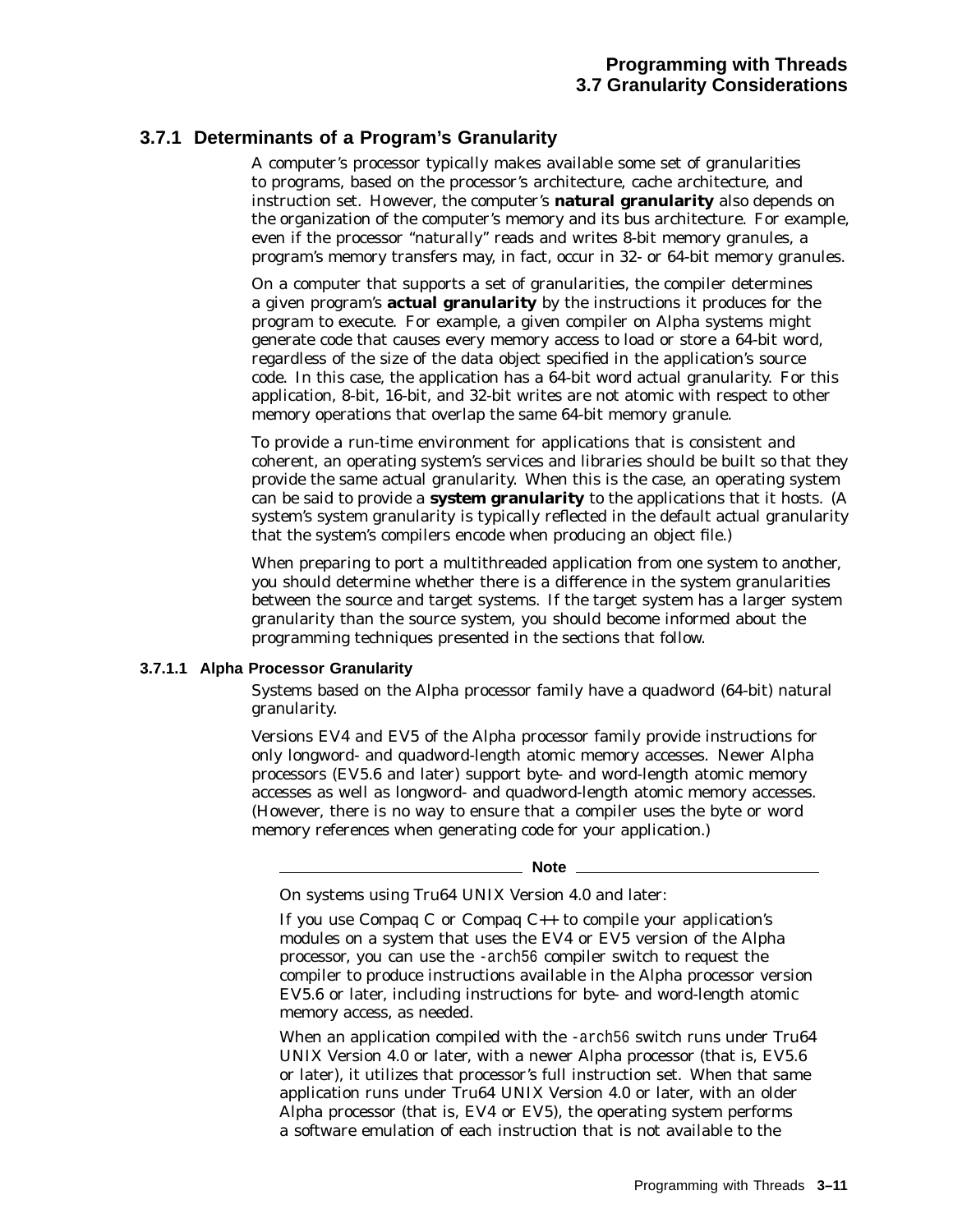older processor; however, this is considerably slower than if the same application was run on a newer Alpha processor.

See the Compaq C and Compaq C++ compiler documentation for more information about the -arch56 switch.

On Tru64 UNIX systems, use the  $/$ usr $/$ sbin $/$ psrinfo -v command to determine the version(s) of your system's Alpha processor(s).

#### **3.7.1.2 VAX Processor Granularity**

Systems based on the VAX processor family have *longword* (32-bit) natural granularity, but all instructions can access unaligned data safely (though perhaps with a substantial performance penalty).

For more information about the granularity considerations of porting an application from an OpenVMS VAX system to an OpenVMS Alpha systems, consult the document *Migrating to an OpenVMS System*1.

#### **3.7.2 Compiler Support for Determining the Program's Actual Granularity**

Table 3–1 summarizes the actual granularities that are provided by the respective compilers on the respective Compaq platforms.

| <b>Platform</b>                                    | <b>Compiler</b> | <b>Default</b><br>Granularity<br><b>Setting</b> | <b>Optional</b><br>Granularity<br><b>Settings</b> |
|----------------------------------------------------|-----------------|-------------------------------------------------|---------------------------------------------------|
| Tru64 UNIX Versions 4.0D and<br>later (Alpha only) | $C/C_{++}$      | quadword                                        | longword,<br>byte/word on<br>EV5.6                |
| <b>OpenVMS Alpha Version 7.3</b>                   | $C/C_{++}$      | quadword                                        | byte, word                                        |
| <b>OpenVMS VAX Version 7.3</b>                     | $C/C++$         | longword                                        | <b>None</b>                                       |

#### **Table 3–1 Default and Optional Granularities**

Of course, for compilers that support an optional granularity setting, it is possible to compile different modules in your application with different granularity settings. You might do so either to avoid the possibility of word-tearing race condition, as described in Section 3.7.3, or to improve the application's performance.

#### **3.7.3 Word Tearing**

In a multithreaded application, concurrent access by different threads to data that occupy the same memory granule can lead to a race condition known as **word tearing**. This situation occurs when two or more threads independently read the same granule of memory, update different portions of that granule, then independently (that is, asynchronously) store their respective copies of that granule. Because the order of the store operations is indeterminate, it is possible that only the *last thread* to write the granule continues with a correct ''view'' of the granule's contents, and earlier writes could be ''undone''.

<sup>1</sup> This manual has been archived but is available on the OpenVMS Documentation CD-ROM.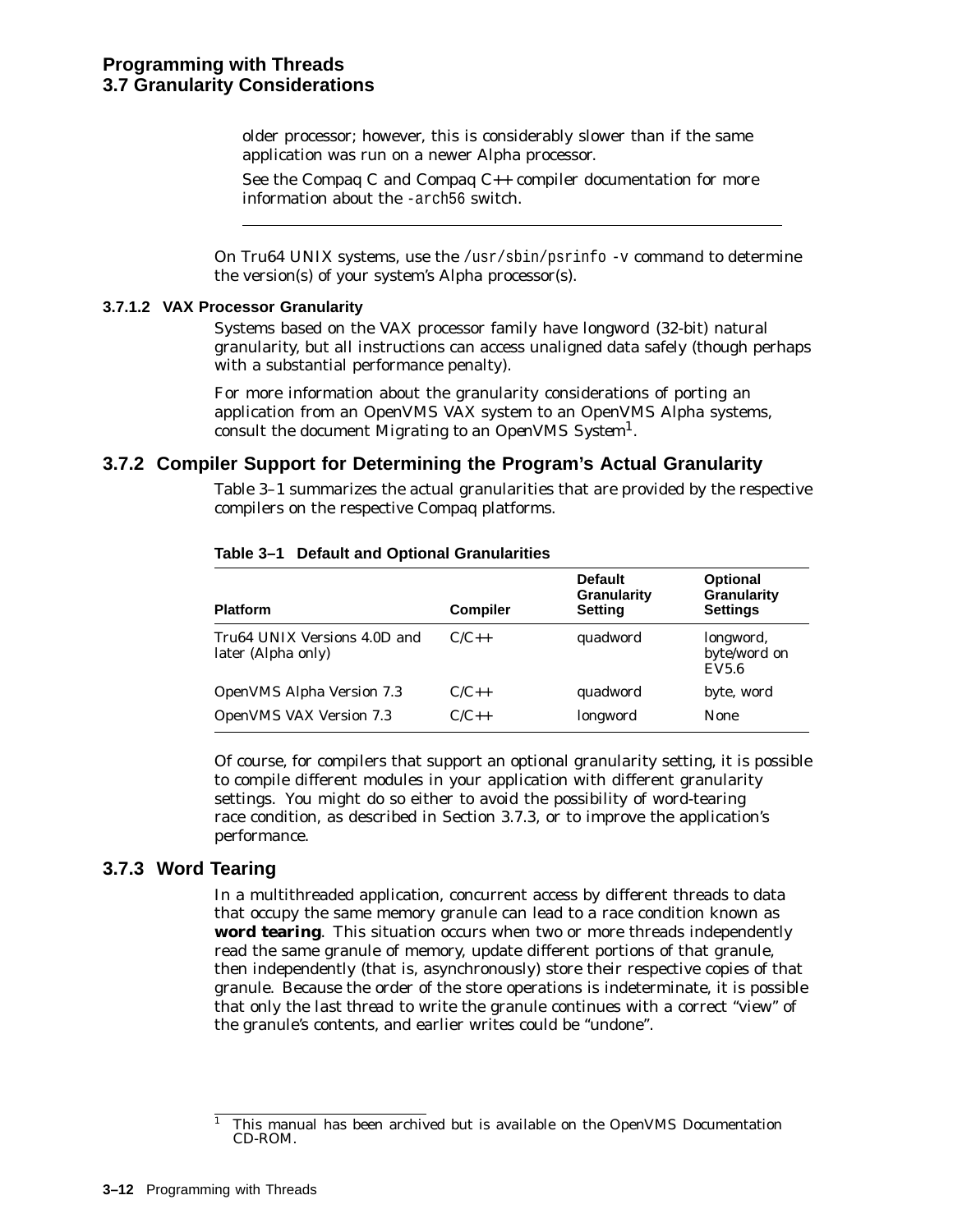In a multithreaded program the potential for a word-tearing race condition exists only when both of the following conditions are met:

- Two or more threads can concurrently write distinct pieces of data that occupy the same memory granule G, where G is a byte, word, longword, or quadword.
- The application's actual granularity is  $sizeof(G)$  or larger.

For instance, given a multithreaded program that has been compiled to have longword actual granularity, if any two of the program's threads can concurrently update different bytes or words in the same longword, then that program is, in theory, at risk for encountering a word-tearing race condition. However, in practice, language-defined restrictions on the alignments of data may limit the actual number of candidates for a word-tearing scenario, as described in the next section.

#### **3.7.4 Alignments of Members of Composite Data Objects**

The only data objects that are candidates for participating in a word-tearing race condition are members of composite data objects—that is, C language structures, unions, and arrays. In other words, the application's threads might access different data objects that are members of structures or unions, where those members occupy the same byte, word, longword, or quadword. Similarly, the application might access arrays whose elements occupy the same word, longword, or quadword.

On the other hand, the C language specification allows the compiler to allocate scalar data objects so that each is aligned on a boundary for the memory granule that the compiler prefers, as follows:

- For Compaq C and Compaq C++ on Tru64 UNIX Version 4.0D and higher (Alpha only), and OpenVMS Alpha Version 7.3 systems, alignment of scalars is always on quadword boundaries.
- For Compaq C and Compaq C++ on OpenVMS VAX Version 7.3 systems, alignment of scalars is always on longword boundaries.

For the details of the compiler's rules for aligning scalar and composite data objects, see the Compaq C and C++ compiler documentation for your application's host platforms.

#### **3.7.5 Avoiding Granularity-Related Errors**

Compaq recommends that you inspect your multithreaded application's code to determine whether a word-tearing race condition is possible for any two or more of the application's threads. That is, *determine whether any two or more threads can concurrently write contiguously defined members of the same composite data object where those members occupy the same memory granule whose size is greater than or equal to the application's actual granularity.*

If you find that you must change your application to avoid a word-tearing scenario, there are several approaches available. The simplest techniques require only that you change the definition of the target composite data object before recompiling the application. The following sections offers some suggestions.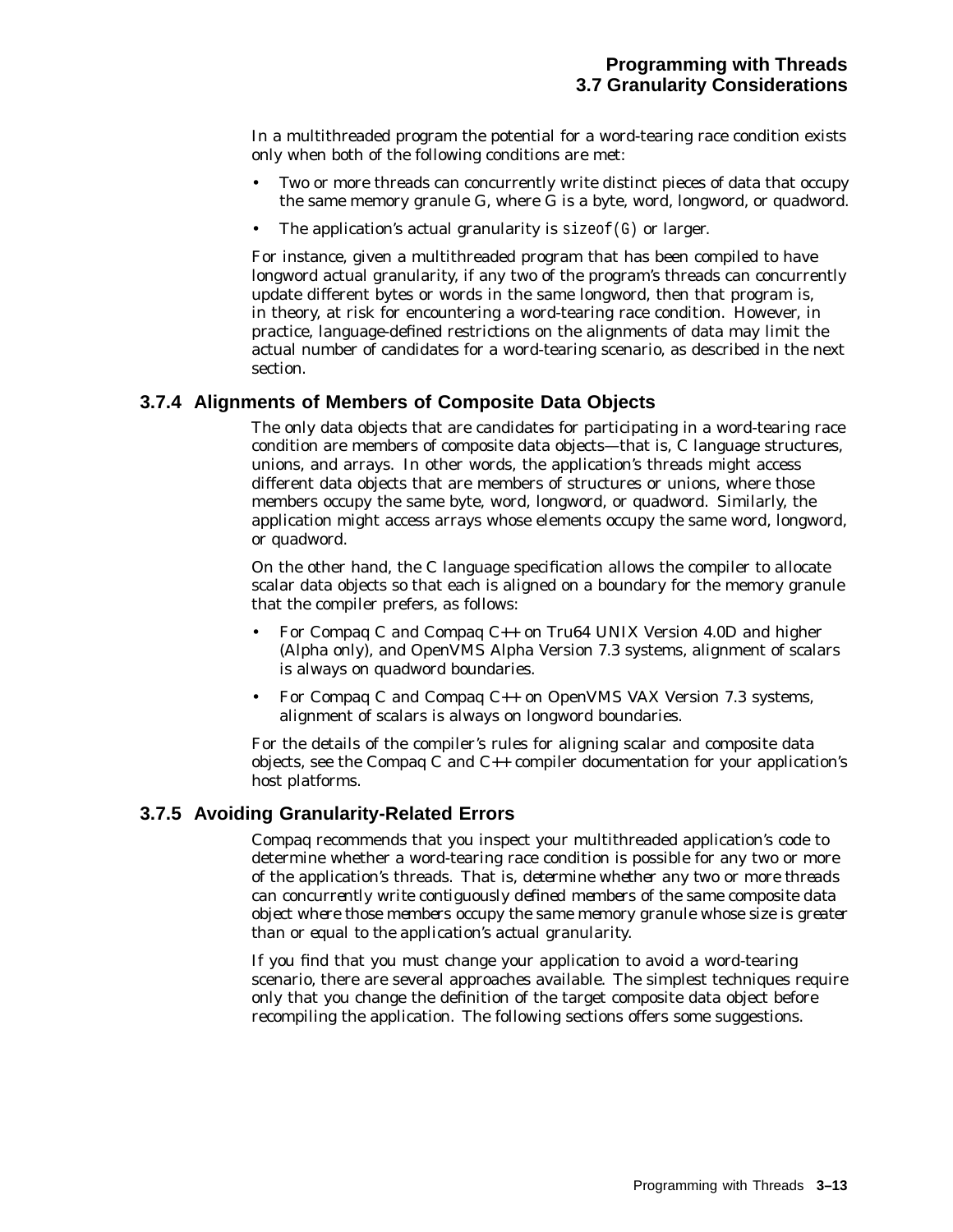#### **3.7.5.1 Changing the Composite Data Object's Layout**

If you can change the organization or layout of the composite data object's definition, you should do *both* of the following:

- Widen the structures or union members to the granule. If that is unacceptable, define padding storage after each structure or union member (except the last) or add padding storage to the array's element definition. This forces all members/elements to be placed in separate granules by the compiler.
- If your system's compiler offers a choice, compile the application's modules to produce the preferred actual granularity for the application's target system.

#### **3.7.5.2 Maintaining the Composite Data Object's Layout**

If you cannot change the organization or layout of the composite data object's definition, you should do *one* of the following:

- (On OpenVMS Alpha or OpenVMS VAX) Compile all application modules for *byte* actual granularity. Doing so automatically prevents word-tearing race conditions for structure or union members and array elements of size byte or larger that are accessed concurrently by different threads. No other program modification is required. This may have a performance penalty on Alpha EV4 and EV5 processors.
- (On Tru64 UNIX systems) For arrays, add the C language volatile storage qualifier to the definition of the entire array; for structures, add volatile to the declaration of only those members that share the pertinent memory granule. You *must also* compile the application's modules using the Compaq C or Compaq  $C_{++}$  compiler's -strong-volatile switch. Doing so causes the compiler to produce code that forces all accesses to those members to occur as atomic operations. See the description of the -strong-volatile switch in the Compaq C or Compaq C++ documentation and on the cc reference page. This may also have a severe performance penalty.

If you must maintain the composite data object's layout *and* cannot change the storage qualifiers for the application's composite objects, you can instead use the technique described in the next section.

#### **3.7.5.3 Using One Mutex Per Composite Data Object**

Your source code inspection may identify an array or a set of contiguously defined structure or union members that is subject to a word-tearing race condition. In this case, your program can use a mutex that is dedicated to protect all write accesses by all threads to those data objects, rather than change the definition of the composite data objects.

To use this technique, create a separate mutex for each composite data object where any members share a memory granule that is greater than or equal to the program's actual granularity. For example, given an application with quadword actual granularity, if structure members M1 and M2 occupy the same longword in structure S and those members can be written concurrently by more than one thread, then the application must create and reserve a mutex for use only to protect all write accesses by all threads to those two members.

In general, this is a less desirable technique due to performance considerations. However, if the absolute number of thread accesses to the target data objects over the application's run-time will be small, this technique provides explicit, portable correctness for all thread accesses to the target members.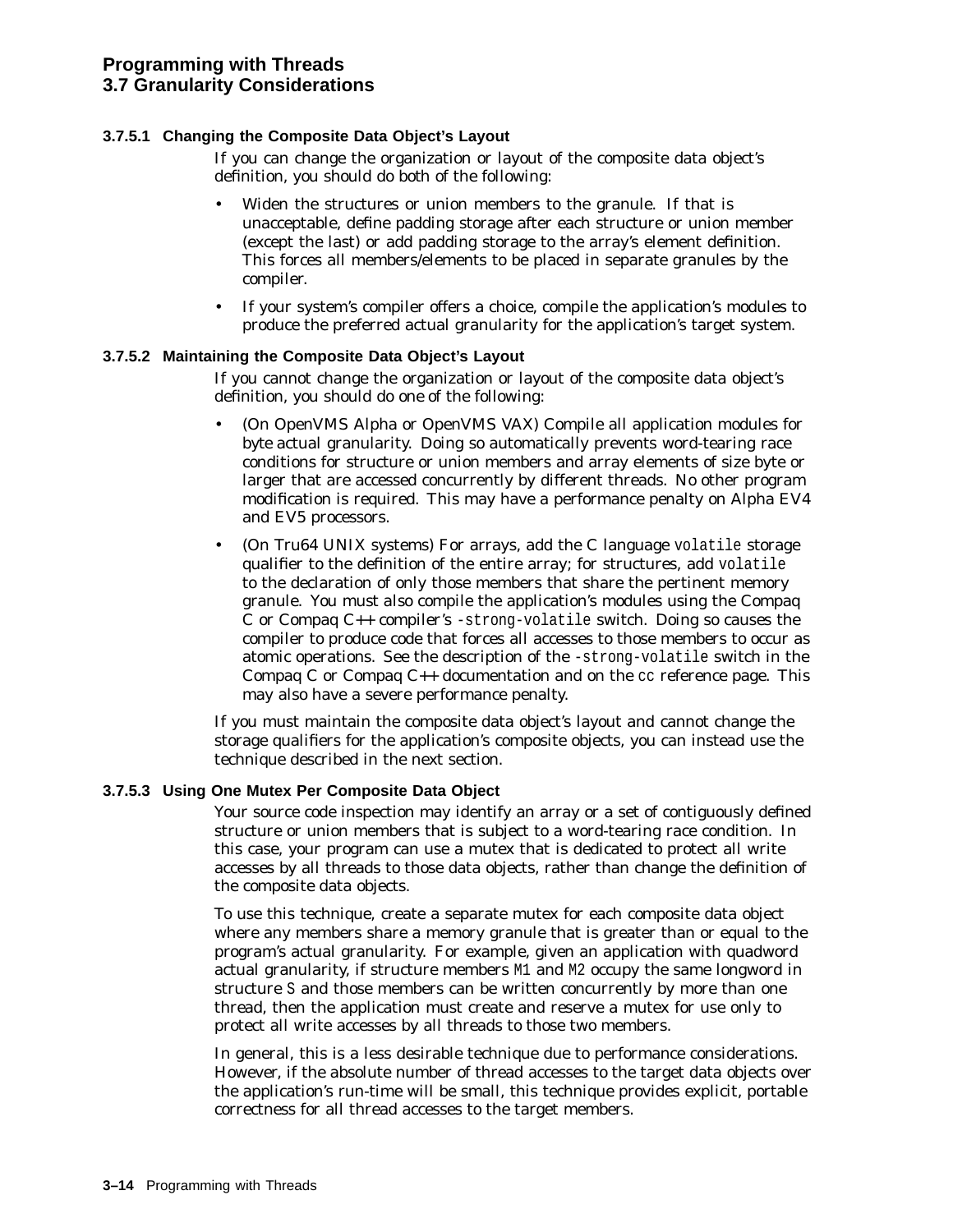### **3.7.6 Identifying Possible Word-Tearing Situations Using Visual Threads**

For Tru64 UNIX systems, the Visual Threads tool can warn the developer at application run-time that a possible word-tearing situation has been detected. Enable the UnguardedData rule before running the application. This rule causes Visual Threads to track whether any memory location (that is, granule) in the application has been accessed from two threads without proper synchronization. This includes detection of word tearing as well as more straightforward synchronization errors. See the Visual Threads product's online help for more information.

Visual Threads is available as part of the Developer's Toolkit for Tru64 UNIX.

### **3.8 One-Time Initialization**

Your program might have one or more routines that must be executed before any thread executes code in your facility, but that must be executed only once, regardless of the sequence in which threads start executing. For example, your program can initialize mutexes, condition variables, or thread-specific data keys—each of which must be created only once—in a one-time initialization routine.

You can use the pthread\_once( ) routine to ensure that your program's initialization routine executes only once—that is, by the first thread that attempts to initialize your program's resources. Multiple threads can attempt to call the program initialization routine via the  $\not$ thread once( ) routine, and the Threads Library ensures that the specified initialization routine is called only once.

On the other hand, rather than use the pthread\_once( ) routine, your program could statically initialize a mutex and a flag, then simply lock the mutex and test the flag. In many cases, this technique might be more straightforward to implement.

Finally, you can use implicit (and nonportable) initialization mechanisms, such as OpenVMS LIB\$INITIALIZE, Tru64 UNIX dynamic loader \_ \_init\_ code.

### **3.9 Managing Dependencies Upon Other Libraries**

Because multithreaded programming has become common only recently, many existing code libraries are incompatible with multithreaded uses. For example, many traditional run-time library routines maintain state across multiple calls using static storage. This storage can become corrupted if routines are called from multiple threads at the same time. Even if the calls from multiple threads are serialized, code that depends upon a sequence of return values might not work.

For example, the UNIX getpwent $(2)$  routine returns the entries in the password file in sequence. If multiple threads call get pwent  $(2)$  repeatedly, even if the calls are serialized, no thread will obtain all entries in the password file. (This is not a problem on Tru64 UNIX, because the state is maintained using thread-specific data.)

Different library routines are compatible with multithreaded programming to different extents. The important distinctions are *thread reentrancy* and *thread safety*.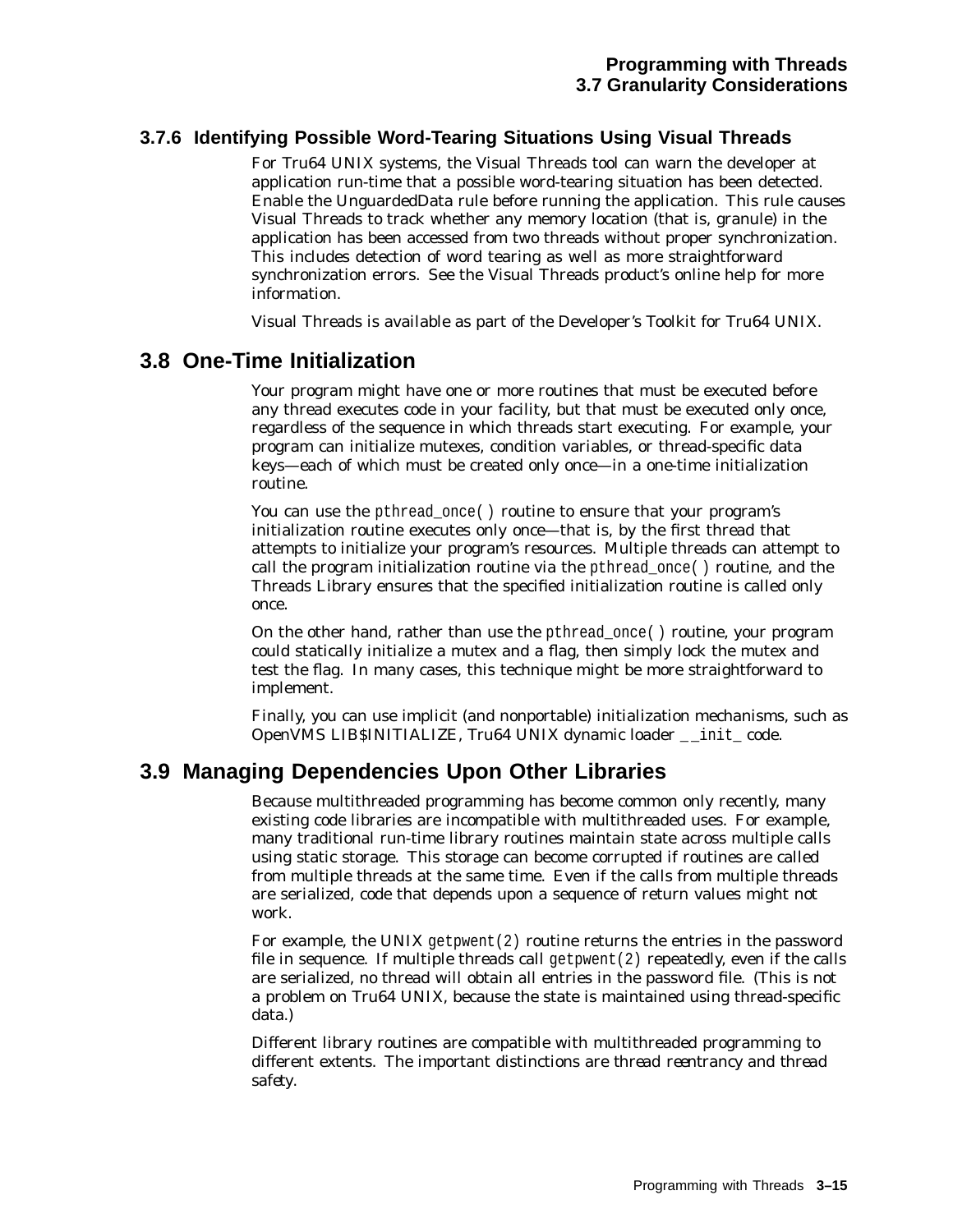### **Programming with Threads 3.9 Managing Dependencies Upon Other Libraries**

### **3.9.1 Thread Reentrancy**

A routine is **reentrant** if it can be used simultaneously when called by different threads. For example, the standard C run-time library routine  $strtok()$  can be made reentrant most efficiently by adding an argument that specifies a context for the sequence of tokens. Thus, multiple threads can simultaneously parse different strings without interfering with each other.

A reentrant routine should have no dependency on static data. Because access to static data must be synchronized, there is always a performance penalty due to the cost of synchronizing. There is also a loss of potential parallelism throughout the program. A routine that does not use any data that is shared between threads can proceed without locking.

If you are developing new interfaces, make sure that any persistent context information (like the last-token-returned pointer in  $strb()$ ) is passed explicitly so that multiple threads can process independent streams of information independently. Return information to the caller through routine values or output parameters (where the caller passes the address and length of a buffer). You could also return information to the caller by allocating dynamic memory and requiring the caller to free that memory when finished. Avoid using *errno* or other global variables for returning error or diagnostic information; use routine return values instead.

### **3.9.2 Thread Safety**

A routine is **thread-safe** if it can be called simultaneously from multiple threads without risk of corruption. If the routine is not actually *reentrant*, generally this means that it does some level of locking to prevent simultaneously active calls in different threads.

Thread-safe routines tend to be less efficient than reentrant routines. For example, a package that is thread-safe might still block all threads in the process while one thread executes the code.

Routines such as localtime( ) or strtok( ), which traditionally rely on static storage, can be made thread-safe by using thread-specific data instead of static variables as is done on Tru64 UNIX. This prevents corruption and avoids the overhead of synchronization. However, using thread-specific data is not without its own cost, and it is not always the best solution. Using an alternate, reentrant version of the routine, such as the POSIX strtok  $r()$  interface, is often preferable.

### **3.9.3 Lacking Thread Safety**

When your program must call a routine that is not thread-safe, your program must ensure serialization and exclusivity of the unsafe routine across all threads in the program.

If a routine is not specifically documented as reentrant or thread-safe, you can assume that it is not safe to use. Never assume that a routine is fully thread-safe unless it is expressly documented as such; a routine can use static data in ways that are not obvious from its interface. A routine carefully written to be threadsafe but that calls some other routine that is not thread-safe without proper protection, is itself not thread safe.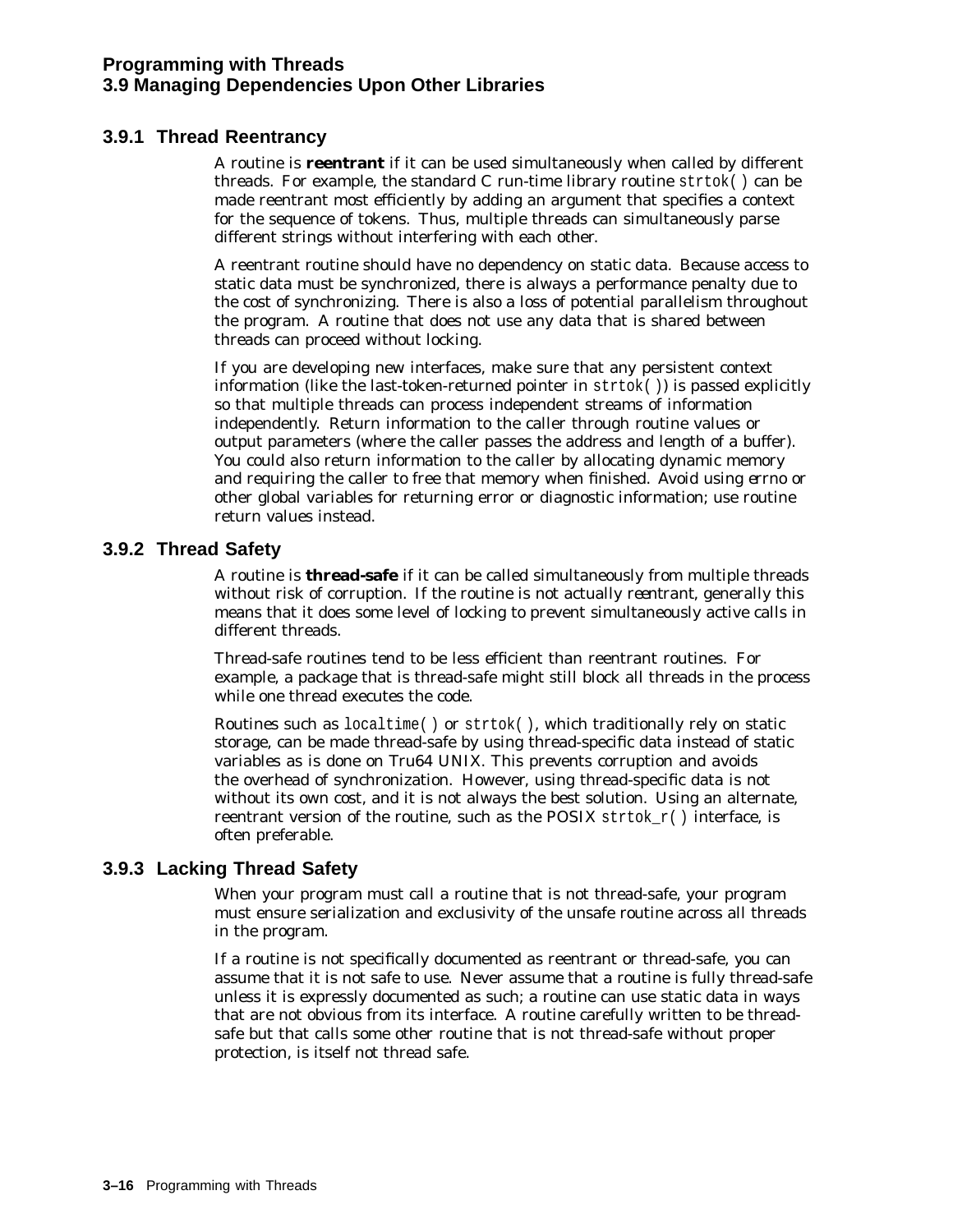#### **3.9.3.1 Using Mutex Around Call to Unsafe Code**

Holding a mutex while calling any unsafe code accomplishes this. All threads and libraries using the routine should use the same mutex. Note that even if two libraries carefully lock a mutex around every call to a given routine, if each library uses a different mutex, the routine is not protected against multiple simultaneous calls from different libraries.

Note that your program might be required to protect a *series* of calls, rather than a single call, to routines that are not thread safe.

#### **3.9.3.2 Using the Global Lock**

To ensure serialization and exclusivity of the unsafe code, the Threads Library provides one **global lock** that can be used by all threads in a program when calling either routines or code that are not thread-safe while already holding the lock. Because there is only one global lock, you do not need to fully analyze all of the dependencies in unsafe code that your program calls.

Acquire the global lock by calling pthread\_lock\_global\_np( ); release the global lock by calling pthread\_unlock\_global\_np( ).

The global lock allows a thread to acquire the lock recursively, so you do not need to be concerned if you call a routine that also may acquire the global lock.

Use the global lock whenever calling unsafe routines. All Threads Library routines are thread-safe.

#### **3.9.3.3 Using or Copying Static Data Before Releasing the Mutex**

In many cases your program must protect more than just the call itself to a routine that is not thread-safe. Your program must either use or copy any static return values before releasing the mutex that is being held.

#### **3.9.4 Use of Multiple Threads Libraries Not Supported**

The Threads Library performs user-mode execution context-switching within a process by exchanging register sets, including the program counter and stack pointer. If any other code within the process also performs this sort of context switch, neither the Threads Library nor that other code can ever know the proper identity of the context which is active at any time. This can result in, at best, unpredictable behavior—and, at worst, severe errors.

For example, under OpenVMS VAX, the VAX Ada run-time library provides its own tasking package that does not use Threads Library scheduling. Therefore, VAX Ada tasking cannot be used within a process that also uses the Threads Library. (This restriction does not exist for Compaq Ada for Tru64 UNIX, or Compaq Ada for OpenVMS Alpha, because they use the Threads Library.)

# **3.10 Detecting Error Conditions**

The Threads Library can detect some of the following types of errors:

- Application programming interface (API) errors can occur when the program either specifies an invalid parameter or attempts an inappropriate operation on some Threads Library object.
- Internal errors can occur when the Threads Library determines that internal information has become corrupted to the point where it cannot continue operation.

The **pthread** interface reports API errors by returning an integer value indicating the type of error.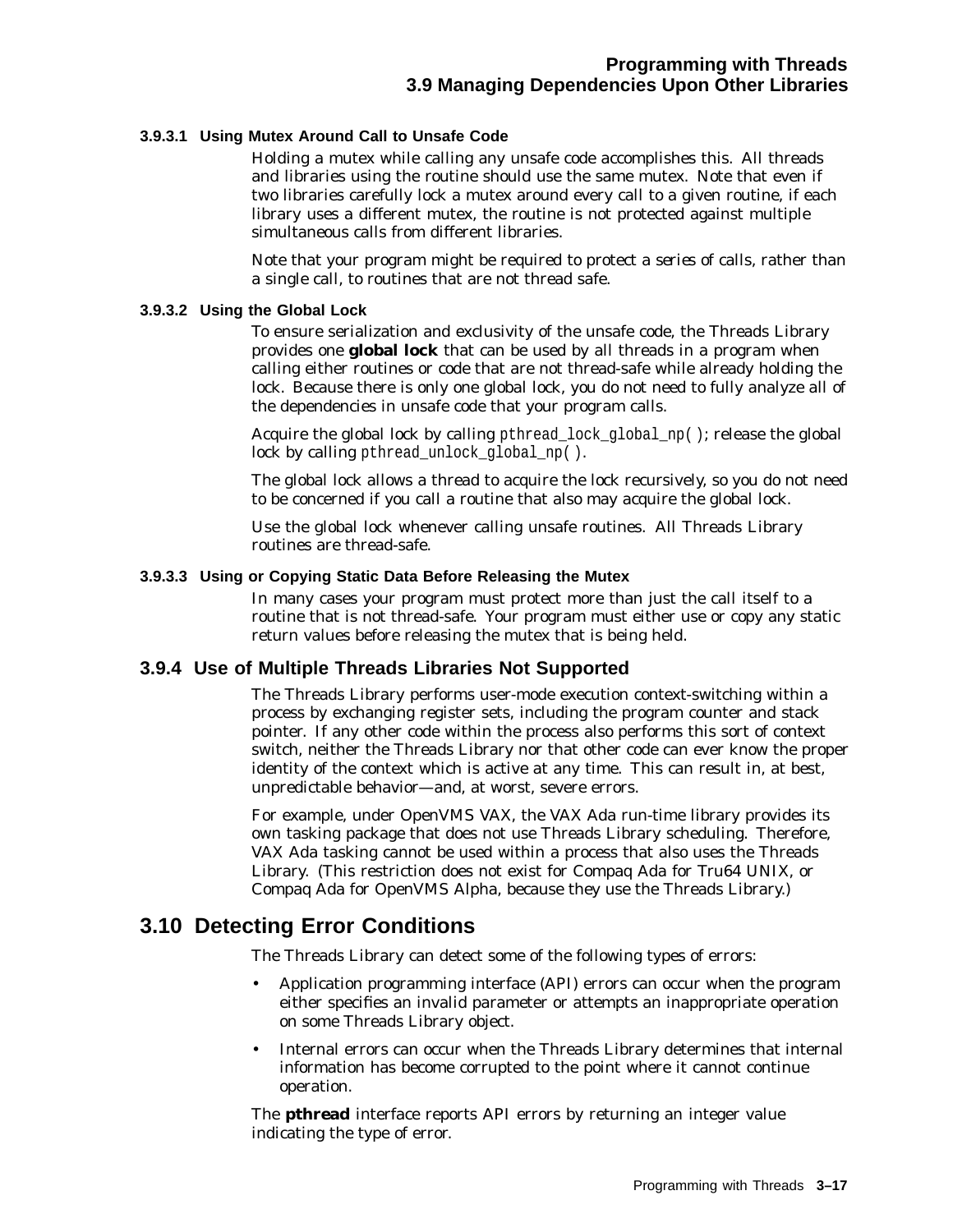The Threads Library internal errors result in a **bugcheck**. The Threads Library writes a message that summarizes the problem to the process' current error device, and (on OpenVMS) writes a file that contains more detailed information. (On Tru64 UNIX systems, the core file is sufficient for analysis of the process using the Ladebug debugger.)

By default, the file is named pthread\_dump.log and is created in the process' current (or default) directory. To cause the Threads Library to write the bugcheck information into a different file, define PTHREAD\_CONFIG and set its dump= major keyword. (See Section C.1 for more information about using PTHREAD\_CONFIG.)

If the Threads Library cannot create the specified file when it performs the bugcheck, it will try to create the default file. If it cannot create the default file, it will write the detailed information to the error device.

#### **3.10.1 Bugcheck Information**

The header message written to the error device starts with a line reporting that the Threads Library has detected an internal problem and that it is terminating execution. It also includes the version of the Threads Library. The message resembles this:

% Threads Library bugcheck (version V3.13-180), terminating execution.

The next line states the reason for the failure. On Tru64 UNIX, this is followed by process termination with SIGABRT (SIGIOT), which causes writing of a core dump file. On other platforms, a final line on the error device specifies the location of the file that contains detailed state information produced by the Threads Library, as in the following example:

% Dumping to pthread\_dump.log

The detailed information file contains information that is usually necessary to track down the problem.

#### **3.10.2 Interpreting a Bugcheck**

The fact that the Threads Library terminated the process with a bugcheck can mean that some subtle problem in the Threads Library has been uncovered. However, the Threads Library does not report all possible API errors, and there are a number of ways in which incorrect code in your program can lead to a bugcheck.

A common example is the use of any mutex operation or of certain condition variable operations from within an interrupt routine (that is, a Tru64 UNIX signal handler or OpenVMS AST routine). This type of programming error most commonly results in a bugcheck that reports a ''krnSpinLockPrm: deadlock detected" message or a "Can't find null thread" message. To prevent this type of error, do not use Threads Library routines other than those with the \_int suffix in their names, such as pthread cond signal int  $np()$  from an interrupt routine.

In addition, the Threads Library maintains a variety of state information in memory which can be overwritten by your own code. Therefore, it is possible for an application to accidentally modify the Threads Library state by writing through invalid pointers, which can result in a bugcheck or other undesirable behavior.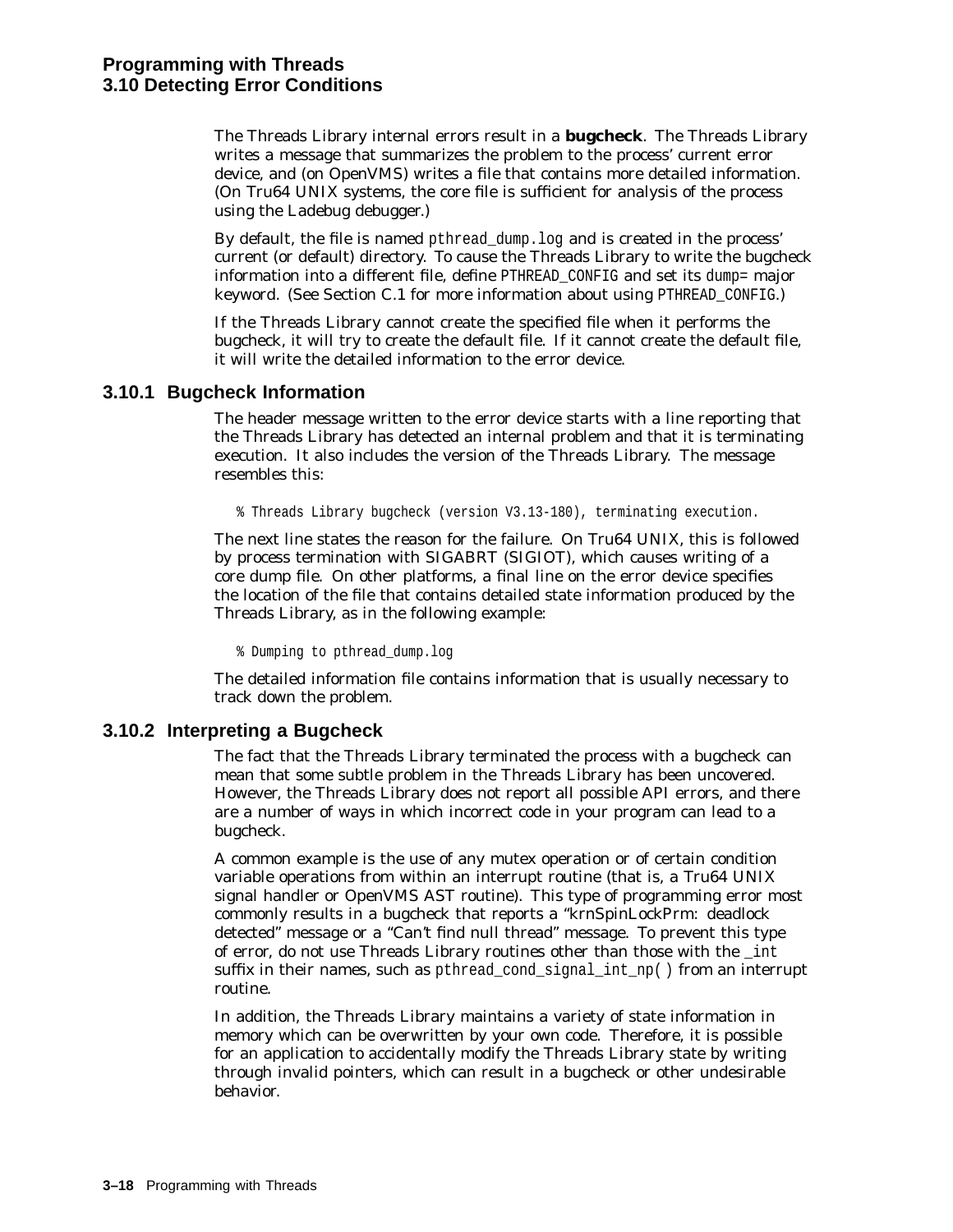### **Programming with Threads 3.10 Detecting Error Conditions**

If you encounter a bugcheck, first check your application for memory corruptions, calls from AST routines, and so on, and then contact your Compaq support representative and include this information file (or the Tru64 UNIX core file) along with sample code and output. Always include the full name and version of the operating system, and any patches that have been installed. If complete version information is lacking, useful core file analysis might not be possible.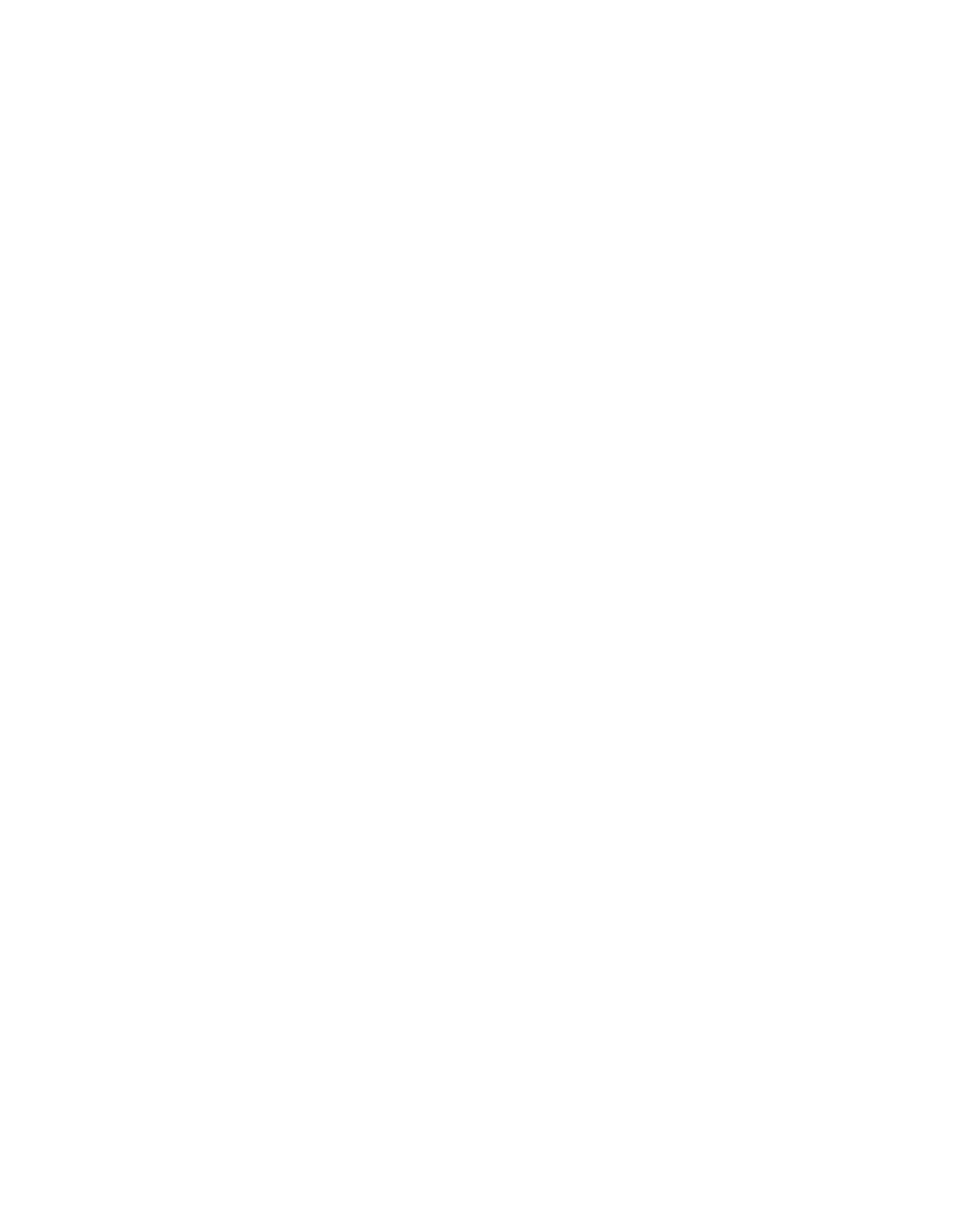**4**

# **Writing Thread-Safe Libraries**

A **thread-safe library** consists of routines that are coded so that they are safe to be called from applications that use threads. The Threads Library provides the thread-independent services (or **tis**) interface to help you write efficient, thread-safe code that does not itself use threads.

When called by a single-threaded program, the **tis** interface provides threadindependent synchronization services that are easy to maintain. For instance, **tis** routines avoid the use of interlocked instructions and memory barriers.

When called by a multithreaded program, the **tis** routines also provide full support for Threads Library synchronization.

The guidelines for using the **pthread** interface routines also apply to using the corresponding **tis** interface routine in a multithreaded environment.

### **4.1 Features of the tis Interface**

Among the key features of the **tis** interface are:

- Synchronization without linking the thread library with some unique routines and some routines that correspond to those in the **pthread** interface
- Common synchronization data types (such as mutexes and condition variables) with the **pthread** interface
- Unique **tis** synchronization objects (such as the read-write lock which is different from the **pthread** read-write lock
- Support for thread-specific data objects

Implementation of the **tis** interface library varies by Compaq operating system. For more information, see this guide's operating system-specific appendixes.

It is not difficult to create thread-safe code using the **tis** interface, and it should be straightforward to modify existing source code that is not thread-safe to make it thread-safe.

#### **4.1.1 Reentrant Code Required**

Your first consideration is whether the language compiler used in translating the source code produces reentrant code. Most Ada compilers generate inherently reentrant code because Ada supports multithreaded programming. On OpenVMS VAX systems, there are special restrictions on using the VAX Ada compiler to produce code or libraries to be interfaced with the Threads Library. See Section 3.9.4.

Although the C, C++, Pascal, BLISS, FORTRAN and COBOL programming languages do not support multithreaded programming directly, compilers for those languages generally create reentrant code.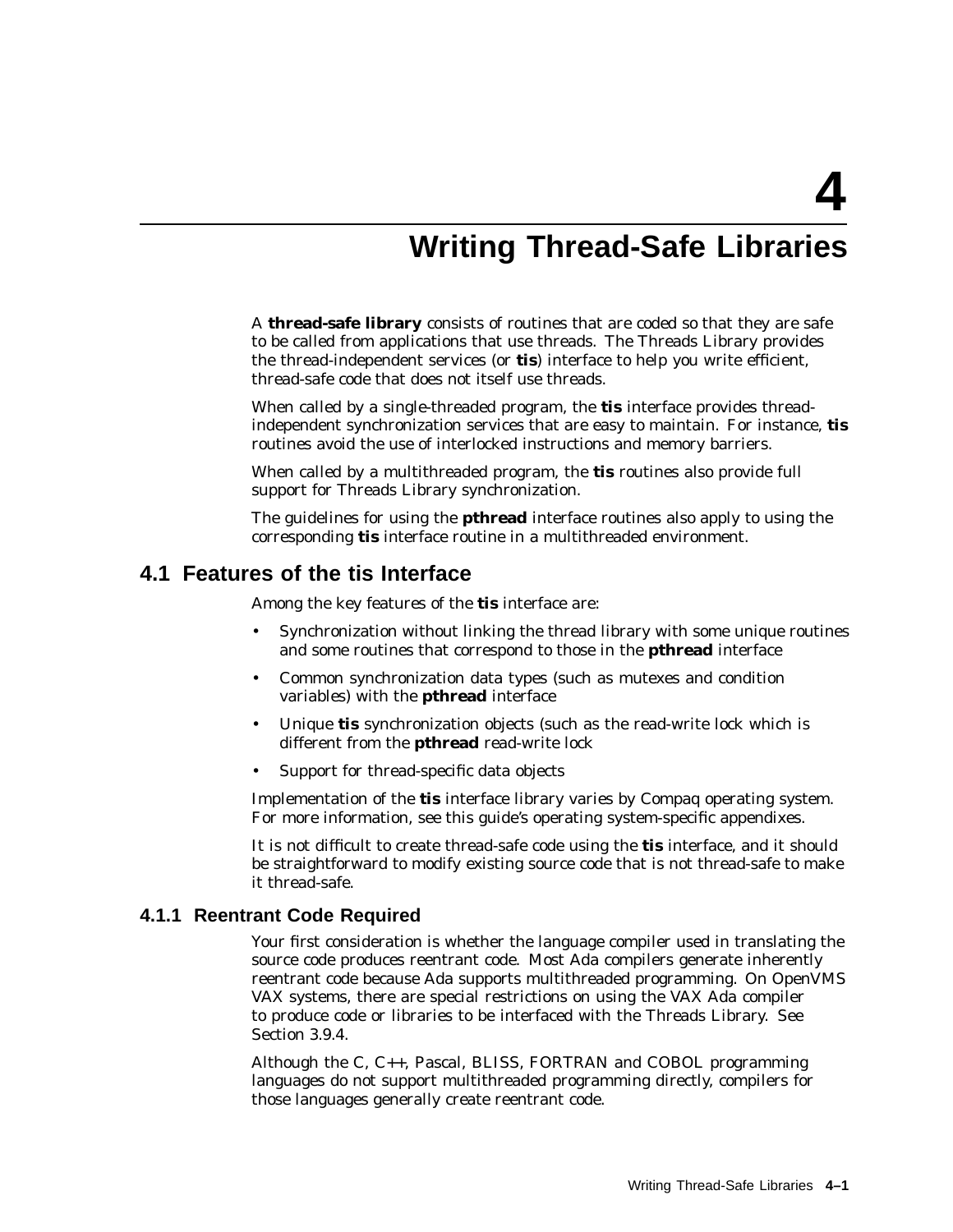### **4.1.2 Performance of tis Interface Routines**

Routines in the **tis** interface are designed to impose low overhead when called from a single-threaded environment. For example, locking a mutex is essentially just setting a bit, and unlocking the mutex clears the bit.

### **4.1.3 Run-Time Linkage of tis Interface Routines**

All operations of **tis** interface routines require a call into the **tis** library. During program initialization, the Threads Library automatically revectors the program's run-time linkages to most **tis** routines. This allows subsequent calls to those routines to use the normal multithreaded (and SMP-safe) operations.

After the revectoring of run-time linkages has occurred, for example, a call to tis mutex lock() operates exactly as if pthread mutex lock() had been called. Thus, the transition from **tis** stubs to full Threads Library operation is transparent to library code that uses the **tis** interface. For instance, if the Threads Library is dynamically activated while a **tis** mutex is acquired, the mutex can be released normally.

The **tis** interface deliberately provides no way to determine whether the Threads Library is active within the process. Thread-safe code should always act as if multiple threads can be active. To do otherwise inevitably results in incorrect program behavior, given that the Threads Library can be dynamically activated into the process at any time.

### **4.1.4 Cancelation Points**

The following routines in the **tis** interface are cancelation points:

```
tis cond wait()
tis testcancel()
```
However, because the **tis** interface has no mechanism for requesting thread cancelation, no cancelation requests are actually delivered in these routines unless threads are present at run-time.

# **4.2 Using Mutexes**

Like the mutexes available through the other **pthread** interface, tis mutexes provide synchronization between multiple threads that share resources. In fact, you can statically initialize tis mutexes using the PTHREAD\_MUTEX\_INITIALIZER macro (see the Threads Library pthread.h header file).

You can assign names to your program's tis mutexes by statically initializing them with the PTHREAD\_MUTEX\_INITWITHNAME\_NP macro.

Unlike static initialization, dynamic initialization of tis mutexes is limited due to the absence of support for mutex attributes objects among **tis** interface routines. Thus, for example, the tis\_mutex\_init() routine can create only normal mutexes.

If the multithreading run-time environment becomes initialized dynamically, any tis mutexes acquired by your program remain acquired. The ownership of recursive and errorcheck mutexes remains valid.

Operations on the global lock are also supported by **tis** interface routines. The global lock is a recursive mutex that is provided by the Threads Library for use by any thread. Your program can use the global lock without calling the **pthread** interface by calling tis\_lock\_global( ) and tis\_unlock\_global( ).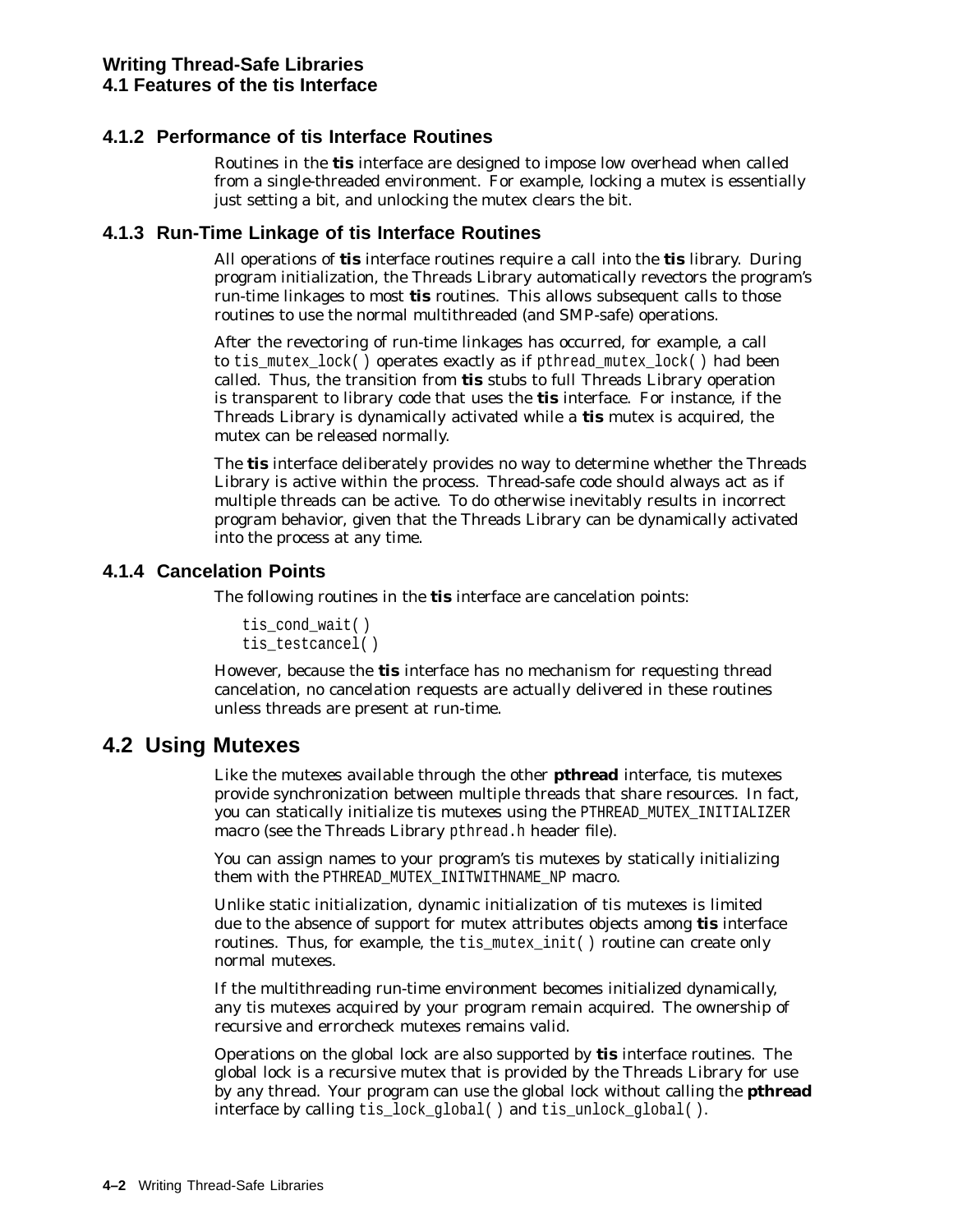# **4.3 Using Condition Variables**

**Tis condition variables** behave like condition variables created using the **pthread** interface. You can initialize them statically using the PTHREAD\_COND\_INITIALIZER macro.

As for tis mutexes, dynamic initialization of tis condition variables is limited due to the absence of support for condition variable attributes objects among **tis** interface routines.

A condition variable wait is useful only when there are other threads. Your program can have more than one thread only if the Threads Library multithreading run-time environment is present. In a non-threaded environment, a wait aborts and signaling or broadcasting a tis mutex does nothing.

For code in a thread-safe library that uses a condition variable, construct its wait predicate so that the code does not actually require a block on the condition variable when called in a single-threaded environment. Please see the tis\_io\_complete( ) and tis\_sync( ) reference pages.

# **4.4 Using Thread-Specific Data**

The **tis** interface routines support the use of thread-specific data. If code in the process creates keys or sets thread-specific data values before the multithreading run-time environment is initialized, those keys and values continue to be available to your program in the initial thread.

# **4.5 Using Read-Write Locks**

A **read-write lock** is an object that allows the application to control access to information that can be read concurrently by more than one thread and that needs to be read frequently and written only occasionally. Routines that manipulate the **tis** interface's read-write lock objects can control access to any shared resource.

For example, in a cache of recently accessed information, many threads can simultaneously examine the cache without conflict. When a thread must update the cache, it must have exclusive access.

**Tis** read-write locks are completely different from the newer **pthread** read-write locks. Currently, the latter have no *tis* equivalent.

Your program can acquire a read-write lock for shared read access or for exclusive write access. An attempt to acquire a read-write lock for read access will block when any thread has already acquired that lock for write access. An attempt to acquire a read-write lock for write access will block when another thread has already acquired that lock for either read or write access.

In a multithreaded environment, when both readers and writers are waiting at the same time for access via an already acquired read-write lock, **tis** read-write locks give precedence to the readers when the lock is released. This policy of ''read precedence'' favors concurrency because it potentially allows many threads to accomplish work simultaneously. (Note that this differs from **pthread** readwrite locks, which have writer precedence.) Figure 4–1 shows a read-write lock's behavior in response to three threads (one writer and two readers) that must access the same memory object.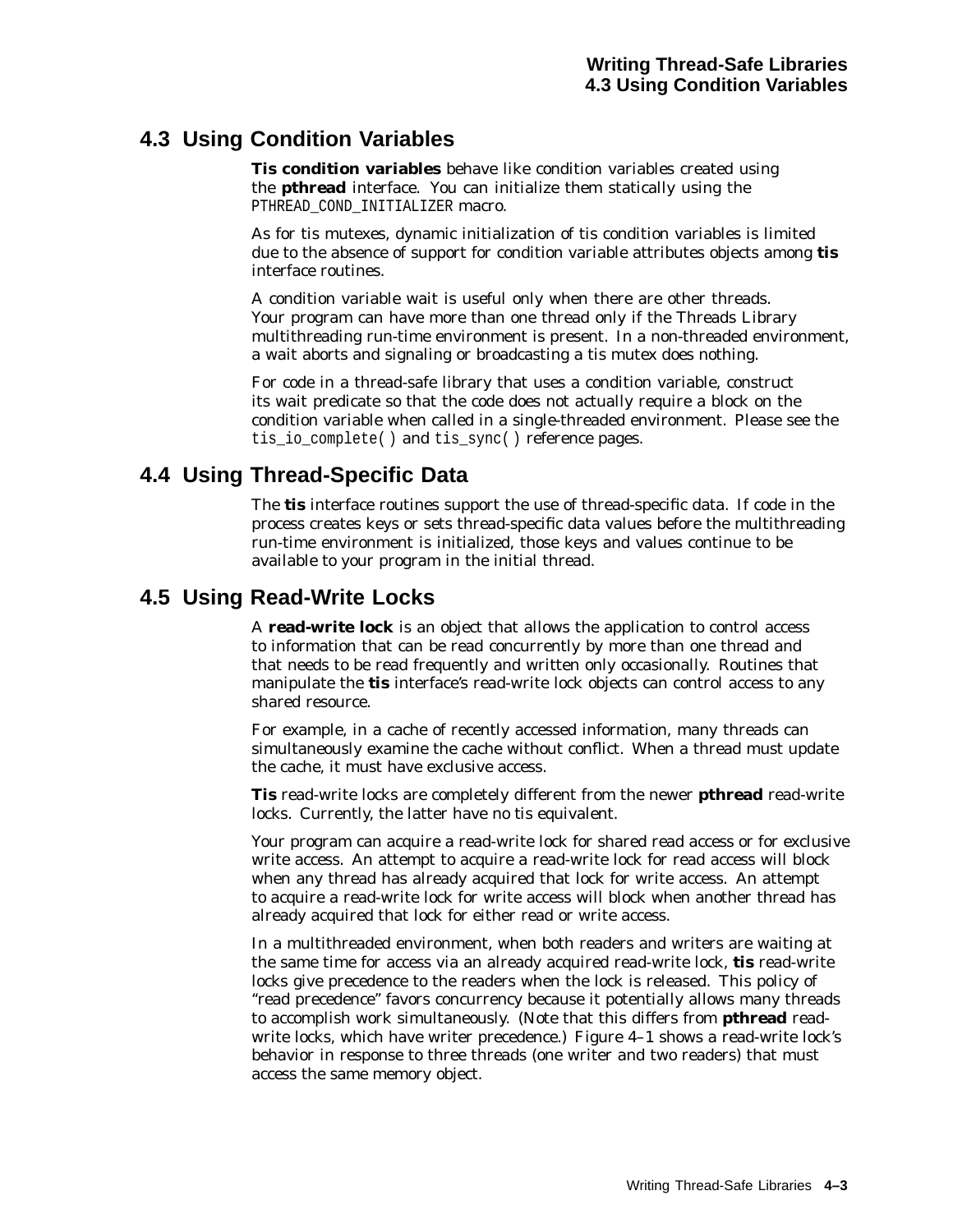

#### **Figure 4–1 Read-Write Lock Behavior**

The tis\_rwlock\_init( ) routine initializes a read-write lock by initializing the supplied tis rwlock t structure.

Your program uses the tis\_read\_lock() or tis\_write\_lock() routine to acquire a read-write lock when access to a shared resource is required. tis\_read\_trylock( ) and tis\_write\_trylock( ) can also be called to acquire a read-write lock. Note that if the lock is already acquired by another caller, tis\_read\_trylock( ) and tis\_write\_trylock( ) immediately return [EBUSY], rather than waiting.

If a non-threaded program manes a **tis** call that would block (such as a call to tis\_cond\_wait( ), tis\_read\_lock( ) or tis\_write\_lock( )), it is a fatal error that will abort the program.

Your program calls the tis\_rwlock\_destroy() routine when it is finished using a read-write lock. This routine frees the lock's resources for re-use.

For more information about each **tis** interface routine that manipulates a read-write lock, see Part III.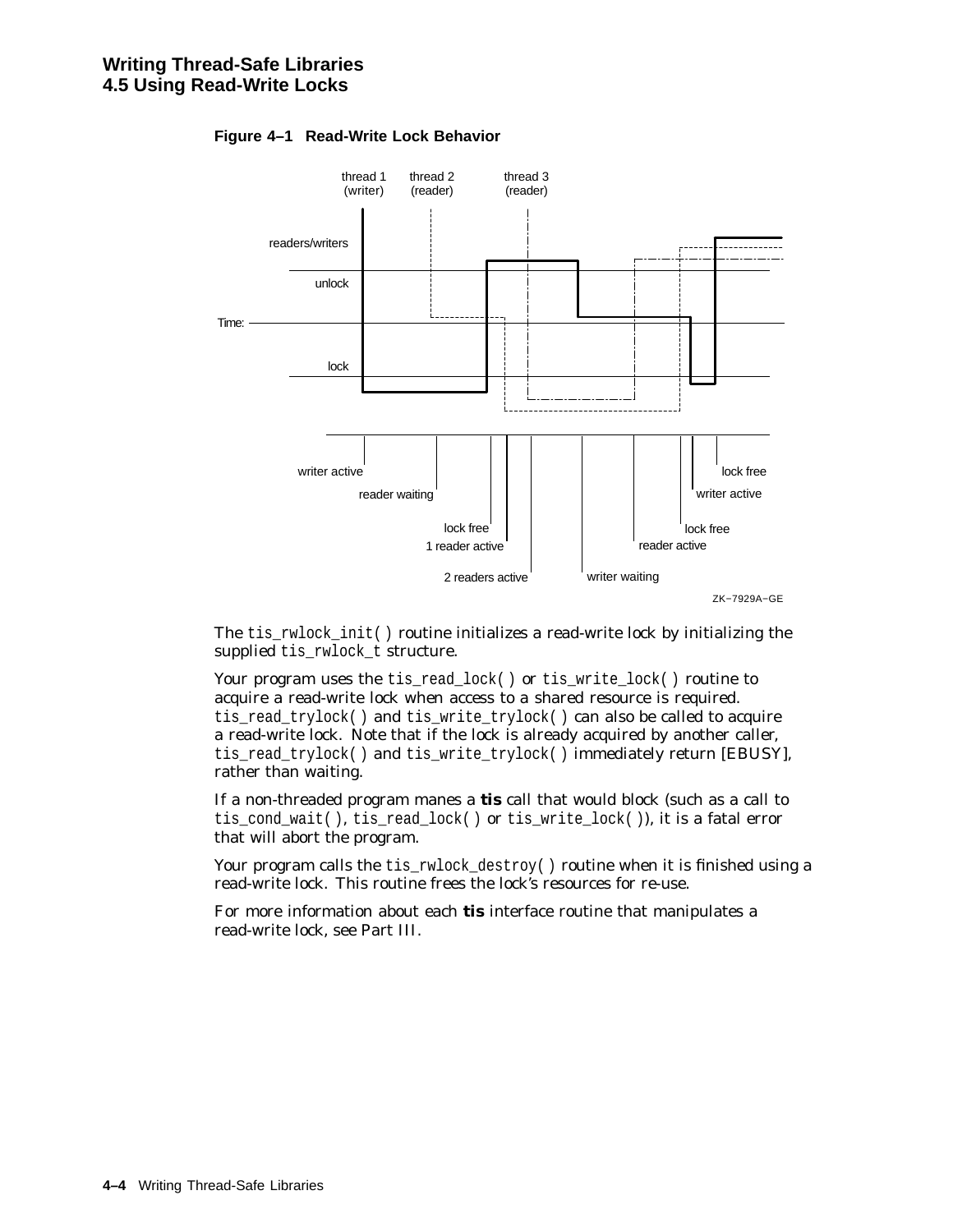# **Using the Exceptions Package**

This chapter describes how to use the exceptions package and demonstrates conventions for the modular use of exceptions in a multithreaded program.

This chapter does the following:

- Describes the exceptions package
- Shows how to declare, initialize, and handle an exception object in your program
- Describes the exceptions package's macros that support exception handling
- Describes the exceptions package's API-level routines that operate on exception objects
- Lists the names of exception objects that the exceptions package defines for its own use

### **5.1 About the Exceptions Package**

The exceptions package is a part of the POSIX Threads Library. A C language header file (pthread exception.h) provides an interface for defining and handling exceptions. It is designed for use with the pthreads interface routines. If you use the exceptions package, your application must be linked with the Threads Library.

#### **5.1.1 Supported Programming Languages**

You can use the exceptions package only when you are programming in the C language. While the exceptions will compile under  $C_{++}$ , they will not behave properly. In addition, gcc lacks the Compaq C extensions that are needed to interact with the native exception handling system, and will not interoperate correctly with other language exception facilities.

You can use the C language exception handling mechanism (SEH) to catch exceptions. You can catch exceptions in  $C_{++}$  using catch(...), and propagation of exceptions will run  $C_{++}$  object destructors. Currently,  $C_{++}$  code cannot catch specific exceptions. Also, CATCH, CATCH\_ALL and FINALLY clauses will not run when C++ code raises an exception. (These restrictions will be reduced or removed in a future release.)

#### **5.1.2 Relation of Exceptions to Return Codes and Signals**

The Threads Library uses exceptions in the following cases:

- The pthread  $exit()$  routine raises the exception pthread exit  $e$  defined by the Threads Library.
- Canceling a thread causes the Threads Library to raise the exception pthread\_cancel\_e defined by the Threads Library.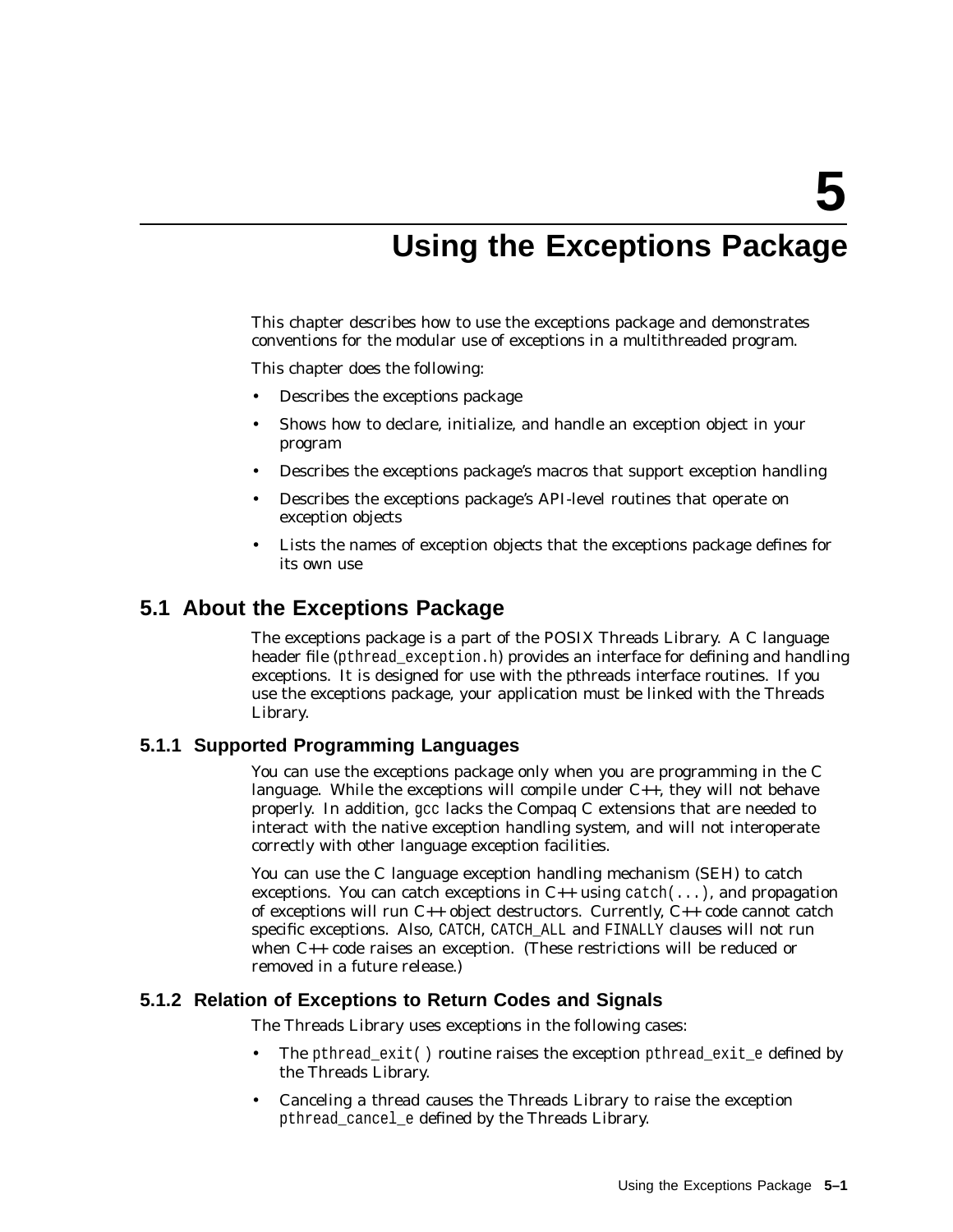• On Tru64 UNIX, synchronous signals (such as SIGSEGV) are converted to exceptions unless a signal action is declared.

# **5.2 Why Use Exceptions**

An **exception** is a mechanism for reporting an error condition. An exception is represented by an **exception subject**. Operations on exception objects allow your program to report and handle errors. If your program can handle an exception properly, the program can recover from errors. For example, while reading a tape, a program raises an exception from a parity error. The recovery action might be to retry reading the tape 100 times before giving up. However, if the program does not handle the exception, then the program terminates. Reporting errors via exceptions ensures that the error will not inadvertently go unnoticed and cause problems later.

You use exception programming to identify a portion of a routine, called an **exception scope**, where a calling thread wishes to respond to particular error conditions or perhaps to any error condition. The thread can respond to each exception in either of two ways:

- *Catch* the exception. This means that the code handles all effects of the error condition from within the exception scope, not from the point where the exception was raised.
- *Finalize* the exception scope. This means that the current scope's context is cleaned up and resources (such as mutexes) are released. The exception is then passed to the next outer exception scope for further processing. The exception package supports finalization of a scope even when no exception was raised, so that resources are always released without duplication of code.

As a result, you can use the exceptions package to handle thread cancelation and thread exit in a unified and modular manner. Because the Threads Library implements both thread cancelation and thread exit by raising exceptions, your code can respond to these events in the same modular manner as it does for error conditions.

# **5.3 Exception Programming**

Each exception object is of the EXCEPTION type, which is defined in the pthread\_exception.h header file.

To use exceptions, do the following:

- 1. Declare one exception object for each distinct error condition of interest to your program.
- 2. Code your program to invoke the RAISE macro when it detects an error condition.
- 3. Code an exception scope, using the TRY and ENDTRY macros, to define the program scope within which an exception might be handled.
- 4. Optionally include the CATCH macro, which is associated with each exception scope, to define a block of exception handler code for each exception that your program wishes to handle at this point in its work. In this block your program can perform activities to respond to the particular error condition.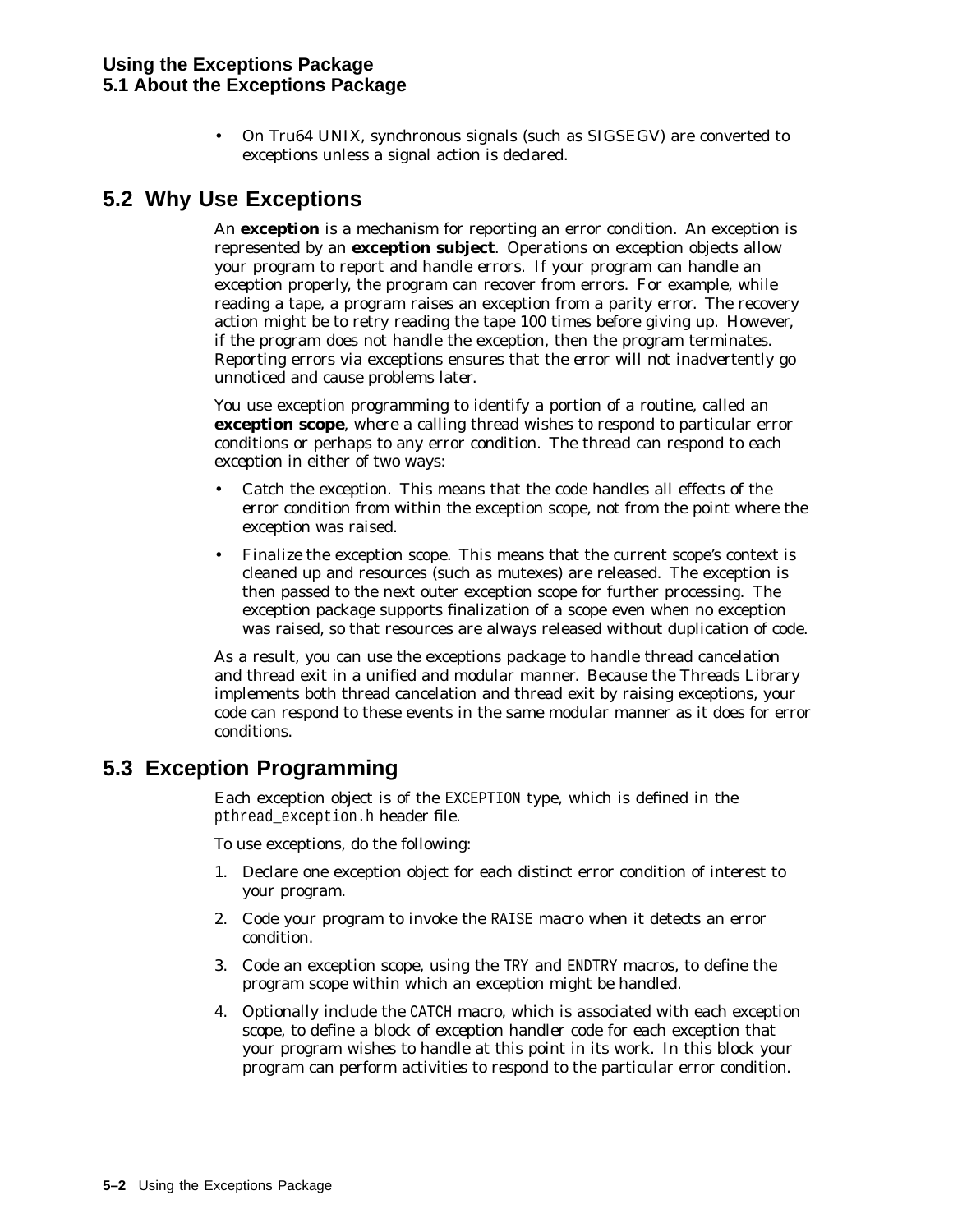- 5. Optionally include the CATCH\_ALL macro, which is associated with each exception scope, to define an exception handler to catch any other exception that might be raised, if your code needs to respond to such errors. Unless your code can fully recover from these exceptions, your handler code must also reraise the caught exception so that the next outer exception scope also has the chance to respond to it.
- 6. Use the FINALLY macro, which is associated with each exception scope, to define **finalization code**, also known as **epilogue code**. This code is always executed when control leaves the TRY block, regardless of whether the code in the associated exception scope raised an exception. If this code is reached because of an exception being raised, the Threads Library automatically reraises the caught exception and passes it to the next outer exception scope.

When a thread in your program raises an exception, the Threads Library determines whether an exception scope has been defined in the current stack frame. If so, the Threads Library checks whether there is either a specific handler (CATCH code block) for the raised exception or an unspecified handler (CATCH\_ALL or FINALLY code block). If not, the Threads Library passes the raised exception to the next outer exception scope that does contain the pertinent code block. Thread execution resumes at that block. Attempting to catch a raised exception can cause a thread's stack to be unwound one or more call frames.

An exception can be caught only by the thread in which it is raised. An exception does not propagate from one thread to another.

#### **5.3.1 Declaring and Initializing an Exception**

Before referring to an exception object in your code, your program must declare and initialize the object. You must define an exception object (whether explicitly or implicitly) to be of static storage class.

The next sample code fragment demonstrates how a program declares and initializes an exception object.

static **EXCEPTION** parity error; /\* Declare the exception \*/ **EXCEPTION INIT** (parity error); /\* Initialize the exception  $*/$ 

#### **5.3.2 Raising an Exception**

Raise an exception to indicate that your program has detected an error condition in response to which the program must take some action. Your program raises the exception by invoking the RAISE macro.

Example 5–1 demonstrates how to raise an exception.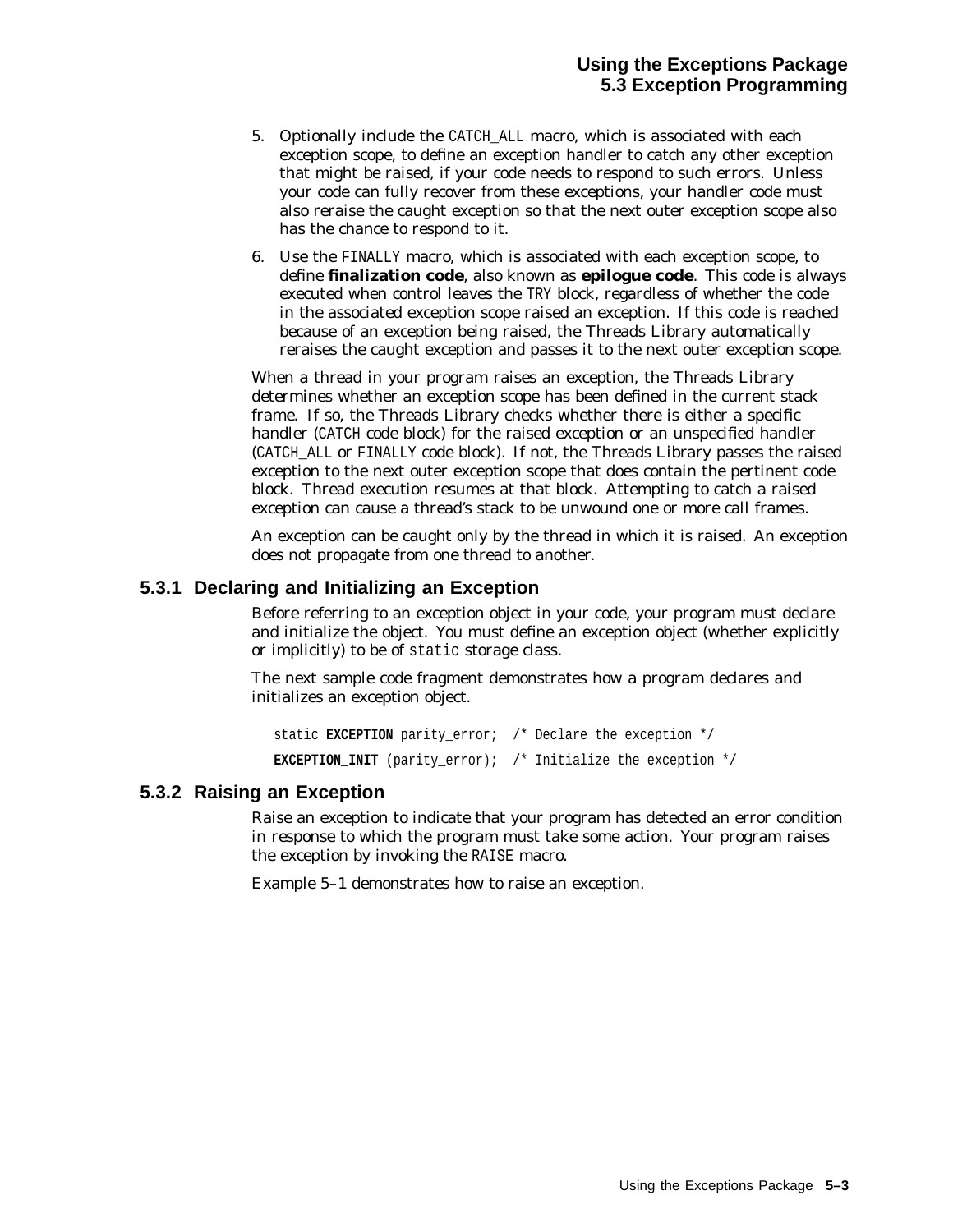#### **Example 5–1 Raising an Exception**

```
static EXCEPTION parity error;
int read_tape(void)
\{int ret;
  EXCEPTION_INIT (parity_error); /* Initialize it */
  if (tape_is_ready) {
     ret = read(tape_device);
     if (ret = BAD_PARITY)
        RAISE (parity_error); /* Raise it */
   }
}
```
### **5.3.3 Catching an Exception**

After your program raises an exception, it is passed to a location within a block of code in a containing exception scope. The exception scope defines:

- A TRY code block, a lexical scope within which an exception will be handled if it is raised (if there is a matching CATCH block or a CATCH\_ALL or FINALLY block).
- (Optionally) A CATCH code block, where your program handles a particular exception that was raised within the scope of this TRY block (a single TRY block may have more than one CATCH block for different exceptions).
- (Optionally) A CATCH\_ALL code block, where your program handles any exception raised within the scope of this TRY block that is not named as an argument in a preceding CATCH block in this TRY block. The CATCH\_ALL block must be the last block, following any CATCH blocks. (Only one CATCH\_ALL block may be associated with a TRY block.)
- (Optionally) A FINALLY code block, where your program performs finalization, or epilogue, actions at the end of the TRY block, whether an exception was raised or not (an exception scope with a FINALLY block cannot also have either a CATCH or CATCH\_ALL block).

Example 5–2 shows a TRY code block with a CATCH code block defined to catch the exception object named parity error when it is raised within the read tape( ) routine.

#### **Example 5–2 Catching an Exception Using CATCH**

```
TRY {
  read_tape ();
}
CATCH (parity_error) {
  printf ("Oops, parity error, read aborted\n");
  printf ("Try cleaning the heads!\n\pi");
}
ENDTRY
```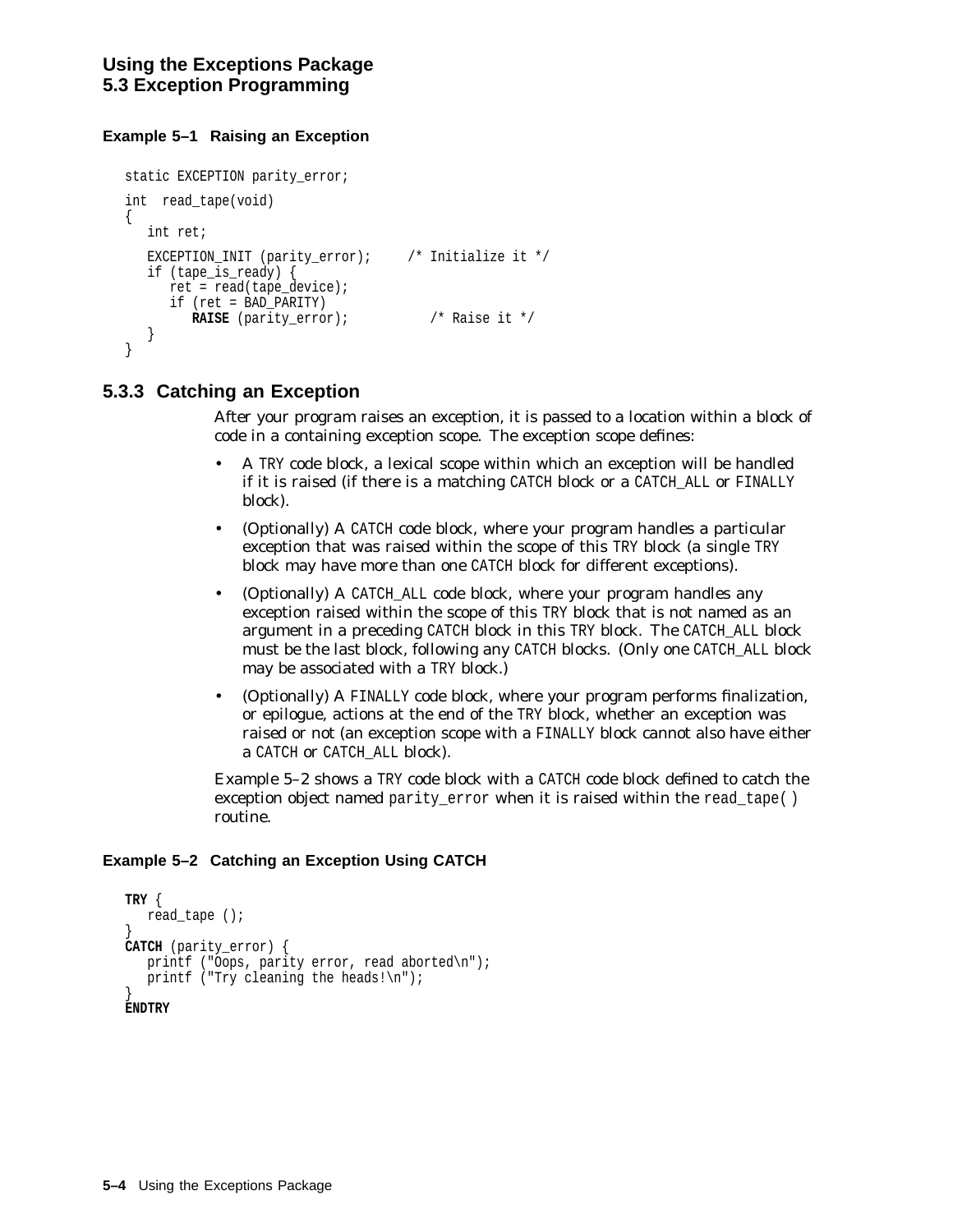Example 5–3 demonstrates how CATCH and CATCH\_ALL code blocks work together to handle different raised exceptions within a given TRY code block.

#### **Example 5–3 Catching an Exception Using CATCH and CATCH\_ALL**

```
int *local_mem;
local mem = malloc (sizeof (int));
TRY { \prime /* An exception can be raised within this scope */
  read_tape ();
  free (local mem);
}
CATCH (parity_error) {
  printf ("Oops, parity error, read aborted\n");
  printf ("Try cleaning the heads!\ln");
  free (local mem);
}
CATCH_ALL {
  free (local mem);
  RERAISE;
}
ENDTRY
```
### **5.3.4 Reraising an Exception**

Reraising an exception means to pass it to the next outer exception scope for further processing. Your program should take this step for a given exception when it must respond to the error condition but cannot completely recover from it.

As shown in Example 5–3, within a CATCH or CATCH\_ALL code block, your program can invoke the RERAISE macro to pass a caught exception to the next outer exception scope in your program. If there is no next outer TRY block, the default handler for unhandled exceptions receives the exception, produces a default error message that identifies the unhandled exception, then terminates the process.

Reraising is particularly appropriate for an exception caught in a CATCH\_ALL block. Because this code block may catch exceptions that are unexpected by your program's code, it is unlikely that your code is able to fully recover from the error condition that the exception represents. Therefore, your code should allow the exceptions to continue to propagate, either so that it will reach a handler that can deal with it properly or the process can be terminated safely.

### **5.3.5 Expressing Epilogue Actions**

Example 5–4 demonstrates the use of the optional FINALLY block.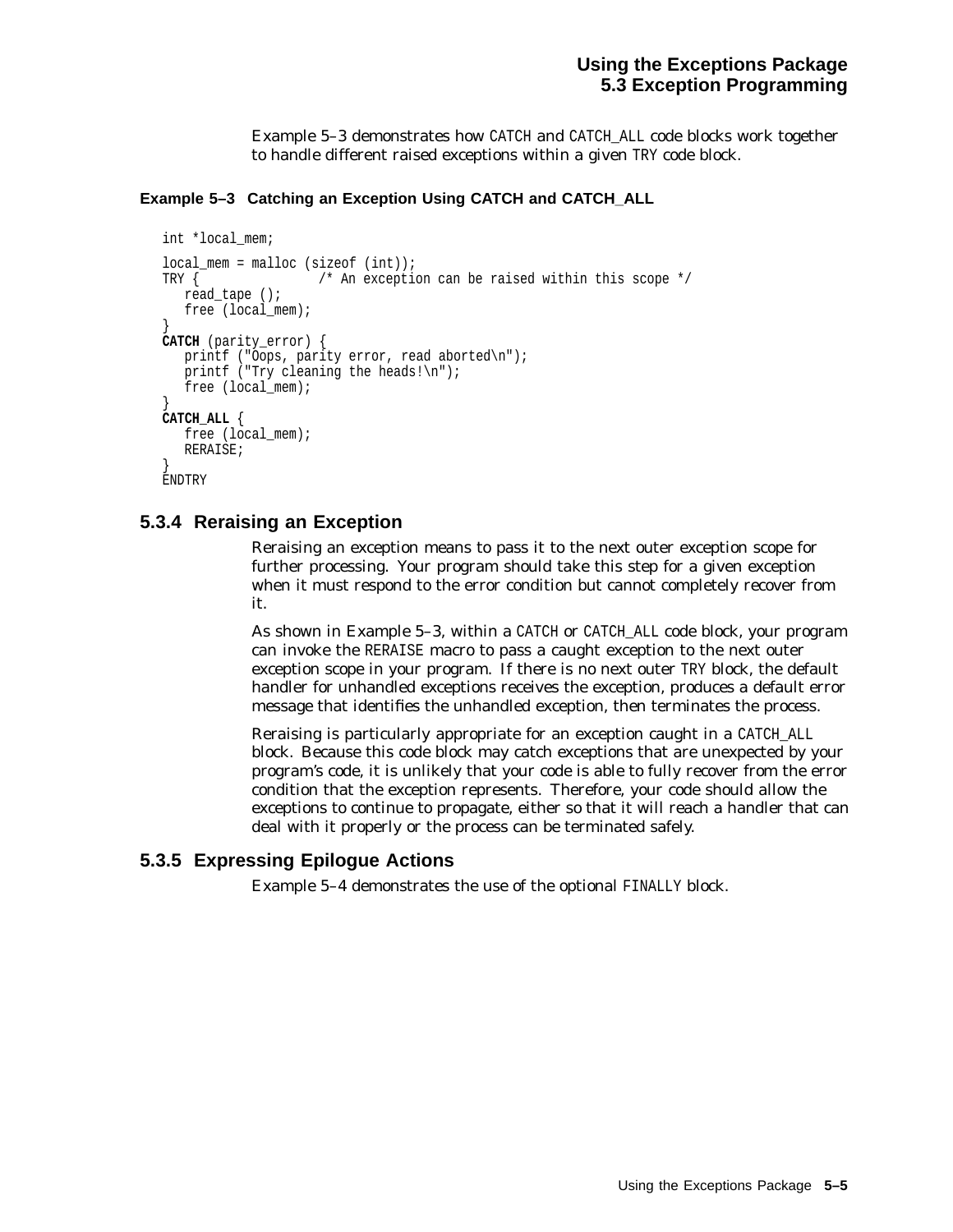#### **Example 5–4 Defining Epilogue Actions Using FINALLY**

```
int *local_mem;
local mem = malloc (sizeof (int));
TRY \{ /* An exception can be raised within this scope */operation (local_mem);
}
FINALLY {
  free (local_mem);
}
ENDTRY
```
A FINALLY block catches an exception and implicitly reraises the exception for the next outer exception scope to handle. The actions defined by a FINALLY block are also performed on normal exit from the TRY block if no exception is raised. This means that those actions need not be duplicated in your code.

Do not combine a FINALLY block with either a CATCH block or CATCH\_ALL block in the same TRY block.

# **5.4 Exception Objects**

This section describes the attributes of exception objects (that is, the EXCEPTION type) and the behavior of the exceptions package's exception handling macros (that is, RAISE and RERAISE, TRY, CATCH and CATCH\_ALL, and FINALLY).

An **exception object** is a data object that represents an error condition that has occurred in a particular context. The error condition can be detected by the operating system, by the native programming language, by another programmatic facility that your program calls, or by your own program. In the exceptions package, it is a statically allocated variable of type EXCEPTION.

### **5.4.1 Declaring and Initializing Exception Objects**

The EXCEPTION type is designed to be an opaque type and should only be manipulated by the exceptions package routines. The actual definition of the type may differ from one release to another. The EXCEPTION type is defined in the pthread\_exception.h header file.

You should declare the type as static or extern. For example:

static EXCEPTION an error;

Because on some platforms an exception object may require dynamic initialization, the exceptions package requires a run-time initialization call in addition to the declaration. The initialization routine is a macro named EXCEPTION INIT. The name of the exception is passed as a parameter.

The following code fragment shows how a program declares and initializes an exception object:

```
EXCEPTION parity_error; /* Declare it */
EXCEPTION_INIT (parity_error); /* Initialize it */
```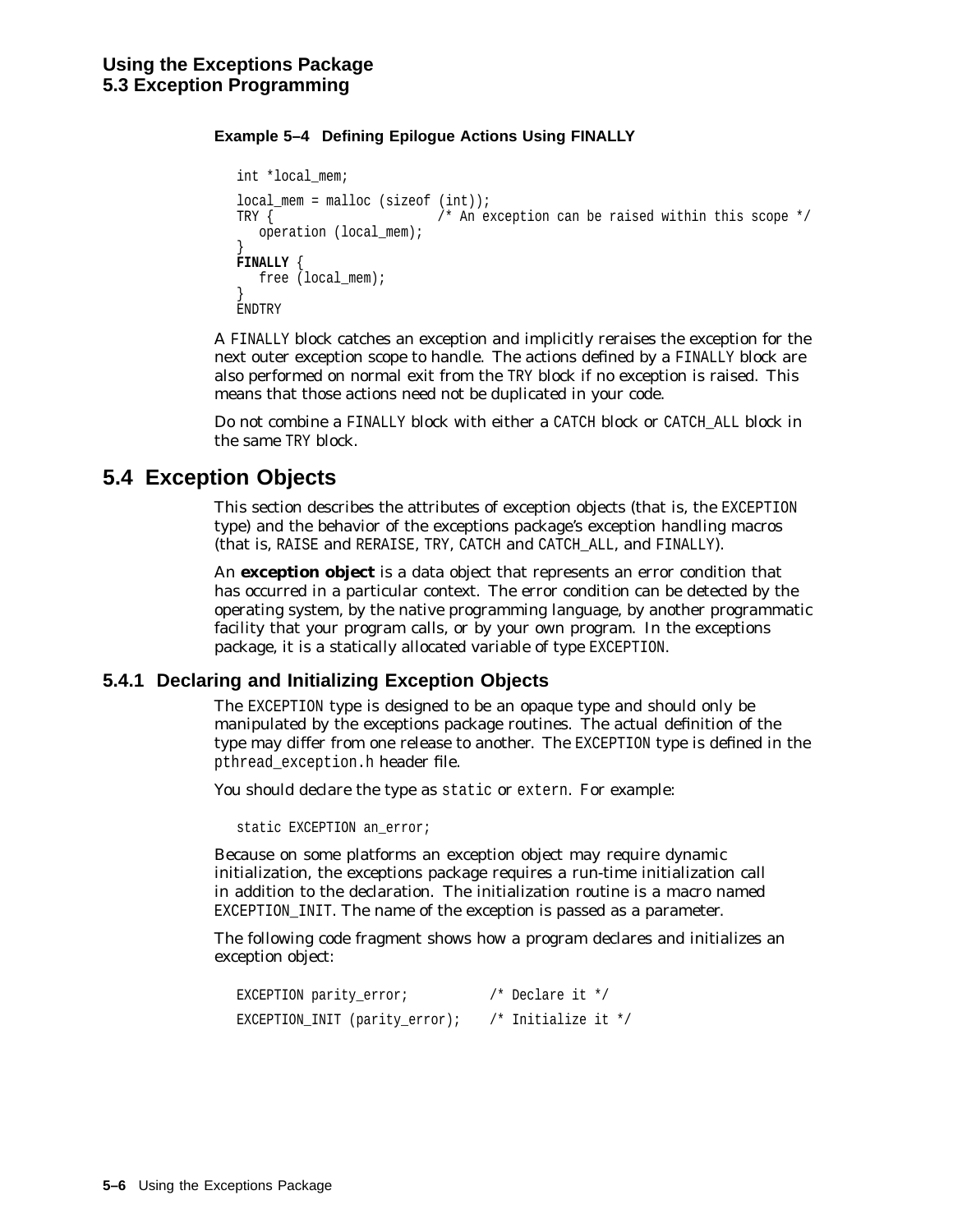### **5.4.2 Address Exceptions and Status Exceptions**

By default, when your program raises an exception using an exception object that has been properly initialized, the exception is identified by the address of the exception object. This form of exception object is called an **address exception**. Your program code that handles address exceptions is fully portable among supported platforms because address exceptions contain nothing that is platform dependent.

Use address exceptions if the error conditions that report in your program do not correspond to a system status code. Address exceptions are always unique, so using them cannot cause a ''collision'' with another facility's status codes and possibly lead inadvertently to handling the wrong exception.

Alternatively, after initializing an exception object and before the exception can be raised, your program can assign a status value to it. The status value is typically an operating system-specific status code that represents a particular error condition. That is, your program can use the exceptions package's pthread\_exc\_set\_status\_np( ) routine to assign a C *errno* code on Tru64 UNIX or a condition code on OpenVMS to the exception object. This form of exception object is called a **status exception**.

Given two different exception objects that have been set with the same status value, the exceptions package considers the two objects as representing the same exception. For example, if one of the two objects is used to raise an exception, the exception can be caught by specifying the other exception object that has been set to the same status value. In contrast, the Threads Library never considers two distinct address exception objects to match the same exception.

Using status exceptions can make sense if your program's target platform supports a universal definition of error status. That is, a status exception has the advantage of having some global meaning within your program and with respect to other libraries that your program uses. Your program can interpret, handle, and report the values used in status exceptions in a "centralized" manner, regardless of which facility in your program defines the status value.

### **5.4.3 How Exceptions Terminate**

Threads Library exceptions are *terminating* exceptions. This means that after a thread raises a particular exception, the thread never resumes execution in the code that immediately follows the statement that invokes the RAISE macro.

Instead, raising the exception causes the thread to resume execution at the appropriate block of handler code (that is, program statements in a CATCH, CATCH ALL or FINALLY block) that is declared in the current exception scope. If the handler in the current exception scope contains a RERAISE statement, control reverts to the appropriate handler in the next outer exception scope.

Propagation of the exception—that is, transfer of control to an outer exception scope after executing the RERAISE statement—continues until control enters a CATCH or CATCH\_ALL block that does not end with a RERAISE statement; after that block's statements are executed, program execution continues at the first statement after the ENDTRY statement that terminates that exception scope.

When any thread raises an exception, if no exception scope in that thread handles the exception without reraising it, the Threads Library terminates the process, regardless of the state of the process' other threads. Termination prevents the unhandled error from affecting other areas of the process.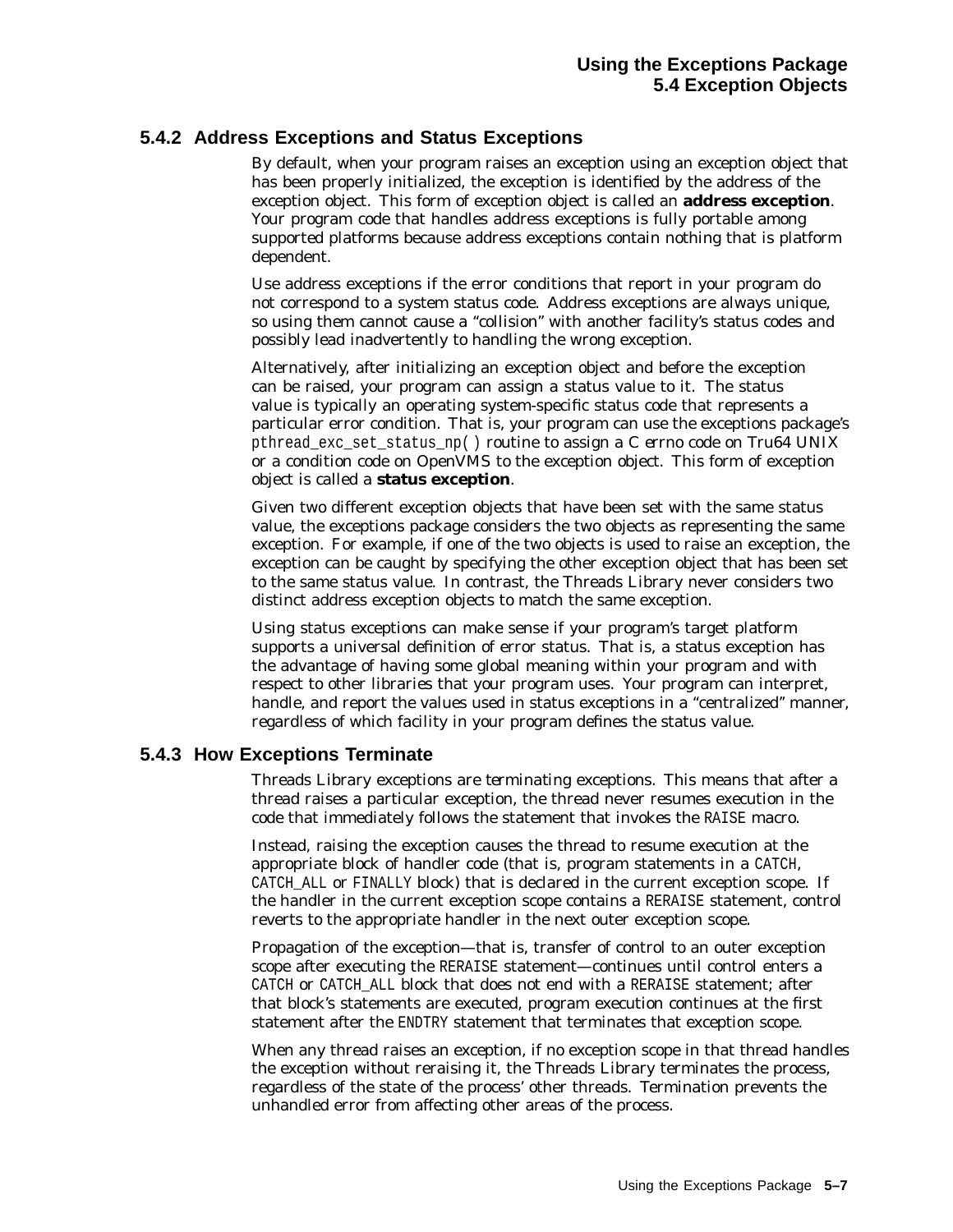# **5.5 Exception Scopes**

An **exception scope** serves two purposes:

- It defines a lexical scope within your program where it can respond either to a specific raised exception or to any raised exception.
- It also associates this lexical scope with a set of exception handlers. Each of an exception scope's handlers is a code block enclosed within a Threads Library reserved macro, as described in Section 5.7.

Use the TRY/ENDTRY pair of macros to define an exception scope. (Throughout the discussion, this pair of macros is referred to simply as the TRY macro.) The TRY macro defines the beginning of an exception scope, and the ENDTRY macro defines the scope's end.

Example 5–5 illustrates how a program defines an exception scope that encloses one operation, a call to the read\_tape( ) routine.

### **Example 5–5 Defining an Exception Scope**

```
EXCEPTION parity error;
int my_function(void)
{
  TRY { /* Beginning of exception scope */
     read_tape (); /* Operation(s) whose execution can raise an exception */
   }
  ENDTRY /* End of exception scope */
}
int read_tape(void)
\{int ret;
  if (tape_is_ready) {
     EXCEPTION INIT (parity error); / Initialize it */
     ret = read(tape_device);
     if (ret = BAD_PARITY)
       RAISE (parity_error); \frac{1}{2} /* Raise it */
  }
}
```
Defining an exception scope identifies a block of code in which an exception will be handled if it is raised. Any exception raised within the block, or within any routines called directly or indirectly within the block, will pass through the control of this scope.

Because your program can detect different error conditions at different points in the code, your program can define more than one exception scope within its routines.

One exception scope cannot span the boundary of another exception scope. That is, it is invalid for one exception scope to contain only the beginning (the invocation of the TRY macro) or end (the invocation of the ENDTRY macro) of another exception scope. However, they may be nested–in fact, you can use TRY blocks not only inside other TRY blocks, but inside CATCH and FINALLY blocks as well.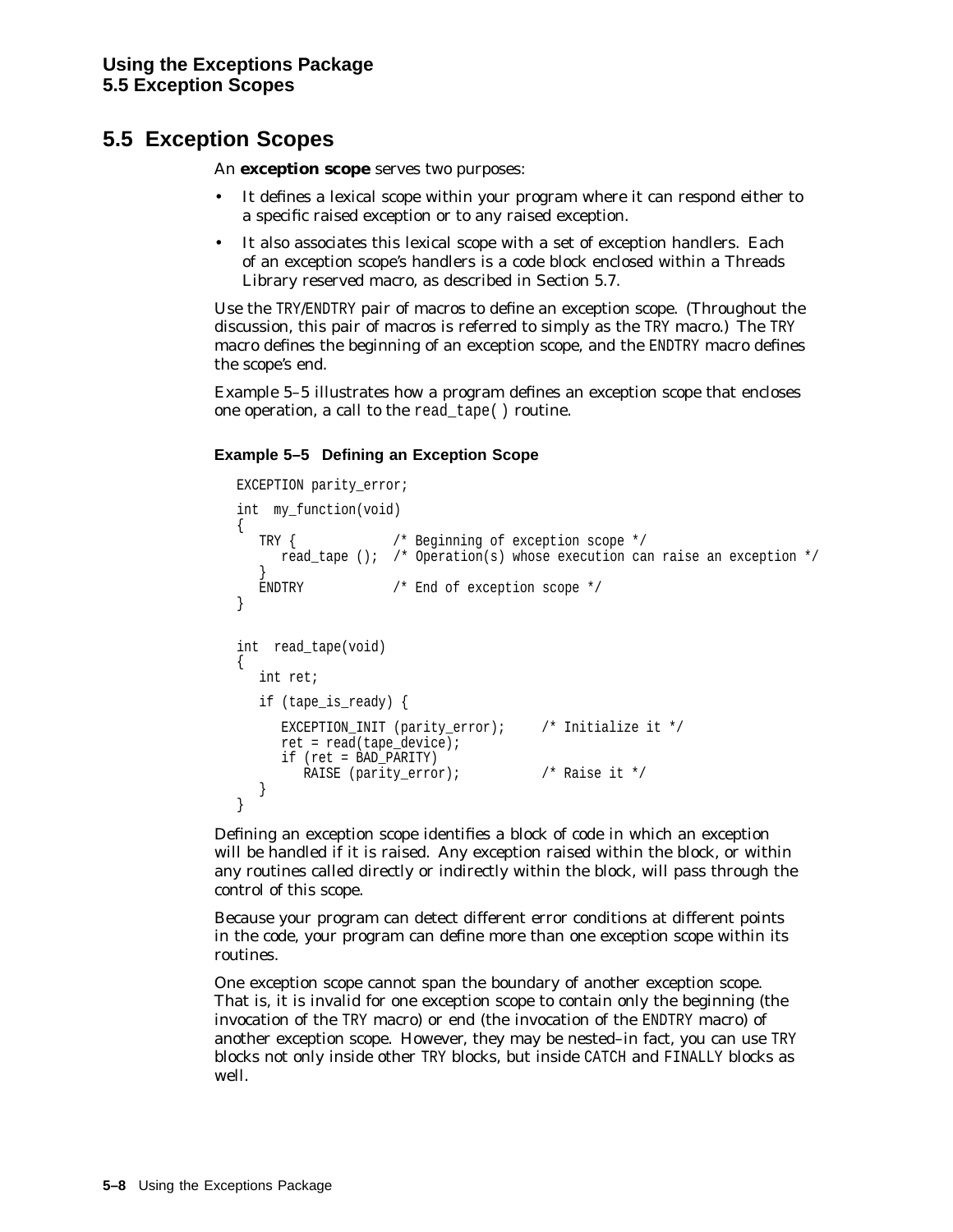# **5.6 Raising Exceptions**

After your program declares and initializes an exception object, your program raises that exception when it detects an error condition. Use the exceptions package's RAISE macro to raise an exception.

When your program raises an exception, it reports an error not by returning a value, but by *propagating* the exception. Propagating an exception takes place in a series of steps, as follows:

- 1. The program searches in the current scope, then in the next outer scope and so on, for an exception handler that explicitly or implicitly responds to the error (such as a CATCH, CATCH ALL or FINALLY block).
- 2. The program invokes the handler code that is found.
- 3. If the exception is reraised, then the process resumes with the first step and the next outer scope.

If the exception scope within which an exception is raised does not define a handler block, then the Threads Library simply ''tears down'' the current execution scope as the exception propagates up the stack of exception scopes. This is also referred to as ''unwinding'' the stack.

Example 5–6 illustrates how a program raises an exception.

#### **Example 5–6 Raising an Exception**

```
error = qet data();
if (error) {
  EXCEPTION parity_error; /* Declare it */
  /* Initialize exception object and
      optionally set its status code */
  EXCEPTION_INIT (parity_error);
  pthread_exc_set_status_np (&parity_error, ENOMEM);
  RAISE (parity error); /* Raise it */
}
```
Threads Library exceptions are classified as terminating exceptions because after an exception is raised even if it is handled, the thread does not resume its execution at the point where the error condition was detected. Rather, execution resumes within the innermost exception scope that defines a handler block that either explicitly or implicitly matches that exception, or that defines an epilogue block for finalization processing. See Section 5.4.3 for further details.

# **5.7 Exception Handling Macros**

The exceptions package allows your program to define an exception scope and to define and associate one or more blocks of code, each called an *exception handler*, with that scope. The exception handler takes appropriate actions in response to an error condition. ''Appropriate actions'' can mean merely cleaning up a routine's local context and propagating the exception to the next outer exception scope, or it can mean fully responding to the error in such a manner that allows the routine with the handler to continue its work.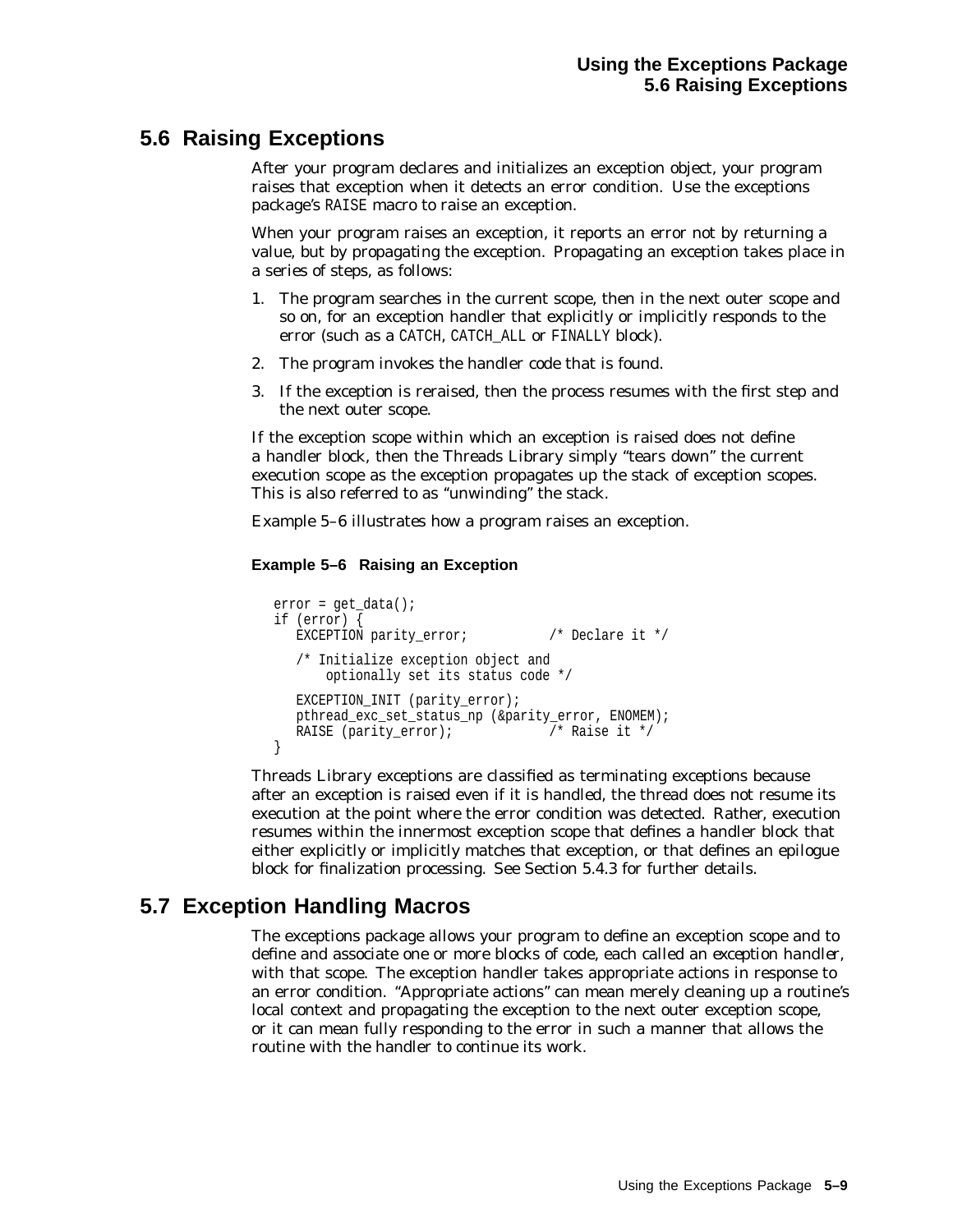### **5.7.1 Context of the Handler**

An exception handler always runs within the context of the thread that generates the exception. Exceptions are synchronous events, like an access violation or segmentation fault, that are tied to a specified thread's context.

Exception handlers are also closely tied to the execution context of the block that declares the handler. Thus, in the exceptions package, exception handlers are *attached*, which means that the handler code appears within the same routine where the specified exceptions are raised (directly or indirectly). This allows the code to access local commands when an exception occurs with that exception scope, and allows the error handling code to be positioned ''close'' to the code with which it is associated for readability and maintainability.

#### **5.7.2 Handlers and Macros**

Unlike a signal handler routine, an exception handler can call any **pthread** routine.

Exception handler code is invoked when a matching exception propagates within the execution scope of the associated exception scope.

Use the exceptions package's CATCH macro to define an exception handler code block that is invoked when an exception matching the macro's specified exception object is propagated within the associated exception scope. Use the exceptions package's CATCH\_ALL macro to define an exception handler code block that is invoked when any other exception is propagated within the associated exception scope.

An exception handler's code can *reraise* an exception. That is, the code can propagate an exception to the next outer exception scope for further processing. Use the exceptions package's RERAISE macro to do so. If appropriate, a handler may instead use the RAISE macro to raise a different exception.

Another form of exception handler code is finalization code, or epilogue code. You can define a block of epilogue code and associate it with an exception scope. When an exception is raised, epilogue code performs your cleanup actions within the current exception scope (such as releasing resources), then automatically propagates the raised exception to outer scopes for further processing. Additionally, finalization occurs even if no exception was raised, so that resources are always released without duplication of code.

Use the exceptions package's FINALLY macro to define an epilogue code block. Note that, for a given exception scope, FINALLY blocks and CATCH and CATCH\_ALL blocks are mutually exclusive.

Each of these macros is discussed in greater detail in the following sections.

### **5.7.3 Catching Specific Exceptions**

The exception scope can express interest in catching a particular exception by specifying a corresponding exception object as the argument in a statement that invokes the CATCH macro. When an exception reaches the exception scope, control is transferred to the first CATCH code block that specifies a matching exception object. If there is more than one CATCH code block that specifies a matching object within a single TRY/ENDTRY scope, only the first one gains control. (Thus, there is no point in having two CATCH blocks with matching or equivalent exceptions.)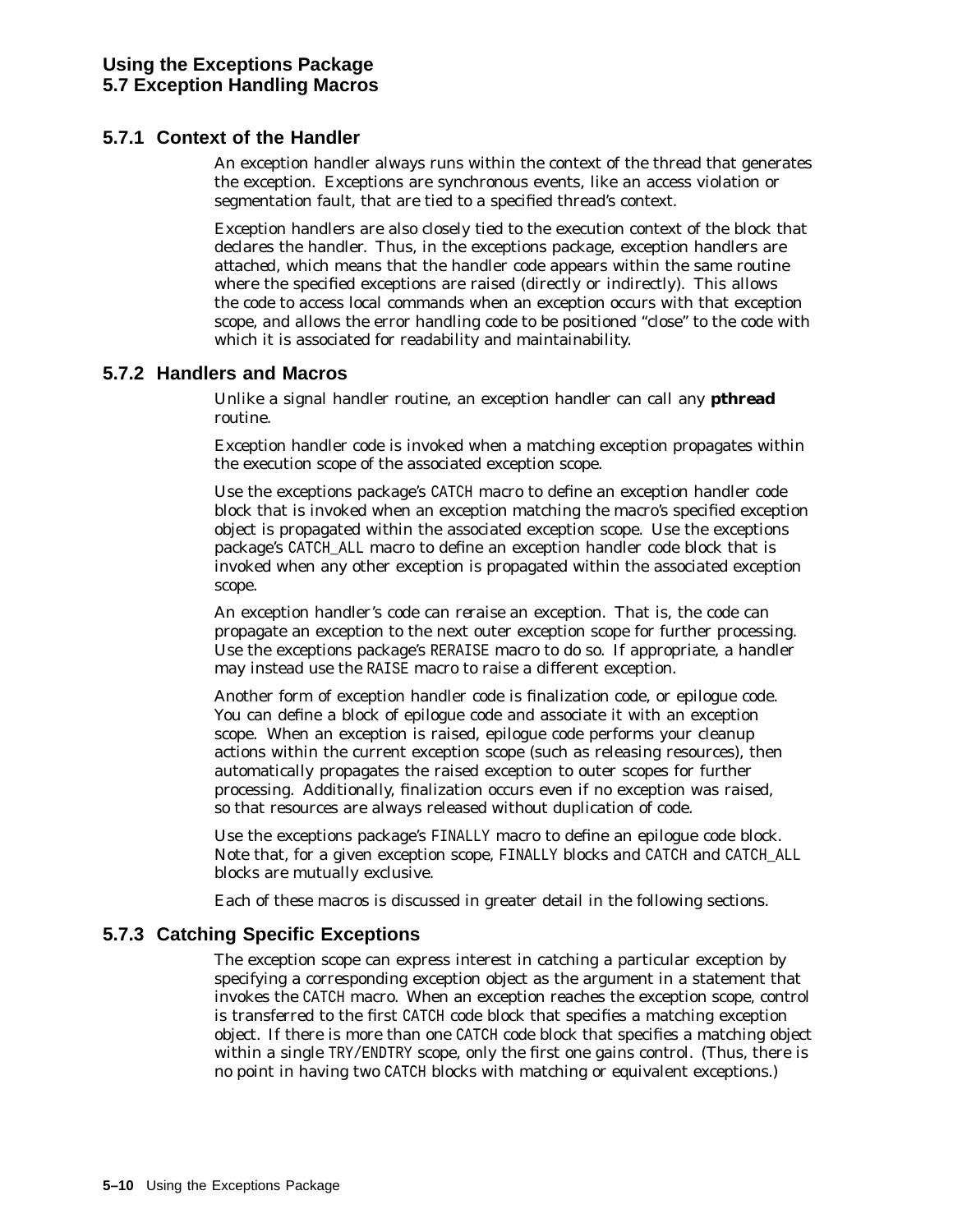To catch an address exception, the CATCH macro must specify the name of the exception object used in the invoked RAISE macro. However, status exceptions can be caught using any exception object that has been set to the same status code as the exception that was raised.

Example 5–7 shows an exception scope with one exception handler that uses the CATCH macro to catch a specific exception (parity\_error) and to specify a recovery action (produce a message).

#### **Example 5–7 Catching a Specific Exception Using CATCH**

```
TRY {
  read_tape ();
}
CATCH (parity_error) {
  printf ("Oops, parity error, read aborted\n");
   printf ("Try cleaning the heads!\n");
  RERAISE;
}
ENDTRY
```
In this example, after catching the exception and executing the recovery action, the handler explicitly reraises the caught exception. This causes the exception to propagate to the next outer exception scope.

Typically, you code one exception handler for each distinct error condition that can be raised anywhere in the program's execution within the associated exception scope.

If it is appropriate for the caught exception to be propagated to the next higher exception scope, the CATCH code block can use the RERAISE macro as its last action to explicitly raise the same exception again.

#### **5.7.4 Catching Unspecified Exceptions**

The exception scope can express interest in catching all exceptions by coding an exception handler that uses the CATCH\_ALL macro.

There must be only one CATCH\_ALL code block within an exception scope. Note that it is invalid for a CATCH macro to follow a CATCH\_ALL macro within an exception scope.

Example 5–8 demonstrates using the CATCH\_ALL macro to define an exception handler for expressing actions in response to exceptions that are not being uniquely handled on a per-exception basis in the program's code.

Because you cannot necessarily predict all possible exceptions that your code might encounter, you cannot assume that your code can recover in every possible situation. Therefore, your CATCH ALL code block should explicitly reraise each caught exception as its final action; this allows an outer exception scope also to catch the same exception and to respond appropriately for its own context.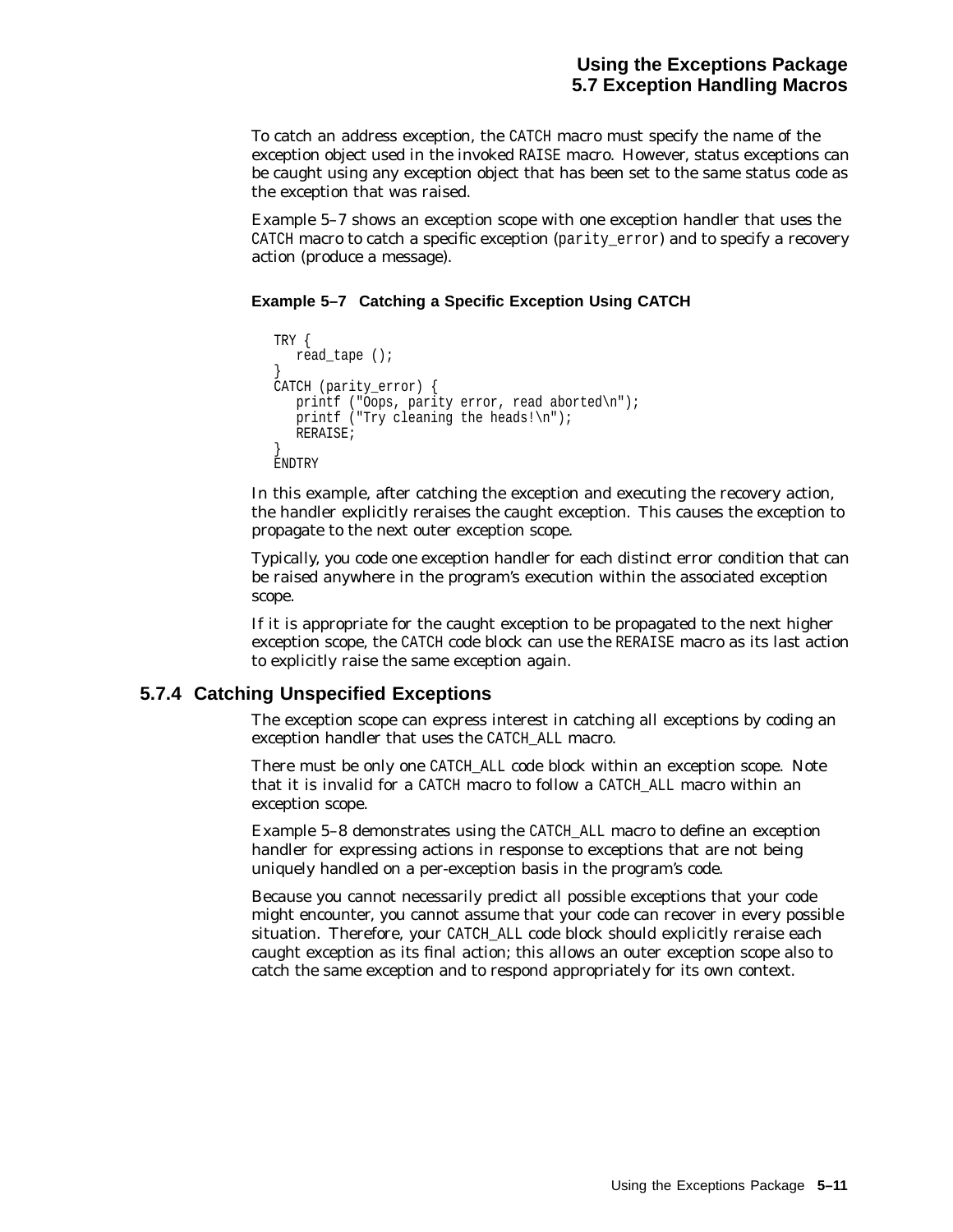**Example 5–8 Catching an Unspecified Exception Using CATCH\_ALL**

```
int *local_mem;
local mem = malloc (sizeof (int));
TRY {
  operation(local_mem);
  free (local_mem);
}
CATCH (an_error) {
  printf ("Oops; caught one!\n");
   free (local_mem);
}
CATCH_ALL {
  free (local mem);
  RERAISE;
}
ENDTRY
```
# **5.7.5 Reraising the Current Exception**

Within an exception scope's CATCH or CATCH\_ALL code blocks, you can invoke the RERAISE macro to reraise a caught exception. This allows the next outer exception scope to handle the exception as it finds appropriate. Invoking the RERAISE macro is valid only within a CATCH or CATCH\_ALL code block.

Use the RERAISE macro in a CATCH or CATCH ALL code block that must restore some permanent program state (for example, releasing resources such as memory or a mutex) but does not have enough context about the detected error condition or sufficient reason to attempt to recover fully. For example, a CATCH\_ALL code block should always reraise the caught exception as its last action, because the exception handler cannot recover fully from the error since it does not know what the error specifically was.

Refer to Example 5–8 for an example of how a program invokes the RERAISE macro as the last action in a CATCH\_ALL code block.

### **5.7.6 Defining Epilogue Actions**

Some of your program's CATCH or CATCH\_ALL code blocks may catch exceptions only for the purpose of performing cleanup actions, such as releasing resources. In many cases, these actions are performed when the TRY code block exits normally or after an exception has been caught. This requires duplicating code in the CATCH\_ALL code block and following the exception scope (for the case when an exception does not occur).

The exceptions package's FINALLY macro defines a code block that catches an exception and then implicitly reraises that exception for the next outer exception scope to handle. The actions in a FINALLY code block are also performed when the scope exits normally (that is, when no exception is raised), so that they need not be coded more than once.

Example 5–9 demonstrates the FINALLY macro.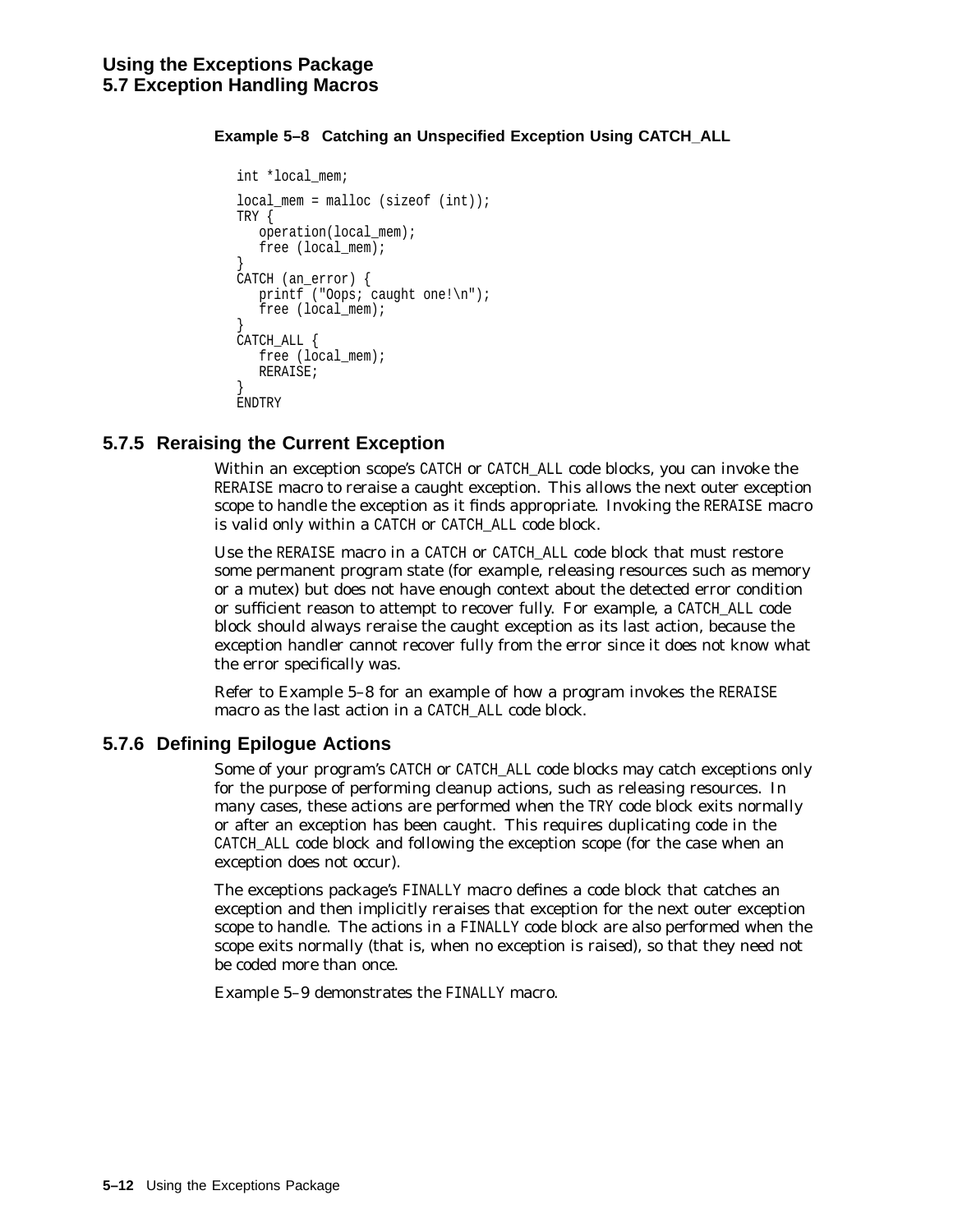#### **Example 5–9 Defining Epilogue Actions Using FINALLY**

```
pthread_mutex_lock (&some_object.mutex);
some object.num waiters = some object.num waiters + 1;
TRY {
   while (! some_object.data_available)
       pthread cond wait (&some object.condition, &some object.mutex);
    /* The code to act on the data_available goes here */
}
FINALLY {
   some object.num waiters = some object.num waiters - 1;
   pthread_mutex_unlock (&some_object.mutex);
\{ENDTRY
```
In this example, if the thread was canceled while it was waiting, the pthread\_cancel\_e exception would propagate out of the pthread\_cond\_wait( ) call. The operations in the FINALLY code block release the mutex, after ensuring that the shared data associated with the lock is correct for the next thread that acquires the mutex.

**Note**

Do not define a FINALLY code block if your exception scope uses a CATCH or CATCH ALL code block. Doing so results in unpredictable behavior.

# **5.8 Operations on Exceptions**

In addition to raising, catching, and reraising exception objects, the exceptions package supports the following API-level operations on exception objects:

- Determine the current exception.
- Import a system-defined error status.
- Export a system-defined error status.
- Report an exception.
- Determine whether two exception objects match.

The following sections discuss these operations.

#### **5.8.1 Referencing the Caught Exception**

Within a CATCH or CATCH ALL code block the caught exception object can be referenced by using the THIS\_CATCH symbol. You cannot use THIS\_CATCH in a FINALLY code block because there might not be an exception.

The THIS CATCH definition has a type of EXCEPTION  $*$ . This value can be passed to the pthread\_exc\_get\_status\_np( ), pthread\_exc\_report\_np( ), or pthread\_exc\_matches\_np( ) routines, as described in Section 5.8.3, Section 5.8.4, and Section 5.8.5.

**Note**

Because of the way that the exceptions package propagates exception objects, the address contained in THIS\_CATCH might not be the actual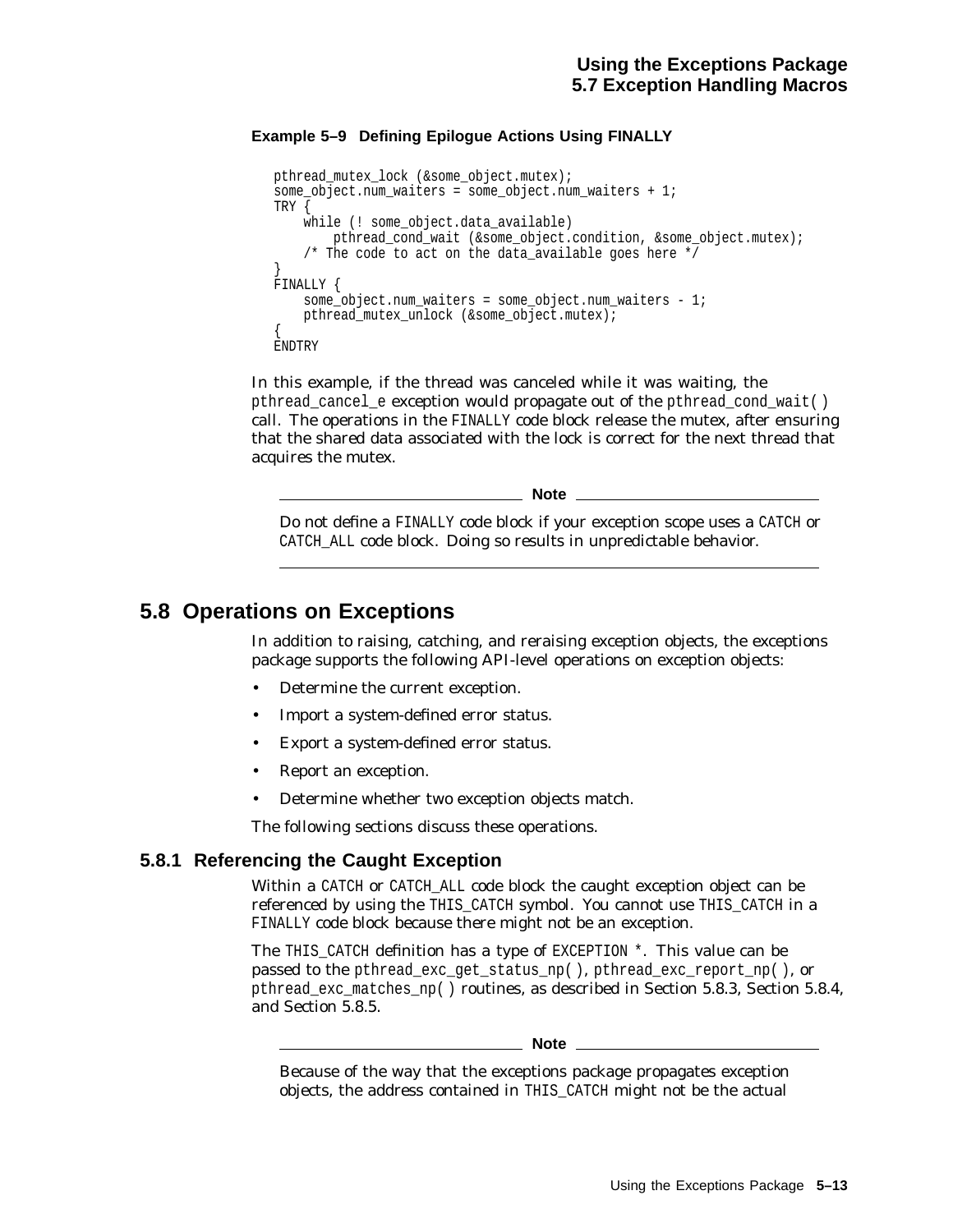address of an address exception. To match THIS\_CATCH against known exceptions, use the pthread\_exc\_matches\_np( ) routine, as described in Section 5.8.5. Furthermore, the value of THIS CATCH may become invalid when control leaves the CATCH or CATCH ALL block.

### **5.8.2 Setting a System-Defined Error Status**

Use the pthread\_exc\_set\_status\_np( ) routine to set a status value in an existing address exception object. This converts an address exception object into a status exception object.

This routine's exception object argument must already have been initialized with the exceptions package's EXCEPTION\_INIT macro, as described in Section 5.3.1.

In a program that uses status exceptions, use this routine to associate a systemspecific status value with the specified exception object. Note that any exception objects set to the same status value are considered equivalent by the Threads Library.

Example 5–10 demonstrates setting an error status in an address exception object.

#### **Example 5–10 Setting an Error Status in an Exception Object**

static EXCEPTION an error; unsigned long status code = ENOMEM; EXCEPTION\_INIT (an\_error); /\* Import status code into an existing, initialized, address exception object \*/ pthread\_exc\_set\_status\_np (&an\_error, status\_code);

**Note**

#### On OpenVMS systems:

Threads Library exception status values are OpenVMS condition codes with a SEVERE severity level. If necessary, the pthread\_exc\_set\_status\_np( ) routine will modify the severity level of the status code to SEVERE.

### **5.8.3 Obtaining a System-Defined Error Status**

In a program that uses status exceptions, use the

pthread\_exc\_get\_status\_np( ) routine to obtain the status value from a status exception object, such as after an exception is caught. If the routine's *exception* argument is a status exception object, it sets the status *code* argument and returns 0 (zero); otherwise, it returns [EINVAL] and does not set the status value argument.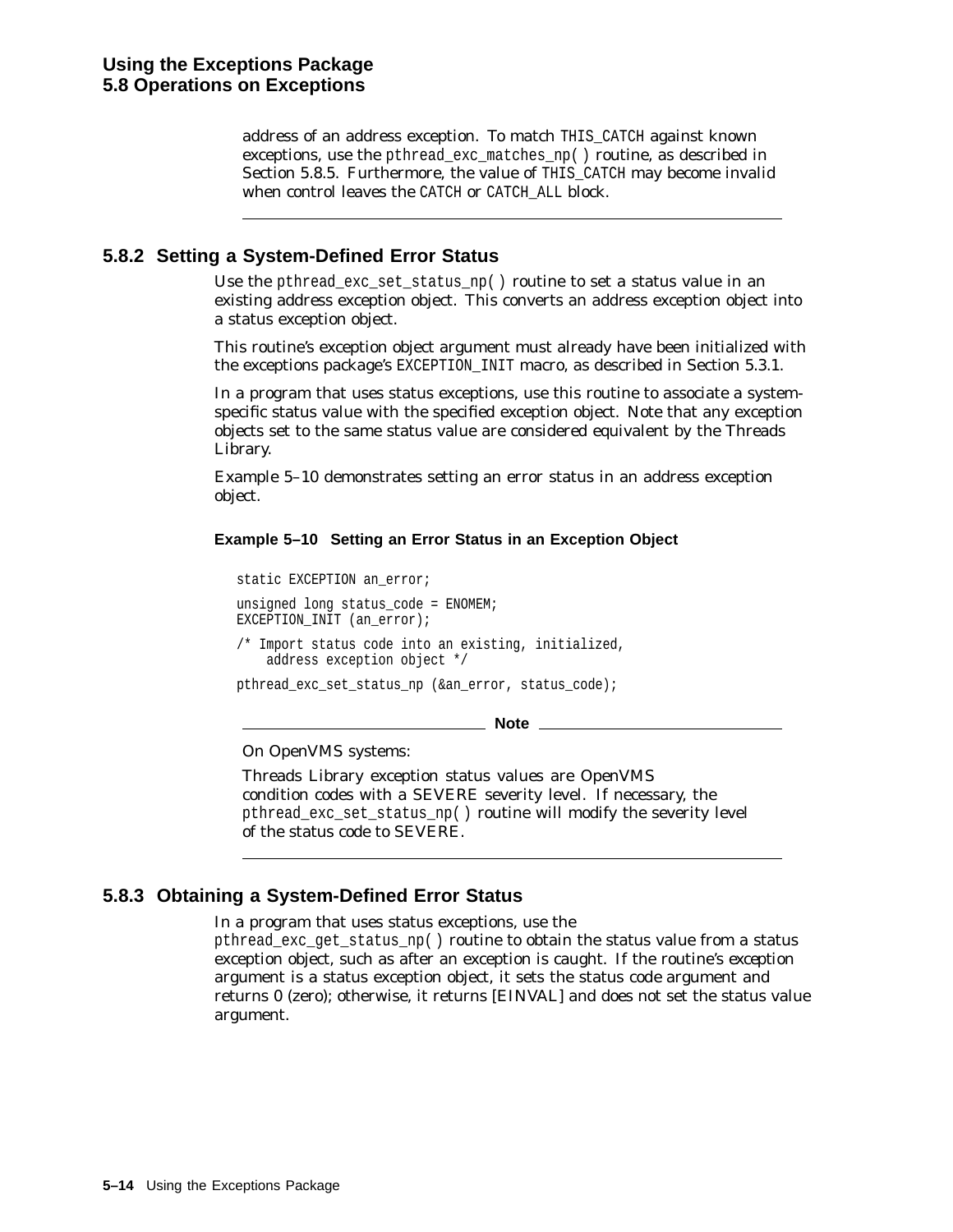#### **Example 5–11 Obtaining the Error Status Value from a Status Exception Object**

```
#include <pthread_exception.h>
.
.
.
TRY {
  operation ();
    }
CATCH_ALL {
  unsigned long status_code;
   if (pthread_exc_get_status_np (THIS_CATCH, &status_code) == 0
        && status_code == SOME_ERROR)
     fprintf (stderr, "Exception %ld caught from system.\n", SOME_ERROR);
   else
    pthread exc_report_np (THIS_CATCH);
   }
ENDTRY
```
Example 5–11 demonstrates using the pthread\_exc\_get\_status\_np( ) routine to obtain the status value associated with a caught status exception object.

#### **5.8.4 Reporting a Caught Exception**

Use the pthread\_exc\_report\_np( ) routine to produce a message that reports what a given exception object represents. Your program calls this routine within a CATCH or CATCH\_ALL code block to report on a caught exception.

An exception in your program that has not been handled by a CATCH or CATCH\_ALL causes the unhandled exception handler to report the exception and immediately terminate the process. However, you might prefer to report a caught exception as part of your program's error recovery.

The pthread\_exc\_report\_np( ) routine prints a message to stderr (on Tru64 UNIX systems) or SYS\$ERROR (on OpenVMS systems) that describes the exception.

Each defined exception has an associated message that describes the given error condition. Typically, external status values can also be reported. When an address exception is reported, the Threads Library can only report the fact that an exception has occurred and the address of the exception object.

See Example 5–11 for an example using the pthread exc\_report\_np( ) routine to report an error.

#### **5.8.5 Determining Whether Two Exceptions Match**

The pthread exc matches  $np()$  routine compares two exception objects, taking into consideration whether each is an address exception or a status exception. Whenever you must compare two exception objects, use this routine.

Example 5–12 demonstrates how to use the pthread\_exc\_matches\_np( ) routine to test for the equivalence of two exception objects.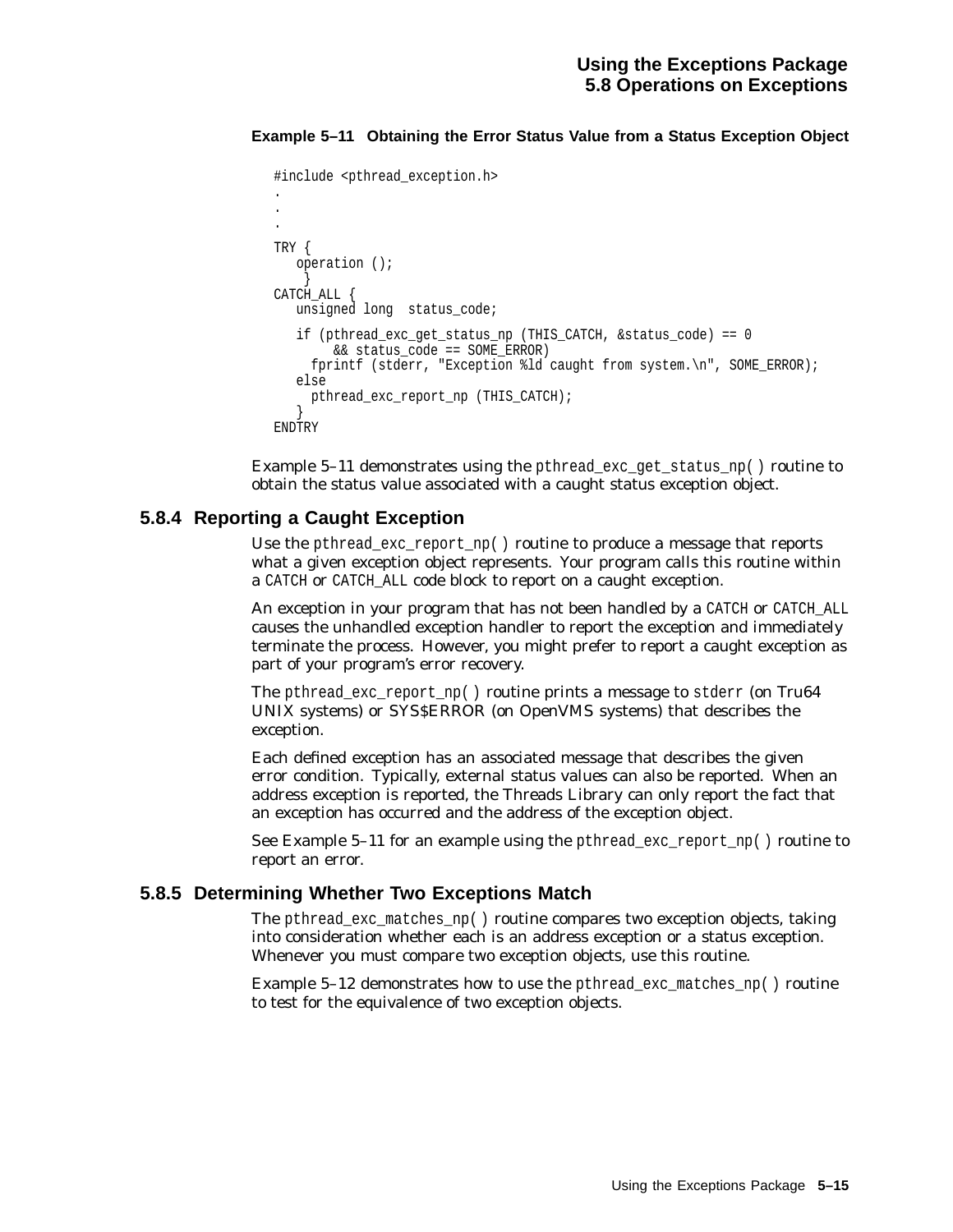#### **Example 5–12 Comparing Two Exception Objects**

```
#include <pthread_exception.h>
.
.
.
EXCEPTION my_status;
EXCEPTION INIT (my status);
pthread exc set status np (&my status, status code);
.
.
.
TRY {.
   .
   . }
.
.
.
CATCH_ALL {
   if (pthread_exc_matches_np (THIS_CATCH, &my_status))
      fprintf (stderr, "This is my exception\n");
   RERAISE;
}
ENDTRY
```
## **5.9 Using Exceptions**

This section presents guidelines for using exceptions in a modular way, so that independent software components can be written without requiring knowledge of each other, and includes tips on writing code using exceptions.

#### **5.9.1 Develop Naming Conventions for Exceptions**

Develop naming conventions for exception objects. A naming convention ensures that the names for exceptions that are declared extern in different modules do not conflict. The following convention is recommended:

```
facility-prefix_error-name_e
```
Example: pthread\_cancel\_e

#### **5.9.2 Enclose Appropriate Actions in an Exception Scope**

In a TRY code block avoid including code that more appropriately belongs outside it (in particular, before it). That is, the TRY macro should guard only operations for which there are appropriate handler operations in the scope's FINALLY, CATCH, or CATCH\_ALL code blocks.

A common misuse of a TRY code block is to include code that should be executed before the TRY macro is invoked. Example 5–13 demonstrates this misuse.

In this example, the FINALLY code block assumes that no exception is raised by calling the open\_file( ) routine. If calling open\_file( ) results in raising an exception, the FINALLY code block's close( ) operation will use an invalid identifier.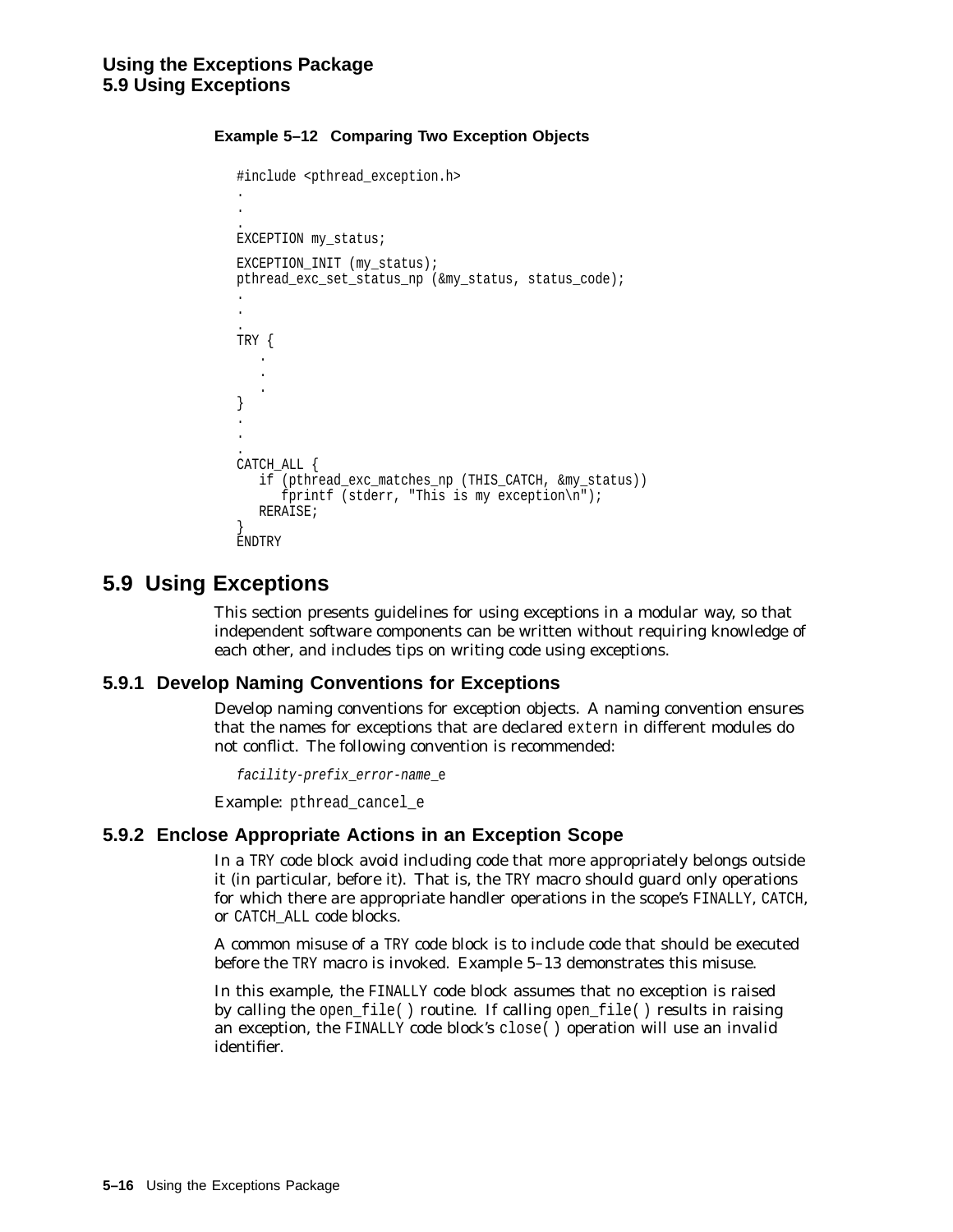#### **Example 5–13 Incorrect Placement of Statements That Might Raise an Exception**

```
TRY {
    handle = open file (file name);
    /* Statements that might raise an exception here */
}
FINALLY {
    close (handle);
}
ENDTRY
```
#### **Example 5–14 Correct Placement of Statements That Might Raise an Exception**

```
handle = open_file (file_name);
TRY {
    /* Statements that might raise an exception here */
}
FINALLY {
   close (handle);
}
ENDTRY
```
Thus, the code in Example 5–13 should be rewritten as shown in Example 5–14.

Notice that the initialization code belongs prior to the invoking of the TRY macro, and the matching cleanup code belongs in the FINALLY code block. In this example, the open\_file( ) call is moved to before the TRY macro, and the close( ) call is kept in the FINALLY block.

#### **5.9.3 Raise Exceptions Prior to Performing Side-Effects**

Raise exceptions prior to performing side-effects. That is, write routines that propagate exceptions to their callers, so that the routine does not modify any persistent process state before raising the exception. A matching close( ) call is required only if the open  $file()$  operation is successful. (If an exception is raised, the caller cannot access the output parameters of the function, because the compiler may not have copied temporary values back to their home locations from registers.)

If the open  $file()$  routine raises an exception, the identifier will not have been written, so this open operation must not require that a corresponding close () routine is called when open\_file( ) raises an exception.

#### **5.9.4 Exiting an Exception Scope**

Do not place a return or goto statement between TRY and ENDTRY. It is invalid to return from, branch from, or leave by other means a TRY, CATCH, CATCH\_ALL, or FINALLY block, such as by using a continue or break in an exception scope contained inside a loop or switch statement. After a given TRY macro is executed, the exceptions package requires that the corresponding ENDTRY macro is also executed unless an exception is raised or reraised.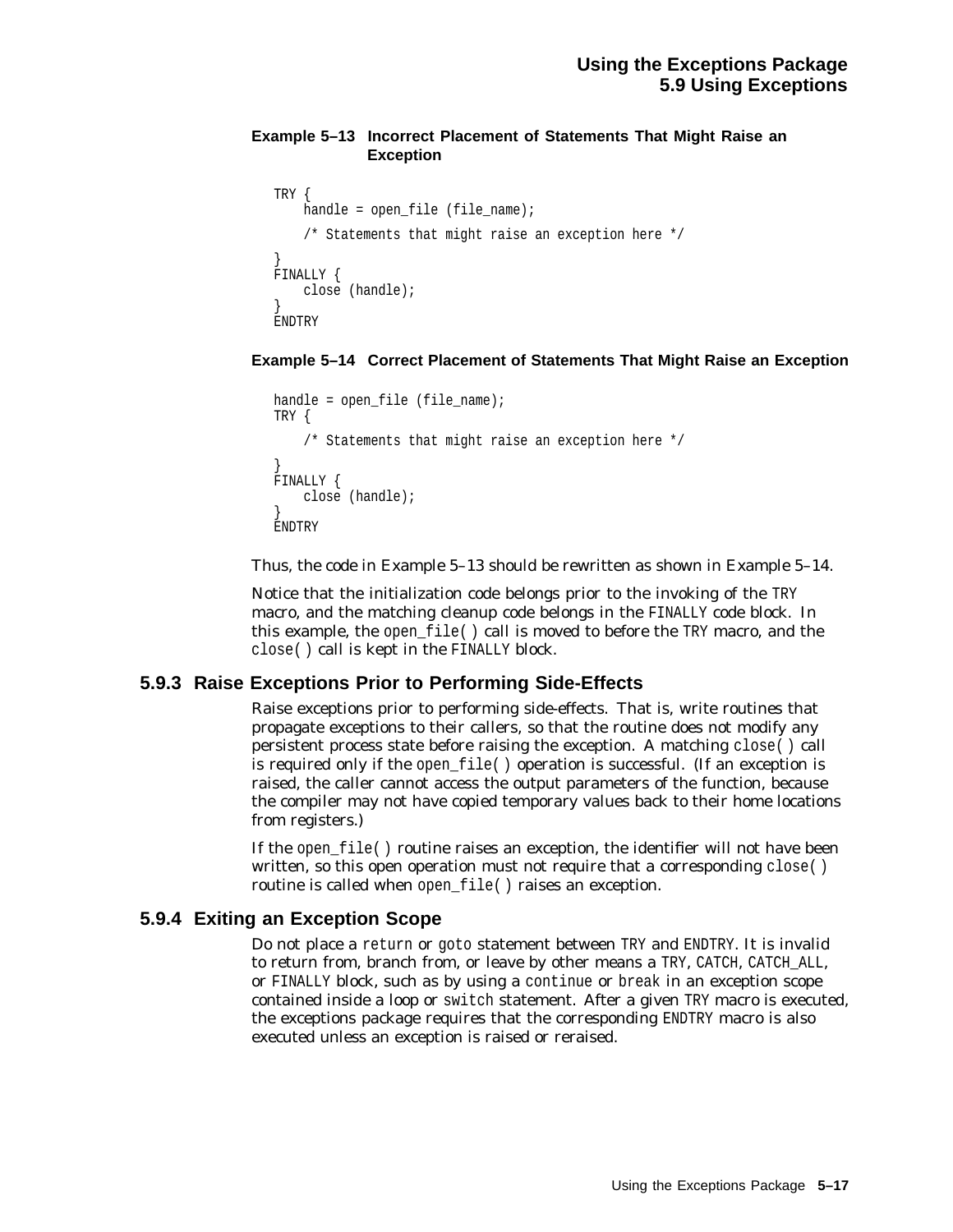#### **5.9.5 Declare Variables Within Handler Code as Volatile**

When declaring certain variables that are used within an exception scope, you must use the ANSI C volatile type attribute. The volatile attribute prevents the compiler from producing certain optimizations about such variables that would be unsafe if an exception were raised. This ensures that such a variable's value is reliable in an exception handler after an exception is raised.

Use the volatile type attribute for a variable whose value is written after the TRY macro is invoked and before the first CATCH/CATCH\_ALL/FINALLY macro is invoked *and* whose value must be used when an exception is caught within a CATCH/CATCH\_ALL/FINALLY block or (if the exception is caught and not reraised) after the ENDTRY macro is invoked.

Example 5–15 demonstrates the significance of using the volatile type qualifier for variables that are referenced within an exception scope.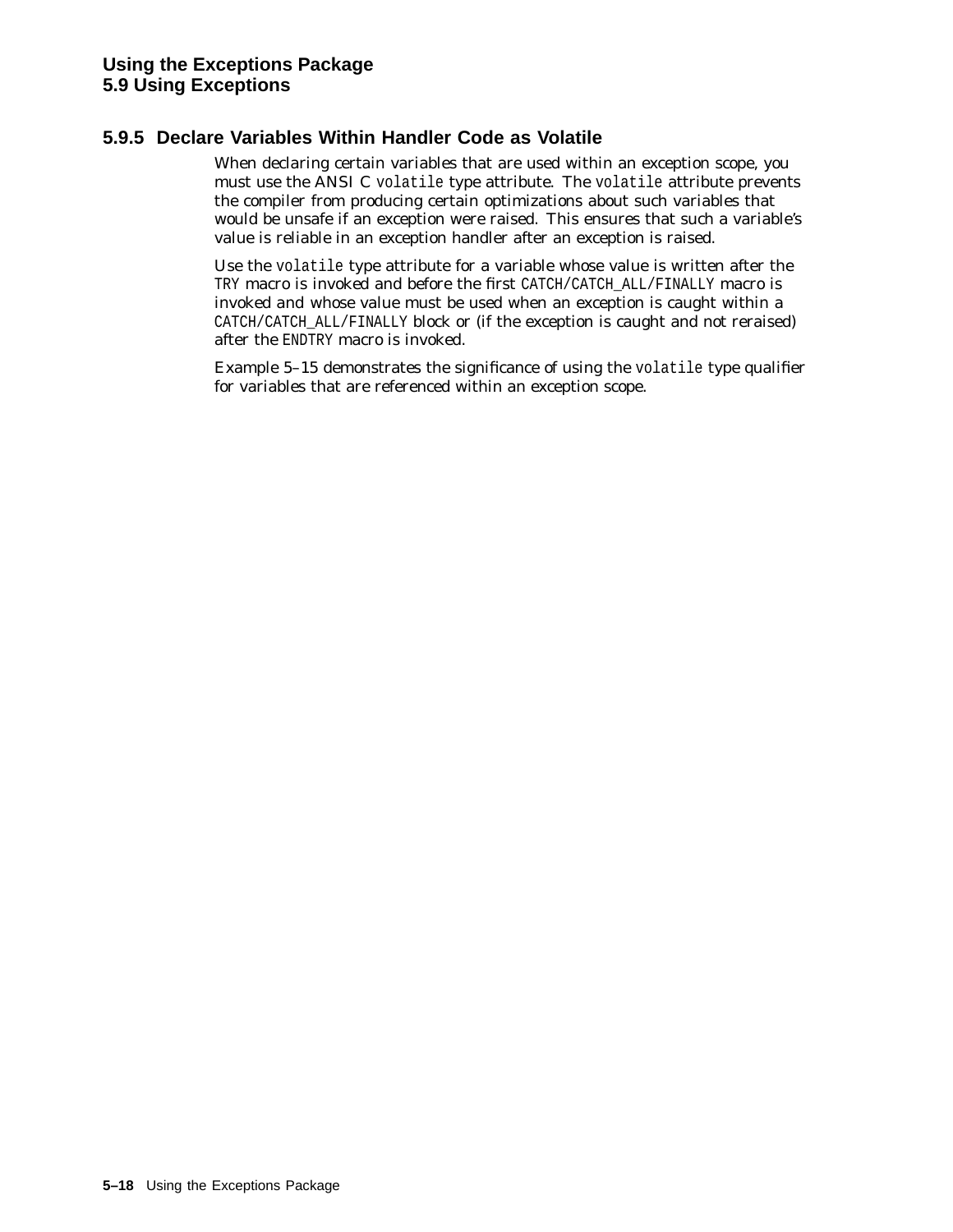#### **Example 5–15 Use of the Volatile Type Qualifier Within an Exception Scope**

```
void demonstrate_volatile_in_exception_scope (void )
{
  int updated before try;
  int updated;
  static int updated_static;
  volatile int updated volatile;
  updated before try = 1;
  updated = 2iupdated_static = 3iupdated_volatile = 4;
  TRY {
     updated = 6;
     updated_static = 7;
     updated volatile = 8;
     something that might result in an exception();
   }
  CATCH (fully handled exception) {
     /* Fully handle the exception here.
         Execute the code after ENDTRY next. */
   }<br>CATCH_ALL { 12000
     if (updated > updated_static)
        printf ("%d, %d", updated, updated_before_try);
     if (updated > updated_volatile)
       printf ("%d, %d", updated, updated_before_try);
     RERAISE;
   }
  ENDTRY 2
  /* The following two statements use invalid
         references to the variables updated and
         updated_static.** */
  if (updated > updated_static)
     printf ("%d, %d", updated, updated before try);
  if (updated > updated_volatile)
     printf ("%d, %d", updated, updated_before_try);
} /* end demonstrate_volatile_in_exception_scope() */
```
! Values of updated\_volatile and updated\_before\_try are reliable. Values of updated and updated\_static are unreliable.

**2** Regardless of the path to this code, the values of updated\_volatile and updated\_before\_try are reliable. If this code is reached after the ENDTRY macro is invoked and no exception has been raised, the values of updated and updated\_static are reliable. If this code is reached after the exception fully\_handled\_exception has been caught, the values of updated and updated\_static are unreliable.

The code in Example 5–15 demonstrates:

• For variables referenced within exception handler code blocks, it is necessary to distinguish between those whose value is set before versus after the TRY macro is invoked in order to declare those variables properly.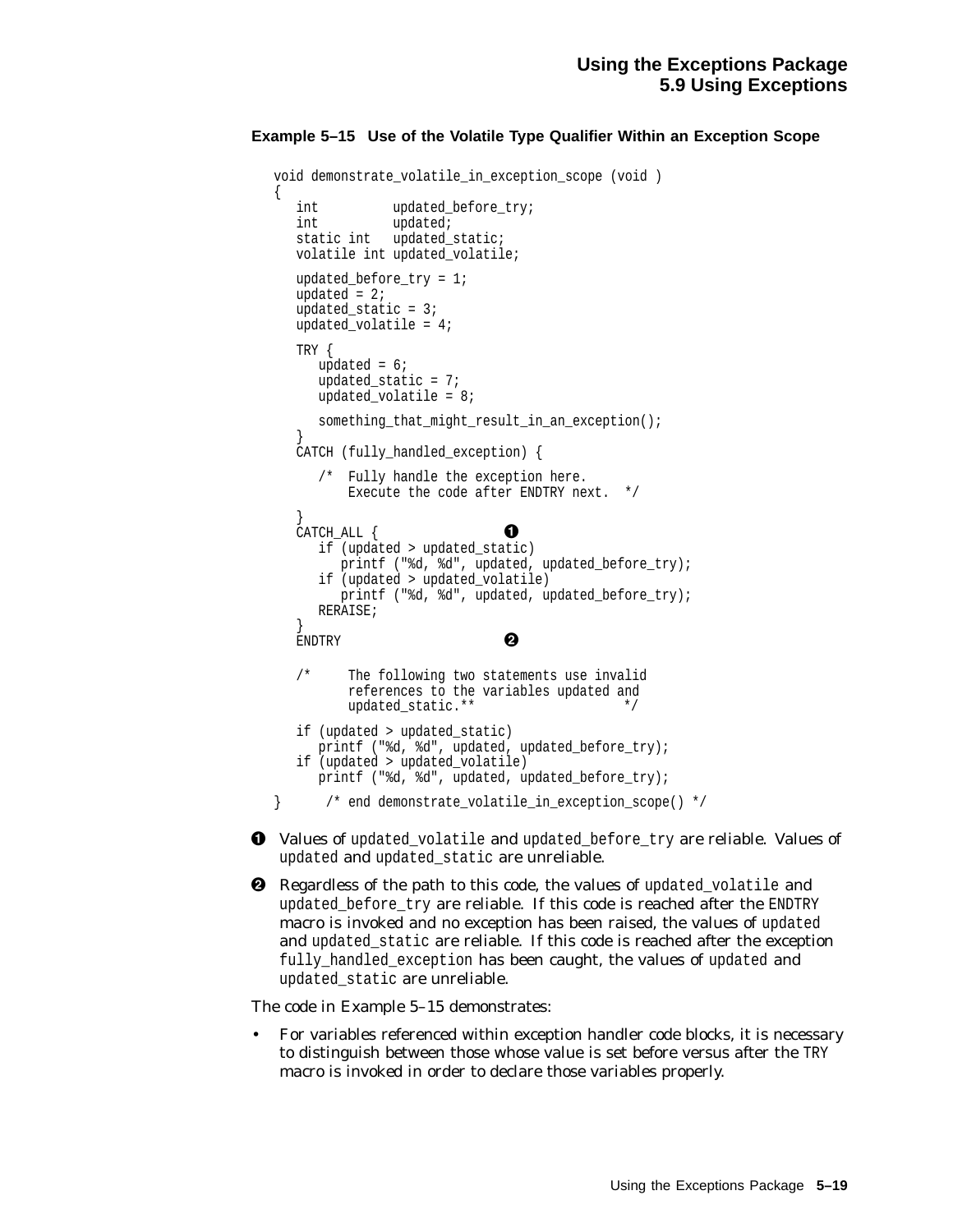The requirement to use the volatile type qualifier pertains to a variable regardless of its C storage class—that is, for both automatic and static variables.

Test your program after compiling it with the ''optimize'' compiler option, to ensure that your program contains the appropriate exception handler code.

#### **5.9.6 Reraise Caught Exceptions That Are Not Fully Handled**

Reraise exceptions that are not fully handled. That is, reraise any exception that you catch, unless your handler has performed the complete recovery action for the error. This rule permits an unhandled exception to propagate to some final default handler that knows how to recover fully.

A corollary of this rule is that CATCH\_ALL handlers must always reraise the exceptions they catch because they can catch any exception, including those not explicitly known to your code.

It is important to follow this convention, so that your program does not stop the propagation of a thread cancelation exception or thread-exit request exception. The Threads Library maps these requests into exceptions, so that exception handler code can have the opportunity to handle all exceptional conditions—from access violations to thread-exit. In some applications it is important to be able to catch these to preserve an external invariant, such as an on-disk database, but they must always be reraised so that the thread will terminate properly.

#### **5.9.7 Avoid Dynamically Allocated Exception Objects**

Avoid dynamically allocated exception objects. Local exception objects should be declared (explicitly or implicitly) as static, and extern exception objects are acceptable.

## **5.10 Exceptions Defined by the POSIX Threads Library**

Table 5–1 lists the names of exception objects that are defined by the Threads Library and the meaning of each exception.

Exception object names that begin with the prefix pthread\_ are raised within the runtime environment itself and are not meant to be raised by your program code. Names of exception objects that begin with pthread\_exc\_ are generic and belong to the exceptions package or represent exceptions raised by the underlying system.

| <b>Exception</b>       | <b>Definition</b>                                                 |
|------------------------|-------------------------------------------------------------------|
| pthread_cancel_e       | Thread cancelation in progress                                    |
| pthread_exc_aritherr_e | Unhandled floating-point exception signal ("arithmetic<br>error") |
| pthread_exc_decovf_e   | Unhandled decimal overflow exception                              |
| pthread_exc_excpu e    | "CPU-time limit exceeded"                                         |
| pthread exc exfilsiz e | "File size limit exceeded"                                        |
| pthread_exc_exquota_e  | Operation failed due to insufficient quota                        |
|                        | (continued on next page)                                          |

**Table 5–1 Names of Exception Objects Defined by the Threads Library**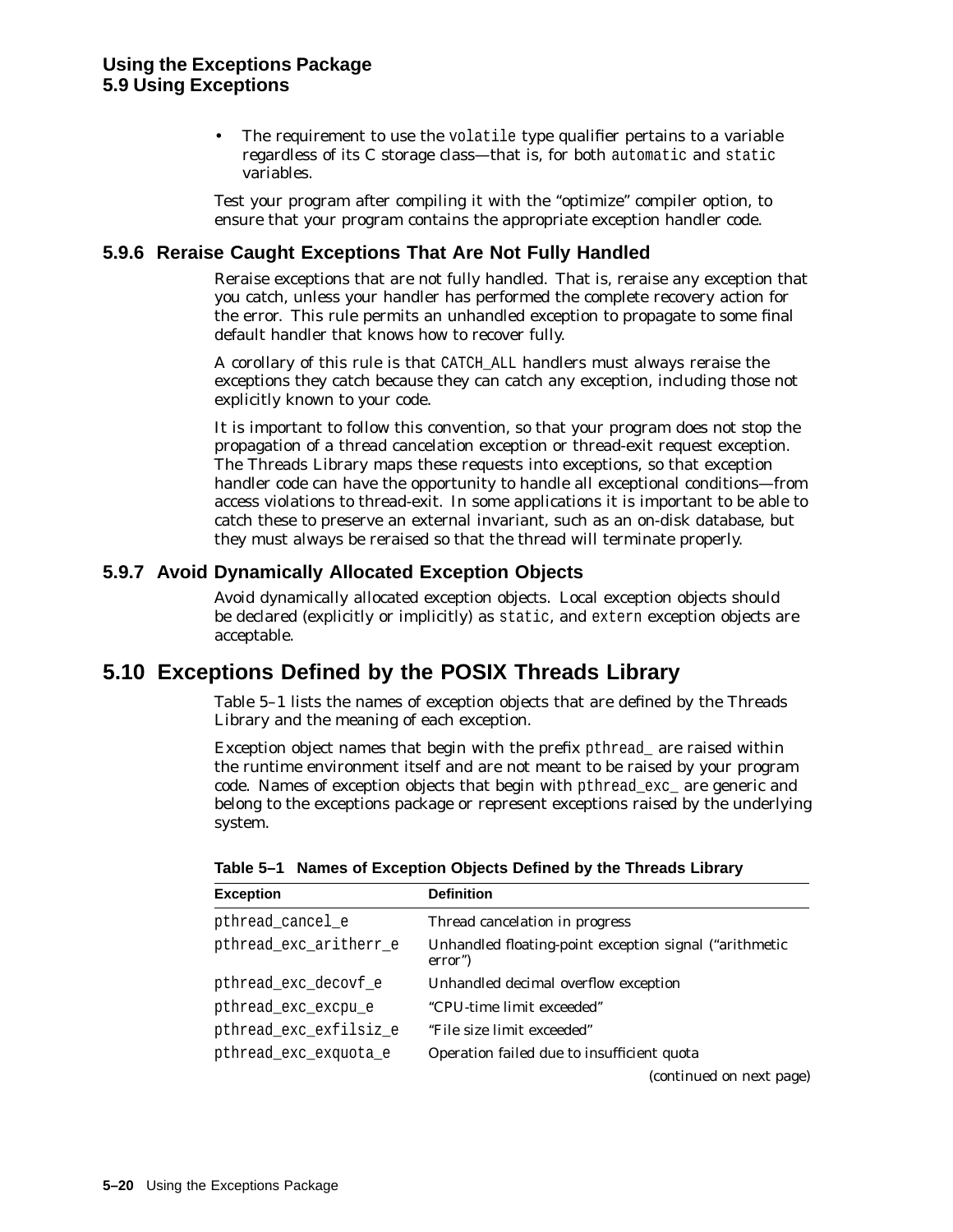#### **Using the Exceptions Package 5.10 Exceptions Defined by the POSIX Threads Library**

| <b>Exception</b>        | <b>Definition</b>                                            |
|-------------------------|--------------------------------------------------------------|
| pthread_exc_fltdiv_e    | Unhandled floating-point/decimal divide by zero exception    |
| pthread_exc_fltovf_e    | Unhandled floating-point overflow exception                  |
| pthread_exc_fltund_e    | Unhandled floating-point underflow exception                 |
| pthread_exc_illaddr_e   | Data or object could not be referenced                       |
| pthread_exc_illinstr_e  | Unhandled illegal instruction signal ("illegal instruction") |
| pthread_exc_insfmem_e   | Insufficient virtual memory for requested operation          |
| pthread_exc_intdiv_e    | Unhandled integer divide by zero exception                   |
| pthread_exc_intovf_e    | Unhandled integer overflow exception                         |
| pthread_exc_noexcmem_e  | Out of memory while processing an exception                  |
| pthread_exc_nopriv_e    | Insufficient privilege for requested operation               |
| pthread_exc_privinst_e  | Unhandled privileged instruction fault exception             |
| pthread_exc_resaddr_e   | Unhandled reserved addressing fault exception                |
| pthread_exc_resoper_e   | Unhandled reserved operand fault exception                   |
| pthread_exc_SIGABRT_e   | <b>Unhandled signal ABORT</b>                                |
| pthread_exc_SIGBUS_e    | Unhandled bus error signal                                   |
| pthread_exc_SIGEMT_e    | Unhandled EMT signal                                         |
| pthread_exc_SIGFPE_e    | Unhandled floating-point exception signal                    |
| pthread_exc_SIGILL_e    | Unhandled illegal instruction signal                         |
| pthread_exc_SIGIOT_e    | Unhandled IOT signal                                         |
| pthread_exc_SIGPIPE_e   | Unhandled broken pipe signal                                 |
| pthread_exc_SIGSEGV_e   | Unhandled segmentation violation signal                      |
| pthread_exc_SIGSYS_e    | Unhandled bad system call signal                             |
| pthread_exc_SIGTRAP_e   | Unhandled trace or breakpoint trap signal                    |
| pthread_exc_subrng_e    | Unhandled subscript out of range exception                   |
| pthread_exc_uninitexc_e | Uninitialized exception raised                               |
| pthread_exit_e          | Thread exiting using pthread_exit()                          |
| pthread_stackovf_e      | Attempted stack overflow was detected                        |

**Table 5–1 (Cont.) Names of Exception Objects Defined by the Threads Library**

## **5.11 Interoperability of Language-Specific Exceptions**

In general, the parts of your program that are coded in a given language  $(C, C_{++},$ Ada) can use only that language's own exception objects. This is also true for a program that uses the Threads Library.

Currently on Tru64 UNIX systems, your program cannot use CATCH to catch a C++ or Ada exception.

However, in a program that uses the Threads Library, C++ object destructors will run when an exception from any facility, including the Threads Library, reaches that frame. This includes the exceptions pthread\_cancel\_e (cancelation of thread) and pthread\_exit\_e (thread exit).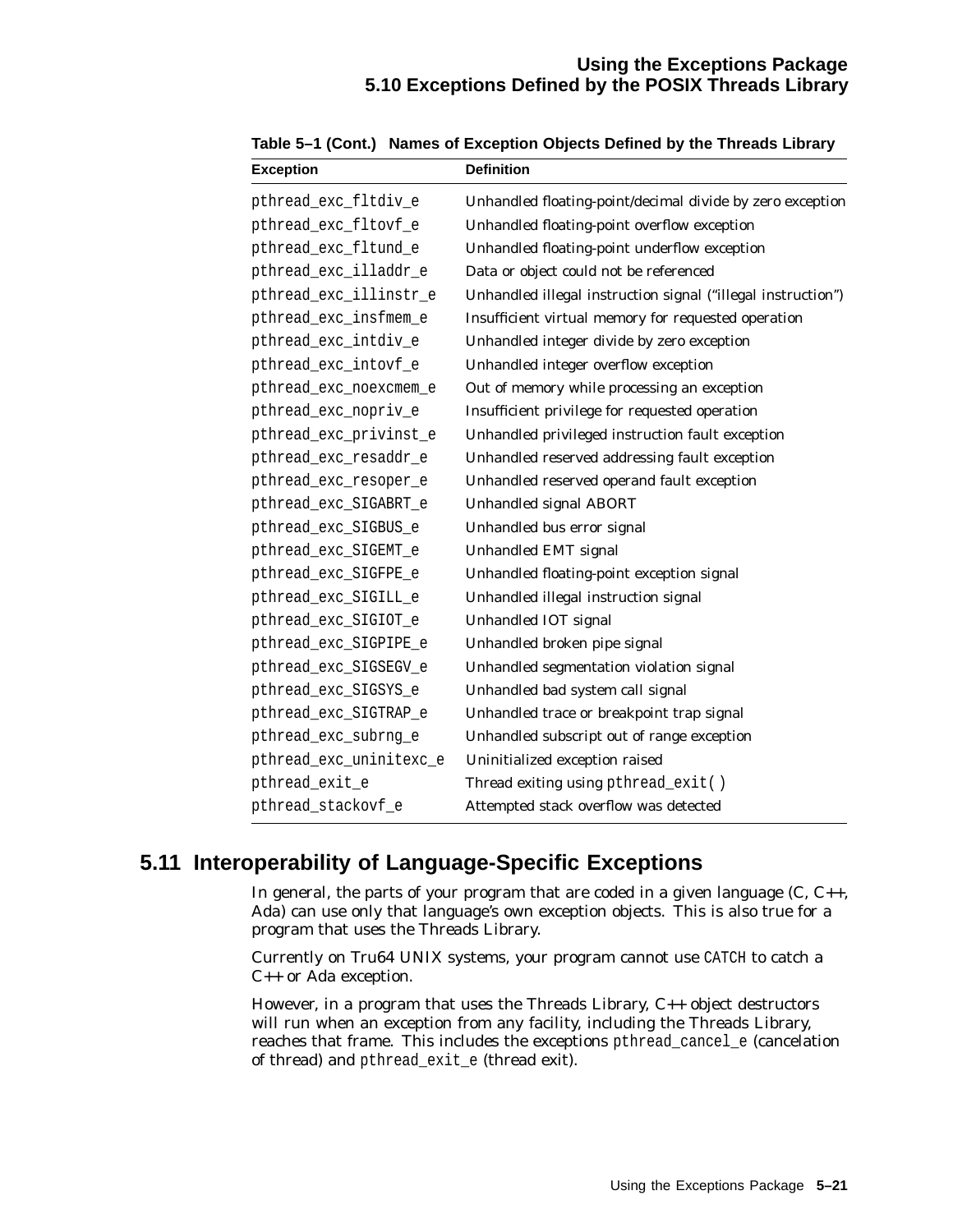## **5.12 Host Operating System Dependencies**

This section mentions dependencies of the exceptions package on the operating system environment.

#### **5.12.1 Tru64 UNIX Dependencies**

Tru64 UNIX has an architecturally specified exception model that is used by the Threads Library as well as C++, Compaq Ada, and other languages that support exceptions. The Compaq C compiler has extensions that allow ''native'' exception handling.

#### **5.12.2 OpenVMS Conditions and Exceptions**

On OpenVMS, the Threads Library propagates exceptions within the context of the OpenVMS Condition Handling Facility (CHF). An exception is typically raised by calling LIB\$STOP with one of the condition codes listed in Table B–3.

Like the pthread\_cleanup\_push( ) routine, the exceptions package's TRY macro establishes an OpenVMS condition handler that catches conditions of ''fatal'' or "severe" severity. Conditions with other severity values are passed through and thus cannot be caught using exception handler code.

This requirement also pertains to status exceptions. Thus, you cannot use the exceptions package's CATCH, CATCH\_ALL, and FINALLY macros to handle a status exception that is not of "severe" or "fatal" severity.

When your program raises an exception, an OpenVMS condition has been signaled. Until the exception is actually caught (that is, before passing through any TRY blocks or cleanup handlers), the primary condition code is either CMA\$\_ EXCEPTION (for an address exception) or a status value (for a status exception).

When a status exception is reraised, whether performed explicitly in a CATCH or CATCH\_ALL block or implicitly at the end of a FINALLY block or a cleanup handler, the Threads Library changes the primary condition code to either CMA\$\_EXCCOP or CMA\$\_EXCCOPLOS (depending on whether the contents of the exception can be reliably copied) and chains the original status code to the new primary as a secondary condition code. The Threads Library propagates the exception by calling LIB\$STOP with the new argument array.

When a status exception is reraised, the Threads Library changes the primary condition code to indicate, first, that the exception has been reraised and, second, that the state of the program has been altered since the original exception was raised—that is, some number of frames have been unwound from the stack, which makes the values of any local variables unavailable.

This behavior also has these effects:

- The new primary condition code is not available to any CATCH blocks in call frames further into the stack, because those blocks trigger based on the status value in the original status exception; however, subsequent CATCHES will function properly.
- The status code for the original status exception is available to any "native" OpenVMS condition handler in the argument array as a chained (secondary) OpenVMS condition. You must code such a handler to recognize the CMA\$\_ EXCCOP and CMA\$\_EXCCOPLOS condition codes and to use the chained condition code when those are encountered as the primary.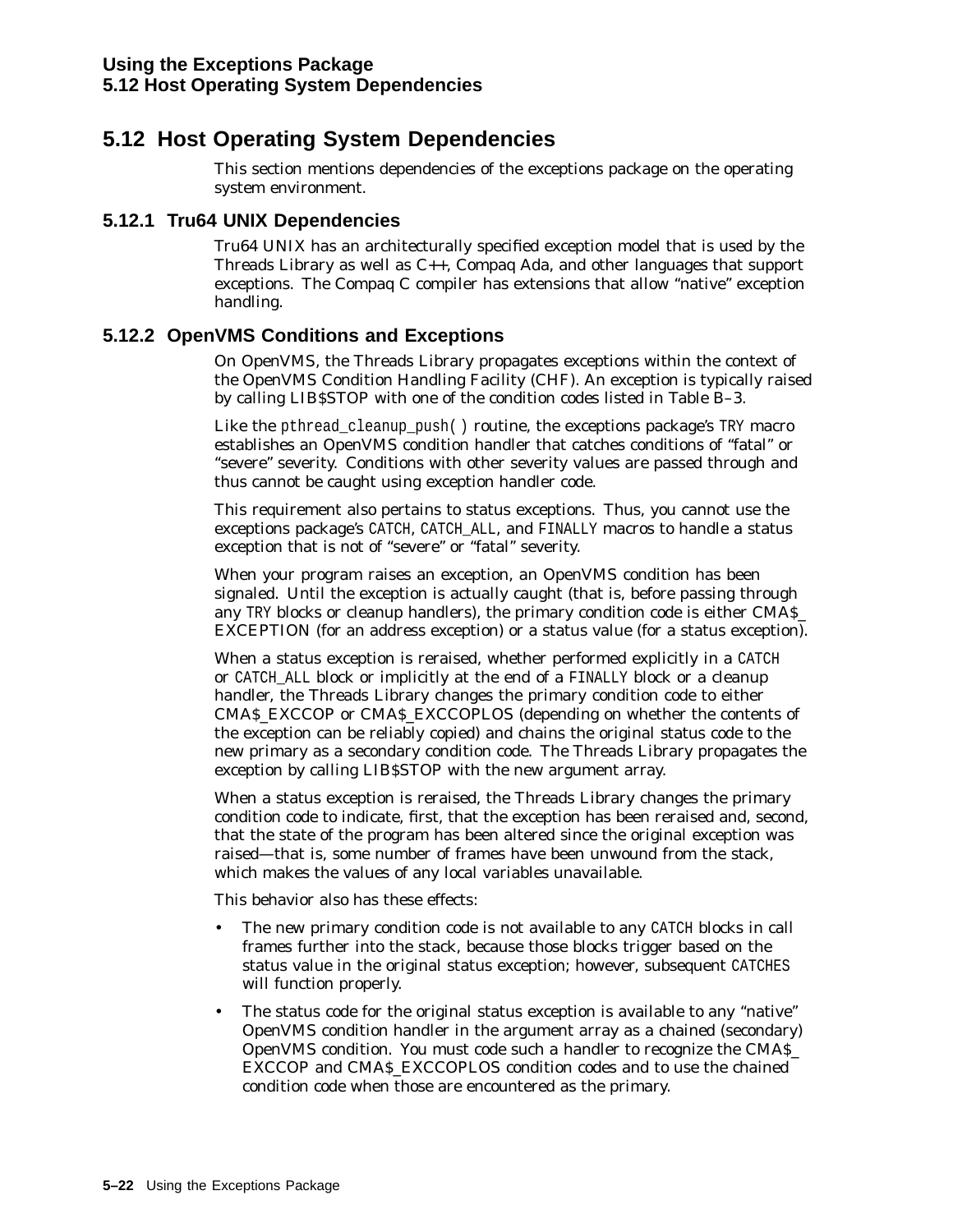#### **Using the Exceptions Package 5.12 Host Operating System Dependencies**

For example, output of the following form indicates that some thread incurred an access violation that was propagated as an exception without being fully handled.

%CMA-F-EXCCOP, exception raised; VMS condition code follows -SYSTEM-F-ACCVIO, access violation, reason mask=00, virtual address=0000000000000000, PC=000000000002013C, PS=0000001B

After noticing the location where the access violation occurred, or by running the failing program under the debugger with a breakpoint set on exceptions, you can determine the location from which the exception (in this example, the ACCVIO condition) is originating.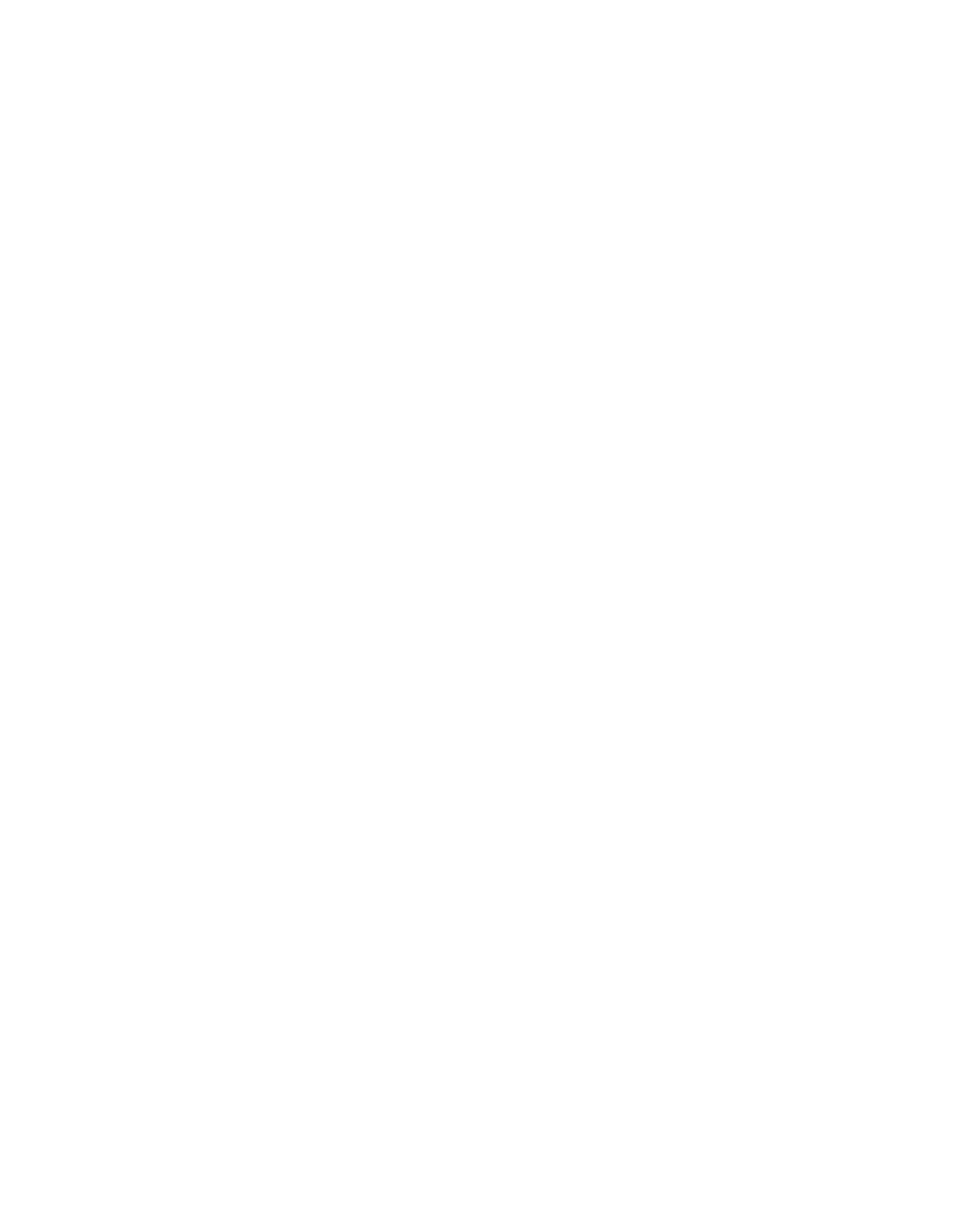# **6 Examples**

This chapter presents two example programs that use routines in the **pthread** interface. Example 6–1 utilizes one parent thread and a set of worker threads to perform a prime number search. Example 6–2 implements a simple, text-based, asynchronous user interface that reads and writes commands to the terminal.

Both examples use the **pthread** interface routines and rely on their default status-returning mechanism to indicate routine completion status. Example 6–1 uses the POSIX cleanup handler mechanism to clean up from thread cancelation. In contrast, Example 6–2 uses the exception package to capture and clean up from thread cancelation and other synchronous fatal error conditions.

### **6.1 Prime Number Search Example**

Example 6–1 shows the use of **pthread** interface routines in a C program that performs a prime number search. The program finds a specified number of prime numbers, then sorts and displays these numbers. Several threads participate in the search: each thread takes a number (the next one to be checked), checks whether it is a prime, records it if it is prime, and then takes another number, and so on.

This program reflects the work crew functional model (see Section 1.4.2.) The worker threads increment the integer variable current num to obtain their next work assignment. As a whole, the worker threads are responsible for finding a specified number of prime numbers, at which point their work is complete.

The number of worker threads to use and the number of prime numbers to find are defined as constants. A macro checks for an error status from each call to the Threads Library and prints a given string and the associated error value. Data that is accessed by all threads (mutexes, condition variables, and so on) are declared as global items.

Each worker thread executes the prime\_search( ) routine, which immediately waits for permission to continue from the parent thread. The worker thread synchronizes with the parent thread using a predicate and a condition variable. Before and after waiting on the condition variable, each worker thread pushes and pops, respectively, a cleanup handler routine (unlock cond( )) to allow recovery from cancelation or other unexpected thread exit.

Notice that a predicate loop encloses the condition wait, to prevent the worker thread from continuing if it is wrongly signaled or broadcast. The lock associated with the condition variable must be held by the thread during the call to condition wait. The lock is released within the call and acquired again upon being signaled or broadcast. Note that the same mutex must be used for all operations performed on a specific condition variable.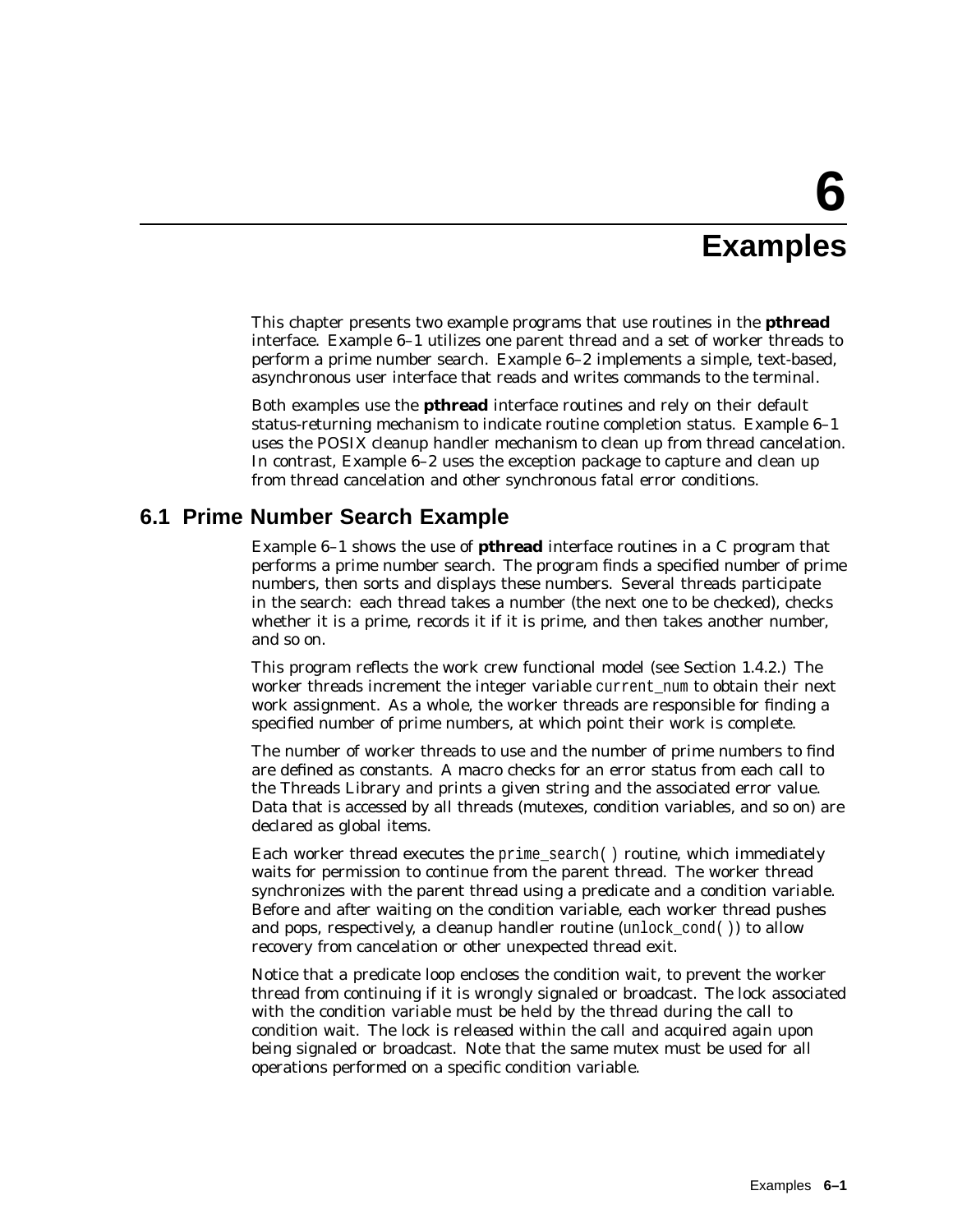After the parent sets the predicate and broadcasts, each worker thread begins finding prime numbers until canceled by a fellow worker who has found the last requested prime number. Upon each iteration a given worker increments the current number to examine and takes that new value as its next work item. Each worker thread uses a mutex to access the next work item, to ensure that no two threads are working on the same item. This type of locking protocol should be performed on all global data to ensure its integrity.

Next, each worker thread determines whether its current work item is prime by trying to divide numbers into it. If the number proves to be nondivisible, it is put on the list of primes. The worker thread disables its own cancelability while working with the list of primes, to control more easily any cancelation requests that might occur. The list of primes and its current count are protected by mutexes, which also protect the step of canceling all other worker threads upon finding the last requested prime. While the prime list mutex's remains locked, the worker checks whether it has found the last requested prime, and, if so, unsets a predicate and cancels all other worker threads. Finally, the worker enables its own cancelability.

The canceling thread should fall out of the work loop as a result of the predicate that it unsets.

The parent thread's flow of execution is as follows:

- Set up the environment, which means initialize the program's mutexes and one condition variable.
- Create worker threads. Creation of worker threads is straightforward and uses the default attributes.
- Broadcast to the worker threads that they can start.
- Join each thread as it finishes. As the parent joins each of the returning worker threads, it receives an exit value from each that indicates whether that worker thread exited normally. In this case, the exit values on all but one of the worker threads should be –1, indicating that the thread was canceled.
- Sort and print the list of primes.

The following **pthread** interface routines are used in Example 6–1:

```
pthread_cancel( )
pthread_cleanup_pop( )
pthread_cleanup_push( )
pthread_cond_wait( )
pthread_create( )
pthread_join( )
pthread_mutex_lock( )
pthread_mutex_unlock( )
pthread_setcancelstate( )
pthread_testcancel( )
```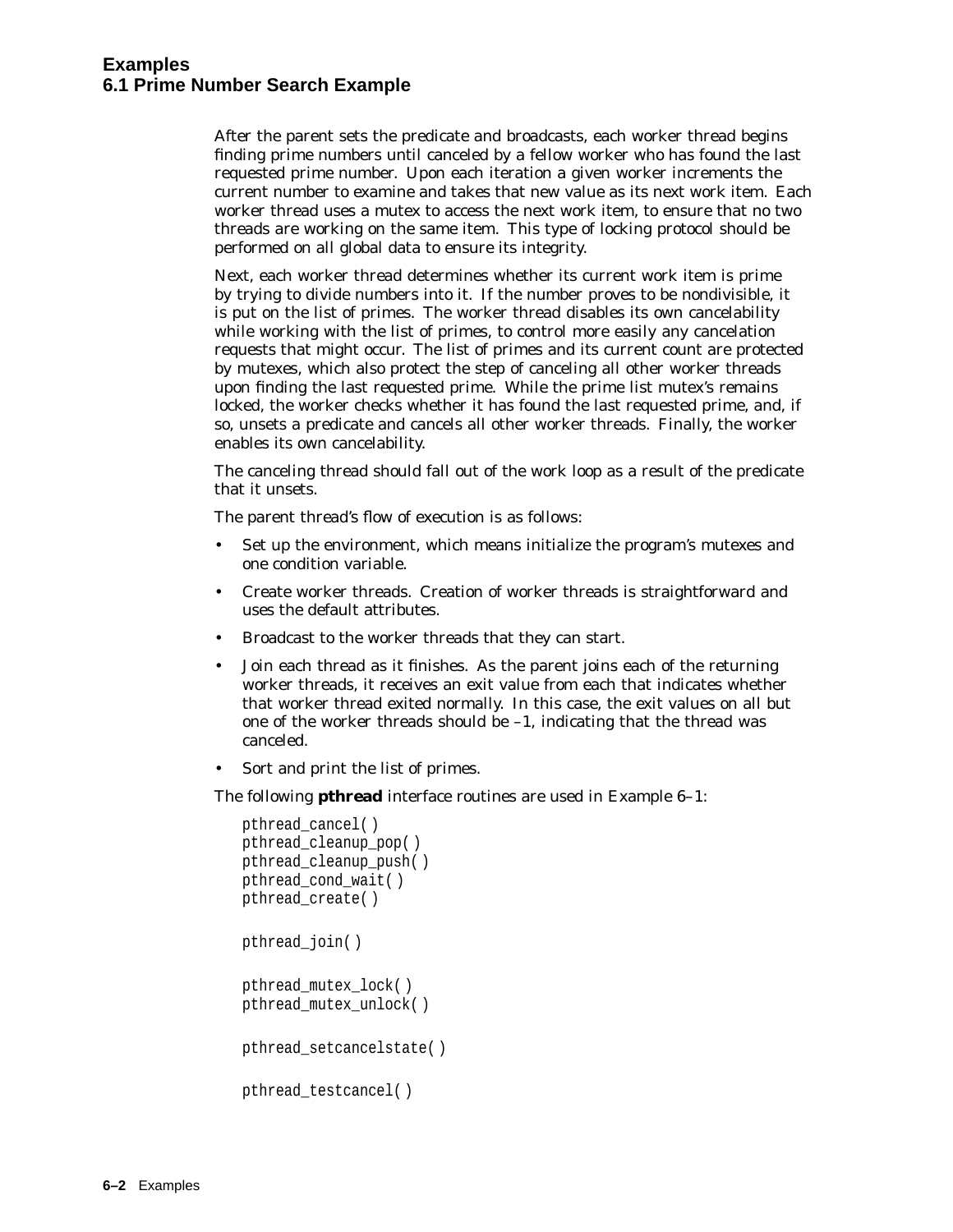#### **Example 6–1 C Program Example (Prime Number Search)**

```
/*
 *
 * example program conducting a prime number search
 *
 */
#include <pthread.h>
#include <stdio.h>
#include <stdlib.h>
/*
* Constants used by the example.
 */
#define workers 5 /* Threads to perform prime check */
#define request 110 /* Number of primes to find */
/*
* Macros
 */
#define check(status, string) if (status != 0) { \setminuserrno = status; \
   fprintf (stderr, "%s status %d: %s\n", status, string, strerror (status)); \
}
/*
 * Global data
 */
pthread_mutex_t prime_list = PTHREAD_MUTEX_INITIALIZER; /* Mutex for use in
                                                      accessing the
                                                       prime */
pthread_mutex_t current_mutex = PTHREAD_MUTEX_INITIALIZER; /* Mutex associated
                                                         with current
                                                         number */
pthread_mutex_t cond_mutex = PTHREAD_MUTEX_INITIALIZER; /* Mutex used for
                                                    thread start */<br>/* Condition variable
pthread cond t cond var = PTHREAD COND INITIALIZER;
                                                       for thread start */
int current_num= -1;/* Next number to be checked, start odd */
int thread_hold=1; /* Number associated with condition state */
int count =0; /* Count of prime numbers - index to primes */
int primes[request];/* Store prime numbers - synchronize access */
pthread_t threads[workers]; /* Array of worker threads */
static void
unlock_cond (void* arg)
{
   int status; /* Hold status from pthread calls */
   status = pthread_mutex_unlock (&cond_mutex);
   check (status, "Mutex_unlock");
}
```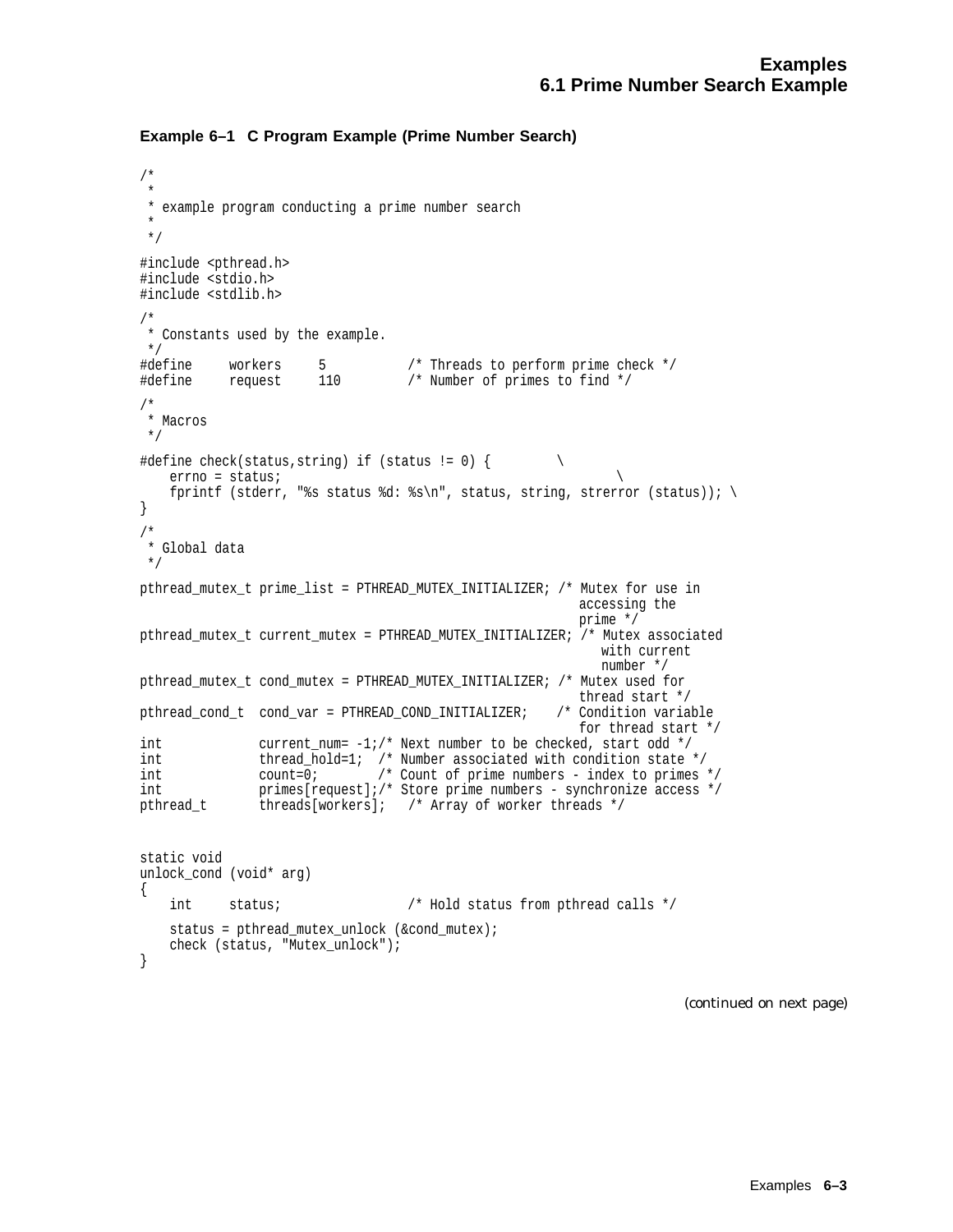{

#### **Example 6–1 (Cont.) C Program Example (Prime Number Search)**

```
/*
* Worker thread routine.
 *
 * Worker threads start with this routine, which begins with a condition wait
 * designed to synchronize the workers and the parent. Each worker thread then
 * takes a turn taking a number for which it will determine whether or not it
 * is prime.
*/
void *
prime_search (void* arg)
   int numerator; /* Used to determine primeness */
   int denominator; <br>
\begin{array}{ccc}\n\text{int} & \text{cut\_off;} \\
\text{cut\_off;} & & \text{/* Number being checked div 2 */} \\
\text{int} & \text{notifice;} & & \text{/* Used during a cancellation */}\n\end{array}int cut_off; /* Number being checked div 2 */
    int notifiee; /* Used during a cancelation */
    int prime; /* Flag used to indicate primeness */
    int my_number; /* Worker thread identifier */
    int status; /* Hold status from pthread calls */
    int not_done=1; /* Work loop predicate */
    int oldstate; /* Old cancel state */
   my number = (int)arg;/*
     * Synchronize threads and the parent using a condition variable, the
     * predicate of which (thread_hold) will be set by the parent.
     */
   status = pthread_mutex_lock (&cond_mutex);
   check (status, "Mutex_lock");
   pthread_cleanup_push (unlock_cond, NULL);
   while (thread_hold) {
       status = pthread cond wait (&cond var, &cond mutex);
       check (status, "Cond_wait");
    }
   pthread cleanup pop (1);
    /*
    * Perform checks on ever larger integers until the requested
     * number of primes is found.
     */
   while (not_done) {
        /* Test for cancelation request */
       pthread testcancel ();
        /* Get next integer to be checked */
       status = pthread_mutex_lock (&current_mutex);
       check (status, "Mutex_lock");
        check (status, "mulex_iver \frac{1}{\sqrt{2}} /* Skip even numbers */
       numerator = current num;
        status = pthread mutex unlock (&current mutex);
       check (status, "Mutex_unlock");
        /* Only need to divide in half of number to verify not prime */
       cut_off = numerator/2 + 1;prime = 1;
```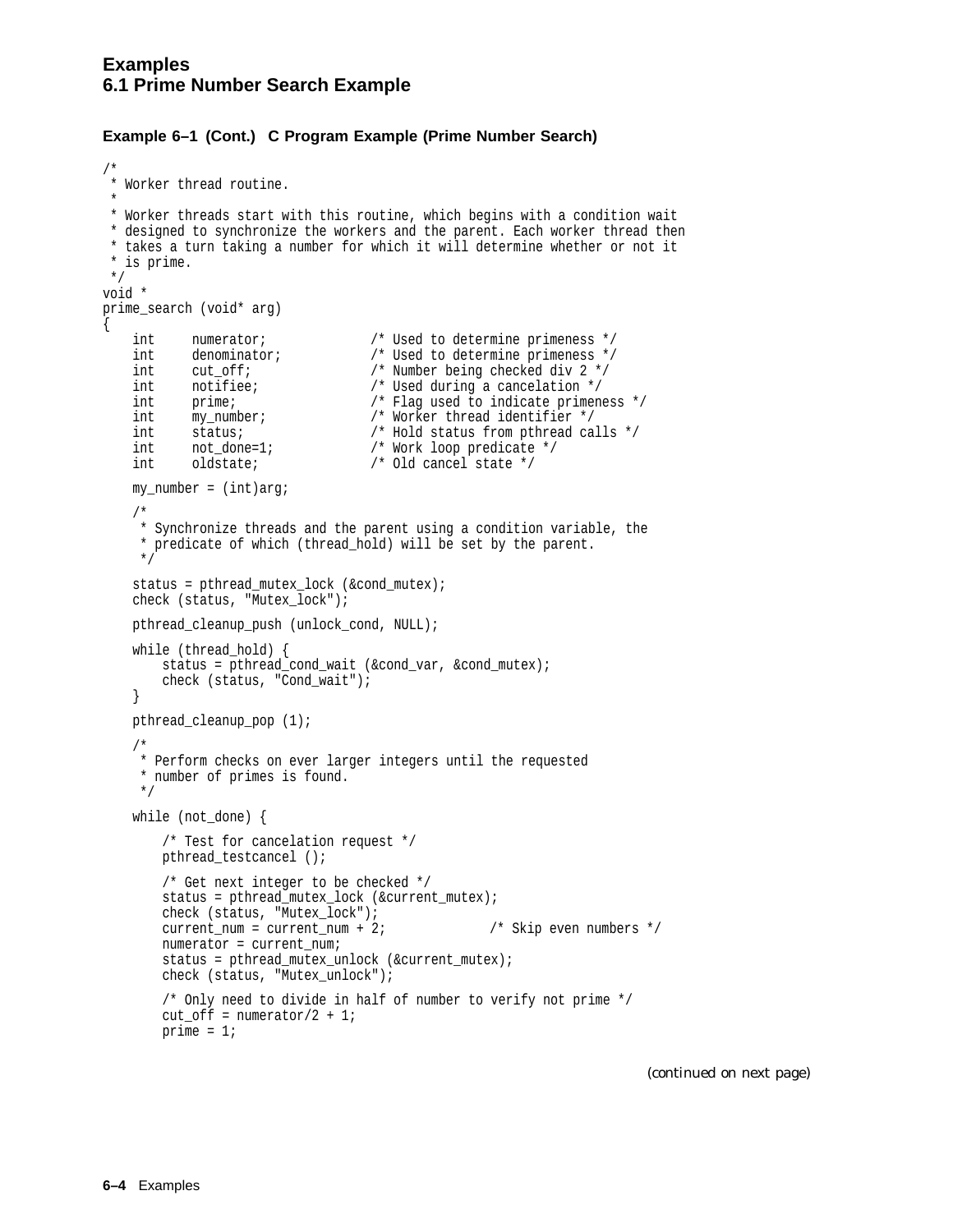#### **Example 6–1 (Cont.) C Program Example (Prime Number Search)**

```
/* Check for prime; exit if something evenly divides */
        for (denominator = 2i((denominator < cut off) & & (prime));
             denominator++) {
            prime = numerator % denominator;
        }
        if (prime != 0) {
            /* Explicitly turn off all cancels */
            pthread setcancelstate (PTHREAD CANCEL DISABLE, &oldstate);
            /*
            * Lock a mutex and add this prime number to the list. Also,
             * if this fulfills the request, cancel all other threads.
             */
            status = pthread_mutex_lock (&prime_list);
            check (status, "Mutex_lock");
            if (count < request) {
                primes[count] = numerator;
                count++;
            }
            else if (count >= request) {
                not done = 0;count++;
                for (notifiee = 0; notifiee < workers; notifiee++) {
                    if (notifiee != my_number) {
                        status = pthread cancel (threads[notifiee]);
                        check (status, "Cancel");
                    }
                }
            }
            status = pthread_mutex_unlock (&prime_list);
            check (status, "Mutex_unlock");
            /* Reenable cancelation */
            pthread_setcancelstate (oldstate, &oldstate);
        }
       pthread_testcancel ();
    }
   return arg;
main()
    int worker_num; /* Counter used when indexing workers */
    void *exit_value; /* Individual worker's return status */<br>int list; /* Used to print list of found primes *
   int list; /* Used to print list of found primes */
   int status; /* Hold status from pthread calls */
   int index1; /* Used in sorting prime numbers */
   int index2; /* Used in sorting prime numbers */
    int temp; <br> /* Used in a swap; part of sort */<br> int line idx; <br> /* Column alignment for output */
    int line_idx; /* Column alignment for output */
    /*
    * Create the worker threads.
     */
```
}

{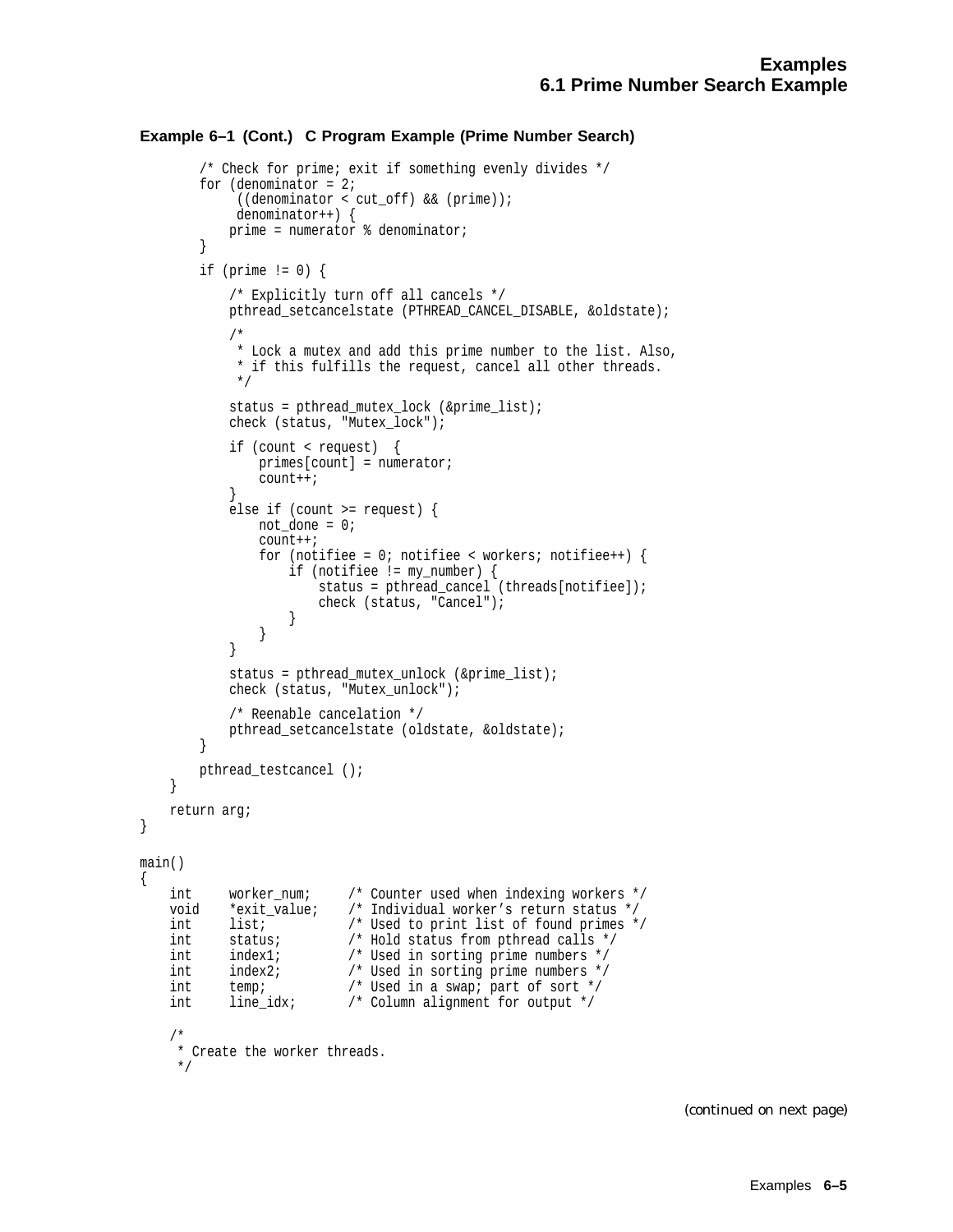#### **Example 6–1 (Cont.) C Program Example (Prime Number Search)**

```
for (worker_num = 0; worker_num < workers; worker_num++) {
    status = pthread_create (
        &threads[worker_num],
        NULL,
        prime_search,
        (void<sup>*</sup>)<sub>worker_number</sub>;
    check (status, "Pthread_create");
}
/*
 * Set the predicate thread_hold to zero, and broadcast on the
 * condition variable that the worker threads may proceed.
 */
status = pthread mutex lock (&cond mutex);
check (status, "Mutex_lock");
thread_hold = 0;
status = pthread_cond_broadcast (&cond_var);
check (status, "Cond_broadcast");
status = pthread_mutex_unlock (&cond_mutex);
check (status, "Mutex_unlock");
/*
 * Join each of the worker threads in order to obtain their
 * summation totals, and to ensure each has completed
 * successfully.
 *
 * Mark thread storage free to be reclaimed upon termination by
 * detaching it.
 */
for (worker_num = 0; worker_num < workers; worker_num++) {
    status = pthread_join (threads[worker_num], &exit_value);
    check (status, "Pthread_join");
    if (exit_value == (void*)worker_num)
        printf ("Thread %d terminated normally\n", worker_num);
    else if (exit_value == PTHREAD_CANCELED)
        printf ("Thread %d was canceled\n", worker_num);
    else
        printf ("Thread %d terminated unexpectedly with %#lx\n",
                worker_num, exit_value);
    /*
     * Upon normal termination the exit_value is equivalent to worker_num.
     */
}
/*
* Take the list of prime numbers found by the worker threads and
 * sort them from lowest value to highest. The worker threads work
 * concurrently; there is no guarantee that the prime numbers
 * will be found in order. Therefore, a sort is performed.
 */
for (index1 = 1; index1 < request; index1++) {
    for (index2 = 0; index2 < index1; index2++) {
        if (primes[index1] < primes[index2]) {
            temp = primes[index2];
            primes[index2] = primes[index1];
            primes[index1] = temp;
        }
    }
}
```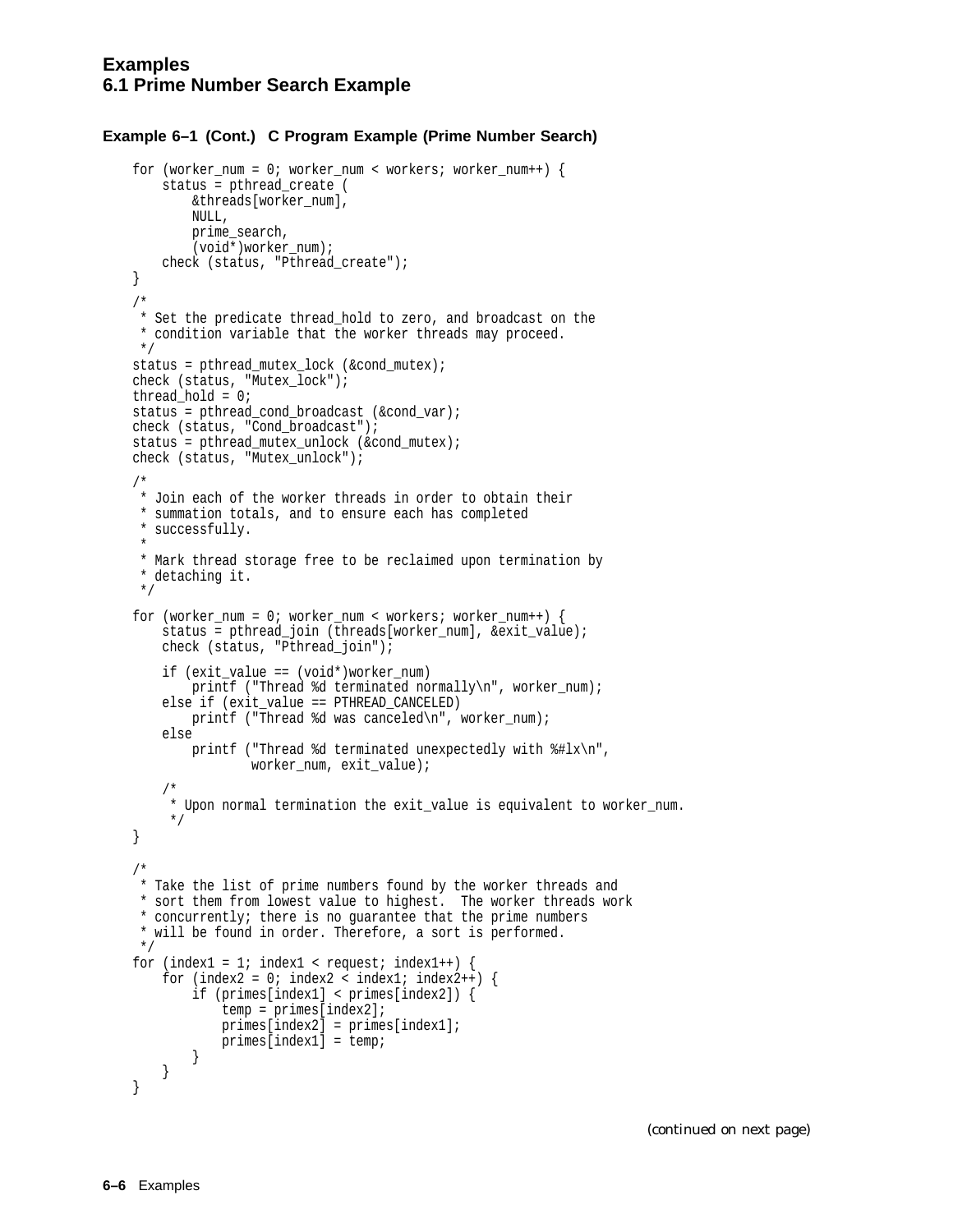```
Example 6–1 (Cont.) C Program Example (Prime Number Search)
```

```
/*
* Print out the list of prime numbers that the worker threads
* found.
*/
printf ("The list of %d primes follows:\n", request);
for (list = 0, line_idx = 0; list < request; list++, line_idx++) {
    if (line_idx >= 10) {
        printf (\n", \n", \n;
        line\_idx = 0;}
    else if (line_idx > 0)
        printf (\sqrt[n]{t});
    printf ("%d", primes[list]);
}
printf (\sqrt[n]{n});
```
}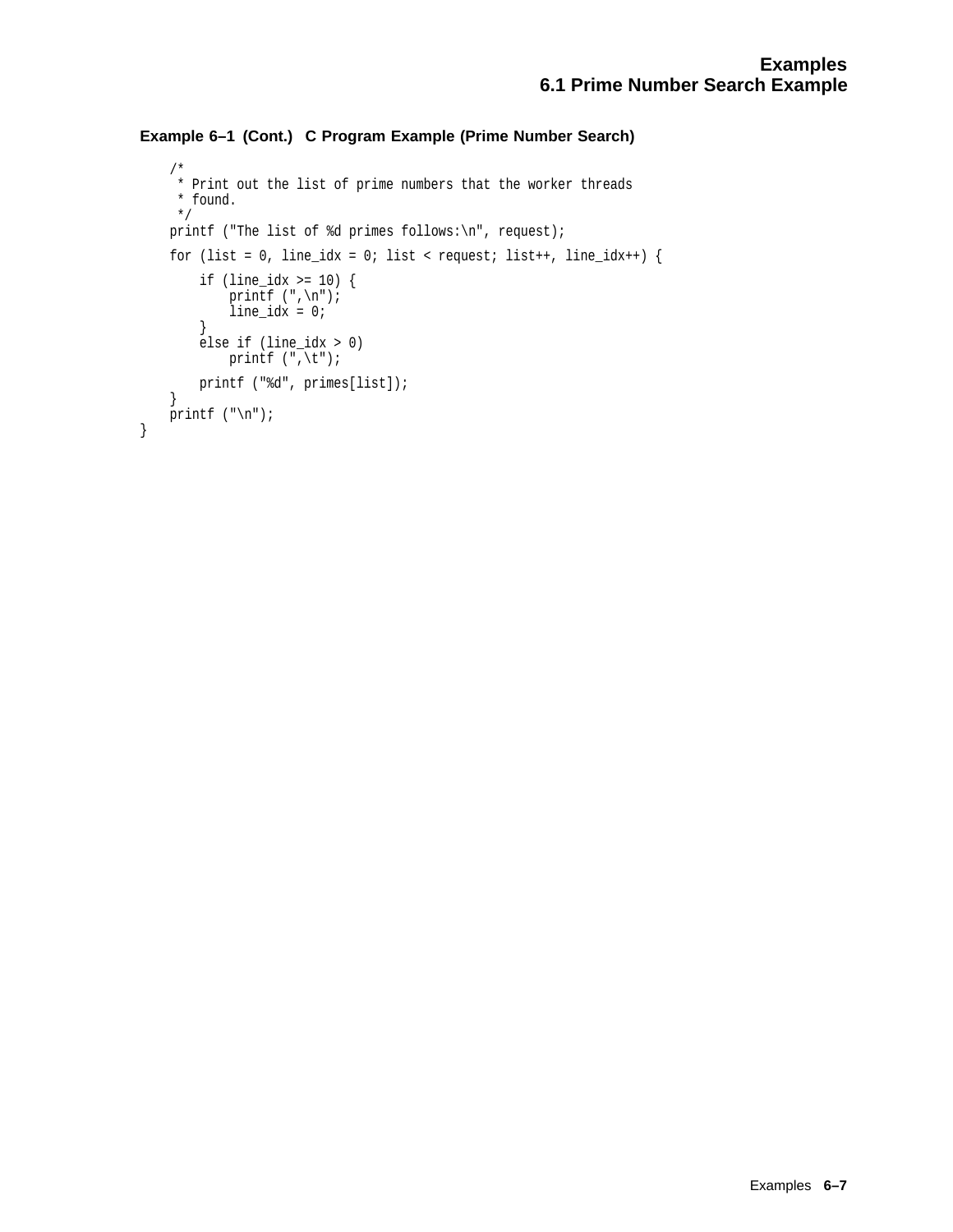## **6.2 Asynchronous User Interface Example**

Example 6–2 implements a simple, text-based, asynchronous user interface. It allows you to use the terminal to start multiple commands that run concurrently and that report their results at the terminal when complete. You can monitor the status of, or cancel, commands that are already running.

This C program utilizes **pthread** interface routines but also uses the exception package to capture and clean up from thread cancelations (and other synchronous fatal errors) as exceptions.

#### **Asynchronous Commands**

The asynchronous commands are date and time.

The asynchronous commands are as follows:

date *delay* number of seconds

Waits the specified number of seconds before displaying today's date

• time *delay\_number\_of\_seconds*

Waits the specified number of seconds before displaying the time of day

For example, issuing the following command causes the program to wait 10 seconds before reporting the time:

Info> **time 10**

#### **Housekeeping Commands**

The housekeeping commands are as follows:

• status *command\_number*

Displays the state of a command

• wait *command\_number*

Waits for a command to finish

• cancel *command\_number*

Stops a command

The argument *command\_number* is the number of the command that assigned and displayed when the asynchronous command starts.

This program is limited to four outstanding commands.

Here is a sample of the output that the program produces:

Info> **help** Commands are formed by a verb and an optional numeric argument. The following commands are available: Cancel <COMMAND> Cancel running command Date <DELAY> Print the date Help Print this text Quit Quit (same as EOF) Status [<COMMAND>] Report on running command Time <DELAY> Print the time Wait <COMMAND> Wait for command to finish

<COMMAND> refers to the command number. <DELAY> delays the command execution for some number of seconds. This delay simulates a command task that actually takes some period of time to execute. During this delay, commands may be initiated, queried, and/or canceled.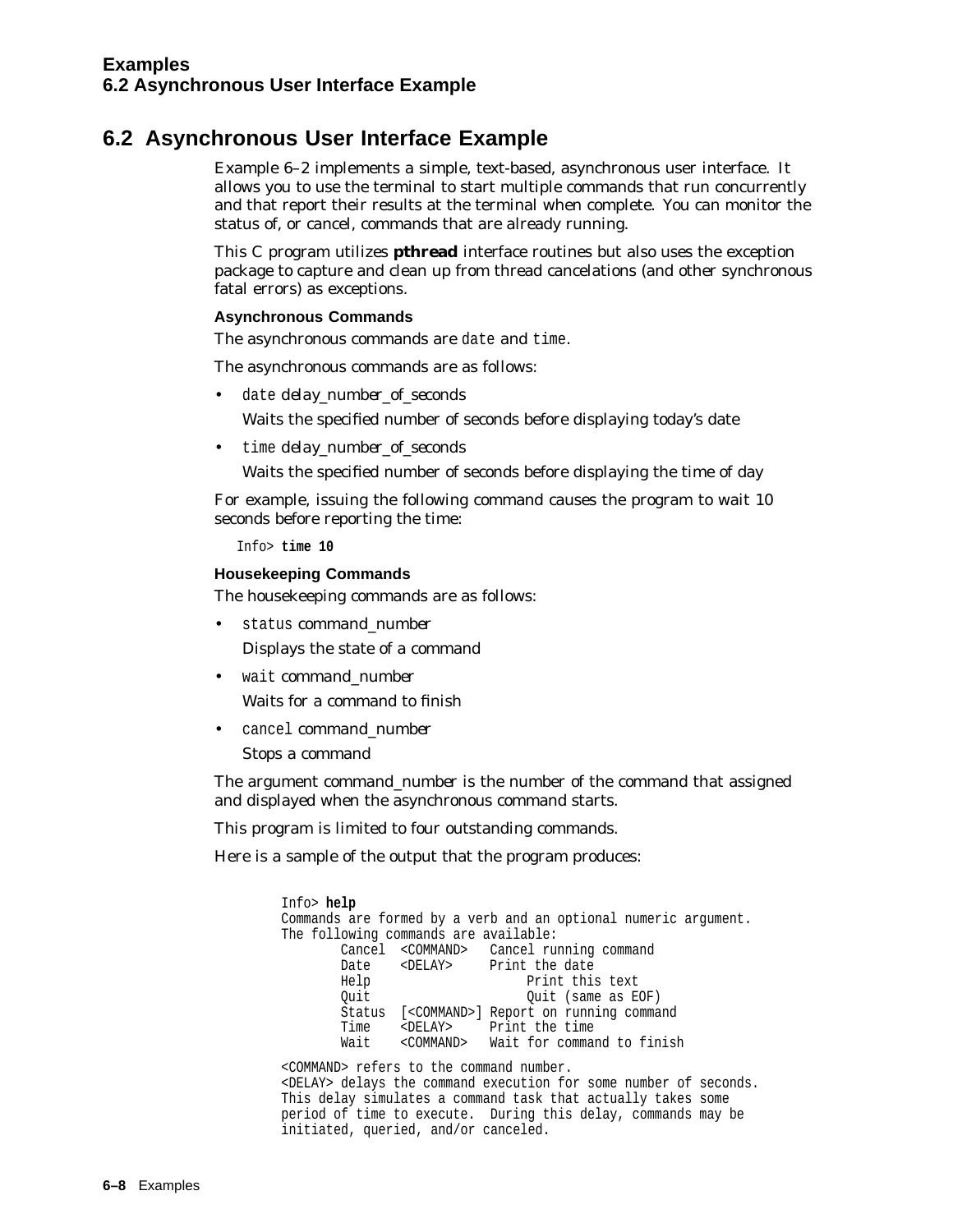Info> **time 5** This is command #0. Info> **date 15** This is command #1. (0) At the tone the time will be, 11:19:46. Info> **status 1** Command #1: "date", 8 seconds remaining. Info> **status 1** Command #1: "date", 5 seconds remaining. Info> **time 10** This is command #0. Info> **status 0** Command #0: "time", 8 seconds remaining. Info> **status 1** Command #1: "date", waiting to print. (1) Today is Tue, 6 Oct 1992. Info> **time 3** This is command #0. Info> **wait 0** (0) At the tone the time will be, 11:21:26. Info> **date 10** This is command #0. Info> **cancel 0** (0) Canceled. Info> **quit**

The following pthread routines are used in Example 6–2:

```
pthread_cancel( )
pthread_cond_signal( )
pthread_cond_wait( )
pthread_create( )
pthread_delay_np( )
pthread_detach( )
pthread_exc_report_np( )
pthread_join( )
pthread_mutex_init( )
pthread_mutex_lock( )
pthread_mutex_unlock( )
pthread_once( )
sched_yield( )
```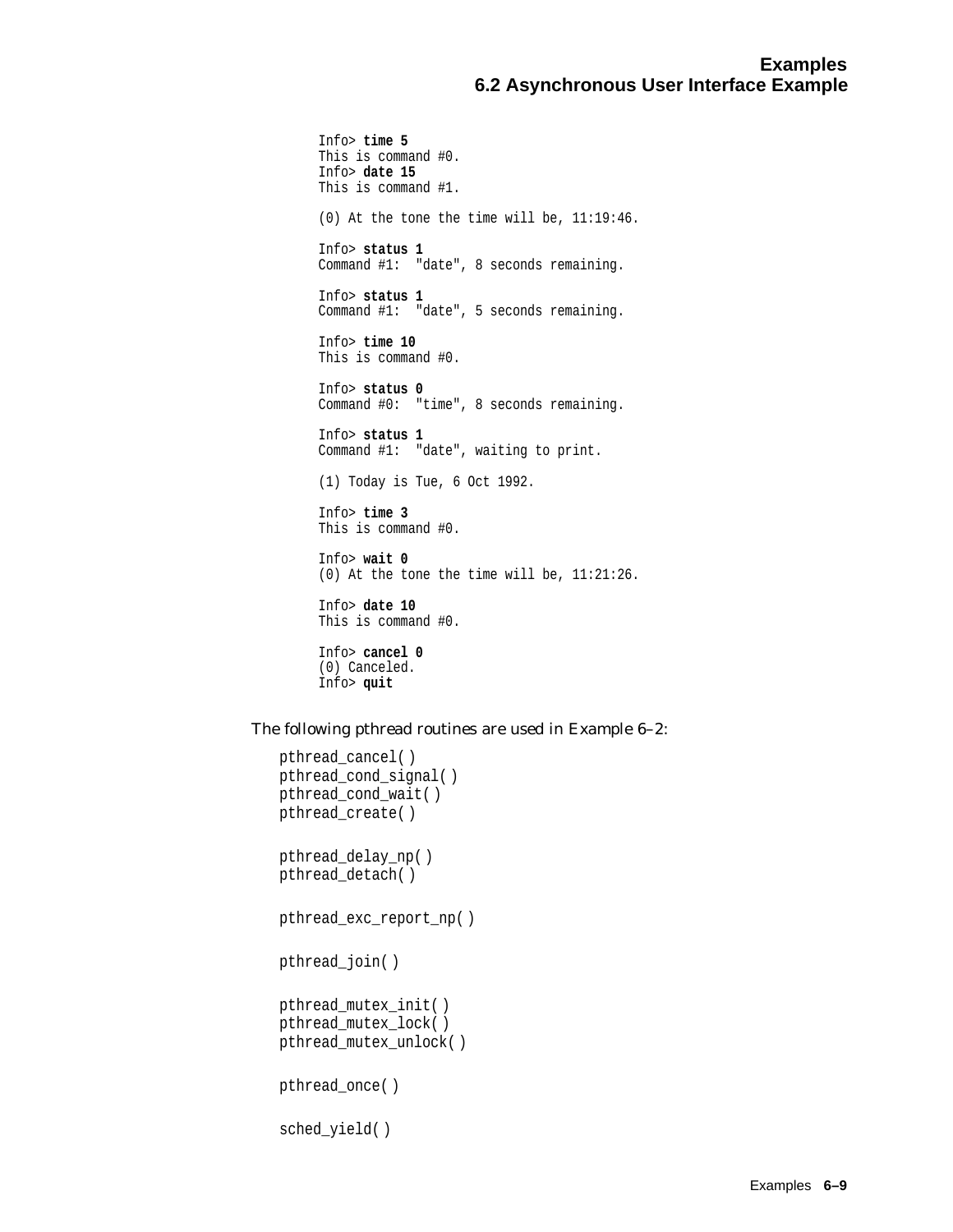In the program source, notice that:

- The main() routine uses pthread\_once() to perform one-time initialization.
- The do\_delay() routine specifies the preset delay interval. For a timespec structure, initializing  $tv/sec = 1$  and  $tv.nsec = 0$  results in a delay of one second.
- The do\_cleanup() and find\_free\_thread() routines must lock two mutexes at the same time. To avoid deadlock, each routine in the program must lock the two mutexes in the same order.
- The find\_free\_thread() routine uses pthread\_detach() to detach the free thread found because no other threads will join it.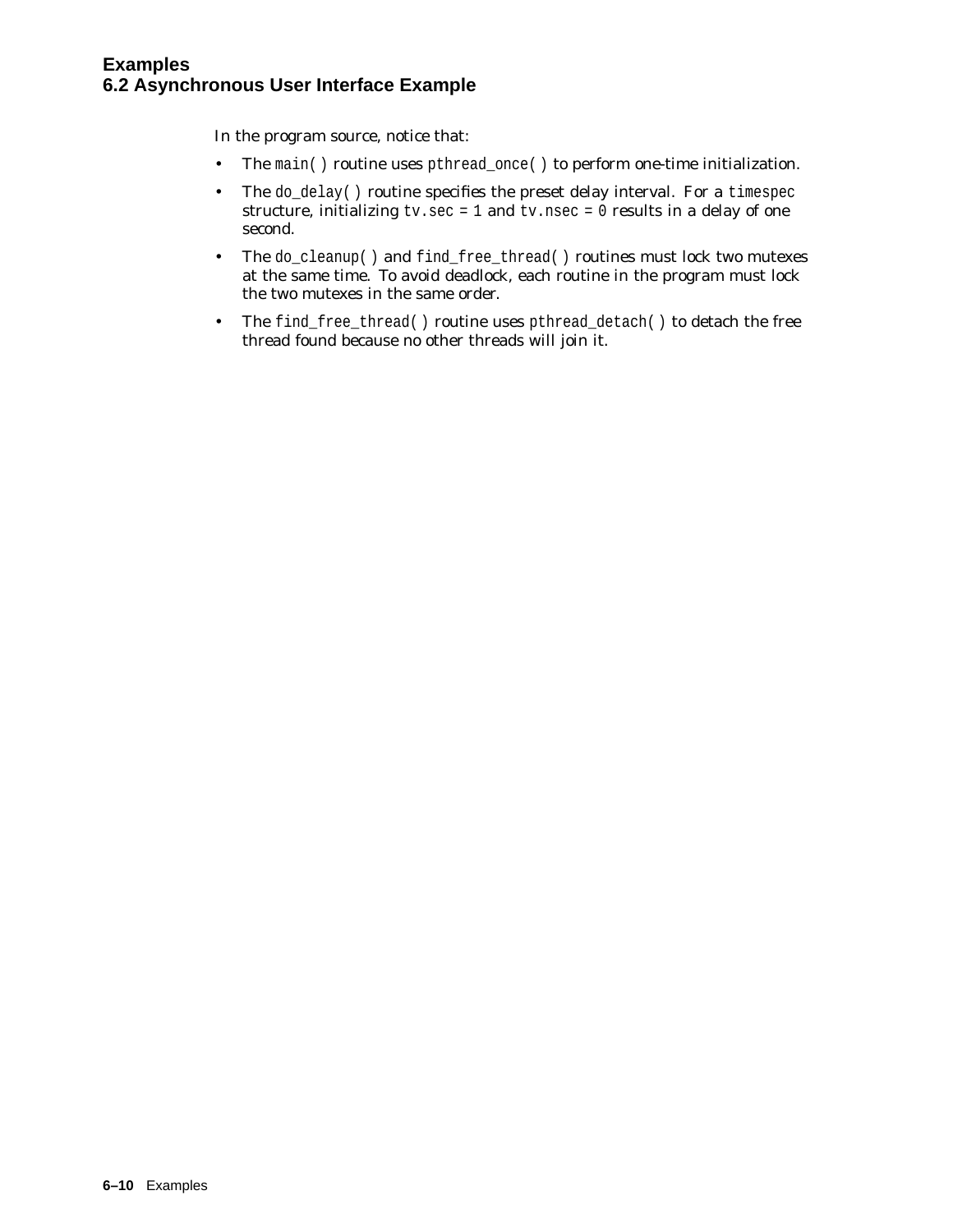```
Example 6–2 C Program Example (Asynchronous User Interface)
```

```
/*
 *
 * example program featuring an asynchronous user interface
 *
 */
/*
 * Include files
 */
#include <pthread.h>
#include <pthread_exception.h>
#include <stdio.h>
#include <time.h>
#define check(status,string) if (status != 0) { \setminusfprintf (stderr, "%s status %d: %s\n", string, status, strerror (status)); \
}
/*
 * Local definitions
*/<br>#define PROMPT       "Info> "
                                         /* Prompt string */<br>/* Command line size */
#define MAXLINSIZ 81<br>#define THDNUM 5
                                             /* Number of server threads *//*
* Server thread "states"<br>*/
 */
                                          /* "Initial" state (no thread) */<br>/* Command completed */
#define ST_FINISHED 1 /* Command completed */
#define ST_CANCELED 2 /* Command was canceled */
                                            % Command was canceled */<br>
/* Command was terminated by an error */<br>
/* Command is running */
#define ST_RUNNING 4 /* Command is running */
#ifndef FALSE /* Just in case these are not defined */
# define FALSE 0
# define TRUE (!FALSE)
#endif
#ifndef NULL /* Just in case this is not defined */
# define NULL ((void*)0)
#endif
/*
* Global variables
 */
struct THREAD_DATA {
    pthread_t thread; /* Server thread handle */<br>pthread_mutex_t mutex; /* Mutex to protect fields
    pthread_mutex_t mutex; /* Mutex to protect fields below */<br>int time; /* Amount of delay remaining<br>char task; /* Task being performed ('t'
                                         /* Amount of delay remaining */
            task; \begin{array}{ccc} & /* \text{ Task being performed } ('t' \text{ or } 'd') * / \text{state;} \\ & /* \text{ State of the server thread *} / \end{array}int state; \frac{1}{2} state; \frac{1}{2} state of the server thread \frac{1}{2} /* State of the server thread \frac{1}{2}} thread_data[THDNUM];
pthread_mutex_t free_thread_mutex = /* Mutex to protect "free_thread" */
    PTHREAD_MUTEX_INITIALIZER;
pthread_cond_t free_thread_cv = /* Condition variable for same */
    PTHREAD COND INITIALIZER;
int \overline{ } free_thread; \overline{ } /* Flag indicating a free thread */
```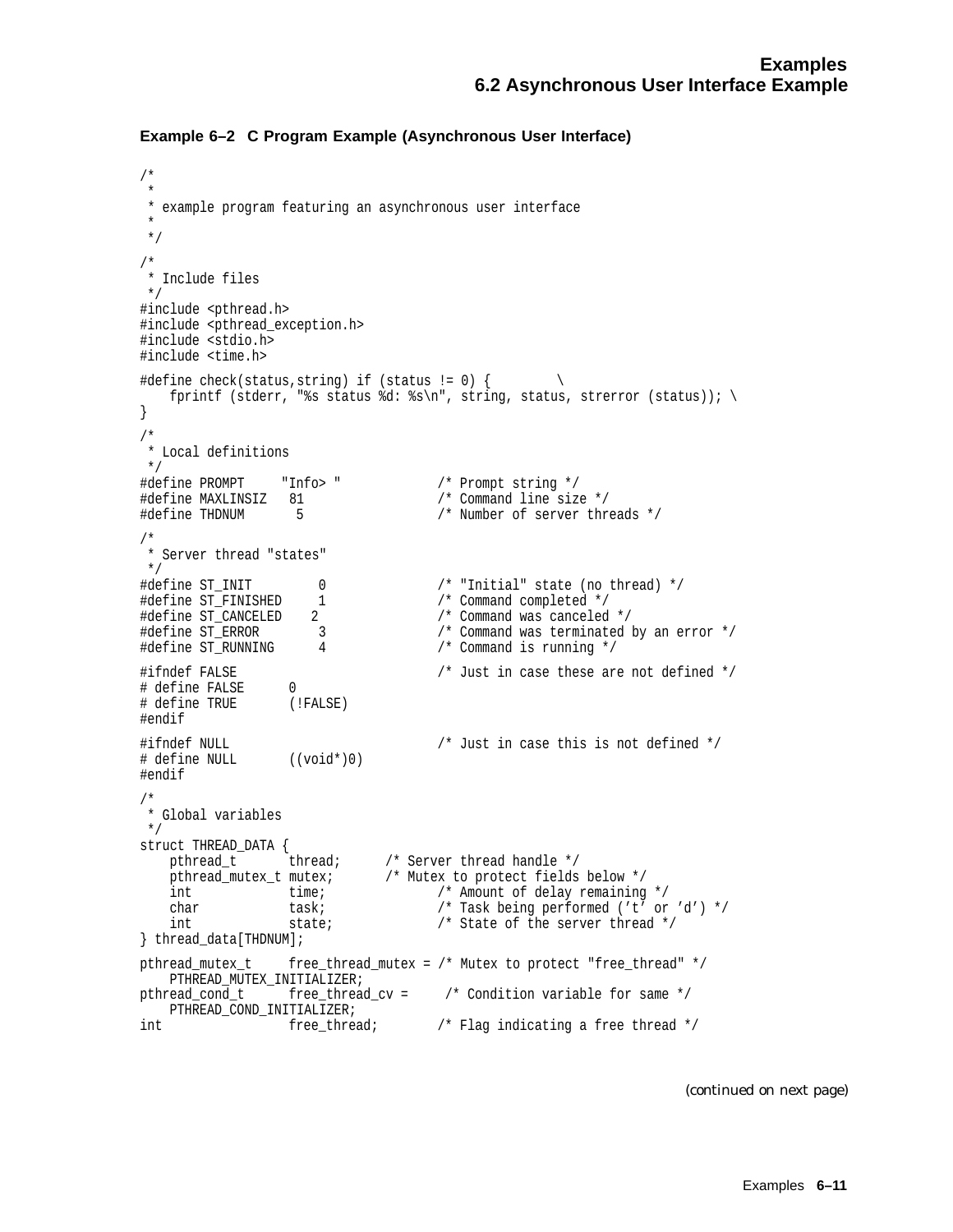```
/*
* Local Routines
*/
static void
dispatch_task (void *(*routine)(void*), char task, int time);
static void
do_cancel (int index);
static void
do cleanup (int index, int final state);
static void*
do_date (void* arg);
static void
do_delay (int index);
static void
do_status (int index);
static void*
do_time (void* arg);
static void
do_wait (int index);
static int
find_free_thread (int *index);
static char *
get_cmd (char *buffer, int size);
static int
get_y_or_n (char *query, char defans);
static void
init_routine (void);
static void
print help (void);
/*
* The main program:
*/
main()
{
    int done = FALSE; /* Flag indicating user is "done" */
    char cmdline[MAXLINSIZ]; /* Command line */
    char cmd_wd[MAXLINSIZ]; /* Command word */
    int cmd_arg; /* Command argument */
   int cmd cnt; \frac{1}{2} /* Number of items on command line */
   int cmd_cnt;<br>int status;<br>void *(*routine)(void*);
                                    /* Routine to execute in a thread */static pthread_once_t once_block = PTHREAD_ONCE_INIT;
    /*
    * Perform program initialization.
    */
   status = pthread once (&once block, init routine);
   check (status, "Pthread_once");
```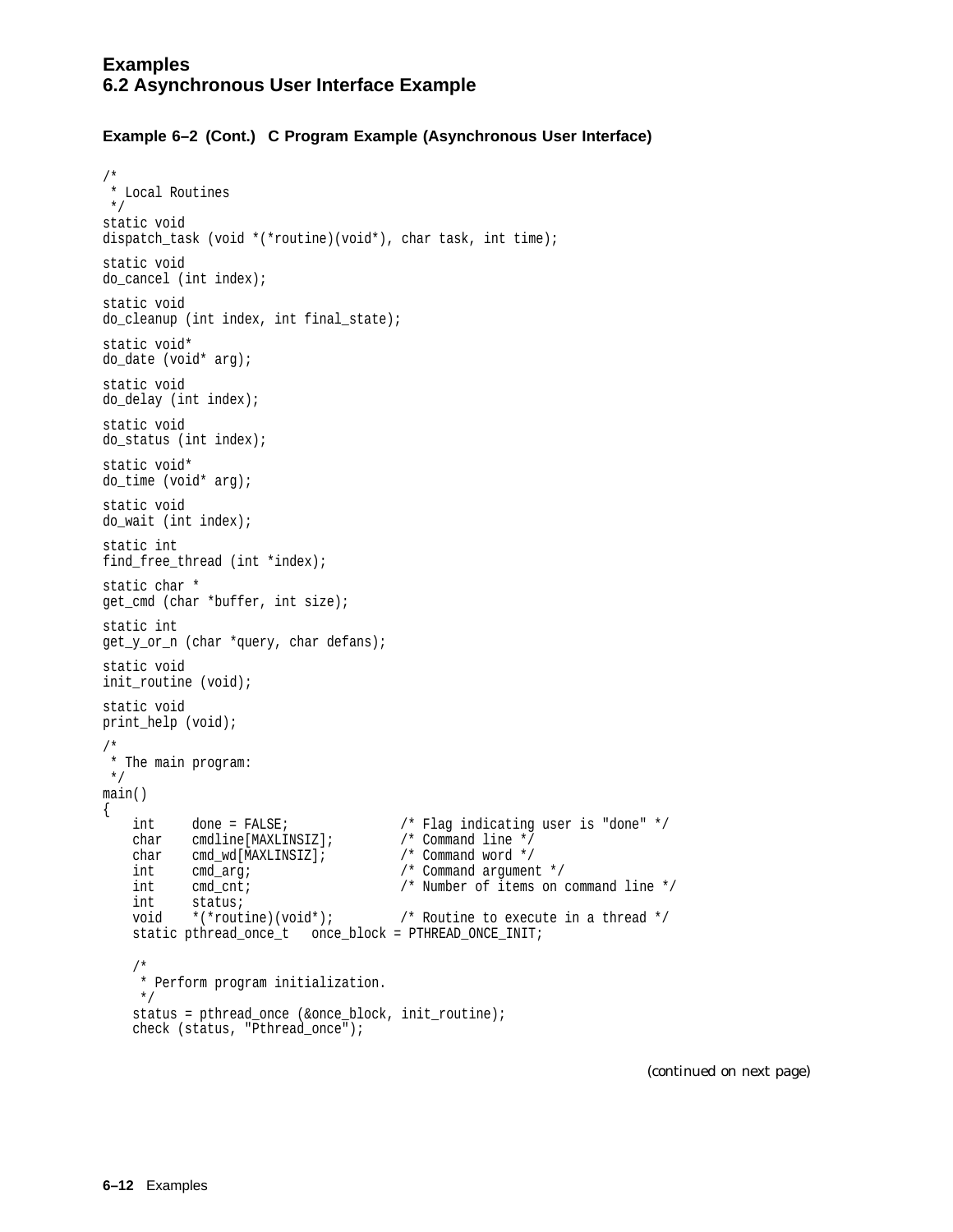```
Example 6–2 (Cont.) C Program Example (Asynchronous User Interface)
```
/\*

```
* Main command loop
*/
do {
    /*
    * Get and parse a command. Yield first so that any threads waiting
     * to execute get a chance to before we take out the global lock
     * and block for I/O.
    */
   sched_yield ();
   if (get_cmd(cmdline, sizeof (cmdline))) {
       cmd_cnt = sscanf (cmdline, "%s %d", cmd_wd, &cmd_arg);
       routine = NULL; /* No routine yet */
        if ((cmd_cnt == 1) || (cmd_cnt == 2)) { /* Normal result */
           cmd_wd[0] = tolower(cmd_wd[0]); /* Map to lower case */
           switch (cmd_wd[0]) {
           case 'h': /* "Help" */
           case '?':
              print_help();
              break;
           case 'q': /* "Quit" */
              done = TRUE;
               break;
           case 's': /* "Status" */
               do_status ((cmd_cnt == 2 ? cmd_arg : -1));
               break;
           /*
            * These commands require an argument
            */
           case 'c': /* "Cancel" */
           case 'd': /* "Date" */
           case 't': /* "Time" */
           case 'w': /* "Wait" */
               if (cmd cnt != 2)
                  printf ("Missing command argument.\n");
               else {
                  switch (cmd_wd[0]) {
                   case 'c': /* "Cancel" */
                      do_cancel (cmd_arg);
                   break;<br>case 'd':
                                  /* "Date" */
                      routine = do_date;
                      break;
                   case 't': /* "Time" */
                      routine = do_time;
                      break;
                   case 'w': /* "Wait" */
                      do_wait (cmd_arg);
                      break;
                   }
               }
               break;
           default:
               printf ("Unrecognized command.\n");
               break;
           }
        }
       else if (cmd_cnt != EOF) /* Ignore blank command line */
           printf ("Unexpected parse error.\n");
```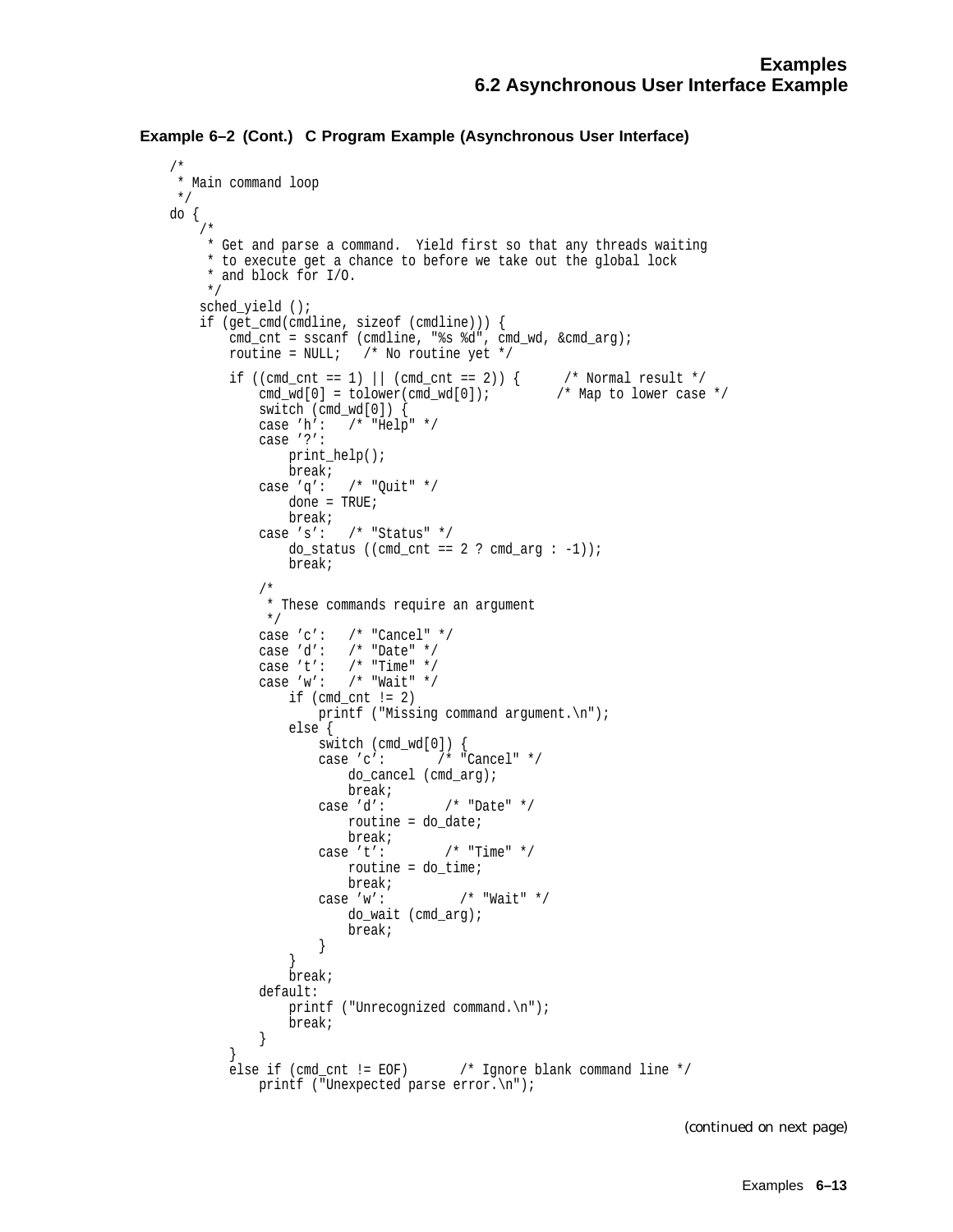#### **Examples 6.2 Asynchronous User Interface Example**

/\*

#### **Example 6–2 (Cont.) C Program Example (Asynchronous User Interface)**

```
* If there is a routine to be executed in a server thread,
            * create the thread.
            */
            if (routine) dispatch_task (routine, cmd_wd[0], cmd_arg);
        }
        else
            done = TRUE;} while (!done);
}
/*
* Create a thread to handle the user's request.
*/
static void
dispatch_task (void *(*routine)(void*), char task, int time)
{
   int i; / Index of free thread slot */int status;
   if (find_free_thread (&i)) {
       /*
        * Record the data for this thread where both the main thread and the
        * server thread can share it. Lock the mutex to ensure exclusive
         * access to the storage.
        */
        status = pthread_mutex_lock (&thread_data[i].mutex);
        check (status, "Mutex_lock");
        thread_data[i].time = time;thread data[i].task = task;thread_data[i].state = ST_RUNNING;
        status = pthread_mutex_unlock (&thread_data[i].mutex);
        check (status, "Mutex_unlock");
        /*
        * Create the thread, using the default attributes. The thread will
         * execute the specified routine and get its data from array slot 'i'.
        */
        status = pthread_create (
           &thread_data[i].thread,
           NULL,
           routine,
           (void*)i);
        check (status, "Pthread_create");
       printf ("This is command \frac{\tan \pi}{\pi}, i);
   }
}
/*
* Wait for the completion of the specified command.
*/
static void
do_cancel (int index)
{
   int cancelable;
   int status;
```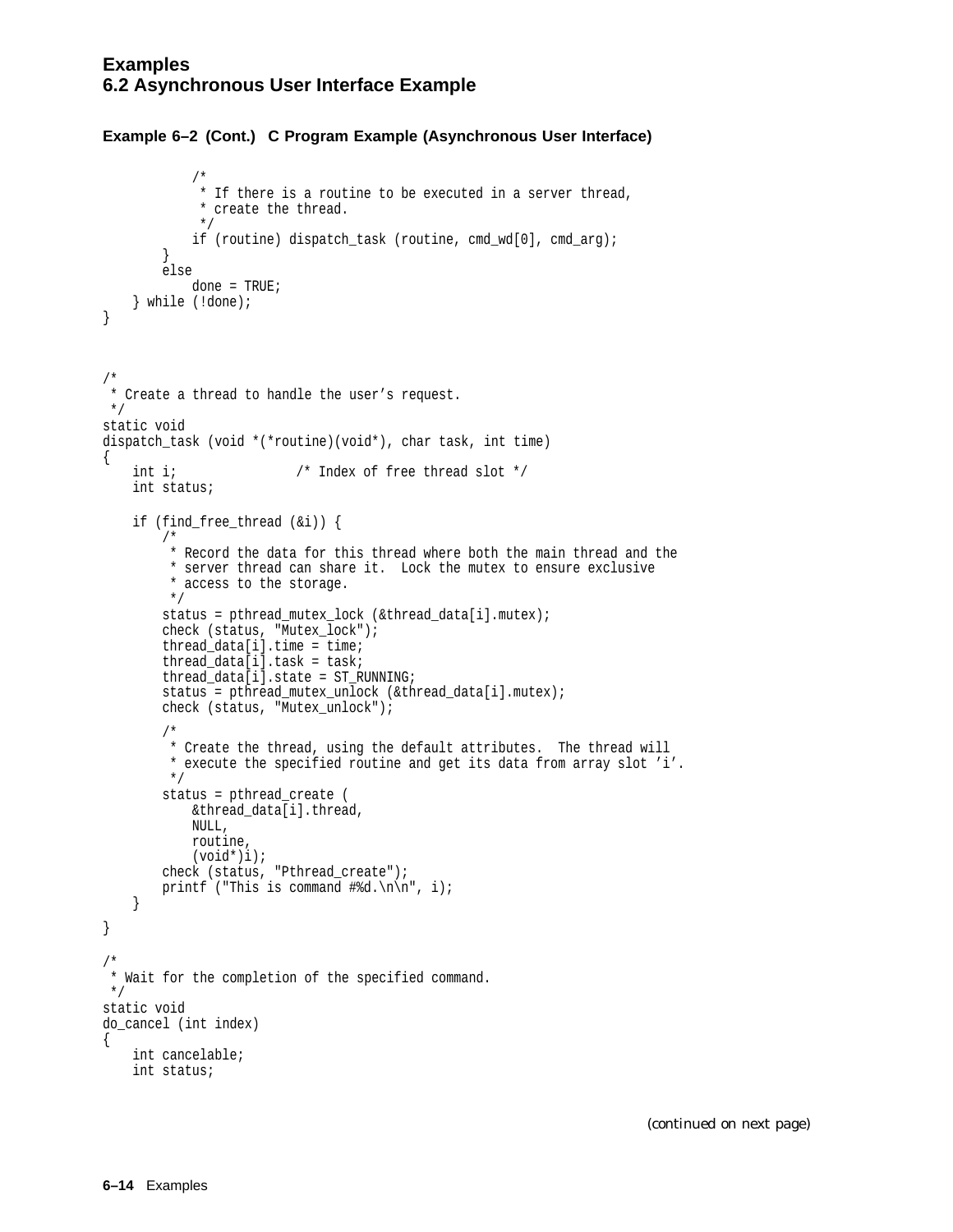```
if ((index < 0) || (index >= ThDNUM))printf ("Bad command number %d.\n", index);
    else {
        status = pthread_mutex_lock (&thread_data[index].mutex);
       check (status, "Mutex_lock");
       cancelable = (thread_data[index].state == ST_RUNNING);
        status = pthread_mutex_unlock (&thread_data[index].mutex);
       check (status, "Mutex_unlock");
        if (cancelable) {
            status = pthread cancel (thread data[index].thread);
            check (status, "Pthread_cancel");
        }
       else
            printf ("Command %d is not active.\n", index);
    }
}
/*
* Post-task clean-up routine.
*/
static void
do_cleanup (int index, int final_state)
{
   int status;
    /*
    * This thread is about to make the change from "running" to "finished",
     * so lock a mutex to prevent a race condition in which the main thread
     * sees this thread as finished before it is actually done cleaning up.
     *
    * Note that when attempting to lock more than one mutex at a time,
     * always lock the mutexes in the same order everywhere in the code.
     * The ordering here is the same as in "find_free_thread".
    */
   status = pthread mutex lock (&free thread mutex);
   check (status, "Mutex_lock");
    /*
    * Mark the thread as finished with its task.
    */
   status = pthread_mutex_lock (&thread_data[index].mutex);
   check (status, "Mutex_lock");
   thread data[index].state = final state;
   status = pthread_mutex_unlock (&thread_data[index].mutex);
   check (status, "Mutex_unlock");
    /*
    * Set the flag indicating that there is a free thread, and signal the
    * main thread, in case it is waiting.
    */
   free_thread = TRUE;
   status = pthread_cond_signal (&free_thread_cv);
   check (status, "Cond_signal");
   status = pthread mutex unlock (&free thread mutex);
   check (status, "Mutex_unlock");
}
```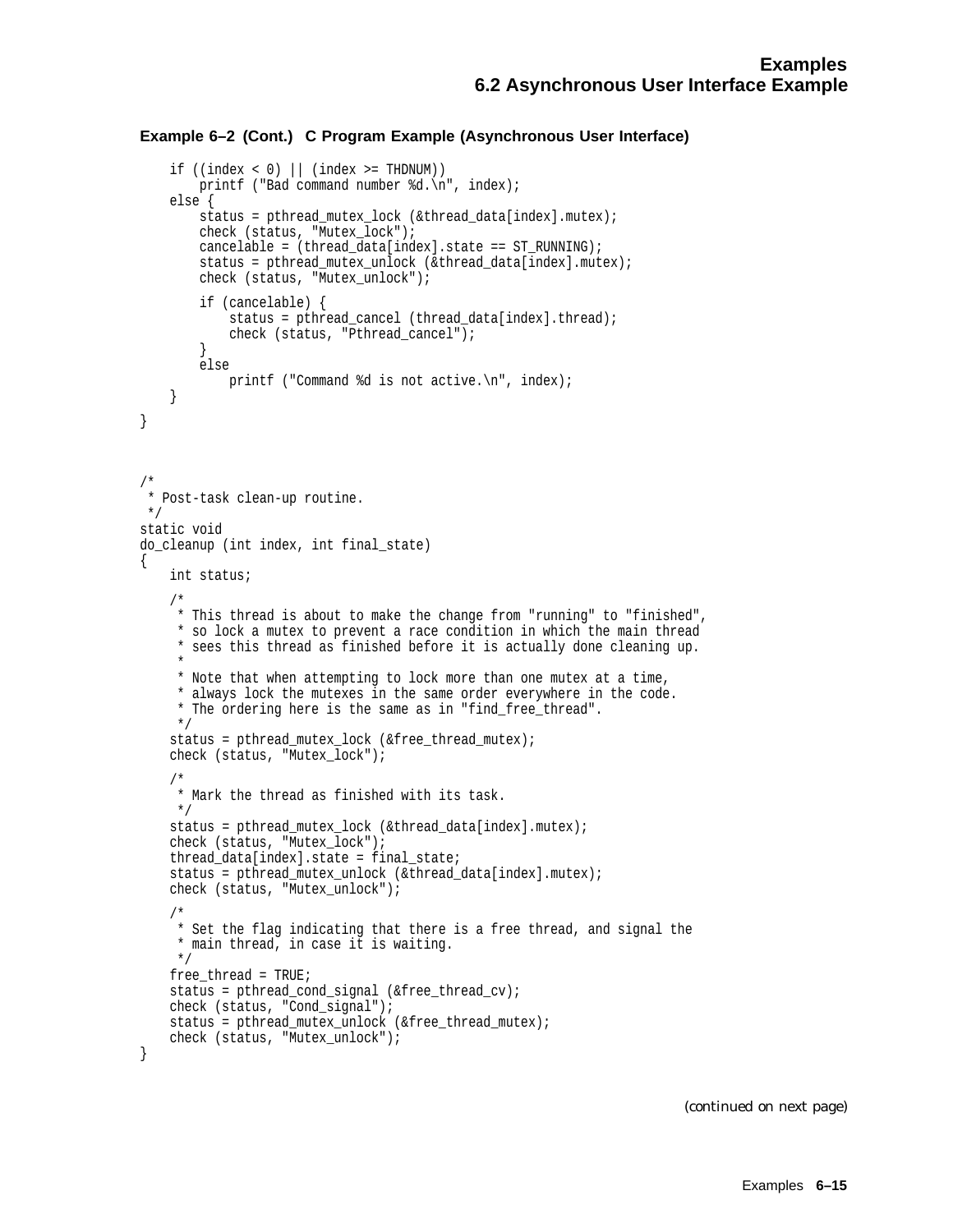```
/*
* Thread routine that prints out the date.
*
* Synchronize access to ctime as it is not thread-safe (it returns the address
* of a static string). Also synchronize access to stdio routines.
*/
static void*
do_date (void* arg)
{
   time_t clock_time;<br>
char *date str; /* Pointer to str
                                   /* Pointer to string returned from ctime */char day[4], month[4], date[3], year[5]; /* Pieces of ctime string */
   TRY {
       /*
        * Pretend that this task actually takes a long time to perform.
        */
       do_delay ((int)arg);
       clock_time = time ((time_t * )0);date str = ctime (&clock time);
       sscanf (date_str, "%s %s %s %*s %s", day, month, date, year);
       printf ("%d) Today is %s, %s %s %s.\n\n", arg, day, date, month, year);
    }
   CATCH (pthread_cancel_e) {
       printf ("%d) Canceled.\n", arg);
        /*
         * Perform exit actions
        */
        do_cleanup ((int)arg, ST_CANCELED);
       RERAISE;
    }
   CATCH_ALL {
       printf ("ad) ", arg);
       pthread_exc_report_np (THIS_CATCH);
        /*
        * Perform exit actions
        */
       do_cleanup ((int)arg, ST_ERROR);
       RERAISE;
    }
    ENDTRY;
    /*
    * Perform exit actions (thread was not canceled).
    */
   do_cleanup ((int)arg, ST_FINISHED);
    /*
    * All thread routines return a value. This program does not check the
    * value, however.
    */
   return arg;
}
```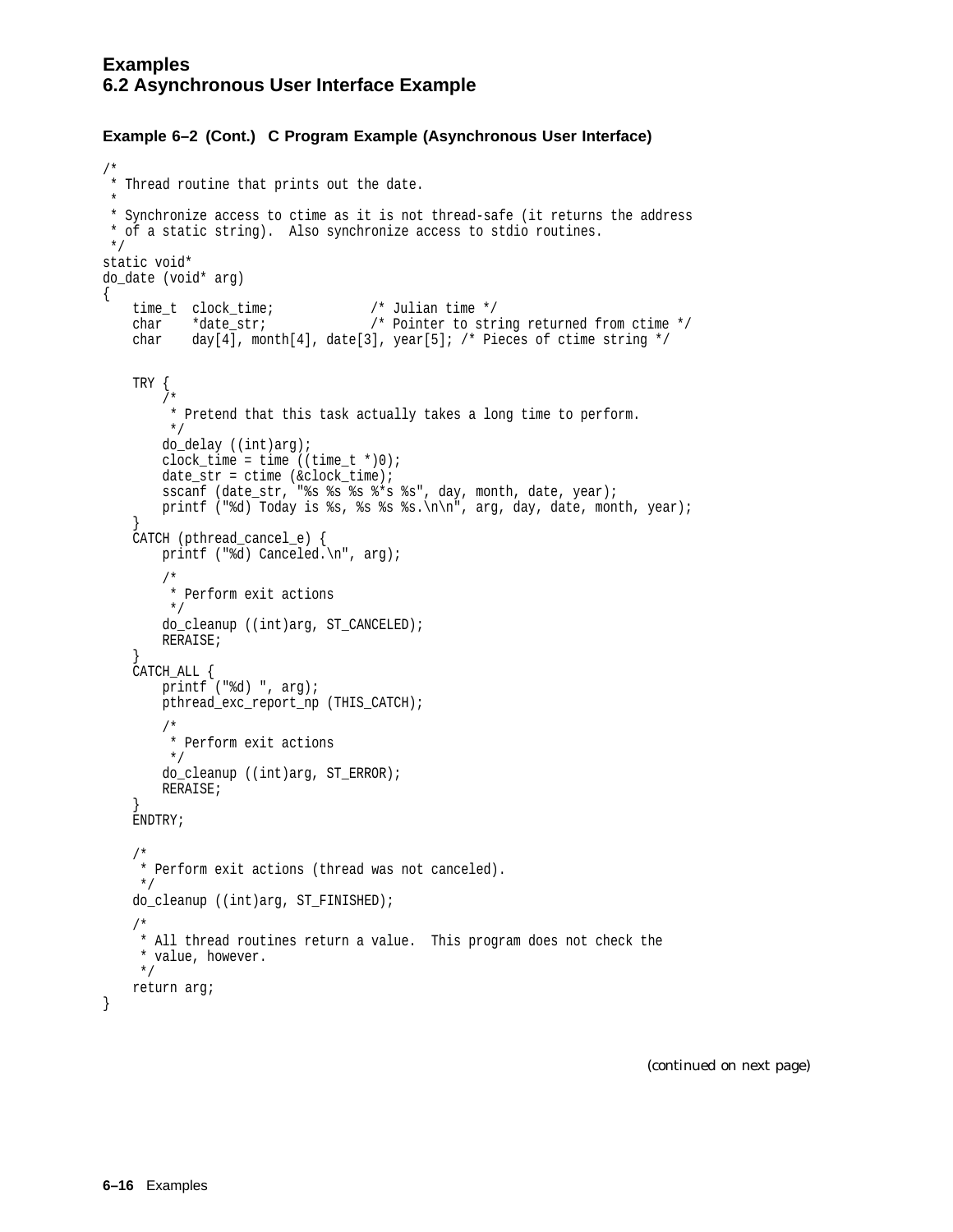```
/*
* Delay routine
 *
* Since the actual tasks that threads do in this program take so little time
* to perform, execute a delay to make it seem like they are taking a long
* time. Also, this will give the user something of which to query the progress.
*/
static void
do_delay (int index)
\{static struct timespec interval = \{1, 0\};
   int done; \frac{1}{2} /* Loop exit condition */
   int status;
    while (TRUE) {
        /*
         * Decrement the global count, so the main thread can see how much
         * progress we have made. Keep decrementing as long as the remaining
         * time is greater than zero.
         *
         * Lock the mutex to ensure no conflict with the main thread that
         * might be reading the time remaining while we are decrementing it.
         */
        status = pthread mutex lock (&thread data[index].mutex);
        check (status, "Mutex_lock");
        done = ((thread_data/index].time--) <= 0);
        status = pthread_mutex_unlock (&thread_data[index].mutex);
        check (status, "Mutex_unlock");
        /*
         * Quit if the time is up.
         */
        if (done) break;
        /*
         * Wait for one second.
         */
        pthread_delay_np (&interval);
   }
}
/*
* Print the status of the specified thread.
*/
static void
do_status (int index)
\{int start, end; 4 \times 10^{-4} /* Range of commands queried */
   \begin{array}{lll} \text{int i}; & & \text{/* Loop index */} \\ \text{int output = FALSE}; & & \text{/* Flag: produce} \end{array}/* Flag: produced output */
   int status;
    if ((index < -1) || (index >= ThDNUM))printf ("Bad command number %d.\n", index);
    else {
        if (index == -1)start = 0, end = THDNUM;
        else
            start = index, end = start + 1;
```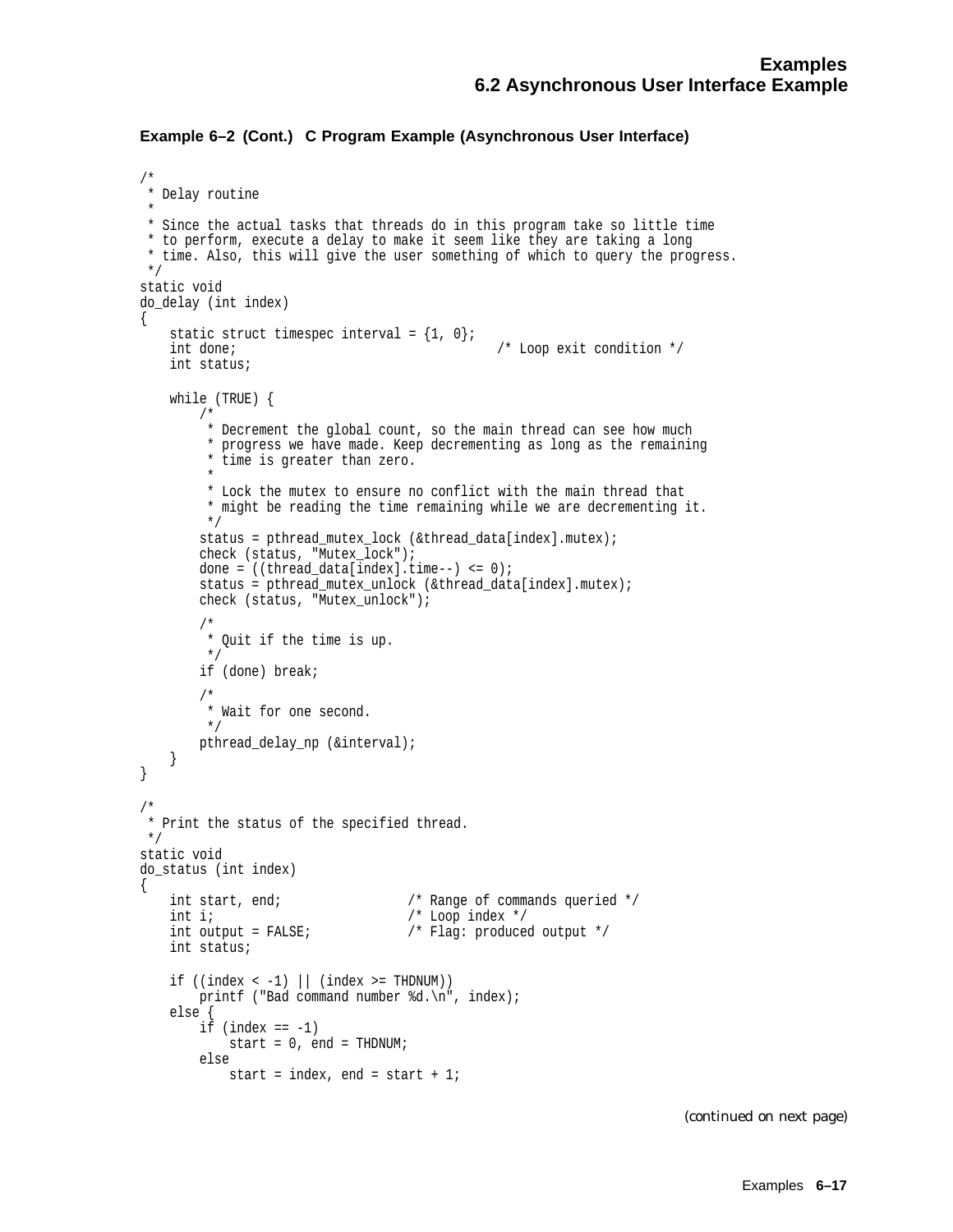```
for (i = start; i < end; i++) {
        status = pthread mutex lock (&thread data[i].mutex);
        check (status, "Mutex_lock");
        if (thread data[i].state != ST_INIT) {
            printf ("Command \#\text{d}: ", \overline{i});
            switch (thread_data[i].task) {
            case 't':
                printf ("\time\", ");break;
            case 'd':
                printf ("\"date\", ");
                break;
            default:
                printf ("[unknown] ");
                break;
            }
            switch (thread_data[i].state) {
            case ST_FINISHED:
                printf ("completed");
                break;
            case ST_CANCELED:
                printf ("canceled");
                break;
            case ST_ERROR:
                printf ("terminated by error");
                break;
            case ST_RUNNING:
                if (thread_data[i].time < 0)
                    printf ("waiting to print");
                else
                    printf (
                         "%d seconds remaining",
                        thread_data[i].time);
                break;
            default:
                printf ("Bad thread state.\n");
                break;
            }
            printf (".\n");
            output = TRUE;}
        status = pthread_mutex_unlock (&thread_data[i].mutex);
        check (status, "Mutex_unlock");
    }
    if (!output) printf ("No such command.\n");
    printf (\sqrt[n]{n});
}
```
(continued on next page)

}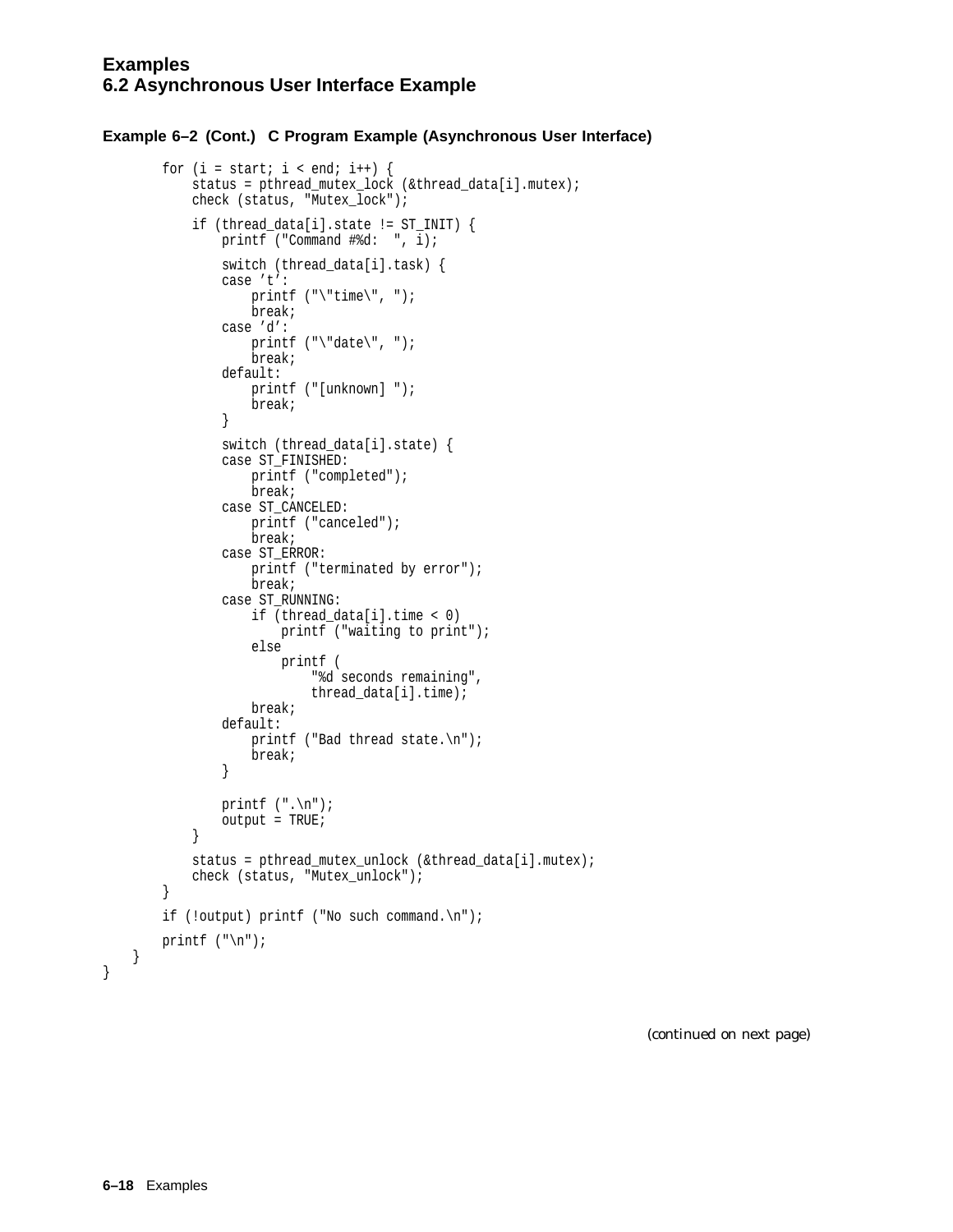```
/*
* Thread routine that prints out the date.
*/
static void*
do_time (void* arg)
{
   time_t clock_time;<br>char *date_str;<br>char time_str[8];
    char *date_str; /* Pointer to string returned from ctime */
    char time_str[8]; /* Piece of ctime string */
   TRY {
        /*
        * Pretend that this task actually takes a long time to perform.
        */
       do_delay ((int)arg);
       clock_time = time ((time_t * 0);date str = ctime (&clock time);
       sscanf (date_str, "%*s %*s %*s %s", time_str);
       printf ("%d) At the tone the time will be, s.sc\n\cdot n",
                arg,
                time_str,
                '\007');
    }
    CATCH (pthread_cancel_e) {
       printf ("%d) Canceled.\n", arg);
       do_cleanup ((int)arg, ST_CANCELED);
       RERAISE;
    }
    CATCH_ALL {
        printf ("%d) ", arg);
       pthread_exc_report_np (THIS_CATCH);
       do_cleanup ((int)arg, ST_ERROR);
       RERAISE;
    }
    ENDTRY;
    /*
    * Perform exit actions (thread was not canceled).
    */
    do_cleanup ((int)arg, ST_FINISHED);
    /*
    * All thread routines return a value. This program does not check the
    * value, however.
    */
   return arg;
}
/*
* Wait for the completion of the specified command.
*/
static void
do_wait (int index)
{
   int status;
   void *value;
```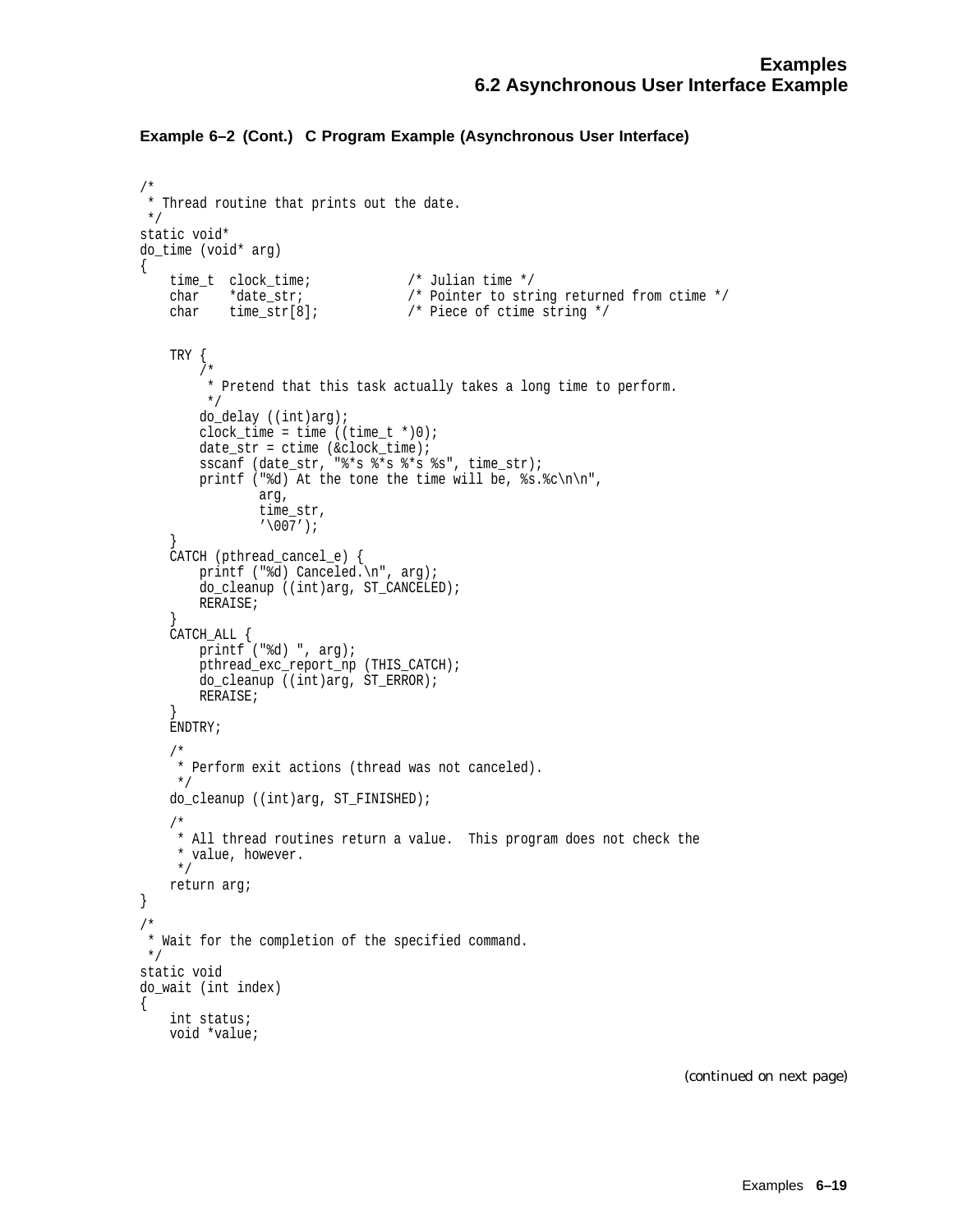```
if ((index < 0) || (index >= ThDNUM))printf ("Bad command number %d.\n", index);
   else {
       status = pthread_join (thread_data[index].thread, &value);
       check (status, "Pthread_join");
       if (value == (void*)index)
           printf ("Command %d terminated successfully.\n", index);
       else if (value == PTHREAD_CANCELED)
           printf ("Command %d was canceled.\n", index);
       else
          printf ("Command %d terminated with unexpected value %#lx",
                   index, value);
   }
}
/*
* Find a free server thread to handle the user's request.
 *
* If a free thread is found, its index is written at the supplied address
* and the function returns true.
*/
static int
find_free_thread (int *index)
{
   int i; /* Loop index */
   int found; \sqrt{*} Free thread found */int retry = FALSE; /* Look again for finished threads */
   int status;
   do {
       /*
        * We are about to look for a free thread, so prevent the data state
        * from changing while we are looking.
         *
        * Note that when attempting to lock more than one mutex at a time,
        * always lock the mutexes in the same order everywhere in the code.
        * The ordering here is the same as in "do_cleanup".
        */
       status = pthread_mutex_lock (&free_thread_mutex);
       check (status, "Mutex_lock");
       /*
        * Find a slot that does not have a running thread in it.
        *
        * Before checking, lock the mutex to prevent conflict with the thread
        * if it is running.
        */
       for (i = 0, found = FALSE; i < THDNUM; i++) {
           status = pthread mutex lock (&thread data[i].mutex);
           check (status, "Mutex_lock");
           found = (thread_data[i].state != ST_RUNNING);status = pthread mutex unlock (&thread data[i].mutex);
           check (status, "Mutex_unlock");
```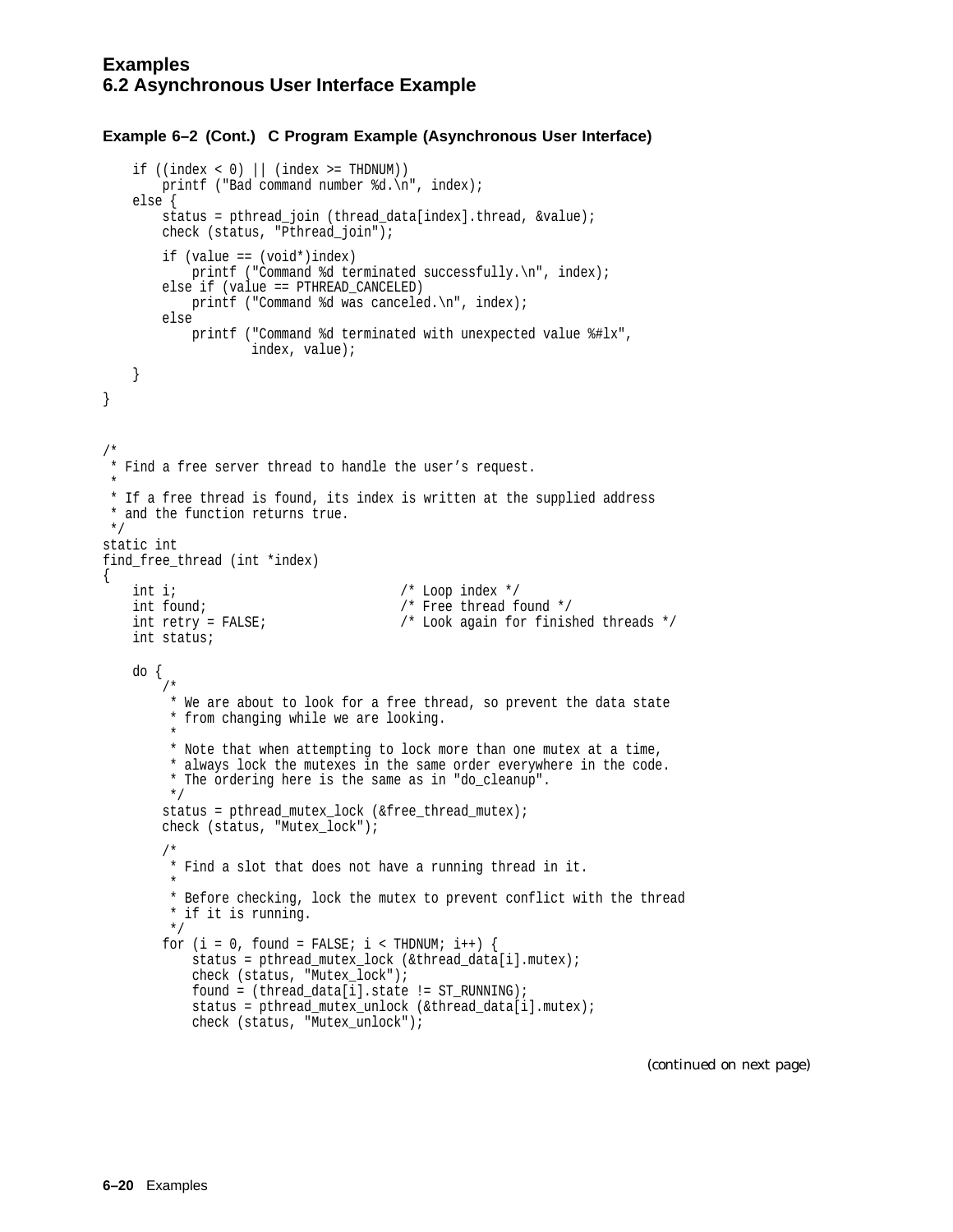```
Example 6–2 (Cont.) C Program Example (Asynchronous User Interface)
```

```
/*
            * Now that the mutex is unlocked, break out of the loop if the
            * thread is free.
            */
            if (found) break;
        }
        if (found)
            retry = FALSE;
       else {
            retry = get_y_or_n (
                "All threads are currently busy, do you want to wait?",
                ' Y ' ) \, ;
            if (retry) {
                /*
                * All threads were busy when we started looking, so clear
                * the "free thread" flag.
                */
                free_thread = FALSE;
                /*
                * Now wait until some thread finishes and sets the flag
                */
                while (!free_thread)
                    pthread_cond_wait (&free_thread_cv, &free_thread_mutex);
            }
        }
       pthread_mutex_unlock (&free_thread_mutex);
    } while (retry);
    if (found) {
        /*
        * Request the Threads Library to reclaim its internal storage
        * for this old thread before we use the handle to create a new one.
        */
        status = pthread_detach (thread_data[i].thread);
       check (status, "Pthread_detach");
        *index = i;
    }
   return (found);
/*
* Get the next user command.
 *
* Synchronize I/O with other threads to prevent conflicts if the stdio
* routines are not thread-safe.
*/
static char *
get_cmd (char *buffer, int size)
   printf (PROMPT);
   return fgets (buffer, size, stdin);
```
}

 $\{$ 

}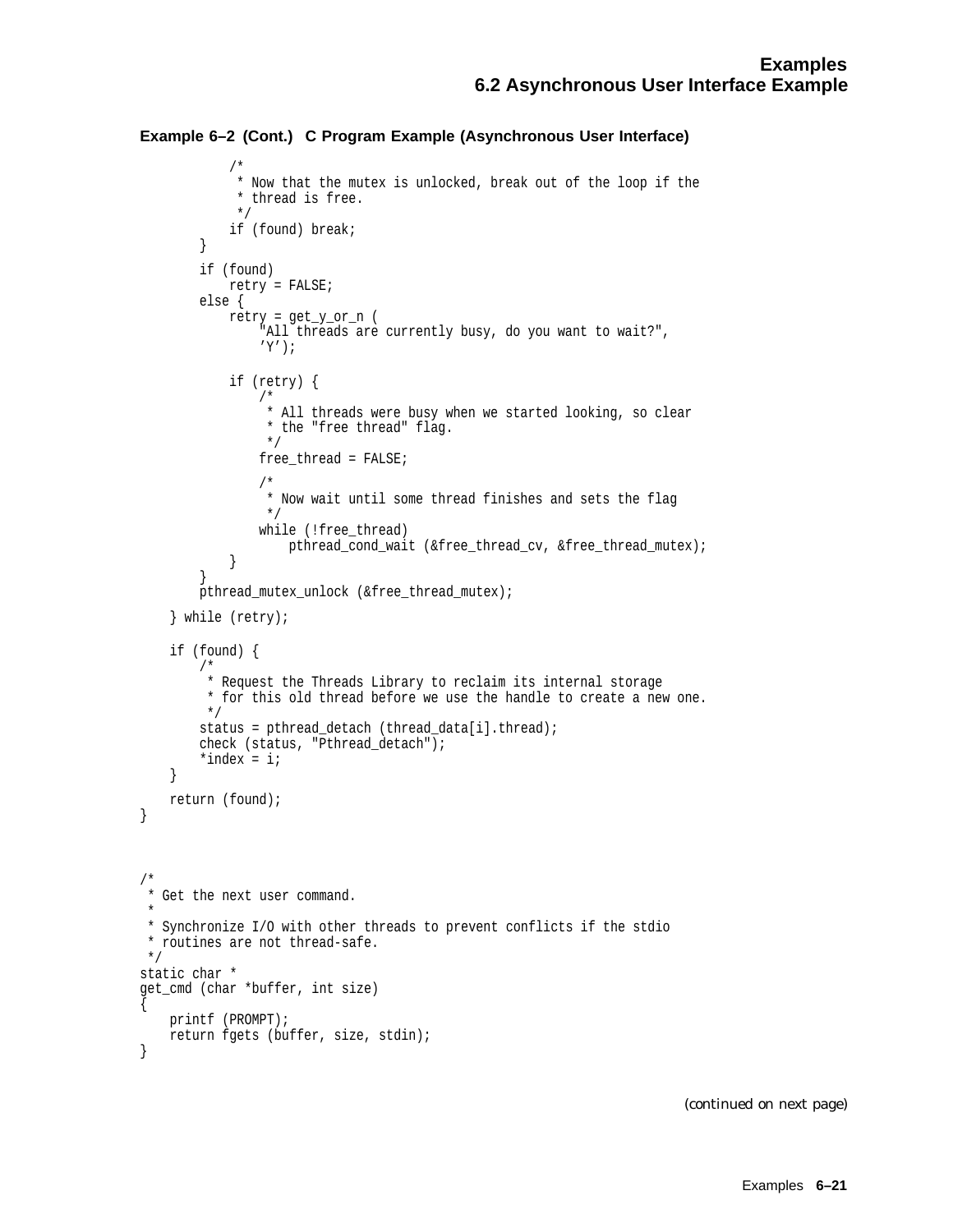#### **Examples 6.2 Asynchronous User Interface Example**

#### **Example 6–2 (Cont.) C Program Example (Asynchronous User Interface)**

```
/*
* Get a yes or no answer to a query. A "blank" answer uses default answer.
*
* Returns TRUE for "yes" and FALSE for "no".
*/
static int
get_y_or_n (char *query, char defans)
\{char buffer[MAXLINSIZ]; /* User's answer */<br>int answer; /* Boolean equivale:
    int answer;<br>int retry = TRUE;<br>\frac{1}{100} /* Ask again? */
          diiswer:<br>\texttt{refry} = \texttt{TRUE:}do {
        buffer[0] = ' \0'; /* Initialize the buffer */
       flockfile (stdout);
        flockfile (stdin);
        printf ("%s [%c] ", query, defans);
        fgets (buffer, sizeof (buffer), stdin);
        funlockfile (stdin);
        funlockfile (stdout);
        if (buffer[0] == '\0') buffer[0] = defans; \frac{\partial f}{\partial x} /* Apply default */
        switch (buffer[0]) {
        case 'y':
        case 'Y':
           answer = TRUE;
           retry = FALSE;
           break;
        case 'n':
        case 'N':
           answer = FALSE;
            retry = FALSE;
            break;
        default:
           printf ("Please enter \"Y\" or \"N\".\n");
            retry = TRUE;
           break;
        }
    } while (retry);
    return answer;
}
/*
* Initialization routine;
*
* Called as a one-time initialization action.
*/
static void
init_routine (void)
{
    int i;
    for (i = 0; i < THDNUM; i++) {
       pthread_mutex_init (&thread_data[i].mutex, NULL);
        thread_data[i].time = 0;
        thread_data[i].task = \sqrt{0'i}thread_data[i].state = ST_INIT;
    }
}
```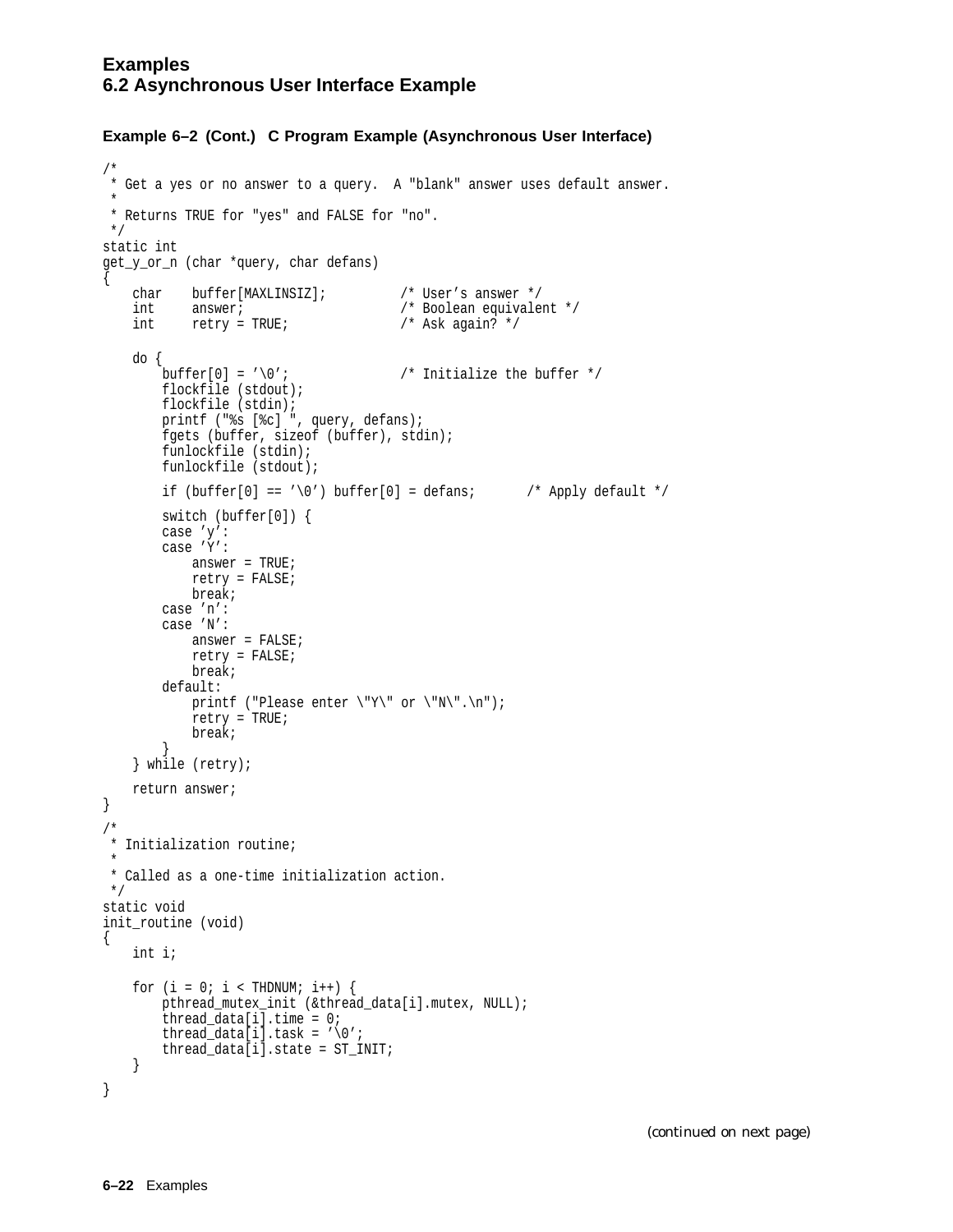```
/*
 * Print help text.
 */
static void
print_help (void)
\{printf ("Commands are formed by a verb and optional numeric argument.\n");
    printf ("The following commands are available:\n");
    printf ("\tCancel\t[command]\tCancel running command\n");
    printf ("\tDate\t[delay]\t\tPrint the date\n");
    printf ("\tHelp\t\t\tPrint this text\n");
    printf ("\tQuit\t\t\tQuit (same as EOF)\n");
    printf ("\tStatus\t[command]\tReport on running command\n");
    printf ("\tTime\t[delay]\t\tPrint the time\n");
    printf ("\tWait\t[command]\tWait for command to finish\n");
    printf ("\n[command] refers to the command number.\n");;
    printf ("[delay] delays command execution for some number of seconds.\n");
    printf ("This delay simulates a command task that actually takes some\n");
    printf ("period of time to execute. During this delay, commands may be\n");
    printf ("initiated, queried, and/or canceled.\n");
}
```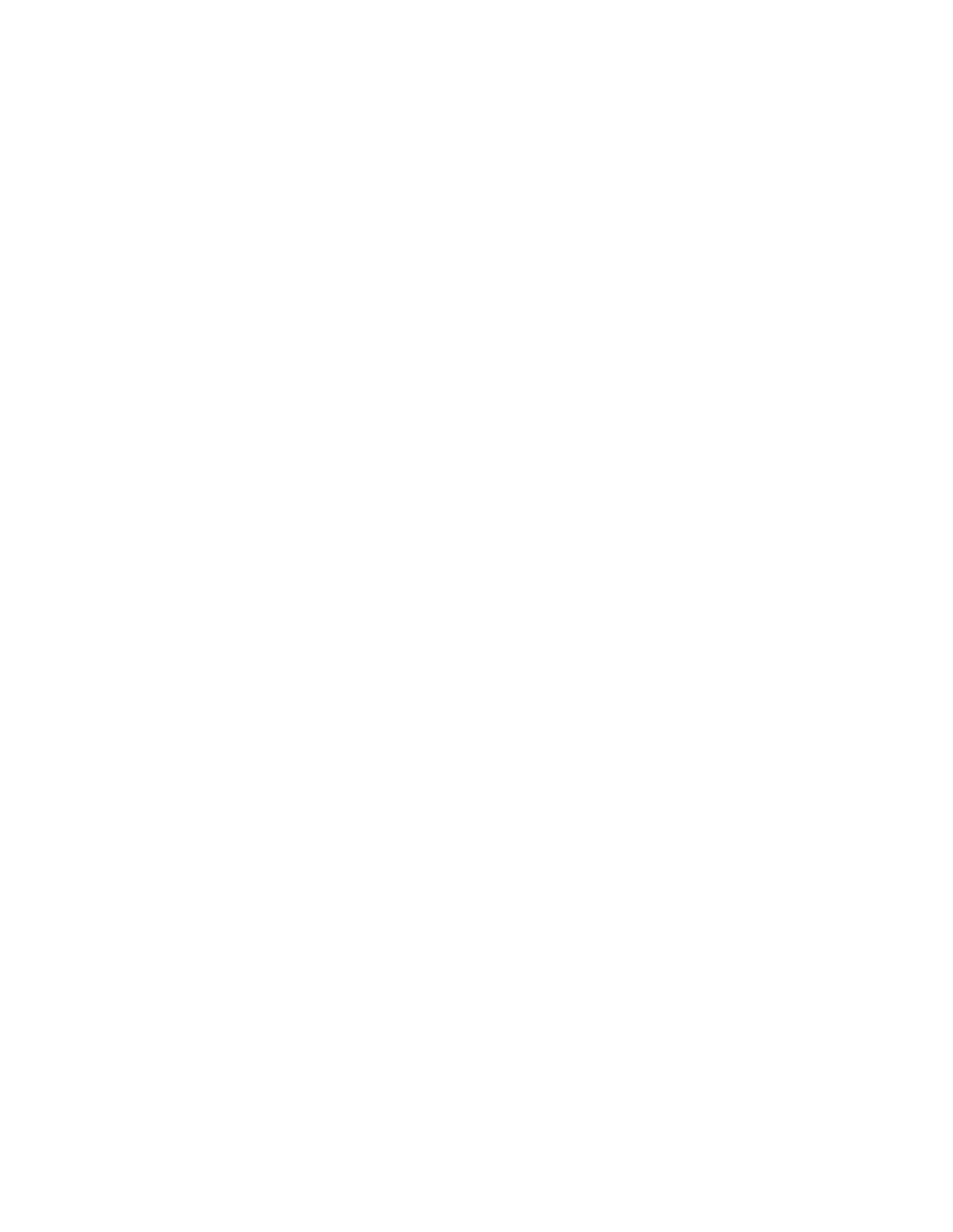**Part II**

## **POSIX.1 (pthread) Routines Reference**

Part II provides detailed descriptions of routines that constitute the **pthread** interface. These routines (with the prefix pthread) implement the IEEE POSIX 1003.1-1996 (or POSIX.1) standard, subject to the capabilities of the host operating system.

**Note**

The **pthread** routines described here are based on the final POSIX.1 standard approved by the IEEE.

Threads Library users should be aware that applications that use the obsolete **d4** interfaces will require significant modifications to upgrade to the **pthread** interface. (The obsolete **d4** interface corresponds to the IEEE POSIX 1003.4a/Draft 4 document.)

The global *errno* variable is not used by the **pthread** interface routines. To indicate errors, the **pthread** routines return integer values to indicate the error condition.

Routine names with the \_np suffix denote that the routine is *not portable*, with respect to the POSIX.1 standard. That is, the routine might not be available in implementations of the POSIX.1 standard other than the Threads Library.

The Threads Library adds the extensions specified by The Open Group's (formerly X/Open) Single UNIX Specification, Version 2—also known as UNIX98. Some of the **pthread** interface routines that UNIX98 specifies are not present in the IEEE POSIX 1003.1-1996 standard; these routines include pthread attr getguardsize( ), pthread attr setguardsize( ), pthread\_mutexattr\_gettype( ), and pthread\_mutexattr\_settype( ). The Threads Library does *not* designate these routines as nonportable—that is, their names do not use the \_np suffix naming convention. While portable to other implementations of the Single UNIX Specification, Version 2, these routines are not portable to other implementations of the POSIX.1 standard.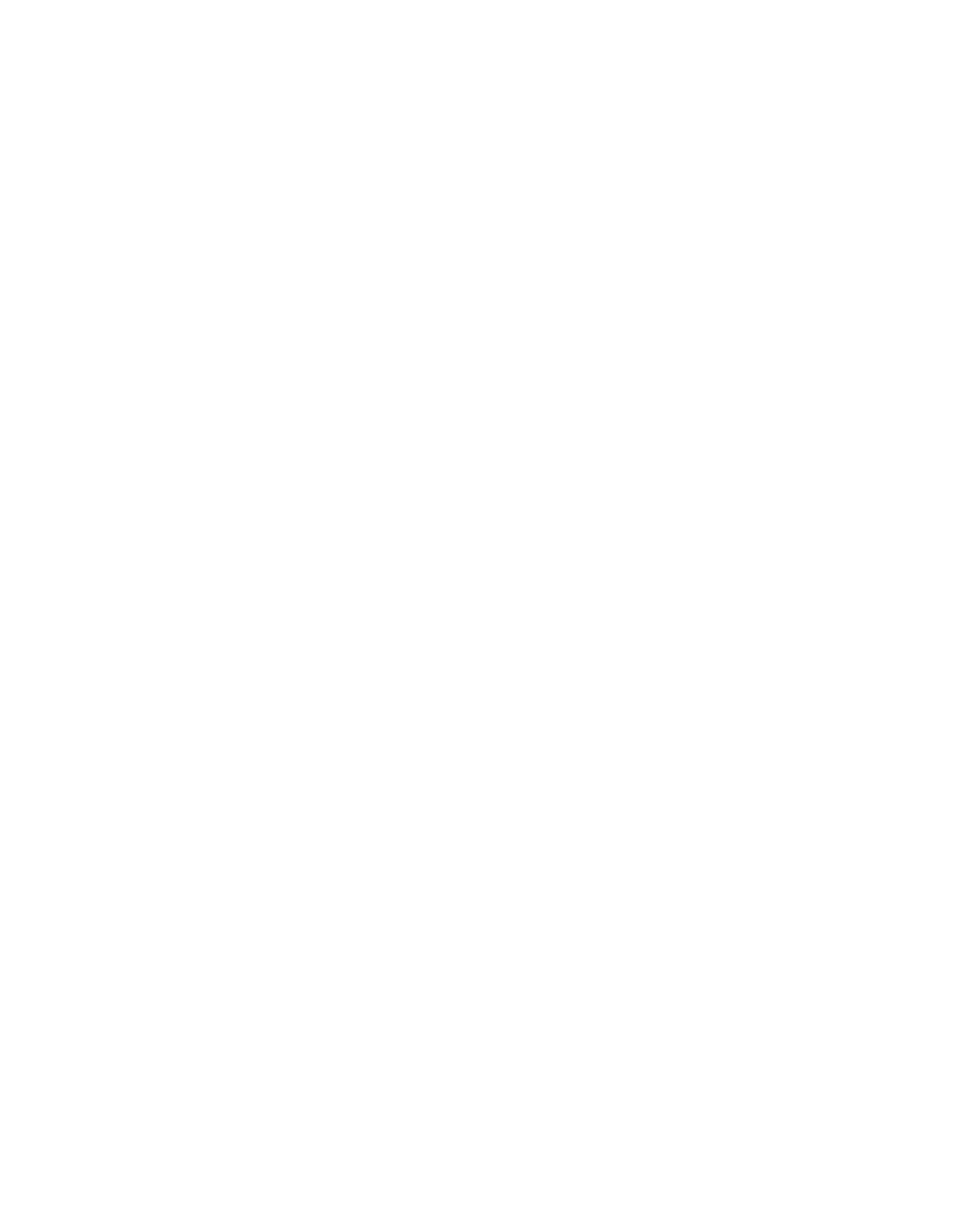## **pthread\_atfork**

Declares fork handler routines to be called when the calling thread's process forks a child process.

*This routine is for Tru64 UNIX systems only.*

#### **Syntax**

| pthread atforkl |          |
|-----------------|----------|
|                 | prepare, |
|                 | parent,  |
|                 | child ); |
|                 |          |

| Argument | Data Type | <b>Access</b> |
|----------|-----------|---------------|
| prepare  | Handler   | read          |
| parent   | Handler   | read          |
| child    | Handler   | read          |

## **C Binding**

#include <pthread.h> include <signal.h>

int

pthread\_atfork (

| void | (* <i>prepare</i> )(void), |
|------|----------------------------|
| void | $(*parent)(void),$         |
| void | $(*child(void))$ ;         |

#### **Arguments**

#### **prepare**

Address of a routine that performs the fork preparation handling. This routine is called by the parent process before creating the child process.

#### **parent**

Address of a routine that performs the fork parent handling. This routine is called by the parent process after creating the child process and before returning to the caller of fork(2).

#### **child**

Address of a routine that performs the fork child handling. This routine is called by the child process before returning to the caller of  $fork(2)$ .

#### **Description**

This routine allows a main program or library to control resources during a Tru64 UNIX fork(2) operation by declaring fork handler routines, as follows:

- The fork handler routine specified in the *prepare* argument is called before fork(2) executes.
- The fork handler routine specified in the *parent* argument is called after fork(2) executes within the parent process.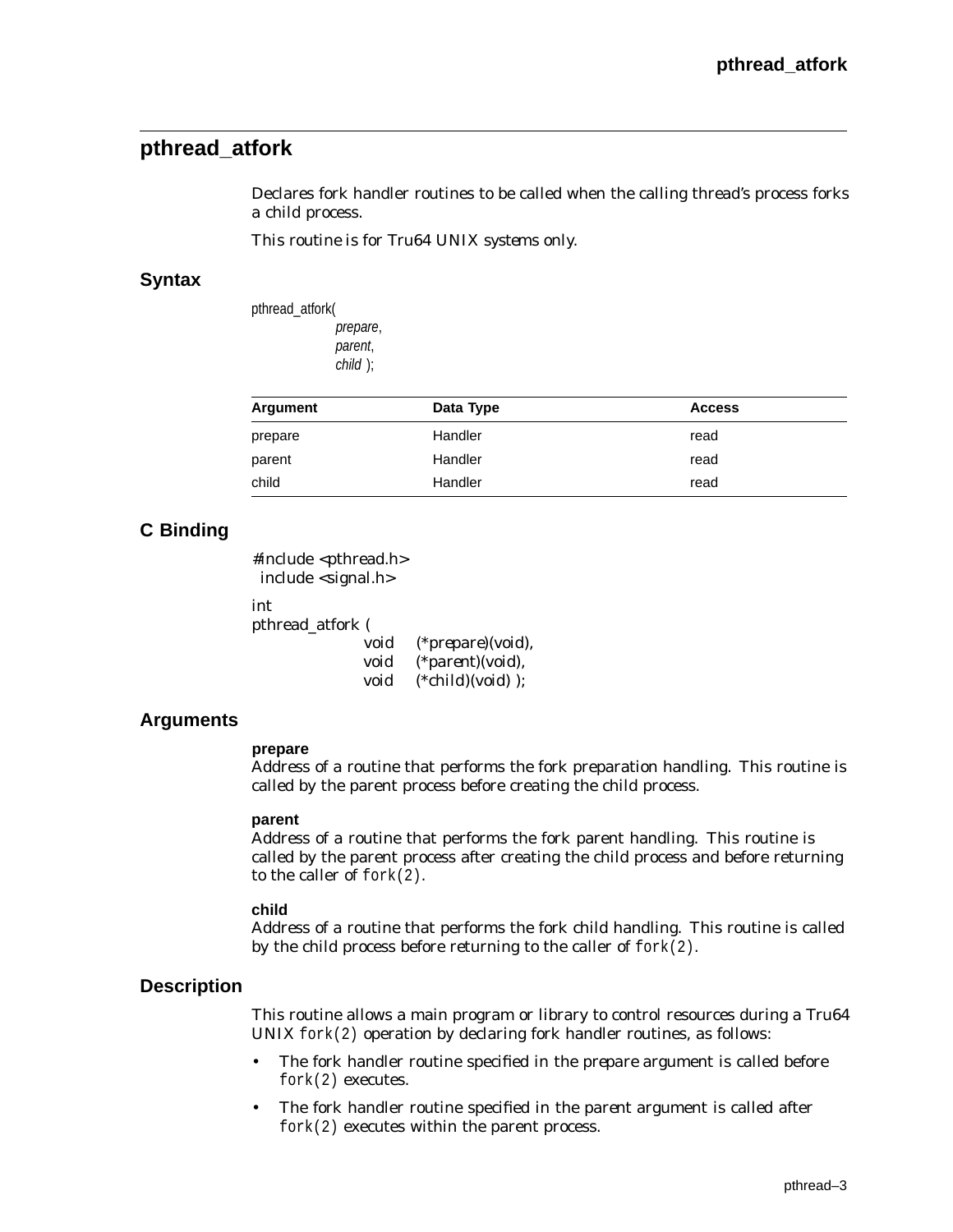• The fork handler routine specified in the *child* argument is called in the new child process after fork(2) executes.

Your program (or library) can use fork handlers to ensure that program context in the child process is consistent and meaningful. After  $fork(2)$  executes, only the calling thread exists in the child process, and the state of all memory in the parent process is replicated in the child process, including the states of any mutexes, condition variables, and so on.

For example, the new child process might have locked mutexes that are copies of mutexes that were locked in the parent process by threads that are not in the child process. Therefore, any associated program state might be inconsistent in the child process.

The program can avoid this problem by calling pthread at fork( ) to provide routines that acquire and release resources that are critical to the child process. For example, the prepare handler should lock all mutexes that you want to be usable in the child process. The parent handler just unlocks those mutexes. The child handler will also unlock them all—and might also create threads or reset any program state for the child process.

To illustrate, if your library uses the mutex *my\_mutex*, you might provide pthread\_atfork( ) handler routines coded as follows:

```
void my_prepare(void)
      \{pthread_mutex_lock(&my_mutex);
      }
void my_parent(void)
      \{pthread_mutex_unlock(&my_mutex);
      }
void my_child(void)
      \{pthread_mutex_unlock(&my_mutex);
     /* Reinitialize state that does not apply...like heap owned */
      /* by other threads *}
   { .
      .
      .
   pthread atfork(my prepare, my parent, my child);
      .
      . fork();
   }
```
If you do not want to use fork handlers, you can set any of this routine's arguments to NULL.

**Note** 

It is illegal to call pthread\_atfork( ) from within a fork handler routine. Doing so could cause a deadlock.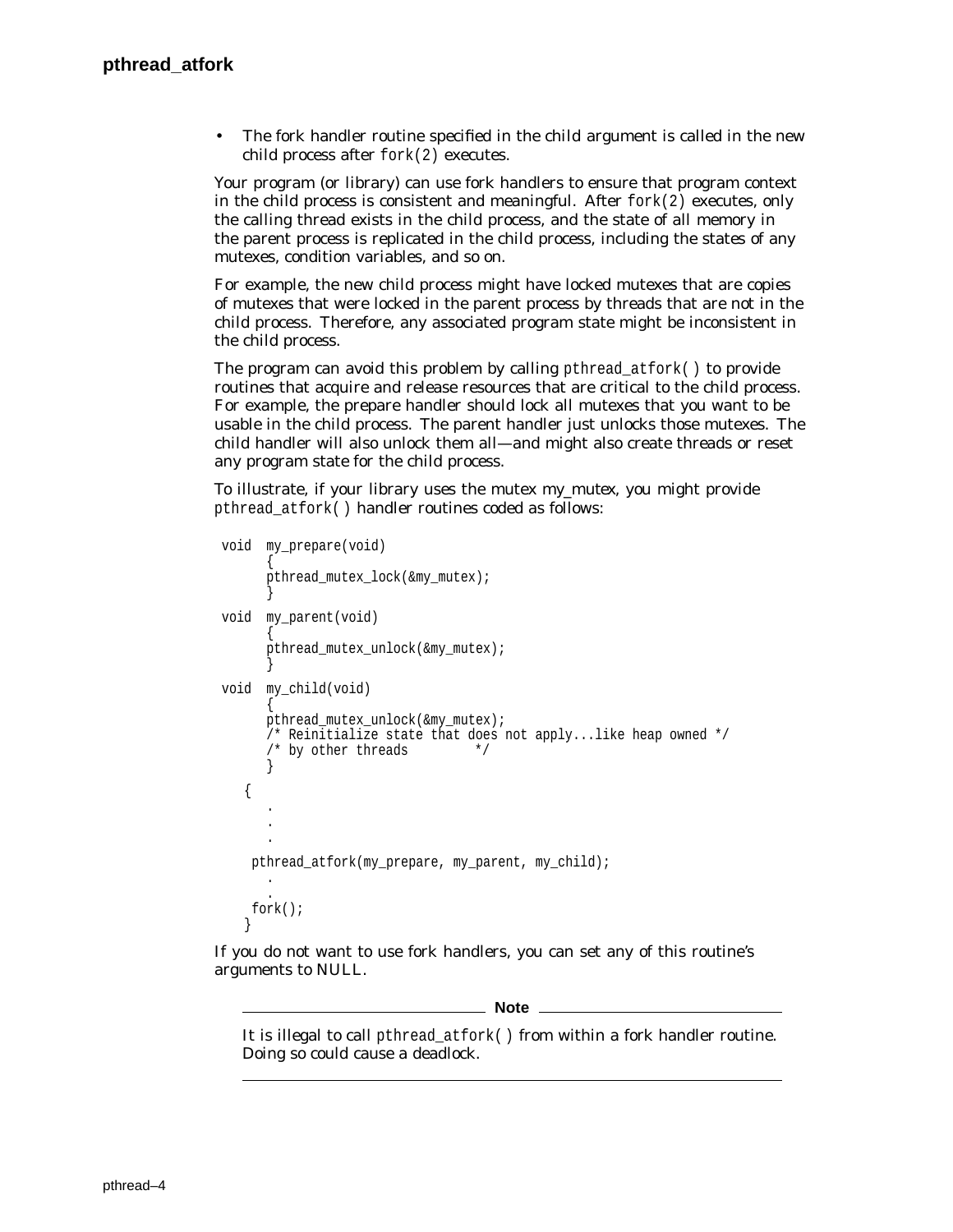# **Return Values**

If an error occurs, this routine returns an integer indicating the type of error. Possible return values are as follows:

| Return   | <b>Description</b>                                                          |
|----------|-----------------------------------------------------------------------------|
| 0        | Successful completion.                                                      |
| [ENOMEM] | Insufficient table space to record the fork handler routines'<br>addresses. |

# **Associated Routines**

pthread\_create( )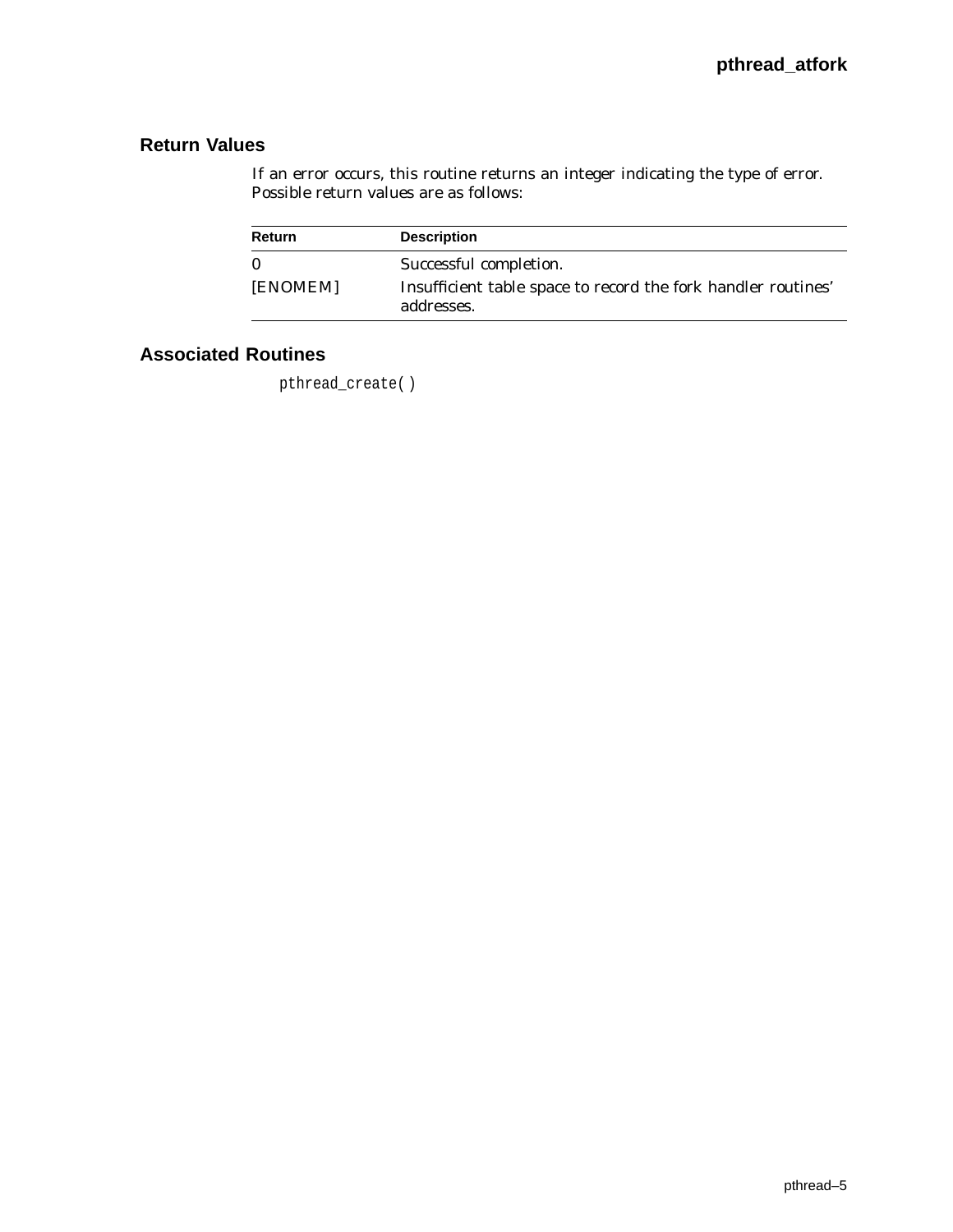# **pthread\_attr\_destroy**

Destroys a thread attributes object.

#### **Syntax**

pthread\_attr\_destroy(

attr );

| Argument | Data Type             | <b>Access</b> |
|----------|-----------------------|---------------|
| attr     | opaque pthread_attr_t | modify        |

### **C Binding**

#include <pthread.h>

int pthread\_attr\_destroy ( pthread\_attr\_t *\*attr*);

#### **Arguments**

**attr**

Thread attributes object to be destroyed.

#### **Description**

This routine destroys a thread attributes object. Call this routine when a thread attributes object will no longer be referenced.

Threads that were created using this thread attributes object are not affected by the destruction of the thread attributes object.

The results of calling this routine are unpredictable if the value specified by the *attr* argument refers to a thread attributes object that does not exist.

## **Return Values**

If an error condition occurs, this routine returns an integer value indicating the type of error. Possible return values are as follows:

| <b>Return</b> | <b>Description</b>                                                             |
|---------------|--------------------------------------------------------------------------------|
| $\Omega$      | Successful completion.                                                         |
| [EINVAL]      | The value specified by <i>attr</i> is not a valid thread attributes<br>object. |

```
pthread_attr_init( )
pthread_create( )
```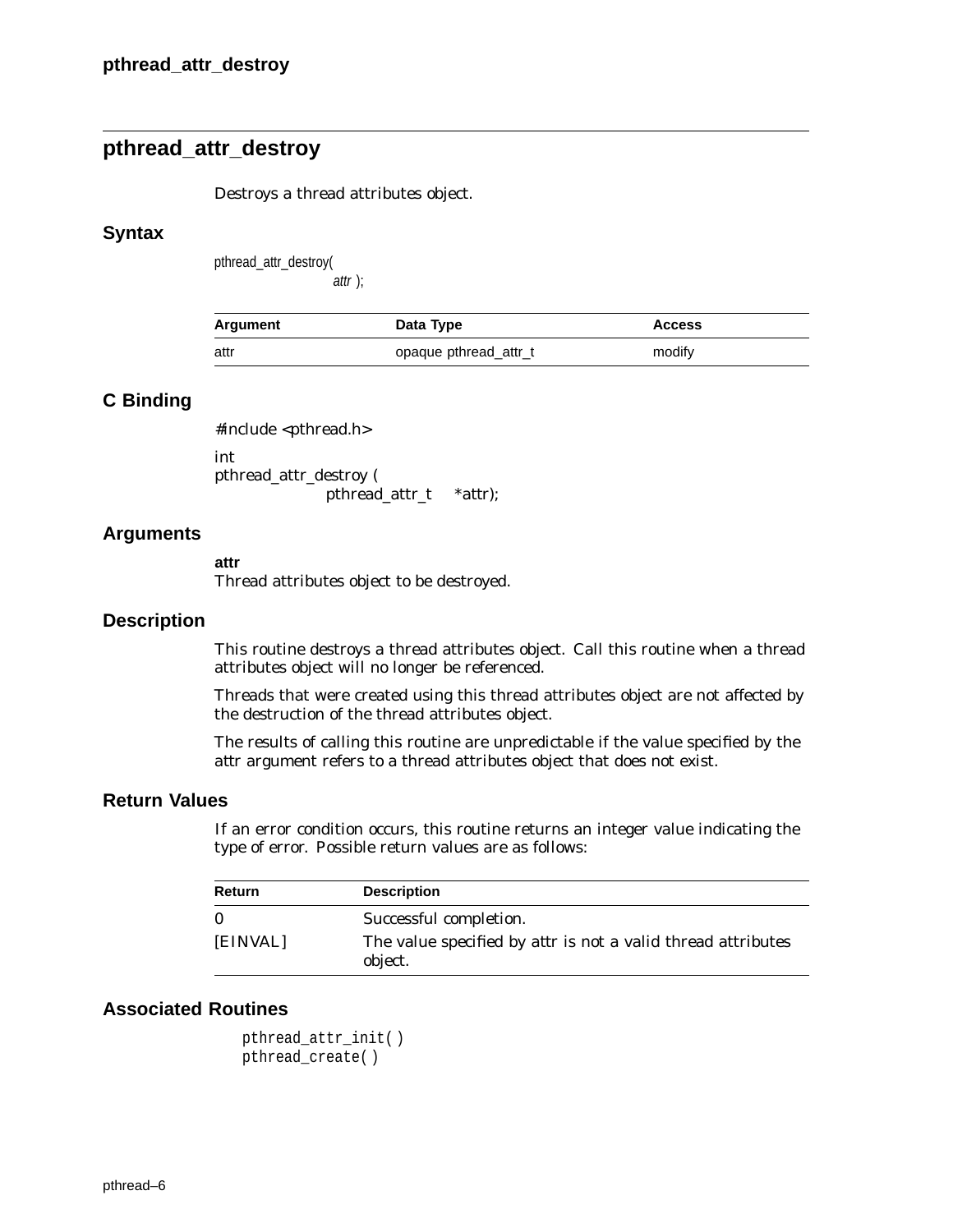# **pthread\_attr\_getdetachstate**

Obtains the detachstate attribute of the specified thread attributes object.

### **Syntax**

pthread\_attr\_getdetachstate(

attr, detachstate );

| Argument    | Data Type             | <b>Access</b> |
|-------------|-----------------------|---------------|
| attr        | opaque pthread_attr_t | read          |
| detachstate | integer               | write         |

## **C Binding**

#include <pthread.h> int pthread\_attr\_getdetachstate ( const pthread\_attr\_t *\*attr*, int \**detachstate*);

## **Arguments**

#### **attr**

Thread attributes object whose detachstate attribute is obtained.

#### **detachstate**

Receives the value of the detachstate attribute.

#### **Description**

This routine obtains the detachstate attribute of a thread attributes object. This attribute specifies whether threads created using the specified thread attributes object are created in a detached state.

On successful completion, this routine returns a zero and the detachstate attribute is set in *detachstate*. A value of PTHREAD\_CREATE\_JOINABLE indicates the thread is not detached, and a value of PTHREAD\_CREATE\_DETACHED indicates the thread is detached.

See the pthread\_attr\_setdetachstate( ) description for information about the detachstate attribute.

## **Return Values**

If an error condition occurs, this routine returns an integer value indicating the type of error. Possible return values are as follows:

| <b>Return</b> | <b>Description</b>     |
|---------------|------------------------|
| $\bf{0}$      | Successful completion. |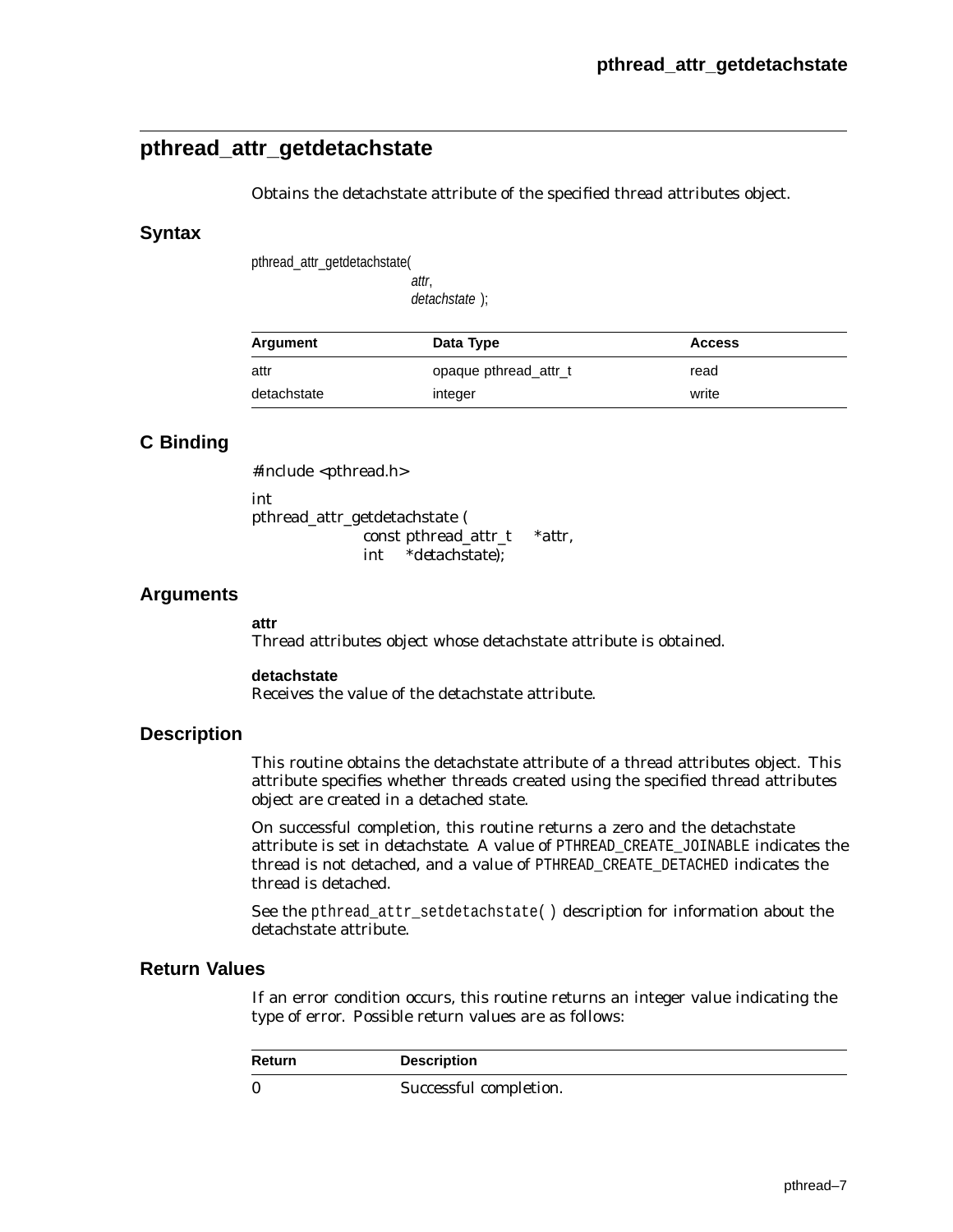| <b>Return</b> | <b>Description</b>                                                                            |
|---------------|-----------------------------------------------------------------------------------------------|
| [EINVAL]      | The value specified by <i>attr</i> does not refer to an existing<br>thread attributes object. |

# **Associated Routines**

pthread\_attr\_init( ) pthread\_attr\_setdetachstate( )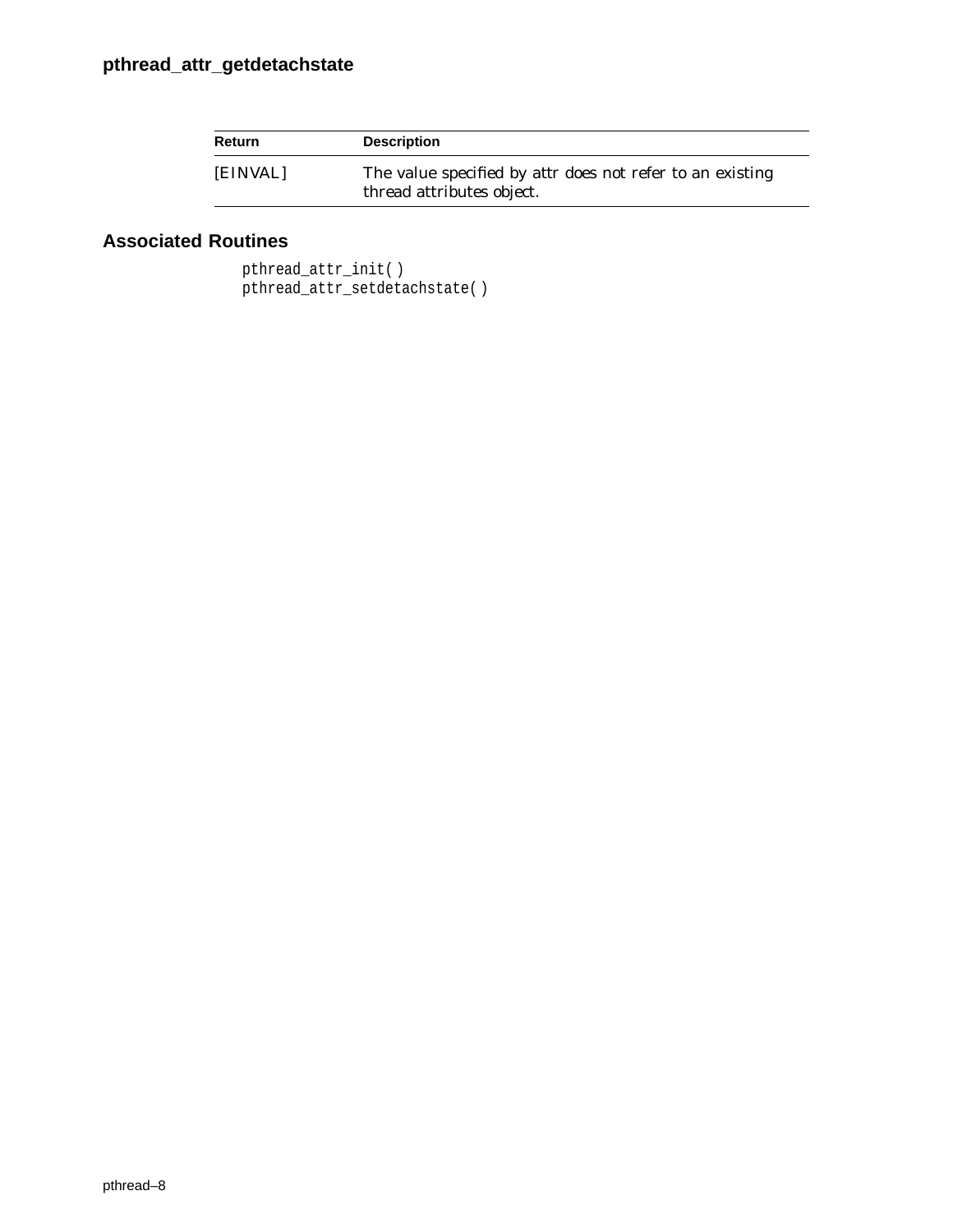# **pthread\_attr\_getguardsize**

Obtains the guardsize attribute of the specified thread attributes object.

### **Syntax**

pthread\_attr\_getguardsize(

attr, guardsize );

| Argument  | Data Type             | <b>Access</b> |
|-----------|-----------------------|---------------|
| attr      | opaque pthread_attr_t | read          |
| guardsize | size t                | write         |

## **C Binding**

#include <pthread.h>

pthread\_attr\_getguardsize (

const pthread\_attr\_t \**attr*, size\_t \**guardsize*);

## **Arguments**

#### **attr**

int

Address of the thread attributes object whose guardsize attribute is obtained.

#### **guardsize**

Receives the value of the guardsize attribute of the thread attributes object specified by *attr*.

## **Description**

This routine obtains the value of the guardsize attribute of the thread attributes object specified in the *attr* argument and stores it in the location specified by the *guardsize* argument. The specified attributes object must already be initialized at the time this routine is called.

When creating a thread, use a thread attributes object to specify nondefault values for thread attributes. The guardsize attribute of a thread attributes object specifies the minimum size (in bytes) of the guard area for the stack of a new thread.

A guard area can help a multithreaded program detect the overflow of a thread's stack. A guard area is a region of no-access memory that the Threads Library allocates at the overflow end of the thread's stack. When any thread attempts to access a memory location within this region, a memory addressing violation occurs.

Note that the value of the guardsize attribute of a particular thread attributes object does not necessarily correspond to the actual size of the guard area of any existing thread in your multithreaded program.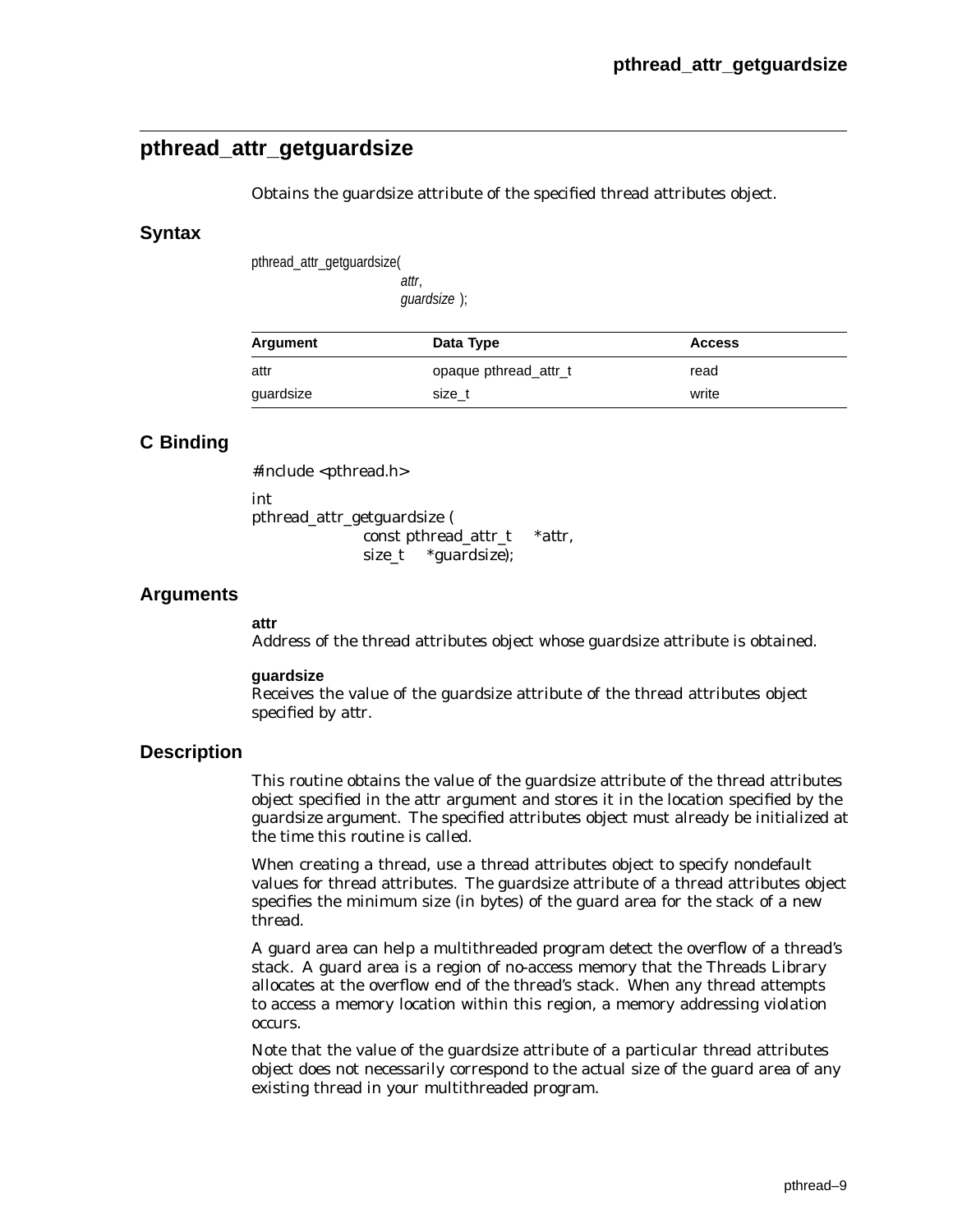## **Return Values**

If an error condition occurs, this routine returns an integer value indicating the type of error. Possible return values are as follows:

| Return   | <b>Description</b>                                                                            |
|----------|-----------------------------------------------------------------------------------------------|
| $\Omega$ | Successful completion.                                                                        |
| [EINVAL] | The value specified by <i>attr</i> does not refer to an existing<br>thread attributes object. |

```
pthread_attr_init( )
pthread_attr_setguardsize( )
pthread_attr_setstacksize( )
pthread_create( )
```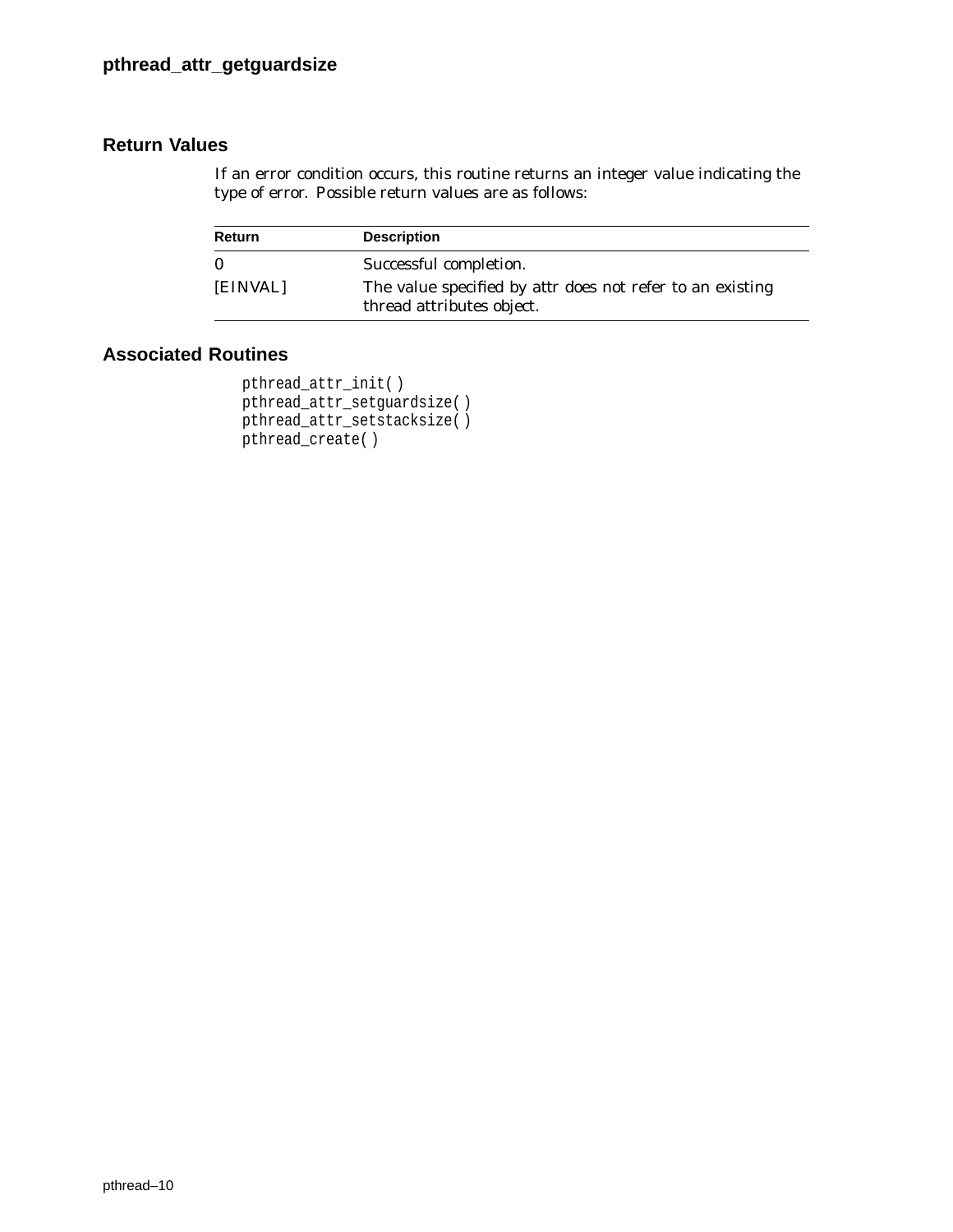# **pthread\_attr\_getinheritsched**

Obtains the inherit scheduling attribute of the specified thread attributes object.

#### **Syntax**

pthread\_attr\_getinheritsched(

attr, inheritsched );

| Argument     | Data Type             | <b>Access</b> |
|--------------|-----------------------|---------------|
| attr         | opaque pthread attr_t | read          |
| inheritsched | integer               | write         |

## **C Binding**

#include <pthread.h>

int pthread\_attr\_getinheritsched ( const pthread\_attr\_t *\*attr*, int *\*inheritsched*);

### **Arguments**

#### **attr**

Thread attributes object whose inherit scheduling attribute is obtained.

#### **inheritsched**

Receives the value of the inherit scheduling attribute. Refer to the description of the pthread\_attr\_setinheritsched( ) function for valid values.

### **Description**

This routine obtains the value of the inherit scheduling attribute from the specified thread attributes object. The inherit scheduling attribute specifies whether threads created using the attributes object inherit the scheduling attributes of the creating thread, or use the scheduling attributes stored in the attributes object that is passed to pthread\_create( ).

### **Return Values**

If an error condition occurs, this routine returns an integer value indicating the type of error. Possible return values are as follows:

| Return   | <b>Description</b>                                                             |
|----------|--------------------------------------------------------------------------------|
| $\bf{0}$ | Successful completion.                                                         |
| [EINVAL] | The value specified by <i>attr</i> is not a valid thread attributes<br>object. |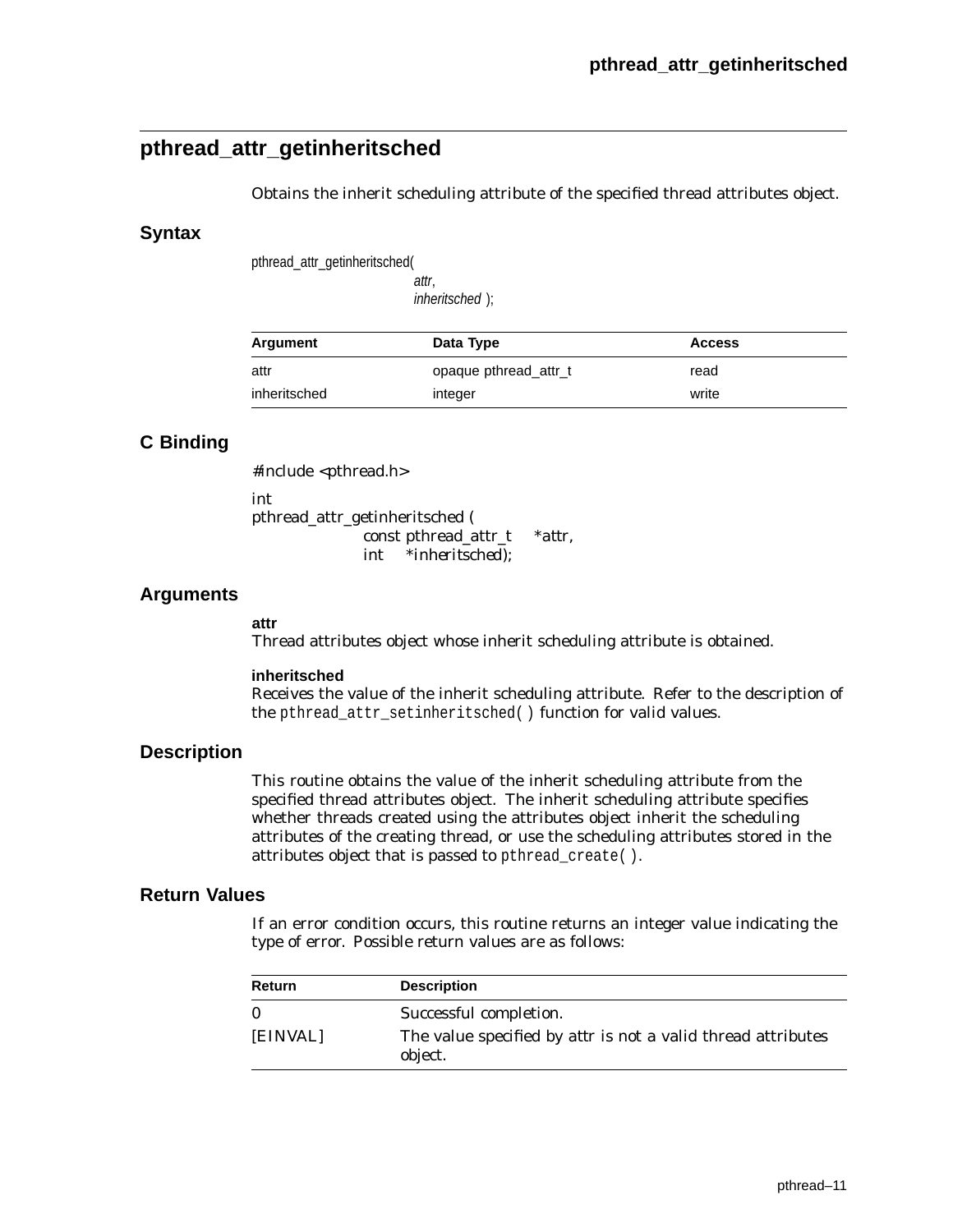```
pthread_attr_init( )
pthread_attr_setinheritsched( )
pthread_create( )
```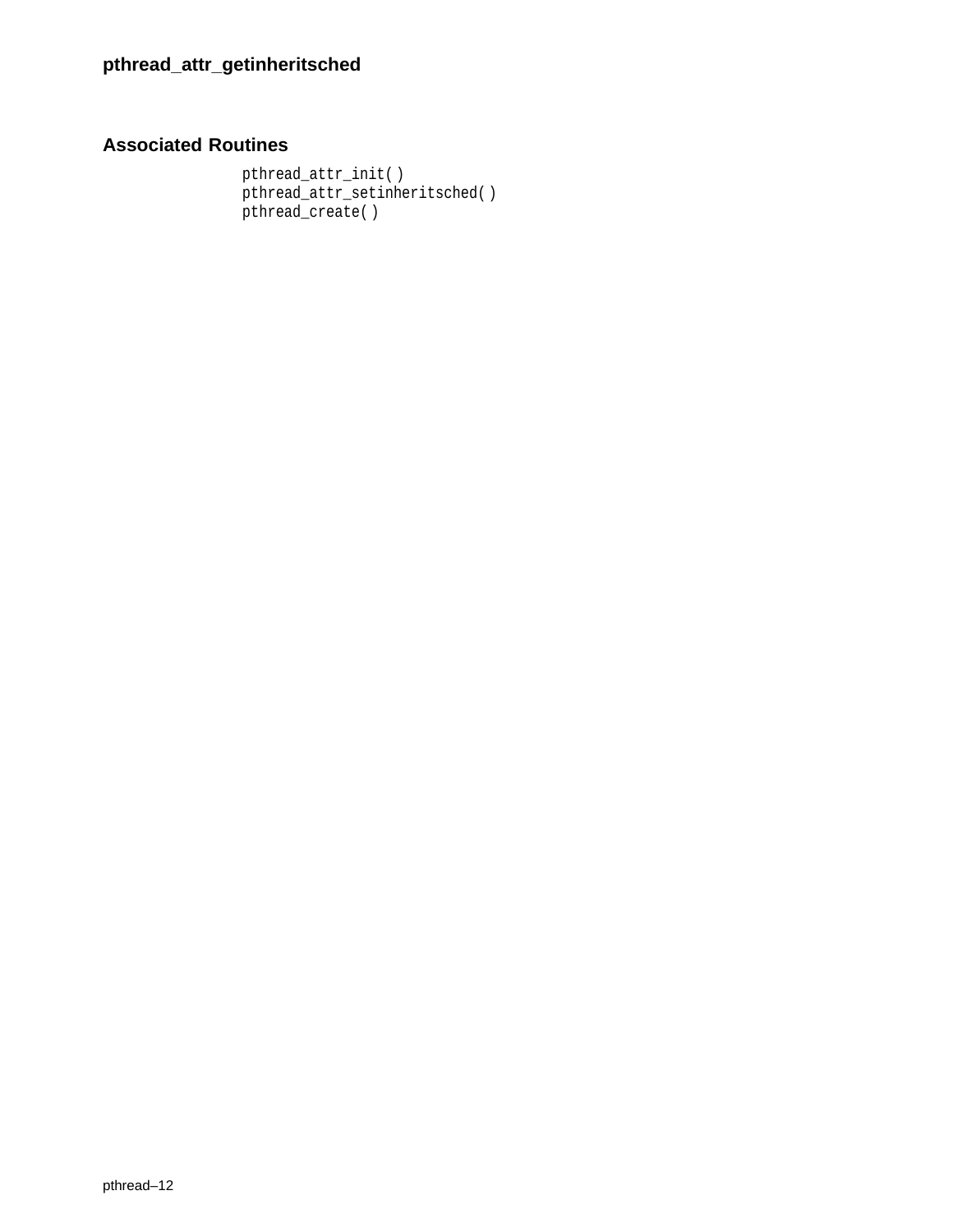## **pthread\_attr\_getname\_np**

Obtains the object name attribute from a thread attributes object.

#### **Syntax**

pthread\_attr\_getname\_np( attr, name, len, mbz );

| Argument | Data Type             | <b>Access</b> |  |
|----------|-----------------------|---------------|--|
| attr     | opaque pthread attr_t | read          |  |
| name     | char                  | write         |  |
| len      | opaque size_t         | read          |  |
| mbz      | void                  | write         |  |

## **C Binding**

#include <pthread.h>

int pthread\_attr\_getname\_np ( const pthread\_attr\_t *\*attr*, char *\*name*, size\_t *len*, void *\*\*mbz*);

## **Arguments**

**attr**

Address of the thread attributes object whose object name attribute is to be obtained.

#### **name**

Location to store the obtained object name.

#### **len**

Length in bytes of buffer at the location specified by *name*.

#### **mbz**

Reserved for future use. The value must be zero (0).

#### **Description**

This routine copies the object name attribute from the thread attributes object specified by the *attr* argument to the buffer at the location specified by the *name* argument. Before calling this routine, your program must allocate the buffer indicated by *name*. A new thread created using the thread attributes object is initialized with the object name that was set in that attributes object.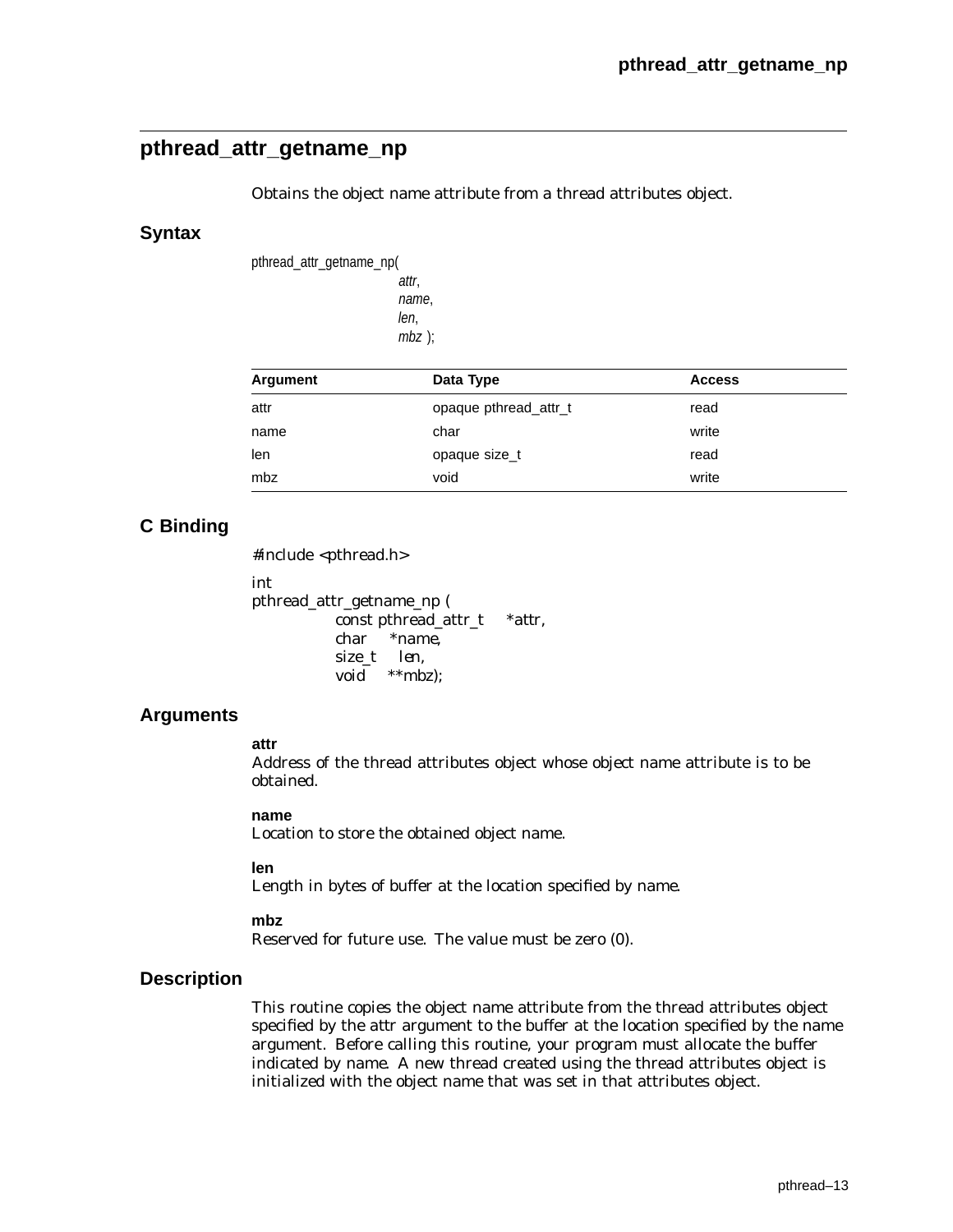The object name is a C language string and provides an identifier that is meaningful to a person debugging a multithreaded application. The maximum number of characters in the object name is 31.

If the specified thread attributes object has not been previously set with an object name, this routine copies a C language null string into the buffer at location *name*.

This routine contrasts with pthread\_getname\_np( ), which obtains the object name from the thread object for an existing thread.

## **Return Values**

If an error condition occurs, this routine returns an integer value indicating the type of error. Possible return values are as follows:

| Return   | <b>Description</b>                                                             |
|----------|--------------------------------------------------------------------------------|
| $\Omega$ | Successful completion.                                                         |
| [EINVAL] | The value specified by <i>attr</i> is not a valid thread attributes<br>object. |

```
pthread_getname_np( )
pthread_attr_setname_np( )
pthread_setname_np( )
```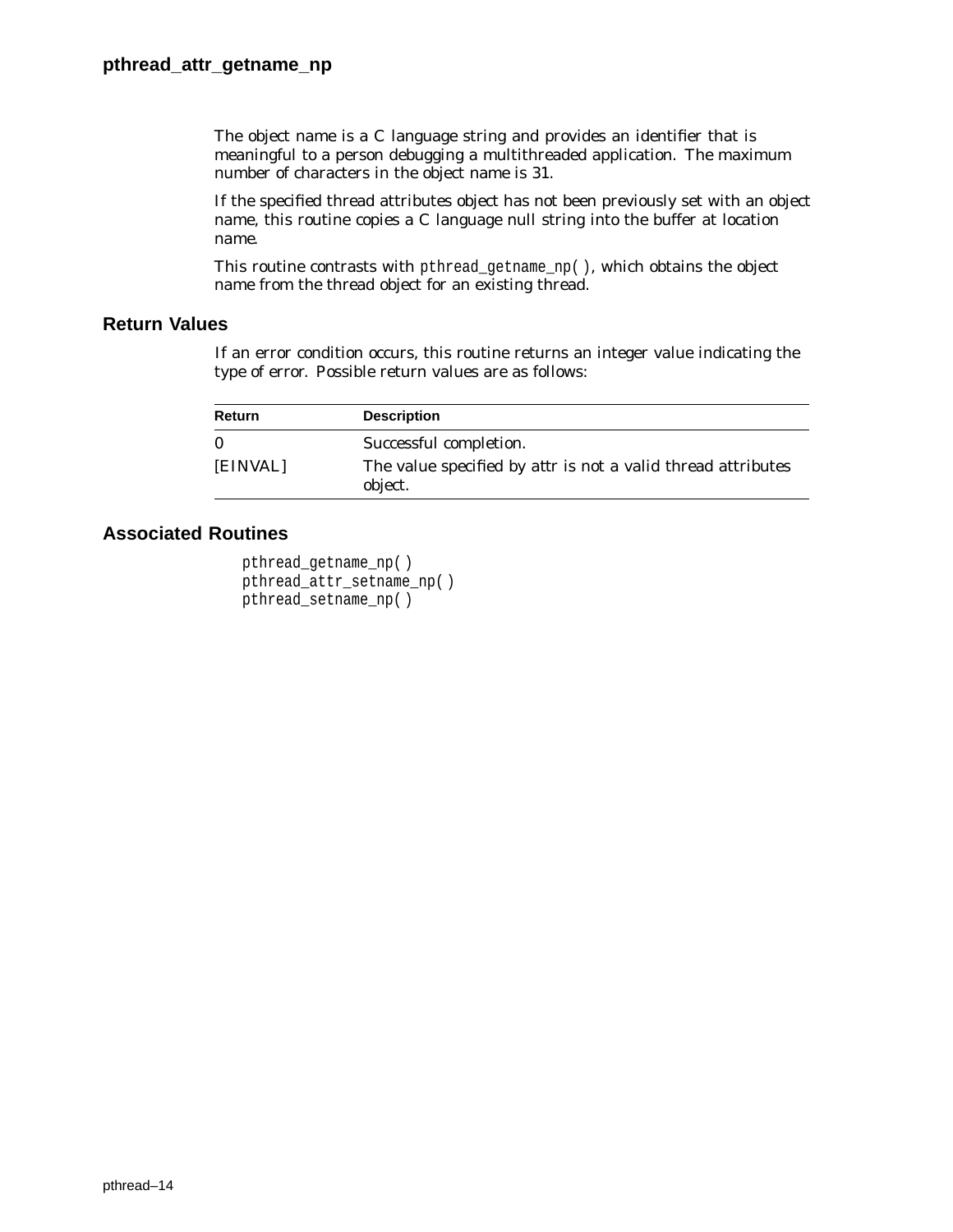# **pthread\_attr\_getschedparam**

Obtains the scheduling parameters for an attribute of the specified thread attributes object.

### **Syntax**

pthread\_attr\_getschedparam(

attr, param );

| Argument | Data Type             | <b>Access</b> |
|----------|-----------------------|---------------|
| attr     | opaque pthread attr_t | read          |
| param    | struct sched param    | write         |

## **C Binding**

#include <pthread.h> int pthread\_attr\_getschedparam ( const pthread\_attr\_t \**attr*, struct sched\_param \**param*);

### **Arguments**

# **attr**

Thread attributes object of the scheduling policy attribute whose parameters are obtained.

#### **param**

Receives the values of scheduling parameters for the scheduling policy attribute of the attributes object specified by the *attr* argument. Refer to the description of the pthread\_attr\_setschedparam( ) routine for valid parameters and their values.

#### **Description**

This routine obtains the scheduling parameters associated with the scheduling policy attribute of the specified thread attributes object.

#### **Return Values**

If an error condition occurs, this routine returns an integer value indicating the type of error. Possible return values are as follows:

| Return   | <b>Description</b>                                                             |
|----------|--------------------------------------------------------------------------------|
| $\Omega$ | Successful completion.                                                         |
| [EINVAL] | The value specified by <i>attr</i> is not a valid thread attributes<br>object. |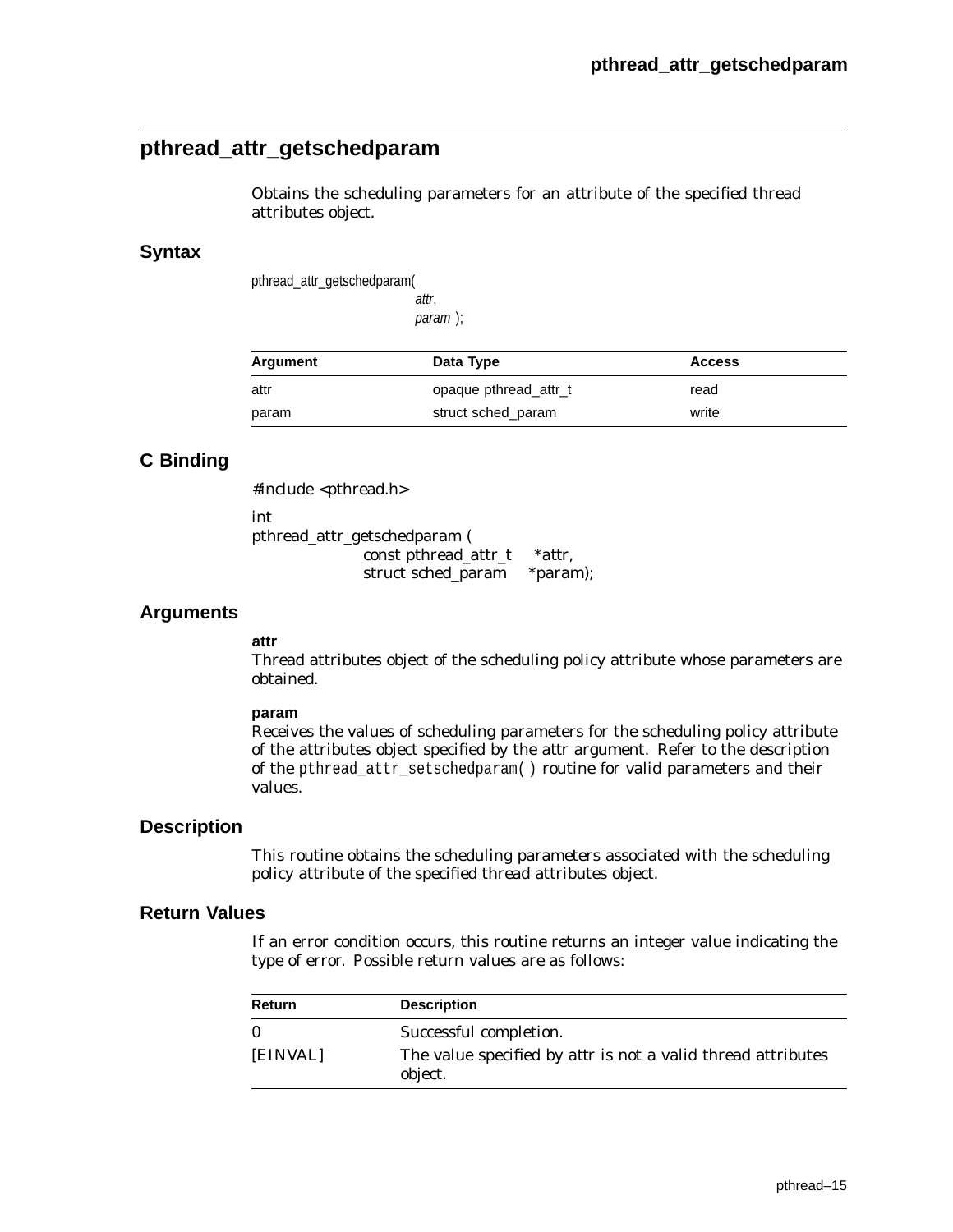# **Associated Routines**

pthread\_attr\_init( ) pthread\_attr\_setschedparam( ) pthread\_create( )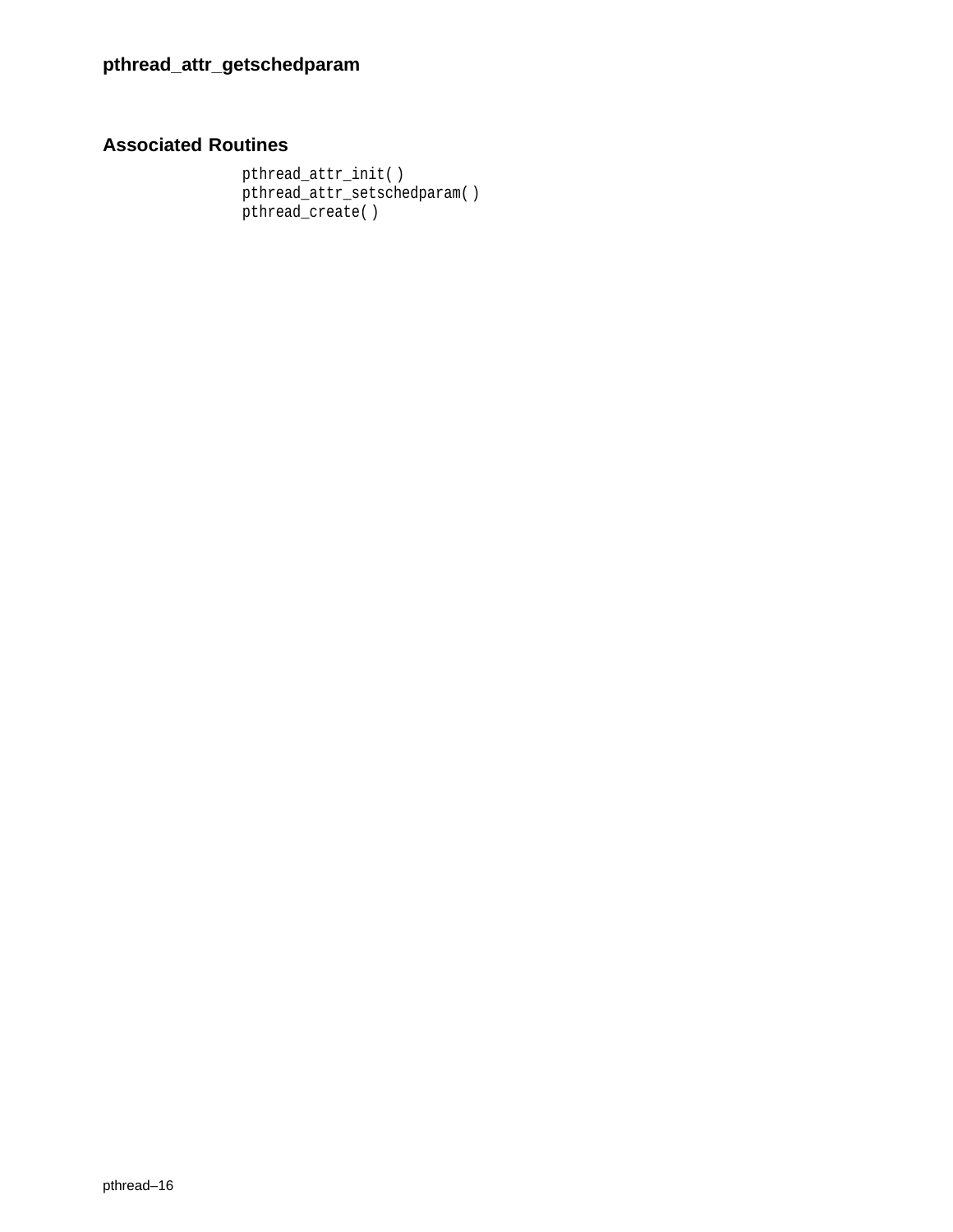# **pthread\_attr\_getschedpolicy**

Obtains the scheduling policy attribute of the specified thread attributes object.

#### **Syntax**

pthread\_attr\_getschedpolicy(

attr, policy );

| Argument | Data Type             | <b>Access</b> |
|----------|-----------------------|---------------|
| attr     | opaque pthread_attr_t | read          |
| policy   | integer               | write         |

## **C Binding**

#include <pthread.h> int pthread\_attr\_getschedpolicy ( const pthread\_attr\_t \**attr*, int \**policy*);

### **Arguments**

#### **attr**

Thread attributes object whose scheduling policy attribute is obtained.

#### **policy**

Receives the value of the scheduling policy attribute. Refer to the description of the pthread\_attr\_setschedpolicy $\overline{()}$  routine for valid values.

#### **Description**

This routine obtains the value of the scheduling policy attribute of the specified thread attributes object. The scheduling policy attribute defines the scheduling policy for threads created using the attributes object.

### **Return Values**

If an error condition occurs, this routine returns an integer value indicating the type of error. Possible return values are as follows:

| Return   | <b>Description</b>                                                             |
|----------|--------------------------------------------------------------------------------|
| $\bf{0}$ | Successful completion.                                                         |
| [EINVAL] | The value specified by <i>attr</i> is not a valid thread attributes<br>object. |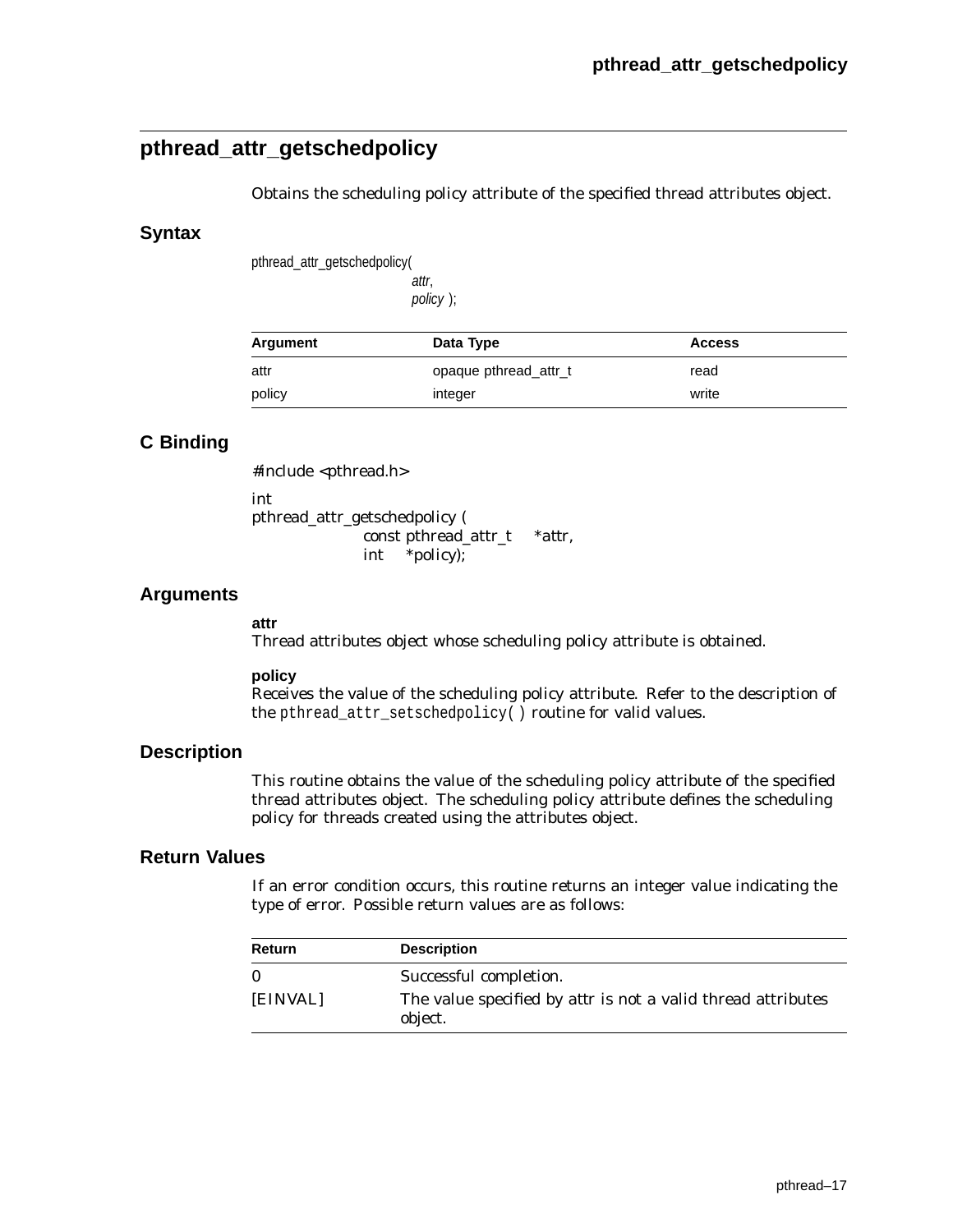## **Associated Routines**

pthread\_attr\_init( ) pthread\_attr\_setschedpolicy( ) pthread\_create( )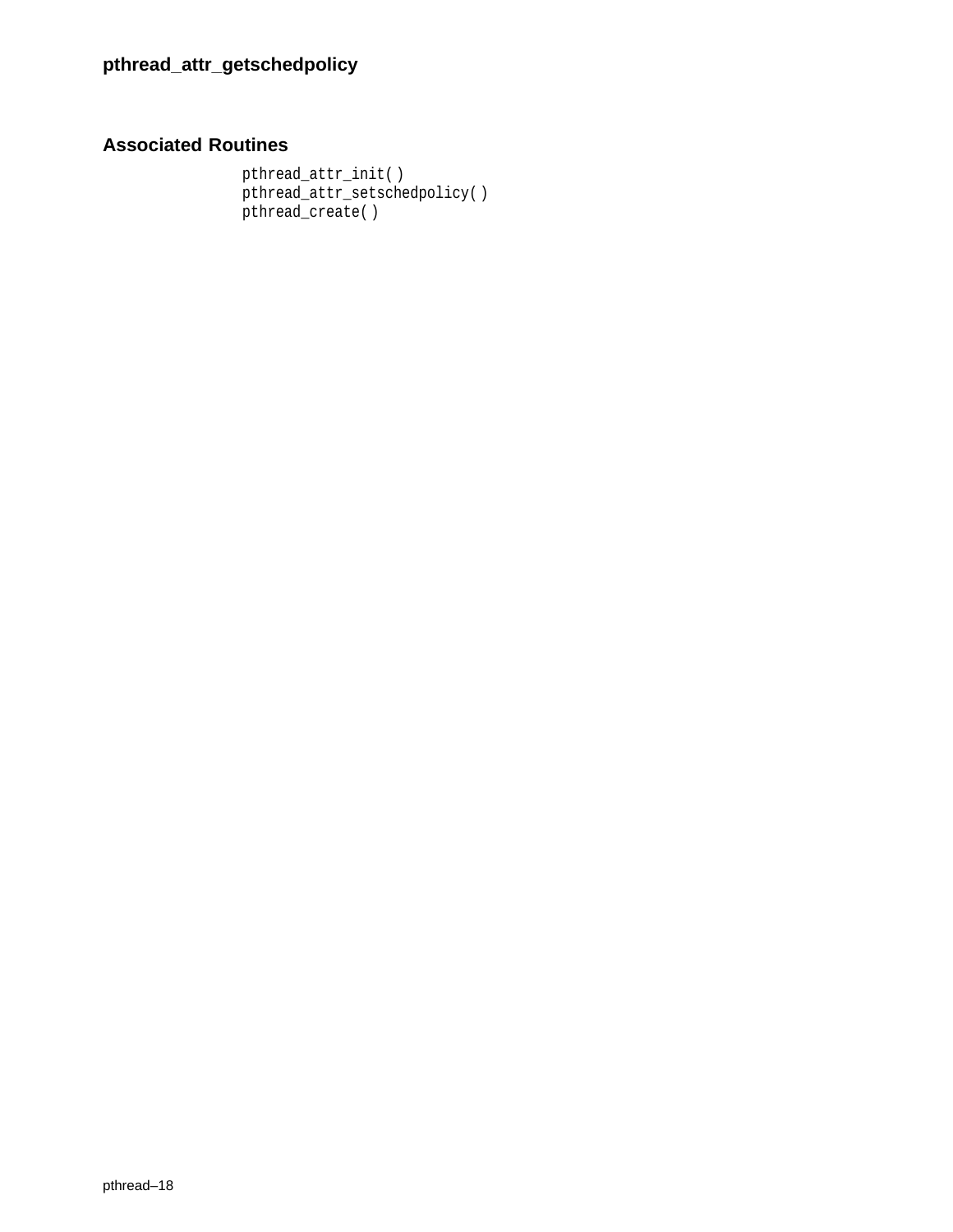# **pthread\_attr\_getscope**

Obtains the contention scope attribute of the specified thread attributes object.

#### **Syntax**

pthread\_attr\_getscope( attr,

scope );

| Argument | Data Type             | <b>Access</b> |  |
|----------|-----------------------|---------------|--|
| attr     | opaque pthread_attr_t | read          |  |
| scope    | int                   | write         |  |

## **C Binding**

#include <pthread.h> int pthread\_attr\_getscope (

const pthread\_attr\_t \**attr*, int \**scope*);

### **Arguments**

#### **attr**

Address of the thread attributes object whose contention scope attribute is obtained.

#### **scope**

Receives the value of the contention scope attribute of the thread attributes object specified by *attr*.

#### **Description**

This routine obtains the value of the contention scope attribute of the thread attributes object specified in the *attr* argument and stores it in the location specified by the *scope* argument. The specified attributes object must already be initialized at the time this routine is called.

The contention scope attribute specifies the set of threads with which a thread must compete for processing resources. The contention scope attribute specifies whether the new thread competes for processing resources only with other threads in its own process, called **process contention scope**, or with all threads on the system, called **system contention scope**.

The Threads Library selects at most one thread to execute on each processor at any point in time. The Threads Library resolves the contention based on each thread's scheduling attributes (for example, priority) and scheduling policy (for example, round-robin).

A thread created using a thread attributes object whose contention scope attribute is set to PTHREAD\_SCOPE\_PROCESS contends for processing resources with other threads within its own process that also were created with PTHREAD SCOPE PROCESS. It is unspecified how such threads are scheduled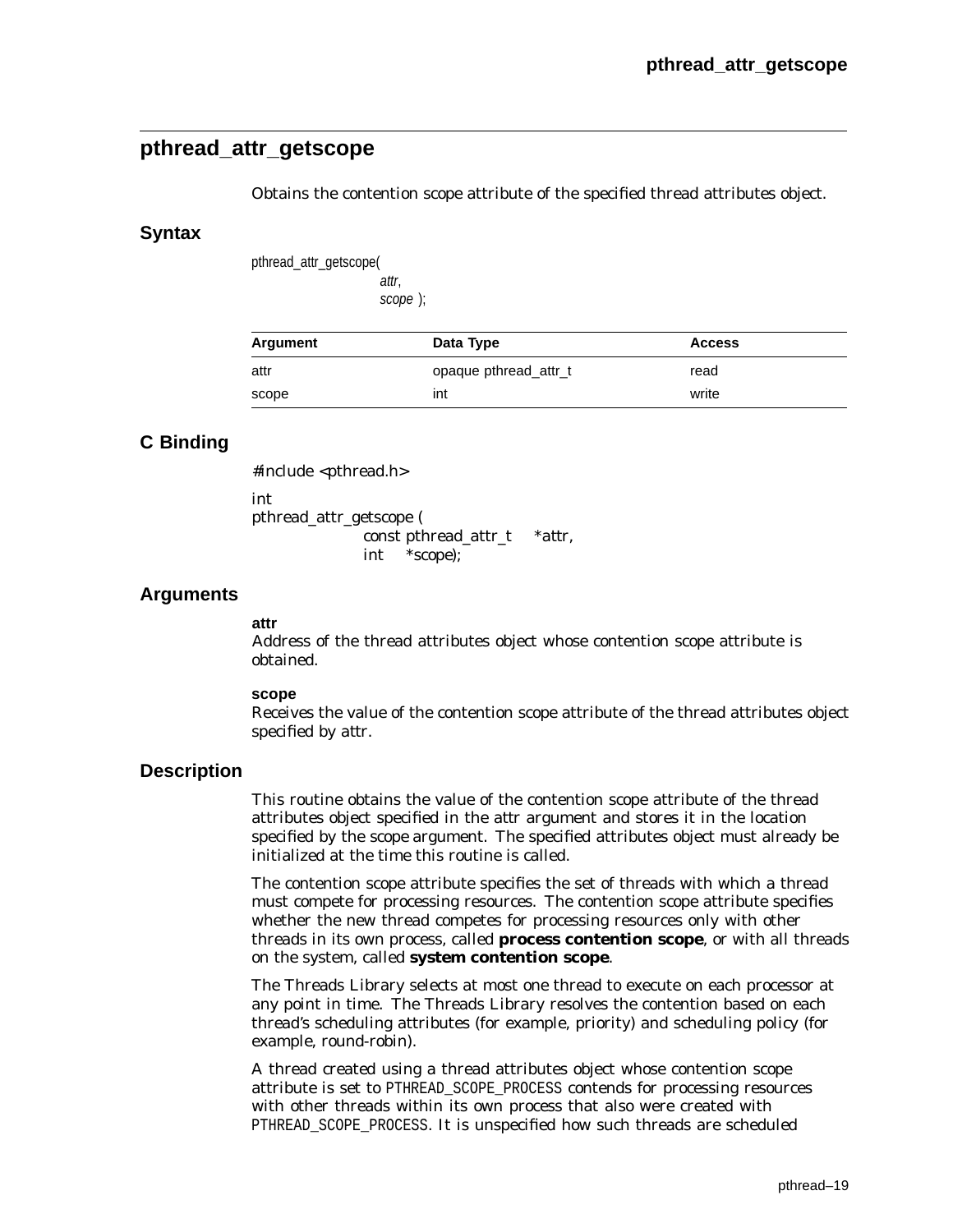relative to threads in other processes or threads in the same process that were created with PTHREAD\_SCOPE\_SYSTEM contention scope.

A thread created using a thread attributes object whose contention scope attribute is set to PTHREAD\_SCOPE\_SYSTEM contends for processing resources with other threads in any process that also were created with PTHREAD\_SCOPE\_SYSTEM.

Note that the value of the contention scope attribute of a particular thread attributes object does not necessarily correspond to the actual scheduling contention scope of any existing thread in your multithreaded program.

### **Return Values**

If an error condition occurs, this routine returns an integer value indicating the type of error. Possible return values are as follows:

| Return   | <b>Description</b>                                                             |
|----------|--------------------------------------------------------------------------------|
| $\bf{0}$ | Successful completion.                                                         |
| [EINVAL] | The value specified by <i>attr</i> is not a valid thread attributes<br>object. |
| [ENOSYS] | This routine is not supported by the implementation.                           |

```
pthread_attr_init( )
pthread_attr_setscope( )
```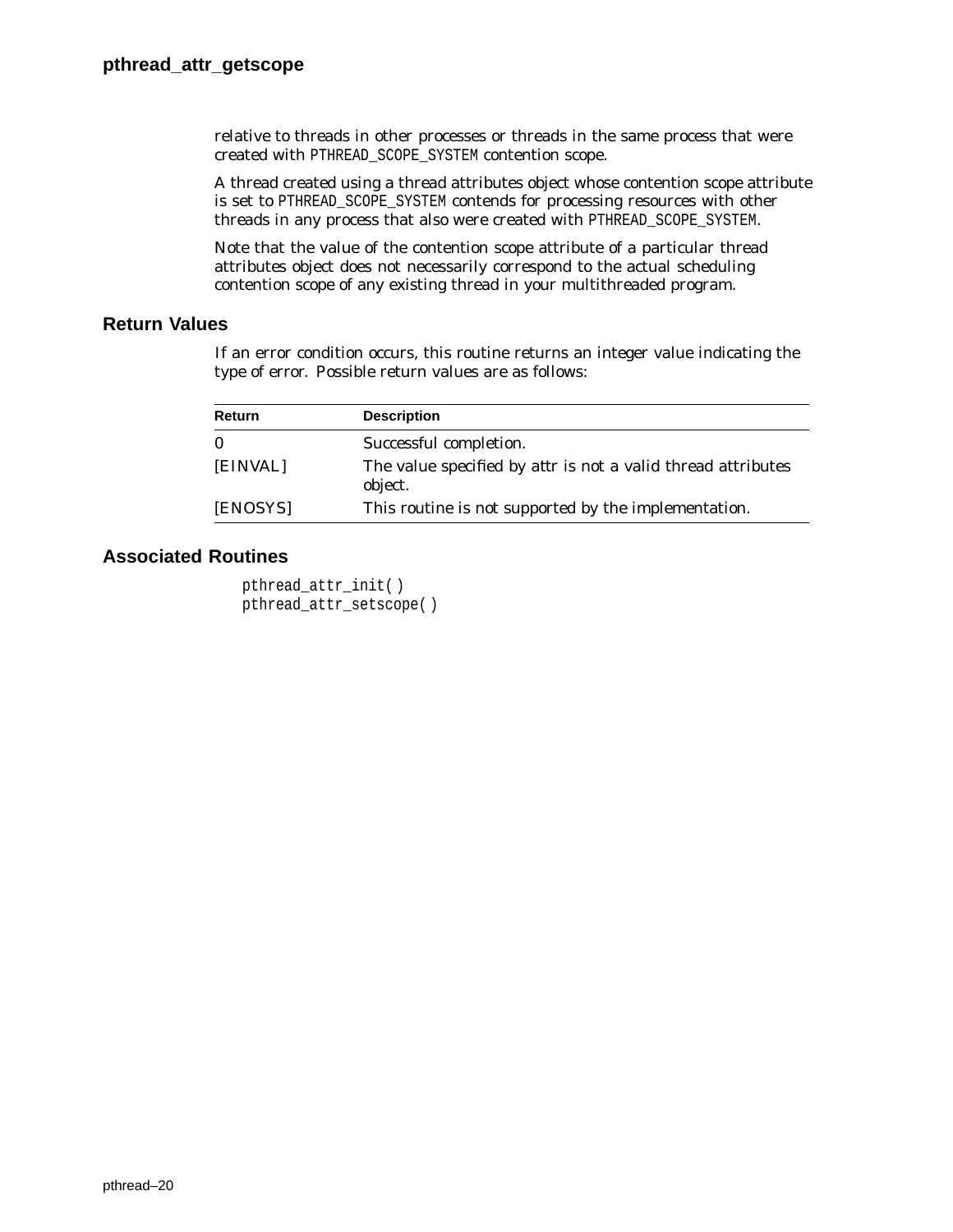# **pthread\_attr\_getstackaddr**

Obtains the stack address attribute of the specified thread attributes object.

### **Syntax**

pthread\_attr\_getstackaddr(

attr, stackaddr );

| Argument  | Data Type             | <b>Access</b> |
|-----------|-----------------------|---------------|
| attr      | opaque pthread attr_t | read          |
| stackaddr | void                  | write         |

## **C Binding**

#include <pthread.h>

int pthread\_attr\_getstackaddr ( const pthread\_attr\_t \**attr*, void \*\**stackaddr*);

## **Arguments**

#### **attr**

Address of the thread attributes object whose stack address attribute is obtained.

#### **stackaddr**

Receives the value of the stack address attribute of the thread attributes object specified by *attr*.

## **Description**

This routine obtains the value of the stack address attribute of the thread attributes object specified in the *attr* argument and stores it in the location specified by the *stackaddr* argument. The specified attributes object must already be initialized when this routine is called.

The stack address attribute of a thread attributes object points to the origin of the stack for a new thread.

Note that the value of the stack address attribute of a particular thread attributes object does not necessarily correspond to the actual stack origin of any existing thread in your multithreaded program.

### **Return Values**

If an error condition occurs, this routine returns an integer value indicating the type of error. Possible return values are as follows: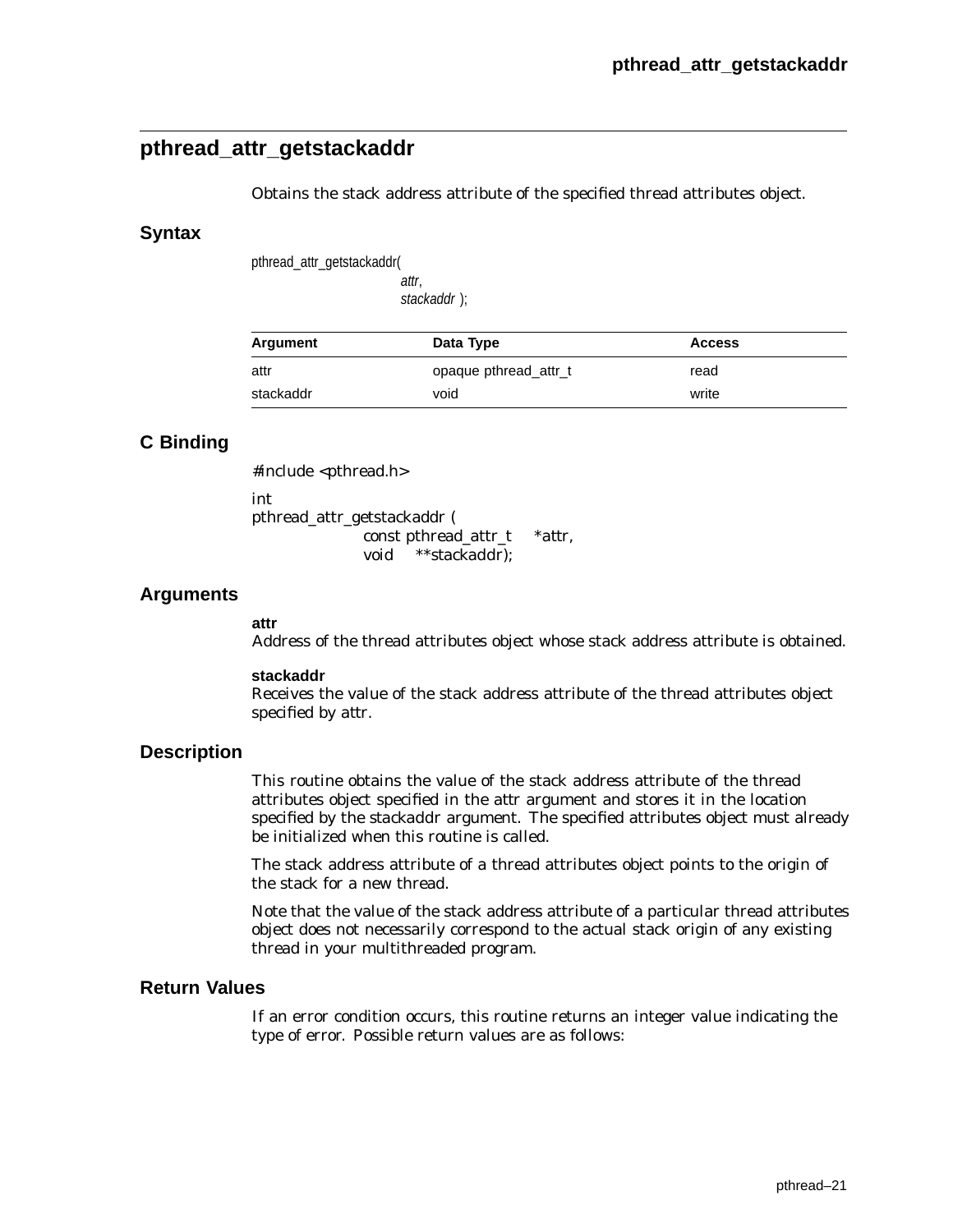| <b>Return</b> | <b>Description</b>                                                             |
|---------------|--------------------------------------------------------------------------------|
| - 0           | Successful completion.                                                         |
| [EINVAL]      | The value specified by <i>attr</i> is not a valid thread attributes<br>object. |

| pthread_attr_getguardsize() |  |
|-----------------------------|--|
| pthread_attr_getstacksize() |  |
| pthread_attr_init()         |  |
| pthread_attr_setguardsize() |  |
| pthread attr setstackaddr() |  |
| pthread attr setstacksize() |  |
| pthread create()            |  |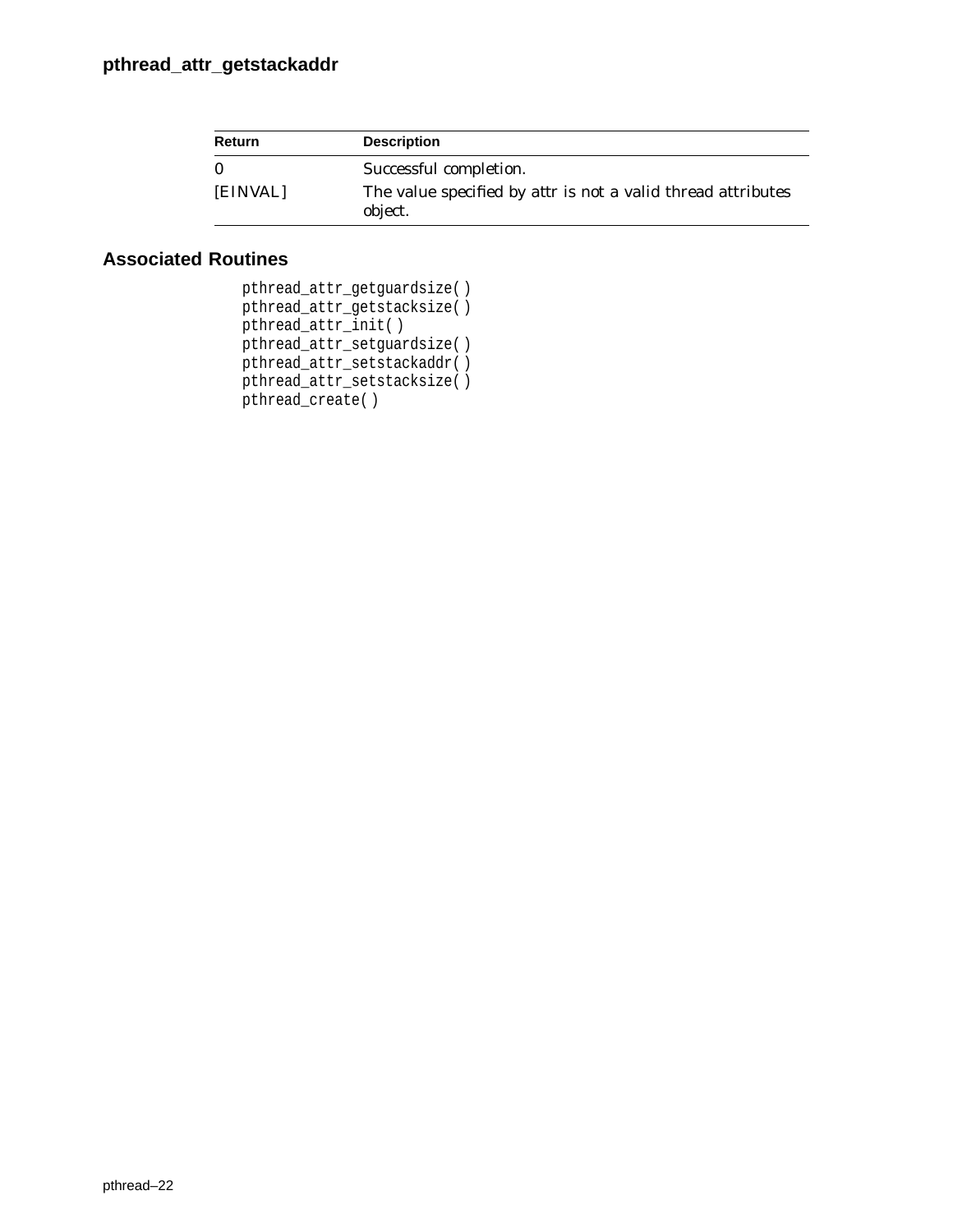# **pthread\_attr\_getstackaddr\_np**

Obtains the stack address attribute of the specified thread attributes object.

### **Syntax**

pthread\_attr\_getstackaddr\_np(

attr, stackaddr, size );

| Argument  | Data Type             | <b>Access</b> |  |
|-----------|-----------------------|---------------|--|
| attr      | opaque pthread attr_t | read          |  |
| stackaddr | void                  | write         |  |
| size      | size t                | write         |  |

## **C Binding**

#include <pthread.h>

int

pthread\_attr\_getstackaddr ( const pthread\_attr\_t \**attr*, void \*\**stackaddr*, size\_t \**size*);

## **Arguments**

#### **attr**

Address of the thread attributes object whose stack address attribute is obtained.

#### **stackaddr**

Receives the address of the stack region of the thread attributes object specified by *attr*.

#### **size**

The size of the stack region in bytes.

## **Description**

This routine obtains the value of the stack address attribute of the thread attributes object specified in the *attr* argument and stores it in the location specified by the *stackaddr* argument. The specified attributes object must already be initialized when this routine is called.

The stack address attribute of a thread attributes object points to the origin of the stack for a new thread.

Unlike pthread\_attr\_getstackaddr( ), this routine is a much more reliable portable interface. With the POSIX standard pthread\_attr\_getstackaddr(), a stack is specified using a single, undefined, address. An implementation of the standard can only assume that the specified value represents the value to which the thread's stack pointer should be set when beginning execution. However, this requires the application to know how the machine uses the stack. For example,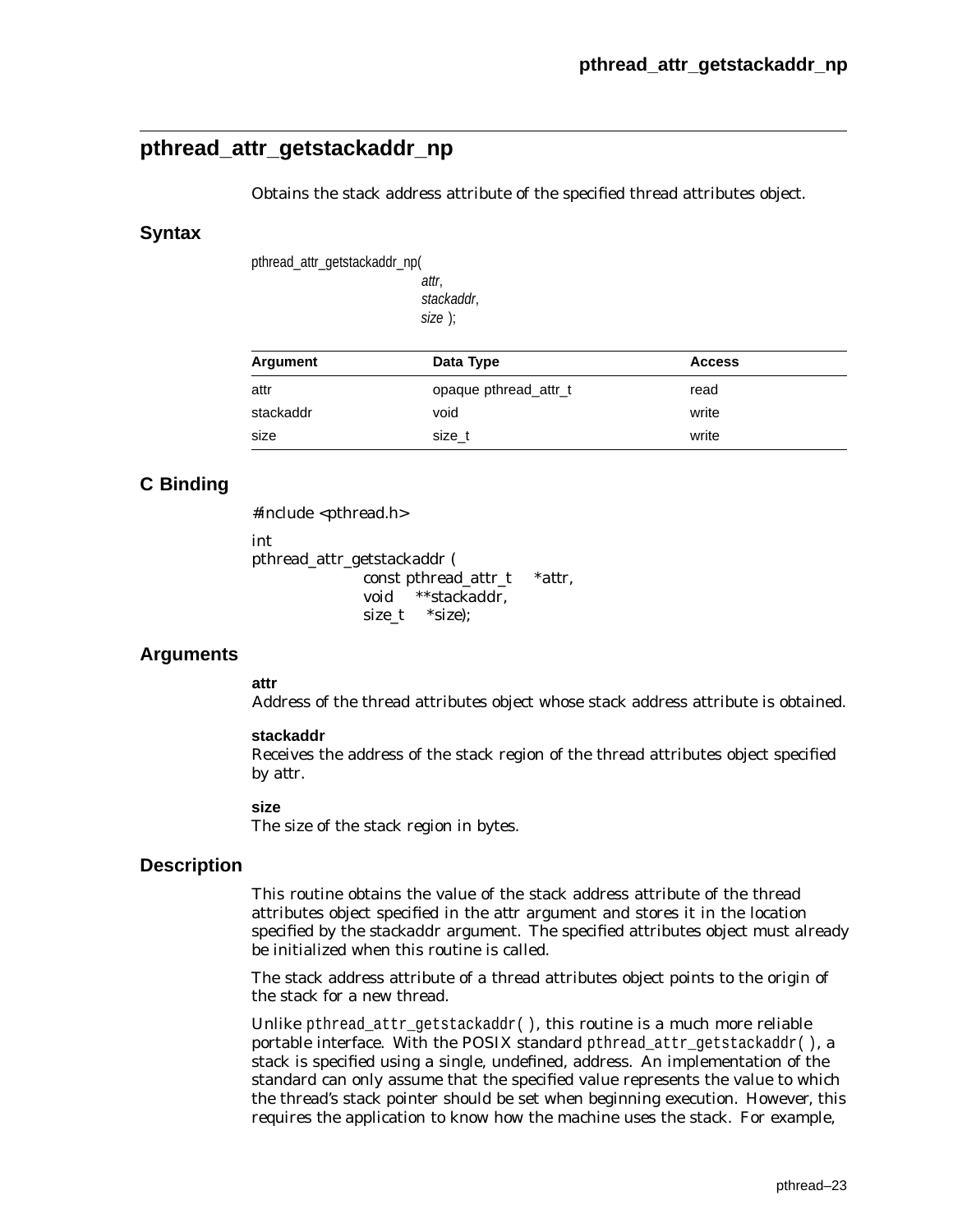a stack may ''grow'' either up (to higher addresses) or down (to lower addresses), and may be decreased (or increased) either before or after storing a new value.

The Threads Library provides an alternative interface with pthread\_attr\_getstackaddr\_np( ). Instead of returning a stack address, it returns the base (lowest) address and the size.

### **Return Values**

If an error condition occurs, this routine returns an integer value indicating the type of error. Possible return values are as follows:

| Return   | <b>Description</b>                                                             |
|----------|--------------------------------------------------------------------------------|
| $\bf{0}$ | Successful completion.                                                         |
| [EINVAL] | The value specified by <i>attr</i> is not a valid thread attributes<br>object. |

## **Associated Routines**

pthread\_attr\_setstackaddr\_np( )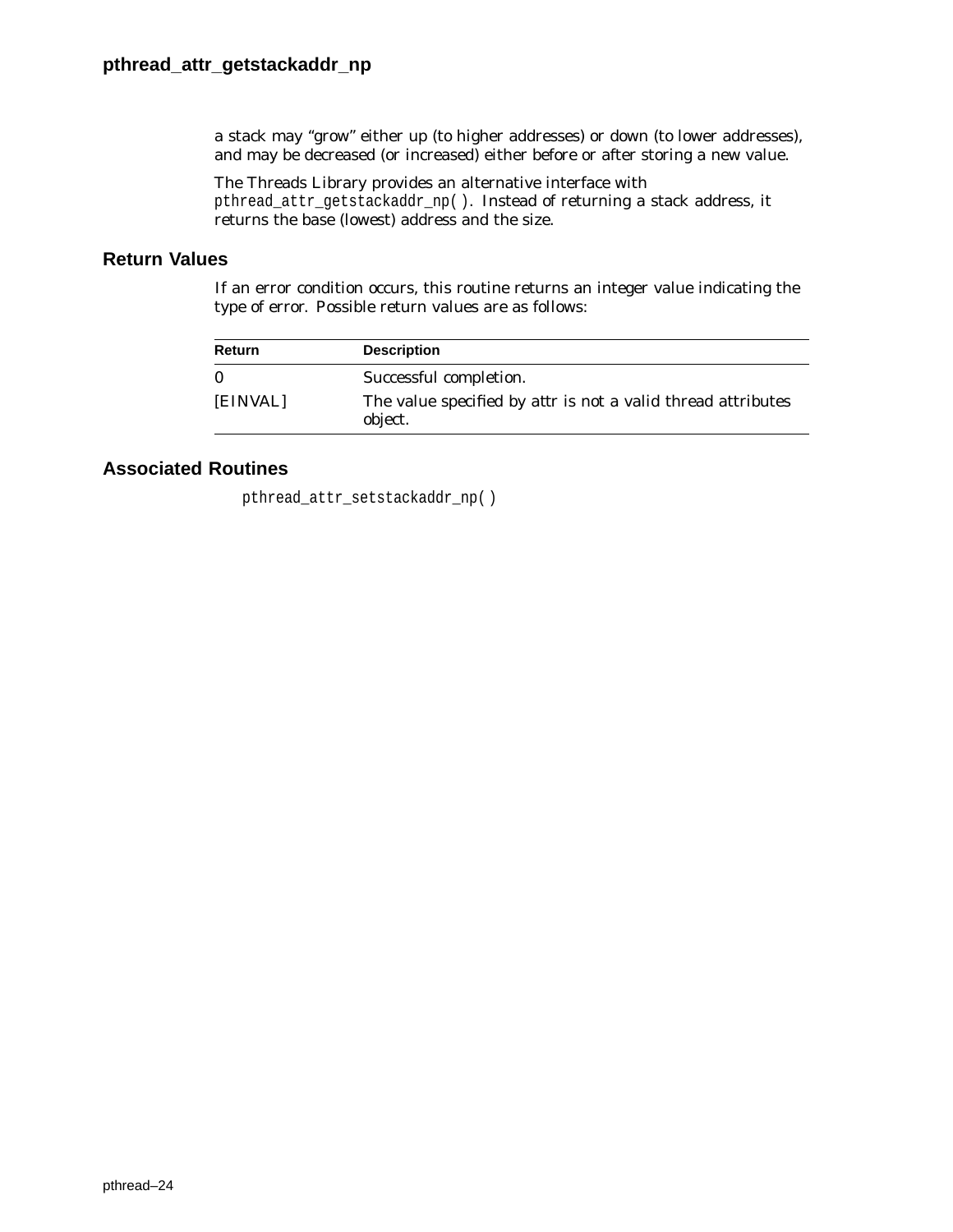# **pthread\_attr\_getstacksize**

Obtains the stacksize attribute of the specified thread attributes object.

### **Syntax**

pthread\_attr\_getstacksize(

attr, stacksize );

| Argument  | Data Type             | <b>Access</b> |
|-----------|-----------------------|---------------|
| attr      | opaque pthread_attr_t | read          |
| stacksize | size t                | write         |

## **C Binding**

#include <pthread.h>

int pthread\_attr\_getstacksize ( const pthread\_attr\_t \**attr*,

size\_t \**stacksize*);

## **Arguments**

#### **attr**

Thread attributes object whose stacksize attribute is obtained.

#### **stacksize**

Receives the value for the stacksize attribute of the thread attributes object specified by the *attr* argument.

### **Description**

This routine obtains the stacksize attribute of the thread attributes object specified in the *attr* argument.

#### **Return Values**

On successful completion, this routine returns a zero (0) and the stacksize value in bytes in the location specified in the *stacksize* argument.

If an error condition occurs, this routine returns an integer value indicating the type of error. Possible return values are as follows:

| Return   | <b>Description</b>                                                            |
|----------|-------------------------------------------------------------------------------|
| $\Omega$ | Successful completion.                                                        |
| [EINVAL] | The value specified by <i>attr</i> is not a valid stack attributes<br>object. |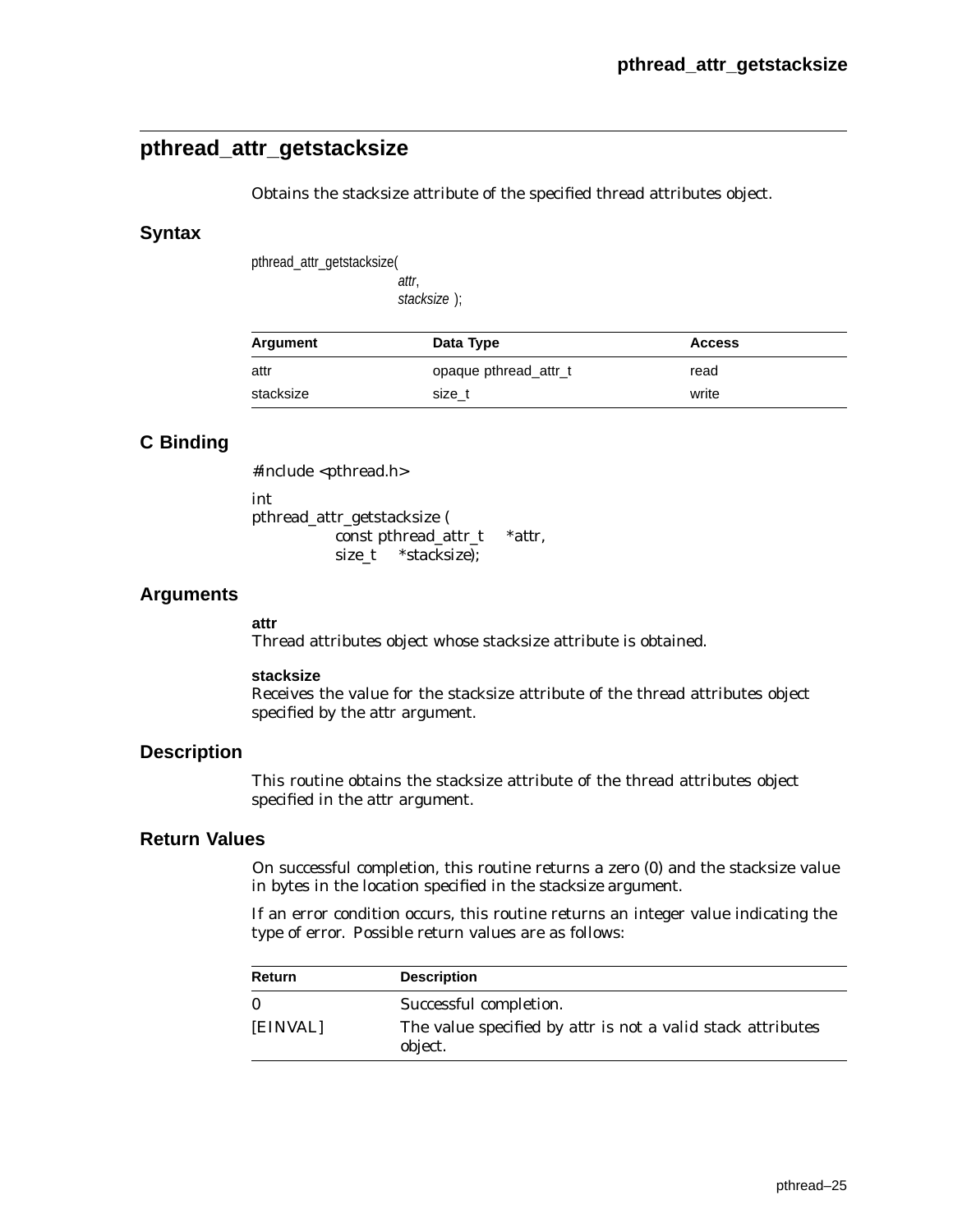# **Associated Routines**

pthread\_attr\_init( ) pthread\_attr\_setstacksize( ) pthread\_create( )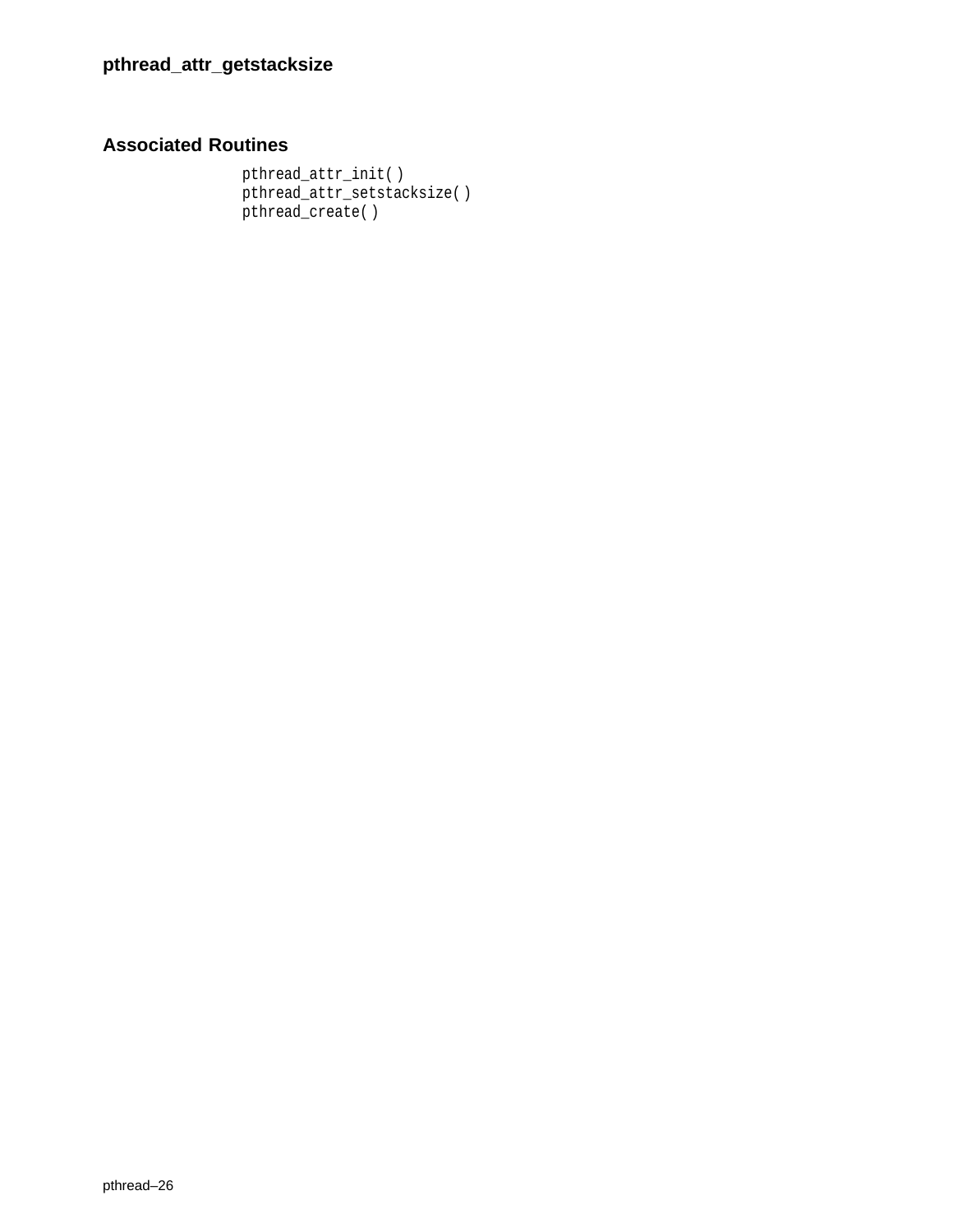# **pthread\_attr\_init**

Initializes a thread attributes object.

### **Syntax**

pthread\_attr\_init( attr );

| Argument | Data Type             | <b>Access</b> |
|----------|-----------------------|---------------|
| attr     | opaque pthread attr_t | write         |

## **C Binding**

#include <pthread.h> int

pthread\_attr\_init ( pthread\_attr\_t *\*attr*);

## **Arguments**

**attr**

Address of a thread attributes object to be initialized.

#### **Description**

This routine initializes the thread attributes object specified by the *attr* argument with a set of default attribute values. A thread attributes object is used to specify the attributes of one or more threads when they are created. The attributes object created by this routine is used only in calls to the pthread  $c$ reate( ) routine.

The following routines change individual attributes of an initialized thread attributes object:

```
pthread_attr_setdetachstate( )
pthread_attr_setguardsize( )
pthread_attr_setinheritsched( )
pthread_attr_setschedparam( )
pthread_attr_setschedpolicy( )
pthread_attr_setscope( )
pthread_attr_setstackaddr( )
pthread_attr_setstacksize( )
```
The attributes of the thread attributes object are initialized to default values. The default value of each attribute is discussed in the reference description for each routine previously listed.

When a thread attributes object is used to create a thread, the object's attribute values determine the characteristics of the new thread. Thus, attributes objects act as additional arguments to thread creation. Changing the attributes of a thread attributes object does *not* affect any threads that were previously created using that attributes object.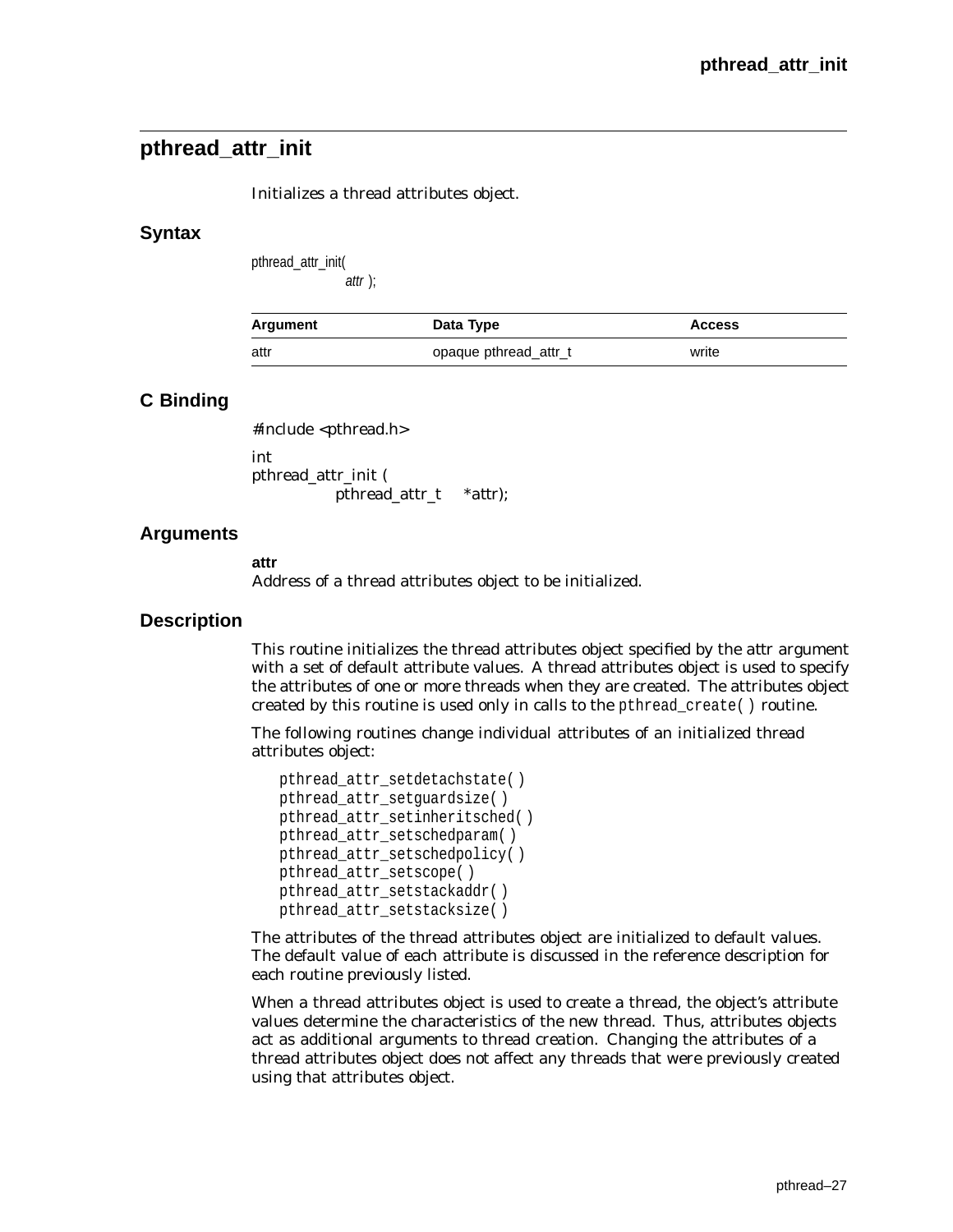You can use the same thread attributes object in successive calls to pthread\_create( ), from any thread. (However, you *cannot* use the same value of the stack address attribute to create multiple threads that might run concurrently; threads cannot share a stack.) If more than one thread might change the attributes in a shared attributes object, your program must use a mutex to protect the integrity of the attributes object's contents.

When you set the scheduling policy or scheduling parameters, or both, in a thread attributes object, you must disable scheduling inheritance if you want the scheduling attributes you set to be used at thread creation. To disable scheduling inheritance, before creating the new thread use the pthread attr setinheritsched( ) routine to specify the value PTHREAD\_EXPLICIT\_SCHED for the *inherit* argument.

## **Return Values**

If an error condition occurs, the thread attributes object cannot be used, and this routine returns an integer value indicating the type of error. Possible return values are as follows:

| <b>Description</b>                                                      |
|-------------------------------------------------------------------------|
| Successful completion.                                                  |
| The value specified by attr is not a valid thread attributes<br>object. |
| Insufficient memory to initialize the thread attributes object.         |
|                                                                         |

```
pthread_attr_destroy( )
pthread_attr_setdetachstate( )
pthread_attr_setguardsize( )
pthread_attr_setinheritsched( )
pthread_attr_setschedparam( )
pthread_attr_setschedpolicy( )
pthread attr setscope( )
pthread attr setstackaddr( )
pthread_attr_setstacksize( )
pthread_create( )
```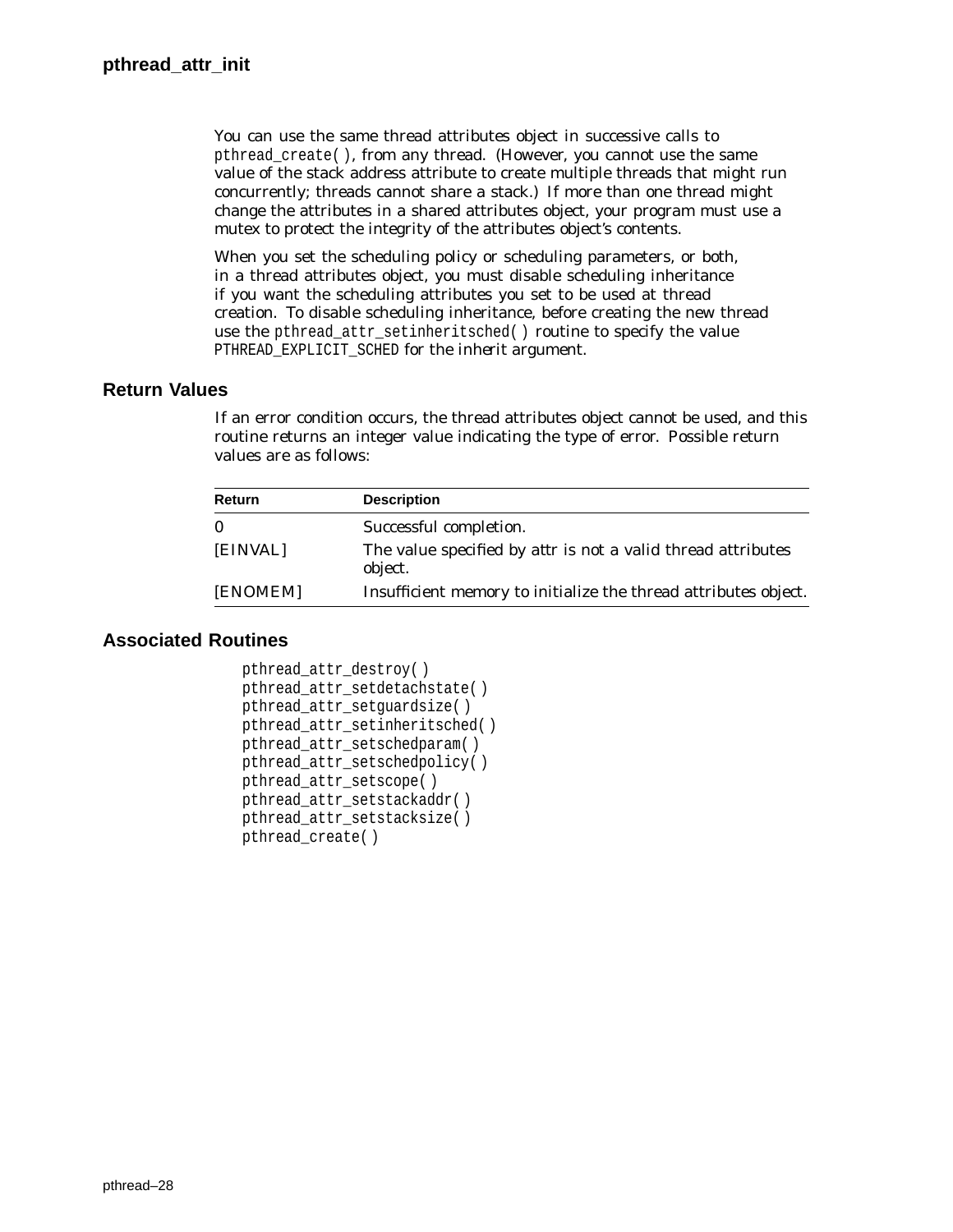# **pthread\_attr\_setdetachstate**

Changes the detachstate attribute in the specified thread attributes object.

#### **Syntax**

pthread\_attr\_setdetachstate(

attr, detachstate);

| Argument    | Data Type             | <b>Access</b> |  |
|-------------|-----------------------|---------------|--|
| attr        | opaque pthread attr_t | write         |  |
| detachstate | integer               | read          |  |

## **C Binding**

#include <pthread.h> int pthread\_attr\_setdetachstate ( pthread\_attr\_t *\*attr*, int *detachstate*);

#### **Arguments**

#### **attr**

Thread attributes object to be modified.

#### **detachstate**

New value for the detachstate attribute. Valid values are as follows:

| PTHREAD CREATE JOINABLE | This is the default value. Threads are<br>created in "undetached" state. |
|-------------------------|--------------------------------------------------------------------------|
| PTHREAD CREATE DETACHED | The created thread is detached immediately,<br>before it begins running. |

### **Description**

This routine changes the *detachstate* attribute in the thread attributes object specified by the *attr* argument. The detachstate attribute specifies whether the thread created using the specified thread attributes object is created in a detached state or not. A value of PTHREAD\_CREATE\_JOINABLE indicates the thread is not detached, and a value of PTHREAD\_CREATE\_DETACHED indicates the thread is detached. PTHREAD\_CREATE\_JOINABLE is the default value.

Your program cannot use the thread handle (the value of type pthread t returned by the pthread\_create( ) routine) of a detached thread because the thread might terminate asynchronously, and a detached thread ID is not valid after termination. In particular, it is an error to attempt to detach or join with a detached thread.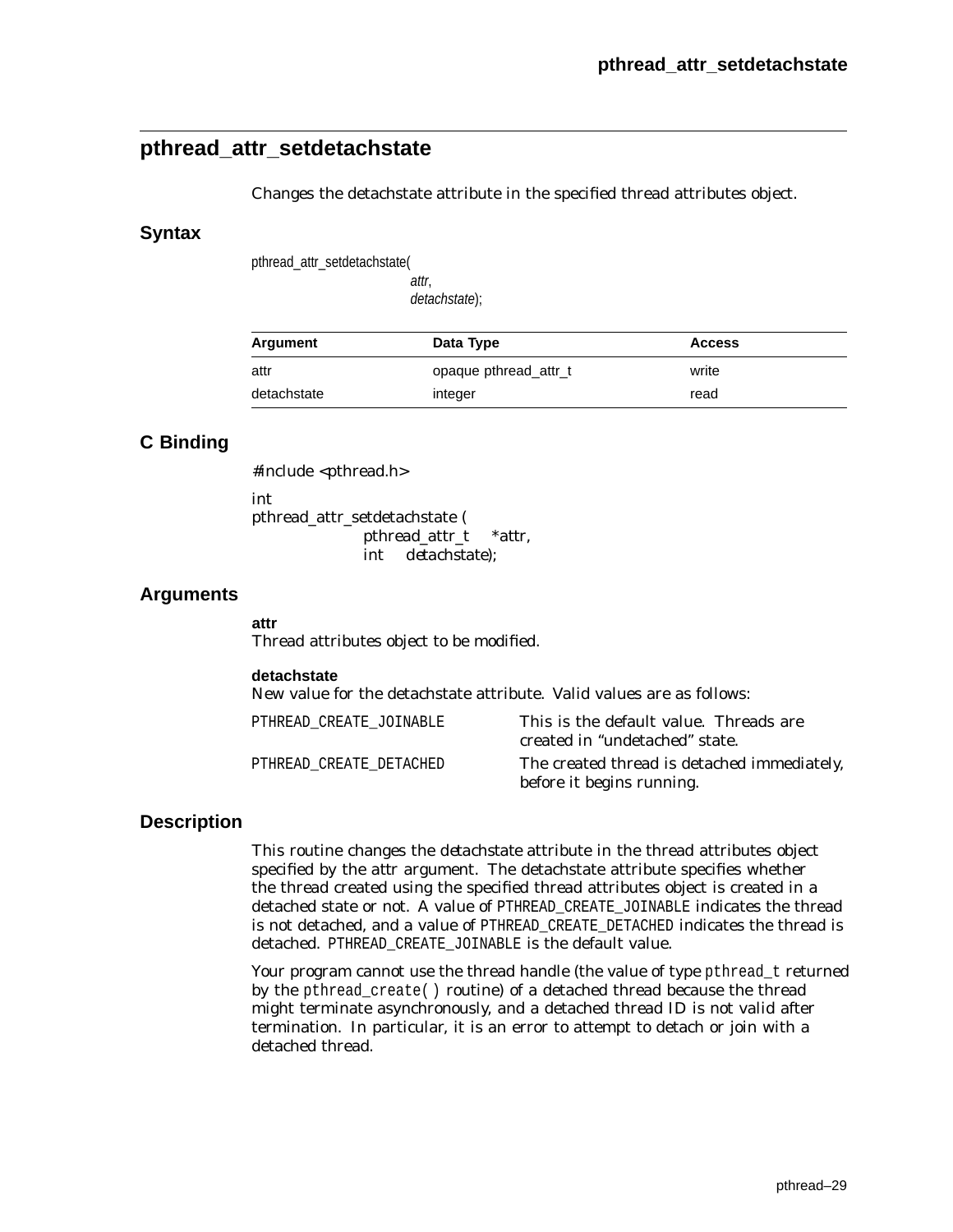When a thread that has not been detached completes execution, the Threads Library retains the state of that thread to allow another thread to join with it. If the thread is detached before it completes execution, the Threads Library is free to immediately reclaim the thread's storage and resources. Failing to detach threads that have completed execution can result in wasting resources, so threads should be detached as soon as the program is done with them. If there is no need to use the thread's handle after creation, such as to join with it, create the thread initially detached.

### **Return Values**

If an error condition occurs, this routine returns an integer value indicating the type of error. Possible return values are as follows:

| Return   | <b>Description</b>                                                                                                                           |
|----------|----------------------------------------------------------------------------------------------------------------------------------------------|
| $\bf{0}$ | Successful completion.                                                                                                                       |
| [EINVAL] | The value specified by the <i>attr</i> argument is not a valid<br>threads attribute object or the <i>detachstate</i> argument is<br>invalid. |

```
pthread_attr_init( )
pthread_attr_getdetachstate( )
pthread_create( )
pthread_join( )
```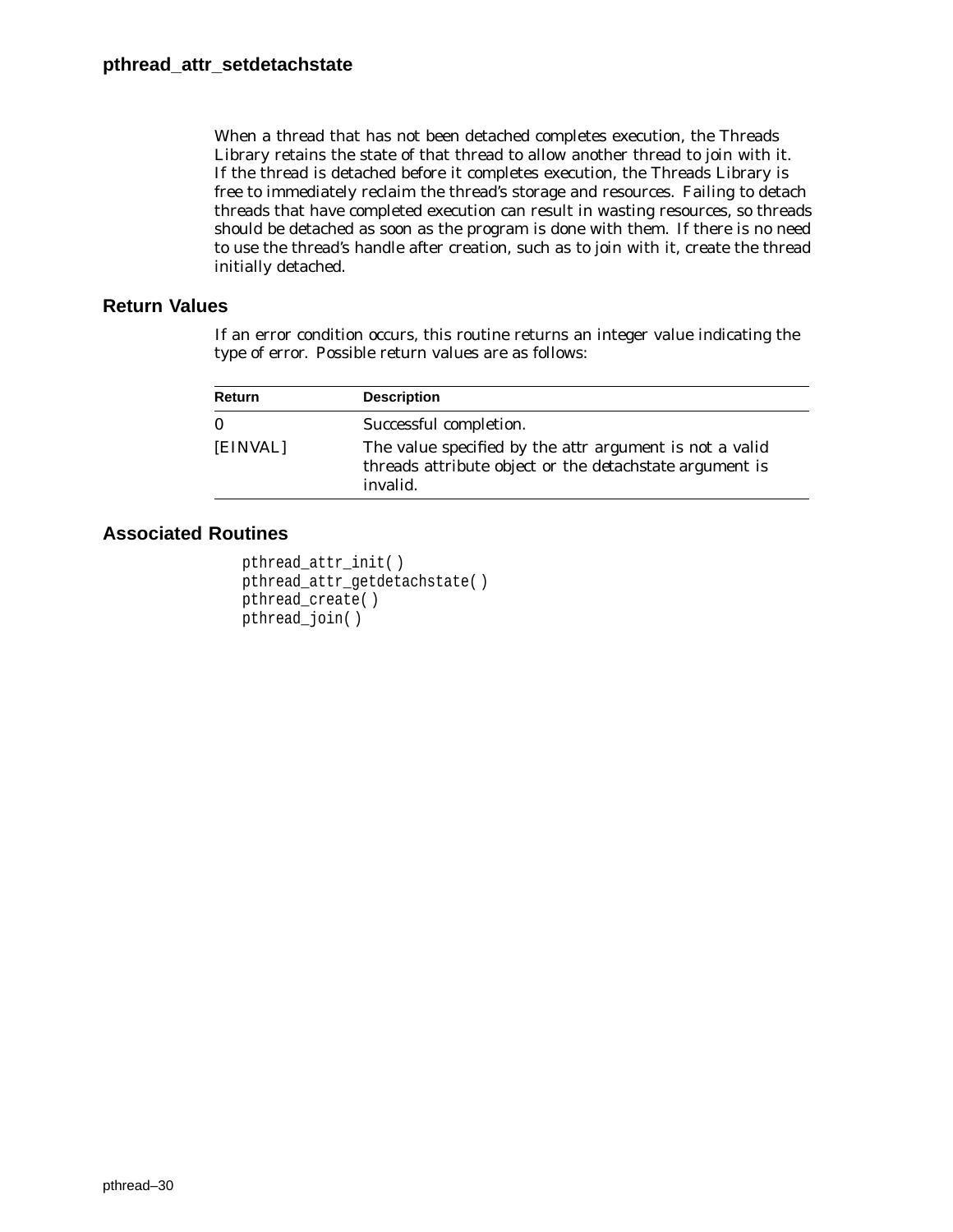## **pthread\_attr\_setguardsize**

Changes the guardsize attribute of the specified thread attributes object.

#### **Syntax**

pthread\_attr\_setguardsize(

attr, guardsize );

| Argument  | Data Type             | <b>Access</b> |
|-----------|-----------------------|---------------|
| attr      | opaque pthread_attr_t | write         |
| guardsize | size t                | read          |

## **C Binding**

#include <pthread.h>

int

pthread\_attr\_setguardsize ( pthread\_attr\_t \**attr*, size\_t *guardsize*);

### **Arguments**

#### **attr**

Address of the thread attributes object whose guardsize attribute is to be modified.

#### **guardsize**

New value for the guardsize attribute of the thread attributes object specified by *attr*.

#### **Description**

This routine uses the value specified in the *guardsize* argument to set the guardsize attribute of the thread attributes object specified in the *attr* argument.

When creating a thread, use a thread attributes object to specify nondefault values for thread attributes. The guardsize attribute of a thread attributes object specifies the minimum size (in bytes) of the guard area for the stack of a new thread.

A guard area, with its associated overflow warning area, can help a multithreaded program detect overflow of a thread's stack. A guard area is a region of no-access memory that the Threads Library allocates at the overflow end of the thread's stack, following the thread's overflow warning area. If the thread attempts to write in the overflow warning area, a stack overflow exception occurs. Your program can catch this exception and continue processing as long as the thread does not attempt to write in the guard area. When any thread attempts to access a memory location within the guard area, a memory addressing violation occurs without the possibility of recovery.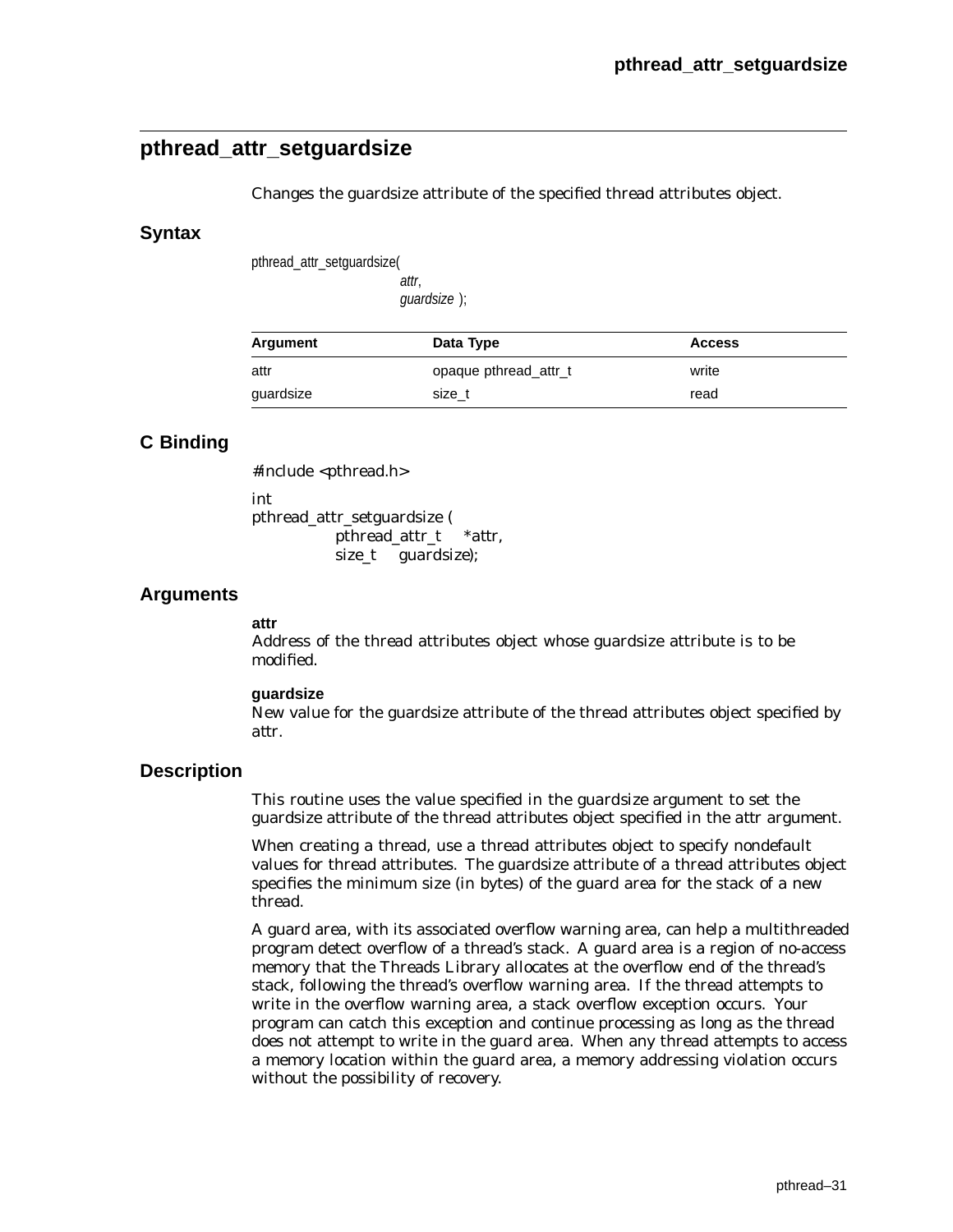A new thread can be created with a default guardsize attribute value. This value is platform dependent, but will always be at least one ''hardware protection unit'' (that is, at least one page). For more information, see this guide's platformspecific appendixes.

After this routine is called, due to platform-specific factors the Threads Library might reserve a larger guard area for the new thread than was specified in the *guardsize* argument. See this guide's platform-specific appendixes for more information.

The Threads Library allows your program to specify the size of a thread stack's guard area for two reasons:

- When a thread allocates large data structures on its stack, a guard area with a size greater than the default size might be required to detect stack overflow.
- Overflow protection of a thread's stack can potentially waste system resources, such as for an application that creates a large number of threads that will never overflow their stacks. Your multithreaded program can conserve system resources by ''turning off'' a thread's stack guard area—that is, by specifying a guardsize attribute of zero.

If a thread is created using a thread attributes object whose stackaddr attribute is set (using the pthread attr setstackaddr( ) routine), this routine ignores the object's guardsize attribute and provides no thread stack overflow warning or guard area for the new thread.

#### **Return Values**

If an error condition occurs, this routine returns an integer value indicating the type of error. Possible return values are as follows:

| Return   | <b>Description</b>                                                                                                               |
|----------|----------------------------------------------------------------------------------------------------------------------------------|
| $\Omega$ | Successful completion.                                                                                                           |
| [EINVAL] | The argument <i>attr</i> is not a valid thread attributes object, or<br>the argument <i>guardsize</i> contains an invalid value. |

```
pthread_attr_init( )
pthread_attr_getguardsize( )
pthread_attr_setstacksize( )
pthread_create( )
```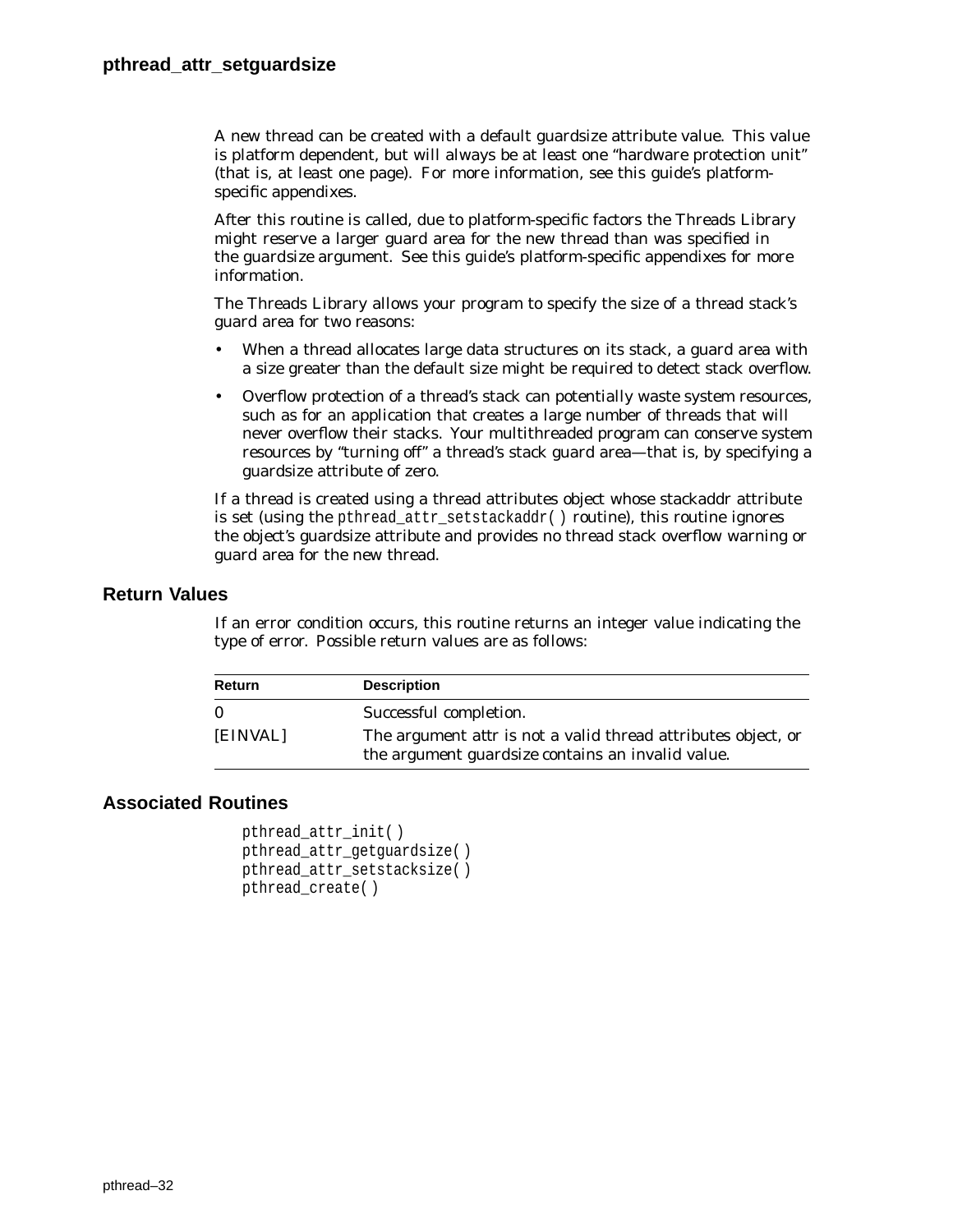# **pthread\_attr\_setinheritsched**

Changes the inherit scheduling attribute of the specified thread attributes object.

### **Syntax**

pthread\_attr\_setinheritsched(

attr, inheritsched );

| Argument     | Data Type             | <b>Access</b> |
|--------------|-----------------------|---------------|
| attr         | opaque pthread attr_t | write         |
| inheritsched | integer               | read          |

# **C Binding**

#include <pthread.h>

int

pthread\_attr\_setinheritsched ( pthread\_attr\_t \**attr*, int *inheritsched*);

## **Arguments**

#### **attr**

Thread attributes object whose inherit scheduling attribute is to be modified.

#### **inheritsched**

New value for the inherit scheduling attribute. Valid values are as follows:

| PTHREAD_INHERIT_SCHED  | The created thread inherits the                                                                                                                                                              |
|------------------------|----------------------------------------------------------------------------------------------------------------------------------------------------------------------------------------------|
|                        | scheduling policy and associated                                                                                                                                                             |
|                        | scheduling attributes of the thread                                                                                                                                                          |
|                        | calling pthread_create(). Any                                                                                                                                                                |
|                        | scheduling attributes in the                                                                                                                                                                 |
|                        | attributes object specified by the                                                                                                                                                           |
|                        | pthread_create() attr argument are<br>ignored during thread creation. This is<br>the default value.                                                                                          |
| PTHREAD EXPLICIT SCHED | The scheduling policy and associated<br>scheduling attributes of the created<br>thread are set to the corresponding<br>values from the attribute object<br>specified by the pthread_create() |
|                        | <i>attr</i> argument.                                                                                                                                                                        |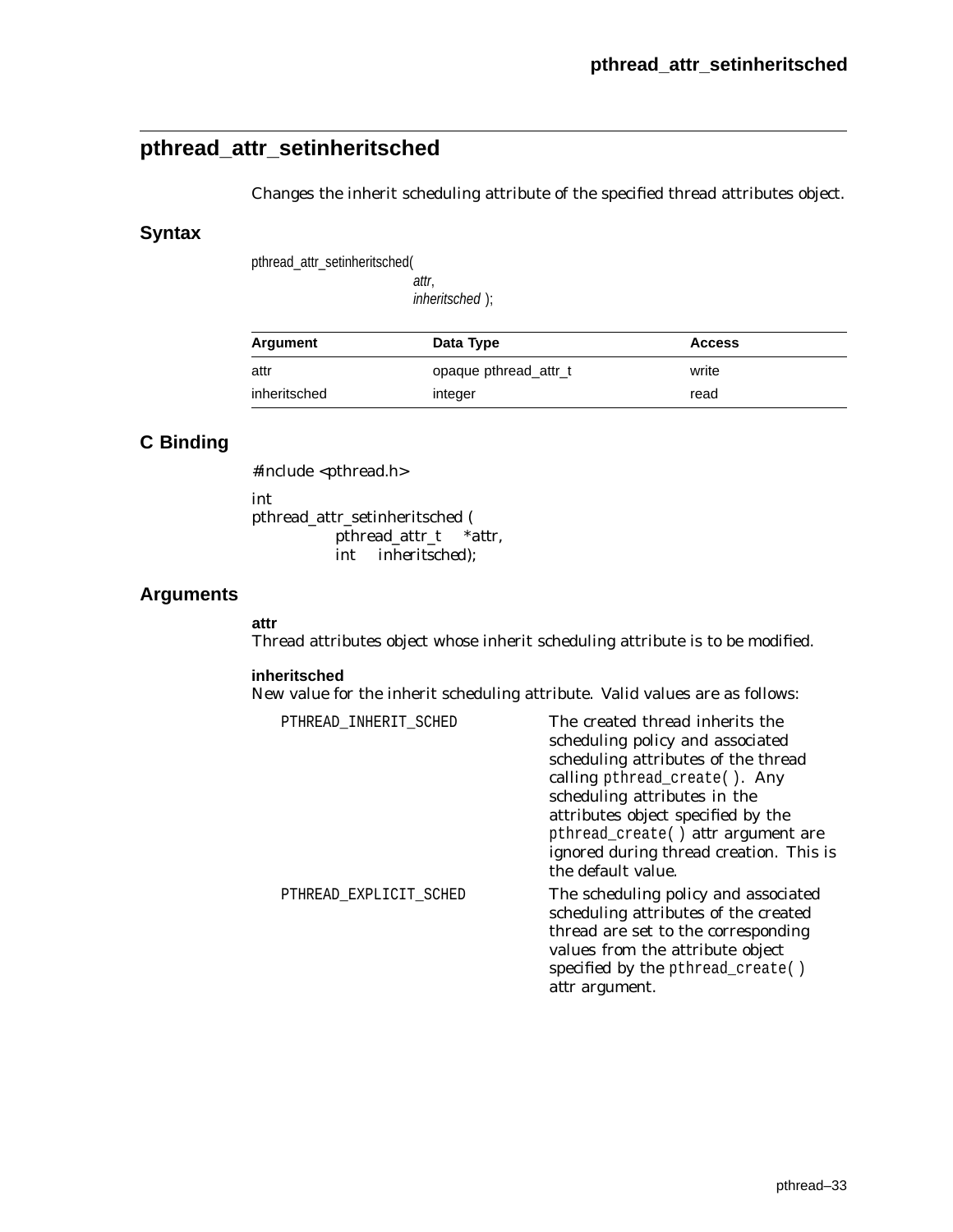## **Description**

This routine changes the inherit scheduling attribute of the thread attributes object specified by the *attr* argument. The inherit scheduling attribute specifies whether a thread created using the specified attributes object inherits the scheduling attributes of the creating thread, or uses the scheduling attributes stored in the attributes object specified by the pthread\_create( ) *attr* argument.

The first thread in an application has a scheduling policy of SCHED\_OTHER. See the pthread\_attr\_setschedparam( ) and pthread\_attr\_setschedpolicy( ) routines for more information on valid priority values and valid scheduling policy values.

Inheriting scheduling attributes (instead of using the scheduling attributes stored in the attributes object) is useful when a thread is creating several helper threads—that is, threads that are intended to work closely with the creating thread to cooperatively solve the same problem. For example, inherited scheduling attributes ensure that helper threads created in a sort routine execute with the same priority as the calling thread.

### **Return Values**

If an error condition occurs, this routine returns an integer value indicating the type of error. Possible return values are as follows:

| Return       | <b>Description</b>                                                                                                                                            |
|--------------|---------------------------------------------------------------------------------------------------------------------------------------------------------------|
| $\mathbf{0}$ | Successful completion.                                                                                                                                        |
| [EINVAL]     | The value specified by the <i>attr</i> argument is not a valid thread<br>attributes object, or the <i>inheritsched</i> argument contains an<br>invalid value. |
| [ENOTSUP]    | An attempt was made to set the attribute to an unsupported<br>value.                                                                                          |

```
pthread_attr_init( )
pthread attr qetinheritsched()
pthread_attr_setschedpolicy( )
pthread_attr_setschedparam( )
pthread_attr_setscope( )
pthread_create( )
```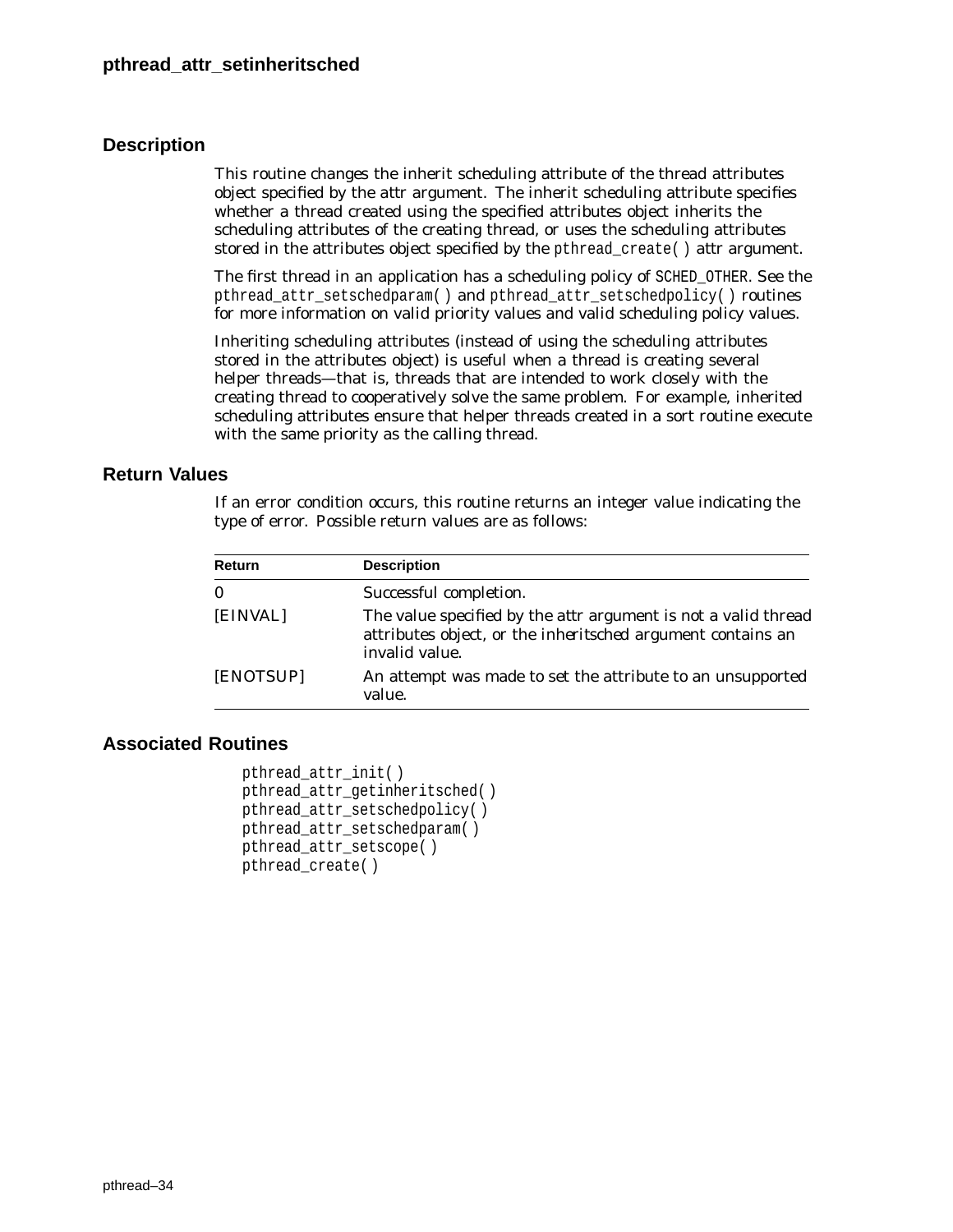## **pthread\_attr\_setname\_np**

Changes the object name attribute in a thread attributes object.

#### **Syntax**

pthread\_attr\_setname\_np( attr,

name, mbz );

| Argument | Data Type             | <b>Access</b> |  |
|----------|-----------------------|---------------|--|
| attr     | opaque pthread attr_t | write         |  |
| name     | char                  | read          |  |
| mbz      | void                  | read          |  |

## **C Binding**

#include <pthread.h>

int

pthread\_attr\_setname\_np ( pthread\_attr\_t *\*attr*, const char *\*name*, void *\*mbz*);

## **Arguments**

#### **attr**

Address of the thread attributes object whose object name attribute is to be changed.

#### **name**

Object name value to copy into the thread attributes object's object name attribute.

#### **mbz**

Reserved for future use. The value must be zero (0).

#### **Description**

This routine changes the object name attribute in the thread attributes object specified by the *attr* argument to the value specified by the *name* argument. A new thread created using the thread attributes object is initialized with the object name that was set in that attributes object.

The object name is a C language string and provides an identifier that is meaningful to a person debugging a multithreaded application. The maximum number of characters in the object name is 31.

This routine contrasts with pthread\_setname\_np(), which changes the object name in the thread object for an existing thread.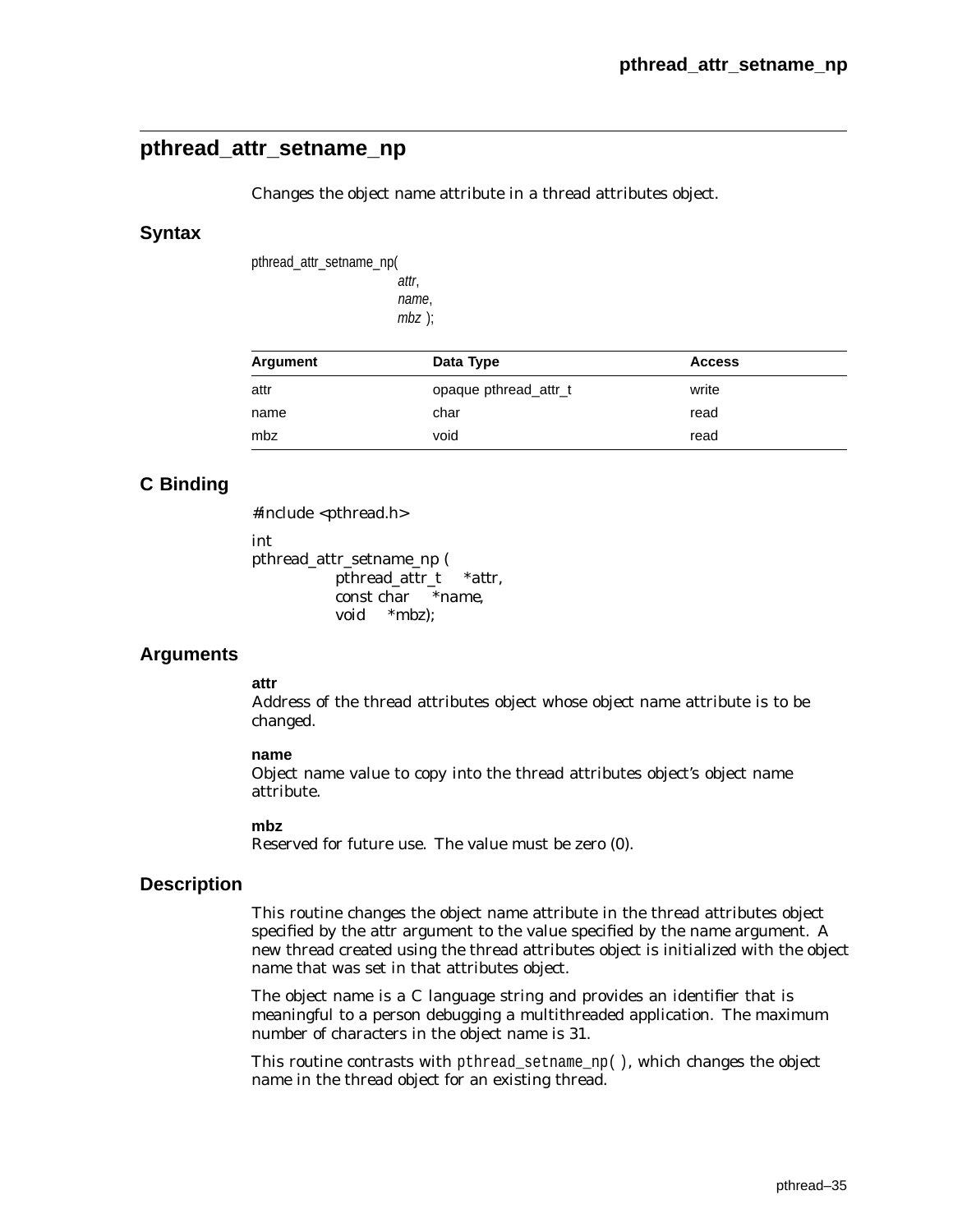## **Return Values**

If an error condition occurs, this routine returns an integer value indicating the type of error. Possible return values are as follows:

| <b>Return</b> | <b>Description</b>                                                                                                                    |
|---------------|---------------------------------------------------------------------------------------------------------------------------------------|
| $\bf{0}$      | Successful completion.                                                                                                                |
| [EINVAL]      | The value specified by <i>attr</i> is not a valid thread attributes<br>object, or the length in characters of <i>name</i> exceeds 31. |
| [ENOMEM]      | Insufficient memory exists to create a copy of the object name<br>string.                                                             |

```
pthread_attr_getname_np( )
pthread_getname_np( )
pthread_setname_np( )
```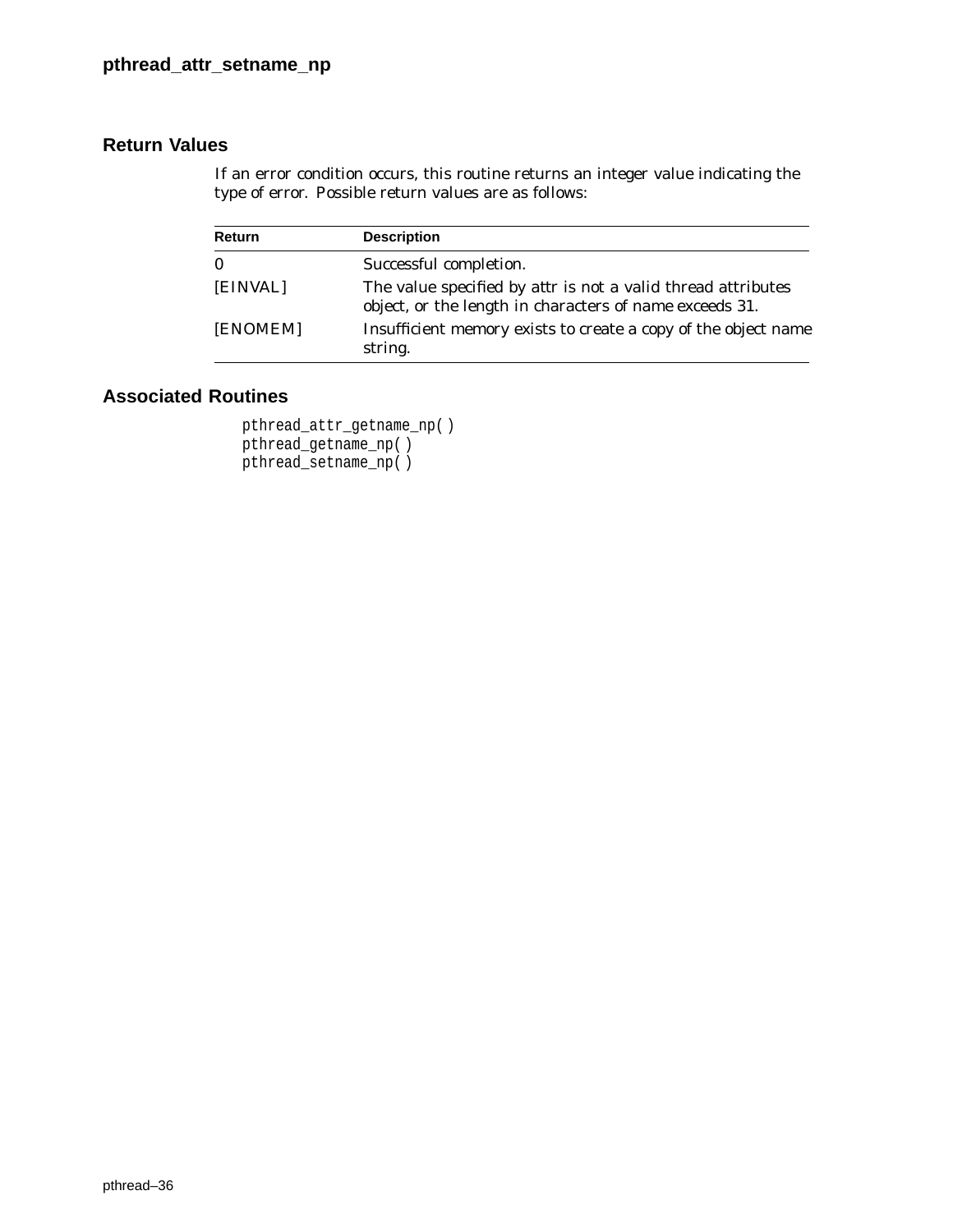# **pthread\_attr\_setschedparam**

Changes the values of the parameters associated with a scheduling policy of the specified thread attributes object.

#### **Syntax**

pthread\_attr\_setschedparam(

attr, param );

| Argument | Data Type             | <b>Access</b> |
|----------|-----------------------|---------------|
| attr     | opaque pthread attr_t | write         |
| param    | struct sched param    | read          |

## **C Binding**

#include <pthread.h>

int

pthread\_attr\_setschedparam ( pthread\_attr\_t \**attr*, const struct sched\_param \**param*);

#### **Arguments**

### **attr**

Thread attributes object for the scheduling policy attribute whose parameters are to be set.

#### **param**

A structure containing new values for scheduling parameters associated with the scheduling policy attribute of the specified thread attributes object.

**Note** \_\_\_\_\_\_

The Threads Library provides only the sched\_priority scheduling parameter. See below for information about this scheduling parameter.

#### **Description**

This routine sets the scheduling parameters associated with the scheduling policy attribute of the thread attributes object specified by the *attr* argument.

#### **Scheduling Priority**

Use the sched\_priority field of a sched\_param structure to set a thread's execution priority. The effect of the scheduling priority you assign depends on the scheduling policy specified for the attributes object specified by the *attr* argument.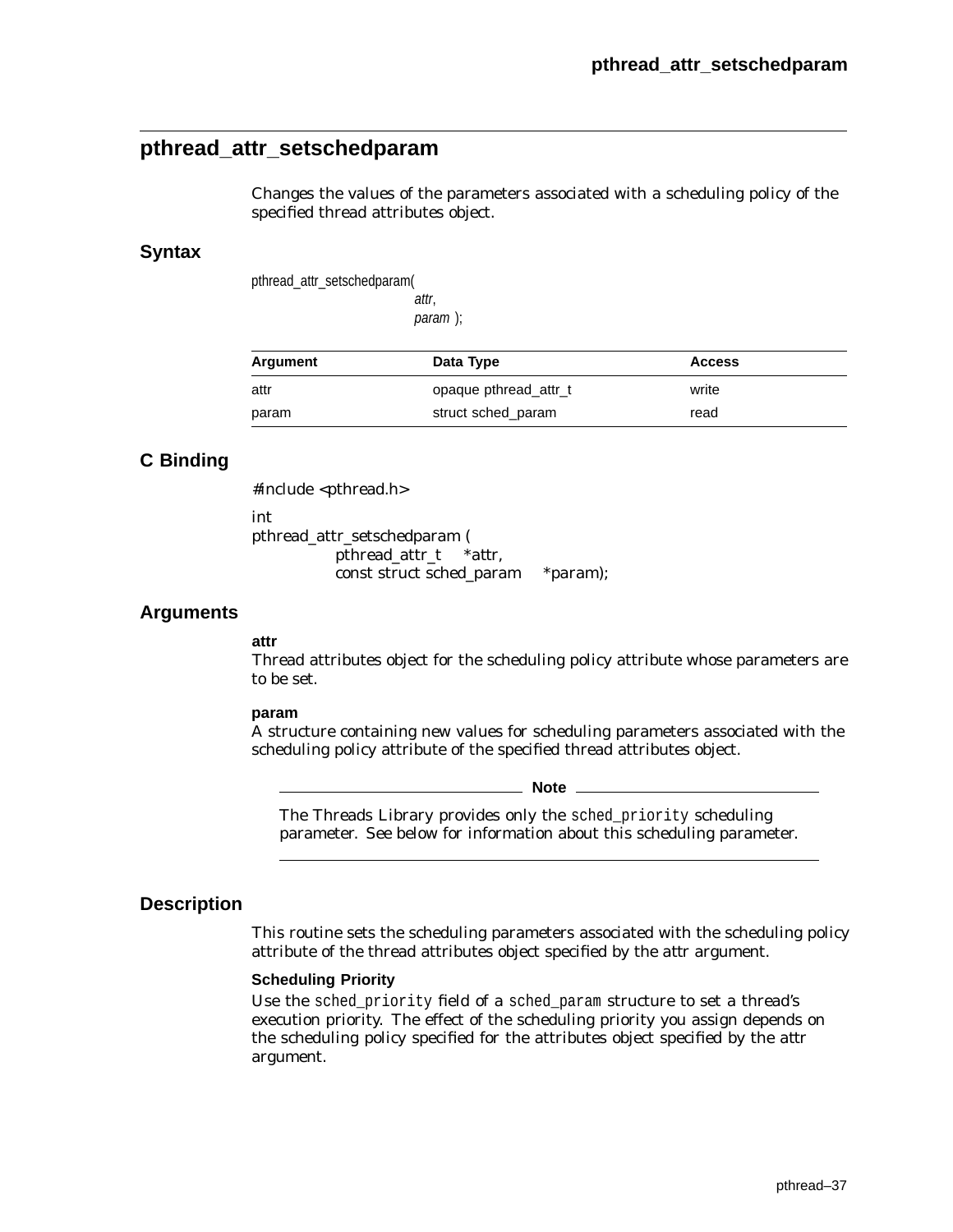By default, a created thread inherits the priority of the thread calling pthread\_create( ). To specify a priority using this routine, scheduling inheritance must be disabled at the time the thread is created. Before calling pthread create( ), call pthread attr\_setinheritsched( ) and specify the value PTHREAD\_EXPLICIT\_SCHED for the *inherit* argument.

An application specifies priority only to express the urgency of executing the thread relative to other threads. *Do not use priority to control mutual exclusion when you are accessing shared data*. With a sufficient number of processors present, all ready threads, regardless of priority, execute simultaneously. Even on a uniprocessor, a lower priority thread could either execute before or be interleaved with a higher priority thread, for example due to page fault behavior. See Chapter 1 and Chapter 2 for more information.

Valid values of the sched\_priority scheduling parameter depend on the chosen scheduling policy. Use the POSIX routines sched\_get\_priority\_min( ) or sched\_get\_priority\_max( ) to determine the low and high limits of each policy.

Additionally, the Threads Library provides *nonportable* priority range constants, as follows:

| <b>Policy</b> | Low           | High          |
|---------------|---------------|---------------|
| SCHED FIFO    | PRI FIFO MIN  | PRI FIFO MAX  |
| SCHED RR      | PRI RR MIN    | PRI RR MAX    |
| SCHED OTHER   | PRI OTHER MIN | PRI OTHER MAX |
| SCHED FG NP   | PRI FG MIN NP | PRI FG MAX NP |
| SCHED BG NP   | PRI_BG_MIN_NP | PRI_BG_MAX_NP |

The default priority varies by platform. On Tru64 UNIX, the default is 19 (that is, the POSIX priority of a normal timeshare process). On other platforms, the default priority is the midpoint between PRI\_FG\_MIN\_NP and PRI\_FG\_MAX\_NP. (Section 2.3.6 describes how to specify priorities between the minimum and maximum values.)

## **Return Values**

If an error condition occurs, this routine returns an integer value indicating the type of error. Possible return values are as follows:

| <b>Return</b> | <b>Description</b>                                                                                                         |
|---------------|----------------------------------------------------------------------------------------------------------------------------|
| $\bf{0}$      | Successful completion.                                                                                                     |
| [EINVAL]      | The value specified by <i>attr</i> is not a valid thread attributes<br>object, or the value specified by param is invalid. |
| [ENOTSUP]     | An attempt was made to set the attribute to an unsupported<br>value.                                                       |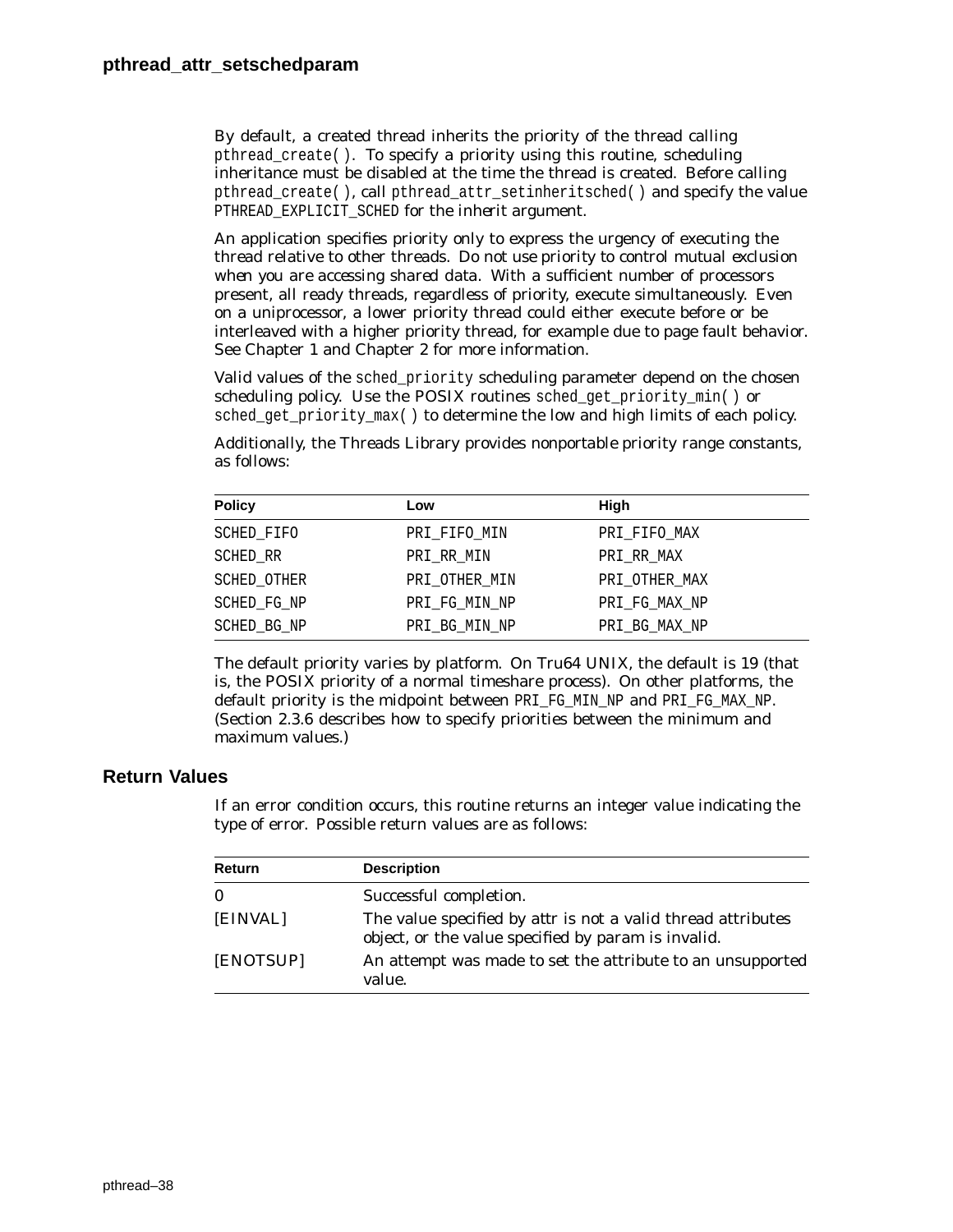```
pthread_attr_init( )
pthread_attr_getschedparam( )
pthread_attr_setinheritsched( )
pthread_attr_setschedpolicy( )
pthread_create( )
sched_yield( )
```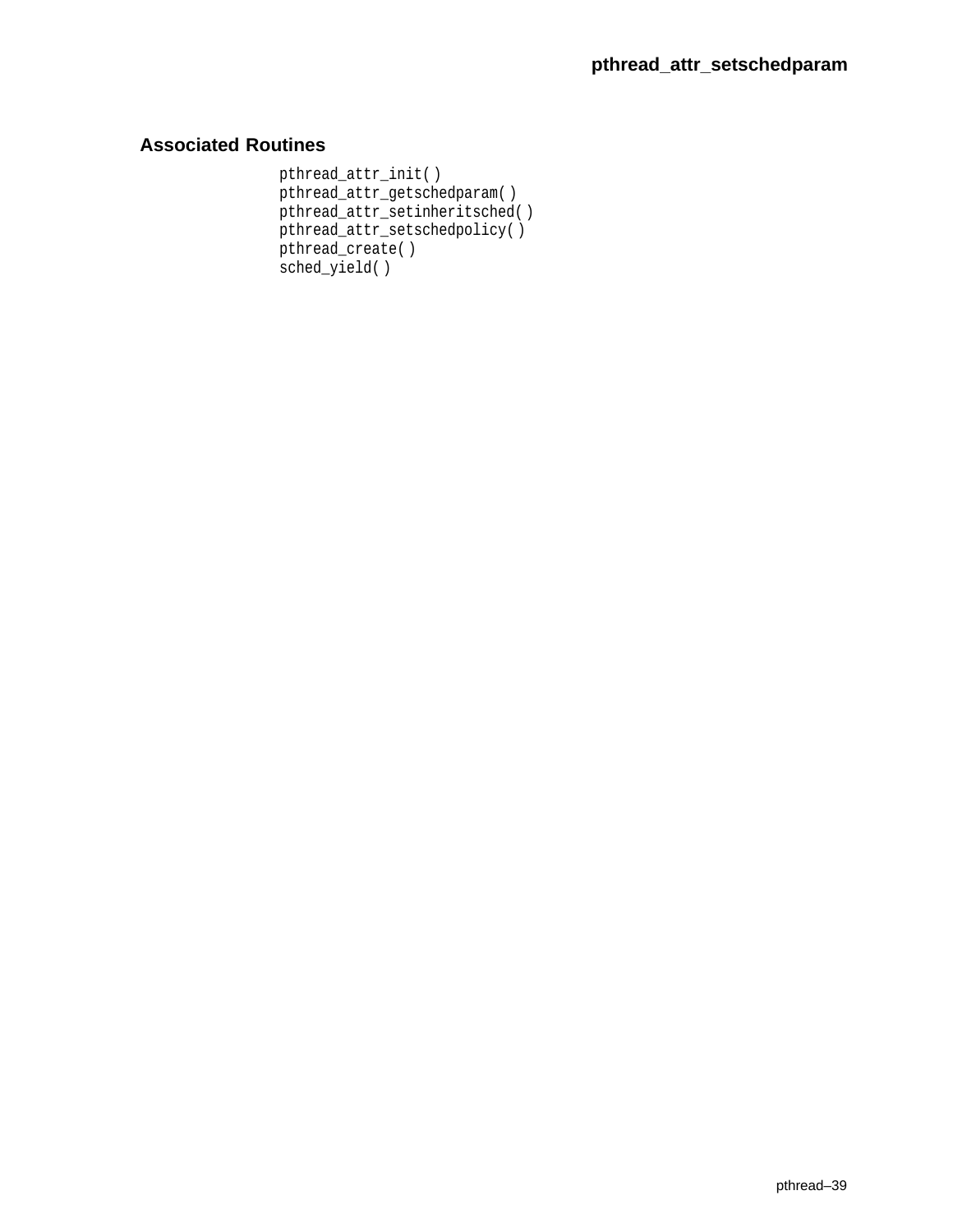# **pthread\_attr\_setschedpolicy**

Changes the scheduling policy attribute of the specified thread attributes object.

#### **Syntax**

pthread\_attr\_setschedpolicy(

attr, policy );

| Argument | Data Type             | <b>Access</b> |
|----------|-----------------------|---------------|
| attr     | opaque pthread attr_t | write         |
| policy   | integer               | read          |

## **C Binding**

#include <pthread.h>

int pthread\_attr\_setschedpolicy ( pthread\_attr\_t \**attr*, int *policy*);

## **Arguments**

#### **attr**

Thread attributes object to be modified.

#### **policy**

New value for the scheduling policy attribute. Valid values are as follows:

SCHED\_BG\_NP SCHED\_FG\_NP (also known as SCHED\_OTHER) SCHED\_FIFO SCHED\_RR

SCHED\_OTHER is the default value. See Section 2.3.2.2 for a description of the scheduling policies.

## **Description**

This routine sets the scheduling policy of a thread that is created using the attributes object specified by the *attr* argument. The default value of the scheduling attribute is SCHED\_OTHER.

By default, a created thread inherits the policy of the thread calling pthread\_create( ). To specify a policy using this routine, scheduling inheritance must be disabled at the time the thread is created. Before calling pthread\_create( ), call pthread\_attr\_setinheritsched( ) and specify the value PTHREAD\_EXPLICIT\_SCHED for the *inherit* argument.

Preemption is caused by both scheduling and policy. Never attempt to use scheduling as a mechanism for synchronization. (Refer to Chapter 1 and Chapter 2.)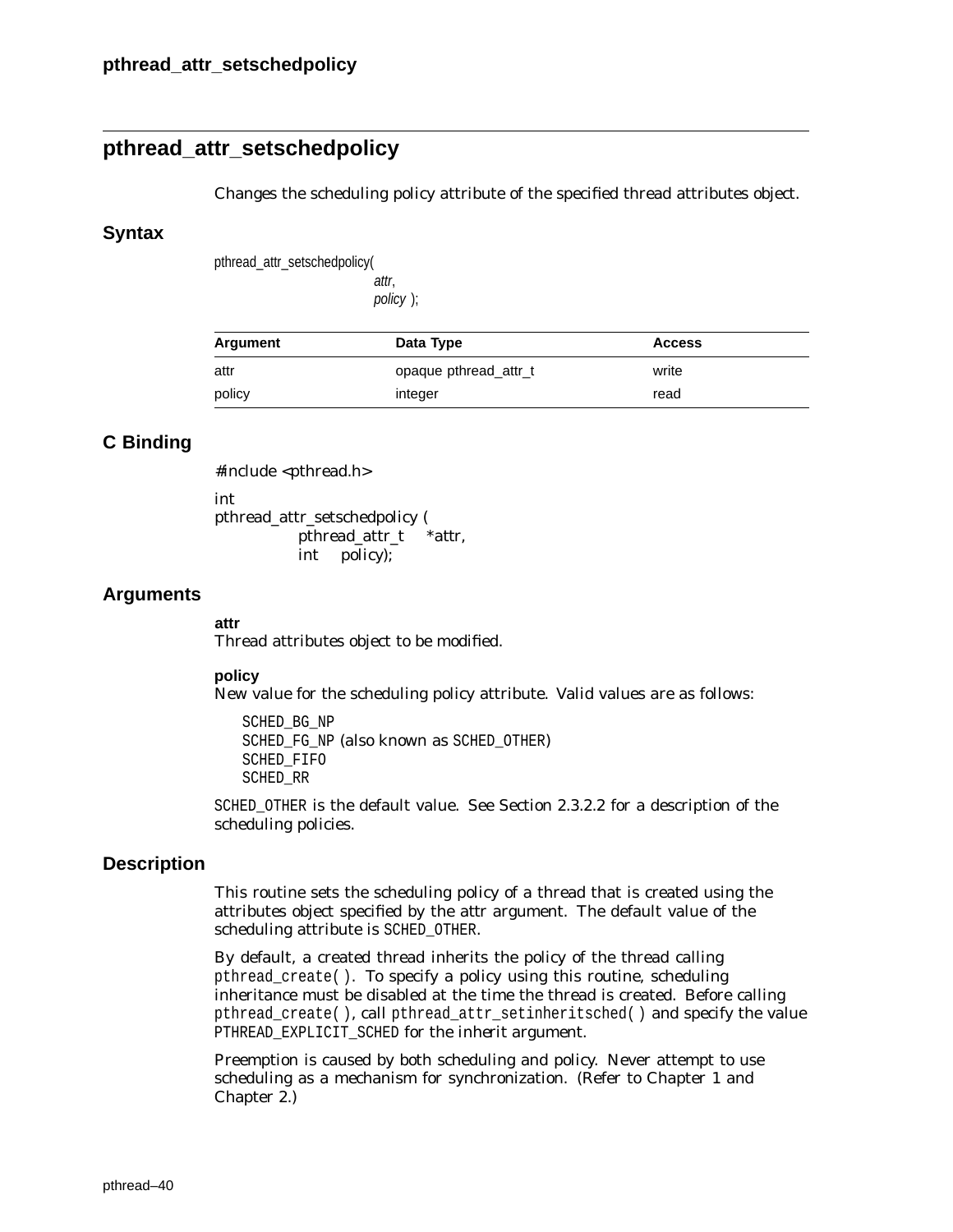If an error condition occurs, this routine returns an integer value indicating the type of error. Possible return values are as follows:

| Return       | <b>Description</b>                                                                                                                 |
|--------------|------------------------------------------------------------------------------------------------------------------------------------|
| $\mathbf{0}$ | Successful completion.                                                                                                             |
| [EINVAL]     | The value specified by <i>attr</i> is not a valid thread attributes<br>object, or the value specified by <i>policy</i> is invalid. |

```
pthread_attr_init( )
pthread_attr_getschedpolicy( )
pthread_attr_setinheritsched( )
pthread_attr_setschedparam( )
pthread_create( )
```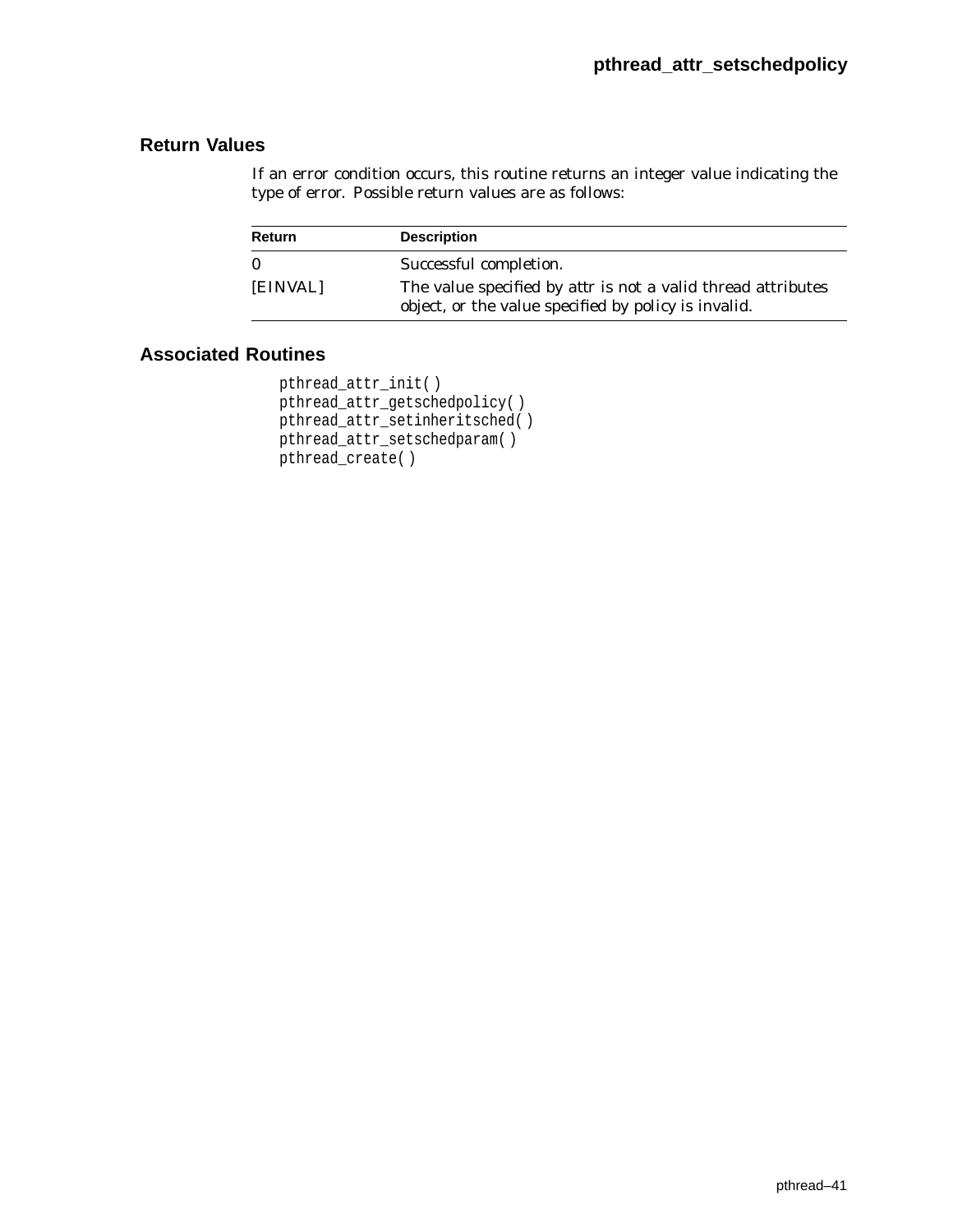# **pthread\_attr\_setscope**

Sets the contention scope attribute of the specified thread attributes object.

## **Syntax**

pthread\_attr\_setscope( attr,

scope );

| Argument | Data Type             | <b>Access</b> |
|----------|-----------------------|---------------|
| attr     | opaque pthread attr_t | write         |
| scope    | int                   | read          |

# **C Binding**

#include <pthread.h>

int pthread\_attr\_setscope ( pthread\_attr\_t \**attr*,

int *scope*);

## **Arguments**

#### **attr**

Address of the thread attributes object whose contention scope attribute is to be modified.

#### **scope**

New value for the contention scope attribute of the thread attributes object specified by *attr*.

## **Description**

This routine uses the value specified in the *scope* argument to set the contention scope attribute of the thread attributes object specified in the *attr* argument.

When creating a thread, use a thread attributes object to specify nondefault values for thread attributes. The contention scope attribute specifies the set of threads with which a thread must compete for processing resources. The contention scope attribute specifies whether the new thread competes for processing resources only with other threads in its own process, called **process contention scope**, or with all threads on the system, called **system contention scope**.

**Note**

On Tru64 UNIX, the Threads Library supports both process contention scope and system contention scope threads. On OpenVMS, the Threads Library supports only process contention scope threads.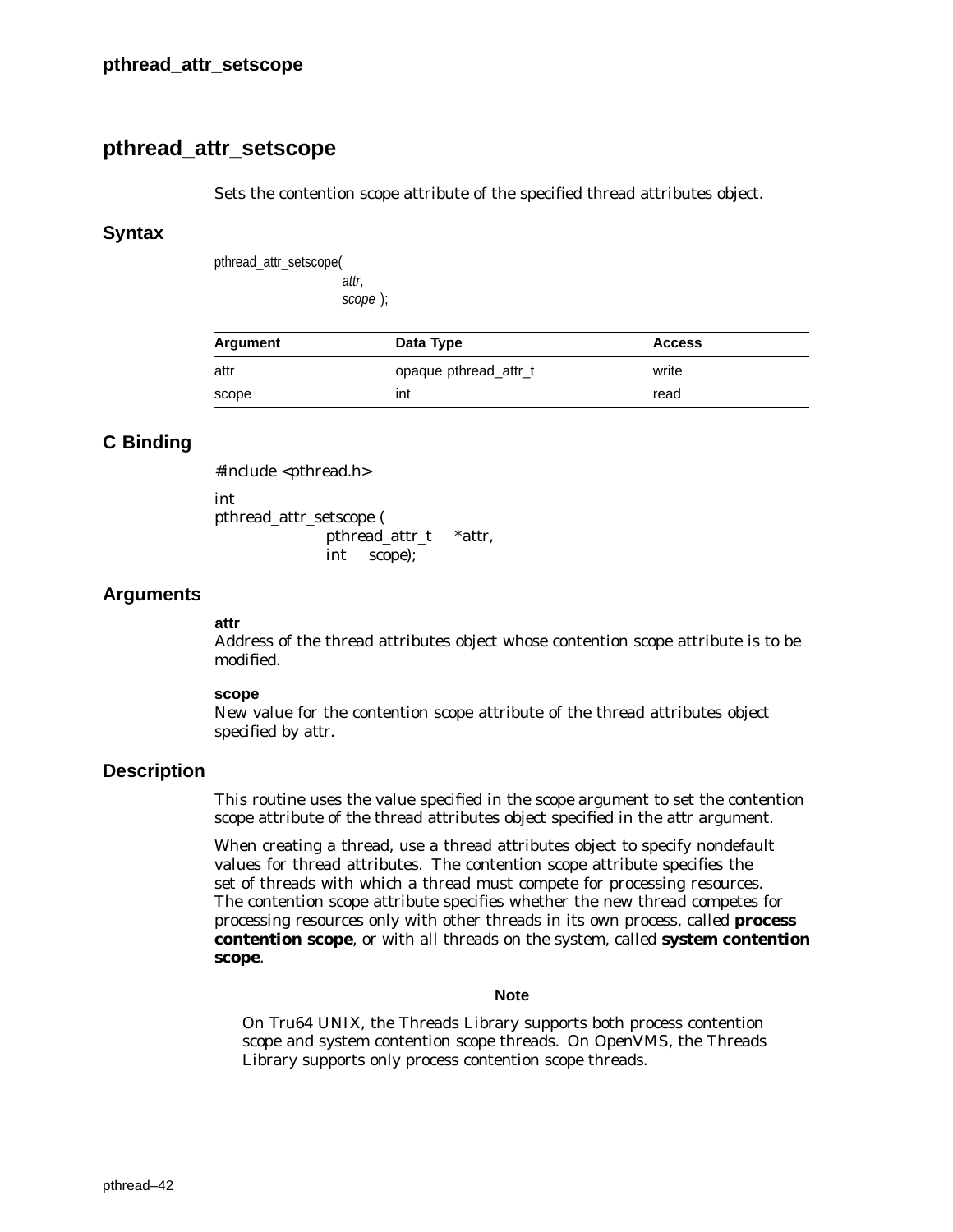The Threads Library selects at most one thread to execute on each processor at any point in time. The Threads Library resolves the contention based on each thread's scheduling attributes (for example, priority) and scheduling policy (for example, round-robin).

A thread created using a thread attributes object whose contention scope attribute is set to PTHREAD\_SCOPE\_PROCESS contends for processing resources with other threads within its own process that also were created with PTHREAD\_SCOPE\_PROCESS. It is unspecified how such threads are scheduled relative to either threads in other processes or threads in the same process that were created with PTHREAD\_SCOPE\_SYSTEM contention scope.

A thread created using a thread attributes object whose contention scope attribute is set to PTHREAD\_SCOPE\_SYSTEM contends for processing resources with other threads in any process that also were created with PTHREAD\_SCOPE\_SYSTEM.

Note that the value of the contention scope attribute of a particular thread attributes object does not necessarily correspond to the actual scheduling contention scope of any existing thread in your multithreaded program.

## **Return Values**

If an error condition occurs, this routine returns an integer value indicating the type of error. Possible return values are as follows:

| <b>Return</b> | <b>Description</b>                                                                                                                 |
|---------------|------------------------------------------------------------------------------------------------------------------------------------|
| 0             | Successful completion.                                                                                                             |
| [EINVAL]      | The value specified by <i>attr</i> is not a valid thread attributes<br>value, or the value specified by <i>scope</i> is not valid. |
| [ENOTSUP]     | An attempt was made to set the attribute to an unsupported<br>value.                                                               |

```
pthread_attr_destroy( )
pthread_attr_init( )
pthread_attr_getscope( )
pthread attr setinheritsched()
pthread_create( )
```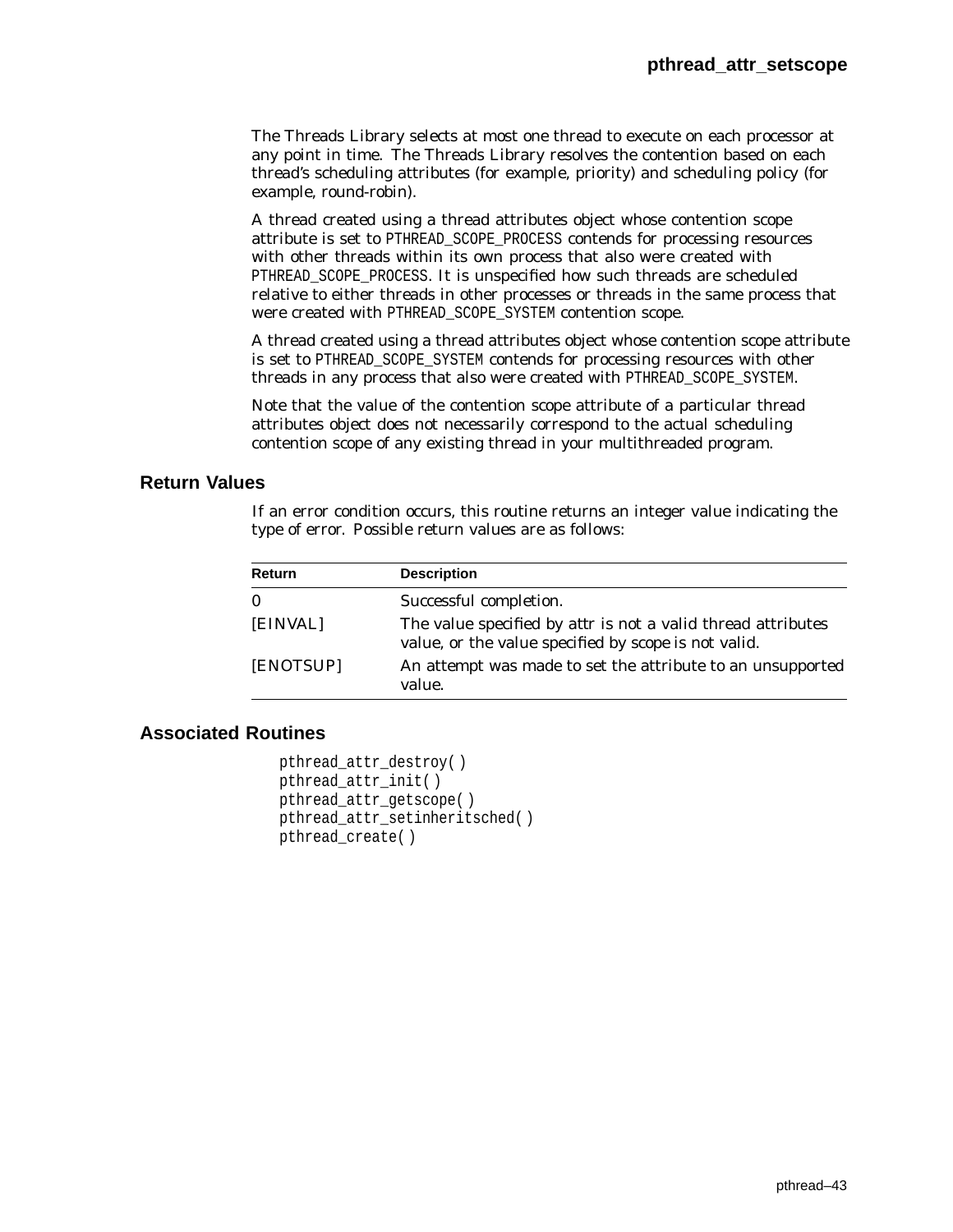# **pthread\_attr\_setstackaddr**

Changes the stack address attribute of the specified thread attributes object.

### **Syntax**

pthread\_attr\_setstackaddr(

attr, stackaddr );

| Argument  | Data Type             | <b>Access</b> |  |
|-----------|-----------------------|---------------|--|
| attr      | opaque pthread attr_t | write         |  |
| stackaddr | void                  | read          |  |

## **C Binding**

#include <pthread.h>

int

pthread\_attr\_setstackaddr ( pthread\_attr\_t \**attr*, void \**stackaddr*);

## **Arguments**

#### **attr**

Address of the thread attributes object whose stack address attribute is to be modified.

#### **stackaddr**

New value for the stack address attribute of the thread attributes object specified by *attr*.

## **Description**

This routine uses the value specified in the *stackaddr* argument to set the stack address attribute of the thread attributes object specified in the *attr* argument.

When creating a thread, use a thread attributes object to specify nondefault values for thread attributes. The stack address attribute of a thread attributes object points to the origin of the stack for a new thread.

The default value for the stack address attribute of an initialized thread attributes object is NULL.

**Note**

Correct use of this routine depends upon details of the target platform's stack architecture. Thus, this routine cannot be used in a portable manner.

The size of the stack must be at least PTHREAD\_STACK\_MIN bytes (see the pthread.h header file). However, because the Threads Library must use a portion of this stack memory to begin thread execution and to maintain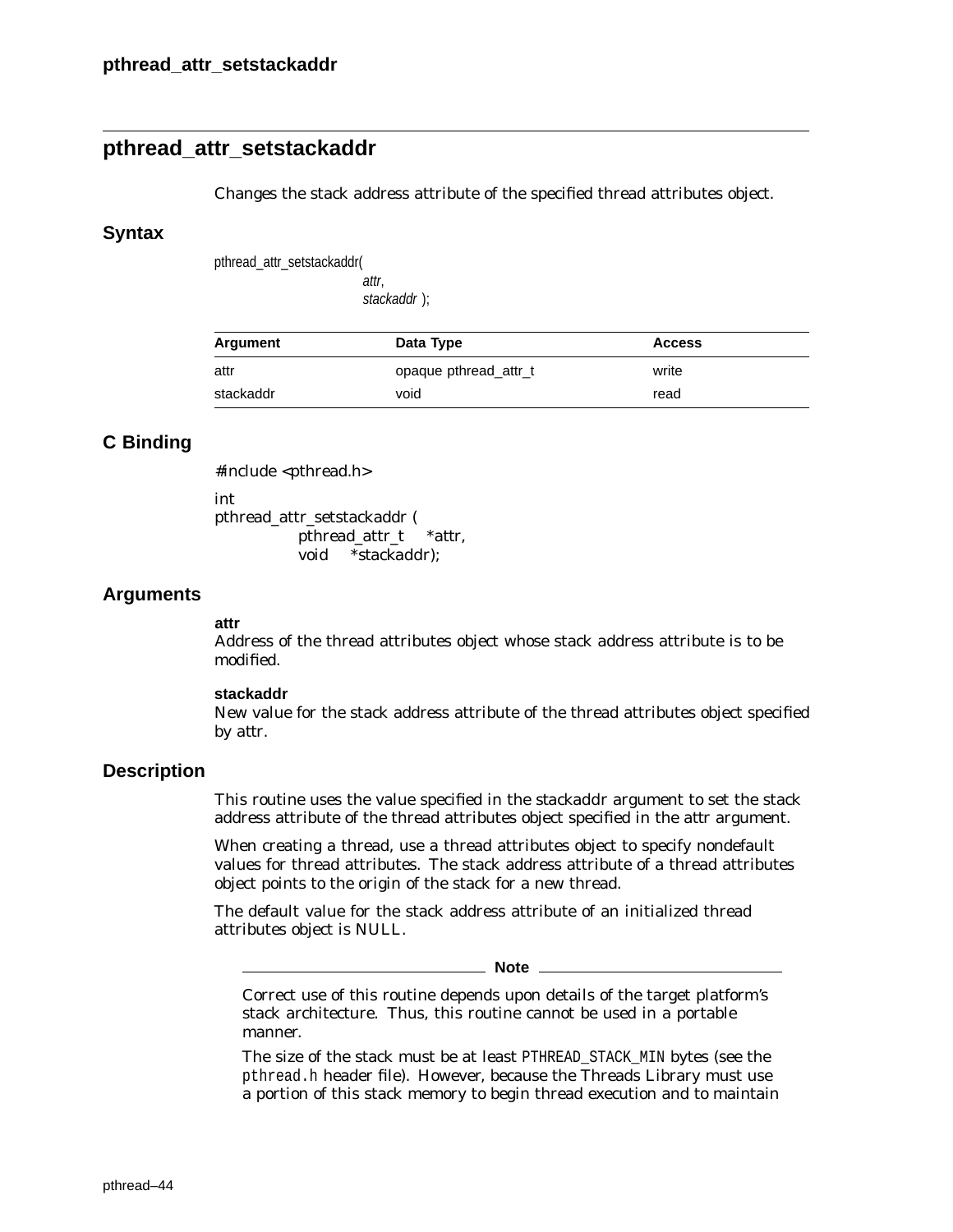thread state, your program's ''user thread code'' cannot rely on using all of the stack memory allocated.

For your program to calculate a value for the stackaddr attribute, note that:

- Your program must allocate the memory that will be used for the new thread's stack.
- On Tru64 UNIX, to create a new thread using a thread attributes object, the stackaddr attribute must be an address that points to the high-memory end of the memory region allocated for the stack. This address must point to the highest even-boundary quadword in the allocated memory region.

Also note that:

- If you use the pthread\_attr\_setstackaddr( ) routine to set a thread attributes object's stack address attribute and use that attributes object to create a new thread, the Threads Library ignores the attributes object's guardsize attribute and provides no thread stack guard area or overflow warning area for the new thread.
- If you use the same thread attributes object to create more than one thread and each created thread uses a nondefault stack address, you must use the pthread\_attr\_setstackaddr( ) routine to set a unique stack address attribute value for each new thread created using that attributes object.

#### **Return Values**

If an error condition occurs, this routine returns an integer value indicating the type of error. Possible return values are as follows:

| <b>Return</b> | <b>Description</b>                                                                                       |
|---------------|----------------------------------------------------------------------------------------------------------|
| [EINVAL]      | Successful completion.<br>The value specified by <i>attr</i> is not a valid thread attributes<br>object. |

```
pthread_attr_getguardsize( )
pthread_attr_getstackaddr( )
pthread_attr_getstacksize( )
pthread_attr_init( )
pthread_attr_setguardsize( )
pthread_attr_setstacksize( )
pthread_create( )
```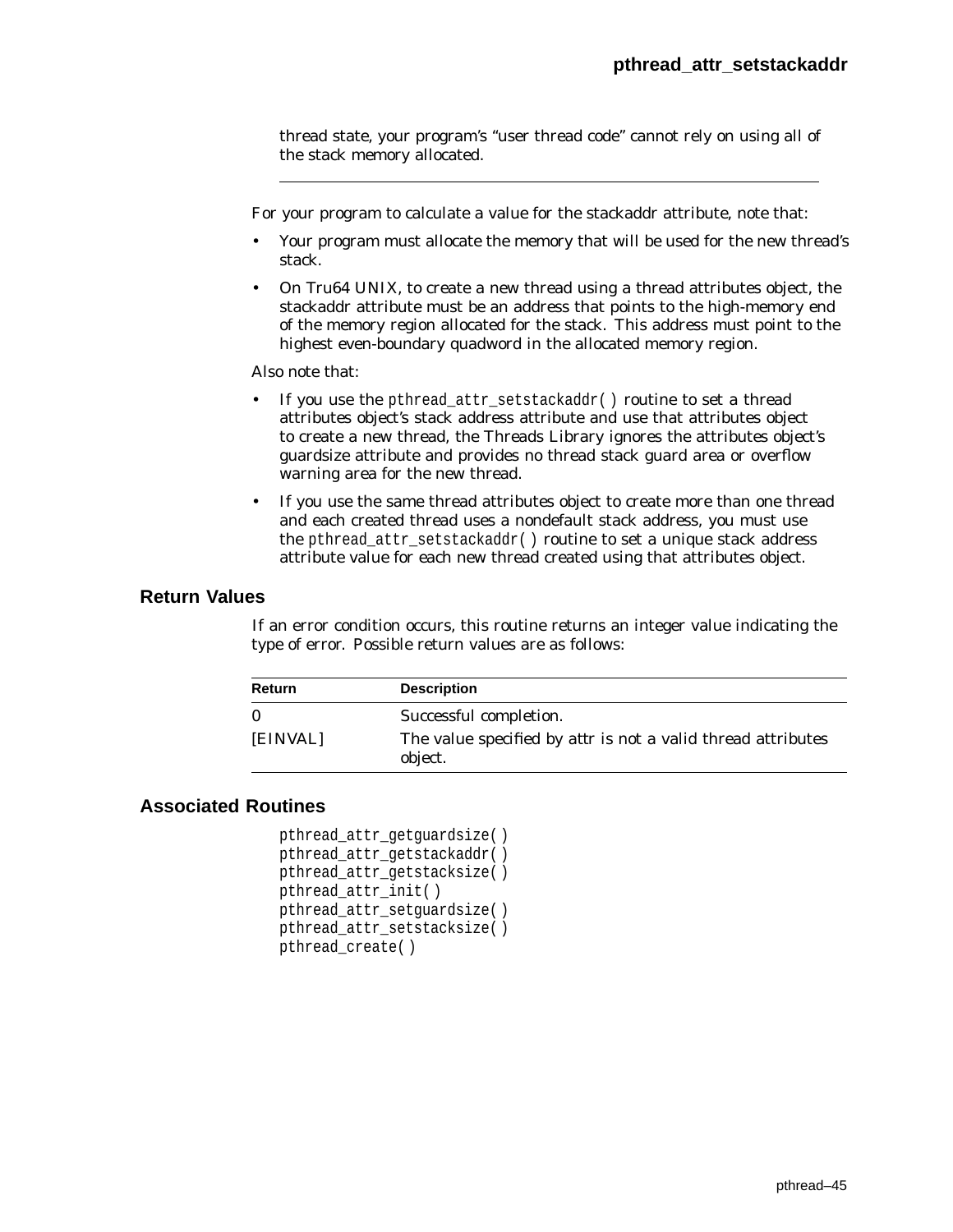# **pthread\_attr\_setstackaddr\_np**

Changes the stack address and size of the specified thread attributes object.

#### **Syntax**

pthread\_attr\_setstackaddr\_np(

attr, stackaddr, size );

| Argument  | Data Type             | <b>Access</b> |
|-----------|-----------------------|---------------|
| attr      | opaque pthread attr t | write         |
| stackaddr | void                  | read          |
| size      | size t                | read          |

## **C Binding**

#include <pthread.h>

int

pthread\_attr\_setstackaddr\_np ( pthread\_attr\_t \**attr*, void \**stackaddr*, size\_t *size*);

## **Arguments**

#### **attr**

Address of the thread attributes object whose stack address attribute is to be modified.

#### **stackaddr**

New value for the address of the stack region of the thread attributes object specified by *attr*.

#### **size**

The size of the stack region in bytes.

## **Description**

This routine uses the values specified in the *stackaddr* and *size* arguments to set the base stack address and size of the thread attributes object specified in the *attr* argument.

When creating a thread, use a thread attributes object to specify nondefault values for thread attributes. The default value for the stack address attribute of an initialized thread attributes object is NULL.

Unlike pthread\_attr\_setstackaddr( ), this routine is a much more reliable portable interface. With the POSIX standard pthread\_attr\_setstackaddr( $)$ , a stack is specified using a single, undefined, address. An implementation of the standard can only assume that the specified value represents the value to which the thread's stack pointer should be set when beginning execution. However, this requires the application to know how the machine uses the stack. For example,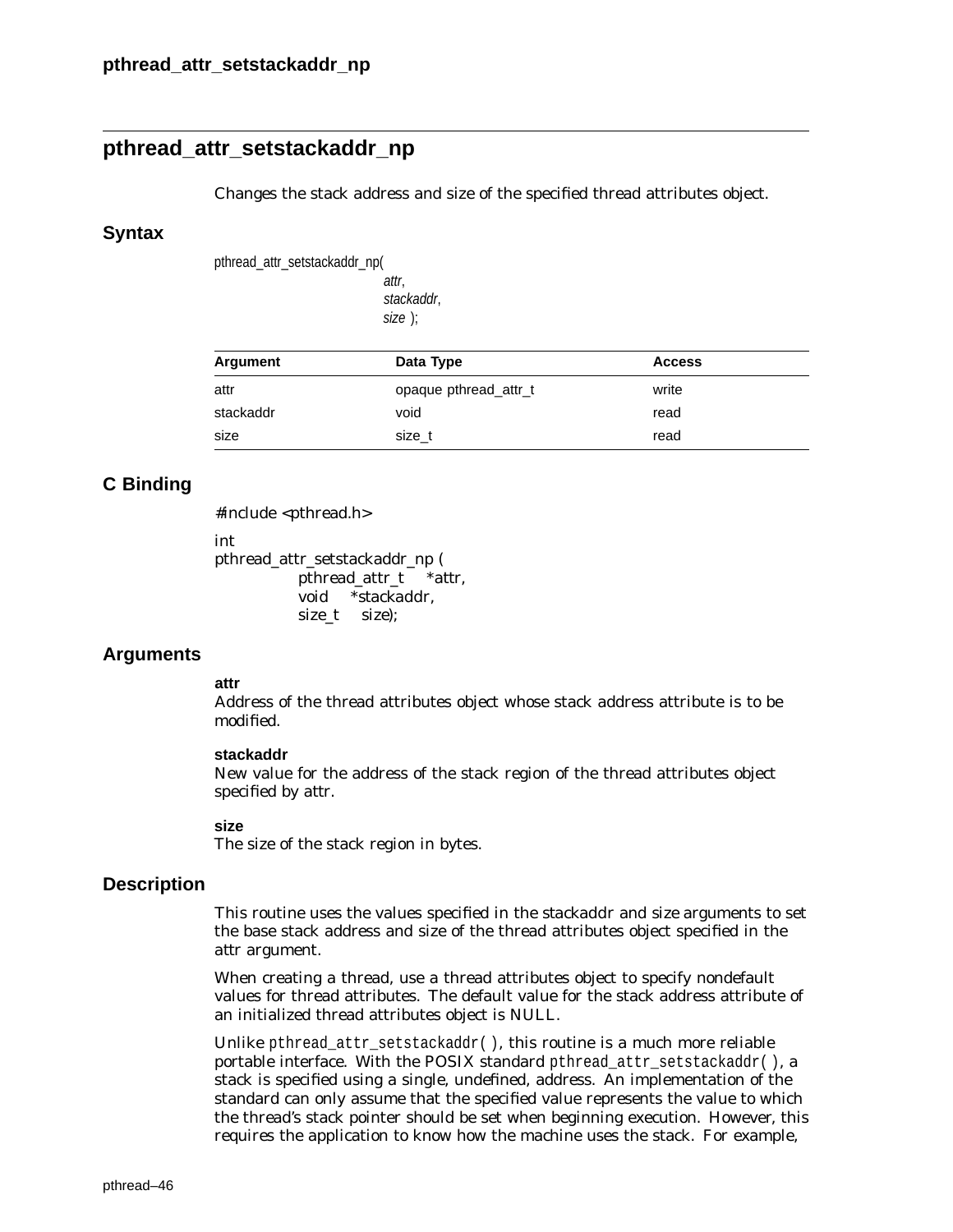a stack may ''grow'' either up (to higher addresses) or down (to lower addresses), and may be decreased (or increased) either before or after storing a new value.

The Threads Library provides an alternative interface with pthread\_attr\_setstackaddr\_np( ). Instead of specifying a stack address, you specify the base (lowest) address and the size.

## **Return Values**

If an error condition occurs, this routine returns an integer value indicating the type of error. Possible return values are as follows:

| Return   | <b>Description</b>                                                             |
|----------|--------------------------------------------------------------------------------|
| $\Omega$ | Successful completion.                                                         |
| [EINVAL] | The value specified by <i>attr</i> is not a valid thread attributes<br>object. |

## **Associated Routines**

pthread\_attr\_getstackaddr\_np( )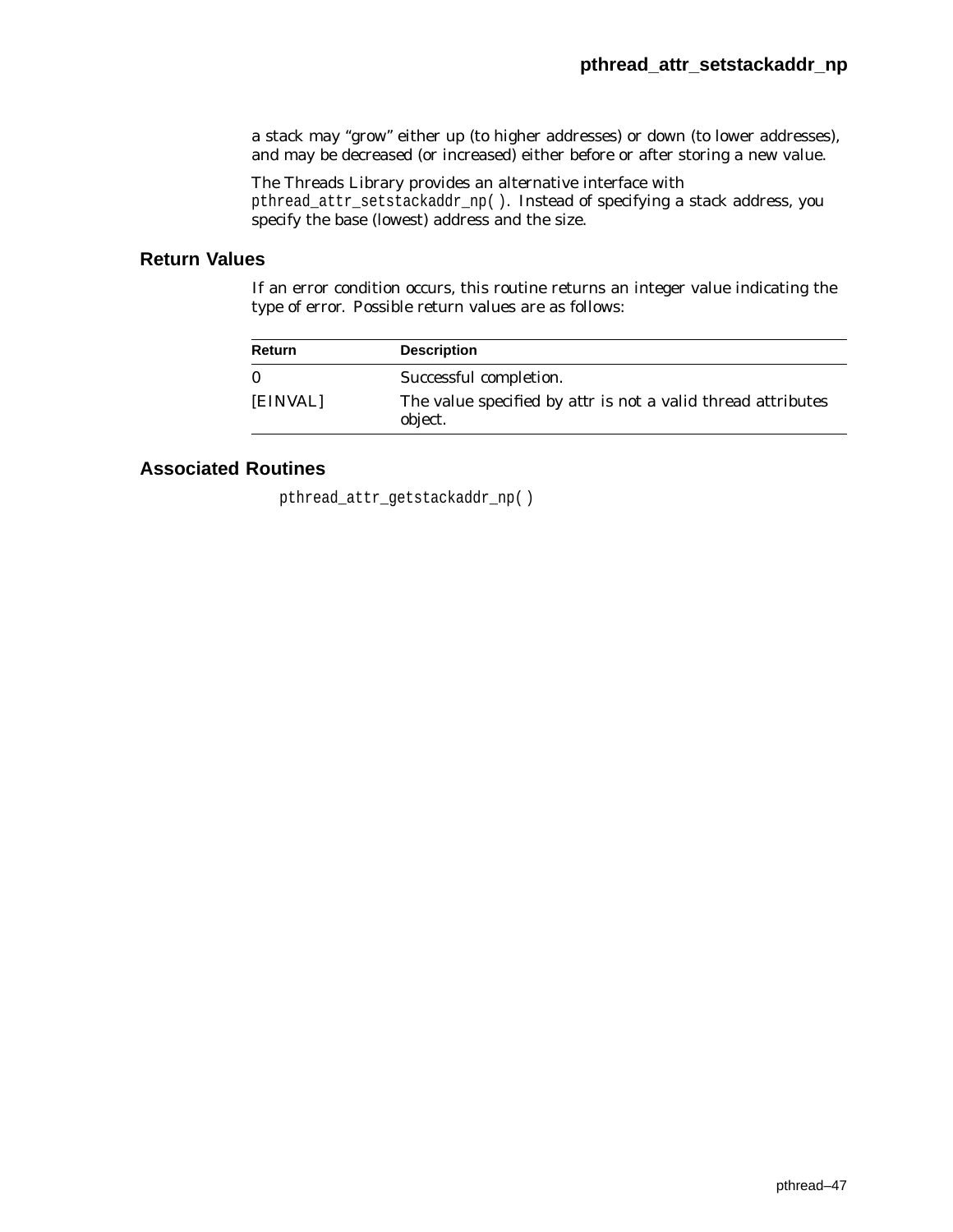# **pthread\_attr\_setstacksize**

Changes the stacksize attribute in the specified thread attributes object.

### **Syntax**

pthread\_attr\_setstacksize(

attr, stacksize );

| Argument  | Data Type             | <b>Access</b> |  |
|-----------|-----------------------|---------------|--|
| attr      | opaque pthread attr_t | write         |  |
| stacksize | size t                | read          |  |

## **C Binding**

#include <pthread.h>

int

pthread\_attr\_setstacksize ( pthread\_attr\_t \**attr*, size\_t *stacksize*);

## **Arguments**

#### **attr**

Threads attributes object to be modified.

#### **stacksize**

New value for the stacksize attribute of the thread attributes object specified by the *attr* argument. The *stacksize* argument must be greater than or equal to PTHREAD\_STACK\_MIN. PTHREAD\_STACK\_MIN specifies the minimum size (in bytes) of the stack needed for a thread.

## **Description**

This routine sets the stacksize attribute in the thread attributes object specified by the *attr* argument. Use this routine to adjust the size of the writable area of the stack for a new thread.

The size of a thread's stack is fixed at the time of thread creation. On OpenVMS systems, only the initial thread can dynamically extend its stack. On Tru64 UNIX systems, very large stacks can be created, but only a few pages are committed.

Many compilers do not check for stack overflow. Ensure that the new thread's stack is sufficient for the resources required by routines that are called from the thread.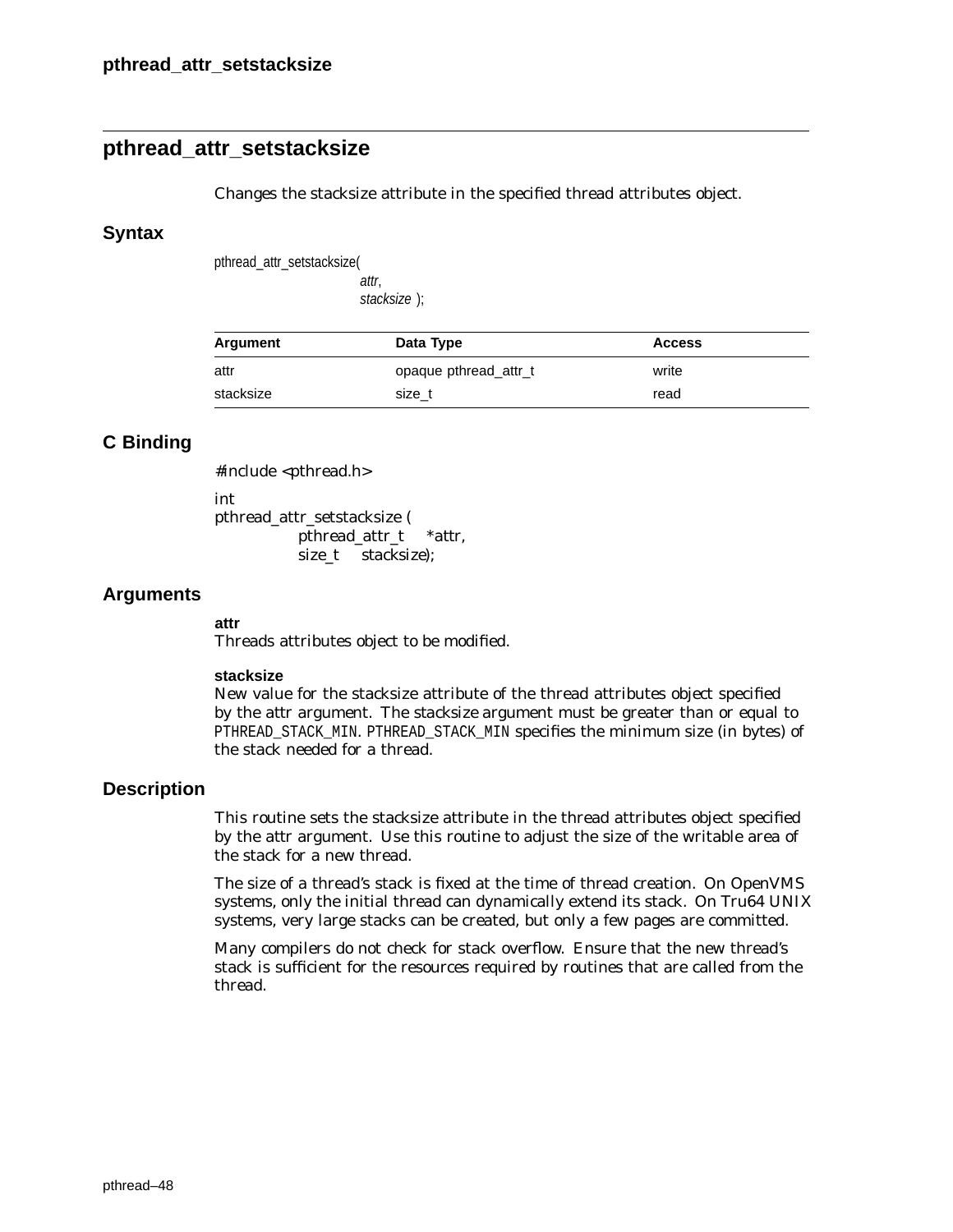If an error condition occurs, this routine returns an integer value indicating the type of error. Possible return values are as follows:

| Return       | <b>Description</b>                                                                                                                                                                                         |
|--------------|------------------------------------------------------------------------------------------------------------------------------------------------------------------------------------------------------------|
| $\mathbf{0}$ | Successful completion.                                                                                                                                                                                     |
| [EINVAL]     | The value specified by <i>attr</i> is not a valid thread attributes<br>object, or the value specified by stacksize either is less than<br>PTHREAD_STACK_MIN or exceeds a Threads Library-imposed<br>limit. |

```
pthread_attr_init( )
pthread_attr_getstacksize( )
pthread_create( )
```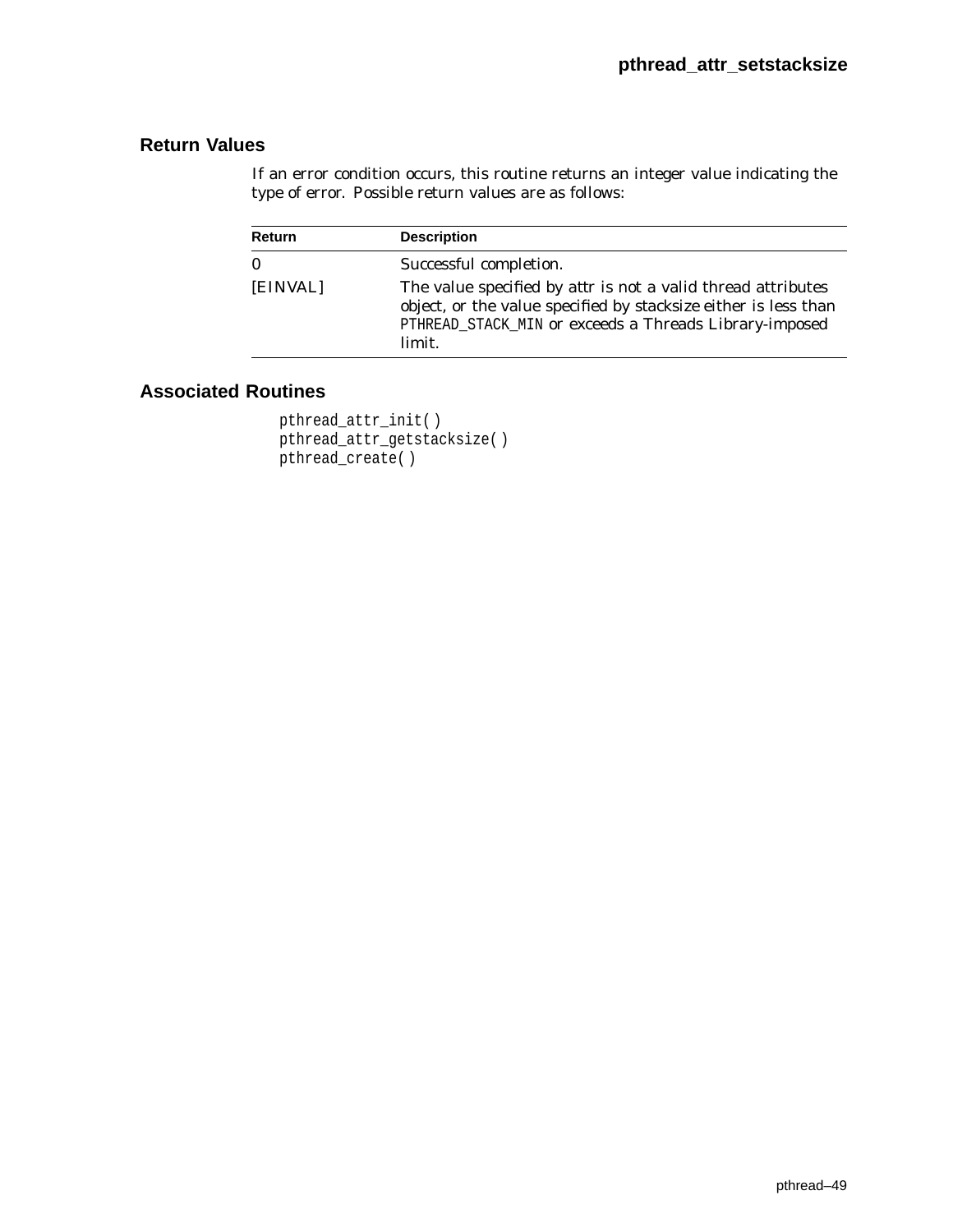# **pthread\_cancel**

Allows a thread to request a thread to terminate execution.

### **Syntax**

pthread\_cancel(

thread );

| Argument | Data Type        | <b>Access</b> |
|----------|------------------|---------------|
| thread   | opaque pthread_t | read          |

## **C Binding**

#include <pthread.h>

int pthread\_cancel ( pthread\_t *thread*);

## **Arguments**

#### **thread**

Thread that will receive a cancelation request.

## **Description**

This routine sends a cancelation request to the specified target *thread*. A cancelation request is a mechanism by which a calling thread requests the target thread to terminate as quickly as possible. Issuing a cancelation request does not guarantee that the target thread will receive or handle the request.

When the cancelation request is acted on, all active cleanup handler routines for the target thread are called. When the last cleanup handler returns, the thread-specific data destructor routines are called for each thread-specific data key with a destructor and for which the target thread has a non-NULL value. Finally, the target thread is terminated.

Note that cancelation of the target thread runs asynchronously with respect to the calling thread's returning from pthread\_cancel( ). The target thread's cancelability state and type determine when or if the cancelation takes place, as follows:

- 1. The target thread can delay cancelation during critical operations by setting its cancelability state to PTHREAD\_CANCEL\_DISABLE.
- 2. Because of communication delays, the calling thread can only rely on the fact that a cancelation request will eventually become pending in the target thread (provided that the target thread does not terminate beforehand).
- 3. The calling thread has no guarantee that a pending cancelation request will be delivered because delivery is controlled by the target thread.

When a cancelation request is delivered to a thread, termination processing is similar to that for pthread  $ext{exit}()$ . For more information about thread termination, see the Thread Termination section of pthread\_create( ).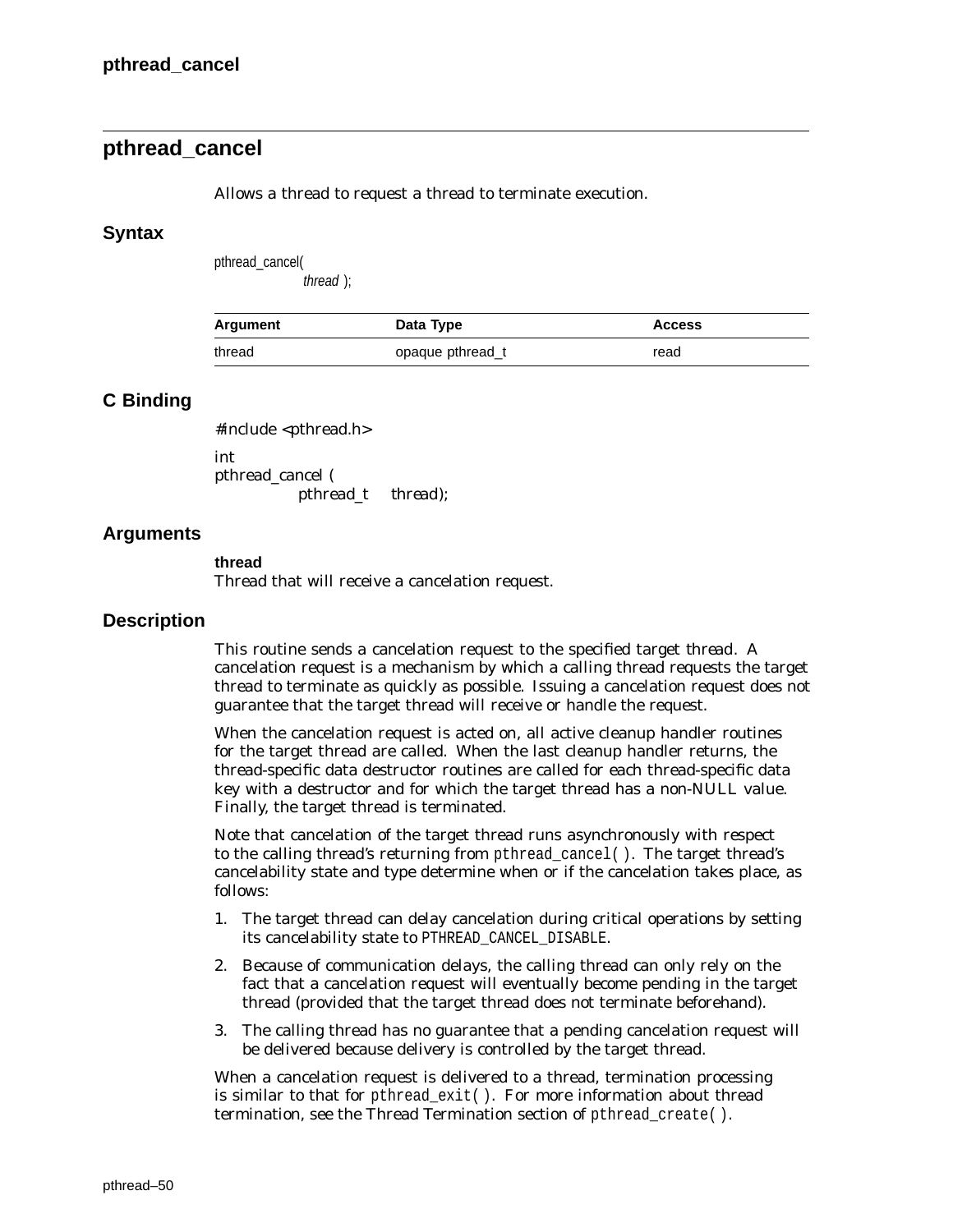This routine is preferred in implementing an Ada abort statement and any other language- or software-defined construct for requesting thread cancelation.

The results of this routine are unpredictable if the value specified in *thread* refers to a thread that does not currently exist.

## **Return Values**

If an error condition occurs, this routine returns an integer indicating the type of error. Possible return values are as follows:

| Return   | <b>Description</b>                                              |
|----------|-----------------------------------------------------------------|
| $\Omega$ | Successful completion.                                          |
| [EINVAL] | The specified <i>thread</i> is invalid.                         |
| [ESRCH]  | The <i>thread</i> argument does not specify an existing thread. |

```
pthread_cleanup_pop( )
pthread_cleanup_push( )
pthread_create( )
pthread_exit( )
pthread_join( )
pthread_setcancelstate( )
pthread_setcanceltype( )
pthread_testcancel( )
```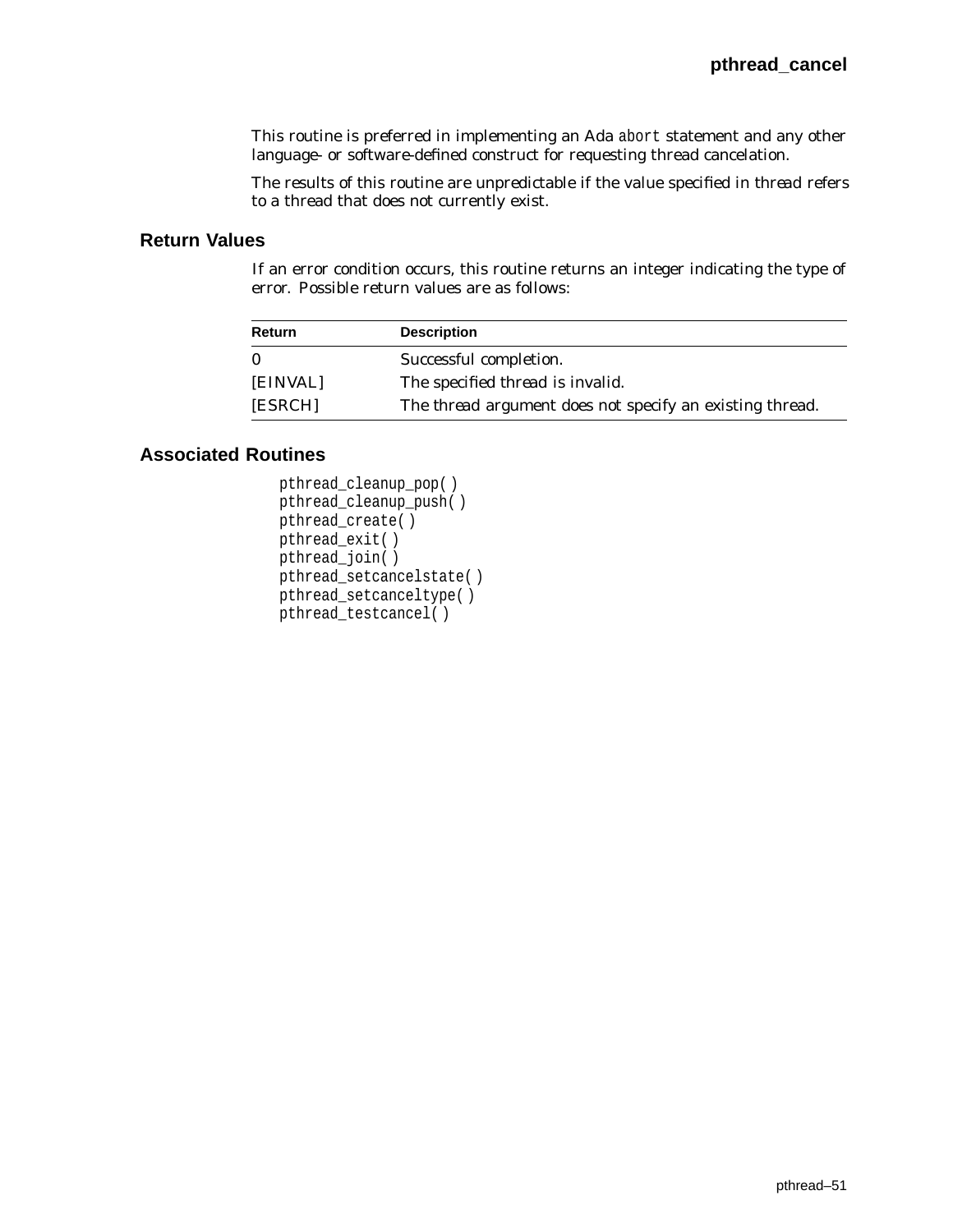# **pthread\_cleanup\_pop**

(Macro) Removes the cleanup handler routine from the calling thread's cleanup handler stack and optionally executes it.

## **Syntax**

pthread\_cleanup\_pop( execute );

| <b>Argument</b> | Data Type | <b>Access</b> |
|-----------------|-----------|---------------|
| execute         | integer   | read          |

## **C Binding**

#include <pthread.h> void pthread\_cleanup\_pop( int *execute*);

## **Arguments**

#### **execute**

Integer that specifies whether the cleanup handler routine specified in the matching call to pthread\_cleanup\_push( ) is executed. A nonzero value causes the cleanup handler routine to be executed.

#### **Description**

This routine removes the cleanup handler routine established by the matching call to pthread\_cleanup\_push( ) from the calling thread's cleanup handler stack, then executes it if the value specified in this routine's *execute* argument is nonzero.

A cleanup handler routine can be used to clean up from a block of code whether exited by normal completion, cancelation, or the raising (or reraising) of an exception. The routine is popped from the calling thread's cleanup handler stack and is called with the *arg* argument (see the description for pthread\_cleanup\_push( )) when any of the following actions occur:

- The thread calls pthread\_cleanup\_pop( ) and specifies a nonzero value for the *execute* argument.
- The thread calls pthread\_exit( ).
- The thread is canceled.
- An exception is raised and is caught when the Threads Library unwinds the calling thread's stack to the lexical scope of the pthread cleanup  $push()$  and pthread cleanup pop( ) pair.

This routine and pthread cleanup push() are implemented as macros and must appear as statements and in pairs within the same lexical scope. You can think of the pthread\_cleanup\_push( ) macro as expanding to a string whose first character is a left brace ({) and pthread cleanup pop( ) as expanding to a string containing the corresponding right brace (}). This routine and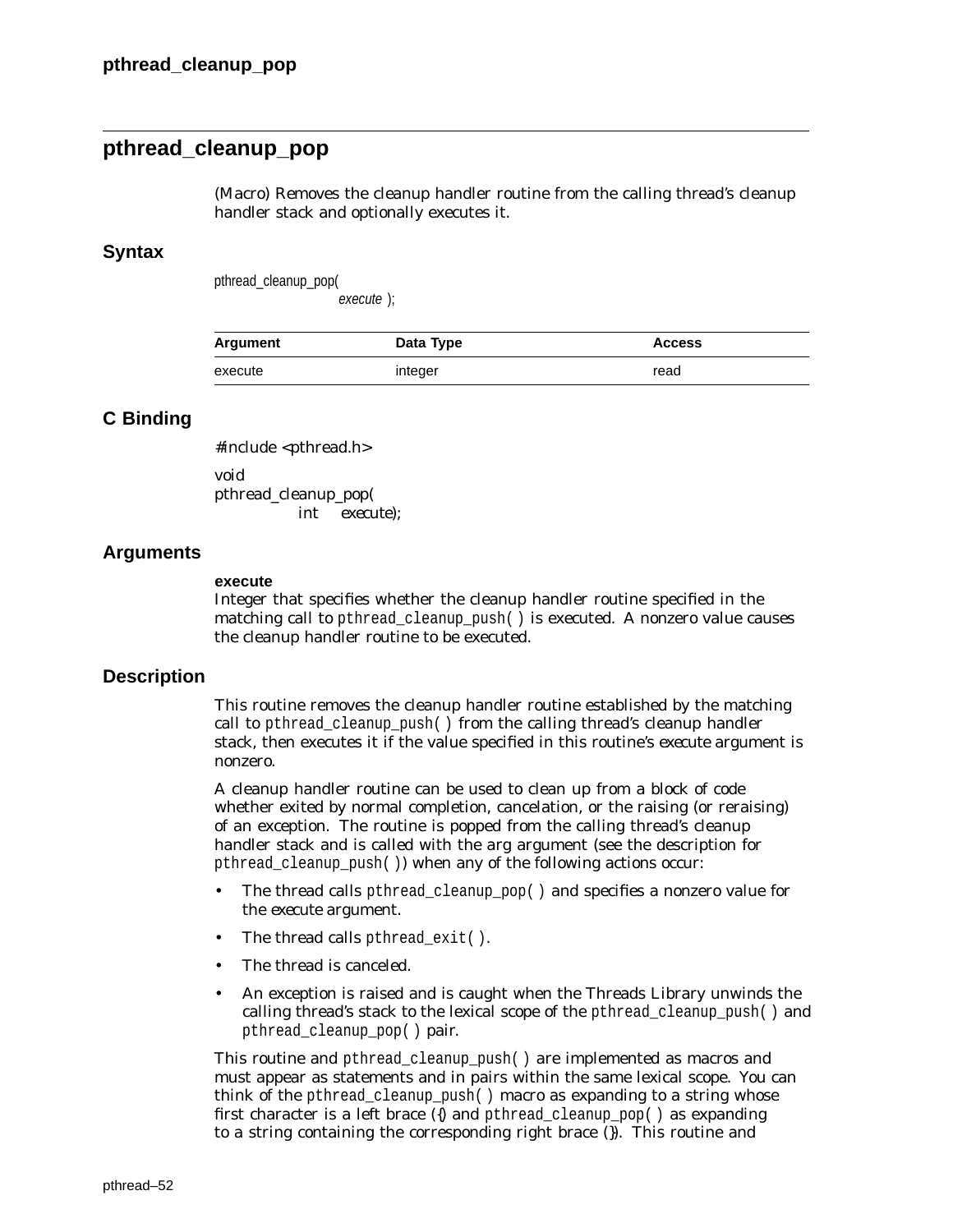pthread\_cleanup\_push( ) are implemented as exceptions, and may not work in a C++ environment. (See Chapter 5 for more information.)

## **Return Values**

None

```
pthread_cancel( )
pthread_cleanup_push( )
pthread_create()
pthread_exit( )
```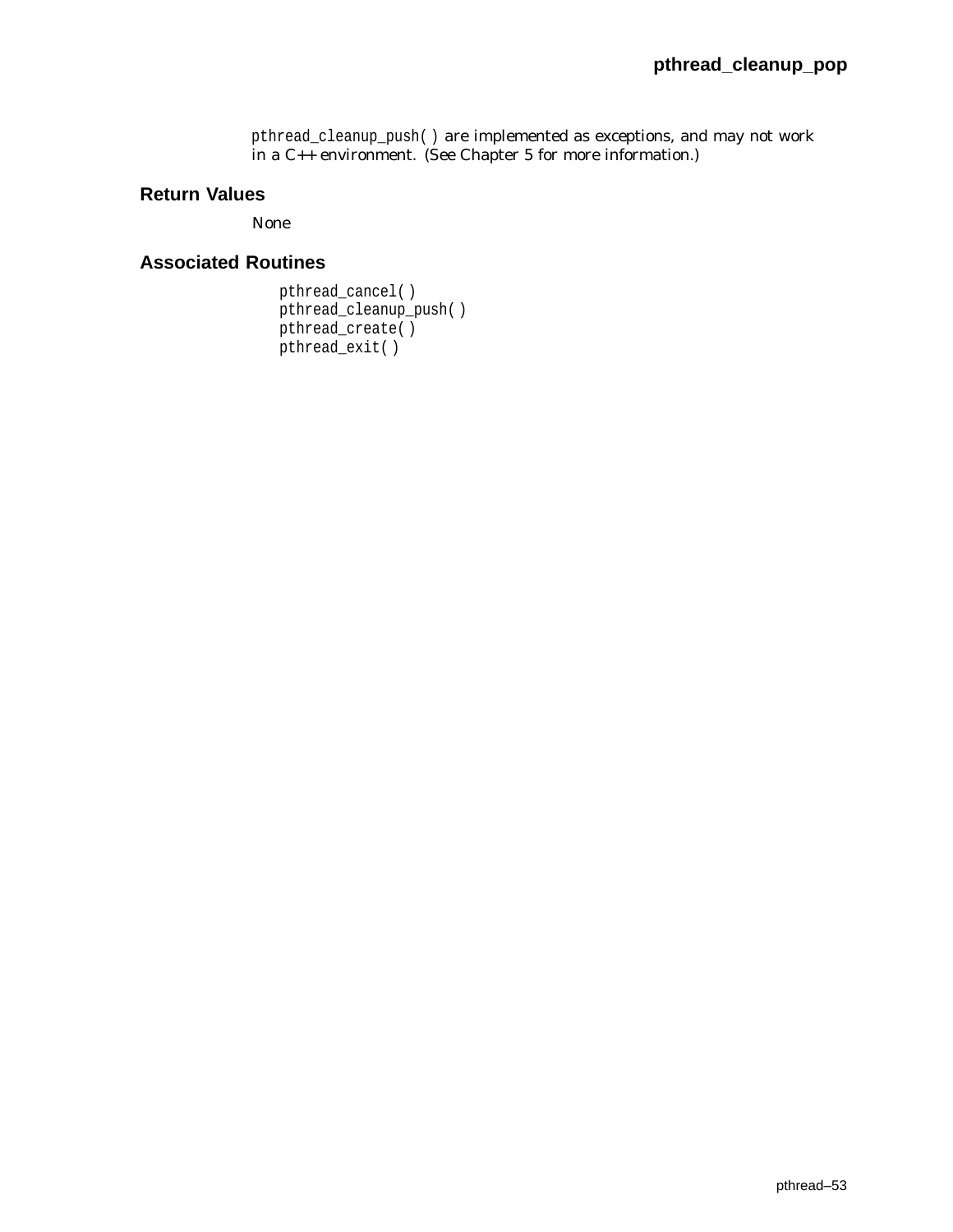# **pthread\_cleanup\_push**

(Macro) Establishes a cleanup handler routine to be executed when the thread exits or is canceled.

## **Syntax**

pthread\_cleanup\_push( routine, arg );

| Argument | Data Type | <b>Access</b> |
|----------|-----------|---------------|
| routine  | procedure | read          |
| arg      | user_arg  | read          |

## **C Binding**

#include <phtread.h> void pthread\_cleanup\_push(

void (\**routine*)(void \*), void \**arg*);

### **Arguments**

**routine** Routine executed as the cleanup handler.

**arg**

Argument passed to the cleanup handler routine.

## **Description**

This routine pushes the specified routine onto the calling thread's cleanup handler stack. The cleanup handler routine is popped from the stack and called with the *arg* argument when any of the following actions occur:

- The thread calls pthread\_cleanup\_pop( ) and specifies a nonzero value for the *execute* argument.
- The thread calls pthread exit( ).
- The thread is canceled.
- An exception is raised and is caught when the Threads Library unwinds the calling thread's stack to the lexical scope of the pthread\_cleanup\_push( ) and pthread\_cleanup\_pop( ) pair.

This routine and pthread cleanup pop() are implemented as macros and must appear as statements and in pairs within the same lexical scope. You can think of the pthread\_cleanup\_push( ) macro as expanding to a string whose first character is a left brace ({) and pthread\_cleanup\_pop( ) as expanding to a string containing the corresponding right brace (}). This routine and pthread\_cleanup\_pop( ) are implemented as exceptions, and may not work in a C++ environment. (See Chapter 5 for more information.)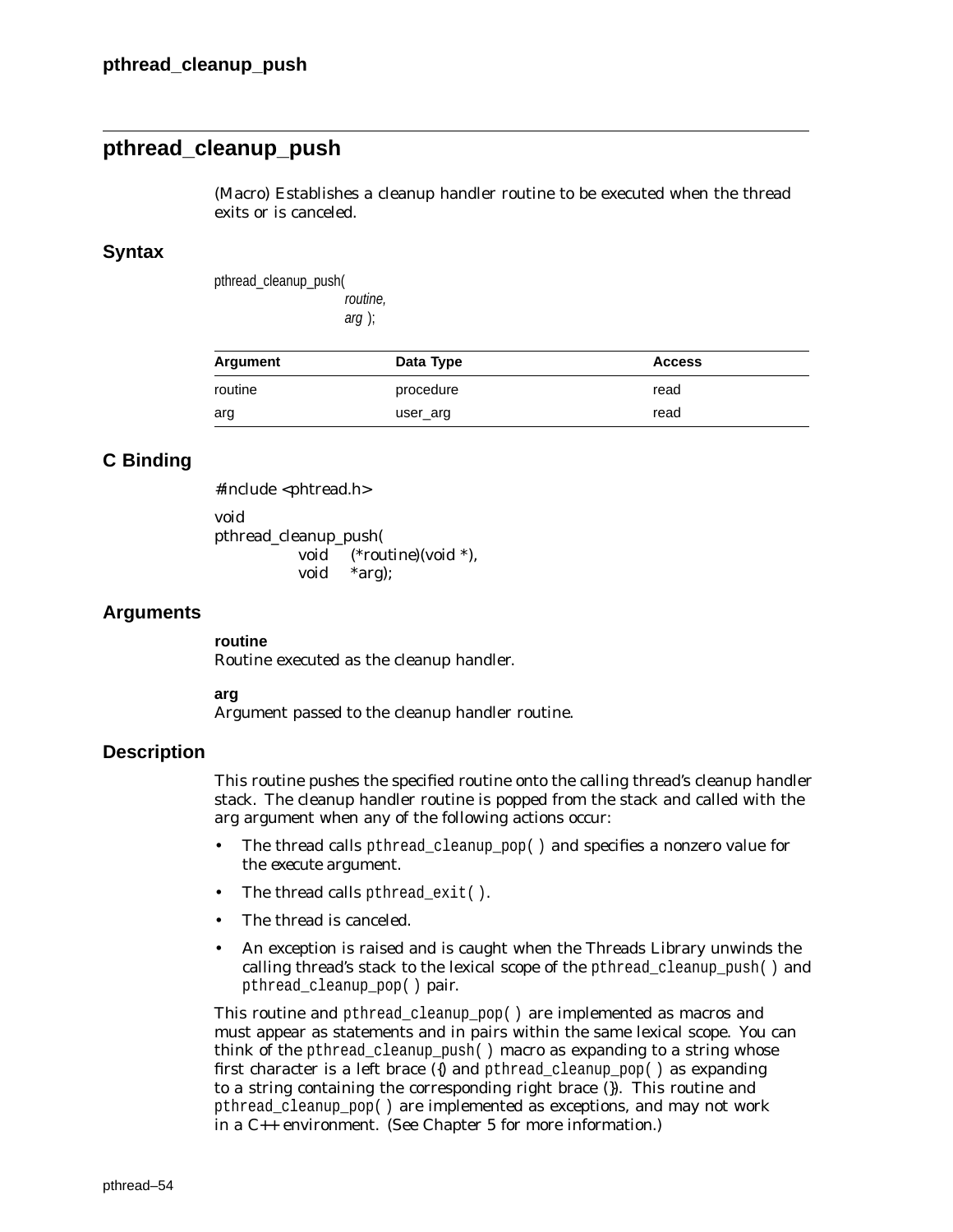None

# **Associated Routines**

pthread\_cancel( ) pthread\_cleanup\_pop( ) pthread\_create( ) pthread\_exit( ) pthread\_testcancel( )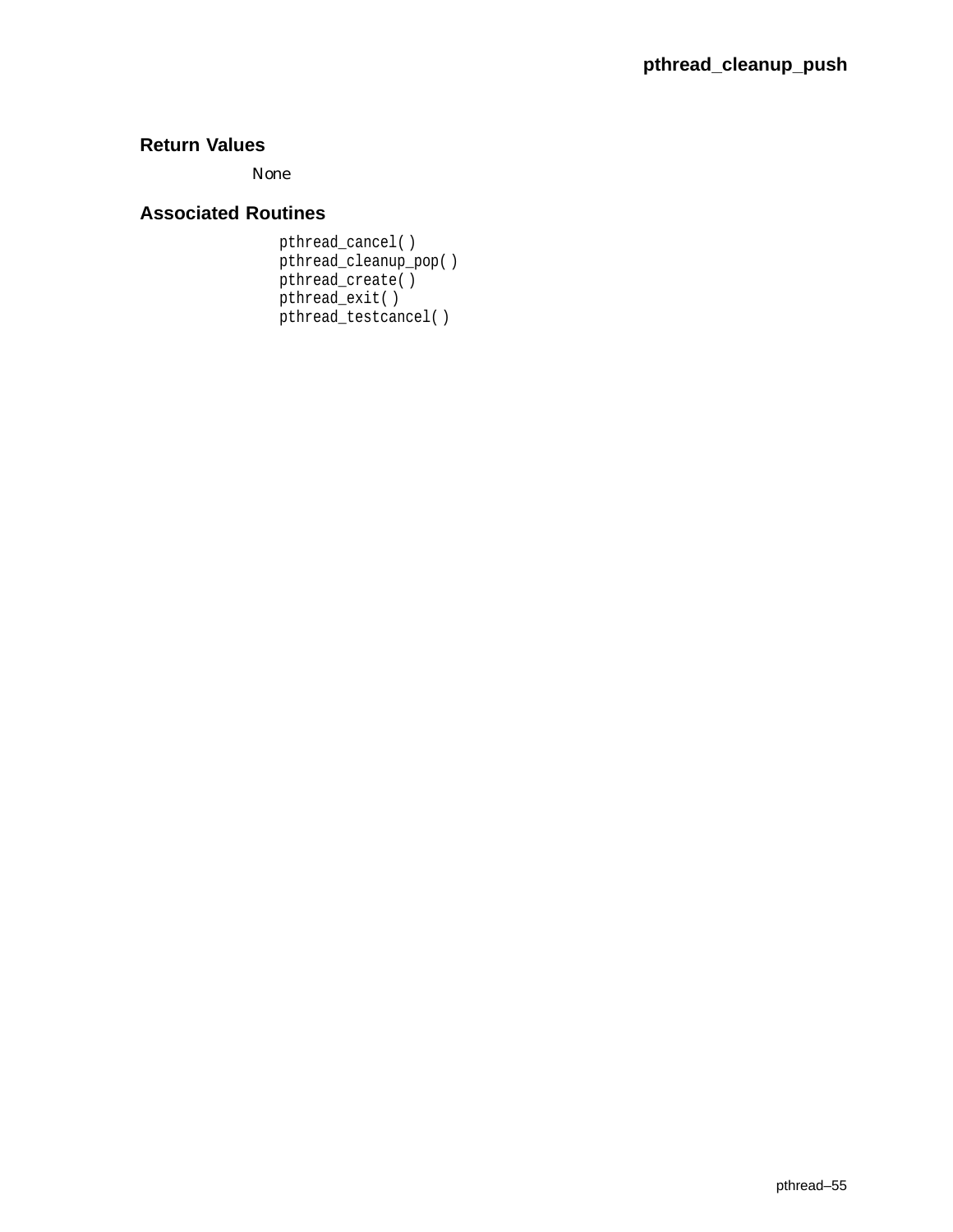# **pthread\_condattr\_destroy**

Destroys a condition variable attributes object.

## **Syntax**

pthread\_condattr\_destroy(

attr );

| Argument | Data Type                 | <b>Access</b> |
|----------|---------------------------|---------------|
| attr     | opaque pthread_condattr_t | write         |

## **C Binding**

#include <pthread.h>

int pthread\_condattr\_destroy ( pthread\_condattr\_t \**attr*);

## **Arguments**

#### **attr**

Condition variable attributes object to be destroyed.

## **Description**

This routine destroys the specified condition variable attributes object. Call this routine when a condition variable attributes object will no longer be referenced.

Condition variables that were created using this attributes object are not affected by the destruction of the condition variable attributes object.

The results of calling this routine are unpredictable if the value specified by the *attr* argument refers to a condition variable attributes object that does not exist.

## **Return Values**

If an error condition occurs, this routine returns an integer value indicating the type of error. Possible return values are as follows:

| Return   | <b>Description</b>                                         |
|----------|------------------------------------------------------------|
| $\Omega$ | Successful completion.                                     |
| [EINVAL] | The attributes object specified by <i>attr</i> is invalid. |

## **Associated Routines**

pthread\_condattr\_init( )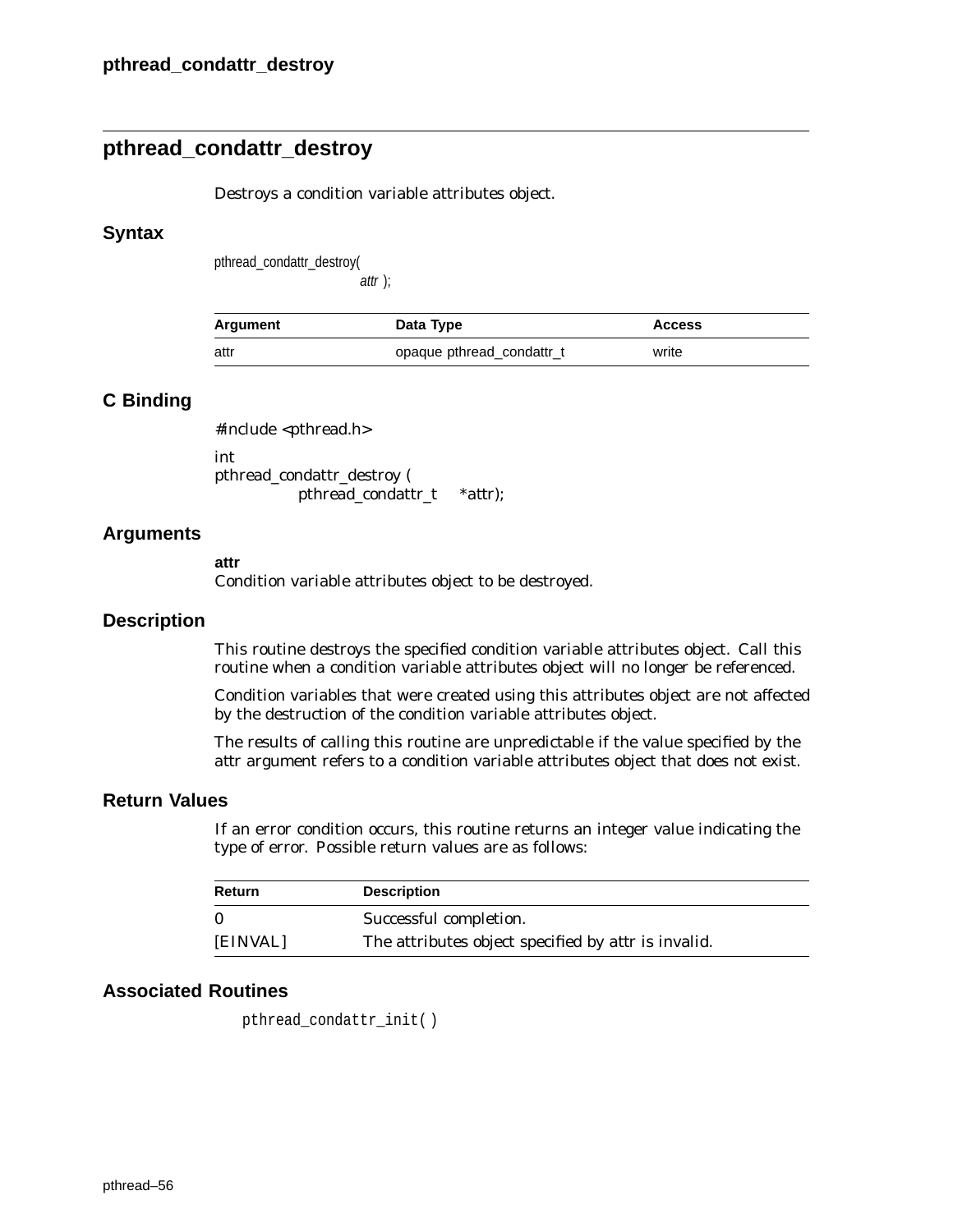# **pthread\_condattr\_getpshared**

Obtains the process-shared attribute of the specified condition variable attributes object.

*This routine is for Tru64 UNIX systems only.*

## **Syntax**

pthread\_condattr\_getpshared(

attr, pshared );

| Argument | Data Type                 | <b>Access</b> |
|----------|---------------------------|---------------|
| attr     | opaque pthread condattr_t | read          |
| pshared  | int                       | write         |

# **C Binding**

#include <pthread.h>

int

pthread\_condattr\_getpshared ( const pthread\_condattr\_t \**attr*, int \**pshared*);

## **Arguments**

#### **attr**

Address of the condition variable attributes object whose process-shared attribute is obtained.

#### **pshared**

Receives the value of the process-shared attribute of the condition variable attributes object specified by *attr*.

## **Description**

This routine obtains the value of the process-shared attribute of the condition variable attributes object specified by the *attr* argument and stores it in the location specified by the *pshared* argument. The specified attributes object must already be initialized at the time this routine is called.

Creating a condition variable whose process-shared attribute is set to PTHREAD\_PROCESS\_PRIVATE permits it to be operated upon by threads created within the same process as the thread that initialized that condition variable. If threads in other processes attempt to operate on such a condition variable, the behavior is undefined.

The default value of the process-shared attribute of an initialized condition variable attributes object is PTHREAD\_PROCESS\_PRIVATE.

Creating a condition variable whose process-shared attribute is set to PTHREAD PROCESS SHARED permits it to be operated upon by any thread that has access to the memory where that condition variable is allocated, even if it is allocated in memory that is shared by multiple processes.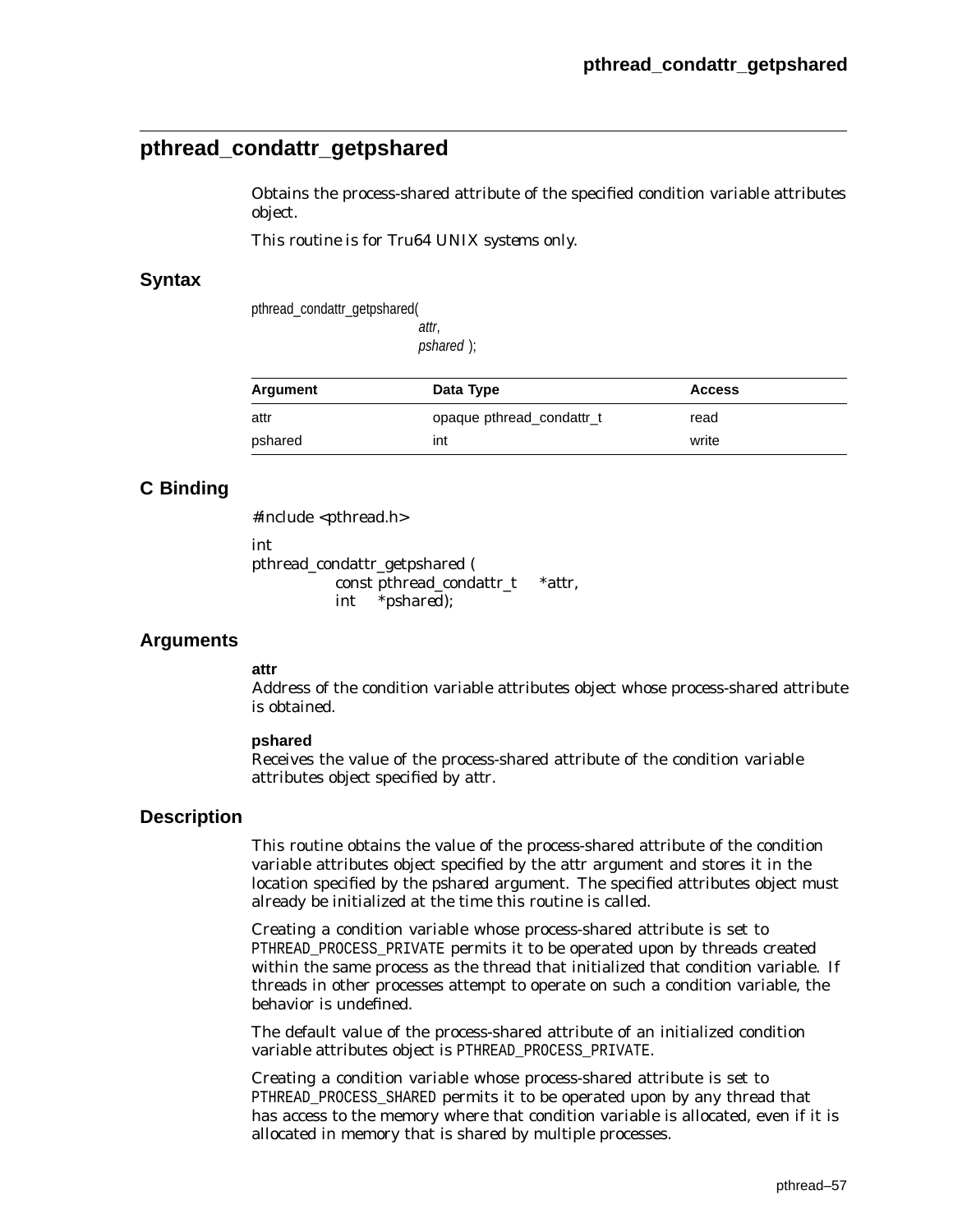If an error condition occurs, this routine returns an integer value indicating the type of error. Possible return values are as follows:

| <b>Return</b> | <b>Description</b>                                                   |
|---------------|----------------------------------------------------------------------|
| $\mathbf{0}$  | Successful completion.                                               |
| [EINVAL]      | The value specified by <i>attr</i> is not a valid attributes object. |

```
pthread_condattr_destroy( )
pthread_condattr_init( )
pthread_condattr_setpshared( )
pthread_cond_init( )
```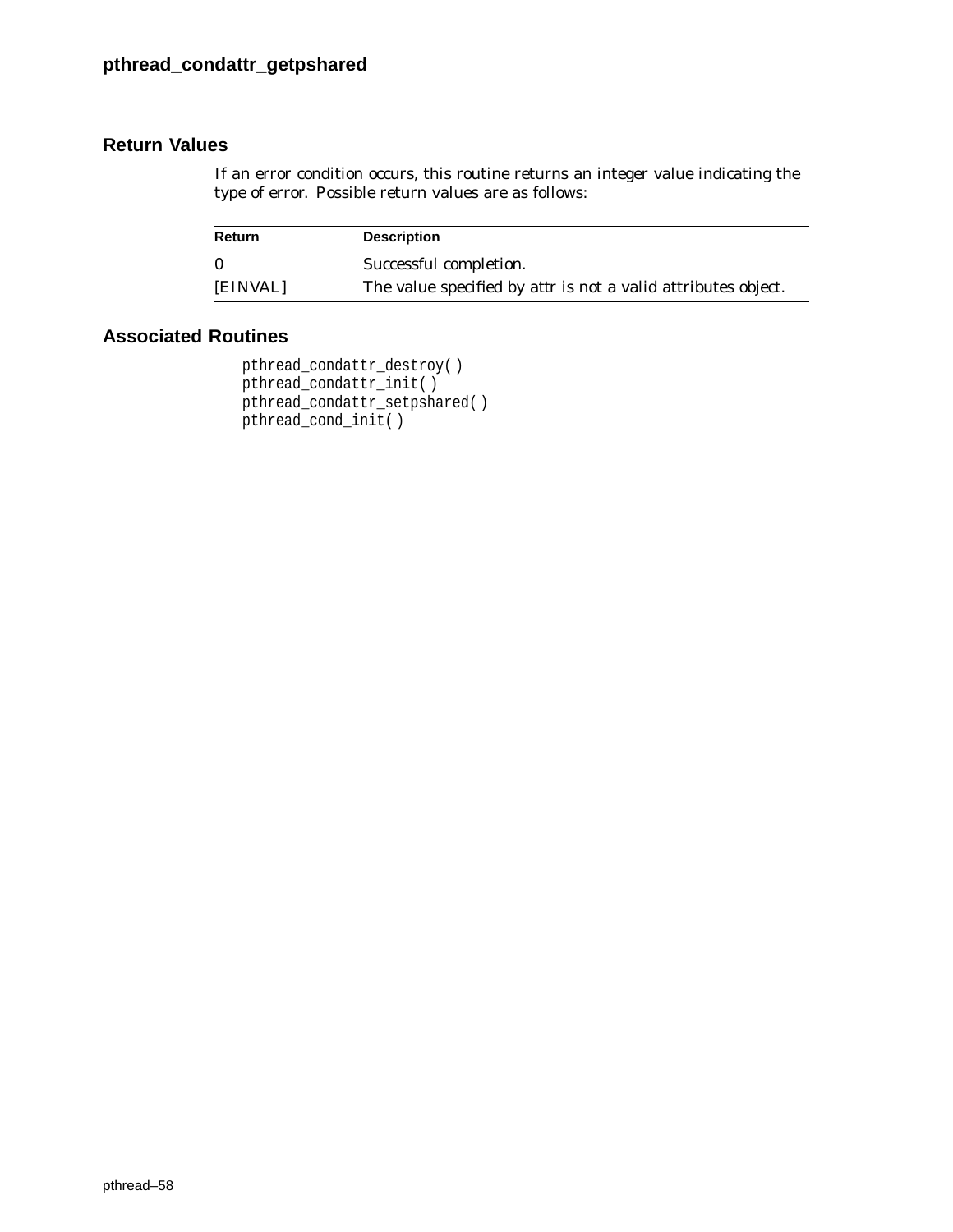# **pthread\_condattr\_init**

Initializes a condition variable attributes object.

## **Syntax**

pthread\_condattr\_init(

attr );

| Argument | Data Type                 | <b>Access</b> |
|----------|---------------------------|---------------|
| attr     | opaque pthread condattr_t | write         |

## **C Binding**

#include <pthread.h> int

pthread\_condattr\_init ( pthread\_condattr\_t \**attr*);

## **Arguments**

**attr**

Address of the condition variable attributes object to be initialized.

## **Description**

This routine initializes the condition variable attributes object specified by the *attr* argument with a set of default attribute values.

When an attributes object is used to create a condition variable, the values of the individual attributes determine the characteristics of the new condition variable. Attributes objects act as additional arguments to condition variable creation. Changing individual attributes in an attributes object does not affect any condition variables that were previously created using that attributes object.

You can use the same condition variable attributes object in successive calls to pthread\_condattr\_init( ), from any thread. If multiple threads can change attributes in a shared attributes object, your program must use a mutex to protect the integrity of that attributes object.

Results are undefined if this routine is called and the *attr* argument specifies a condition variable attributes object that is already initialized.

Currently, on OpenVMS systems, no attributes affecting condition variables are defined; you cannot change any attributes in the condition variable attributes object. On Tru64 UNIX systems, the PSHARED attribute is defined.

The pthread\_condattr\_init( ) and pthread\_condattr\_destroy( ) routines are provided for future expandability of the **pthread** interface and to conform with the POSIX.1 standard. These routines serve no useful function, because there are no pthread\_condattr\_set\*( ) type routines available at this time.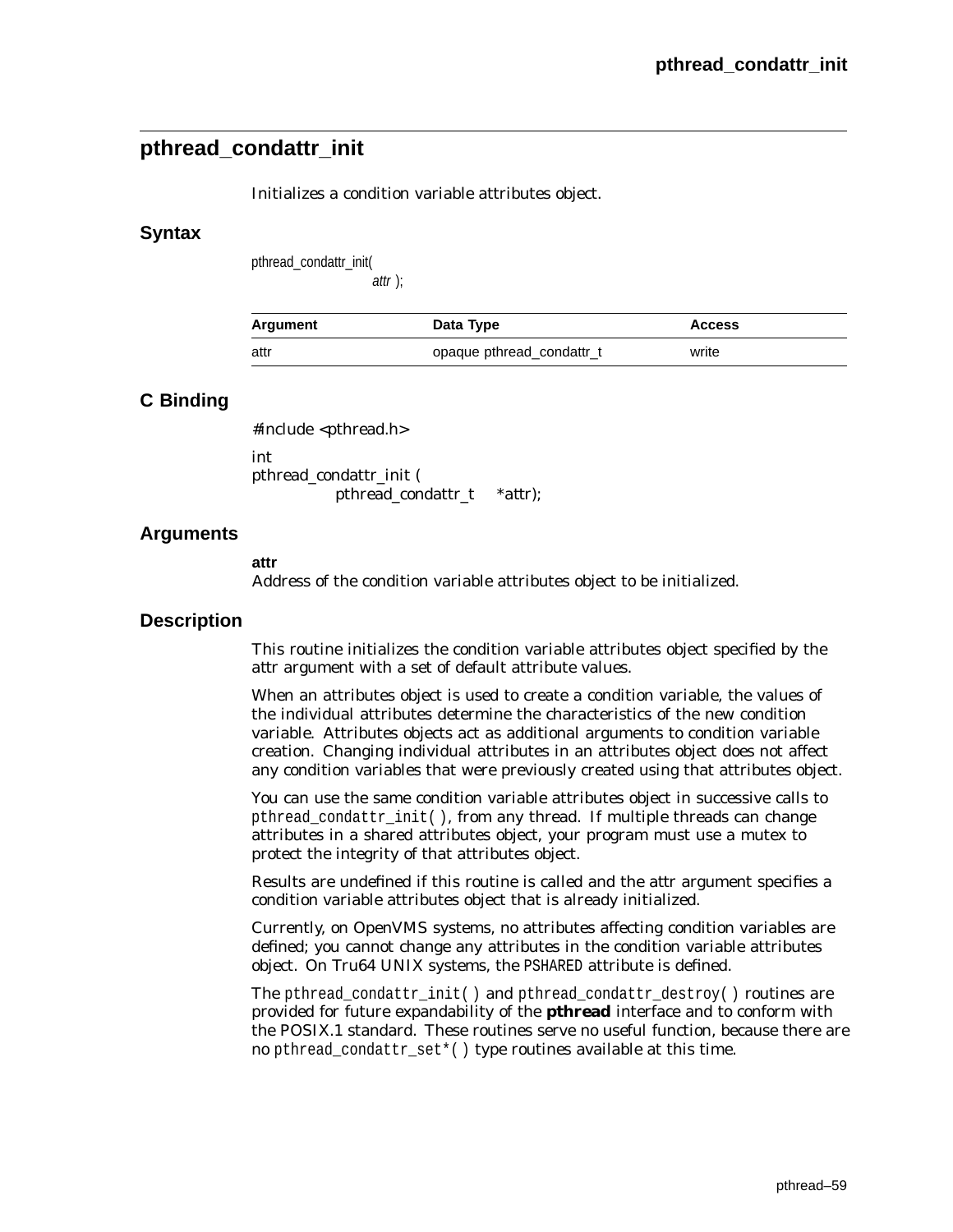If an error condition occurs, this routine returns an integer value indicating the type of error. Possible return values are as follows:

| <b>Return</b> | <b>Description</b>                                                                         |
|---------------|--------------------------------------------------------------------------------------------|
| $\mathbf{0}$  | Successful completion.                                                                     |
| [EINVAL]      | The value specified by <i>attr</i> is not a valid condition variable<br>attributes object. |
| [ENOMEM]      | Insufficient memory exists to initialize the condition variable<br>attributes object.      |

```
pthread_condattr_destroy( )
pthread_cond_init()
```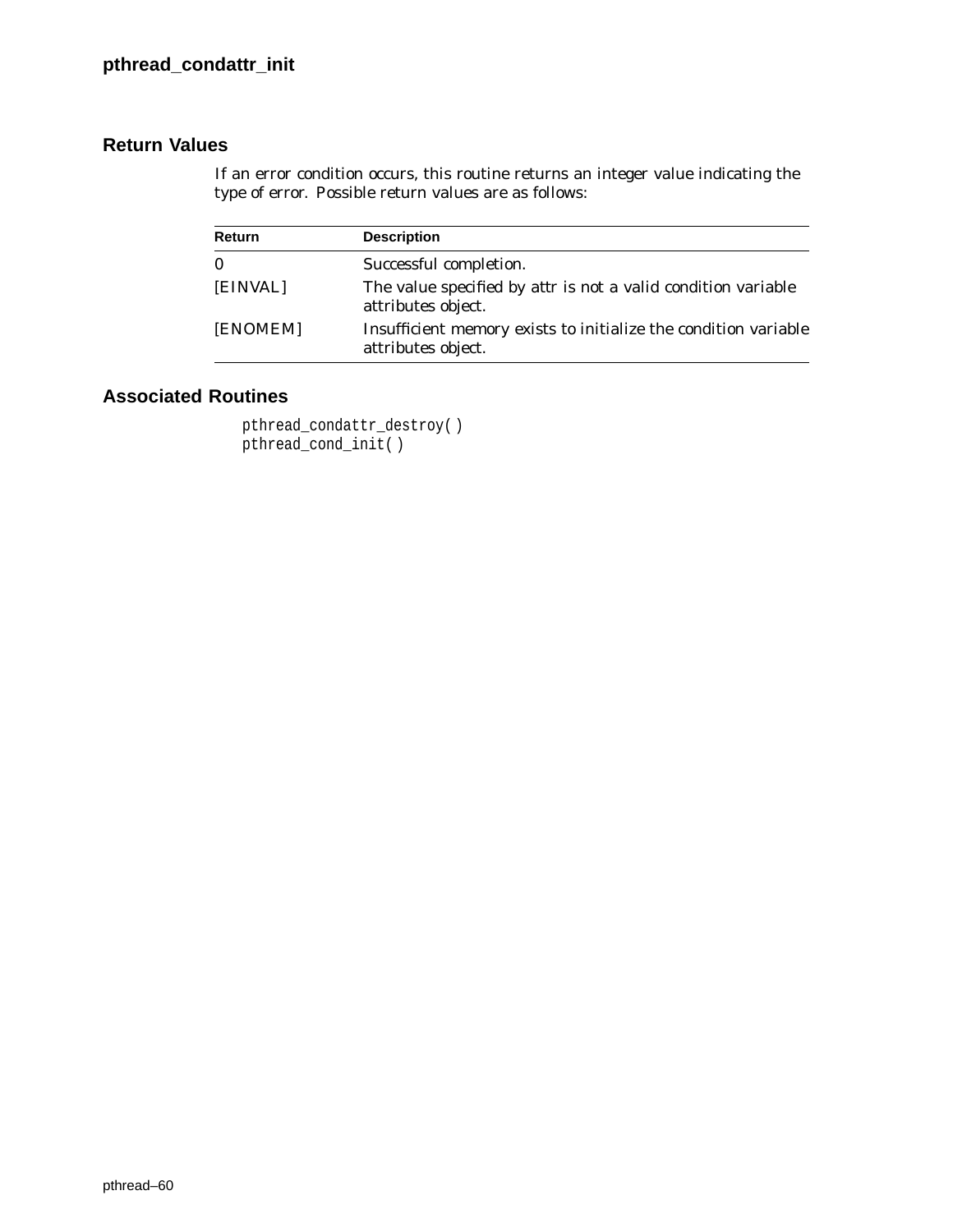# **pthread\_condattr\_setpshared**

Changes the process-shared attribute of the specified condition variable attributes object.

*This routine is for Tru64 UNIX systems only.*

## **Syntax**

pthread\_condattr\_setpshared(

attr, pshared );

| Argument | Data Type                 | <b>Access</b> |  |
|----------|---------------------------|---------------|--|
| attr     | opaque pthread condattr_t | write         |  |
| pshared  | int                       | read          |  |

# **C Binding**

#include <pthread.h>

int

pthread\_condattr\_setpshared ( pthread\_condattr\_t \**attr*, int *pshared*);

## **Arguments**

#### **attr**

Address of the condition variable attributes object whose process-shared attribute is to be modified.

#### **pshared**

New value for the process-shared attribute of the condition variable attributes object specified by *attr*.

## **Description**

This routine uses the value specified in the *pshared* argument to set the processshared attribute of the condition variable attributes object specified in the *attr* argument.

Creating a condition variable whose process-shared attribute is set to PTHREAD\_PROCESS\_PRIVATE, permits it to be operated upon by threads created within the same process as the thread that initialized that condition variable. If threads of differing processes attempt to operate on such a condition variable, the behavior is undefined.

The default value of the process-shared attribute of an initialized condition variable attributes object is PTHREAD\_PROCESS\_PRIVATE.

Creating a condition variable whose process-shared attribute is set to PTHREAD\_PROCESS\_SHARED permits it to be operated upon by any thread that has access to the memory where that condition variable is allocated, even if it is allocated in memory that is shared by multiple processes.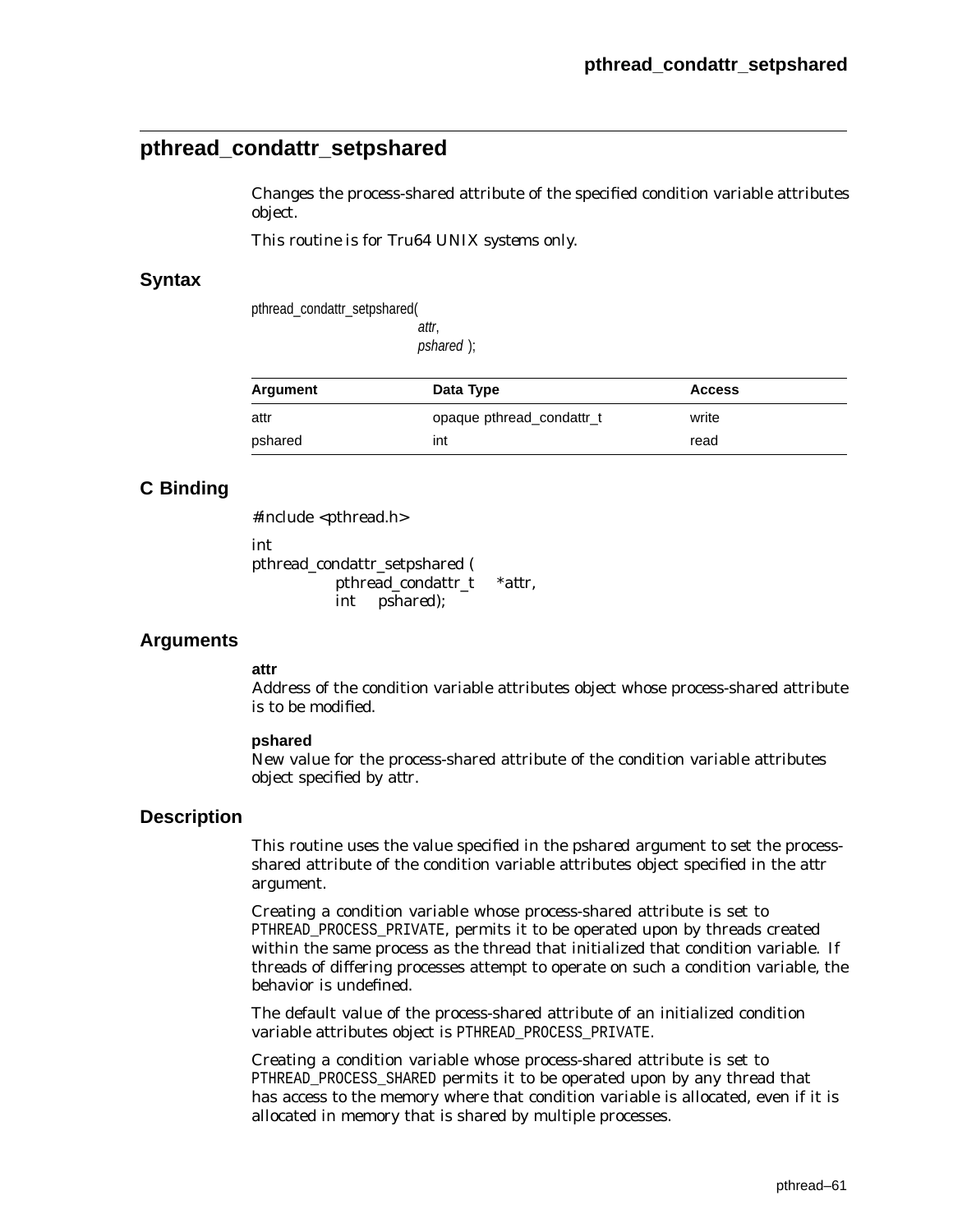If an error condition occurs, this routine returns an integer value indicating the type of error. Possible return values are as follows:

| Return   | <b>Description</b>                                                                                                                                                           |
|----------|------------------------------------------------------------------------------------------------------------------------------------------------------------------------------|
| $\bf{0}$ | Successful completion.                                                                                                                                                       |
| [EINVAL] | The value specified by <i>attr</i> is not a valid attributes object, or<br>the value specified by <i>pshared</i> is outside the range of legal<br>values for that attribute. |

```
pthread_condattr_destroy( )
pthread_condattr_init( )
pthread_condattr_getpshared( )
pthread_cond_init( )
```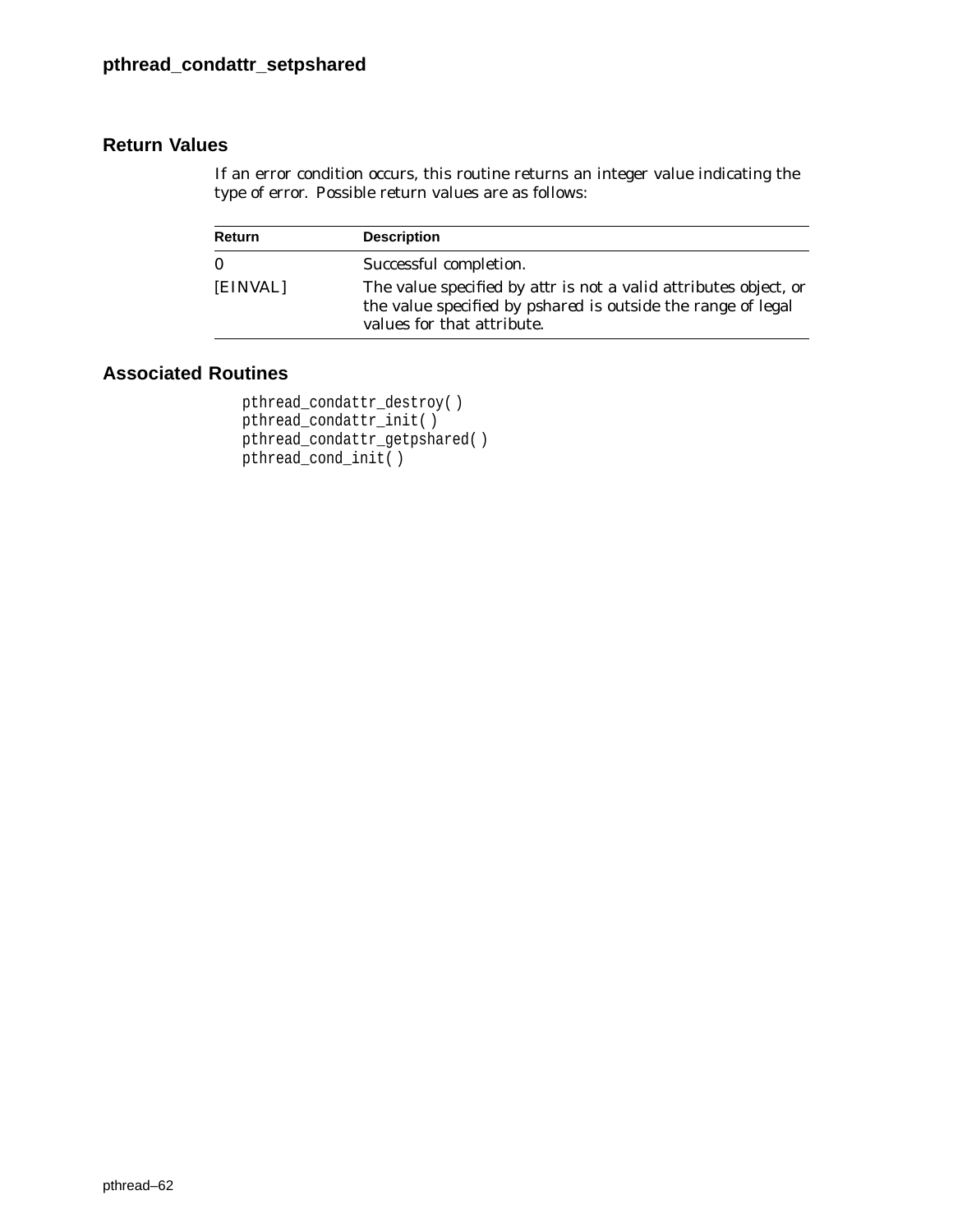# **pthread\_cond\_broadcast**

Wakes all threads that are waiting on the specified condition variable.

## **Syntax**

pthread\_cond\_broadcast(

cond );

| Argument | Data Type             | <b>Access</b> |
|----------|-----------------------|---------------|
| cond     | opaque pthread cond t | modify        |

## **C Binding**

#include <pthread.h>

int pthread\_cond\_broadcast ( pthread\_cond\_t \**cond*);

## **Arguments**

#### **cond**

Condition variable upon which the threads (to be awakened) are waiting.

## **Description**

This routine unblocks all threads waiting on the specified condition variable *cond*. Calling this routine implies that data guarded by the associated mutex has changed, so that it might be possible for one or more waiting threads to proceed. The threads that are unblocked shall contend for the mutex according to their respective scheduling policies (if applicable).

If only one of the threads waiting on a condition variable may be able to proceed, but one of those threads can proceed, then use pthread\_cond\_signal( ) instead.

Whether the associated mutex is locked or unlocked, you can still call this routine. However, if predictable scheduling behavior is required, that mutex should then be locked by the thread calling the pthread\_cond\_broadcast( ) routine.

If no threads are waiting on the specified condition variable, this routine takes no action. The broadcast does not propagate to the next condition variable wait.

## **Return Values**

If an error condition occurs, this routine returns an integer value indicating the type of error. Possible return values are as follows:

| Return       | <b>Description</b>                                                    |
|--------------|-----------------------------------------------------------------------|
| $\mathbf{0}$ | Successful completion.                                                |
| [EINVAL]     | The value specified by <i>cond</i> is not a valid condition variable. |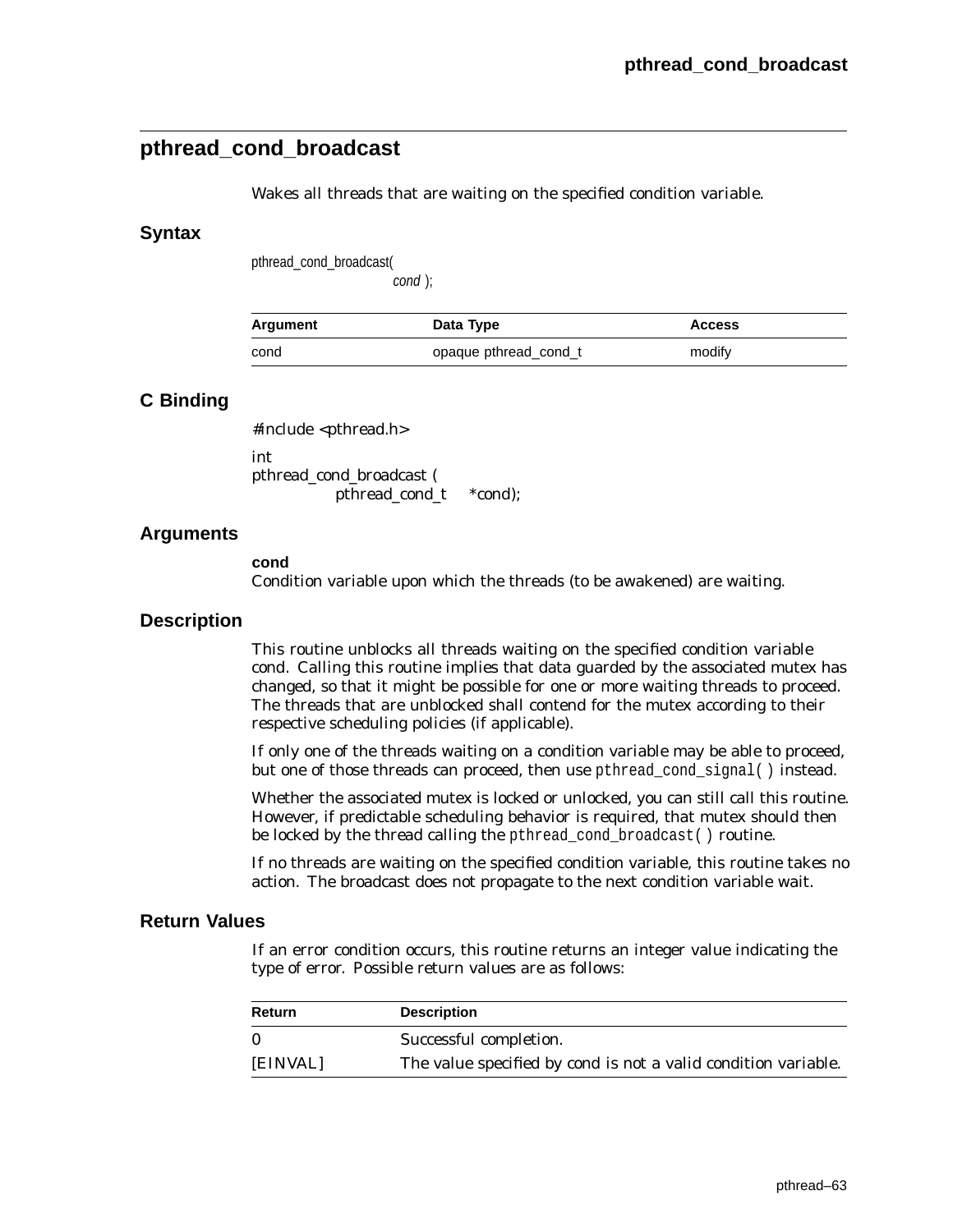# **Associated Routines**

pthread\_cond\_destroy( ) pthread\_cond\_init( ) pthread\_cond\_signal( ) pthread\_cond\_timedwait( ) pthread\_cond\_wait( )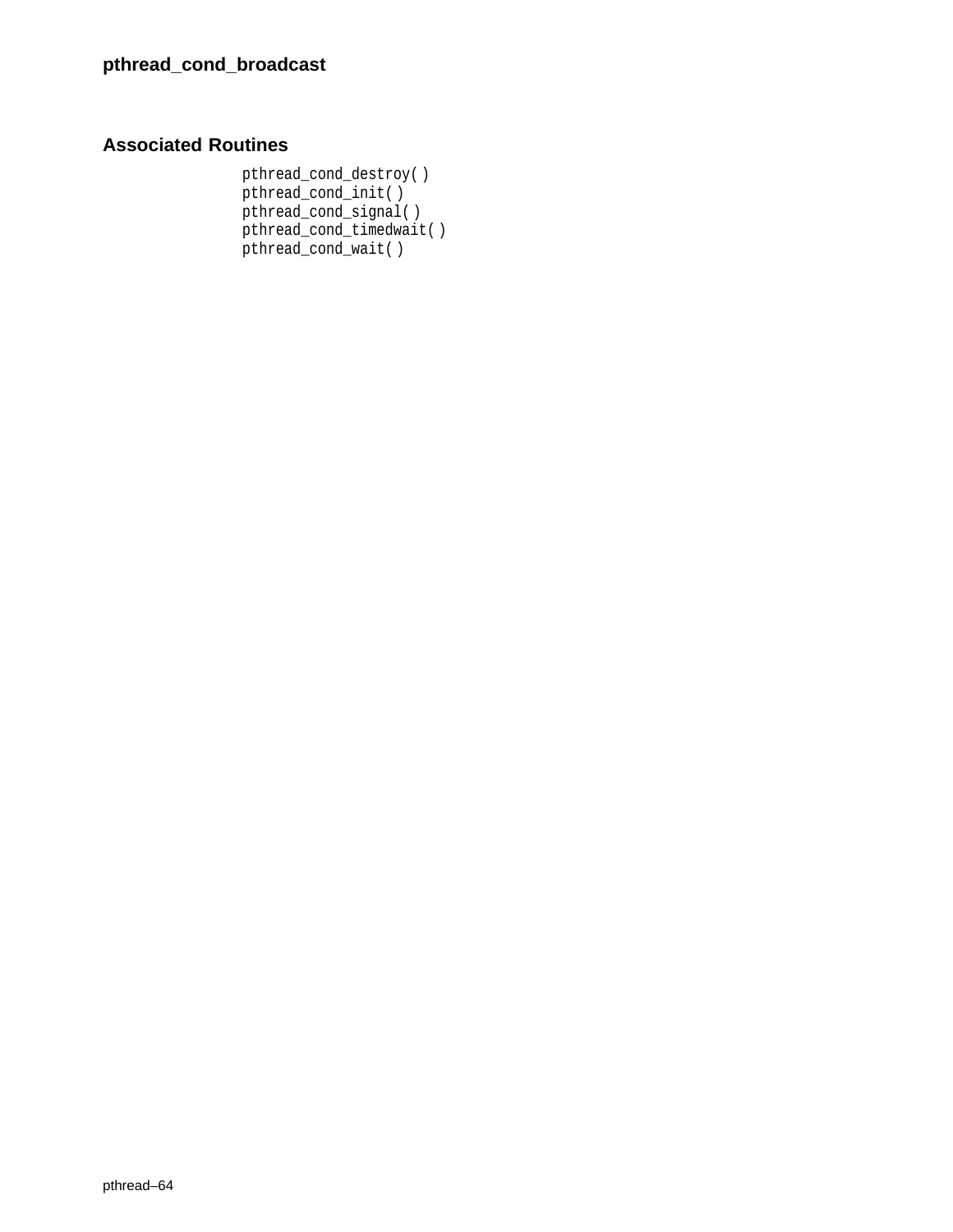# **pthread\_cond\_destroy**

Destroys a condition variable.

## **Syntax**

pthread\_cond\_destroy(

cond );

| Argument | Data Type             | <b>Access</b> |
|----------|-----------------------|---------------|
| cond     | opaque pthread_cond_t | write         |

## **C Binding**

#include <pthread.h> int

pthread\_cond\_destroy ( pthread\_cond\_t \**cond*);

## **Arguments**

**cond** Condition variable to be destroyed.

## **Description**

This routine destroys the condition variable specified by *cond*. This effectively uninitializes the condition variable. Call this routine when a condition variable will no longer be referenced. Destroying a condition variable allows the Threads Library to reclaim internal memory associated with the condition variable.

It is safe to destroy an initialized condition variable upon which no threads are currently blocked. Attempting to destroy a condition variable upon which other threads are blocked results in unpredictable behavior.

The results of this routine are unpredictable if the condition variable specified in *cond* either does not exist or is not initialized.

## **Return Values**

If an error condition occurs, this routine returns an integer value indicating the type of error. Possible return values are as follows:

| Return   | <b>Description</b>                                                                                                                                                                                                 |
|----------|--------------------------------------------------------------------------------------------------------------------------------------------------------------------------------------------------------------------|
| $\bf{0}$ | Successful completion.                                                                                                                                                                                             |
| [EINVAL] | The value specified by cond is not a valid condition variable.                                                                                                                                                     |
| [EBUSY]  | The object being referenced by <i>cond</i> is being referenced by<br>another thread that is currently executing<br>pthread_cond_wait() or pthread_cond_timedwait() on the<br>condition variable specified in cond. |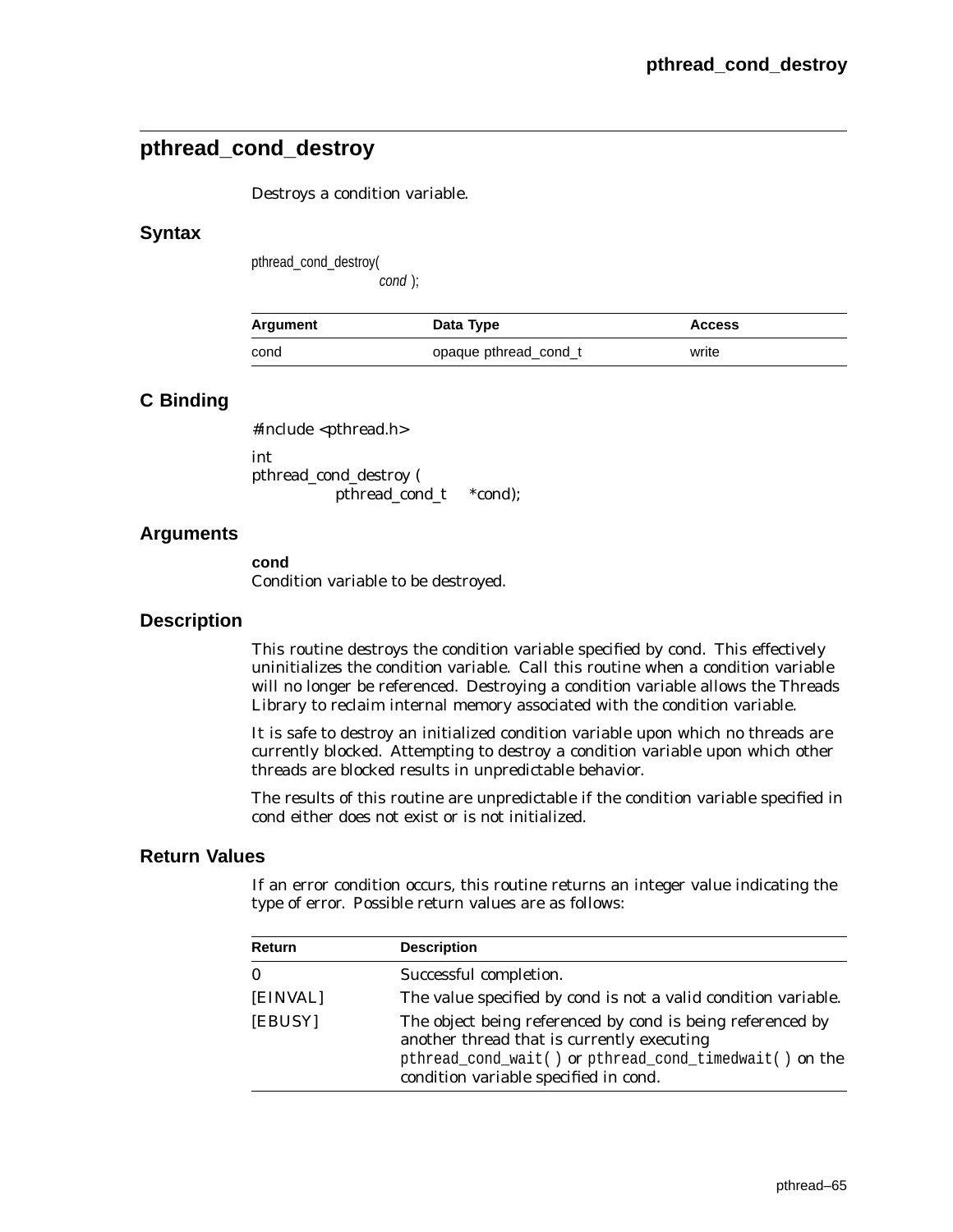# **Associated Routines**

pthread\_cond\_broadcast( ) pthread\_cond\_init( ) pthread\_cond\_signal( ) pthread\_cond\_timedwait( ) pthread\_cond\_wait( )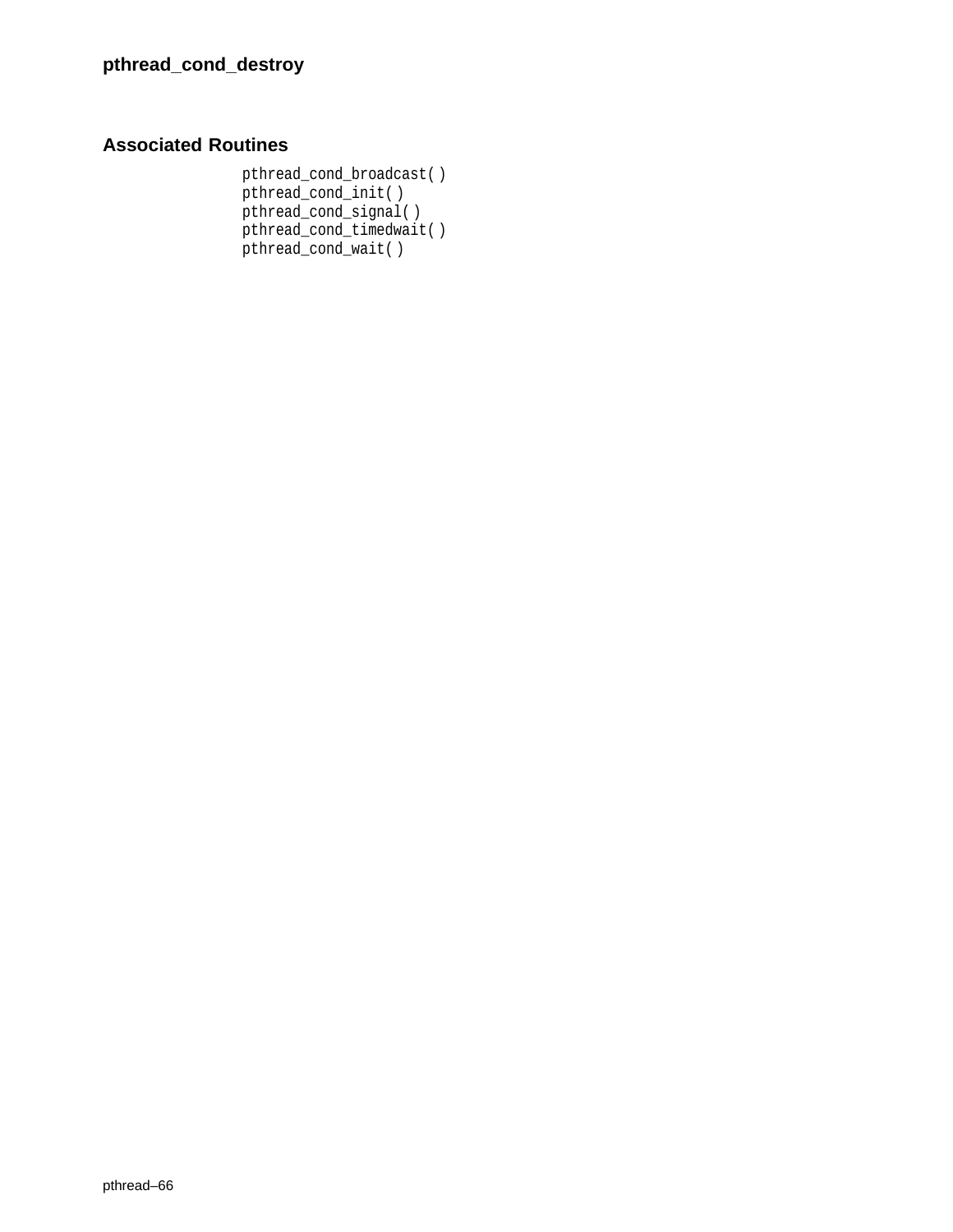# **pthread\_cond\_getname\_np**

Obtains the object name from a condition variable object.

## **Syntax**

pthread\_cond\_getname\_np( cond,

> name,  $len$  );

| Argument | Data Type             | <b>Access</b> |
|----------|-----------------------|---------------|
| cond     | opaque pthread cond t | read          |
| name     | char                  | write         |
| len      | opaque size_t         | read          |

# **C Binding**

#include <pthread.h> int pthread\_cond\_getname\_np ( pthread\_cond\_t *\*cond*, char *\*name*, size\_t *len*);

## **Arguments**

**cond**

Address of the condition variable object whose object name is to be obtained.

#### **name**

Location to store the obtained object name.

#### **len**

Length in bytes of buffer at the location specified by *name*.

## **Description**

This routine copies the object name from the condition variable object specified by the *cond* argument to the buffer at the location specified by the *name* argument. Before calling this routine, your program must allocate the buffer indicated by *name*.

The object name is a C language string and provides an identifier that is meaningful to a person debugging a multithreaded application. The maximum number of characters in the object name is 31.

If the specified condition variable object has not been previously set with an object name, this routine copies a C language null string into the buffer at location *name*.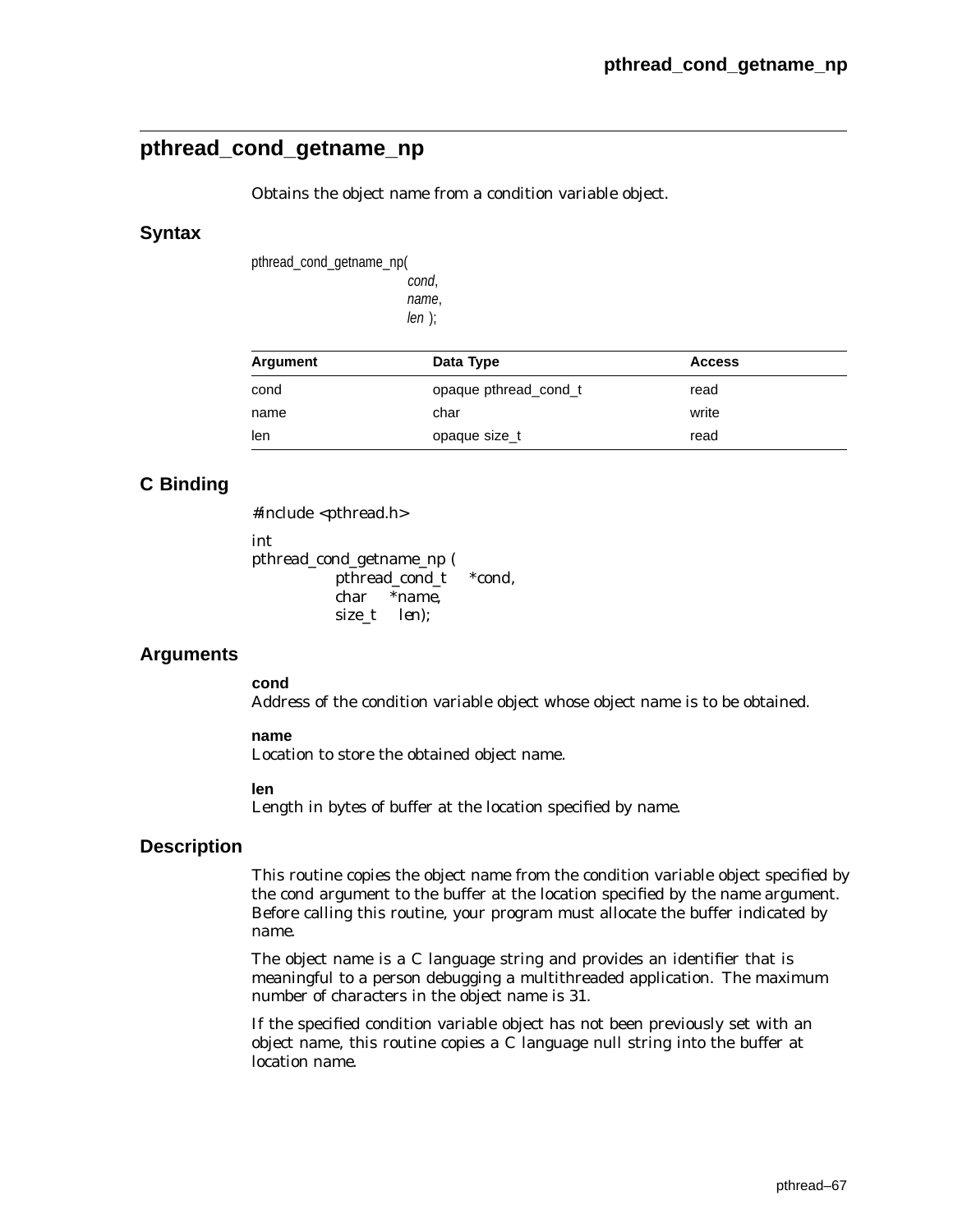If an error condition occurs, this routine returns an integer value indicating the type of error. Possible return values are as follows:

| Return   | <b>Description</b>                                                    |
|----------|-----------------------------------------------------------------------|
| $\Omega$ | Successful completion.                                                |
| [EINVAL] | The value specified by <i>cond</i> is not a valid condition variable. |

# **Associated Routines**

pthread\_cond\_setname\_np( )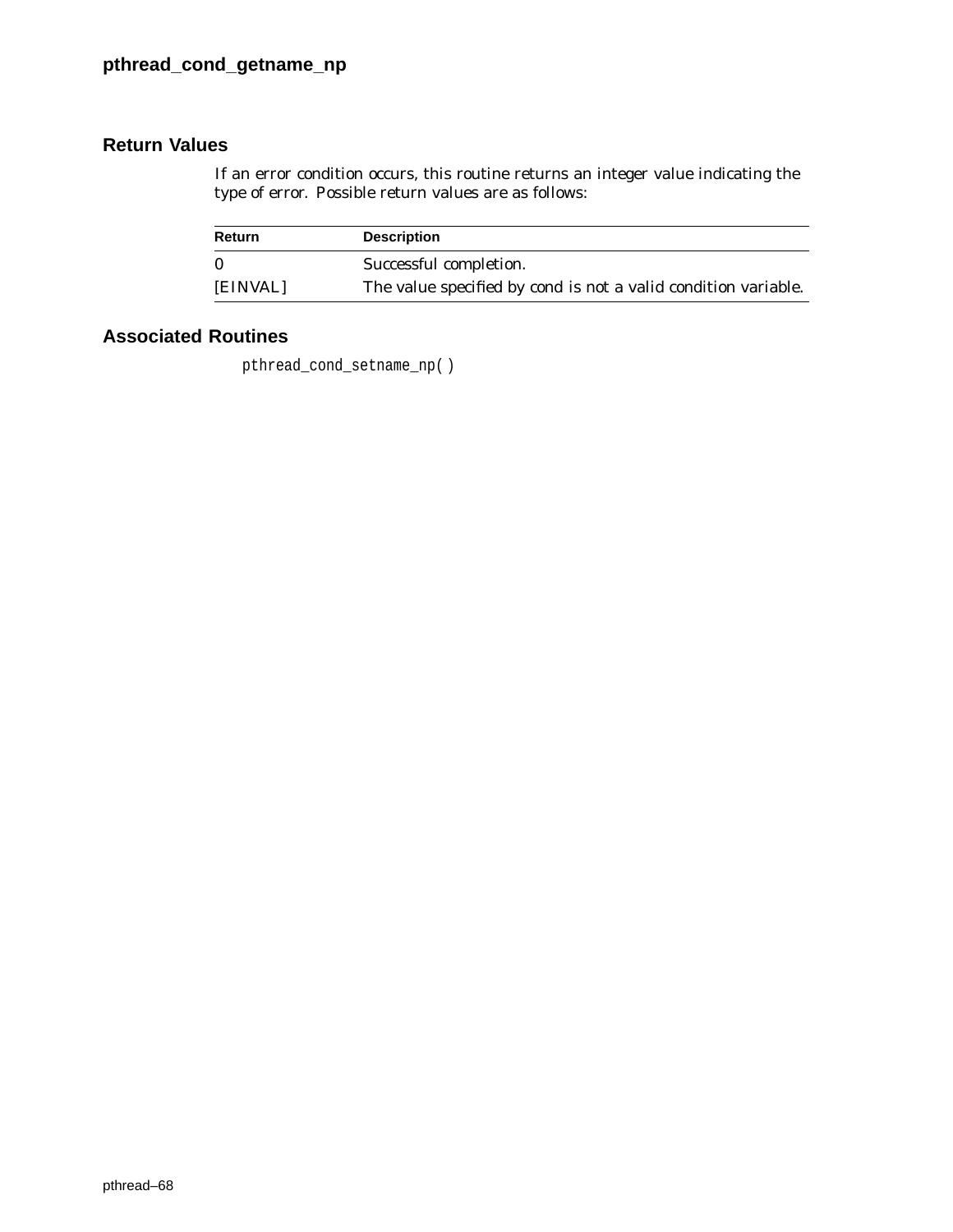# **pthread\_cond\_init**

Initializes a condition variable.

## **Syntax**

pthread\_cond\_init( cond, attr );

| Argument | Data Type                 | <b>Access</b> |
|----------|---------------------------|---------------|
| cond     | opaque pthread cond t     | write         |
| attr     | opaque pthread condattr_t | read          |

## **C Binding**

#include <pthread.h> int pthread\_cond\_init ( pthread\_cond\_t \**cond*, const pthread\_condattr\_t \**attr*);

## **Arguments**

**cond**

Condition variable to be initialized.

**attr**

Condition variable attributes object that defines the characteristics of the condition variable to be initialized.

## **Description**

This routine initializes the condition variable *cond* with attributes specified in the *attr* argument. If *attr* is NULL, the default condition variable attributes are used.

A condition variable is a synchronization object used in conjunction with a mutex. A mutex controls access to data that is shared among threads; a condition variable allows threads to wait for that data to enter a defined state.

Condition variables are not owned by a particular thread. Any associated storage is not automatically deallocated when the creating thread terminates.

Use the macro PTHREAD\_COND\_INITIALIZER to initialize statically allocated condition variables to the default condition variable attributes. To invoke this macro, enter:

pthread\_cond\_t *condition* = PTHREAD\_COND\_INITIALIZER

When statically initialized, a condition variable should not also be initialized using pthread\_cond\_init( ). Also, a statically initialized condition variable need not be destroyed using pthread\_cond\_destroy( ).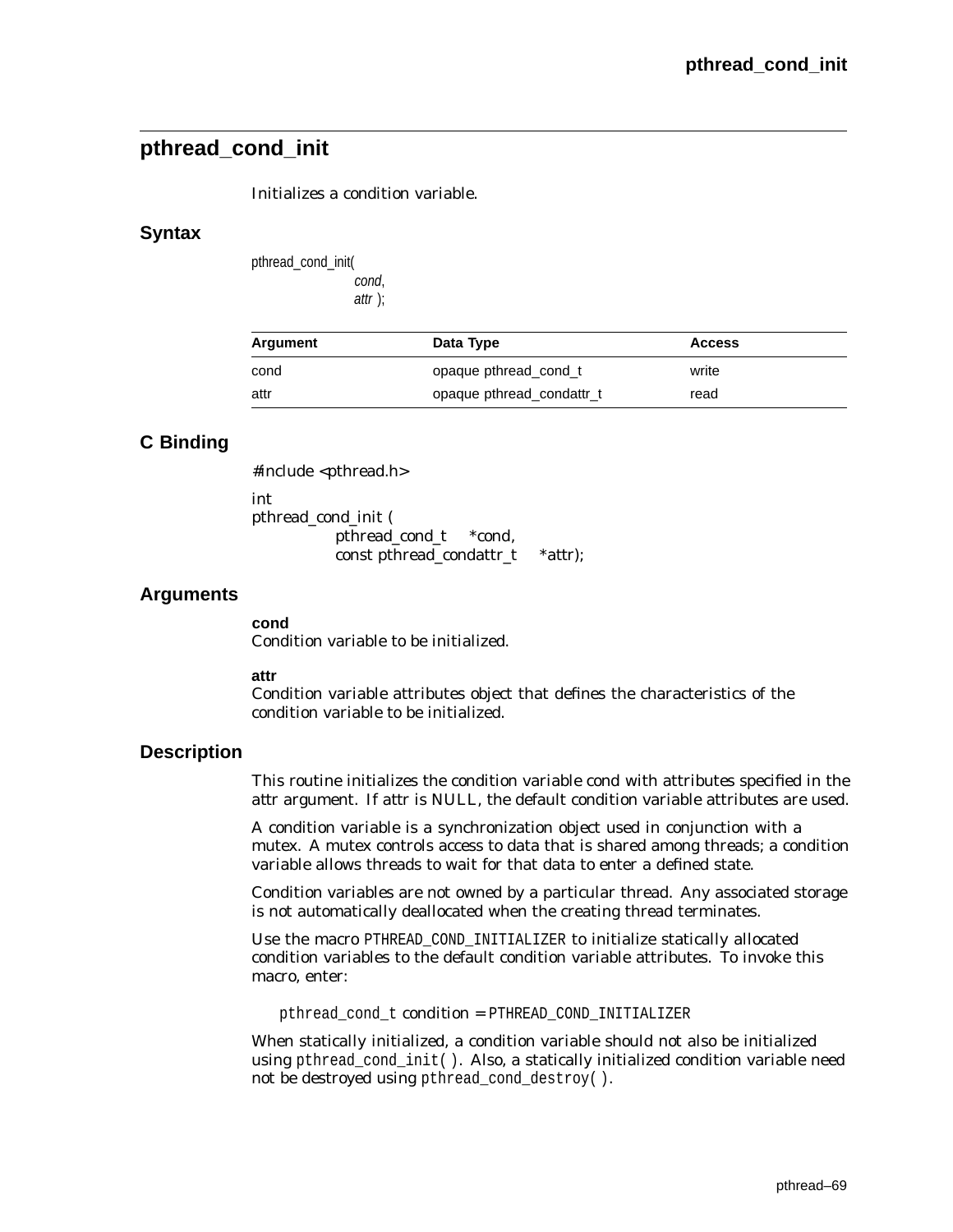Under certain circumstances it might be impossible to wait upon a statically initialized condition variable when the process virtual address space (or some other memory limit) is nearly exhausted. In such a case pthread\_cond\_wait( ) or pthread\_cond\_timedwait( ) can return [ENOMEM]. To avoid this possibility, initialize critical condition variables using pthread\_cond\_init( ).

## **Return Values**

If an error condition occurs, this routine returns an integer value indicating the type of error. Possible return values are as follows:

| Return   | <b>Description</b>                                                                                                                                                  |
|----------|---------------------------------------------------------------------------------------------------------------------------------------------------------------------|
| $\bf{0}$ | Successful completion.                                                                                                                                              |
| [EAGAIN] | The system lacks the necessary resources to initialize<br>another condition variable, or                                                                            |
|          | The system-imposed limit on the total number of condition<br>variables under execution by a single user is exceeded.                                                |
| [EBUSY]  | The implementation has detected an attempt to reinitialize<br>the object referenced by cond, a previously initialized, but<br>not yet destroyed condition variable. |
| [EINVAL] | The value specified by <i>attr</i> is not a valid attributes object.                                                                                                |
| [ENOMEM] | Insufficient memory exists to initialize the condition variable.                                                                                                    |

```
pthread_cond_broadcast( )
pthread_cond_destroy( )
pthread_cond_signal( )
pthread_cond_timedwait( )
pthread_cond_wait( )
```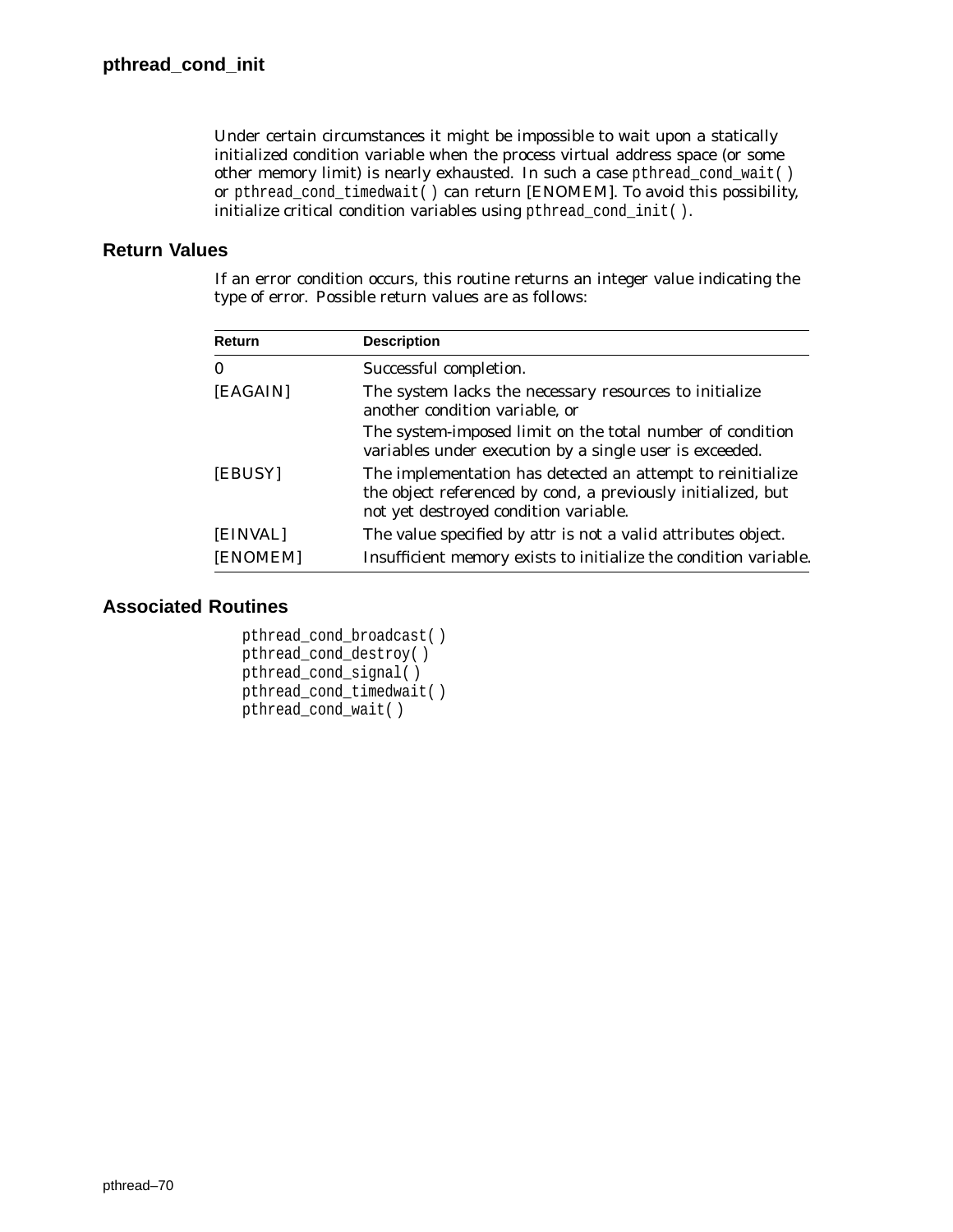# **pthread\_cond\_setname\_np**

Changes the object name for a condition variable object.

## **Syntax**

pthread\_cond\_setname\_np( cond, name, mbz );

| Argument | Data Type             | <b>Access</b> |  |
|----------|-----------------------|---------------|--|
| cond     | opaque pthread cond t | write         |  |
| name     | char                  | read          |  |
| mbz      | void                  | read          |  |

# **C Binding**

#include <pthread.h>

int

pthread\_cond\_setname\_np ( pthread\_cond\_t *\*cond*, const char *\*name*, void *\*mbz*);

## **Arguments**

**cond**

Address of the condition variable object whose object name is to be changed.

#### **name**

Object name value to copy into the condition variable object.

#### **mbz**

Reserved for future use. The value must be zero (0).

## **Description**

This routine changes the object name in the condition variable object specified by the *cond* argument to the value specified by the *name* argument. To set a new condition variable object's object name, call this routine immediately after initializing the condition variable object.

The object name is a C language string and provides an identifier that is meaningful to a person debugging a multithreaded application. The maximum number of characters in the object name is 31.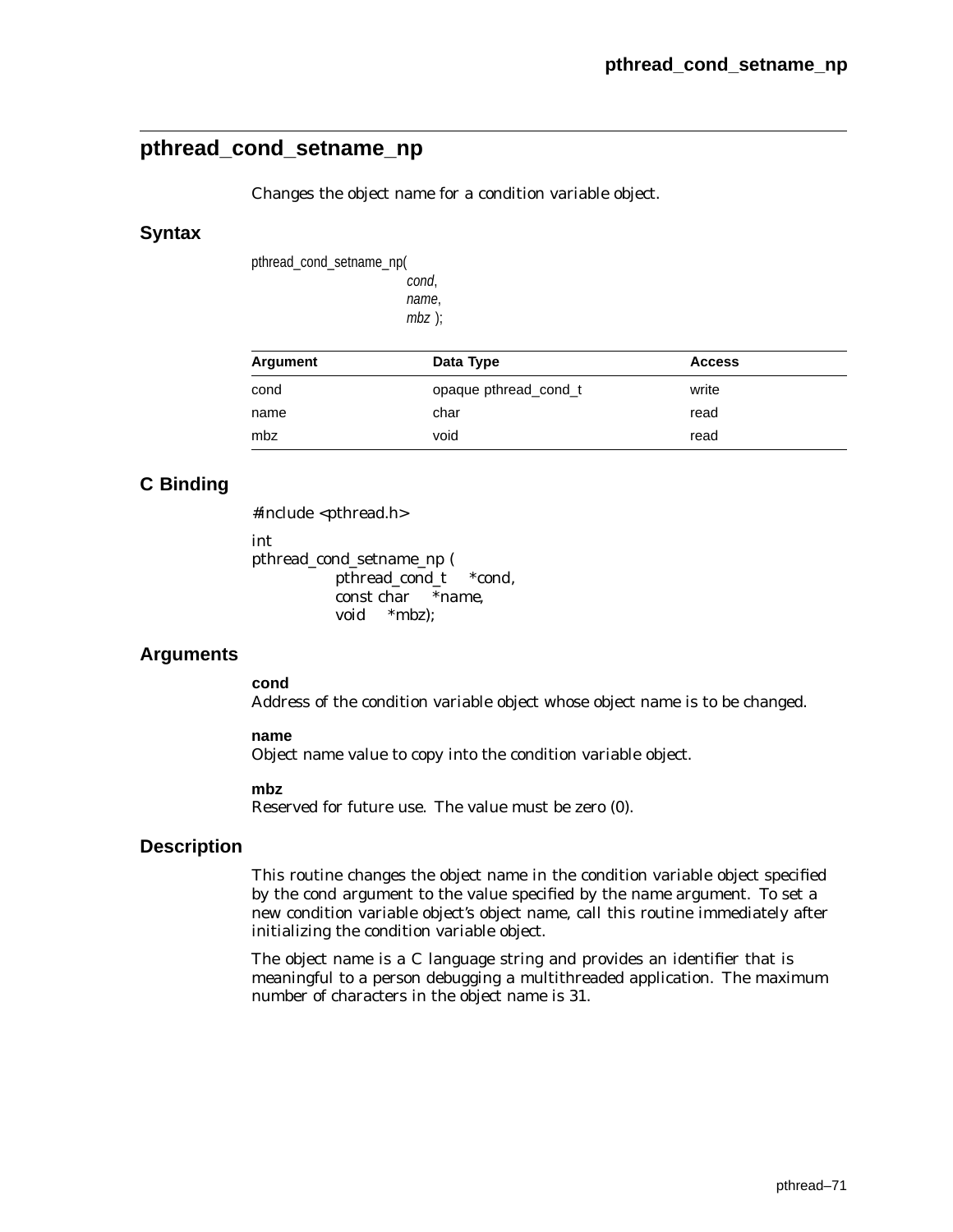If an error condition occurs, this routine returns an integer value indicating the type of error. Possible return values are as follows:

| <b>Return</b> | <b>Description</b>                                                                                                                     |
|---------------|----------------------------------------------------------------------------------------------------------------------------------------|
| $\mathbf{0}$  | Successful completion.                                                                                                                 |
| [EINVAL]      | The value specified by <i>cond</i> is not a valid condition variable<br>object, or the length in characters of <i>name</i> exceeds 31. |
| [ENOMEM]      | Insufficient memory exists to create a copy of the object name<br>string.                                                              |

# **Associated Routines**

pthread\_cond\_getname\_np( )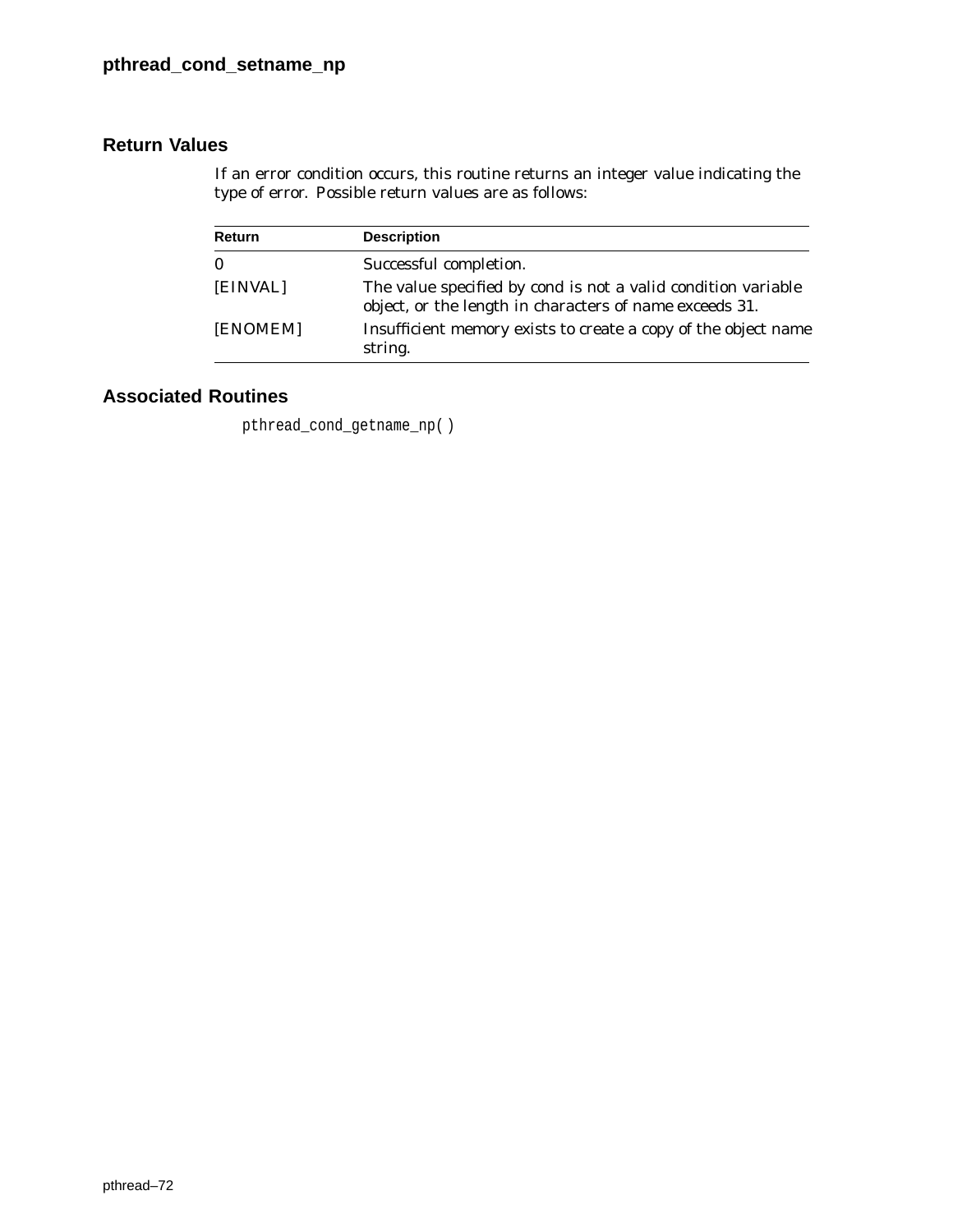# **pthread\_cond\_signal**

Wakes at least one thread that is waiting on the specified condition variable.

## **Syntax**

pthread\_cond\_signal(

cond );

| Argument | Data Type             | <b>Access</b> |
|----------|-----------------------|---------------|
| cond     | opaque pthread cond t | modify        |

## **C Binding**

#include <pthread.h> int

pthread\_cond\_signal ( pthread\_cond\_t \**cond*);

## **Arguments**

**cond** Condition variable to be signaled.

## **Description**

This routine unblocks at least one thread waiting on the specified condition variable *cond*. Calling this routine implies that data guarded by the associated mutex has changed, thus it might be possible for one of the waiting threads to proceed. In general, only one thread will be released.

If no threads are waiting on the specified condition variable, this routine takes no action. The signal does not propagate to the next condition variable wait.

This routine should be called when any thread waiting on the specified condition variable might find its predicate true, but only one thread should proceed. If more than one thread can proceed, or if any of the threads would not be able to proceed, then you must use pthread\_cond\_broadcast( ).

The scheduling policy determines which thread is awakened. For policies SCHED\_FIFO and SCHED\_RR, a blocked thread is chosen in priority order, using first-in/first-out (FIFO) within priorities.

If the calling thread holds the lock to the target condition variable's associated mutex while setting the variable's wait predicate, that thread can call pthread\_cond\_signal( ) to signal the variable even after releasing the lock on that mutex. However, for more predictable scheduling behavior, call pthread\_cond\_signal( ) *before* releasing the target condition variable's associated mutex.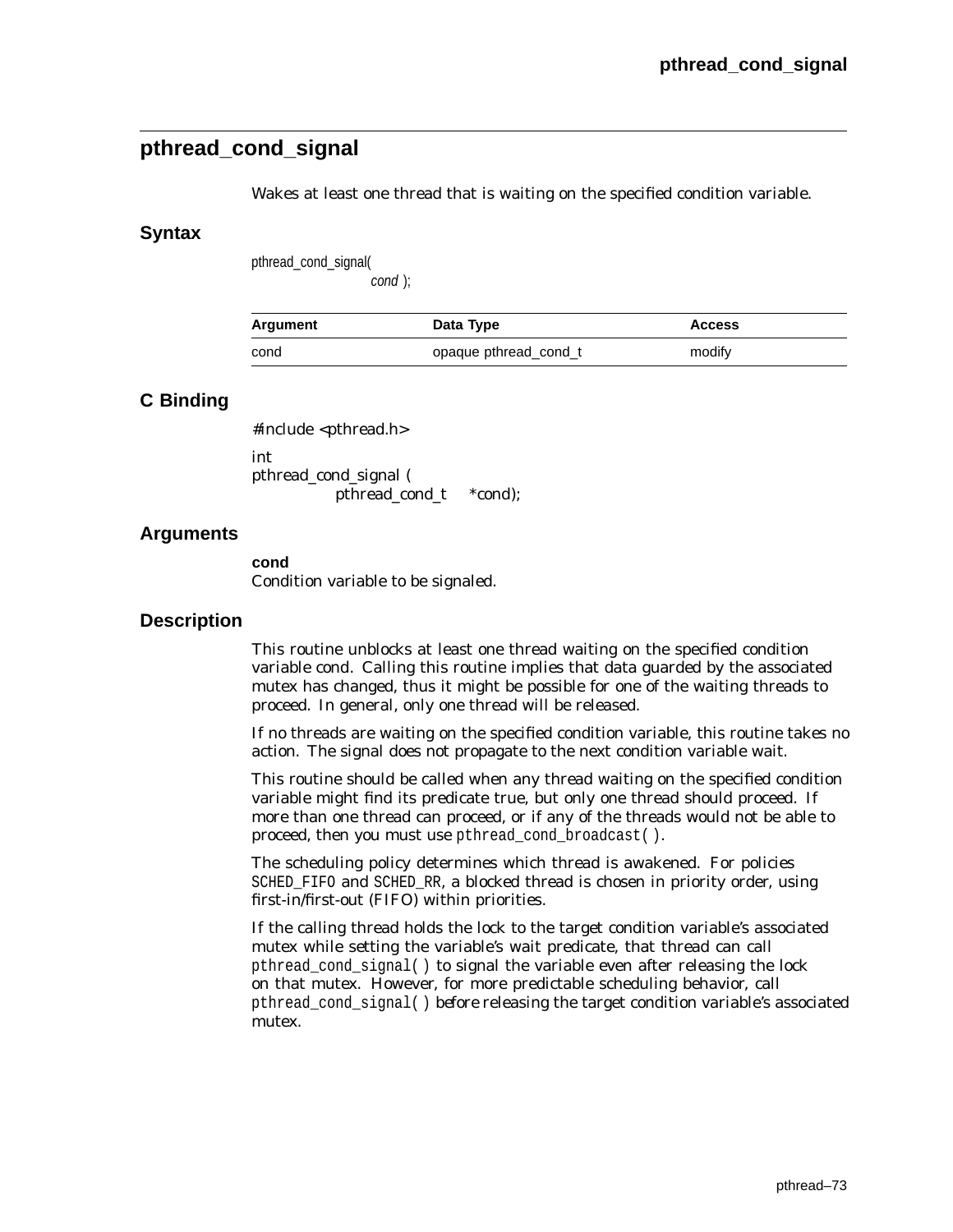If an error condition occurs, this routine returns an integer value indicating the type of error. Possible return values are as follows:

| Return   | <b>Description</b>                                                    |
|----------|-----------------------------------------------------------------------|
| $\Omega$ | Successful completion.                                                |
| [EINVAL] | The value specified by <i>cond</i> is not a valid condition variable. |

```
pthread_cond_broadcast( )
pthread_cond_destroy( )
pthread_cond_init( )
pthread_cond_timedwait( )
pthread_cond_wait( )
```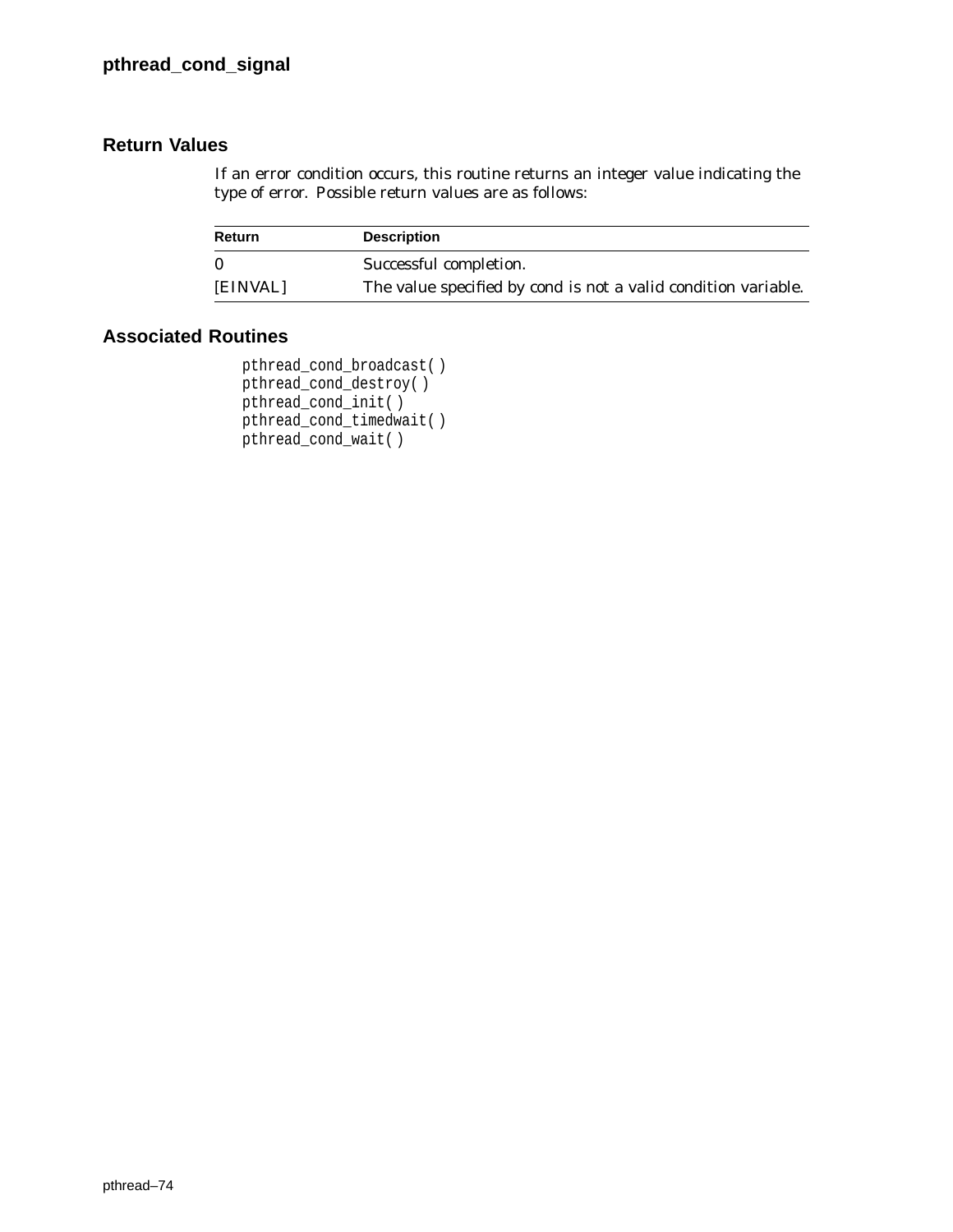# **pthread\_cond\_signal\_int\_np**

Wakes one thread that is waiting on the specified condition variable (called from interrupt level only).

### **Syntax**

pthread\_cond\_signal\_int\_np(

cond );

| Argument | Data Type             | <b>Access</b> |
|----------|-----------------------|---------------|
| cond     | opaque pthread_cond_t | modify        |

### **C Binding**

#include <pthread.h> int pthread\_cond\_signal\_int\_np( pthread\_cond\_t *\*cond*);

### **Arguments**

**cond** Condition variable to be signaled.

### **Description**

This routine wakes one thread waiting on the specified condition variable. It can only be called from a software interrupt handler routine (such as from a Tru64 UNIX signal handler or OpenVMS AST). Calling this routine implies that it might be possible for a single waiting thread to proceed.

The scheduling policies of the waiting threads determine which thread is awakened. For policies SCHED\_FIFO and SCHED\_RR, a blocked thread is chosen in priority order, using first-in/first-out (FIFO) within priorities.

This routine does not cause a thread blocked on a condition variable to resume execution immediately. A thread resumes execution at some time after the interrupt handler routine returns. If no threads are waiting on the condition variable at the time of the call to pthread\_cond\_signal\_int\_np( ), the next future waiting thread will be automatically released (that is, it will not actually wait). This routine establishes a ''pending'' wake if necessary.

You can call this routine regardless of whether the associated mutex is either locked or unlocked. (Never lock a mutex from an interrupt handler routine.)

**Note**

This routine allows you to signal a condition variable from a software interrupt handler. Do not call this routine from noninterrupt code. To signal a condition variable from the normal noninterrupt level, use pthread\_cond\_signal( ).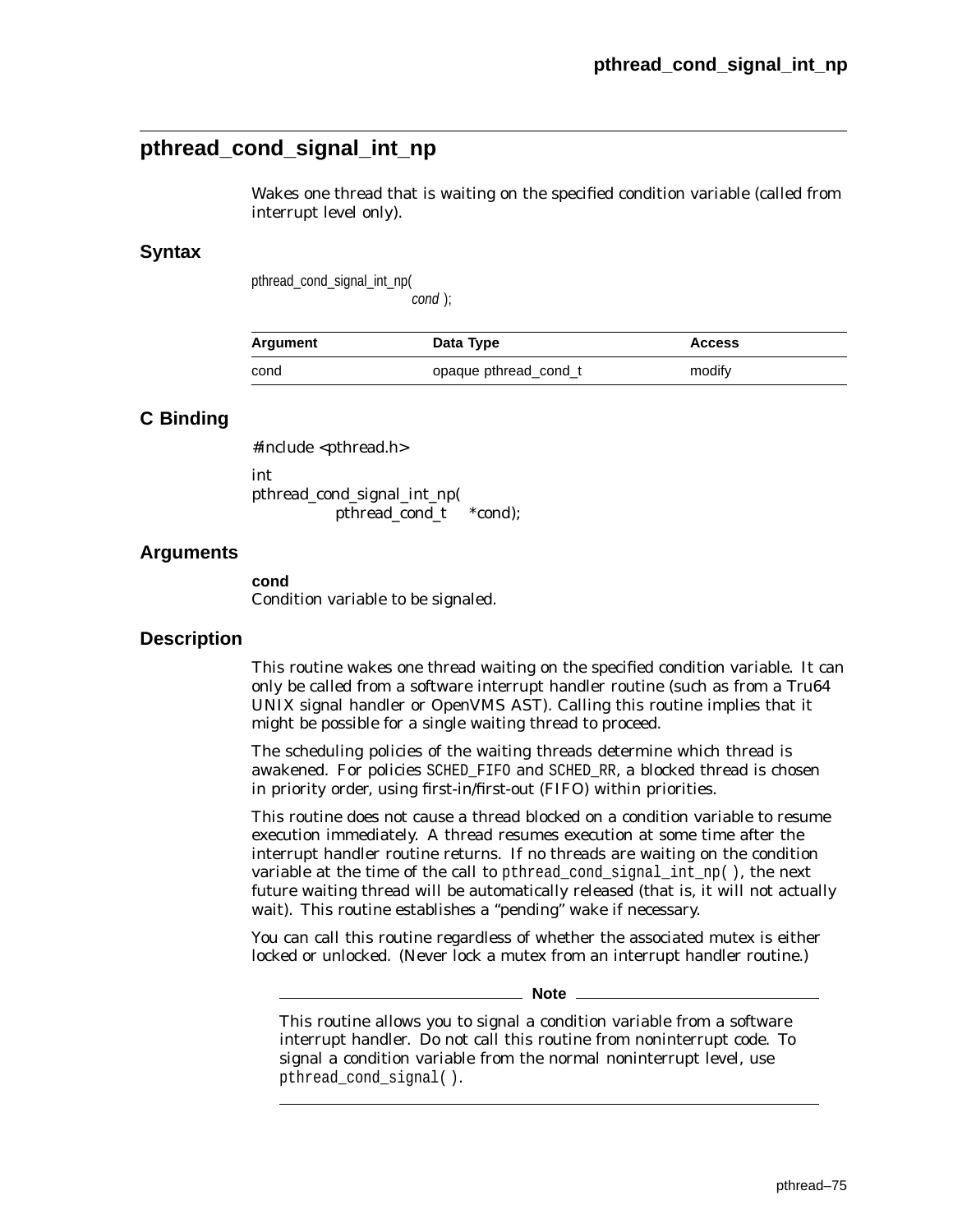## **Return Values**

If an error condition occurs, this routine returns an integer value indicating the type of error. Possible return values are as follows:

| Return   | <b>Description</b>                                                    |
|----------|-----------------------------------------------------------------------|
| $\Omega$ | Successful completion.                                                |
| [EINVAL] | The value specified by <i>cond</i> is not a valid condition variable. |

```
pthread_cond_broadcast( )
pthread_cond_signal( )
pthread_cond_sig_preempt_int_np( )
pthread_cond_timedwait( )
pthread_cond_wait( )
```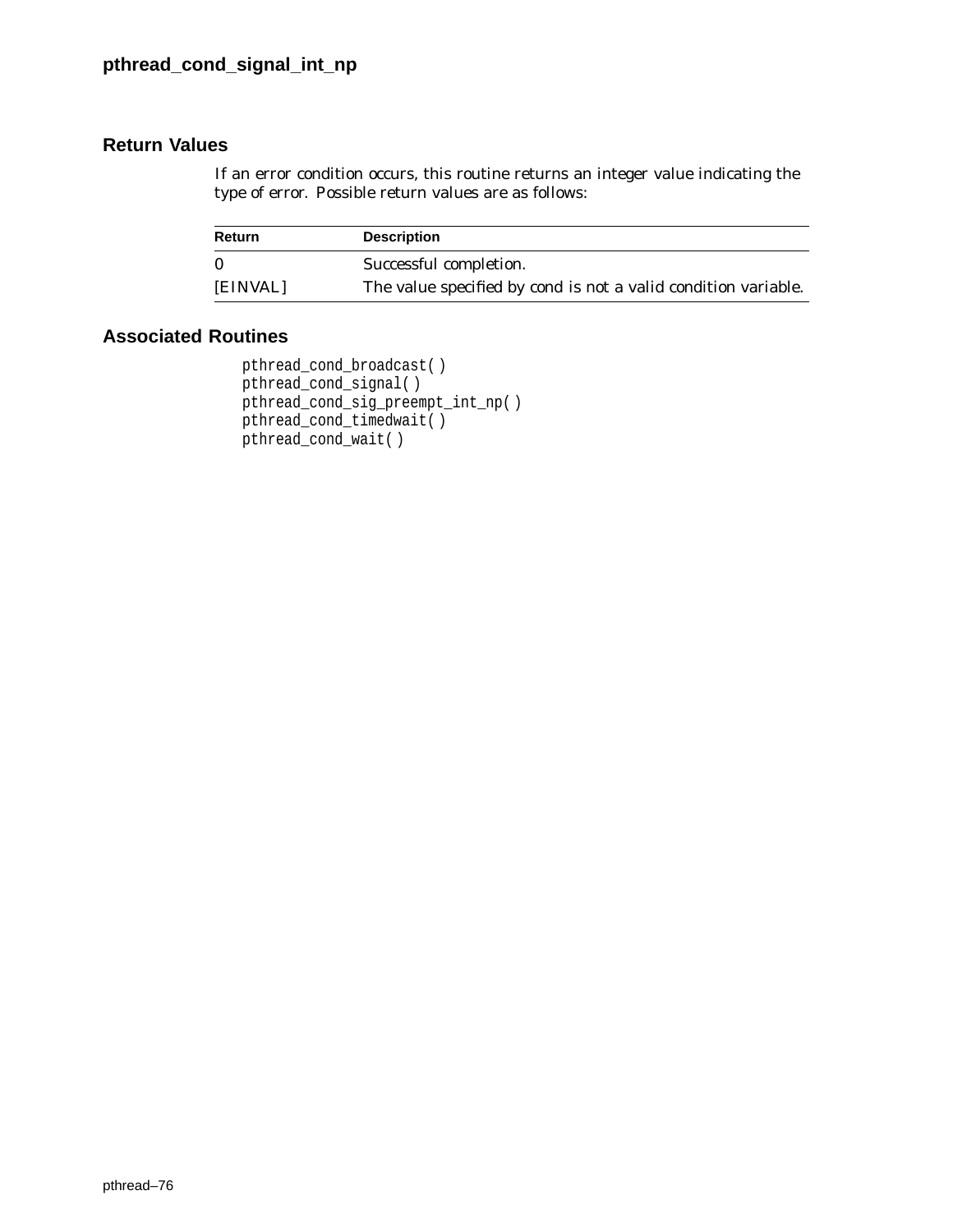# **pthread\_cond\_sig\_preempt\_int\_np**

Wakes one thread that is waiting on the specified condition variable (called from interrupt level only).

### **Syntax**

pthread\_cond\_sig\_preempt\_int\_np (cond)

| Argument | Data Type             | <b>Access</b> |
|----------|-----------------------|---------------|
| cond     | opaque pthread_cond_t | read          |

## **C Binding**

void pthread\_cond\_sig\_preempt\_int\_np ( pthread\_cond\_t \**cond*);

### **Arguments**

**cond** Condition variable signaled.

### **Description**

This routine wakes one thread waiting on a condition variable. It can only be called from a software interrupt handler routine. Calling this routine implies that it might be possible for a single waiting thread to proceed. Call this routine when any thread waiting on the specified condition variable might find its predicate true.

The scheduling policies of the waiting threads determine which thread is awakened. For policies SCHED\_FIFO and SCHED\_RR, a blocked thread is chosen in priority order, using first-in/first-out (FIFO) within priorities.

You can call this routine when the associated mutex is either locked or unlocked. (Never try to lock a mutex from an interrupt handler.)

This routine allows you to signal a thread from a software interrupt handler. Do not call this routine from noninterrupt code. If you want to signal a thread from the normal noninterrupt level, use pthread\_cond\_signal.

**Note**

If a waiting thread has a preemptive scheduling policy and a higher priority than the thread which was running when the interrupt occurred, then the waiting thread will preempt the interrupt routine and begin to run immediately. This is unlike pthread\_cond\_signal\_int\_np( ) which causes the condition variable to be signaled at a safe point after the interrupt has completed. pthread cond sig preempt int  $np()$ avoids the possible latency which pthread\_cond\_signal\_int\_np( ) may introduce; however, a side effect of this is that during the call to pthread\_cond\_sig\_preempt\_int\_np( ) other threads may run if a preemption occurs. Thus, once an interrupt routine calls pthread\_cond\_sig\_preempt\_int\_np( ) it can no longer rely on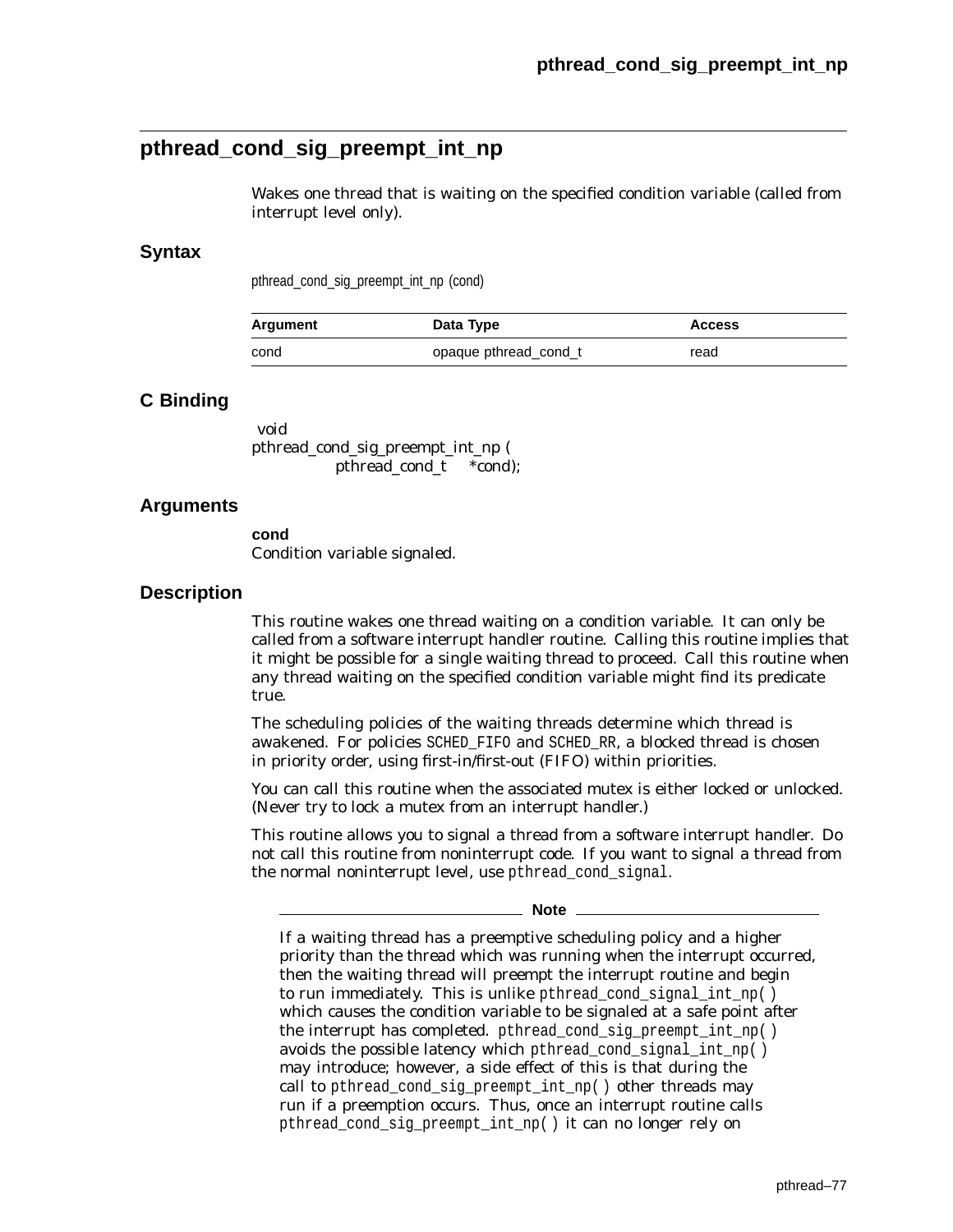any assumptions of exclusivity or atomicity which are typically provided by interrupt routines. Furthermore, once the call to pthread\_cond\_sig\_preempt\_int\_np( ) is made, in addition to other threads running, subsequent interrupts may be delivered at any time as well (that is, they will not be blocked until the current interrupt completes). For this reason, it is recommended that pthread\_cond\_sig\_preempt\_int\_np( ) be called as the last statement in the interrupt routine.

## **Return Values**

If an error condition occurs, this routine returns an integer value indicating the type of error. Possible return values are as follows:

| Return   | <b>Description</b>                                                    |
|----------|-----------------------------------------------------------------------|
| $\Omega$ | Successful completion.                                                |
| [EINVAL] | The value specified by <i>cond</i> is not a valid condition variable. |

```
pthread_cond_broadcast( )
pthread_cond_signal( )
pthread_cond_signal_int_np( )
pthread_cond_timedwait( )
pthread_cond_wait( )
```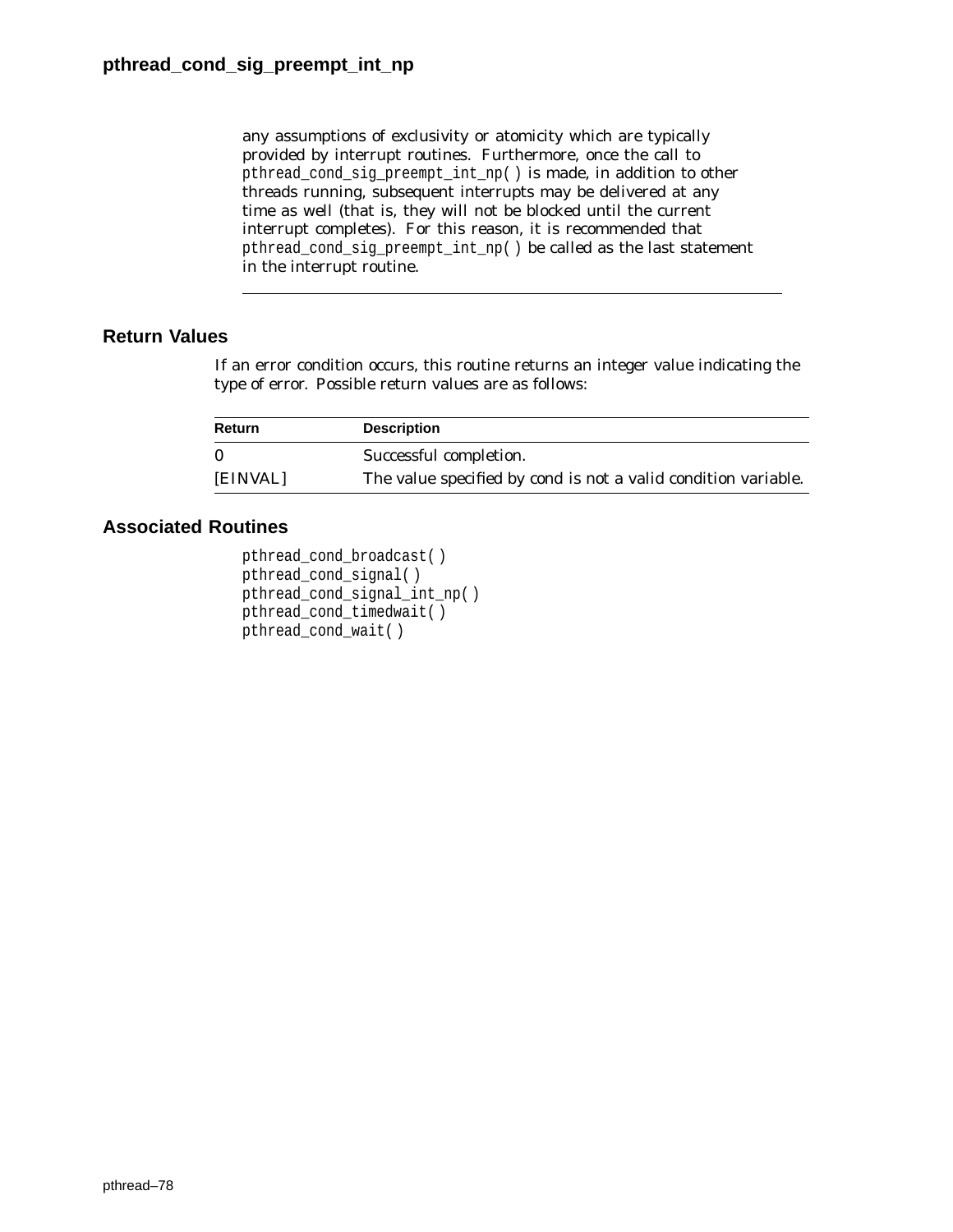# **pthread\_cond\_timedwait**

Causes a thread to wait for the specified condition variable to be signaled or broadcast, such that it will awake after a specified period of time.

### **Syntax**

pthread\_cond\_timedwait( cond, mutex, abstime );

| Argument | Data Type              | <b>Access</b> |
|----------|------------------------|---------------|
| cond     | opaque pthread cond t  | modify        |
| mutex    | opaque pthread mutex t | modify        |
| abstime  | structure timespec     | read          |

## **C Binding**

#include <pthread.h> int pthread\_cond\_timedwait ( pthread\_cond\_t \**cond*, pthread\_mutex\_t \**mutex*, const struct timespec \**abstime*);

## **Arguments**

#### **cond**

Condition variable that the calling thread waits on.

#### **mutex**

Mutex associated with the condition variable specified in *cond*.

#### **abstime**

Absolute time at which the wait expires, if the condition has not been signaled or broadcast. See the pthread\_get\_expiration\_np( ) routine, which is used to obtain a value for this argument.

The *abstime* argument is specified in Universal Coordinated Time (UTC). In the UTC-based model, time is represented as seconds since the Epoch. The Epoch is defined as the time 0 hours, 0 minutes, 0 seconds, January 1st, 1970 UTC.

### **Description**

This routine causes a thread to wait until one of the following occurs:

- The specified condition variable is signaled or broadcast.
- The current system clock time is greater than or equal to the time specified by the *abstime* argument.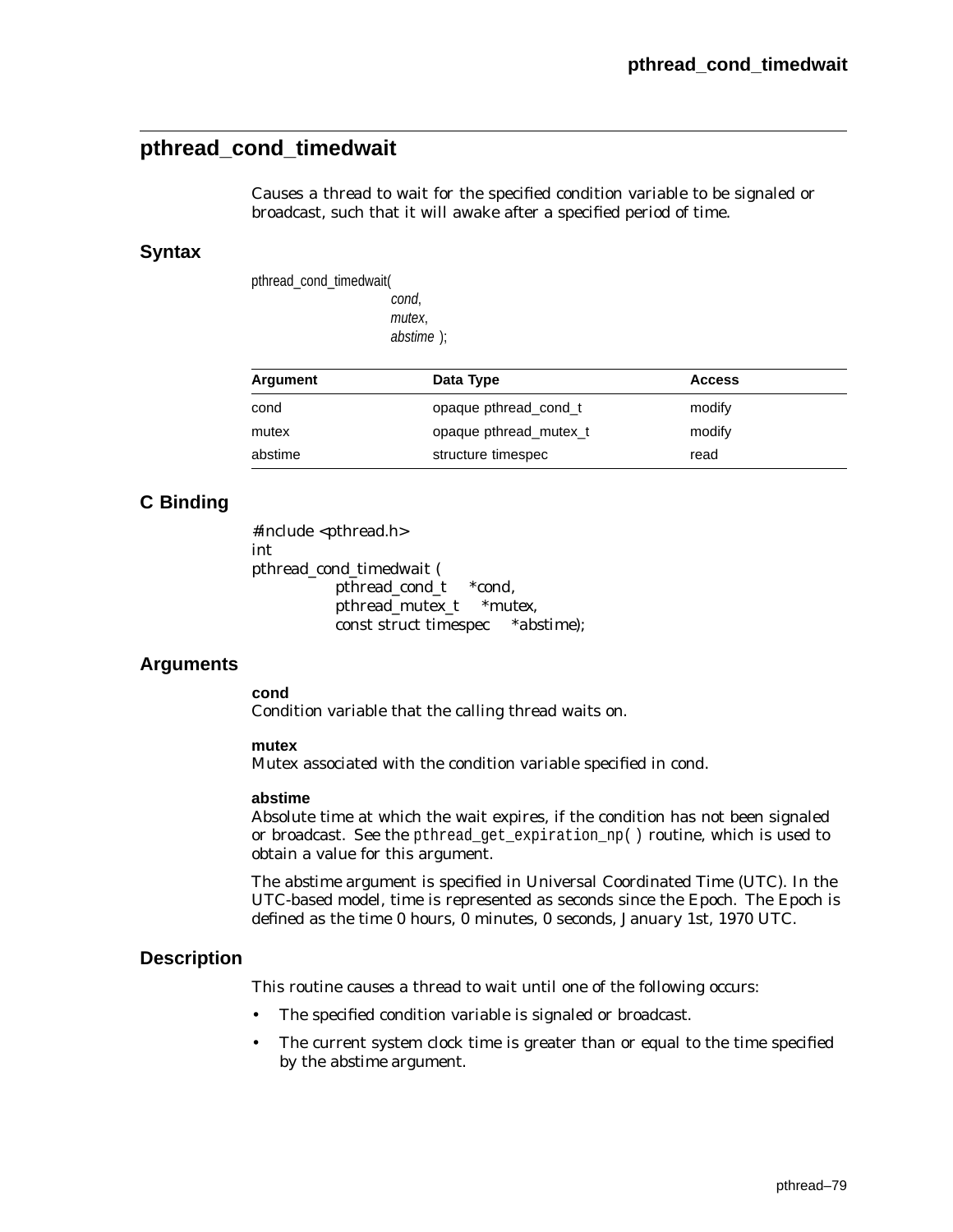This routine is identical to pthread\_cond\_wait( ), except that this routine can return before a condition variable is signaled or broadcast, specifically, when the specified time expires. For more information, see the pthread cond wait( ) description.

This routine atomically releases the mutex and causes the calling thread to wait on the condition. When the thread regains control after calling pthread\_cond\_timedwait( ), the mutex is locked and the thread is the owner. This is true regardless of why the wait ended. If general cancelability is enabled, the thread reacquires the mutex (blocking for it if necessary) before the cleanup handlers are run (or before the exception is raised).

If the current time equals or exceeds the expiration time, this routine returns immediately, releasing and reacquiring the mutex. It might cause the calling thread to yield (see the sched\_yield( ) description). Your code should check the return status whenever this routine returns and take the appropriate action. Otherwise, waiting on the condition variable can become a nonblocking loop.

Call this routine after you have locked the mutex specified in *mutex*. The results of this routine are unpredictable if this routine is called without first locking the mutex. The only routines that are supported for use with asynchronous cancelability enabled are those that disable asynchronous cancelability.

## **Return Values**

If an error condition occurs, this routine returns an integer indicating the type of error. Possible return values are as follows:

| Return      | <b>Description</b>                                                                                                                                              |  |  |
|-------------|-----------------------------------------------------------------------------------------------------------------------------------------------------------------|--|--|
| $\bf{0}$    | Successful completion.                                                                                                                                          |  |  |
| [EINVAL]    | The value specified by <i>cond, mutex, or abstime</i> is invalid, or                                                                                            |  |  |
|             | Different mutexes are supplied for concurrent<br>pthread_cond_timedwait() operations or<br>pthread_cond_wait() operations on the same condition<br>variable, or |  |  |
|             | The mutex was not owned by the calling thread at the time<br>of the call.                                                                                       |  |  |
| [ETIMEDOUT] | The time specified by <i>abstime</i> expired.                                                                                                                   |  |  |
| [ENOMEM]    | The Threads Library cannot acquire memory needed to block<br>using a statically initialized condition variable.                                                 |  |  |

```
pthread_cond_broadcast( )
pthread_cond_destroy( )
pthread_cond_init( )
pthread_cond_signal( )
pthread_cond_wait( )
pthread_get_expiration_np( )
```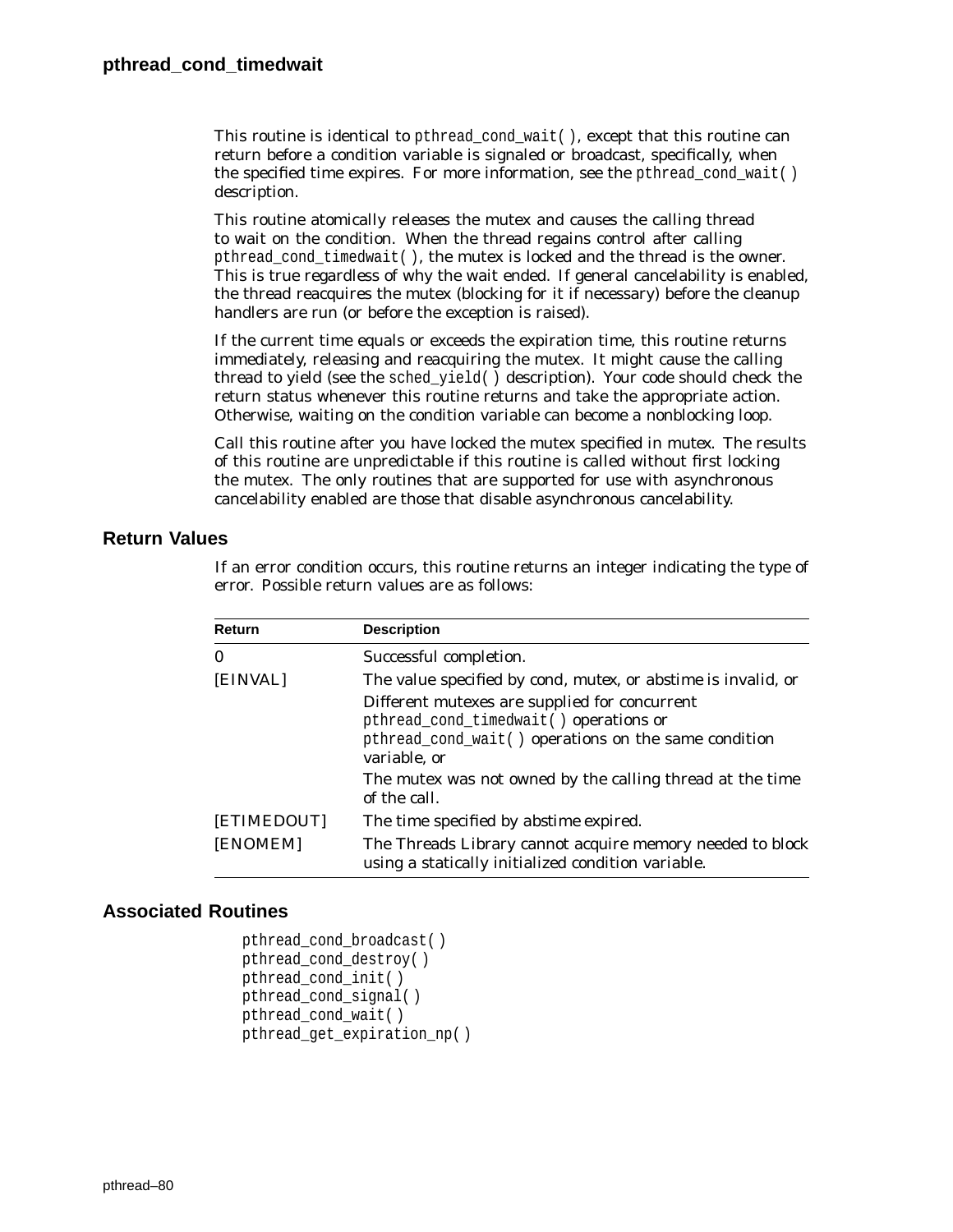# **pthread\_cond\_wait**

Causes a thread to wait for the specified condition variable to be signaled or broadcast.

### **Syntax**

pthread\_cond\_wait( cond, mutex );

| Argument | Data Type              | <b>Access</b> |
|----------|------------------------|---------------|
| cond     | opaque pthread cond t  | modify        |
| mutex    | opaque pthread mutex t | modify        |

## **C Binding**

#include <pthread.h> int pthread\_cond\_wait ( pthread\_cond\_t \**cond*, pthread\_mutex\_t \**mutex*);

### **Arguments**

**cond** Condition variable that the calling thread waits on.

**mutex**

Mutex associated with the condition variable specified in *cond*.

### **Description**

This routine causes a thread to wait for the specified condition variable to be signaled or broadcast. Each condition corresponds to one or more Boolean relations, called a predicate, based on shared data. The calling thread waits for the data to reach a particular state for the predicate to become true. However, the return from this routine does not imply anything about the value of the predicate and it should be reevaluated upon return. Condition variables are discussed in Chapter 2 and Chapter 3.

Call this routine after you have locked the mutex specified in *mutex*. The results of this routine are unpredictable if this routine is called without first locking the mutex.

This routine atomically releases the mutex and causes the calling thread to wait on the condition. When the thread regains control after calling pthread\_cond\_wait( ), the mutex is locked and the thread is the owner. This is true regardless of why the wait ended. If general cancelability is enabled, the thread reacquires the mutex (blocking for it if necessary) before the cleanup handlers are run (or before the exception is raised).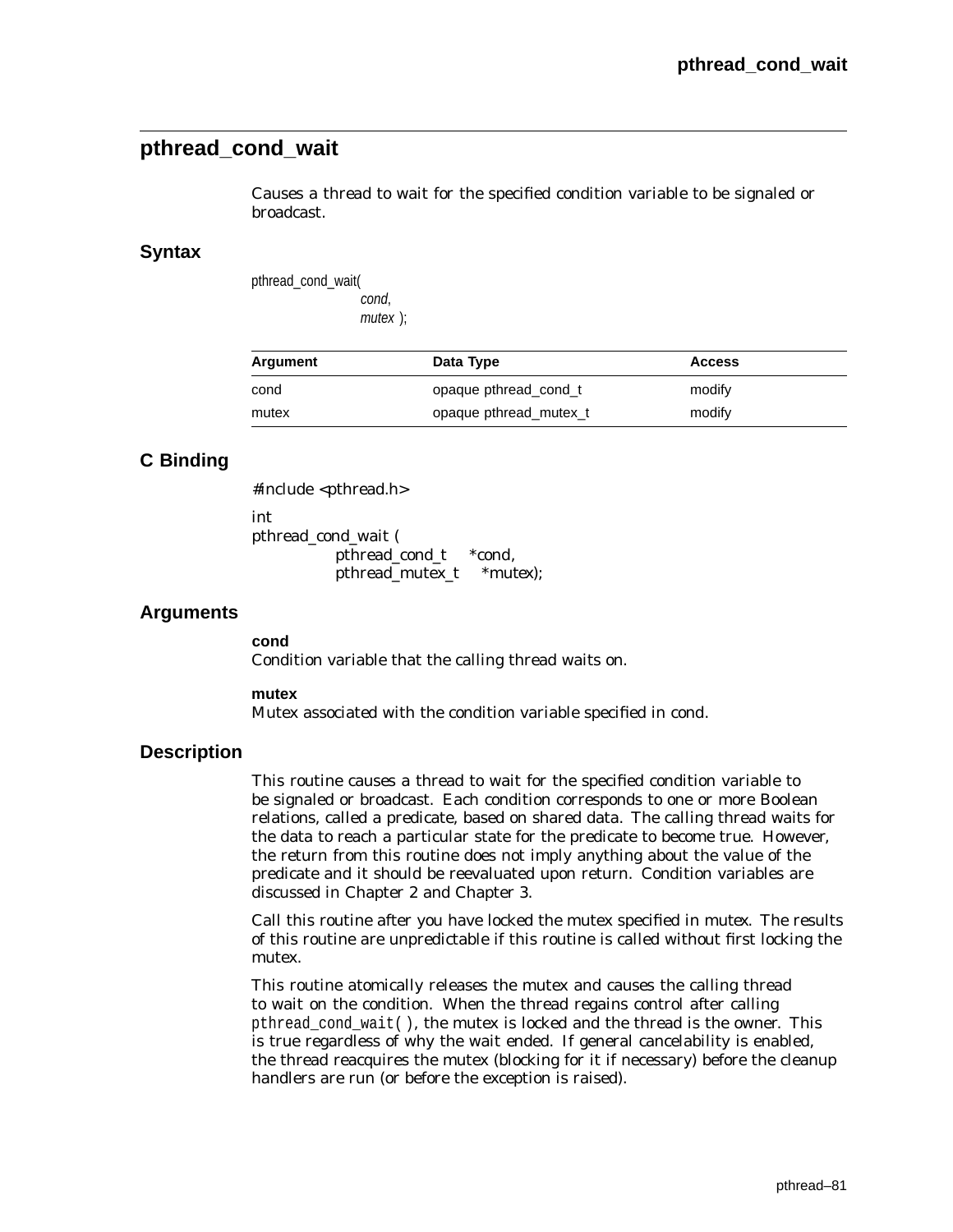A thread that changes the state of storage protected by the mutex in such a way that a predicate associated with a condition variable might now be true, must call either pthread cond signal( ) or pthread cond broadcast( ) for that condition variable. If neither call is made, any thread waiting on the condition variable continues to wait.

This routine might (with low probability) return when the condition variable has not been signaled or broadcast. When this occurs, the mutex is reacquired before the routine returns. To handle this type of situation, enclose each call to this routine in a loop that checks the predicate. The loop provides documentation of your intent and protects against these spurious wakeups, while also allowing correct behavior even if another thread consumes the desired state before the awakened thread runs.

It is illegal for threads to wait on the same condition variable by specifying different mutexes.

The only routines that are supported for use with asynchronous cancelability enabled are those that disable asynchronous cancelability.

## **Return Values**

If an error condition occurs, this routine returns an integer value indicating the type of error. Possible return values are as follows:

| Return   | <b>Description</b>                                                                                                                                                                                                             |
|----------|--------------------------------------------------------------------------------------------------------------------------------------------------------------------------------------------------------------------------------|
| 0        | Successful completion.                                                                                                                                                                                                         |
| [EINVAL] | The value specified by <i>cond</i> or <i>mutex</i> is invalid, or                                                                                                                                                              |
|          | Different mutexes are supplied for concurrent<br>pthread_cond_wait() or pthread_cond_timedwait()<br>operations on the same condition variable, or<br>The mutex was not owned by the calling thread at the time<br>of the call. |
| [ENOMEM] | The Threads Library cannot acquire memory needed to block<br>using a statically initialized condition variable.                                                                                                                |

```
pthread_cond_broadcast( )
pthread_cond_destroy( )
pthread_cond_init( )
pthread_cond_signal( )
pthread_cond_timedwait( )
```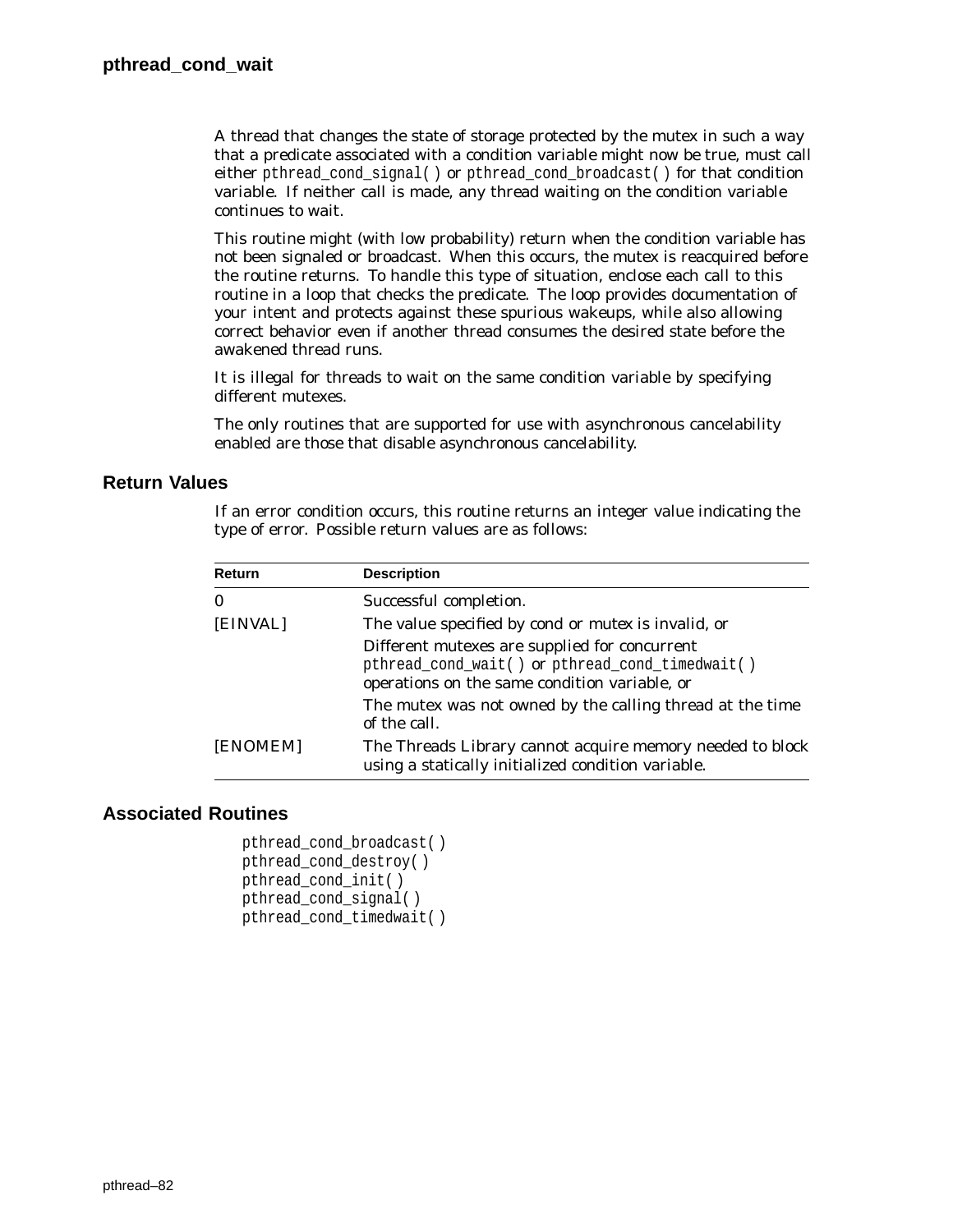## **pthread\_create**

Creates a thread.

### **Syntax**

| pthread_create( |                |
|-----------------|----------------|
|                 | thread,        |
|                 | attr.          |
|                 | start routine, |
|                 | $arg$ );       |

| Argument      | Data Type             | <b>Access</b> |
|---------------|-----------------------|---------------|
| thread        | opaque pthread_t      | write         |
| attr          | opaque pthread attr_t | read          |
| start_routine | procedure             | read          |
| arg           | user_arg              | read          |

## **C Binding**

#include <pthread.h>

int pthread\_create ( pthread\_t *\*thread,* const pthread\_attr\_t *\*attr,* void \* (*\*start\_routine*) (void \*), void *\*arg*);

## **Arguments**

## **thread**

Location for thread object to be created.

#### **attr**

Thread attributes object that defines the characteristics of the thread being created. If you specify NULL, default attributes are used.

#### **start\_routine**

Function executed as the new thread's start routine.

#### **arg**

Address value copied and passed to the thread's start routine.

### **Description**

This routine creates a thread. A thread is a single, sequential flow of control within a program. It is the active execution of a designated routine, including any nested routine invocations.

Successful execution of this routine includes the following actions:

• The Threads Library creates a thread object to describe and control the thread. The thread object includes a **thread environment block** (TEB) that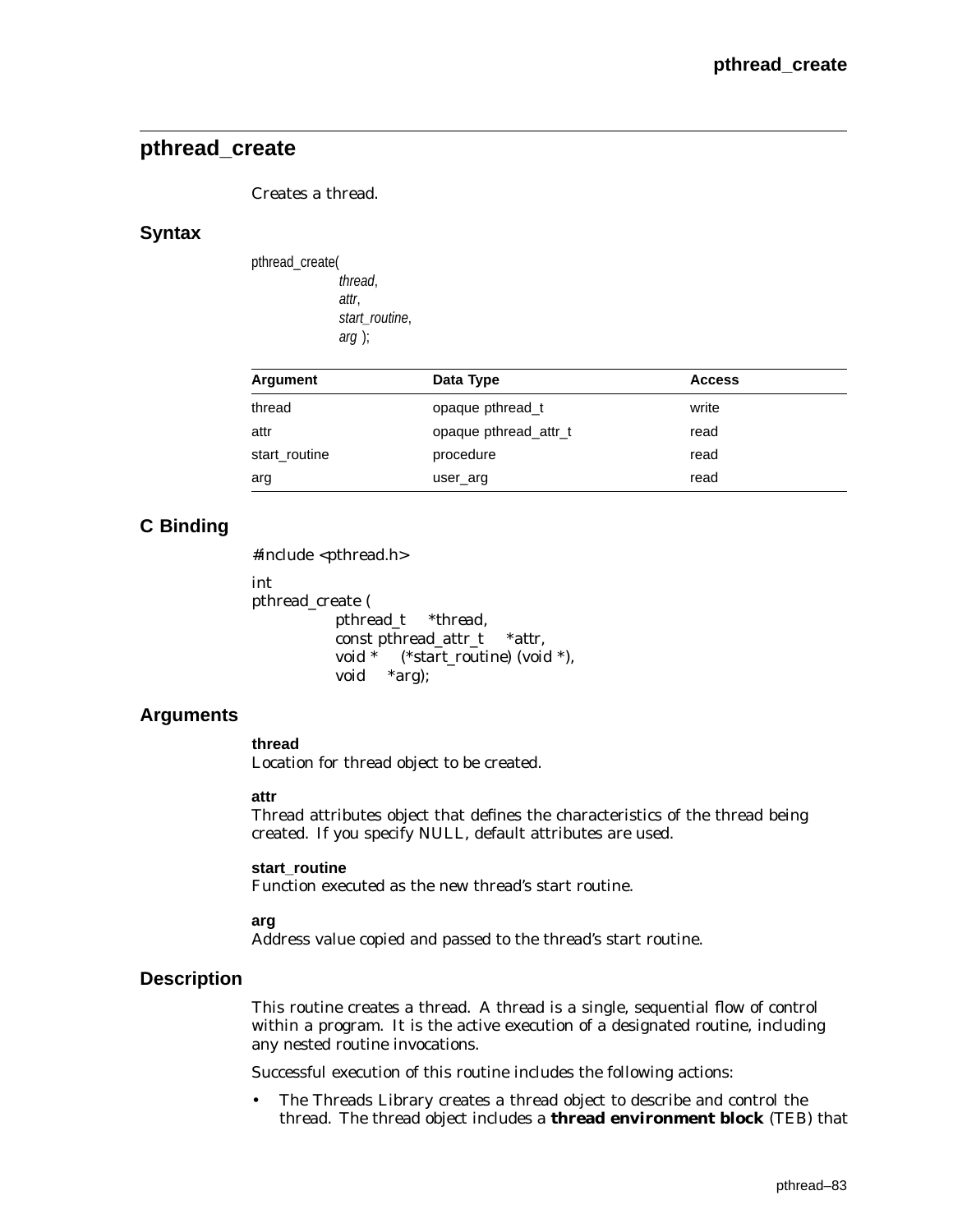programs can use, with care. (See the <sys/types.h> header file on Tru64 UNIX, or the pthread.h header file on other platforms.)

- The *thread* argument receives an identifier for the new thread.
- An executable thread is created with attributes specified by the *attr* argument (or with default attributes if NULL is specified).

#### **Thread Creation**

The Threads Library creates a thread in the *ready* state and prepares the thread to begin executing its start routine, the function passed to pthread\_create( ) as the *start\_routine* argument. Depending on the presence of other threads and their scheduling and priority attributes, the new thread might start executing immediately. The new thread can also preempt its creator, depending on the two threads' respective scheduling and priority attributes. The caller of pthread create( ) can synchronize with the new thread using the pthread\_join( ) routine or using any mutually agreed upon mutexes, condition variables or read-write locks.

For the duration of the new thread's existence, the Threads Library maintains and manages the thread object and other thread state overhead. A thread *exists* until it is both *terminated* and *detached*. A thread is detached when created if the detachstate attribute of its thread object is set to PTHREAD\_CREATE\_DETACHED. It is also detached after any thread returns successfully from calling pthread\_detach( ) or pthread\_join( ) for the thread. Termination is explained in the next section (see Thread Termination).

The Threads Library assigns each new thread a thread identifier, which is written into the address specified as the pthread\_create( ) routine's *thread* argument. The new thread's thread identifier is written *before* the new thread executes.

By default, the new thread's scheduling policy and priority are inherited from the creating thread—that is, by default, the pthread create( ) routine ignores the scheduling policy and priority set in the specified thread attributes object. Thus, to create a thread that is subject to the scheduling policy and priority set in the specified thread attributes object, before calling pthread\_create( ), your program must use the pthread\_attr\_setinheritsched( ) routine to set the inherit thread attributes object's scheduling attribute to PTHREAD\_EXPLICIT\_SCHED.

On Tru64 UNIX, the signal state of the new thread is initialized as follows:

- 1. The signal mask is inherited from the creating thread.
- 2. The set of signals pending for the new thread is empty.

If pthread\_create( ) fails, no new thread is created, and the contents of the location referenced by *thread* are undefined.

#### **Thread Termination**

A thread terminates when one of the following events occurs:

- The thread returns from its start routine.
- The thread calls the pthread\_exit() routine.
- The thread is canceled.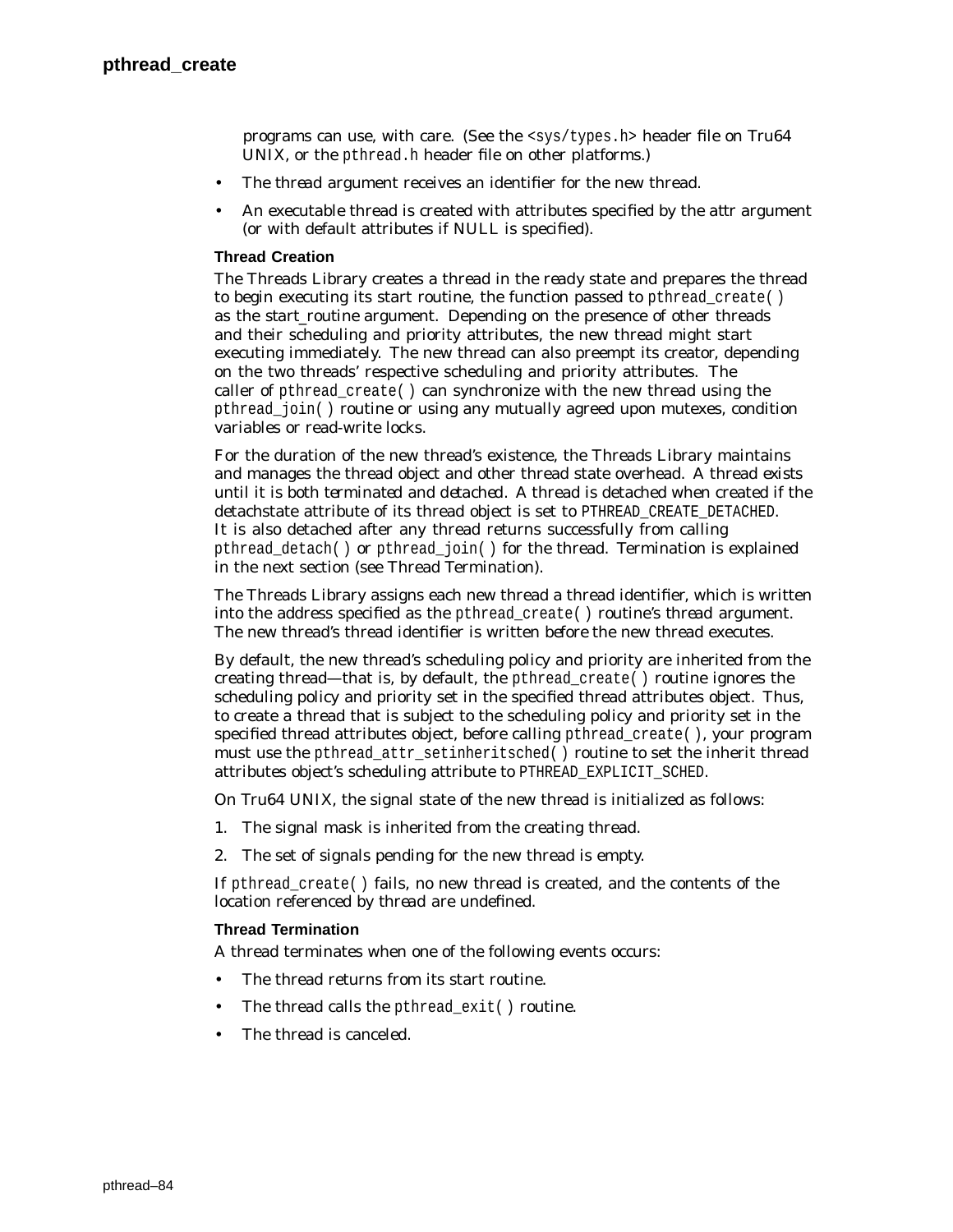When a thread terminates, the following actions are performed:

- 1. A return value (if one is available) is written into the terminated thread's thread object, as follows:
	- If the thread has been canceled, the value PTHREAD\_CANCELED is written into the thread's thread object.
	- If the thread terminated by returning from its start routine, the return value is copied from the start routine (if one is available) into the thread's thread object. Alternatively, if the thread explicitly called pthread\_exit( ), the value received in the *value\_ptr* argument (from pthread\_exit( )) is stored in the thread's thread object.

Another thread can obtain this return value by joining with the terminated thread (using pthread\_join( )). See Section 2.3.5 for a description of joining with a thread.

**Note**

If the thread terminated by returning from its start routine normally and the start routine does not provide a return value, the results obtained by joining with that thread are unpredictable.

2. If the termination results from a cancelation request or a call to pthread\_exit( ), the Threads Library calls, in turn, each cleanup handler that this thread declared (using pthread cleanup  $push()$ ) and that is not yet removed (using pthread\_cleanup\_pop( )). (The Threads Library also transfers control to any appropriate CATCH, CATCH\_ALL, or FINALLY blocks , as described in Chapter 5 .)

The Threads Library calls the terminated thread's most recently pushed cleanup handler first. See Section 2.3.3.1 for more information about cleanup handlers.

*For C++ programmers*: At normal exit from a thread, your program will call the appropriate destructor functions, just as if an exception had been raised.

3. To exit the terminated thread due to a call to pthread  $ext()$ , the Threads Library raises the pthread exit e exception. To exit the terminated thread due to cancelation, the Threads Library raises the pthread cancel e exception.

Your program can use the exception package to operate on the generated exception. (In particular, note that the practice of using CATCH handlers in place of pthread\_cleanup\_push( ) is not portable.) Chapter 5 describes the exception package.

- 4. For each of the terminated thread's thread-specific data keys that has a non-NULL value:
	- The thread's value for the corresponding key is set to NULL.
	- Call each thread-specific data destructor function in this multithreaded process' list of destructors.

Repeat this step until all thread-specific data values in the thread are NULL, or for up to a number of iterations equal to

PTHREAD\_DESTRUCTOR\_ITERATIONS. This destroys all thread-specific data associated with the terminated thread. See Section 2.6 for more information about thread-specific data.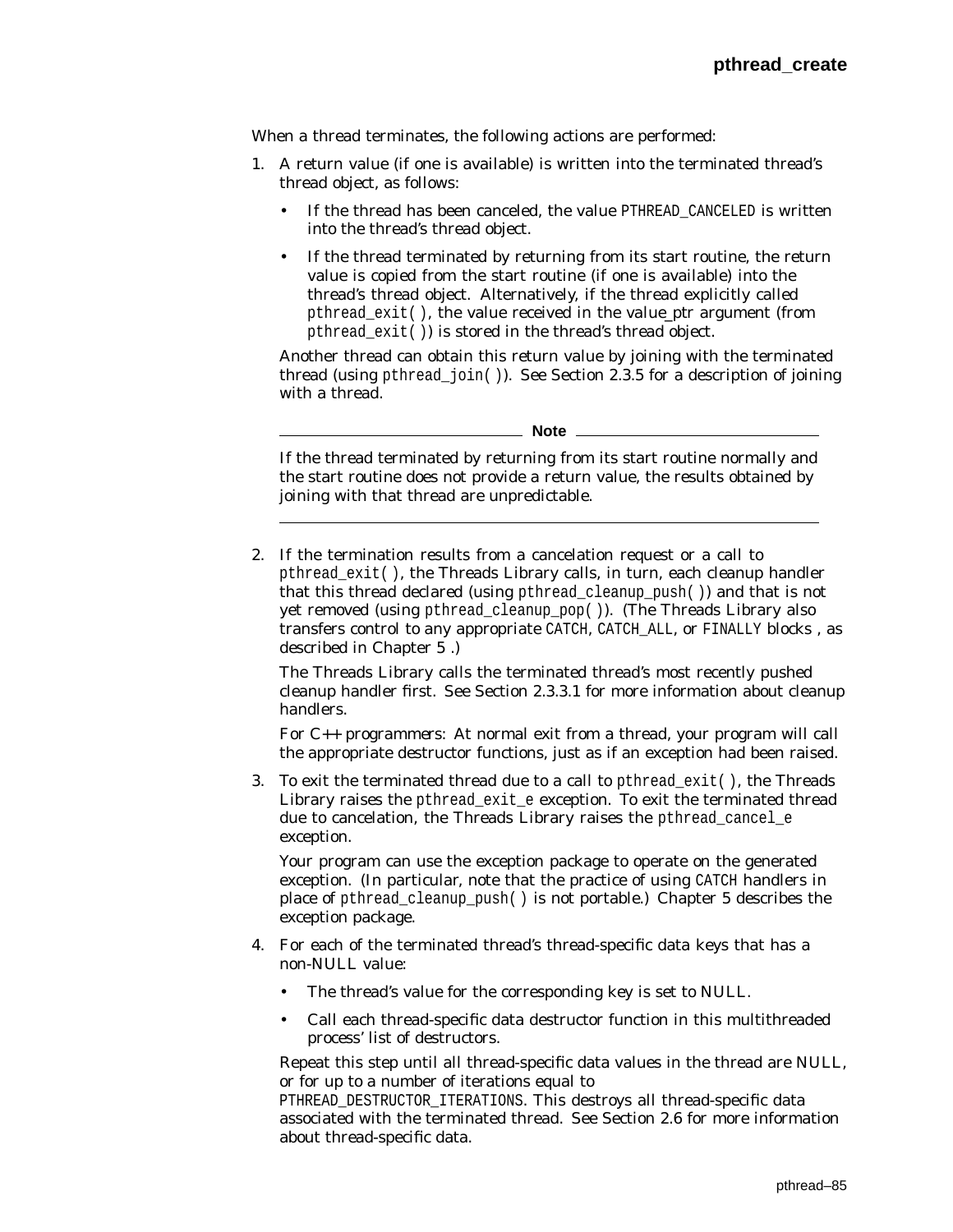- 5. Awaken the thread (if there is one) that is currently waiting to join with the terminated thread. That is, awaken the thread that is waiting in a call to pthread\_join( ).
- 6. If the thread is already detached, destroy its thread object. Otherwise, the thread continues to exist until detached or joined with. Section 2.3.4 describes detaching and destroying a thread.

## **Return Values**

If an error condition occurs, no thread is created, the contents of *thread* are undefined, and this routine returns an integer value indicating the type of error. Possible return values are as follows:

| <b>Return</b> | <b>Description</b>                                                                                                                                                                |
|---------------|-----------------------------------------------------------------------------------------------------------------------------------------------------------------------------------|
| $\bf{0}$      | Successful completion.                                                                                                                                                            |
| [EAGAIN]      | The system lacks the necessary resources to create another<br>thread, or the system-imposed limit on the total number of<br>threads under execution by a single user is exceeded. |
| [EINVAL]      | The value specified by <i>attr</i> is not a valid attributes block.                                                                                                               |
| [ENOMEM]      | Insufficient memory exists to create a thread.                                                                                                                                    |
| [EPERM]       | The caller does not have the appropriate permission to create<br>a thread with the specified attributes.                                                                          |

```
pthread_atfork( )
pthread_attr_destroy( )
pthread_attr_init( )
pthread_attr_setdetachstate( )
pthread_attr_setinheritsched( )
pthread_attr_setschedparam( )
pthread_attr_setschedpolicy( )
pthread_attr_setstacksize( )
pthread_cancel( )
pthread_detach( )
pthread_exit( )
pthread_join( )
```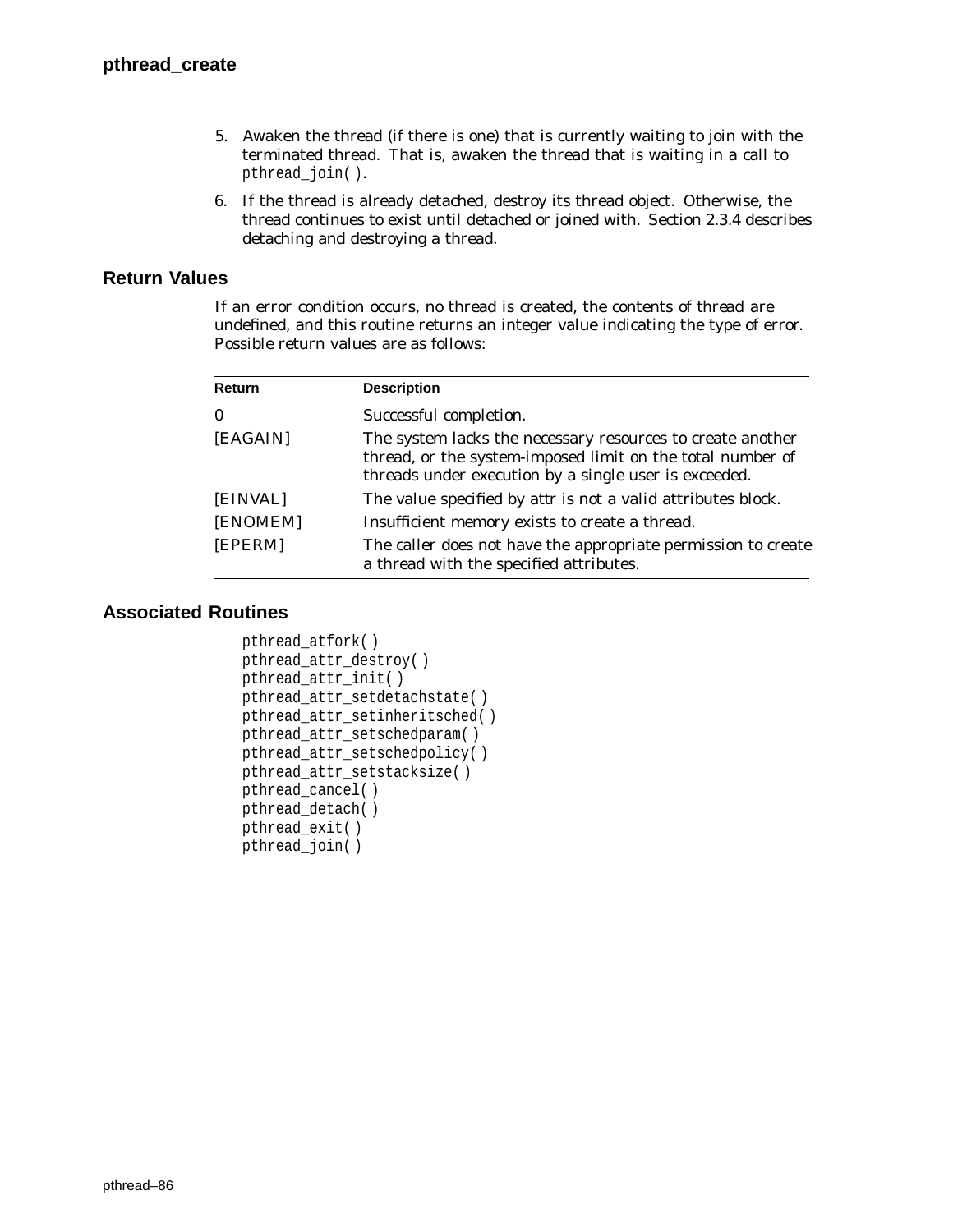# **pthread\_delay\_np**

Delays a thread's execution.

## **Syntax**

pthread\_delay\_np( interval );

| Argument | Data Type       | <b>Access</b> |
|----------|-----------------|---------------|
| interval | struct timespec | read          |

## **C Binding**

#include <pthread.h>

int pthread\_delay\_np ( const struct timespec \**interval*);

## **Arguments**

#### **interval**

Number of seconds and nanoseconds to delay execution. The value specified for each must be greater than or equal to zero.

## **Description**

This routine causes a thread to delay execution for a specific interval of time. This interval ends at the current time plus the specified interval. The routine will not return before the end of the interval is reached, but may return an arbitrary amount of time after the end of the interval is reached. This can be due to system load, thread priorities, and system timer granularity.

Specifying an interval of zero (0) seconds and zero (0) nanoseconds is allowed and can be used to force the thread either to give up the processor or to deliver a pending cancelation request.

The timespec structure contains the following two fields:

- tv\_sec is an integral number of seconds.
- tv\_nsec is an integral number of nanoseconds.

## **Return Values**

If an error condition occurs, this routine returns an integer value indicating the type of error. Possible return values are as follows:

| Return       | <b>Description</b>                                 |
|--------------|----------------------------------------------------|
| $\mathbf{0}$ | Successful completion.                             |
| [EINVAL]     | The value specified by <i>interval</i> is invalid. |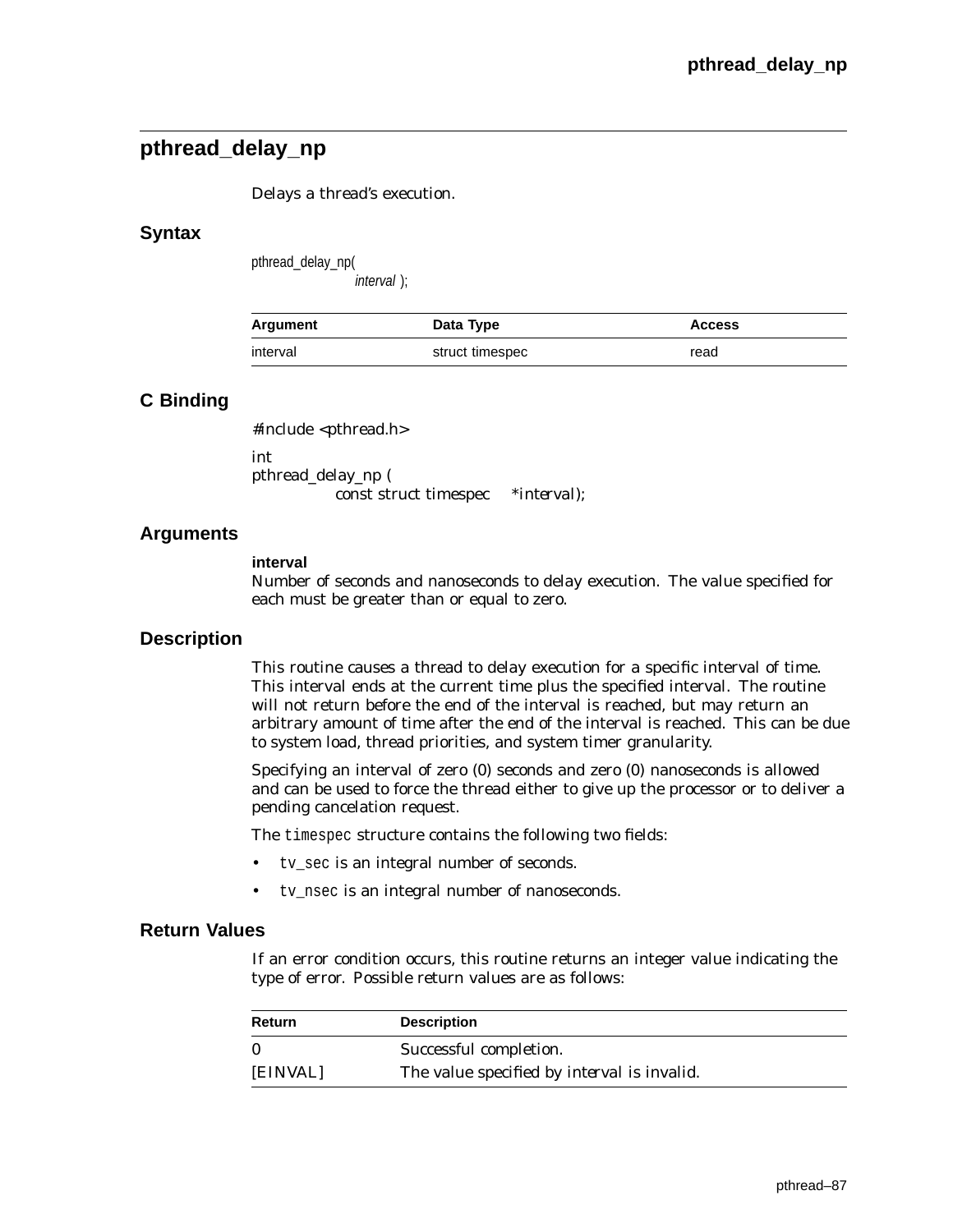# **pthread\_detach**

Marks a thread object for deletion.

### **Syntax**

pthread\_detach(

thread );

| Argument | Data Type        | <b>Access</b> |
|----------|------------------|---------------|
| thread   | opaque pthread_t | read          |

## **C Binding**

#include <pthread.h>

int pthread\_detach ( pthread\_t *thread*);

### **Arguments**

#### **thread**

Thread object being marked for deletion.

### **Description**

This routine marks the specified thread object to indicate that storage for the corresponding thread can be reclaimed when the thread terminates. This includes storage for the *thread* argument's return value, as well as the thread object. If *thread* has not terminated when this routine is called, this routine does not cause it to terminate.

When a thread object is no longer referenced, call this routine.

The results of this routine are unpredictable if the value of *thread* refers to a thread object that does not exist.

You can create a thread already detached by setting its thread object's detachstate attribute.

The pthread\_join( ) routine also detaches the target thread after pthread\_join( ) returns successfully.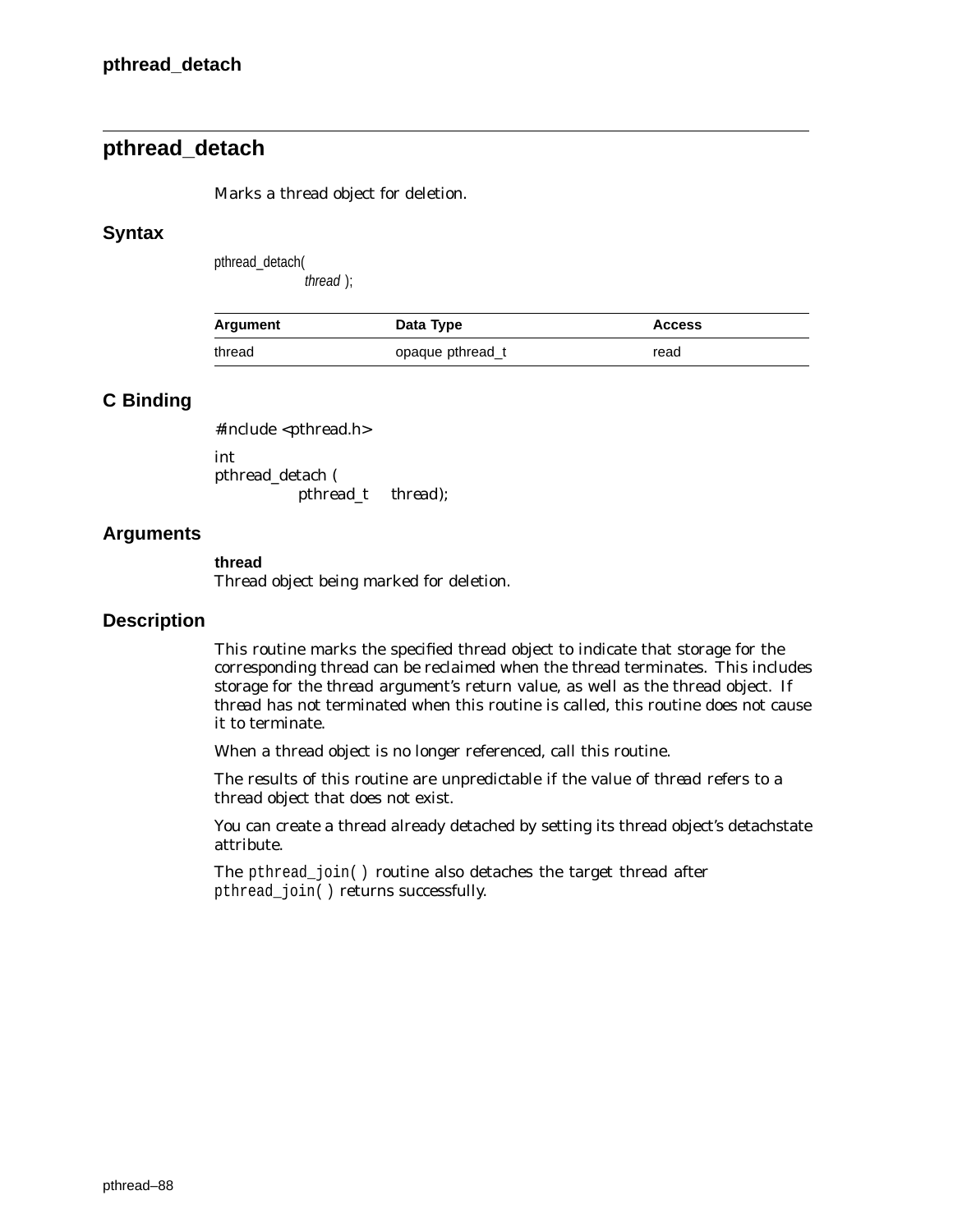# **Return Values**

If an error condition occurs, this routine returns an integer indicating the type of error. Possible return values are as follows:

| Return   | <b>Description</b>                                                           |
|----------|------------------------------------------------------------------------------|
| $\bf{0}$ | Successful completion.                                                       |
| [EINVAL] | The value specified by <i>thread</i> does not refer to a joinable<br>thread. |
| [ESRCH]  | The value specified by <i>thread</i> cannot be found.                        |

## **Associated Routines**

pthread\_cancel( ) pthread\_create( ) pthread\_exit( ) pthread\_join( )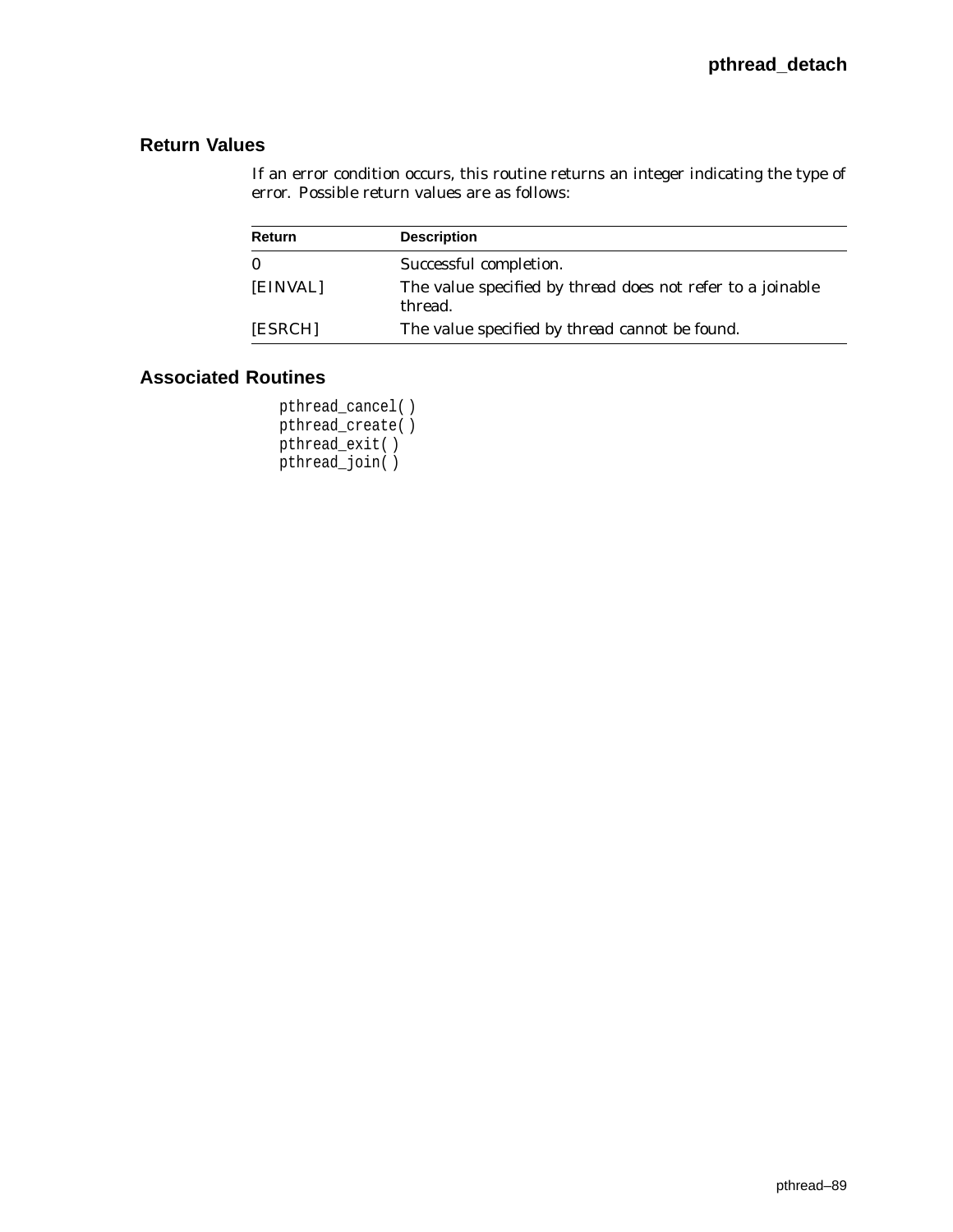# **pthread\_equal**

Compares one thread identifier to another thread identifier.

## **Syntax**

pthread\_equal( t1, t2);

| Argument | Data Type        | <b>Access</b> |  |
|----------|------------------|---------------|--|
| t1       | opaque pthread t | read          |  |
| t2       | opaque pthread_t | read          |  |

# **C Binding**

#include <pthread.h> int pthread\_equal ( pthread\_t *t1,* pthread\_t *t2*);

## **Arguments**

**t1**

The first thread identifier to be compared.

## **t2**

The second thread identifier to be compared.

## **Description**

This routine compares one thread identifier to another thread identifier.

If either *t1* or *t2* are not valid thread identifiers, this routine's behavior is undefined.

## **Return Values**

Possible return values are as follows:

| <b>Return</b> | <b>Description</b>                                    |
|---------------|-------------------------------------------------------|
|               | Values of t1 and t2 do not designate the same object. |
| Non-zero      | Values of t1 and t2 designate the same object.        |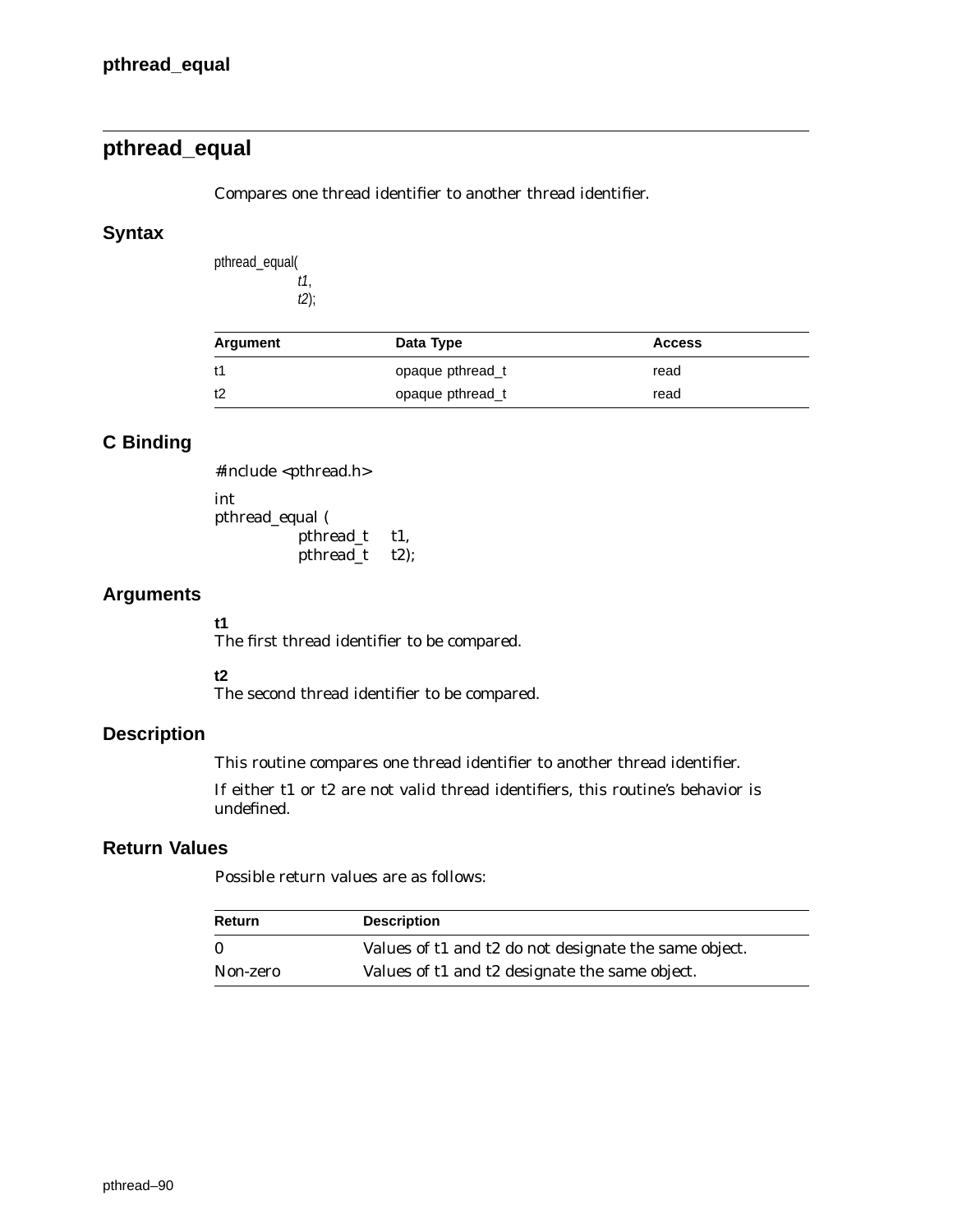# **pthread\_exc\_get\_status\_np**

(Macro) Obtains a system-defined error status from a status exception object.

### **Syntax**

pthread\_exc\_get\_status\_np(

exception, code);

| Argument  | Data Type        | <b>Access</b> |
|-----------|------------------|---------------|
| exception | <b>EXCEPTION</b> | read          |
| code      | unsigned long    | write         |

## **C Binding**

#include <pthread\_exception.h>

int

pthread\_exc\_get\_status\_np ( EXCEPTION \**exception,* unsigned long \**code*);

### **Arguments**

#### **exception**

Threads Library status exception object whose status code is obtained.

#### **code**

Receives the system-specific status code associated with the specified status exception object.

### **Description**

This routine obtains and returns the system-specific status value from the status exception object specified in the *exception* argument. This value must have already been associated with the exception object using the pthread exc set status np( ) routine.

In a program that uses Threads Library status exceptions, use this routine within a CATCH or CATCH\_ALL code block to obtain the status code value associated with a caught exception. Note that any exception objects set to the same status value are considered equivalent by the Threads Library.

## **Return Values**

If an error condition occurs, this routine returns an integer value indicating the type of error. If the routine's exception object argument is a status exception, it sets the *code* argument and returns zero (0). Possible return values are as follows: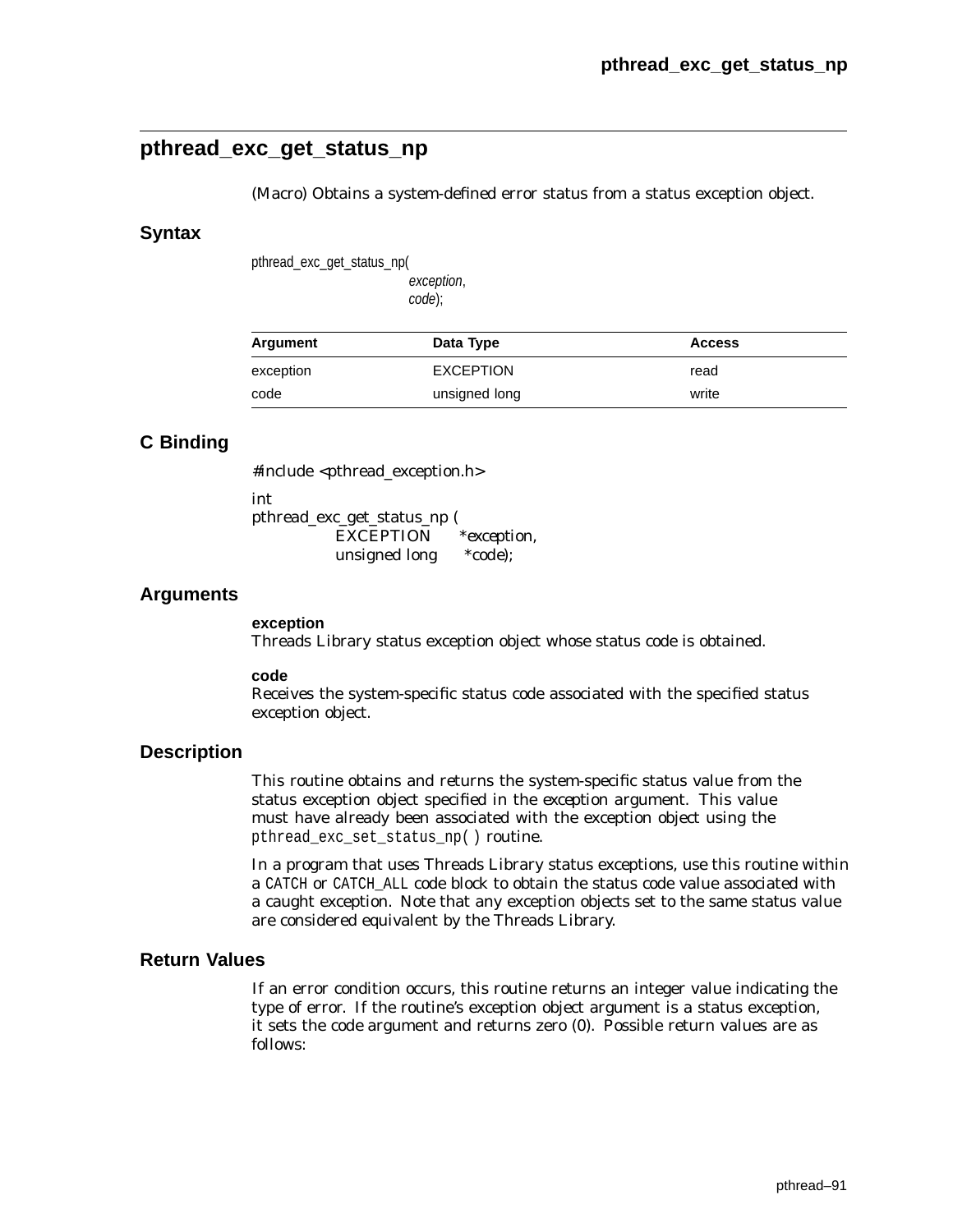| Return   | <b>Description</b>                                                    |
|----------|-----------------------------------------------------------------------|
| $\Omega$ | Successful completion.                                                |
| [EINVAL] | The <i>exception</i> argument is not a valid status exception object. |

# **Associated Routines**

pthread\_exc\_set\_status\_np( )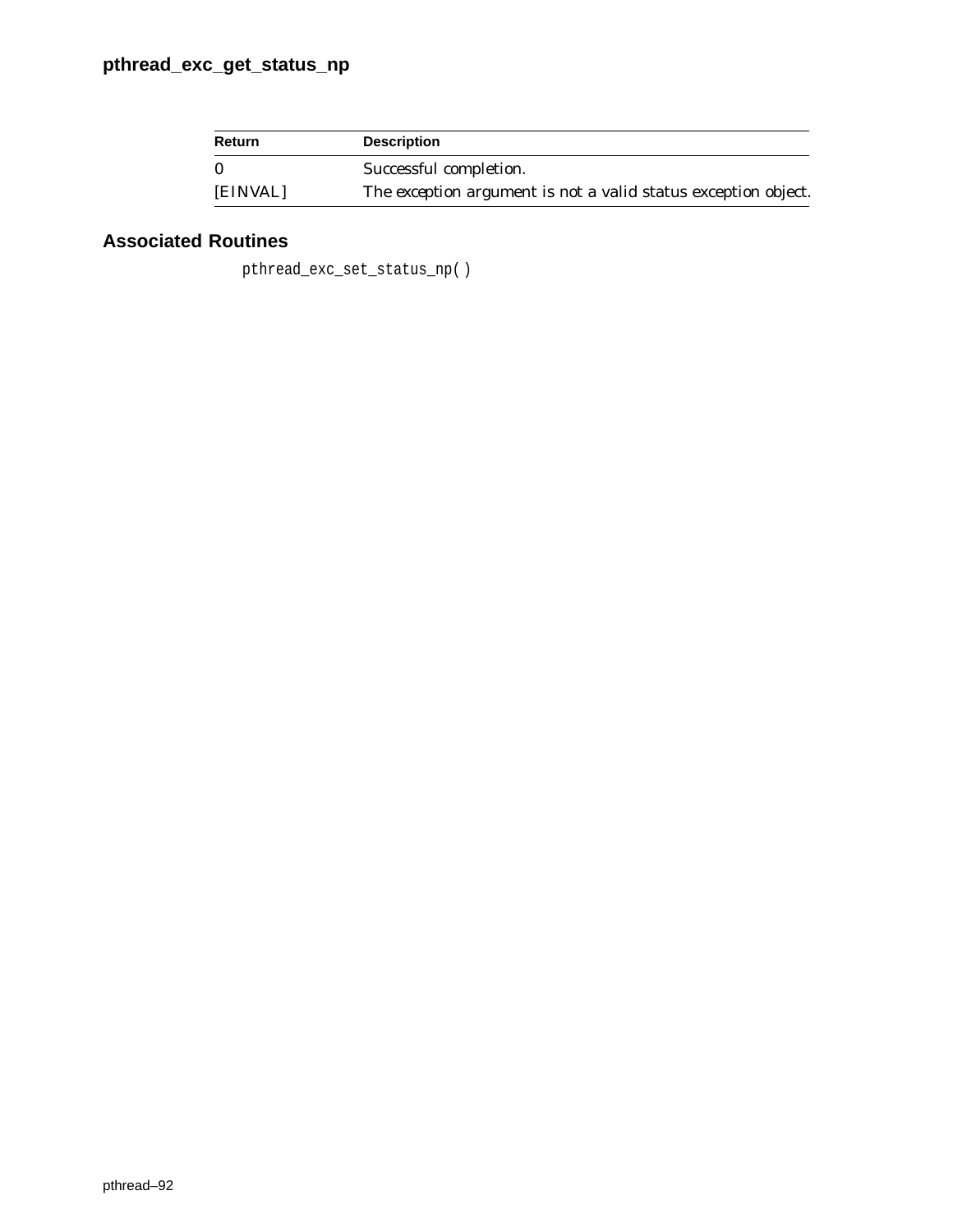# **pthread\_exc\_matches\_np**

(Macro) Determines whether two Threads Library exception objects are identical.

#### **Syntax**

pthread\_exc\_matches\_np(

exception1, exception2);

| Argument   | Data Type        | <b>Access</b> |
|------------|------------------|---------------|
| exception1 | <b>EXCEPTION</b> | read          |
| exception2 | <b>EXCEPTION</b> | read          |

## **C Binding**

#include <pthread\_exception.h>

int pthread\_exc\_matches\_np ( EXCEPTION \**exception1,* EXCEPTION \**exception2*);

### **Arguments**

**exception1** Threads Library exception object.

**exception2** Threads Library exception object.

### **Description**

This routine compares two exception objects, taking into consideration whether each is an address exception or status exception.

This routine returns either the C language value TRUE or the C language value FALSE, indicating whether the two exception objects specified in the arguments *exception1* and *exception2* are identical.

## **Return Values**

The C language value TRUE if the exception objects are identical, or the C language value FALSE if not.

#### **Associated Routines**

pthread\_exc\_get\_status\_np( ) pthread\_exc\_report\_np( ) pthread\_exc\_set\_status\_np( )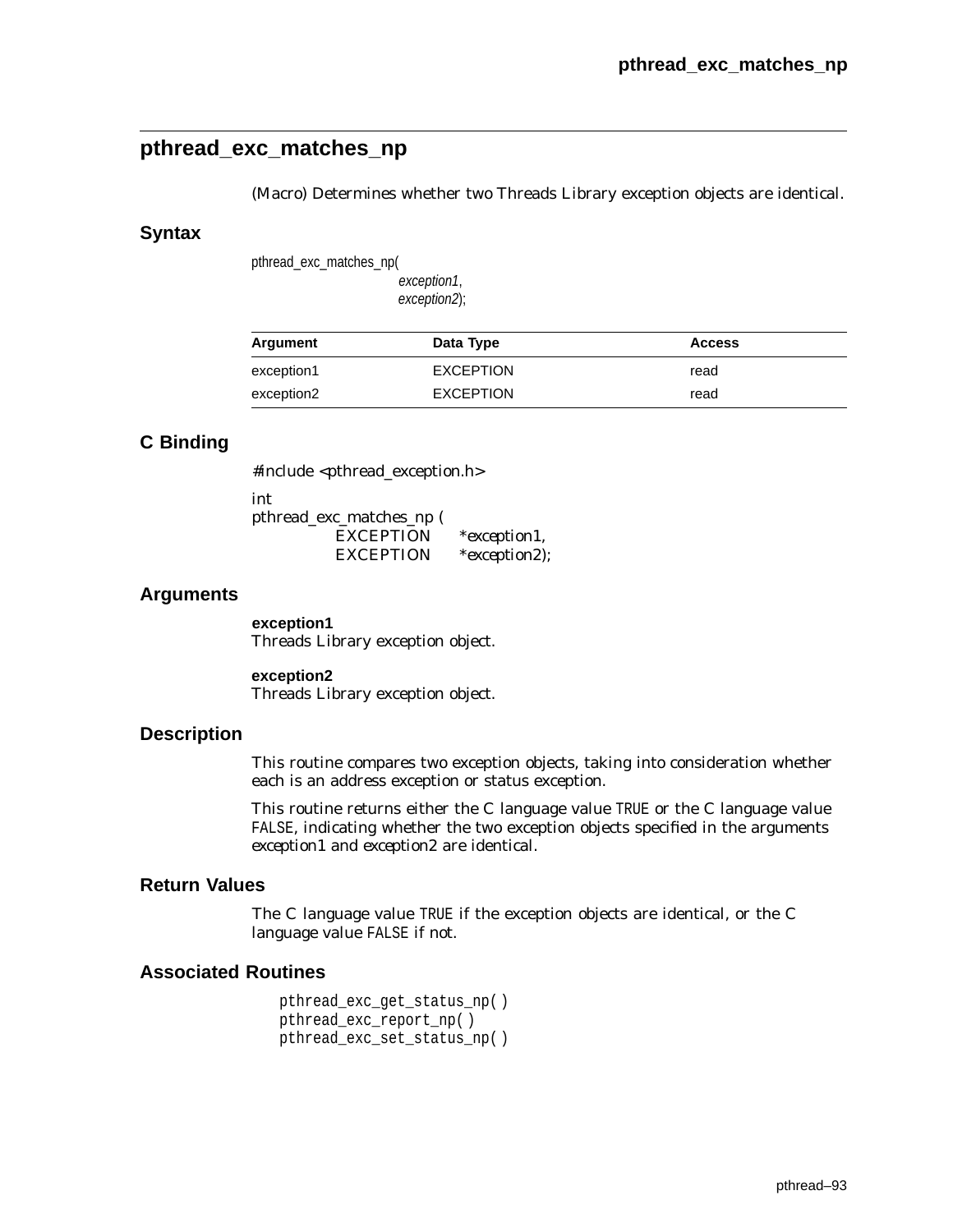## **pthread\_exc\_report\_np**

Produces a message that reports what a specified Threads Library status exception object represents.

### **Syntax**

pthread\_exc\_report\_np(

exception);

| Argument  | Data Type        | <b>Access</b> |
|-----------|------------------|---------------|
| exception | <b>EXCEPTION</b> | read          |

## **C Binding**

#include <pthread\_exception.h> void pthread\_exc\_report\_np (

EXCEPTION \**exception*);

### **Arguments**

#### **exception**

Threads Library exception object that has been set with a status value.

#### **Description**

This routine produces a text message on the stderr device (Tru64 UNIX systems) or SYS\$ERROR device (OpenVMS systems) that describes the exception whose exception object is specified in the *exception* argument.

In a program that uses status exceptions, use this routine within a CATCH or CATCH\_ALL code block to produce the message associated with a caught exception. Note that any exception objects set to the same status value are considered equivalent by the Threads Library.

### **Return Values**

None

```
pthread_exc_get_status_np( )
pthread_exc_set_status_np( )
```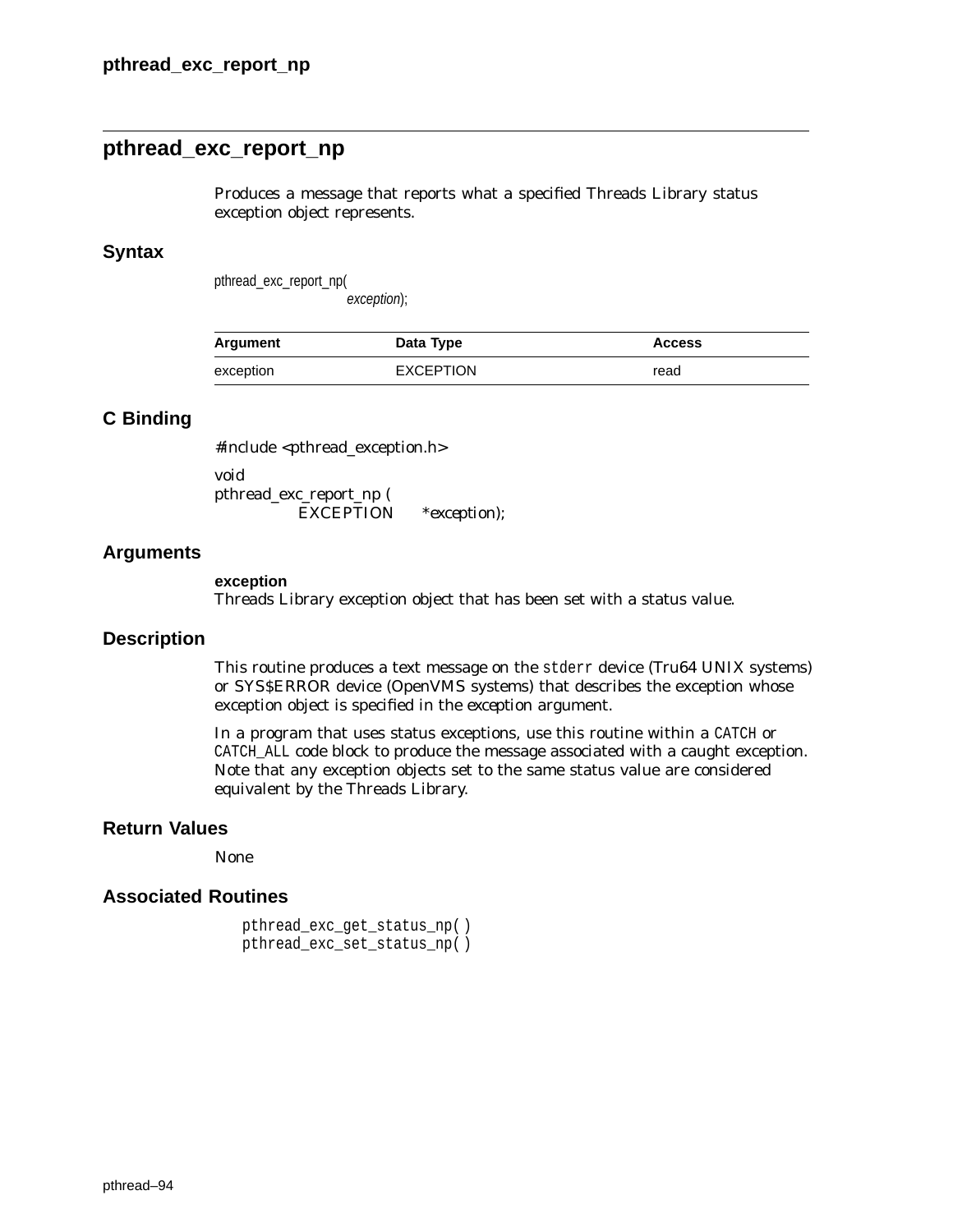## **pthread\_exc\_set\_status\_np**

(Macro) Imports a system-defined error status into a Threads Library address exception object.

#### **Syntax**

pthread\_exc\_set\_status\_np( exception,

code);

| Argument  | Data Type        | <b>Access</b> |
|-----------|------------------|---------------|
| exception | <b>EXCEPTION</b> | write         |
| code      | unsigned long    | read          |

## **C Binding**

#include <pthread\_exception.h>

void pthread\_exc\_set\_status\_np ( EXCEPTION \**exception,* unsigned long *code*);

#### **Arguments**

### **exception**

Threads Library address exception object into which the specified status code is imported.

#### **code**

System-specific status code to be imported.

### **Description**

This routine associates a system-specific status value with the specified address exception object. This transforms the address exception object into a status exception object.

The *exception* argument must already have been initialized with the exception package's EXCEPTION\_INIT macro.

Use this routine to associate any system-specific status value with the specified address exception object. Note that any exception objects set to the same status value are considered equivalent by the Threads Library.

### **Return Values**

None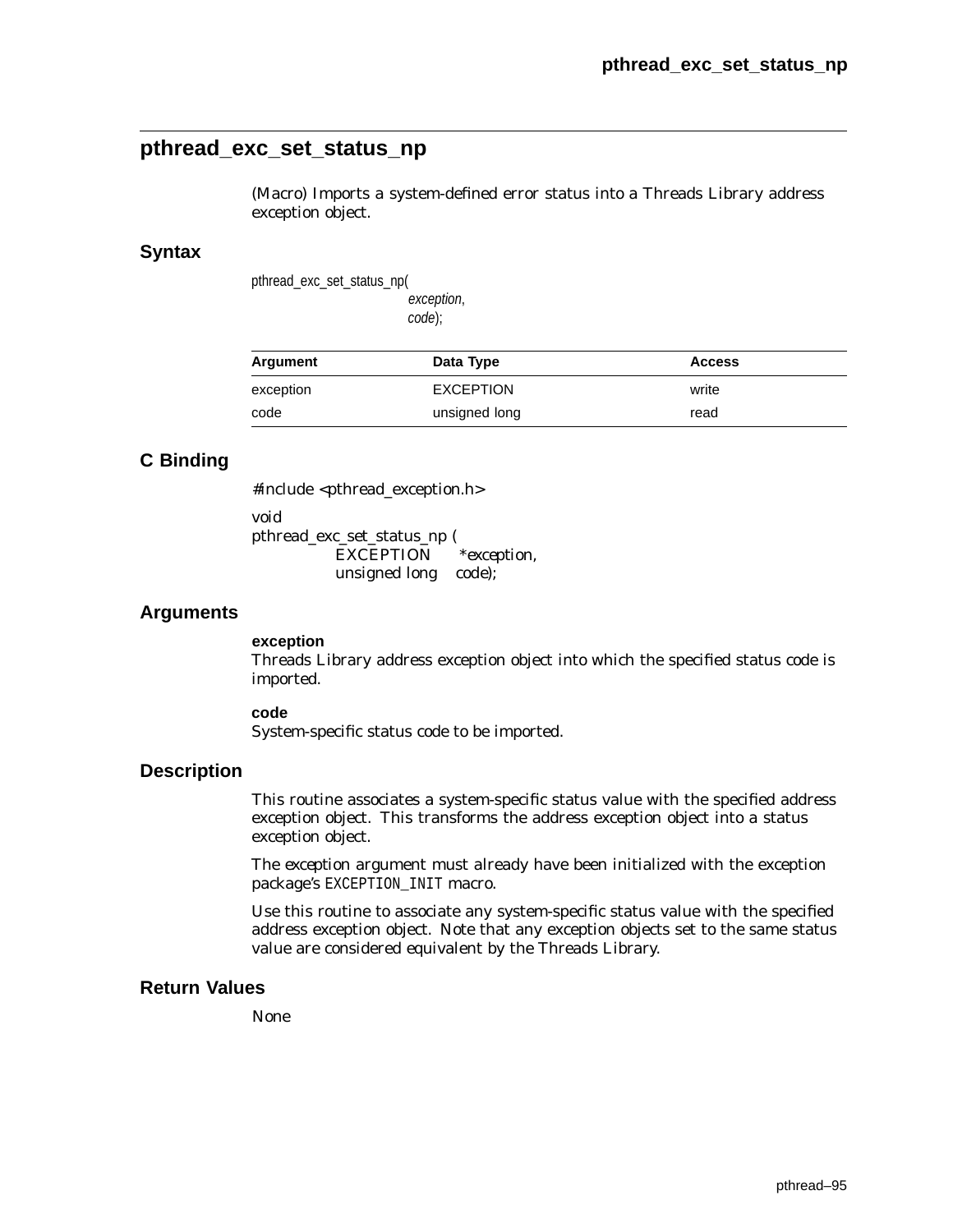# **Associated Routines**

pthread\_exc\_get\_status\_np( )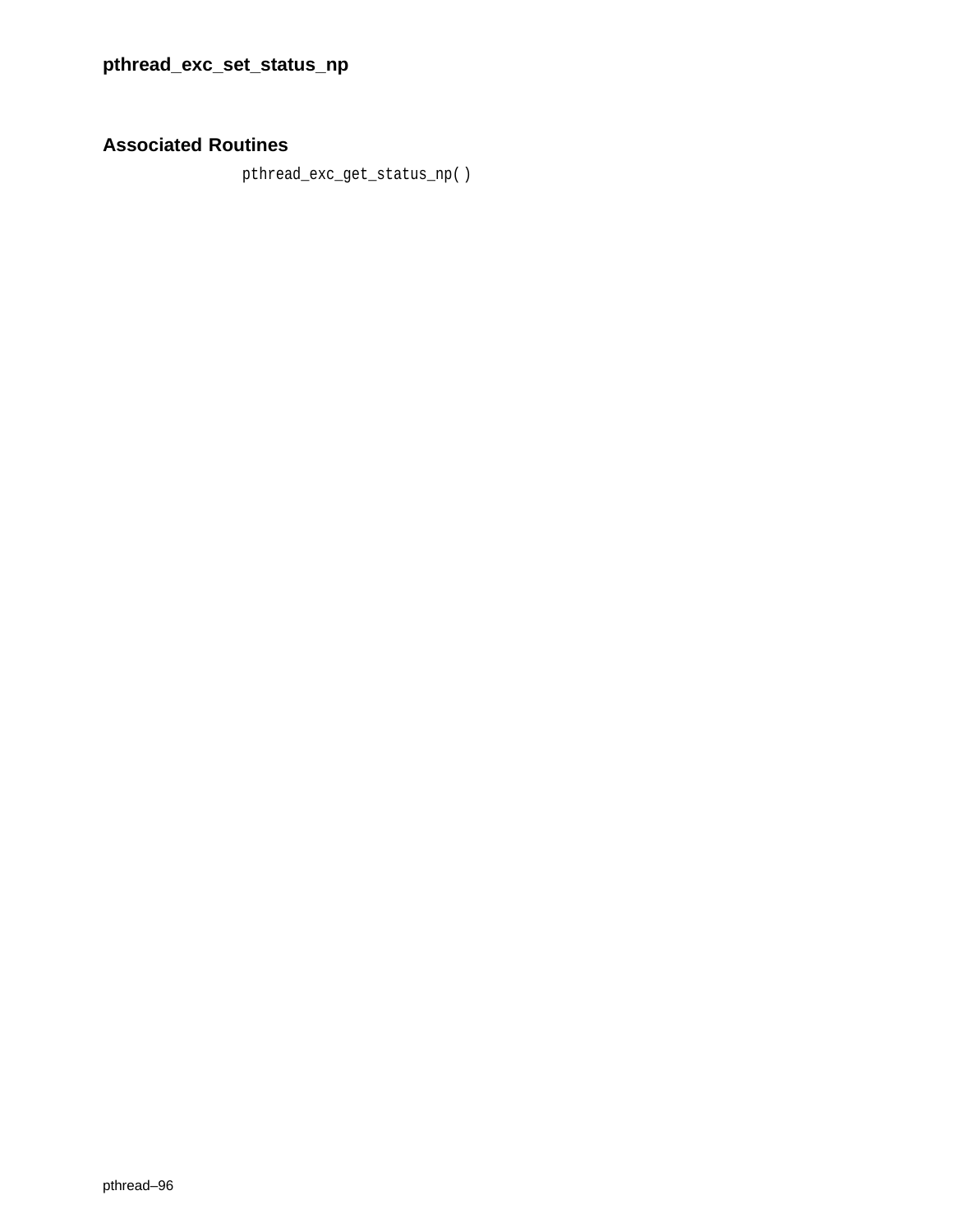# **pthread\_exit**

#### Terminates the calling thread.

#### **Syntax**

pthread\_exit( value\_ptr );

| Argument  | Data Type | <b>Access</b> |
|-----------|-----------|---------------|
| value ptr | void *    | read          |

### **C Binding**

#include <pthread.h>

void pthread\_exit ( void \**value\_ptr*);

### **Arguments**

#### **value\_ptr**

Value copied and returned to the caller of pthread\_join( ). Note that void  $*$  is used as a universal datatype, not as a pointer. The Threads Library treats the *value\_ptr* as a value and stores it to be returned by pthread\_join( ).

### **Description**

This routine terminates the calling thread and makes a status value (*value\_ptr*) available to any thread that calls pthread  $join( )$  and specifies the terminating thread.

Any cleanup handlers that have been pushed and not yet popped from the stack are popped in the reverse order that they were pushed and then executed. After all cleanup handlers have been executed, appropriate destructor functions are called in an unspecified order if the thread has any thread-specific data. Thread termination does *not* release any application-visible process resources, including, but not limited to mutexes and file descriptors, nor does it perform any processlevel cleanup actions, including, but not limited to calling any atexit( ) routine that may exist.

The Threads Library issues an implicit call to pthread\_exit( ) when a thread returns from the start routine that was used to create it. The Threads Library writes the function's return value as the return value in the thread's thread object. The process exits when the last running thread calls pthread\_exit( ).

After a thread has terminated, the result of access to local (that is, explicitly or implicitly declared auto) variables of the thread is undefined. So, do not use references to local variables of the existing thread for the *value\_ptr* argument of the pthread\_exit( ) routine.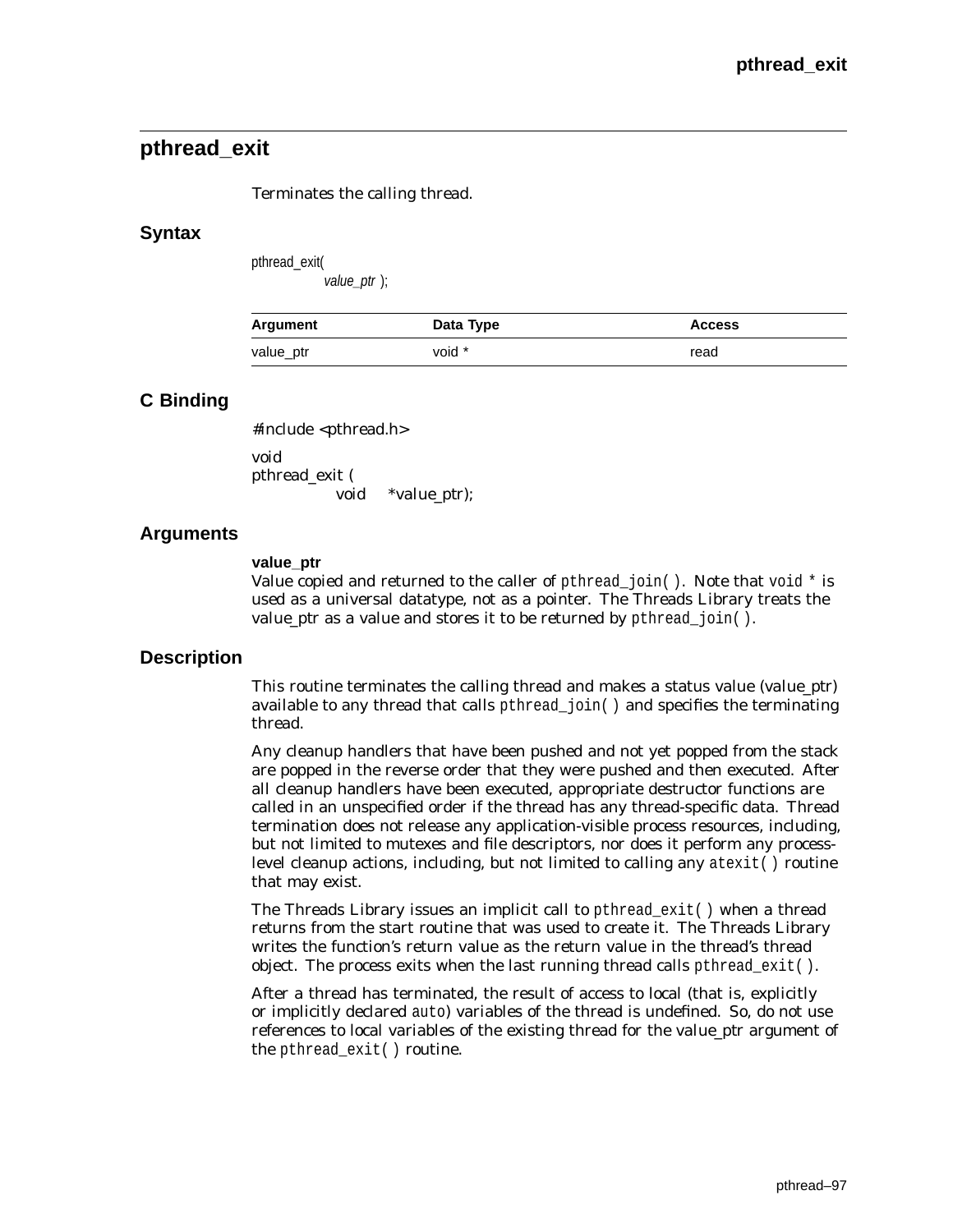# **Return Values**

None

# **Associated Routines**

pthread\_cancel( ) pthread\_create( ) pthread\_detach( ) pthread\_join( )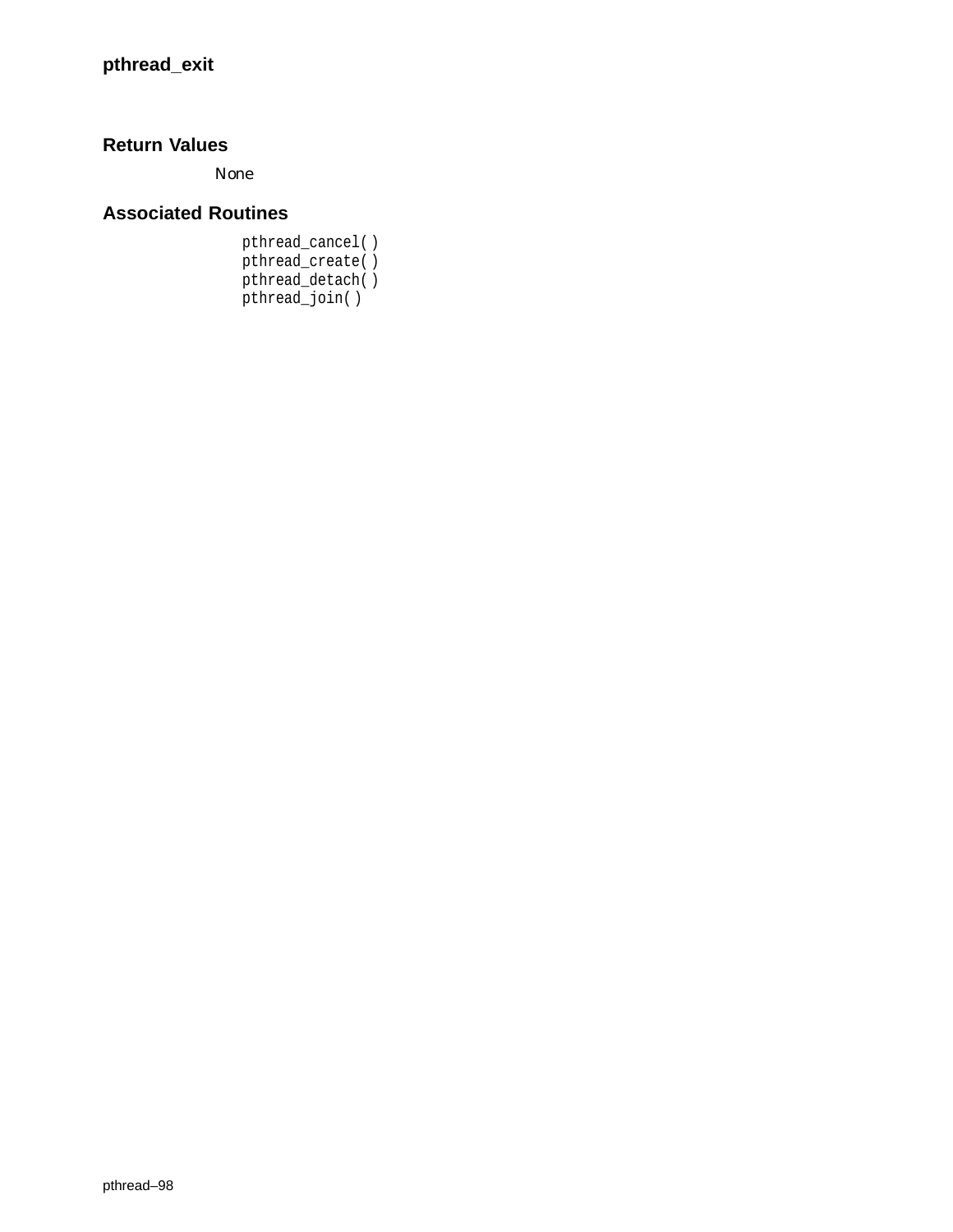# **pthread\_getconcurrency**

Obtains the value of the concurrency level global variable for this process.

### **Syntax**

pthread\_getconcurrency( );

## **C Binding**

#include <pthread.h> int pthread\_getconcurrency ( void);

### **Description**

This routine obtains and returns the value of the ''concurrency level'' global setting for the calling thread's process. Because the Threads Library automatically manages the concurrency of all threads in a multithreaded process, it ignores this concurrency level value.

The concurrency level value has no effect on the behavior of a multithreaded program that uses the Threads Library. This routine is provided for Single UNIX Specification, Version 2, source code compatibility and has no other effect when called.

The initial concurrency level is zero (0), indicating that the Threads Library controls the concurrency level.

The concurrency level can be set using the pthread\_set concurrency( $\cdot$ ) routine.

## **Return Values**

This routine always returns the value of this process' concurrency level global variable. If this process has never called the pthread\_setconcurrency( ) routine, this routine returns zero (0).

### **Associated Routines**

pthread\_setconcurrency( )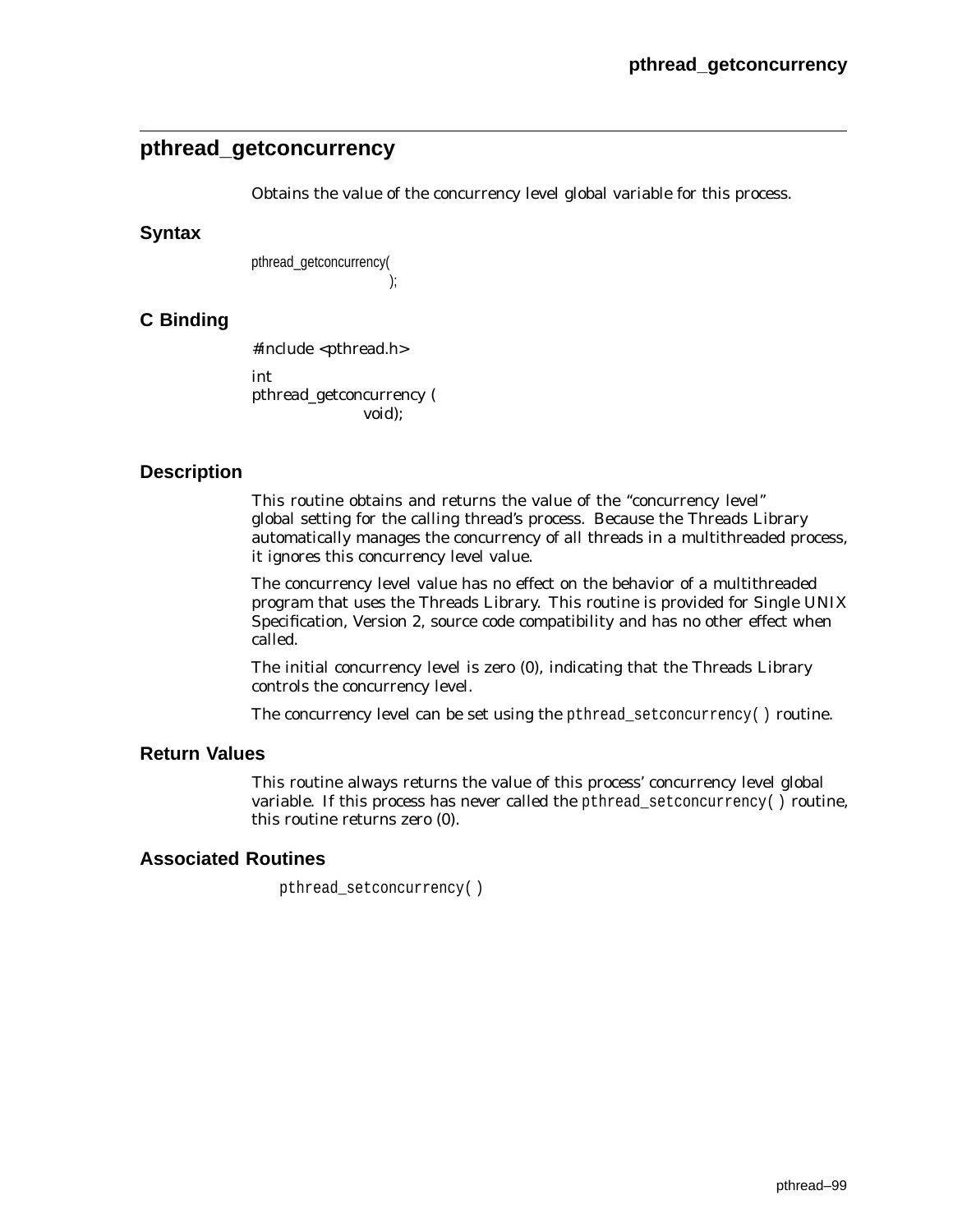# **pthread\_getname\_np**

Obtains the object name from the thread object for an existing thread.

### **Syntax**

pthread\_getname\_np( thread, name,  $len$  );

| Argument | Data Type               | <b>Access</b> |  |
|----------|-------------------------|---------------|--|
| thread   | opaque pthread thread t | read          |  |
| name     | char                    | write         |  |
| len      | opaque size_t           | read          |  |

## **C Binding**

#include <pthread.h>

int

pthread\_getname\_np ( pthread\_thread\_t *thread*, char *\*name*, size\_t *len*);

## **Arguments**

**thread**

Thread object whose object name is to be obtained.

#### **name**

Location to store the obtained object name.

#### **len**

Length in bytes of buffer at the location specified by *name*.

## **Description**

This routine copies the object name from the thread object specified by the *thread* argument to the buffer at the location specified by the *name* argument. Before calling this routine, your program must allocate the buffer indicated by *name*.

The object name is a C language string and provides an identifier that is meaningful to a person debugging a multithreaded application. The maximum number of characters in the object name is 31.

If the specified thread object has not been previously set with an object name, this routine copies a C language null string into the buffer at location *name*.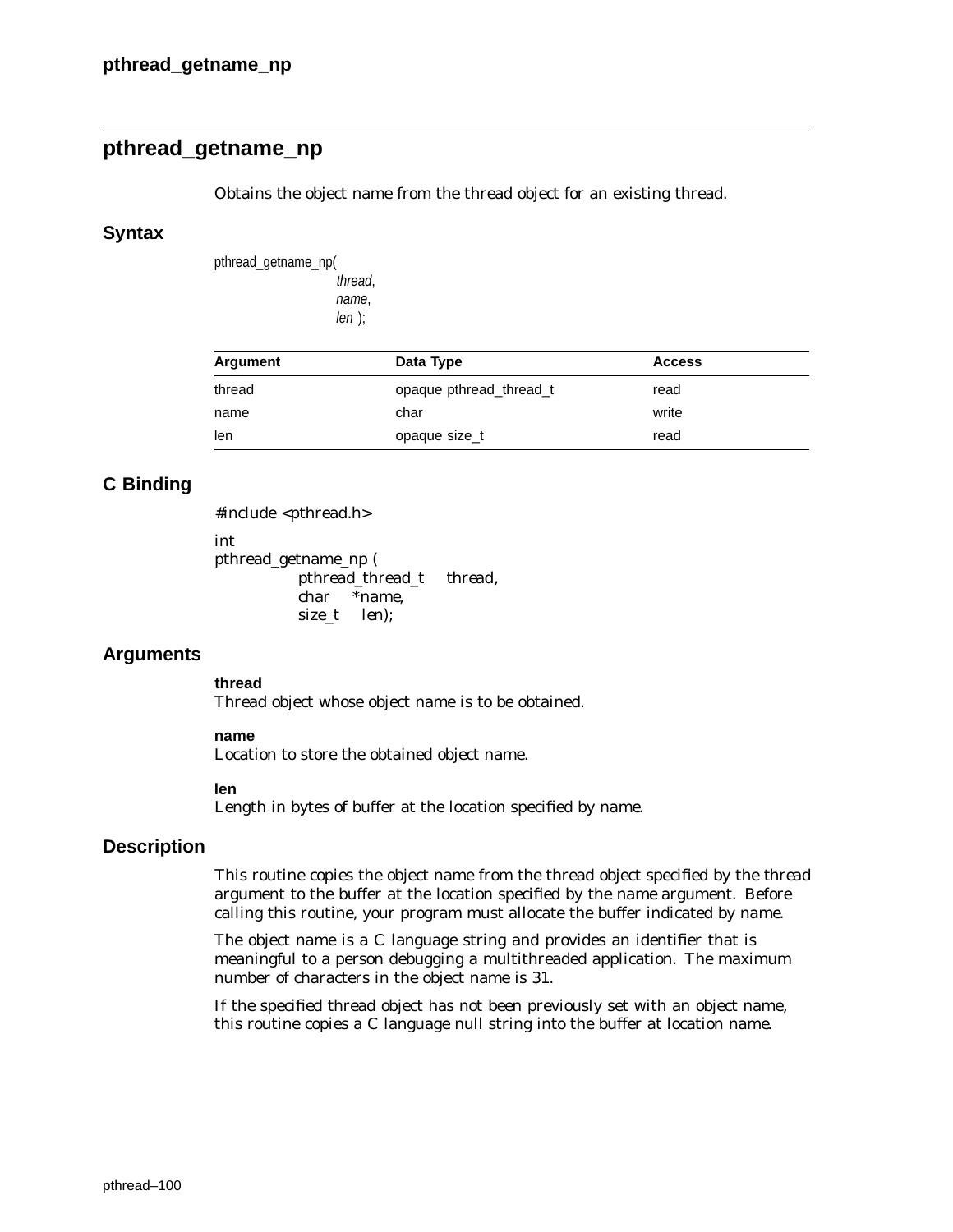# **Return Values**

If an error condition occurs, this routine returns an integer value indicating the type of error. Possible return values are as follows:

| <b>Return</b> | <b>Description</b>                                    |  |
|---------------|-------------------------------------------------------|--|
| 0             | Successful completion.                                |  |
| [ESRCH]       | The thread specified by <i>thread</i> does not exist. |  |

# **Associated Routines**

pthread\_setname\_np( )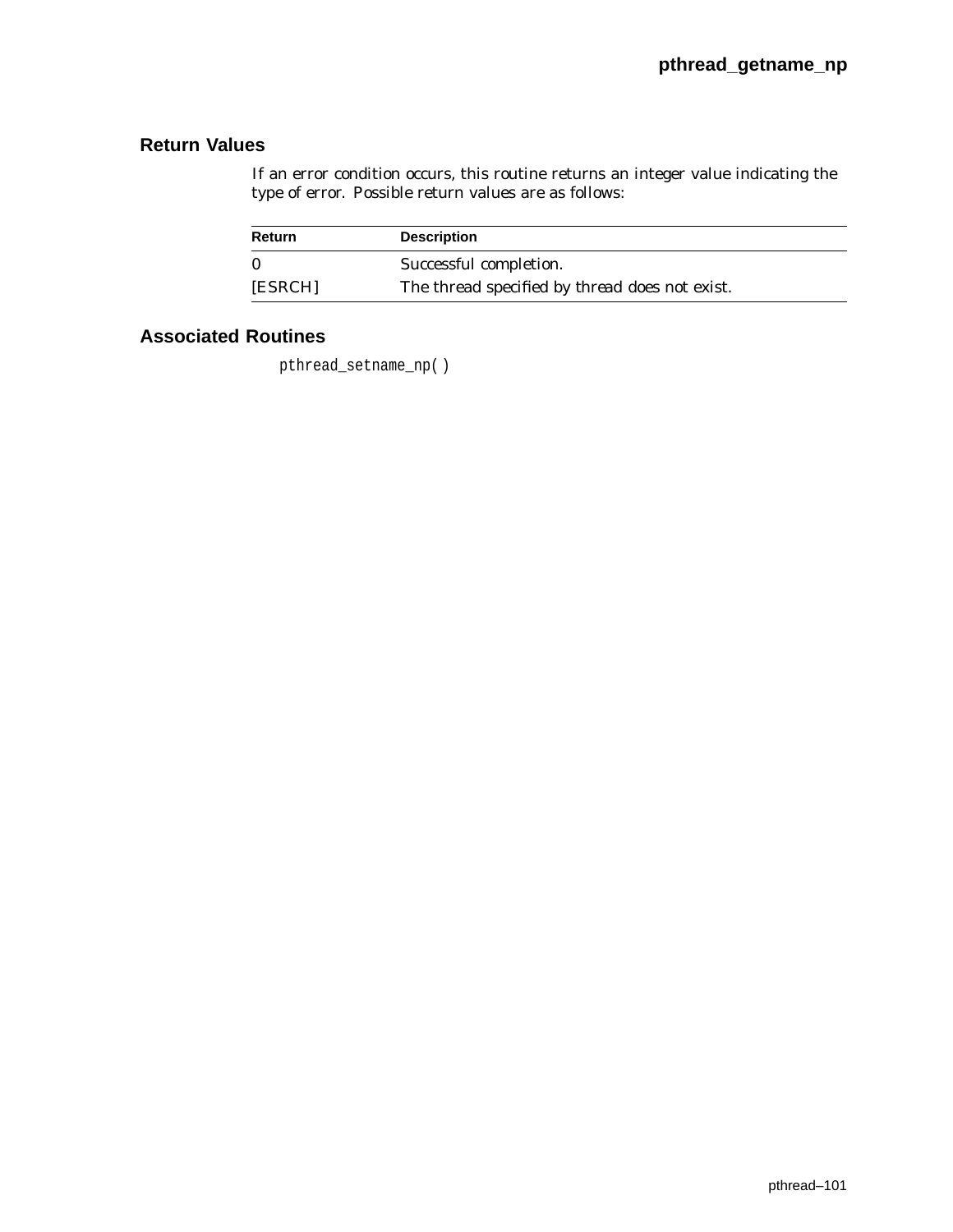## **pthread\_getschedparam**

Obtains the current scheduling policy and scheduling parameters of a thread.

#### **Syntax**

pthread\_getschedparam( thread, policy, param );

| Argument | Data Type          | <b>Access</b> |  |
|----------|--------------------|---------------|--|
| thread   | opaque pthread t   | read          |  |
| policy   | integer            | write         |  |
| param    | struct sched param | write         |  |

### **C Binding**

#include <pthread.h>

int

pthread\_getschedparam ( pthread\_t *thread*, int \**policy*, struct sched\_param \**param*);

### **Arguments**

#### **thread**

Thread whose scheduling policy and parameters are obtained.

#### **policy**

Receives the value of the scheduling policy for the thread specified in *thread*. Refer to the description of the pthread\_setschedparam( ) routine for valid policies and their meanings.

#### **param**

Receives the value of the scheduling parameters for the thread specified in *thread*. Refer to the description of the pthread\_setschedparam( ) routine for valid values.

### **Description**

This routine obtains both the current scheduling policy and associated scheduling parameters of the thread specified by the *thread* argument.

The priority value returned in the *param* structure is the value specified either in the *attr* argument passed to pthread create() or by the most recent call to pthread\_setschedparam( ) that affects the target thread.

This routine differs from pthread\_attr\_getschedpolicy( ) and pthread\_attr\_getschedparam( ), in that those routines get the scheduling policy and parameter attributes that are used to establish the priority and scheduling policy of a new thread when it is created. This routine, however, obtains the scheduling policy and parameters of an existing thread.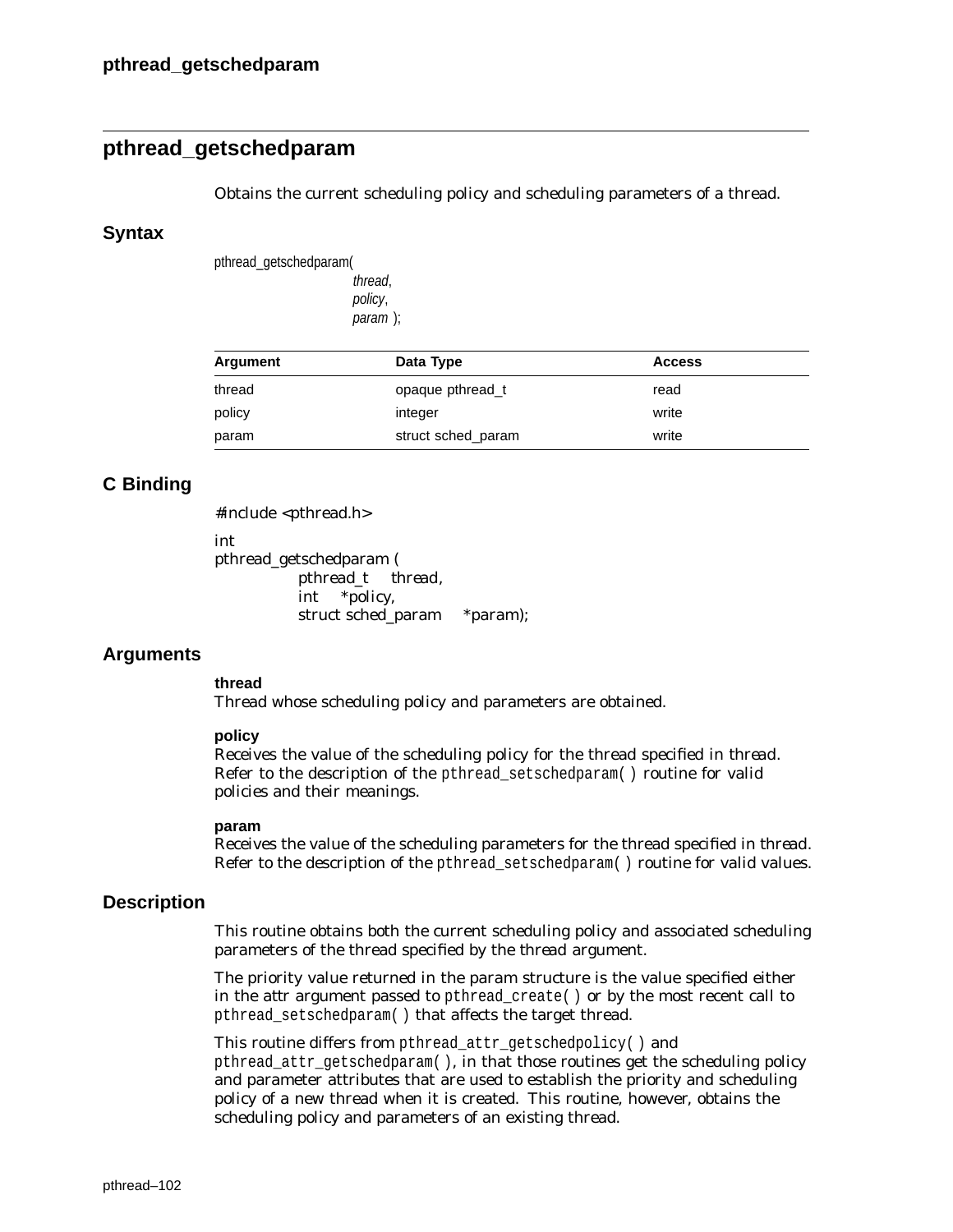## **Return Values**

If an error condition occurs, this routine returns an integer value indicating the type of error. Possible return values are as follows:

| <b>Return</b> | <b>Description</b>                                                            |
|---------------|-------------------------------------------------------------------------------|
| $\mathbf{0}$  | Successful completion.                                                        |
| [ESRCH]       | The value specified by <i>thread</i> does not refer to an existing<br>thread. |

```
pthread_attr_getschedparam( )
pthread_attr_getschedpolicy( )
pthread_create( )
pthread_self( )
pthread_setschedparam( )
```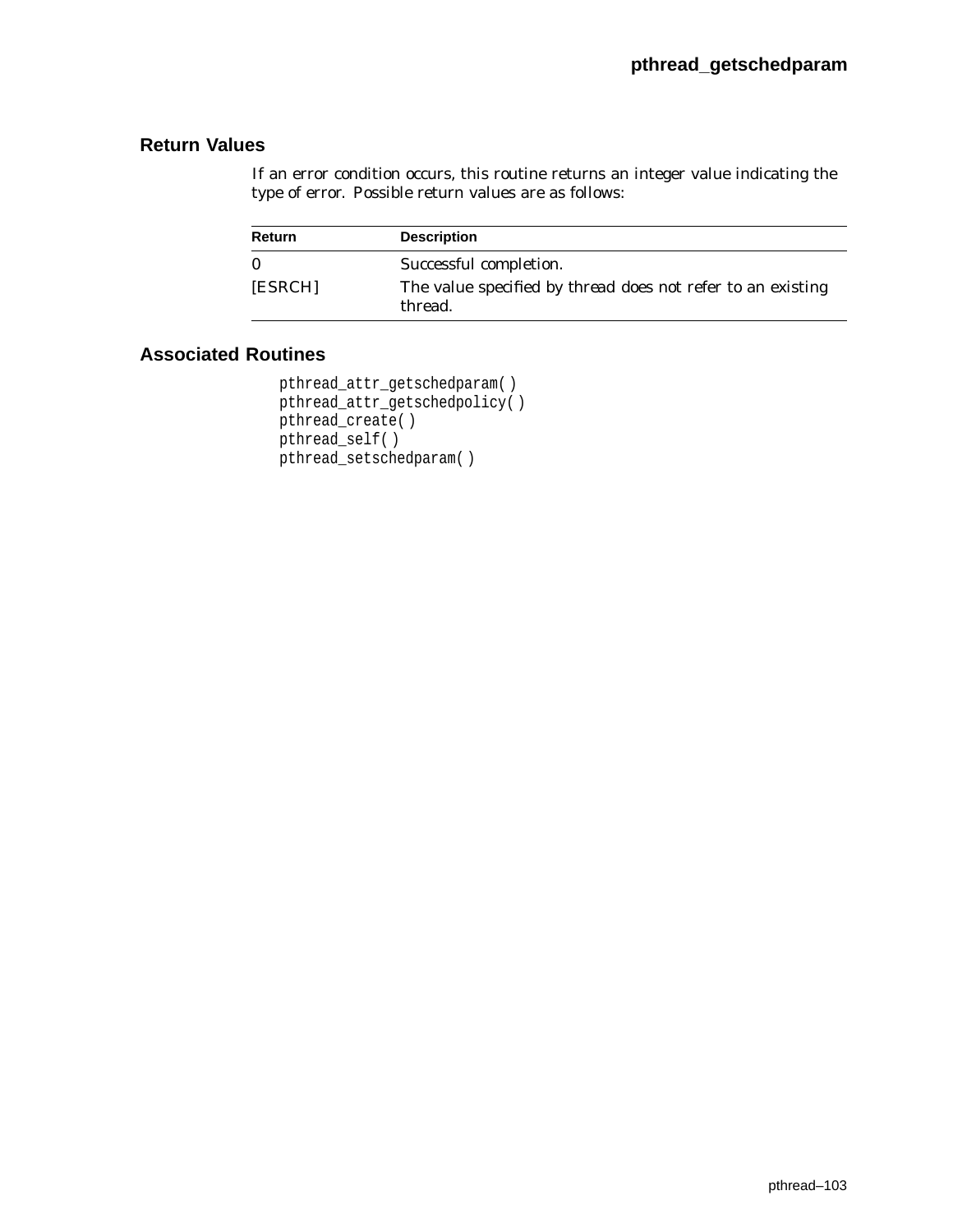# **pthread\_getsequence\_np**

Obtains the unique identifier for the specified thread.

#### **Syntax**

pthread\_getsequence\_np(

thread );

| Argument | Data Type        | <b>Access</b> |
|----------|------------------|---------------|
| thread   | opaque pthread t | read          |

## **C Binding**

#include <pthread.h>

unsigned long pthread\_getsequence\_np ( pthread\_t *thread*);

### **Arguments**

#### **thread**

Thread whose sequence number is to be obtained.

#### **Description**

This routine obtains and returns the thread sequence number for the thread identified by the thread object specified in the *thread* argument.

The thread sequence number provides a unique identifier for each existing thread. A thread's thread sequence number is never reused while the thread exists, but can be reused after the thread terminates. The debugger interfaces use this sequence number to identify each thread in commands and in display output.

The result of calling this routine is undefined if the *thread* argument does not specify a valid thread object.

## **Return Values**

No errors are returned. This routine returns the thread sequence number for the thread identified by the thread object specified in the *thread* argument. The result of calling this routine is undefined if the *thread* argument does not specify a valid thread.

```
pthread_create( )
pthread_self( )
```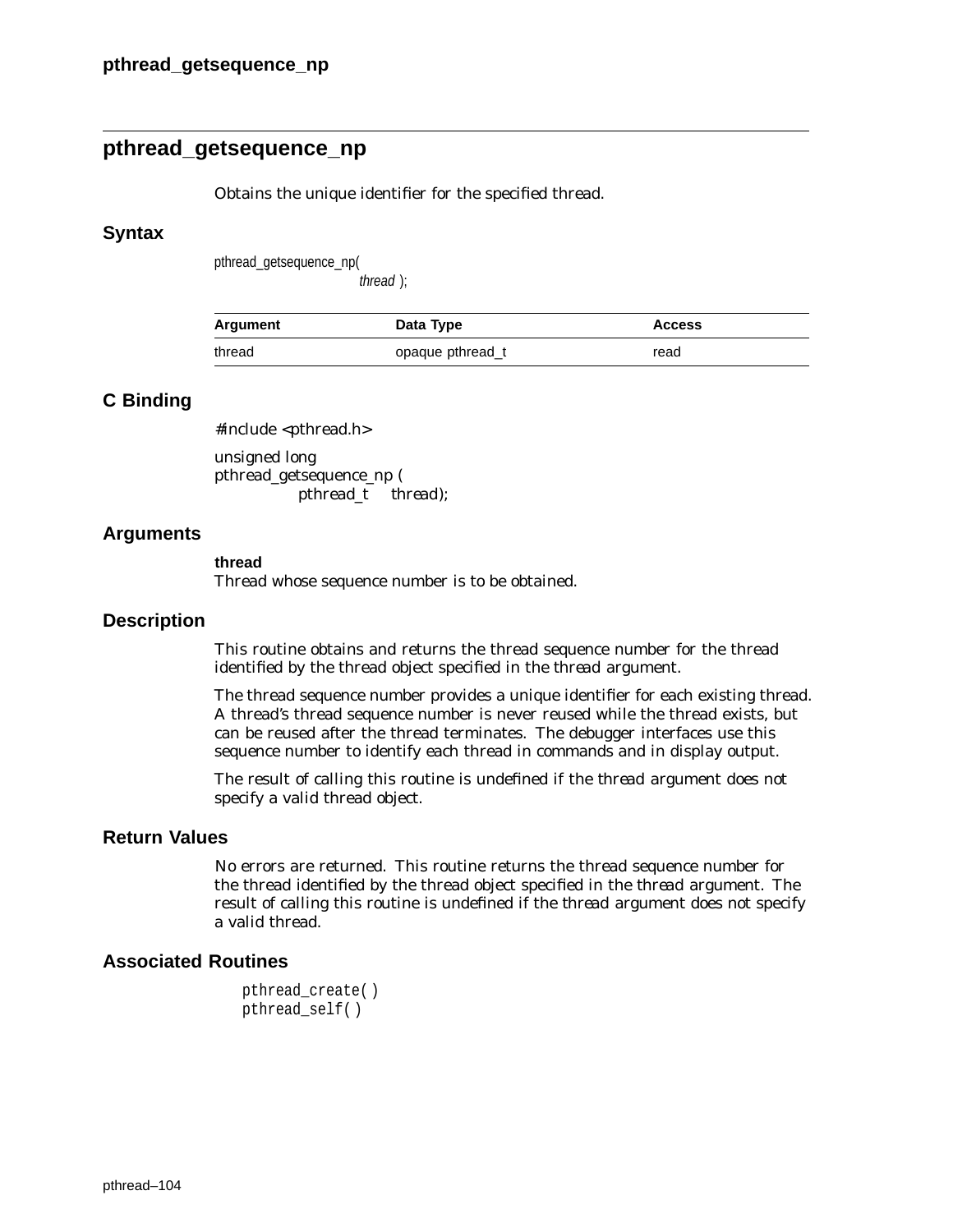# **pthread\_getspecific**

Obtains the thread-specific data associated with the specified key.

## **Syntax**

pthread\_getspecific( key);

| Argument | Data Type            | <b>Access</b> |
|----------|----------------------|---------------|
| kev      | opaque pthread_key_t | read          |

## **C Binding**

#include <pthread.h> void \*pthread\_getspecific (

pthread\_key\_t *key*);

## **Arguments**

**key** The context *key* identifies the thread-specific data to be obtained.

### **Description**

This routine obtains the thread-specific data associated with the specified *key* for the current thread. Obtain this key by calling the pthread\_key\_create( ) routine. This routine returns the value currently bound to the specified *key* on behalf of the calling thread.

This routine may be called from a thread-specific data destructor function.

### **Return Values**

No errors are returned. This routine returns the thread-specific data value associated with the specified *key* argument. If no thread-specific data value is associated with *key*, or if *key* is not defined, then this routine returns a NULL value.

```
pthread_key_create( )
pthread_setspecific( )
```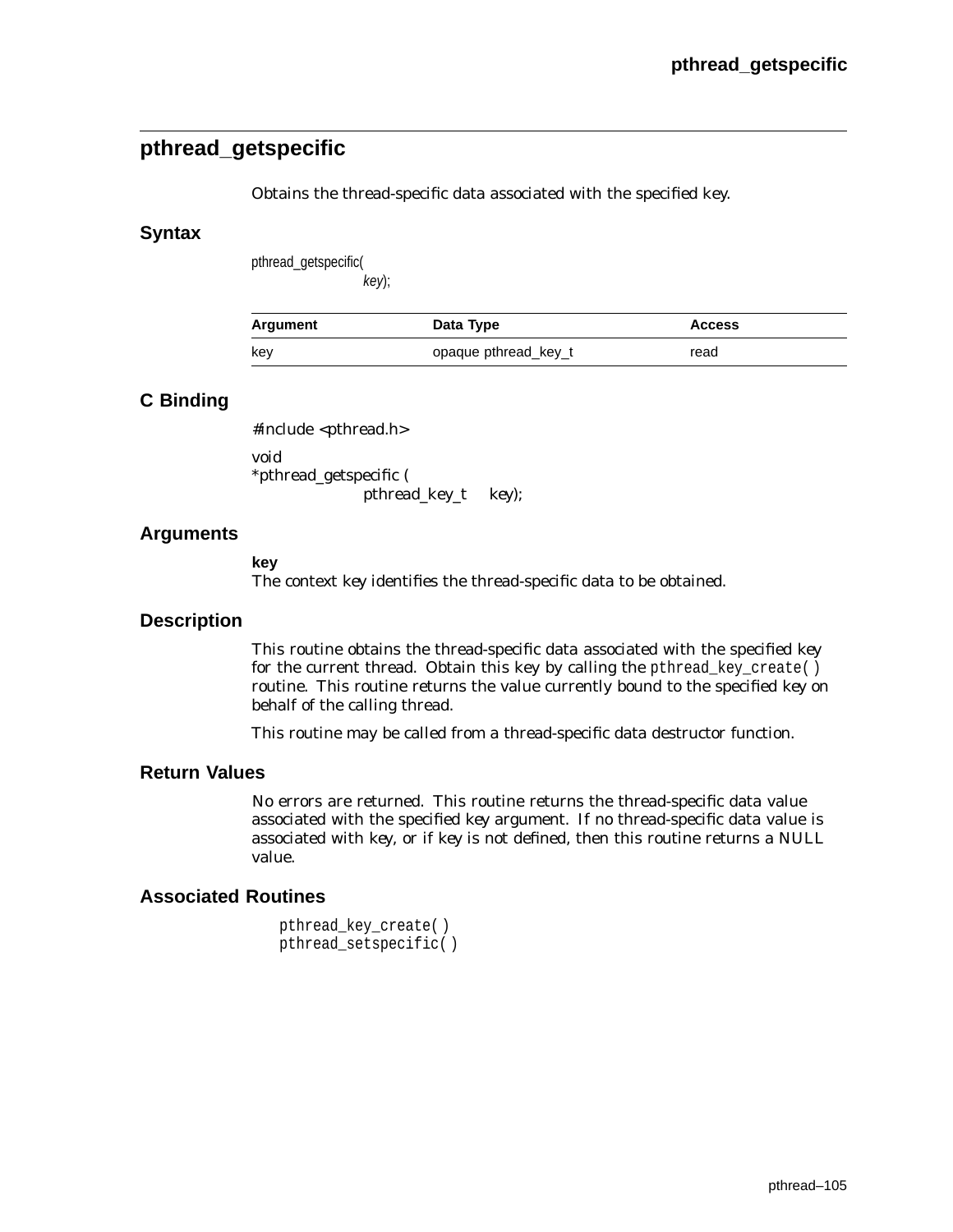# **pthread\_get\_expiration\_np**

Obtains a value representing a desired expiration time.

### **Syntax**

pthread\_get\_expiration\_np(

delta, abstime );

| Argument | Data Type       | <b>Access</b> |
|----------|-----------------|---------------|
| delta    | struct timespec | read          |
| abstime  | struct timespec | write         |

## **C Binding**

#include <pthread.h>

int

pthread\_get\_expiration\_np ( const struct timespec \**delta*, struct timespec \**abstime*);

## **Arguments**

#### **delta**

Number of seconds and nanoseconds to add to the current system time. (The result is the time in the future.) This result will be placed in *abstime*.

#### **abstime**

Value representing the absolute expiration time. The absolute expiration time is obtained by adding *delta* to the current system time. The resulting *abstime* is in Universal Coordinated Time (UTC).

## **Description**

This routine adds a specified interval to the current absolute system time and returns a new absolute time. This new absolute time may then be used as the expiration time in a call to pthread\_cond\_timedwait().

The timespec structure contains the following two fields:

- tv\_sec is an integral number of seconds.
- tv\_nsec is an integral number of nanoseconds.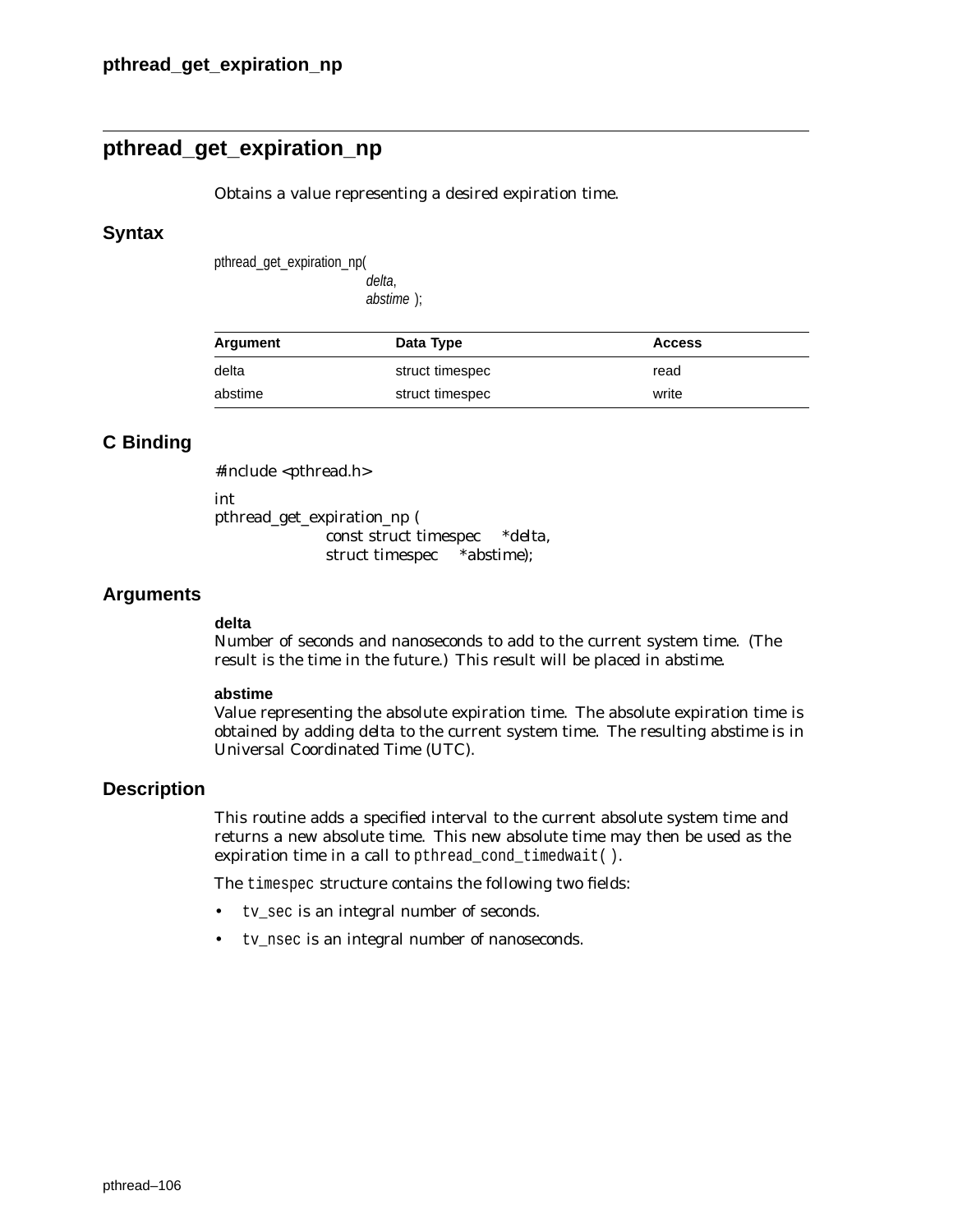# **Return Values**

If an error condition occurs, this routine returns an integer value indicating the type of error. Possible return values are as follows:

| Return   | <b>Description</b>                              |
|----------|-------------------------------------------------|
|          | Successful completion.                          |
| [EINVAL] | The value specified by <i>delta</i> is invalid. |

# **Associated Routines**

pthread\_cond\_timedwait( )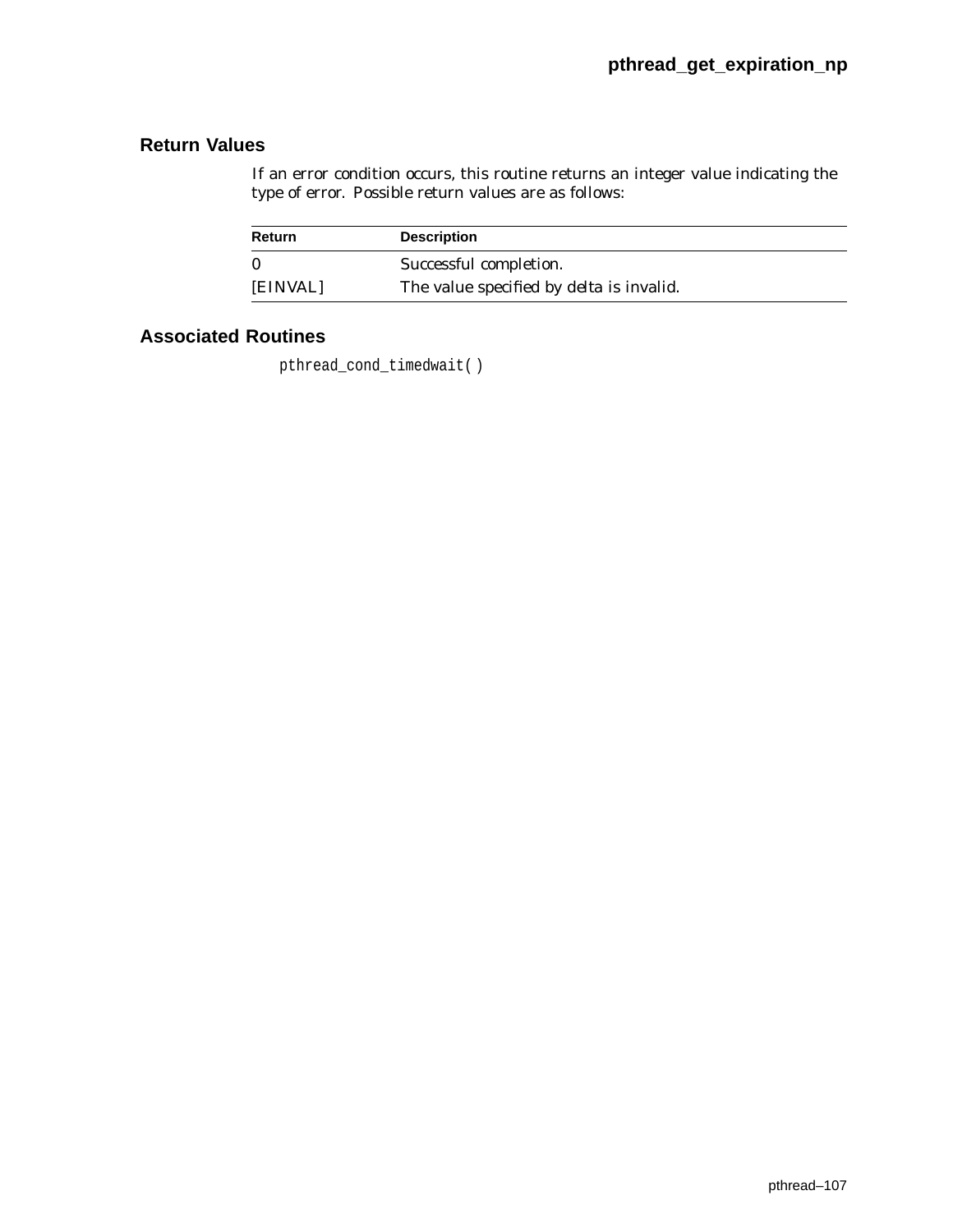# **pthread\_join**

**pthread\_join32( ), pthread\_join64( )**

*The* pthread\_join32( ) *and* pthread\_join64( ) *forms are only valid in 64 bit pointer environments for OpenVMS Alpha.* For information regarding 32- and 64-bit pointers, see Appendix B. Ensure that your compiler provides 64-bit support before you use pthread\_join64( ).

Causes the calling thread to wait for the termination of a specified thread.

### **Syntax**

pthread\_join( thread, value\_ptr );

| Argument  | Data Type        | <b>Access</b> |  |
|-----------|------------------|---------------|--|
| thread    | opaque pthread t | read          |  |
| value_ptr | void *           | write         |  |

## **C Binding**

#include <pthread.h>

int pthread\_join ( pthread\_t *thread*, void \*\**value\_ptr*);

## **Arguments**

#### **thread**

Thread whose termination is awaited by the calling routine.

#### **value\_ptr**

Return value of the terminating thread (when that thread either calls pthread\_exit( ) or returns from its start routine).

## **Description**

This routine suspends execution of the calling thread until the specified target thread *thread* terminates.

On return from a successful pthread\_join( ) call with a non-NULL *value\_ptr* argument, the value passed to pthread\_exit( ) is returned in the location referenced by *value\_ptr*, and the terminating thread is detached.

If more than one thread attempts to join with the same thread, the results are unpredictable.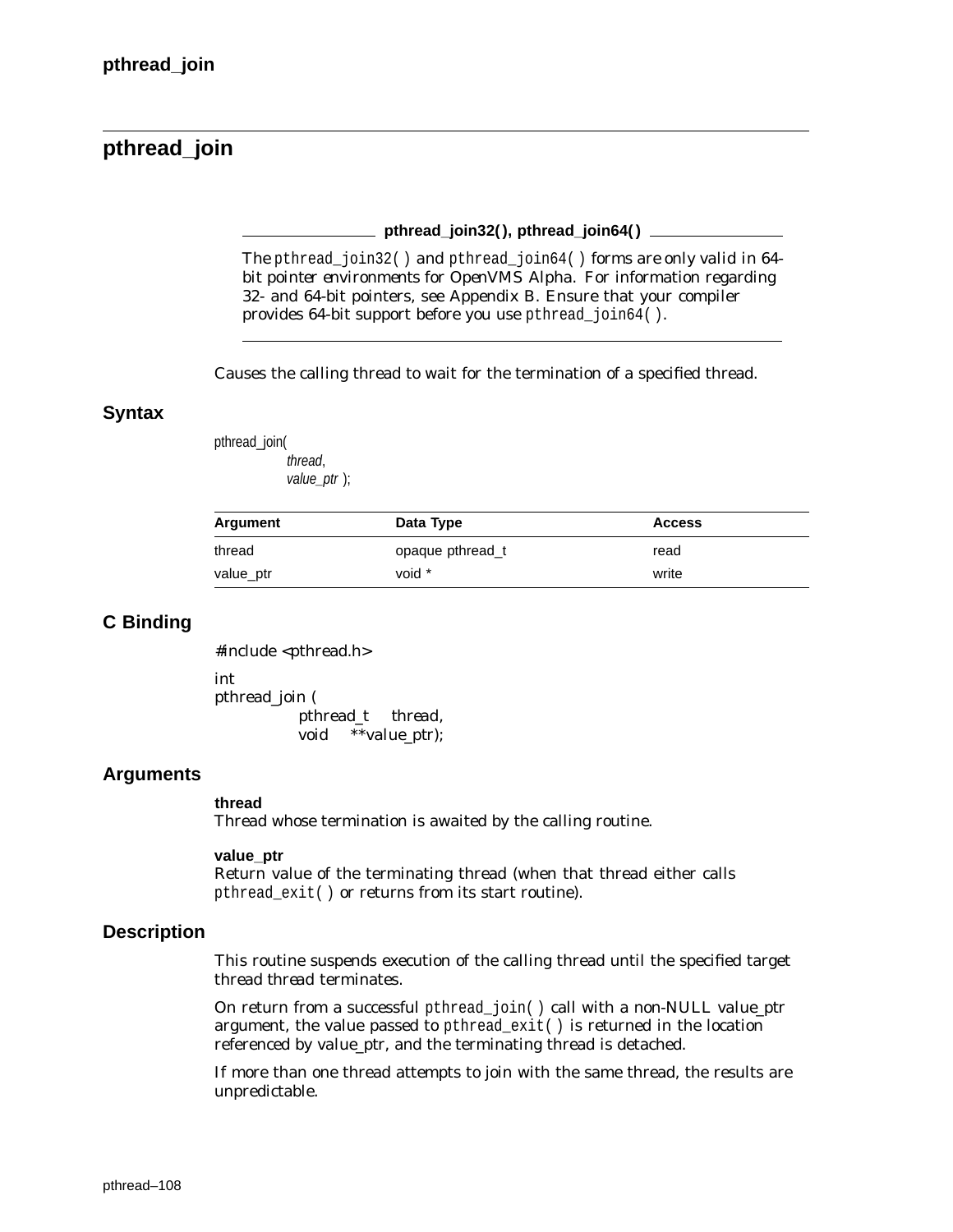A call to pthread\_join( ) returns after the target thread terminates. The pthread\_join( ) routine is a deferred cancelation point; the target thread will not be detached if the thread blocked in pthread join() is canceled.

If a thread calls this routine and specifies its own pthread\_t, a deadlock can result.

The pthread\_join( ) (or pthread\_detach( )) routine should eventually be called for every thread that is created with the detachstate attribute of its thread object set to PTHREAD CREATE JOINABLE, so that storage associated with the thread can be reclaimed.

**Note**

For OpenVMS Alpha systems:

The pthread\_join( ) routine is defined to pthread\_join64( ) if you compile using /pointer\_size=long. If you do not specify /pointer\_size, or if you specify /pointer\_size=short, then pthread\_join( ) is defined to be pthread\_join32( ). You can call pthread\_join32( ) or pthread\_join64( ) instead of pthread\_join( ). The pthread\_join32( ) form returns a 32-bit void \* value in the address to which *value\_ptr* points. The pthread\_join64( ) form returns a 64-bit void \* value. You can call either, or you can call pthread\_join( ). Note that if you call pthread\_join32( ) and the thread with which you join returns a 64-bit value, the high 32 bits of which are not 0 (zero), the Threads Library discards those high bits with no warning.

### **Return Values**

If an error condition occurs, this routine returns an integer indicating the type of error. Possible return values are as follows:

| <b>Return</b> | <b>Description</b>                                                               |
|---------------|----------------------------------------------------------------------------------|
| $\mathbf{0}$  | Successful completion.                                                           |
| [EINVAL]      | The value specified by <i>thread</i> does not refer to a joinable<br>thread.     |
| [ESRCH]       | The value specified by <i>thread</i> does not refer to an existing<br>thread ID. |
| [EDEADLK]     | A deadlock was detected, or <i>thread</i> specifies the calling<br>thread.       |

| pthread cancel() |  |
|------------------|--|
| pthread_create() |  |
| pthread detach() |  |
| pthread exit()   |  |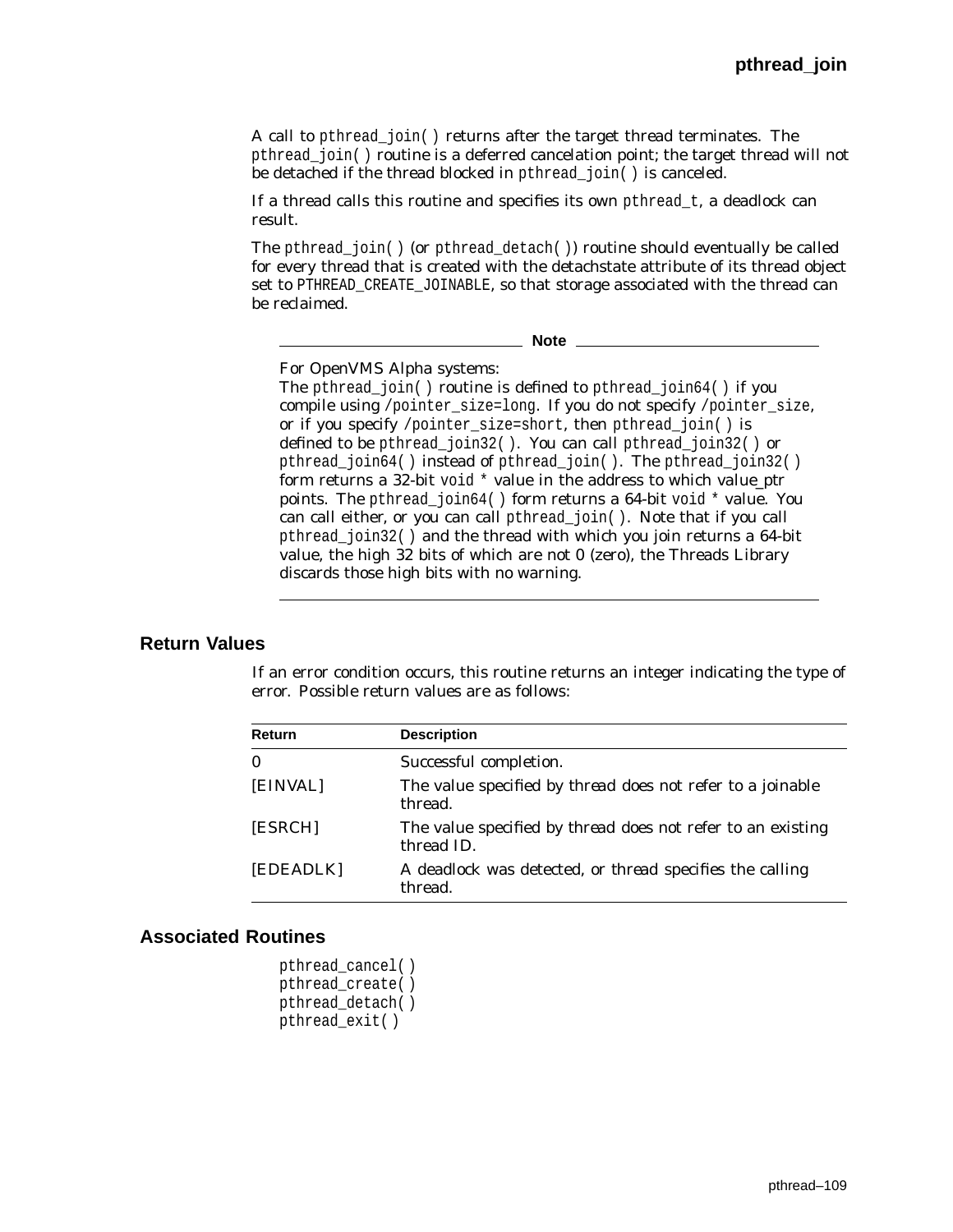# **pthread\_key\_create**

Generates a unique thread-specific data key.

#### **Syntax**

pthread\_key\_create( key,

destructor );

| Argument   | Data Type            | <b>Access</b> |
|------------|----------------------|---------------|
| key        | opaque pthread key t | write         |
| destructor | procedure            | read          |

## **C Binding**

#include <pthread.h>

int

pthread\_key\_create ( pthread\_key\_t \**key*, void (\**destructor*)(void \*));

### **Arguments**

#### **key**

Location where the new thread-specific data key will be stored.

#### **destructor**

Procedure called to destroy a thread-specific data value associated with the created key when the thread terminates. Note that the argument to the destructor for the user-specified routine is the non-NULL value associated with a key.

### **Description**

This routine generates a unique, thread-specific data key that is visible to all threads in the process. The variable *key* provided by this routine is an opaque object used to locate thread-specific data. Although the same key value can be used by different threads, the values bound to the key by pthread setspecific( ) are maintained on a per-thread basis and persist for the life of the calling thread. The initial value of the key in all threads is NULL.

The Threads Library imposes a maximum number of thread-specific data keys, equal to the symbolic constant PTHREAD\_KEYS\_MAX.

Thread-specific data allows client software to associate ''static'' information with the current thread. For example, where a routine declares a variable static in a single-threaded program, a multithreaded version of the program might create a thread-specific data key to store the same variable.

This routine generates and returns a new key value. The key reserves a cell within each thread. Each call to this routine creates a new cell that is unique within an application invocation. Keys must be generated from initialization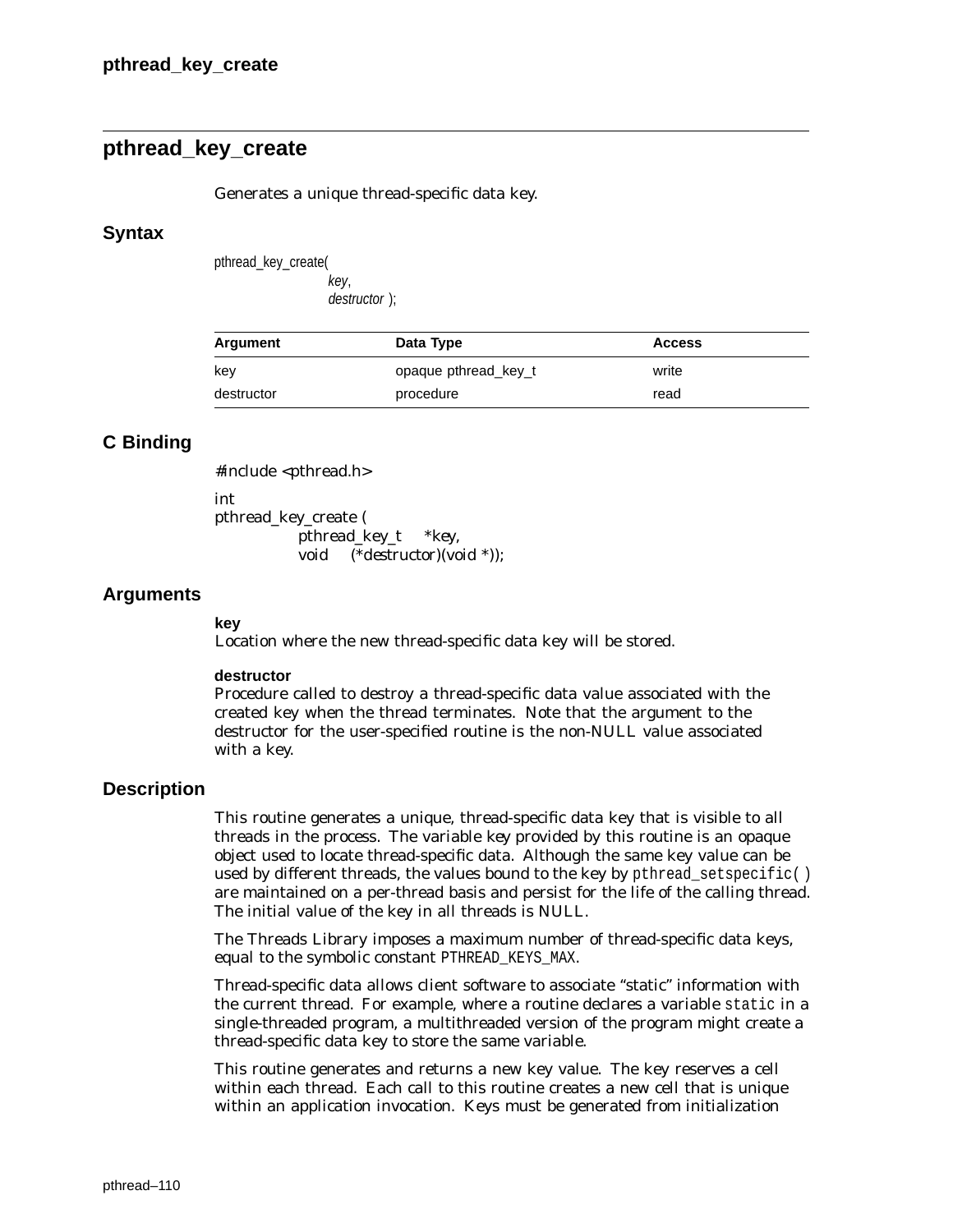code that is guaranteed to be called only once within each process. (See the pthread\_once( ) description for more information.)

When a thread terminates, its thread-specific data is automatically destroyed; however, the key remains unless destroyed by a call to pthread key delete( ). An optional destructor function can be associated with each key. At thread exit, if a key has a non-NULL destructor pointer, and the thread has a non-NULL value associated with that key, the destructor function is called with the current associated value as its sole argument. *The order in which thread-specific data destructors are called at thread termination is undefined.*

Before each destructor is called, the thread's value for the corresponding key is set to NULL. After the destructors have been called for all non-NULL values with associated destructors, if there are still some non-NULL values with associated destructors, then this sequence of actions is repeated. If there are still non-NULL values for any key with a destructor after four repetitions of this sequence, the thread is terminated. At this point, any key values that represent allocated heap will be lost. Note that this occurs only when a destructor performs some action that creates a new value for some key. Your program's destructor code should attempt to avoid this sort of circularity.

### **Return Values**

If an error condition occurs, this routine returns an integer indicating the type of error. Possible return values are as follows:

| Return   | <b>Description</b>                                                                                                                                                                     |
|----------|----------------------------------------------------------------------------------------------------------------------------------------------------------------------------------------|
| $\bf{0}$ | Successful completion.                                                                                                                                                                 |
| [EAGAIN] | The system lacked the necessary resources to create another<br>thread-specific data key, or the limit on the total number of<br>keys per process (PTHREAD_KEYS_MAX) has been exceeded. |
| [ENOMEM] | Insufficient memory exists to create the key.                                                                                                                                          |

## **Associated Routines**

pthread\_getspecific( ) pthread\_key\_delete( ) pthread\_once( ) pthread\_setspecific( )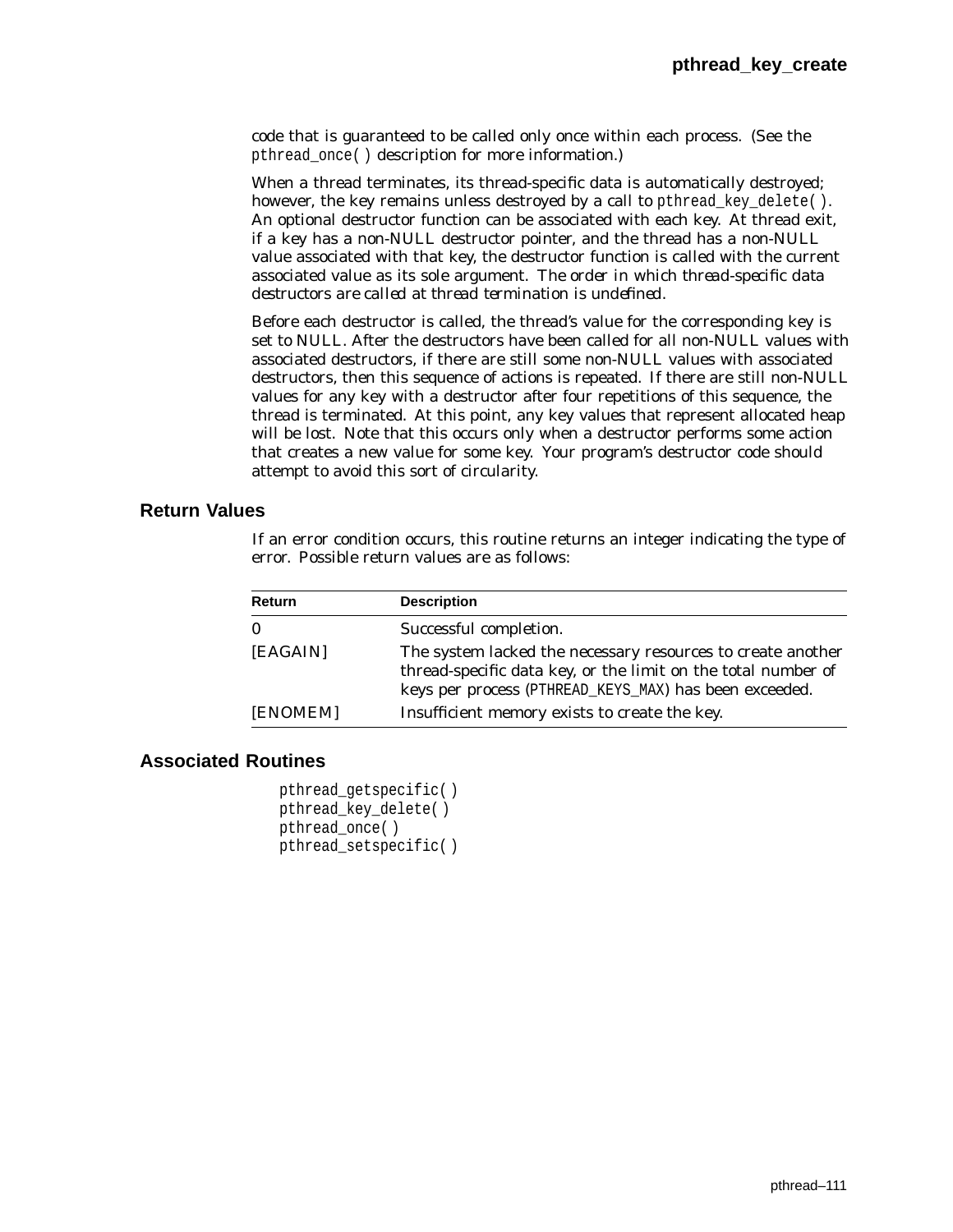# **pthread\_key\_delete**

Deletes a thread-specific data key.

### **Syntax**

pthread\_key\_delete(

key );

| Argument | Data Type            | <b>Access</b> |
|----------|----------------------|---------------|
| kev      | opaque pthread_key_t | write         |

## **C Binding**

#include <pthread.h> int pthread\_key\_delete (

pthread\_key\_t *key*);

### **Arguments**

**key**

Context key to be deleted.

### **Description**

This routine deletes the thread-specific data key specified by the *key* argument, which must have been previously returned by pthread\_key\_create( ).

The thread-specific data values associated with *key* need not be NULL at the time this routine is called. The application must free any application storage or perform any cleanup actions for data structures related to the deleted key or associated thread-specific data in any threads. This cleanup can be done either before or after this routine is called.

Attempting to use the key after calling this routine results in unpredictable behavior.

No destructor functions are invoked by this routine. Any destructor functions that may have been associated with *key* shall no longer be called upon thread exit. pthread\_key\_delete( ) can be called from within destructor functions.

### **Return Values**

If an error condition occurs, this routine returns an integer indicating the type of error. Possible return values are as follows:

| <b>Return</b> | <b>Description</b>                |
|---------------|-----------------------------------|
|               | Successful completion.            |
| [EINVAL]      | The key value is not a valid key. |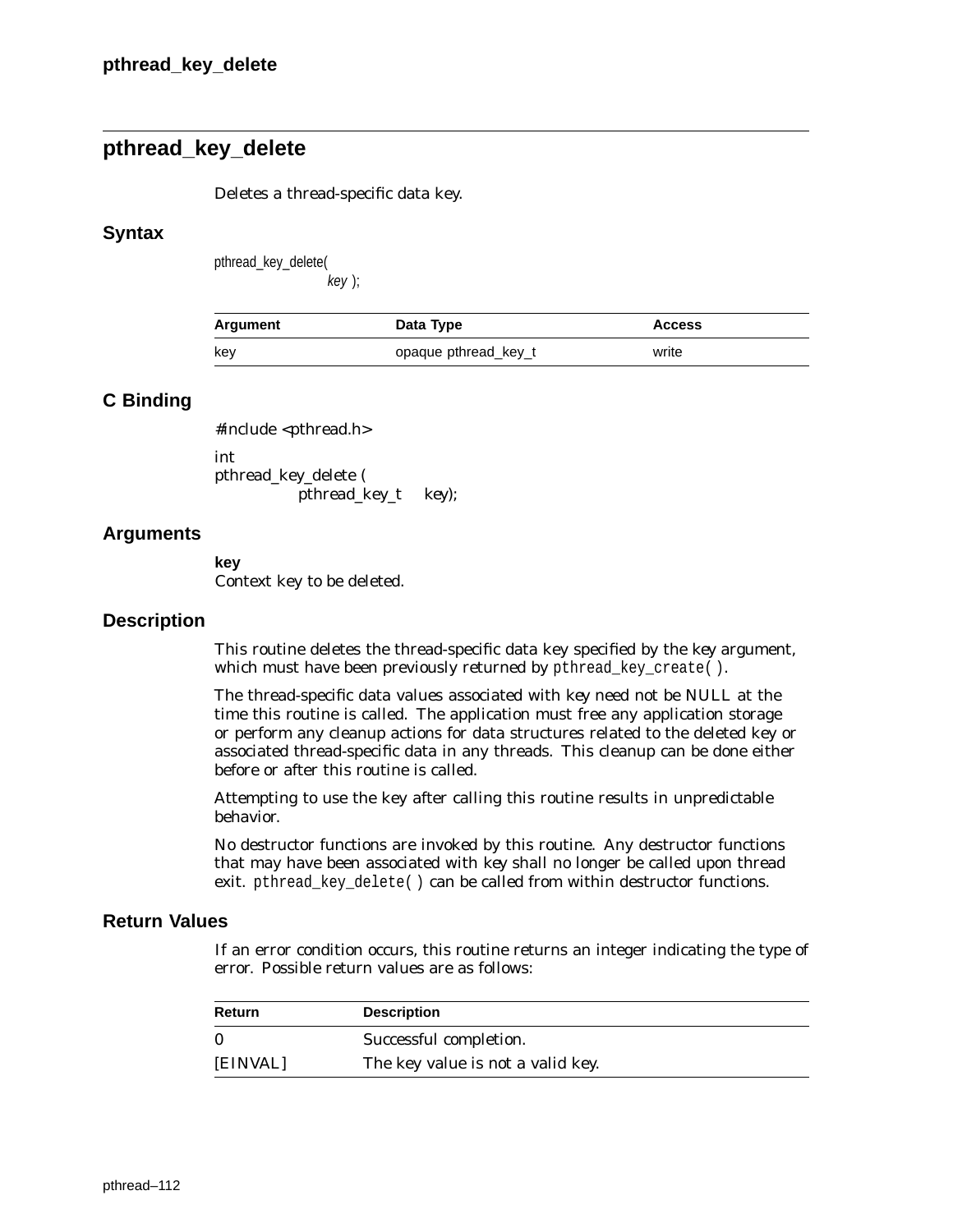# **Associated Routines**

pthread\_exit( ) pthread\_getspecific( ) pthread\_key\_create( )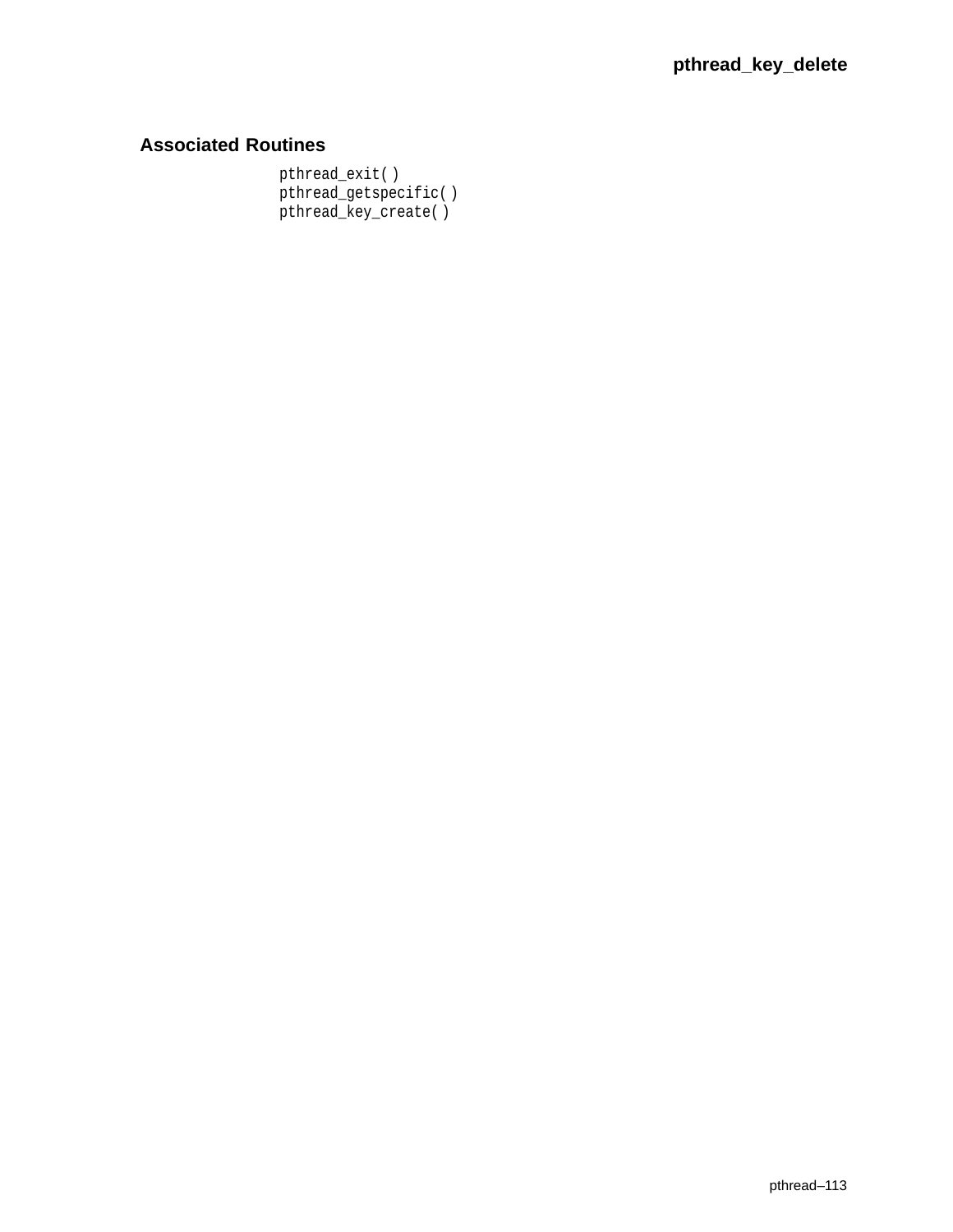# **pthread\_key\_getname\_np**

Obtains the object name from a thread-specific data key object.

#### **Syntax**

pthread\_key\_getname\_np( key, name,

len );

| Argument | Data Type            | <b>Access</b> |
|----------|----------------------|---------------|
| key      | opaque pthread_key_t | read          |
| name     | char                 | write         |
| len      | opaque size_t        | read          |

## **C Binding**

#include <pthread.h>

int

pthread\_key\_getname\_np ( pthread\_key\_t *\*key*, char *\*name*, size\_t *len*);

### **Arguments**

#### **key**

Address of the thread-specific data key object whose object name is to be obtained.

#### **name**

Location to store the obtained object name.

#### **len**

Length in bytes of buffer at the location specified by *name*.

### **Description**

This routine copies the object name from the thread-specific data key object specified by the *key* argument to the buffer at the location specified by the *name* argument. Before calling this routine, your program must allocate the buffer indicated by *name*.

The object name is a C language string and provides an identifier that is meaningful to a person debugging a multithreaded application. The maximum number of characters in the object name is 31.

If the specified thread-specific data key object has not been previously set with an object name, this routine copies a C language null string into the buffer at location *name*.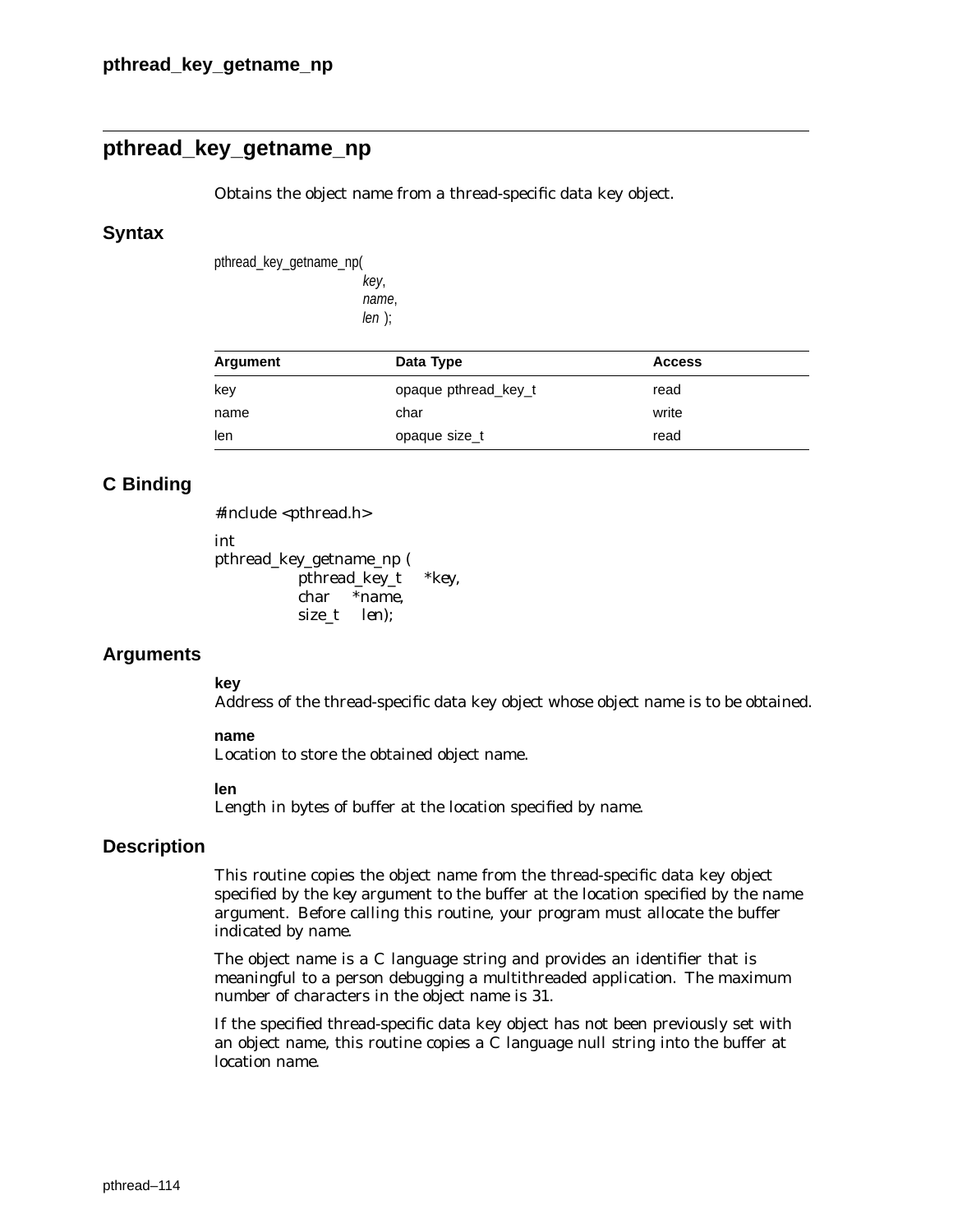If an error condition occurs, this routine returns an integer value indicating the type of error. Possible return values are as follows:

| <b>Return</b> | <b>Description</b>                             |
|---------------|------------------------------------------------|
|               | Successful completion.                         |
| [EINVAL]      | The value specified by key is not a valid key. |

# **Associated Routines**

pthread\_key\_setname\_np( )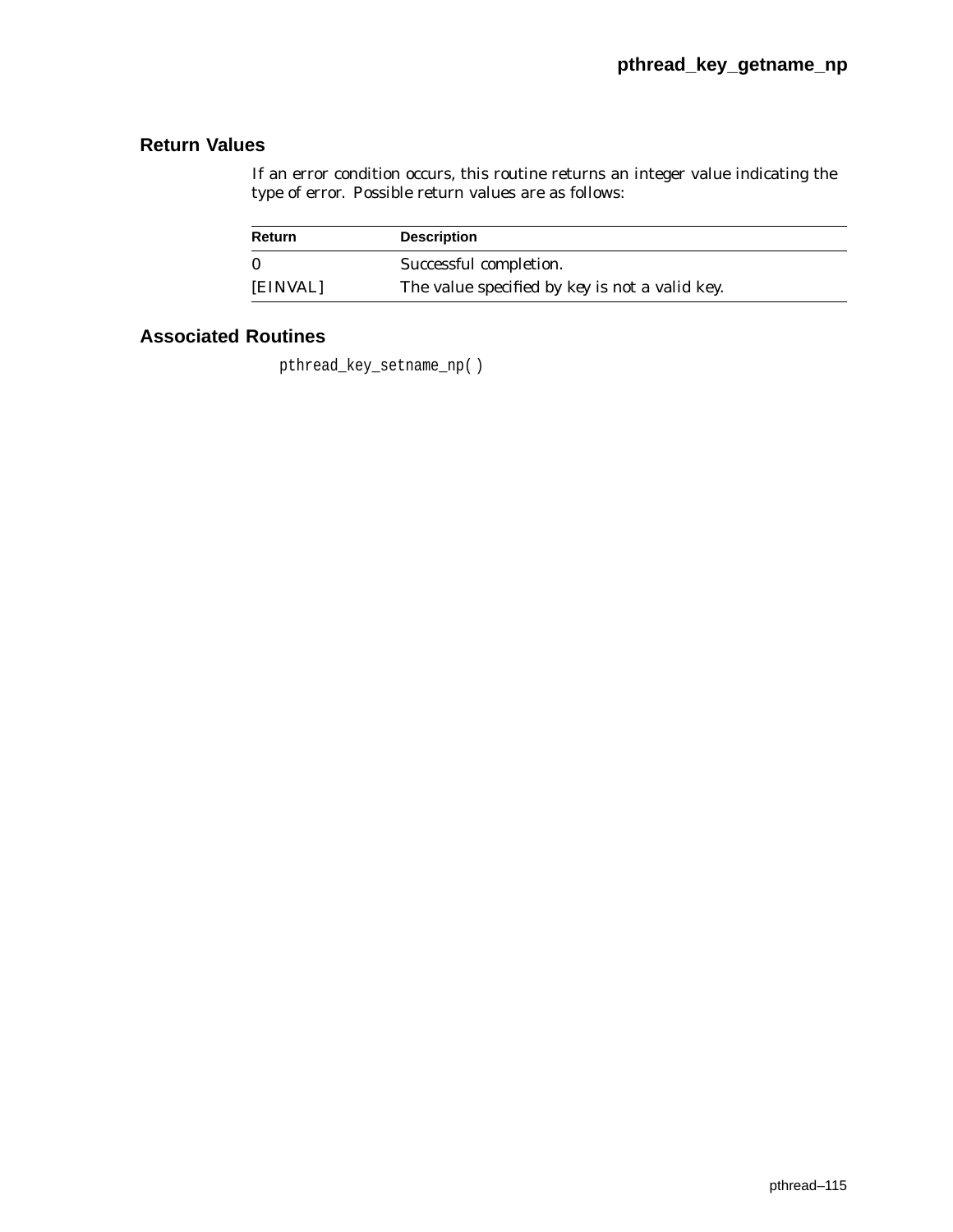# **pthread\_key\_setname\_np**

Changes the object name in a thread-specific data key object.

#### **Syntax**

pthread\_key\_setname\_np( key, name,

mbz );

| Argument | Data Type            | <b>Access</b> |
|----------|----------------------|---------------|
| key      | opaque pthread key t | write         |
| name     | char                 | read          |
| mbz      | void                 | read          |

### **C Binding**

#include <pthread.h>

int

pthread\_key\_setname\_np ( pthread\_key\_t *\*cond*, const char *\*name*, void *\*mbz*);

### **Arguments**

#### **key**

Address of the thread-specific data key object whose object name is to be changed.

#### **name**

Object name value to copy into the key object.

#### **mbz**

Reserved for future use. The value must be zero (0).

### **Description**

This routine changes the object name in the thread-specific data key object specified by the *key* argument to the value specified by the *name* argument. To set a new thread-specific data key object's object name, call this routine immediately after initializing the key object.

The object name is a C language string and provides an identifier that is meaningful to a person debugging a multithreaded application. The maximum number of characters in the object name is 31.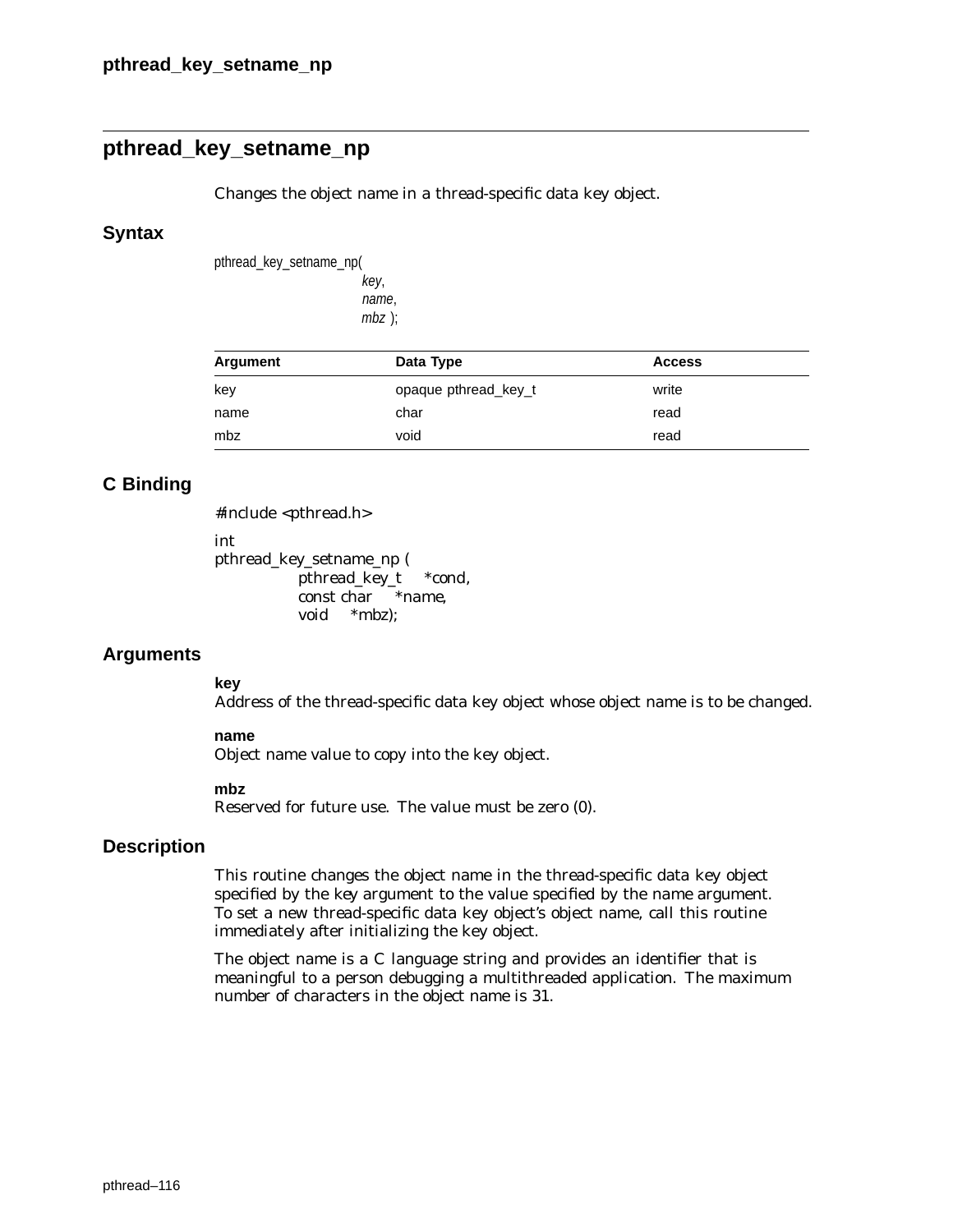If an error condition occurs, this routine returns an integer value indicating the type of error. Possible return values are as follows:

| Return   | <b>Description</b>                                                                                       |
|----------|----------------------------------------------------------------------------------------------------------|
| $\bf{0}$ | Successful completion.                                                                                   |
| [EINVAL] | The value specified by key is not a valid key, or the length in<br>characters of <i>name</i> exceeds 31. |
| [ENOMEM] | Insufficient memory exists to create a copy of the object name<br>string.                                |

# **Associated Routines**

pthread\_key\_getname\_np( )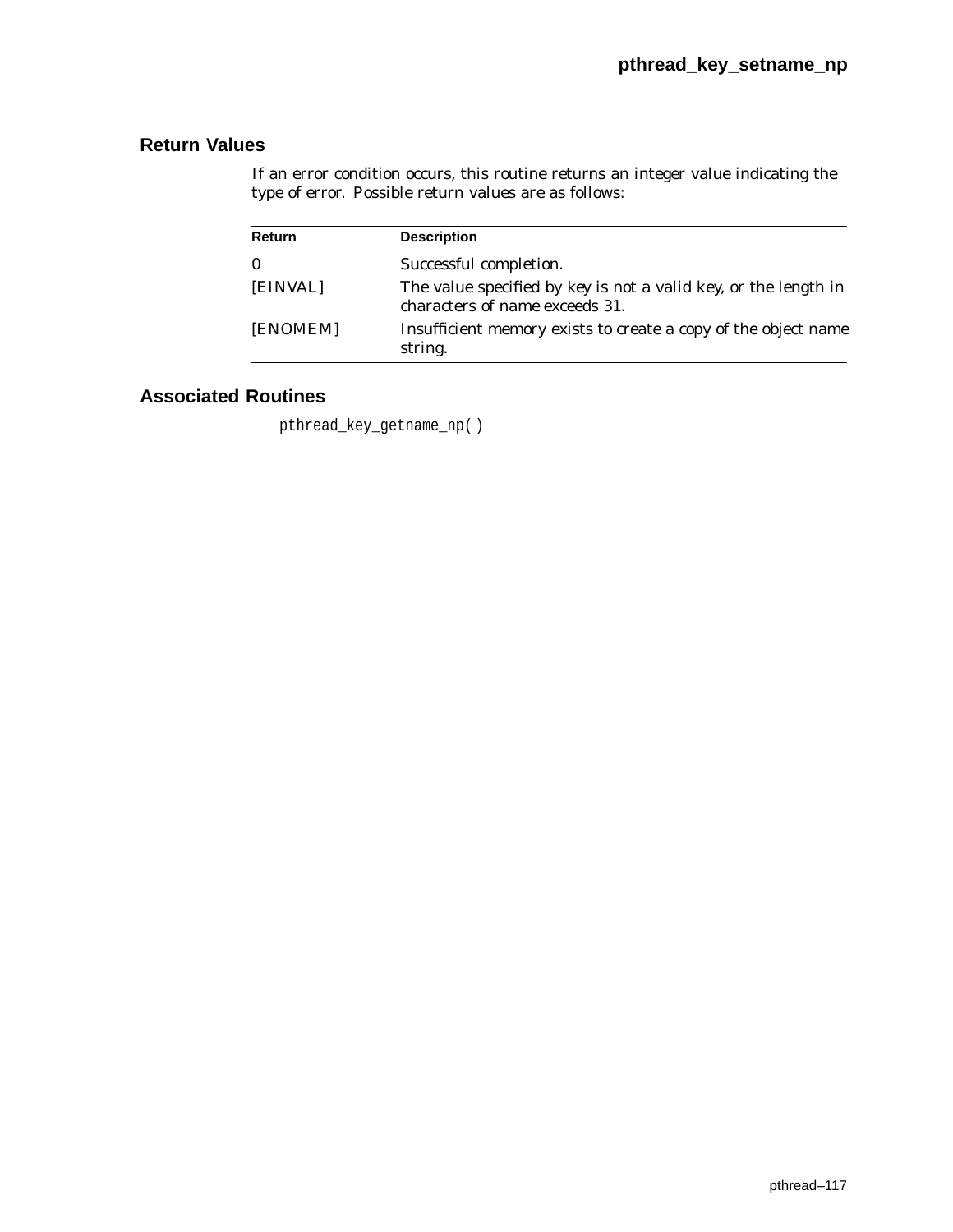# **pthread\_kill**

Delivers a signal to a specified target thread.

*This routine is for Tru64 UNIX systems only.*

### **Syntax**

pthread\_kill( thread, sig );

| Argument | Data Type        | <b>Access</b> |
|----------|------------------|---------------|
| thread   | opaque pthread t | read          |
| sig      | integer          | read          |

# **C Binding**

#include <pthread.h> include <signal.h> int pthread\_kill ( pthread\_t *thread*, int *sig*);

### **Arguments**

**thread** Thread to receive a signal request.

**sig**

A signal request.

### **Description**

This routine sends a signal to the specified target thread *thread*. Any signal defined to stop, continue, or terminate will stop or terminate the process, even though it can be handled by the target thread. For example, SIGTERM terminates *all* threads in the process, even though it can be handled by the target thread.

Specifying a *sig* argument of 0 (zero) causes this routine to validate the *thread* argument but not to deliver any signal.

The name of the "kill" routine is sometimes misleading, because many signals do not terminate a thread.

The various signals are as follows:

| SIGHUP  | <b>SIGPIPE</b> | <b>SIGTTIN</b> |
|---------|----------------|----------------|
| SIGINT  | <b>SIGALRM</b> | SIGTTOU        |
| SIGQUIT | <b>SIGTERM</b> | -SIGIO         |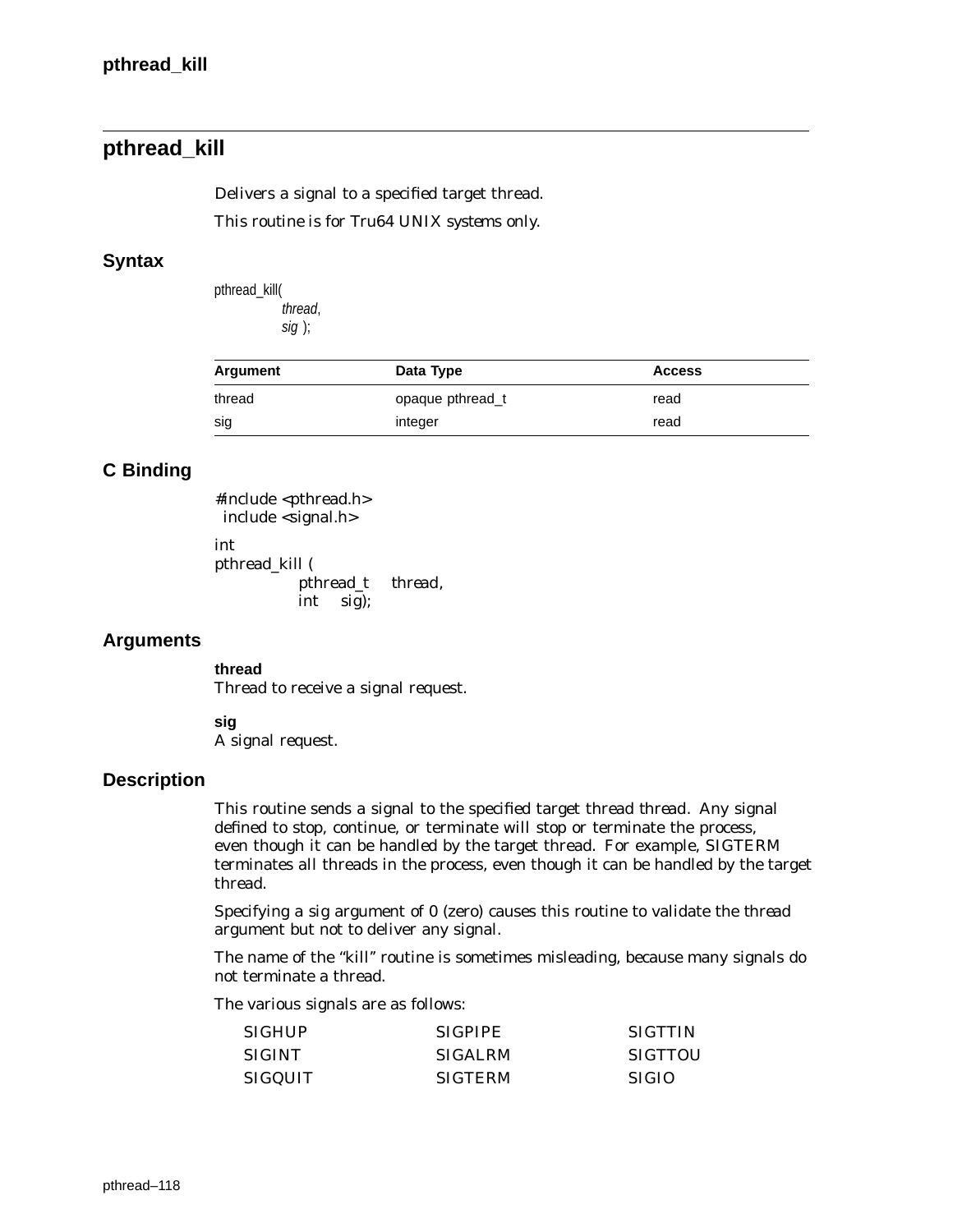| <b>SIGTRAP</b> | SIGUSR <sub>1</sub> | <b>SIGXCPU</b>      |
|----------------|---------------------|---------------------|
| <b>SIGABRT</b> | <b>SIGSYS</b>       | <b>SIGXFSZ</b>      |
| <b>SIGEMT</b>  | <b>SIGURG</b>       | <b>SIGVTALRM</b>    |
| <b>SIGFPE</b>  | <b>SIGSTOP</b>      | <b>SIGPROF</b>      |
| <b>SIGKILL</b> | <b>SIGTSTP</b>      | <b>SIGINFO</b>      |
| <b>SIGBUS</b>  | <b>SIGCONT</b>      | SIGUSR <sub>1</sub> |
| <b>SIGSEGV</b> | <b>SIGCHLD</b>      | SIGUSR <sub>2</sub> |

If this routine does not execute successfully, no signal is sent.

### **Return Values**

If an error condition occurs, this routine returns an integer value indicating the type of error. Possible return values are as follows:

| Return   | <b>Description</b>                                              |
|----------|-----------------------------------------------------------------|
| 0        | Successful completion.                                          |
| [EINVAL] | The value of sig is invalid or an unsupported signal value.     |
| [ESRCH]  | The value of <i>thread</i> does not specify an existing thread. |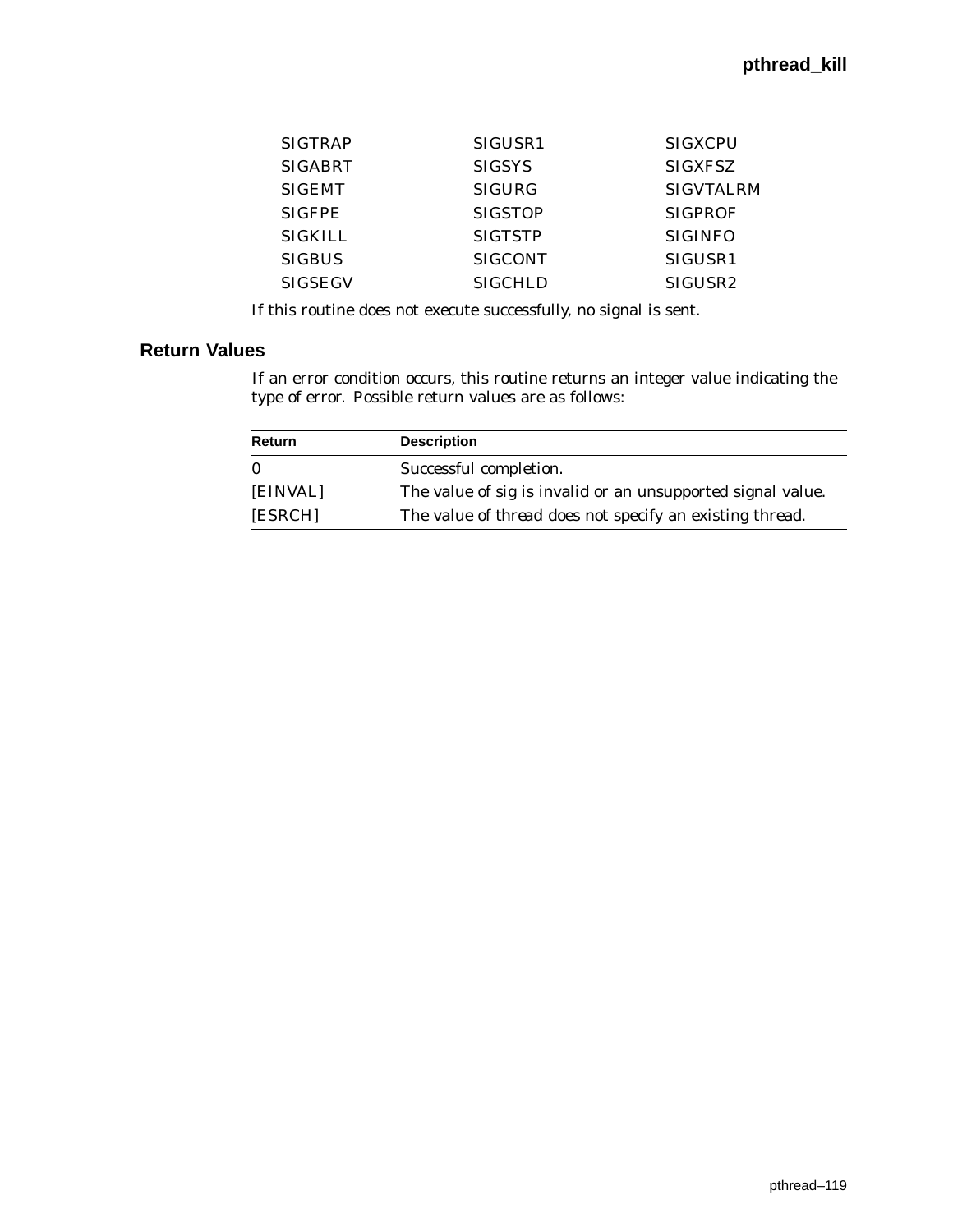# **pthread\_lock\_global\_np**

Locks the Threads Library global mutex.

#### **Syntax**

pthread lock global np( );

### **C Binding**

#include <pthread.h> int

pthread\_lock\_global\_np (void);

#### **Arguments**

None

#### **Description**

This routine locks the Threads Library global mutex. If the global mutex is currently held by another thread when a thread calls this routine, the calling thread waits for the global mutex to become available and then locks it.

The thread that has locked the global mutex becomes its current owner and remains the owner until the same thread has unlocked it. This routine returns with the global mutex in the locked state and with the current thread as the global mutex's current owner.

Use the global mutex when calling a library package that is not designed to run in a multithreaded environment. Unless the documentation for a library function specifically states that it is thread-safe, assume that it is not compatible; in other words, assume it is nonreentrant.

The global mutex is one lock. Any code that calls any function that is not known to be reentrant should use the same lock. This prevents problems resulting from dependencies among threads that call library functions and those functions' calling other functions, and so on.

The global mutex is a recursive mutex. A thread that has locked the global mutex can relock it without deadlocking. The locking thread must call pthread\_unlock\_global\_np( ) as many times as it called this routine, to allow another thread to lock the global mutex.

### **Return Values**

If an error condition occurs, this routine returns an integer value indicating the type of error. Possible return values are as follows:

| <b>Return</b> | <b>Description</b>     |
|---------------|------------------------|
| -0            | Successful completion. |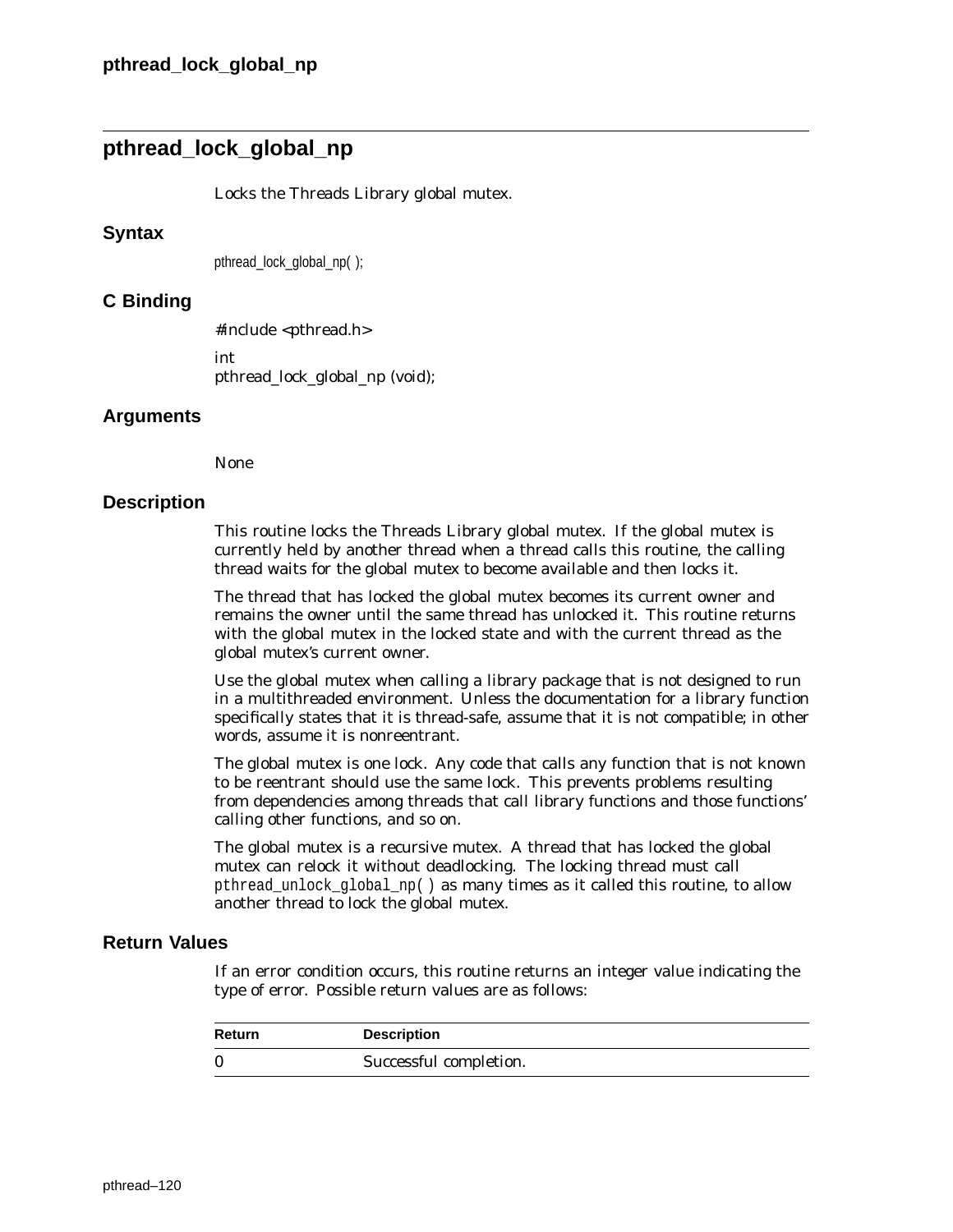# **Associated Routines**

pthread\_unlock\_global\_np( )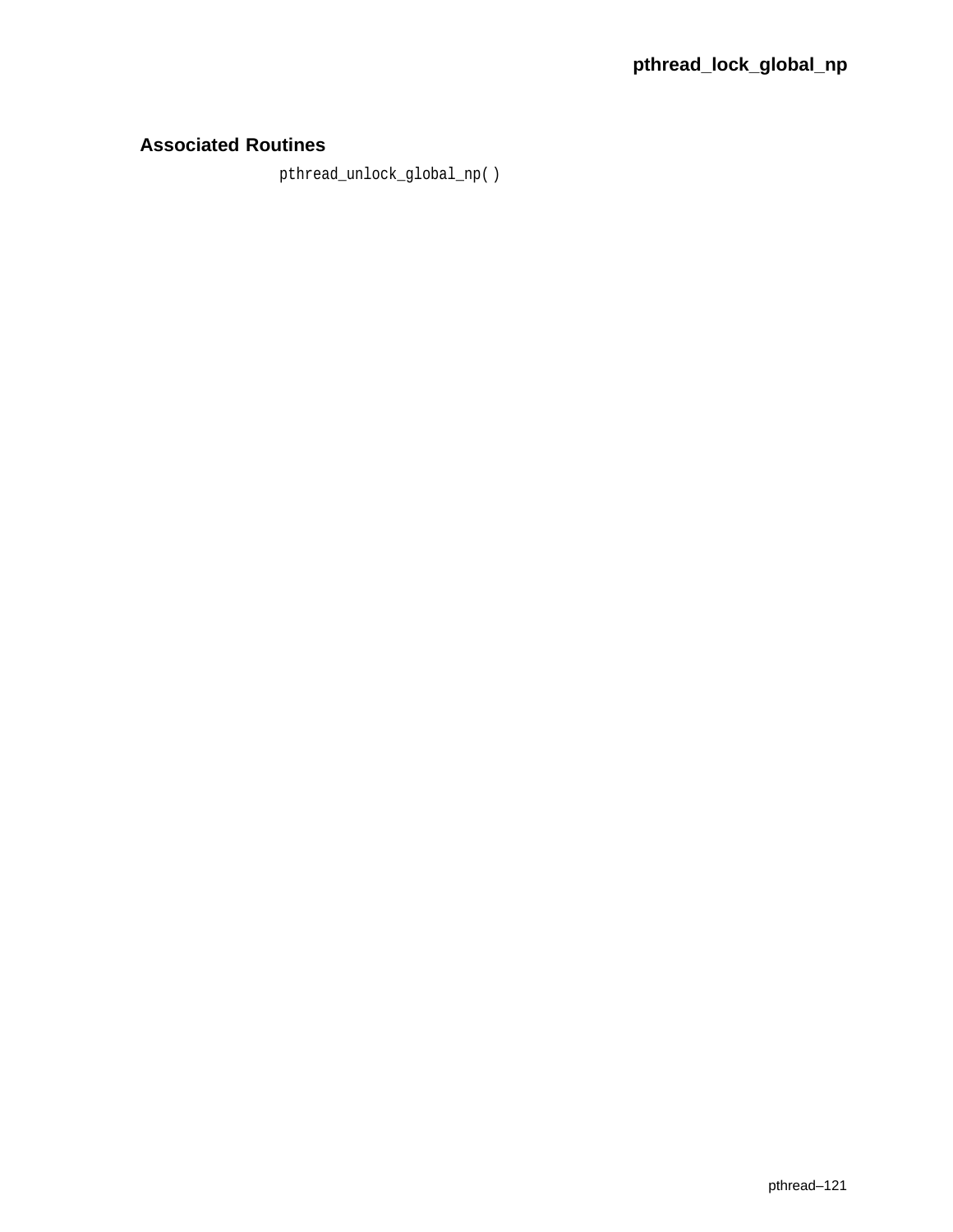# **pthread\_mutexattr\_destroy**

Destroys the specified mutex attributes object.

#### **Syntax**

pthread\_mutexattr\_destroy(

attr );

| Argument | Data Type                  | <b>Access</b> |
|----------|----------------------------|---------------|
| attr     | opaque pthread_mutexattr_t | write         |

### **C Binding**

#include <pthread.h>

int pthread\_mutexattr\_destroy ( pthread\_mutexattr\_t \**attr*);

### **Arguments**

#### **attr**

Mutex attributes object to be destroyed.

#### **Description**

This routine destroys a mutex attributes object—that is, the object becomes uninitialized. Call this routine when your program no longer needs the specified mutex attributes object.

After this routine is called, the Threads Library may reclaim the storage used by the mutex attributes object. Mutexes that were created using this attributes object are not affected by the destruction of the mutex attributes object.

The results of calling this routine are unpredictable, if the attributes object specified in the *attr* argument does not exist.

## **Return Values**

If an error condition occurs, this routine returns an integer value indicating the type of error. Possible return values are as follows:

| Return   | <b>Description</b>                                                   |
|----------|----------------------------------------------------------------------|
| $\Omega$ | Successful completion.                                               |
| [EINVAL] | The value specified by <i>attr</i> is not a valid attributes object. |

```
pthread_mutexattr_init( )
```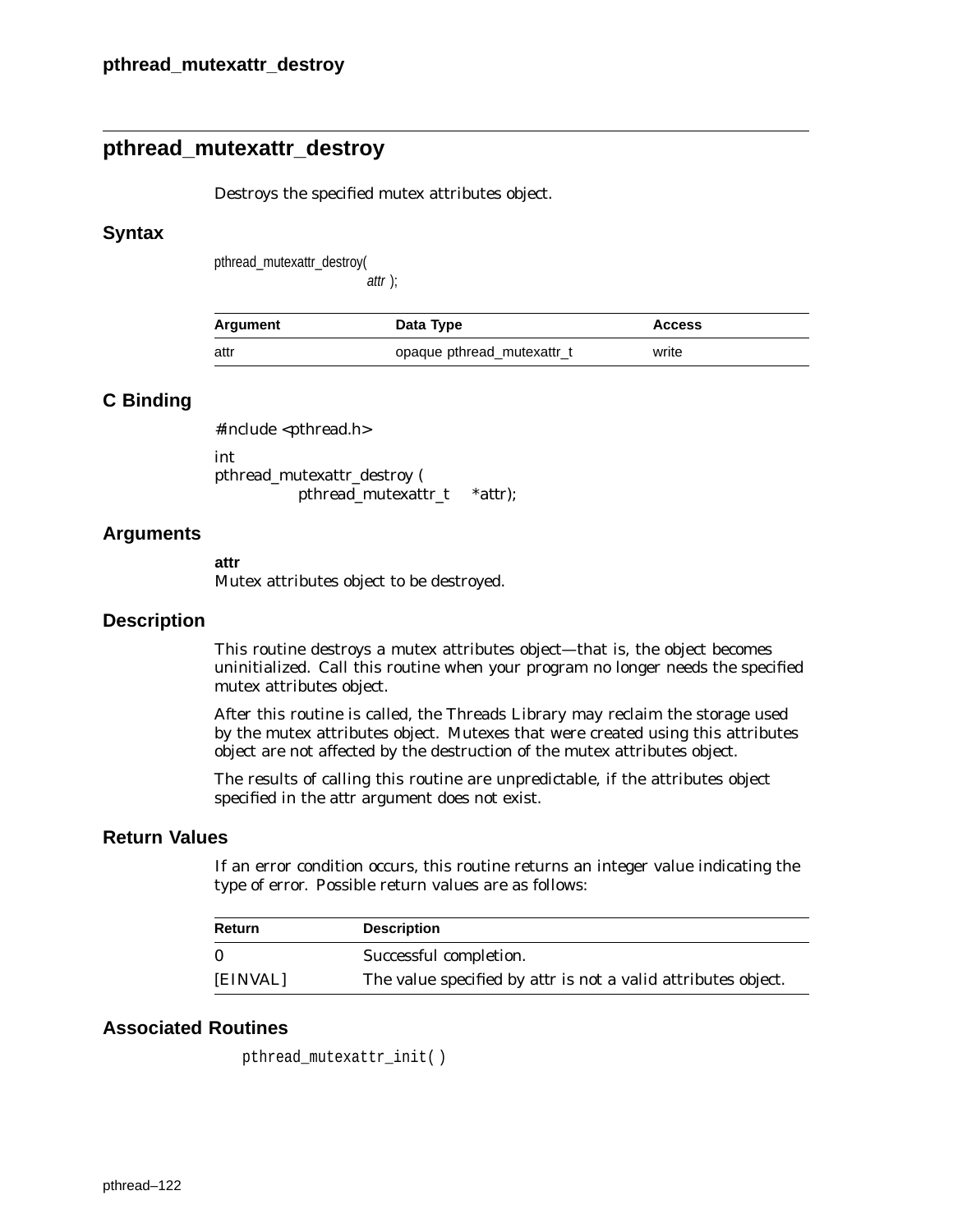# **pthread\_mutexattr\_getpshared**

Obtains the value of the process-shared attribute of the specified mutex attributes object.

*This routine is for Tru64 UNIX systems only.*

### **Syntax**

pthread\_mutexattr\_getpshared(

attr, pshared );

| Argument | Data Type                  | <b>Access</b> |
|----------|----------------------------|---------------|
| attr     | opaque pthread_mutexattr_t | read          |
| pshared  | int                        | write         |

## **C Binding**

#include <pthread.h>

int

pthread\_mutexattr\_getpshared ( const pthread\_mutexattr\_t \**attr*, int \**pshared*);

## **Arguments**

#### **attr**

Address of the mutex attributes object whose process-shared attribute is obtained.

#### **pshared**

Value received from process-shared attribute of the mutex attributes object specified in *attr*.

### **Description**

This routine obtains the value of the process-shared attribute of the mutex attributes object specified by the *attr* argument and stores it in the location specified by the *pshared* argument. This attributes object must already be initialized at the time this routine is called.

Setting the process-shared attribute to PTHREAD PROCESS PRIVATE permits a mutex to be operated upon by threads created within the same process as the thread that initialized the mutex. If threads of differing processes attempt to operate on such a mutex, the behavior is undefined.

The default value of the process-shared attribute of a mutex attributes object is PTHREAD\_PROCESS\_PRIVATE.

Setting the process-shared attribute to PTHREAD\_PROCESS\_SHARED permits a mutex to be operated upon by any thread that has access to the memory where the mutex is allocated, even if the mutex is allocated in memory that is shared by multiple processes.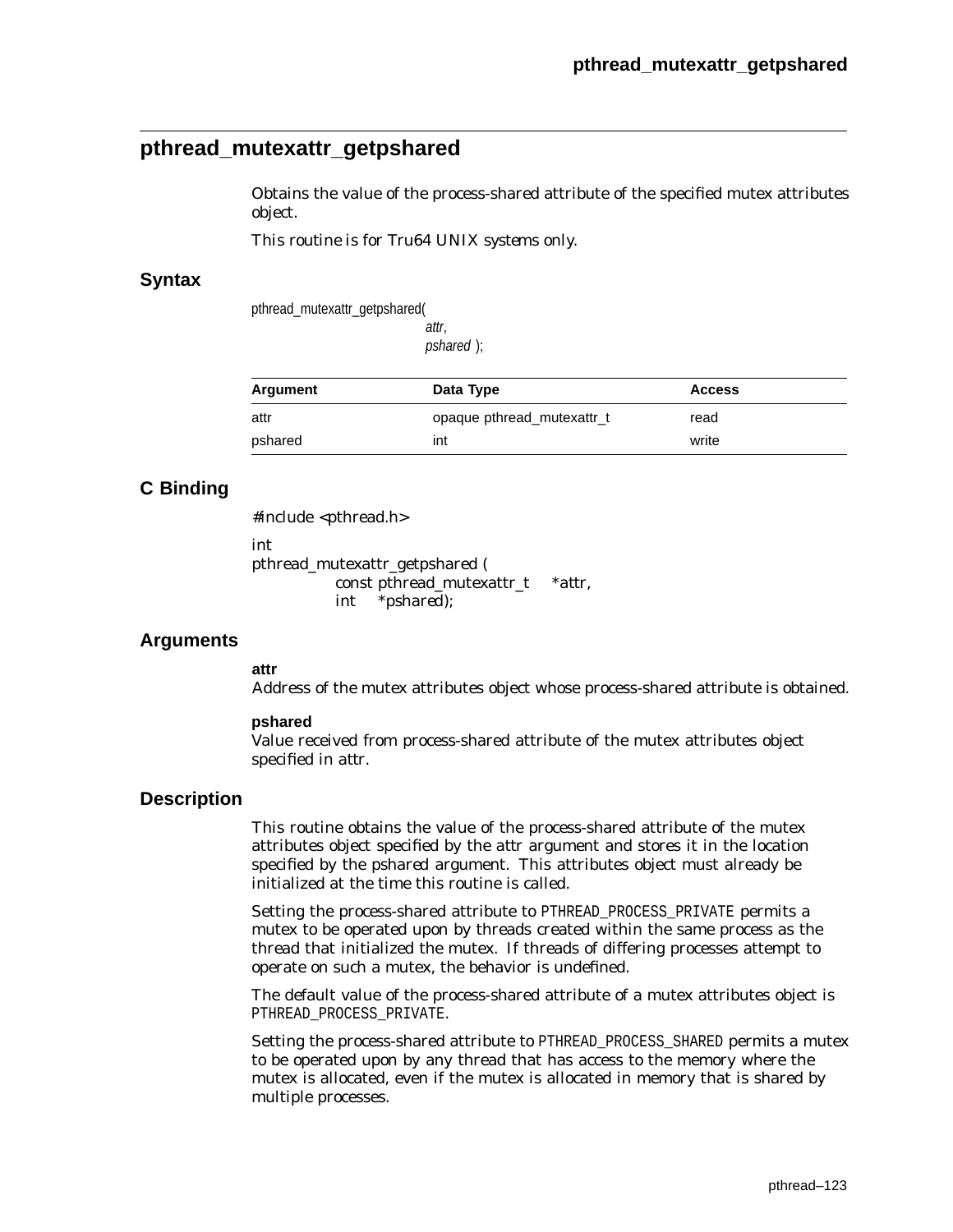If an error condition occurs, this routine returns an integer value indicating the type of error. Possible return values are as follows:

| Return   | <b>Description</b>                                                   |
|----------|----------------------------------------------------------------------|
| $\Omega$ | Successful completion.                                               |
| [EINVAL] | The value specified by <i>attr</i> is not a valid attributes object. |

```
pthread_mutex_init( )
pthread_mutexattr_destroy( )
pthread_mutexattr_init( )
pthread_mutexattr_setpshared( )
```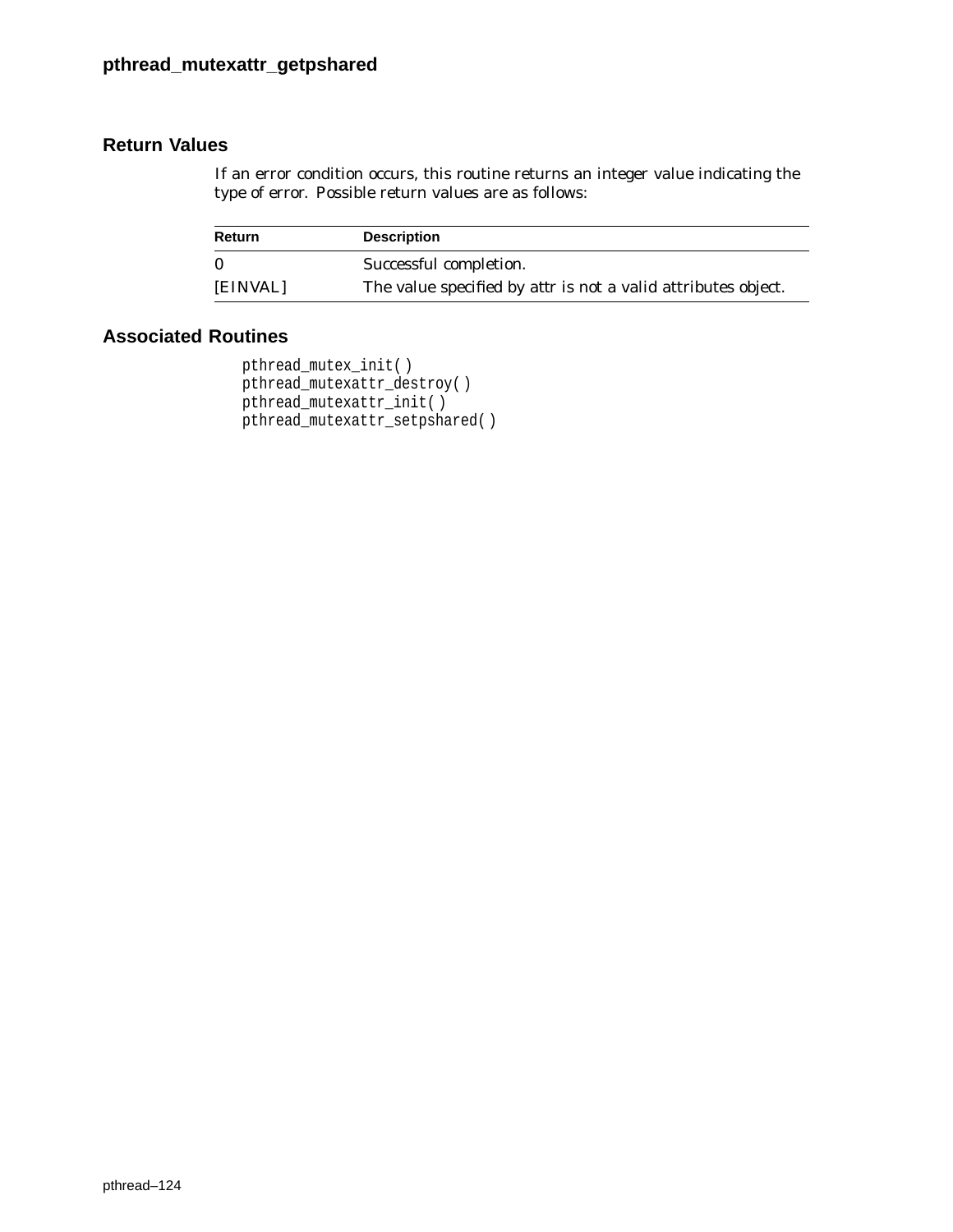# **pthread\_mutexattr\_gettype**

Obtains the mutex type attribute in the specified mutex attribute object.

#### **Syntax**

pthread\_mutexattr\_gettype(

attr, type );

| Argument | Data Type                  | <b>Access</b> |  |
|----------|----------------------------|---------------|--|
| attr     | opaque pthread mutexattr_t | read          |  |
| type     | integer                    | write         |  |

## **C Binding**

#include <pthread.h> int pthread\_mutexattr\_gettype (

> const pthread\_mutexattr\_t \**attr*, int \**type*);

### **Arguments**

#### **attr**

Mutex attributes object whose mutex type attribute is obtained.

#### **type**

Receives the value of the mutex type attribute. The *type* argument specifies the type of mutex that can be created. Valid values are:

PTHREAD\_MUTEX\_NORMAL PTHREAD\_MUTEX\_DEFAULT (default) PTHREAD\_MUTEX\_RECURSIVE PTHREAD\_MUTEX\_ERRORCHECK

### **Description**

This routine obtains the value of the mutex type attribute in the mutex attributes object specified by the *attr* argument and stores it in the location specified by the *type* argument. See the pthread\_mutexattr\_settype( ) description for information about mutex types.

# **Return Values**

On successful completion, this routine returns the mutex type in the location specified by the *type* argument.

If an error condition occurs, this routine returns an integer value indicating the type of the error. Possible return values are as follows: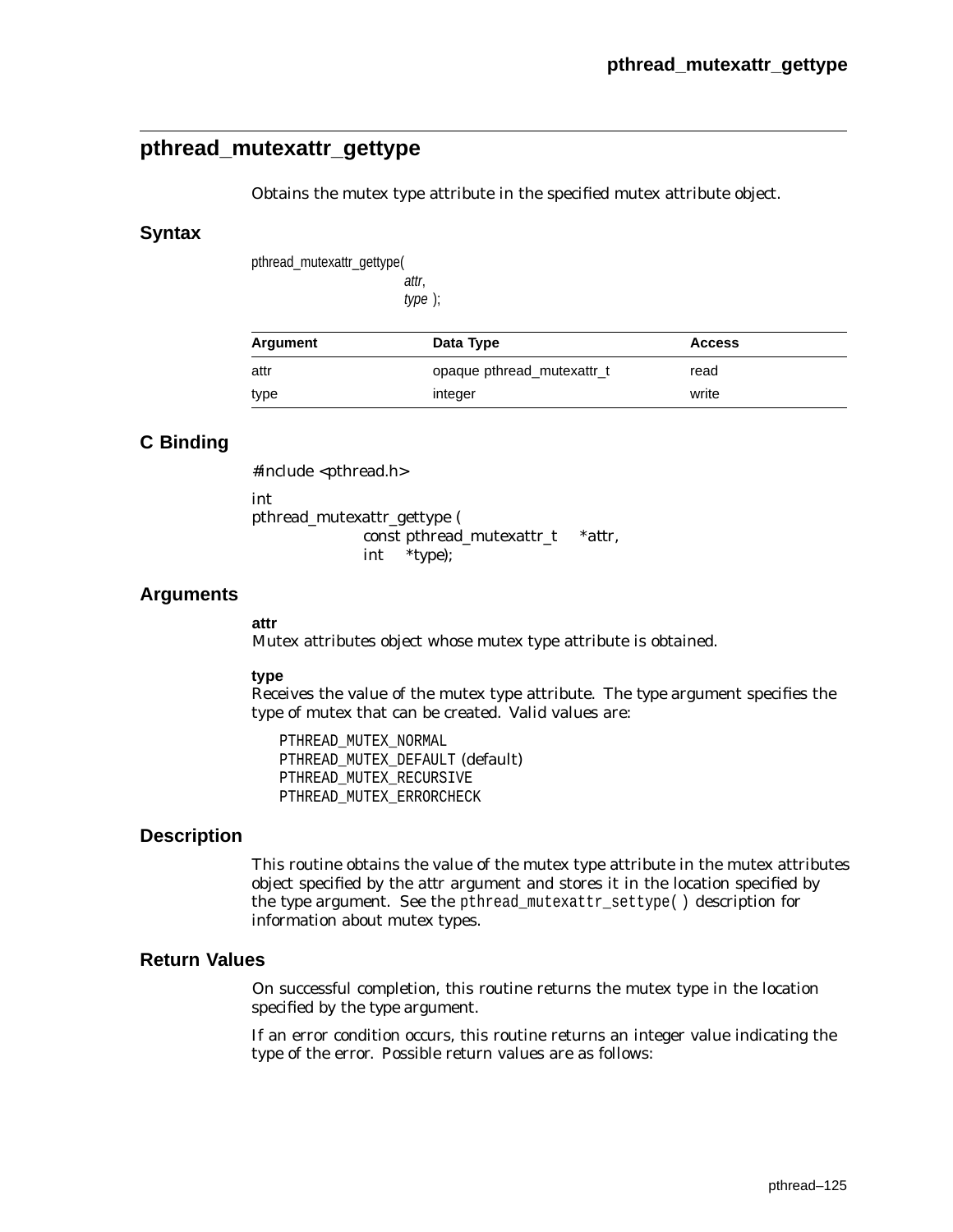| <b>Return</b> | <b>Description</b>                                                            |
|---------------|-------------------------------------------------------------------------------|
| $\bf{0}$      | Successful completion.                                                        |
| [EINVAL]      | The value specified by <i>attr</i> is not a valid mutex attributes<br>object. |

```
pthread_mutexattr_init( )
pthread_mutexattr_settype( )
pthread_mutex_init( )
```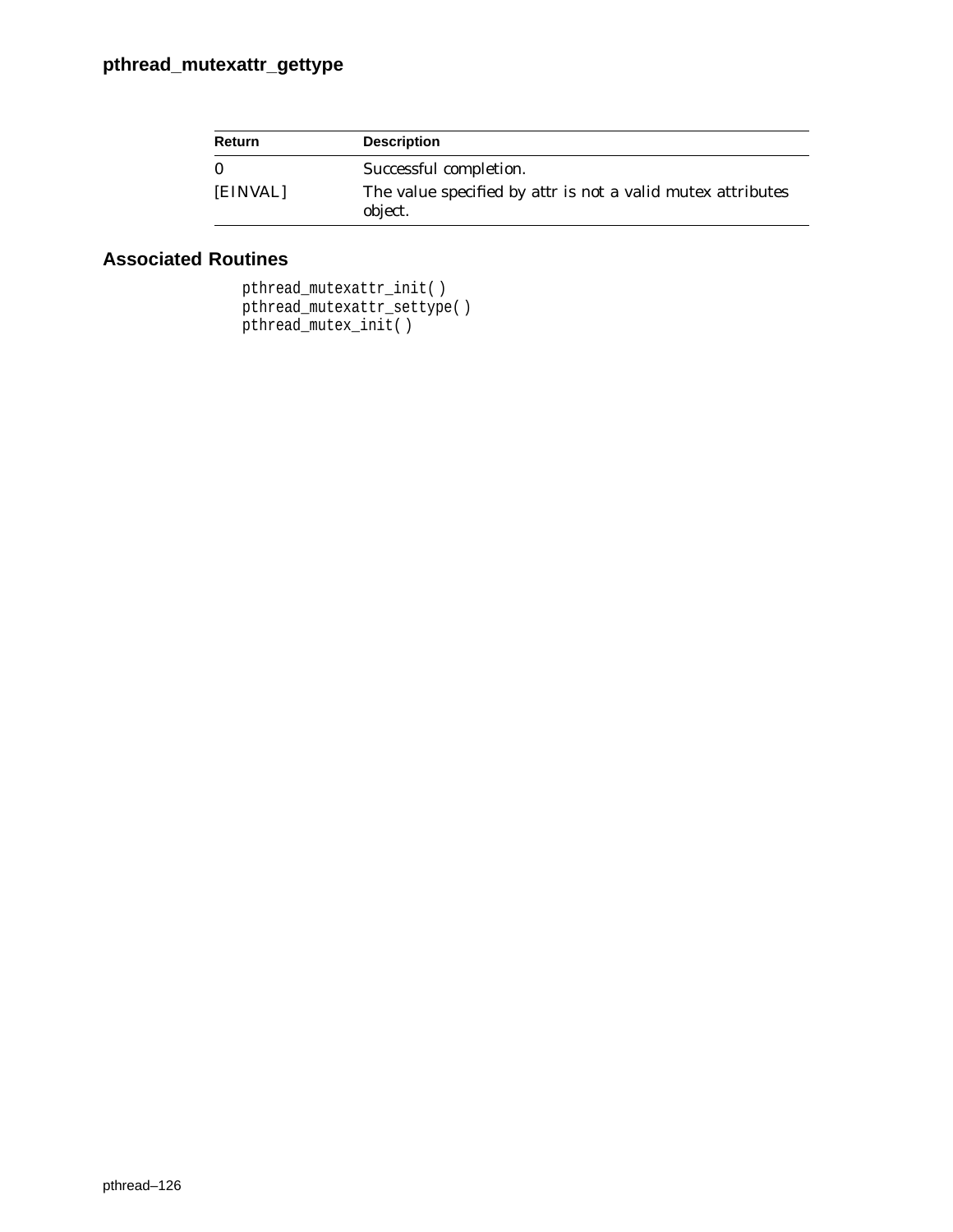# **pthread\_mutexattr\_init**

Initializes a mutex attributes object.

### **Syntax**

pthread\_mutexattr\_init(

attr );

| Argument | Data Type                  | <b>Access</b> |
|----------|----------------------------|---------------|
| attr     | opaque pthread mutexattr_t | write         |

## **C Binding**

#include <pthread.h>

int pthread\_mutexattr\_init ( pthread\_mutexattr\_t \**attr*);

### **Arguments**

**attr**

Address of the mutex attributes object to be initialized.

### **Description**

This routine initializes the mutex attributes object specified by the *attr* argument with a set of default values. A mutex attributes object is used to specify the attributes of one or more mutexes when they are created. The attributes object created by this routine is used only in calls to the pthread\_mutex\_init( ) routine.

When a mutex attributes object is used to create a mutex, the values of the individual attributes determine the characteristics of the new mutex. Thus, attributes objects act as additional arguments to mutex creation. Changing individual attributes in an attributes object does not affect any mutexes that were previously created using that attributes object.

You can use the same mutex attributes object in successive calls to pthread\_mutex\_init( ), from any thread. If multiple threads can change attributes in a shared mutex attributes object, your program must use a mutex to protect the integrity of the attributes object's contents.

Results are undefined if this routine is called and the *attr* argument specifies a mutex attributes object that is already initialized.

### **Return Values**

If an error condition occurs, this routine returns an integer value indicating the type of error. Possible return values are as follows: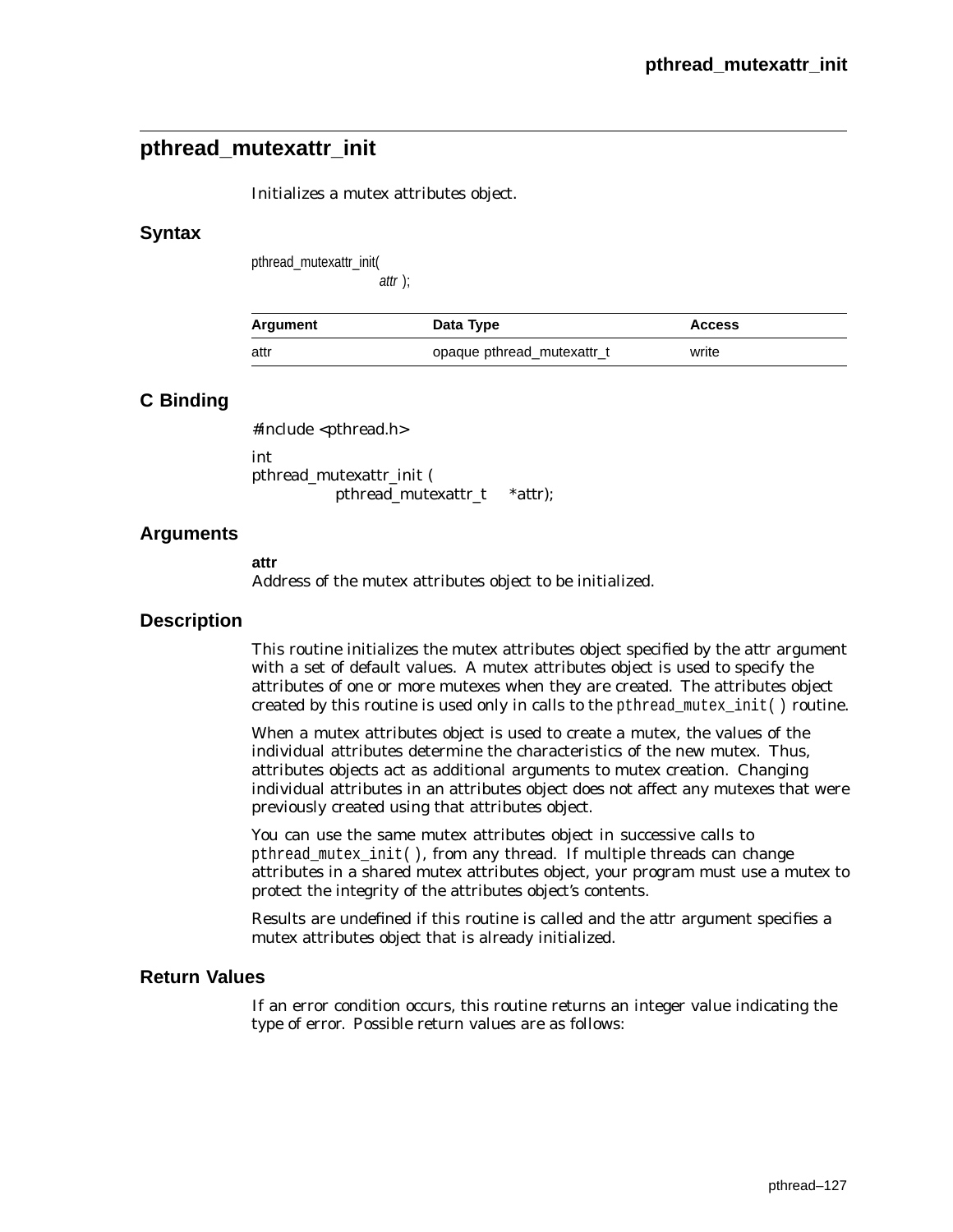| <b>Return</b> | <b>Description</b>                                         |
|---------------|------------------------------------------------------------|
|               | Successful completion.                                     |
| [ENOMEM]      | Insufficient memory to create the mutex attributes object. |

```
pthread_mutexattr_destroy( )
pthread_mutexattr_gettype( )
pthread_mutexattr_settype( )
pthread_mutex_init( )
```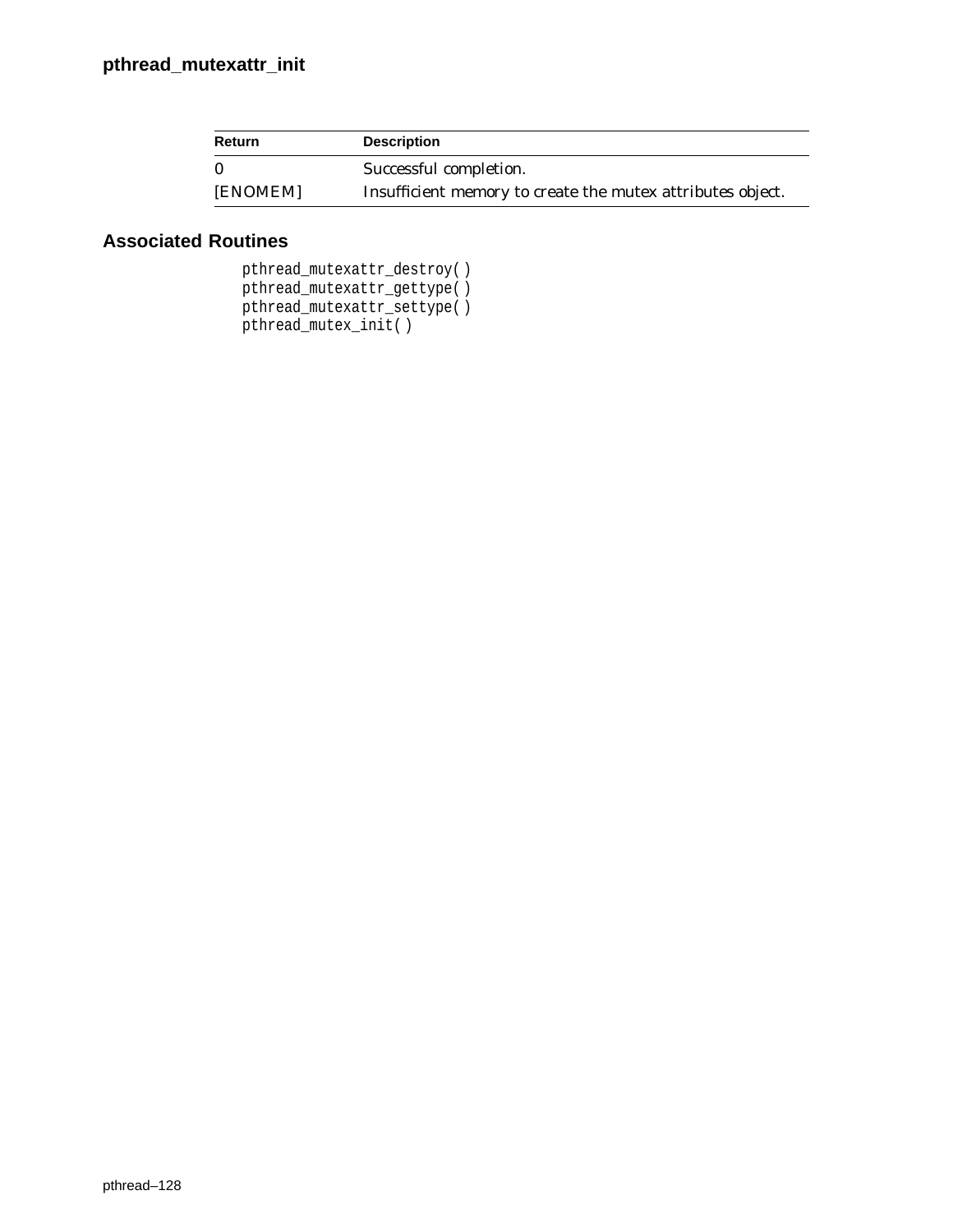# **pthread\_mutexattr\_setpshared**

Changes the value of the process-shared attribute of the specified mutex attributes object.

*This routine is for Tru64 UNIX systems only.*

### **Syntax**

pthread\_mutexattr\_setpshared(

attr,

pshared );

| Argument | Data Type                  | <b>Access</b> |
|----------|----------------------------|---------------|
| attr     | opaque pthread mutexattr t | write         |
| pshared  | int                        | read          |

## **C Binding**

#include <pthread.h>

int

pthread\_mutexattr\_setpshared ( pthread\_mutexattr\_t \**attr*, int *pshared*);

## **Arguments**

#### **attr**

Address of the mutex attributes object whose process-shared attribute is to be modified.

#### **pshared**

Value to set in the process-shared attribute of the mutex attributes object specified by *attr*.

### **Description**

This routine uses the value specified in the *pshared* argument to set the value of the process-shared attribute of an initialized mutex attributes object specified in the *attr* argument.

Setting the process-shared attribute to PTHREAD\_PROCESS\_PRIVATE permits a mutex to be operated upon by threads created within the same process as the thread that initialized the mutex. If threads of differing processes attempt to operate on such a mutex, the behavior is undefined.

The default value of the process-shared attribute of a mutex attributes object is PTHREAD\_PROCESS\_PRIVATE.

Setting the process-shared attribute to PTHREAD\_PROCESS\_SHARED permits a mutex to be operated upon by any thread that has access to the memory where the mutex is allocated, even if the mutex is allocated in memory that is shared by multiple processes.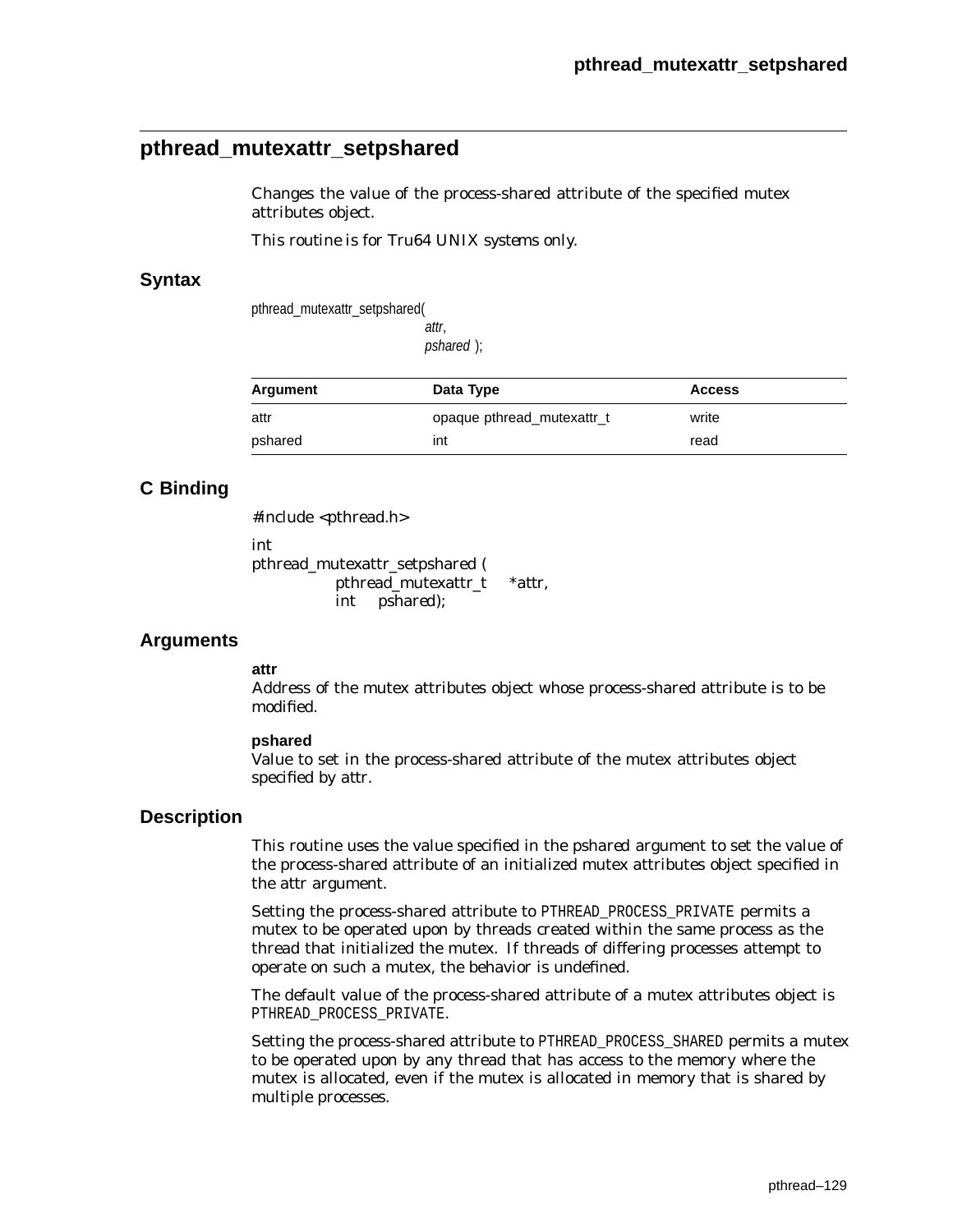If an error condition occurs, this routine returns an integer value indicating the type of error. Possible return values are as follows:

| <b>Return</b> | <b>Description</b>                                                                                                                                                                     |
|---------------|----------------------------------------------------------------------------------------------------------------------------------------------------------------------------------------|
| $\bf{0}$      | Successful completion.                                                                                                                                                                 |
| [EINVAL]      | The value specified by <i>attr</i> is not a valid mutex attributes<br>object, or the new value specified for the attribute is outside<br>the range of legal values for that attribute. |

```
pthread_mutex_init( )
pthread_mutexattr_destroy( )
pthread_mutexattr_init( )
pthread_mutexattr_getpshared( )
```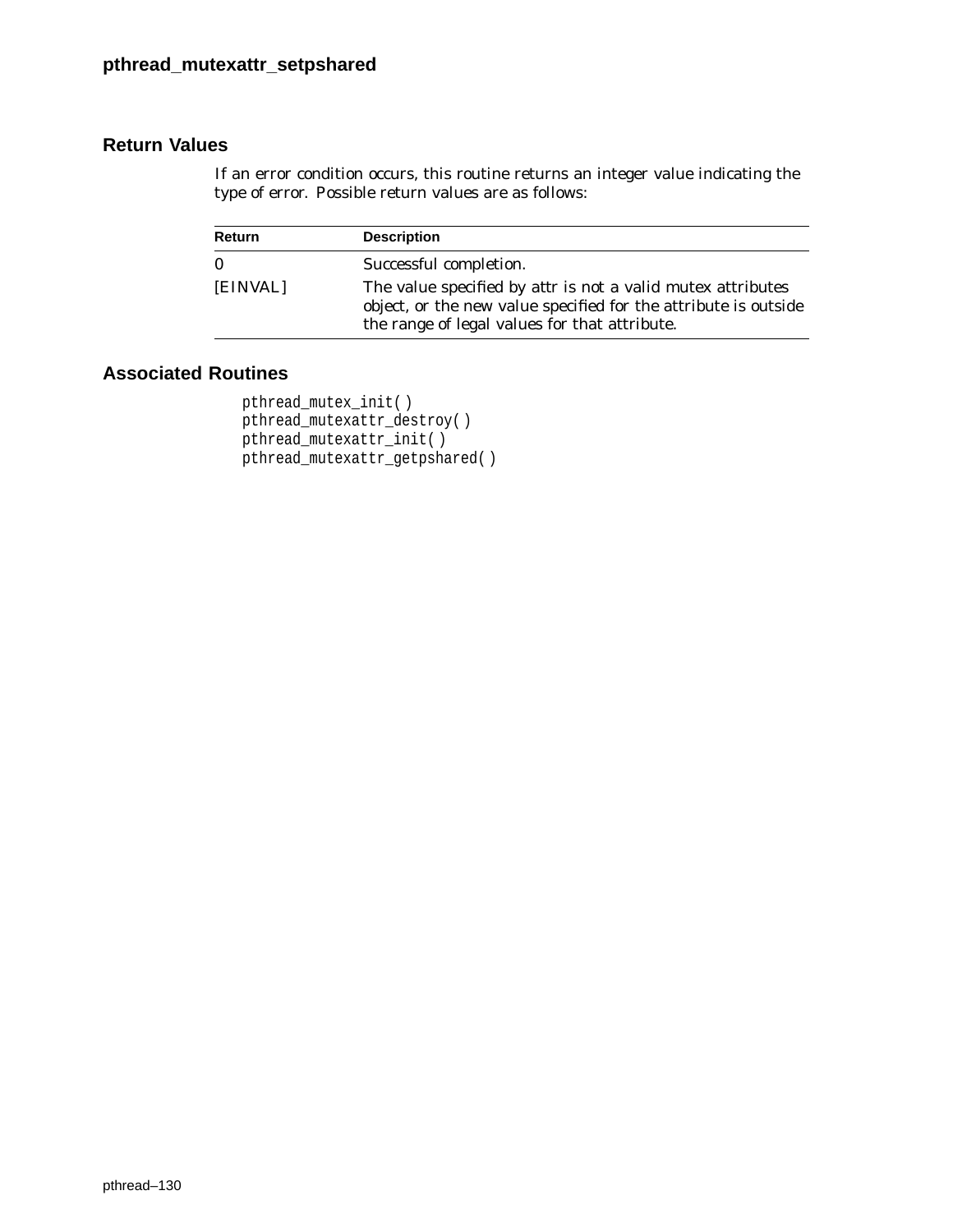# **pthread\_mutexattr\_settype**

Specifies the mutex type attribute that is used when a mutex is created.

#### **Syntax**

pthread\_mutexattr\_settype(

attr, type );

| Argument | Data Type                  | <b>Access</b> |  |
|----------|----------------------------|---------------|--|
| attr     | opaque pthread_mutexattr_t | write         |  |
| type     | integer                    | read          |  |

## **C Binding**

#include <pthread.h>

int

pthread\_mutexattr\_settype ( pthread\_mutexattr\_t \**attr*, int *type*);

### **Arguments**

#### **attr**

Mutex attributes object whose mutex type attribute is to be modified.

#### **type**

New value for the mutex type attribute. The *type* argument specifies the type of mutex that will be created. Valid values are:

PTHREAD\_MUTEX\_NORMAL PTHREAD\_MUTEX\_DEFAULT (default) PTHREAD\_MUTEX\_RECURSIVE PTHREAD\_MUTEX\_ERRORCHECK

### **Description**

This routine sets the mutex type attribute that is used to determine which type of mutex is created based on a subsequent call to pthread\_mutex\_init( ). See Section 2.4.1 for information on the types of mutexes.

### **Return Values**

If an error condition occurs, this routine returns an integer value indicating the type of error. Possible return values are as follows: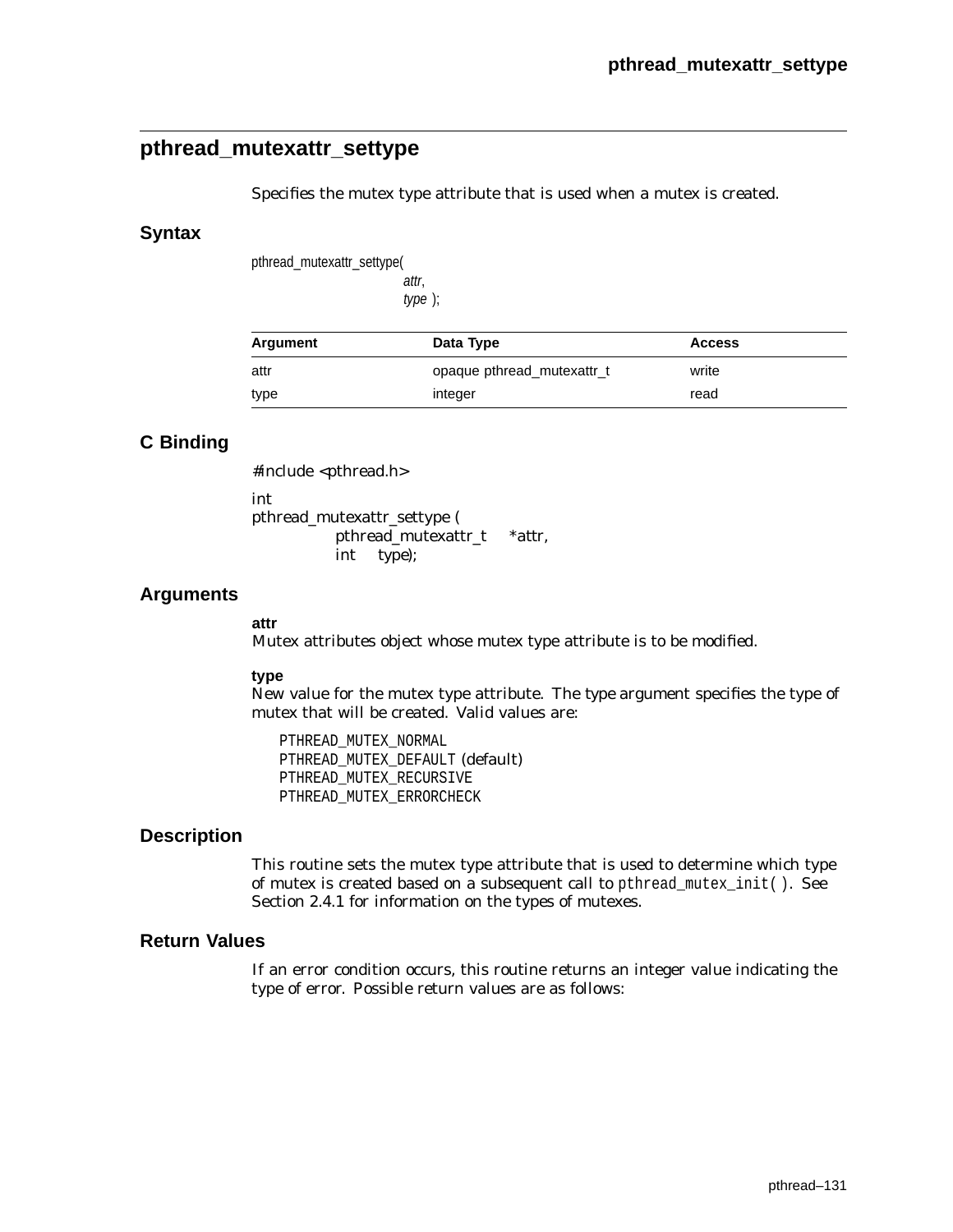| Return   | <b>Description</b>                                                                           |
|----------|----------------------------------------------------------------------------------------------|
| $\bf{0}$ | Successful completion.                                                                       |
| [EINVAL] | The value specified by <i>attr</i> or <i>type</i> is not a valid mutex<br>attributes type.   |
| [ESRCH]  | The value specified by <i>attr</i> does not refer to an existing<br>mutex attributes object. |

```
pthread_mutexattr_init( )
pthread_mutexattr_gettype( )
pthread_mutex_init( )
```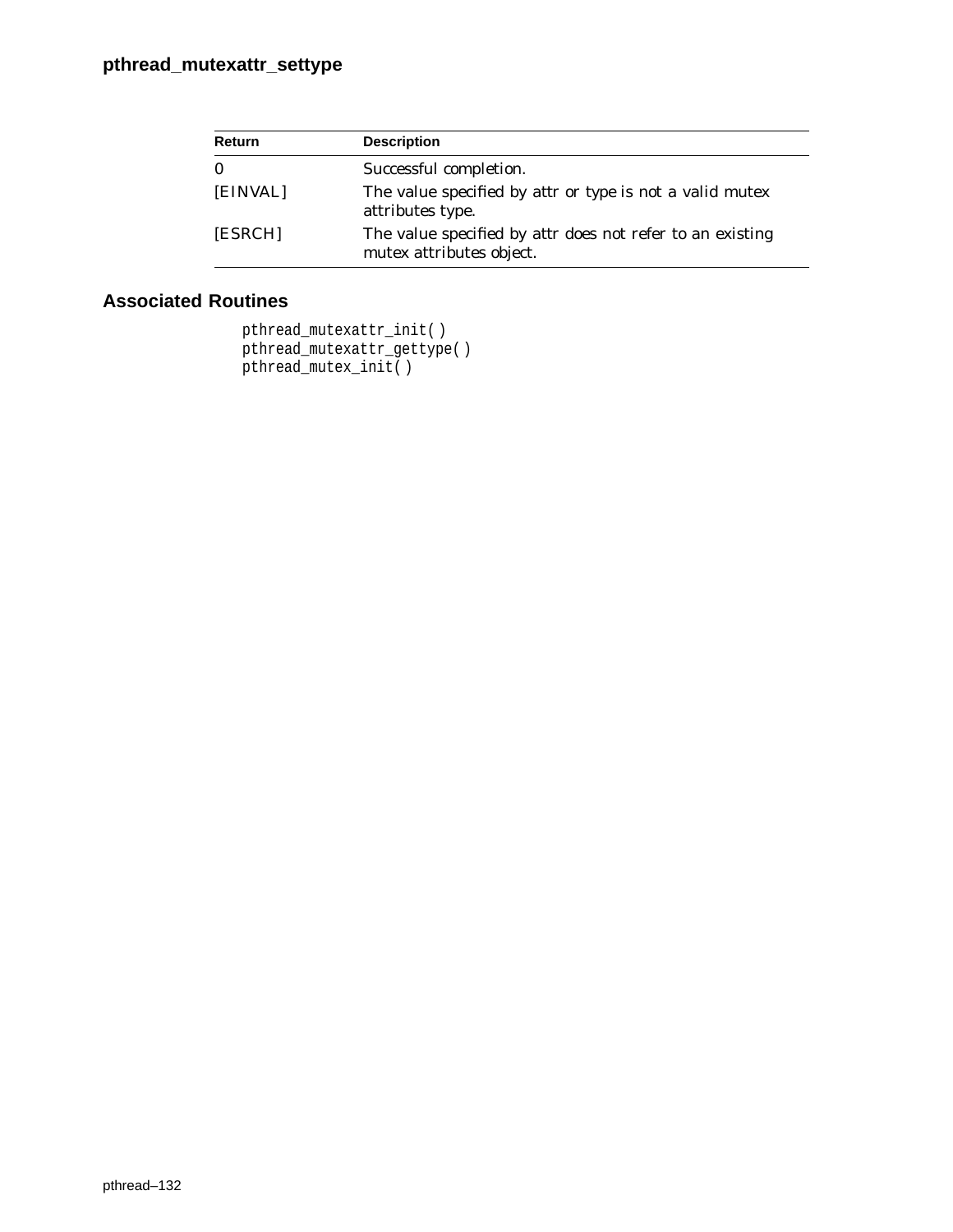# **pthread\_mutex\_destroy**

#### Destroys a mutex.

#### **Syntax**

pthread\_mutex\_destroy(

mutex );

| Argument | Data Type              | <b>Access</b> |
|----------|------------------------|---------------|
| mutex    | opaque pthread mutex t | write         |

### **C Binding**

#include <pthread.h>

int pthread\_mutex\_destroy ( pthread\_mutex\_t \**mutex*);

### **Arguments**

**mutex**

The mutex to be destroyed.

#### **Description**

This routine destroys the specified mutex by uninitializing it, and should be called when a mutex object is no longer referenced. After this routine is called, the Threads Library may reclaim internal storage used by the specified mutex.

It is safe to destroy an initialized mutex that is unlocked. However, it is illegal to destroy a locked mutex.

The results of this routine are unpredictable if the mutex object specified in the *mutex* argument does not currently exist, or is not initialized.

### **Return Values**

If an error condition occurs, this routine returns an integer value indicating the type of error. Possible return values are as follows:

| Return   | <b>Description</b>                                                                          |
|----------|---------------------------------------------------------------------------------------------|
| $\bf{0}$ | Successful completion.                                                                      |
| [EBUSY]  | An attempt was made to destroy the object referenced by<br><i>mutex</i> while it is locked. |
| [EINVAL] | The value specified by <i>mutex</i> is not a valid mutex.                                   |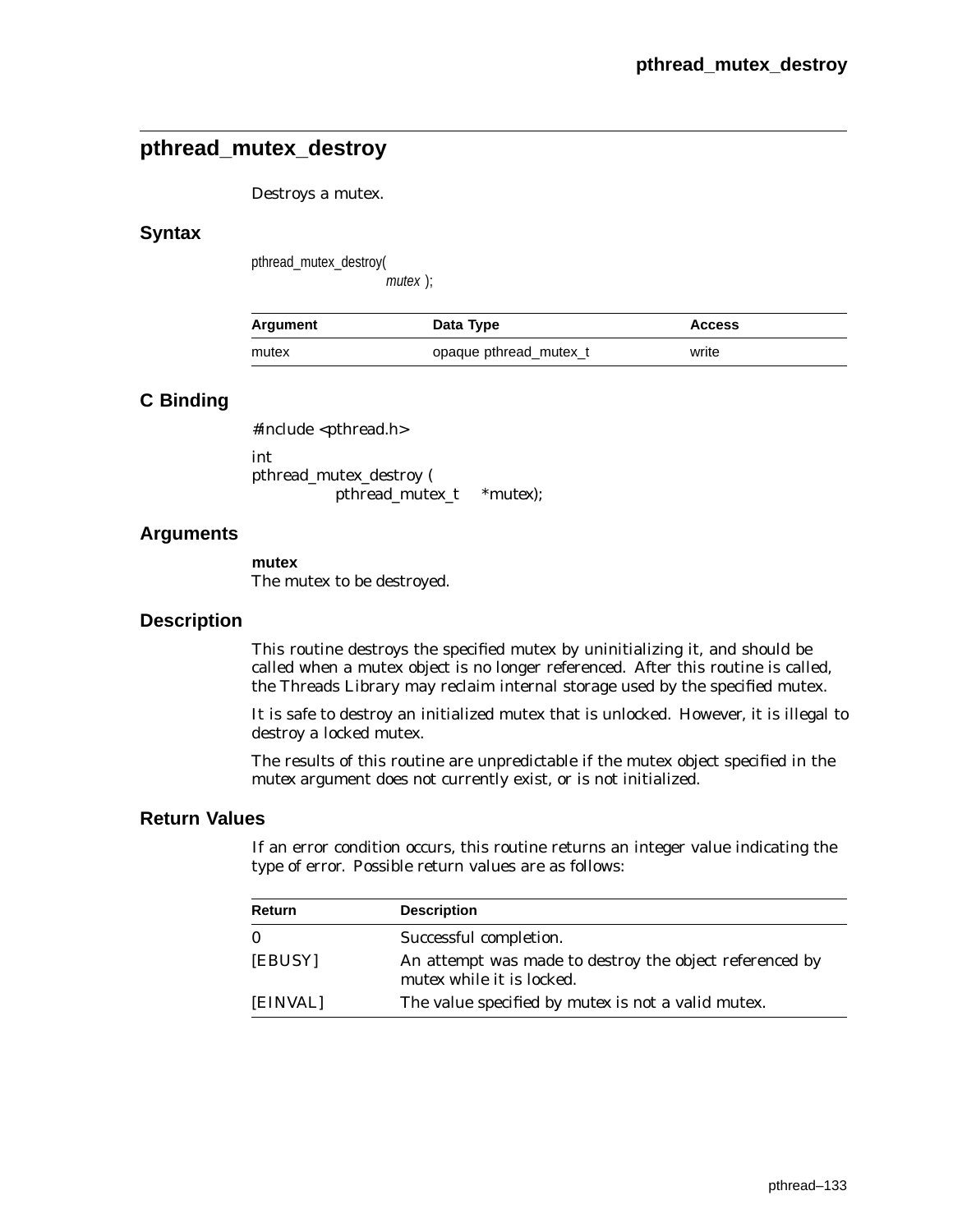# **Associated Routines**

pthread\_mutex\_init( ) pthread\_mutex\_lock( ) pthread\_mutex\_trylock( ) pthread\_mutex\_unlock( )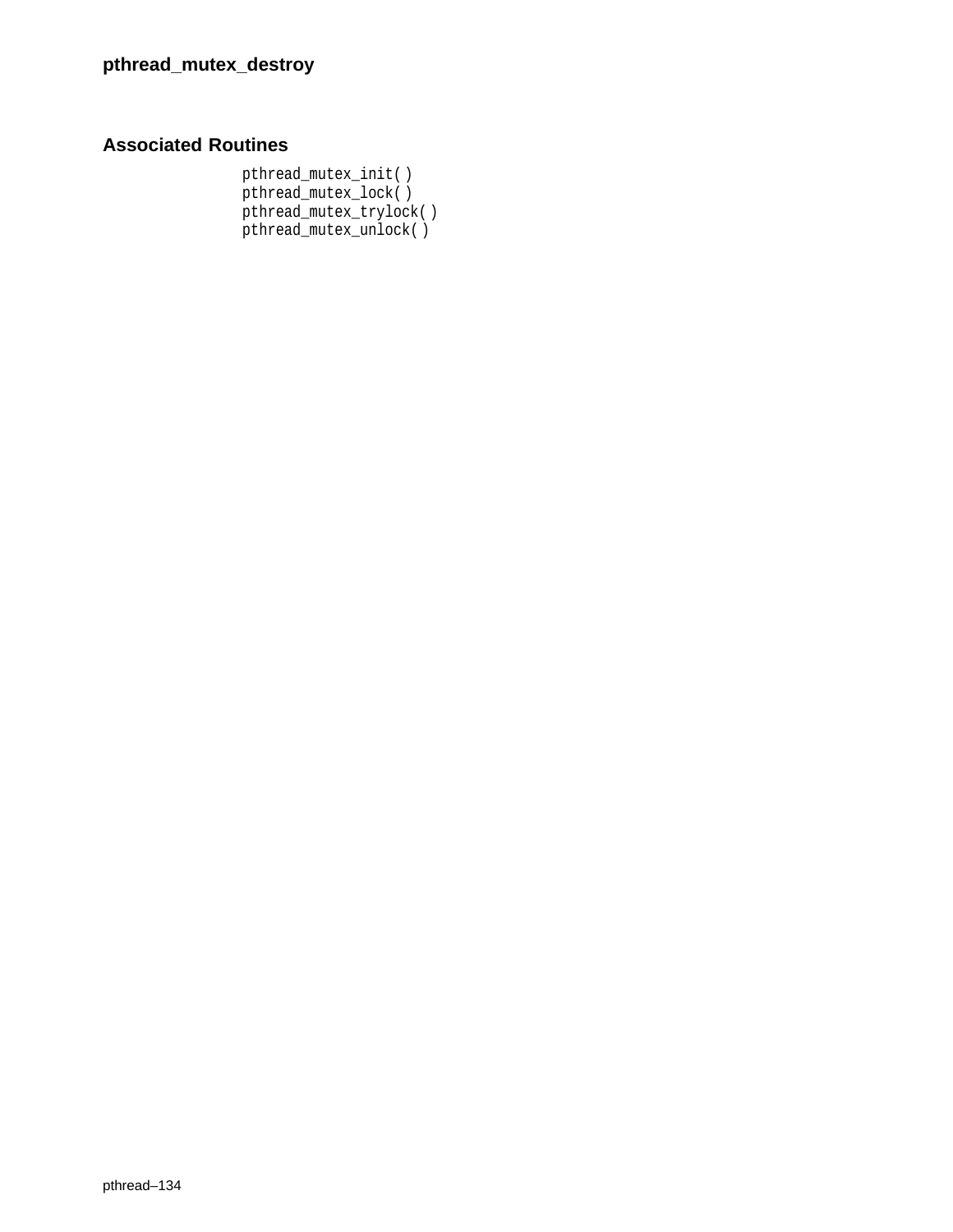# **pthread\_mutex\_getname\_np**

Obtains the object name from a mutex object.

### **Syntax**

pthread\_mutex\_getname\_np(

mutex, name,  $len$  );

| Argument | Data Type              | <b>Access</b> |  |
|----------|------------------------|---------------|--|
| mutex    | opaque pthread mutex t | read          |  |
| name     | char                   | write         |  |
| len      | opaque size_t          | read          |  |

## **C Binding**

#include <pthread.h> int pthread\_mutex\_getname\_np ( pthread\_mutex\_t *\*mutex*, char *\*name*, size\_t *len*);

## **Arguments**

**mutex**

Address of the mutex object whose object name is to be obtained.

#### **name**

Location to store the obtained object name.

#### **len**

Length in bytes of buffer at the location specified by *name*.

#### **Description**

This routine copies the object name from the mutex object specified by the *mutex* argument to the buffer at the location specified by the *name* argument. Before calling this routine, your program must allocate the buffer indicated by *name*.

The object name is a C language string and provides an identifier that is meaningful to a person debugging a multithreaded application. The maximum number of characters in the object name is 31.

If the specified condition variable object has not been previously set with an object name, this routine copies a C language null string into the buffer at location *name*.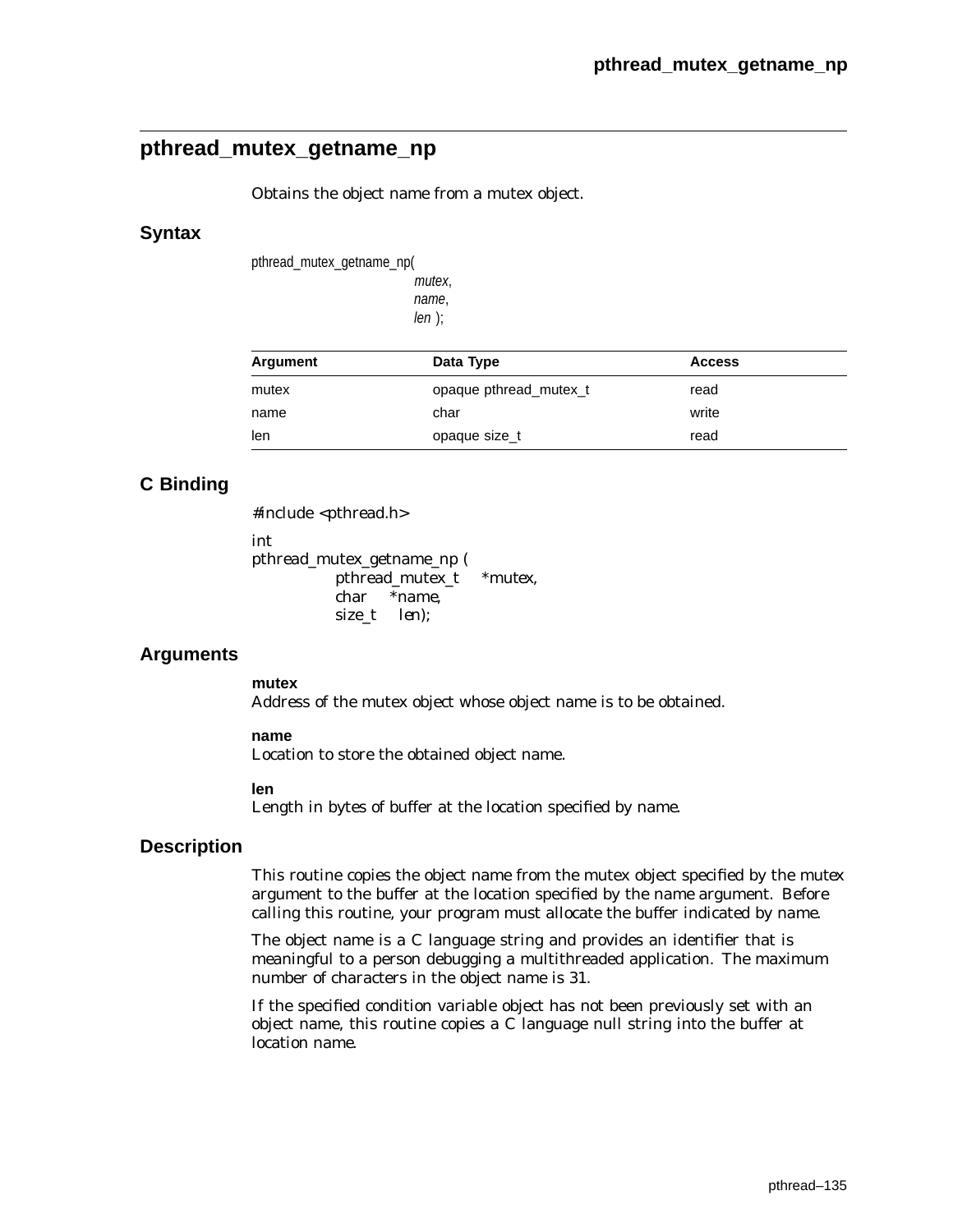If an error condition occurs, this routine returns an integer value indicating the type of error. Possible return values are as follows:

| <b>Return</b> | <b>Description</b>                                        |
|---------------|-----------------------------------------------------------|
| $\Omega$      | Successful completion.                                    |
| [EINVAL]      | The value specified by <i>mutex</i> is not a valid mutex. |

# **Associated Routines**

pthread\_mutex\_setname\_np( )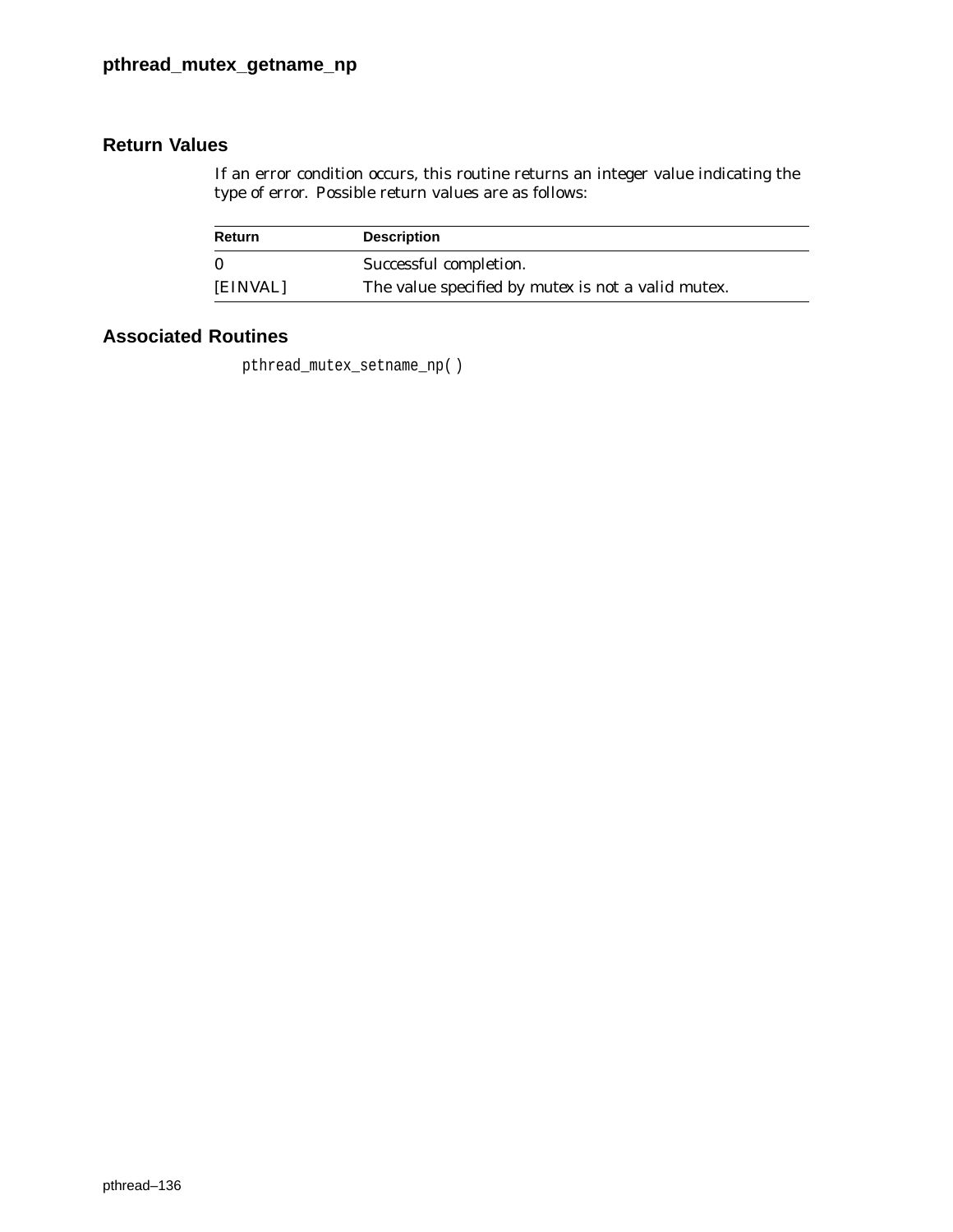# **pthread\_mutex\_init**

Initializes a mutex.

### **Syntax**

pthread\_mutex\_init( mutex, attr );

| Argument | Data Type                  | <b>Access</b> |
|----------|----------------------------|---------------|
| mutex    | opaque pthread mutex t     | write         |
| attr     | opaque pthread mutexattr_t | read          |

# **C Binding**

#include <pthread.h>

int

pthread\_mutex\_init ( pthread\_mutex\_t \**mutex,* const pthread\_mutexattr\_t \**attr*);

## **Arguments**

**mutex** Mutex to be initialized.

#### **attr**

Mutex attributes object that defines the characteristics of the *mutex* to be initialized.

## **Description**

This routine initializes a mutex with the attributes specified by the mutex attributes object specified in the *attr* argument. A mutex is a synchronization object that allows multiple threads to serialize their access to shared data.

The mutex is initialized and set to the unlocked state. If *attr* is set to NULL, the default mutex attributes are used. The pthread\_mutexattr\_settype( ) routine can be used to specify the type of mutex that is created (normal, recursive, or errorcheck).

See Chapter 2 for more information about mutex usage.

Use the PTHREAD\_MUTEX\_INITIALIZER macro to statically initialize a mutex without calling this routine. Statically initialized mutexes need not be destroyed using pthread\_mutex\_destroy( ). Use this macro as follows:

pthread\_mutex\_t *mutex* = PTHREAD\_MUTEX\_INITIALIZER

Only normal mutexes can be statically initialized.

A mutex is a resource of the process, not part of any particular thread. A mutex is neither destroyed nor unlocked automatically when any thread exits. If a mutex is allocated on a stack, static initializers cannot be used on the mutex.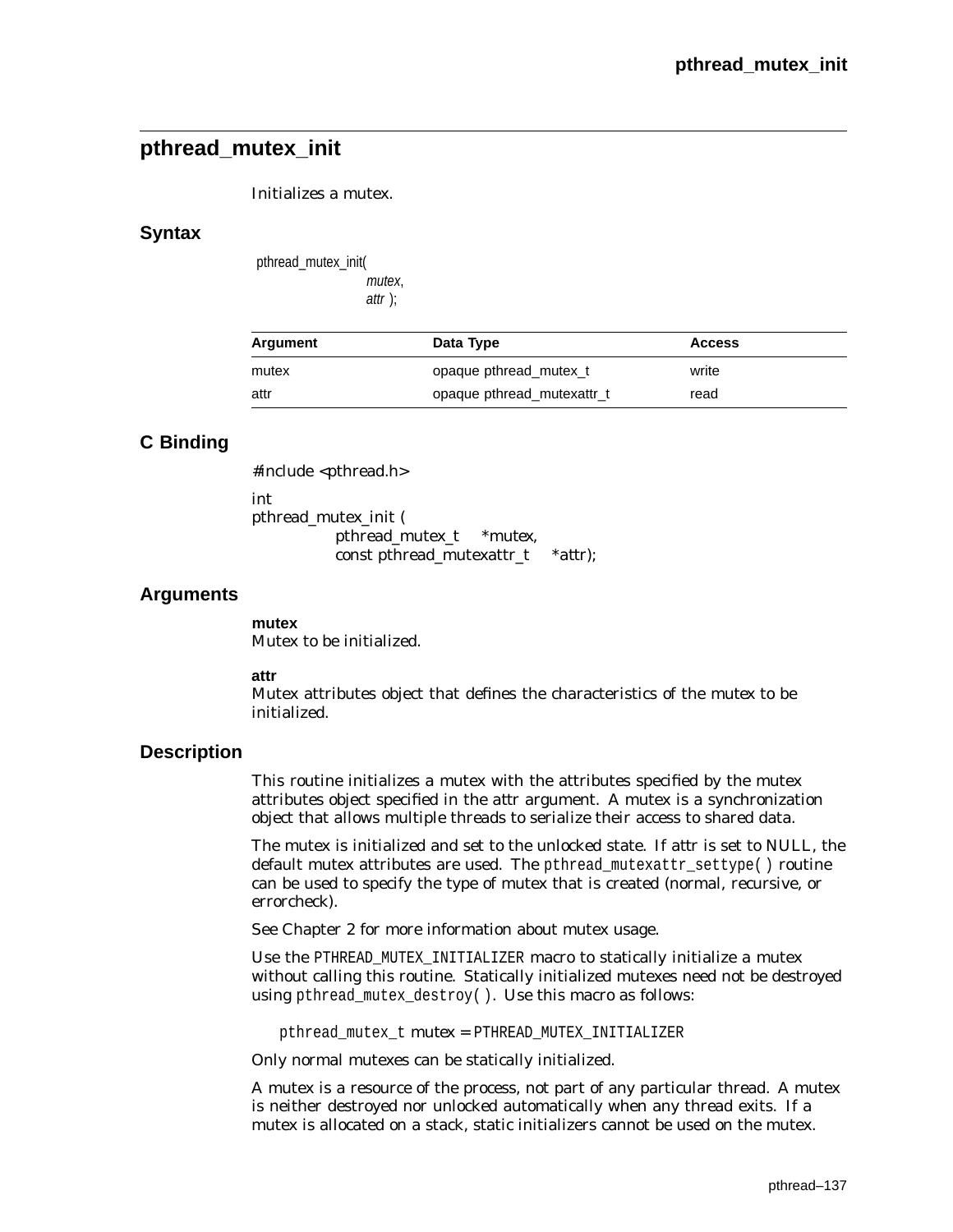If an error condition occurs, this routine returns an integer value indicating the type of error, the mutex is not initialized, and the contents of *mutex* are undefined. Possible return values are as follows:

| Return   | <b>Description</b>                                                                                                                         |
|----------|--------------------------------------------------------------------------------------------------------------------------------------------|
| $\bf{0}$ | Successful completion.                                                                                                                     |
| [EAGAIN] | The system lacks the necessary resources to initialize the<br>mutex.                                                                       |
| [EBUSY]  | The implementation has detected an attempt to reinitialize<br>the <i>mutex</i> (a previously initialized, but not yet destroyed<br>mutex). |
| [EINVAL] | The value specified by <i>mutex</i> is not a valid mutex.                                                                                  |
| [ENOMEM] | Insufficient memory exists to initialize the mutex.                                                                                        |
| [EPERM]  | The caller does not have privileges to perform this operation.                                                                             |

```
pthread_mutexattr_init( )
pthread_mutexattr_gettype( )
pthread_mutexattr_settype( )
pthread_mutex_lock( )
pthread_mutex_trylock( )
pthread_mutex_unlock( )
```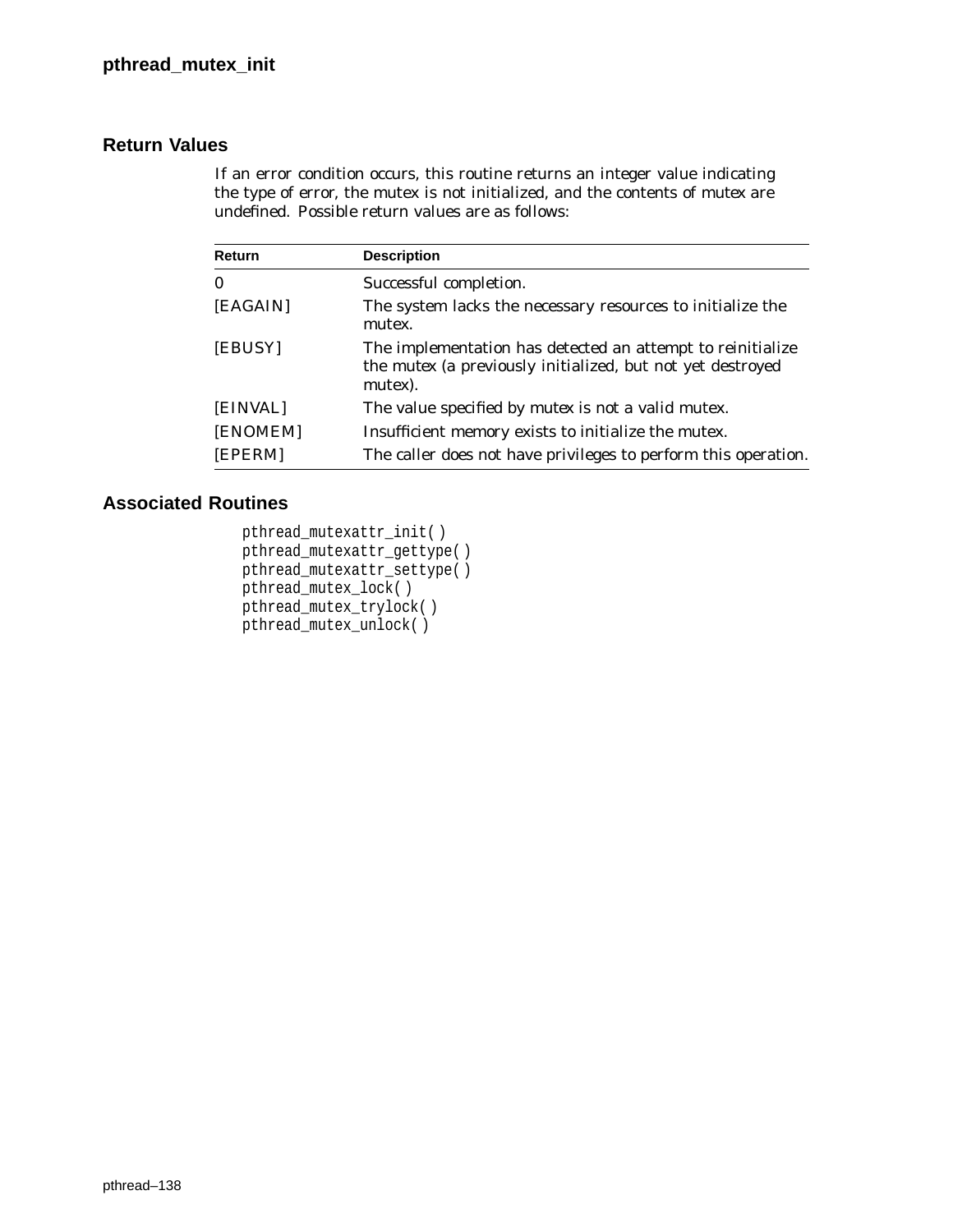# **pthread\_mutex\_lock**

Locks an unlocked mutex.

### **Syntax**

pthread\_mutex\_lock(

mutex );

| Argument | Data Type              | <b>Access</b> |
|----------|------------------------|---------------|
| mutex    | opaque pthread mutex t | read          |

## **C Binding**

#include <pthread.h> int pthread\_mutex\_lock (

pthread\_mutex\_t *\*mutex*);

## **Arguments**

**mutex** Mutex to be locked.

### **Description**

This routine locks a mutex with behavior that depends upon the type of mutex, as follows:

- If a normal or default mutex is specified, a deadlock can result if the current owner of the mutex calls this routine in an attempt to lock the mutex a second time. (The deadlock is not detected or reported.)
- If a recursive mutex is specified, the current owner of the mutex can relock the same mutex without blocking. The lock count is incremented for each recursive lock within the thread.
- If an errorcheck mutex is specified and the current owner tries to lock the mutex a second time, this routine reports the [EDEADLK] error. If the mutex is locked by another thread, the calling thread waits for the mutex to become available.

Use the pthread\_mutexattr\_settype() routine to set the type of the mutex to normal, default, recursive, or errorcheck. For more information about mutexes, see Chapter 2.

The thread that has locked a mutex becomes its current owner and remains its owner until the same thread has unlocked it. This routine returns with the mutex in the locked state and with the calling thread as the mutex's current owner.

A recursive or errorcheck mutex records the identity of the thread that locks it, allowing debuggers to display this information. In most cases, normal and default mutexes do not record the owning thread's identity.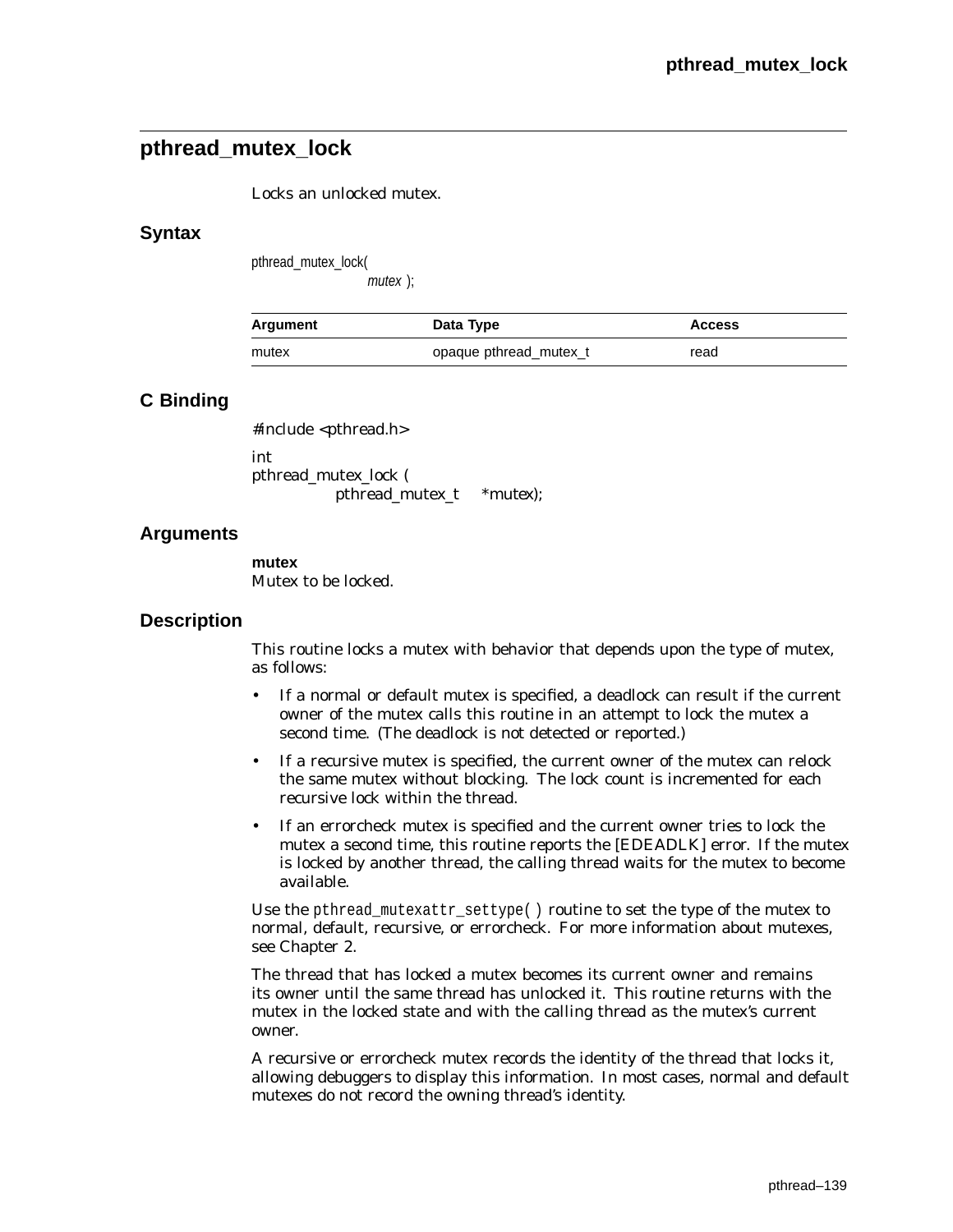If an error condition occurs, this routine returns an integer value indicating the type of error. Possible return values are as follows:

| Return    | <b>Description</b>                                        |
|-----------|-----------------------------------------------------------|
| $\Omega$  | Successful completion.                                    |
| [EDEADLK] | A deadlock condition is detected.                         |
| [EINVAL]  | The value specified by <i>mutex</i> is not a valid mutex. |

```
pthread_mutexattr_settype( )
pthread_mutex_destroy( )
pthread_mutex_init( )
pthread_mutex_trylock( )
pthread_mutex_unlock( )
```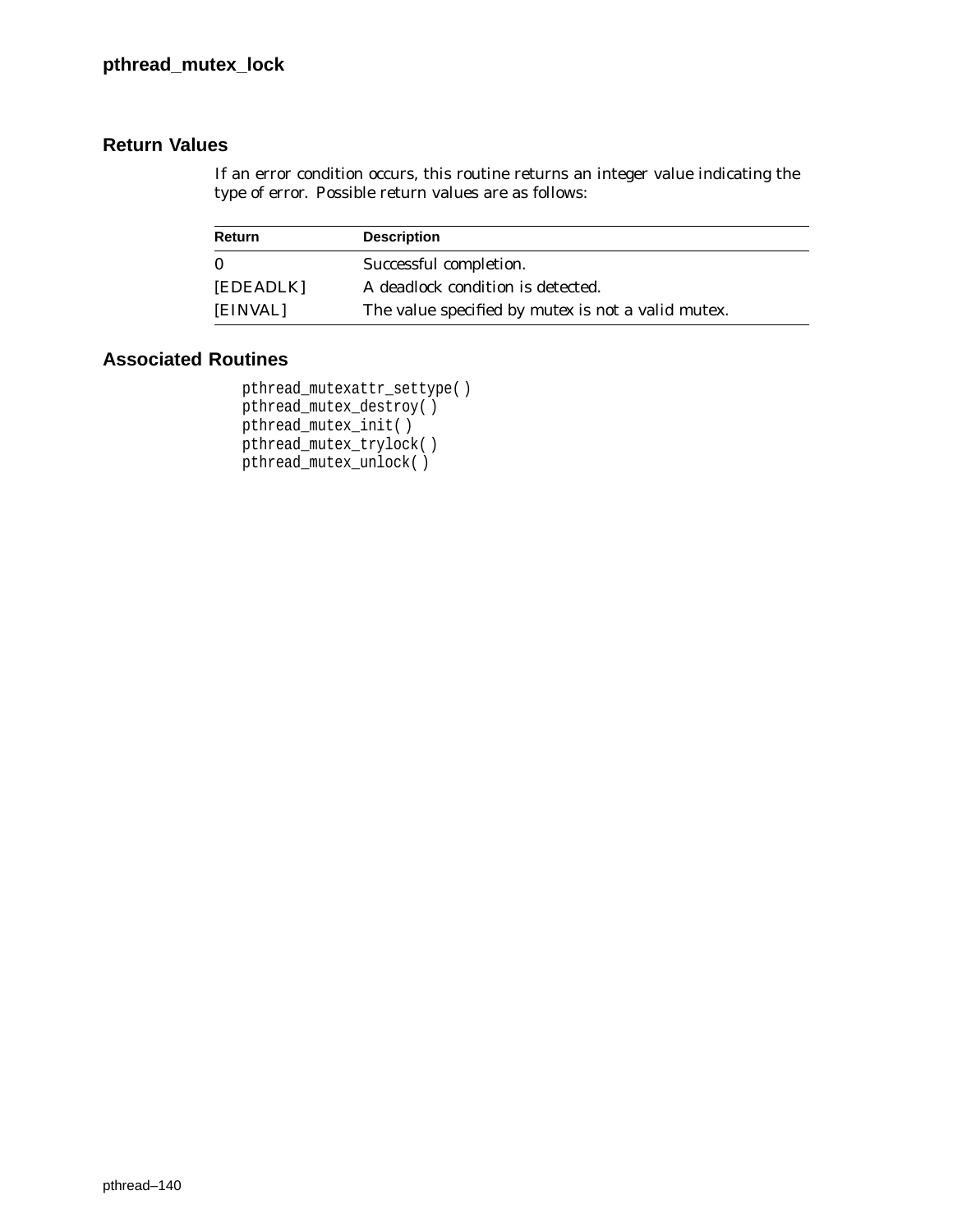# **pthread\_mutex\_setname\_np**

Changes the object name in a mutex object.

### **Syntax**

pthread\_mutex\_setname\_np(

mutex, name, mbz );

| Argument | Data Type              | <b>Access</b> |  |
|----------|------------------------|---------------|--|
| mutex    | opaque pthread mutex t | write         |  |
| name     | char                   | read          |  |
| mbz      | void                   | read          |  |

## **C Binding**

#include <pthread.h>

int

pthread\_mutex\_setname\_np ( pthread\_mutex\_t *\*mutex*, const char *\*name*, void *\*mbz*);

## **Arguments**

**mutex**

Address of the mutex object whose object name is to be changed.

### **name**

Object name value to copy into the mutex object.

#### **mbz**

Reserved for future use. The value must be zero (0).

### **Description**

This routine changes the object name in the mutex object specified by the *mutex* argument to the value specified by the *name* argument. To set a new mutex object's object name, call this routine immediately after initializing the mutex object.

The object name is a C language string and provides an identifier that is meaningful to a person debugging a multithreaded application. The maximum number of characters in the object name is 31.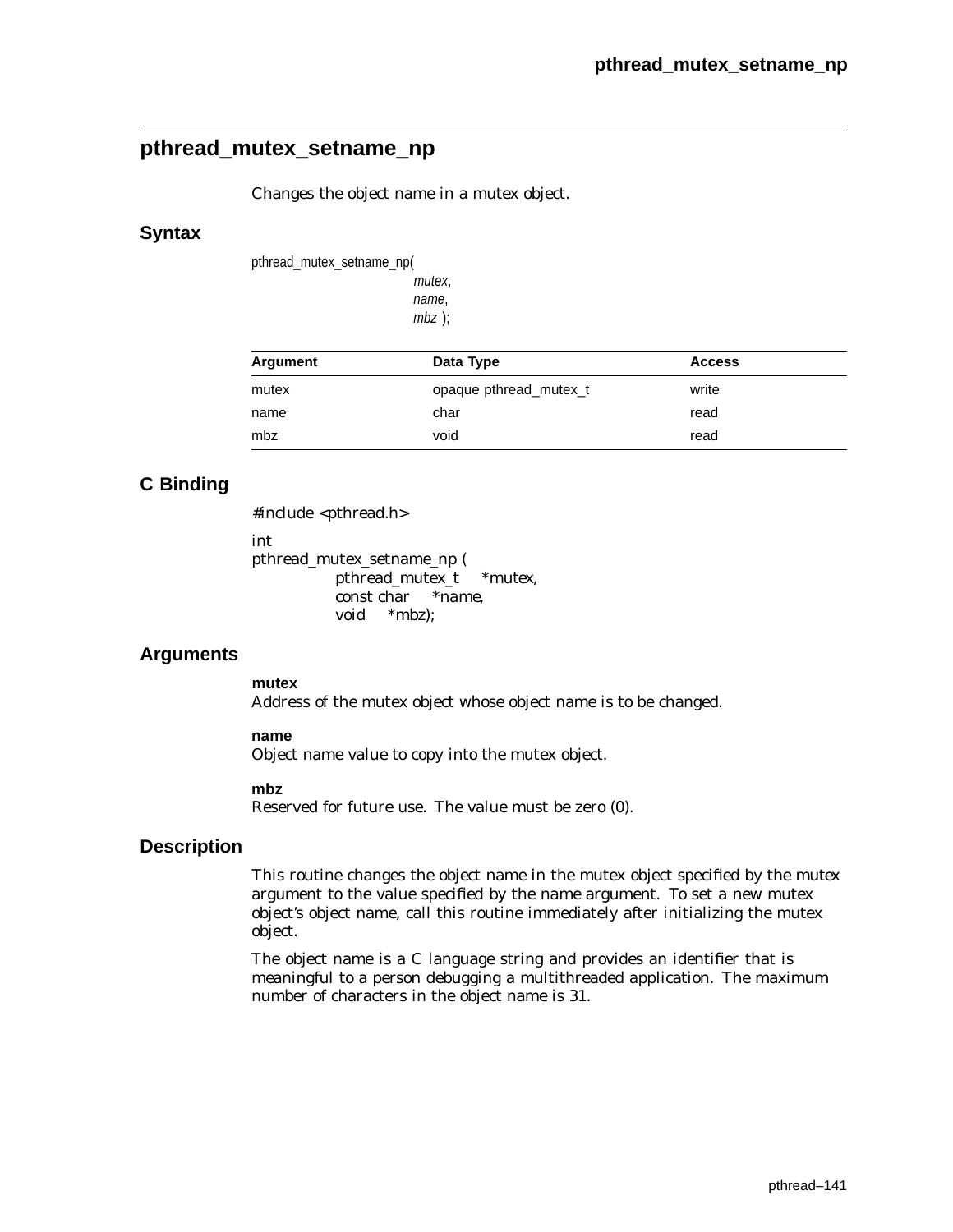If an error condition occurs, this routine returns an integer value indicating the type of error. Possible return values are as follows:

| <b>Return</b> | <b>Description</b>                                                                                                  |
|---------------|---------------------------------------------------------------------------------------------------------------------|
| $\bf{0}$      | Successful completion.                                                                                              |
| [EINVAL]      | The value specified by <i>mutex</i> is not a valid mutex, or the<br>length in characters of <i>name</i> exceeds 31. |
| [ENOMEM]      | Insufficient memory to create a copy of the object name<br>string.                                                  |

# **Associated Routines**

pthread\_mutex\_getname\_np( )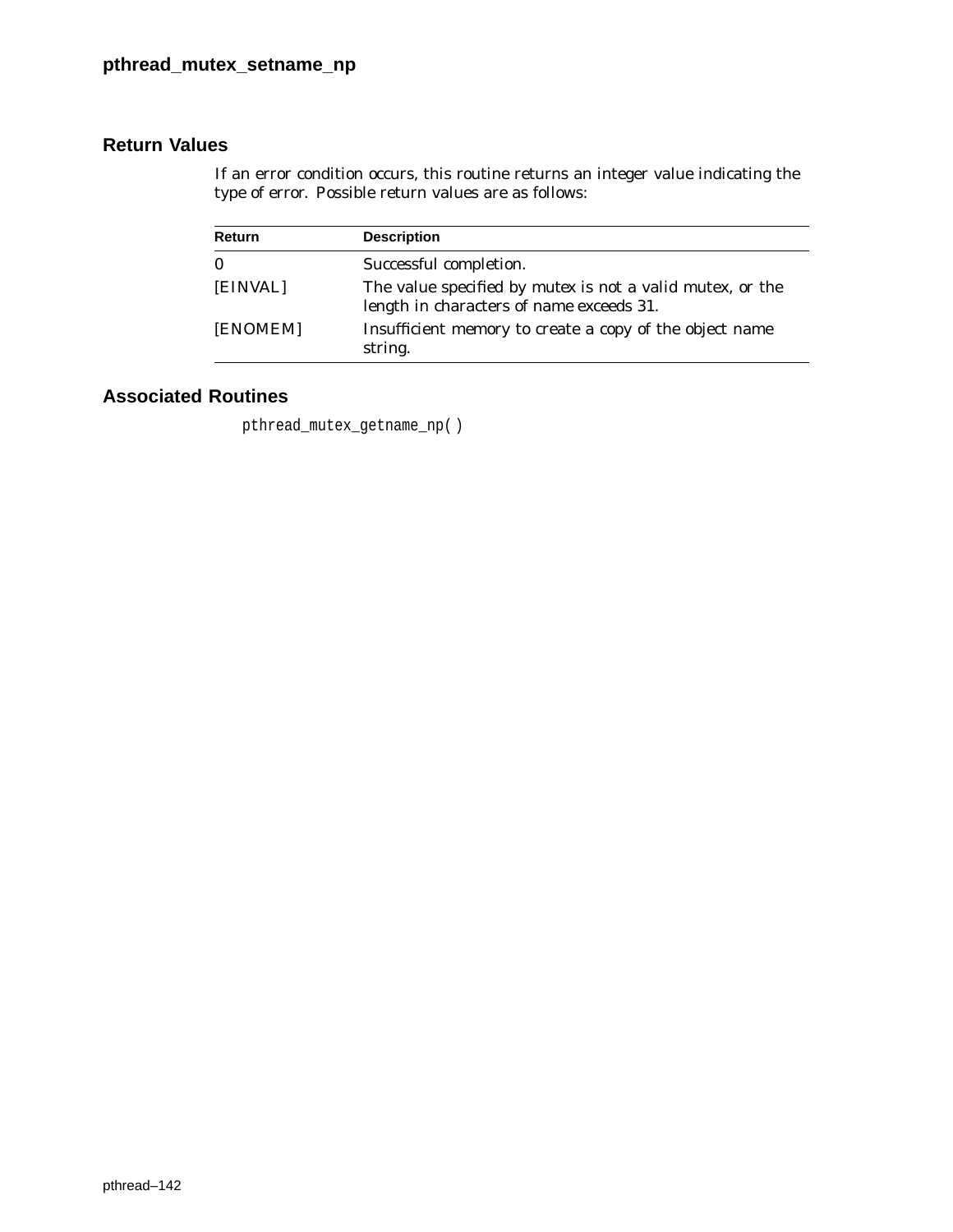# **pthread\_mutex\_trylock**

Attempts to lock the specified mutex. If the mutex is already locked, the calling thread does not wait for the mutex to become available.

### **Syntax**

pthread\_mutex\_trylock( mutex );

Argument **Data Type Access** mutex opaque pthread\_mutex\_t read

## **C Binding**

#include <pthread.h> int pthread\_mutex\_trylock ( pthread\_mutex\_t \**mutex*);

### **Arguments**

**mutex** Mutex to be locked.

### **Description**

This routine attempts to lock the mutex specified in the *mutex* argument. When a thread calls this routine, an attempt is made to immediately lock the mutex. If the mutex is successfully locked, this routine returns zero (0) and the calling thread becomes the mutex's current owner. If the specified mutex is locked when a thread calls this routine, the calling thread does not wait for the mutex to become available.

The behavior of this routine is as follows:

- For a normal, default, or errorcheck mutex: if the mutex is locked by any thread (including the calling thread) when this routine is called, this routine returns [EBUSY] and the calling thread does not wait to acquire the lock.
- For a normal or errorcheck mutex: if the mutex is not owned, this routine returns zero (0) and the mutex becomes locked by the calling thread.
- For a recursive mutex: if the mutex is owned by the current thread, this routine returns zero (0) and the mutex lock count is incremented. (To unlock a recursive mutex, each call to pthread\_mutex\_trylock( ) must be matched by a call to pthread\_mutex\_unlock( ).)

Use the pthread\_mutexattr\_settype( ) routine to set the mutex *type* attribute (normal, default, recursive, or errorcheck). For information about mutex types and their usage, see Chapter 2.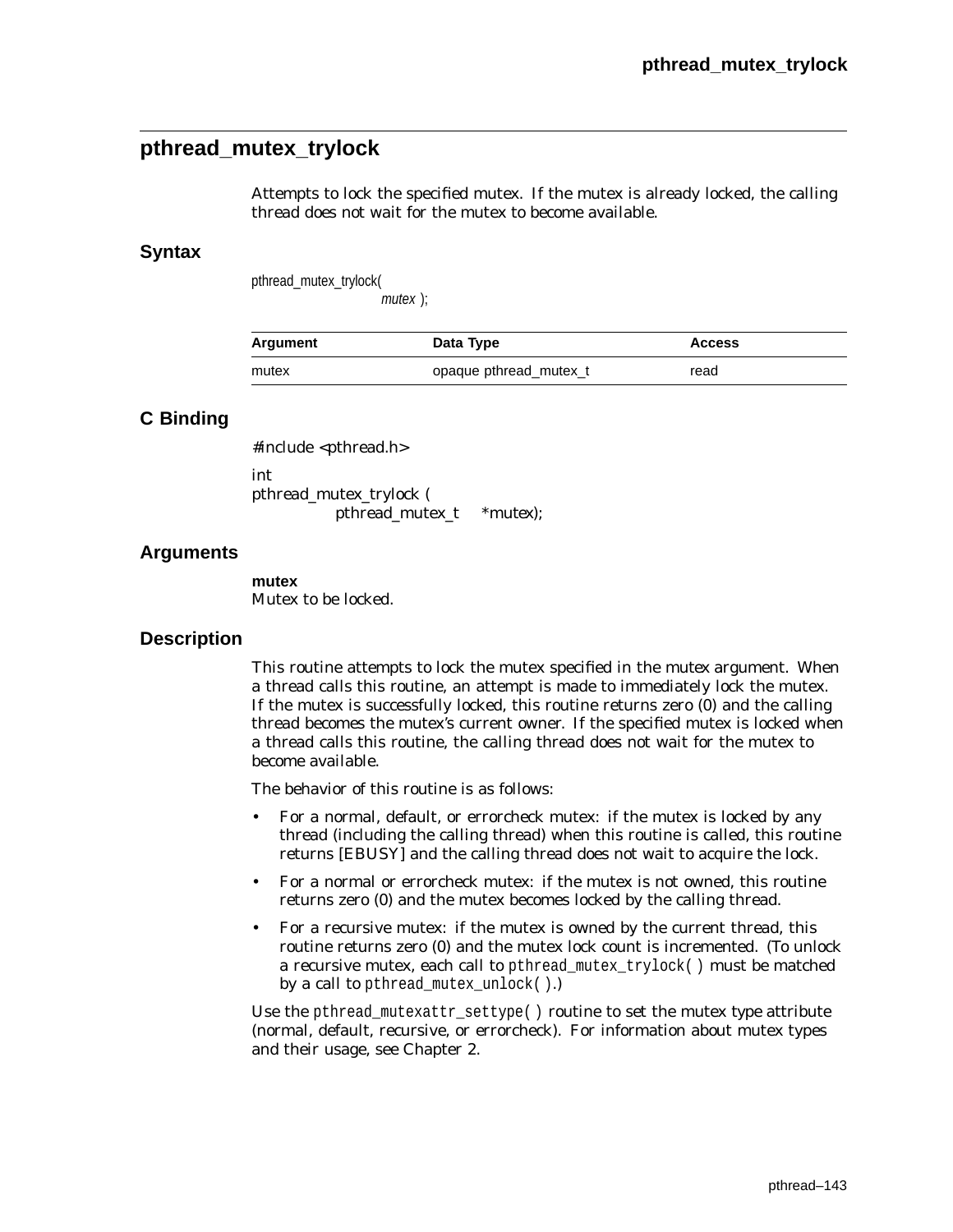If an error condition occurs, this routine returns an integer value indicating the type of error. Possible return values are as follows:

| Return   | <b>Description</b>                                           |
|----------|--------------------------------------------------------------|
| $\bf{0}$ | Successful completion.                                       |
| [EBUSY]  | The mutex is already locked; therefore, it was not acquired. |
| [EINVAL] | The value specified by <i>mutex</i> is not a valid mutex.    |

```
pthread_mutexattr_settype( )
pthread_mutex_destroy( )
pthread_mutex_init( )
pthread_mutex_lock( )
pthread_mutex_unlock( )
```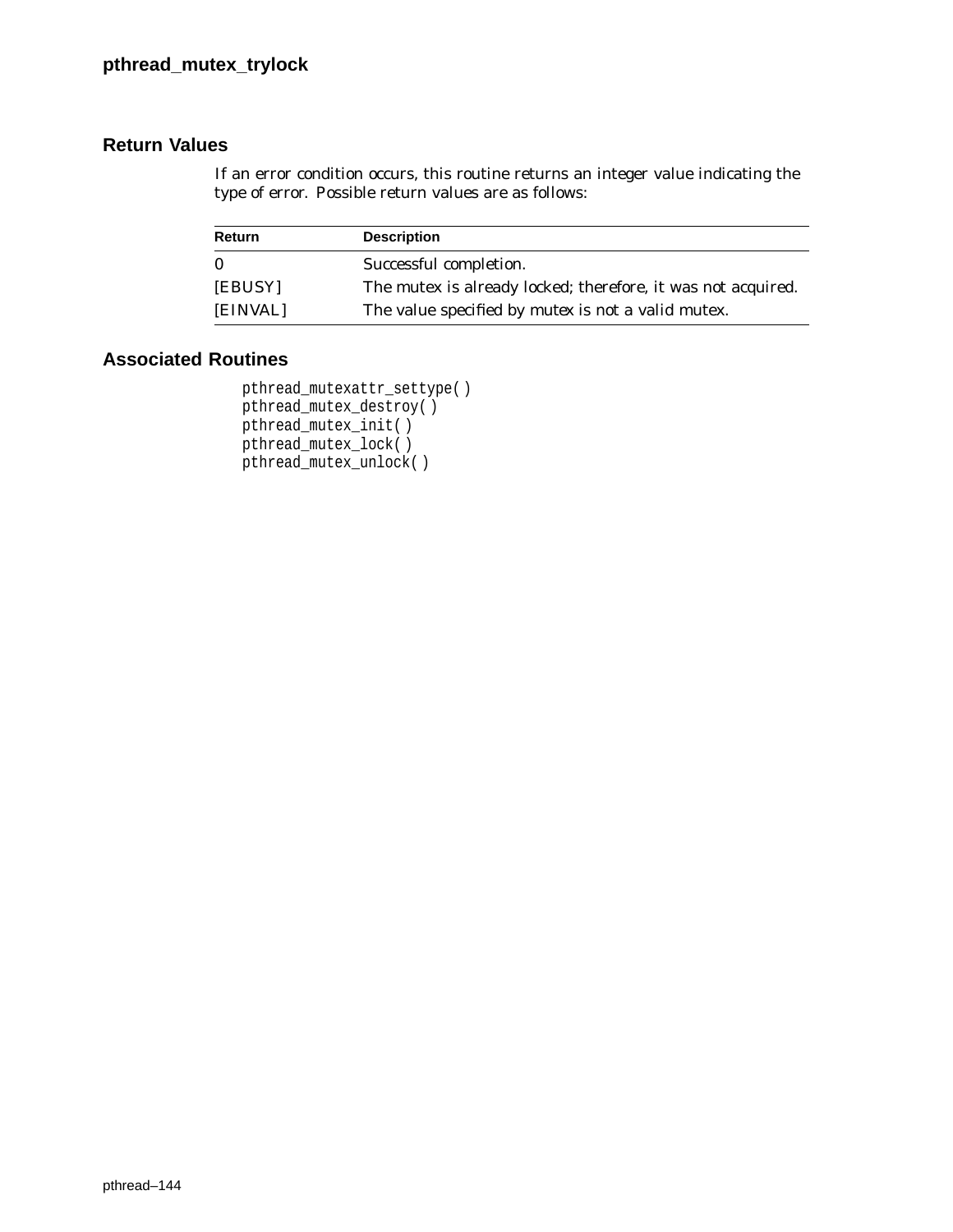# **pthread\_mutex\_unlock**

Unlocks the specified mutex.

### **Syntax**

pthread\_mutex\_unlock(

mutex );

| Argument | Data Type              | <b>Access</b> |
|----------|------------------------|---------------|
| mutex    | opaque pthread mutex t | read          |

## **C Binding**

#include <pthread.h> int pthread\_mutex\_unlock ( pthread\_mutex\_t \**mutex*);

## **Arguments**

**mutex** Mutex to be unlocked.

### **Description**

This routine unlocks the mutex specified by the *mutex* argument.

This routine behaves as follows, based on the type of the specified mutex:

- For a normal, default, or errorcheck mutex: if the mutex is owned by the calling thread, it is unlocked with no current owner. Further, for a normal or default mutex: if the mutex is not locked or is locked by another thread, this routine can also return [EPERM], but this is not guaranteed. For an errorcheck mutex: if the mutex is not locked or is locked by another thread, this routine returns [EPERM].
- For a recursive mutex: if the mutex is owned by the calling thread, the lock count is decremented. The mutex remains locked and owned until the lock count reaches zero (0). When the lock count reaches zero, the mutex becomes unlocked with no current owner.

If one or more threads are waiting to lock the specified mutex, and the mutex becomes unlocked, this routine causes one thread to unblock and to try to acquire the mutex. The scheduling policy is used to determine which thread to unblock. For the SCHED\_FIFO and SCHED\_RR policies, a blocked thread is chosen in priority order, using first-in/first-out within priorities. Note that the mutex might not be acquired by the awakened thread, if any other running thread attempts to lock the mutex first.

On Tru64 UNIX, if a signal is delivered to a thread waiting for a mutex, upon return from the signal handler, the thread resumes waiting for the mutex as if it was not interrupted.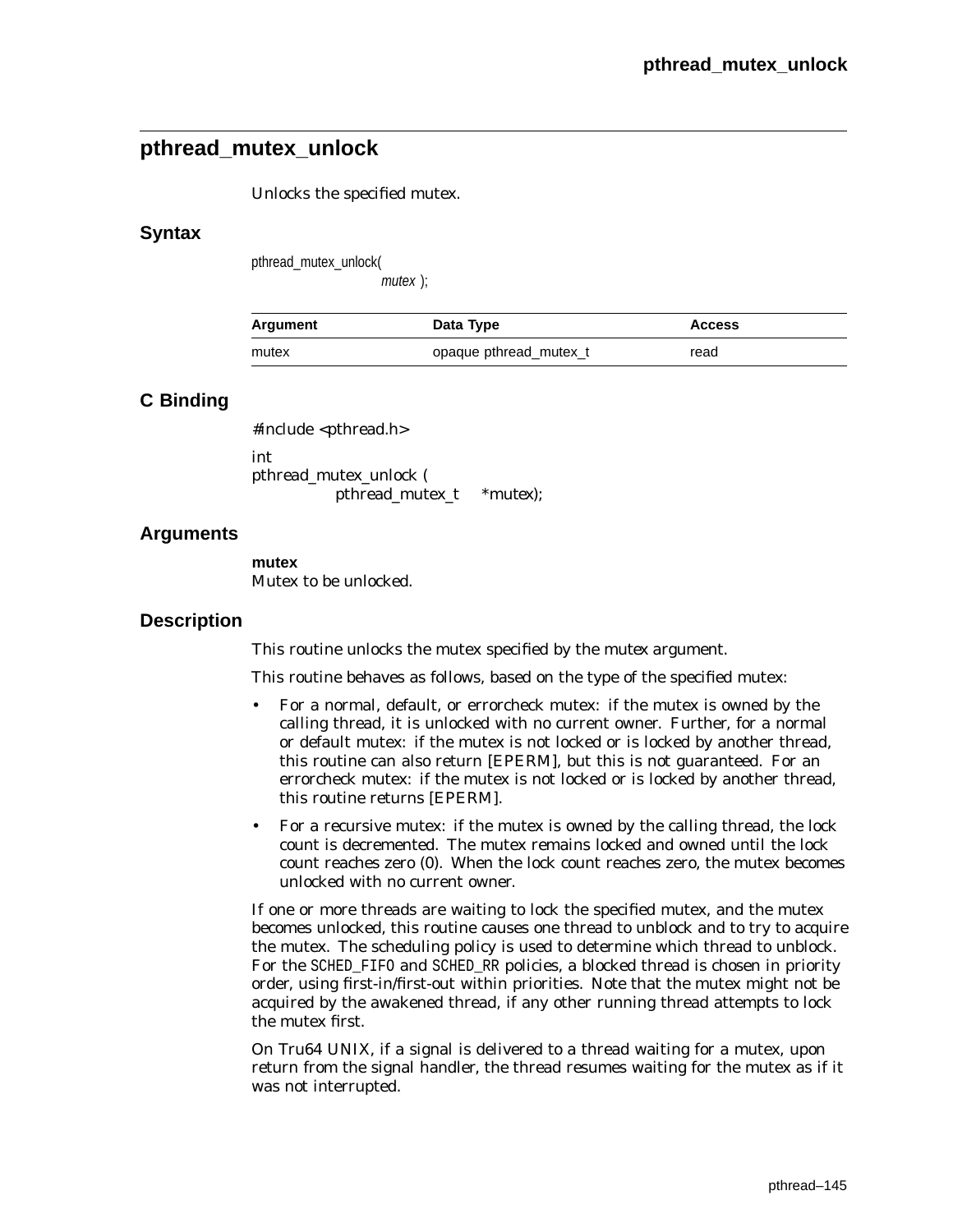If an error condition occurs, this routine returns an integer value indicating the type of error. Possible return values are as follows:

| Return   | <b>Description</b>                                         |
|----------|------------------------------------------------------------|
| $\bf{0}$ | Successful completion.                                     |
| [EINVAL] | The value specified for <i>mutex</i> is not a valid mutex. |
| [EPERM]  | The calling thread does not own the mutex.                 |

```
pthread_mutexattr_settype( )
pthread_mutex_destroy( )
pthread_mutex_init( )
pthread_mutex_lock( )
pthread_mutex_trylock( )
```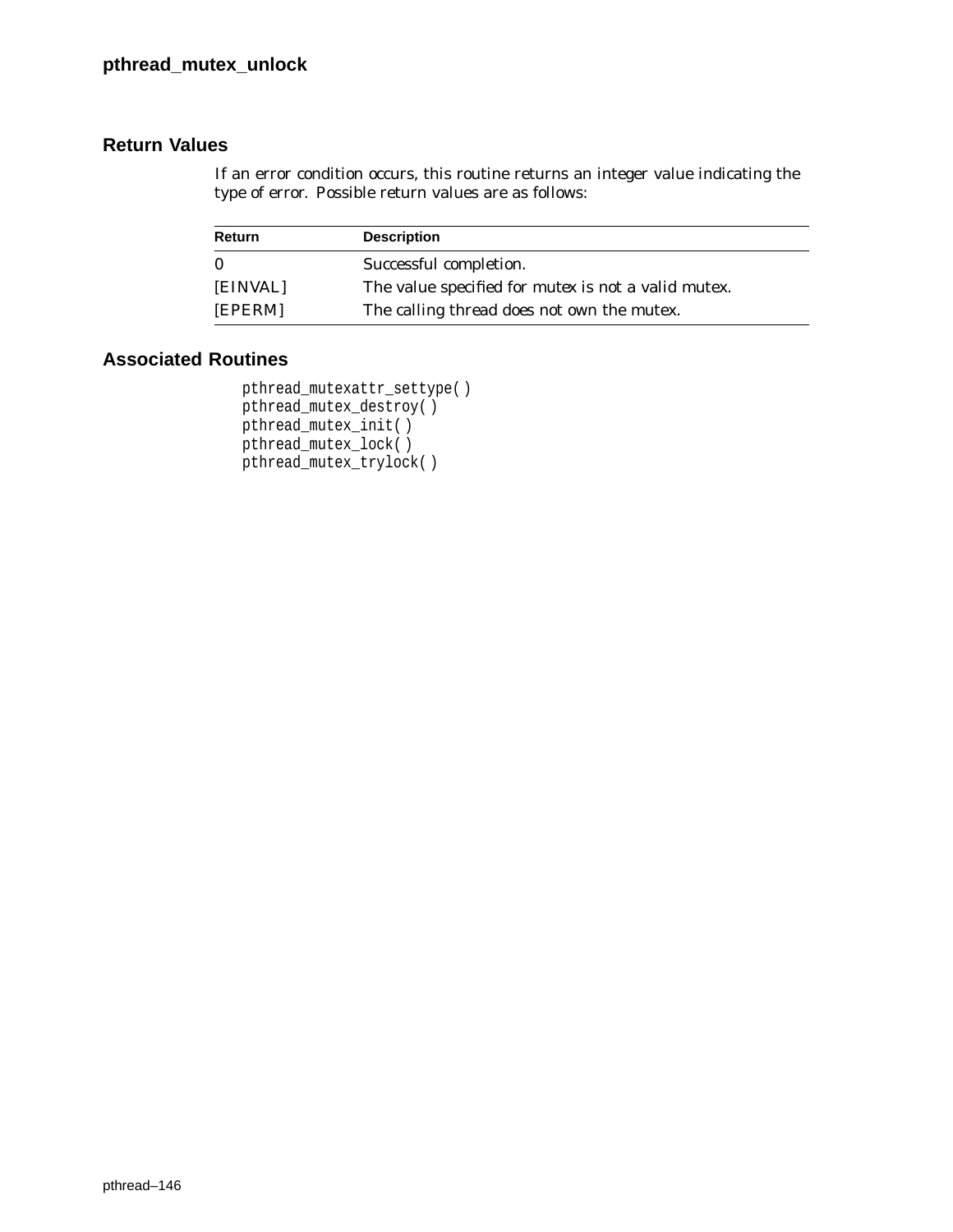# **pthread\_once**

Calls a routine that is executed by a single thread, once.

### **Syntax**

pthread\_once( once\_control, routine );

| Argument     | Data Type             | <b>Access</b> |  |
|--------------|-----------------------|---------------|--|
| once control | opaque pthread once t | modify        |  |
| routine      | procedure             | read          |  |

# **C Binding**

#include <pthread.h>

int

pthread\_once ( pthread\_once\_t \**once\_control*, void (\**routine*) (void));

## **Arguments**

#### **once\_control**

Address of a record that controls the one-time execution code. Each one-time execution routine must have its own unique pthread\_once\_t record.

### **routine**

Address of a procedure to be executed once. This routine is called only once, regardless of the number of times it and its associated *once\_control* block are passed to pthread\_once( ).

## **Description**

The first call to this routine by any thread in a process with a given *once\_ control* will call the specified *routine* with no arguments. Subsequent calls to pthread\_once( ) with the same *once\_control* will not call the *routine*. On return from pthread\_once( ), it is guaranteed that the routine has completed.

For example, a mutex or a per-thread context key must be created exactly once. Calling pthread\_once( ) ensures that the initialization is serialized across multiple threads. Other threads that reach the same point in the code would be delayed until the first thread is finished.

**Note**

If you specify a *routine* that directly or indirectly results in a recursive call to pthread\_once( ) and that specifies the same *routine* argument, the recursive call can result in a deadlock.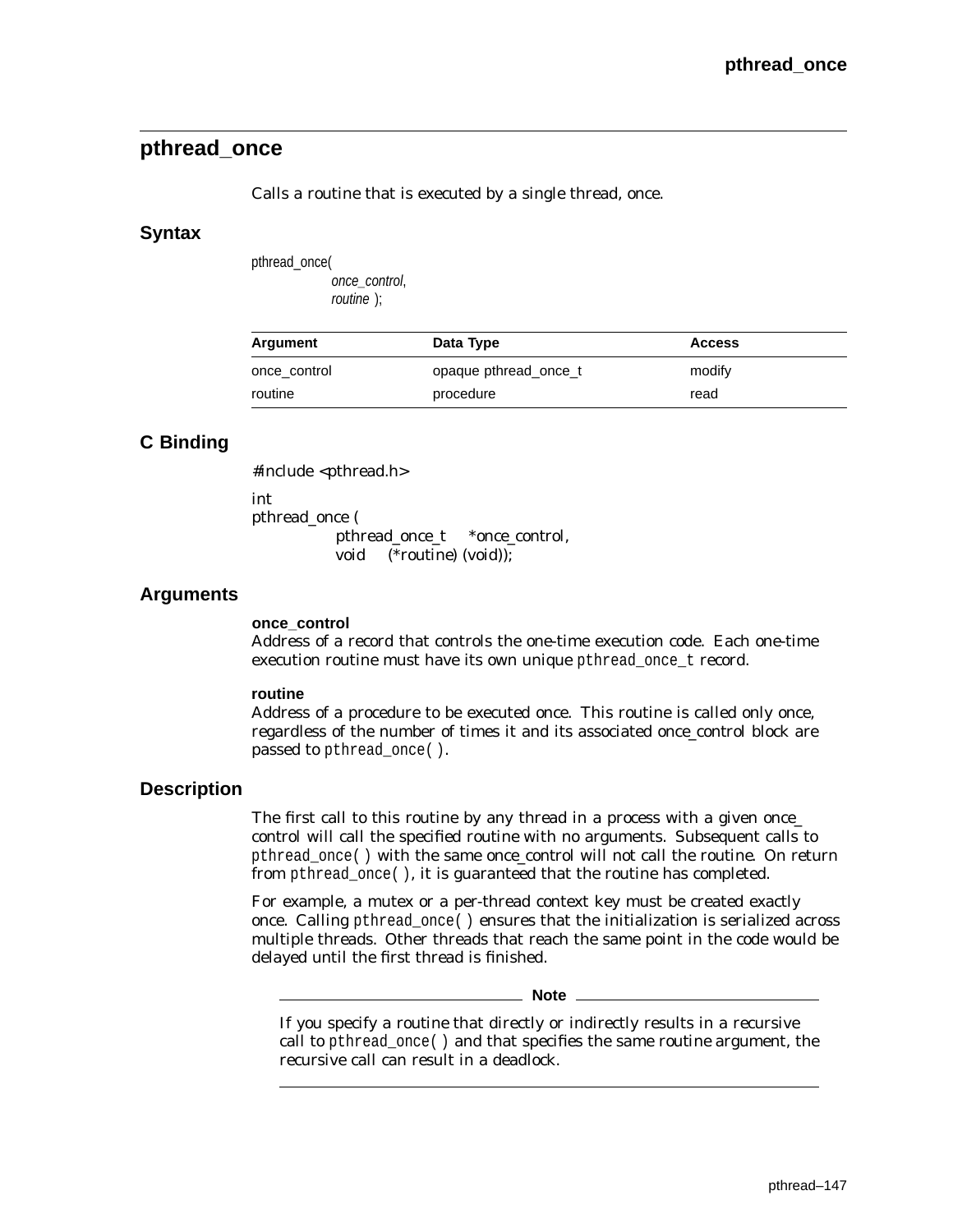To initialize the *once\_control* record, your program can zero out the entire structure, or you can use the PTHREAD\_ONCE\_INIT macro, which is defined in the pthread.h header file, to statically initialize that structure. If using PTHREAD\_ONCE\_INIT, declare the *once\_control* record as follows:

```
pthread_once_t once_control = PTHREAD_ONCE_INIT;
```
Note that it is often easier to simply lock a statically initialized mutex, check a control flag, and perform necessary initialization (in-line) rather than using pthread\_once( ). For example, you can code an initialization routine that begins with the following basic logic:

```
init()
{
static pthread_mutex_t mutex = PTHREAD_MUTEX_INITIALIZER;
static int flag = FALSE;
pthread_mutex_lock(&mutex);
if(!flag)
   {
   /* initialization code goes here */
   flag = TRUE;
   }
pthread_mutex_unlock(&mutex);
}
```
## **Return Values**

If an error occurs, this routine returns an integer indicating the type of error. Possible return values are as follows:

| <b>Return</b> | <b>Description</b>    |  |
|---------------|-----------------------|--|
| $\Omega$      | Successful completion |  |
| [EINVAL]      | Invalid argument      |  |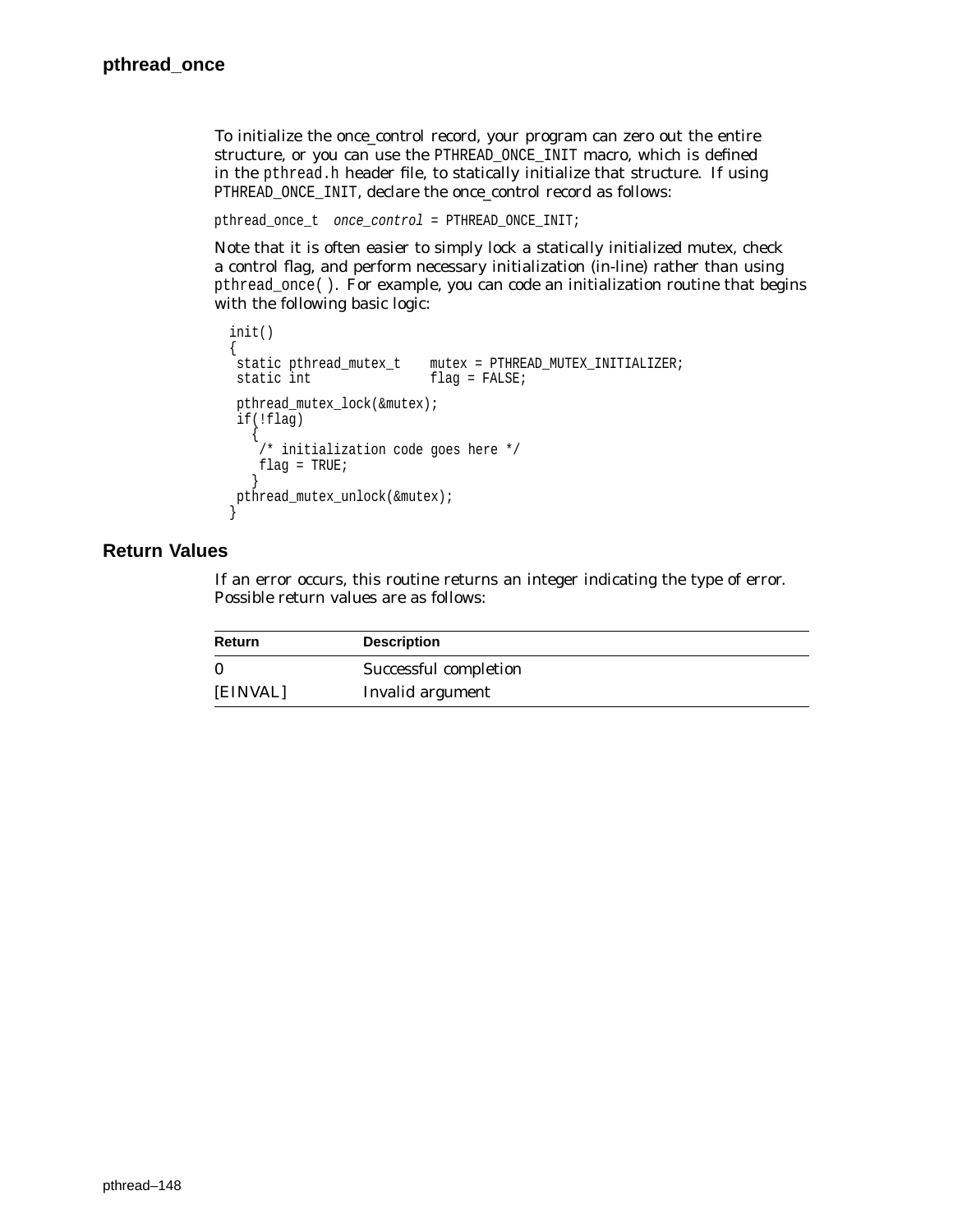# **pthread\_rwlockattr\_destroy**

Destroys a previously initialized read-write lock attributes object.

### **Syntax**

pthread\_rwlockattr\_destroy(

 $attr$  );

| Argument | Data Type                   | <b>Access</b> |
|----------|-----------------------------|---------------|
| attr     | opaque pthread rwlockattr_t | write         |

### **C Binding**

#include <pthread.h>

int pthread\_rwlockattr\_destroy ( pthread\_rwlockattr\_t \**attr*);

### **Arguments**

**attr**

Address of the read-write lock attributes object to be destroyed.

#### **Description**

This routine destroys the read-write lock attributes object referenced by *attr*; that is, the object becomes uninitialized.

After successful completion of this routine, the results of using *attr* in a call to any routine (other than pthread\_rwlockattr\_init( )) are unpredictable.

## **Return Values**

If an error condition occurs, this routine returns an integer value indicating the type of error. Possible return values are as follows:

| <b>Return</b> | <b>Description</b>                                                  |
|---------------|---------------------------------------------------------------------|
|               | Successful completion.                                              |
| [EINVAL]      | The value specified by <i>attr</i> is not a valid attributes block. |

## **Associated Routines**

pthread\_rwlockattr\_init( ) pthread\_rwlock\_init( )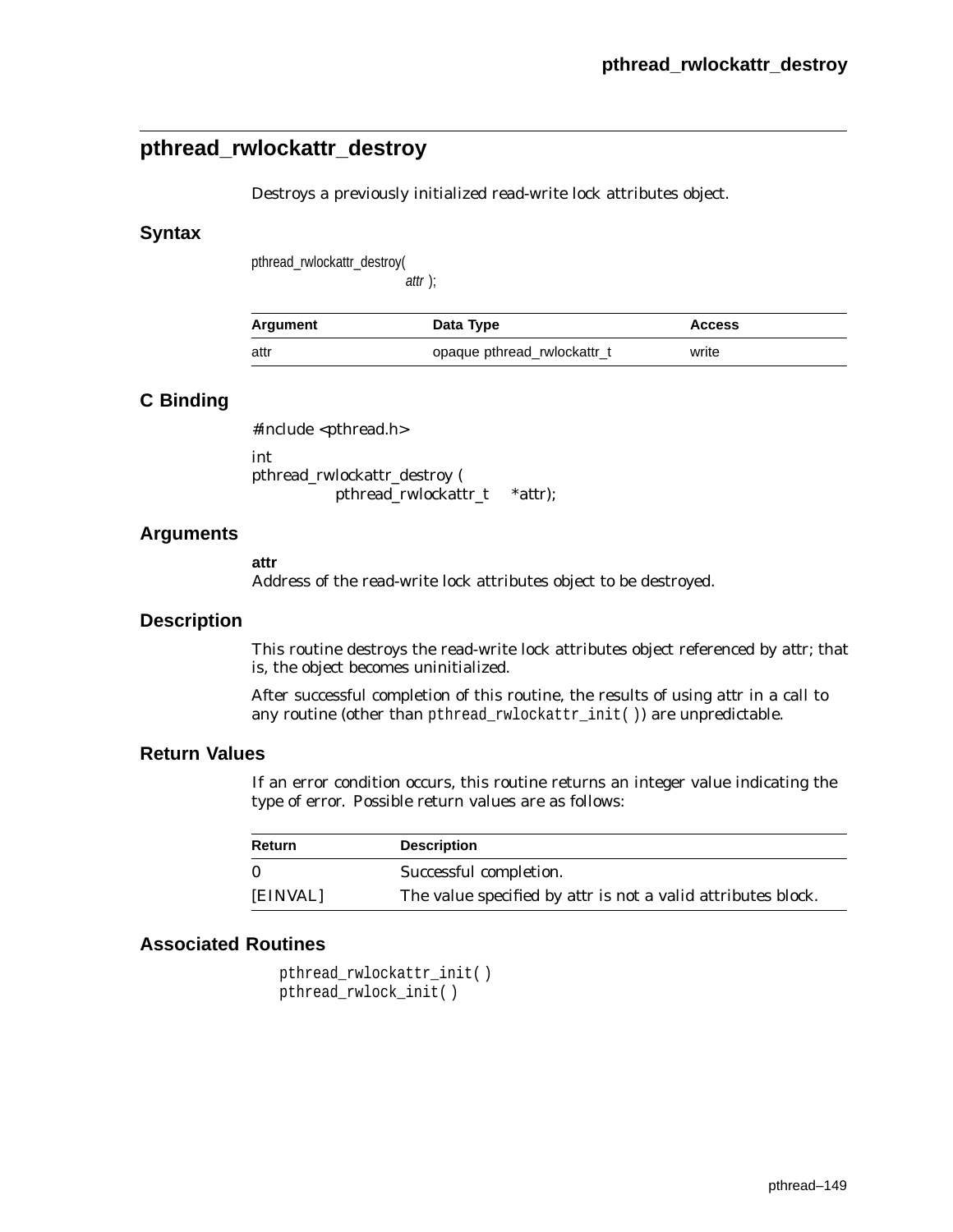# **pthread\_rwlockattr\_getpshared**

Obtains the value of the process-shared attribute of a read-write lock attributes object.

*This routine is for Tru64 UNIX systems only.*

### **Syntax**

pthread\_rwlockattr\_getpshared(attr,

pshared );

| Argument | Data Type                   | <b>Access</b> |
|----------|-----------------------------|---------------|
| attr     | opaque pthread rwlockattr_t | read          |
| pshared  | int                         | write         |

## **C Binding**

#include <pthread.h>

int

pthread\_rwlockattr\_getpshared ( const pthread\_rwlockattr\_t \**attr*, int \**pshared*);

### **Arguments**

#### **attr**

Address of the read-write lock attributes object whose process-shared attribute is to be obtained.

#### **pshared**

Receives the value of the process-shared attribute of the read-write lock attributes object specified by *attr*.

## **Description**

This routine obtains the value of the process-shared attribute from the readwrite lock attributes object specified by the *attr* argument and stores it in the location specified by the *pshared* argument. This attributes object must already be initialized at the time this routine is called.

### **Return Values**

If an error condition occurs, this routine returns an integer value indicating the type of error. Possible return values are as follows:

| <b>Return</b> | <b>Description</b>                                            |
|---------------|---------------------------------------------------------------|
|               | Successful completion.                                        |
| [EINVAL]      | The value specified by attr is not a valid attributes object. |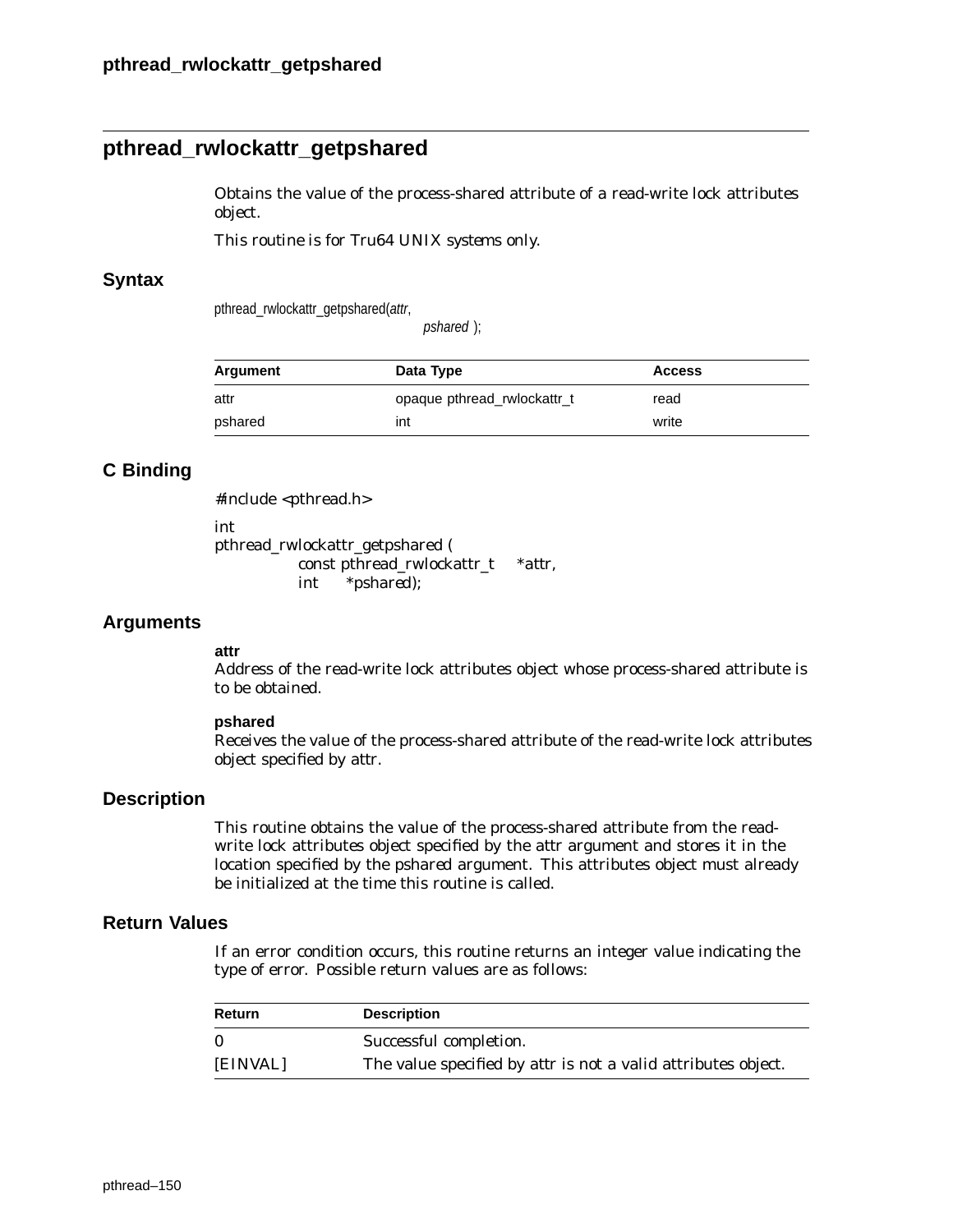# **Associated Routines**

pthread\_rwlock\_init( ) pthread\_rwlock\_rdlock( ) pthread\_rwlock\_unlock( ) pthread\_rwlock\_wrlock( ) pthread\_rwlockattr\_init( ) pthread\_rwlockattr\_setpshared( )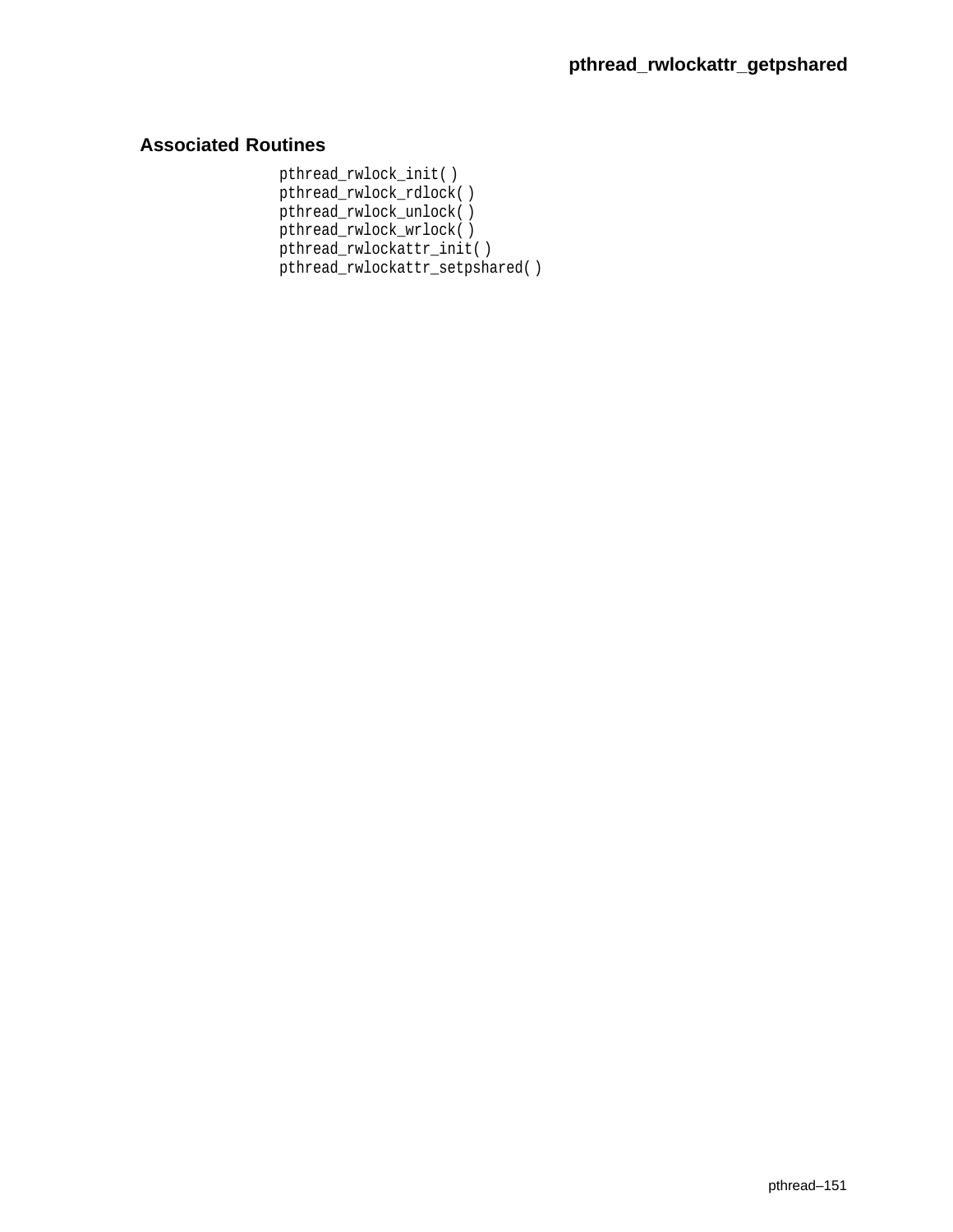# **pthread\_rwlockattr\_init**

Initializes a read-write lock attributes object.

### **Syntax**

pthread\_rwlockattr\_init(

attr );

| Argument | Data Type                   | <b>Access</b> |
|----------|-----------------------------|---------------|
| attr     | opaque pthread rwlockattr_t | write         |

### **C Binding**

#include <pthread.h> int pthread\_rwlockattr\_init ( pthread\_rwlockattr\_t \**attr*);

### **Arguments**

#### **attr**

Address of the read-write lock attributes object to be initialized.

### **Description**

This routine initializes the read-write lock attributes object referenced by *attr* and sets its attributes with default values.

The results of calling this routine are undefined if *attr* references an already initialized read-write lock attributes object.

After an initialized read-write lock attributes object has been used to initialize one or more read-write lock objects, any operation on that attributes object (including destruction) has no effect on those read-write lock objects.

#### **Return Values**

If an error condition occurs, this routine returns an integer value indicating the type of error. Possible return values are as follows:

| <b>Return</b> | <b>Description</b>                                                         |
|---------------|----------------------------------------------------------------------------|
|               | Successful completion                                                      |
| [ENOMEM]      | Insufficient memory to initialize the read-write lock<br>attributes object |

### **Associated Routines**

```
pthread_rwlockattr_destroy( )
pthread_rwlock_init( )
```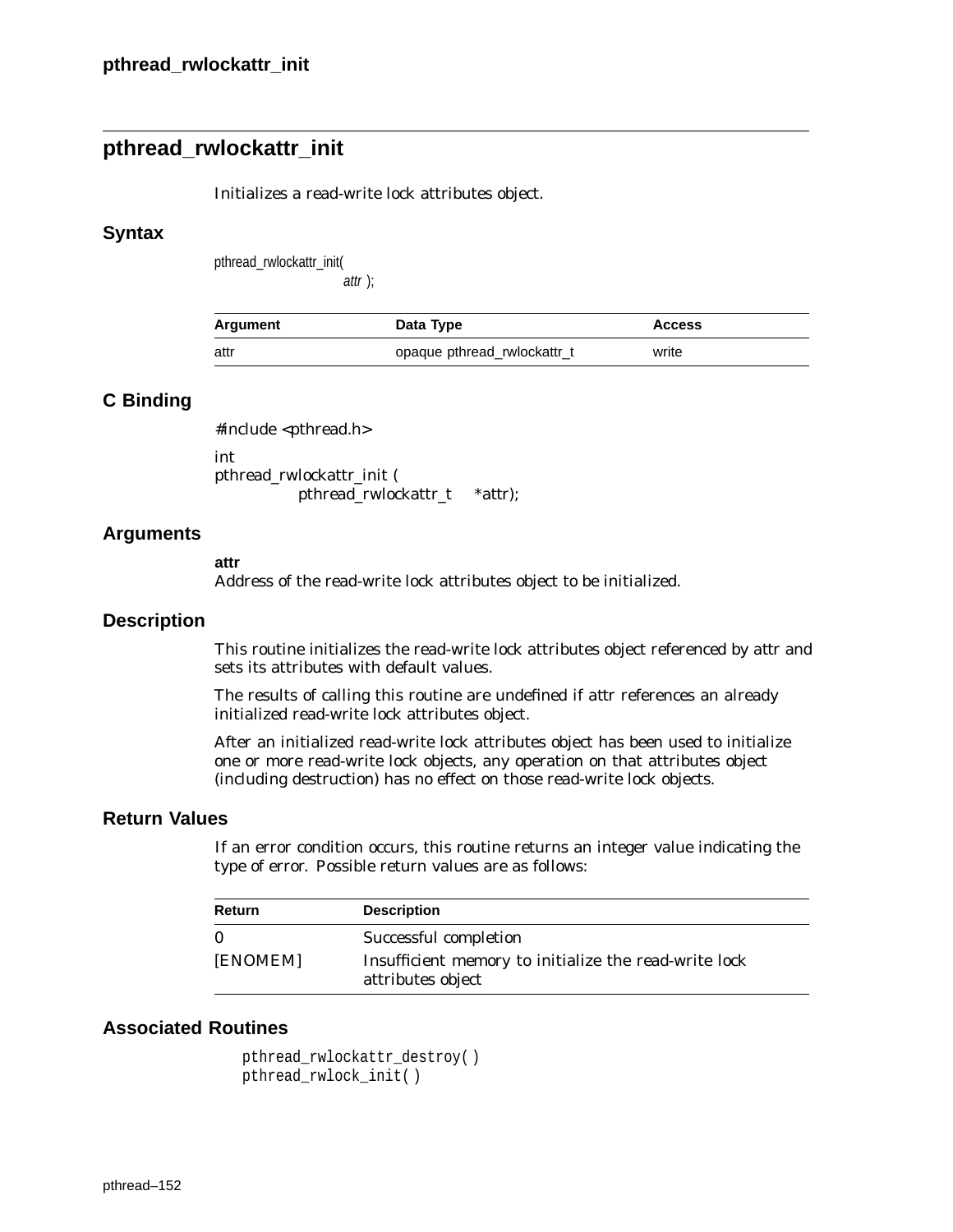# **pthread\_rwlockattr\_setpshared**

Sets the value of the process-shared attribute of a read-write lock attributes object.

*This routine is for Tru64 UNIX systems only.*

### **Syntax**

pthread\_rwlockattr\_setpshared(attr,

pshared );

| Argument | Data Type                   | <b>Access</b> |
|----------|-----------------------------|---------------|
| attr     | opaque pthread rwlockattr_t | write         |
| pshared  | int                         | read          |

## **C Binding**

#include <pthread.h>

int

pthread\_rwlockattr\_setpshared ( pthread\_rwlockattr\_t \**attr*, int *pshared*);

### **Arguments**

#### **attr**

Address of the read-write lock attributes object whose process-shared attribute is to be modified.

### **pshared**

New value for the process-shared attribute of the read-write lock attributes object specified by *attr*.

### **Description**

This routine uses the value specified in the *pshared* argument to set the processshared attribute of the read-write lock attributes object specified by the *attr* argument. This attributes object must already be initialized at the time this routine is called.

If the process-shared attribute is set to PTHREAD\_PROCESS\_PRIVATE, the read-write lock object can only be operated upon by threads created within the same process as the thread that initialized the read-write lock object. If threads of differing processes attempt to operate on such a read-write lock object, the behavior is undefined.

The default value of the process-shared attribute of a read-write lock attributes object is PTHREAD\_PROCESS\_PRIVATE.

If the process-shared attribute of a read-write lock attributes object is set to PTHREAD\_PROCESS\_SHARED, the read-write lock object can be operated upon by any thread that has access to the memory where that object is allocated, even if that object is allocated in memory that is shared by multiple processes.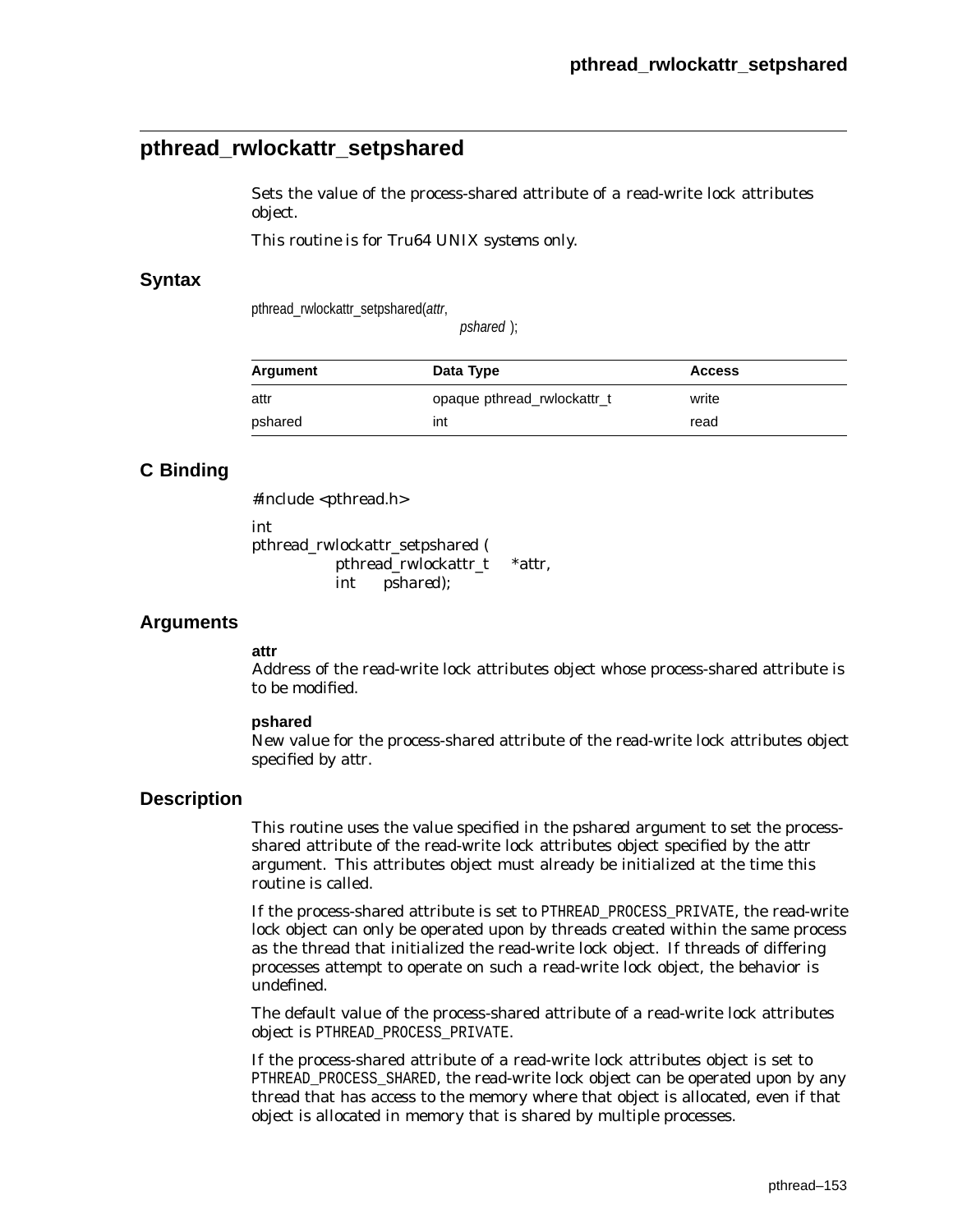If an error condition occurs, this routine returns an integer value indicating the type of error. Possible return values are as follows:

| <b>Return</b> | <b>Description</b>                                                                                                                                              |
|---------------|-----------------------------------------------------------------------------------------------------------------------------------------------------------------|
| $\bf{0}$      | Successful completion.                                                                                                                                          |
| [EINVAL]      | The value specified by <i>attr</i> is not a valid attributes object, or<br>the value <i>pshared</i> is outside the range of legal values for that<br>attribute. |

# **Associated Routines**

```
pthread_rwlock_init( )
pthread_rwlock_rdlock( )
pthread_rwlock_unlock( )
pthread_rwlock_wrlock( )
pthread_rwlockattr_init( )
pthread_rwlockattr_getpshared( )
```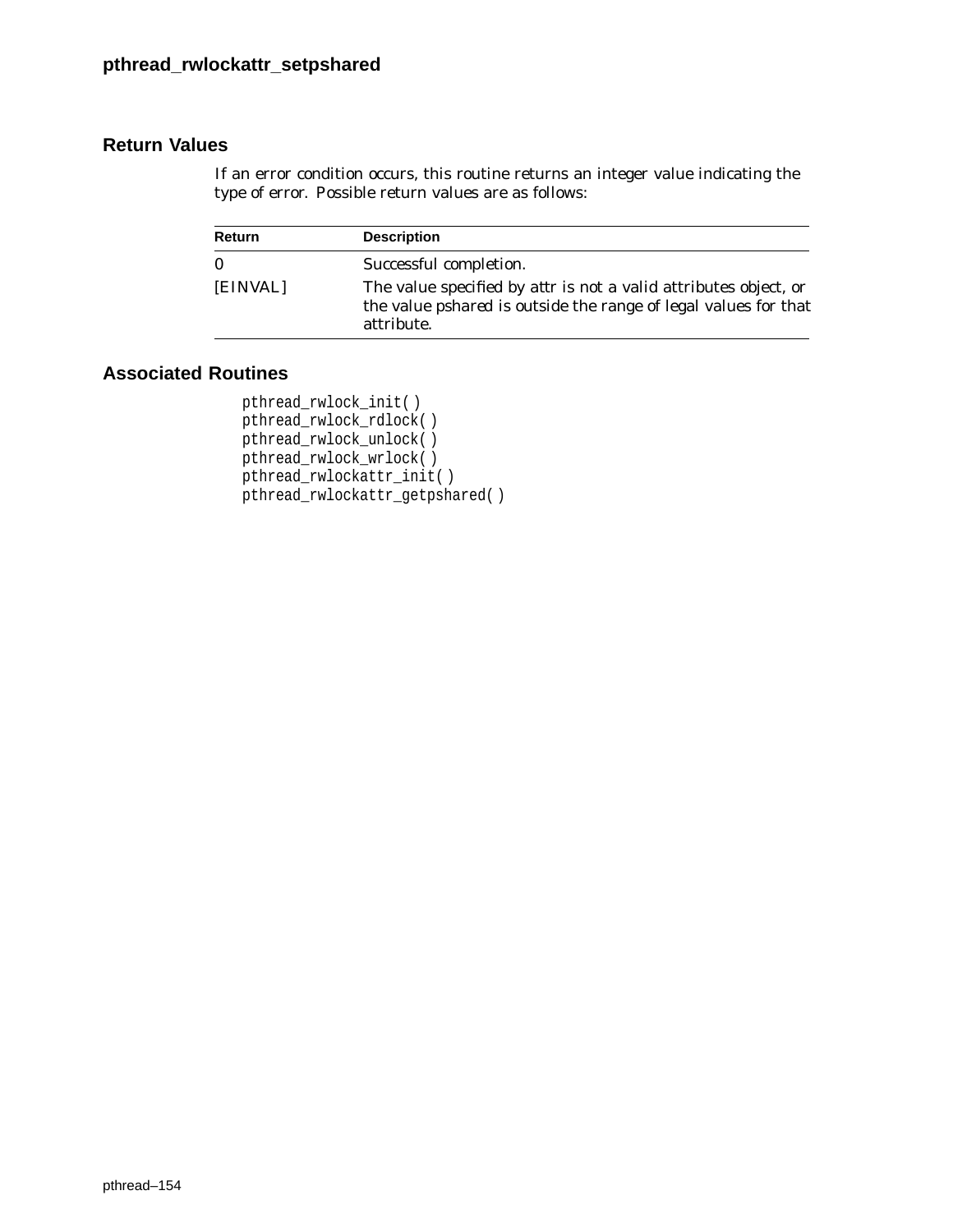# **pthread\_rwlock\_destroy**

Destroys a read-write lock object.

### **Syntax**

pthread\_rwlock\_destroy(

rwlock );

| Argument | Data Type               | <b>Access</b> |
|----------|-------------------------|---------------|
| rwlock   | opaque pthread rwlock t | write         |

## **C Binding**

#include <pthread.h>

int pthread\_rwlock\_destroy ( pthread\_rwlock\_t *\*rwlock*);

### **Arguments**

**rwlock** Address of the read-write lock object to be destroyed.

### **Description**

This routine destroys the specified read-write lock object by uninitializing it, and should be called when the object is no longer referenced in your program. After this routine is called, the Threads Library may reclaim internal storage used by the specified read-write lock object. The effect of subsequent use of the lock is undefined until the lock is reinitialized by another call to pthread\_rwlock\_init( ).

It is illegal to destroy a locked read-write lock.

The results of this routine are unpredictable if the specified read-write lock object does not currently exist or is not initialized. This routine destroys the read-write lock object specified by the *rwlock* argument and releases any resources that the object used.

A destroyed read-write lock object can be reinitialized using the pthread\_rwlock\_init( ) routine. The results of otherwise referencing a destroyed read-write lock object are undefined.

### **Return Values**

If an error condition occurs, this routine returns an integer value indicating the type of error. Possible return values are as follows: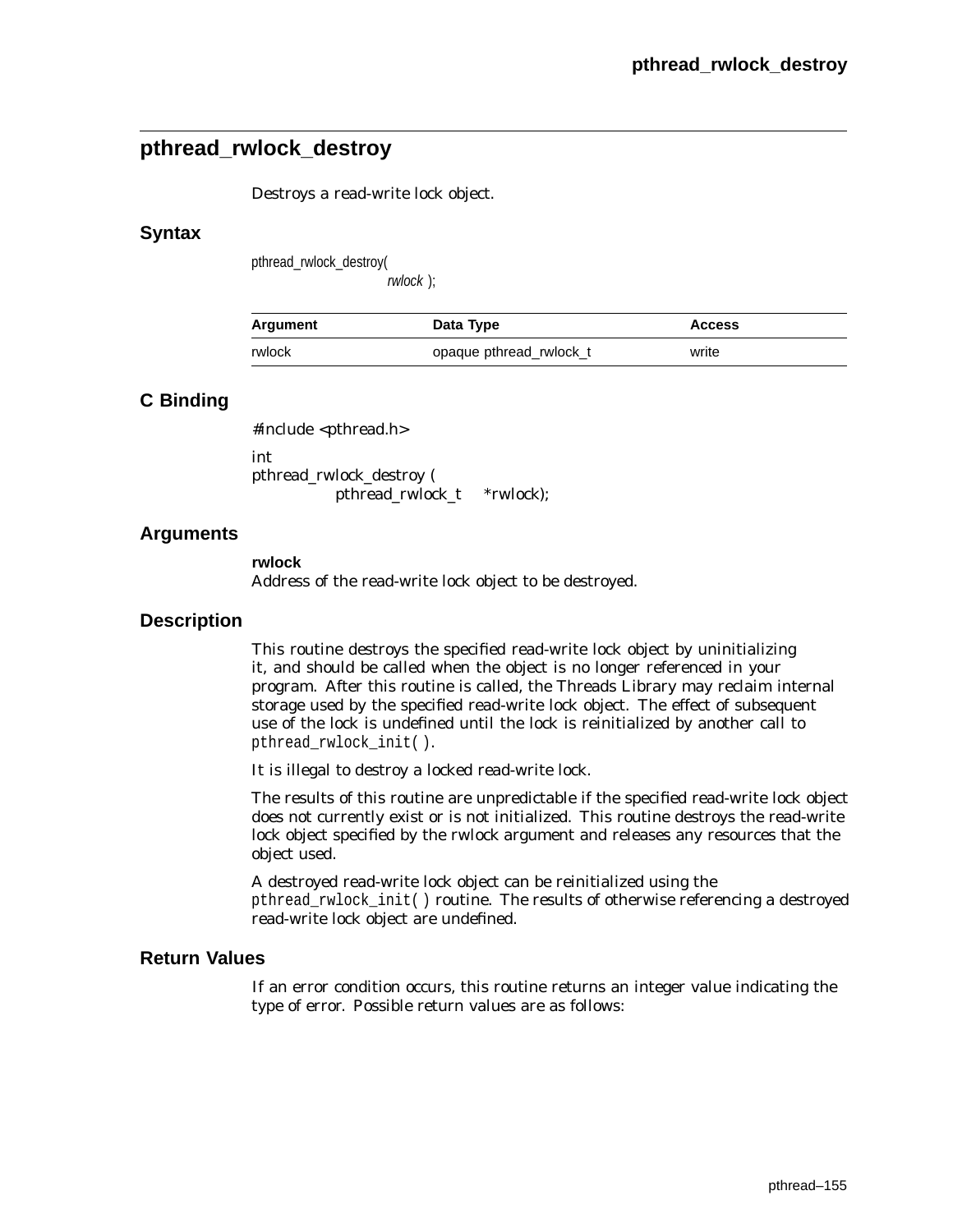# **pthread\_rwlock\_destroy**

| Return  | <b>Description</b>                                                                                         |
|---------|------------------------------------------------------------------------------------------------------------|
|         | Successful completion.                                                                                     |
| [EBUSY] | An attempt was made to destroy the object referenced by<br><i>rwlock</i> while it is locked or referenced. |

# **Associated Routines**

pthread\_rwlock\_init( )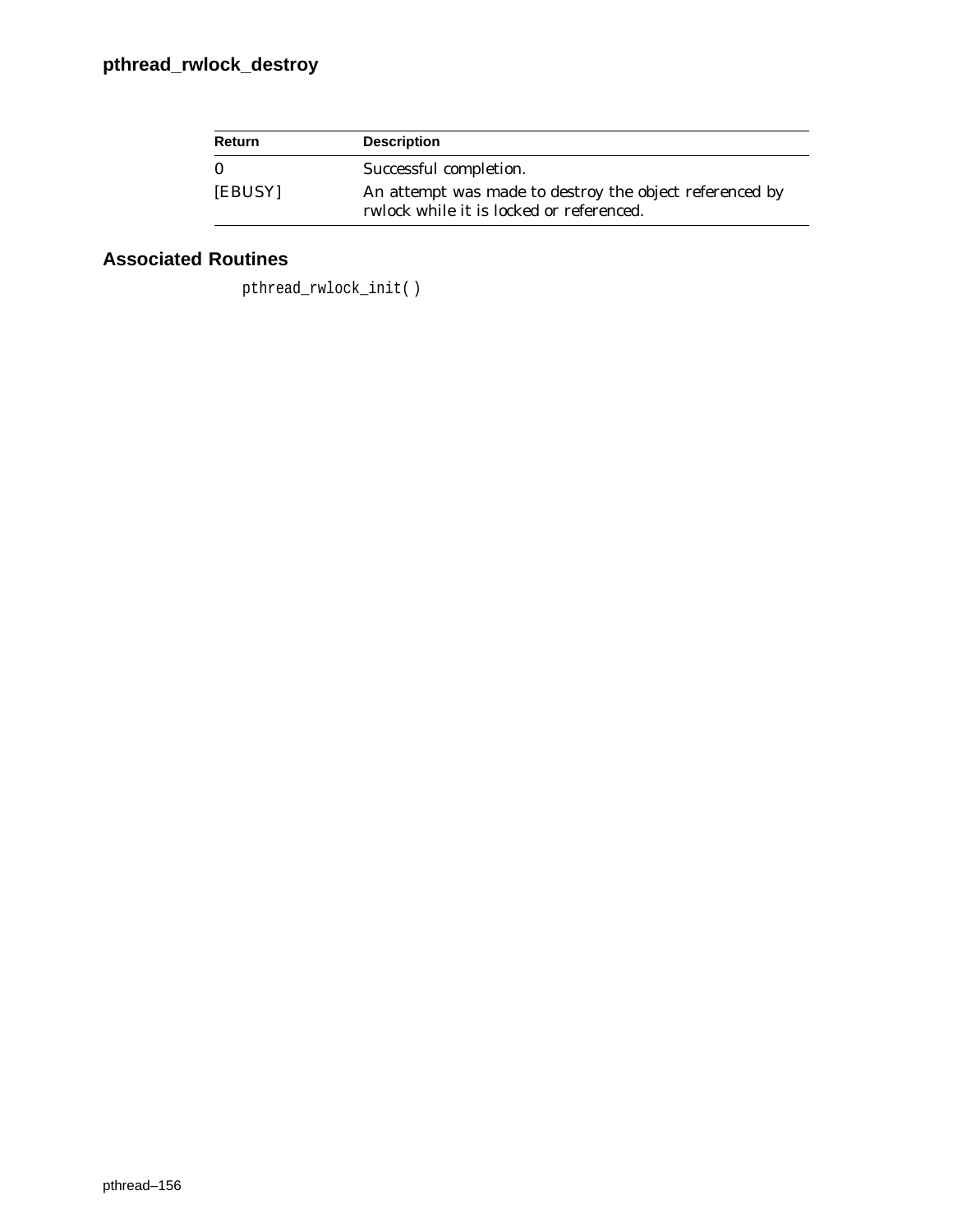# **pthread\_rwlock\_getname\_np**

Obtains the object name from a read-write lock object.

### **Syntax**

pthread\_rwlock\_getname\_np(

rwlock, name,  $len$  );

| Argument | Data Type               | <b>Access</b> |  |
|----------|-------------------------|---------------|--|
| rwlock   | opaque pthread rwlock t | read          |  |
| name     | char                    | write         |  |
| len      | size t                  | read          |  |

# **C Binding**

#include <pthread.h> int pthread\_rwlock\_getname\_np ( pthread\_rwlock\_t \**rwlock*, char \**name*, size\_t *len*);

## **Arguments**

**rwlock**

Address of the read-write lock object whose object name is to be obtained.

#### **name**

Location to store the obtained object name.

#### **len**

Length in bytes of buffer at the location specified by *name*.

### **Description**

This routine copies the object name from the read-write lock object specified by *rwlock* to the buffer at the location *name*. Before calling this routine, your program must allocate the buffer indicated by *name*.

The object name is a C language string and provides an identifier that is meaningful to a person debugging a multithreaded application. The maximum number of characters in the object name is 31.

If the specified read-write lock object has not been previously set with an object name, this routine copies a C language null string into the buffer at location *name*.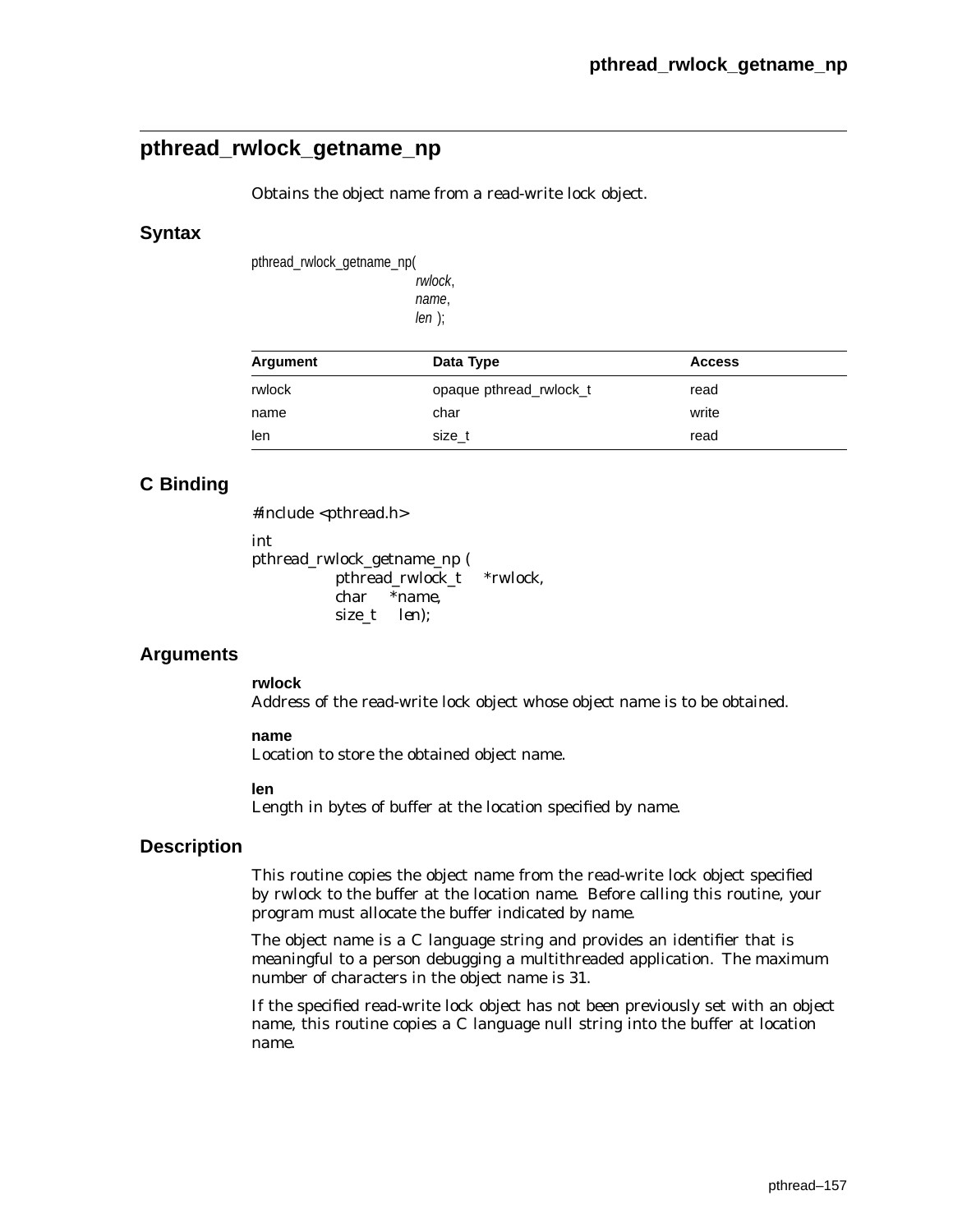If an error condition occurs, this routine returns an integer value indicating the type of error. Possible return values are as follows:

| Return       | <b>Description</b>                                                   |
|--------------|----------------------------------------------------------------------|
| $\mathbf{0}$ | Successful completion.                                               |
| [EINVAL]     | The value specified by <i>rwlock</i> is not a valid read-write lock. |

# **Associated Routines**

pthread\_rwlock\_setname\_np( )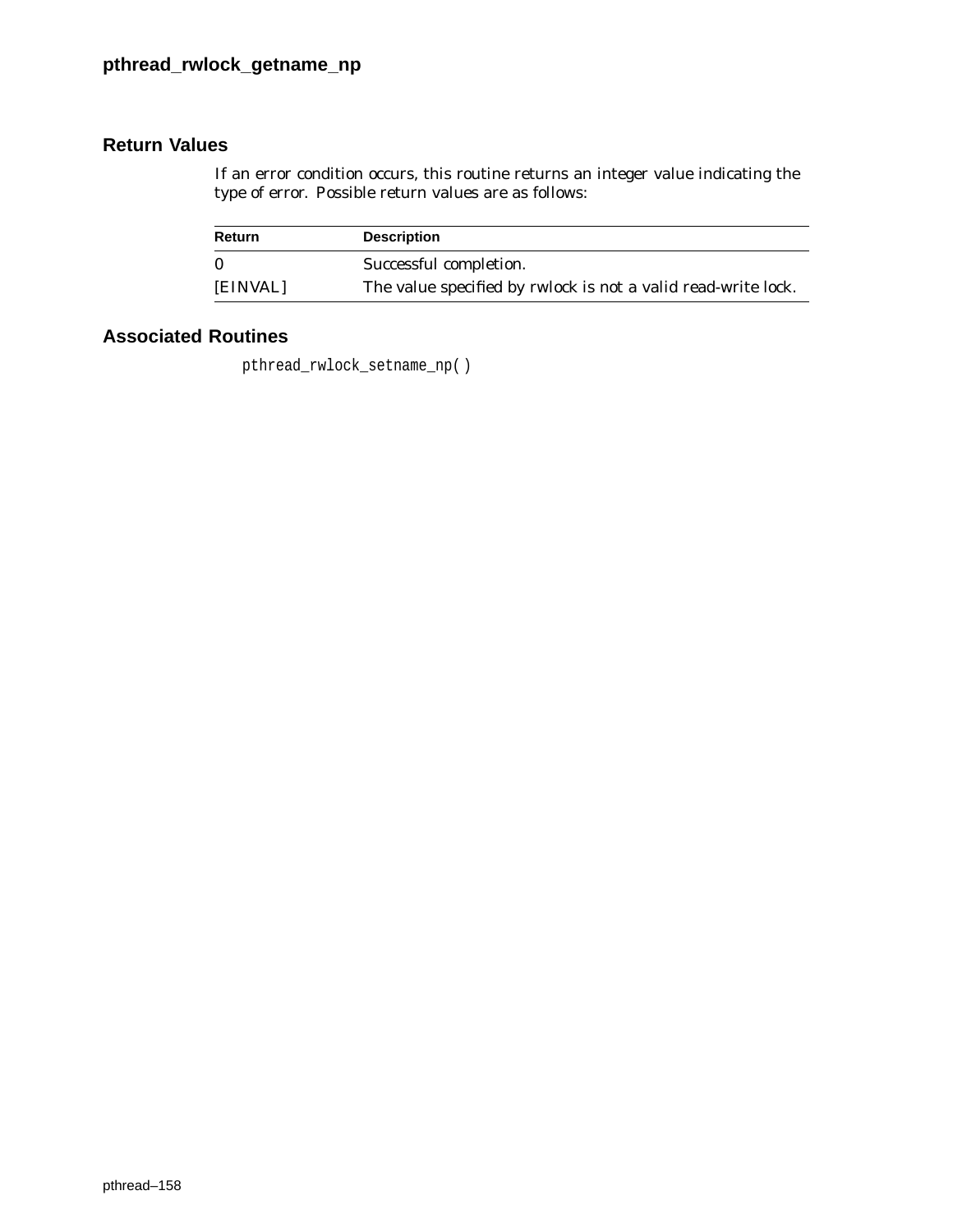# **pthread\_rwlock\_init**

Initializes a read-write lock object.

## **Syntax**

pthread\_rwlock\_init(rwlock,

attr );

| Argument | Data Type                   | <b>Access</b> |  |
|----------|-----------------------------|---------------|--|
| rwlock   | opaque pthread rwlock t     | write         |  |
| attr     | opaque pthread rwlockattr_t | read          |  |

# **C Binding**

#include <pthread.h> int pthread\_rwlock\_init ( pthread\_rwlock\_t \**rwlock*, const pthread\_rwlockattr\_t \**attr*);

## **Arguments**

**rwlock**

Read-write lock object to be initialized.

**attr**

Read-write lock attributes object that defines the characteristics of the read-write lock to be initialized.

### **Description**

This routine initializes a read-write lock object with the attributes specified by the read-write lock attributes object specified in *attr*. A read-write lock is a synchronization object that serializes access to shared information that needs to be read frequently and written only occasionally. A thread can acquire a read-write lock for shared read access or for exclusive write access.

Upon successful completion of this routine, the read-write lock is initialized and set to the unlocked state. If *attr* is set to NULL, the default read-write lock attributes are used; the effect is the same as passing the address of a default read-write lock attributes object. Once initialized, the lock can be used any number of times without being reinitialized.

Results of calling this routine are undefined if *attr* specifies an already initialized read-write lock or if *rwlock* is used without first being initialized.

If this routine returns unsuccessfully, *rwlock* is not initialized and the contents of *rwlock* are undefined.

A read-write lock is a resource of the process, not part of any particular thread. A read-write lock is neither destroyed not unlocked automatically when any thread exits. Because read-write locks are shared, they may be allocated in heap or static memory, but not on a stack.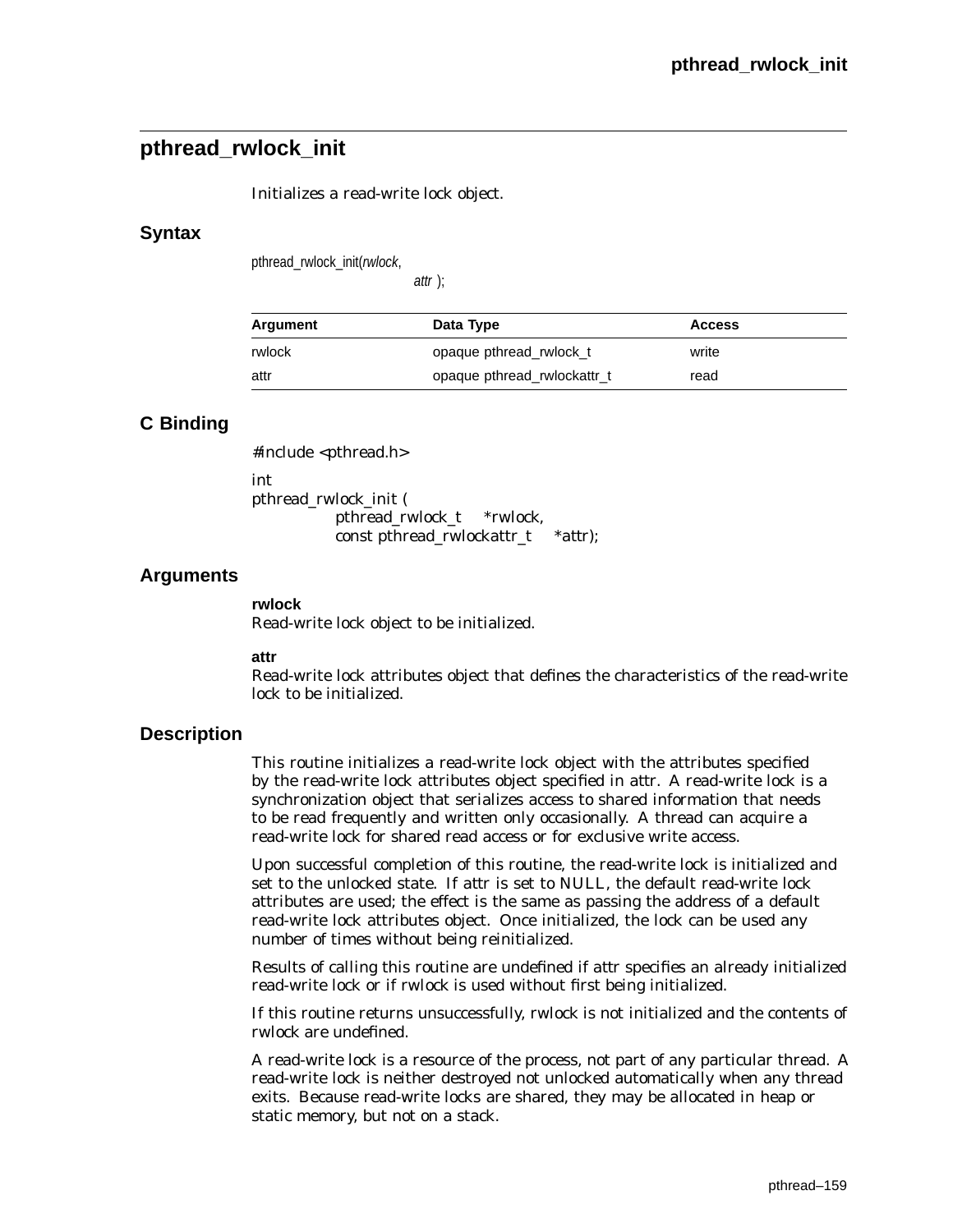In cases where default read-write lock attributes are appropriate, you may use the PTHREAD\_RWLOCK\_INITIALIZER macro to statically initialize the lock object without calling this routine. The effect is equivalent to dynamic initialization by a call to pthread\_rwlock\_init( ) with *attr* specified as NULL, except that no error checks are performed. Statically initialized read-write locks need not be destroyed using pthread\_rwlock\_destroy( ).

Use the PTHREAD\_RWLOCK\_INITIALIZER macro as follows:

pthread\_rwlock\_t *rwlock*= PTHREAD\_RWLOCK\_INITIALIZER;

## **Return Values**

If an error condition occurs, this routine returns an integer value indicating the type of error. Possible return values are as follows:

| Return   | <b>Description</b>                                                                                                                                               |
|----------|------------------------------------------------------------------------------------------------------------------------------------------------------------------|
| $\bf{0}$ | Successful completion.                                                                                                                                           |
| [EAGAIN] | The system lacks the necessary resources to initialize the<br>read-write lock.                                                                                   |
| [EBUSY]  | The Threads Library has detected an attempt to reinitialize<br>the read-write lock (a previously initialized, but not yet<br>destroyed, read-write lock object). |
| [EINVAL] | The value specified by <i>attr</i> is not a valid attributes block.                                                                                              |
| [ENOMEM] | Insufficient memory exists to initialize the read-write lock.                                                                                                    |
| [EPERM]  | The caller does not have privileges to perform this operation.                                                                                                   |

## **Associated Routines**

pthread\_rwlock\_destroy( )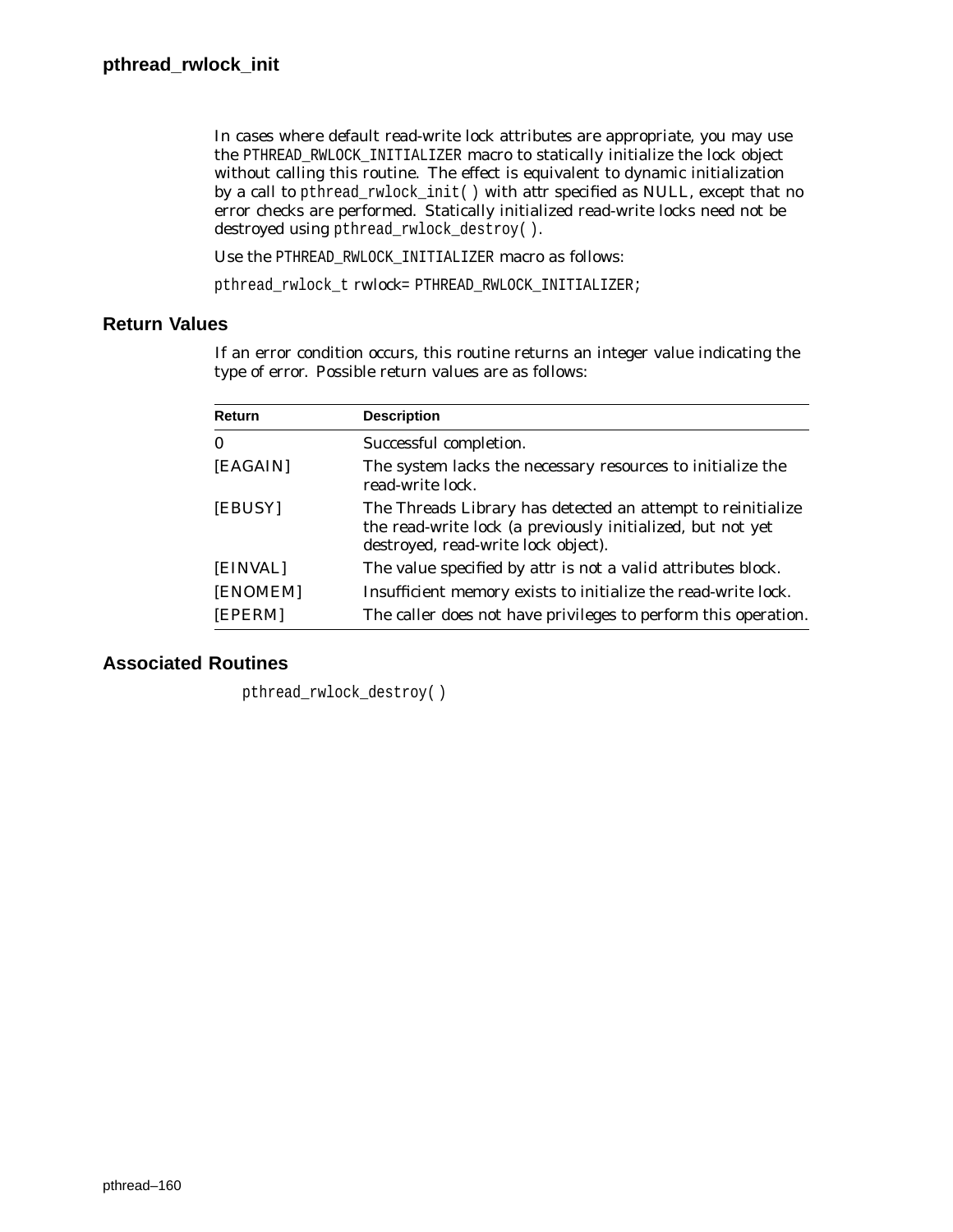# **pthread\_rwlock\_rdlock**

Acquires a read-write lock object for read access.

### **Syntax**

pthread\_rwlock\_rdlock(

rwlock );

| Argument | Data Type               | <b>Access</b> |
|----------|-------------------------|---------------|
| rwlock   | opaque pthread rwlock t | write         |

## **C Binding**

#include <pthread.h>

int pthread\_rwlock\_rdlock ( pthread\_rwlock\_t *\*rwlock*);

## **Arguments**

**rwlock**

Address of the read-write lock object to acquire for read access.

### **Description**

This routine acquires a read-write lock for read access. If no thread already holds the lock for write access and there are no writers waiting to acquire the lock, the lock for read access is granted to the calling thread and this routine returns. If a thread already holds the lock for read access, the lock is granted and this routine returns.

A thread can hold multiple, concurrent locks for read access on the same readwrite lock. In a given thread, for each call to this routine that successfully acquires the same read-write lock for read access, a corresponding call to pthread rwlock unlock must be issued.

If some thread already holds the lock for write access, the calling thread will not acquire the read lock. If the read lock is not acquired, the calling thread blocks until it can acquire the lock for read access. Results are undefined if the calling thread has already acquired a lock for write access on *rwlock* when this routine is called.

If the read-write lock object referenced by *rwlock* is not initialized, the results of calling this routine are undefined.

If a thread is interrupted (via a Tru64 UNIX signal or an OpenVMS AST) while waiting for a read-write lock for read access, upon return from the interrupt routine the thread resumes waiting for the lock as if it had not been interrupted.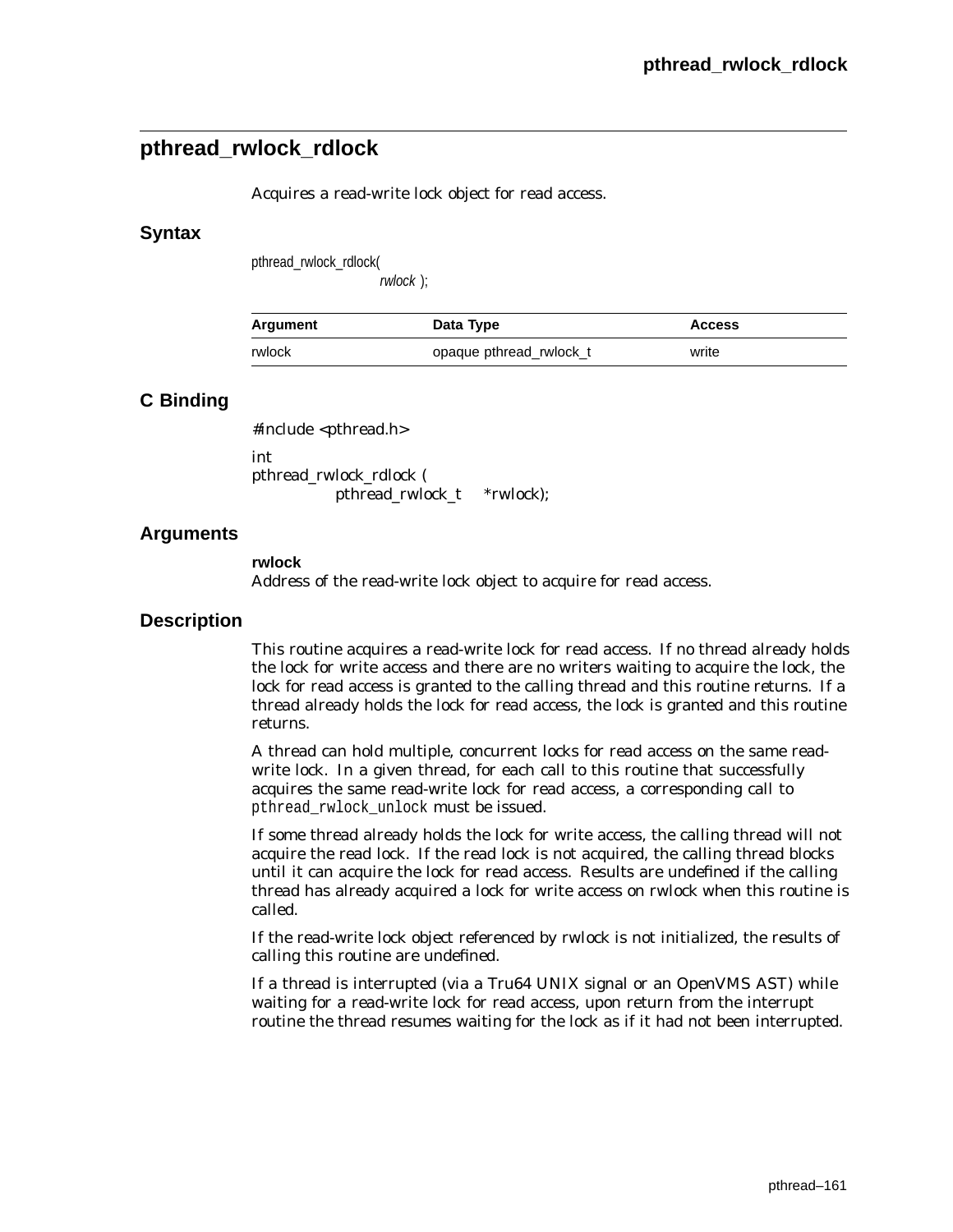If an error condition occurs, this routine returns an integer value indicating the type of error. Possible return values are as follows:

| Return     | <b>Description</b>                                                                                                                      |  |
|------------|-----------------------------------------------------------------------------------------------------------------------------------------|--|
| $\bf{0}$   | Successful completion; the read-write lock object was<br>acquired for read access.                                                      |  |
| [EINVAL]   | The value specified by <i>rwlock</i> does not refer to an initialized<br>read-write lock object.                                        |  |
| [EDEADLCK] | The calling thread already owns the specified read-write lock<br>object for write access.                                               |  |
| [EAGAIN]   | The lock for read access could not be acquired because the<br>maximum number of read lock acquisitions for rwlock has<br>been exceeded. |  |

# **Associated Routines**

pthread\_rwlock\_init( ) pthread\_rwlockattr\_init( ) pthread\_rwlock\_tryrdlock( ) pthread\_rwlock\_wrlock( ) pthread\_rwlock\_unlock( )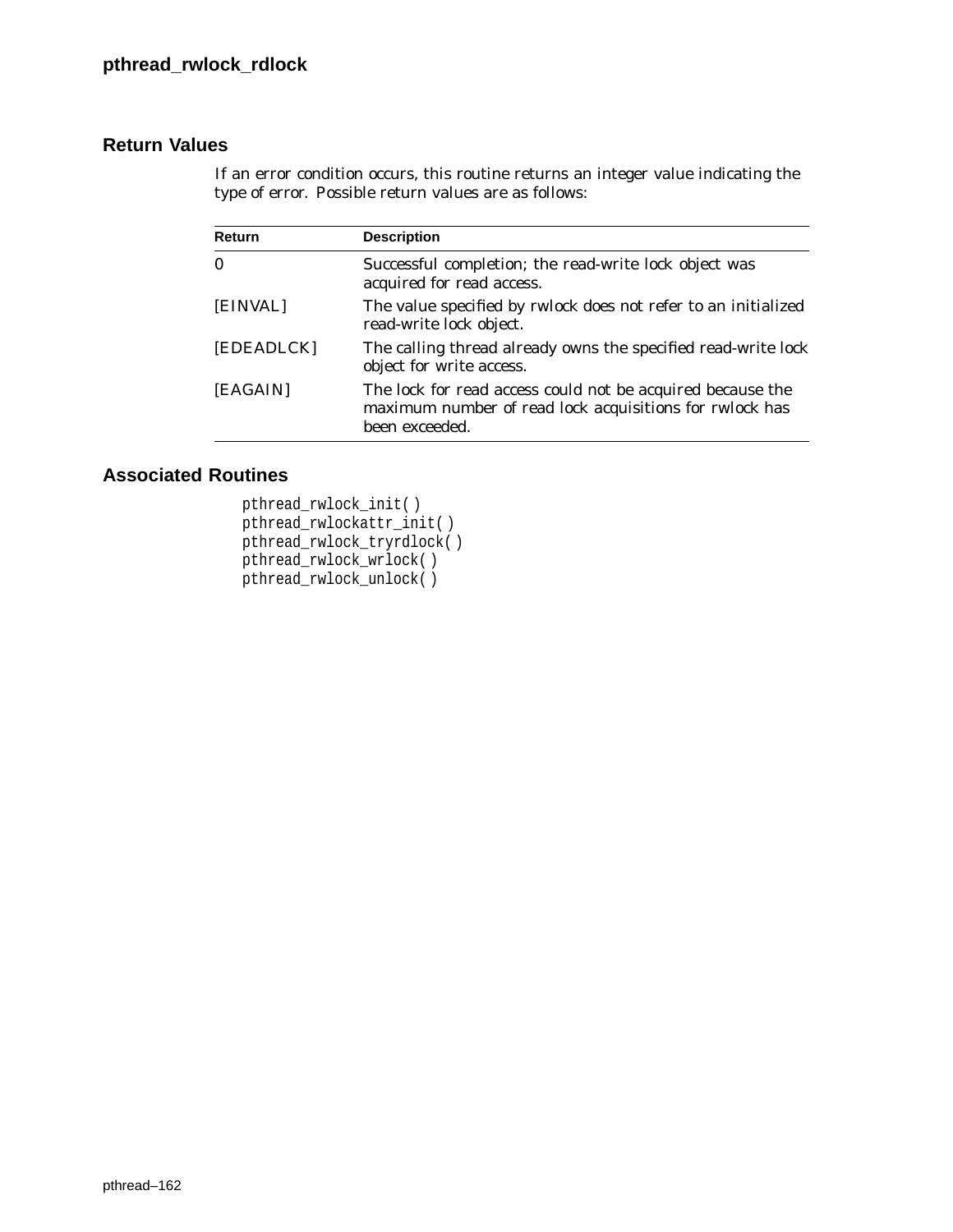# **pthread\_rwlock\_setname\_np**

Changes the object name in a read-write lock object.

### **Syntax**

pthread\_rwlock\_setname\_np(

rwlock, name, mbz );

| Argument | Data Type               | <b>Access</b> |  |
|----------|-------------------------|---------------|--|
| rwlock   | opaque pthread rwlock t | write         |  |
| name     | char                    | read          |  |
| mbz      | void                    | read          |  |

# **C Binding**

#include <pthread.h>

int

pthread\_rwlock\_setname\_np ( pthread\_rwlock\_t *\*rwlock*, const char *\*name*, void *\*mbz*);

## **Arguments**

**rwlock**

Address of the read-write lock object whose object name is to be changed.

#### **name**

Object name value to copy into the read-write lock object.

#### **mbz**

Reserved for future use. The value must be zero (0).

### **Description**

This routine changes the object name in the read-write lock object specified by *rwlock* to the value specified by *name*. To set a new read-write lock object's object name, call this routine immediately after initializing the read-write lock object.

The object name is a C language string and provides an identifier that is meaningful to a person debugging a multithreaded application. The maximum number of characters in the object name is 31.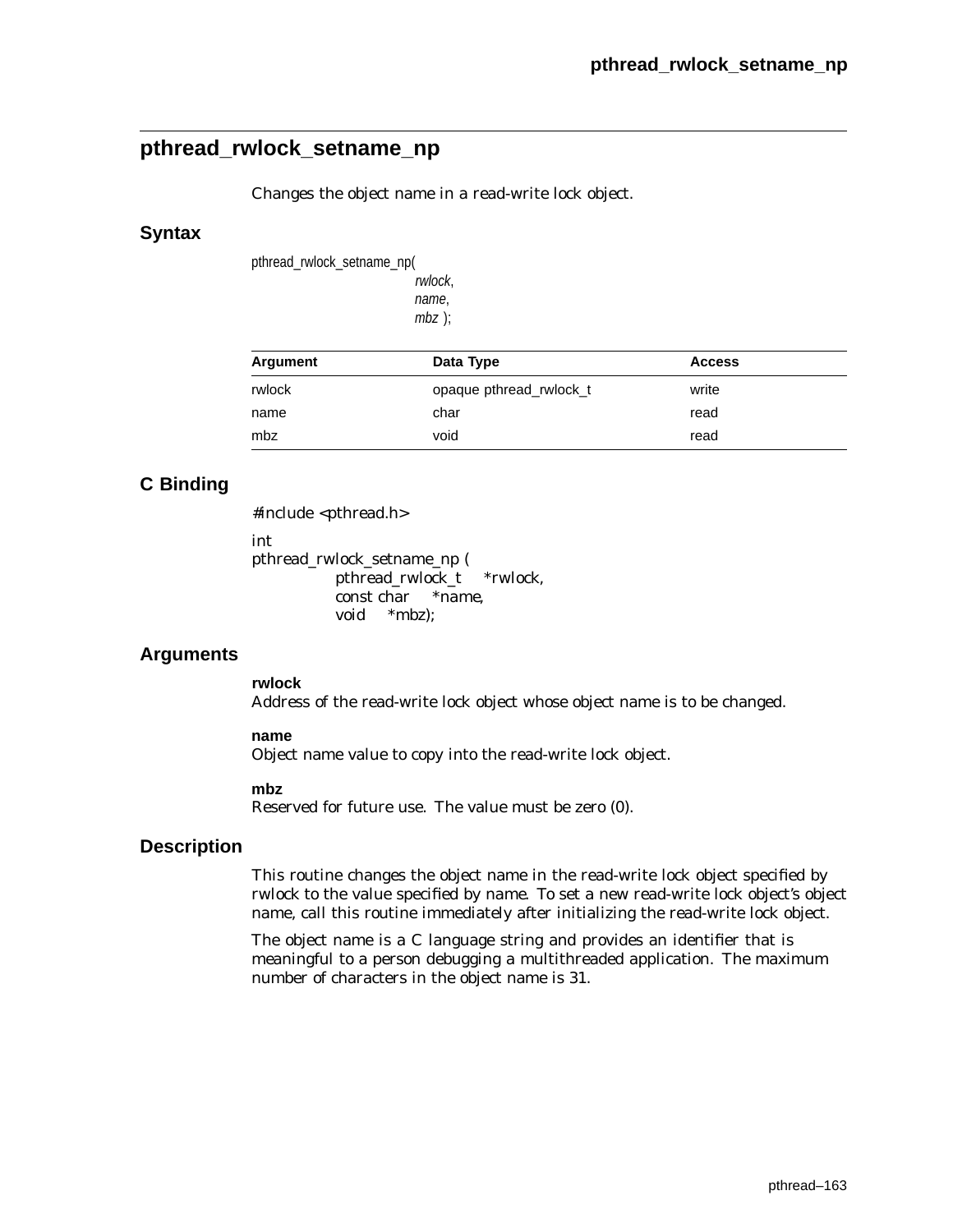If an error condition occurs, this routine returns an integer value indicating the type of error. Possible return values are as follows:

| Return   | <b>Description</b>                                                                                         |
|----------|------------------------------------------------------------------------------------------------------------|
| $\bf{0}$ | Successful completion, the read-write lock object was<br>acquired for read access.                         |
| [EINVAL] | The value specified by <i>rwlock</i> is invalid, or the length in<br>characters of <i>name</i> exceeds 31. |
| [ENOMEM] | Insufficient memory to create a copy of the object name<br>string.                                         |

# **Associated Routines**

pthread\_rwlock\_getname\_np( ) pthread\_rwlock\_init( )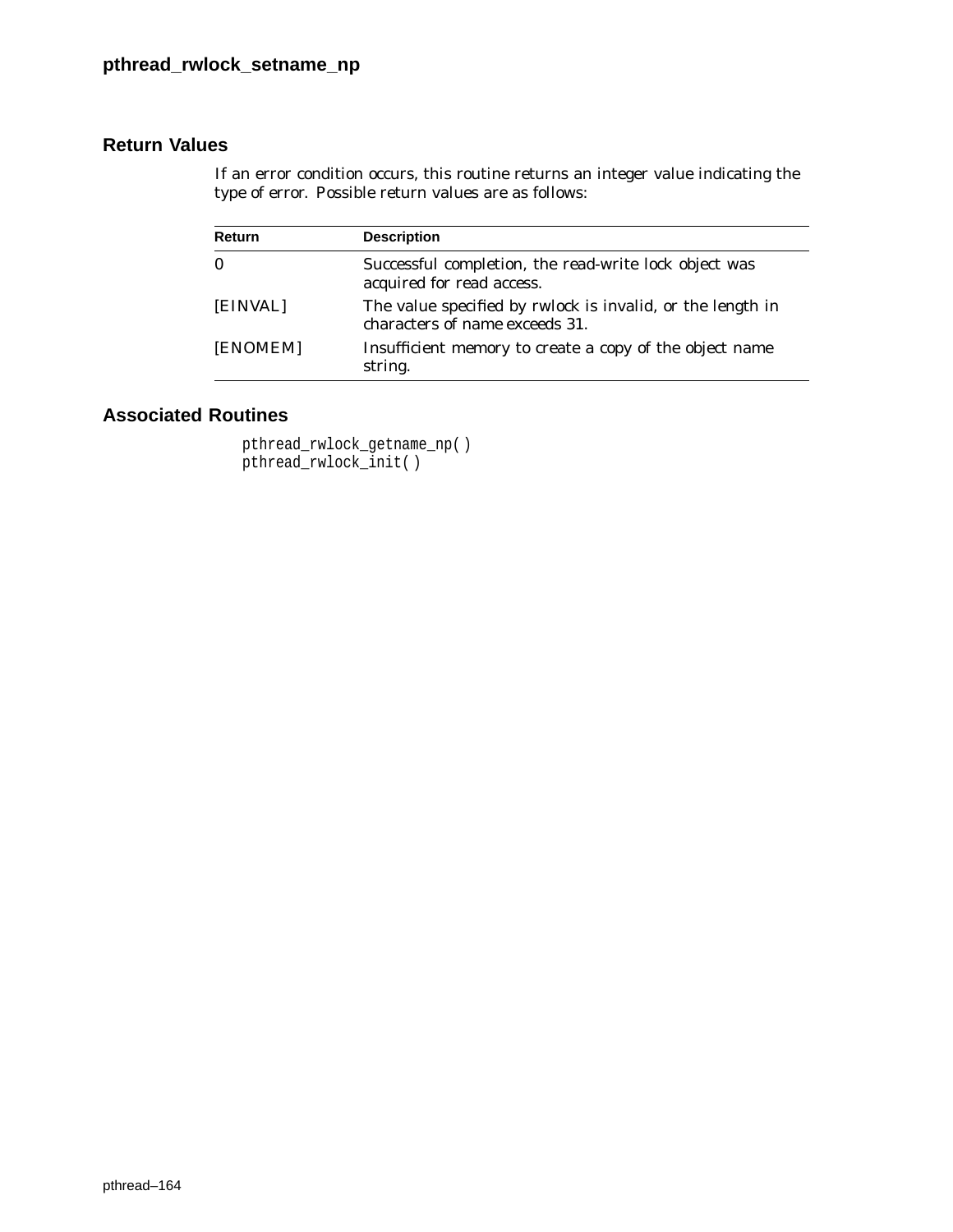# **pthread\_rwlock\_tryrdlock**

Attempts to acquire a read-write lock object for read access without waiting.

### **Syntax**

pthread\_rwlock\_tryrdlock(

rwlock );

| Argument | Data Type               | <b>Access</b> |
|----------|-------------------------|---------------|
| rwlock   | opaque pthread rwlock t | write         |

## **C Binding**

#include <pthread.h>

int pthread\_rwlock\_tryrdlock ( pthread\_rwlock\_t *\*rwlock*);

### **Arguments**

**rwlock**

Address of the read-write lock object to acquire for read access.

### **Description**

This routine attempts to acquire a read-write lock for read access, but does not wait for the lock if it not immediately available.

If no thread already holds the lock for write access and there are no writers waiting to acquire the lock, the lock for read access is granted to the calling thread and this routine returns. If a thread already holds the lock for read access, the lock is granted and this routine returns.

If some thread already holds the lock for write access, the calling thread will not acquire the read lock. Results are undefined if the calling thread has already acquired a lock for write access on *rwlock* when this routine is called.

A thread can hold multiple, concurrent locks for read access on the same readwrite lock. In a given thread, for each call to this routine that successfully acquires the same read-write lock for read access, a corresponding call to pthread\_rwlock\_unlock( ) must be issued.

If the read-write lock object referenced by *rwlock* is not initialized, the results of calling this routine are undefined.

### **Return Values**

If an error condition occurs, this routine returns an integer value indicating the type of error. Possible return values are as follows: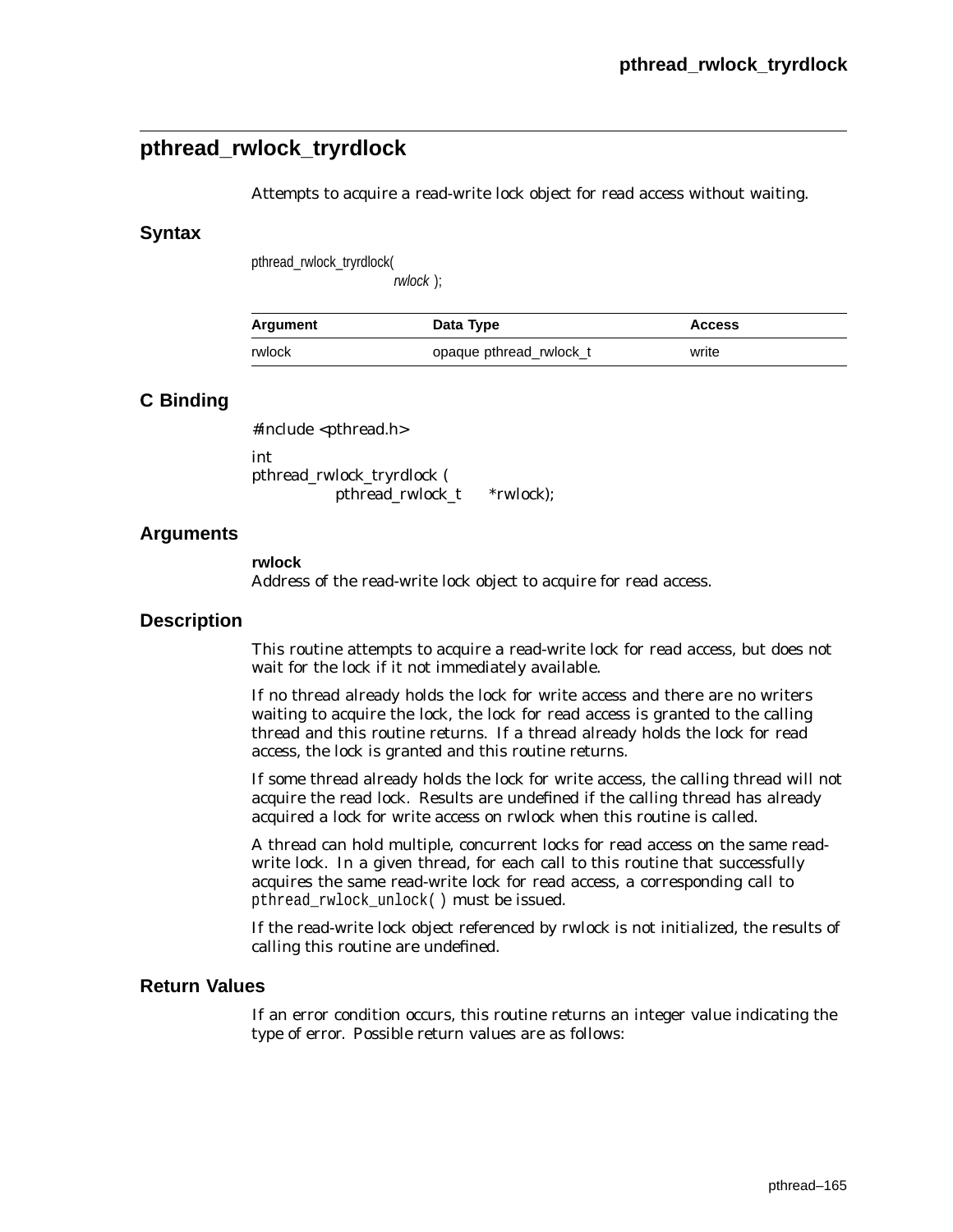| Return     | <b>Description</b>                                                                                                                                                             |
|------------|--------------------------------------------------------------------------------------------------------------------------------------------------------------------------------|
| $\Omega$   | Successful completion; the read-write lock object was<br>acquired for read access.                                                                                             |
| [EAGAIN]   | The lock for read access could not be acquired because the<br>maximum number of read lock acquisitions for rwlock has<br>been exceeded.                                        |
| [EBUSY]    | The read-write lock could not be acquired for read access<br>because another thread already acquired it for write access<br>or is blocked and waiting for it for write access. |
| [EDEADLCK] | The current thread already owns the read-write lock for<br>writing.                                                                                                            |
| [EINVAL]   | The value specified by rwlock does not refer to an initialized<br>read-write lock object.                                                                                      |

# **Associated Routines**

pthread\_rwlockattr\_init( ) pthread\_rwlock\_init( ) pthread\_rwlock\_rdlock( ) pthread\_rwlock\_unlock( ) pthread\_rwlock\_wrlock( )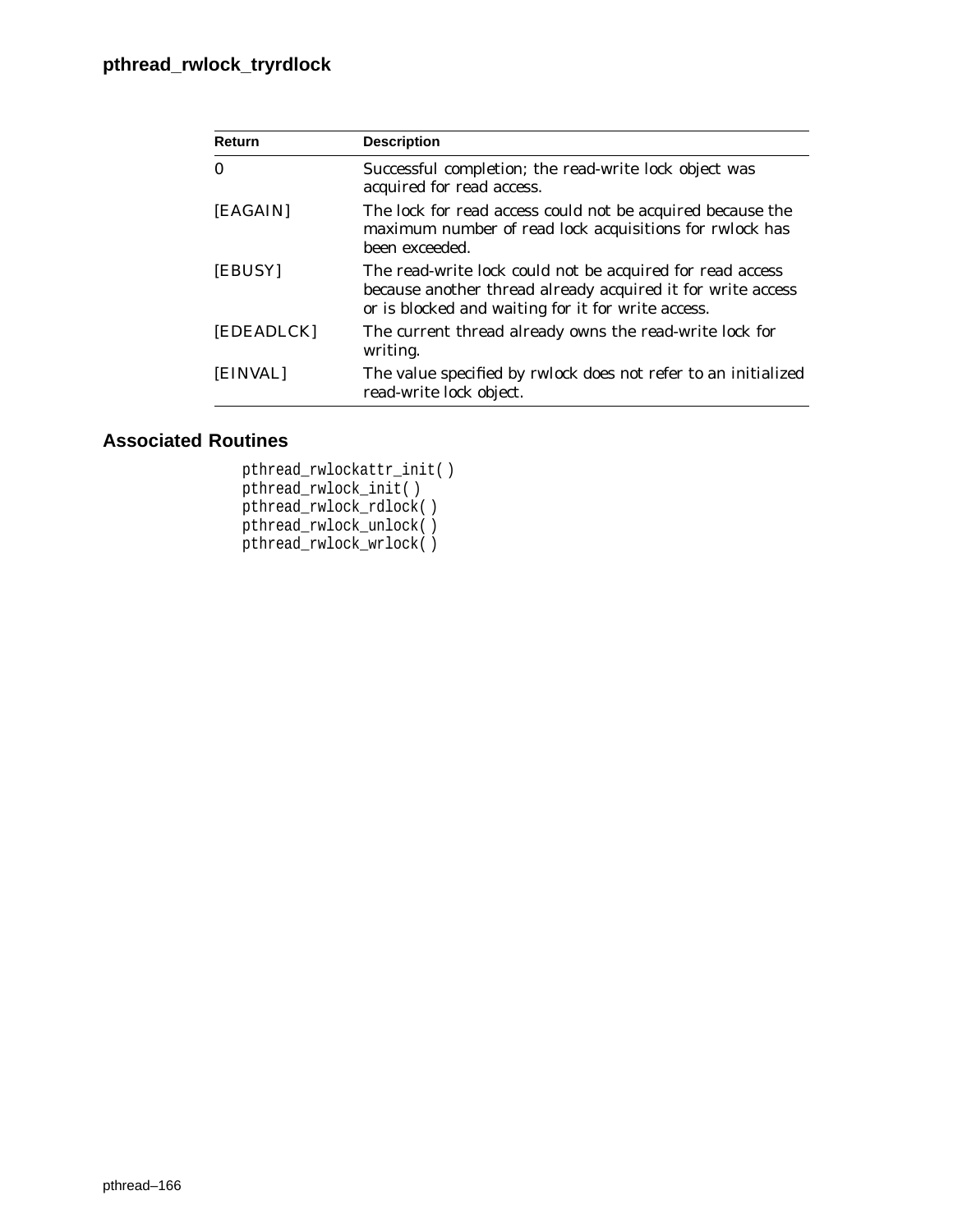# **pthread\_rwlock\_trywrlock**

Attempts to acquire a read-write lock object for write access without waiting.

### **Syntax**

pthread\_rwlock\_trywrlock(

rwlock );

| Argument | Data Type               | <b>Access</b> |
|----------|-------------------------|---------------|
| rwlock   | opaque pthread_rwlock_t | write         |

## **C Binding**

#include <pthread.h>

int pthread\_rwlock\_trywrlock ( pthread\_rwlock\_t *\*rwlock*);

### **Arguments**

**rwlock**

Address of the read-write lock object to acquire for write access.

### **Description**

This routine attempts to acquire the read-write lock referenced by *rwlock* for write access. If any thread already holds that lock for write access or read access, this routine fails and returns [EBUSY] and the calling thread does not wait for the lock to become available.

Results are undefined if the calling thread holds the read-write lock (whether for read or write access) at the time this routine is called.

If the read-write lock object referenced by *rwlock* is not initialized, the results of calling this routine are undefined.

Realtime applications can encounter **priority inversion** when using read-write locks. The problem occurs when a high-priority thread acquires a read-write lock that is about to be unlocked (that is, posted) by a low-priority thread, but the low-priority thread is preempted by a medium-priority thread. This scenario leads to priority inversion in that a high-priority thread is blocked by lowerpriority threads for an unlimited period of time. During system design, realtime programmers must take into account the possibility of priority inversion and can deal with it in a number of ways, such as by having critical sections that are guarded by read-write locks execute at a high priority, so that a thread cannot be preempted while executing in its critical section.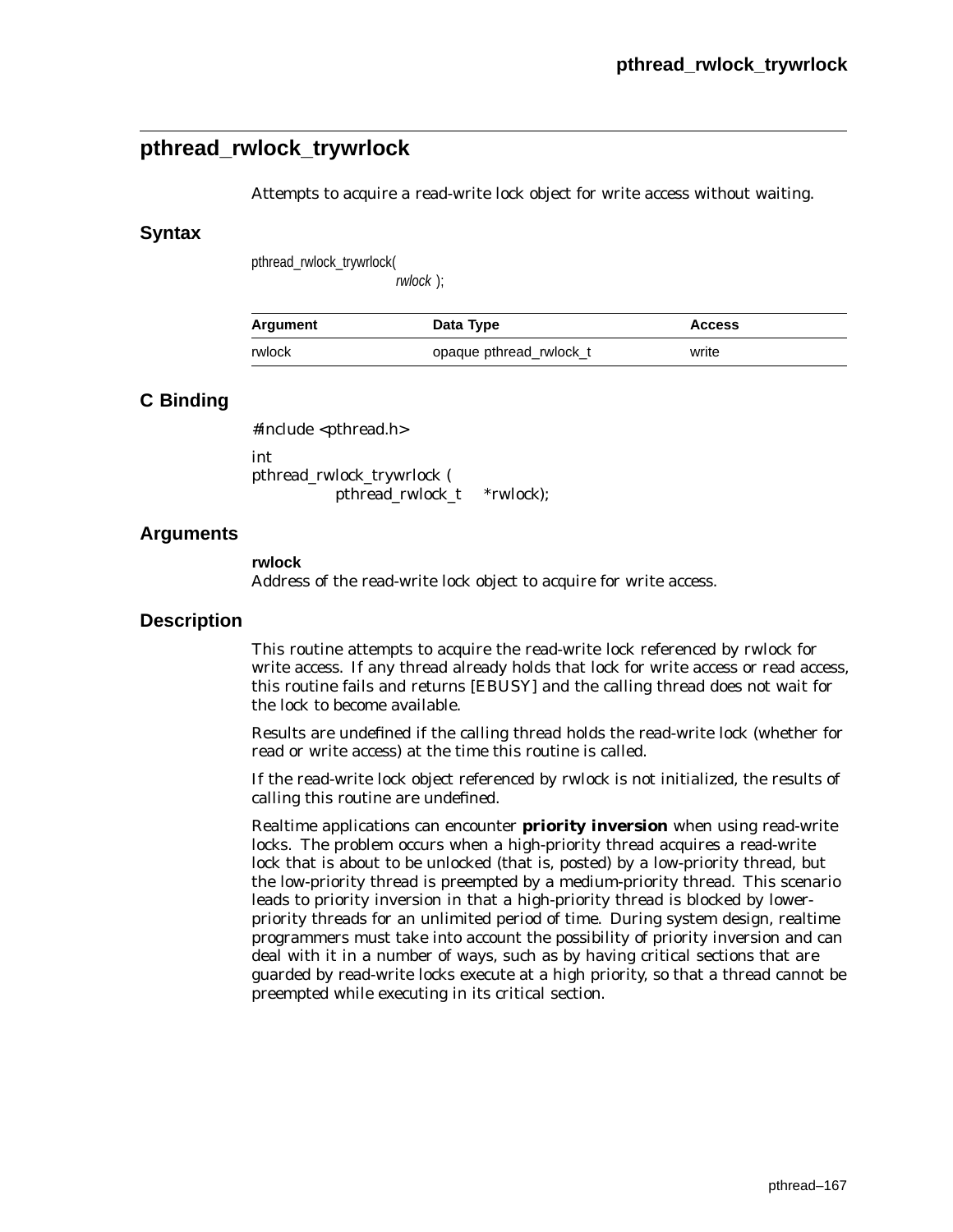If an error condition occurs, this routine returns an integer value indicating the type of error. Possible return values are as follows:

| <b>Description</b>                                                                                                                  |
|-------------------------------------------------------------------------------------------------------------------------------------|
| Successful completion, the read-write lock object was<br>acquired for write access.                                                 |
| The read-write lock could not be acquired for write access<br>because it was already locked for write access or for read<br>access. |
| The current thread already owns the read-write lock for<br>write or read access.                                                    |
| The value specified by rwlock does not refer to an initialized<br>read-write lock object.                                           |
|                                                                                                                                     |

# **Associated Routines**

pthread\_rwlockattr\_init( ) pthread\_rwlock\_init( ) pthread\_rwlock\_rdlock( ) pthread\_rwlock\_unlock( ) pthread\_rwlock\_wrlock( )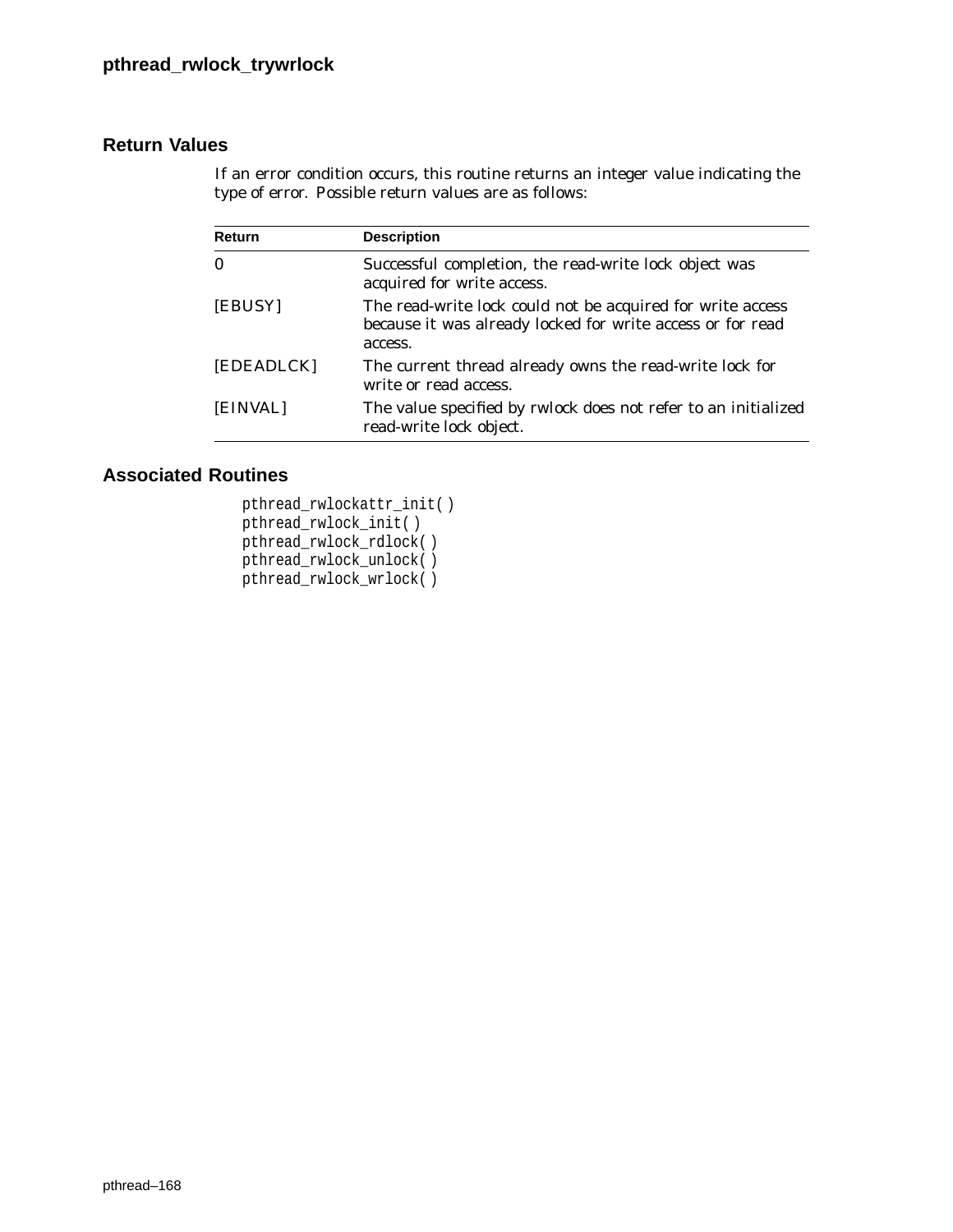# **pthread\_rwlock\_unlock**

Unlocks a read-write lock object.

### **Syntax**

pthread\_rwlock\_unlock(

rwlock );

| Argument | Data Type               | <b>Access</b> |
|----------|-------------------------|---------------|
| rwlock   | opaque pthread rwlock t | write         |

## **C Binding**

#include <pthread.h>

int pthread\_rwlock\_unlock ( pthread\_rwlock\_t *\*rwlock*);

## **Arguments**

**rwlock** Address of the read-write lock object to be unlocked.

### **Description**

This routine releases a lock acquisition held on the read-write lock object referenced by *rwlock*. Results are undefined if *rwlock* is not held by the calling thread.

If this routine is called to release a lock for read access on *rwlock* and the calling thread also currently holds other locks for read access on *rwlock*, the read-write lock object remains in the read locked state. If this routine releases the calling thread's last lock for read access on *rwlock*, the calling thread is no longer one of the owners of the lock object.

If this routine is called to release a lock for write access on *rwlock*, the lock object is put in the unlocked state with no owners.

If a call to this routine results in the read-write lock object becoming unlocked and there are multiple threads waiting to acquire that lock for write access, the Threads Library uses the scheduling policy of those waiting threads to determine which thread next acquires the lock object for write access. If there are multiple threads waiting to acquire the read-write lock object for read access, the Threads Library uses the scheduling policy of those waiting threads to determine the order in which those threads acquire the lock for read access. If there are multiple threads waiting to acquire the read-write lock object for both read and write access, it is unspecified whether a thread waiting for read access or for write access next acquires the lock object.

If the read-write lock object referenced by *rwlock* is not initialized, the results of calling this routine are undefined.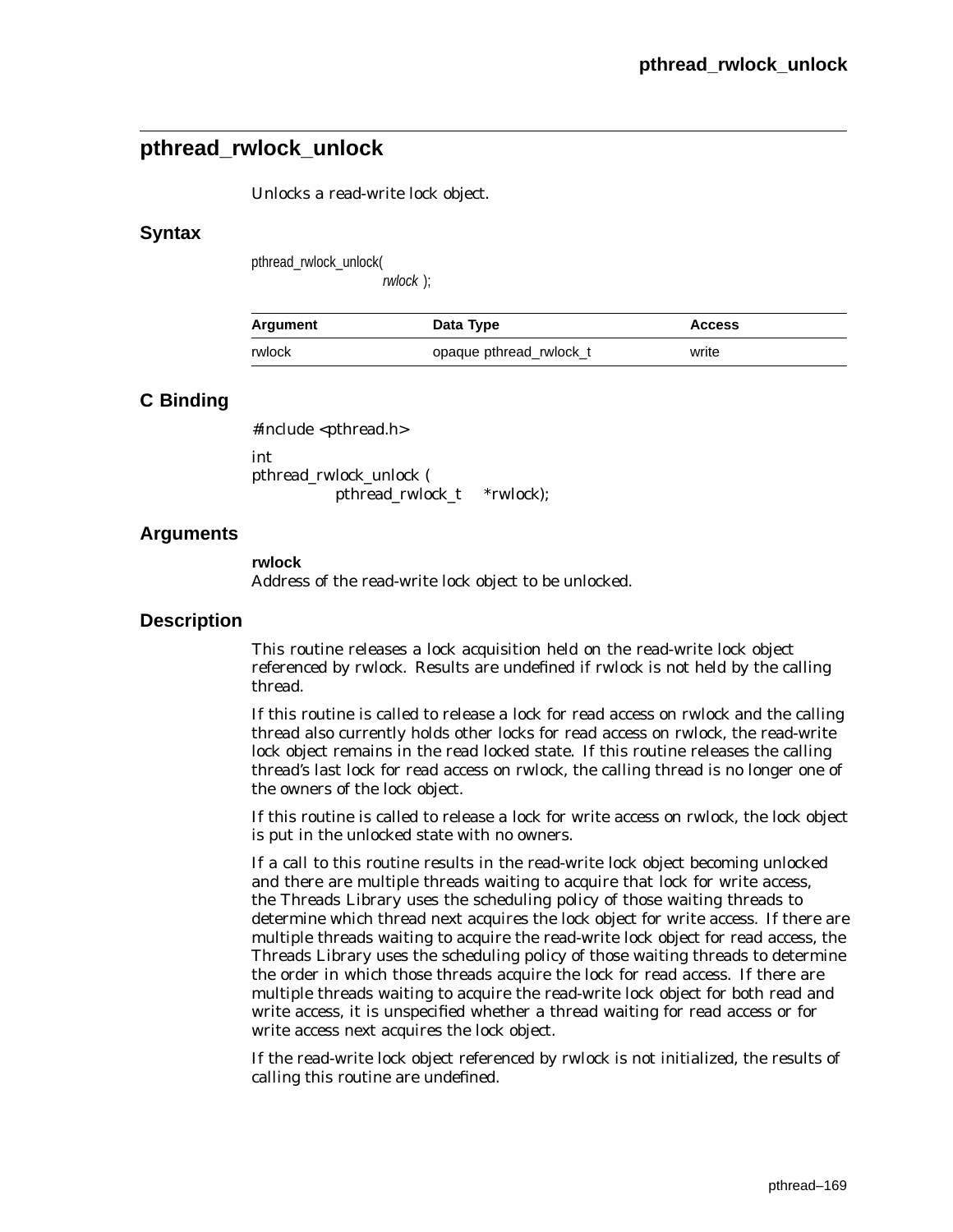If an error condition occurs, this routine returns an integer value indicating the type of error. Possible return values are as follows:

| <b>Return</b> | <b>Description</b>                                                                         |
|---------------|--------------------------------------------------------------------------------------------|
| $\bf{0}$      | Successful completion.                                                                     |
| [EINVAL]      | The values specified by rwlock does not refer to an initialized<br>read-write lock object. |
| [EPERM]       | The calling thread does not hold the read-write lock object.                               |

## **Associated Routines**

```
pthread_rwlockattr_init( )
pthread_rwlock_init( )
pthread_rwlock_rdlock( )
pthread_rwlock_wrlock( )
```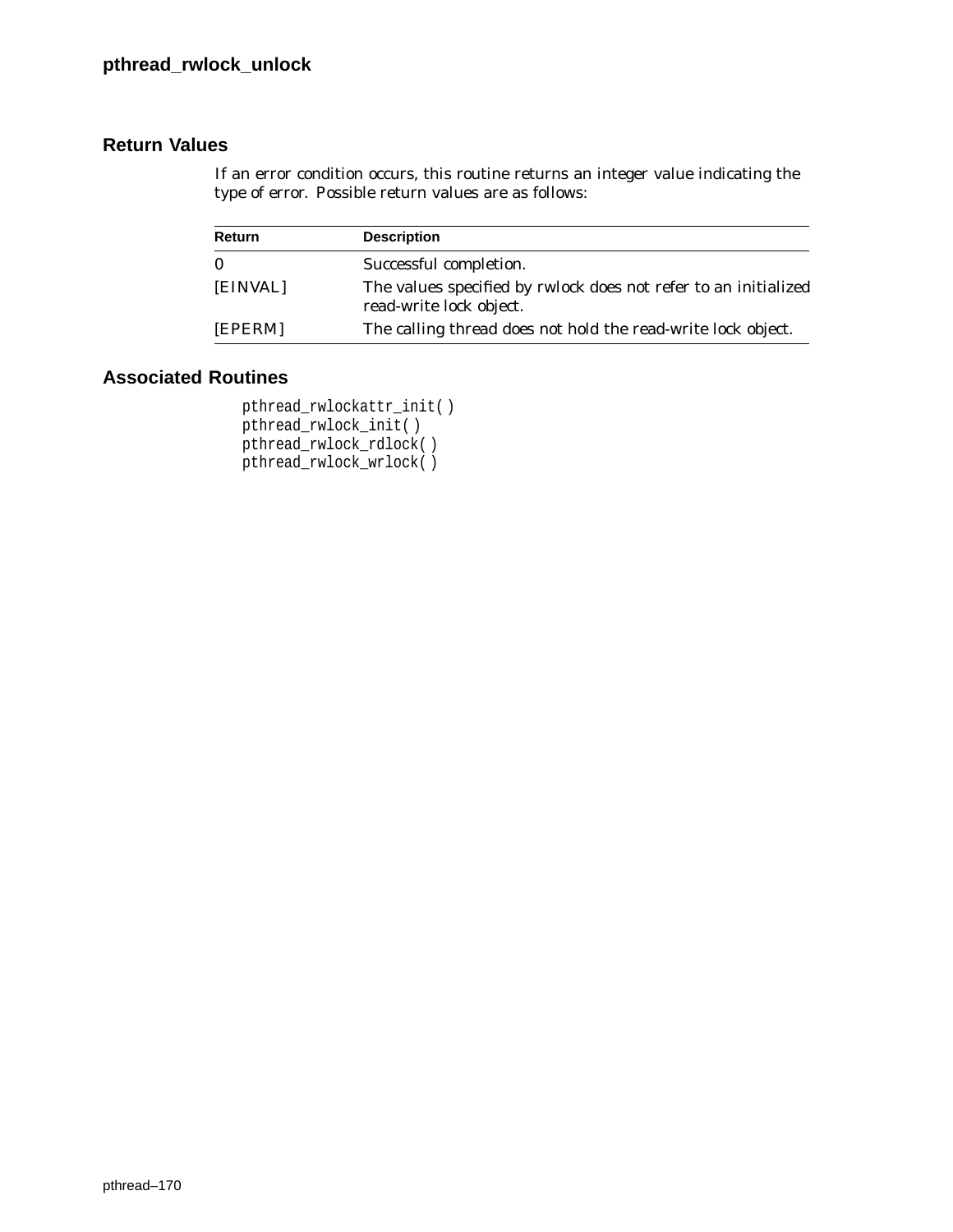# **pthread\_rwlock\_wrlock**

Acquires a read-write lock for write access.

### **Syntax**

pthread\_rwlock\_wrlock(

rwlock );

| Argument | Data Type               | <b>Access</b> |
|----------|-------------------------|---------------|
| rwlock   | opaque pthread_rwlock_t | write         |

## **C Binding**

#include <pthread.h>

int pthread\_rwlock\_wrlock ( pthread\_rwlock\_t *\*rwlock*);

## **Arguments**

**rwlock**

Address of the read-write lock object to acquire for write access.

### **Description**

This routine attempts to acquire a read-write lock for write access. If any thread already has acquired the lock for write access or read access, the lock is not granted and the calling thread blocks until it can acquire the lock. A thread can hold only one lock for write access on a read-write lock.

Results are undefined if the calling thread holds the read-write lock (whether for read or write access) at the time this routine is called.

If the read-write lock object referenced by *rwlock* is not initialized, the results of calling this routine are undefined.

If a thread is interrupted (via a Tru64 UNIX signal or an OpenVMS AST) while waiting for a read-write lock for write access, upon return from the interrupt routine the thread resumes waiting for the lock as if it had not been interrupted.

Realtime applications can encounter **priority inversion** when using read-write locks. The problem occurs when a high-priority thread acquires a read-write lock that is about to be unlocked (that is, posted) by a low-priority thread, but the low-priority thread is preempted by a medium-priority thread. This scenario leads to priority inversion in that a high-priority thread is blocked by lowerpriority threads for an unlimited period of time. During system design, realtime programmers must take into account the possibility of priority inversion and can deal with it in a number of ways, such as by having critical sections that are guarded by read-write locks execute at a high priority, so that a thread cannot be preempted while executing in its critical section.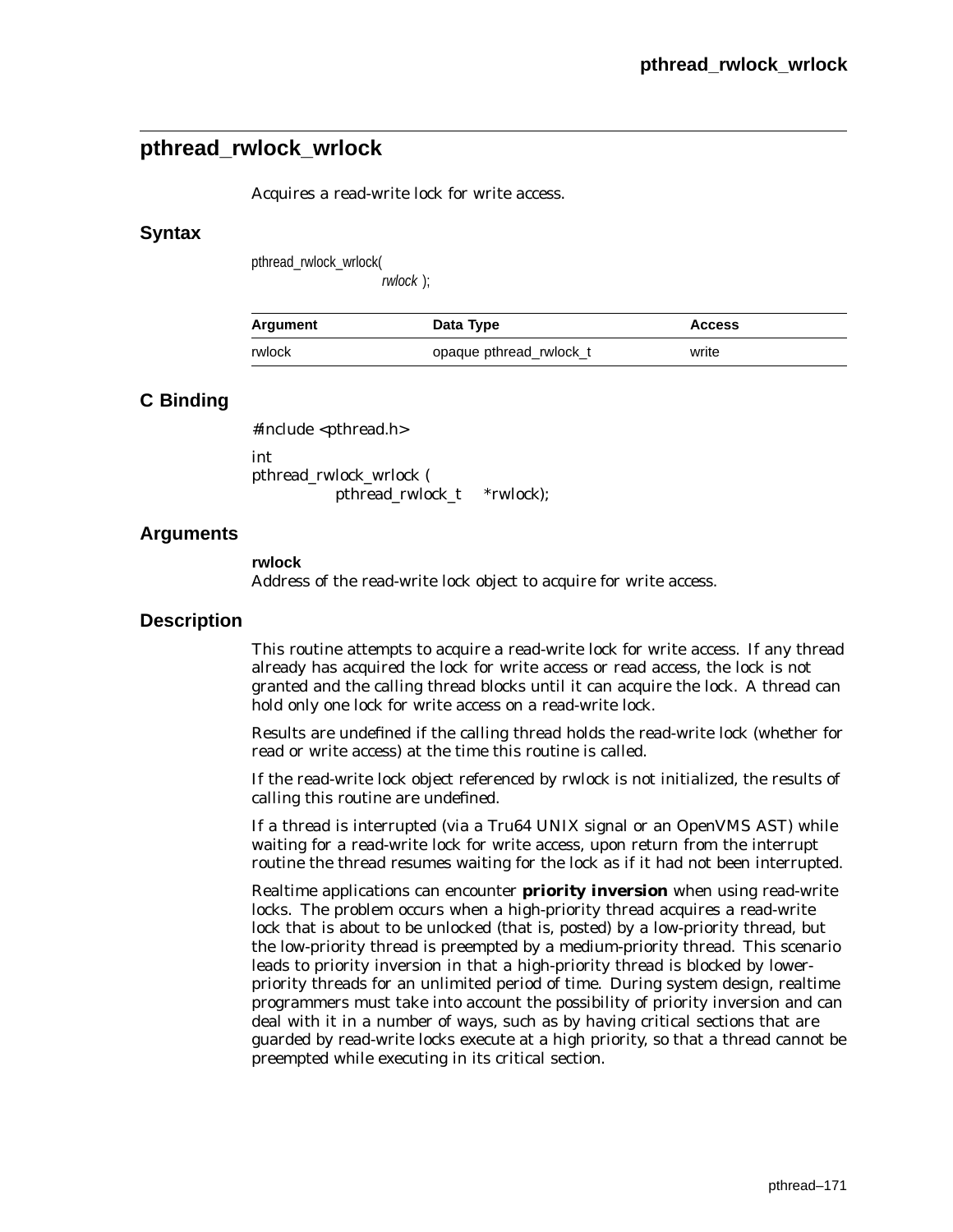If an error condition occurs, this routine returns an integer value indicating the type of error. Possible return values are as follows:

| Return     | <b>Description</b>                                                                        |
|------------|-------------------------------------------------------------------------------------------|
| $\bf{0}$   | Successful completion, the read-write lock object was<br>acquired for write access.       |
| [EDEADLCK] | The calling thread already owns the read-write lock for write<br>or read access.          |
| [EINVAL]   | The value specified by rwlock does not refer to an initialized<br>read-write lock object. |

# **Associated Routines**

```
pthread_rwlockattr_init( )
pthread_rwlock_init( )
pthread_rwlock_rdlock( )
pthread_rwlock_trywrlock( )
pthread_rwlock_unlock( )
```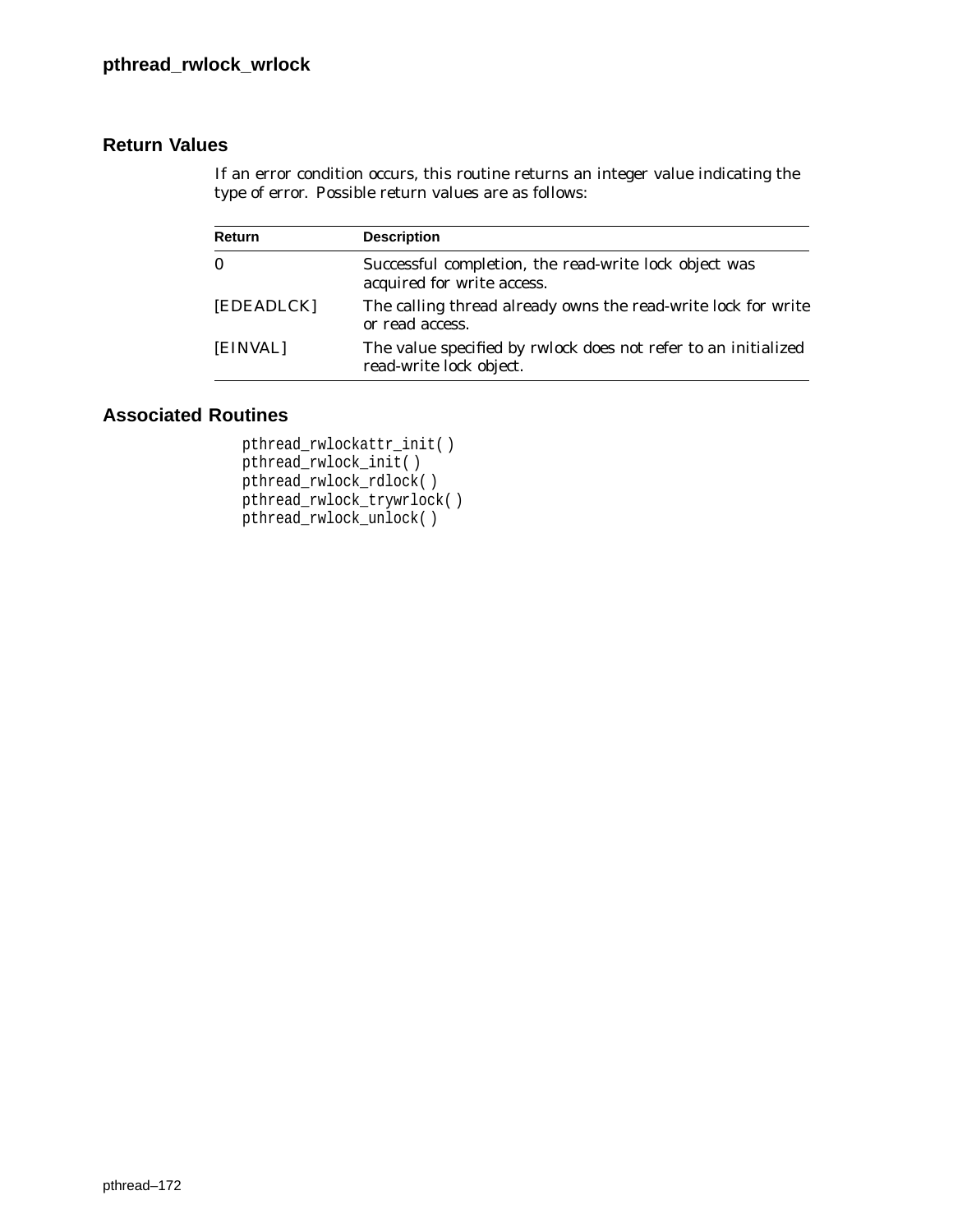# **pthread\_self**

Obtains the identifier of the calling thread.

### **Syntax**

pthread\_self( );

### **C Binding**

#include <pthread.h> pthread\_t pthread\_self (void);

### **Arguments**

None

### **Description**

This routine returns the address of the calling thread's own thread identifier. For example, you can use this thread object to obtain the calling thread's own sequence number. To do so, pass the return value from this routine in a call to the pthread\_getsequence\_np( ) routine, as follows:

```
.
.
unsigned long
               this_thread_nbr;
.
.
.
this_thread_nbr = pthread_getsequence_np( pthread_self( ) );
.
.
.
```
The return value from the pthread\_self( ) routine becomes meaningless after the calling thread is destroyed.

## **Return Values**

Returns the address of the calling thread's own thread object.

### **Associated Routines**

```
pthread_cancel( )
pthread_create( )
pthread_detach( )
pthread_exit( )
pthread_getsequence_np( )
pthread_join( )
pthread_kill( )
pthread_sigmask( )
```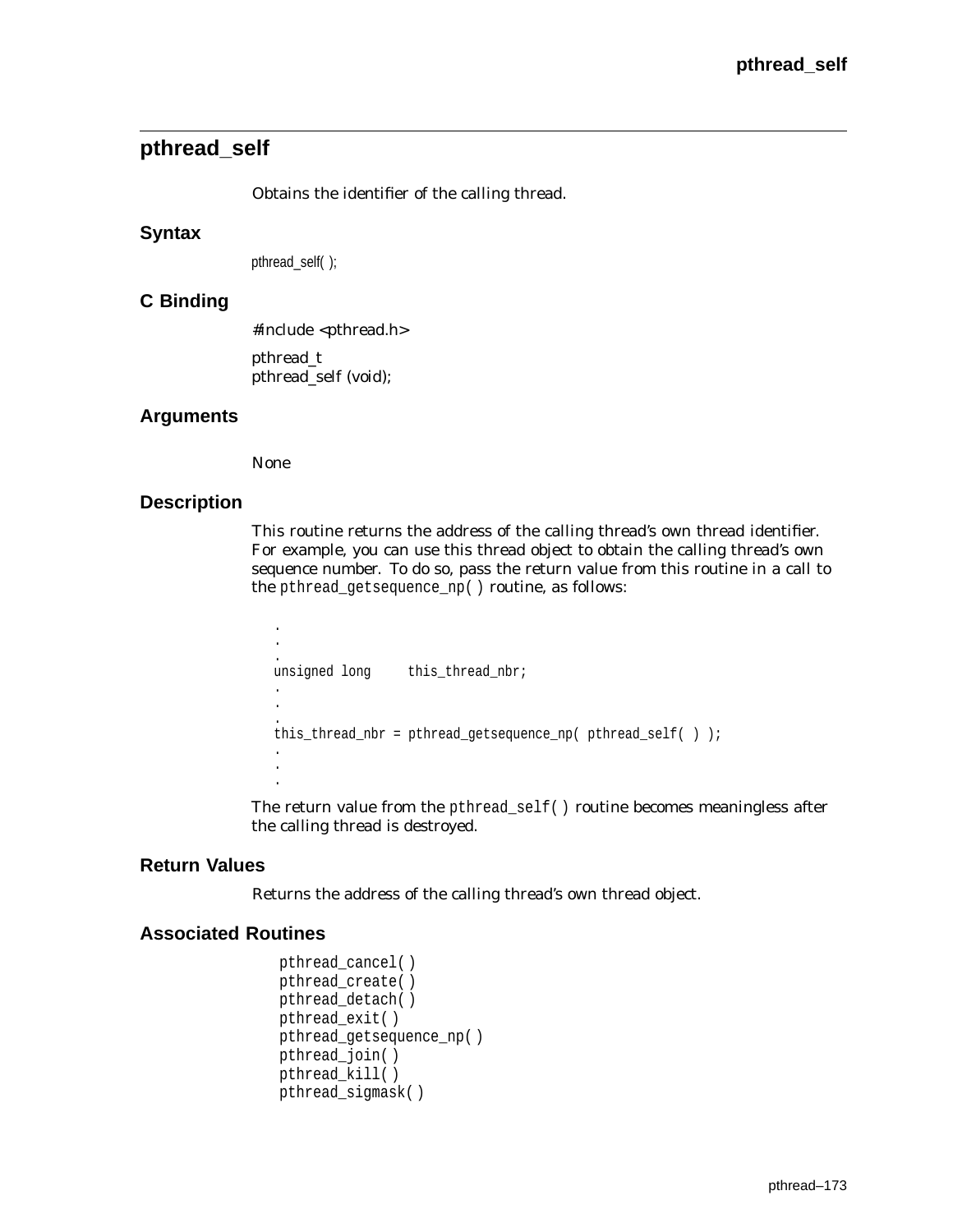# **pthread\_setcancelstate**

Sets the calling thread's cancelability state.

### **Syntax**

pthread\_setcancelstate( state,

oldstate );

| Argument | Data Type | <b>Access</b> |
|----------|-----------|---------------|
| state    | integer   | read          |
| oldstate | integer   | write         |

## **C Binding**

#include <pthread.h>

int pthread\_setcancelstate ( int *state*, int \**oldstate* );

### **Arguments**

#### **state**

State of general cancelability to set for the calling thread. The following are valid cancel state values:

PTHREAD\_CANCEL\_ENABLE PTHREAD\_CANCEL\_DISABLE

#### **oldstate**

Previous cancelability state for the calling thread.

### **Description**

This routine sets the calling thread's cancelability state and returns the calling thread's previous cancelability state in *oldstate*.

When cancelability state is set to PTHREAD CANCEL DISABLE, a cancelation request cannot be delivered to the thread, even if a cancelable routine is called or asynchronous cancelability type is *enabled*.

When a thread is created, its default cancelability state is PTHREAD\_CANCEL\_ENABLE.

#### **Possible Problems When Disabling Cancelability**

The most important use of thread cancelation is to ensure that indefinite wait operations are terminated. For example, a thread that waits on some network connection, which can possibly take days to respond (or might never respond), should be made cancelable.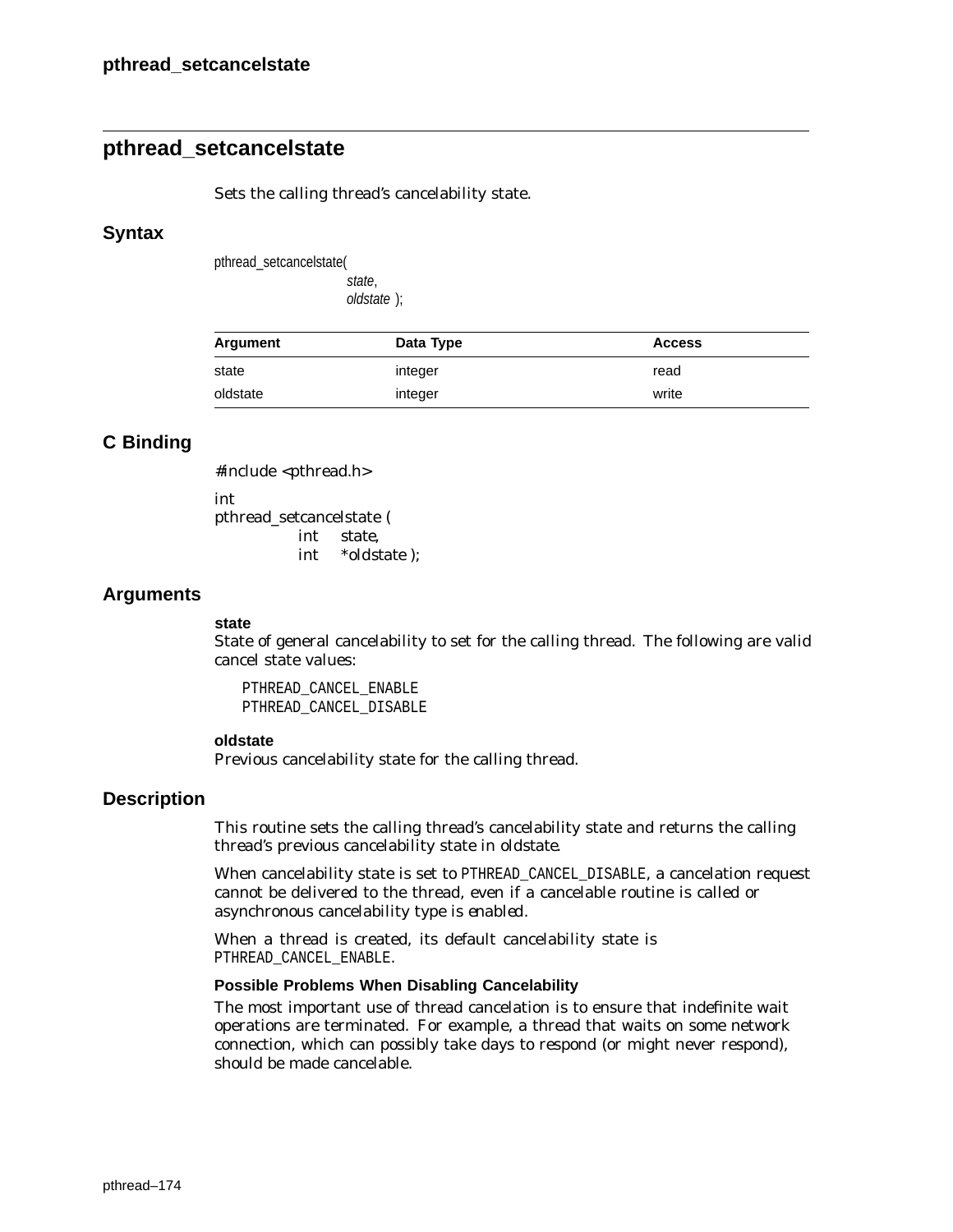When a thread's cancelability is disabled, no routine in that thread is cancelable. As a result, the user is unable to cancel the operation performed by that thread. When disabling cancelability, be sure that no long waits can occur or that it is necessary for other reasons to defer cancelation requests around that particular region of code.

## **Return Values**

On successful completion, this routine returns the calling thread's previous cancelability state in the location specified by the *oldstate* argument.

If an error condition occurs, this routine returns an integer value indicating the type of error. Possible return values are as follows:

| <b>Return</b> | <b>Description</b>                                                             |
|---------------|--------------------------------------------------------------------------------|
| 0             | Successful completion.                                                         |
| [EINVAL]      | The specified state is not PTHREAD_CANCEL_ENABLE or<br>PTHREAD CANCEL DISABLE. |

# **Associated Routines**

```
pthread_cancel( )
pthread_setcanceltype( )
pthread_testcancel( )
```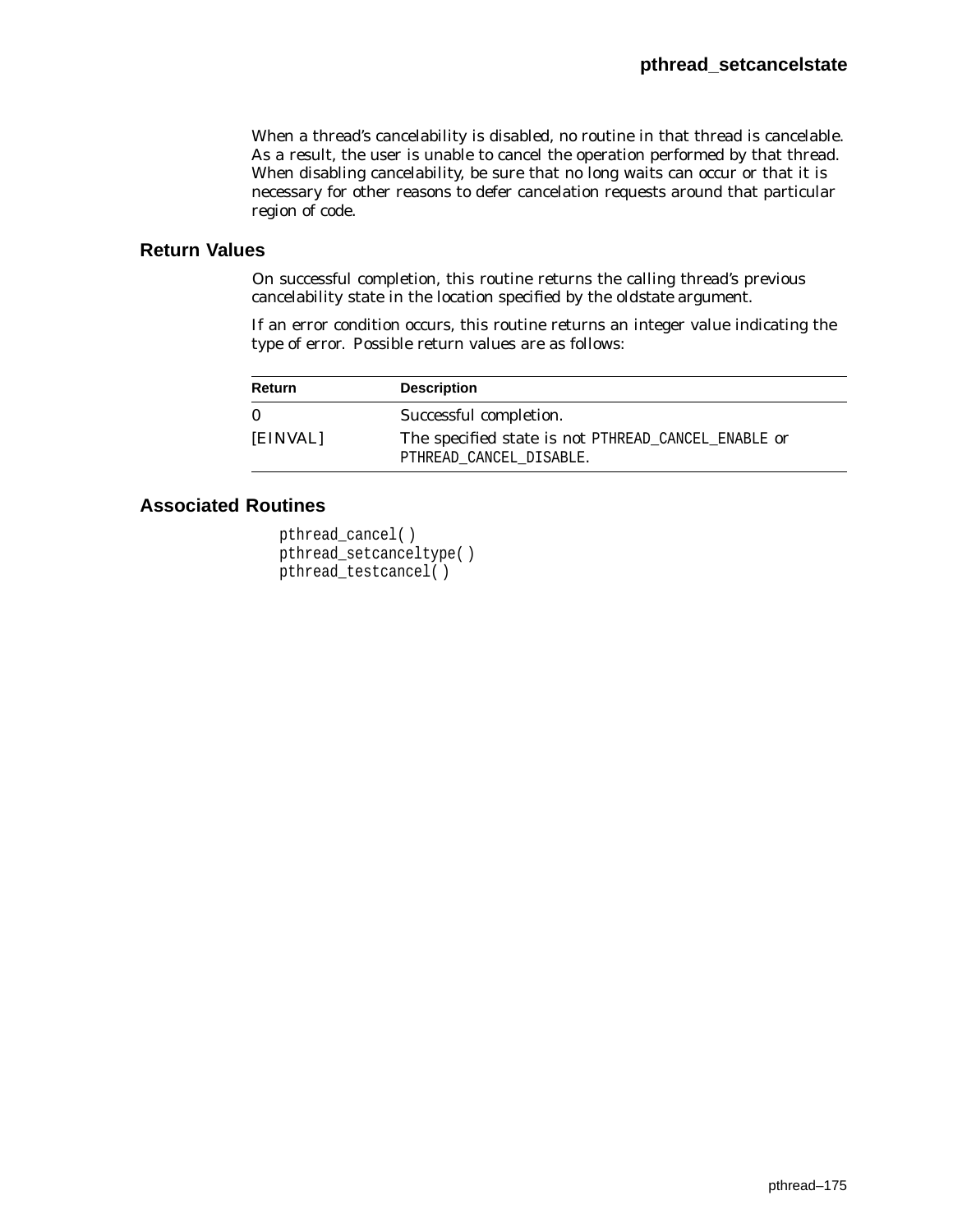# **pthread\_setcanceltype**

Sets the calling thread's cancelability type.

### **Syntax**

pthread\_setcanceltype( type, oldtype );

| Argument | Data Type | <b>Access</b> |
|----------|-----------|---------------|
| type     | integer   | read          |
| oldtype  | integer   | write         |

# **C Binding**

#include <pthread.h> int pthread\_setcanceltype ( int *type*, int \**oldtype*);

## **Arguments**

### **type**

The cancelability type to set for the calling thread. The following are valid values:

PTHREAD\_CANCEL\_DEFERRED PTHREAD\_CANCEL\_ASYNCHRONOUS

### **oldtype**

Returns the previous cancelability type.

## **Description**

This routine sets the cancelability type and returns the previous type in location *oldtype*.

When a thread's cancelability state is set to PTHREAD\_CANCEL\_DISABLE, (see pthread\_setcancelstate( )), a cancelation request cannot be delivered to that thread, even if a cancelable routine is called or asynchronous cancelability type is enabled.

When the cancelability state is set to PTHREAD\_CANCEL\_ENABLE, cancelability depends on the thread's cancelability type, as follows:

- If the thread's cancelability type is PTHREAD\_CANCEL\_DEFERRED, the thread can only receive a cancelation request at a cancelation point (including condition waits, thread joins, and calls to pthread\_testcancel( )).
- If the thread's cancelability type is PTHREAD\_CANCEL\_ASYNCHRONOUS, the thread can be canceled at any point in its execution.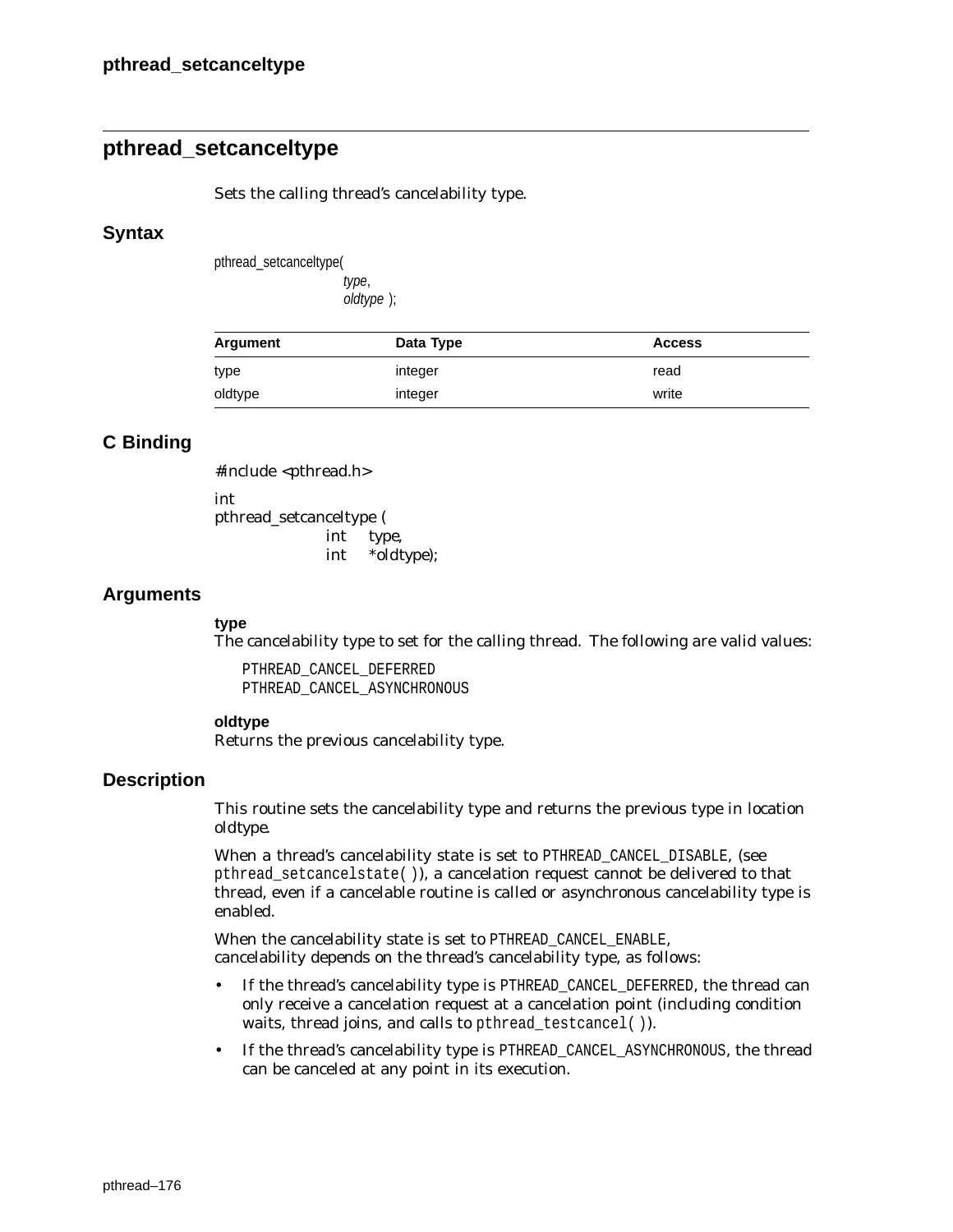When a thread is created, the default cancelability type is PTHREAD\_CANCEL\_DEFERRED.

#### **Caution**

If the asynchronous cancelability type is set, do not call any routine unless it is explicitly documented as ''safe for asynchronous cancelation.'' Note that none of the general run-time libraries and none of the POSIX Threads libraries are safe for asynchronous cancelation except for pthread setcanceltype( ) and pthread setcancelstate( ).

Use asynchronous cancelability only when you have a compute-bound section of code that carries no state and makes no routine calls.

### **Return Values**

On successful completion, this routine returns the previous cancelability type in *oldtype*.

If an error condition occurs, this routine returns an integer value indicating the type of error. Possible return values are as follows:

| Return   | <b>Description</b>                                                                  |
|----------|-------------------------------------------------------------------------------------|
| 0        | Successful completion.                                                              |
| [EINVAL] | The specified type is not PTHREAD_CANCEL_DEFERRED or<br>PTHREAD CANCEL AYNCHRONOUS. |

## **Associated Routines**

pthread\_cancel( ) pthread\_setcancelstate( ) pthread\_testcancel( )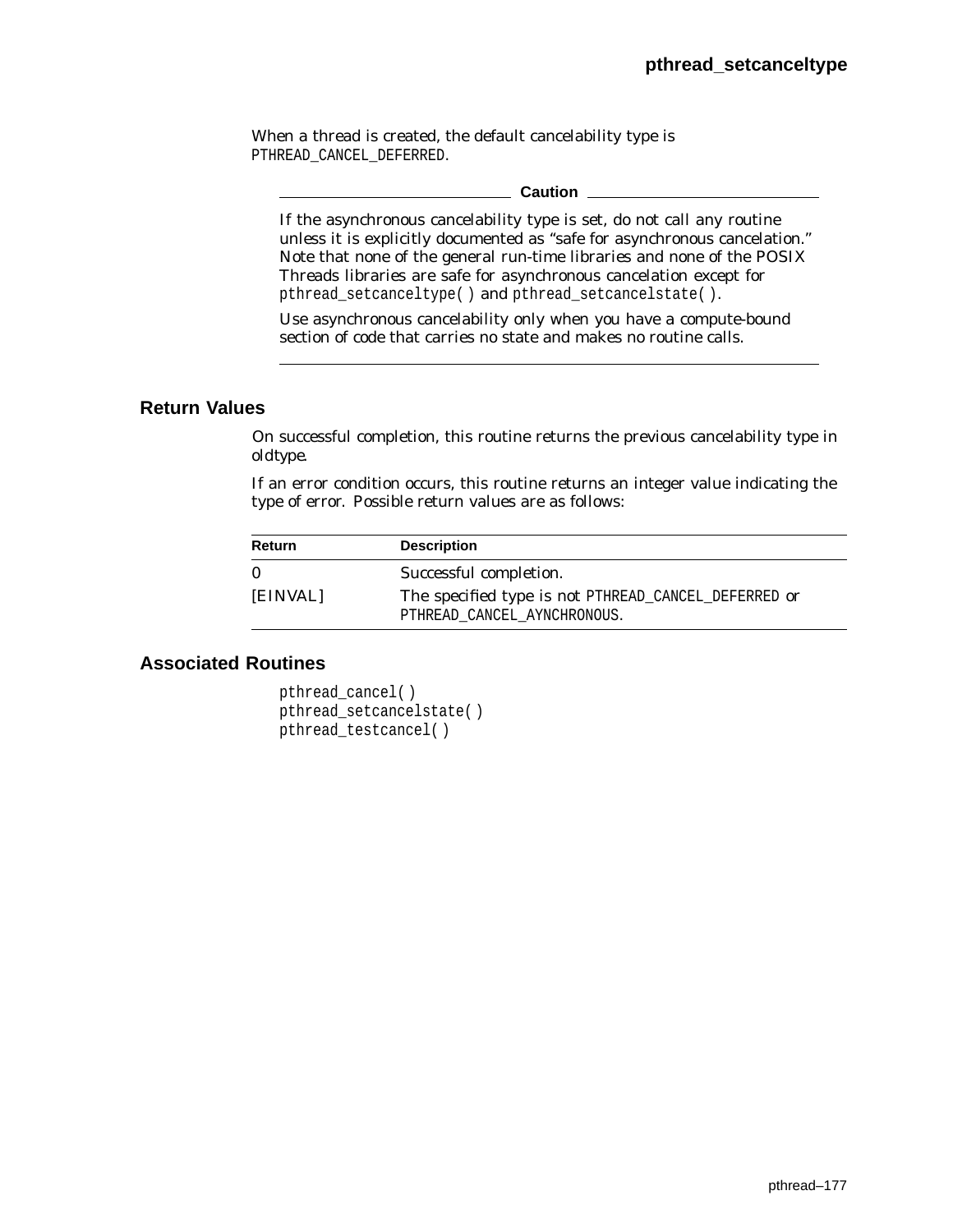# **pthread\_setconcurrency**

Changes the value of the concurrency level global variable for this process.

### **Syntax**

pthread\_setconcurrency(

level );

| <b>Argument</b> | Data Type | <b>Access</b> |
|-----------------|-----------|---------------|
| level           | ınt       | read          |

### **C Binding**

#include <pthread.h> int pthread\_setconcurrency (

int *level*);

### **Arguments**

#### **level**

New value for the concurrency level for this process.

### **Description**

This routine stores the value specified in the *level* argument in the ''concurrency level'' global setting for the calling thread's process. Because the Threads Library automatically manages the concurrency of all threads in a multithreaded process, it ignores this concurrency level value.

"Concurrency level" is a parameter used to coerce "simple" 2-level schedulers into allowing application concurrency. The Threads Library supplies the maximum concurrency at all times, automatically. It has no need for coercion, and calls pthread\_setconcurrency( ) merely to determine the value returned by the next call to pthread getconcurrency().

The concurrency level value has no effect on the behavior of a multithreaded program that uses the Threads Library. This routine is provided for Single UNIX Specification, Version 2 source code compatibility and has no other effect when called.

After calling this routine, subsequent calls to the pthread getconcurrency() routine return the same value, until another call to pthread\_setconcurrency() changes that value.

The initial concurrency level is zero (0), indicating that the Threads Library manages the concurrency level. To indicate in a portable manner that the implementation is to resume control of concurrency level, call this routine with a *level* argument of zero (0).

The concurrency level value can be obtained using the pthread\_getconcurrency( ) routine.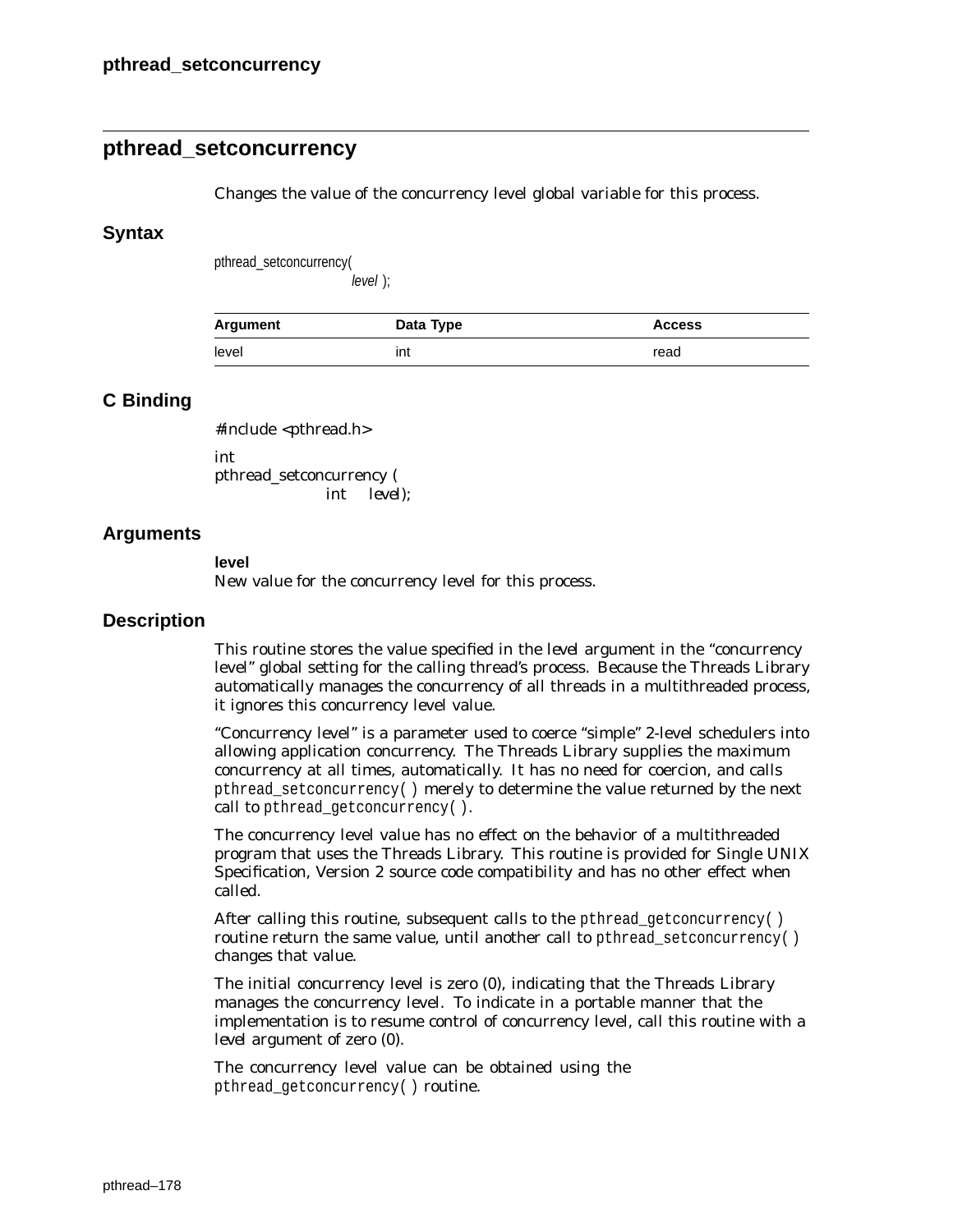If an error condition occurs, this routine returns an integer value indicating the type of error. Possible return values are as follows:

| Return   | <b>Description</b>                                                                |
|----------|-----------------------------------------------------------------------------------|
| $\bf{0}$ | Successful completion.                                                            |
| [EAGAIN] | The value specified by new_level would cause a system<br>resource to be exceeded. |
| [EINVAL] | The value specified by <i>new_level</i> is negative.                              |

## **Associated Routines**

pthread\_getconcurrency( )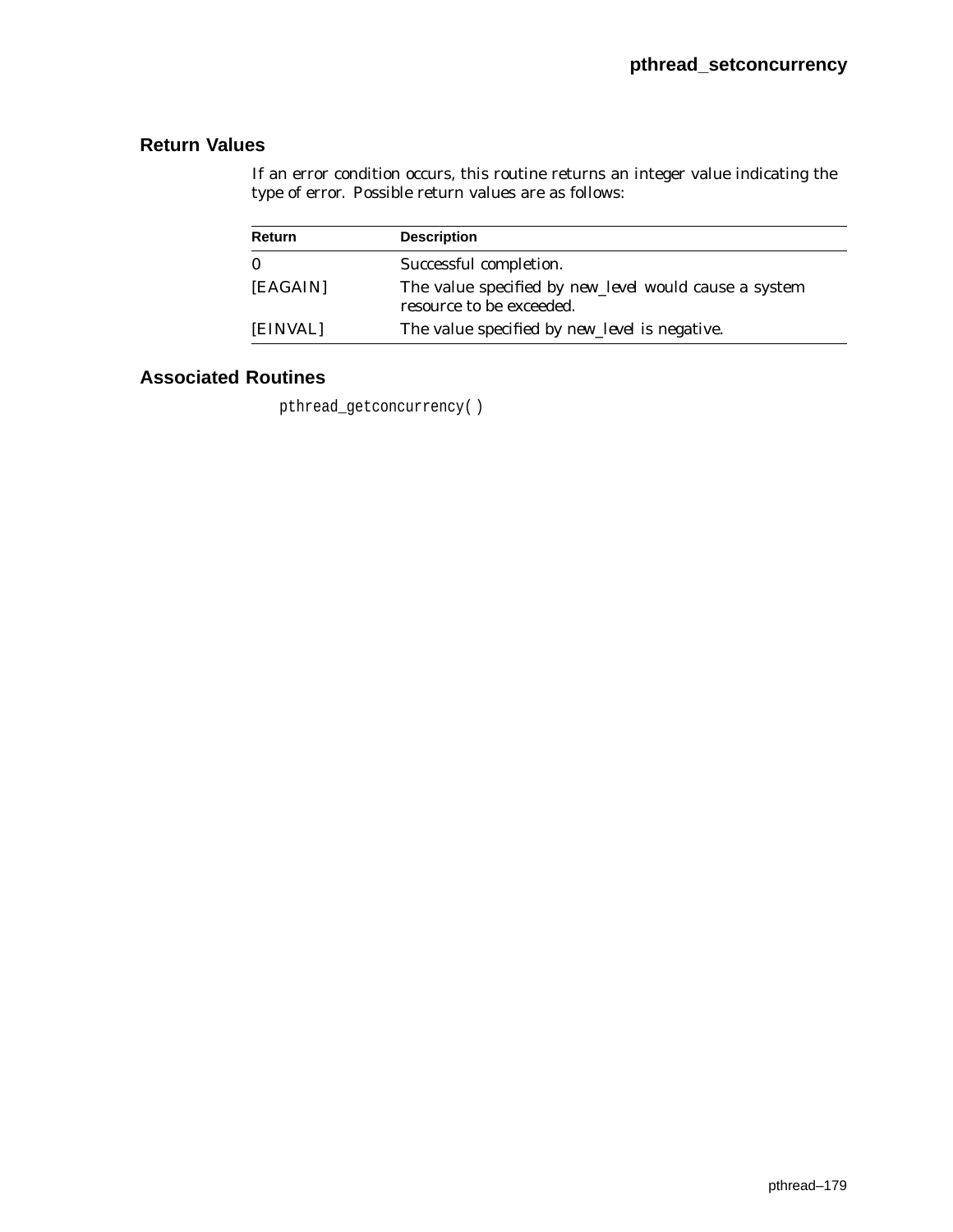# **pthread\_setname\_np**

Changes the object name in the thread object for an existing thread.

### **Syntax**

pthread\_setname\_np( thread, name, mbz );

| Argument | Data Type               | <b>Access</b> |
|----------|-------------------------|---------------|
| thread   | opaque pthread thread t | write         |
| name     | char                    | read          |
| mbz      | void                    | read          |

### **C Binding**

#include <pthread.h>

int

```
pthread_setname_np (
          pthread_thread_t thread,
          const char *name,
          void *mbz);
```
### **Arguments**

**thread**

Thread object whose object name is to be changed.

#### **name**

Object name value to copy into the thread object.

#### **mbz**

Reserved for future use. The value must be zero (0).

### **Description**

This routine changes the object name in the thread object for the thread specified by the *thread* argument to the value specified by the *name* argument. To set an existing thread's object name, call this routine after creating the thread. However, with this approach your program must account for the possibility that the target thread either has already exited or has been canceled before this routine is called.

The object name is a C language string and provides an identifier that is meaningful to a person debugging a multithreaded application. The maximum number of characters in the object name is 31.

This routine contrasts with pthread\_attr\_setname\_np( ), which changes the object name attribute in a thread attributes object that is used to create a new thread.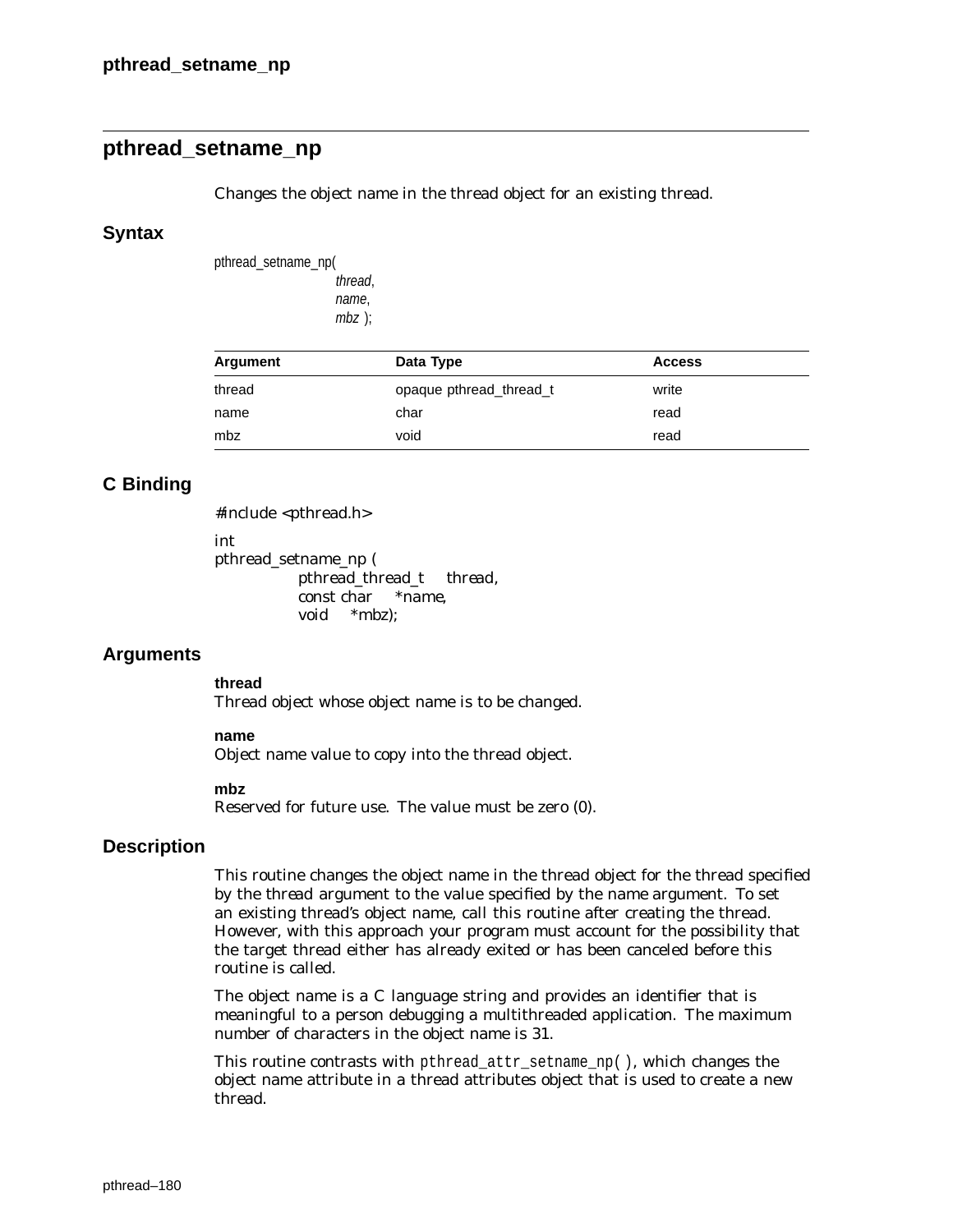If an error condition occurs, this routine returns an integer value indicating the type of error. Possible return values are as follows:

| <b>Return</b> | <b>Description</b>                                                 |
|---------------|--------------------------------------------------------------------|
| 0             | Successful completion.                                             |
| [EINVAL]      | The length in characters of <i>name</i> exceeds 31.                |
| [ENOMEM]      | Insufficient memory to create a copy of the object name<br>string. |
| [ESRCH]       | The thread specified by <i>thread</i> does not exist.              |

# **Associated Routines**

pthread\_attr\_getname\_np( ) pthread\_attr\_setname\_np( ) pthread\_getname\_np( )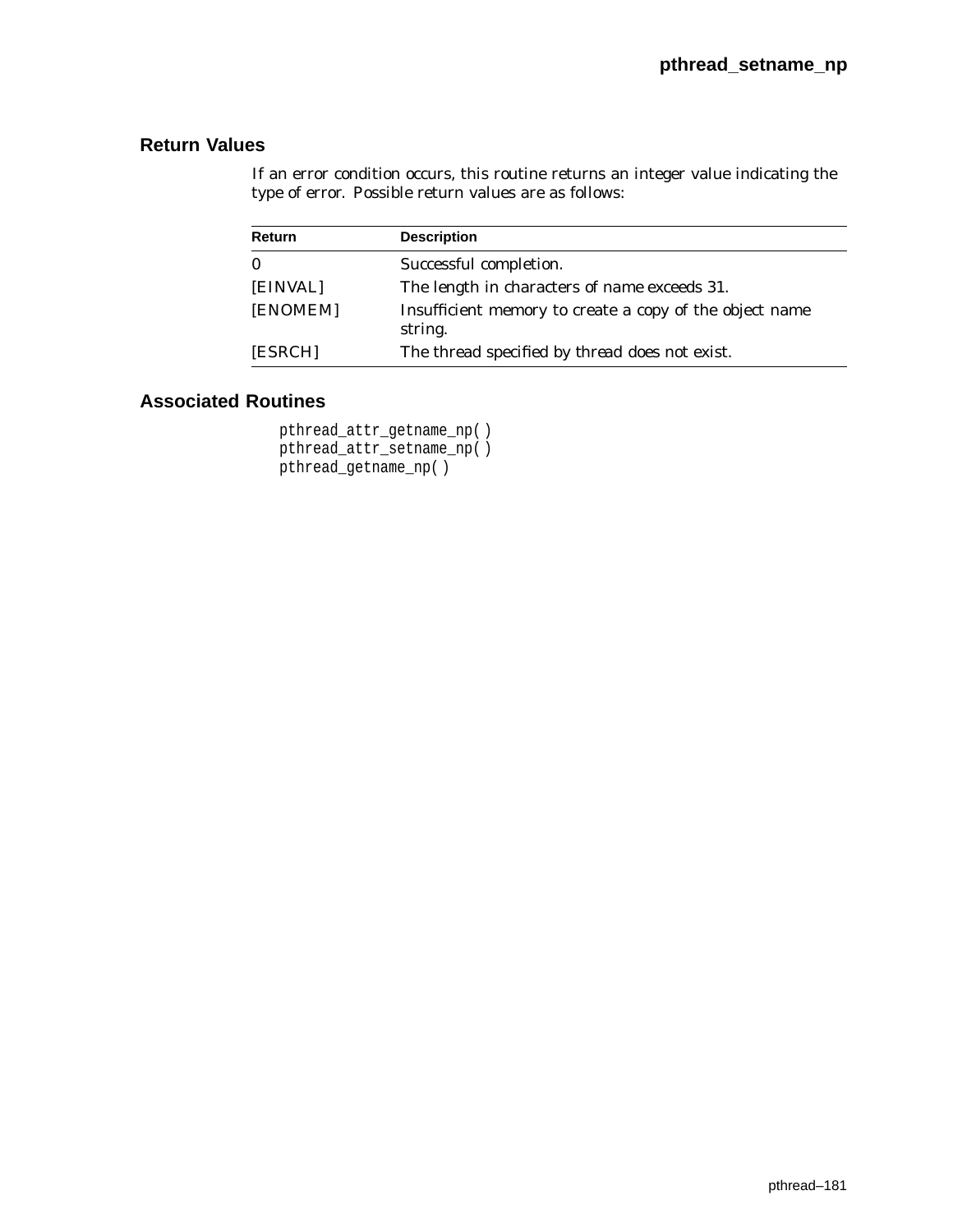# **pthread\_setschedparam**

Changes a thread's scheduling policy and scheduling parameters.

### **Syntax**

pthread\_setschedparam( thread, policy, param );

| Argument | Data Type          | <b>Access</b> |  |
|----------|--------------------|---------------|--|
| thread   | opaque pthread t   | read          |  |
| policy   | integer            | read          |  |
| param    | struct sched param | read          |  |

### **C Binding**

#include <pthread.h>

int

pthread\_setschedparam ( pthread\_t *thread*, int *policy*, const struct sched\_param \**param*);

### **Arguments**

**thread**

Thread whose scheduling policy and parameters are to be changed.

### **policy**

New scheduling policy value for the thread specified in *thread*. The following are valid values:

SCHED\_BG\_NP SCHED\_FG\_NP SCHED\_FIFO SCHED\_OTHER SCHED\_RR

See Section 2.3.2.2 for a description of thread scheduling policies.

#### **param**

New values of the scheduling parameters associated with the scheduling policy for the thread specified in *thread*. Valid values for the sched\_priority field of a sched\_param structure depend on the chosen scheduling policy. Use the POSIX routines sched\_get\_priority\_min( ) or sched\_get\_priority\_max( ) to determine the low and high limits of each policy.

Additionally, the Threads Librray provides *nonportable* priority range constants, as follows: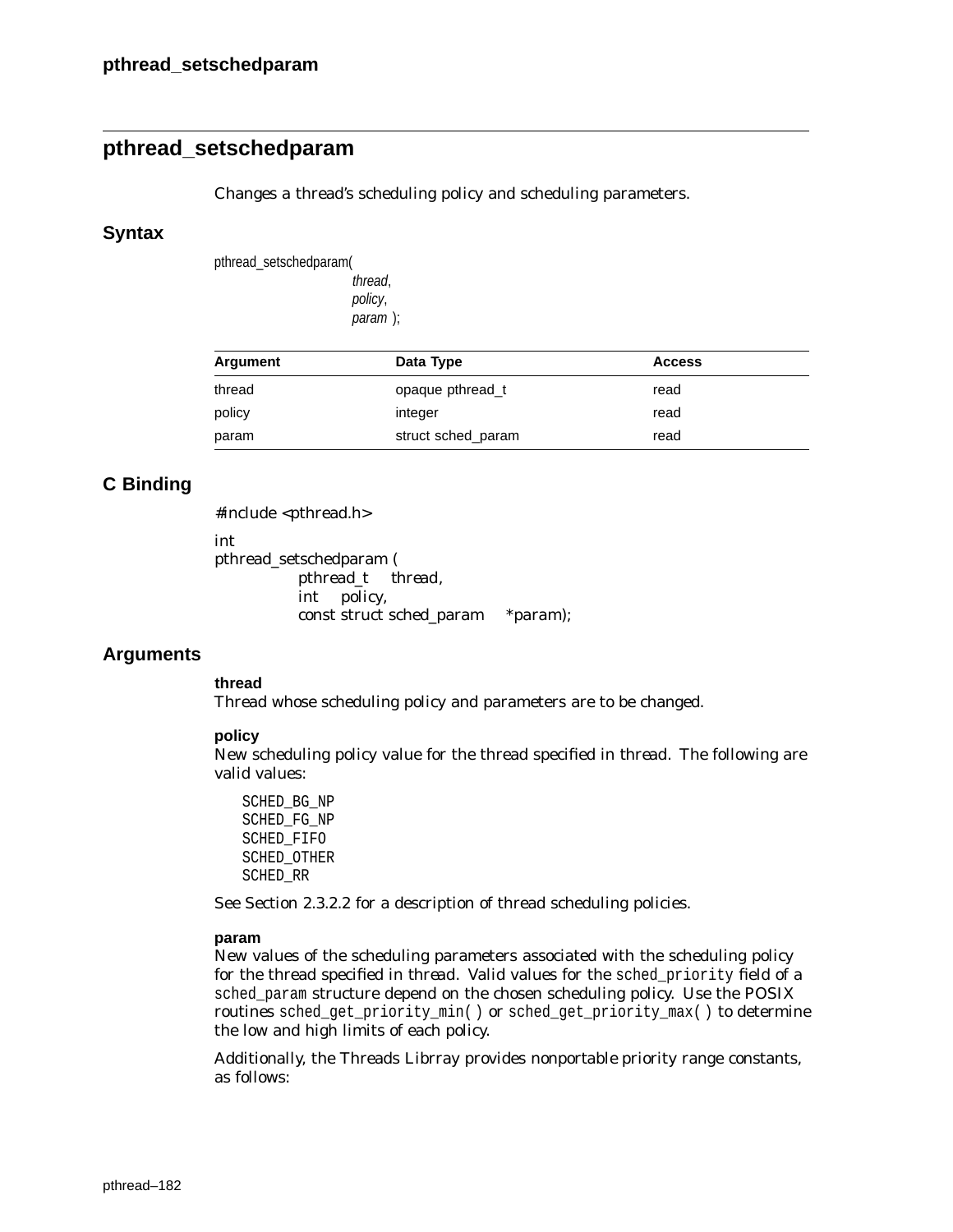| Low           | High          |
|---------------|---------------|
| PRI_FIFO_MIN  | PRI FIFO MAX  |
| PRI RR MIN    | PRI RR MAX    |
| PRI_OTHER_MIN | PRI OTHER MAX |
| PRI FG MIN NP | PRI FG MAX NP |
| PRI BG MIN NP | PRI_BG_MAX_NP |

The default priority varies by platform. On Tru64 UNIX, the default is 19 (that is, the POSIX priority of a normal timeshare process). On other platforms the default priority is the midpoint between PRI\_FG\_MIN\_NP and PRI\_FG\_MAX\_NP. (Section 2.3.6 describes how to specify priorities between the minimum and maximum values.)

## **Description**

This routine changes both the current scheduling policy and associated scheduling parameters of the thread specified by *thread* to the policy and associated parameters provided in *policy* and *param*, respectively.

All currently implemented scheduling policies have one scheduling parameter called sched priority. For the policy you choose, you must specify an appropriate value in the sched\_priority field of the sched\_param structure.

Changing the scheduling policy or priority, or both, of a thread can cause it either to start executing or to be preempted by another thread. A thread changes its own scheduling policy and priority by using the handle returned by the pthread\_self( ) routine.

This routine differs from pthread\_attr\_setschedpolicy( ) and pthread\_attr\_setschedparam( ), in that those routines set the scheduling policy and parameter attributes that are used to establish the scheduling priority and scheduling policy of a new thread when it is created. However, this routine changes the scheduling policy and parameters of an existing thread.

## **Return Values**

If an error condition occurs, no scheduling policy or parameters are changed for the target thread, and this routine returns an integer value indicating the type of error. Possible return values are as follows:

| Return    | <b>Description</b>                                                                                                         |
|-----------|----------------------------------------------------------------------------------------------------------------------------|
| 0         | Successful completion.                                                                                                     |
| [EINVAL]  | The value specified by <i>policy</i> or <i>param</i> is invalid.                                                           |
| [ENOTSUP] | An attempt was made to set the scheduling policy or a<br>parameter to an unsupported value.                                |
| [EPERM]   | The caller does not have the appropriate privileges to set the<br>scheduling policy or parameters of the specified thread. |
| [ESRCH]   | The value specified by <i>thread</i> does not refer to an existing<br>thread.                                              |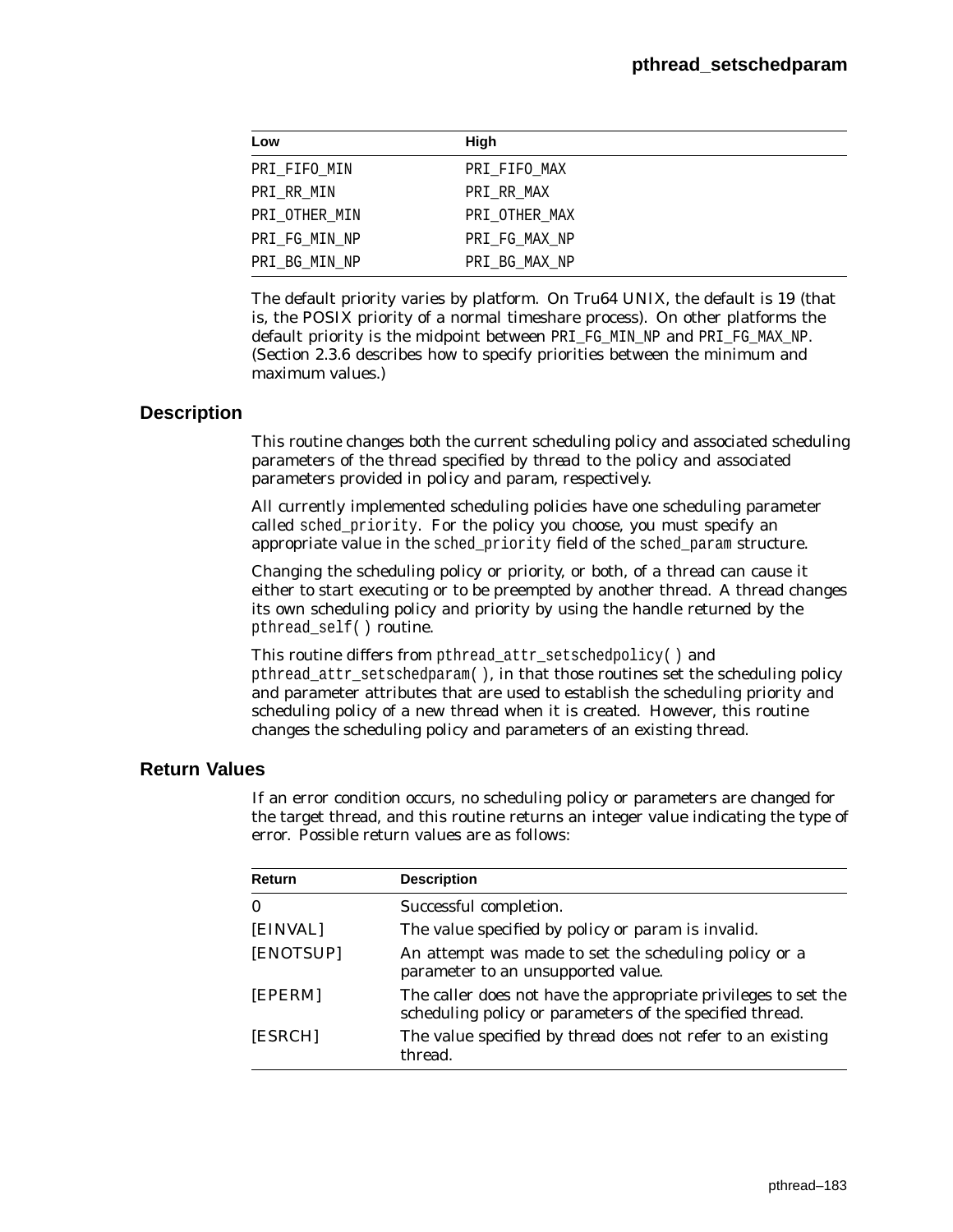```
pthread_attr_setschedparam( )
pthread_attr_setschedpolicy( )
pthread_create( )
pthread_self( )
sched_yield( )
```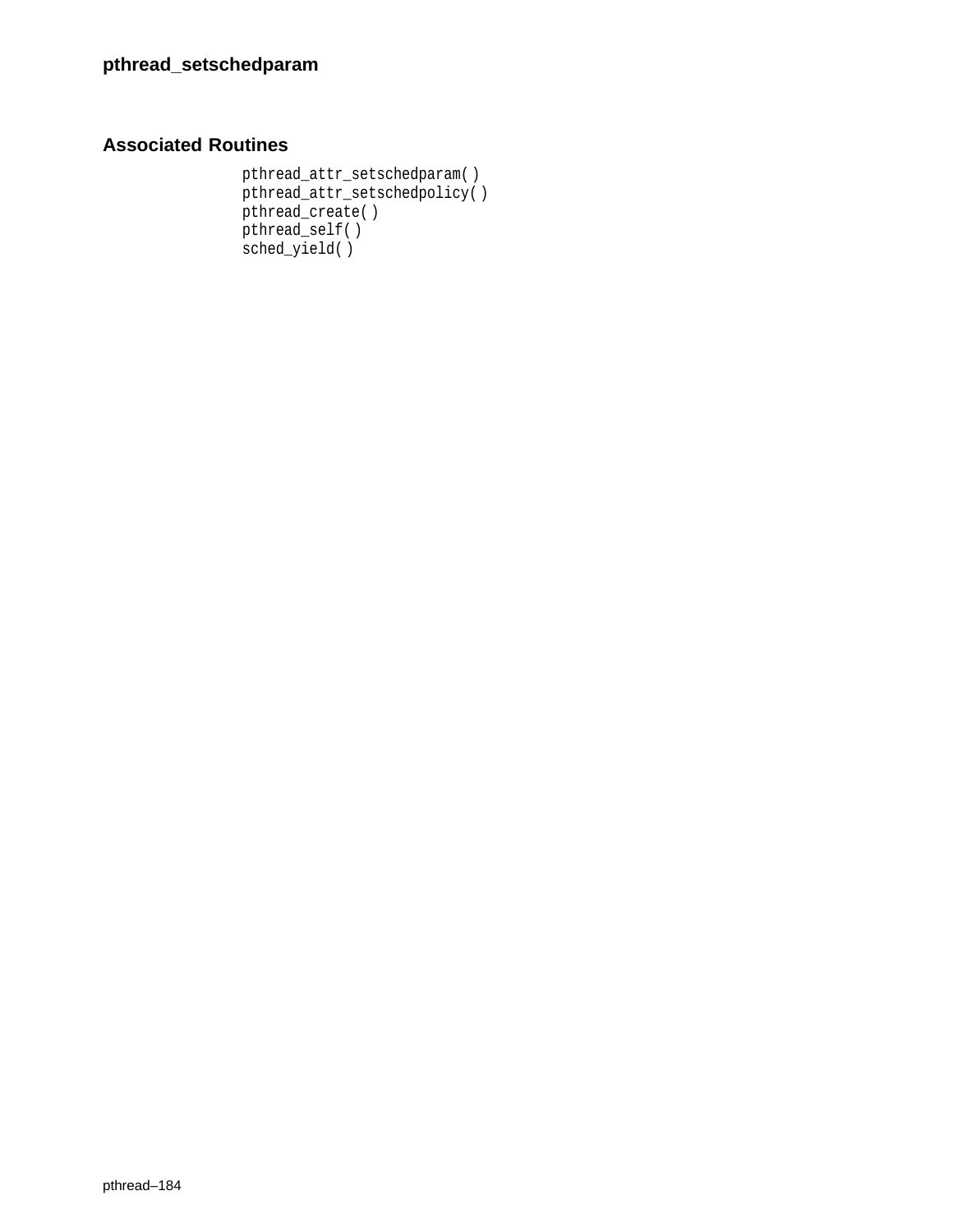## **pthread\_setspecific**

Sets the thread-specific data value associated with the specified key for the calling thread.

## **Syntax**

pthread\_setspecific( key, value );

| Argument | Data Type            | <b>Access</b> |
|----------|----------------------|---------------|
| key      | opaque pthread key t | read          |
| value    | void *               | read          |

## **C Binding**

#include <pthread.h>

int

pthread\_setspecific ( pthread\_key\_t *key*, const void \**value*);

## **Arguments**

### **key**

Thread-specific key that identifies the thread-specific data to receive *value*. This key value must be obtained from pthread\_key\_create( ).

#### **value**

New thread-specific data value to associate with the specified key for the calling thread.

## **Description**

This routine sets the thread-specific data value associated with the specified *key* for the current thread. If a value is defined for the key in this thread (the current value is not NULL), the new value is substituted for it. The key is obtained by a previous call to pthread key create( ).

Different threads can bind different values to the same key. These values are typically pointers to blocks of dynamically allocated memory that are reserved for use by the calling thread.

*Do not* call this routine from a thread-specific data destructor function.

Note that although the type for *value* (void \*) implies that it represents an address, the type is being used as a ''universal scalar type.'' The Threads Library simply stores *value* for later retrieval.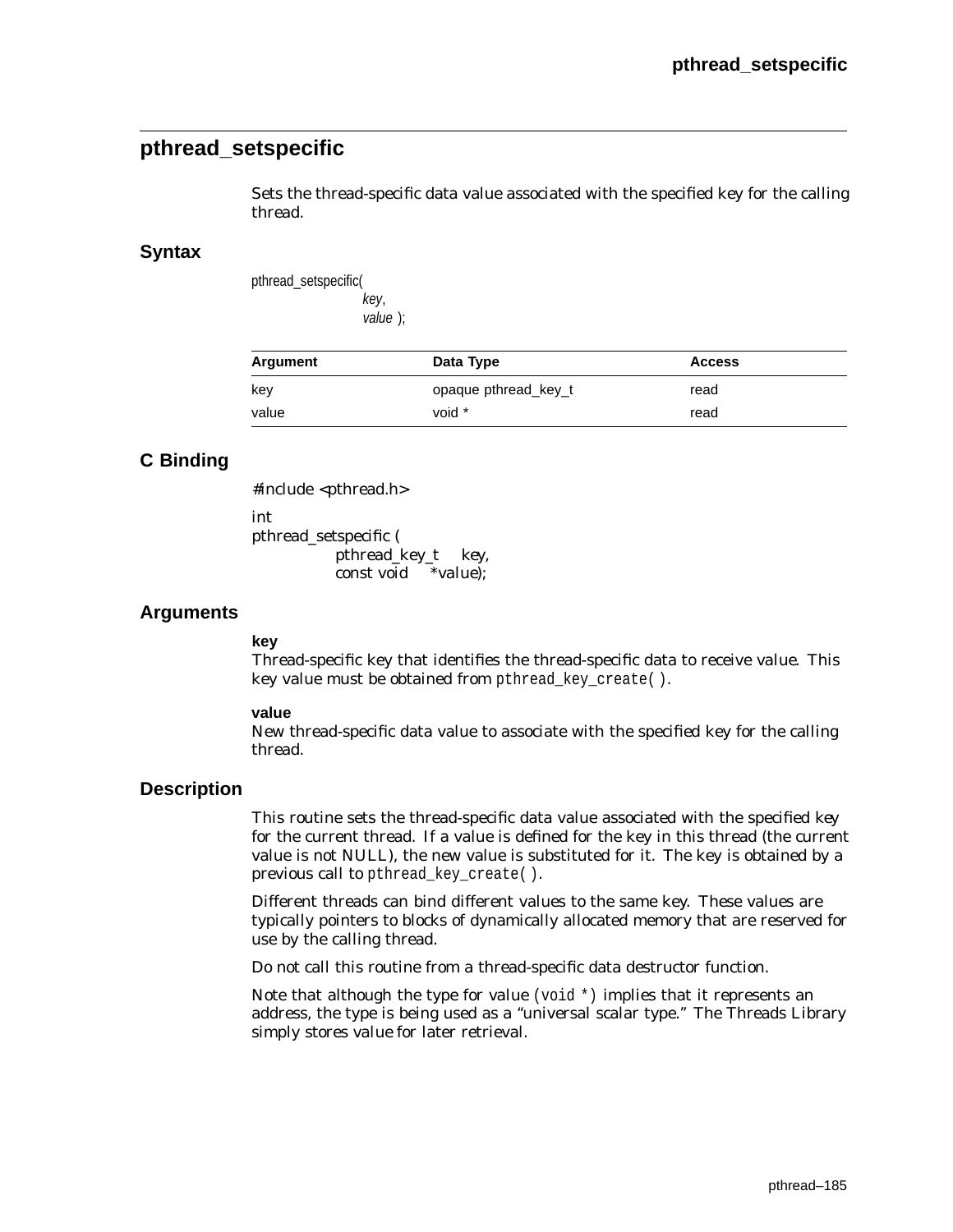## **Return Values**

If an error condition occurs, this routine returns an integer indicating the type of error. Possible return values are as follows:

| Return   | <b>Description</b>                                       |
|----------|----------------------------------------------------------|
| $\Omega$ | Successful completion.                                   |
| [EINVAL] | The specified key is invalid.                            |
| [ENOMEM] | Insufficient memory to associate the value with the key. |

## **Associated Routines**

pthread\_getspecific( ) pthread\_key\_create( ) pthread\_key\_delete( )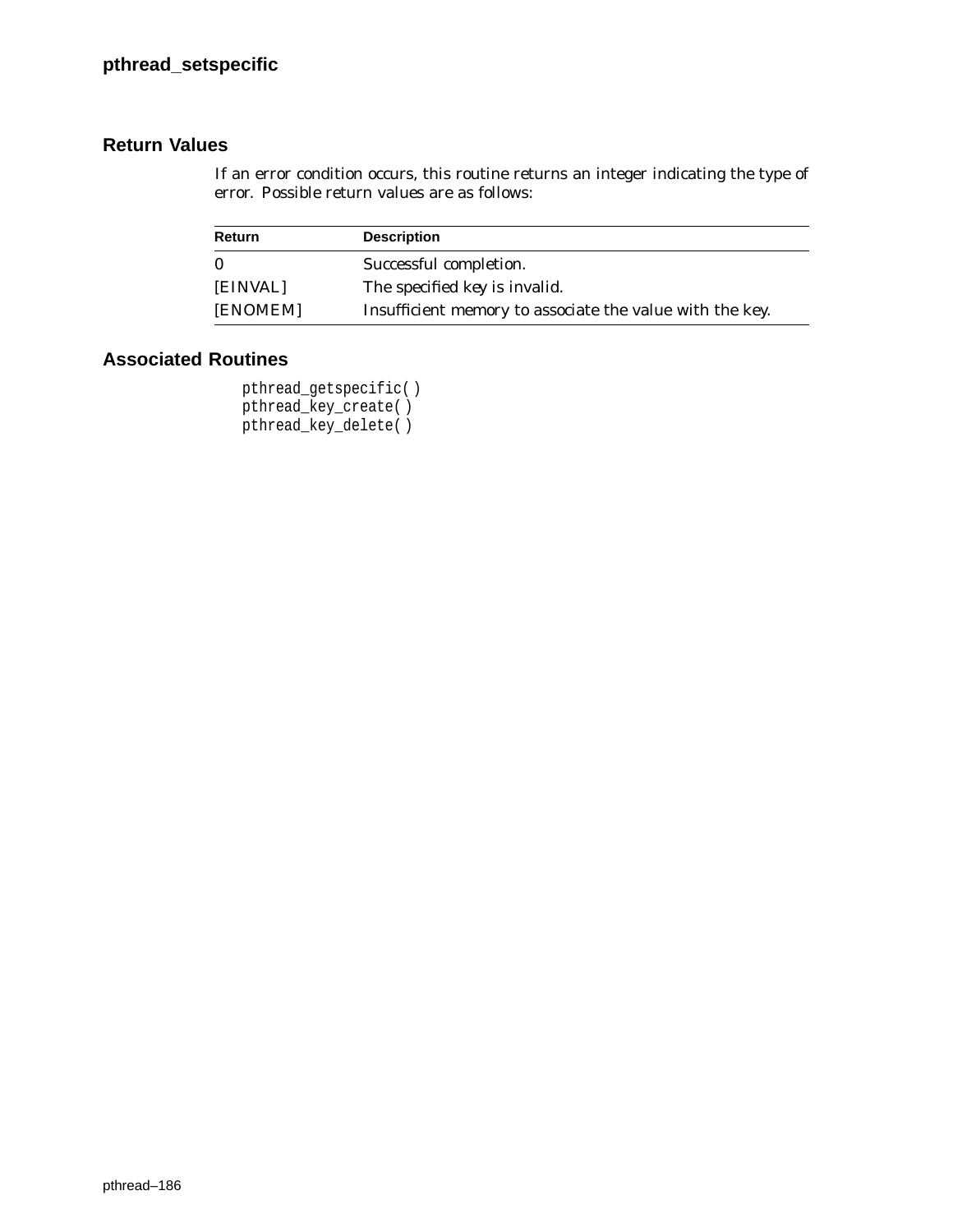## **pthread\_sigmask**

Examine or change the calling thread's signal mask. *This routine is for Tru64 UNIX systems only.*

## **Syntax**

pthread\_sigmask( how, set, oset );

| Argument | Data Type | <b>Access</b> |
|----------|-----------|---------------|
| how      | integer   | read          |
| set      | sigset_t  | read          |
| oset     | sigset_t  | write         |

## **C Binding**

#include <pthread.h> include <signal.h>

```
int
pthread_sigmask (
          int how,
          const sigset_t *set,
          sigset_t *oset);
```
## **Arguments**

### **how**

Indicates the manner in which the set of masked signals is changed. The optional values are as follows:

| SIG BLOCK   | The resulting set is the union of the current set and the<br>signal set pointed to by the set argument.                             |
|-------------|-------------------------------------------------------------------------------------------------------------------------------------|
| SIG_UNBLOCK | The resulting set is the intersection of the current set<br>and the complement of the signal set pointed to by the<br>set argument. |
| SIG SETMASK | The resulting set is the signal set pointed to by the set<br>argument.                                                              |

### **set**

Specifies the signal set by pointing to a set of signals used to change the blocked set. If this *set* value is NULL, the *how* argument is ignored and the process signal mask is unchanged.

#### **oset**

Receives the value of the current signal mask (unless this value is NULL).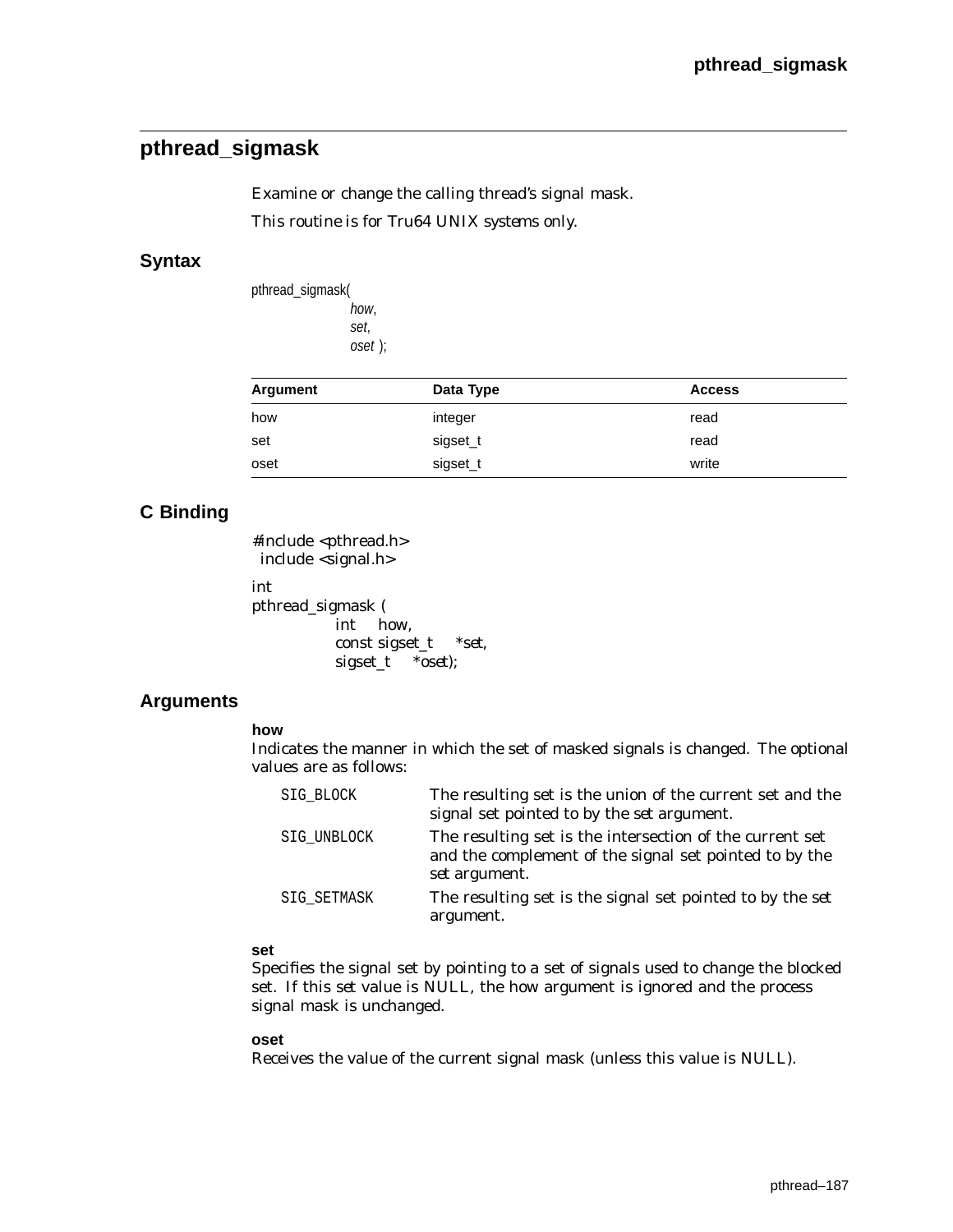## **Description**

This routine examines or changes the calling thread's signal mask. Typically, you use the SIG\_BLOCK option for the *how* value to block signals during a critical section of code, and then use this routine's SIG\_SETMASK option to restore the mask to the previous value returned by the previous call to the pthread\_sigmask( ) routine.

If there are any unblocked signals pending after a call to this routine, at least one of those signals will be delivered before this routine returns.

This routine does not allow the SIGKILL or SIGSTOP signals to be blocked. If a program attempts to block one of these signals, pthread\_sigmask( ) gives no indication of the error.

### **Return Values**

If an error condition occurs, this routine returns an integer value indicating the type of error. Possible return values are as follows:

| Return       | <b>Description</b>                             |
|--------------|------------------------------------------------|
| $\mathbf{0}$ | Successful completion.                         |
| [EINVAL]     | The value specified for <i>how</i> is invalid. |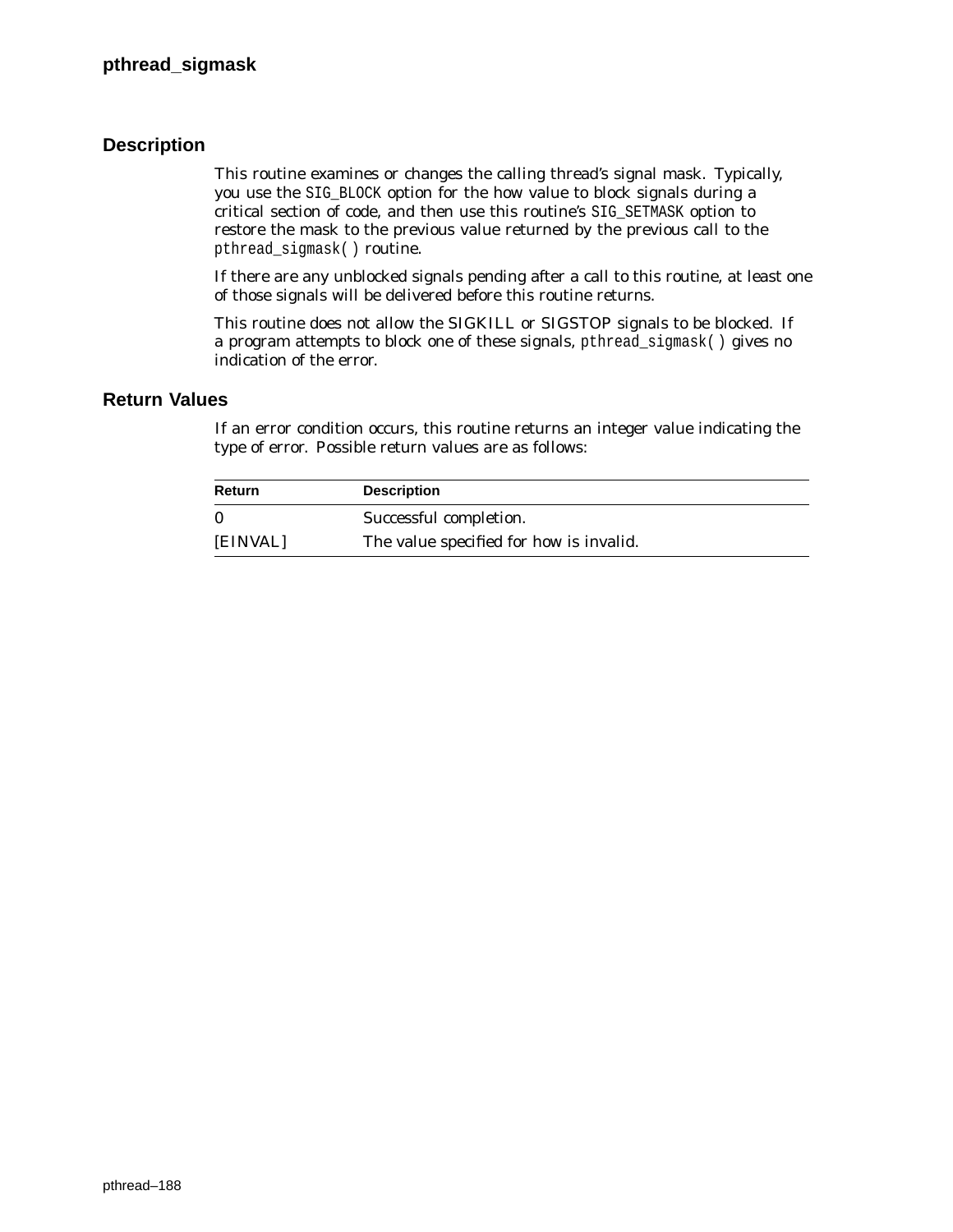## **pthread\_testcancel**

Requests delivery of a pending cancelation request to the calling thread.

## **Syntax**

pthread\_testcancel( );

## **C Binding**

#include <pthread.h> void pthread\_testcancel (void);

## **Arguments**

None

## **Description**

This routine requests delivery of a pending cancelation request to the calling thread. Thus, calling this routine creates a cancelation point within the calling thread.

The cancelation request is delivered only if a request is pending for the calling thread and the calling thread's cancelability state is *enabled*. (A thread disables delivery of cancelation requests to itself by calling pthread\_setcancelstate( ).)

When called within very long loops, this routine ensures that a pending cancelation request is noticed by the calling thread within a reasonable amount of time.

## **Return Values**

None

## **Associated Routines**

pthread\_setcancelstate( )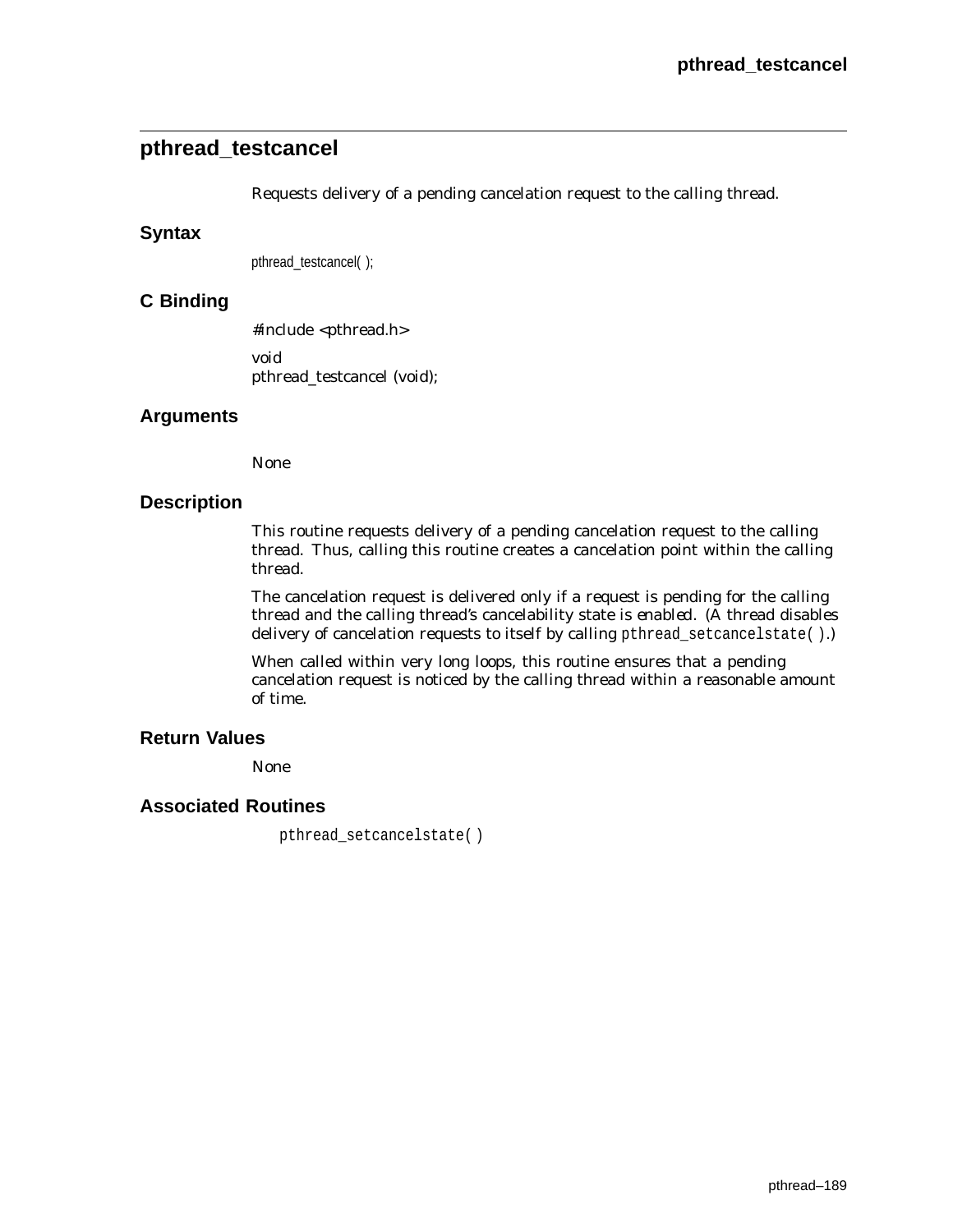## **pthread\_unlock\_global\_np**

Unlocks the Threads Library global mutex.

### **Syntax**

pthread\_unlock\_global\_np( );

## **C Binding**

#include <pthread.h> int pthread\_unlock\_global\_np (void);

## **Arguments**

None

## **Description**

This routine unlocks the Threads Library global mutex. Because the global mutex is recursive, the unlock occurs when each call to pthread lock global  $np()$ has been matched by a call to this routine. For example, if you called pthread\_lock\_global\_np( ) three times, pthread\_unlock\_global\_np( ) unlocks the global mutex when you call it the third time.

If no threads are waiting for the global mutex, it becomes unlocked with no current owner. If one or more threads are waiting to lock the global mutex, this routine causes one thread to unblock and to try to acquire the global mutex. The scheduling policy is used by this routine to determine which thread is awakened. For the policies SCHED\_FIFO and SCHED\_RR, a blocked thread is chosen in priority order, using first-in/first-out (FIFO) within priorities.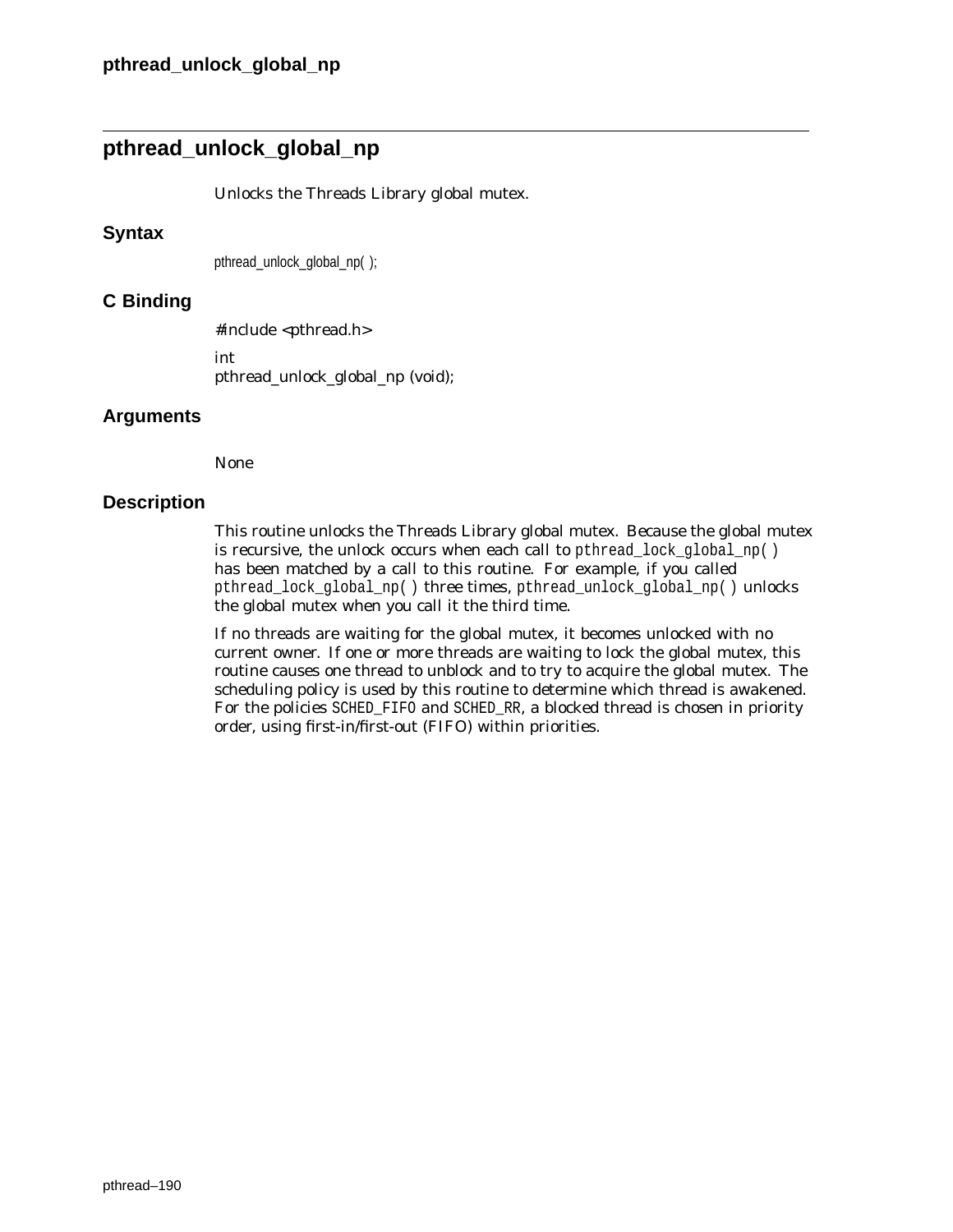## **Return Values**

If an error condition occurs, this routine returns an integer value indicating the type of error. Possible return values are as follows:

| Return  | <b>Description</b>                                |
|---------|---------------------------------------------------|
|         | Successful completion.                            |
| [EPERM] | The mutex is unlocked or owned by another thread. |

## **Associated Routines**

pthread\_lock\_global\_np( )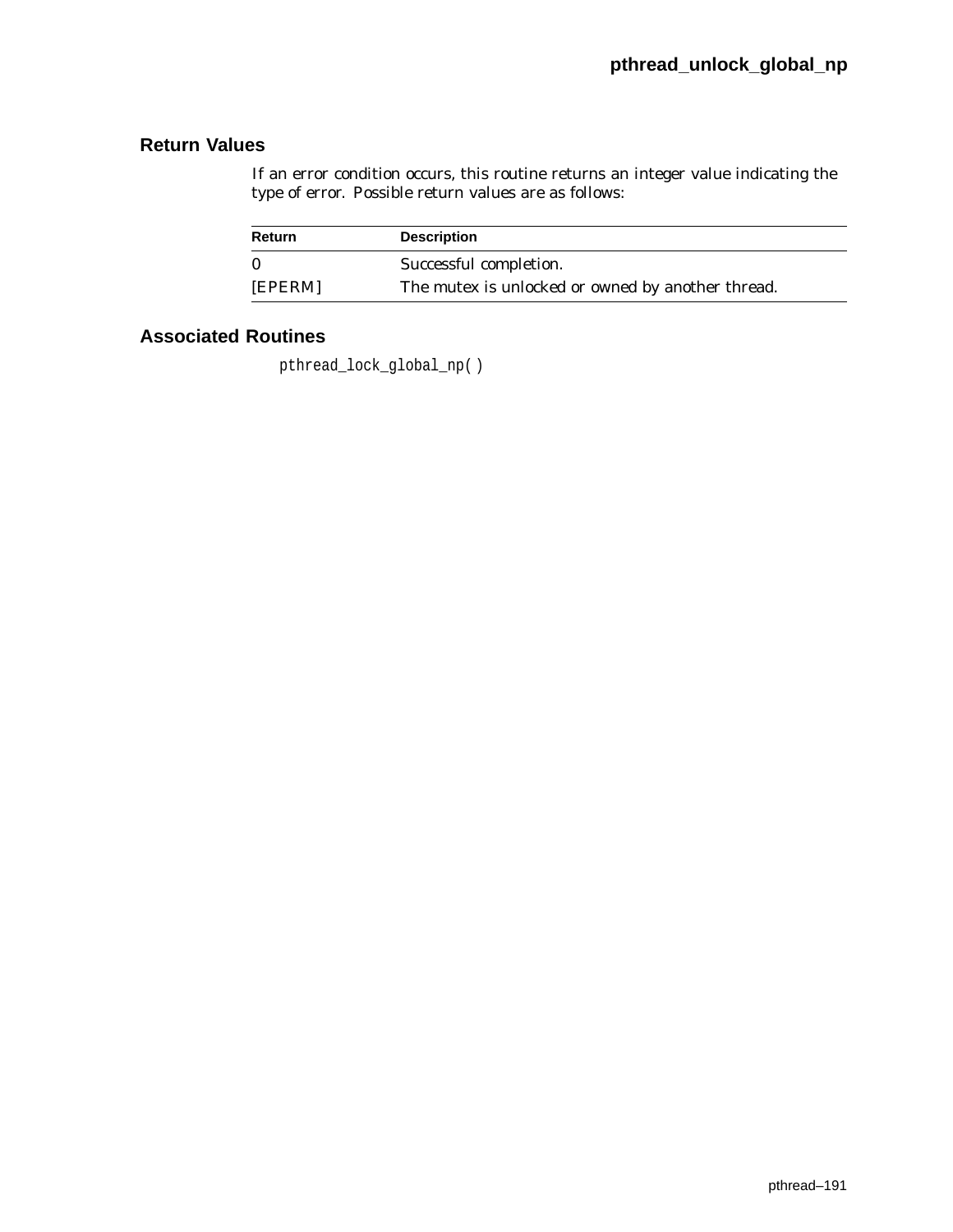## **pthread\_yield\_np**

Notifies the scheduler that the current thread is willing to release its processor to other threads of the same or higher priority.

## **Syntax**

pthread\_yield\_np( );

## **C Binding**

int pthread\_yield\_np (void);

#### **Arguments**

None

### **Description**

This routine notifies the thread scheduler that the current thread is willing to release its processor to other threads of equivalent or greater scheduling precedence. (A thread generally will release its processor to a thread of a greater scheduling precedence without calling this routine.) If no other threads of equivalent or greater scheduling precedence are ready to execute, the thread continues.

This routine can allow knowledge of the details of an application to be used to improve its performance. If a thread does not call pthread yield  $np( )$ , other threads may be given the opportunity to run at arbitrary points (possibly even when the interrupted thread holds a required resource). By making strategic calls to pthread\_yield\_np(), other threads can be given the opportunity to run when the resources are free. This improves performance by reducing contention for the resource.

As a general guideline, consider calling this routine after a thread has released a resource (such as a mutex) which is heavily contended for by other threads. This can be especially important either if the program is running on a uniprocessor machine, or if the thread acquires and releases the resource inside a tight loop.

Use this routine carefully and sparingly, because misuse can cause unnecessary context switching which will increase overhead and actually degrade performance. For example, it is counter-productive for a thread to yield while it holds a resource that the threads to which it is yielding will need. Likewise, it is pointless to yield unless there is likely to be another thread that is ready to run.

**Note**

pthread yield np( ) is equivalent to sched yield( ). Use sched\_yield( ) since it is part of the standard portable POSIX Threads Library.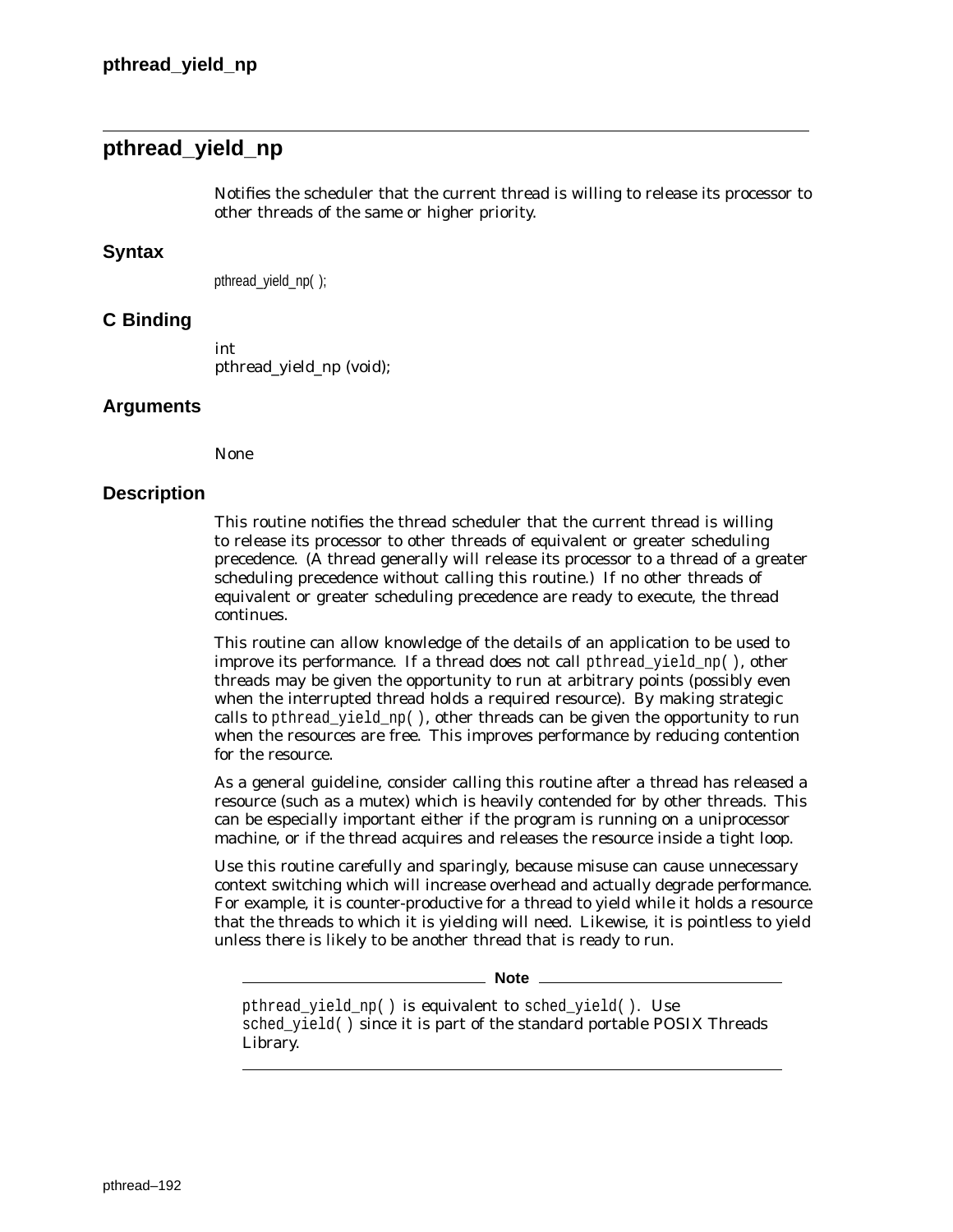## **Return Values**

If an error condition occurs, this routine returns an integer value indicating the type of error. Possible return values are as follows:

| Return       | <b>Description</b>                                                         |
|--------------|----------------------------------------------------------------------------|
| $\mathbf{0}$ | Successful completion.                                                     |
| [ENOSYS]     | The routine pthread_yield_np() is not supported by this<br>implementation. |

```
pthread_attr_setschedparam( )
pthread_getschedparam( )
pthread_setschedparam( )
```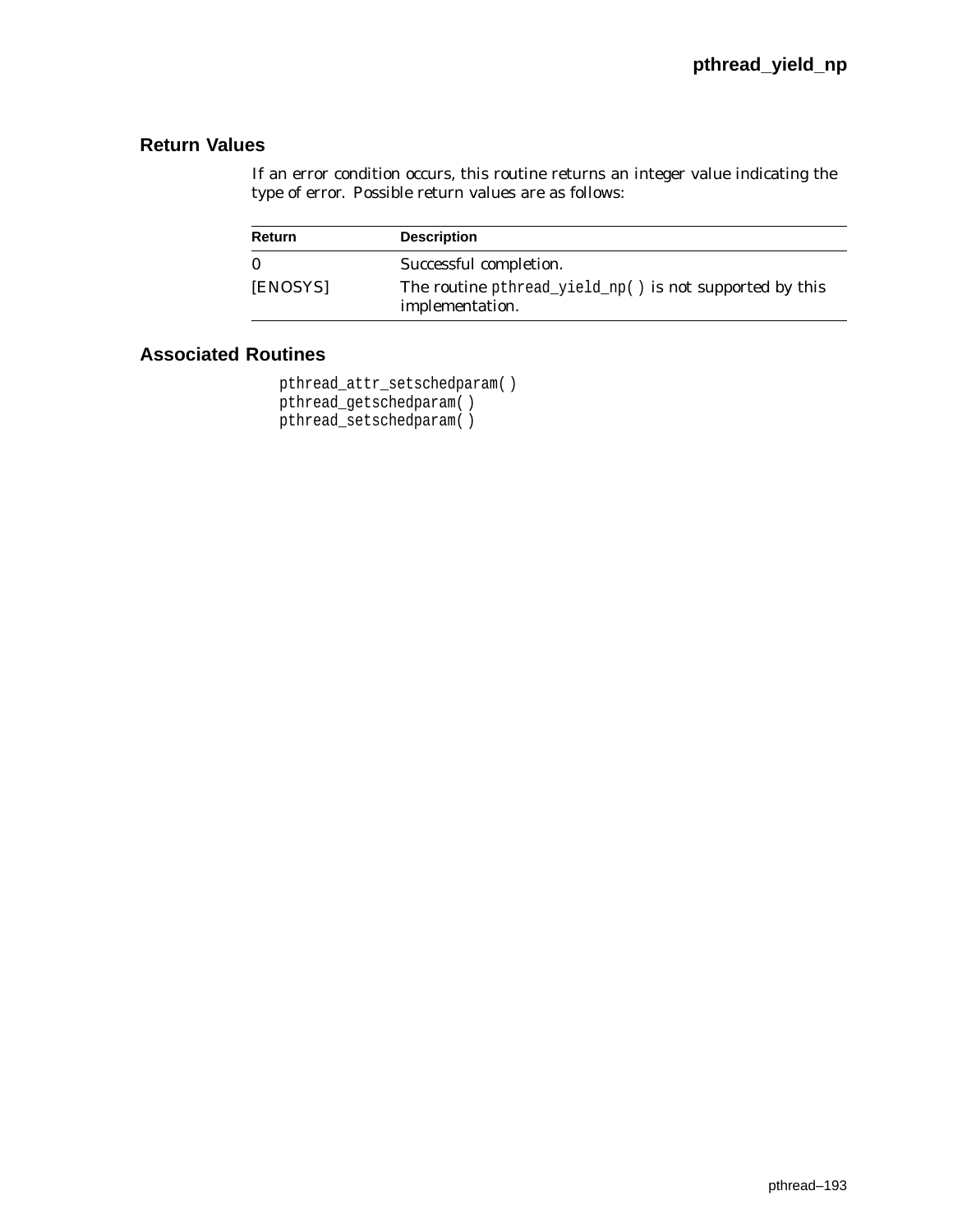## **sched\_get\_priority\_max**

Returns the maximum priority for the specified scheduling policy.

### **Syntax**

sched\_get\_priority\_max(

policy);

| Argument | Data Type | <b>Access</b> |
|----------|-----------|---------------|
| policy   | integer   | read          |

## **C Binding**

#include <sched.h> int

sched\_get\_priority\_max ( int *policy*);

## **Arguments**

#### **policy**

One of the scheduling policies, as defined in sched.h.

### **Description**

This routine returns the maximum priority for the scheduling policy specified in the *policy* argument. The argument value must be one of the scheduling policies (SCHED\_FIFO, SCHED\_RR, or SCHED\_OTHER), as defined in the sched.h header file.

No special privileges are required to use this routine.

## **Return Values**

If an error condition occurs, this routine returns an integer value indicating the type of error. Possible return values are as follows:

| Return   | <b>Description</b>                                                                         |
|----------|--------------------------------------------------------------------------------------------|
| $\Omega$ | Successful completion.                                                                     |
| [EINVAL] | The value of the <i>policy</i> argument does not represent a defined<br>scheduling policy. |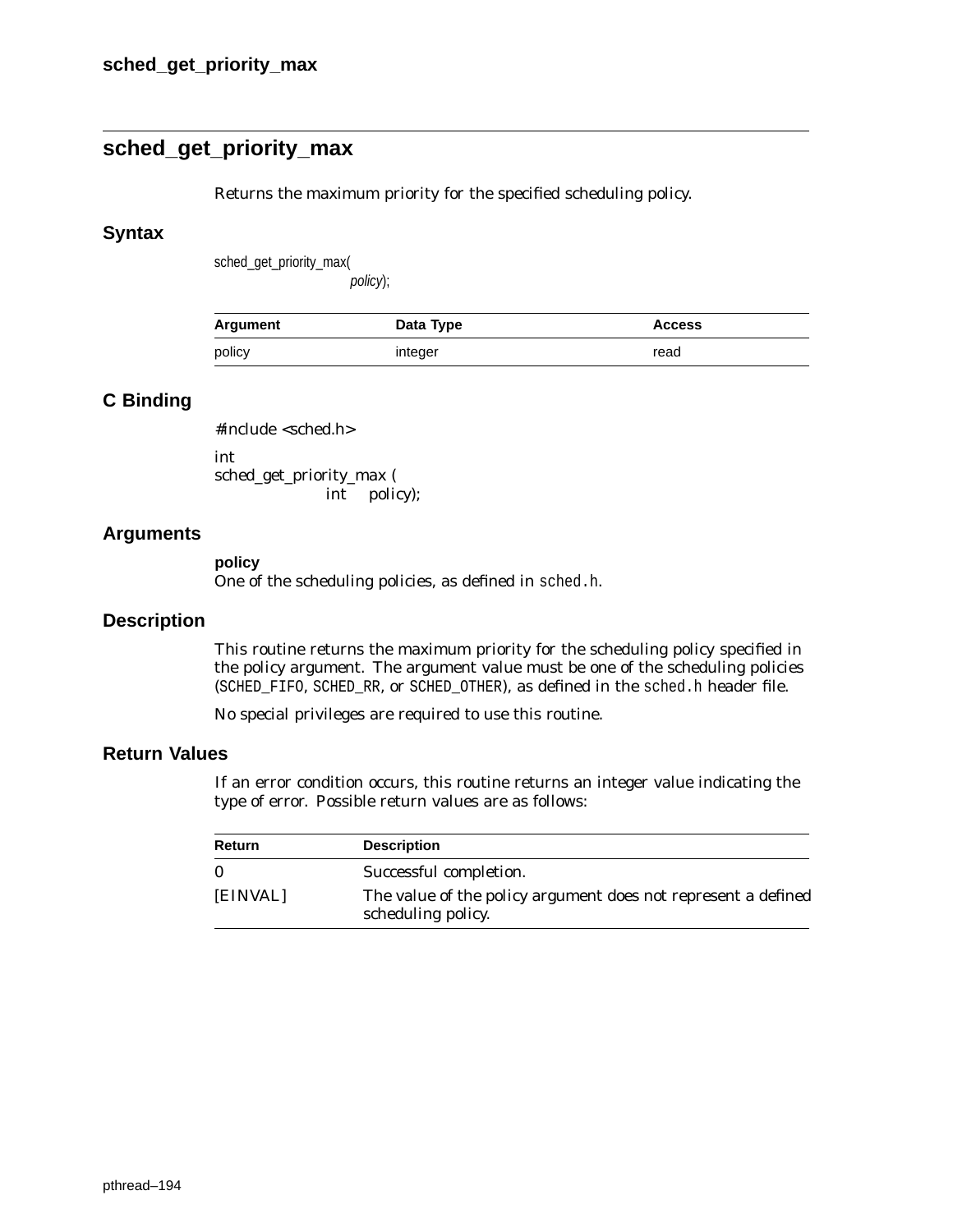## **sched\_get\_priority\_min**

Returns the minimum priority for the specified scheduling policy.

## **Syntax**

sched\_get\_priority\_min(

policy);

| Argument | Data Type | <b>Access</b> |
|----------|-----------|---------------|
| policy   | integer   | read          |

## **C Binding**

#include <sched.h>

int sched\_get\_priority\_min ( int *policy*);

## **Arguments**

**policy** One of the scheduling policies, as defined in sched.h.

## **Description**

This routine returns the minimum priority for the scheduling policy specified in the *policy* argument. The argument value must be one of the scheduling policies (SCHED\_FIFO, SCHED\_RR, or SCHED\_OTHER), as defined in the sched.h header file.

No special privileges are required to use this routine.

## **Return Values**

If an error condition occurs, this routine returns an integer value indicating the type of error. Possible return values are as follows:

| Return   | <b>Description</b>                                                                         |
|----------|--------------------------------------------------------------------------------------------|
|          | Successful completion.                                                                     |
| [EINVAL] | The value of the <i>policy</i> argument does not represent a defined<br>scheduling policy. |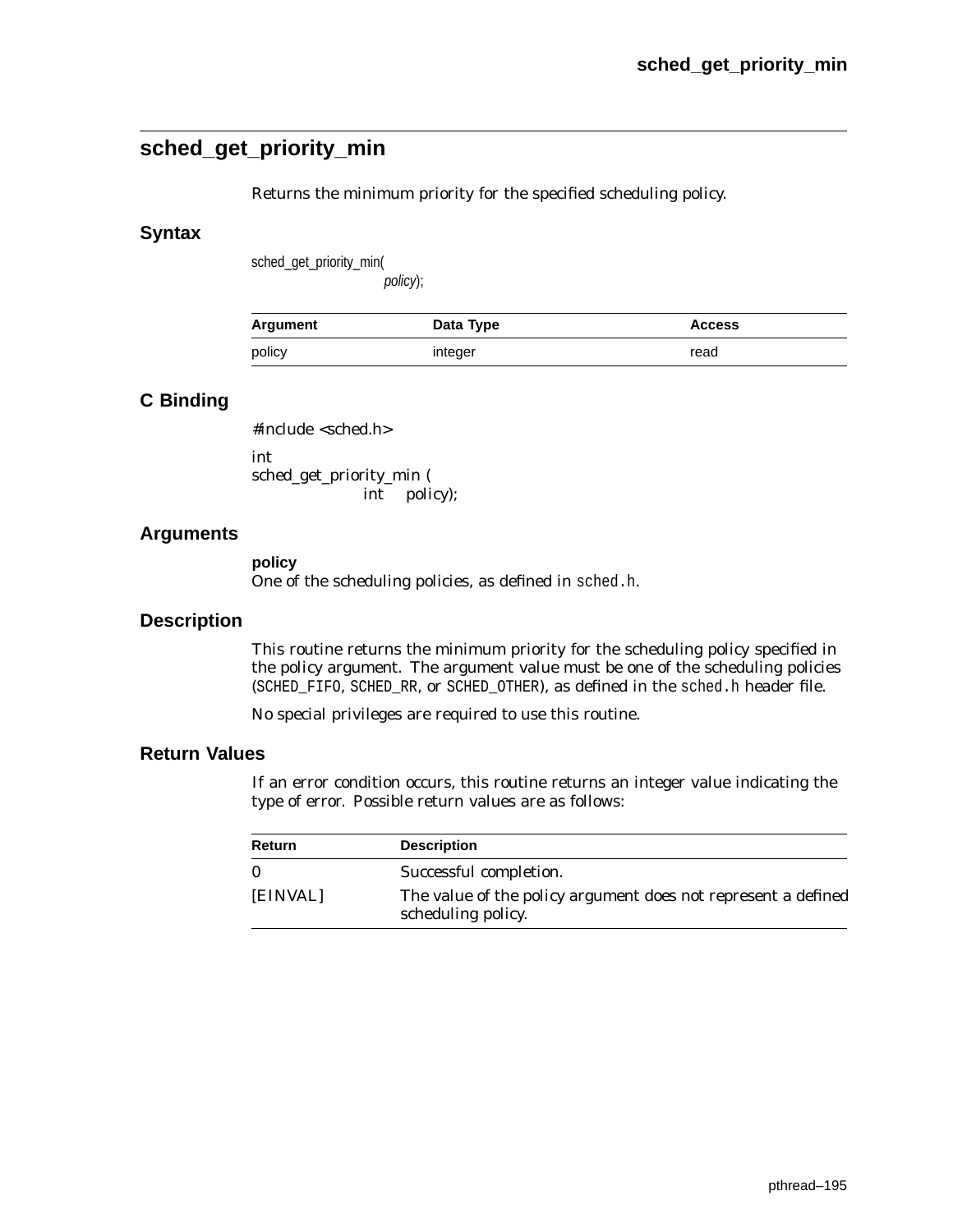## **sched\_yield**

Yields execution to another thread.

#### **Syntax**

sched\_yield( );

### **C Binding**

#include <sched.h> #include <unistd.h> int sched\_yield (void);

### **Arguments**

None

## **Description**

In conformance with the IEEE POSIX.1-1996 standard, the sched yield( ) function causes the calling thread to yield execution to another thread. It is useful when a thread running under the SCHED\_FIFO scheduling policy must allow another thread at the same priority to run. The thread that is interrupted by sched\_yield( ) goes to the end of the queue for its priority.

If no other thread is runnable at the priority of the calling thread, the calling thread continues to run.

Threads with higher priority are allowed to preempt the calling thread, so the sched\_yield( ) function has no effect on the scheduling of higher- or lowerpriority threads.

The sched\_yield( ) routine takes no arguments. No special privileges are needed to use the sched\_yield( ) function.

## **Return Values**

If an error condition occurs, this routine returns an integer value indicating the type of error. Possible return values are as follows:

| <b>Return</b> | <b>Description</b>                                                    |
|---------------|-----------------------------------------------------------------------|
|               | Successful completion.                                                |
| [ENOSYS]      | The routine sched_yield() is not supported by this<br>implementation. |

```
pthread_attr_setschedparam( )
pthread_getschedparam( )
pthread_setschedparam( )
```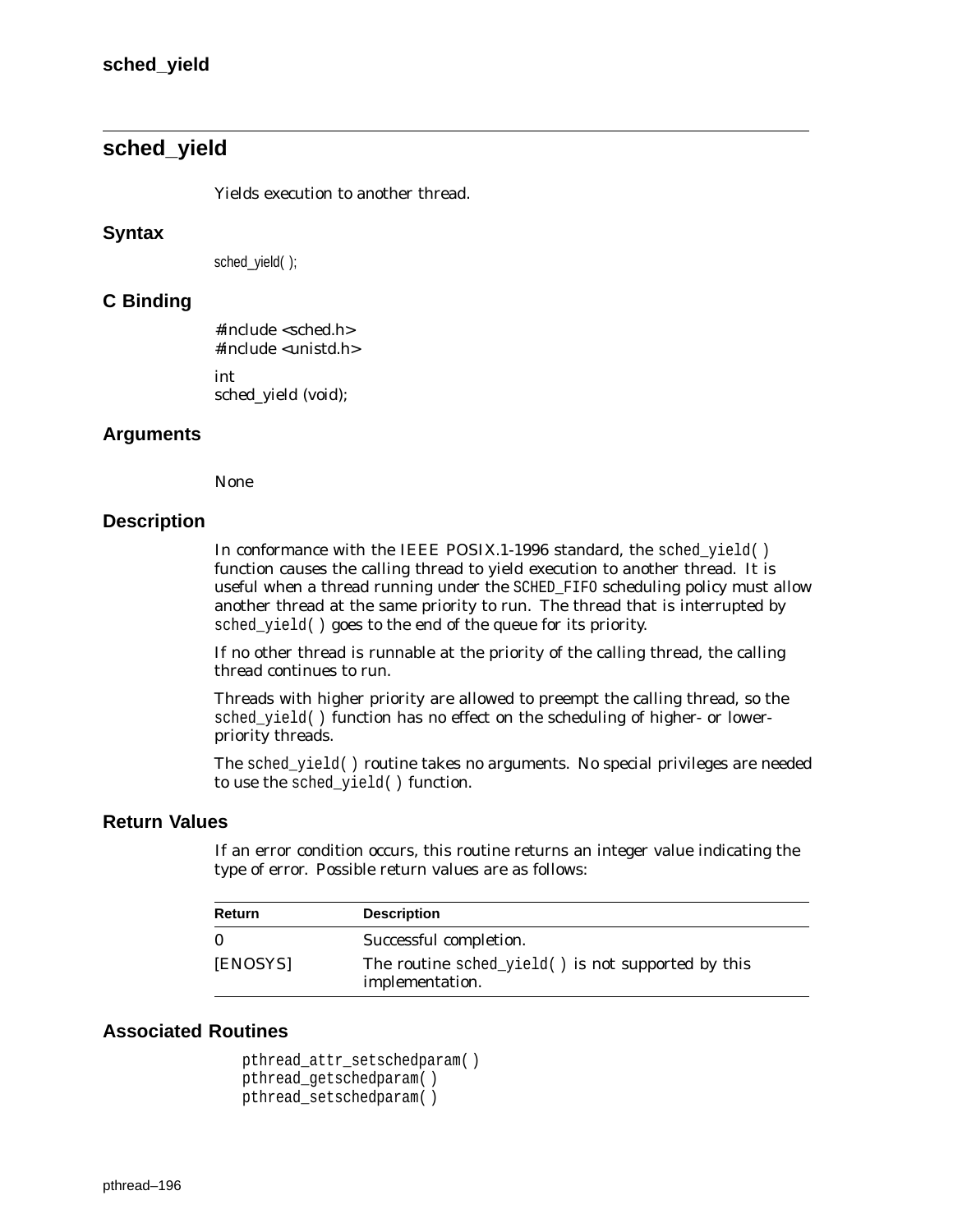## **sigwait**

Suspends a calling thread until a signal arrives. *This routine is for Tru64 UNIX systems only.*

## **Syntax**

sigwait( set, signal);

| Argument | Data Type | <b>Access</b> |
|----------|-----------|---------------|
| set      | sigset_t  | read          |
| signal   | integer   | write         |

## **C Binding**

```
#include <signal.h>
```
int sigwait ( sigset\_t \**set*, int \**signal*);

## **Arguments**

**set** Set of signals to wait for.

#### **signal**

Signal number obtained for the selected signal.

## **Description**

This routine blocks the calling thread until at least one of the signals in the *set* argument is in the caller's set of pending signals. When this happens, one of those signals is automatically selected and removed from the set of pending signals. The signal number identifying that signal is then returned.

This routine stores the signal number obtained in the address specified in the *signal* argument.

The effect of calling this routine is unspecified if any signals in the *set* argument are not blocked at the time of the call.

The *set* signal set object is created using the set manipulation routines sigemptyset( ), sigfillset( ), sigaddset( ), and sigdelset( ).

If, while this routine is waiting, a signal occurs that is eligible for delivery (that is, not blocked by the signal mask), that signal is handled asynchronously and the wait is interrupted.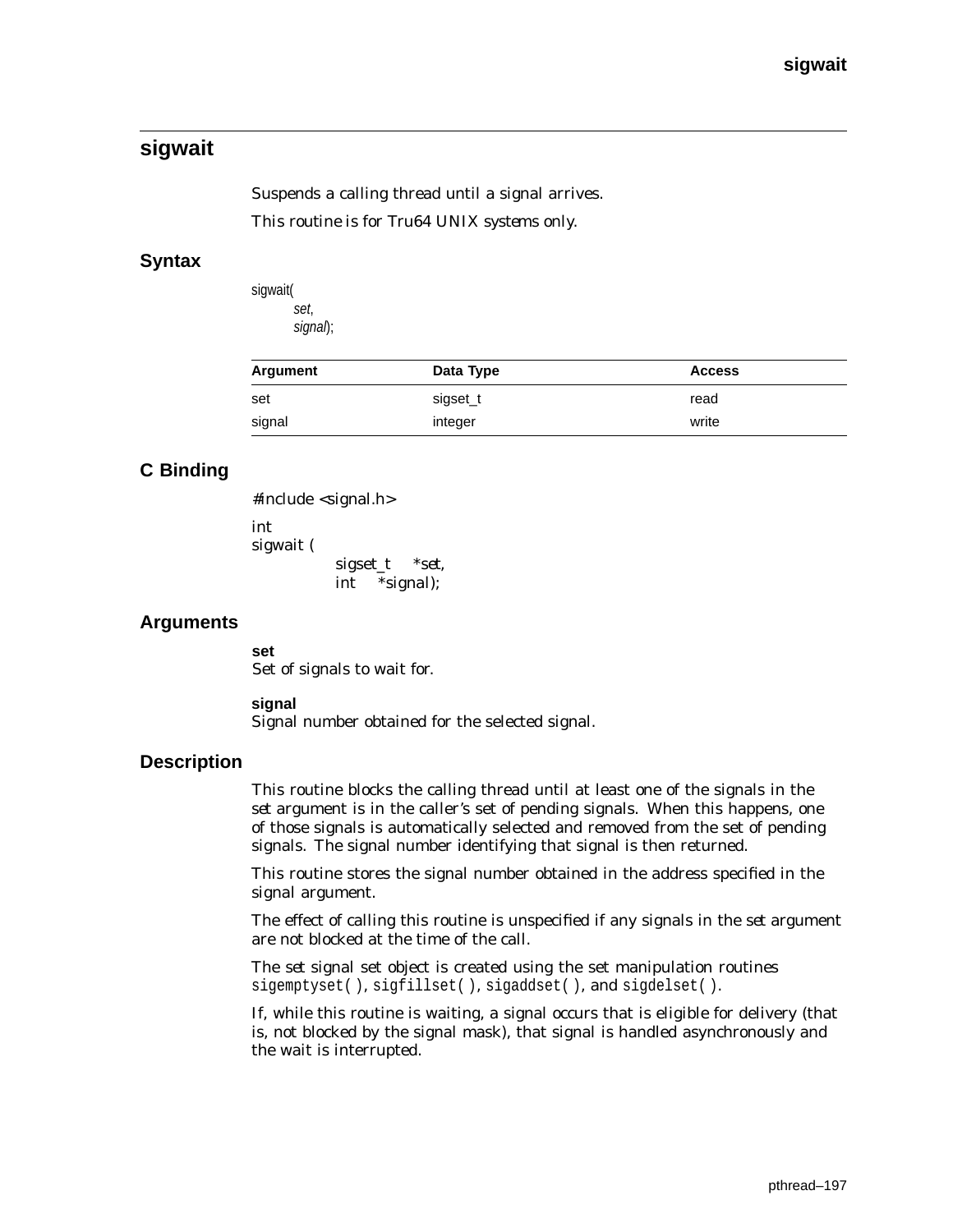## **Return Values**

If an error condition occurs, this routine returns an integer value indicating the type of error. Possible return values are as follows:

| Return   | <b>Description</b>                                                                        |
|----------|-------------------------------------------------------------------------------------------|
| $\bf{0}$ | Successful completion.                                                                    |
| [EINVAL] | The value of the <i>set</i> argument contains an invalid or<br>unsupported signal number. |
| [EINTR]  | The wait was interrupted by an unblocked, caught signal.                                  |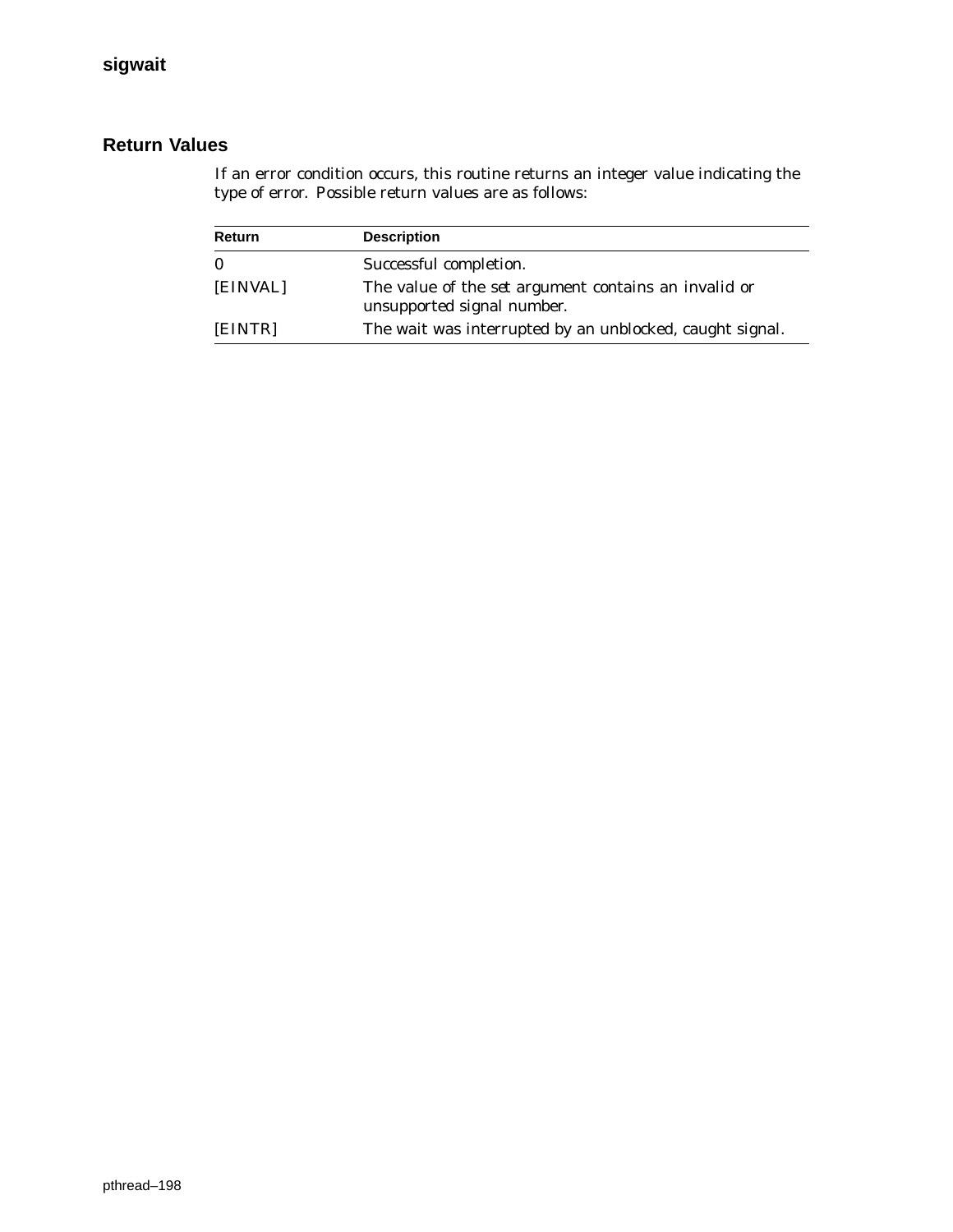**Part III**

# **Compaq Proprietary Interfaces: tis Routines Reference**

Part III provides detailed descriptions of the Compaq proprietary threadindependent services (or **tis**) interface routines.

These routines are designed to provide efficient tools for thread safety in libraries whose routines do not themselves use threads. The **tis** interface provides functions similar to the **pthread** functions for synchronization. In a program that creates or uses threads, the **tis** functions provide full thread synchronization and coherence of memory access. But, in a program that does not use threads, the same **tis** calls provide low-overhead ''stub'' implementations of **pthread** features.

The objects created using **tis** interface routines are the same as **pthread** interface objects.

The variable *errno* is not used by the **tis** routines. Like the **pthread** routines, the **tis** routines return integer values indicating the type of error.

**Note**

Never use tis\_cond\_wait( ) in a nonthreaded environment. It cannot wait, as there would be no thread able to awaken the waiter. The **tis** ''stub'' will abort your program.

When threads are present, the guidelines for using **pthread** routines apply to using the corresponding **tis** routines.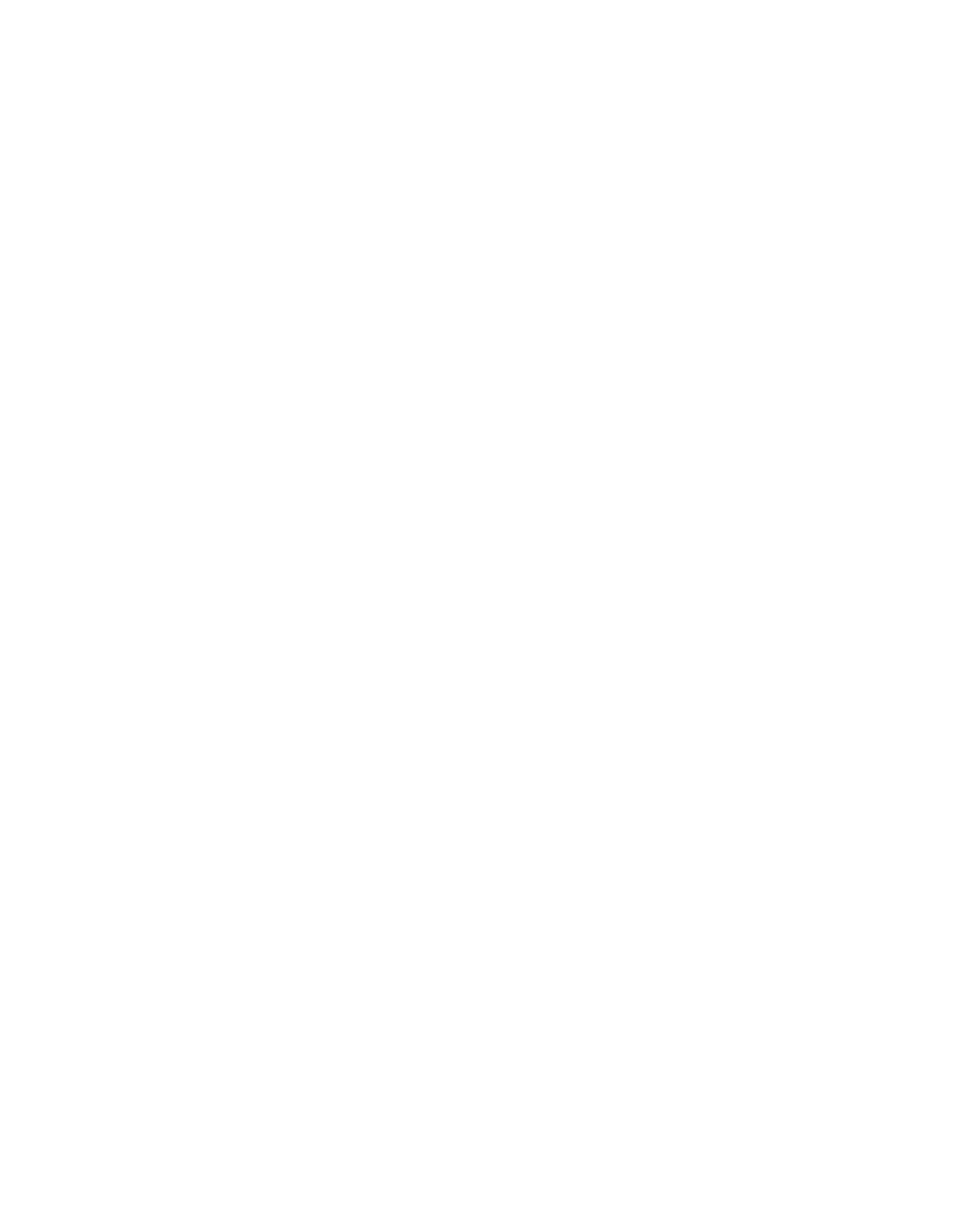## **tis\_cond\_broadcast**

Wakes all threads that are waiting on a condition variable.

### **Syntax**

tis\_cond\_broadcast(

cond );

| Argument | Data Type             | <b>Access</b> |
|----------|-----------------------|---------------|
| cond     | opaque pthread_cond_t | modify        |

## **C Binding**

#include <tis.h> int

tis\_cond\_broadcast (

pthread\_cond\_t \**cond*);

## **Arguments**

**cond**

Address of the condition variable (passed by reference) on which to broadcast.

### **Description**

When threads are not present, this routine has no effect.

When threads are present, this routine unblocks all threads waiting on the specified condition variable *cond*.

For further information about actions when threads are present, refer to the pthread\_cond\_broadcast( ) description.

## **Return Values**

If an error condition occurs, this routine returns an integer value indicating the type of error. Possible return values are as follows:

| Return   | <b>Description</b>                                                    |
|----------|-----------------------------------------------------------------------|
| 0        | Successful completion.                                                |
| [EINVAL] | The value specified by <i>cond</i> is not a valid condition variable. |

```
tis_cond_destroy( )
tis_cond_init( )
tis_cond_signal( )
tis_cond_wait( )
```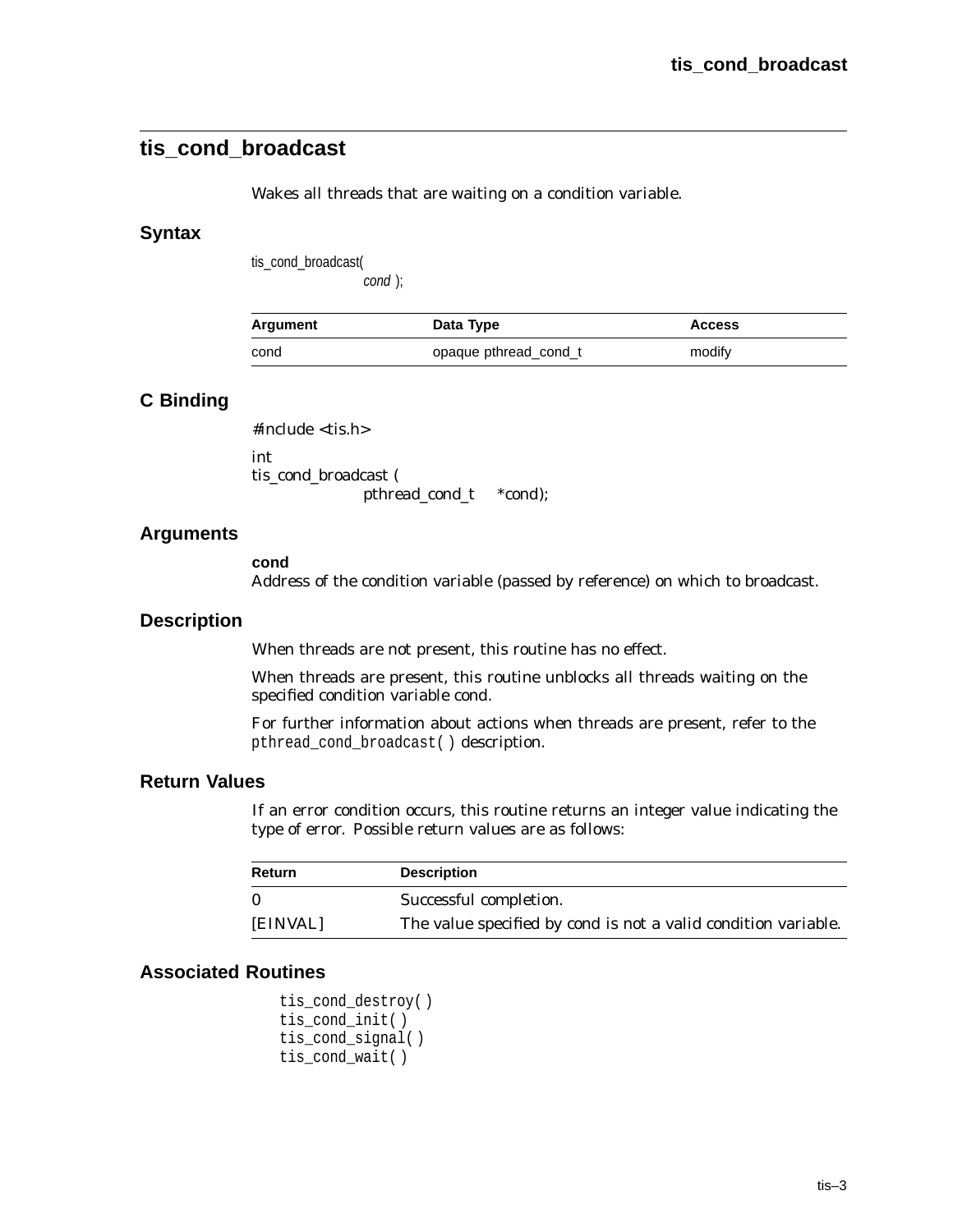## **tis\_cond\_destroy**

Destroys the specified condition variable.

### **Syntax**

tis\_cond\_destroy(

cond );

| Argument | Data Type             | <b>Access</b> |
|----------|-----------------------|---------------|
| cond     | opaque pthread_cond_t | write         |

## **C Binding**

#include <tis.h>

int tis\_cond\_destroy ( pthread\_cond\_t \**cond*);

### **Arguments**

#### **cond**

Address of the condition variable (passed by reference) to be destroyed.

#### **Description**

This routine destroys the condition variable specified by *cond*. After this routine is called, the Threads Library may reclaim internal storage used by the condition variable object. Call this routine when a condition variable will no longer be referenced.

The results of this routine are unpredictable if the condition variable specified in *cond* does not exist or is not initialized.

For more information about actions when threads are present, refer to the pthread\_cond\_destroy( ) description.

## **Return Values**

If an error condition occurs, this routine returns an integer value indicating the type of error. Possible return values are as follows:

| Return   | <b>Description</b>                                                                                                                                                                                                                         |
|----------|--------------------------------------------------------------------------------------------------------------------------------------------------------------------------------------------------------------------------------------------|
| $\bf{0}$ | Successful completion.                                                                                                                                                                                                                     |
| [EBUSY]  | The object being referenced by <i>cond</i> is being referenced by<br>another thread that is currently executing a<br>tis_cond_wait() on the condition variable specified in cond.<br>(This error can only occur when threads are present.) |
| [EINVAL] | The value specified by cond is not a valid condition variable.                                                                                                                                                                             |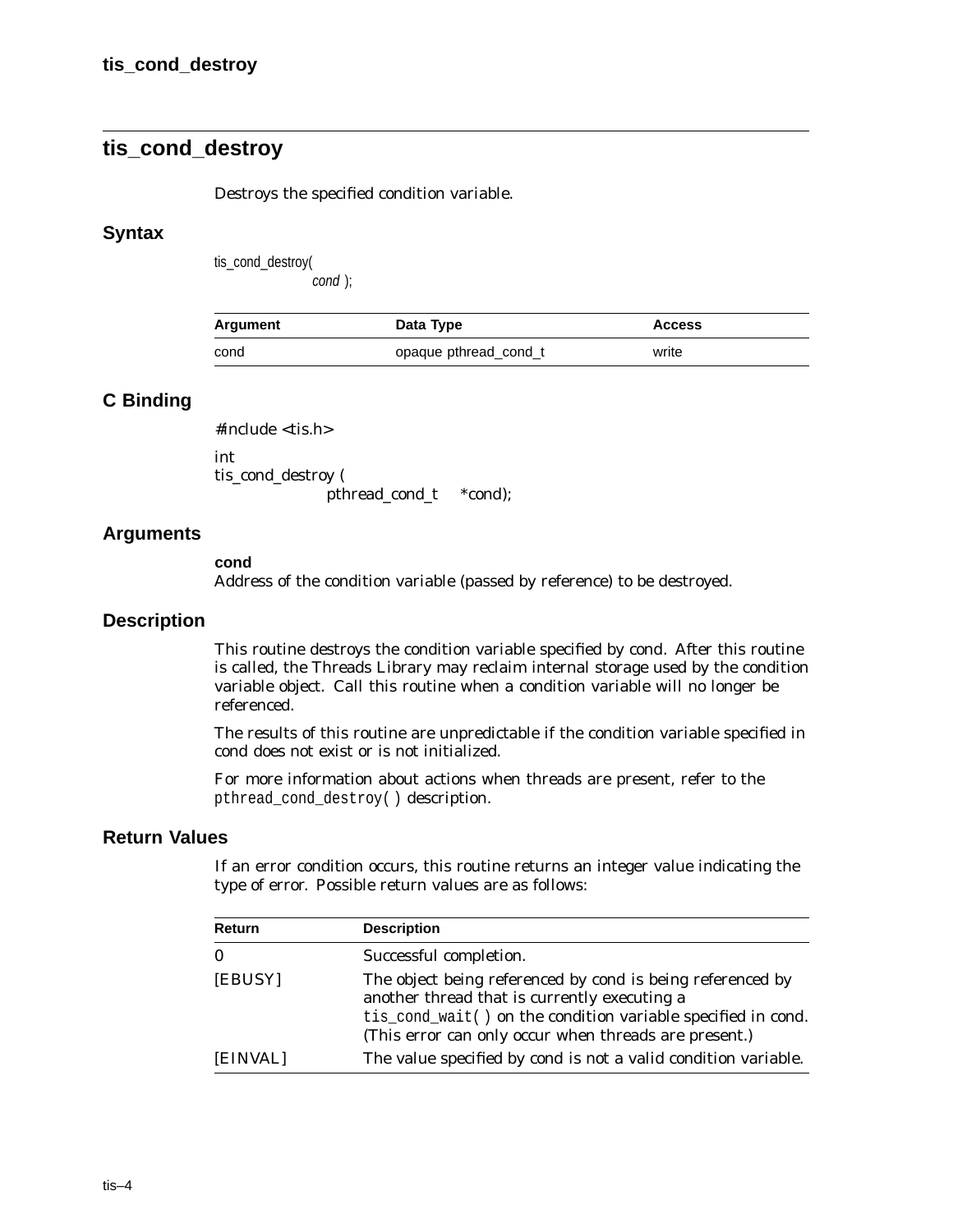## **Associated Routines**

tis\_cond\_broadcast( ) tis\_cond\_init( ) tis\_cond\_signal( ) tis\_cond\_wait( )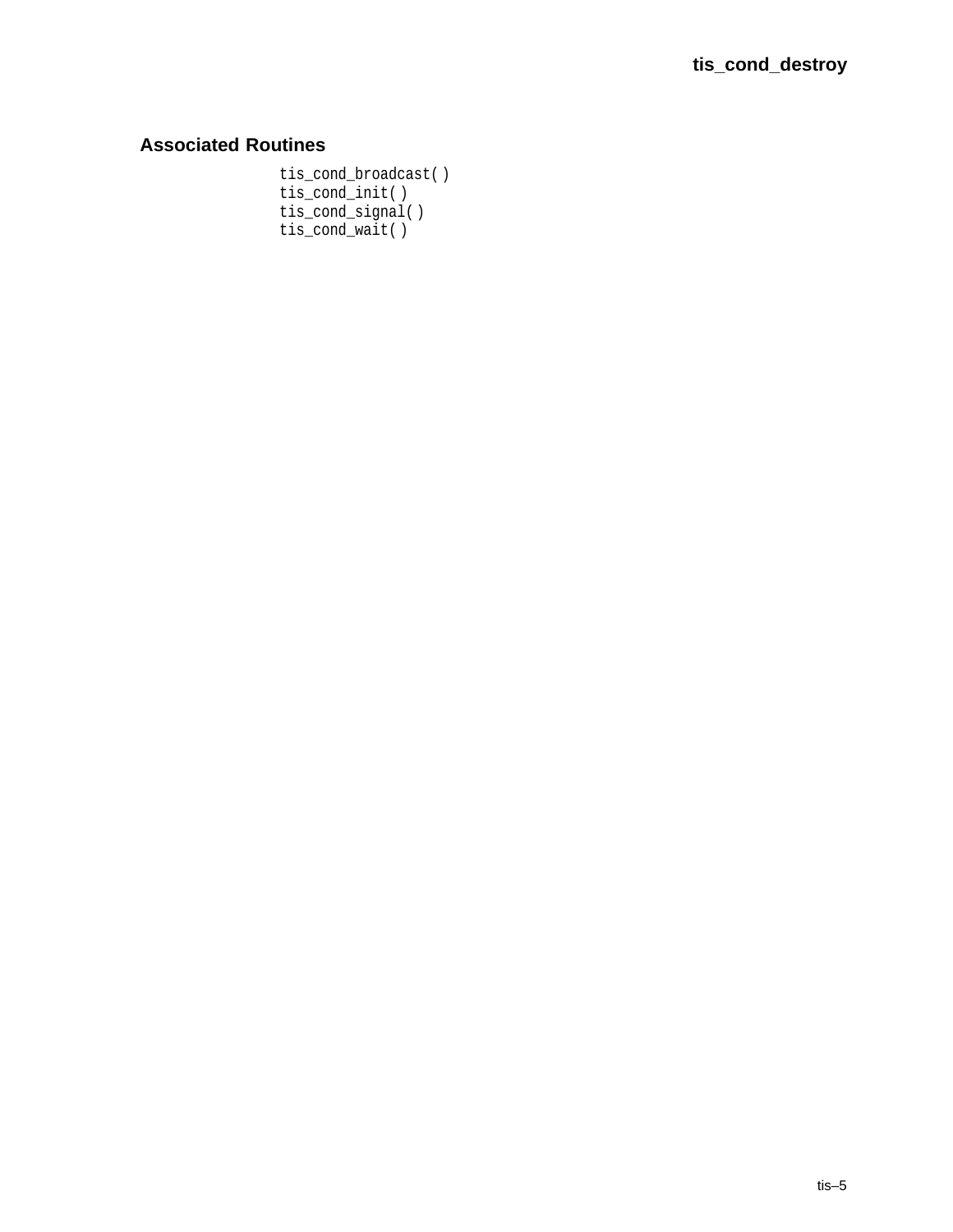## **tis\_cond\_init**

#### Initializes a condition variable.

#### **Syntax**

tis\_cond\_init(

cond );

| Argument | Data Type             | <b>Access</b> |
|----------|-----------------------|---------------|
| cond     | opaque pthread_cond_t | write         |

## **C Binding**

#include <tis.h>

int tis cond init (

pthread\_cond\_t \**cond*);

## **Arguments**

#### **cond**

Address of the condition variable (passed by reference) to be initialized.

#### **Description**

This routine initializes a condition variable (*cond*) with the Threads Library default condition variable attributes.

A condition variable is a synchronization object used with a mutex. A mutex controls access to shared data. When threads are present, a condition variable allows threads to wait for data to enter a defined state.

For more information about actions taken when threads are present, refer to the pthread\_cond\_init( ) description.

Your program can use the macro PTHREAD COND INITIALIZER to initialize statically allocated condition variables to the default condition variable attributes. Static initialization can be used only for a condition variable with storage class "extern" or "static" — "automatic" (stack local) objects must be initialized by calling tis\_cond\_init( ). Use this macro as follows:

pthread\_cond\_t *condition* = PTHREAD\_COND\_INITIALIZER;

When statically initialized, a condition variable should not also be initialized using tis\_cond\_init( ).

## **Return Values**

If there is an error condition, the following occurs:

- The routine returns an integer value indicating the type of error.
- The condition variable is not initialized.
- The contents of condition variable *cond* are undefined.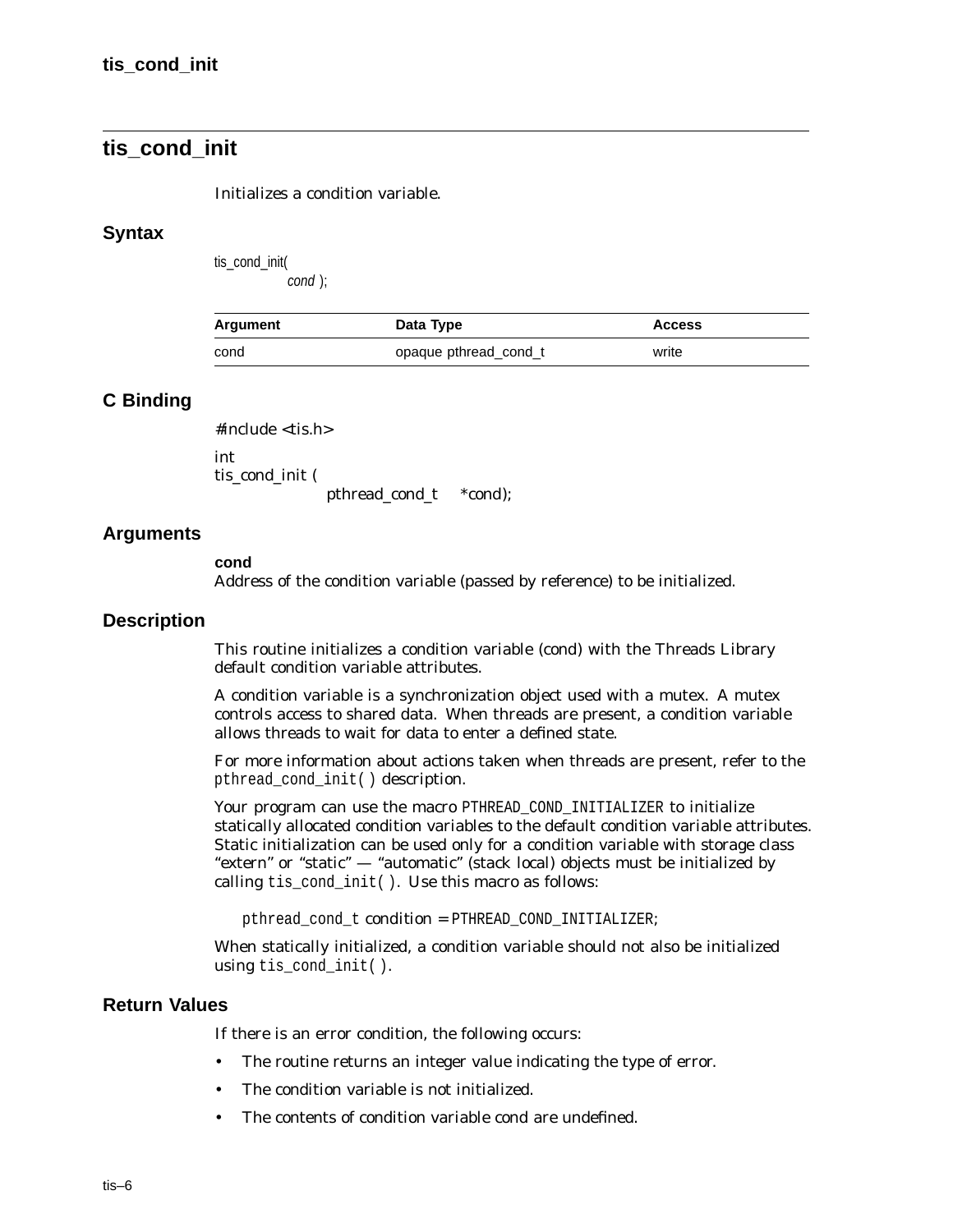The possible return values are as follows:

| Return       | <b>Description</b>                                                                                                                                                  |  |
|--------------|---------------------------------------------------------------------------------------------------------------------------------------------------------------------|--|
| $\mathbf{0}$ | Successful completion.                                                                                                                                              |  |
| [EAGAIN]     | The system lacks the necessary resources to initialize<br>another condition variable, or                                                                            |  |
|              | The system-imposed limit on the total number of condition<br>variables under execution by a single user is exceeded.                                                |  |
| [EBUSY]      | The implementation has detected an attempt to reinitialize<br>the object referenced by cond, a previously initialized, but<br>not yet destroyed condition variable. |  |
| [EINVAL]     | The value specified by cond is not a valid condition variable.                                                                                                      |  |
| [ENOMEM]     | Insufficient memory to initialize the condition variable.                                                                                                           |  |

```
tis_cond_broadcast( )
tis_cond_destroy( )
tis_cond_signal( )
tis_cond_wait( )
```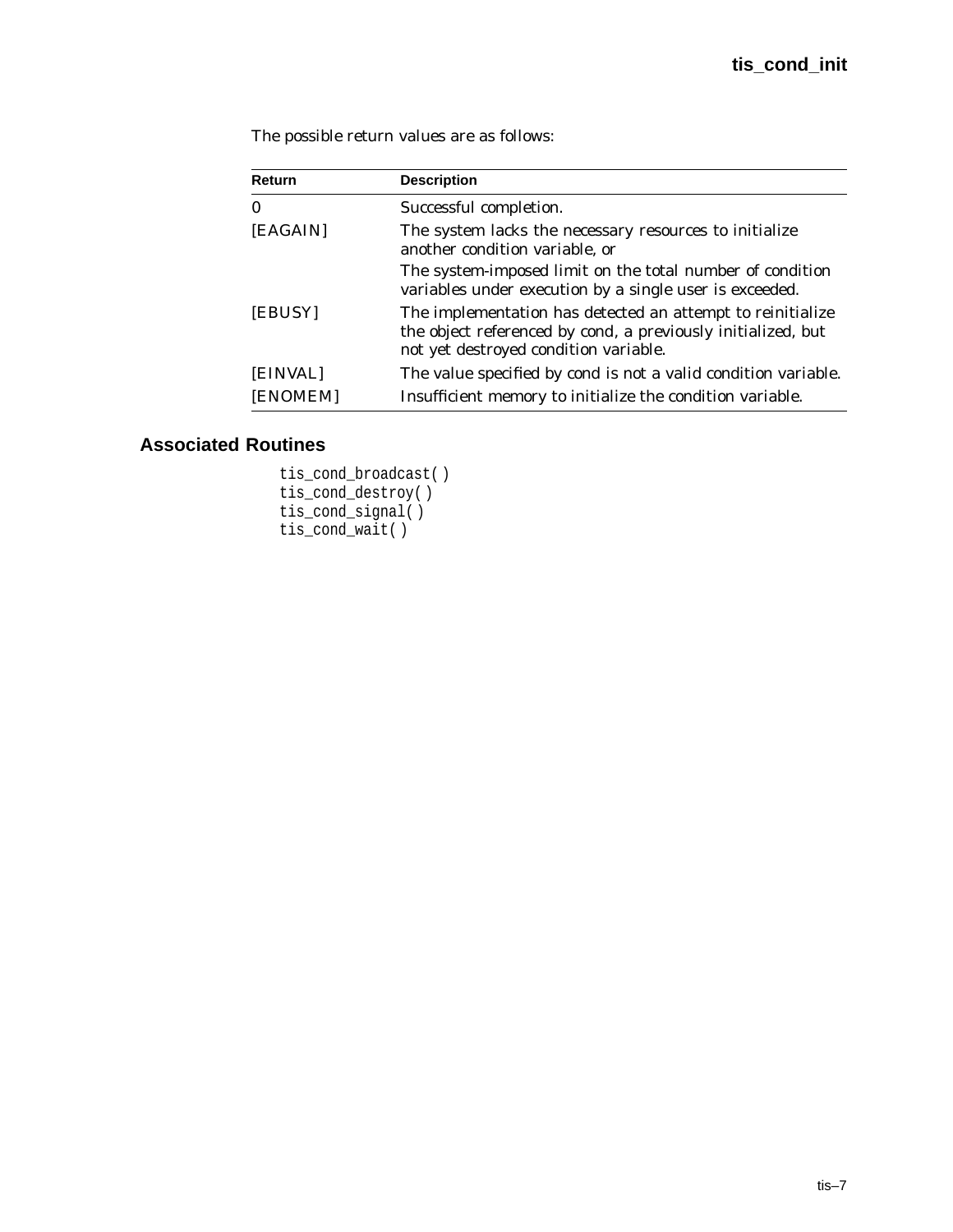## **tis\_cond\_signal**

Wakes at least one thread that is waiting on the specified condition variable.

### **Syntax**

tis\_cond\_signal(

cond );

| Argument | Data Type             | <b>Access</b> |
|----------|-----------------------|---------------|
| cond     | opaque pthread cond t | modify        |

## **C Binding**

#include <tis.h>

int tis\_cond\_signal ( pthread\_cond\_t \**cond*);

#### **Arguments**

#### **cond**

Address of the condition variable (passed by reference) on which to signal.

#### **Description**

When threads are present, this routine unblocks at least one thread that is waiting on the specified condition variable *cond*. When threads are not present, this routine has no effect.

For more information about actions taken when threads are present, refer to the pthread\_cond\_signal( ) description.

### **Return Values**

If an error condition occurs, this routine returns an integer value indicating the type of error. Possible return values are as follows:

| Return   | <b>Description</b>                                                    |
|----------|-----------------------------------------------------------------------|
| - 0      | Successful completion.                                                |
| [EINVAL] | The value specified by <i>cond</i> is not a valid condition variable. |

```
tis_cond_broadcast( )
tis_cond_destroy( )
tis_cond_init( )
tis_cond_wait( )
```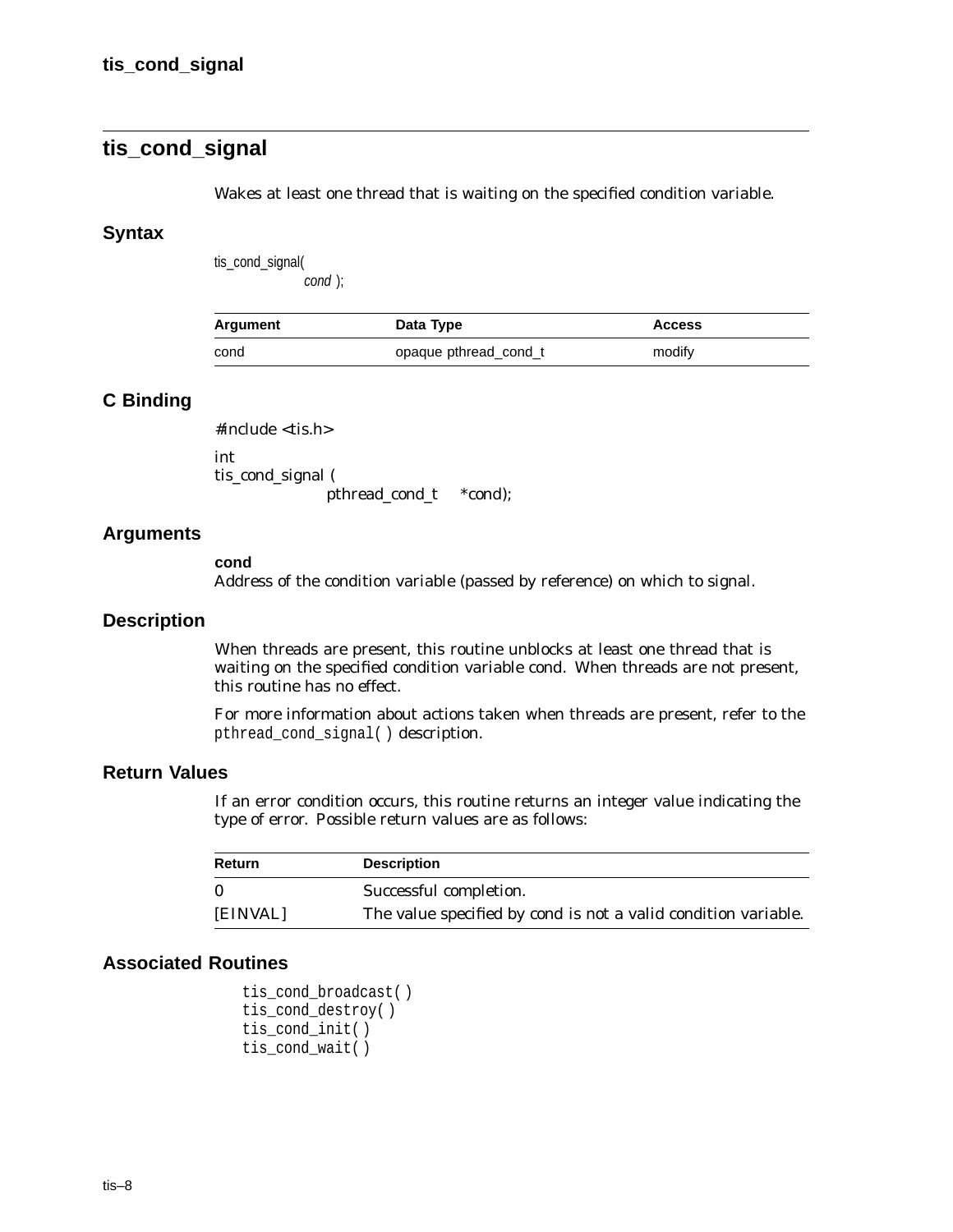## **tis\_cond\_timedwait**

Causes a thread to wait for the specified condition variable to be signaled or broadcast, such that it will awake after a specified period of time.

### **Syntax**

tis\_cond\_timedwait( cond, mutex, abstime );

| Argument | Data Type              | <b>Access</b> |  |
|----------|------------------------|---------------|--|
| cond     | opaque pthread cond t  | modify        |  |
| mutex    | opaque pthread mutex t | modify        |  |
| abstime  | structure timespec     | read          |  |

## **C Binding**

 $#include <$ tis.h>

int

tis\_cond\_timedwait ( pthread\_cond\_t \**cond*, pthread\_mutex\_t \**mutex*, const struct timespec \**abstime*);

## **Arguments**

**cond**

Condition variable that the calling thread waits on.

#### **mutex**

Mutex associated with the condition variable specified in *cond*.

#### **abstime**

Absolute time at which the wait expires, if the condition has not been signaled or broadcast. See the tis\_get\_expiration( ) routine, which is used to obtain a value for this argument.

The *abstime* argument is specified in Universal Coordinated Time (UTC). In the UTC-based model, time is represented as seconds since the Epoch. The Epoch is defined as the time 0 hours, 0 minutes, 0 seconds, January 1st, 1970 UTC.

## **Description**

If threads are not present, this function is equivalent to sleep( ).

This routine causes a thread to wait until one of the following occurs:

- The specified condition variable is signaled or broadcast.
- The current system clock time is greater than or equal to the time specified by the *abstime* argument.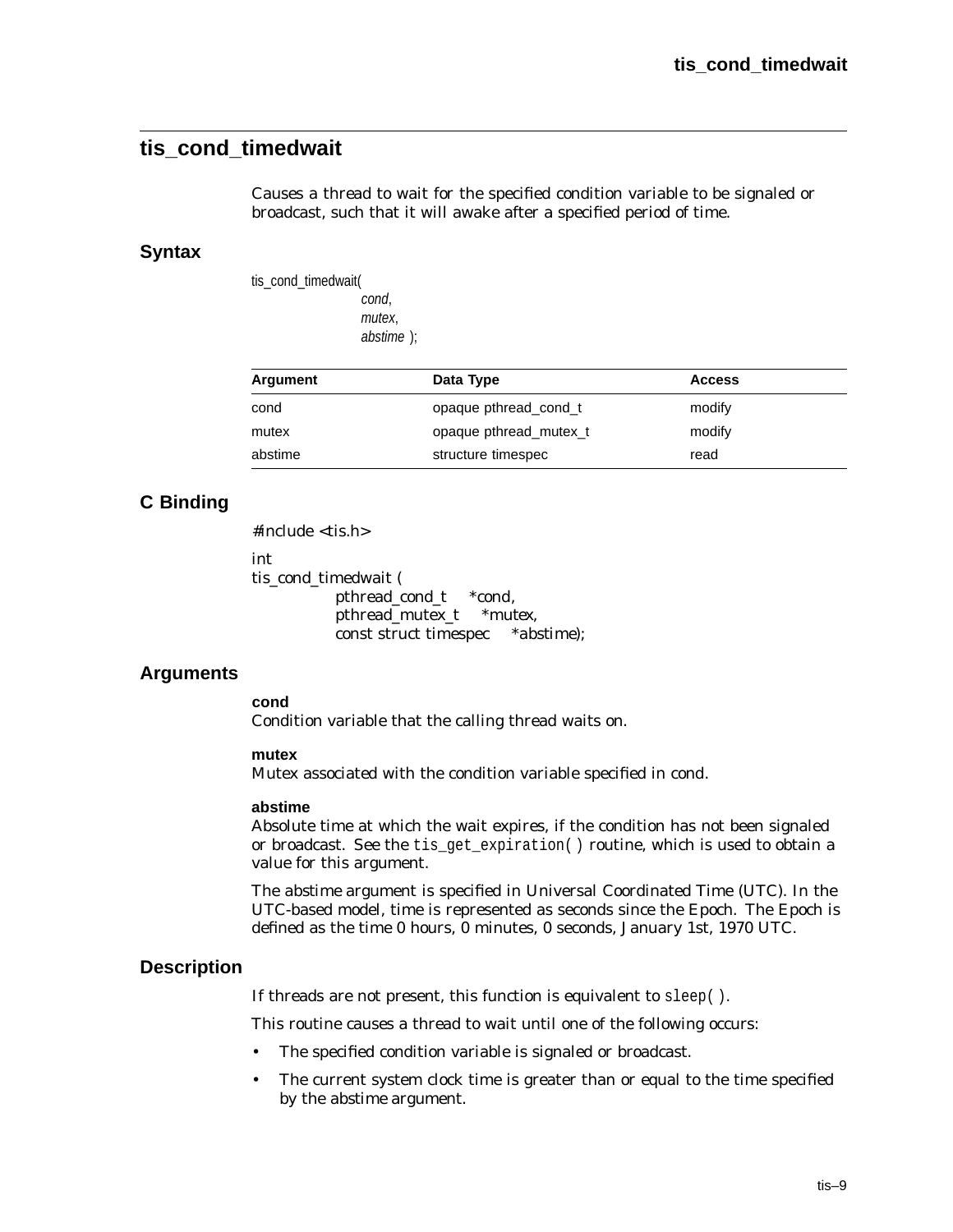This routine is identical to tis\_cond\_wait(), except that this routine can return before a condition variable is signaled or broadcast, specifically, when the specified time expires. For more information, see the tis cond wait() description.

This routine atomically releases the mutex and causes the calling thread to wait on the condition. When the thread regains control after calling tis cond timedwait( ), the mutex is locked and the thread is the owner. This is true regardless of why the wait ended. If general cancelability is enabled, the thread reacquires the mutex (blocking for it if necessary) before the cleanup handlers are run (or before the exception is raised).

If the current time equals or exceeds the expiration time, this routine returns immediately, releasing and reacquiring the mutex. It might cause the calling thread to yield (see the sched\_yield( ) description). Your code should check the return status whenever this routine returns and take the appropriate action. Otherwise, waiting on the condition variable can become a nonblocking loop.

Call this routine after you have locked the mutex specified in *mutex*. The results of this routine are unpredictable if this routine is called without first locking the mutex. The only routines that are supported for use with asynchronous cancelability enabled are those that disable asynchronous cancelability.

## **Return Values**

If an error condition occurs, this routine returns an integer indicating the type of error. Possible return values are as follows:

| Return      | <b>Description</b>                                                                                              |
|-------------|-----------------------------------------------------------------------------------------------------------------|
| $\bf{0}$    | Successful completion.                                                                                          |
| [EINVAL]    | The value specified by <i>cond, mutex, or abstime</i> is invalid, or                                            |
|             | Different mutexes are supplied for concurrent                                                                   |
|             | tis_cond_timedwait() operations or                                                                              |
|             | tis_cond_wait() operations on the same condition variable,                                                      |
|             | 0r                                                                                                              |
|             | The mutex was not owned by the calling thread at the time<br>of the call.                                       |
| [ETIMEDOUT] | The time specified by <i>abstime</i> expired.                                                                   |
| [ENOMEM]    | The Threads Library cannot acquire memory needed to block<br>using a statically initialized condition variable. |

```
tis cond broadcast()
tis cond destroy( )
tis cond init( )
tis cond signal( )
tis_cond_wait( )
tis_get_expiration( )
```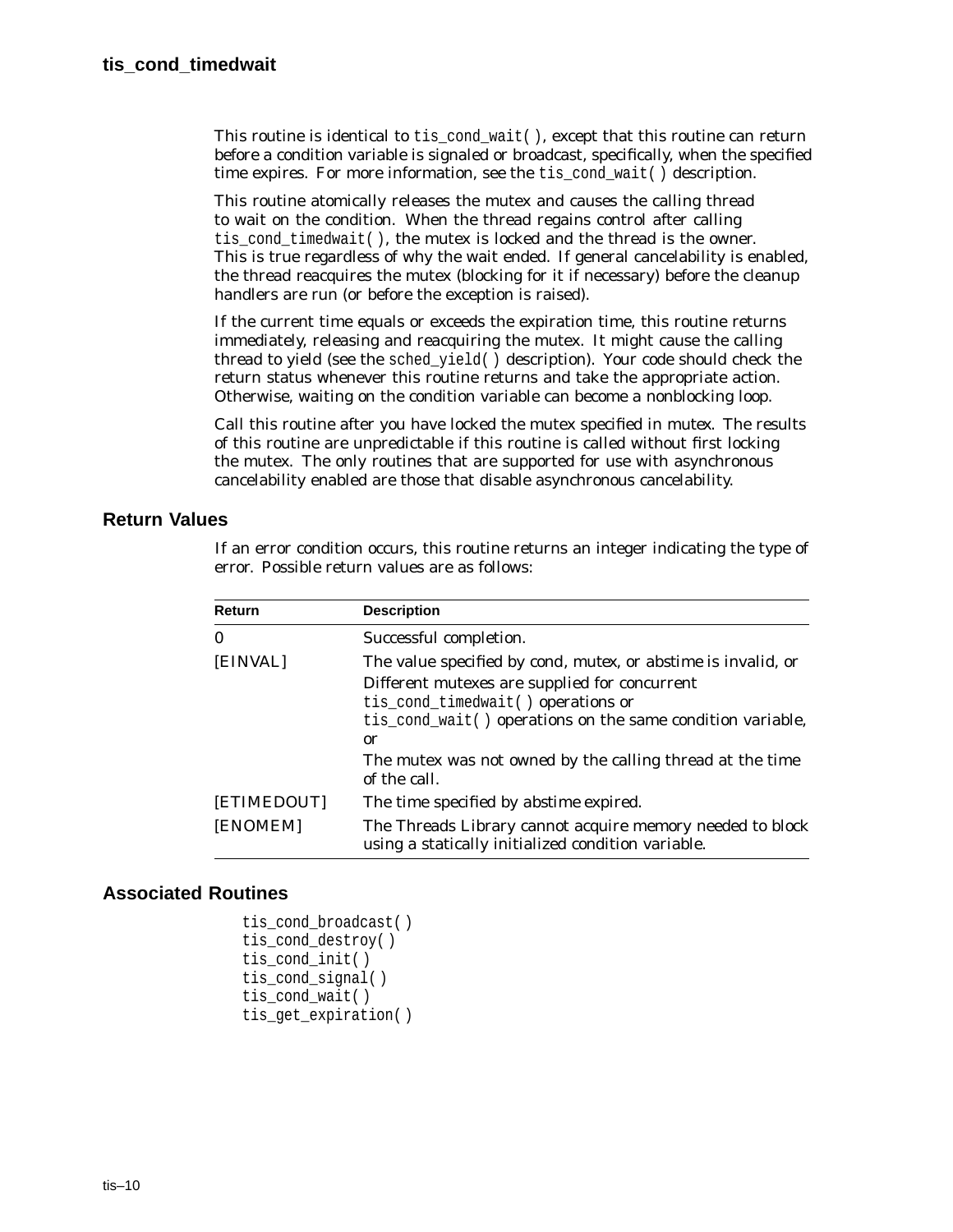## **tis\_cond\_wait**

Causes a thread to wait for the specified condition variable to be signaled or broadcast.

#### **Syntax**

tis\_cond\_wait( cond, mutex );

| Argument | Data Type              | <b>Access</b> |
|----------|------------------------|---------------|
| cond     | opaque pthread cond t  | modify        |
| mutex    | opaque pthread mutex t | modify        |

## **C Binding**

#include <tis.h> int tis\_cond\_wait ( pthread\_cond\_t \**cond*, pthread\_mutex\_t \**mutex*);

#### **Arguments**

**cond**

Address of the condition variable (passed by reference) on which to wait.

#### **mutex**

Address of the mutex (passed by reference) that is associated with the condition variable specified in *cond*.

## **Description**

When threads are present, this routine causes a thread to wait for the specified condition variable *cond* to be signaled or broadcast.

*Calling this routine in a single-threaded environment is a coding error.* Because no other thread exists to issue a call to tis\_cond\_signal( ) or tis cond broadcast(), using this routine in a single-threaded environment forces the program to exit.

For further information about actions taken when threads are present, refer to the pthread\_cond\_wait( ) description.

## **Return Values**

If an error condition occurs, this routine returns an integer value indicating the type of error. Possible return values are as follows: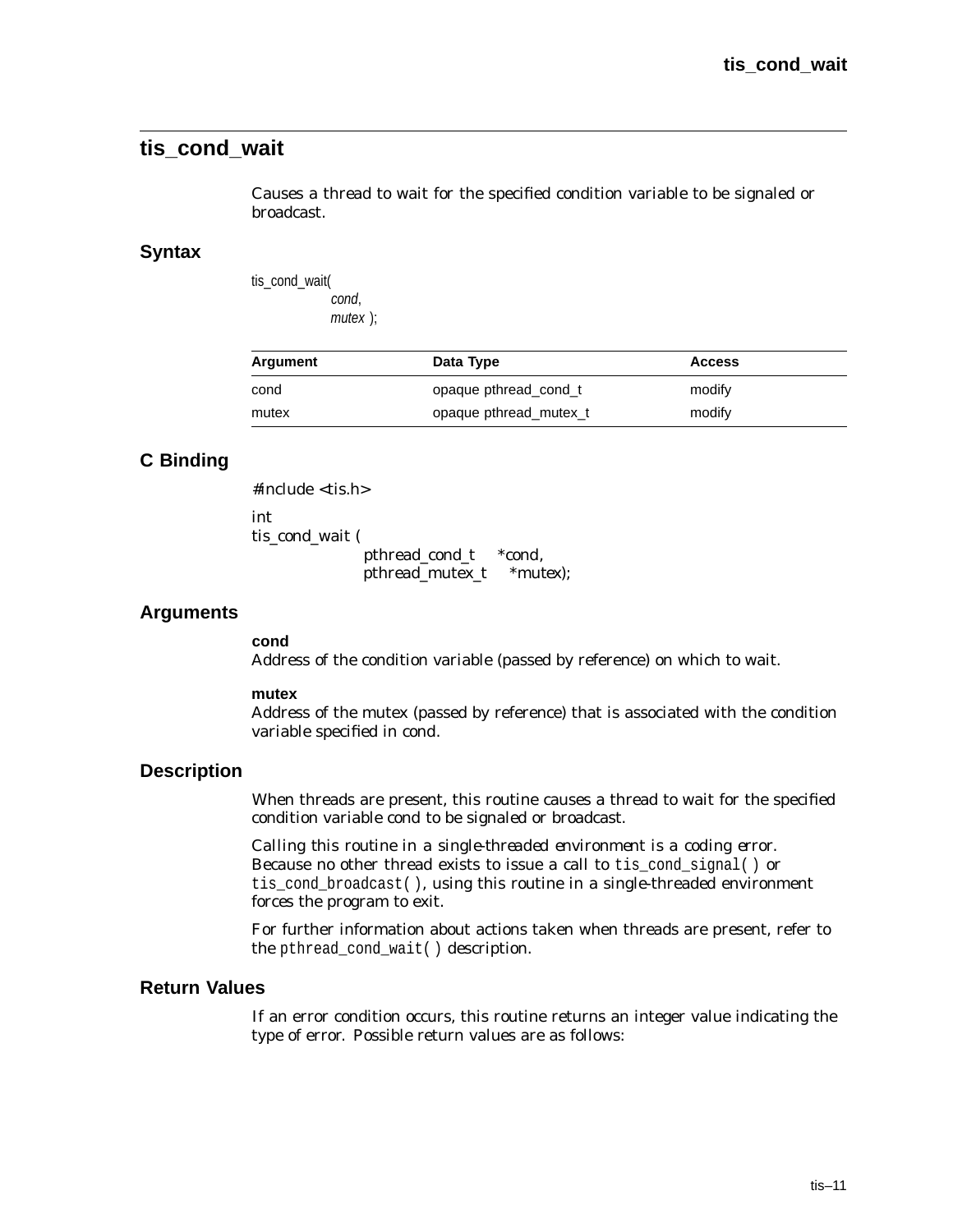| <b>Return</b> | <b>Description</b>                                                                                                                      |
|---------------|-----------------------------------------------------------------------------------------------------------------------------------------|
| $\bf{0}$      | Successful completion.                                                                                                                  |
| [EINVAL]      | The value specified by <i>cond</i> is not a valid condition variable<br>or the value specified by <i>mutex</i> is not a valid mutex, or |
|               | Different mutexes are supplied for concurrent<br>tis_cond_wait() operations on the same condition variable,<br>0r                       |
|               | The mutex was not owned by the calling thread at the time<br>of the call.                                                               |

```
tis_cond_broadcast( )
tis_cond_destroy( )
tis_cond_init( )
tis_cond_signal( )
```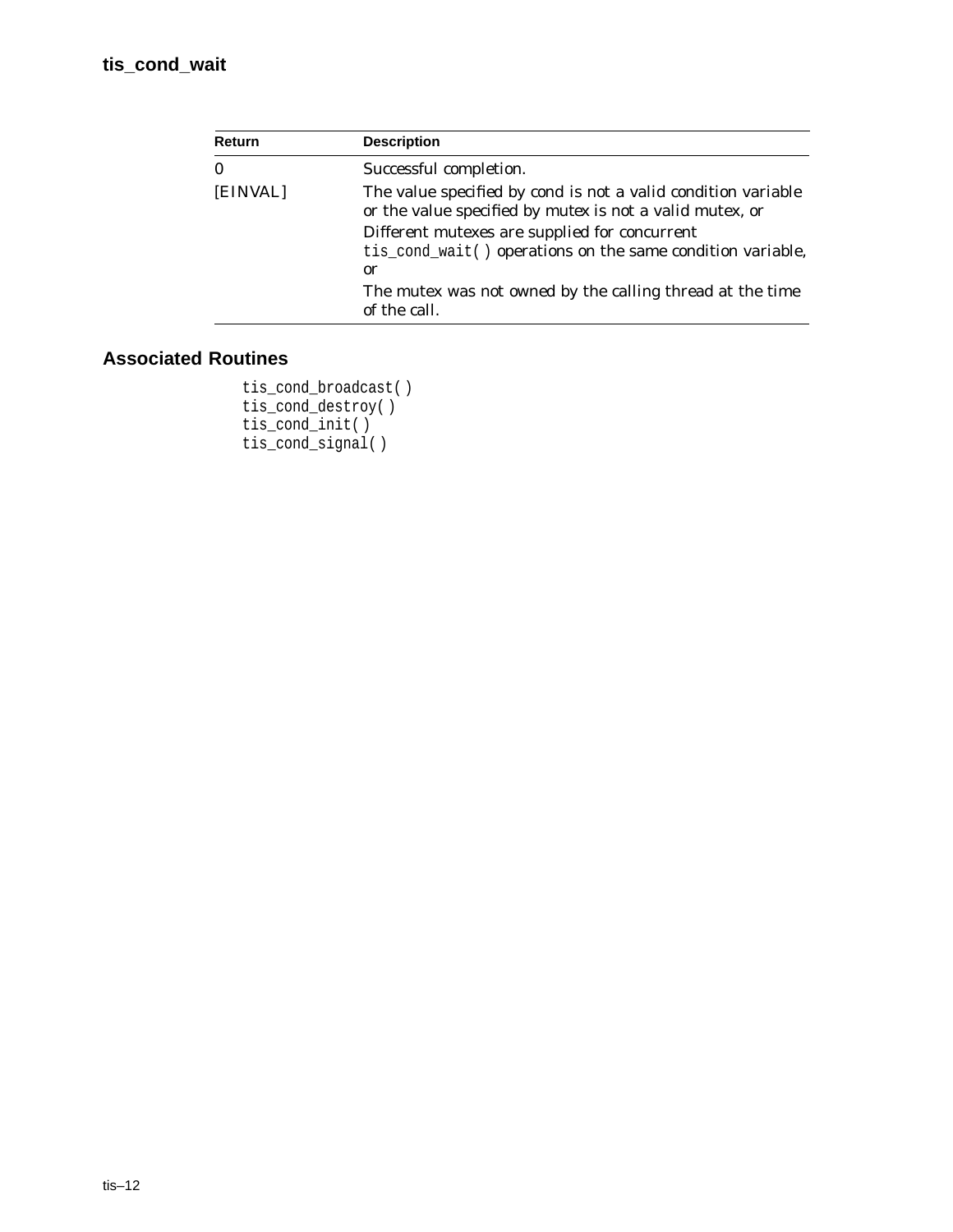## **tis\_getspecific**

Obtains the data associated with the specified thread-specific data key.

### **Syntax**

tis\_getspecific( key);

| Argument | Data Type            | <b>Access</b> |
|----------|----------------------|---------------|
| key      | opaque pthread_key_t | read          |

## **C Binding**

#include <tis.h>

void \* tis\_getspecific ( pthread\_key\_t *key*);

## **Arguments**

#### **key**

Identifies a value returned by a call to tis\_key\_create( ). This routine returns the data value associated with the thread-specific data key.

### **Description**

This routine returns the value currently bound to the specified thread-specific data *key*.

This routine can be called from a data destructor function.

When threads are present, the data and keys are thread specific; they enable a library to maintain context on a per-thread basis.

## **Return Values**

No errors are returned. This routine returns the data value associated with the specified thread-specific data key *key*. If no data value is associated with *key*, or if *key* is not defined, then a NULL value is returned.

```
tis_key_create( )
tis_key_delete( )
tis_setspecific( )
```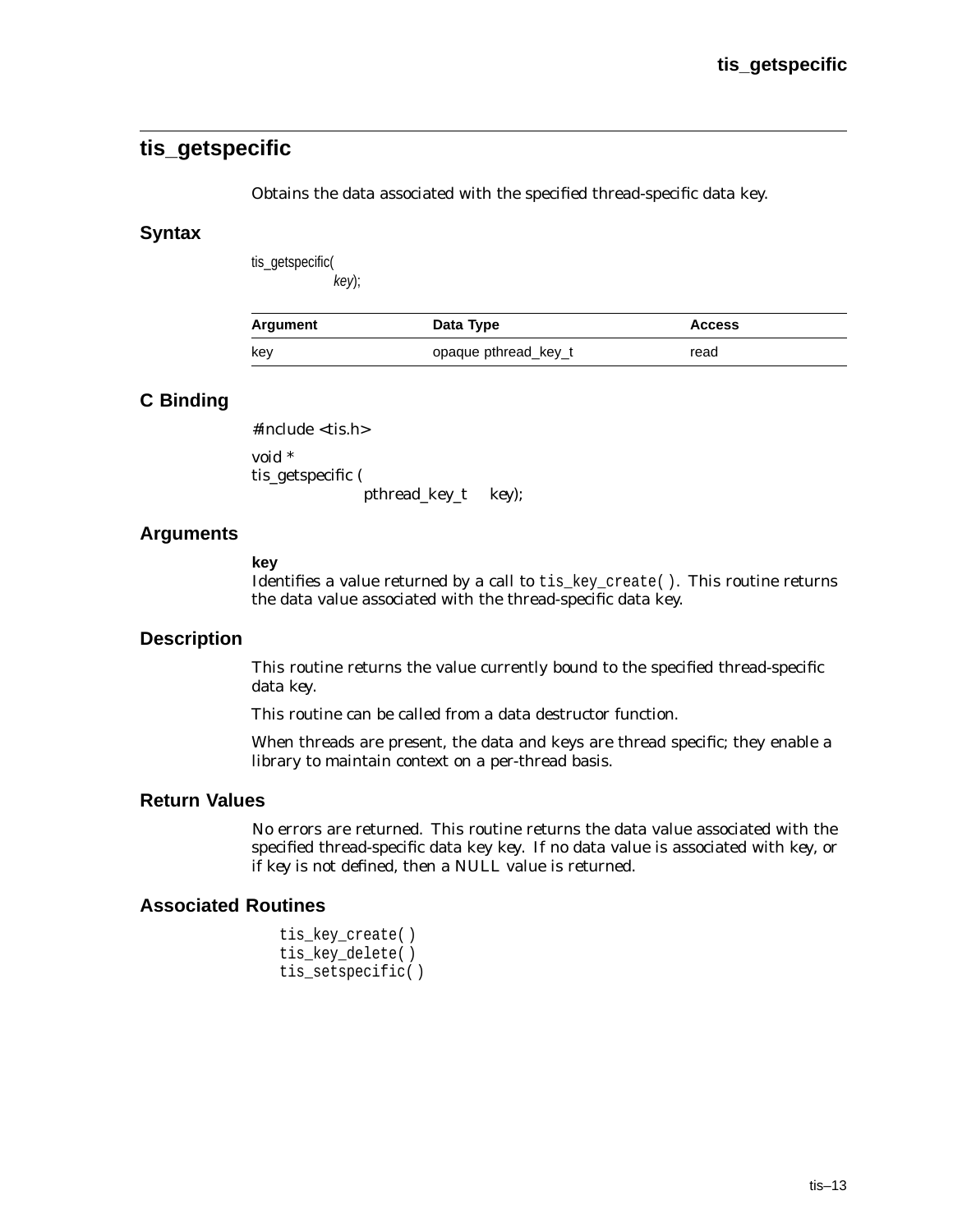## **tis\_get\_expiration**

Obtains a value representing a desired expiration time.

#### **Syntax**

tis get expiration( delta,

abstime );

| Argument | Data Type       | <b>Access</b> |
|----------|-----------------|---------------|
| delta    | struct timespec | read          |
| abstime  | struct timespec | write         |

## **C Binding**

#include <tis.h>

int

tis\_get\_expiration (

const struct timespec \**delta*, struct timespec \**abstime*);

### **Arguments**

#### **delta**

Number of seconds and nanoseconds to add to the current system time. (The result is the time in the future.) This result will be placed in *abstime*.

#### **abstime**

Value representing the absolute expiration time. The absolute expiration time is obtained by adding *delta* to the current system time. The resulting *abstime* is in Universal Coordinated Time (UTC).

### **Description**

If threads are not present, this routine has no effect.

This routine adds a specified interval to the current absolute system time and returns a new absolute time. This new absolute time is used as the expiration time in a call to tis\_cond\_timedwait( ).

The timespec structure contains the following two fields:

- tv\_sec is an integral number of seconds.
- tv\_nsec is an integral number of nanoseconds.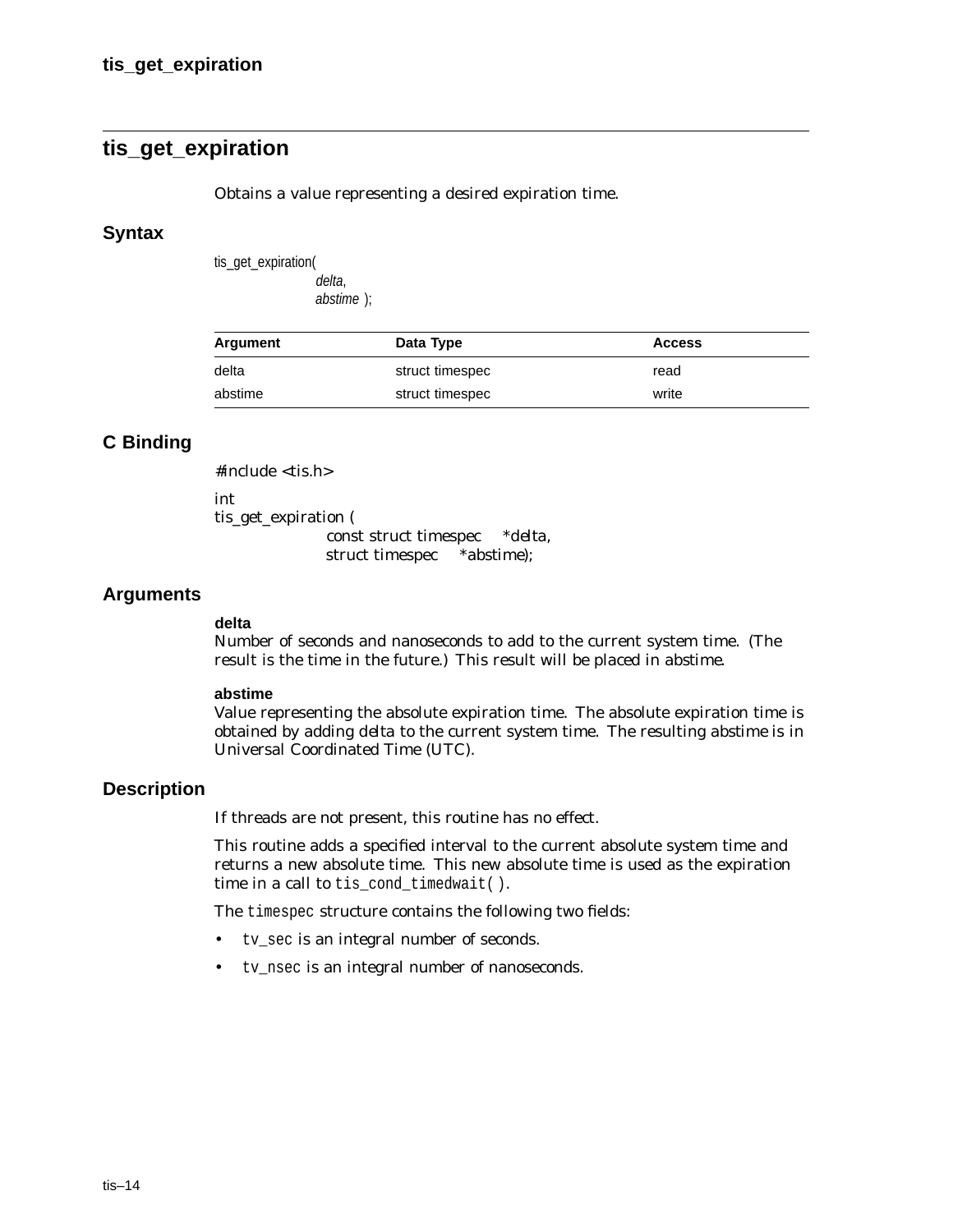## **Return Values**

If an error condition occurs, this routine returns an integer value indicating the type of error. Possible return values are as follows:

| Return   | <b>Description</b>                              |
|----------|-------------------------------------------------|
| 0        | Successful completion.                          |
| [EINVAL] | The value specified by <i>delta</i> is invalid. |

## **Associated Routines**

tis\_cond\_timedwait( )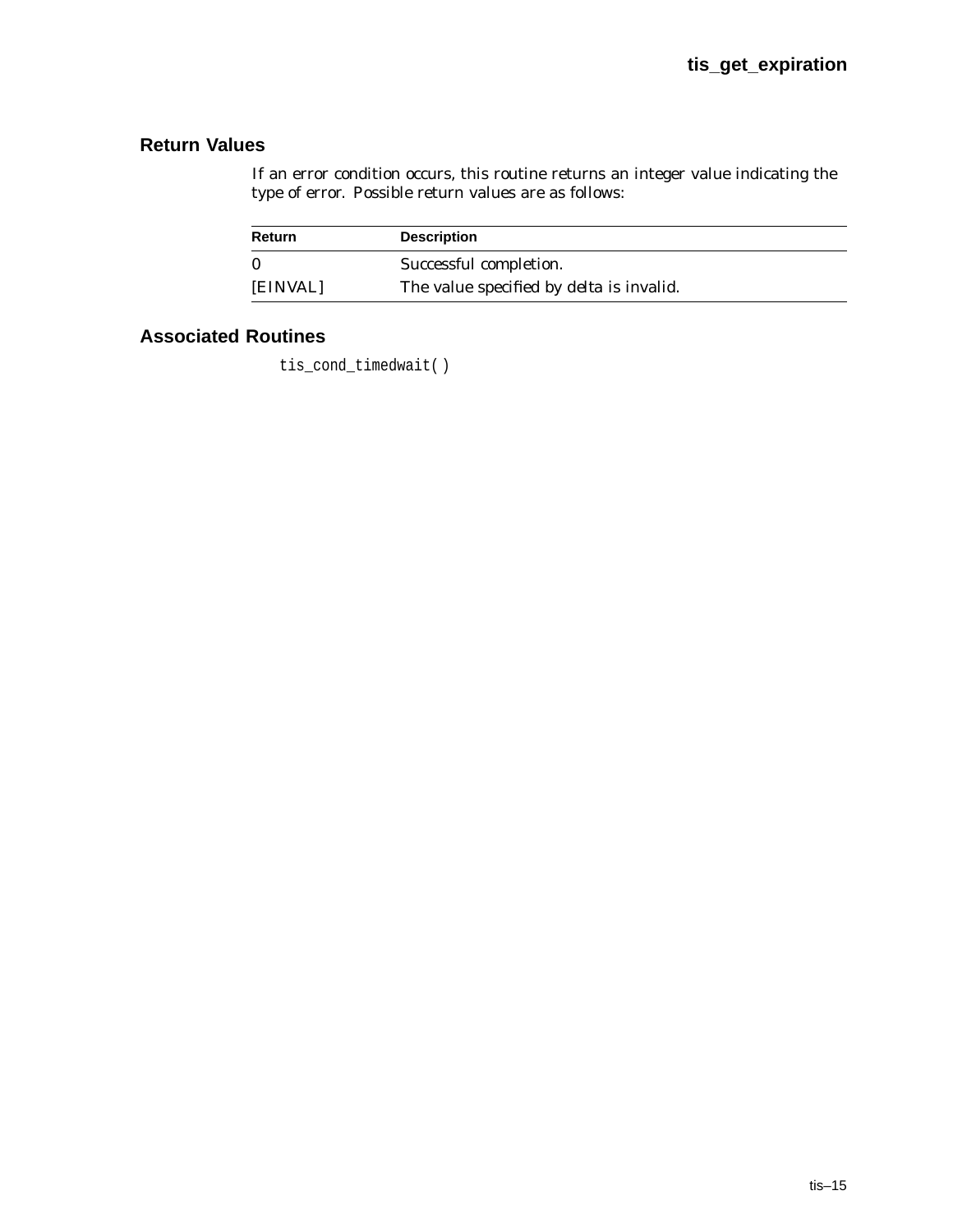## **tis\_io\_complete**

AST completion routine to VMS I/O system services. *This routine is for OpenVMS systems only.*

## **Syntax**

tis\_io\_complete( );

## **C Binding**

#include <tis.h> int tis\_io\_complete (void);

## **Description**

When you are performing thread-synchronous ''wait-form'' system service calls on OpenVMS such as \$QIOW, \$ENQW, \$GETJPIW, and so on, you should use this routine and tis\_sync( ) with the asynchronous form of the service (in other words, without the ''W''), and specify the address of tis\_io\_complete( ) as the completion AST routine (the AST argument if any is ignored). That must also specify an IOSB (or equivalent, such as an LKSB) and if possible a unique event flag (see lib\$get\_ef). Once the library code is ready to wait for the I/O, it simply calls tis\_sync( ) (just as if it were calling \$SYNC).

### **Return Values**

None.

## **Associated Routines**

tis\_sync()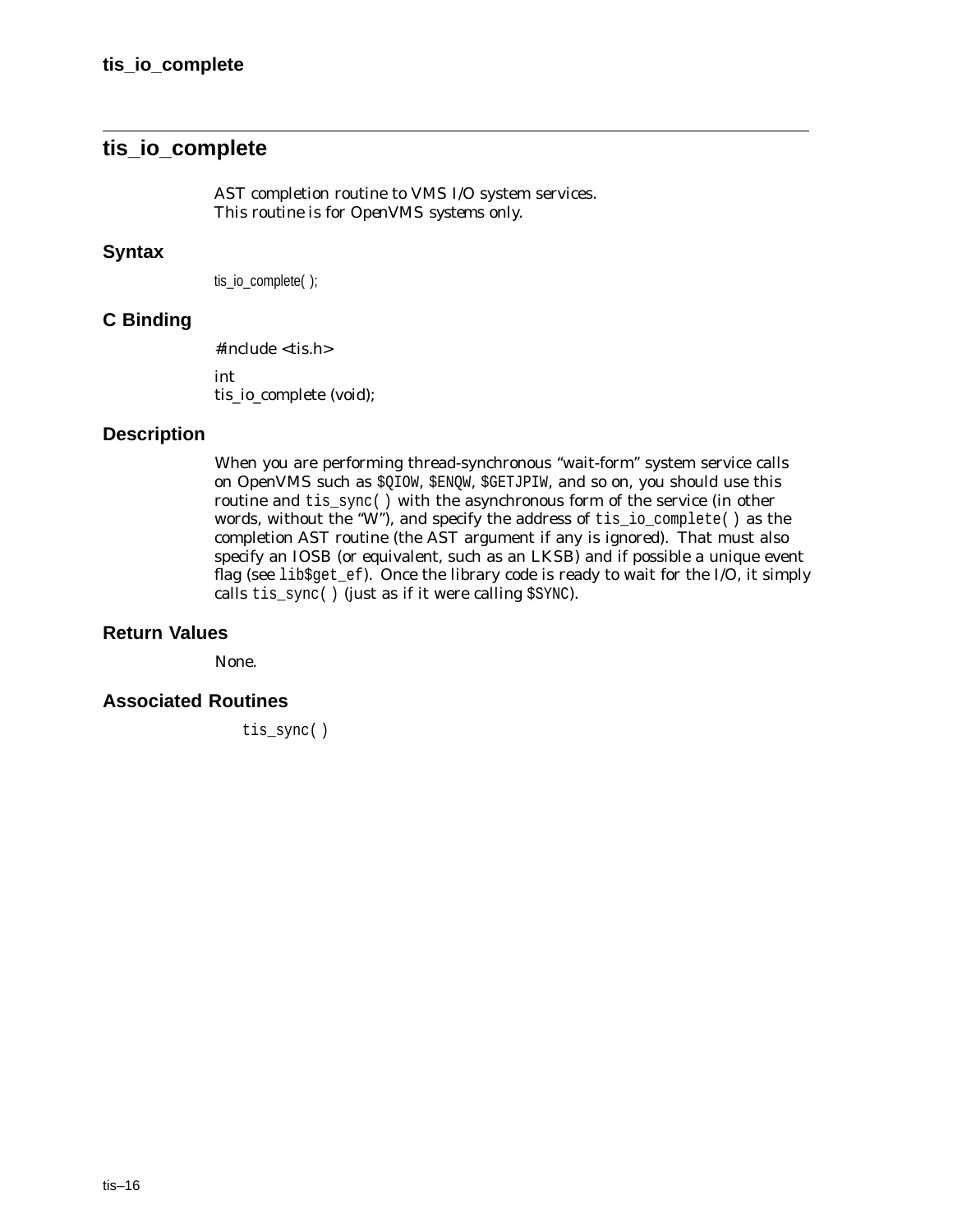## **tis\_key\_create**

Generates a unique thread-specific data key.

#### **Syntax**

tis key create( key,

destructor );

| Argument   | Data Type            | <b>Access</b> |
|------------|----------------------|---------------|
| kev        | opaque pthread key t | write         |
| destructor | procedure            | read          |

## **C Binding**

#include <tis.h>

int

tis key create ( pthread\_key\_t \**key*, void (\**destructor*)(void \*));

#### **Arguments**

#### **key**

Address of a variable that receives the key value. This value is used in calls to tis\_getspecific( ) and tis\_setspecific( ) to obtain and set the value associated with this key.

#### **destructor**

Address of a routine that is called to destroy the context value when a thread terminates with a non-NULL value for the key. Note that this argument is used only when threads are present.

#### **Description**

This routine generates a unique thread-specific data key. The *key* argument points to an opaque object used to locate data.

This routine generates and returns a new key value. The key reserves a cell. Each call to this routine creates a new cell that is unique within an application invocation. Keys must be generated from initialization code that is guaranteed to be called only once within each process. (See the tis\_once( ) description for more information.)

Your program can associate an optional destructor function with each key. At thread exit, if a key has a non-NULL destructor function pointer, and the thread has a non-NULL value associated with that key, the function pointed to is called with the current associated value as its sole argument. The order in which data destructors are called at thread termination is undefined.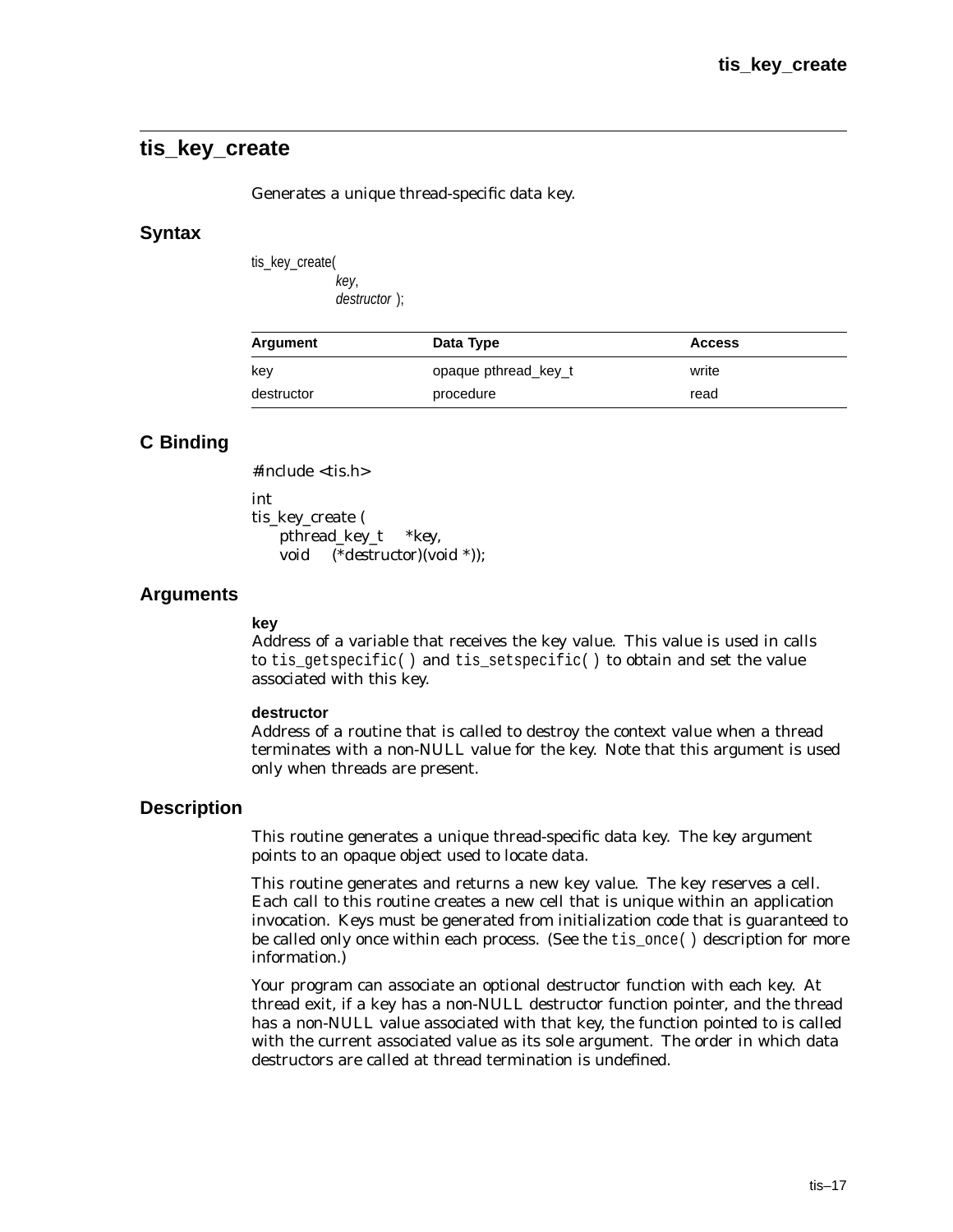When threads are present, keys and any corresponding data are thread specific; they enable the context to be maintained on a per-thread basis. For more information about the use of  $\text{tis\_key\_create}()$  in a threaded environment, refer to the pthread\_key\_create( ) description.

The Threads Library imposes a maximum number of thread-specific data keys, equal to the symbolic constant PTHREAD\_KEYS\_MAX.

## **Return Values**

If an error condition occurs, this routine returns an integer indicating the type of error. Possible return values are as follows:

| Return   | <b>Description</b>                                                                                                                                                                     |
|----------|----------------------------------------------------------------------------------------------------------------------------------------------------------------------------------------|
| $\bf{0}$ | Successful completion.                                                                                                                                                                 |
| [EAGAIN] | The system lacked the necessary resources to create another<br>thread-specific data key, or the limit on the total number of<br>keys per process (PTHREAD_KEYS_MAX) has been exceeded. |
| [EINVAL] | The value specified by key is invalid.                                                                                                                                                 |
| [ENOMEM] | Insufficient memory to create the key.                                                                                                                                                 |

```
tis_getspecific( )
tis_key_delete( )
tis_setspecific( )
tis_once( )
```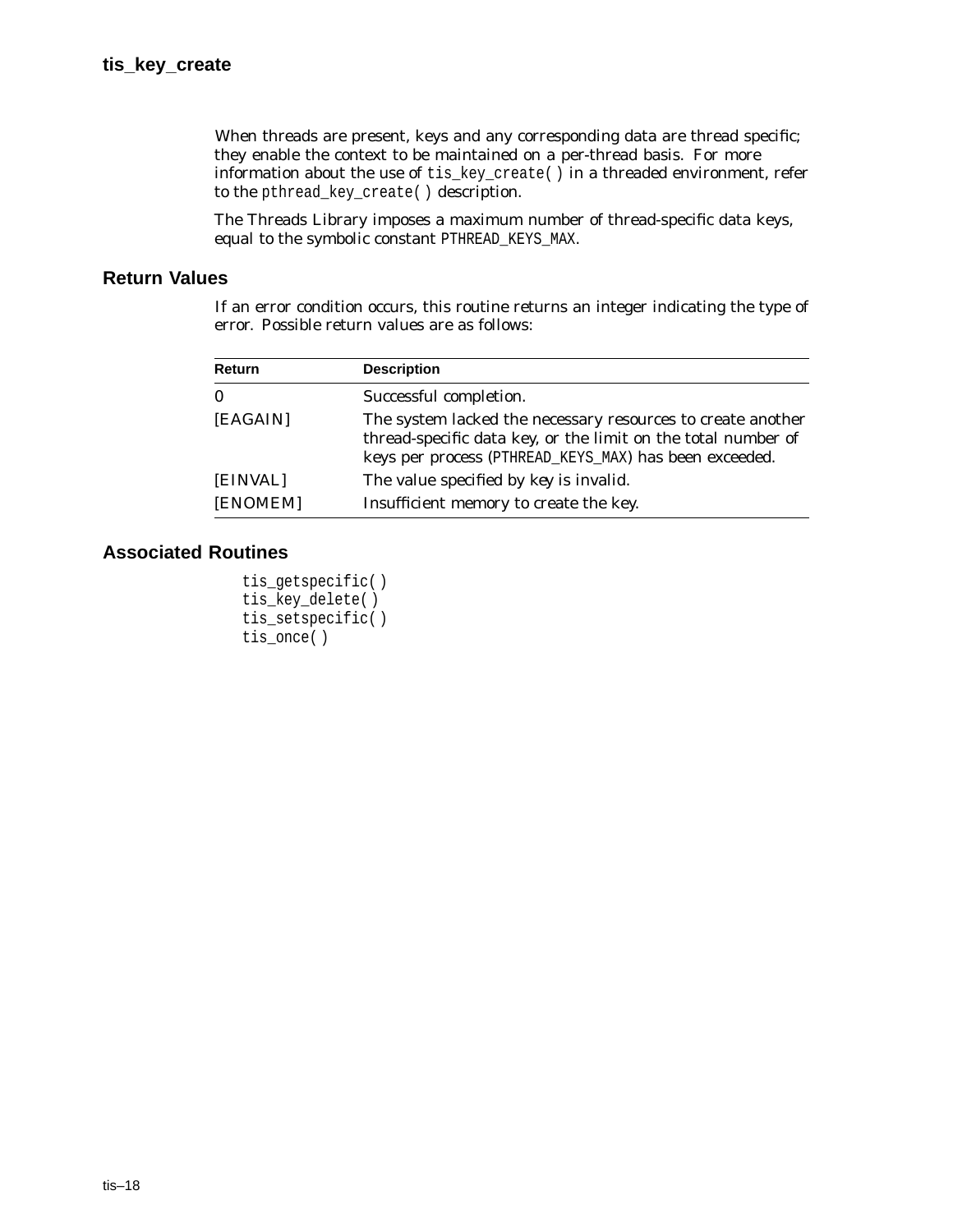## **tis\_key\_delete**

Deletes the specified thread-specific data key.

### **Syntax**

tis\_key\_delete(

key );

| Argument | Data Type            | <b>Access</b> |
|----------|----------------------|---------------|
| key      | opaque pthread_key_t | write         |

## **C Binding**

#include <tis.h>

int tis\_key\_delete ( pthread\_key\_t *key*);

## **Arguments**

**key** Thread-specific data key to be deleted.

### **Description**

This routine deletes a thread-specific data key *key* previously returned by a call to the tis\_key\_create( ) routine. The data values associated with *key* need not be NULL at the time this routine is called. The application must free any application storage or perform any cleanup actions for data structures related to the deleted key or associated data. This cleanup can be done before or after this routine is called. If the cleanup is done after this routine is called, the application must have a private mechanism to access any and all thread-specific values, contexts, and so on.

Attempting to use the thread-specific data key *key* after calling this routine results in unpredictable behavior.

No destructor functions are invoked by this routine. Any destructor functions that may have been associated with *key* will no longer be called upon thread exit.

This routine can be called from destructor functions.

### **Return Values**

If an error condition occurs, this routine returns an integer indicating the type of error. Possible return values are as follows:

| Return   | <b>Description</b>            |
|----------|-------------------------------|
|          | Successful completion.        |
| [EINVAL] | The value for key is invalid. |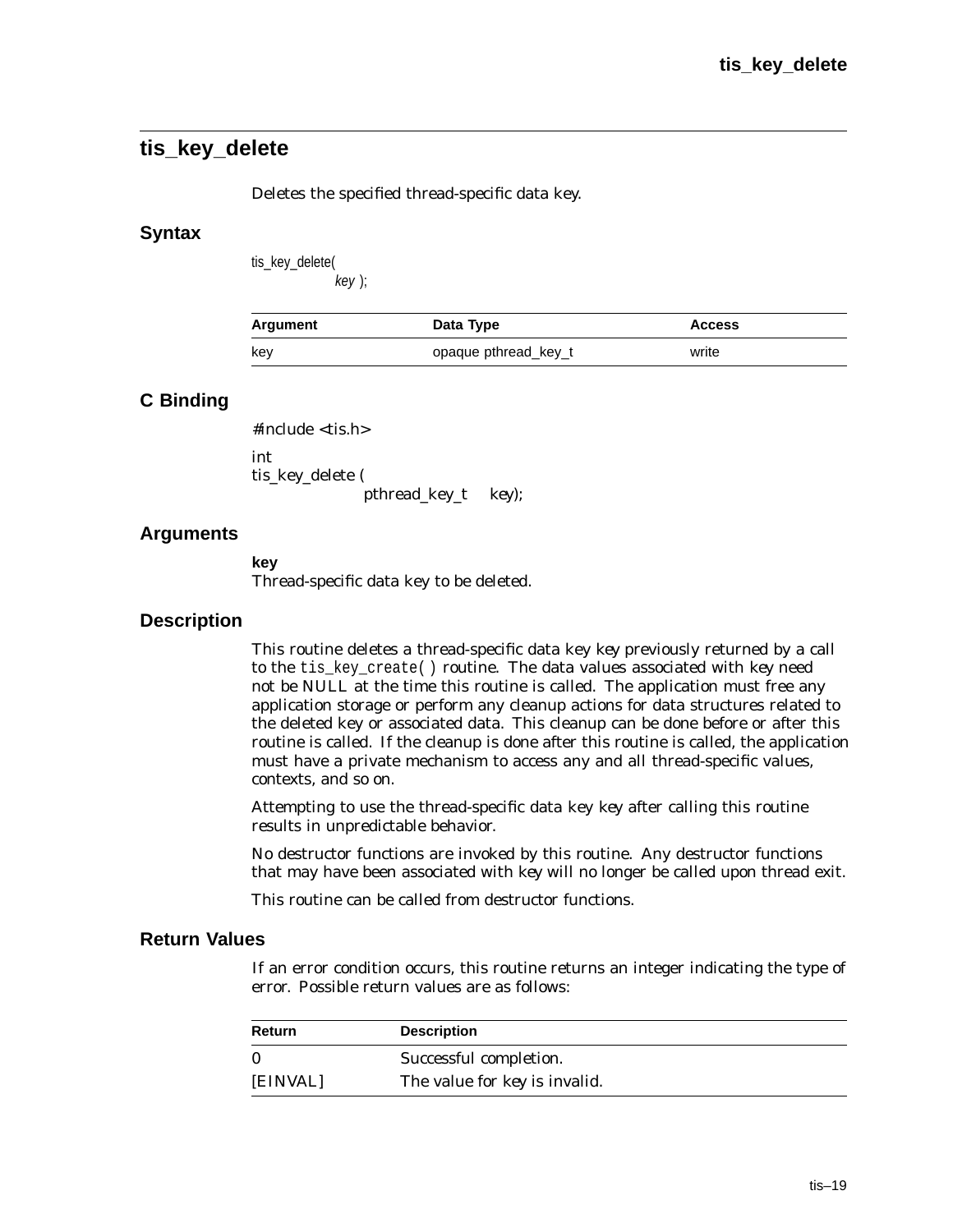## **Associated Routines**

tis\_getspecific( ) tis\_key\_create( ) tis\_setspecific( )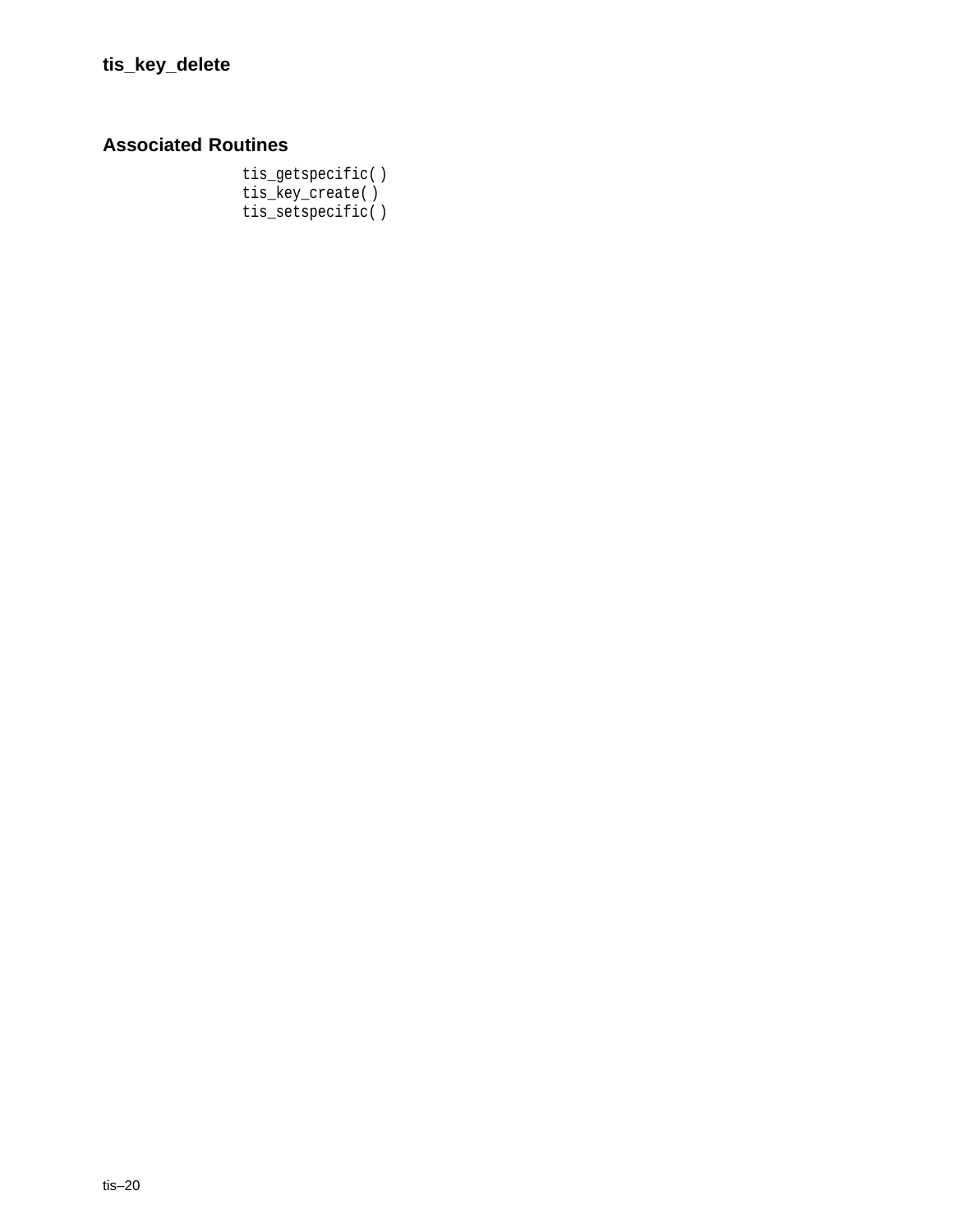# **tis\_lock\_global**

Locks the Threads Library global mutex.

#### **Syntax**

tis\_lock\_global( );

#### **C Binding**

#include <tis.h> int

tis\_lock\_global (void);

#### **Arguments**

None

#### **Description**

This routine locks the global mutex. The global mutex is recursive. For example, if you called tis\_lock\_global( ) three times, tis\_unlock\_global( ) unlocks the global mutex when you call it the third time.

For more information about actions taken when threads are present, refer to the pthread\_lock\_global\_np( ) description.

#### **Return Values**

If an error condition occurs, this routine returns an integer value indicating the type of error. Possible return values are as follows:

| Return | <b>Description</b>     |
|--------|------------------------|
| 0      | Successful completion. |

# **Associated Routines**

tis\_unlock\_global( )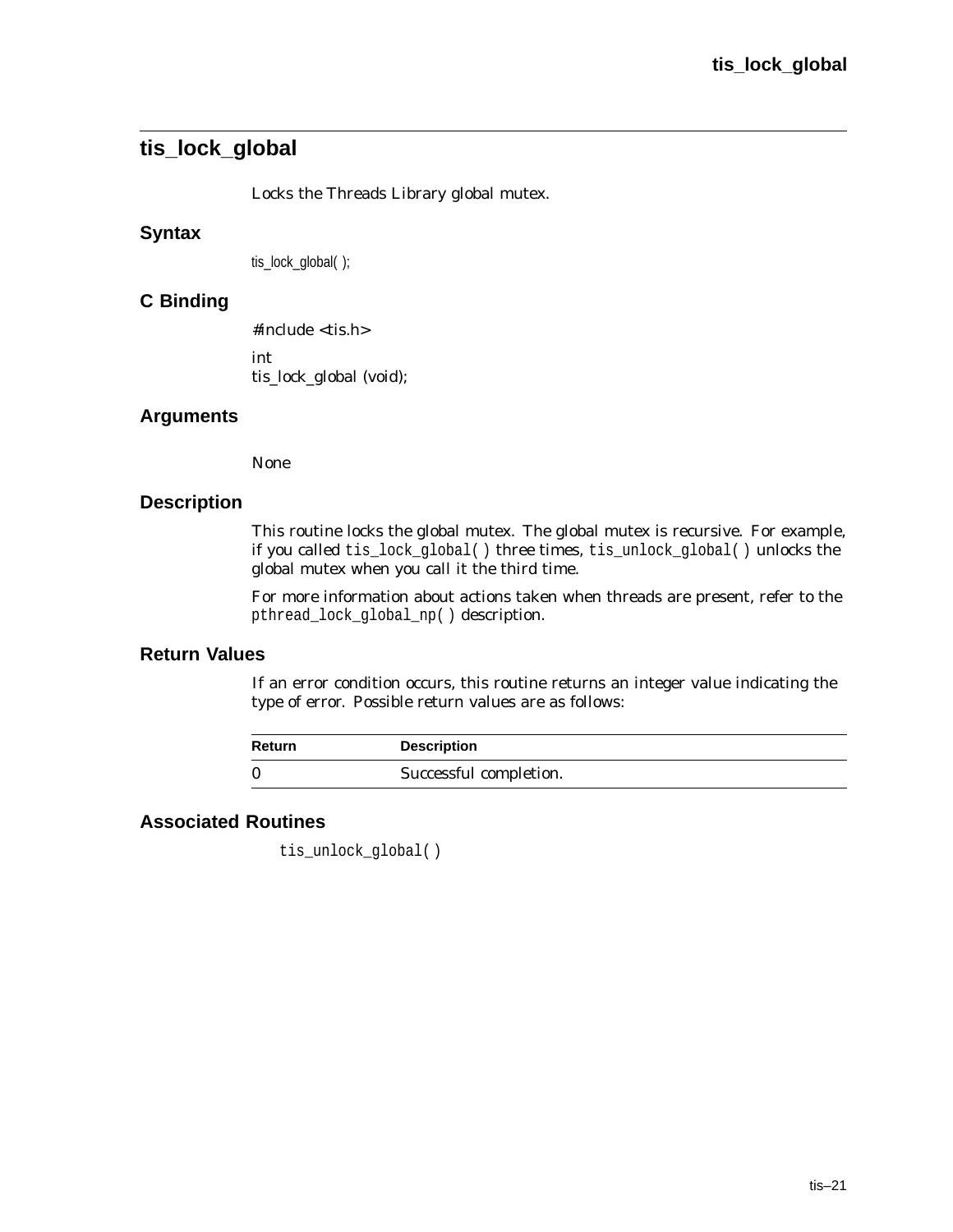# **tis\_mutex\_destroy**

Destroys the specified mutex object.

#### **Syntax**

tis\_mutex\_destroy(

mutex );

| Argument | Data Type              | <b>Access</b> |
|----------|------------------------|---------------|
| mutex    | opaque pthread mutex t | write         |

#### **C Binding**

#include <tis.h>

int tis\_mutex\_destroy ( pthread\_mutex\_t \**mutex*);

#### **Arguments**

#### **mutex**

Address of the mutex object (passed by reference) to be destroyed.

#### **Description**

This routine destroys a mutex object by uninitializing it, and should be called when a mutex object is no longer referenced. After this routine is called, the Threads Library can reclaim internal storage used by the mutex object.

It is safe to destroy an initialized mutex object that is unlocked. However, it is illegal to destroy a locked mutex object.

The results of this routine are unpredictable if the mutex object specified in the *mutex* argument either does not currently exist or is not initialized.

#### **Return Values**

| Return   | <b>Description</b>                                                                                 |
|----------|----------------------------------------------------------------------------------------------------|
| $\bf{0}$ | Successful completion.                                                                             |
| [EBUSY]  | An attempt was made to destroy the object referenced by<br>mutex while it is locked or referenced. |
| [EINVAL] | The value specified by <i>mutex</i> is not a valid mutex.                                          |
| [EPERM]  | The caller does not have privileges to perform the operation.                                      |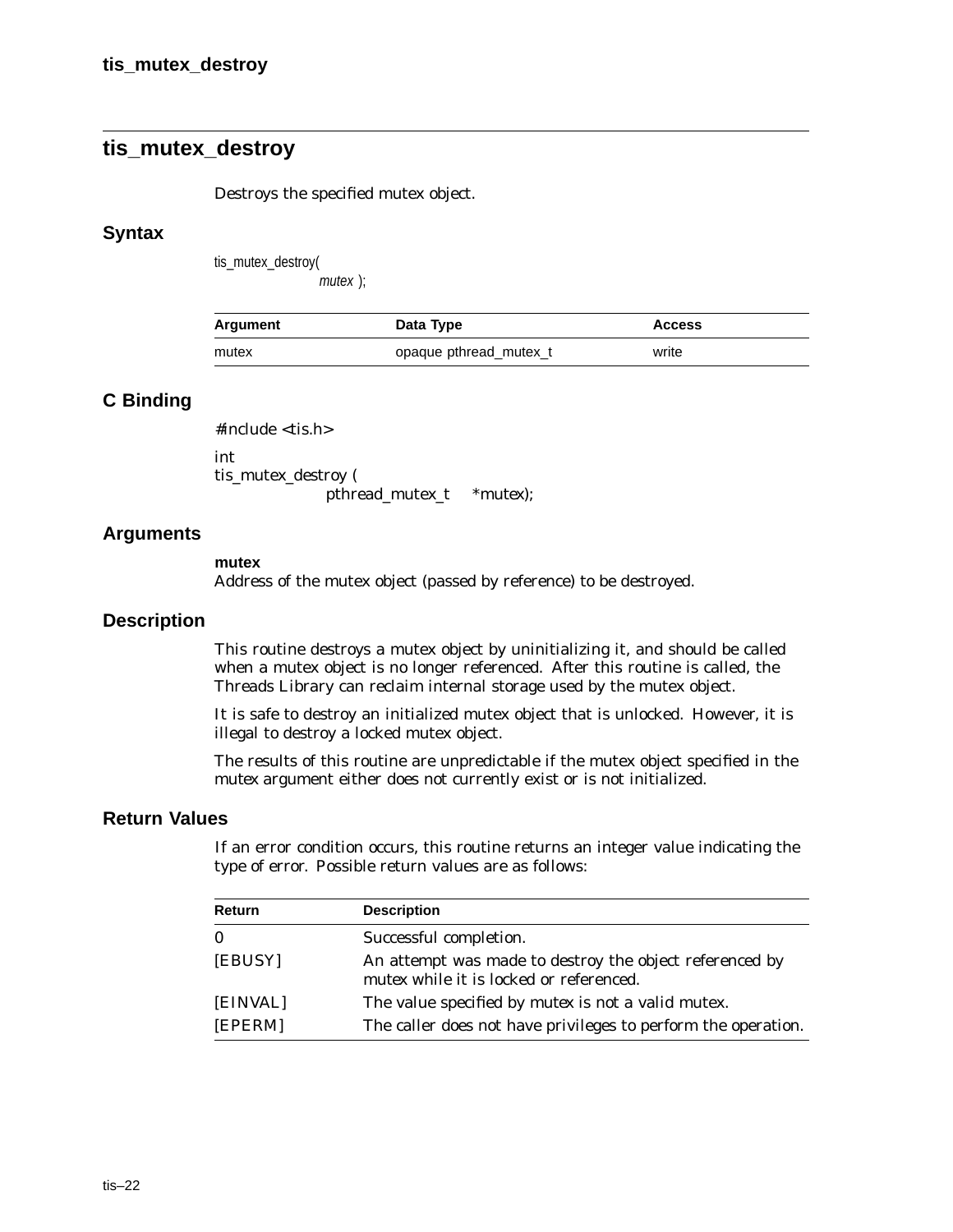# **Associated Routines**

tis\_mutex\_init( ) tis\_mutex\_lock( ) tis\_mutex\_trylock( ) tis\_mutex\_unlock( )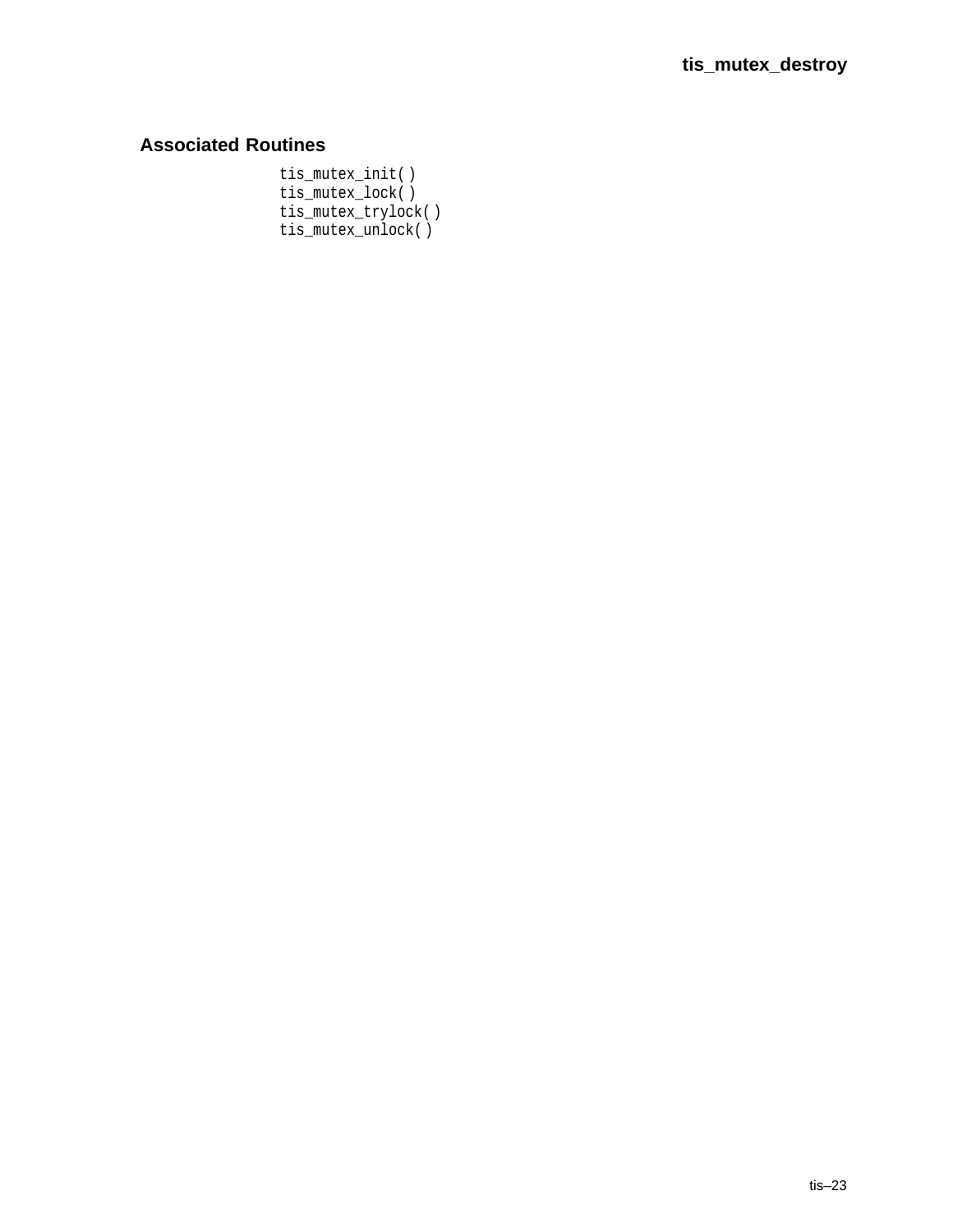# **tis\_mutex\_init**

Initializes the specified mutex object.

#### **Syntax**

tis\_mutex\_init(

mutex );

| Argument | Data Type              | <b>Access</b> |
|----------|------------------------|---------------|
| mutex    | opaque pthread_mutex_t | write         |

#### **C Binding**

#include <tis.h>

int tis\_mutex\_init (

pthread\_mutex\_t \**mutex* );

#### **Arguments**

#### **mutex**

Pointer to a mutex object (passed by reference) to be initialized.

#### **Description**

This routine initializes a mutex object with the Threads Library default mutex attributes. A mutex is a synchronization object that allows multiple threads to serialize their access to shared data.

The mutex object is initialized and set to the unlocked state.

Your program can use the PTHREAD MUTEX\_INITIALIZER macro to statically initialize a mutex object without calling this routine. Static initialization can be used only for a condition variable with storage class "extern" or "static"  $-$ ''automatic'' (stack local) objects must be initialized by calling tis\_mutex\_init( ). Use this macro as follows:

pthread\_mutex\_t *mutex* = PTHREAD\_MUTEX\_INITIALIZER;

#### **Return Values**

| <b>Return</b> | <b>Description</b>                                                                                                            |
|---------------|-------------------------------------------------------------------------------------------------------------------------------|
| $\bf{0}$      | Successful completion.                                                                                                        |
| [EAGAIN]      | The system lacks the necessary resources to initialize a<br>mutex.                                                            |
| [EBUSY]       | The implementation has detected an attempt to reinitialize<br>mutex (a previously initialized, but not yet destroyed, mutex). |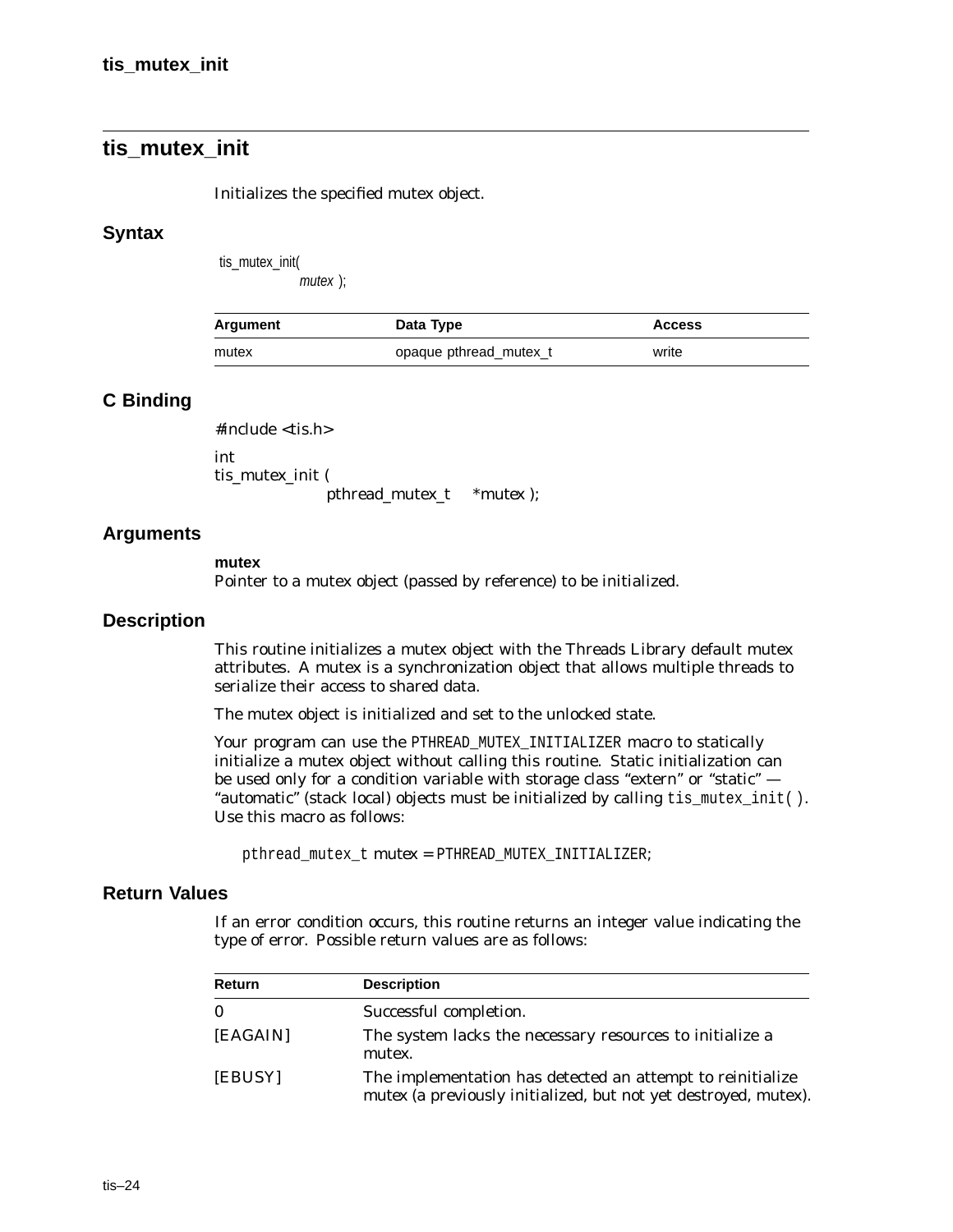| Return   | <b>Description</b>                                             |  |
|----------|----------------------------------------------------------------|--|
| [EINVAL] | The value specified by <i>mutex</i> is not a valid mutex.      |  |
| [ENOMEM] | Insufficient memory to initialize the mutex.                   |  |
| [EPERM]  | The caller does not have privileges to perform this operation. |  |

```
tis_mutex_destroy( )
tis_mutex_lock( )
tis_mutex_trylock( )
tis_mutex_unlock( )
```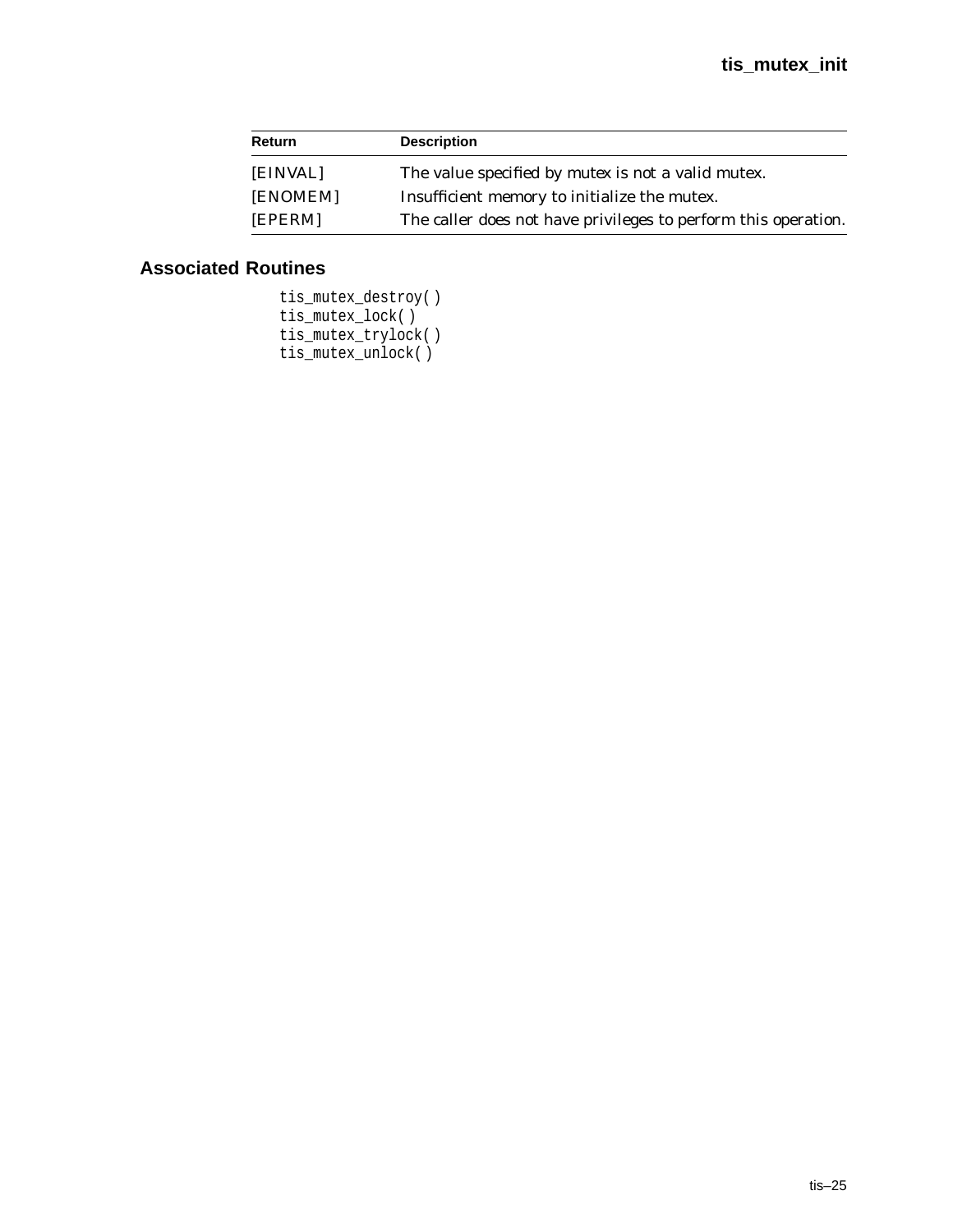# **tis\_mutex\_lock**

Locks an unlocked mutex.

#### **Syntax**

tis\_mutex\_lock(

mutex );

| Argument | Data Type              | <b>Access</b> |
|----------|------------------------|---------------|
| mutex    | opaque pthread_mutex_t | read          |

#### **C Binding**

#include <tis.h>

int tis\_mutex\_lock (

pthread\_mutex\_t *\*mutex*);

#### **Arguments**

#### **mutex**

Address of the mutex (passed by reference) to be locked.

#### **Description**

This routine locks the specified mutex *mutex*. A deadlock can result if the owner of a mutex calls this routine in an attempt to lock the same mutex a second time. (The Threads Library may not detect or report the deadlock.)

In a threaded environment, the thread that has locked a mutex becomes its current owner and remains the owner until the same thread has unlocked it. This routine returns with the mutex in the locked state and with the current thread as the mutex's current owner.

#### **Return Values**

If an error condition occurs, this routine returns an integer value indicating the type of error. Possible return values are as follows:

| <b>Return</b> | <b>Description</b>                                        |
|---------------|-----------------------------------------------------------|
| $\Omega$      | Successful completion.                                    |
| [EDEADLK]     | A deadlock condition is detected.                         |
| [EINVAL]      | The value specified by <i>mutex</i> is not a valid mutex. |

```
tis_mutex_destroy( )
tis_mutex_init( )
tis_mutex_trylock( )
tis_mutex_unlock( )
```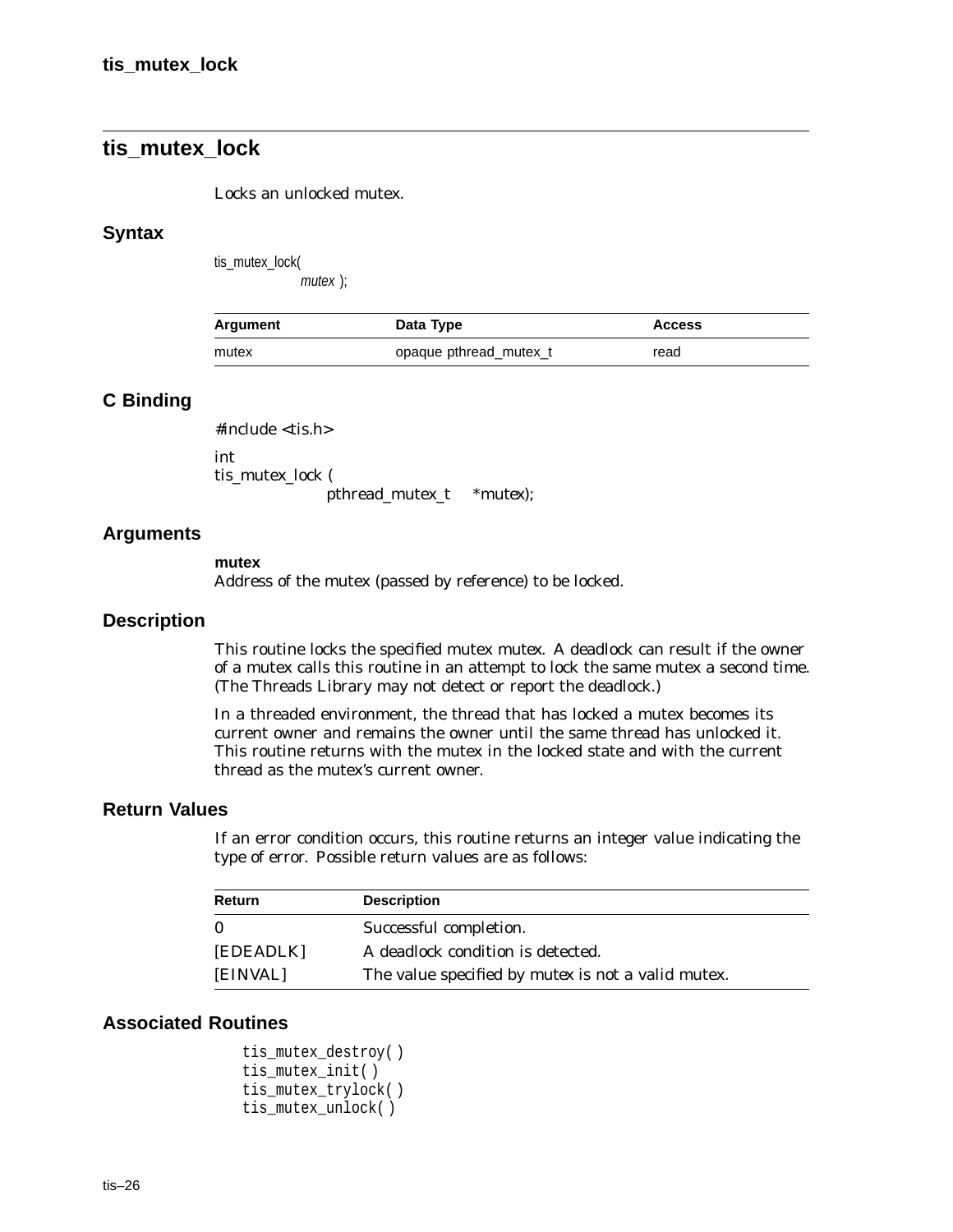# **tis\_mutex\_trylock**

Attempts to lock the specified mutex.

#### **Syntax**

tis\_mutex\_trylock( mutex );

| Argument | Data Type              | <b>Access</b> |
|----------|------------------------|---------------|
| mutex    | opaque pthread mutex t | read          |

## **C Binding**

#include <tis.h>

int tis\_mutex\_trylock ( pthread\_mutex\_t \**mutex*);

## **Arguments**

**mutex** Address of the mutex (passed by reference) to be locked.

#### **Description**

This routine attempts to lock the specified mutex *mutex*. When this routine is called, an attempt is made immediately to lock the mutex. If the mutex is successfully locked, zero (0) is returned.

If the specified mutex is already locked when this routine is called, the caller does not wait for the mutex to become available. [EBUSY] is returned, and the thread does not wait to acquire the lock.

#### **Return Values**

If an error condition occurs, this routine returns an integer value indicating the type of error. Possible return values are as follows:

| Return   | <b>Description</b>                                           |
|----------|--------------------------------------------------------------|
| $\bf{0}$ | Successful completion.                                       |
| [EBUSY]  | The mutex is already locked; therefore, it was not acquired. |
| [EINVAL] | The value specified by <i>mutex</i> is not a valid mutex.    |

```
tis_mutex_destroy( )
tis_mutex_init( )
tis_mutex_lock( )
tis_mutex_unlock( )
```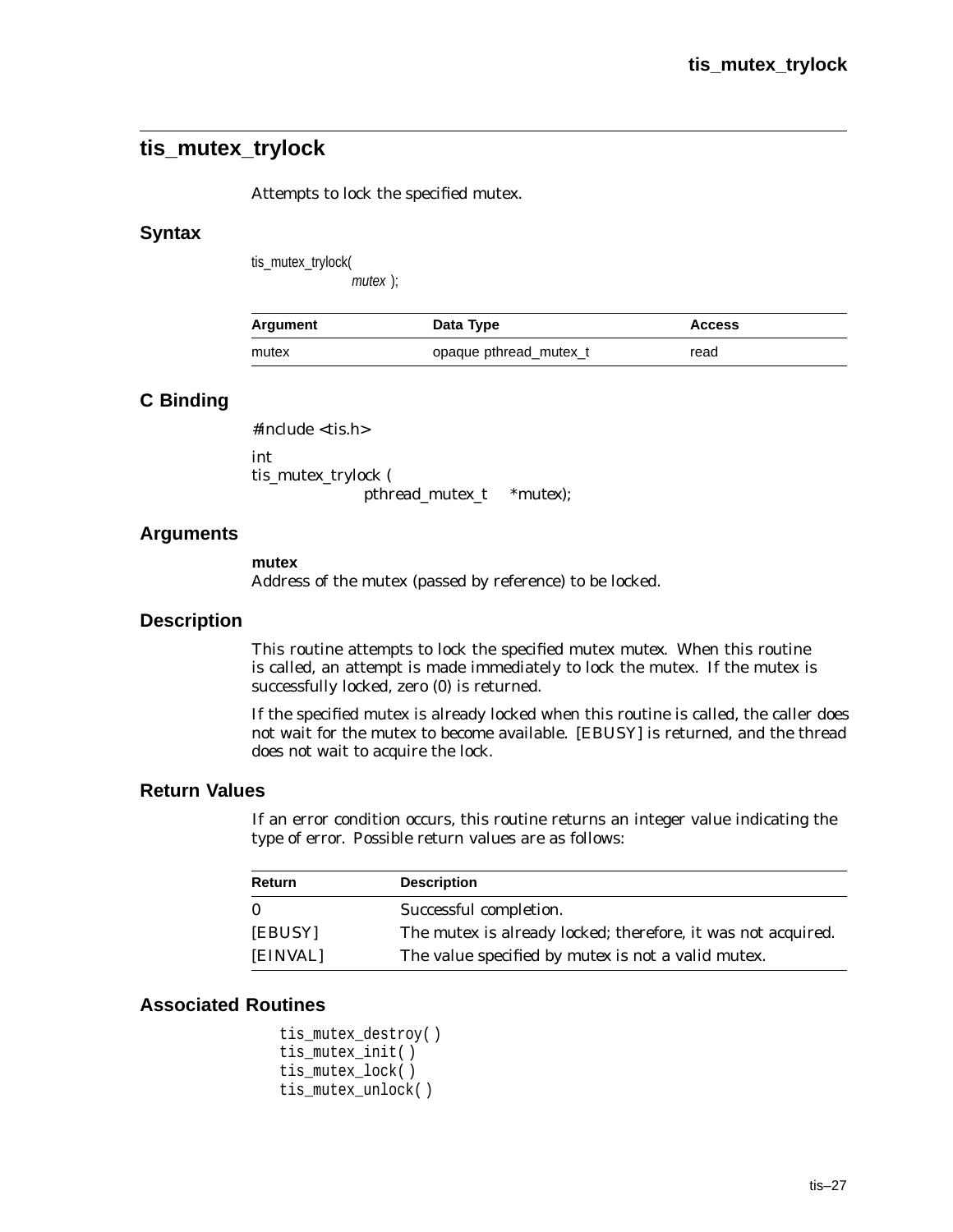# **tis\_mutex\_unlock**

Unlocks the specified mutex.

#### **Syntax**

tis\_mutex\_unlock(

mutex );

| Argument | Data Type              | <b>Access</b> |
|----------|------------------------|---------------|
| mutex    | opaque pthread mutex t | read          |

# **C Binding**

#include <tis.h>

int tis\_mutex\_unlock ( pthread\_mutex\_t \**mutex*);

#### **Arguments**

#### **mutex**

Address of the mutex (passed by reference) to be unlocked.

#### **Description**

This routine unlocks the specified mutex *mutex*.

For more information about actions taken when threads are present, refer to the pthread\_mutex\_unlock( ) description.

#### **Return Values**

If an error condition occurs, this routine returns an integer value indicating the type of error. Possible return values are as follows:

| Return   | <b>Description</b>                                        |
|----------|-----------------------------------------------------------|
| $\Omega$ | Successful completion.                                    |
| [EINVAL] | The value specified by <i>mutex</i> is not a valid mutex. |
| [EPERM]  | The caller does not own the mutex.                        |

```
tis_mutex_destroy( )
tis mutex init()
tis_mutex_lock( )
tis_mutex_trylock( )
```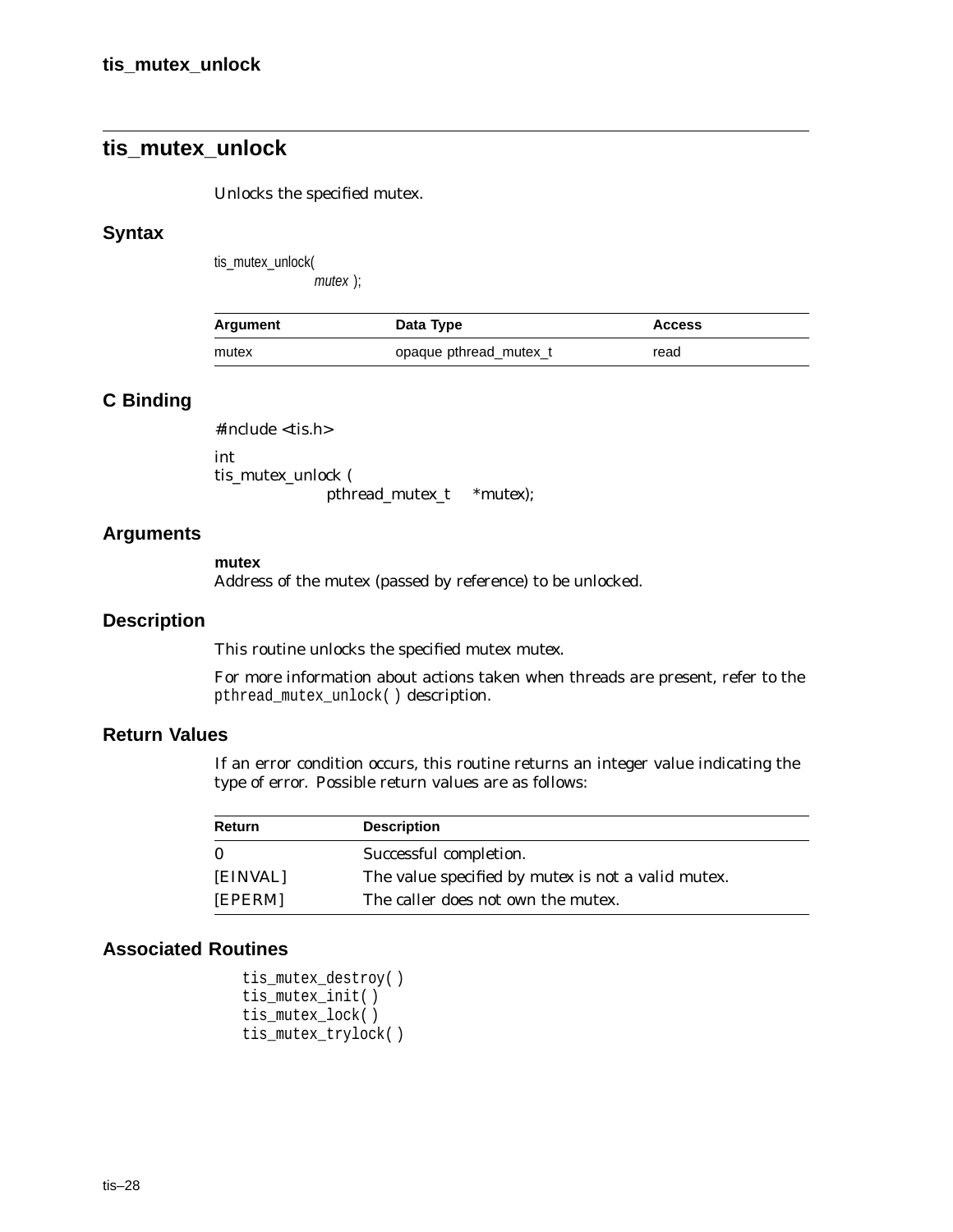# **tis\_once**

Calls a one-time initialization routine that can be executed by only one thread, once.

#### **Syntax**

tis\_once( once\_control, init\_routine );

| Argument     | Data Type             | <b>Access</b> |
|--------------|-----------------------|---------------|
| once_control | opaque pthread once t | modify        |
| init_routine | procedure             | read          |

# **C Binding**

#include <tis.h>

int tis\_once ( pthread\_once\_t \**once\_control*, void (\**init\_routine*) (void));

## **Arguments**

#### **once\_control**

Address of a record (control block) that defines the one-time initialization code. Any one-time initialization routine in static storage specified by *once\_control* must have its own unique pthread\_once\_t record.

#### **init\_routine**

Address of a procedure that performs the initialization. This routine is called only once, regardless of the number of times it and its associated *once\_control* are passed to tis\_once( ).

#### **Description**

The first call to this routine by a process with a given *once\_control* calls the *init routine* with no arguments. Thereafter, subsequent calls to tis once() with the same *once\_control* do not call the *init\_routine*. On return from tis\_once( ), it is guaranteed that the initialization routine has completed.

For example, a mutex or a thread-specific data key must be created exactly once. In a threaded environment, calling tis\_once( ) ensures that the initialization is serialized across multiple threads.

**Note**

If you specify an *init\_routine* that directly or indirectly results in a recursive call to tis\_once( ) and that specifies the same *init\_block* argument, the recursive call results in a deadlock.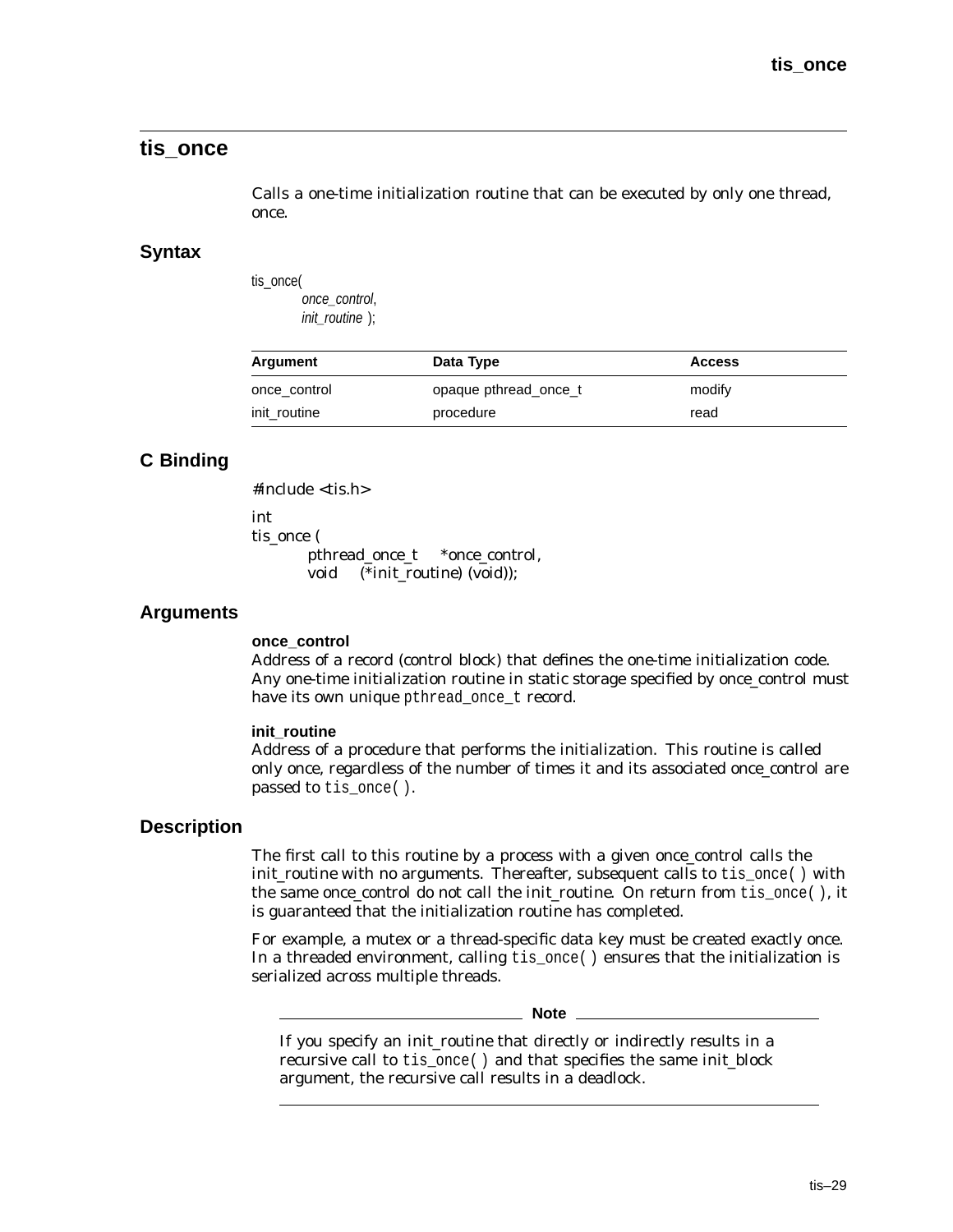The PTHREAD\_ONCE\_INIT macro, defined in the pthread.h header file, must be used to initialize a *once\_control* record. Thus, your program must declare a *once\_control* record as follows:

pthread\_once\_t once\_control = PTHREAD\_ONCE\_INIT;

Note that it is often easier to simply lock a statically initialized mutex, check a control flag, and perform necessary initialization (in-line) rather than using tis\_once( ). For example, you can code an ''init'' routine that begins with the following basic logic:

```
init()
{<br>static pthread mutex t
                         mutes = PTHREAD MUTEX INIT;
static int flag = FALSE;
tis_mutex_lock(&mutex);
if(!flag)
   {
   \intflag = TRUE;
   /* initialize code */
   }
tis_mutex_unlock(&mutex);
}
```
## **Return Values**

| Return   | <b>Description</b>     |
|----------|------------------------|
|          | Successful completion. |
| [EINVAL] | Invalid argument.      |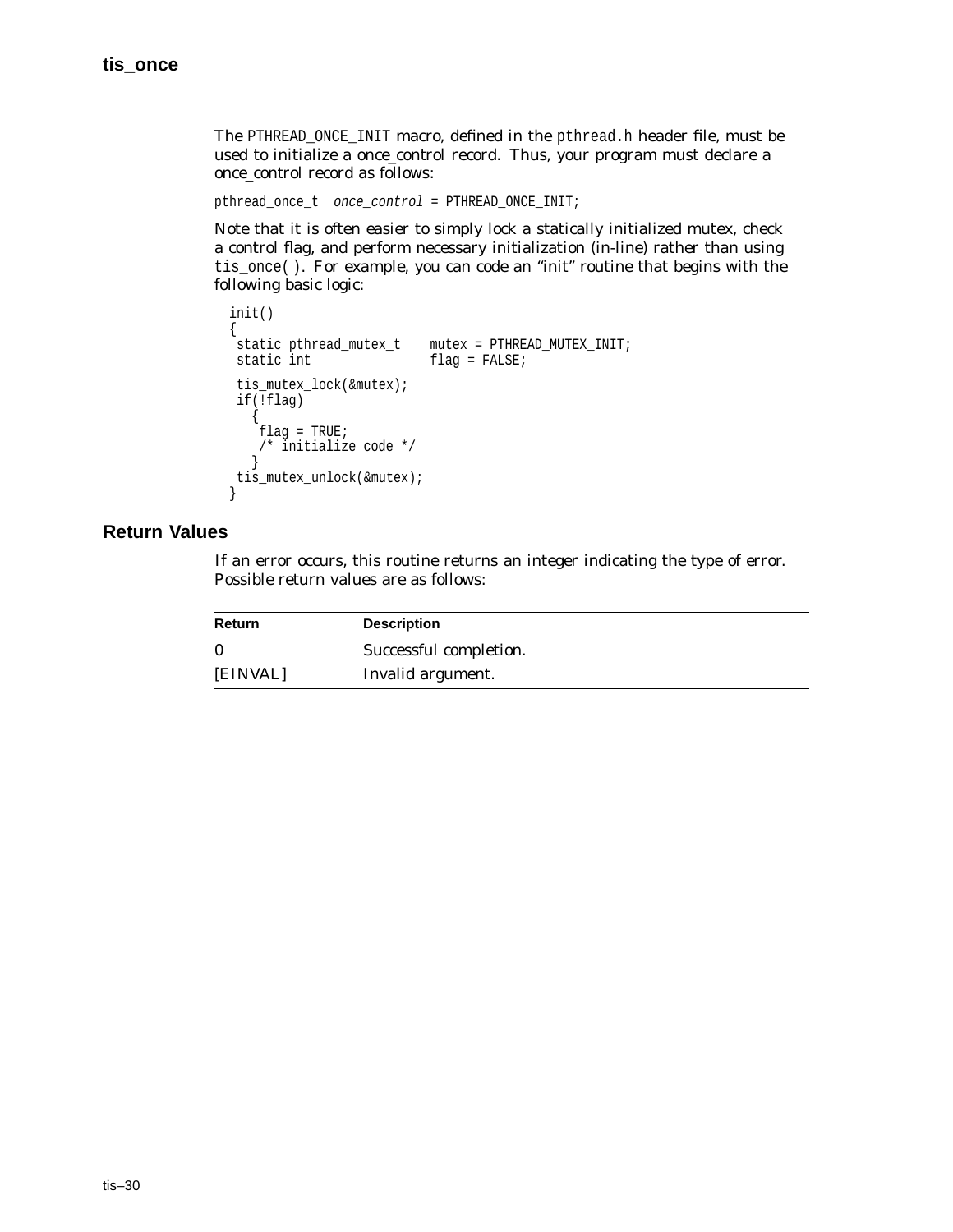# **tis\_read\_lock**

Acquires a read-write lock for read access.

#### **Syntax**

tis\_read\_lock( lock );

| <b>Argument</b> | Data Type           | <b>Access</b> |
|-----------------|---------------------|---------------|
| lock            | opaque tis_rwlock_t | write         |

## **C Binding**

#include <tis.h>

int tis read lock ( tis\_rwlock\_t *\*lock*);

## **Arguments**

**lock** Address of the read-write lock.

#### **Description**

This routine acquires a read-write lock for read access. This routine waits for any existing lock holder for write access to relinquish its lock before granting the lock for read access. This routine returns when the lock is acquired. If the lock is already held simply for read access, the lock is granted.

For each call to tis\_read\_lock( ) that successfully acquires the lock for read access, a corresponding call to tis\_read\_unlock( ) must be issued.

#### **Return Values**

If an error condition occurs, this routine returns an integer value indicating the type of error. Possible return values are as follows:

| Return   | <b>Description</b>                                                 |
|----------|--------------------------------------------------------------------|
| $\bf{0}$ | Successful completion.                                             |
| [EINVAL] | The value specified by <i>lock</i> is not a valid read-write lock. |

```
tis_read_trylock( )
tis_read_unlock( )
tis_rwlock_destroy( )
tis_rwlock_init( )
tis_write_lock( )
tis_write_trylock( )
tis_write_unlock( )
```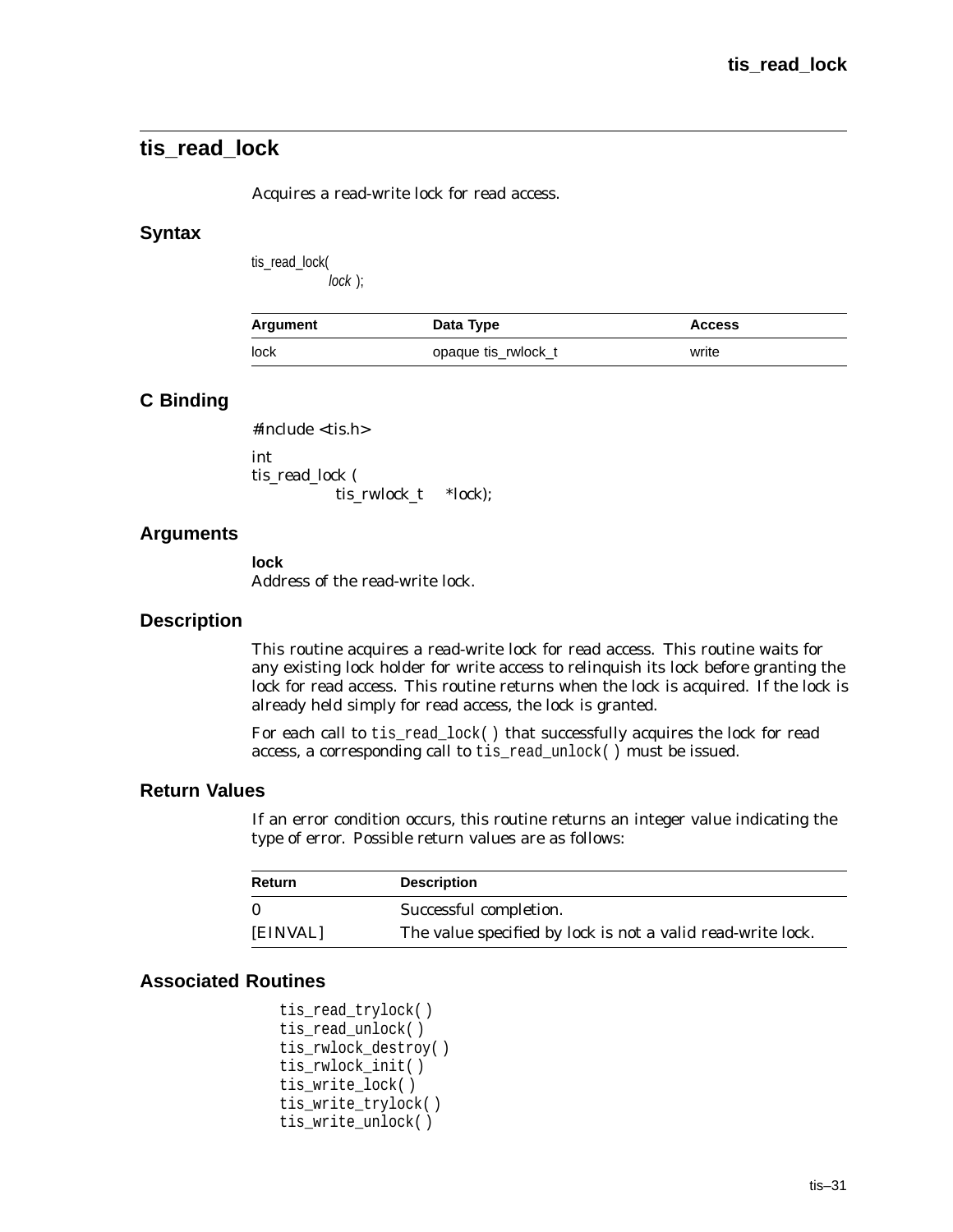# **tis\_read\_trylock**

Attempts to acquire a read-write lock for read access. Does not wait if the lock cannot be immediately granted.

#### **Syntax**

tis\_read\_trylock( lock );

| Argument | Data Type           | <b>Access</b> |
|----------|---------------------|---------------|
| lock     | opaque tis_rwlock_t | write         |

## **C Binding**

#include <tis.h> int tis\_read\_trylock ( tis\_rwlock\_t *\*lock*);

#### **Arguments**

#### **lock**

Address of the read-write lock to be acquired.

#### **Description**

This routine attempts to acquire a read-write lock for read access. If the lock cannot be granted, the routine returns without waiting.

When a thread calls this routine, an attempt is made to immediately acquire the lock for read access. If the lock is acquired, zero (0) is returned. If a holder of the lock for write access exists, [EBUSY] is returned.

If the lock cannot be acquired for read access immediately, the calling program does not wait for the lock to be released.

#### **Return Values**

| <b>Return</b> | <b>Description</b>                                                                     |
|---------------|----------------------------------------------------------------------------------------|
| $\mathbf{0}$  | Successful completion; the lock was acquired.                                          |
| [EBUSY]       | The lock is being held for write access. The lock for read<br>access was not acquired. |
| [EINVAL]      | The value specified by <i>lock</i> is not a valid read-write lock.                     |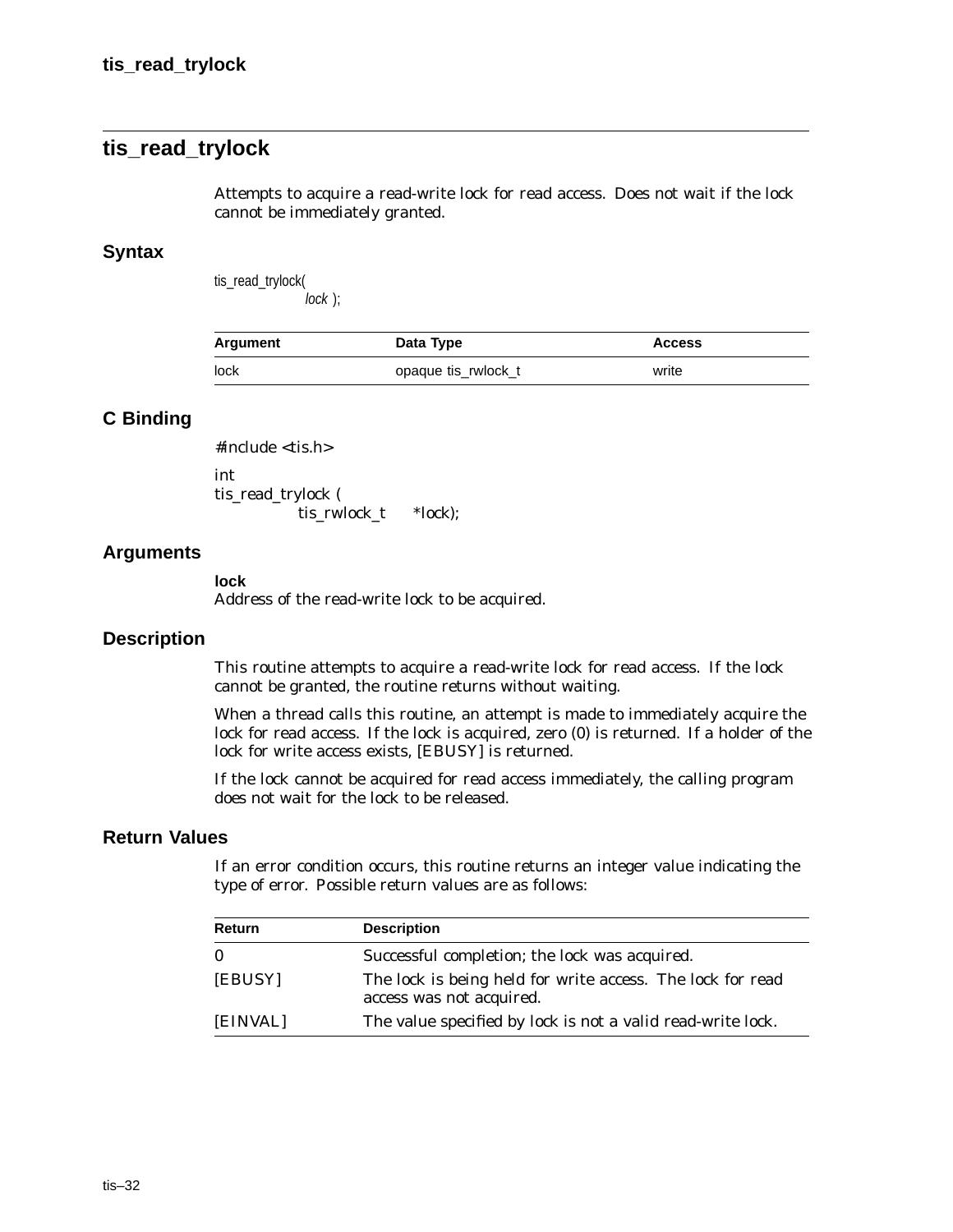# **Associated Routines**

tis\_read\_lock( ) tis\_read\_unlock( ) tis\_rwlock\_destroy( ) tis\_rwlock\_init( ) tis\_write\_lock( ) tis\_write\_trylock( ) tis\_write\_unlock( )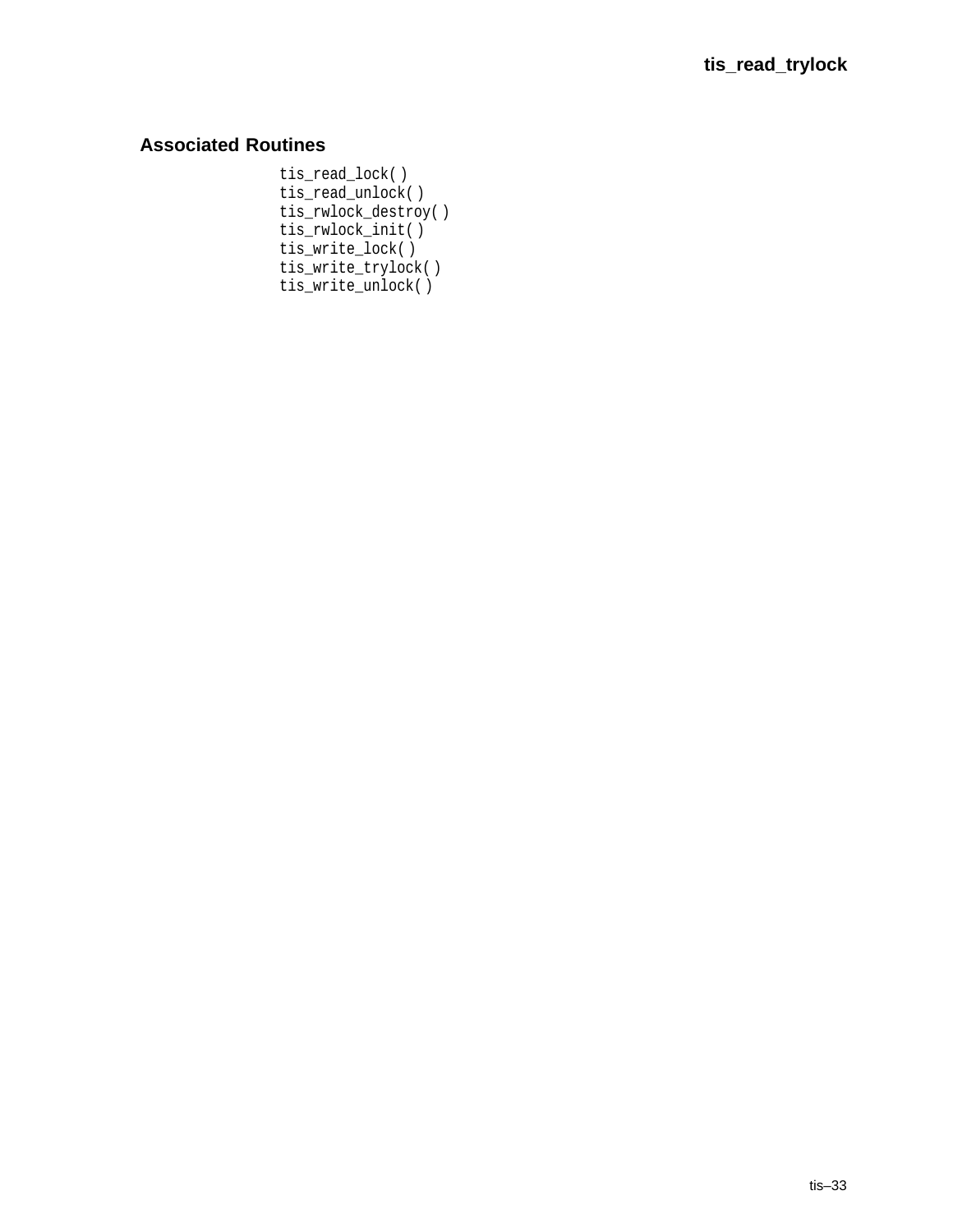# **tis\_read\_unlock**

Unlocks a read-write lock that was acquired for read access.

#### **Syntax**

tis\_read\_unlock(

lock );

| Argument | Data Type           | <b>Access</b> |
|----------|---------------------|---------------|
| lock     | opaque tis rwlock t | write         |

# **C Binding**

#include <tis.h>

int tis\_read\_unlock ( tis\_rwlock\_t *\*lock*);

#### **Arguments**

#### **lock**

Address of the read-write lock to be unlocked.

#### **Description**

This routine unlocks a read-write lock that was acquired for read access. If there are no other holders of the lock for read access and another thread is waiting to acquire the lock for write access, that lock acquisition is granted.

## **Return Values**

If an error condition occurs, this routine returns an integer value indicating the type of error. Possible return values are as follows:

| Return   | <b>Description</b>                                                 |
|----------|--------------------------------------------------------------------|
| $\Omega$ | Successful completion.                                             |
| [EINVAL] | The value specified by <i>lock</i> is not a valid read-write lock. |

```
tis_read_lock( )
tis_read_trylock( )
tis_rwlock_destroy( )
tis_rwlock_init( )
tis_write_lock( )
tis_write_trylock( )
tis_write_unlock( )
```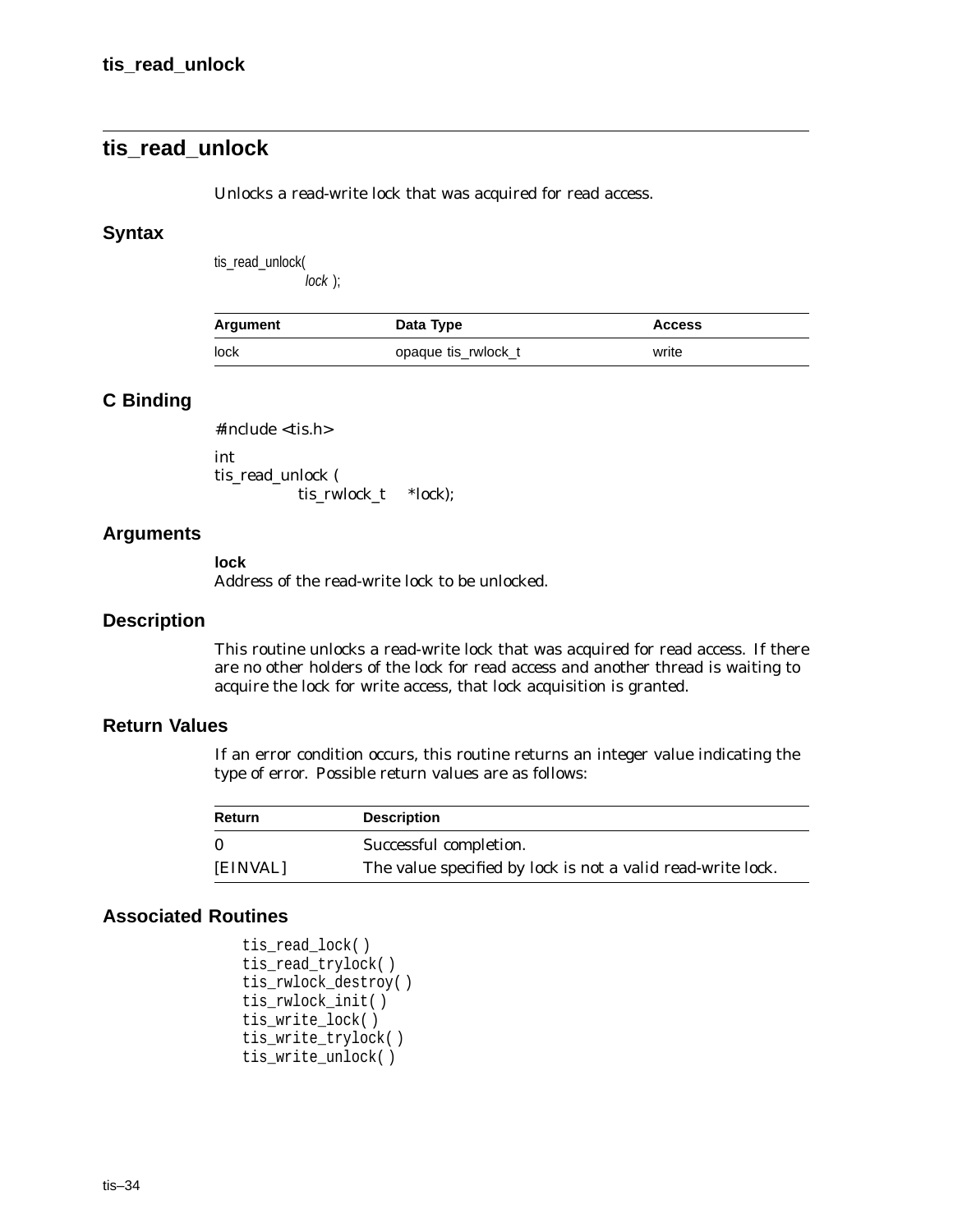# **tis\_rwlock\_destroy**

Destroys the specified read-write lock object.

## **Syntax**

tis\_rwlock\_destroy( lock );

| Argument | Data Type           | <b>Access</b> |
|----------|---------------------|---------------|
| lock     | opaque tis_rwlock_t | write         |

# **C Binding**

#include <tis.h>

int tis\_rwlock\_destroy ( tis\_rwlock\_t *\*lock*);

# **Arguments**

**lock** Address of the read-write lock object to be destroyed.

## **Description**

This routine destroys the specified read-write lock object. Prior to calling this routine, ensure that there are no locks granted to the specified read-write lock and that there are no threads waiting for pending lock acquisitions on the specified read-write lock.

This routine should be called only after all reader threads (and perhaps one writer thread) have finished using the specified read-write lock.

## **Return Values**

| Return   | <b>Description</b>                                                 |
|----------|--------------------------------------------------------------------|
| $\Omega$ | Successful completion.                                             |
| [EBUSY]  | The lock is in use.                                                |
| [EINVAL] | The value specified by <i>lock</i> is not a valid read-write lock. |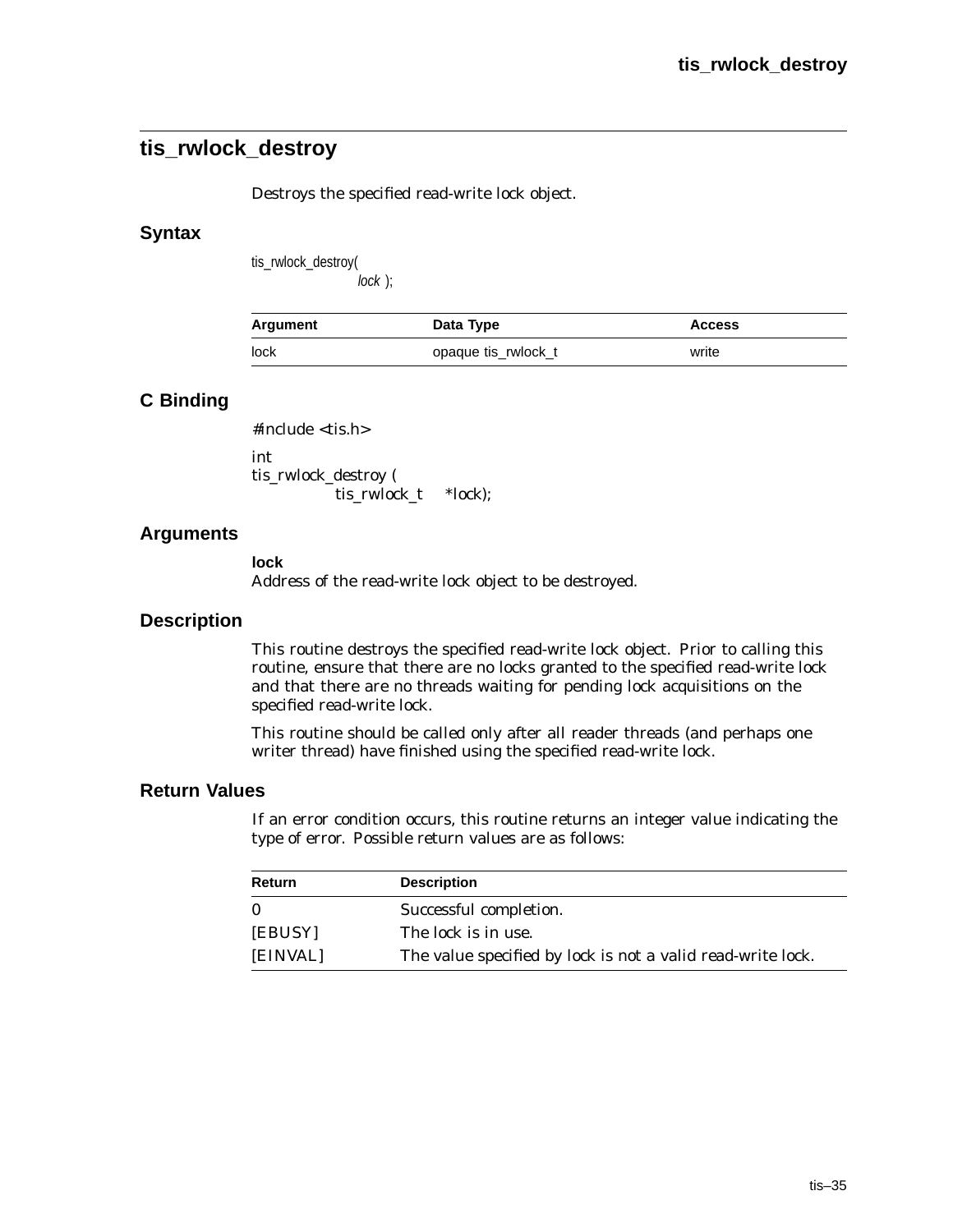# **Associated Routines**

tis\_read\_lock( ) tis\_read\_trylock( ) tis\_read\_unlock( ) tis\_rwlock\_init( ) tis\_write\_lock( ) tis\_write\_trylock( ) tis\_write\_unlock( )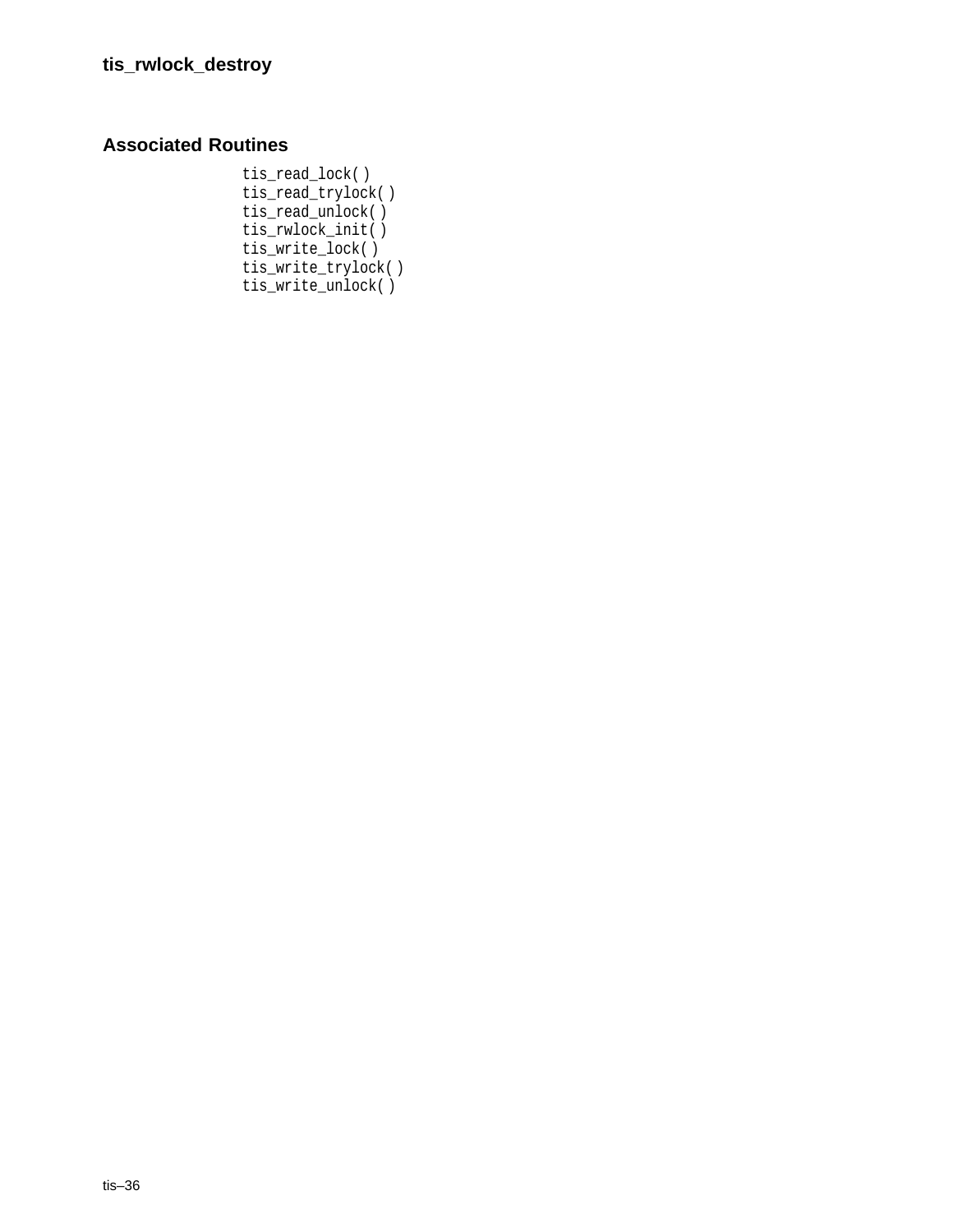# **tis\_rwlock\_init**

Initializes a read-write lock object.

#### **Syntax**

tis\_rwlock\_init( lock );

| Argument | Data Type           | <b>Access</b> |
|----------|---------------------|---------------|
| lock     | opaque tis_rwlock_t | write         |

## **C Binding**

#include <tis.h>

int tis\_rwlock\_init ( tis\_rwlock\_t *\*lock*);

#### **Arguments**

**lock** Address of a read-write lock object.

#### **Description**

This routine initializes a read-write lock object. The routine initializes the tis\_rwlock\_t structure that holds the object's lock states.

To destroy a read-write lock object, call the tis\_rwlock\_destroy( ) routine.

**Note** \_\_\_\_\_\_\_

The **tis** read-write lock has no relationship to the Single UNIX Specification, Version 2 (SUSV2, or UNIX98) read-write lock routines (such as pthread\_rwlock\_init( )). The tis\_rwlock\_t type, in particular, cannot be used with the **pthread** read-write lock functions, nor can a pthread\_rwlock\_t type be used with the **tis** read-write lock functions.

## **Return Values**

| Return   | <b>Description</b>                                                 |
|----------|--------------------------------------------------------------------|
| $\bf{0}$ | Successful completion.                                             |
| [EINVAL] | The value specified by <i>lock</i> is not a valid read-write lock. |
| [ENOMEM] | Insufficient memory to initialize lock.                            |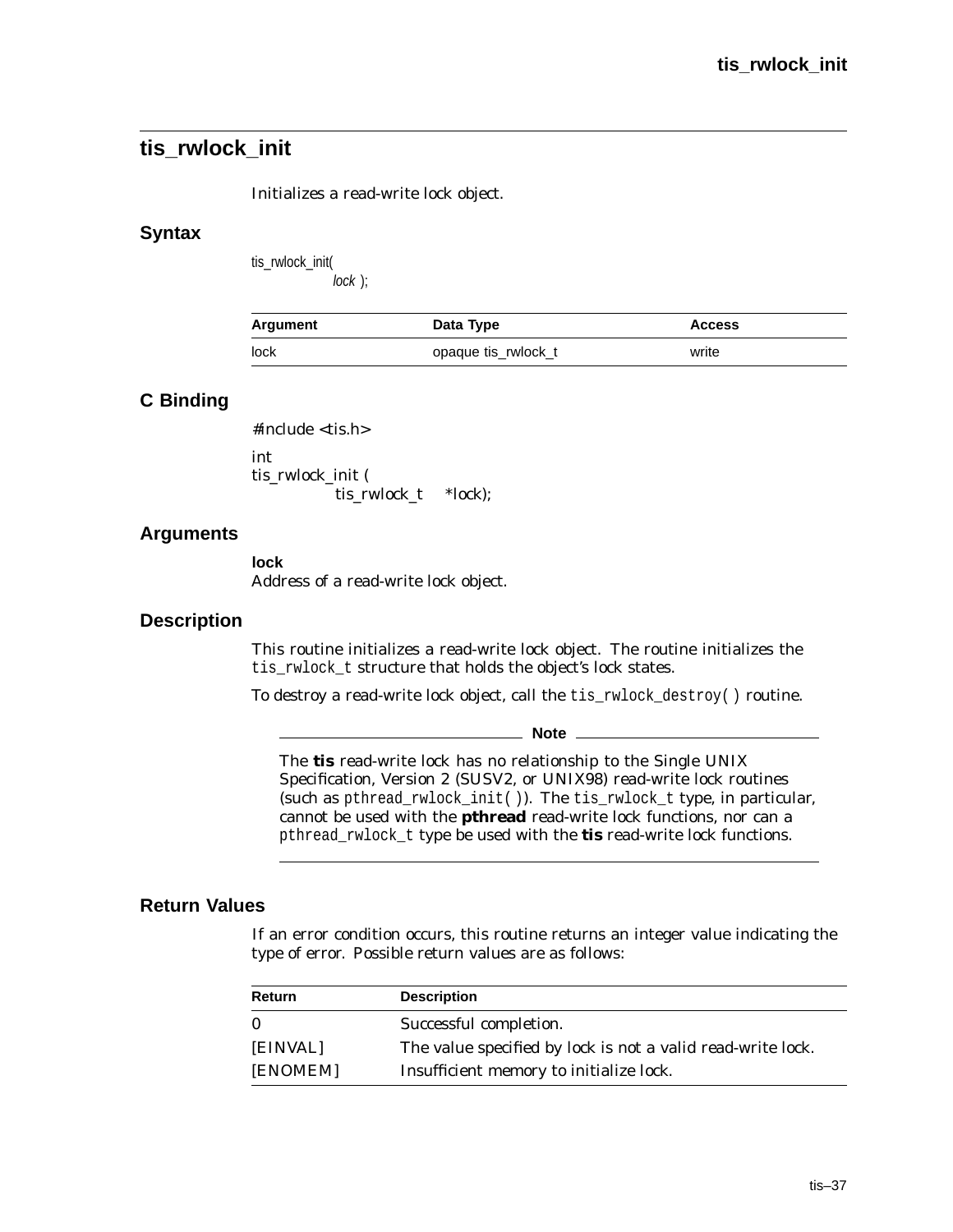# **Associated Routines**

tis\_read\_lock( ) tis\_read\_trylock( ) tis\_read\_unlock( ) tis\_rwlock\_destroy( ) tis\_write\_lock( ) tis\_write\_trylock( ) tis\_write\_unlock( )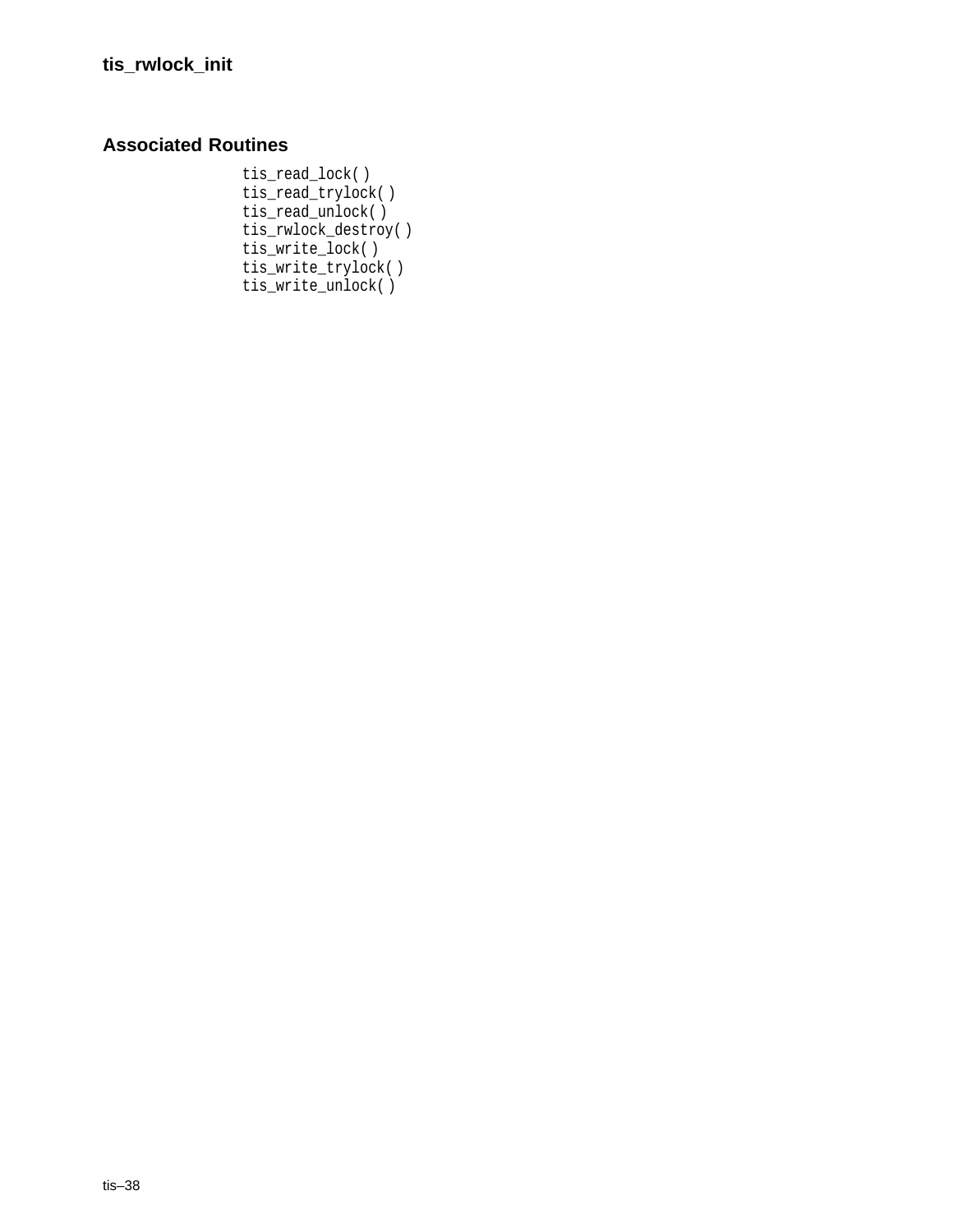# **tis\_self**

Returns the identifier of the calling thread.

# **Syntax**

tis\_self( void);

# **C Binding**

#include <tis.h>

pthread\_t tis\_self (void);

# **Arguments**

None

# **Description**

This routine allows a thread to obtain its own thread identifier.

This value becomes meaningless when the thread is destroyed.

Note that the initial thread in a process can ''change identity'' when thread system initialization completes—that is, when the multithreading run-time environment is loaded.

## **Return Values**

Returns the thread identifier of the calling thread.

# **Associated Routines**

pthread\_create( )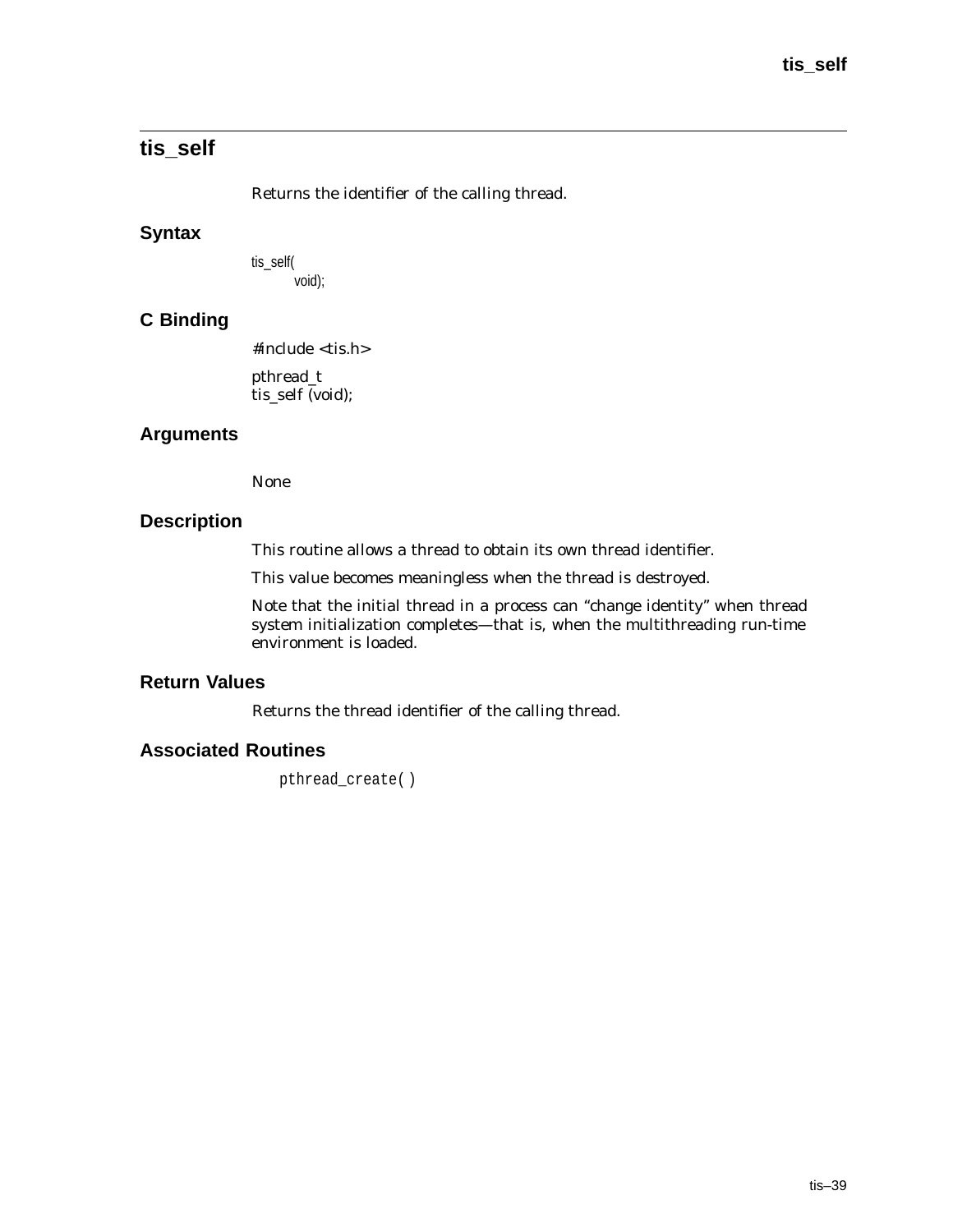# **tis\_setcancelstate**

Changes the calling thread's cancelability state.

#### **Syntax**

tis\_setcancelstate( state,

oldstate );

| Argument | Data Type | <b>Access</b> |
|----------|-----------|---------------|
| state    | integer   | read          |
| oldstate | integer   | write         |

## **C Binding**

#include <tis.h> int tis setcancelstate ( int *state*, int \**oldstate* );

#### **Arguments**

#### **state**

State of general cancelability to set for the calling thread. Valid state values are as follows:

PTHREAD\_CANCEL\_ENABLE PTHREAD\_CANCEL\_DISABLE

#### **oldstate**

Receives the value of the calling thread's previous cancelability state.

#### **Description**

This routine sets the calling thread's cancelability state to the value specified in the *state* argument and returns the calling thread's previous cancelability state in the location referenced by the *oldstate* argument.

When a thread's cancelability state is set to PTHREAD\_CANCEL\_DISABLE, a cancelation request cannot be delivered to the thread, even if a cancelable routine is called or asynchronous cancelability is *enabled*.

When a thread is created, its default cancelability state is PTHREAD\_CANCEL\_ENABLE. When this routine is called prior to loading threads, the cancelability state propagates to the initial thread in the executing program.

#### **Possible Problems When Disabling Cancelability**

The most important use of a cancelation request is to ensure that indefinite wait operations are terminated. For example, a thread waiting on some network connection, which might take days to respond (or might never respond), should be made cancelable.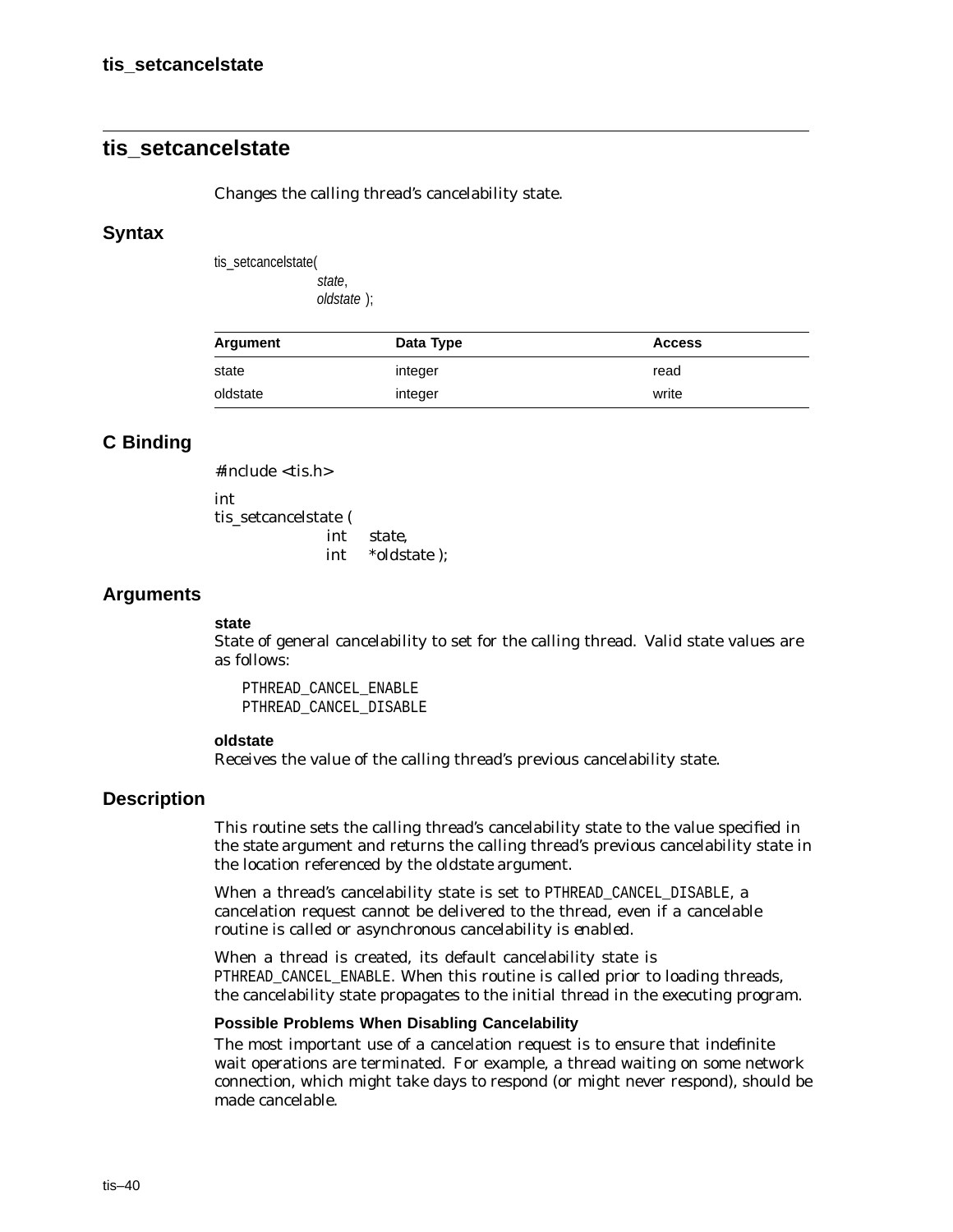When a thread's cancelability state is *disabled*, no routine called within that thread is cancelable. As a result, the user is unable to cancel the operation. When disabling cancelability, be sure that no long waits can occur or that it is necessary for other reasons to defer cancelation requests around that particular region of code.

## **Return Values**

On successful completion, this routine returns the calling thread's previous cancelability state in the *oldstate* argument.

If an error condition occurs, this routine returns an integer value indicating the type of error. Possible return values are as follows:

| <b>Return</b> | <b>Description</b>                                                             |
|---------------|--------------------------------------------------------------------------------|
| 0             | Successful completion.                                                         |
| [EINVAL]      | The specified state is not PTHREAD_CANCEL_ENABLE or<br>PTHREAD_CANCEL_DISABLE. |

# **Associated Routines**

tis\_testcancel( )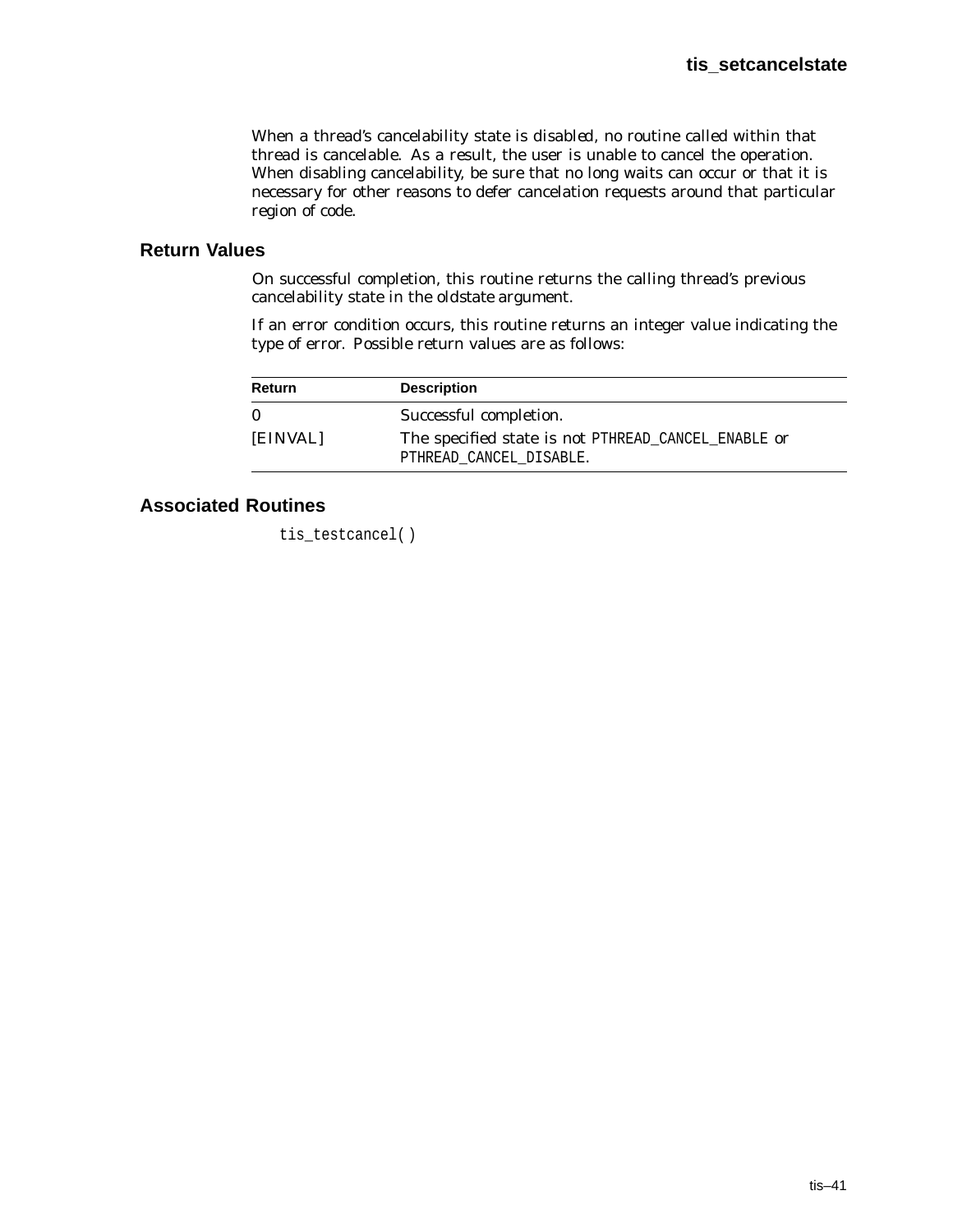# **tis\_setspecific**

Changes the value associated with the specified thread-specific data key.

#### **Syntax**

tis\_setspecific( key, value );

| Argument | Data Type            | <b>Access</b> |  |
|----------|----------------------|---------------|--|
| key      | opaque pthread key t | read          |  |
| value    | void *               | read          |  |

# **C Binding**

#include <tis.h>

int

tis\_setspecific (

pthread\_key\_t *key*, const void \**value*);

#### **Arguments**

#### **key**

Thread-specific data key that identifies the data to receive *value*. Must be obtained from a call to tis\_key\_create( ).

#### **value**

New value to associate with the specified key. Once set, this value can be retrieved using the same key in a call to tis\_getspecific( ).

## **Description**

This routine sets the value associated with the specified thread-specific data key. If a value is defined for the key (that is, the current value is not NULL), the new value is substituted for it. The key is obtained by a previous call to tis\_key\_create( ).

Do not call this routine from a data destructor function. Doing so could lead to a memory leak or an infinite loop.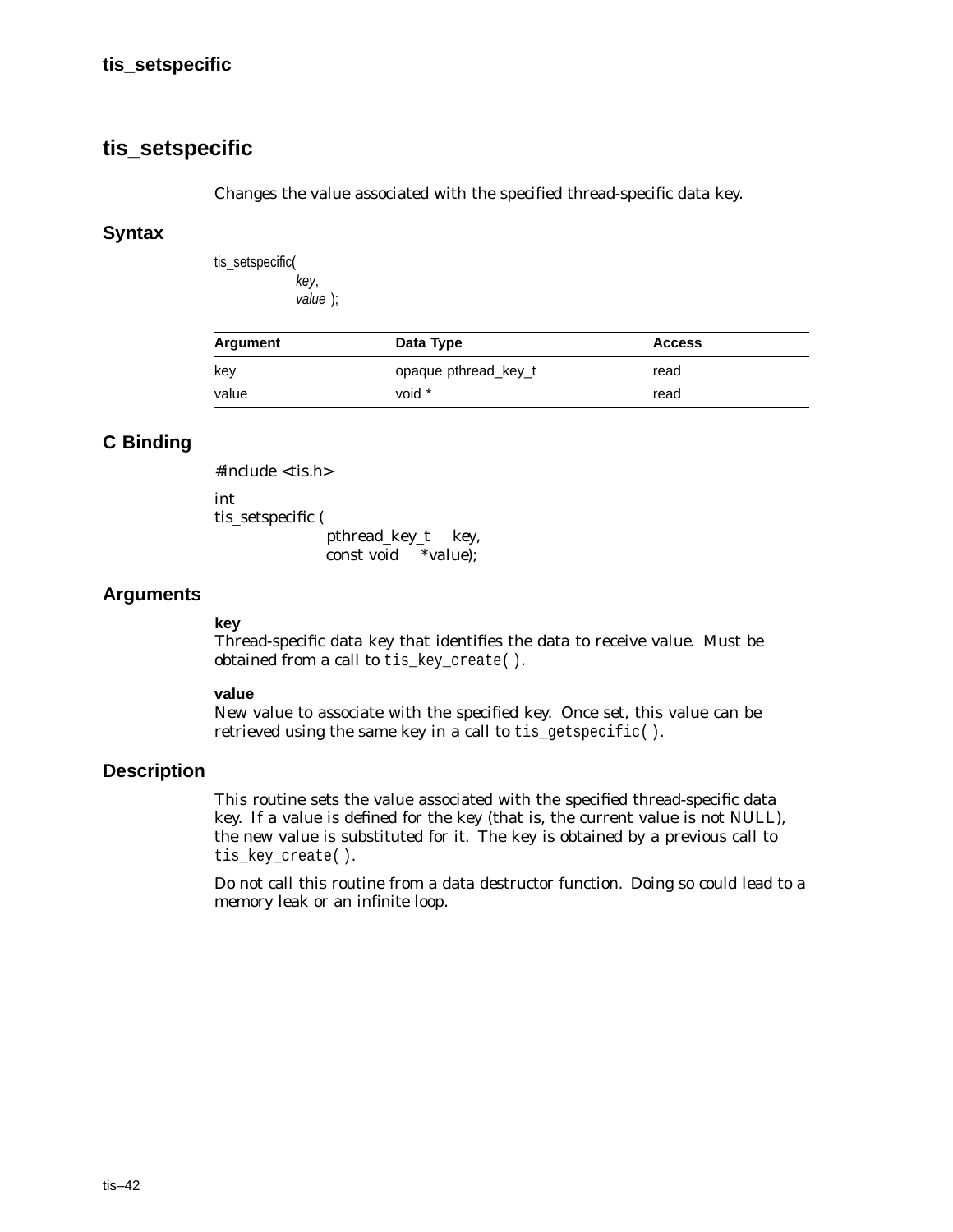# **Return Values**

If an error condition occurs, this routine returns an integer indicating the type of error. Possible return values are as follows:

| Return       | <b>Description</b>                                       |
|--------------|----------------------------------------------------------|
| $\mathbf{0}$ | Successful completion.                                   |
| [EINVAL]     | The value specified by key is not a valid key.           |
| [ENOMEM]     | Insufficient memory to associate the value with the key. |

# **Associated Routines**

tis\_getspecific( ) tis\_key\_create( ) tis\_key\_delete( )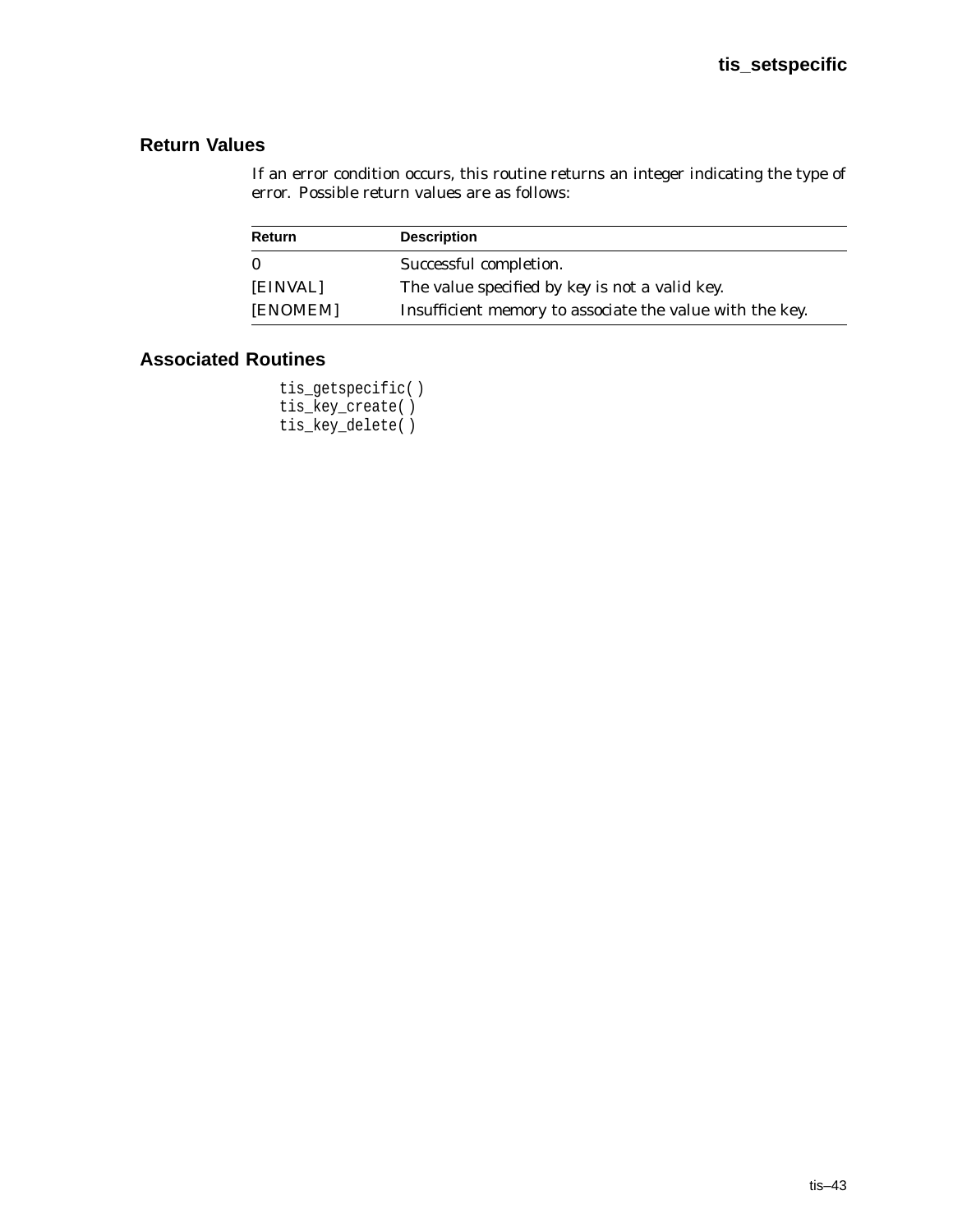# **tis\_sync**

Used as the synchronization point for asynchronous I/O system services. *This routine is for OpenVMS systems only.*

#### **Syntax**

tis\_sync( efn, iosb );

| Argument | Data Type     | <b>Access</b> |
|----------|---------------|---------------|
| efn      | unsigned long | read          |
| iosb     | void *        | read          |

# **C Binding**

```
#include <tis.h>
int
tis_sync (
       unsigned long efn,
       void *iosb);
```
#### **Arguments**

**efn** The event flag specified with the OpenVMS system service routine.

**iosb**

The IOSB specified with the OpenVMS system service routine.

## **Description**

When you are performing thread-synchronous ''wait-form'' system service calls on OpenVMS such as \$QIOW, \$ENQW, \$GETJPIW, and so on, you should use this routine and tis\_io\_complete( ) with the asynchronous form of the service (that is, without the ''W'') and specify the address of tis\_io\_complete( ) as the completion AST routine (the AST argument, if any, is ignored). The call must also specify an IOSB (or equivalent, such as an LKSB) and if possible a unique event flag (see lib\$get\_ef). Once the library code is ready to wait for the I/O, it simply calls tis\_sync( ) (just as if it were calling \$SYNC).

#### **Return Values**

This routine has the same return values as the OpenVMS \$SYNC( ) routine.

## **Associated Routines**

tis\_io\_complete( )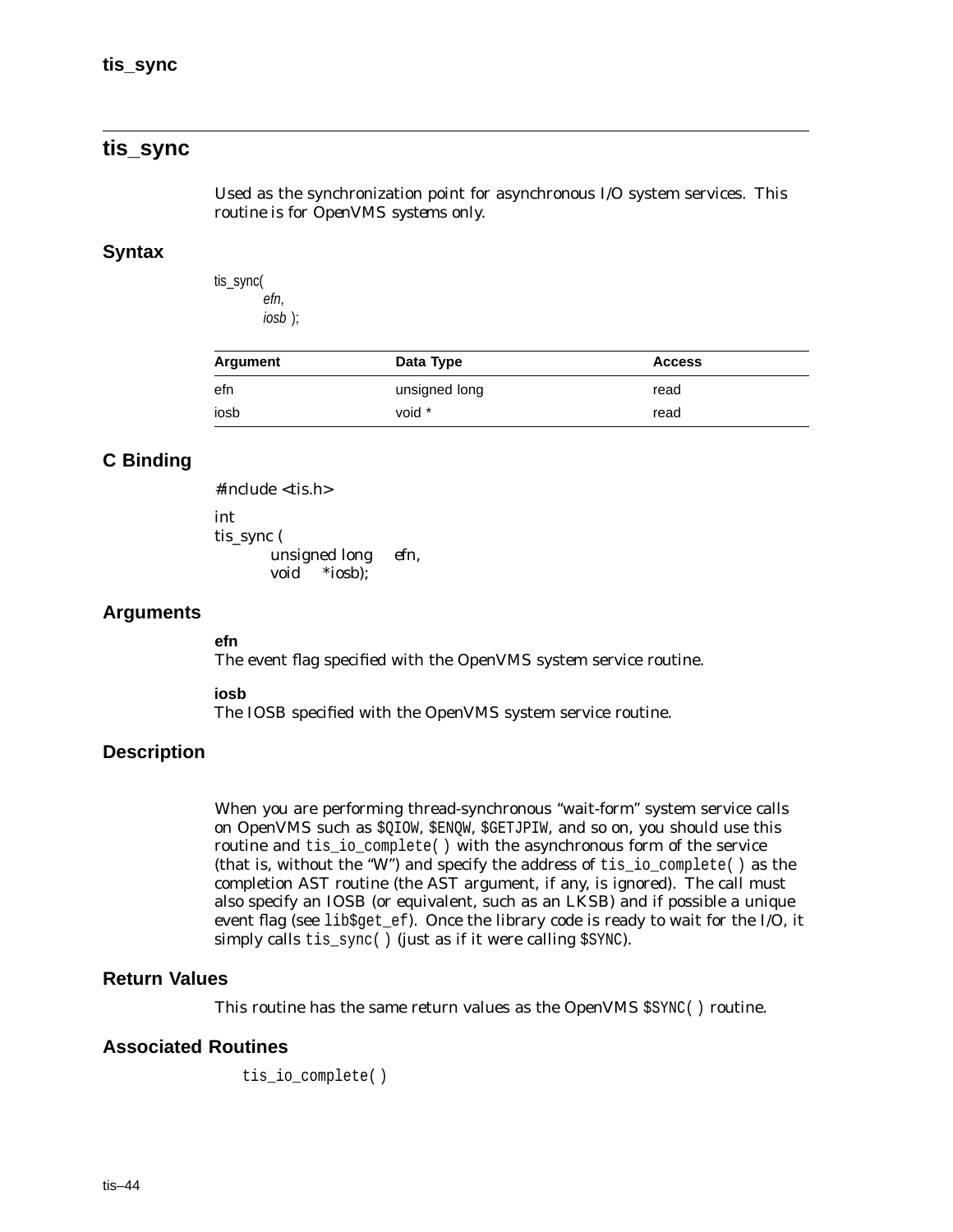# **tis\_testcancel**

Creates a cancelation point in the calling thread.

#### **Syntax**

tis\_testcancel();

## **C Binding**

#include <tis.h> void tis\_testcancel (*void*);

## **Arguments**

None

#### **Description**

This routine requests delivery of a pending cancelation request to the calling thread. Thus, this routine creates a cancelation point in the calling thread. The cancelation request is delivered only if a request is pending for the calling thread and the calling thread's cancelability state is *enabled*. (A thread disables delivery of cancelation requests to itself by calling tis\_setcancelstate( ).)

This routine, when called within very long loops, ensures that a pending cancelation request is noticed within a reasonable amount of time.

## **Return Values**

None

## **Associated Routines**

tis setcancelstate()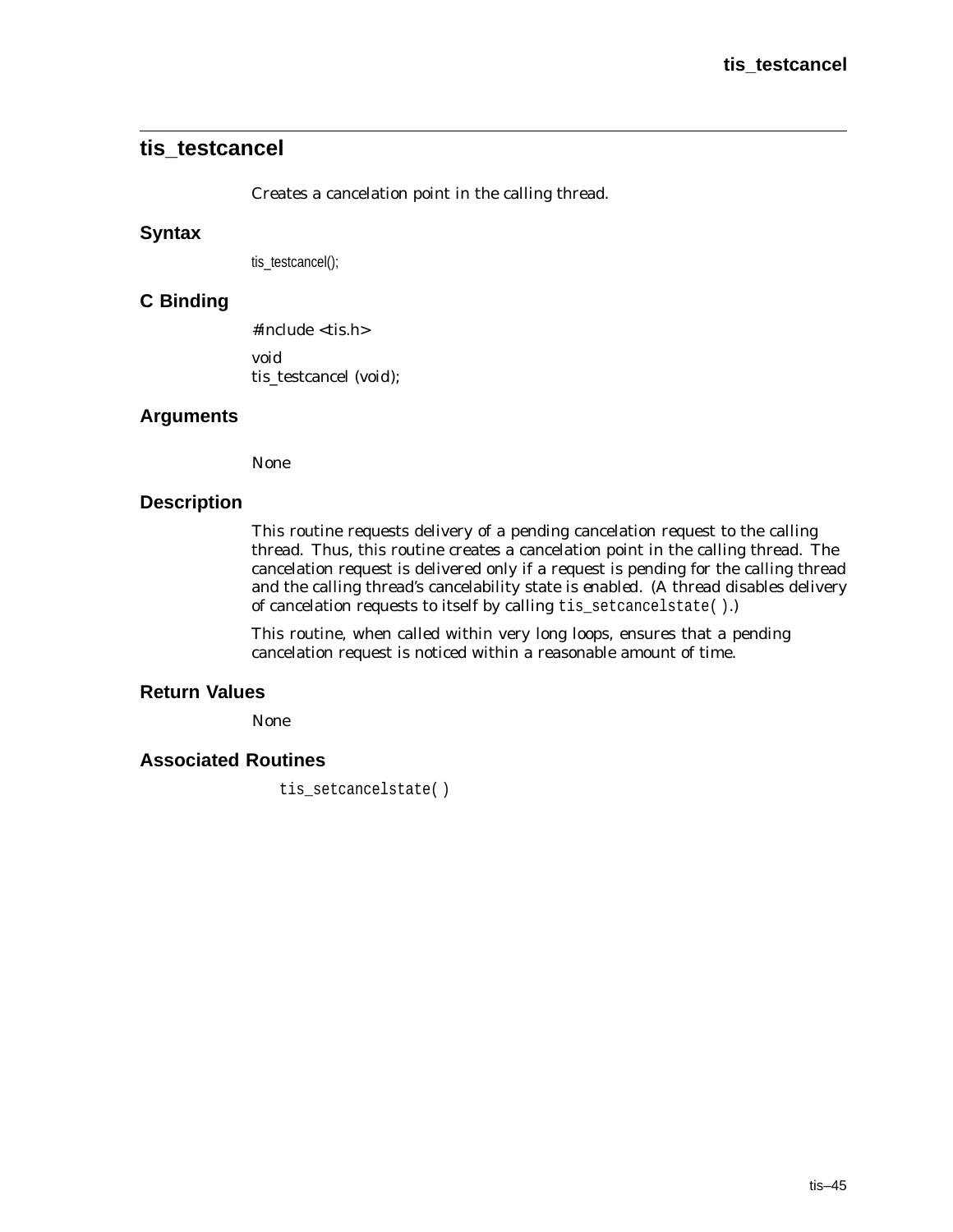# **tis\_unlock\_global**

Unlocks the Threads Library global mutex.

#### **Syntax**

tis\_unlock\_global( );

## **C Binding**

#include <tis.h> int tis\_unlock\_global (void);

#### **Arguments**

None

#### **Description**

This routine unlocks the global mutex. Because the global mutex is recursive, the unlock occurs when each call to tis lock global( ) has been matched by a call to this routine. For example, if your program called tis\_lock\_global( ) three times, tis\_unlock\_global( ) unlocks the global mutex when you call it the third time.

For more information about actions taken when threads are present, refer to the pthread\_unlock\_global\_np( ) description.

#### **Return Values**

If an error condition occurs, this routine returns an integer value indicating the type of error. Possible return values are as follows:

| Return   | <b>Description</b>                                        |
|----------|-----------------------------------------------------------|
| $\Omega$ | Successful completion.                                    |
| [EPERM]  | The global mutex is unlocked or locked by another thread. |

# **Associated Routines**

tis lock qlobal()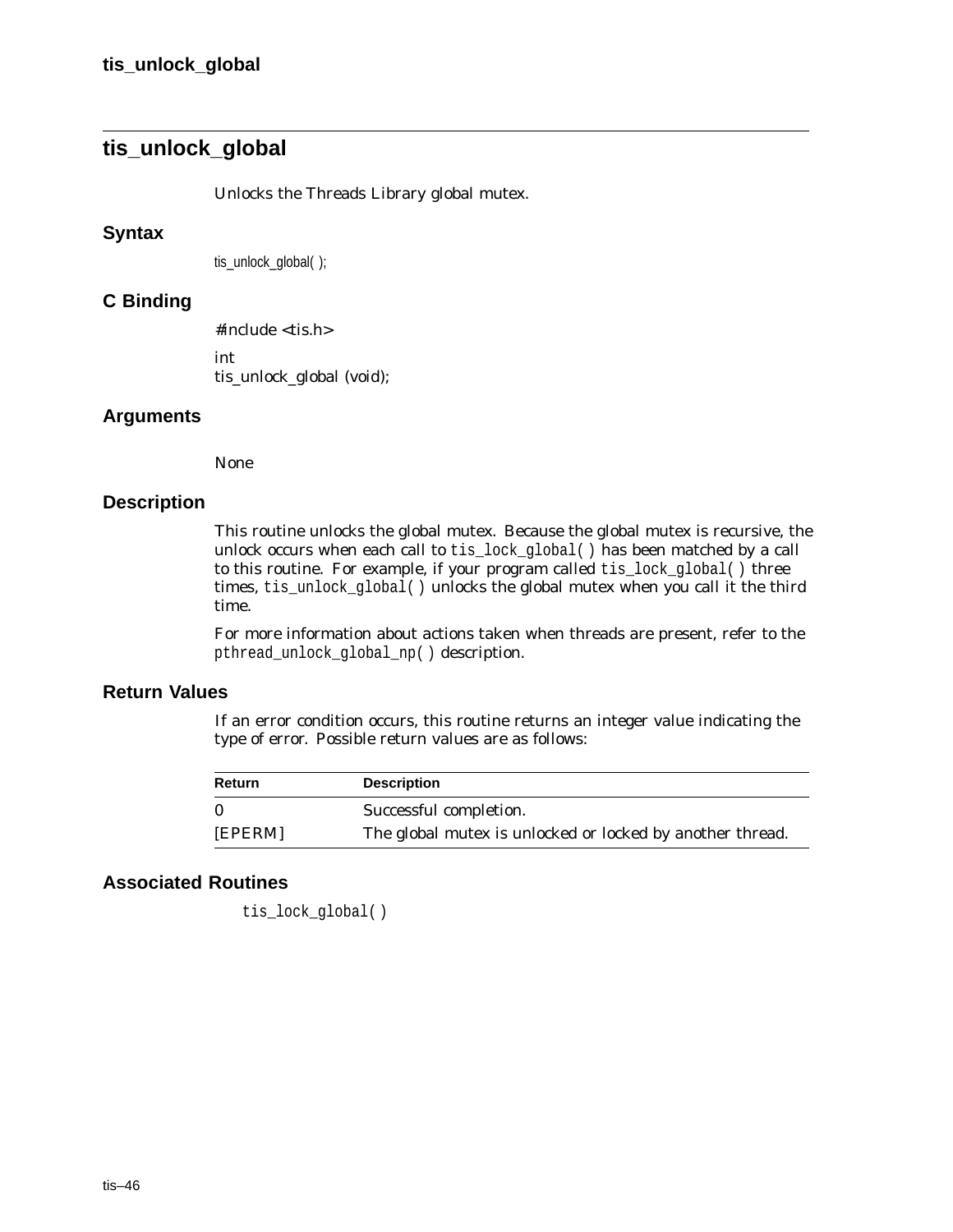# **tis\_write\_lock**

Acquires a read-write lock for write access.

#### **Syntax**

tis\_write\_lock( lock );

| Argument | Data Type           | <b>Access</b> |
|----------|---------------------|---------------|
| lock     | opaque tis_rwlock_t | write         |

# **C Binding**

#include <tis.h>

int tis write lock ( tis\_rwlock\_t *\*lock*);

## **Arguments**

**lock**

Address of the read-write lock to be acquired for write access.

#### **Description**

This routine acquires a read-write lock for write access. This routine waits for any other active locks (for either read or write access) to be unlocked before this acquisition request is granted.

This routine returns when the specified read-write lock is acquired for write access.

#### **Return Values**

If an error condition occurs, this routine returns an integer value indicating the type of error. Possible return values are as follows:

| <b>Return</b> | <b>Description</b>                                                 |
|---------------|--------------------------------------------------------------------|
| 0             | Successful completion.                                             |
| [EINVAL]      | The value specified by <i>lock</i> is not a valid read-write lock. |

```
tis_read_lock( )
tis read trylock()
tis_read_unlock( )
tis_rwlock_destroy( )
tis_rwlock_init( )
tis_write_trylock( )
tis_write_unlock( )
```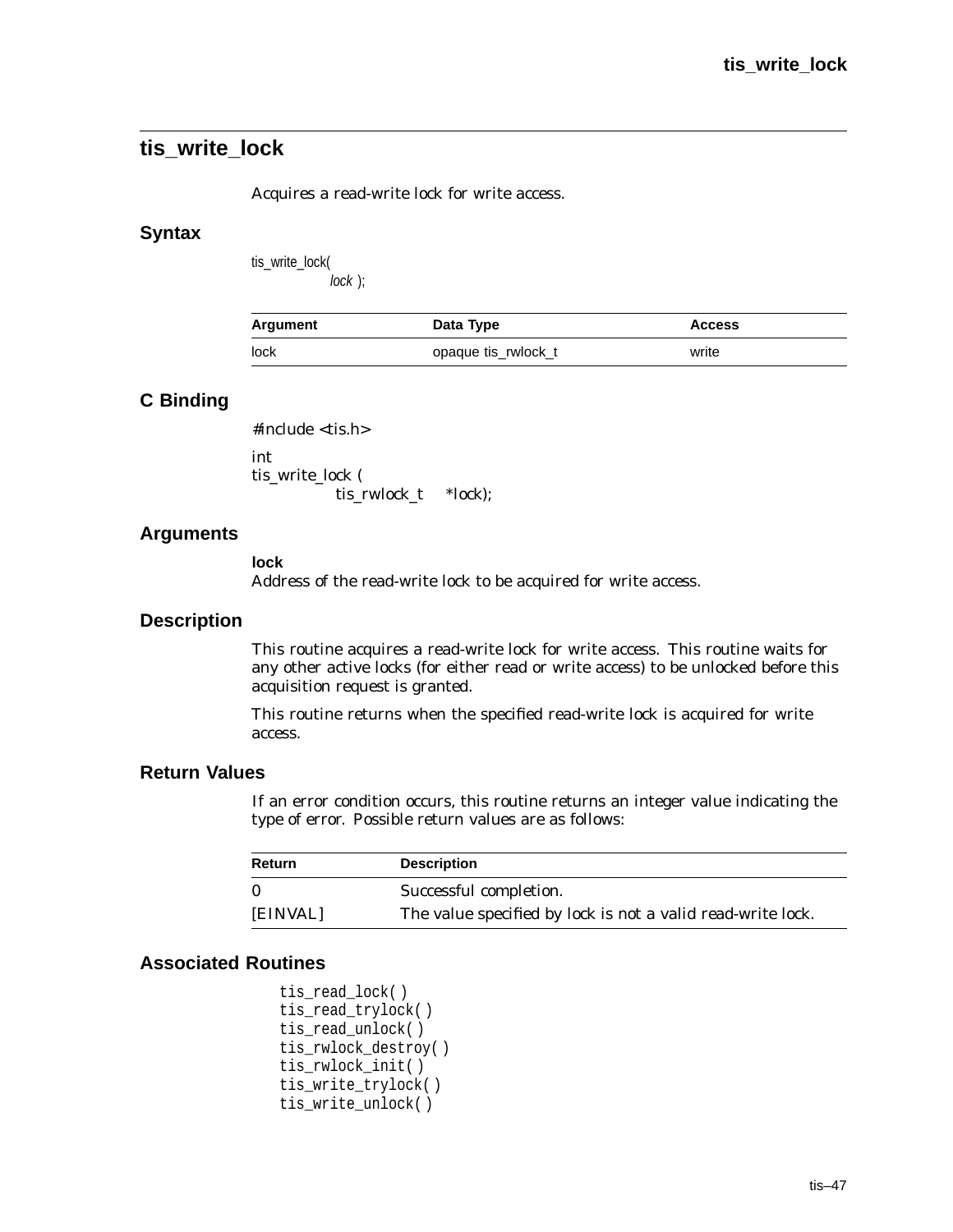# **tis\_write\_trylock**

Attempts to acquire a read-write lock for write access.

#### **Syntax**

tis\_write\_trylock(

lock );

| Argument | Data Type           | <b>Access</b> |
|----------|---------------------|---------------|
| lock     | opaque tis rwlock t | write         |

#### **C Binding**

#include <tis.h>

int tis\_write\_trylock ( tis\_rwlock\_t *\*lock*);

#### **Arguments**

#### **lock**

Address of the read-write lock to be acquired for write access.

#### **Description**

This routine attempts to acquire a read-write lock for write access. The routine attempts to immediately acquire the lock. If the lock is acquired, zero (0) is returned. If the lock is held by another thread (for either read or write access), [EBUSY] is returned and the calling thread does not wait for the write-access lock to be acquired.

Note that it is a coding error to attempt to acquire the lock for write access if the lock is already held by the calling thread. (However, this routine returns [EBUSY] anyway, because no ownership error-checking takes place.)

#### **Return Values**

| <b>Return</b> | <b>Description</b>                                                                      |
|---------------|-----------------------------------------------------------------------------------------|
| $\bf{0}$      | Successful completion, the lock is acquired for write access.                           |
| [EBUSY]       | The lock was not acquired for write access, as it is already<br>held by another thread. |
| [EINVAL]      | The value specified by <i>lock</i> is not a valid read-write lock.                      |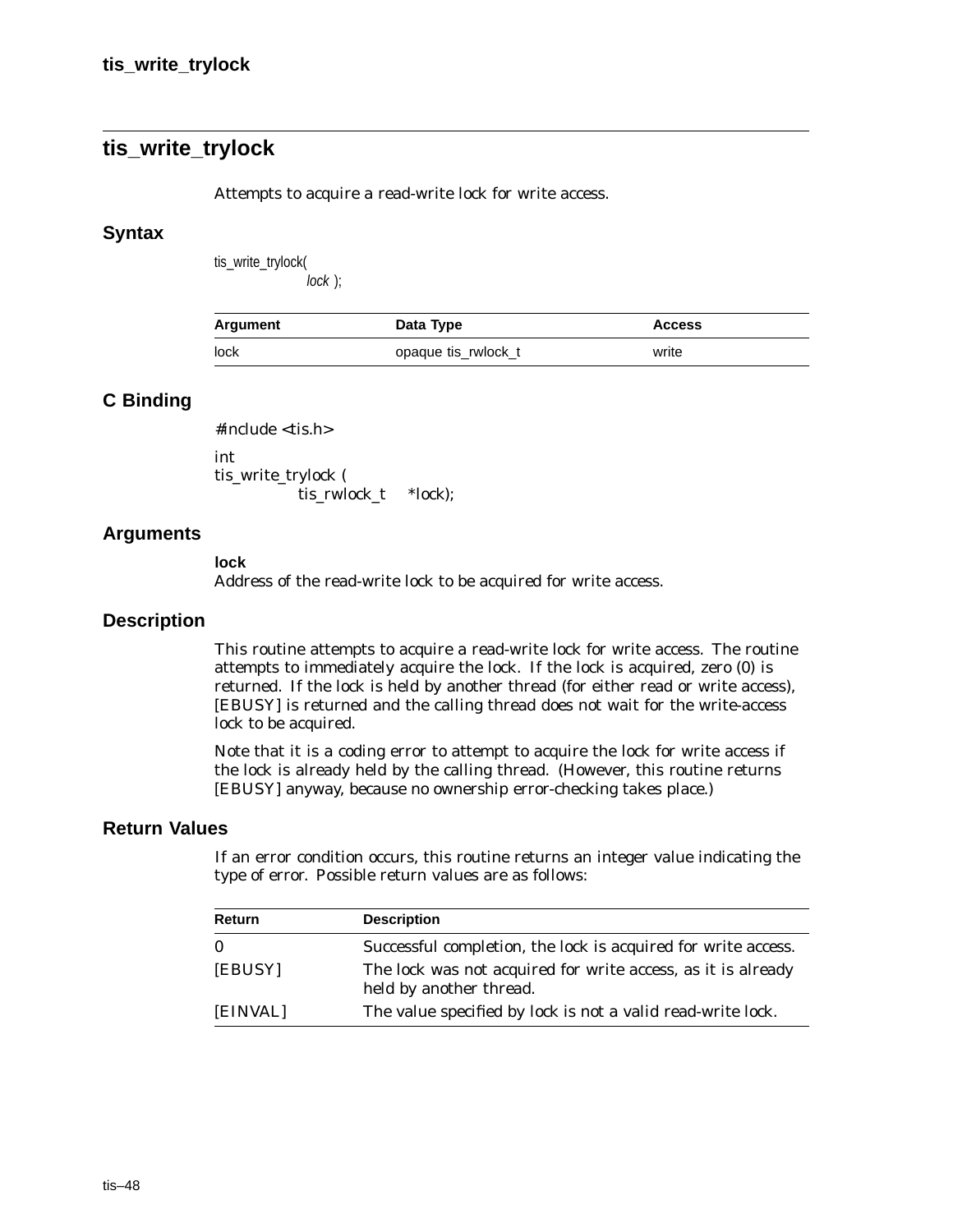# **Associated Routines**

tis\_read\_lock( ) tis\_read\_trylock( ) tis\_read\_unlock( ) tis\_rwlock\_destroy( ) tis\_rwlock\_init( ) tis\_write\_lock( ) tis\_write\_unlock( )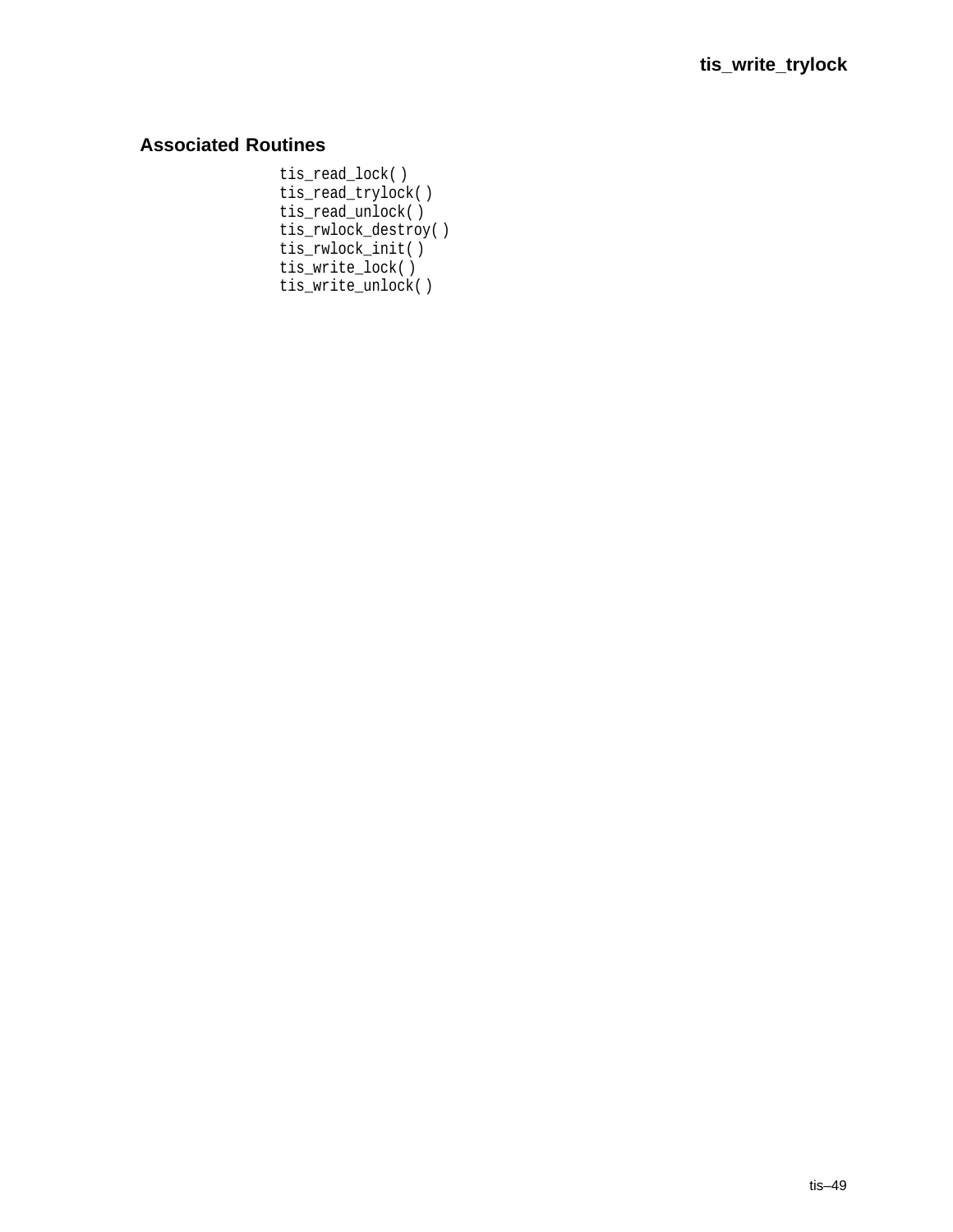# **tis\_write\_unlock**

Unlocks a read-write lock that was acquired for write access.

#### **Syntax**

tis\_write\_unlock(

lock );

| Argument | Data Type           | <b>Access</b> |
|----------|---------------------|---------------|
| lock     | opaque tis rwlock t | write         |

#### **C Binding**

#include <tis.h>

int tis\_write\_unlock ( tis\_rwlock\_t *\*lock*);

#### **Arguments**

**lock**

Address of the read-write lock to be unlocked.

#### **Description**

This routine unlocks a read-write lock that was acquired for write access.

Upon completion of this routine, any thread waiting to acquire the lock for read access will have those acquisitions granted. If no threads are waiting to acquire the lock for read access, then a thread waiting to acquire it for write access will have that acquisition granted.

#### **Return Values**

If an error condition occurs, this routine returns an integer value indicating the type error. Possible return values are as follows:

| Return   | <b>Description</b>                                                 |
|----------|--------------------------------------------------------------------|
| $\Omega$ | Successful completion.                                             |
| [EINVAL] | The value specified by <i>lock</i> is not a valid read-write lock. |

```
tis_read_lock( )
tis_read_trylock( )
tis_read_unlock( )
tis_rwlock_init( )
tis_rwlock_destroy( )
tis_write_lock( )
tis_write_trylock( )
```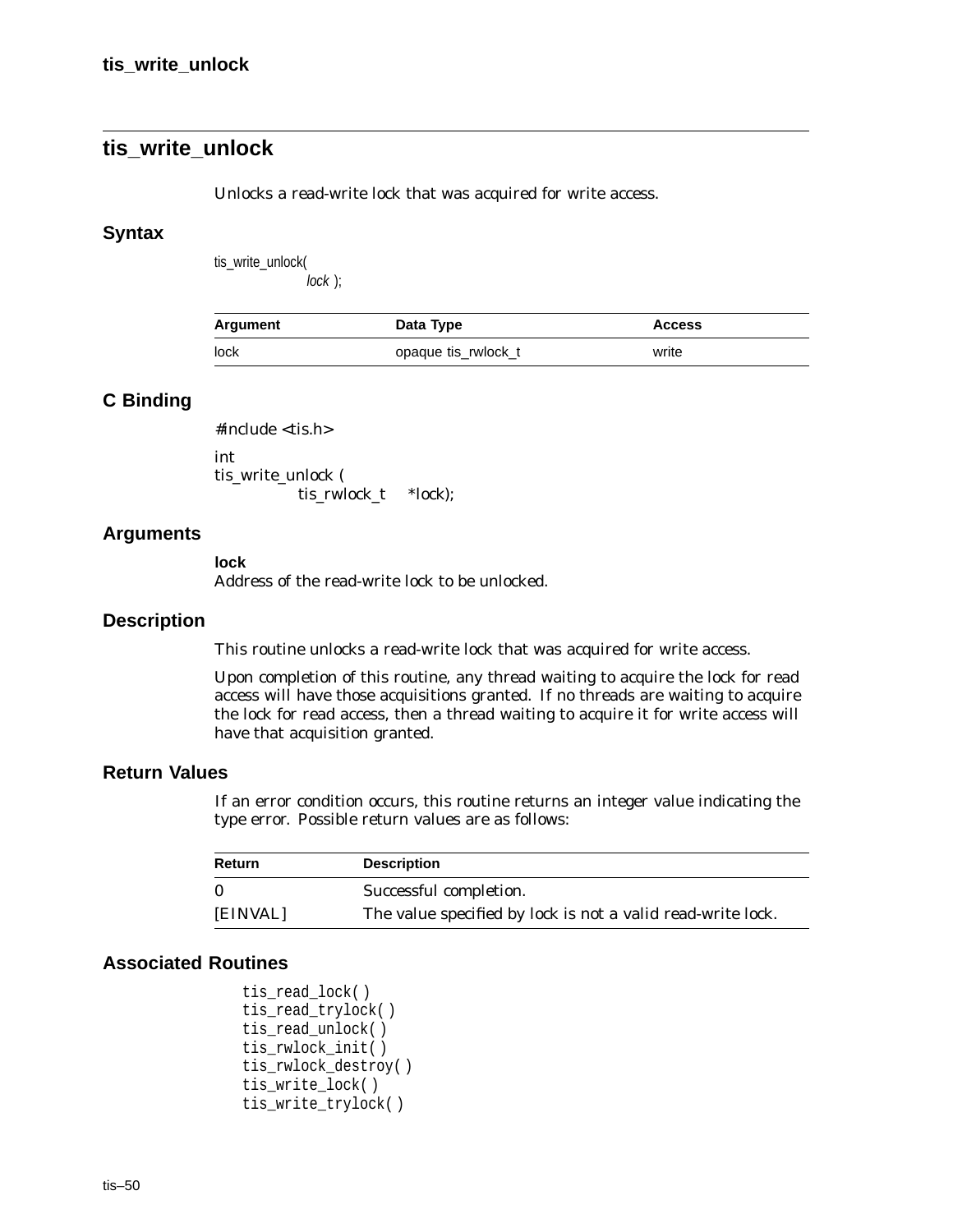# **tis\_yield**

Notifies the scheduler that the current thread is willing to release its processor to other threads of the same or higher priority.

#### **Syntax**

tis\_yield( );

## **C Binding**

int tis\_yield (void);

#### **Arguments**

None

#### **Description**

When threads are not present, this routine has no effect.

This routine notifies the thread scheduler that the current thread is willing to release its processor to other threads of equivalent or greater scheduling precedence. (A thread generally will release its processor to a thread of a greater scheduling precedence without calling this routine.) If no other threads of equivalent or greater scheduling precedence are ready to execute, the thread continues.

This routine can allow knowledge of the details of an application to be used to improve its performance. If a thread does not call  $\text{tis\_yield}($  ), other threads may be given the opportunity to run at arbitrary points (possibly even when the interrupted thread holds a required resource). By making strategic calls to tis\_yield( ), other threads can be given the opportunity to run when the resources are free. This improves performance by reducing contention for the resource.

As a general guideline, consider calling this routine after a thread has released a resource (such as a mutex) which is heavily contended for by other threads. This can be especially important if the program is running on a uniprocessor machine, or if the thread acquires and releases the resource inside a tight loop.

Use this routine carefully and sparingly, because misuse can cause unnecessary context switching that will increase overhead and actually degrade performance. For example, it is counter-productive for a thread to yield while it holds a resource that the threads to which it is yielding will need. Likewise, it is pointless to yield unless there is likely to be another thread that is ready to run.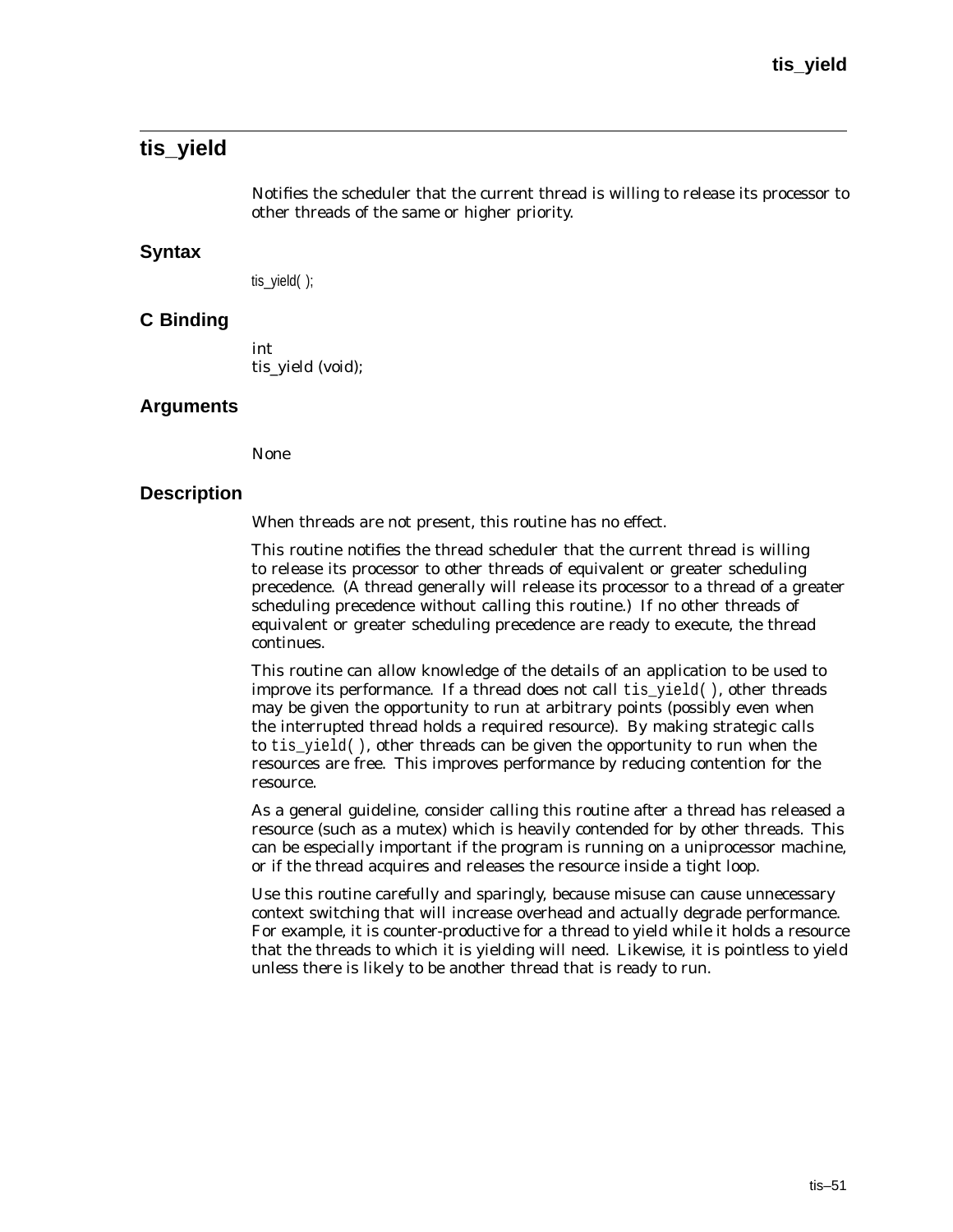# **Return Values**

| Return       | <b>Description</b>                                                  |
|--------------|---------------------------------------------------------------------|
| $\mathbf{0}$ | Successful completion.                                              |
| [ENOSYS]     | The routine tis_yield() is not supported by this<br>implementation. |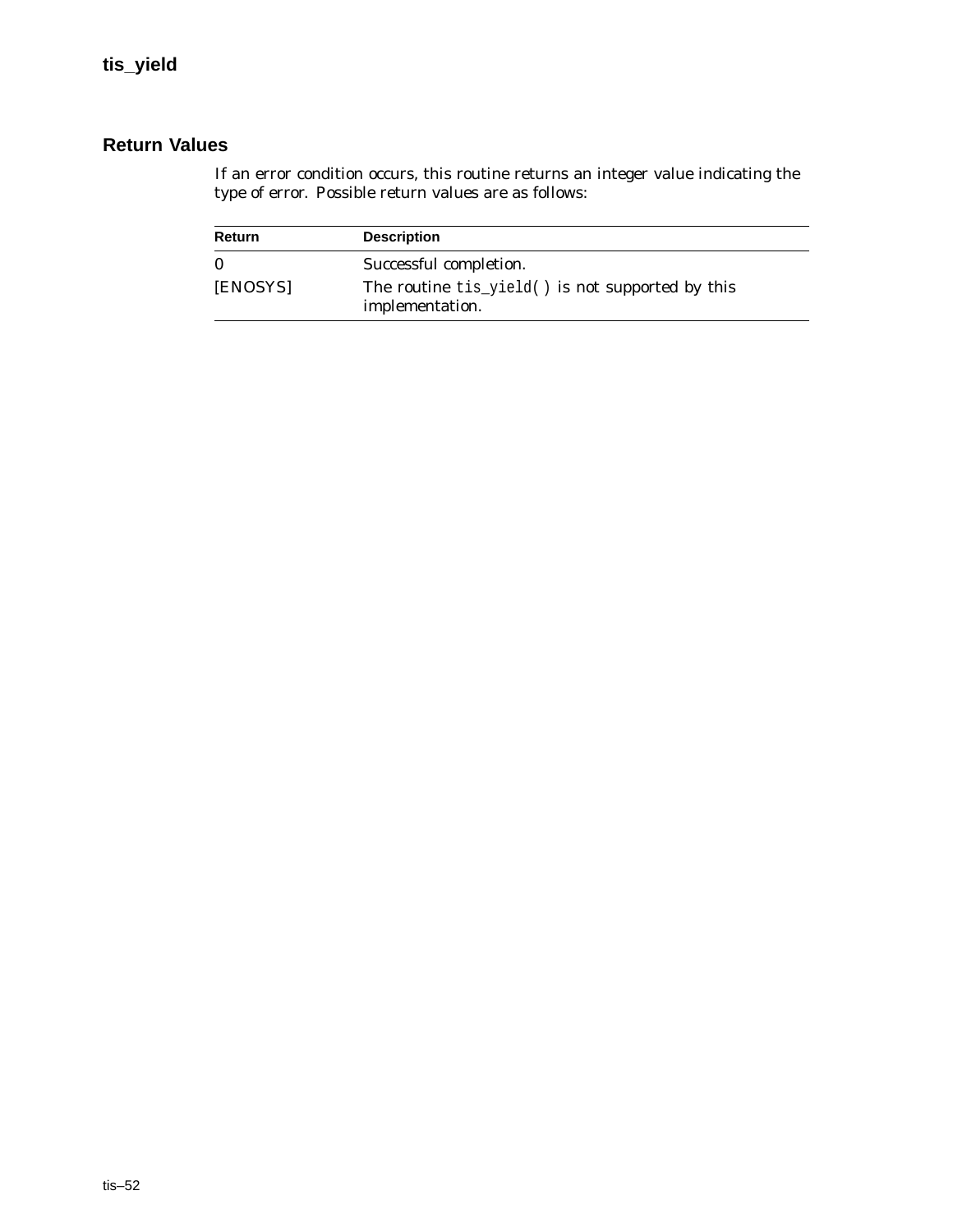# **Part IV Appendixes**

Part IV contains appendixes that provide supporting information about the POSIX Threads Library, such as operating system-specific information, debugging information, and additional reference information.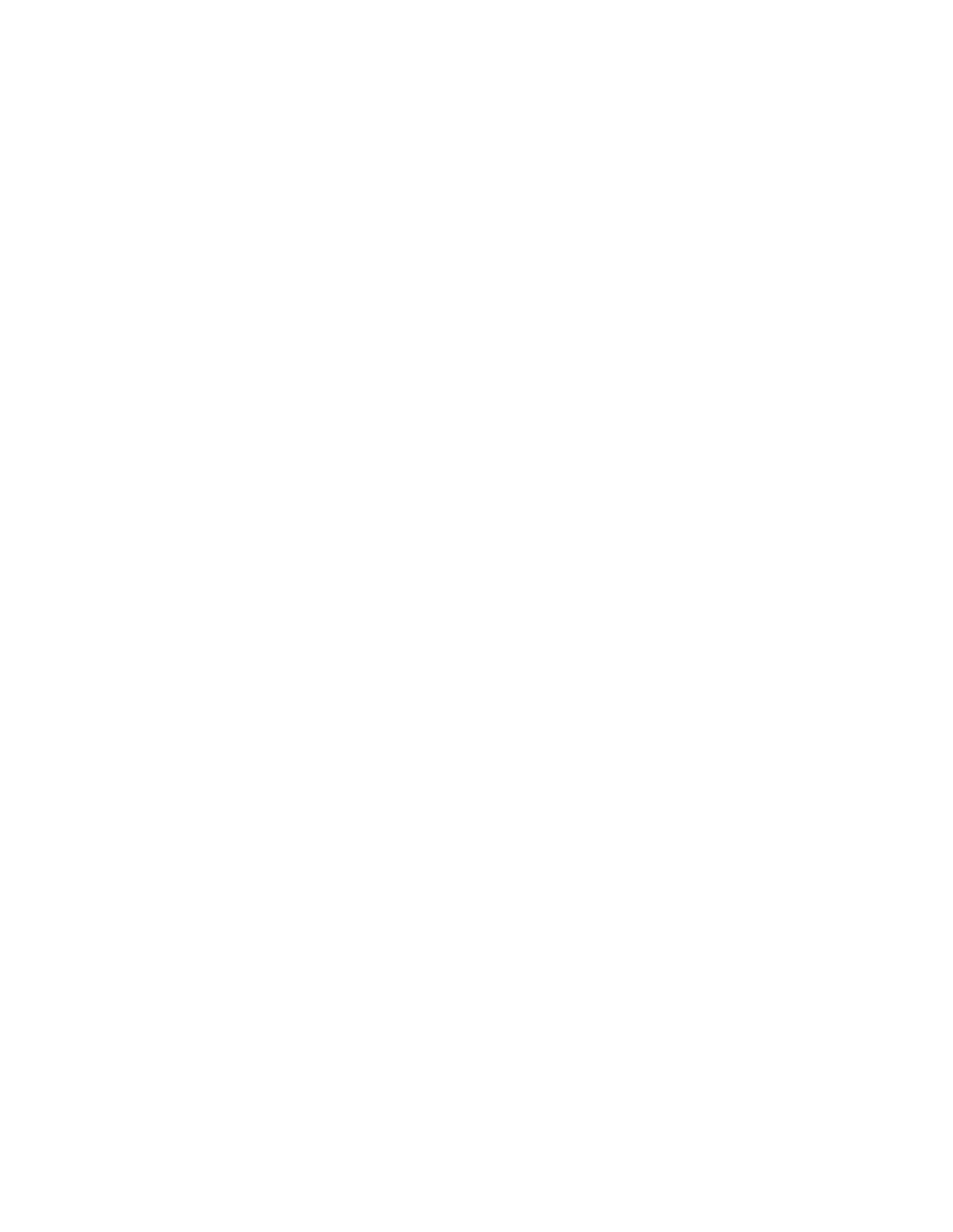**A**

# **Considerations for Tru64 UNIX Systems**

This appendix discusses Threads Library issues specific to Tru64 UNIX systems.

## **A.1 Overview**

The Tru64 UNIX operating system supports multiple concurrent ''execution contexts'' within a process. The Threads Library uses these kernel execution contexts to implement user threads. One important benefit of this is that user threads can run simultaneously on separate processors in a multiprocessor system. Review Section 3.1 for tips for ensuring that your application will work correctly with kernel threads and multiprocessing.

# **A.2 Building Threaded Applications**

The following sections discuss points to consider when building using the Threads Library.

#### **A.2.1 Including Threads Header Files**

Include one of the Threads Library header files shown in Table A–1 in your program to use the appropriate Threads library.

#### **Table A–1 Header Files**

| <b>Header File</b> | <b>Interface</b>                     |
|--------------------|--------------------------------------|
| pthread.h          | <b>POSIX</b> routines                |
| tis.h              | Thread-independent services routines |

Do not include more than one of these header files in your module.

#### **A.2.2 Building Multithreaded Applications from Threads Libraries**

Multithreaded applications are built using shared libraries. For a description of shared libraries, see the Tru64 UNIX Programmer's Guide.

Table A–2 contains the libraries supported for multithreaded programming.

**Table A–2 Tru64 UNIX Shared Libraries for Multithreaded Programs**

| libpthreads.so | Shared version of Threads Library "legacy" package,<br>implementing the Compaq-proprietary CMA (or cma) and<br>POSIX 1003.4a/Draft 4 (d4 or DCEthreads) interfaces. |
|----------------|---------------------------------------------------------------------------------------------------------------------------------------------------------------------|
| libpthread.so  | Shared version of the POSIX threads package. Requires<br>libexc.so and libc.so                                                                                      |

(continued on next page)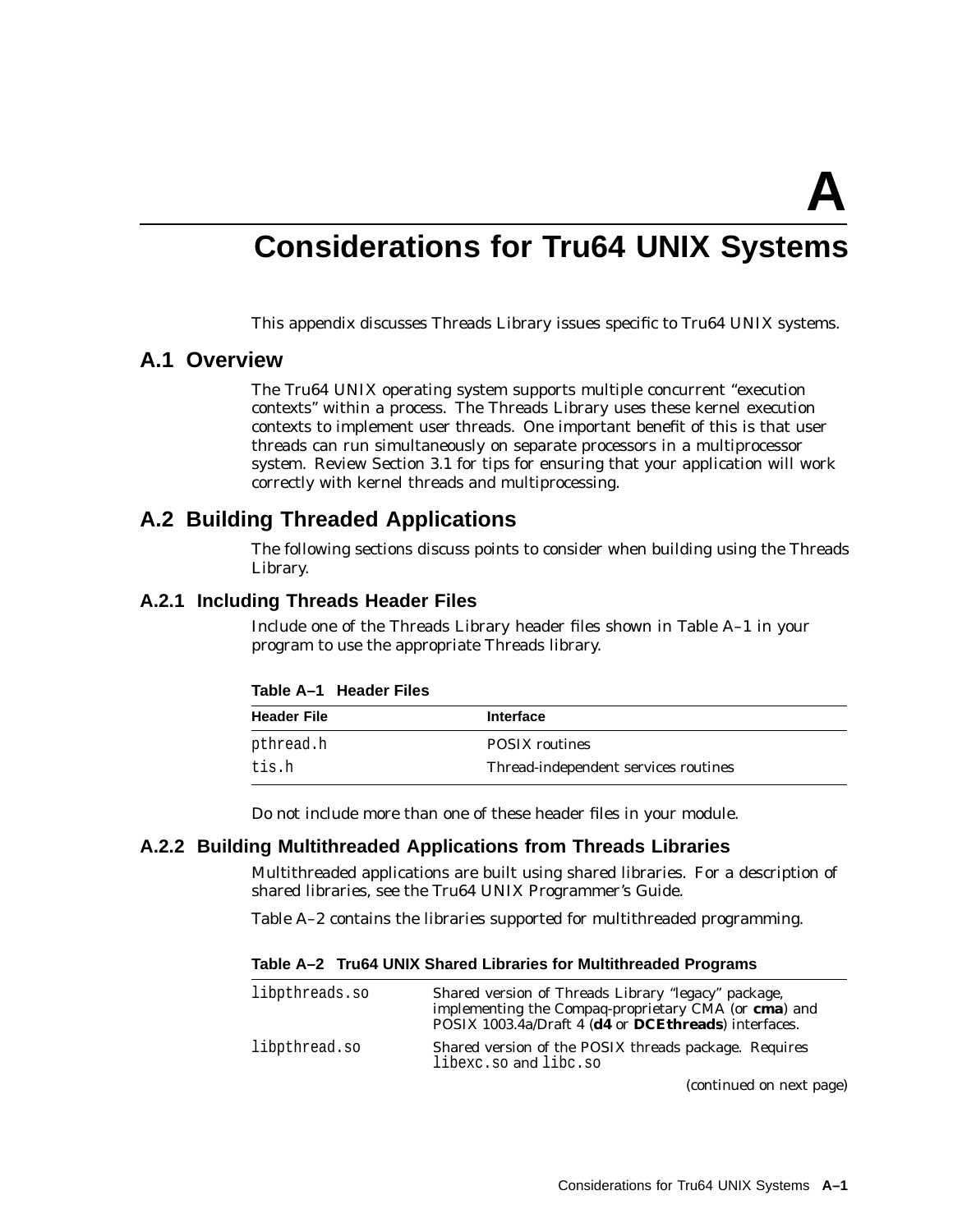| libexc.so | Shared version of Tru64 UNIX exception support package.      |
|-----------|--------------------------------------------------------------|
| libc.so   | Shared version of the C language run-time library (libc.so). |

|  | Table A–2 (Cont.)   Tru64 UNIX Shared Libraries for Multithreaded Programs |  |  |  |
|--|----------------------------------------------------------------------------|--|--|--|
|--|----------------------------------------------------------------------------|--|--|--|

Build a multithreaded application using shared versions of libexc, libpthread, and libc using this command:

% **cc -o myprog myprog.c -pthread**

If you use a compiler front-end or other (not C) language environment that does not support the -pthread compilation switch, you must provide the - D\_REENTRANT compilation switch (or equivalent) at compilation, and link as shown in Section A.2.3.

#### **A.2.3 Linking Multithreaded Shared Libraries**

The ld command does not support the -pthread or -threads switch. Normally, programs can be compiled and linked from the cc command. If you must link using the ld command, you must list the shared libraries in the proper order. The libc library should be the last library referenced, libexc should immediately precede libc, and the thread libraries should precede libexc.

For libraries that use only the **pthread** interface, use the following:

ld <...> -lpthread -lexc -lc

If using the **cma** or **d4** interfaces, use the following:

ld <...> -lpthreads -lpthread -lexc -lc

Also, cc -pthread (or cc -threads) causes the compiler to replace any libraries that have special thread-safe alternatives. These libraries have the same name ending in  $-r$ . For example,  $cc$  -pthread  $-0$  foo  $-l$  bar, if there is a libbar.so and libbar  $r.s$ , would use the latter. When linking with the 1d command, you must perform that search and replacement yourself.

**Note**

If you build software (whether applications or libraries) that links against the static version of a Threads library, you must not require developers who use your software to link against any library that dynamically loads any Threads shared library, such as libpthread.so.

# **A.2.4 Compiling Applications With the tis Interface**

Applications that use the Compaq-proprietary thread-independent services (or **tis**) interface should include the tis.h header file and link against the shared C run-time library (libc.so).

# **A.3 Two-Level Scheduling on Tru64 UNIX Systems**

Under Tru64 UNIX Version 4.0 and later, the Threads Library implements a **twolevel scheduling** model. The thread library schedules ''user threads'' onto kernel execution contexts (often known as "kernel threads" or "virtual processors"), just as Tru64 UNIX schedules processes onto the processors of a multiprocessing machine.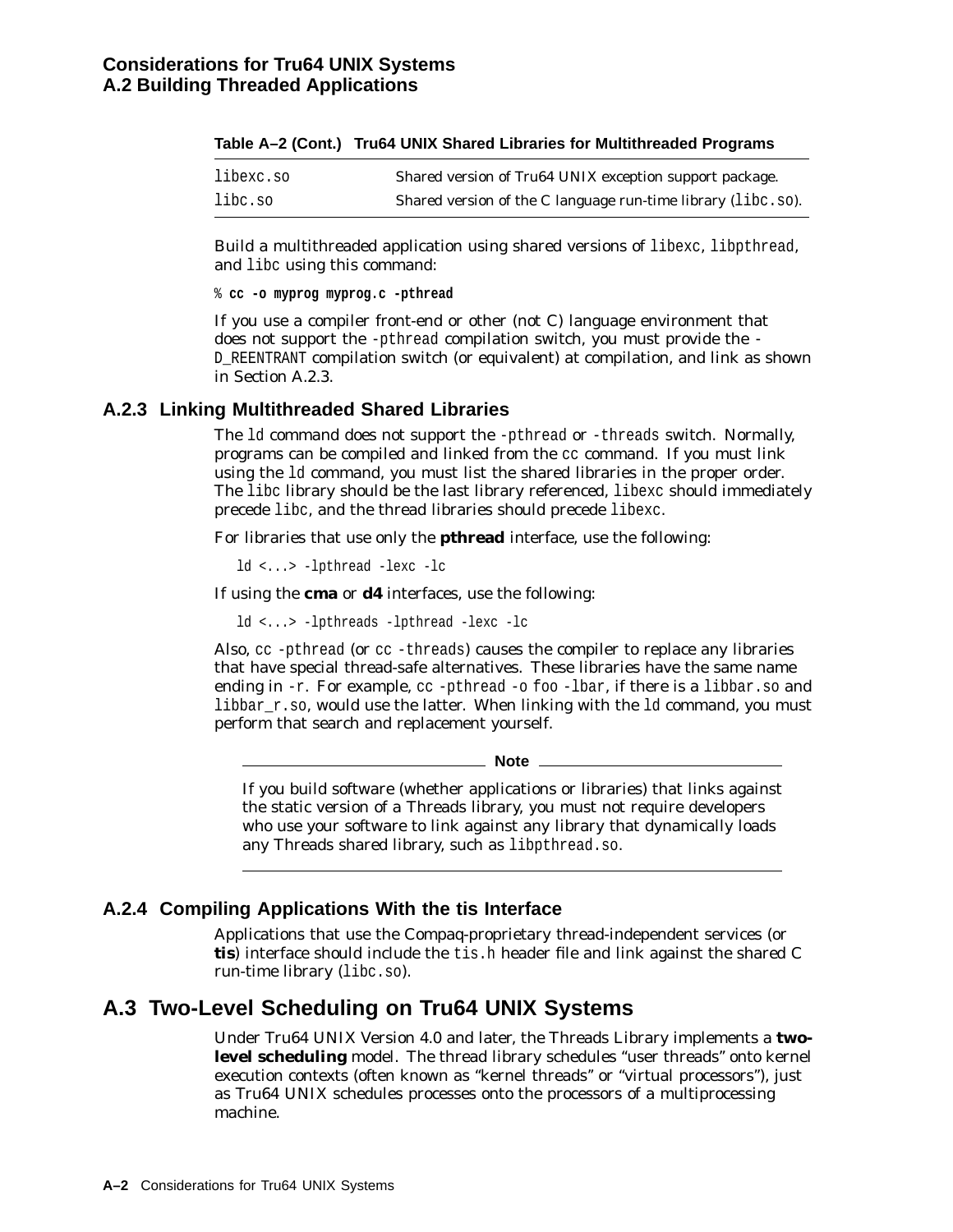A user thread is executed on a kernel thread until it blocks or exhausts its timeslice quantum. Then, the Threads Library schedules a new user thread to run. While the Threads Library is scheduling user threads onto kernel threads, the Tru64 UNIX kernel is independently scheduling those kernel threads to run on physical processors. The term ''two-level scheduling'' refers to this relationship.

This division allows most thread scheduling to take place completely in user mode, without the intervention of the kernel. Since a thread context switch does not involve any privileged information, it can be done much more efficiently in user mode.

The key to making the two-level scheduling model work is efficient two-way communication between the Threads Library and the Tru64 UNIX kernel. When a thread blocks in the kernel, the Threads Library scheduler is notified so that it can schedule another thread to take advantage of the idle kernel thread. This mechanism, sometimes referred to as an **upcall**, is inspired by original research on scheduler activations at the University of Washington. (See *Scheduler Activations: Effective Kernel Support for the User-Level Management of Parallelism* by Anderson, Bershad, Lazowska, and Levy; ACM Operating Systems Review Volume 25, Number 5, *Proceedings of the Thirteenth ACM Symposium on Operating Systems Principles, October 13-16, 1991*).

## **A.3.1 Use of Kernel Threads**

Tru64 UNIX kernel threads are created as they are needed by the application. The number of kernel threads that the Threads Library creates is limited by normal Tru64 UNIX configuration limits regarding user and system thread creation. Normally, however, the Threads Library creates one kernel thread for each actual processor on the system, plus a "manager thread" for bookkeeping operations.

The Threads Library does not delete these kernel threads or let them terminate. Kernel threads not currently needed are retained in an idle state until they are needed again. (These idled kernel threads are deleted by the kernel if they remain idle for a long time.) When the process terminates, all kernel threads in the process are reclaimed by the kernel.

The Threads Library scheduler can schedule any user thread onto any kernel thread. Therefore, a user thread can run on different kernel threads at different times. Normally, this should pose no problem. However, for example, the kernel thread ID as reported by the dbx or Ladebug debuggers (in ''native'' \$threadlevel) can change at any time.

## **A.3.2 Support for Realtime Scheduling**

The Threads Library supports Tru64 UNIX realtime scheduling. This allows you to set the scheduling policy and priority of threads. By default, threads are created using process contention scope. This means that the full range of POSIX.1 scheduling policy and priority is available. However, threads running in process contention scope do not preempt lower-priority threads in another process. For example, a thread in process contention scope with SCHED\_FIFO policy and maximum priority 63 will not preempt a thread in another process running with SCHED\_FIFO and lower priority.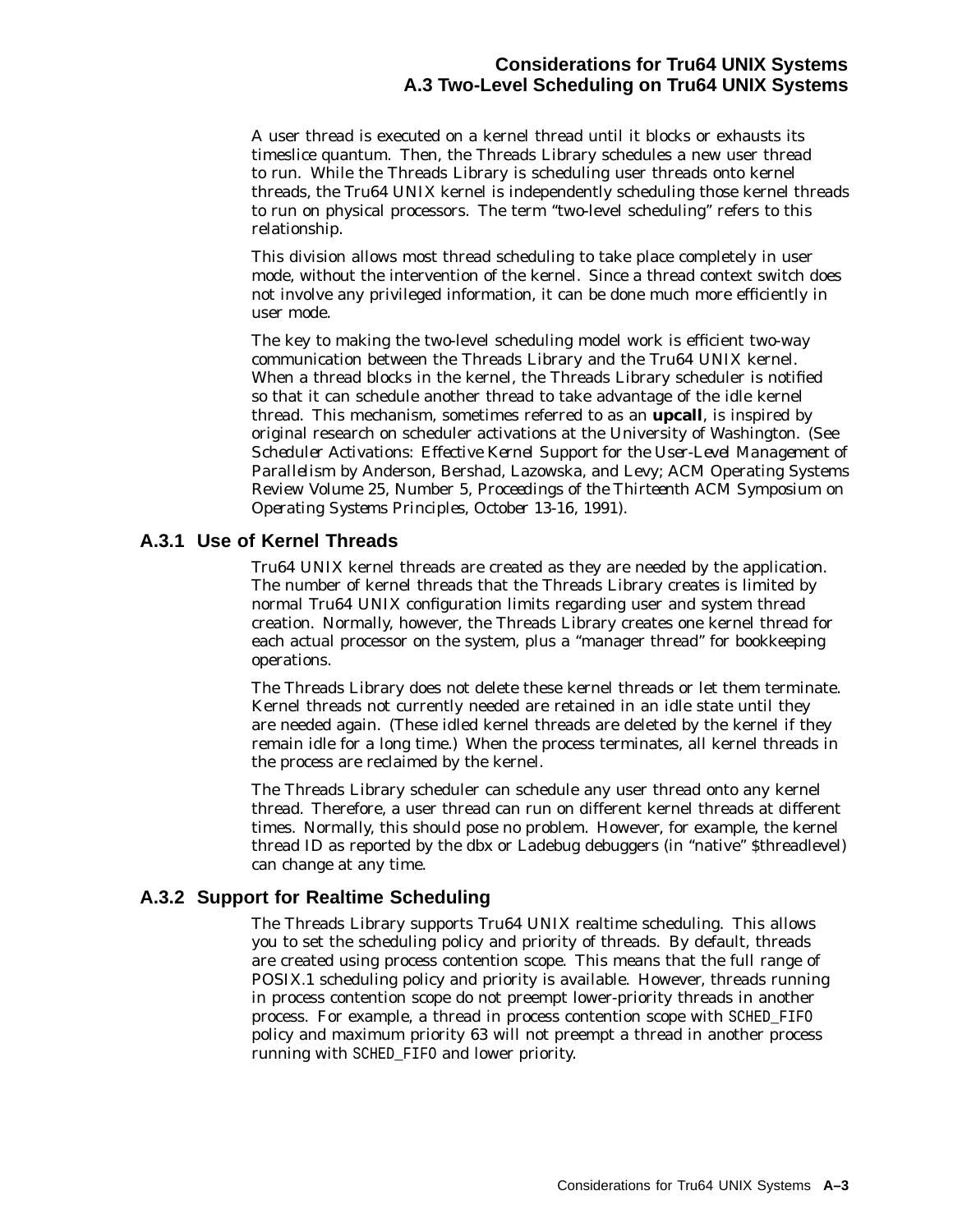## **Considerations for Tru64 UNIX Systems A.3 Two-Level Scheduling on Tru64 UNIX Systems**

In contrast, system contention scope means that each thread created by the program has a direct and unique binding to one kernel execution context. A system contention scope thread competes against all threads in the system and will preempt any thread with lower priority. For this reason, the priority range of threads in system contention scope is restricted unless running with root privilege.

Specifically, a thread with SCHED\_FIFO policy cannot run at a priority higher than 18 without privilege, since doing so could lock out all other users on the system until the thread blocked. Threads at any other scheduling policy (including SCHED\_RR) can run at priority 19 because they are subject to periodic timeslicing by the system. For more information, see the *Tru64 UNIX Realtime Programming Guide*.

If your program lacks necessary privileges, attempting to call the following routines for a thread in system contention scope returns the error value [EPERM]:

| pthread_attr_setschedpolicy() | ( <i>Error returned by</i> pthread create() at<br><i>thread creation</i> ) |
|-------------------------------|----------------------------------------------------------------------------|
| pthread_attr_setschedparam()  | ( <i>Error returned by</i> pthread create() at<br><i>thread creation</i> ) |
| pthread_setschedparam()       |                                                                            |

Prior to Tru64 UNIX Version 4.0, all threads used only system contention scope. In Tru64 UNIX Version 4.0, all threads created using the **pthread** interface, by default, have process contention scope.

# **A.4 Thread Cancelability of System Services**

Tru64 UNIX supports the required system cancelation points specified by the POSIX.1 standard and by the Single UNIX Specification, Version 2 (UNIX98).

For legacy multithreaded applications, note that threads created using the **cma** or **d4** interfaces will not be cancelable at any system call. (Here "system call" means any function without the pthread\_ prefix.) If system call cancelation is required, you must write code using the **pthread** interface.

**Note**

It is not legal, or supported, to call any Tru64 UNIX system function with asynchronous cancelability type. You cannot "work around" the lack of system call cancelation using asynchronous cancelability.

For more information, see Section 2.3.7.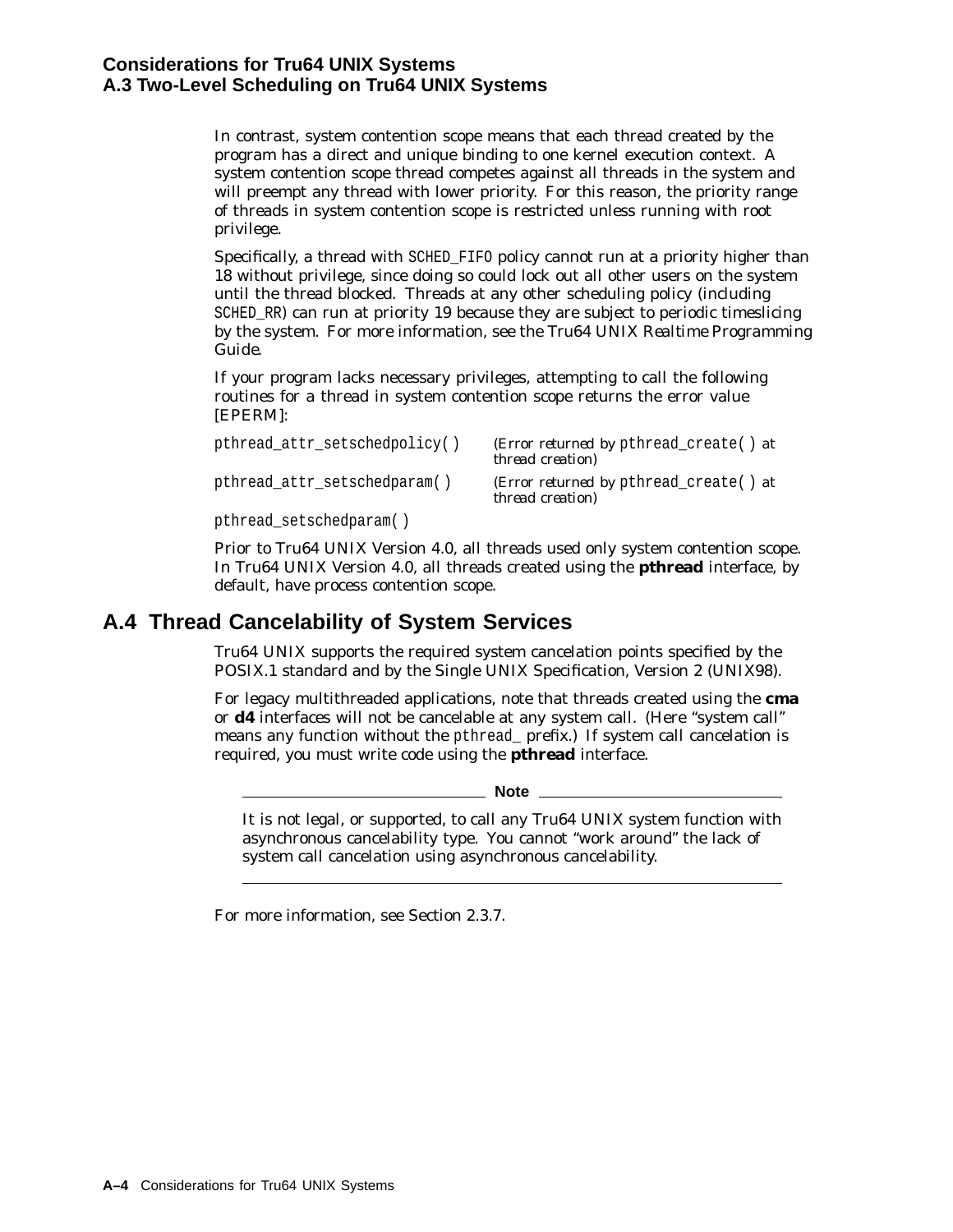### **Considerations for Tru64 UNIX Systems A.4 Thread Cancelability of System Services**

## **A.4.1 Cancelation Points**

The following functions are cancelation points (as defined by the Single UNIX Specification, Version 2 (SUSV2)):

| accept()                   | send()         |
|----------------------------|----------------|
| aio_suspend()              | sendmsg()      |
| close()                    | sendto()       |
| connect()                  | shutdown()     |
| creat()                    | siqpause()     |
| fcntl() (for cmd F SETLKW) | sigsuspend()   |
| fsync()                    | sigtimedwait() |
| qetmsq()                   | siqwait()      |
| getpmsg()                  | siqwaitinfo()  |
| lockf()                    | sleep()        |
| mq_receive()               | system()       |
| mq_send()                  | tcdrain()      |
| msqrt()                    | t close()      |
| msgsnd()                   | t connect()    |
| msync()                    | t_listen()     |
| nanosleep()                | $t_{rv}$       |
| open()                     | t_rcvconnect() |
| pause()                    | t rcvrel()     |
| poll()                     | t rcvreldata() |
| pread()                    | t rcvudata()   |
| pthread cond timedwait()   | $t_{rv}$       |
| pthread_cond_wait()        | t_rcvvudata()  |
| pthread_delay_np()         | $t\_snd()$     |
| pthread_join()             | t sndrel()     |
| pthread testcancel()       | t sndreldata() |
| putmsq()                   | t sndudata()   |
| putpmsg()                  | t sndv         |
| pwrite()                   | t sndvudata()  |
| read()                     | usleep()       |
| readv()                    | wait()         |
| recv()                     | wait3()        |
| recyfrom()                 | waitid()       |
| recvmsq()                  | waitpid()      |
| select()                   | write()        |
| sem wait()                 | writev()       |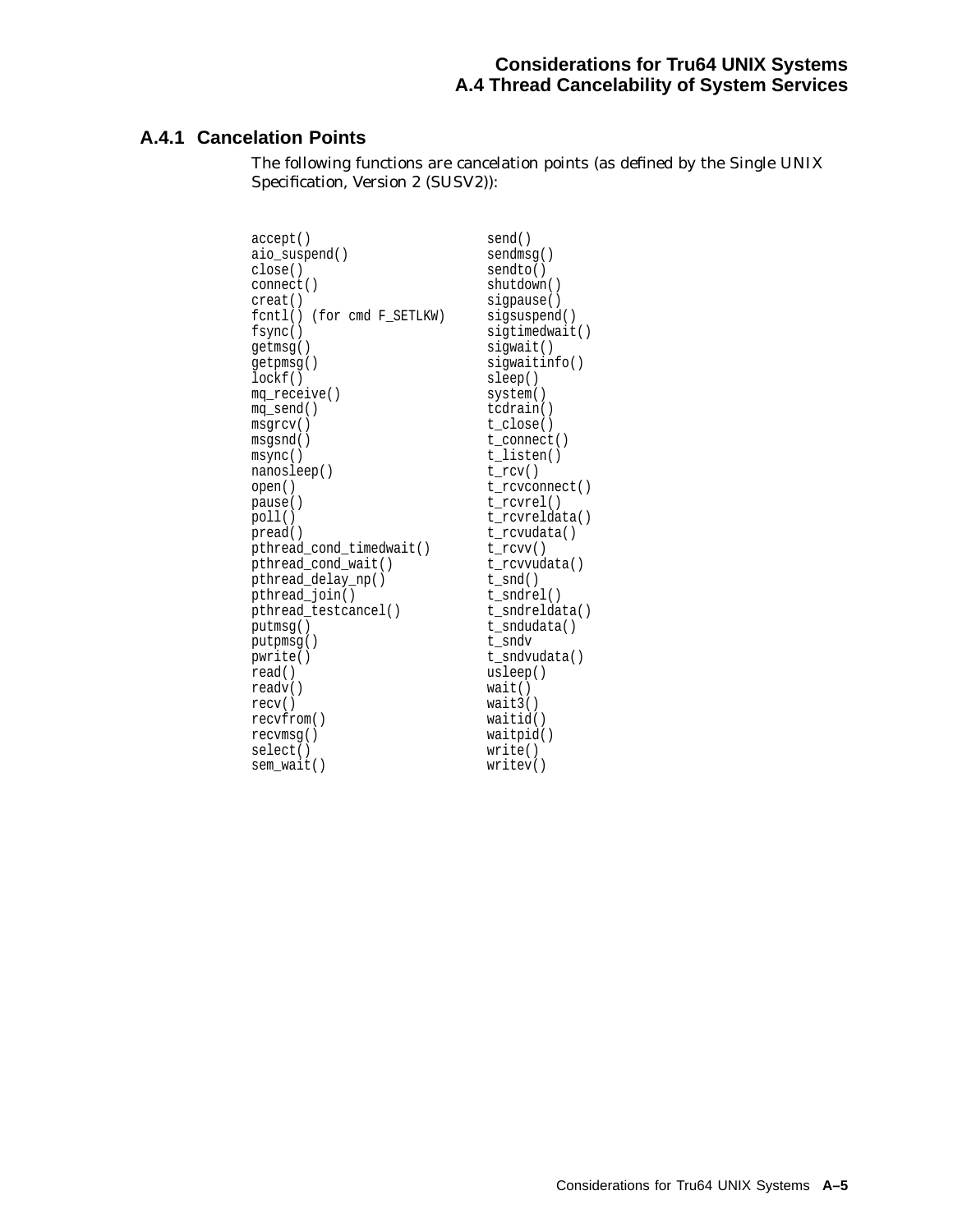## **A.4.2 Conditional or Future Cancelation Points**

These functions may not cause delivery of a pending cancel, and cancelation may not interrupt a blocking state. Some will recognize cancelation only under some conditions (for example, if printf( ) flushes a standard I/O buffer to the file stream). Others may currently not be coded to recognize cancelation, but may be changed in the future. All code should be prepared to handle cancelation at these calls, but must not depend on cancelation at these calls.

| closedir()            | qetchar()          | perror()           |
|-----------------------|--------------------|--------------------|
| closelog()            | getchar_unlocked() | popen()            |
| ctermid()             | qetcwd()           | print()            |
| dbm_close()           | getdate()          | putc()             |
| dbm delete()          | getgrent()         | putc_unlocked()    |
| dbm fetch()           | qetqrqid()         | putchar()          |
| dbm_nextkey()         | getgrgid_r()       | putchar_unlocked() |
| dbm_open()            | getgrnam()         |                    |
| dbm store()           | qetqrnam r()       | puts()             |
| dlclose()             | gethostbyaddr()    | pututxline()       |
| dlopen()              | qethostbyname()    | putw()             |
| endgrent()            | qethostent()       | putwc()            |
| endhostent()          | qethostname()      | putwchar()         |
| endnetent()           | getlogin()         | readdir()          |
| endprotoent()         | getlogin_r()       | $readdir_r()$      |
| endpwent()            | getnetbyaddr()     | remove()           |
| endservent()          | qetnetbyname()     | rename()           |
| endutxent()           | qetnetent()        | rewind()           |
| fclose()              | getprotobynumber() | rewinddir()        |
| fcntl() (for any cmd) | qetprotobyname()   | scanf()            |
| fflush()              | getpwent()         | seekdir()          |
| $f$ qetc $()$         | qetpwnam()         | semop()            |
| fgetpos()             | getpwnam_r()       | setgrent()         |
| fgetss()              | getpwuid()         | sethostent()       |
| fgetwc()              | getpwuid_r()       | setnetent()        |
| fgetws()              | gets()             | setprotoent()      |
| fopen()               | qetservbyname()    | setpwent()         |
| fprint()              | getservbyport()    | setservent()       |
| fputc()               | qetservent()       | setutxent()        |
| fputs()               | qetutxent()        | strerror()         |
| fputwc()              | getutxid()         | syslog()           |
| fputws()              | getutxline()       | tmpfile()          |
| freq()                | getw()             | tempname()         |
| freopen()             | getwc()            | ttyname()          |
| f <sub>scant()</sub>  | getwchar()         | ttyname $r()$      |
| fseek()               | qetwd()            | unqetc()           |
| fseeko()              | glob()             | ungetwc()          |
| fsetpos()             | iconv close()      | unlink()           |
| ftell()               | iconv_open()       | vfprint()          |
| ftello()              | $i$ oct $l()$      | vfwprint()         |
| ftw()                 | lseek()            | vprint()           |
| fwprint()             | mkstemp()          | vwprintf()         |
| fwrite()              | nftw()             | wprint(f)          |
| fwscanf()             | opendir()          | wscanf()           |
| qetc()                | openlog()          |                    |
| getc_unlocked()       | pclose()           |                    |
|                       |                    |                    |

Note that appropriate non-standard functions that do not appear in the preceding list might become cancelation points in the future. Tru64 UNIX will also implement new cancelation points, as specified by future revisions of the relevant formal or consortium standard bodies.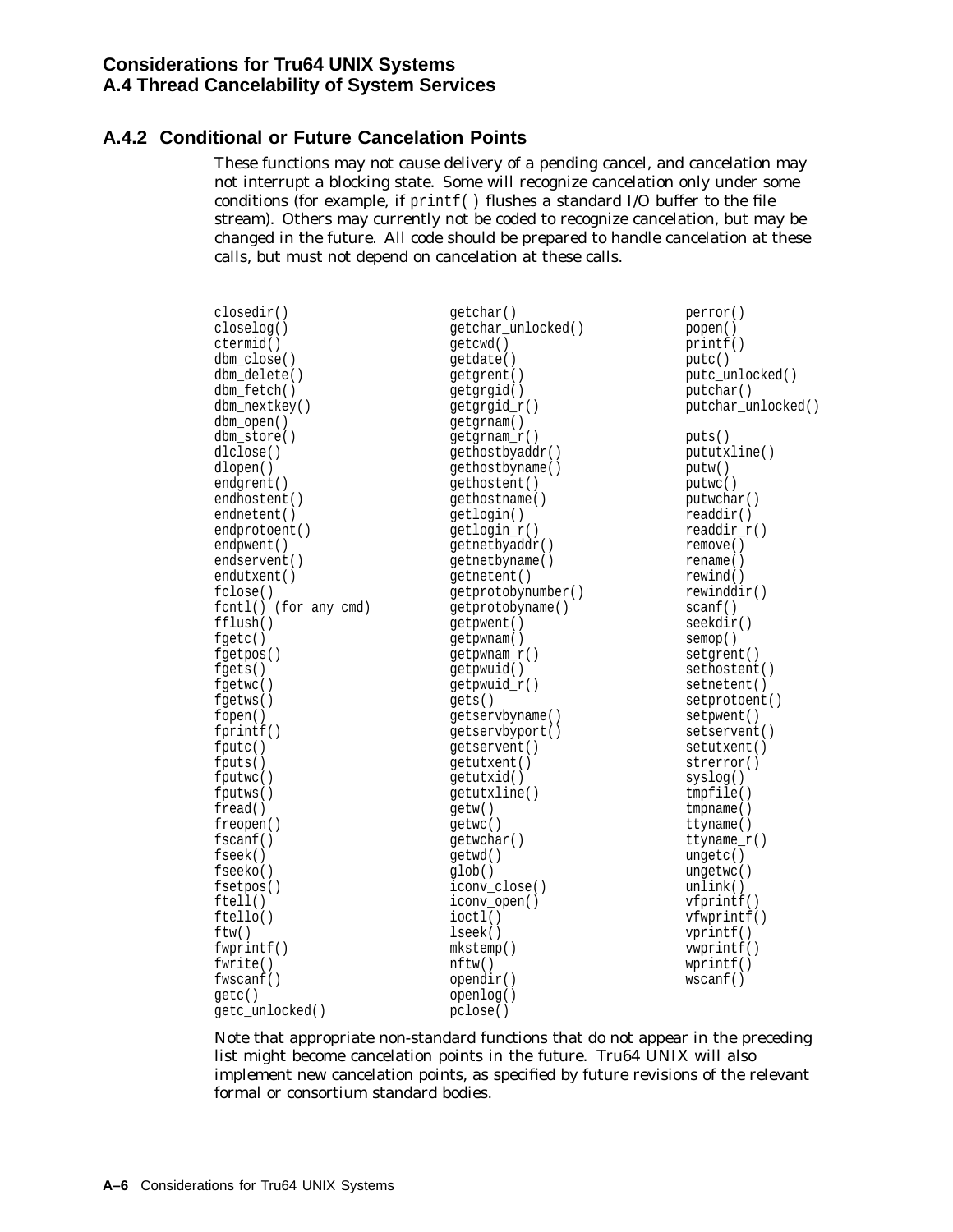# **A.5 Using Signals**

This section discusses signal handling based on the POSIX.1 standard.

Tru64 UNIX Version 4.0 introduced the full POSIX.1 signal model. In previous versions, ''synchronous'' signals (those resulting from execution errors, such as SIGSEGV and SIGILL) could have different signal actions for each thread. Prior to Tru64 UNIX Version 3.2, all threads shared a common, processwide signal mask, which meant one thread could not receive a signal while another had the signal blocked.

Under Tru64 UNIX Version 4.0 and later, all signal actions are processwide. That is, when any thread uses *sigaction* or equivalent to either set a signal handler, or to modify the signal action (for example, to ignore a signal), that action will affect all threads. Each thread has a private signal mask so that it can block signals without affecting the behavior of other threads.

Prior to Tru64 UNIX Version 4.0, asynchronous signals were processed only in the main thread. In Tru64 UNIX Version 4.0, any thread that does not have the signal masked can process the signal.

**Note**

To support binary compatibility, for a thread created by a **cma** or **d4** interface routine, the thread starts with all asynchronous signals blocked.

## **A.5.1 POSIX sigwait Service**

The POSIX 1003.1 sigwait( ) service allows any thread to block until one of a specified set of signals is delivered. A thread can wait for any of the asynchronous signals except for SIGKILL and SIGSTOP.

For example, you can create a thread that blocks on a sigwait( ) routine for SIGINT, rather than handling a Ctrl/C in the normal way. This thread could then cancel other threads to cause the program to shut down the current activities.

Following are two reasons for avoiding signals:

- Signals cannot be used in a modular way in a multithreaded program.
- Signals, used as an asynchronous programming technique, are unnecessary in a multithreaded program.

In a multithreaded program, signal handlers cannot be used in a modular way because there is only one signal handler routine for all of the threads in an application. If two threads install different signal handlers for the signal, all threads will dispatch to the last handler when they receive the signal.

Most applications should avoid using asynchronous programming techniques with threads. For example, techniques that rely on timer and I/O signals are usually more complicated and errorprone than techniques that rely on simply waiting synchronously within a thread. Furthermore, most of the thread services are not supported for use in signal handlers, and most run-time library functions cannot be used reliably inside a signal handler.

Some I/O intensive code may benefit from asynchronous I/O, but these programs will generally be more difficult to write and maintain than "pure" threaded code.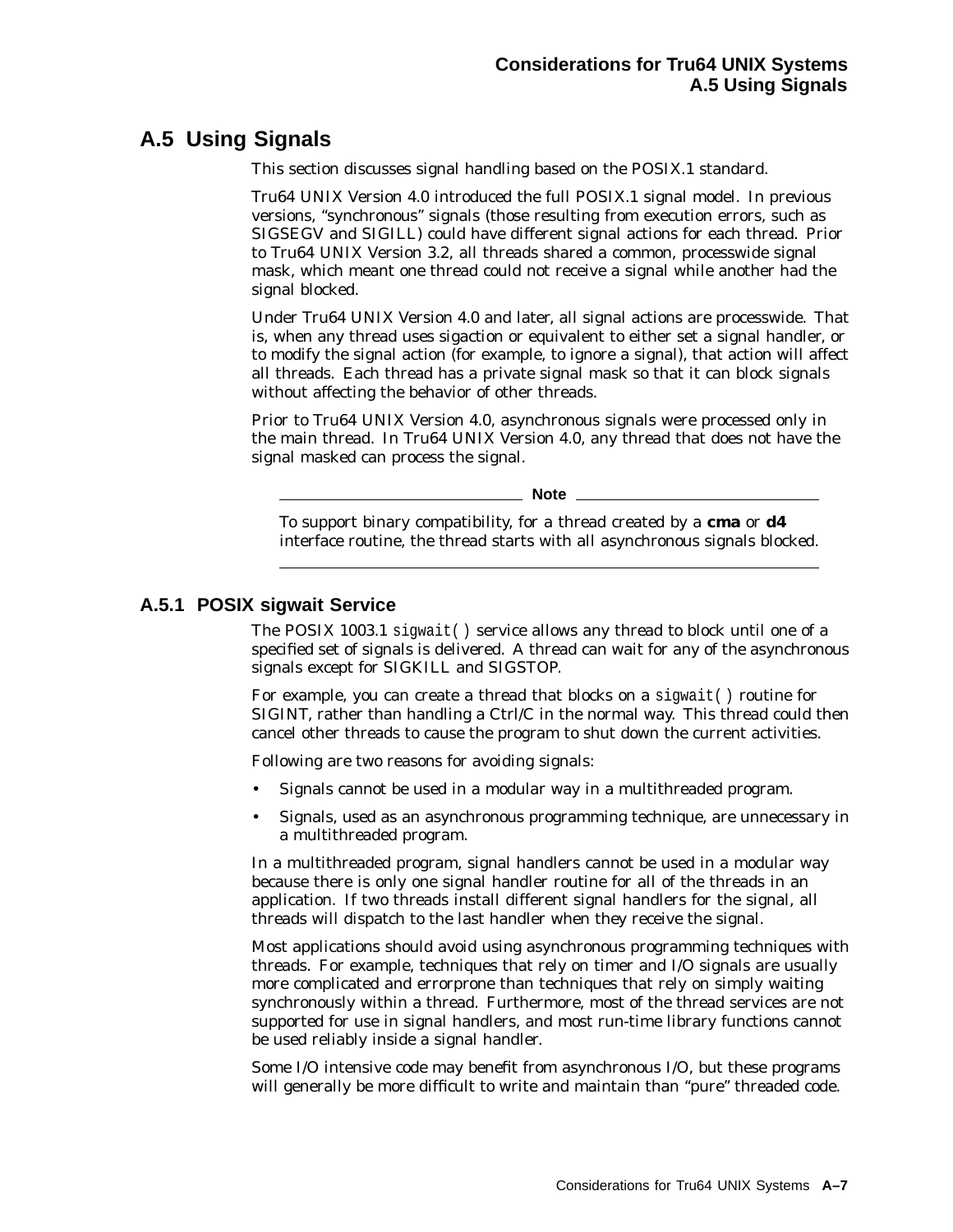A thread should not wait for a synchronous signal. This is because synchronous signals are the result of an error during the execution of a thread, and if the thread is waiting for a signal, then it is not executing. Therefore, a synchronous signal cannot occur for a particular thread while it is waiting, and the thread will wait forever.

The POSIX.1 standard requires that the thread block the signals for which it will wait before calling sigwait (). For reliable operation, the signals should be blocked in all threads. Otherwise, the signal might be delivered to another thread before the sigwait thread calls sigwait( ), or after it has returned with another signal.

## **A.5.2 Handling Synchronous Signals as Exceptions**

For the signals traditionally representing synchronous errors in the program, the Threads Library catches the signal and converts it into an equivalent exception. This exception is then propagated up the call stack in the current thread and can be caught and handled using the normal exception catching mechanisms.

Table A–3 lists Tru64 UNIX signals that are reported as exceptions by default. If any thread declares an action for one of these signals (using  $\text{sigmoid}(2)$  or equivalent), no thread in the process can receive the exception.

| Signal         | <b>Exception</b>       |
|----------------|------------------------|
| <b>SIGILL</b>  | pthread_exc_illinstr_e |
| <b>SIGIOT</b>  | pthread_exc_SIGIOT_e   |
| <b>SIGEMT</b>  | pthread_exc_SIGEMT_e   |
| <b>SIGFPE</b>  | pthread_exc_aritherr_e |
| <b>SIGBUS</b>  | pthread exc illaddr e  |
| <b>SIGSEGV</b> | pthread_exc_illaddr_e  |
| <b>SIGSYS</b>  | pthread_exc_SIGSYS_e   |
| <b>SIGPIPE</b> | pthread exc SIGPIPE e  |

**Table A–3 Signals Reported as Exceptions**

# **A.6 Thread Stack Guard Areas**

When creating a thread based on a thread attributes object, the Threads Library potentially rounds up the value specified in the object's guardsize attribute. The Threads Library does so based on the value of the configurable system variable PAGESIZE (see <sys/mman.h>. The default value of the guardsize attribute in a thread attributes object is the number of bytes equal to the setting of PAGESIZE.

# **A.7 Thread Stack and Backing Store Allocation**

Starting in Version 5.0, for threads that accept the default stack address attribute, the Threads Library allocates a thread's writable stack area from uncommitted virtual memory, then commits predefined increments of the writable stack area to the thread only as it is needed. The stack's corresponding backing store is also reserved incrementally as the stack is committed. In this way, no more backing store is reserved than the stack actually requires.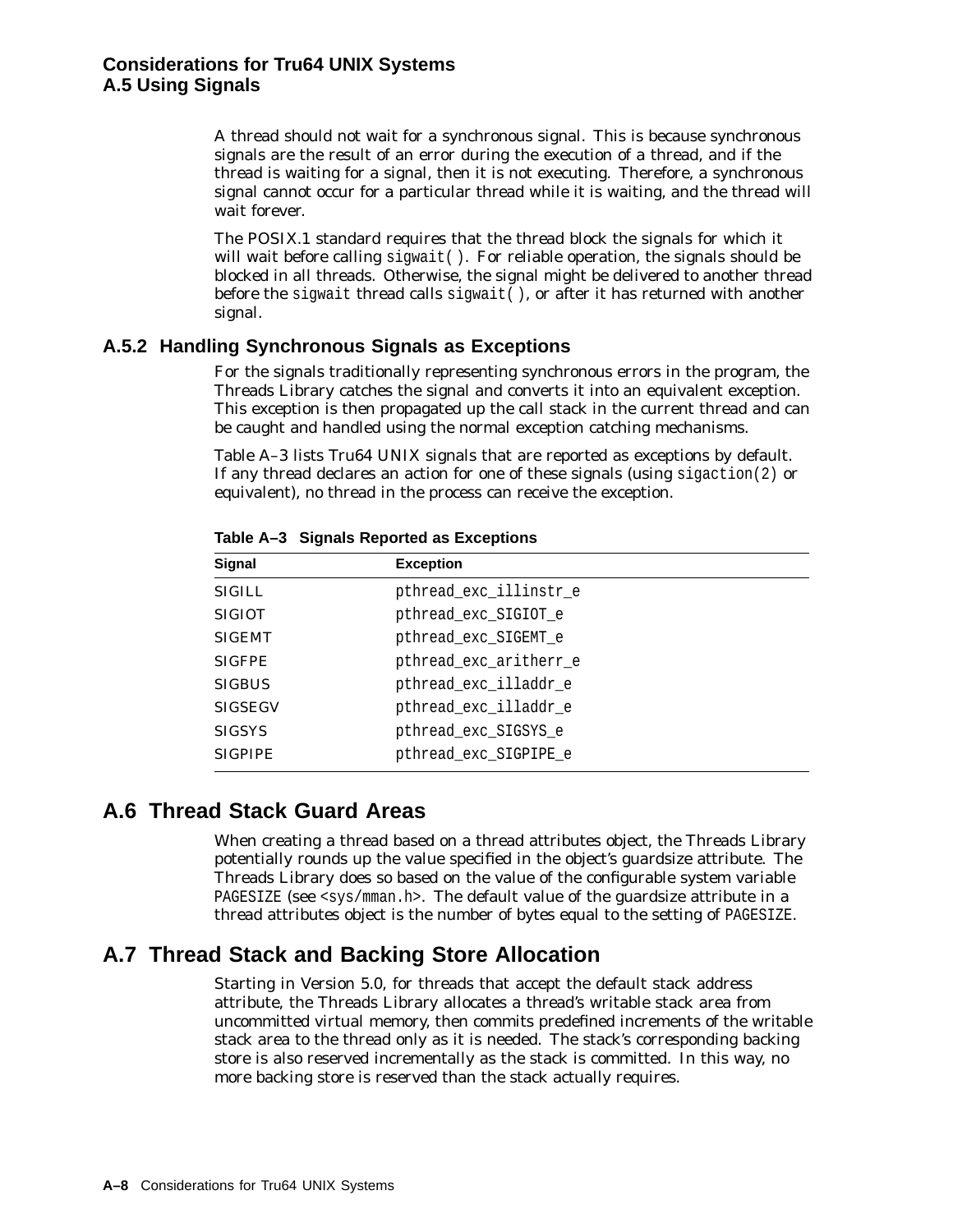Because Tru64 UNIX 5.0 does not commit backing store (or physical pages) for stacks until the pages are used by the program, the default stack size has been increased. The previous default of about 24Kb (3 pages) has been increased to 5Mb.

# **A.8 Dynamic Activation**

Dynamic activation of the Threads Library run-time environment, or of code that depends on the Threads Library, is currently not supported.

# **A.9 Pagefaults and Realtime Scheduling**

Like normal file I/O operations, pagefaults are ''thread synchronous''. A thread that incurs a ''hard'' pagefault (reading the page from backing store) will be blocked while other threads continue to run on the ''virtual processor'' (or on others). This has implications for realtime scheduling, especially of SCHED\_FIFO policy threads, that do not expect to block except for explicit I/O synchronization. To write a SCHED\_FIFO thread that cannot block unexpectedly, you must use mlockall to lock the application into memory, preventing pagefaults.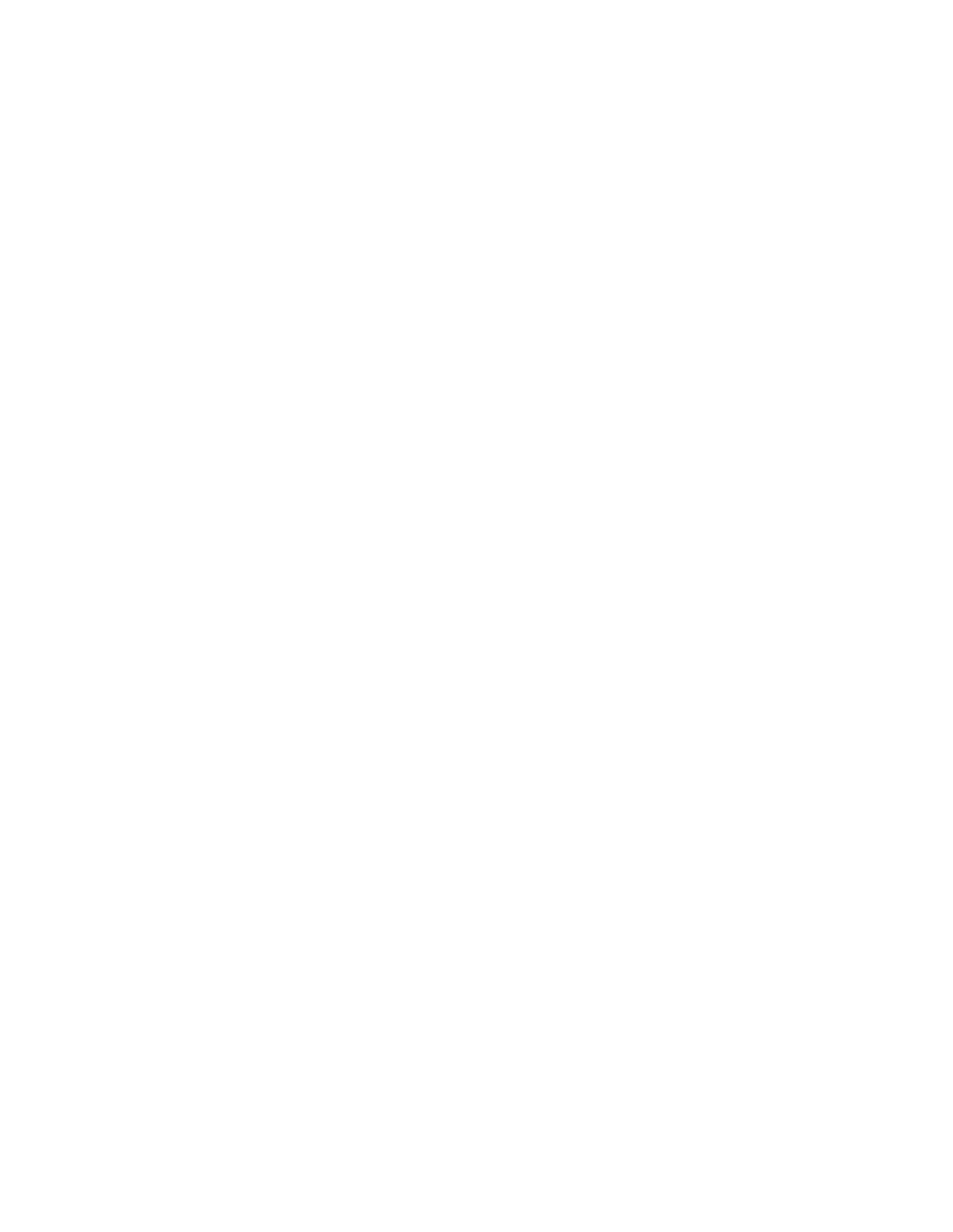**B**

# **Considerations for OpenVMS Systems**

This appendix discusses POSIX Threads Library issues and restrictions specific to the OpenVMS operating system.

## **B.1 Overview**

The OpenVMS Alpha operating system supports multiple concurrent ''execution contexts'' within a process. The Threads Library uses these kernel execution contexts to implement user threads. One important benefit of this is that user threads can run simultaneously on separate processors in a multiprocessor system. Review Section 3.1 for tips for ensuring that your application will work correctly with kernel threads and multiprocessing. Even without kernel threads, OpenVMS Alpha ''upcalls'' support smooth integration between the Threads Library and kernel scheduler. See Section B.12 for more information, including how to enable kernel threads and upcalls in your application. OpenVMS VAX supports neither kernel threads nor upcalls.

## **B.2 Compiling Under OpenVMS**

The C language header files shown in Table B–1 provide interface definitions for the **pthread** and **tis** interfaces.

| <b>Header File</b> | Interface                                                  |
|--------------------|------------------------------------------------------------|
| pthread.h          | POSIX.1 style routines                                     |
| tis.h              | Compag proprietary thread-independent services<br>routines |

**Table B–1 Header Files**

Include only *one* of these header files in your module.

Special compiler definitions are not required when compiling threaded applications that use the **pthread** interface or the **tis** interface.

## **B.3 Linking OpenVMS Images**

The Threads Library is supplied only as shareable images. It is not supplied as object libraries.

When you link an image that calls Threads Library routines, you must link against the appropriate images listed in Table B–2.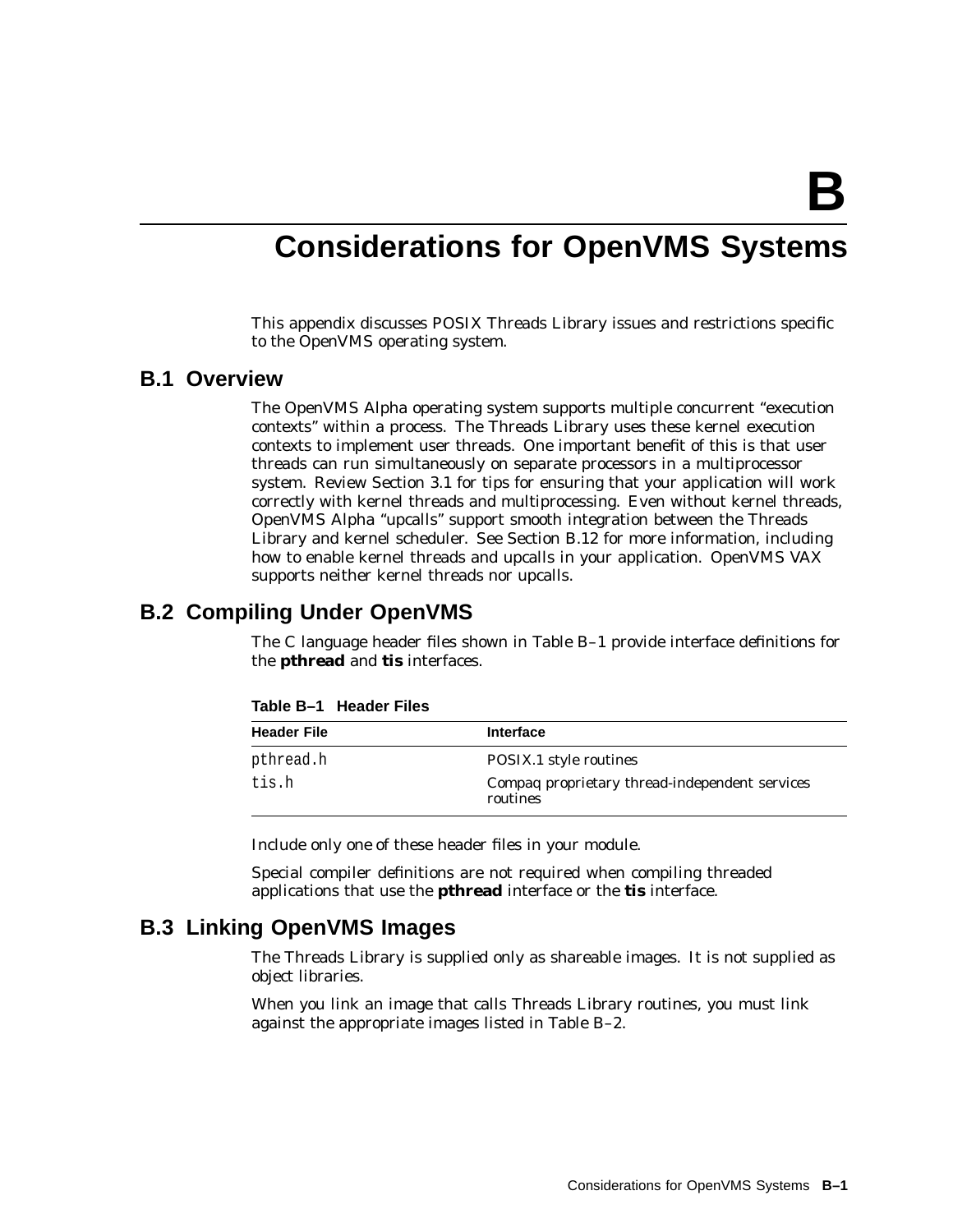| Table B-2 Threads Library Images |  |  |  |
|----------------------------------|--|--|--|
|----------------------------------|--|--|--|

| Image           | <b>Routine Library</b>      |
|-----------------|-----------------------------|
| PTHREADSRTL.EXE | POSIX.1 style interface     |
| CMASTIS SHR.EXE | Thread-independent services |

The image files PTHREAD\$RTL.EXE, CMA\$TIS\_SHR.EXE, CMA\$RTL.EXE, and CMA\$LIB\_SHR.EXE are included in the IMAGELIB library, making it unnecessary to specify those images (unless you are using the /NOSYSLIB switch with the linker) in a Linker options file.

When you link an image that uses the CMA\$OPEN\_LIB\_SHR.EXE and CMA\$OPEN\_RTL.EXE images, you must specify them in a Linker options file.

While this version of the POSIX Threads Library for OpenVMS supports upward compatibility of source and binaries for the **d4** interface, it does not support upward compability for object files.

For instance, under OpenVMS V7.0 and higher, to link object files that were compiled under OpenVMS V6.2, follow these steps:

- 1. Copy CMA\$OPEN\_RTL.EXE from SYS\$SHARE for OpenVMS V6.2 into the directory with your object files compiled under the current OpenVMS version. During linking, it provides the locations of the transfer vector entries (OpenVMS VAX) or symbol vector entries (OpenVMS Alpha) in CMA\$OPEN\_RTL.EXE for the older OpenVMS version.
- 2. Instead of specifying SYS\$SHARE: CMA\$OPEN RTL/SHARE in your link options files, specify CMA\$OPEN\_RTL/SHARE. Be careful about the placement of this option in the options file—it should perhaps be placed at the beginning, or close to it, if you are including other images that link against PTHREAD\$RTL.
- 3. Link your program.
- 4. Delete CMA\$OPEN\_RTL.EXE from your object directory for the current OpenVMS version.

# **B.4 Using the Threads Library with AST Routines**

An asynchronous system trap, or AST, is an OpenVMS mechanism for reporting an asynchronous event to a process. The following are restrictions concerning the use of ASTs with the Threads Library:

- Avoid blocking ASTs using any mechanism other than \$SETAST.
- Be aware that blocking ASTs in one thread may prevent delivery of ASTs that are actually intended for other threads. Therefore, it is best to avoid blocking ASTs for an extended period of time. Also, it is best to avoid calling Threads Library functions that may block the thread while it has disabled ASTs.

**Note**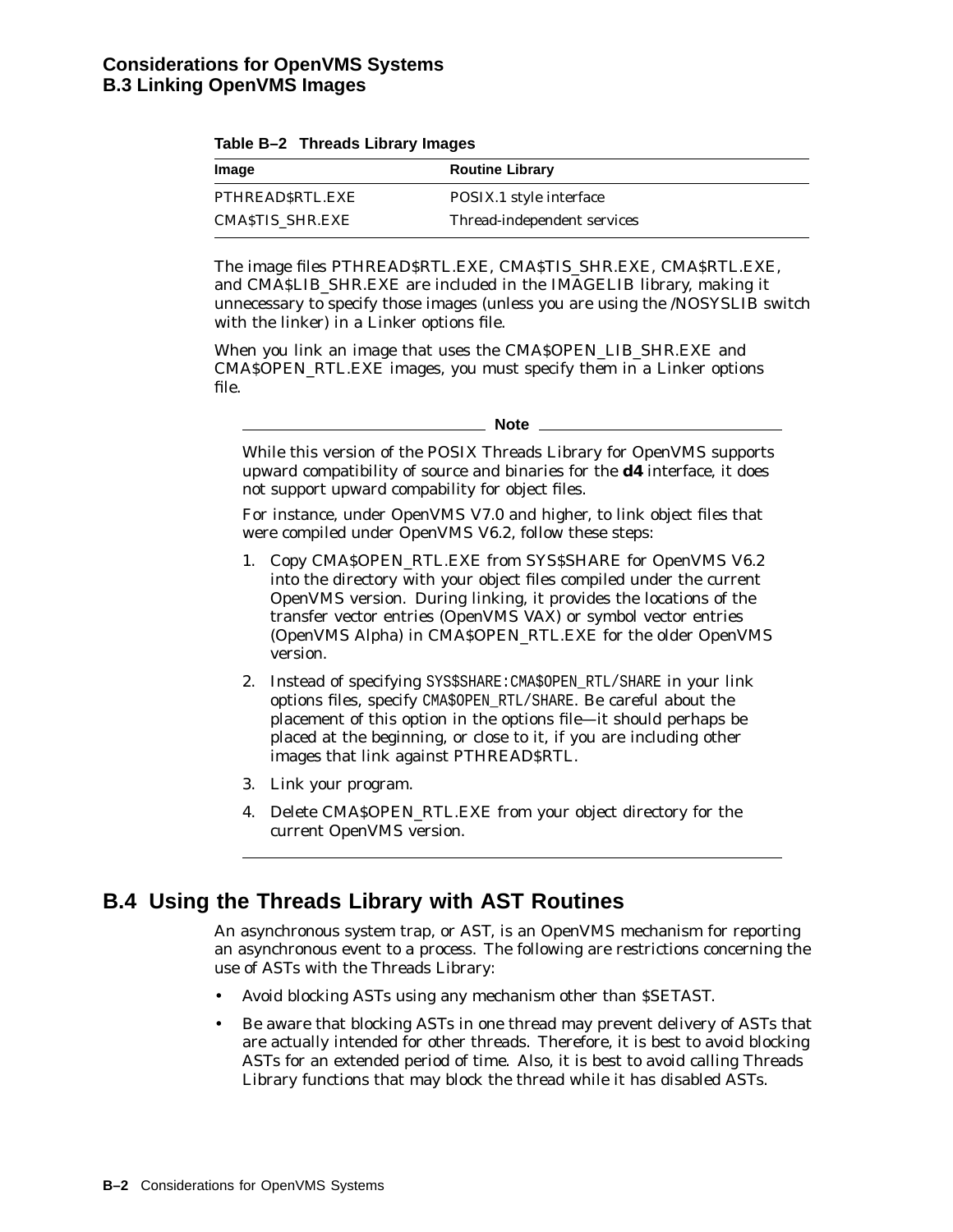- Do not call Threads Library routines, except those that have the \_int (interrupt) suffix in their names, from within an AST routine. Calling any other Threads Library routines from code running in an AST can be unreliable or cause unexpected behavior.
- For OpenVMS Alpha, ASTs are handed off to the Threads Library by the operating system. This allows ASTs to be delivered in the context of the appropriate thread. On a multiprocessor machine it may be possible to have a thread executing an AST routine in parallel with another thread's execution. When a thread disables ASTs, not only does it block out its own ASTs, but it prevents delivery of any ASTs that do not specifically belong to a particular thread as well.
- For synchronous I/O completion, use the asynchronous variant of the system service routine and the tis\_io\_complete() and tis\_sync() routines.

# **B.5 Dynamic Activation**

Certain run-time libraries use conditional synchronization mechanisms. These mechanisms typically are enabled during image initialization when the run-time library is loaded, and only if the process is multithreaded (that is, if the core run-time library PTHREAD\$RTL has been linked in). If the process is not multithreaded, the synchronization is disabled.

If your application were to dynamically activate PTHREAD\$RTL, any run-time library that uses conditional synchronization may not behave reliably. Thus, dynamic activation of the core run-time library PTHREAD\$RTL is not supported.

If your application must dynamically activate an image that depends upon PTHREAD\$RTL (that is, the image must run, or can be run, in a multithreaded environment), you must build the application by explicitly linking the image calling LIB\$FIND\_IMAGE\_SYMBOL against PTHREAD\$RTL.

Use the OpenVMS command ANALYZE/IMAGE to determine whether an image depends upon PTHREAD\$RTL. For more information see your OpenVMS documentation.

Libraries that wish to use thread-safe synchronization only when threads are present should use the **tis** functions instead of dynamically activating PTHREAD\$RTL.EXE.

# **B.6 Default and Minimum Thread Stack Size**

As of OpenVMS Version 7.2, the Threads Library has increased the default thread stack size for both OpenVMS Alpha and OpenVMS VAX. Applications that create threads using the default stack size (or a size calculated from the default) will be unaffected by this change.

As of OpenVMS Version 7.2, the Threads Library has increased the minimum thread stack size (based on the PTHREAD\_STACK\_MIN constant) for OpenVMS VAX only. Existing applications that were built using a version prior to OpenVMS Version 7.2 and that base their thread stack sizes on this minimum must be recompiled.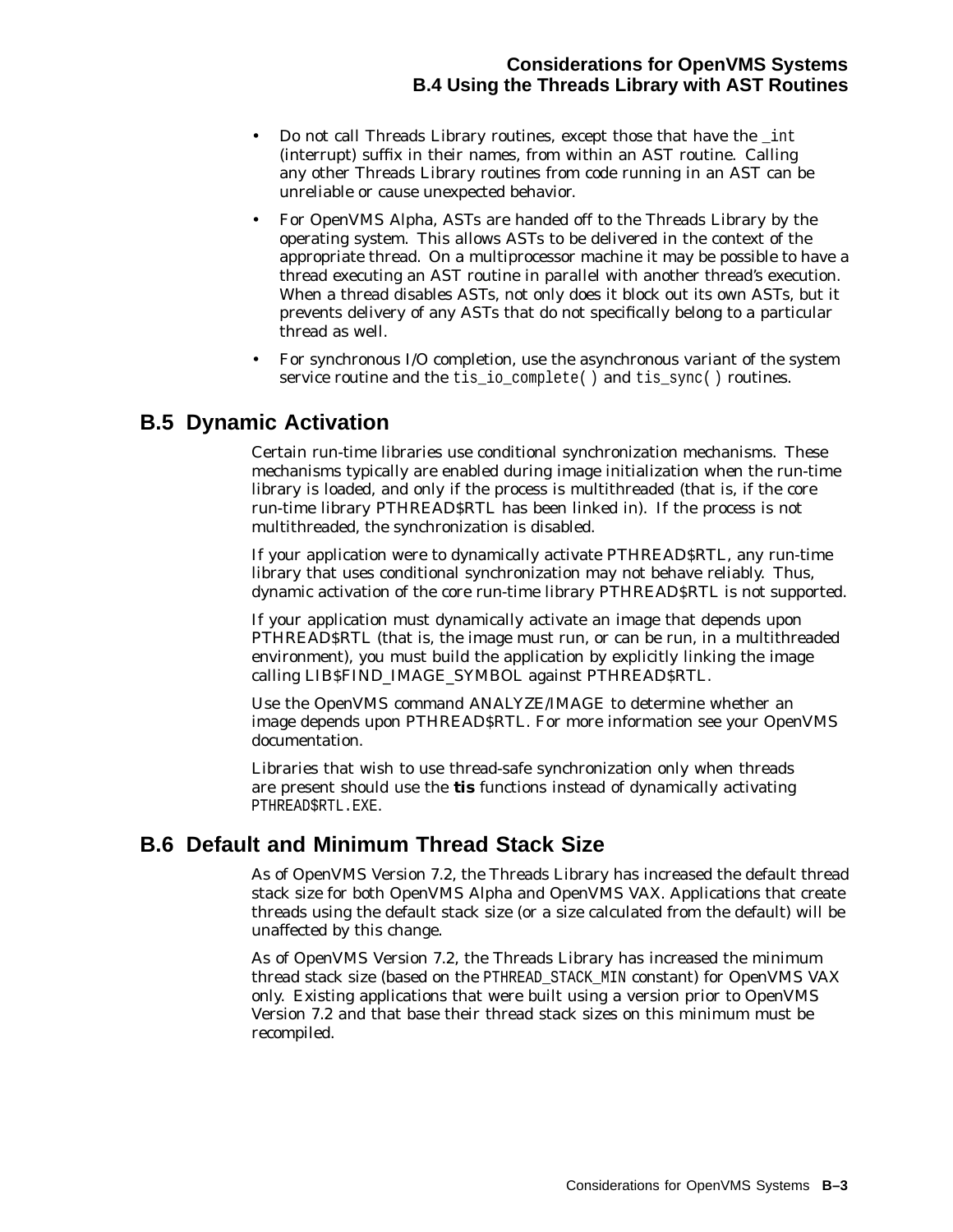# **B.7 Requesting a Specific, Absolute Thread Stack Size**

Prior to OpenVMS Version 7.2, when an application requested to allocate a thread stack of a specific, absolute size, the Threads Library would increase the size by a certain quantity, then round up that sum to an integral number of pages. This process resulted in the actual stack size being considerably larger than the caller's request, possibly by more than one page.

Starting with OpenVMS Version 7.2, when an application requests the Threads Library to allocate a thread stack of a specific, absolute size, no additional space is added, but the allocation is still rounded up to an integral number of pages.

Any application that uses default-sized stacks is unlikely to experience problems due to this change. Similarly, any application that sets its thread stack allocations in terms of either the default or the allowable minimum stack size is unlikely to experience problems due to this change; however, depending on the allocation calculation used, the application might receive more memory for thread stacks.

Starting with OpenVMS Version 7.2, any thread that is created with a stack allocation of a specific, absolute size might fail during execution because of insufficient stack space. This failure indicates an existing bug in the application that was made manifest by the change in the Threads Library.

When the application requests to allocate a thread stack of a specific size, it must allow for not only the space that the application itself requires, but also sufficient stack space for context switches and other activity. The Threads Library only occasionally uses this additional stack space, such as during timeslice interruptions. A thread with inadequate stack space might not encounter problems during development and testing because of timing vagaries—for instance, a thread might not experience problems until a timeslice occurs while the thread is at its maximum stack utilization—and this situation might never arise during in-house testing. In a different system environment, such as in a production environment, the timing might be different, possibly resulting in occasional failures when certain conditions are met.

# **B.8 Declaring an OpenVMS Condition Handler**

This section discusses a restriction on declaring an OpenVMS condition handler while using exceptions, and behavior when a condition is signaled.

The following are three ways to declare an OpenVMS condition handler:

- Calling VAXC\$ESTABLISH (from a program written in C)
- Calling LIB\$ESTABLISH
- Placing the address of the condition handler directly into the stack frame (from a program written in VAX MACRO or VAX BLISS)

Do not declare an OpenVMS condition handler within a TRY/ENDTRY exception block. Doing so deletes without notification any handler that exists for the current procedure. If your code declares a condition handler within the TRY/ENDTRY block, exceptions will not be handled correctly until the next TRY statement is executed. The TRY statement restores the condition handler.

On OpenVMS VAX, you can declare a condition handler outside of a TRY/ENDTRY block with no restrictions. If a condition handler has already been declared when you execute a TRY statement, the Threads Library saves the previous handler address. When the Threads Library receives a condition it does not handle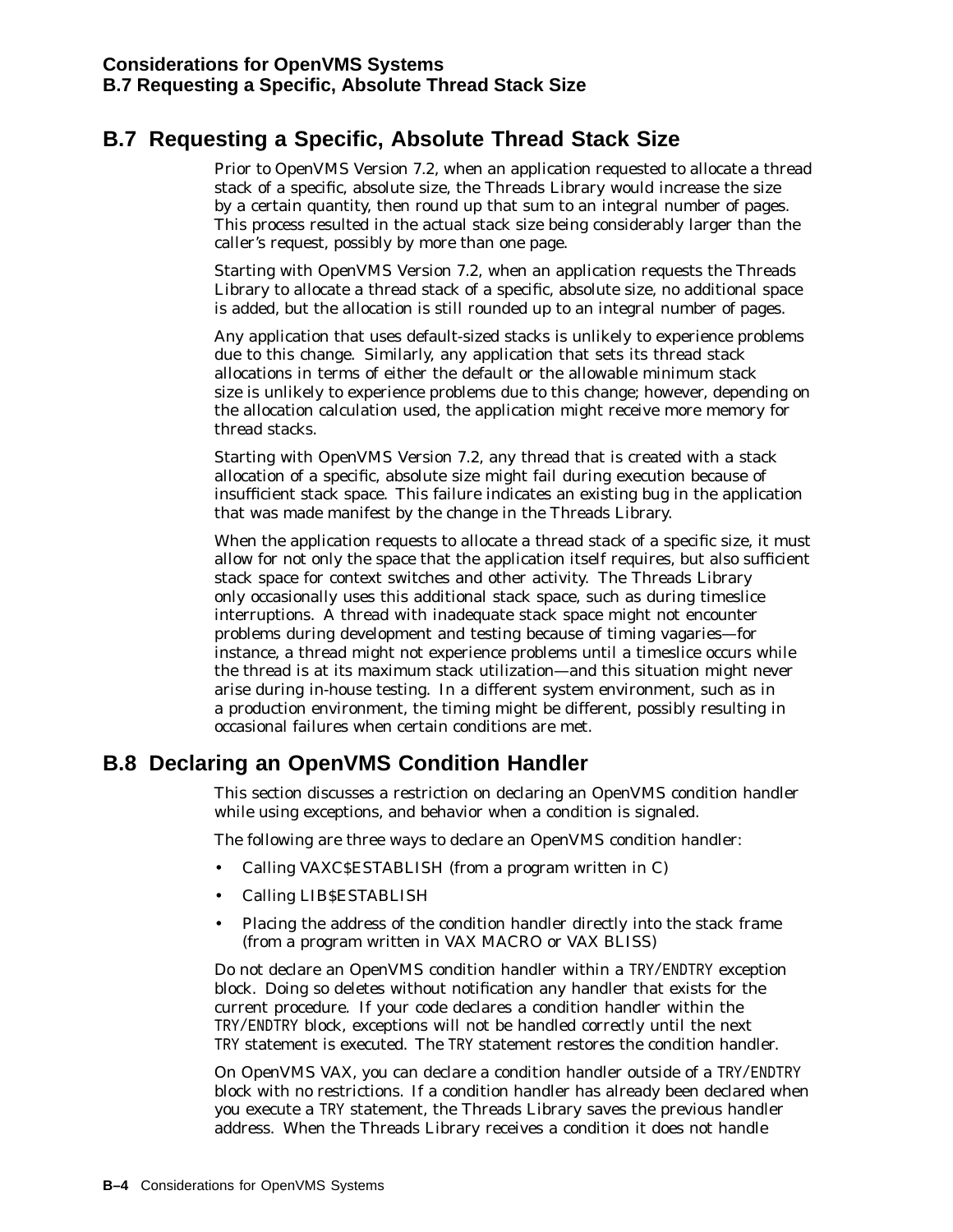(including SS\$\_UNWIND, SS\$\_DEBUG, or a condition code that does not have a SEVERE severity), it invokes the saved condition handler. The condition handler will be reestablished when the TRY block exits.

# **B.9 Thread Cancelability of System Services**

On OpenVMS Alpha, system calls are not cancelation points for threads created using the POSIX 1003.1 style interface. System calls are *not* cancelation points for threads in legacy multithreaded applications that were created using the Compaq proprietary CMA (or **cma**) or POSIX 1003.4a/Draft 4 (**d4** or *DCEthreads*) interfaces. None of the system calls should be called with asynchronous cancelation enabled. For more information, see Section 2.3.7.

# **B.10 Using OpenVMS Alpha 64-Bit Addressing**

On OpenVMS Alpha, the Threads Library supports the use of 64-bit addressing in the **pthread** interface only. When compiling with the following command, the pthread join() function returns a 64-bit void \* value as the result:

\$ CC/POINTER\_SIZE=LONG

You can also use pthread\_join64() or pthread\_join32() to specify the length in bits of the return value.

Note that no other Threads Library functions have special 64-bit versions because the OpenVMS Alpha calling standard always supports 64-bit arguments and return values.

# **B.11 Condition Values**

Table B–3 lists the condition values for OpenVMS systems and provides an explanation and user action.

| <b>Condition Value</b> | <b>Explanation and User Action</b>                                                                                                                                                                                                            |
|------------------------|-----------------------------------------------------------------------------------------------------------------------------------------------------------------------------------------------------------------------------------------------|
| <b>CMAS EXCCOP</b>     | Exception raised, OpenVMS condition code follows.                                                                                                                                                                                             |
|                        | <b>Explanation:</b> One of the exception commands (RAISE or<br>RERAISE) raised or reraised an exception condition originating<br>outside the Threads Library. The secondary condition code in<br>the signal vector will be the original code. |
|                        | <b>User Action:</b> See the documentation for the software that<br>your program is calling to determine the reason for this<br>exception.                                                                                                     |
| <b>CMAS EXCCOPLOS</b>  | Exception raised, some information lost.                                                                                                                                                                                                      |
|                        | (continued on next page)                                                                                                                                                                                                                      |

**Table B–3 Condition Values**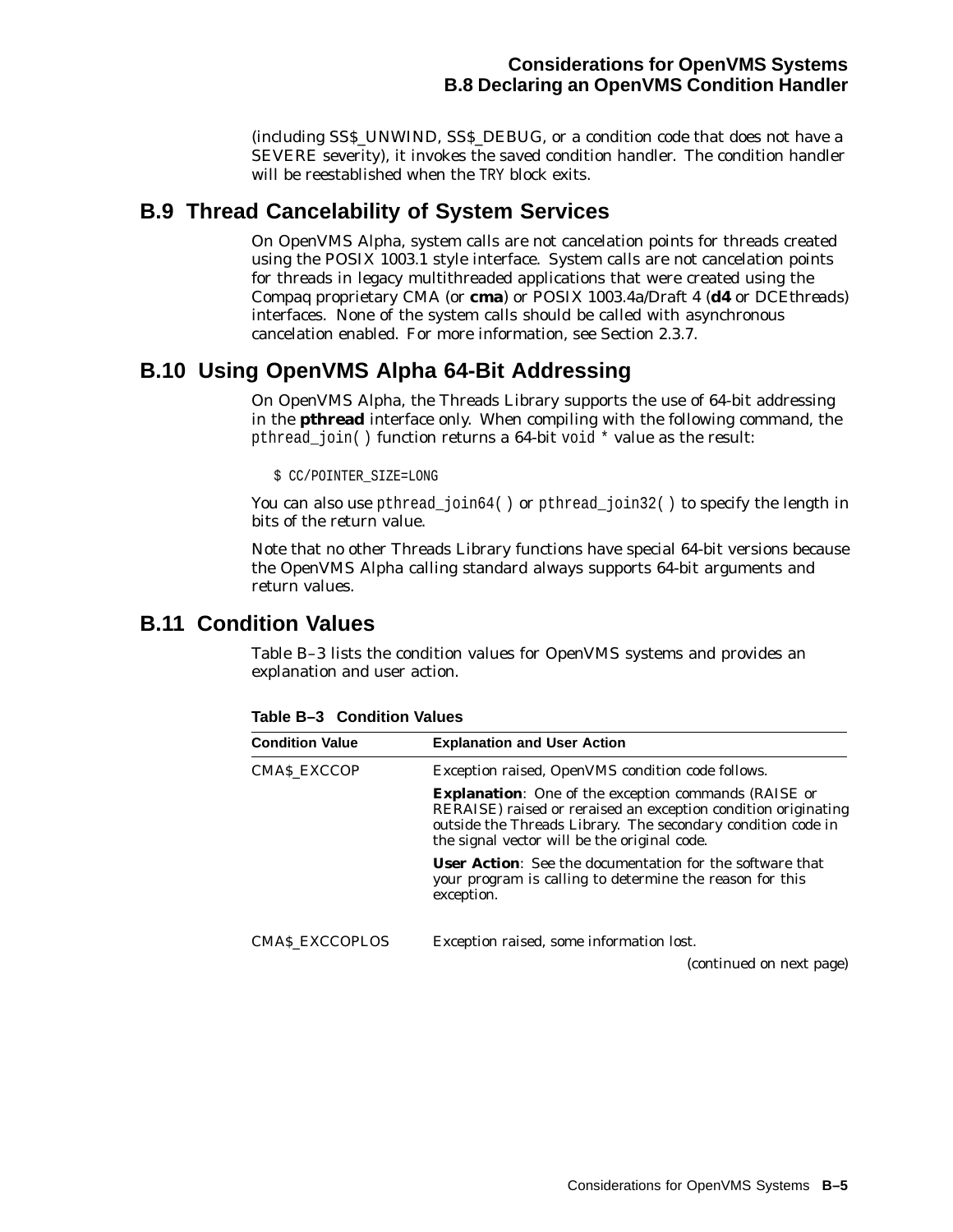|                       | <b>Explanation and User Action</b>                                                                                                                                                                                                                                                                                                                                                                                                                                                                                                                                                       |
|-----------------------|------------------------------------------------------------------------------------------------------------------------------------------------------------------------------------------------------------------------------------------------------------------------------------------------------------------------------------------------------------------------------------------------------------------------------------------------------------------------------------------------------------------------------------------------------------------------------------------|
|                       | <b>Explanation:</b> CMA\$_EXCCOPLOS is nearly the same as<br>CMAS_EXCCOP except that the Threads Library determined<br>that the copied signal vector may contain address arguments.<br>However, the address arguments may not be valid when the<br>stack is unwound and the condition is resignaled. Therefore,<br>the Threads Library clears the condition codes' arguments<br>in the resignaled vector. In most cases, the Threads Library<br>knows that SSS_ code arguments are "safe" and will not clear<br>them. Most other codes with arguments will result in CMAS_<br>EXCCOPLOS. |
|                       | <b>User Action:</b> See the documentation for the software that<br>your program is calling to determine the reason for this<br>exception.                                                                                                                                                                                                                                                                                                                                                                                                                                                |
| <b>CMAS EXCEPTION</b> | Exception raised, address of exception object is <i>object-address</i> .                                                                                                                                                                                                                                                                                                                                                                                                                                                                                                                 |
|                       | <b>Explanation:</b> This condition is used as the primary condition<br>to RAISE an address-type exception. The condition is<br>signaled with a single argument containing the address of<br>the EXCEPTION structure. There is no support for interpreting<br>this value. It is only meaningful to the facility that defined<br>the EXCEPTION. It is not good programming practice to let an<br>address exception propagate outside the facility that raised it.<br>There is no support for retrieving message text, and it cannot<br>be interpreted by other facilities.                 |
|                       |                                                                                                                                                                                                                                                                                                                                                                                                                                                                                                                                                                                          |

#### **Table B–3 (Cont.) Condition Values**

# **B.12 Two-Level Scheduling on OpenVMS Alpha Systems**

This section applies to OpenVMS Alpha systems only.

Under OpenVMS Alpha Version 7.0 and later, the Threads Library implements a two-level scheduling model. This model is based on the concept of **virtual processors**. Virtual processors are implemented as a result of using kernel thread technology in the OpenVMS Alpha operating system.

The Threads Library schedules threads onto virtual processors similar to the way that OpenVMS schedules processes onto the processors of a multiprocessing machine. Thus, to the runtime environment, a scheduled thread is executed on a virtual processor until it blocks or until it exhausts its timeslice quantum; then the Threads Library schedules a new thread to run.

While the Threads Library schedules threads onto virtual processors, the OpenVMS scheduler also schedules virtual processors to run on physical processors. The term "two-level scheduling" derives from this relationship.

The two-level scheduling model provides these advantages:

It allows most thread scheduling to take place completely in user mode–that is, without the intervention of the OpenVMS scheduler. Because a thread context switch does not involve any privileged information (rather, only a swapping of registers), it can be done much more efficiently in user mode than a context switch involving the operating system.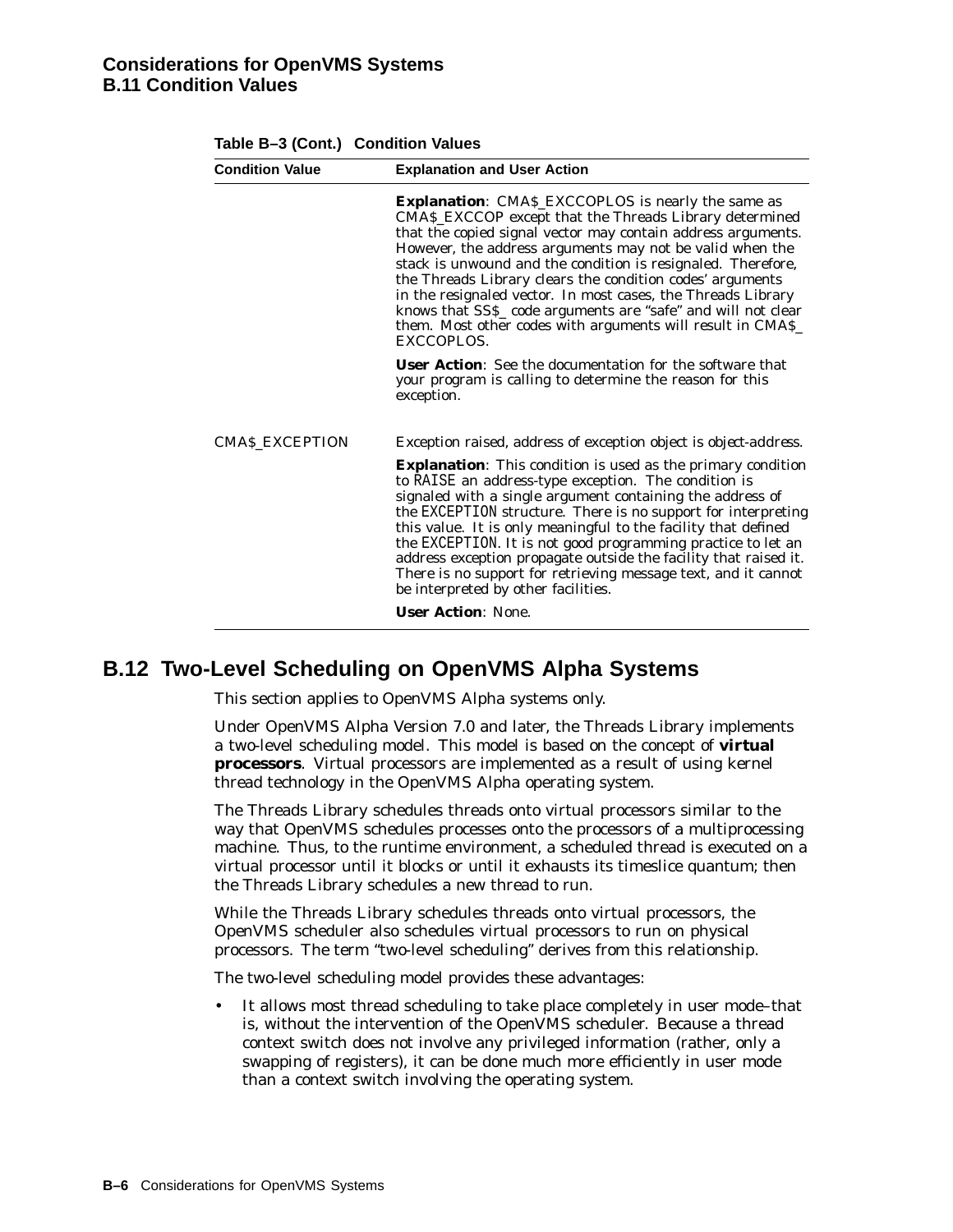## **Considerations for OpenVMS Systems B.12 Two-Level Scheduling on OpenVMS Alpha Systems**

• It allows the OpenVMS scheduler to schedule virtual processors onto separate processors of a multiprocessing machine. This allows a process using the Threads Library to take advantage of the full resources of a multiprocessor machine.

The key to making the two-level scheduling model work is the upcall mechanism. An upcall is a communication between the OpenVMS scheduler and the Threads Library scheduler. When an event occurs that affects the scheduling of a thread, such as blocking for a system service, the OpenVMS scheduler calls ''up'' to the Threads Library scheduler to notify it of the change in the thread's status.

This upcall gives the Threads Library the opportunity to schedule another thread to run on the virtual processor in place of the blocking thread, rather than to allow the virtual processor itself to block, which would deny that resource to other threads in the process.

Upcalls are typically arranged in pairs, with an ''unblock'' upcall corresponding to each ''block'' upcall. The unblock upcall notifies the Threads Library that a previously blocked thread is now eligible to run again. The Threads Library schedules that thread to run based on its scheduling policy and priority.

## **B.12.1 Linker Options to Specify Image's Use of Kernel Threads**

In OpenVMS Alpha Version 7.1 and later, the linker supports the /THREADS\_ ENABLE (or /NOTHREADS\_ENABLE) qualifier for specifying the role of kernel threads in the resulting image. Use this qualifier to specify whether the process can create multiple kernel threads and whether the OpenVMS Alpha kernel's support for upcalls is enabled. If this qualifier is not specified, the default linker setting is /NOTHREADS\_ENABLE, which results in an image that behaves as under OpenVMS Alpha Version 6.

The /THREADS\_ENABLE qualifier takes two keyword arguments, MULTIPLE\_ KERNEL\_THREADS and UPCALLS. Table B–4 summarizes the allowable combinations of these keywords and their effects. This qualifier must be applied to a ''main'' image. If used on a shared library image, it will be ignored.

The use of kernel threads and upcalls is also limited by the kernel sysgen parameter MULTITHREAD. If set to 0, no process may use upcalls or create kernel threads. A value of 1 allows upcalls, but not kernel threads. A higher value represents the maximum number of kernel threads each process may use. (You cannot have multiple kernel threads without upcalls.)

|  |  | Table B-4 Results of Keyword Arguments to /THREADS_ENABLE Qualifier |
|--|--|---------------------------------------------------------------------|
|  |  |                                                                     |

| <b>Keywords Specified</b>                                                              | <b>Result</b>                                                                                                                                      |
|----------------------------------------------------------------------------------------|----------------------------------------------------------------------------------------------------------------------------------------------------|
| <b>NOTHREADS ENABLE</b>                                                                | No kernel threads support                                                                                                                          |
| <b>THREADS ENABLE</b><br>or:<br>/THREADS_ENABLE=(MULTIPLE_<br>KERNEL_THREADS, UPCALLS) | Full kernel threads support, including the ability to run<br>multiple user threads simultaneously on different CPUs<br>on a multiprocessor machine |

(continued on next page)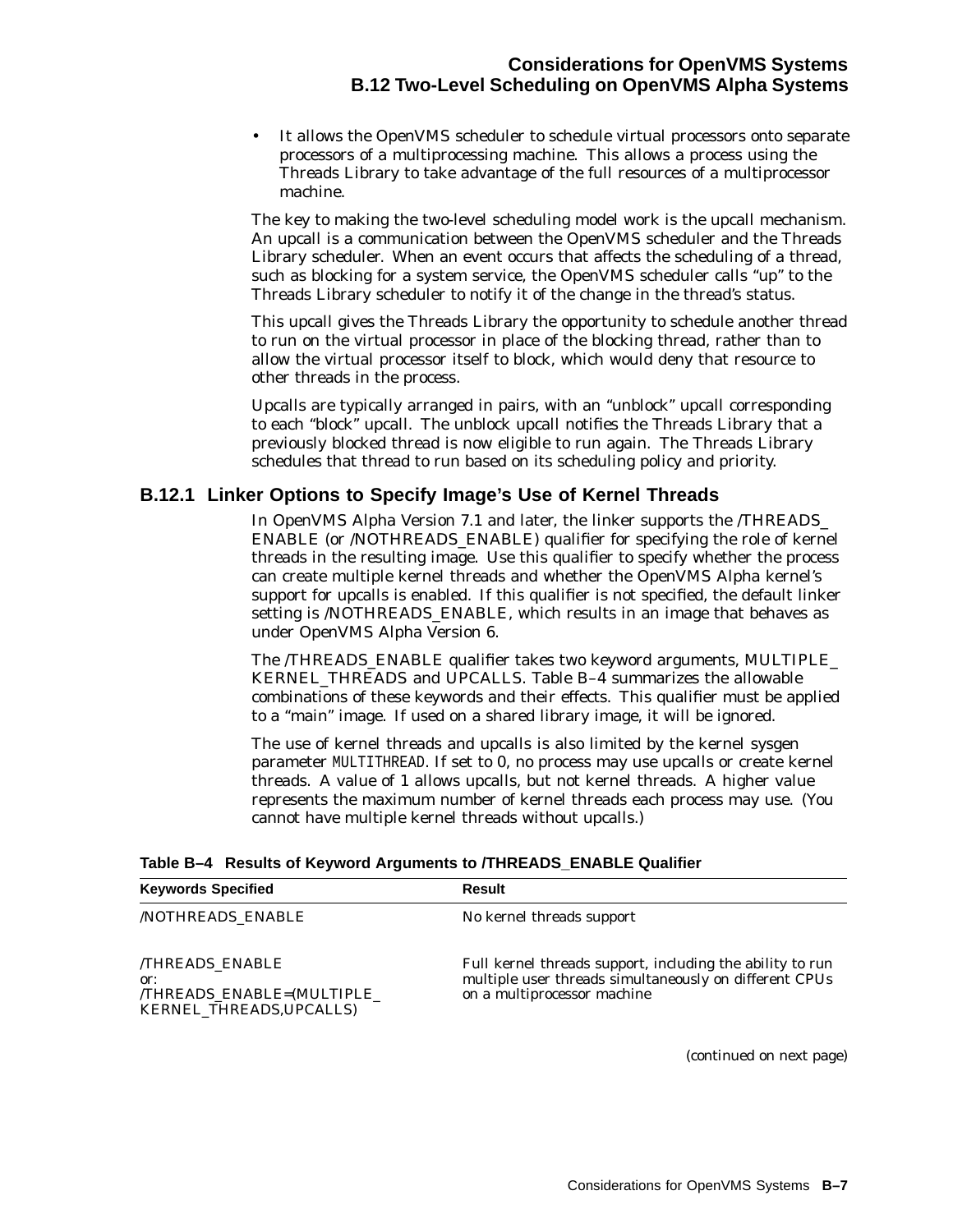| <b>Keywords Specified</b>                                                                                                                                                                                                                                                                | Result<br>Same behavior as if /NOTHREADS_ENABLE is specified<br>(without support for upcalls, the Threads Library cannot<br>reliably use multiple kernel threads)<br>Upcall support (such as making system calls thread-<br>synchronous), but restricts the process' threads to one<br>CPU on a multiprocessor machine |  |
|------------------------------------------------------------------------------------------------------------------------------------------------------------------------------------------------------------------------------------------------------------------------------------------|------------------------------------------------------------------------------------------------------------------------------------------------------------------------------------------------------------------------------------------------------------------------------------------------------------------------|--|
| THREADS ENABLE=MULTIPLE KERNEL<br><b>THREADS</b>                                                                                                                                                                                                                                         |                                                                                                                                                                                                                                                                                                                        |  |
| <b>THREADS ENABLE=UPCALLS</b>                                                                                                                                                                                                                                                            |                                                                                                                                                                                                                                                                                                                        |  |
|                                                                                                                                                                                                                                                                                          | <b>Note</b>                                                                                                                                                                                                                                                                                                            |  |
| Under no circumstances should a process explicitly create kernel threads.<br>The Threads Library creates them as needed when allowed to do so.<br>Explicit creation of kernel threads by an application disrupts the<br>operation of the runtime environment and causes incorrect and/or |                                                                                                                                                                                                                                                                                                                        |  |

|  |  | Table B–4 (Cont.) Results of Keyword Arguments to /THREADS_ENABLE Qualifier |  |
|--|--|-----------------------------------------------------------------------------|--|
|--|--|-----------------------------------------------------------------------------|--|

### **B.12.2 Setting Kernel Threads Support in Existing Images**

unreliable application behavior.

Under OpenVMS Alpha only, use the THREADCP tool to set or show the kernel threads features described earlier for an existing main image. The tool provides the ability to enable, disable, and show the state of the thread control bits in an image's header.

The THREADCP command verb is not part of the normal set of DCL commands. To use the tool, you must define the command verb before invoking it, as shown in Section B.12.2.1.

In a THREADCP command, an image file name is a required parameter for use with all supported qualifiers. THREADCP supports abbreviations to the first character for all qualifiers and parameters. When the SHOW qualifier is used alone with the THREADCP command, the file name can contain wildcard characters.

After you define the THREADCP command verb, an image's thread control bits can be set or cleared using the /ENABLE and /DISABLE qualifiers, respectively. To do so, specify the name of each thread control bit to be enabled, disabled, or shown. One or both thread control bits can be specified. The user must have write access to the image file.

If no thread control bit is specified, the THREADCP default is to operate on both bits. If the image is currently being executed or is installed, it cannot be modified.

#### **B.12.2.1 Examples**

This command defines the THREADCP command verb:

\$ SET COMMAND SYS\$UPDATE:THREADCP.CLD

This command displays the current settings of both thread control bits for the image TEST.EXE:

\$ THREADCP/SHOW TEST.EXE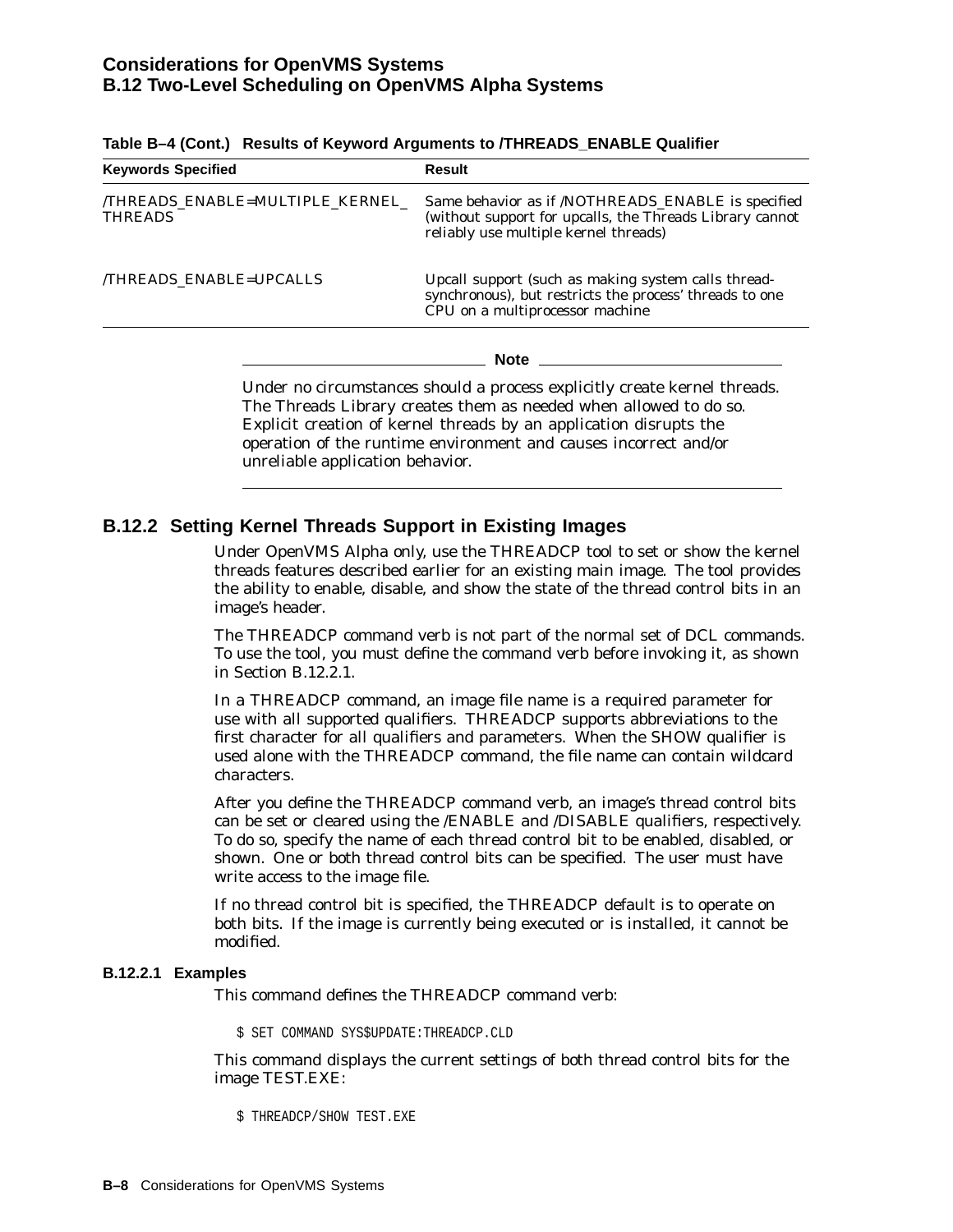## **Considerations for OpenVMS Systems B.12 Two-Level Scheduling on OpenVMS Alpha Systems**

This command displays the current settings of both thread control bits for all SYS\$SYSTEM images:

\$ THREADCP/SHOW SYS\$SYSTEM:\*

This command sets both thread control bits explicitly for the image TEST.EXE:

\$ THREADCP/ENABLE=(MULTIPLE\_KERNEL\_THREADS, UPCALLS) TEST.EXE

This command clears both thread control bits explicitly for the image TEST.EXE:

\$ THREADCP/DISABLE=(MULTIPLE\_KERNEL\_THREADS, UPCALLS) TEST.EXE

#### **B.12.3 Querying and Setting Kernel Threads Features**

On OpenVMS Alpha systems, a program can call the \$GETJPI system service and specify the appropriate MULTITHREAD item code to determine whether kernel threads are in use. The return values have the same meanings as are defined for the MULTITHREAD system parameter, as summarized in Table B–5.

**Table B–5 Return Values from \$GETJPI System Service**

| <b>Value</b> | <b>Description</b>                                                                                                                                                                         |
|--------------|--------------------------------------------------------------------------------------------------------------------------------------------------------------------------------------------|
| $\bf{0}$     | Both upcalls and the creation of multiple kernel threads are disabled.                                                                                                                     |
| -1           | Upcalls are enabled; the creation of multiple kernel threads is disabled.                                                                                                                  |
| 2 through 16 | Both upcalls and the creation of multiple kernel threads are enabled.<br>The number specified represents the maximum number of kernel<br>threads that can be created for a single process. |

#### **B.12.4 Creation of Virtual Processors**

Virtual processors are created as they are needed by the application. For a multithreaded application, the number of virtual processors that the Threads Library creates is limited by the SYSGEN parameter MULTITHREAD. This parameter is typically set to the number of processors present in the system.

In general, there is no reason to create more virtual processors than there are physical processors; that is, the virtual processors would contend with each other for the physical processors and cause unnecessary overhead. Regardless of the value of the MULTITHREAD parameter, the Threads Library creates no more virtual processors than there are user threads (excluding internal threads).

The Threads Library does not delete virtual processors or let them terminate. They are retained in the HIB idle state until they are needed again. During image rundown, they are deleted by OpenVMS.

The Threads Library scheduler can schedule any user thread onto any virtual processor. Therefore, a user thread can run on different kernel threads at different times. Normally, this should pose no problem; however, for example, a user thread's PID (as retrieved by querying the system) can change from time to time.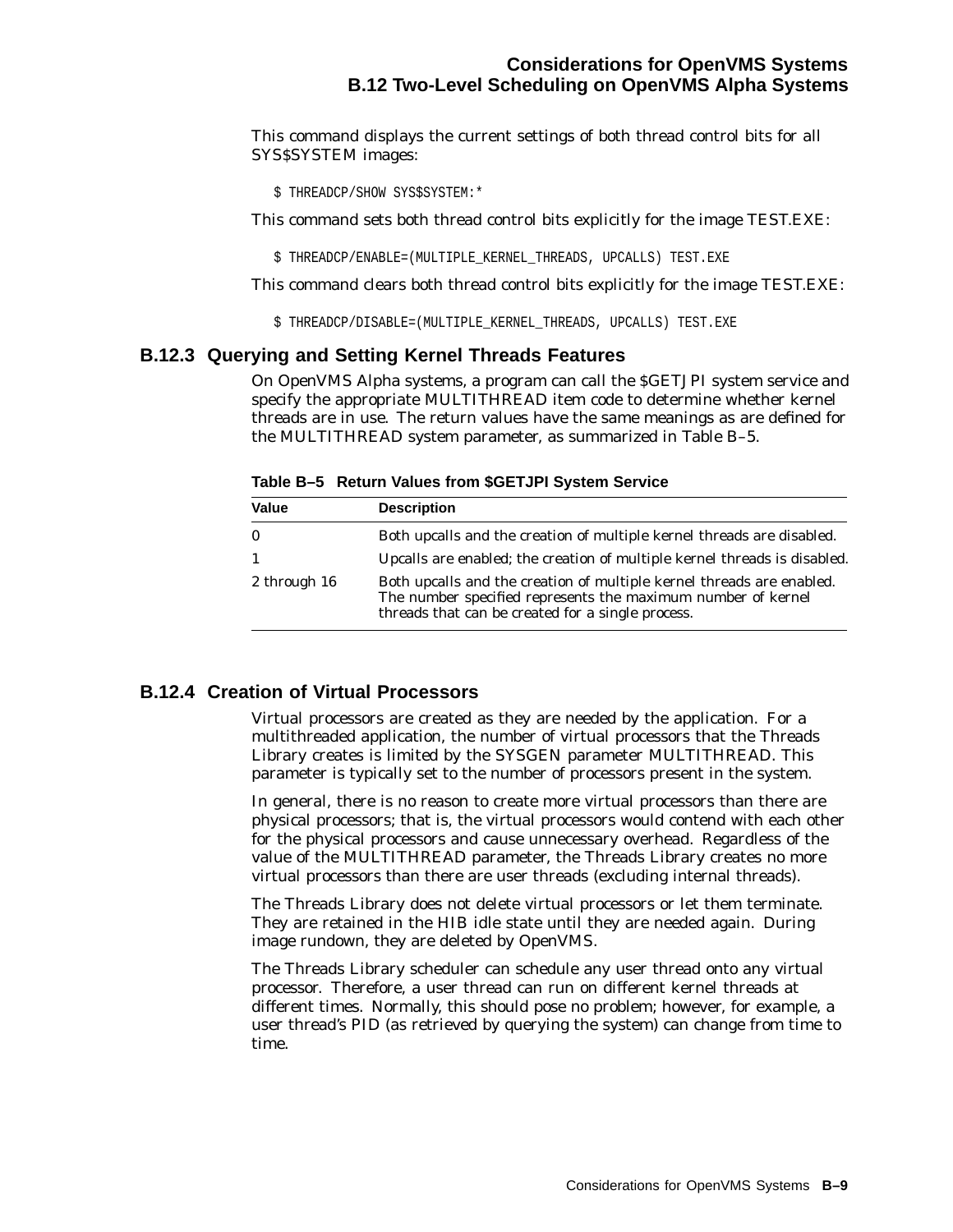## **B.12.5 Delivery of ASTs**

When a user mode AST becomes deliverable to a Threads Library process, the OpenVMS scheduler makes an upcall to the Threads Library, passing the information that is required to deliver the AST (service routine address, argument, and target user thread ID). The Threads Library stores this information and queues the AST to be delivered to the appropriate user thread. That thread is made runnable (if it is not already), and executes the AST routine the next time it is scheduled to run. This means the following:

- A per-thread AST will interrupt the user thread that requested it, regardless of on which virtual processor the thread is running.
- The AST will be run at the priority of the target thread, so that low-priority threads' ASTs do not preempt or interfere with the execution of high-priority threads.
- The AST routine executes in the context of the target thread, so that the danger of surprise stack overflows is diminished, and stack-walks and exception propagation work as they should.

In addition to per-thread ASTs, there are also user mode ASTs that are directed either to the process as a whole, or to no thread in particular, or to a thread that has since terminated. These "process" ASTs are queued to the initial thread, making the thread runnable in a fashion similar to per-thread ASTs. They are executed in the context of the initial thread, for the following reasons:

- The initial thread has an expandable stack, unlike the other threads, which minimizes the danger of stack space problems.
- Any code that is making assumptions about specific characteristics of AST delivery is most likely running in the initial thread, so delivering the AST to the initial thread is least likely to cause problems.
- To ensure that the process ASTs are executed promptly, the initial thread gets a boost to the top scheduling priority. Because these ASTs cannot be associated with a particular thread, their priority cannot be assessed, so it is important that they be delivered promptly in the event that a high-priority thread is waiting to be signaled by one of them.

**Note** 

In all OpenVMS releases to date, all ASTs are directed to the process as a whole. In future releases, AST delivery will be made per thread as individual services are updated.

The following implications must be considered for application development:

- If an application makes heavy use of ASTs, it can starve the initial thread to a degree, because only that thread executes the ASTs that are directed to the entire process. (This is in contrast with the behavior prior to OpenVMS Version 7.0 of starving all threads equally).
- There are also implications for controlling AST delivery. \$SETAST generates an upcall similar to the one for AST delivery. This allows the Threads Library to note the request by a thread to block (or unblock) AST delivery. When a thread has requested that ASTs be blocked, it will not receive delivery of any per-thread ASTs; nor will the process receive delivery of any process ASTs. This is, in effect, the behavior prior to OpenVMS Version 7.0, except that a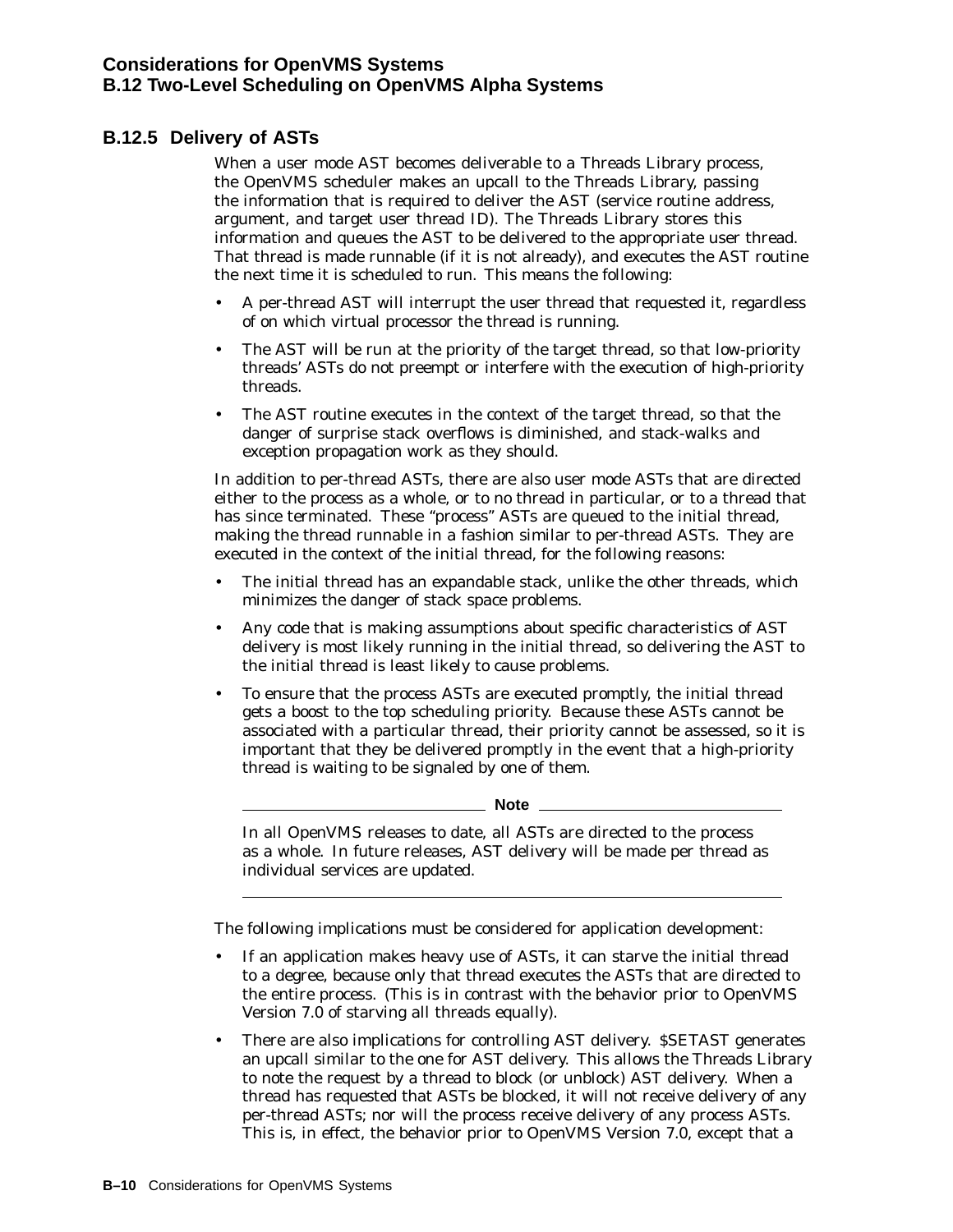## **Considerations for OpenVMS Systems B.12 Two-Level Scheduling on OpenVMS Alpha Systems**

second thread cannot undo a block requested by a previous thread. Avoid using any mechanism other than \$SETAST to block ASTs; it will interfere with the process as a whole and may produce undesirable results.

• Another implication is that a thread can be executing on one virtual processor at the same time that an AST is executing on another virtual processor. In general, this should not pose a significant problem for multithreaded applications. Such applications should have already minimized their AST use, since ASTs and threads can be difficult to use together reliably.

In addition, AST routines should already be performing only atomic operations, since thread synchronization is not available to code executing at AST level. Any ''legacy'' code (such as a nonthreaded application using threaded libraries) is executed in the initial thread, where the normal assumptions about AST delivery are maintained. If a piece of code cannot tolerate concurrent execution with an AST routine, it should disable AST delivery during its execution.

### **B.12.6 Blocking System Services**

In OpenVMS Alpha Version 7.0 and later, with few exceptions a blocking system service call is thread synchronous—that is, only the calling thread is blocked. The exceptions are services that do not block in user mode and services that set common event flags. (See also Section B.12.8.)

When a thread calls a system service that must block, the OpenVMS scheduler makes an upcall to allow the Threads Library to schedule another user thread to execute. Therefore, only the calling thread is blocked, all other threads are unaffected, and the process continues running. When the service completes, the thread is awakened by means of another upcall, and the Threads Library schedules it to run again at the thread's next opportunity.

This applies to all "W" forms of system services, for example, \$QIOW, \$END\_ TRANSW, and \$GETJPIW. Additionally, this applies to the following event flag services: \$WAITFR, \$WFLAND, and \$WFLOR.

## **B.12.7 \$HIBER and \$WAKE**

\$HIBER and \$WAKE result in upcalls to the Threads Library. When a user thread calls \$HIBER, only that thread is blocked; all other threads continue running. The blocking thread is immediately unscheduled and another thread is scheduled to run instead. When a thread (or another process) calls \$WAKE, all hibernating threads are awakened.

Prior to OpenVMS Version 7.0, a thread that called a \$HIBER (or called a library routine that eventually resulted in a call to \$HIBER) would cause the whole process to hibernate for a brief period whenever that thread was scheduled to ''run.'' Also, with multiple threads in calls to \$HIBER simultaneously, there was no reliable way to wake the threads (or a specific thread); the next hibernating thread to be scheduled would awaken, and any other threads would continue to sleep.

In OpenVMS Alpha Version 7.0 and later, these problems have been resolved. However, this new behavior has some other effects. For instance, hibernationbased services, such as LIB\$WAIT and the C RTL sleep( ) routine, may be prone to premature completion. If the service does not validate its wakeup (that is, ensure that enough time has passed or that there is some other reason for it to return), then it will be prone to this problem, as are the above services, since they do not perform such wake-up validation. (The sleep( ) routine does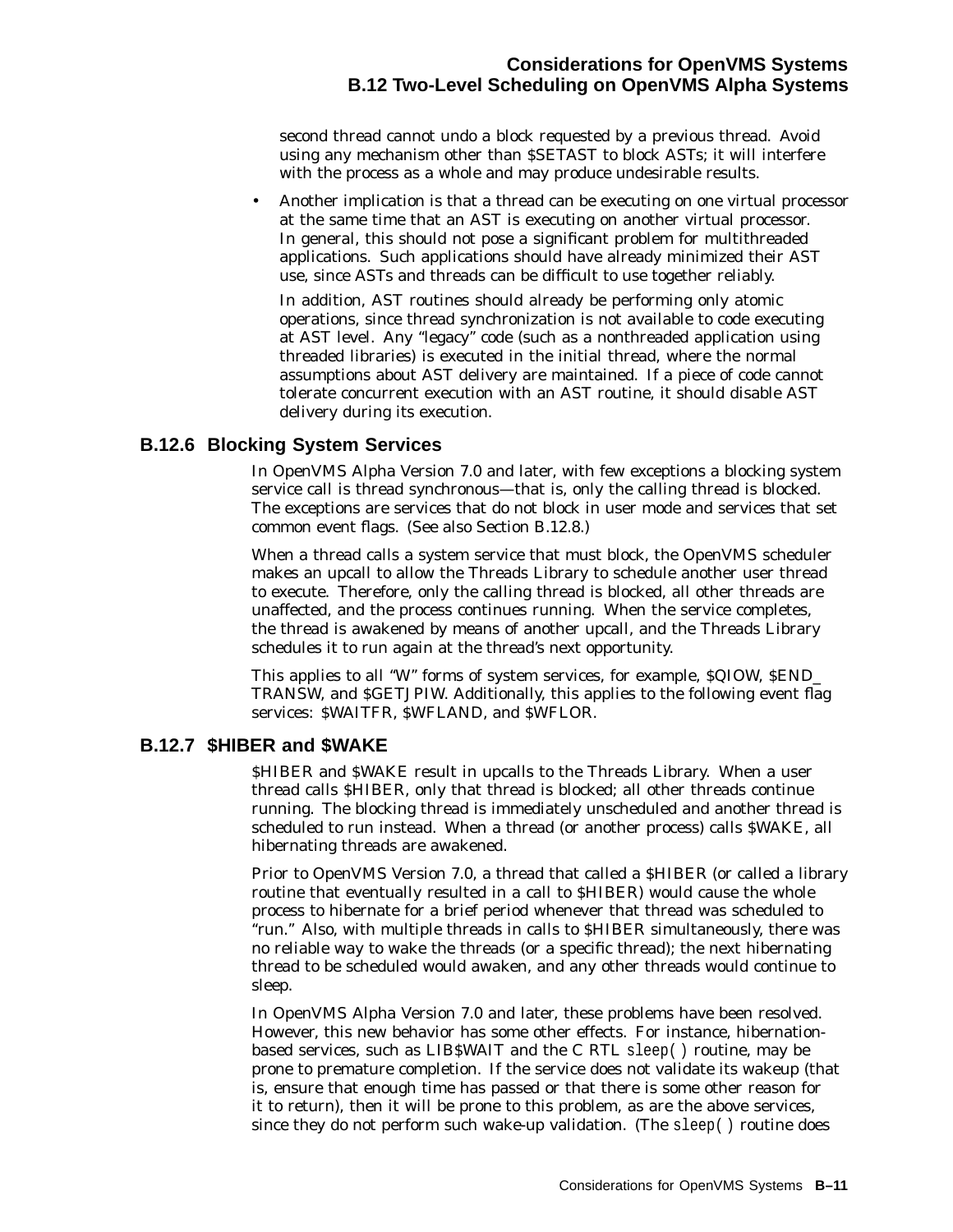this deliberately to mimic the ANSI C required behavior of returning when interrupted by a signal. Though OpenVMS does not have UNIX signals, an asynchronous \$WAKE is similar in intent.)

## **B.12.8 Event Flags**

All event flags are shared by all threads in the process. Therefore, it is possible for different threads' use of the same event flag to cause interference.

If two threads use the same event flag in calls to different system services, whichever service completes first will cause both threads to awaken, even though the other service has not completed. This situation can be resolved by specifying an I/O status block (IOSB) for those system services that use them. When an IOSB is present, the blocked thread will not be awakened when the event flag is set, unless the IOSB has also been written.

A Threads Library process is rarely in LEF state. In general, instead of blocking for an event flag wait, the Threads Library schedules another thread to be run. However, if no threads are available, the Threads Library schedules a ''null'' thread, which places the virtual processor in HIB state until it is needed to execute a thread.

**Note**

If a thread calls a system service that uses a common event flag, the calling thread's virtual processor blocks until the wait is satisfied. (That is, no upcall is made to the OpenVMS kernel to schedule another thread.) On a uniprocessor, such a system service call will most likely cause all threads in the process to block.

## **B.12.9 Interactions with OpenVMS**

There are several interactions with the OpenVMS operating system that should be noted:

• Like system service calls, pagefault waits are thread synchronous. When a thread incurs a ''hard'' pagefault (reading the page from disk), an upcall to the Threads Library takes place, and the Threads Library places the thread in a blocked state. The Threads Library schedules another thread to run in its place.

When the pagefault resolution is complete, another upcall occurs, and the Threads Library schedules it to run at its next opportunity. It is possible for multiple threads to take faults on the same page at approximately the same time. Each thread is blocked, in turn, and becomes unblocked when the page becomes valid.

- Most OpenVMS system services cannot themselves support being called by multiple threads concurrently. Therefore, calls to OpenVMS system services are serialized using a mechanism called the inner-mode semaphore. If one thread attempts to call a system service while another thread is in the middle of calling a system service, the second thread is blocked by an upcall until the first thread completes its service call.
- Threads Library timeslicing changed slightly for OpenVMS Alpha Version 7.0 and later. Prior to Version 7.0, the Threads Library timeslicer was implemented using an OpenVMS timer. This caused a Threads Library scheduler AST to be delivered to the process at regular wall-clock time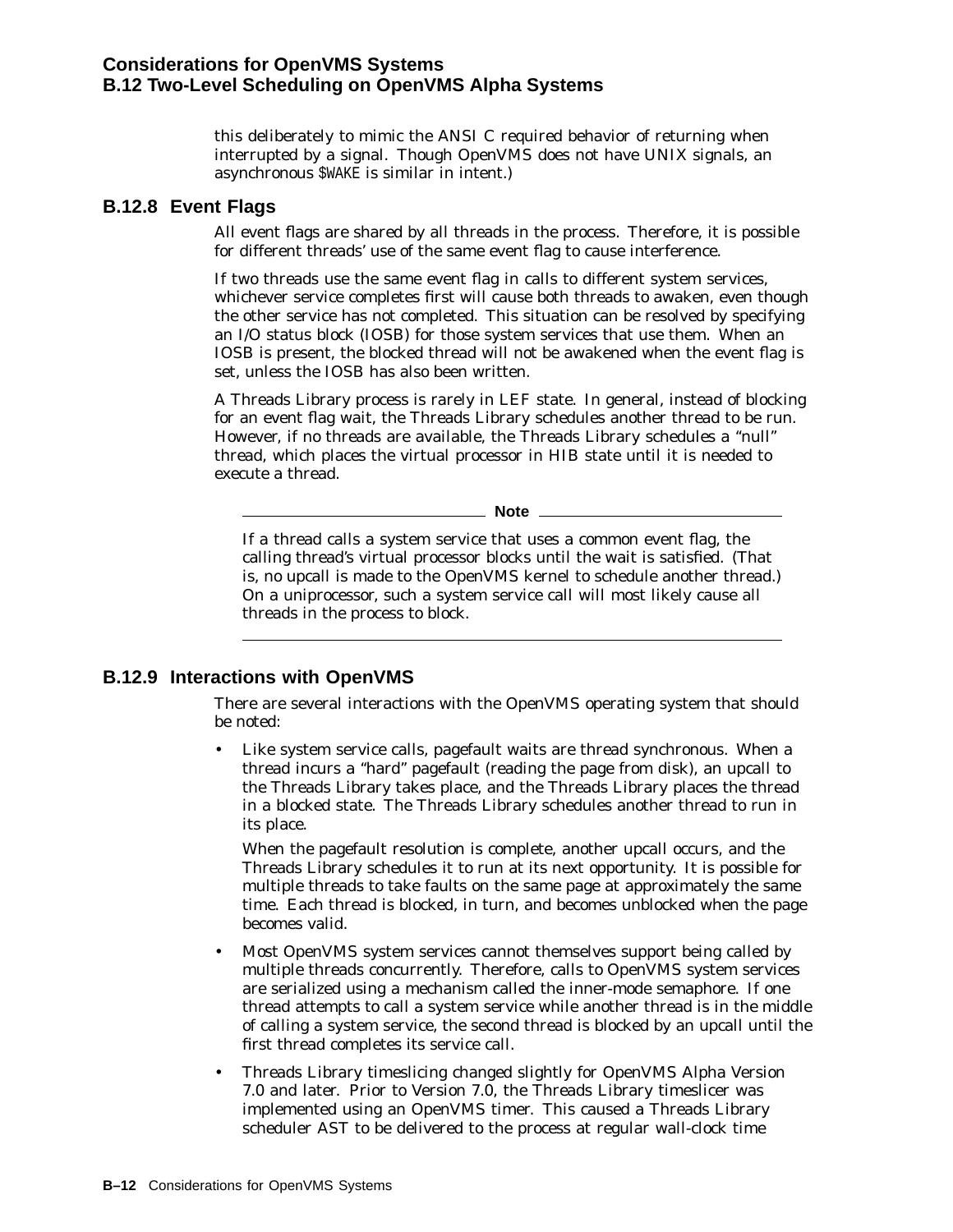## **Considerations for OpenVMS Systems B.12 Two-Level Scheduling on OpenVMS Alpha Systems**

intervals. While running on wall-clock time was a necessary evil (to support the interruption of system service blocks), this timeslice mechanism had several drawbacks.

In OpenVMS Version 7.0 and later, timeslicing is implemented as an upcall to the Threads Library that is delivered after the thread has consumed a sufficient amount of CPU time. Thus, when no threads are running, no timeslicing takes place.

### **B.12.10 Image Exit**

In multithreaded processes, image exit occurs as follows: \$EXIT does not immediately invoke exit handler routines. Instead, it results in an upcall that causes the Threads Library to schedule a special thread to execute the exithandler routines. \$EXIT then calls pthread\_exit() to terminate the calling thread. This allows the calling thread to release any resources that it might be holding.

To avoid possible deadlocks, the exit-handler routines are executed in a separate thread. For example, if a thread calls \$EXIT while holding a mutex that is required by an exit-handler routine, then that routine causes the thread to block forever, as it waits for a mutex that it already holds. Because the exit-handler routine executes in a separate thread, it can block while the thread holding the mutex cleans up.

\$FORCEX works in an analogous fashion. Instead of invoking \$EXIT directly, it causes an upcall that allows the Threads Library to release the exit-handler thread.

DCL Ctrl/Y continues to work as it always has on multithreaded applications. However, typing EXIT or issuing any other command that invokes a new image causes the \$FORCEX upcall. While this is an improvement in many cases over the behavior prior to OpenVMS Version 7.0, it does not guarantee that the multithreaded application will exit.

For example, if the application is deadlocked, holding a resource required by one of the exit handler's routines, the application will continue to hang, even after typing Ctrl/Y and EXIT. In these cases, type Ctrl/Y and STOP to terminate the application without running exit handlers. *Note that doing so causes the application to be unable to clean up, and it may leave data files and the terminal in an inconsistent state.*

## **B.12.11 SYSGEN Parameter MULTITHREAD**

The SYSGEN parameter MULTITHREAD limits the maximum number of kernel threads per process. It is set by AUTOGEN to the number of CPUs on the system. If MULTITHREAD is set to zero (0), two-level scheduling support is disabled, and the Threads Library reverts to its behavior prior to OpenVMS Version 7.0—that is, no upcalls can occur, and it does not use all processors in multiprocessor systems.

## **B.12.12 Process Control System Services and DCL Commands**

OpenVMS system services and DCL commands are either process based or operate on a per-thread basis. This section identifies several system services on this basis.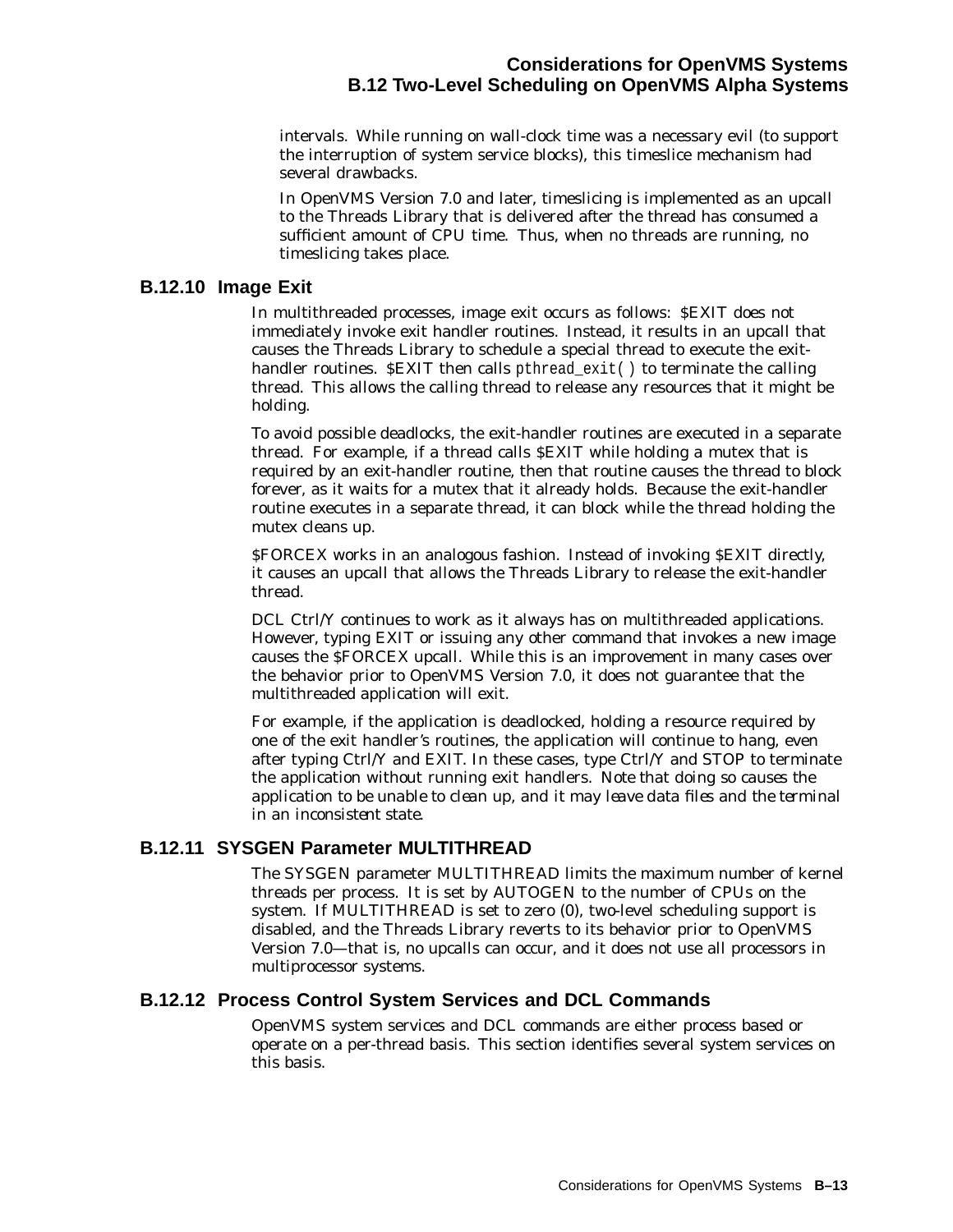#### **B.12.12.1 Process-Level System Services**

The following system services continue to be process based: \$SUSPEND, \$RESUME, and \$DELPRC. These services will operate on an entire process; they are not thread based. For example, \$SUSPEND issued by a thread will suspend all of the virtual processors in process, not just the calling thread.

Under OpenVMS Version 7.0 or later, it is possible, such as when at a breakpoint in the debugger, to see all but one of your kernel threads in SUSP state. This effect is a part of the debugging support and is not the result of calling \$SUSPND.

#### **B.12.12.2 Kernel-Level System Services**

The following system services now operate on a per-thread basis: \$HIBER, \$SCHDWK, and \$SYNCH. These services will not operate on an entire process; they are thread based. For example, \$HIBER will cause the calling thread to become inactive but will not affect other threads in the process.

#### **B.12.12.3 DCL Commands**

The following DCL commands operate as indicated:

- STOP/IDENTIFICATION—This command continues to work on a process basis.
- SET PROCESS—This command continues to work on a process basis except for SET PROCESS/PRIORITY.
- SET PROCESS/PRIORITY-This command now sets the priority of a kernel thread. Avoid setting different priorities for kernel threads in the same process. Refer to Section B.12.4 for more information.

# **B.13 Interoperability with POSIX for OpenVMS**

Previous releases of the POSIX for OpenVMS layered product had very limited interoperability with the Threads Library. Under OpenVMS Version 7.0 and later, using the Threads Library with the POSIX for OpenVMS layered product is not supported.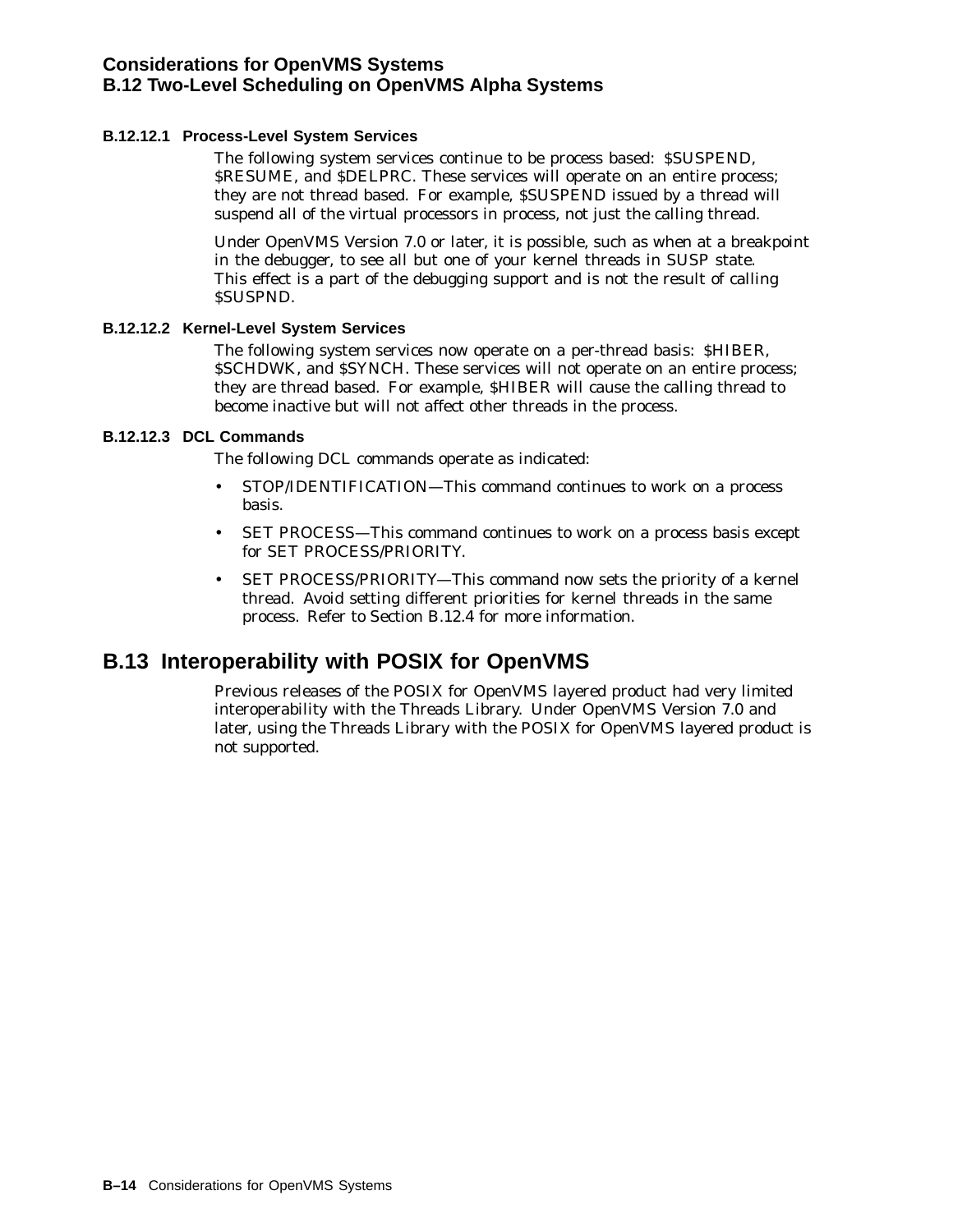**C**

# **Debugging Multithreaded Applications**

The debugging information in this appendix is specific to applications that use the POSIX Threads Library.

## **C.1 Using PTHREAD\_CONFIG**

During initialization of the Threads Library run-time environment, the PTHREAD\_CONFIG environment variable (on Tru64 UNIX systems) or logical symbol (on OpenVMS systems), if defined, is used to set static options for the multithreaded program. You can set PTHREAD\_CONFIG to assist you in debugging a Threads Library application.

#### **C.1.1 Major and Minor Keywords**

As summarized in Table C-1, PTHREAD\_CONFIG takes "major keywords" as arguments. Use a ''minor keyword'' to specify a value for each major keyword.

| Major keyword | Minor keyword         | <b>Meaning</b>                          |
|---------------|-----------------------|-----------------------------------------|
| $dump =$      | file-path             | Path of bugcheck file (OpenVMS<br>only) |
| $meter=$      | condition             | Meter condition variable operations     |
|               | mutex                 | Meter mutex operations                  |
|               |                       | Record thread greatest stack extent     |
|               | stack                 |                                         |
|               | all                   | Meter all available operations          |
|               | none                  | No metering                             |
| $width =$     | bugcheck_output_width | Width of output from bugcheck<br>output |

**Table C–1 PTHREAD\_CONFIG Settings**

#### **C.1.2 Specifying Multiple Values**

When setting PTHREAD CONFIG, use a semicolon to separate major keyword expressions and use a comma to separate minor keyword values. For example, using DCL under OpenVMS, you can set PTHREAD\_CONFIG as follows:

\$ define PTHREAD\_CONFIG "meter=(stack,mutex);dump=/tmp/dump-d.dmp;width=132"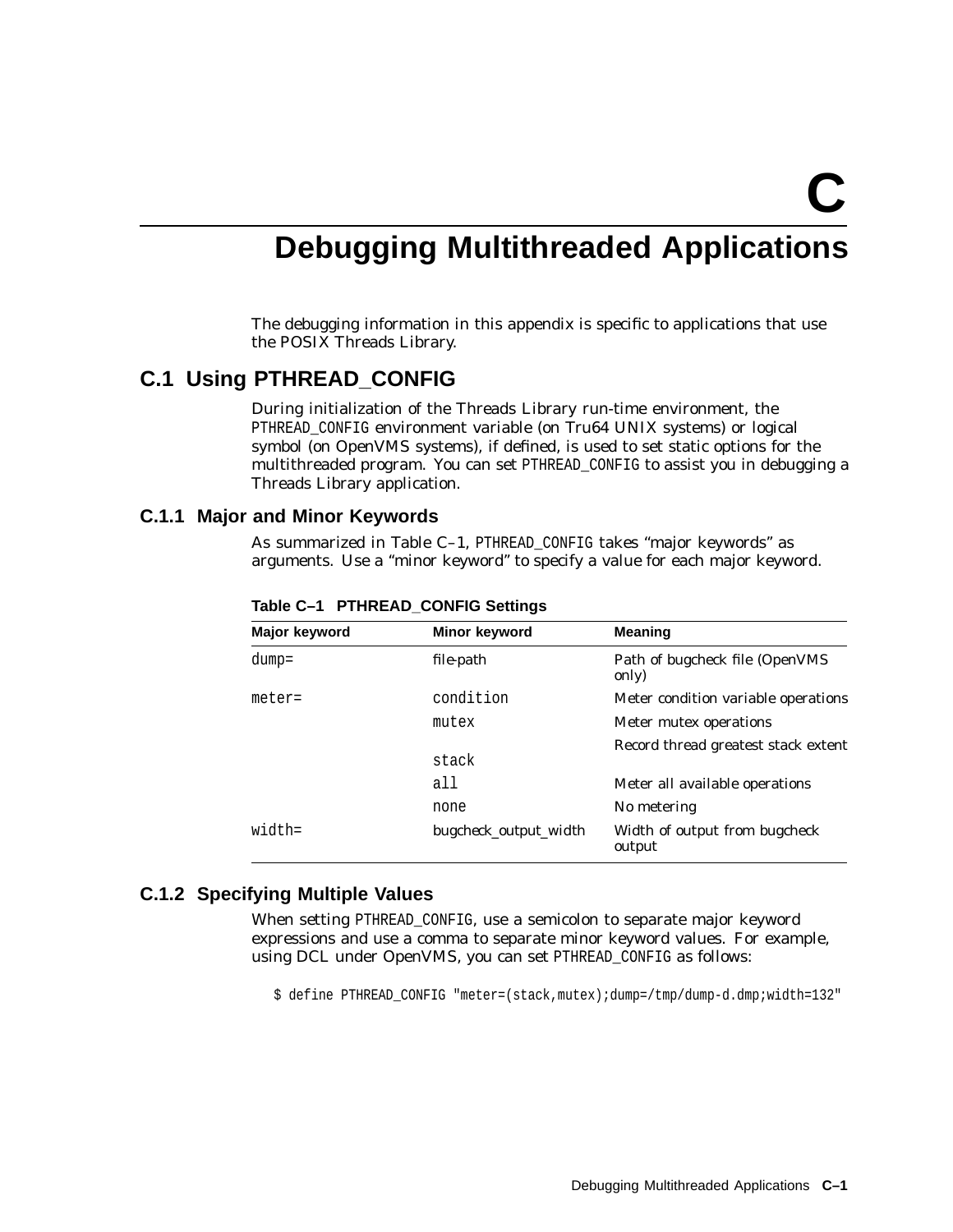# **C.2 Running in Metered Mode**

Metering tells the Threads Library to collect statistical and historical information about the use of synchronization objects within your program. This affects all synchronization within the program, including that within the Threads Library itself and any other libraries that use threads. Therefore, metering provides a very powerful tool for debugging multithreaded code.

To enable metering, define PTHREAD\_CONFIG prior to running any threaded application. The variable should have a value of meter=all to enable metering. This causes the Threads Library to gather and record statistics and history information for all synchronization operations.

Programs running in metered mode are somewhat slower than unmetered programs. Also, normal mutexes that are metered can behave like errorcheck mutexes in many ways. This does not affect the behavior of correct programs, but you should be aware of some differences between normal and errorcheck mutexes. The most important difference is that normal mutexes do not report a number of usage errors, while errorcheck mutexes do.

Because it can be expensive to detect these conditions, a normal mutex may not always report these errors. Regardless of whether the program seems to work correctly under these circumstances, the operations are illegal. A metered normal mutex will report these errors under more circumstances than will an unmetered normal mutex.

# **C.3 Visual Threads**

We recommend Visual Threads to debug Threads Library applications on Tru64 UNIX and OpenVMS systems. Visual Threads can be used to automatically diagnose common problems associated with multithreading, including deadlock, protection of shared data (on Tru64 UNIX systems only), and thread usage errors. It can also be used to monitor the thread-related performance of an application, helping you to identify bottlenecks or locking granularity problems. It is a unique debugging tool because it can be used to identify problem areas even if an application does not show any specific symptoms.

See the online Visual Threads documentation at www.compaq.com/visualthreads/ for more information.

# **C.4 Using Ladebug on Tru64 UNIX Systems**

The Compaq Ladebug debugger provides commands to display the state of threads, mutexes, and condition variables.

Using the Ladebug commands, you can examine core files and remote debug sessions, as well as run processes.

The basic commands are:

- thread  $n$  Sets the current thread context to  $n$ .
- show thread  $[n \ldots]$  Displays thread state (more information displayed if \$verbose=1)
- show mutex  $[n \dots]$  Displays mutex state.
- show condition  $[n \ldots]$  Displays condition variable state.

Refer to the Ladebug documentation for further details.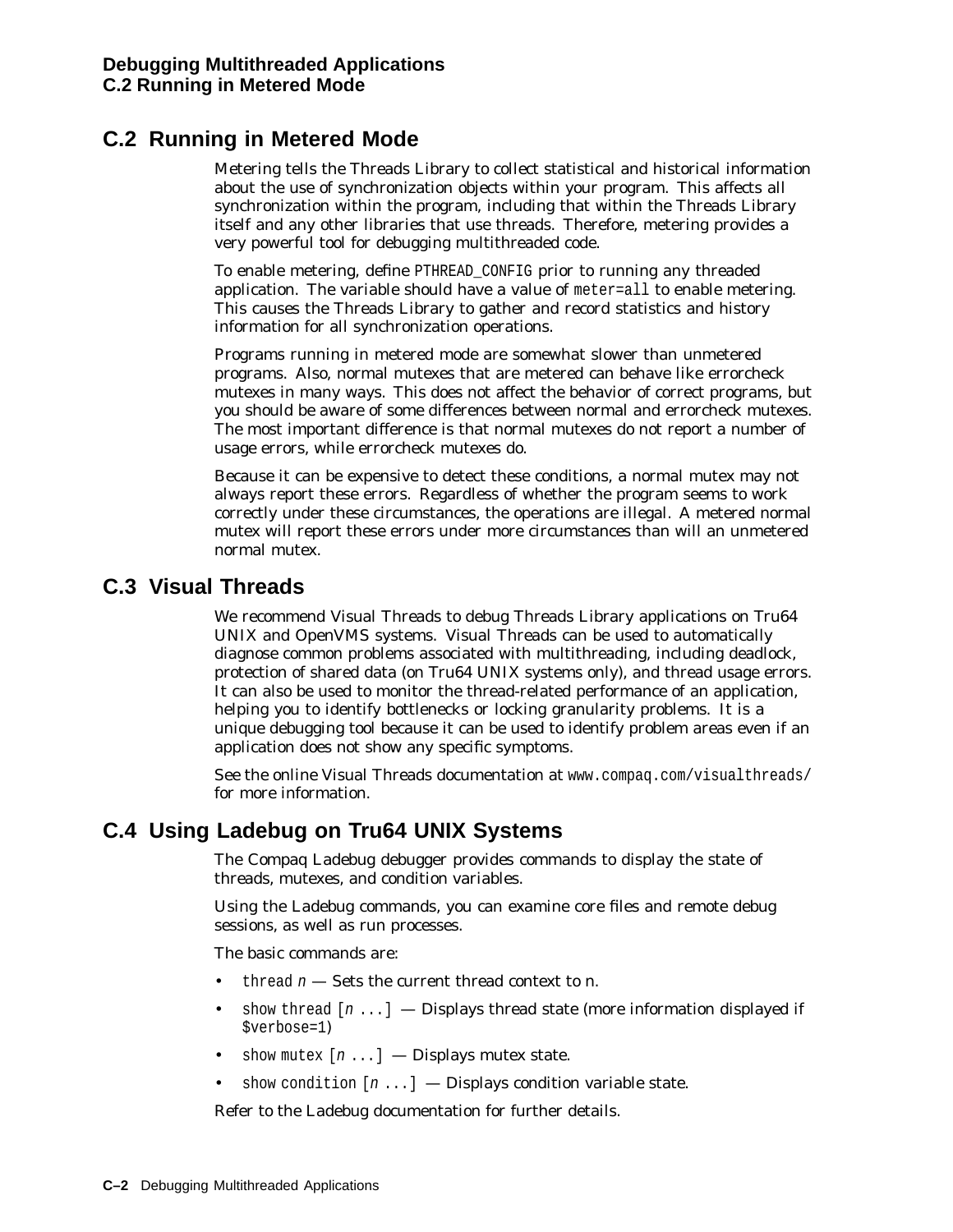# **C.5 Debugging Threads on OpenVMS Systems**

This section presents particular topics that relate to debugging a multithreaded application under OpenVMS.

## **C.5.1 Display of Stack Trace from Unhandled Exception**

When a program incurs an unhandled exception, a stack trace is produced that shows the call frames from the point where the exception was raised or, if TRY/CATCH, TRY/FINALLY, or POSIX cleanup handlers are used, from the point where it was last reraised to the bottom of the stack.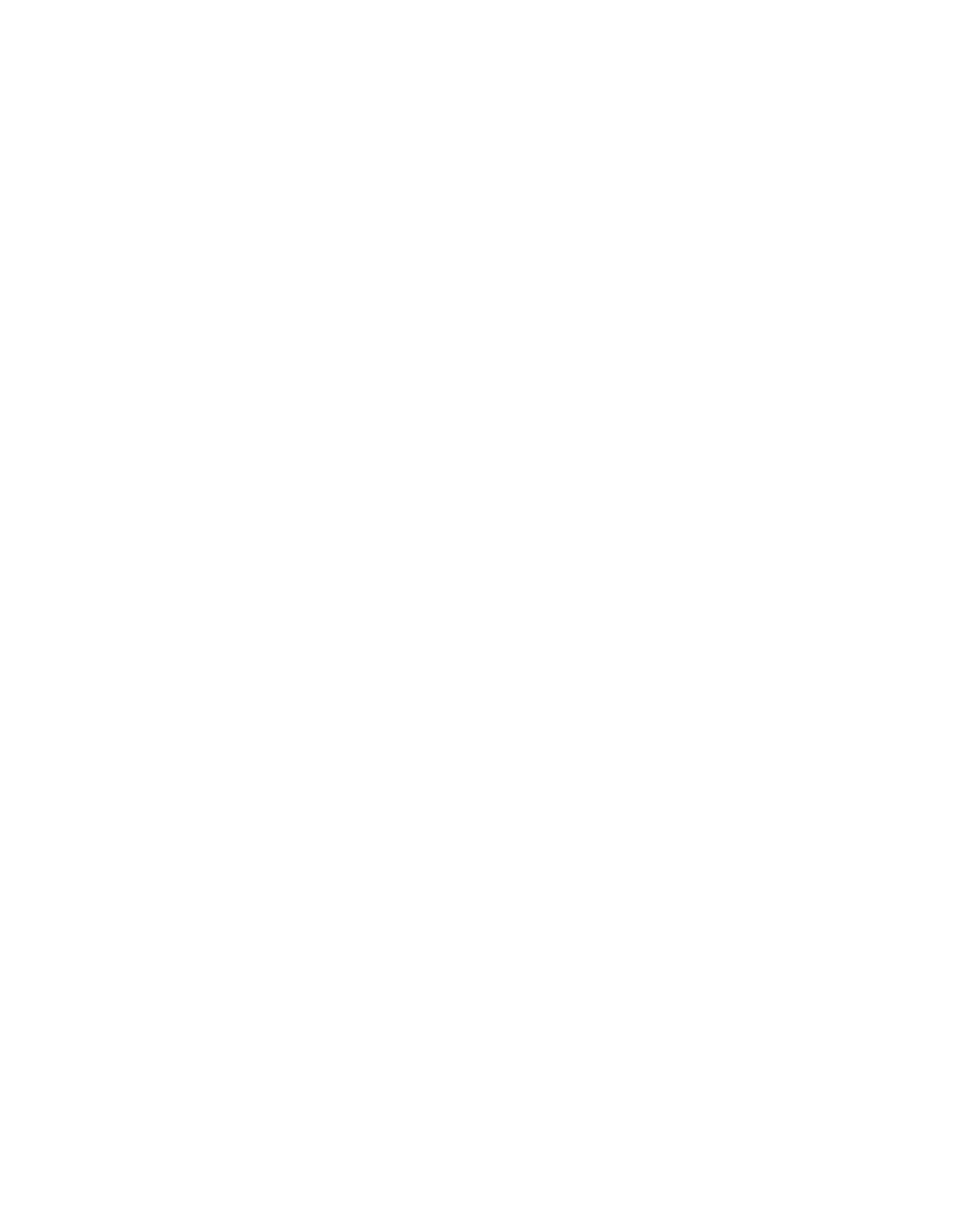# **Migrating from the cma Interface**

This appendix presents information that helps you migrate existing programs and applications that use the Compaq proprietary CMA (or **cma**) interface to use the **pthread** interface, based on the IEEE POSIX 1003.1c-1995 standard.

**Note**

In future releases, the **cma** interface will continue to exist and be supported, but it will no longer be documented or enhanced. Therefore, it is recommended that you port your **cma**-based programs and applications to the **pthread** interface as soon as possible. The **pthread** interface is the most portable, efficient, and robust multithreading run-time library offered by Compaq.

# **D.1 Overview**

The **pthread** interface differs significantly from the **cma** interface, though there are many similarities between the functions that individual routines perform. This section gives hints about the relationship between the two sets of routines, to assist you in migrating applications.

Note that routines whose names have the \_np suffix are *not portable*—that is, the routine might not be available except in the POSIX Threads Library.

You should include the C language pthread.h header file for prototypes of the **pthread** routines.

# **D.2 cma Handles**

A **cma handle** is storage, similar to a pointer, that refers to a specific Threads Library object (thread, mutex, condition variable, queue, or attributes object).

Handles are allocated by the user application. They can be freely copied by the program and stored in any class of storage; objects are managed by the Threads Library.

In the **cma** interface, because objects are accessed only by handles, you can think of the handle as if it were the object itself. Threads Library objects are accessed by handles (rather than pointers), because handles allow for greater robustness and portability. Handles allow the Threads Library to detect the following types of run-time errors:

- Using an uninitialized handle
- Using a corrupted handle
- Using a handle whose object no longer exists (a dangling handle)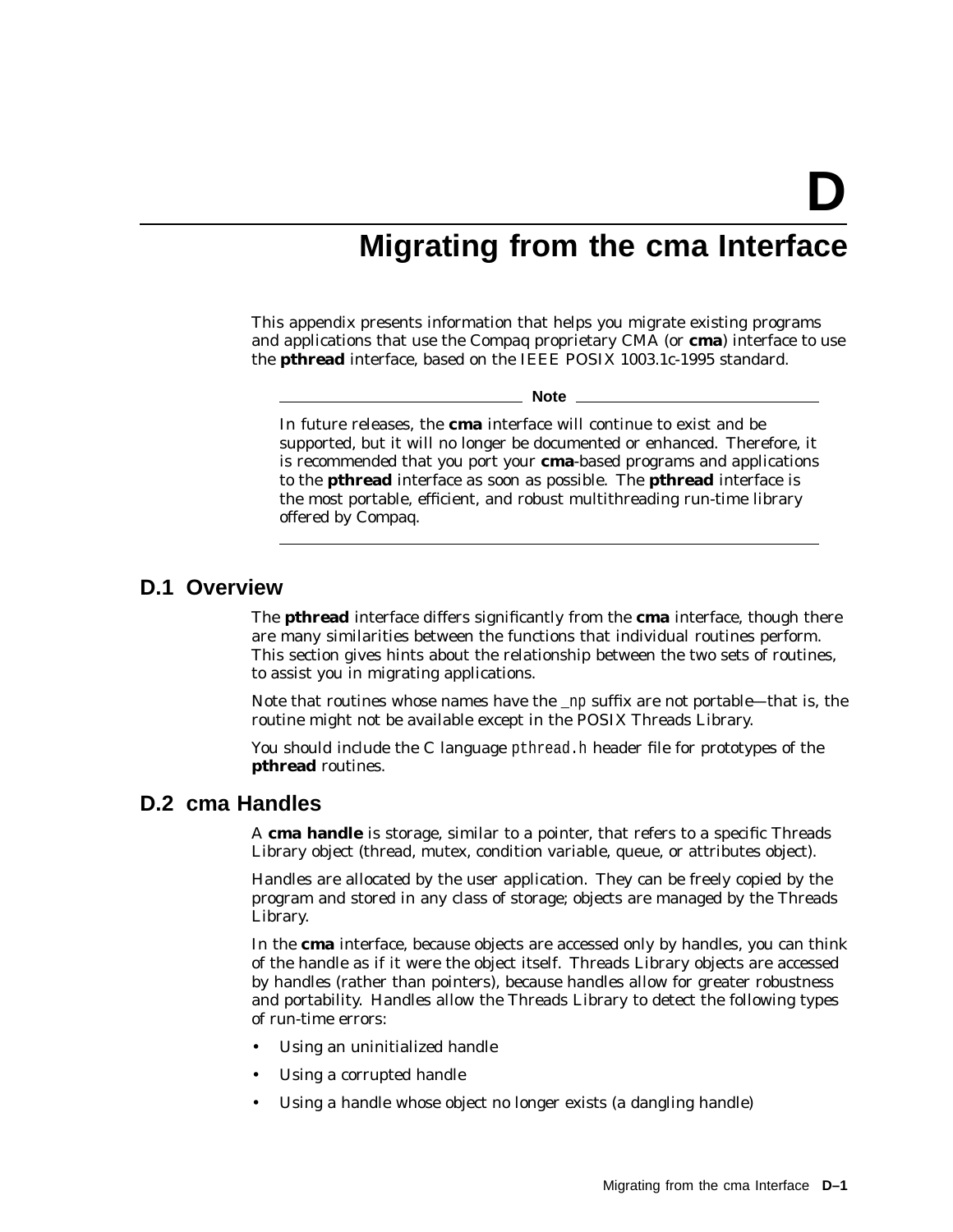Handles are not supported in the **pthread** interface. Although this provides less robustness due to more limited error checking, it allows better performance by decreasing memory use and memory access. (That is, handles result in pointers to pointers.)

# **D.3 Interface Routine Mapping**

As summarized in Table D–1, many **cma** routines perform functions nearly identical to corresponding routines in the **pthread** interface. The syntax and semantics differ, but the similarities are also notable.

| cma Routine                  | pthread Routine                | <b>Notes</b>                                     |
|------------------------------|--------------------------------|--------------------------------------------------|
| cma_alert_disable_asynch()   |                                | pthread_setcancelstate()/pthread_setcanceltype() |
| cma_alert_disable_general()  |                                | pthread_setcancelstate()/pthread_setcanceltype() |
| cma_alert_enable_asynch()    |                                | pthread_setcancelstate()/pthread_setcanceltype() |
| cma_alert_enable_general()   |                                | pthread_setcancelstate()/pthread_setcanceltype() |
| cma_alert_restore()          |                                | pthread_setcancelstate()/pthread_setcanceltype() |
| cma_alert_test()             | pthread_testcancel()           |                                                  |
| cma_attr_create()            | pthread_attr_init()            |                                                  |
| cma_attr_delete()            | pthread_attr_destroy()         |                                                  |
| cma_attr_get_guardsize()     | pthread_attr_getguardsize_np() |                                                  |
| cma_attr_get_inherit_sched() | pthread_attr_getinheritsched() |                                                  |
| cma_attr_get_mutex_kind()    | pthread_mutexattr_gettype_np() |                                                  |
| cma_attr_get_priority()      | pthread_attr_setsched_param()  |                                                  |
| cma_attr_get_sched()         | pthread_attr_getschedpolicy()  |                                                  |
| cma_attr_get_stacksize()     | pthread_attr_getstacksize()    |                                                  |
| cma_attr_set_guardsize()     | pthread_attr_setguardsize_np() |                                                  |
| cma_attr_set_inherit_sched() | pthread_attr_setinheritsched() |                                                  |
| cma_attr_set_mutex_kind()    | pthread_mutexattr_settype_np() |                                                  |
| cma_attr_set_priority()      | pthread_attr_setsched_param()  |                                                  |
| cma_attr_set_sched()         | pthread_attr_setschedpolicy()  |                                                  |
| cma_attr_set_stacksize()     | pthread_attr_setstacksize()    |                                                  |
| cma_cond_broadcast()         | pthread_cond_broadcast()       |                                                  |
| cma_cond_create()            | pthread_cond_init()            |                                                  |
| cma_cond_delete()            | pthread_cond_destroy()         |                                                  |
| cma_cond_signal()            | pthread_cond_signal()          |                                                  |
| cma_cond_signal_int()        | pthread_cond_signal_int_np()   |                                                  |
| cma_cond_timed_wait()        | pthread_cond_timedwait()       |                                                  |
| cma_cond_wait()              | pthread_cond_wait()            |                                                  |
| cma_delay()                  | pthread_delay_np()             |                                                  |
|                              |                                | (continued on next page)                         |

**Table D–1 Corresponding cma and pthread Routines**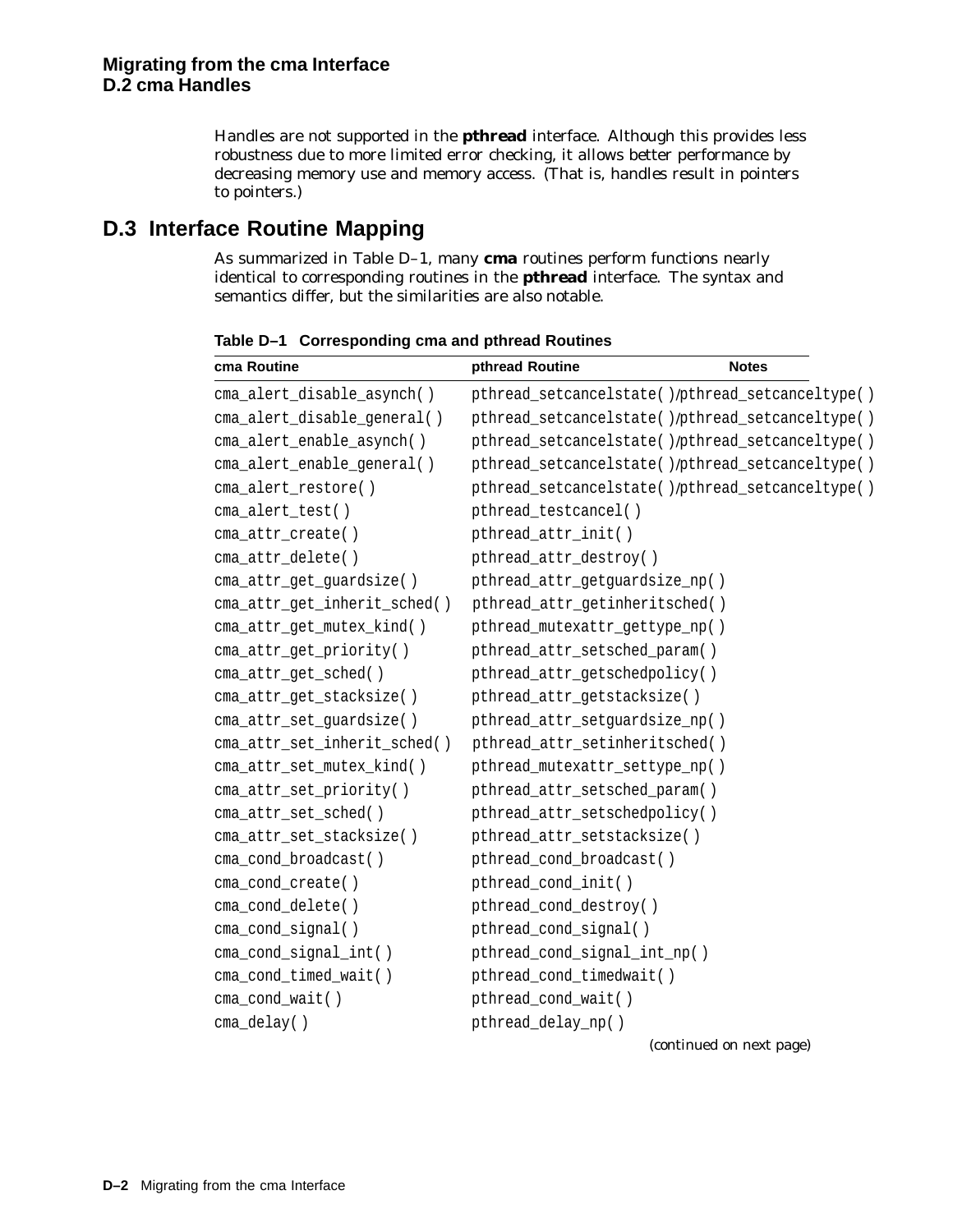## **Migrating from the cma Interface D.3 Interface Routine Mapping**

| cma Routine                | pthread Routine                                                               | <b>Notes</b>                               |
|----------------------------|-------------------------------------------------------------------------------|--------------------------------------------|
| cma_handle_assign()        | none                                                                          | Use<br>Language<br>assignment<br>operator. |
| cma_handle_equal()         | pthread_equal()                                                               |                                            |
| $cma\_init()$              | none                                                                          | <b>Not</b><br>necessary.                   |
| cma_key_create()           | pthread_key_create()<br>(Note: pthread_key_delete() is<br>available as well.) |                                            |
| cma_key_get_context()      | pthread_getspecific()                                                         |                                            |
| cma_key_set_context()      | pthread_setspecific()                                                         |                                            |
| cma_lock_global()          | pthread_lock_global_np()                                                      |                                            |
| cma_mutex_create()         | pthread_mutex_init()                                                          |                                            |
| cma_mutex_delete()         | pthread_mutex_delete()                                                        |                                            |
| cma_mutex_lock()           | pthread_mutex_lock()                                                          |                                            |
| cma_mutex_try_lock()       | pthread_mutex_trylock()                                                       |                                            |
| cma_mutex_unlock()         | pthread_mutex_unlock()                                                        |                                            |
| cma_once()                 | pthread_once()                                                                |                                            |
| cma_stack_check_limit_np() |                                                                               |                                            |
| cma_thread_alert()         | pthread_cancel()                                                              |                                            |
| cma_thread_bind_to_cpu()   | none                                                                          |                                            |
| cma_thread_create()        | pthread_create()                                                              |                                            |
| cma_thread_detach()        | pthread_detach()                                                              |                                            |
| cma_thread_exit_error()    | pthread_exit()                                                                | With<br>Status.                            |
| cma_thread_exit_normal()   | pthread_exit()                                                                | With<br>Status.                            |
| cma_thread_get_priority()  | pthread_getschedparam()                                                       |                                            |
| cma_thread_get_sched()     | pthread_setschedparam()                                                       |                                            |
| cma_thread_get_self()      | pthread_self()                                                                |                                            |
| cma_thread_join()          | pthread_join()                                                                |                                            |
| cma_thread_set_priority()  | pthread_setschedparam()                                                       |                                            |
| cma thread set sched()     | pthread_setschedparam()                                                       |                                            |
| cma_time_get_expiration()  | pthread_get_expiration_np()                                                   |                                            |
| cma_unlock_global()        | pthread_unlock_global_np()                                                    |                                            |
| cma_yield()                | pthread_yield_np()                                                            |                                            |

**Table D–1 (Cont.) Corresponding cma and pthread Routines**

Notice that the **cma** routine cma\_cond\_timed\_wait( ) requires the time argument *expiration* to be specified in local time; whereas the **pthread** routine pthread\_cond\_timedwait( ) requires the time argument *abstime* to be specified in Universal Coordinated Time (UTC).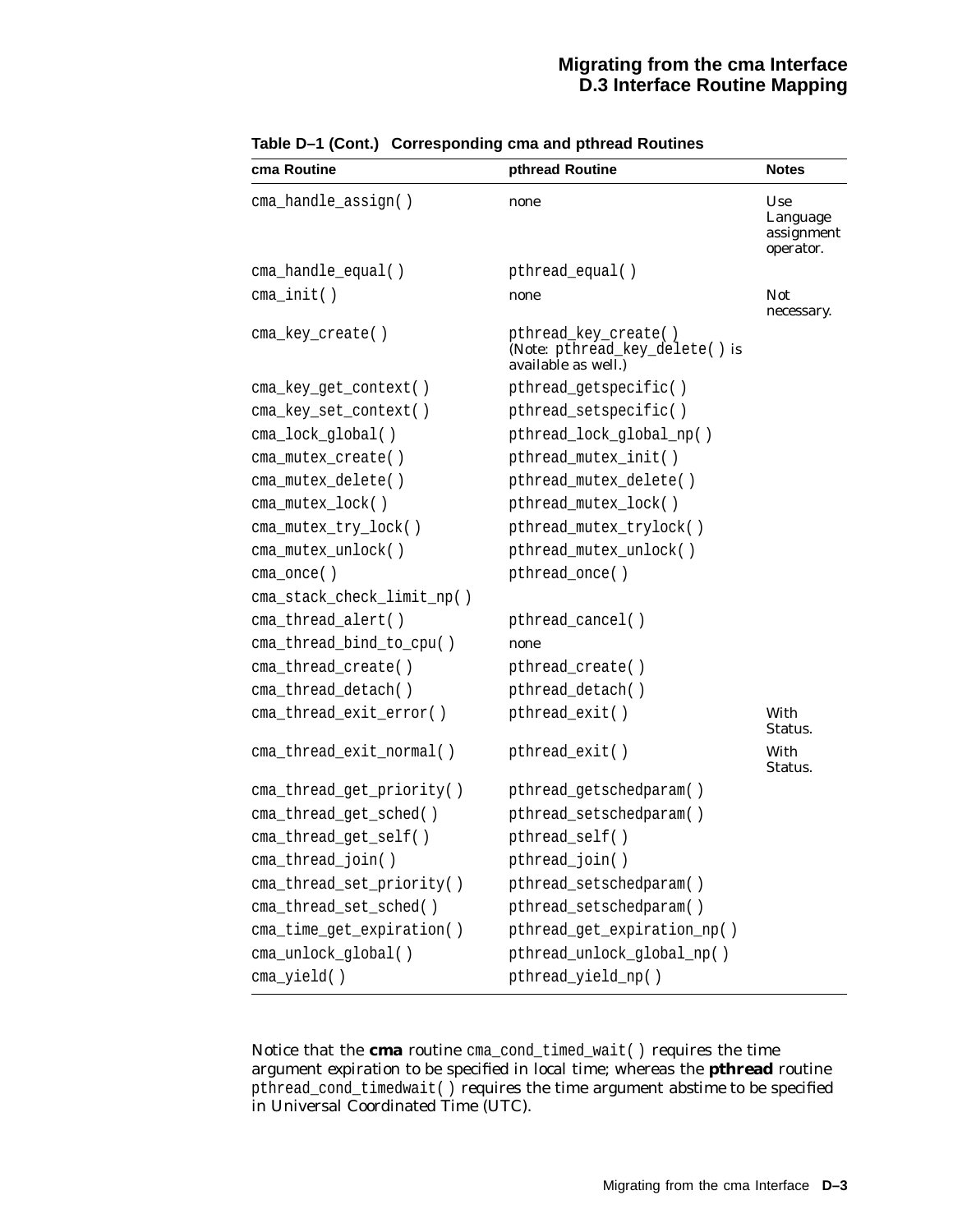# **D.4 New pthread Routines**

The following are **pthread** interface routines that have no functional similarities in the **cma** interface:

```
pthread_atfork( ) (Tru64 UNIX only)
pthread_attr_getdetachstate( )
pthread_attr_getscope( )
pthread_attr_setdetachstate( )
pthread_attr_setscope( )
pthread_condattr_getpshared( )
pthread_condattr_setpshared( )
pthread_key_delete( )
pthread_kill( ) (Tru64 UNIX only)
pthread_mutexattr_getpshared( )
pthread_mutexattr_setpshared( )
All pthread_rwlockattr_ and pthread_rwlock_ routines
pthread_sigmask( ) (Tru64 UNIX only)
sigwait( )
```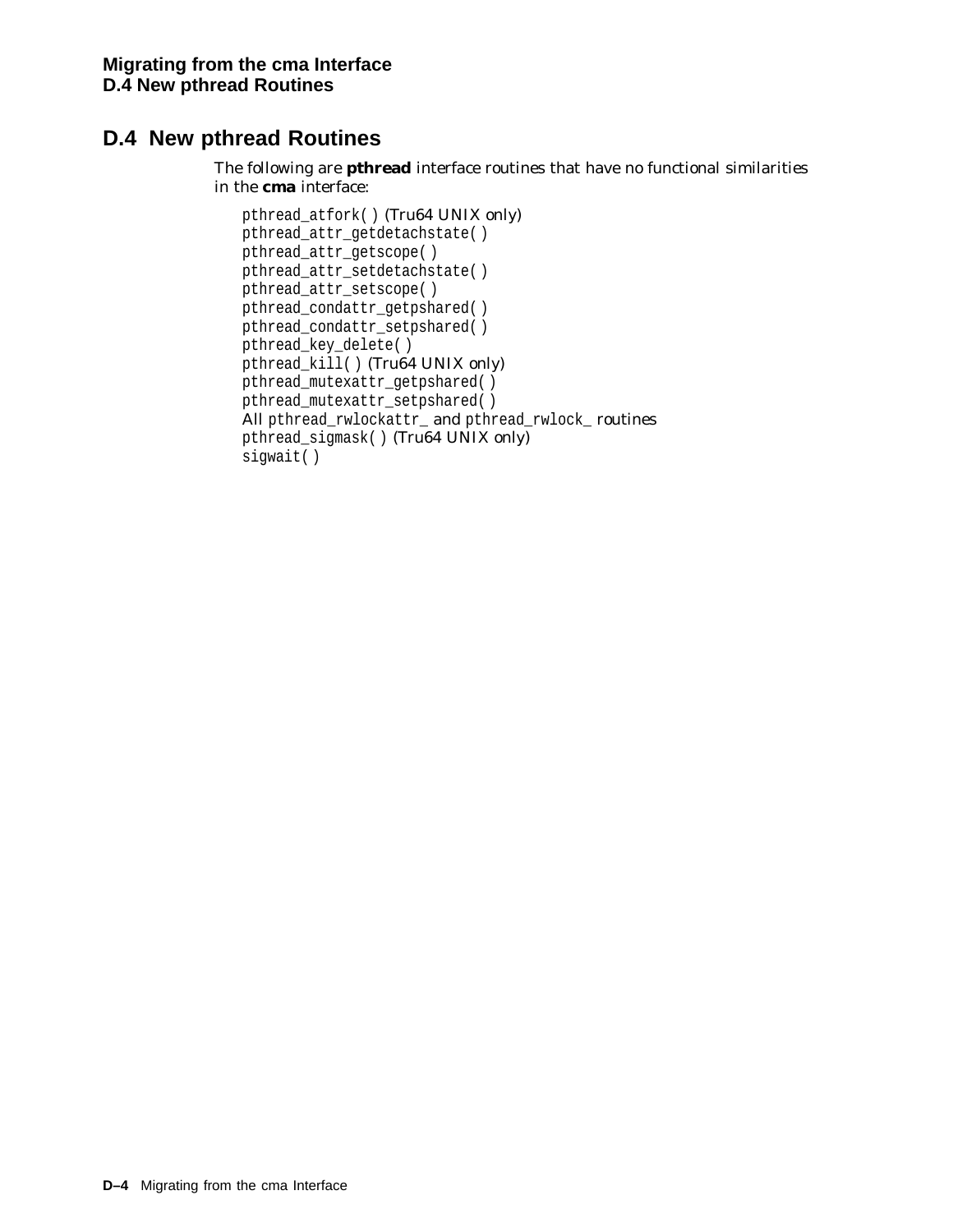**E**

# **Migrating from the d4 Interface**

This appendix provides migration information for the routines in the POSIX 1003.4a/Draft 4 (or **d4**) interface.

**Note**

Applications that use the **d4** routines require significant modification to be migrated to the **pthread** interface described in Part II.

## **E.1 Overview**

Routines in the **pthread** interface differ significantly from the original POSIX 1003.4a/Draft 4 implementation. This section describes the major changes between the interfaces.

# **E.2 Error Status and Function Returns**

The **pthread** interface does not use the global variable *errno*. (Note that the Threads Library provides a thread-specific *errno* for use by libraries and application code, but the **pthread** interface does not write to it.)

If an error condition occurs, a **pthread** routine returns an integer value that indicates the type of error. For example, a call to the **d4** interface's implementation of pthread\_cond\_destroy( ) that returned a –1 and set *errno* to [EBUSY], returns [EBUSY] as the routine's return value in the **pthread** interface implementation.

On successful completion, most **pthread** interface routines return zero (0).

## **E.3 Replaced or Renamed Routines**

Many routines in the **d4** interface have been replaced or renamed in the **pthread** interface, as shown in Table E–1.

| d4 Routine                                                         | <b>Replacement pthread Routine</b> |
|--------------------------------------------------------------------|------------------------------------|
| pthread_attr_create()                                              | pthread_attr_init()                |
| pthread_attr_delete()                                              | pthread_attr_destroy()             |
| pthread_attr_set/getdetach_np()                                    | pthread_attr_set/getdetachstate()  |
| pthread_attr_set/getguardsize_np( pthread_attr_set/getguardsize( ) |                                    |
|                                                                    | (continued on next page)           |

**Table E–1 pthread Routines That Replace d4 Routines**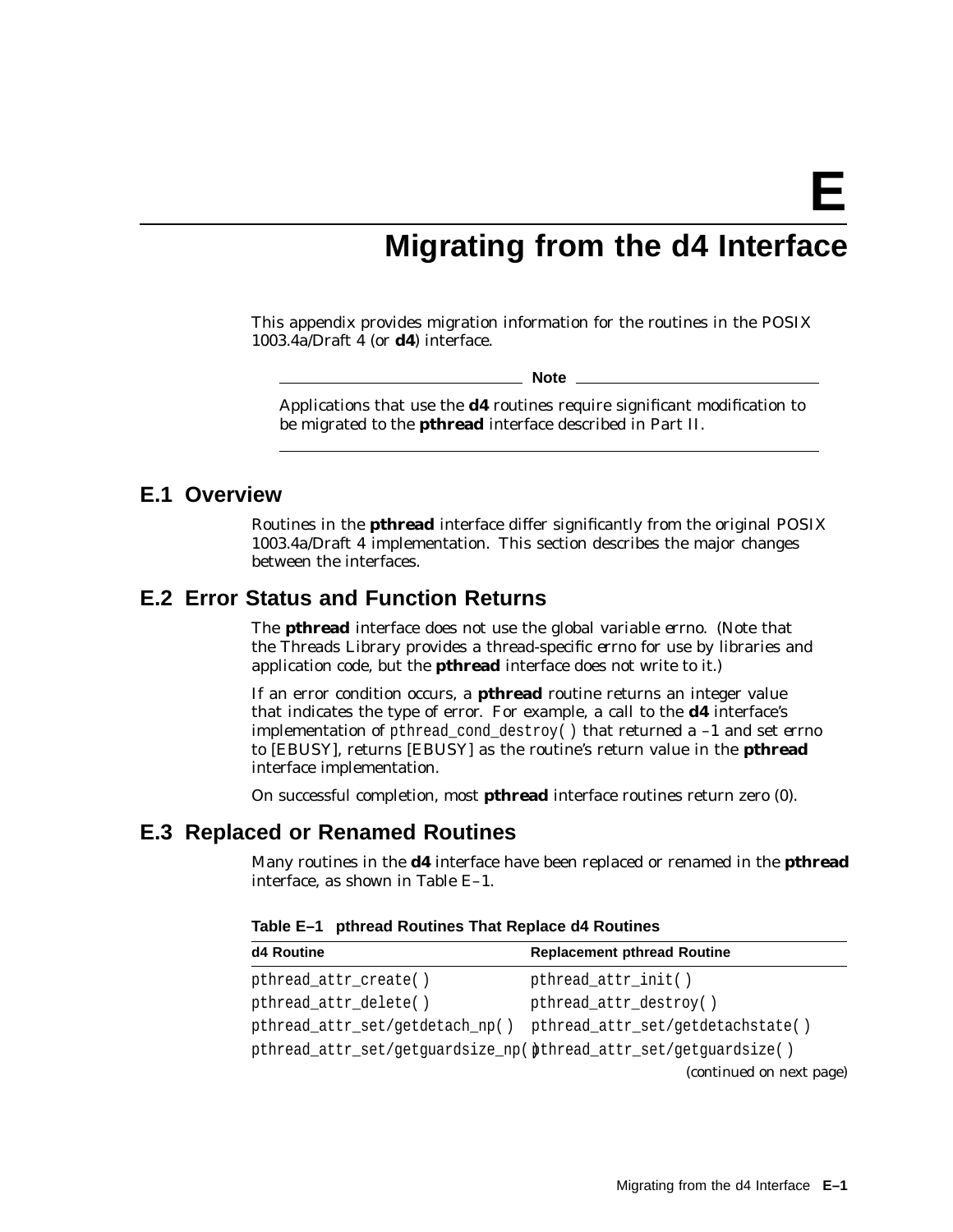| d4 Routine                  | <b>Replacement pthread Routine</b> |
|-----------------------------|------------------------------------|
| pthread_attr_set/getprio()  | pthread_attr_set/getschedparam()   |
| pthread_attr_set/getsched() | pthread_attr_set/getschedpolicy()  |
| pthread_condattr_create()   | pthread_condattr_init()            |
| pthread_condattr_delete()   | pthread_condattr_destroy()         |
| pthread_keycreate( )        | pthread_key_create()               |
| pthread_mutexattr_create()  | pthread_mutexattr_init()           |
| pthread_mutexattr_delete()  | pthread_mutexattr_destroy()        |
|                             |                                    |
| pthread_setasynccancel()    | pthread_setcanceltype()            |
| pthread_setcancel()         | pthread_setcancelstate()           |
| pthread_set/getprio()       | pthread_set/getschedparam()        |
| pthread_set/getscheduler()  | pthread_set/getschedparam()        |
| pthread_yield()             | sched_yield()                      |

**Table E–1 (Cont.) pthread Routines That Replace d4 Routines**

# **E.4 Routines with No Changes to Syntax**

Except for the return value, the following routines in the **d4** interface have no changes to syntax in the **pthread** interface:

```
pthread_attr_setinheritsched( )
pthread_cancel( )
pthread_cond_broadcast( )
pthread_cond_destroy( )
pthread_cond_signal( )
pthread_cond_signal_int_np( )
pthread_cond_timedwait( )
pthread_cond_wait( )
pthread_delay_np( )
pthread_equal( )
pthread_exit( )
pthread_get_expiration_np( )
pthread_join( ) (now detaches the thread)
pthread_mutex_destroy( )
pthread_mutex_lock( )
pthread_mutex_trylock( )
pthread_mutex_unlock( )
pthread_once( )
```
The following routines have no changes in syntax or return value:

```
pthread_self( )
pthread_testcancel( )
```
Notice that the **d4** routine pthread\_cond\_timedwait( ) requires the time argument *abstime* to be specified in local time; whereas the **pthread** routine pthread\_cond\_timedwait( ) requires the time argument *abstime* to be specified in Universal Coordinated Time (UTC).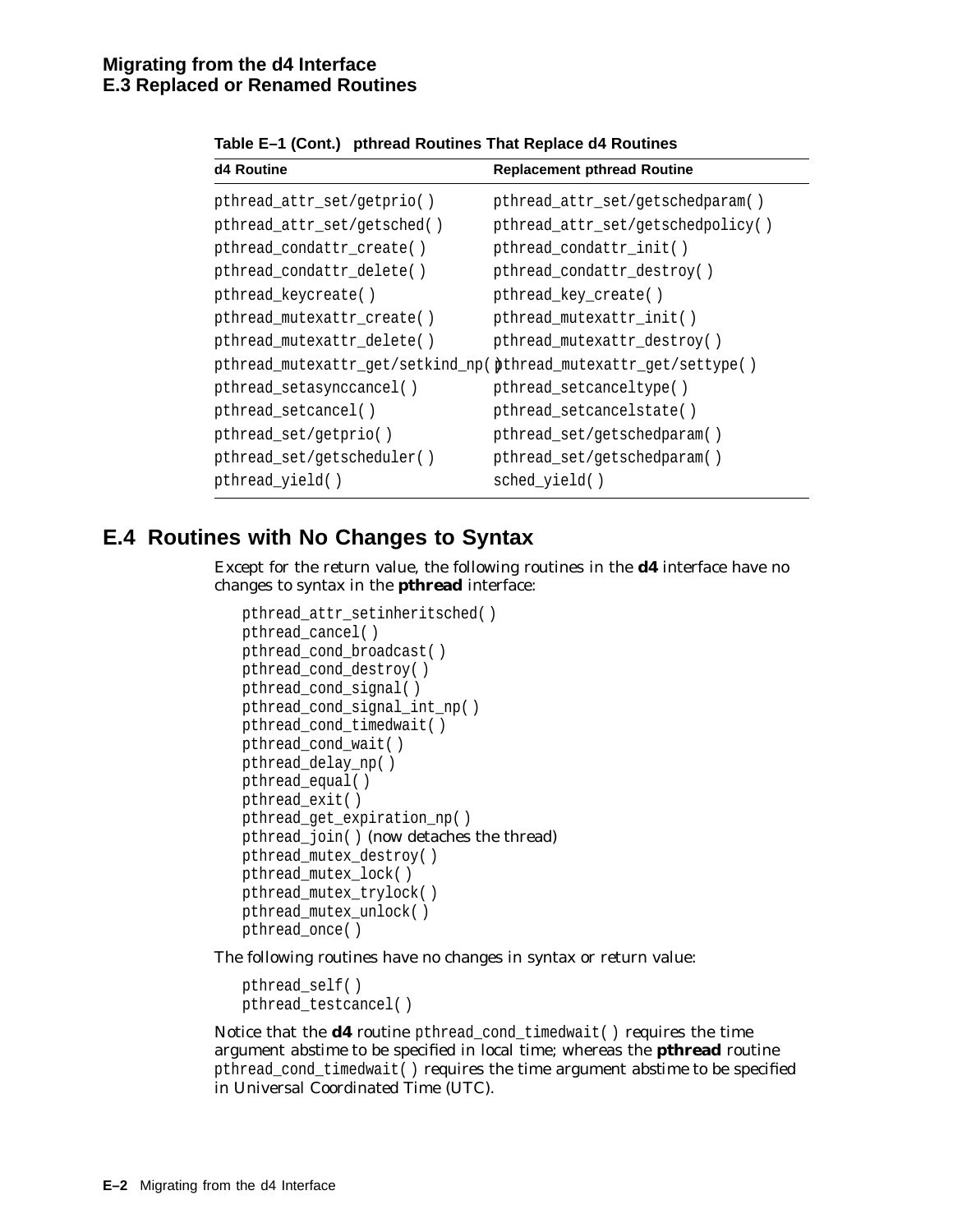# **E.5 Routines with Prototype or Syntax Changes**

Table E–2 shows the routines in the **d4** interface that have changes to their argument syntax in the **pthread** interface.

**Table E–2 d4 Routines With Syntax Changes as pthread Routines**

| <b>Old Syntax</b>                                                | <b>New Syntax</b>                                                                               |  |
|------------------------------------------------------------------|-------------------------------------------------------------------------------------------------|--|
| int pthread_attr_getinheritsched(<br>pthread_attr_t attr)        | int pthread attr getinheritsched(<br>const pthread_attr_t *attr,<br>int * <i>inheritsched</i> ) |  |
| unsigned long pthread_attr_getstacksize(<br>pthread_attr_t attr) | int pthread_attr_getstacksize(<br>const pthread_attr_t *attr,<br>size t *stacksize)             |  |
| unsigned long pthread_attr_setstacksize(                         | int pthread attr setstacksize(                                                                  |  |
| pthread_attr_t *attr,                                            | const pthread_attr_t *attr,                                                                     |  |
| long stacksize)                                                  | size t stacksize)                                                                               |  |
| int pthread_cleanup_pop(                                         | void pthread_cleanup_pop(                                                                       |  |
| int execute)                                                     | int execute)                                                                                    |  |
| int pthread_cond_init(                                           | int pthread_cond_init(                                                                          |  |
| pthread_cond_t *cond,                                            | pthread_cond_t *cond,                                                                           |  |
| pthread_condattr_t attr)                                         | pthread_condattr_t *attr)                                                                       |  |
| int pthread_create(                                              | int <b>pthread</b> create(                                                                      |  |
| pthread t *thread,                                               | pthread t *thread,                                                                              |  |
| pthread attr t attr,                                             | const pthread attr t *attr,                                                                     |  |
| pthread_startroutine_t start_routine,                            | void* $(*start\_routine)$ (void *),                                                             |  |
| pthread addr t arg)                                              | void *arg)                                                                                      |  |
| int <b>pthread detach</b> (                                      | int <b>pthread_detach</b> (                                                                     |  |
| pthread_t *thread)                                               | pthread t thread)                                                                               |  |
| int pthread_getspecific(                                         | void *pthread_getspecific(                                                                      |  |
| pthread_key_t key, void **value)                                 | pthread_key_t key)                                                                              |  |
| void pthread lock global np()                                    | int <b>pthread lock global np</b> (void)                                                        |  |
| void pthread_unlock_global_np()                                  | int pthread_unlock_global_np(void)                                                              |  |
| int pthread_mutex_init(                                          | int pthread_mutex_init(                                                                         |  |
| pthread_mutex_t *mutex,                                          | pthread_mutex_t *mutex,                                                                         |  |
| pthread_mutexattr_t attr)                                        | const pthread_mutexattr_t *attr)                                                                |  |

Table E–3 shows routines in the **d4** interface that have a corresponding **pthread** routine that does not support the obsolete **d4**-style datatypes. These datatypes were documented for previous releases of the Threads Library.

If your original code used the standard Threads Library datatypes, then this migration requirement might not impact your code.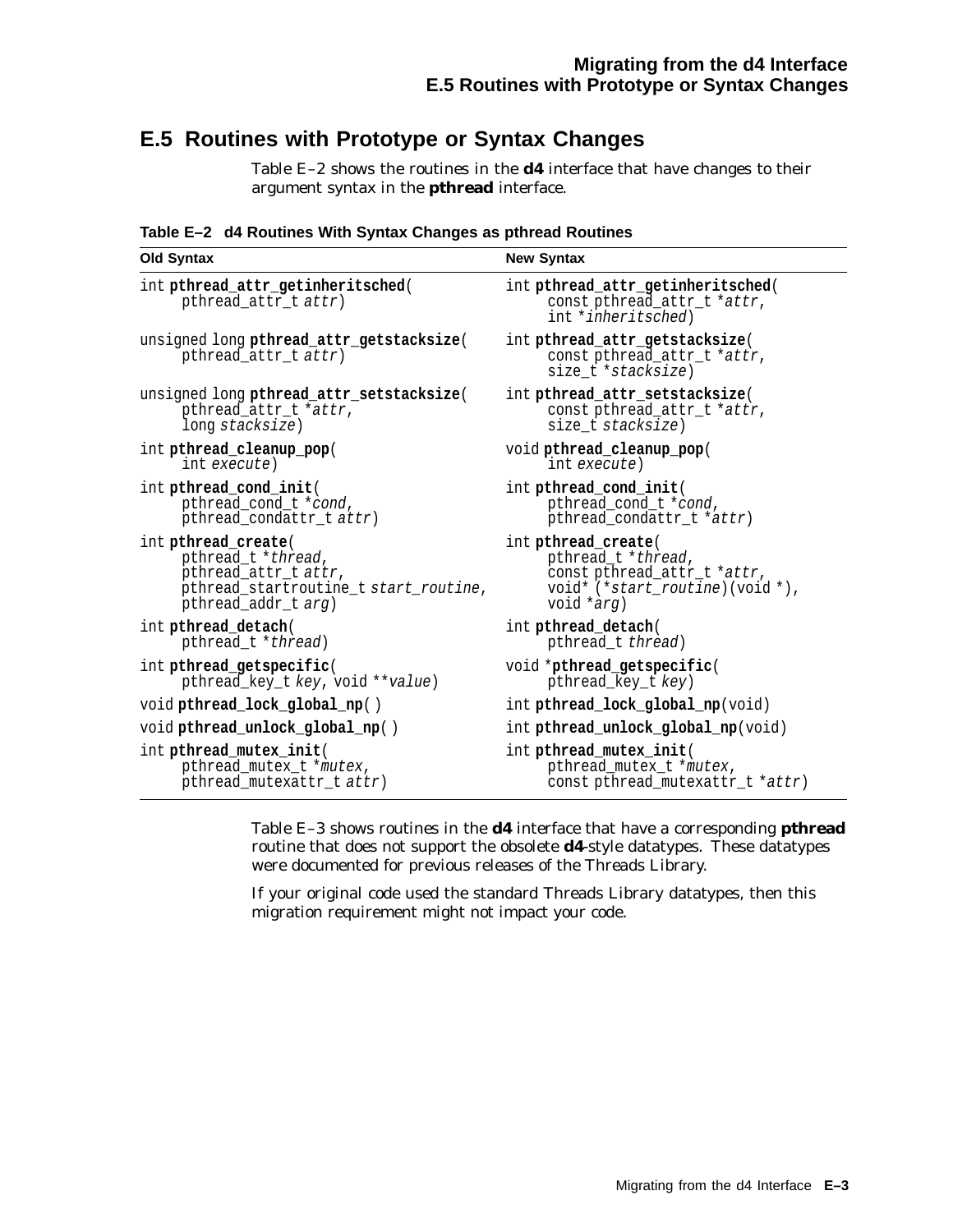| <b>New Standard Datatype Syntax</b>                                                                                                          | <b>Nonstandard Datatype Syntax</b>                                                                                                       |  |
|----------------------------------------------------------------------------------------------------------------------------------------------|------------------------------------------------------------------------------------------------------------------------------------------|--|
| void pthread cleanup push(<br>void $(*routine) (void *), void * arg)$                                                                        | int pthread_cleanup_push(<br>pthread_cleanup_t *routine,<br>pthread_addr_t <i>arg</i> )                                                  |  |
| int <b>pthread</b> create(<br>pthread_t *thread,<br>const pthread_attr_t *attr,<br>void $*(\star start\_routine)$ (void $*$ ),<br>void *arg) | int <b>pthread</b> create(<br>pthread_t *thread,<br>pthread_attr_t attr,<br>pthread_startroutine_t start_routine,<br>pthread_addr_t arg) |  |
| int <b>pthread</b> exit(<br>void *value ptr)                                                                                                 | int <b>pthread</b> exit(<br>pthread_addr_t status)                                                                                       |  |
| void *pthread getspecific(<br>pthread_key_t key)                                                                                             | int pthread_getspecific(<br>pthread_key_t key,<br>pthread_addr_t *value)                                                                 |  |
| int <b>pthread</b> join(<br>pthread_t thread, void **value_ptr)                                                                              | int <b>pthread</b> join(<br>pthread_t thread,<br>pthread_addr_t *status)                                                                 |  |
| int <b>pthread</b> once(<br>pthread_once_t *once_control,<br>void (* <i>init_routine</i> )(void))                                            | int <b>pthread</b> once(<br>pthread_once_t *once_block,<br>pthread_initroutine_t init_routine)                                           |  |
| int pthread setspecific(<br>pthread_key_t key, const void *value)                                                                            | int pthread_setspecific(<br>pthread_key_t key,<br>pthread_addr_t value)                                                                  |  |

|  | Table E-3 d4 Routines Whose pthread Counterpart Uses Standard Datatypes |
|--|-------------------------------------------------------------------------|
|--|-------------------------------------------------------------------------|

# **E.6 New Routines**

The following are routines in the **pthread** interface that did not exist at the time of the implementation of the **d4** interface:

```
pthread_atfork( ) (Tru64 UNIX only)
pthread_attr_getscope( )
pthread_attr_setscope( )
pthread_key_delete( )
pthread_kill( ) (Tru64 UNIX only)
All pthread_rwlockattr_ and pthread_rwlock_ routines
pthread_sigmask( ) (Tru64 UNIX only)
All _getpshared and _setpshared routines
```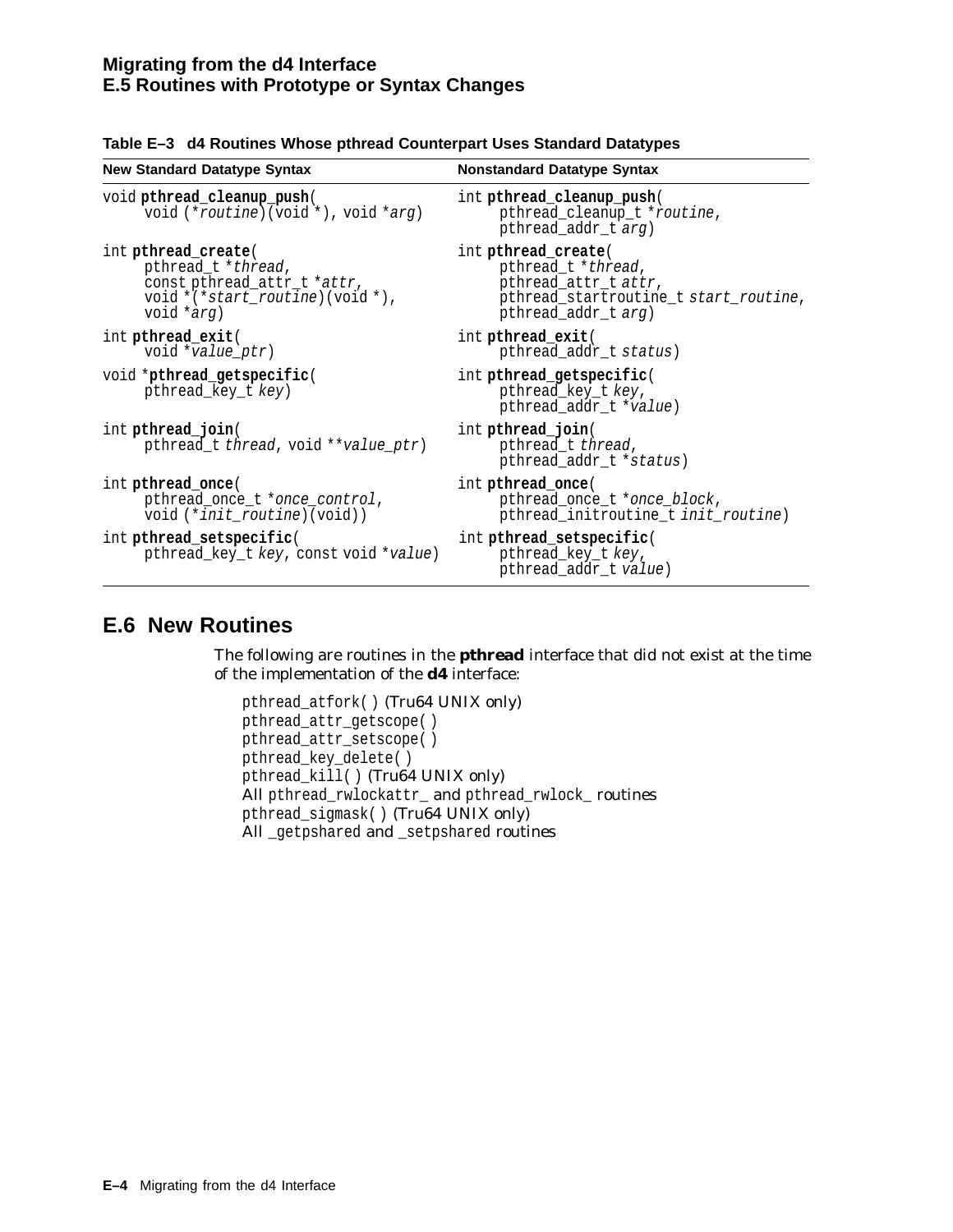# **Glossary**

#### **actual granularity**

Granularity for a program; limited by the granularities made available by the processor, but determined by the code produced by the compiler. *See also* granularity, natural granularity, and system granularity.

#### **address exception**

An exception whose identity is based on where in the program it was raised. *See also* exception and status exception.

#### **alert**

*See* cancelation request.

#### **alertable routine**

*See* cancelable routine.

#### **AST**

Mechanism that signals an asynchronous event to a process.

#### **asynchronous cancelability**

If enabled, allows a thread to receive a cancelation request at any time (not only at cancelation points). *See also* general cancelability.

#### **asynchronous signal**

Signal that is the result of an event that is external to the process and is delivered at any point in a thread's execution when such an event occurs. *See also* synchronous signal.

#### **attributes**

Individual components of the attributes object. Attributes specify detailed properties about the objects to be created. *See also* attributes object.

#### **attributes object**

Object used to describe Threads Library objects (thread, mutex, condition variable, or queue). This description consists of the individual attribute values that are used to create an object. *See also* attributes.

#### **bugcheck**

An error condition internal to the Threads Library run-time environment that causes it to produce a specially formatted error message. Output of this message can be controlled using the PTHREAD\_CONFIG environment variable or logical symbol.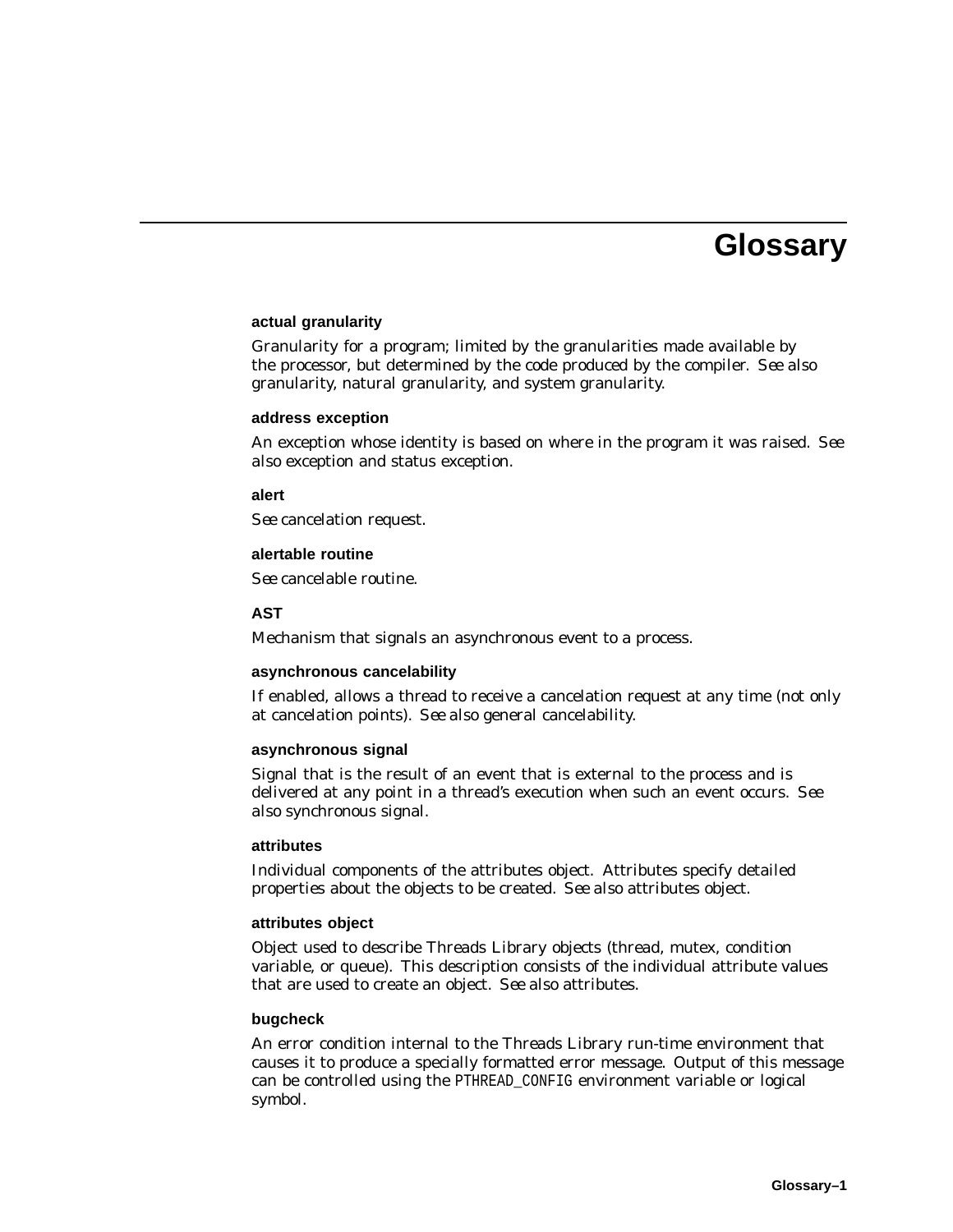#### **cancelability state**

Attribute of a thread that determines whether it currently receives cancelation requests.

#### **cancelability type**

Attribute of a thread that determines whether it responds to a cancelation request at cancelation points (synchronous cancelation) or at any point in its execution (asynchronous cancelation).

#### **cancelation point**

A routine that, when called, determines whether a cancelation request is pending for this thread.

#### **cancelation request**

Mechanism by which one thread requests termination of another thread (or itself).

#### **condition variable**

Object that allows a thread to block its own execution until some shared data reaches a particular state.

#### **condition variable attributes object**

Object that allows you to specify values for condition variable attributes when you create a condition variable.

#### **contention scope**

Attribute of a thread that specifies the set of threads with which it competes for processing resources. *See also* process contention scope and system contention scope.

#### **deadlock**

Condition involving one or more threads and a set of one or more resources in which each of the threads is blocked waiting for one of the resources and all of the resources are held by the threads such that none of the threads can continue. For example, a thread will enter a self-deadlock when it attempts to lock a normal mutex a second time. Likewise, two threads will enter a deadlock when each attempts to lock a second mutex that is already held by the other. The introduction of additional threads and synchronization objects allows for more complex deadlock configurations.

#### **dynamic memory**

Memory that is allocated by the program as a result of a call to some memory management function, and that is referenced through pointer variables. *See also* static memory and stack memory.

#### **epilogue code**

Block of code, associated with a Threads Library exception scope, that finalizes the context of an exception scope. Epilogue code is always executed, regardless of whether the code in the associated exception scope raised an exception.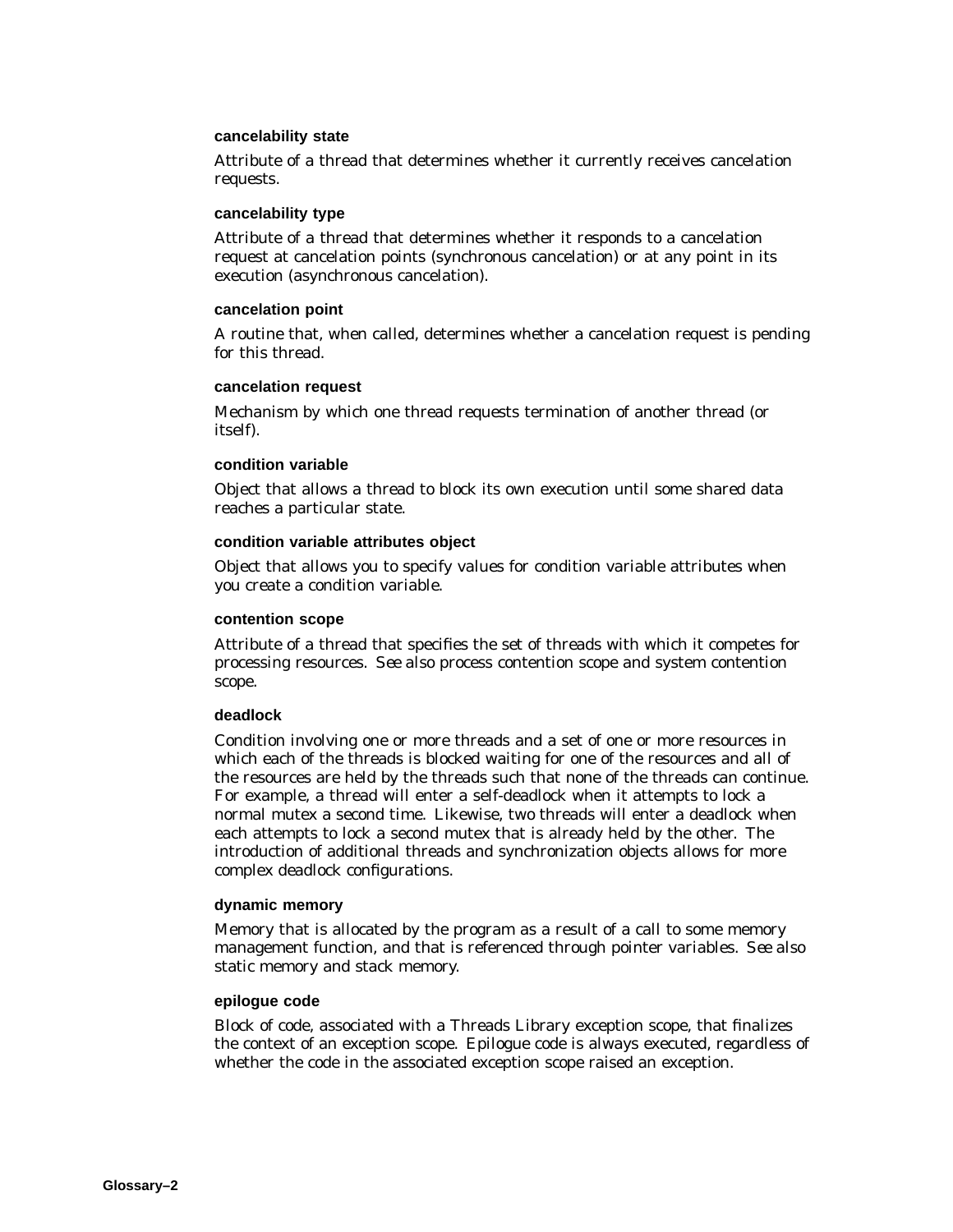#### **errorcheck mutex**

Mutex that can be locked exactly once by a thread, like a normal mutex. If a thread tries to lock the mutex again without first unlocking it, the thread receives an error instead of deadlocking. *See also* deadlock, mutex, normal mutex, and recursive mutex.

#### **exception**

Object that describes an error condition.

#### **exception scope**

Block of code where exceptions are handled.

#### **finalization code**

*See* epilogue code.

#### **general cancelability**

If enabled, allows a thread to receive a cancelation request at specific cancelation points. If disabled, the thread cannot be canceled. *See also* asynchronous cancelability.

#### **global lock**

Single recursive mutex provided by the Threads Library for use by all threads in a process when calling routines or code that is not thread-safe to ensure serialized, exclusive access to the unsafe code.

#### **granularity**

Smallest unit of storage (that is, bytes, words, longwords, or quadwords) that a computer can load or store in one machine instruction. *See also* actual granularity, natural granularity, and system granularity.

#### **guard area**

Area at the overflow end of a thread's writable stack and the stack overflow warning area that is inaccessible to the thread. If the thread attempts to access a memory location within the guard area, a memory addressing violation occurs. *See also* overflow warning area.

#### **guard pages**

Low-level memory regions that form a stack guard region.

#### **guardsize attribute**

Attribute of a thread that specifies the minimum size (in bytes) of the guard area for a thread's stack.

#### **handle**

Storage, similar to a pointer, that refers to a specific Threads Library object.

#### **inherit scheduling attribute**

Attribute of a thread that specifies whether a newly created thread inherits the scheduling attributes (scheduling priority, policy and contention scope) of the creating thread or uses the scheduling attributes stored in the attributes object. *See also* thread attributes object.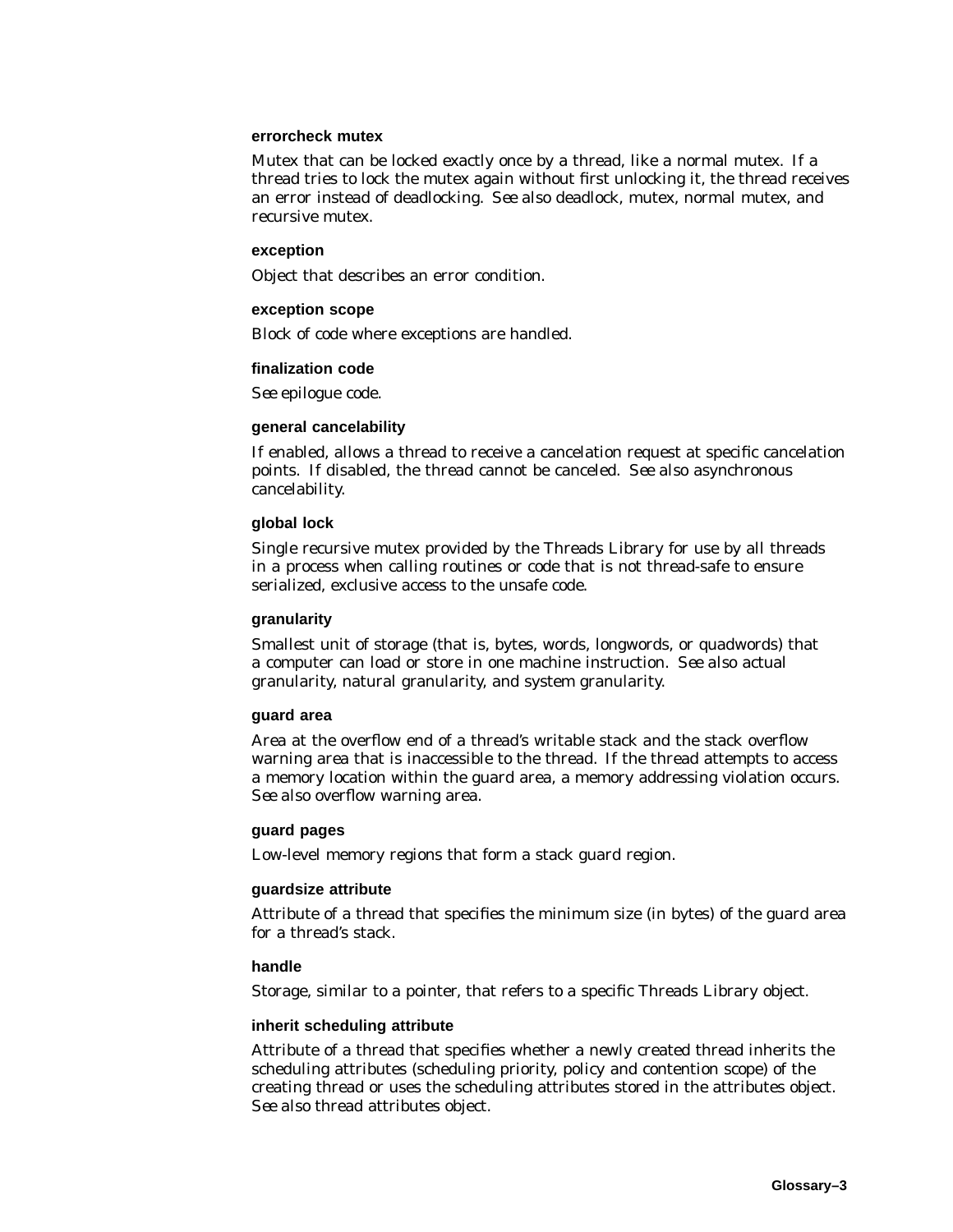#### **kernel execution context**

Entity managed by the operating system kernel that uses processing resources. Also known as a kernel thread or virtual processor.

#### **lifetime**

Length of time memory is allocated for a particular purpose.

#### **lock acquisition**

Each instance of acquiring a mutex or read-write lock.

#### **multithreaded programming**

Division of a program into multiple threads that execute concurrently.

#### **mutex**

Mutual exclusion, an object that multiple threads use to ensure the integrity of a shared resource that they access (most commonly shared data) by allowing only one thread to access it at a time. *See also* normal mutex, errorcheck mutex, and recursive mutex.

#### **mutex attributes object**

Object that allows you to specify values for mutex attributes when you create a mutex.

#### **mutex kind attribute**

Mutex attribute that specifies whether its kind is normal, recursive, or errorcheck.

#### **natural granularity**

Granularity of a processor; determined by the processor's architecture, cache architecture, and instruction set. *See also* actual granularity, granularity, and system granularity.

#### **nonterminating signal**

Signal that does not result in the termination of the process by default. *See also* terminating signal.

#### **normal mutex**

A kind of mutex that can be locked exactly once by a thread. It does not perform error checks. If a thread tries to lock the mutex again without first unlocking it, the thread waits for itself to release the lock and deadlocks. In the Threads Library, this kind of mutex offers the best performance. *See also* mutex, errorcheck mutex, and recursive mutex.

#### **overflow warning area**

Area between the overflow end of the thread's writable stack and the stack guard area. If the thread attempts to access a memory location within the overflow warning area, a stack overflow exception occurs. The program can catch this exception and continue processing. *See also* guard area.

#### **per-thread context**

*See* thread-specific data.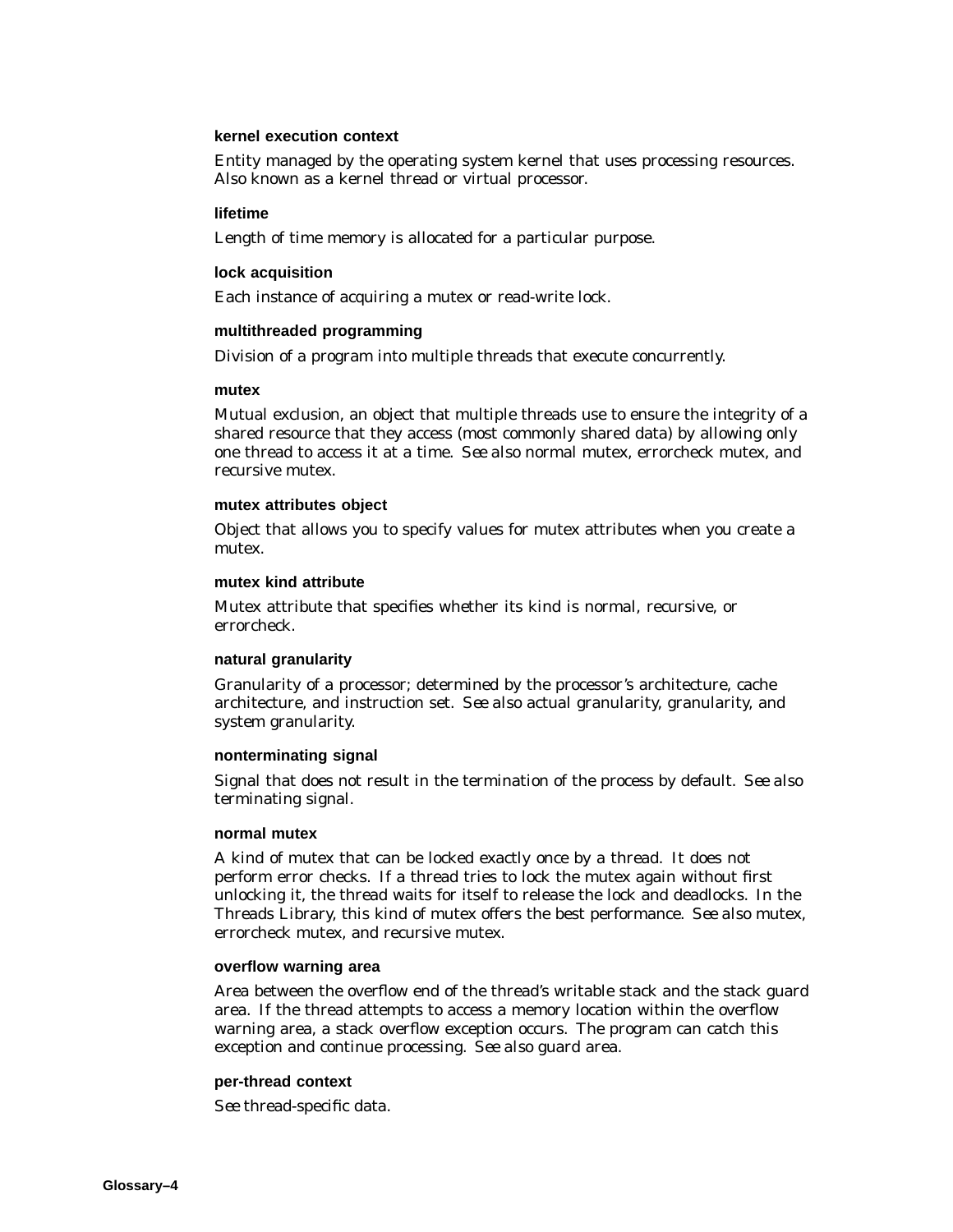#### **predicate**

Boolean expression that defines a particular state of shared data; threads wait on a condition variable for shared data to enter the defined state. *See also* condition variable.

#### **priority inversion**

Occurs when interaction among three or more threads blocks the highest-priority thread from executing until after the lowest-priority thread can execute.

#### **process contention scope**

Setting for the contention scope attribute of a thread. Specifies that a thread competes for processing resources only with other threads in the same process. *See also* contention scope and system contention scope.

#### **race condition**

Occurs when two or more threads perform an operation, and the result of the operation depends on unpredictable timing factors.

#### **read-write lock**

An object that serializes access, in a thread-safe manner, to a data object that is shared among threads and that is frequently read but less frequently written.

#### **recursive mutex**

Mutex that can be locked more than once by a given thread without causing a deadlock. The thread must call the pthread\_mutex\_unlock( ) routine the same number of times that it called the pthread mutex  $lock( )$  routine before another thread can lock the mutex. *See also* deadlock, mutex, normal mutex, and errorcheck mutex.

#### **reentrant**

Refers to a routine that functions normally despite being called simultaneously or sequentially in different threads.

#### **scheduling policy attribute**

Attribute of a thread that describes how the thread is scheduled for execution relative to the other threads in the program. *See also* thread attributes object.

#### **scheduling precedence**

The set of characteristics of threads and the Threads Library scheduling algorithm that, in combination, determine which thread will be allowed to run when a scheduling decision is made. Scheduling decisions are made either when a thread becomes ready to run (for example, when a mutex on which it was waiting is unlocked, or a condition variable on which it was waiting is signaled or broadcast), or when a thread is blocked (for example, when it attempts to lock a locked mutex or when it waits on a condition variable).

#### **scheduling priority attribute**

Attribute of a thread that specifies the execution priority of a thread, expressed relative to other threads in the same policy. *See also* thread attributes object.

#### **scope**

Areas of a program where code can access memory.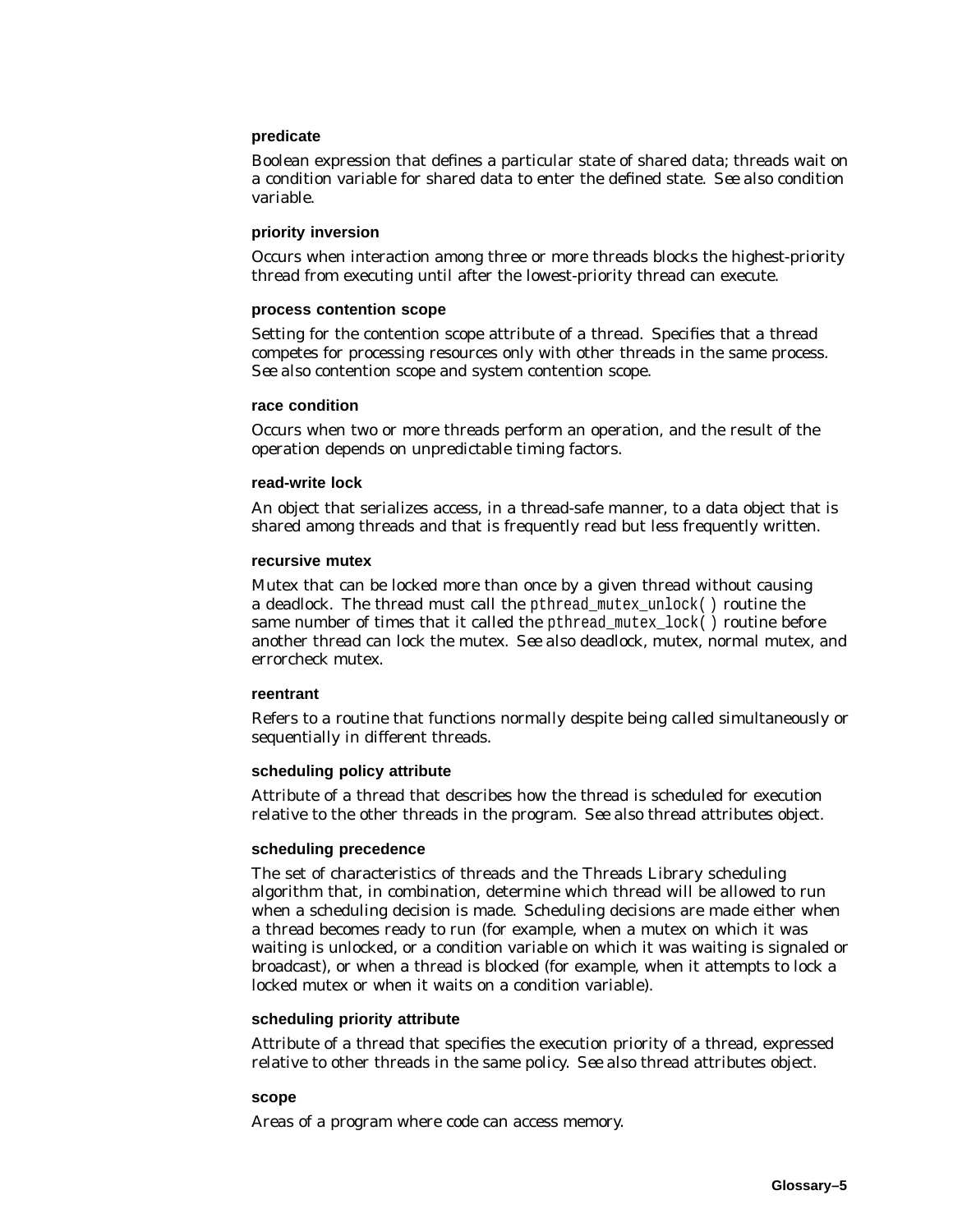#### **software interrupt handler**

A routine that is executed in response to an interrupt generated by the operating system or equivalent support software. For example, an AST service routine handles interrupts on OpenVMS systems; a signal handler routine handles interrupts on Tru64 UNIX systems.

#### **stack memory**

Memory that is allocated from a thread's stack area at run time by code generated by the language compiler, generally when a routine is initially called. *See also* dynamic memory and static memory.

#### **stacksize attribute**

Attribute of a thread that specifies the minimum size (in bytes) of the memory required for its stack.

#### **start routine**

Routine in your program where a newly created thread begins executing.

#### **static memory**

Any variable that is permanently allocated at a particular address for the life of the program. *See also* dynamic memory and stack memory.

#### **status exception**

An exception whose identity is based on the status value it contains. *See also* exception and address exception.

#### **synchronous signal**

Signal that is the result of an event that occurs inside a process and is delivered synchronously with respect to that event. *See also* asynchronous signal.

#### **system contention scope**

Setting for the contention scope attribute of a thread. Specifies that a thread competes for processing resources with all other threads in the system. *See also* contention scope and process contention scope.

#### **system granularity**

Granularity provided by an operating system's run-time libraries, to provide a consistent and coherent environment for applications. *See also* actual granularity, granularity, and natural granularity.

#### **terminating signal**

Signal that results in the termination of the process by default. *See also* nonterminating signal.

#### **thread**

Single, sequential flow of control within a program. Within a single thread, there is a single point of execution.

#### **thread attributes object**

Object that allows you to specify values for thread attributes when you create a thread.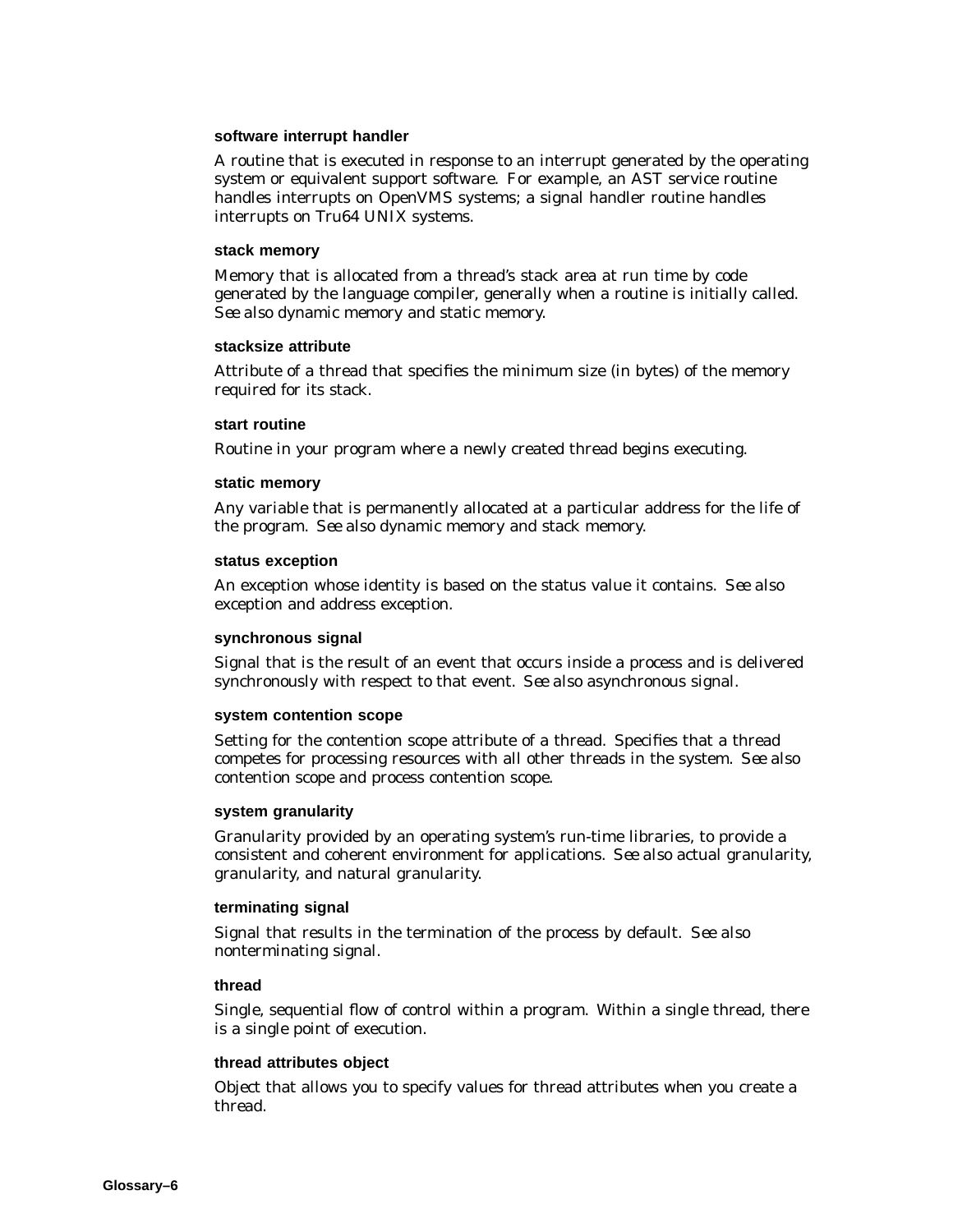#### **thread object**

Data structure that describes a thread.

#### **thread-safe**

Refers to a routine that can be called simultaneously from multiple threads without risk of corruption. Refers to a library that typically consists of routines that do not themselves create or use threads but which can be called safely from applications that use threads.

#### **thread-independent services**

Routines in the Threads Library **tis** interface that support building thread-safe libraries.

#### **thread-specific data**

User-specified fields of arbitrary data that can be added to a thread's context.

#### **time slicing**

Mechanism that ensures that every thread is allowed time to execute by preempting running threads at fixed intervals.

#### **tis condition variable**

Condition variable object that can be created using the Threads Library **tis** interface routines.

#### **tis mutex**

Mutex object that can be created using the Threads Library **tis** interface routines.

#### **two-level scheduling**

Thread scheduling model that schedules user threads onto kernel execution contexts, just as the operating system schedules processes onto the processors of a multiprocessor machine.

#### **upcall**

Technique for the operating system kernel to inform the Threads Library that a kernel execution context is available. When a kernel execution context becomes available, the Threads Library scheduler schedules the thread with highest scheduling precedence that is ready to run onto the available kernel execution context.

#### **word tearing**

Form of race condition in a multithreaded program where two or more threads independently read the same granule of memory, update different portions of that granule, then independently (that is, asynchronously) store their respective copies of that granule. Can occur due to programmer's inattention to granularity considerations.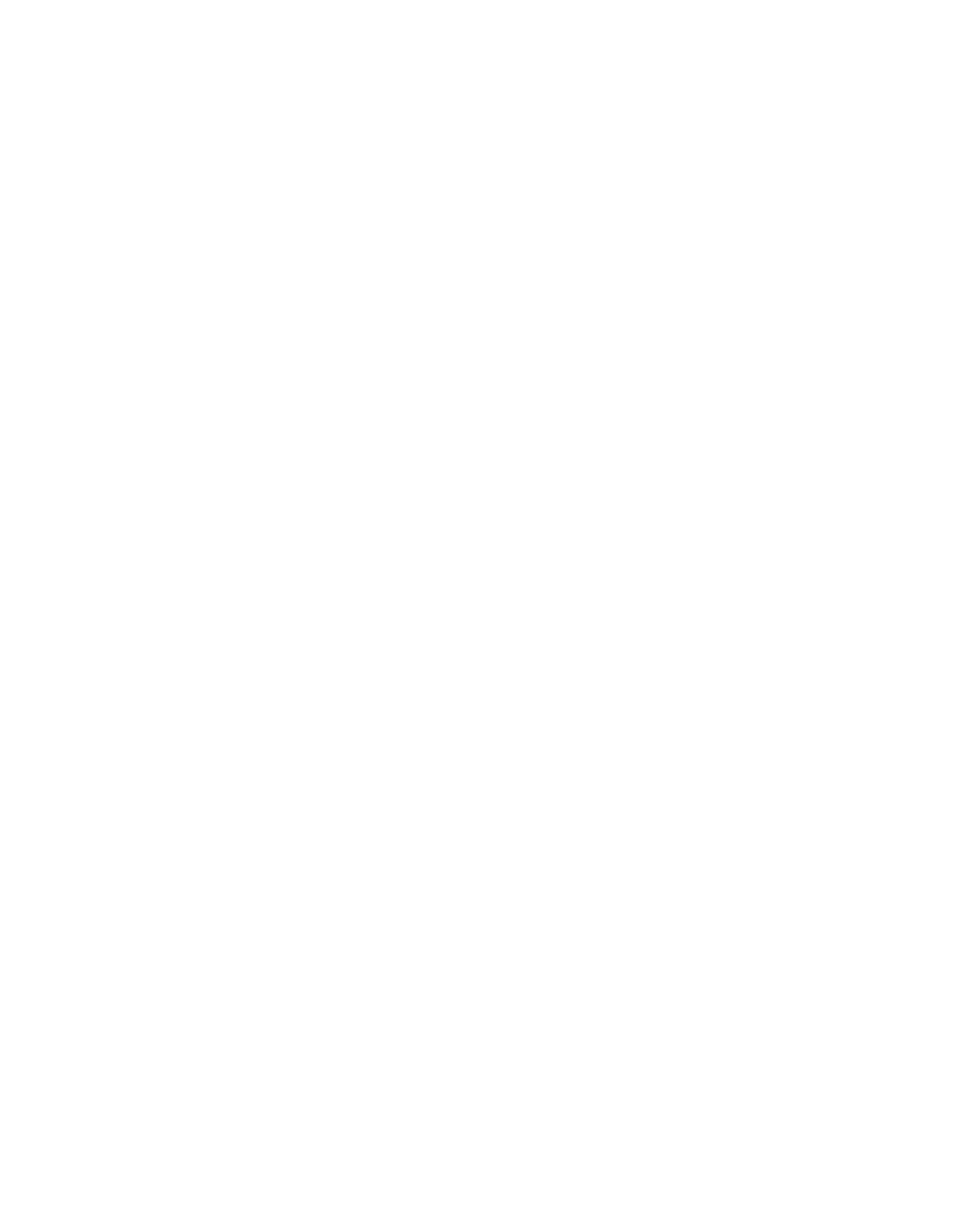# **Index**

### **A**

Address exceptions, 5–7 Addressing, 64-bit, B–5 API See Application Programming Interface (API) Application programming interface (API) POSIX Threads error conditions from, 3–17 ASTs (asynchronous system traps) POSIX Threads' delivery of, B–10 restrictions on use with POSIX Threads, B–2 Asynchronous programming techniques, in a multithreaded program, A–7 Asynchronous thread cancelation, 2–15 cleanup from, 2–17 Asynchronous user interface example program, 6–8 Attributes of condition variables, 2–27 of mutexes, 2–22 mutex type, 2–22 of threads, 2–3 contention scope, 2–7 guardsize, 2–7 inherit scheduling, 2–3 scheduling policy, 2–3 scheduling priority, 2–5 stack address, 2–6 stack size, 2–6 Attributes objects, 2–1 creating, 2–1 destroying, 2–2

# **B**

Background scheduling policy, 2–3 Boss/worker functional model, 1–4 work queue variation, 1–4 Bugchecks, 3–18 configuring output, 3–18 contents of dump file, 3–18 interpreting output, 3–18

# **C**

Cancelability state, 2–15 Cancelability state attribute of thread attributes object, 2–15 setting, pthread–174, tis–40 Cancelability type, 2–15 Cancelability type attribute of thread attributes object, 2–15 setting, pthread–176 Cancelation points in multithreaded code, 2–16 POSIX Threads routines that provide, 2–16, 4–2 system service routines that provide under OpenVMS Alpha, B–5 under Tru64 UNIX, A–5 Cancelation requests delivering, pthread–50, pthread–189, tis–45 sending, pthread–50 CATCH macro, 5–10 CATCH\_ALL macro, 5–11 Cleanup handlers, 2–11 executing, pthread–52 registering, pthread–54 cma interface See Compaq-proprietary CMA (cma) interface CMA interface, D–1 Compaq proprietary CMA (cma) interface, 1–19,  $D-1$ Compiling applications under OpenVMS, B–1 under Tru64 UNIX, A–1 Concurrency level of threads obtaining, pthread–99 setting, pthread–178 Condition handlers (OpenVMS), declaring, B–4 Condition values (OpenVMS), used by POSIX Threads, B–5 Condition variable attributes objects, 2–1, 2–27 creating, pthread–59 destroying, pthread–56 initializing, pthread–59 obtaining process-shared attribute value, pthread–57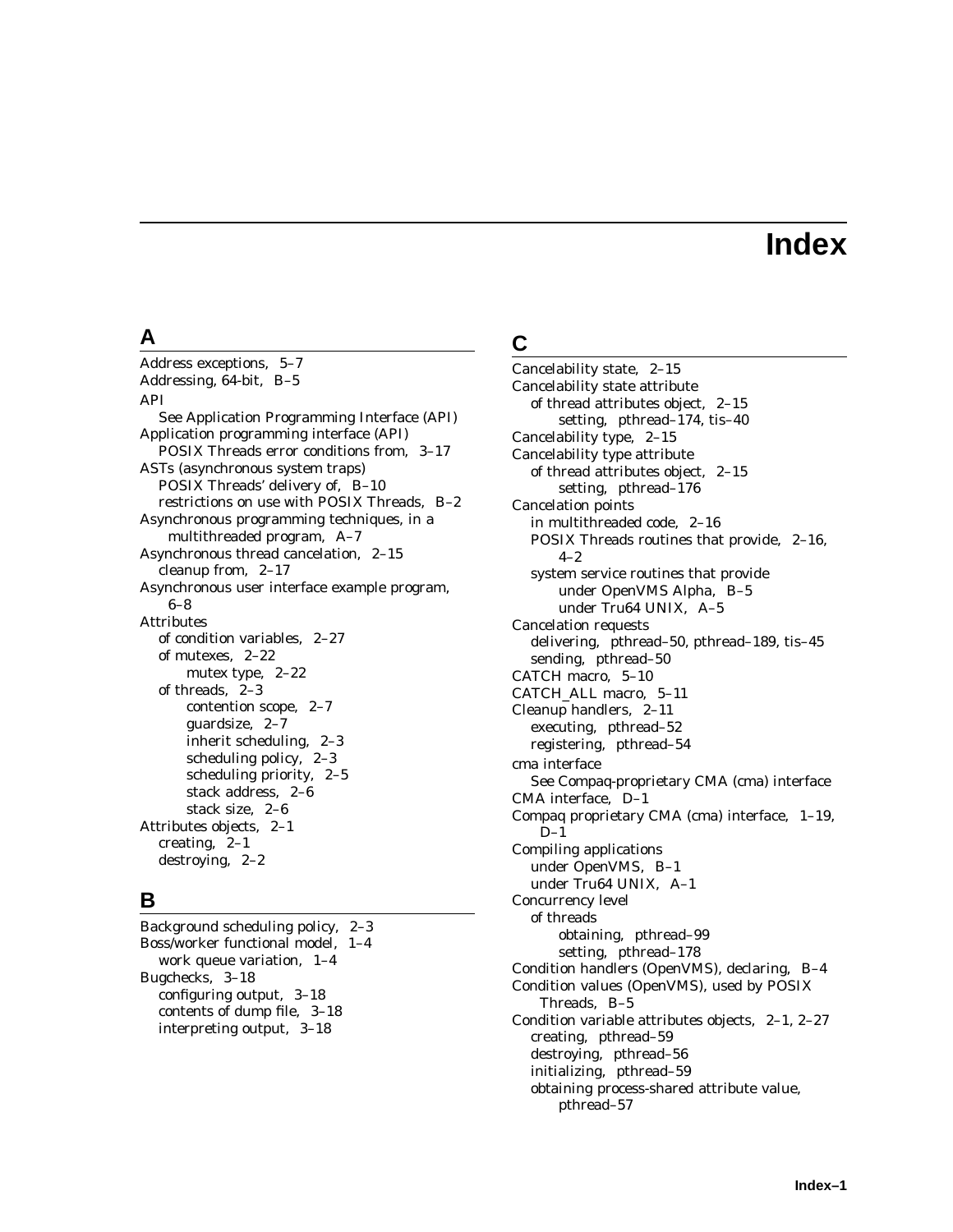Condition variable attributes objects (cont'd) setting process-shared attribute value, pthread–61 Condition variables, 2–23 creating, pthread–69, tis–6 destroying, pthread–65, tis–4 distinguishing from mutexes, 3–7 initializing, pthread–69, tis–6 naming, pthread–67, pthread–71 process-shared, 2–29 signaling, 2–23, 3–9 under the thread-independent services (tis) interface, 4–3 using in thread-safe library code, 4–3 waiting a specified time interval for, 2–27, pthread–79, tis–9 waiting indefinitely for, 2–23, pthread–81, tis–11 wakeups for waiting threads, pthread–63, pthread–73, pthread–75, tis–3, tis–8 spurious, 2–23 Contention scope, 2–7 interaction with thread scheduling attributes, 3–7 Contention scope attribute of thread attributes object, 2–7 obtaining, pthread–19 setting, pthread–42

# **D**

d4 interface See POSIX 1003.4a/Draft 4 (d4) interface Data See Thread-specific data Deadlocks, 1–6, 3–8 avoiding, 3–8 Debugging, tools for POSIX Threads applications,  $C-1$ Debugging tools metered mode, C–2 under OpenVMS, C–3 under Tru64 UNIX, C–2 Visual Threads, C–2 Default mutexes, 2–21 Deferred thread cancelation, cleanup from, 2–16 Detachstate attribute of thread attributes object obtaining, pthread–7 setting, pthread–29 Dynamic activation of POSIX Threads under OpenVMS, B–3 under Tru64 UNIX, A–9 Dynamic memory, 3–4 Dynamic memory, using from threads, 3–4

### **E**

errno variable, pthread–1, tis–1 Errorcheck mutexes, 2–21 Error conditions detecting, 3–17 from POSIX Threads application programming interface, 3–17 internal to POSIX Threads, 3–17 Event flags (OpenVMS), B–12 Example programs asynchronous user interface, 6–8 prime number search, 6–1 Exceptions address, 5–7 cancelation of threads, 2–15 catching all, 5–11 specific, 5–10 CATCH macro, 5–10 CATCH\_ALL macro, 5–11 debugging when unhandled (OpenVMS), C–3 epilogue actions for, 5–12 exceptions package, 5–1 failing due to condition handlers, B–4 FINALLY macro, 5–12, 5–16 importing error status into, pthread–95 interoperability of, 5–21 language-specific, 5–21 matching two, 5–15, pthread–93 naming conventions for, 5–16 obtaining error status from, 5–14, pthread–91 operations on, 5–13 POSIX Threads-defined objects, 5–20 POSIX Threads exceptions package, 1–8 programming for, 5–2 programming languages supported for, 5–1 pthread\_exc\_get\_status\_np( ) routine, 5–14, pthread–91 pthread\_exc\_matches\_np() routine, 5-15, pthread–93 pthread\_exc\_report\_np( ) routine, 5–15, pthread–94 pthread\_exc\_set\_status\_np( ) routine, 5–14, pthread–95 purpose of, 5–2 RAISE macro, 5–9 raising, 5–9 referencing when caught, 5–13 relation to return codes and signals, 5–1 reporting, pthread–94 reporting when caught, 5–15 RERAISE macro, 5–12, 5–20 reraising, 5–12 scope of, 5–8 setting error status in, 5–14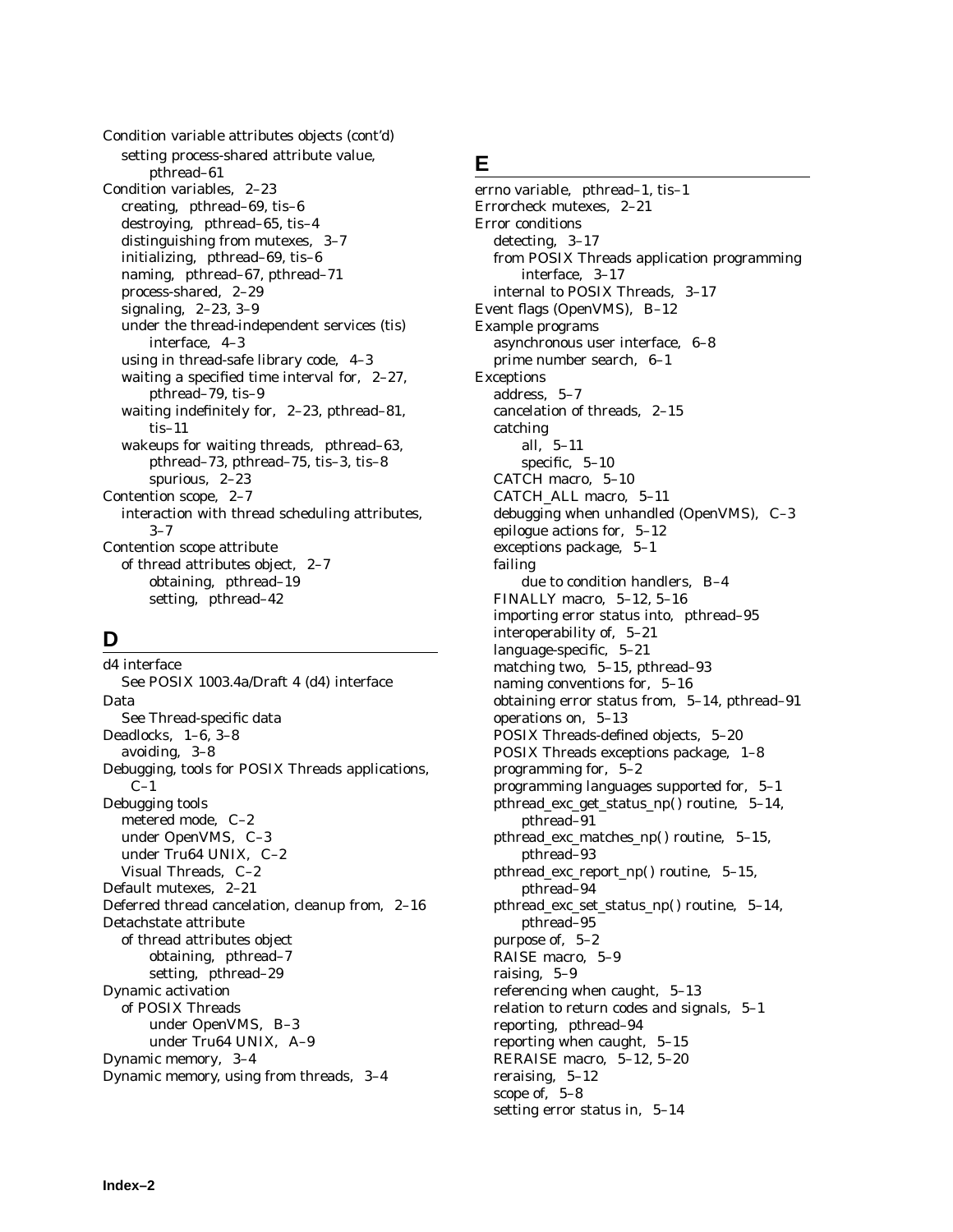Exceptions (cont'd) status, 5–7 synchronous signals reported as, A–8 termination of, 5–7 THIS\_CATCH exception object, 5–13 TRY macro, 5–8 unhandled, C–3 using, 5–16 Exception scopes, 5–8 Expiration time, obtaining, pthread–106, tis–14

# **F**

FINALLY macro, 5–12, 5–16 First-in/first-out (FIFO) scheduling policy, 2–3 Foreground scheduling policy, 2–3 Fork handlers (Tru64 UNIX), pthread–3 Functional models for multithreaded programming, 1–4 boss/worker, 1–4 combinations, 1–5 pipelining, 1–5 work crew, 1–4

# **G**

\$GETJPI system service (OpenVMS) MULTITHREAD item code, B–9 Global lock See POSIX Threads, global lock Granularity avoiding errors, 3–13 compiler support for, 3–12 defined, 3–10 determinants of, 3–11 members of composite data objects, 3–13 word tearing, 3–12 Guardsize attribute of thread attributes object, 2–7, 3–5 obtaining, pthread–9 setting, pthread–31

# **H**

**Handlers** cleanup, 2–11 condition (OpenVMS), B–4 fork (Tru64 UNIX), pthread–3 interrupt, pthread–75, pthread–77 \$HIBER system service (OpenVMS), B–11

### **I**

I/O completion, tis–16, tis–44 Images (OpenVMS) compiling for POSIX Threads, B–1 linking POSIX Threads-based, B–1 Inherit scheduling attribute of thread attributes object, 2–3 obtaining, pthread–11 setting, pthread–33 Interfaces to POSIX Threads, 1–6 Compaq proprietary CMA (cma), 1–19,  $D-1$ in C language, 1–7 in languages other than C, 1–7 obsolete, 1–19 POSIX.1 (pthread), 1–7 POSIX 1003.4a/Draft 4 (d4), 1–19, E–1 thread-independent services (tis), 1–16, 4–1, tis–1 undocumented but supported, 1–19 Interrupt handlers, for threads, pthread–75, pthread–77

# **K**

Kernel threads enabling in existing OpenVMS images, B–8 OpenVMS linker options, B–7 querying use of (OpenVMS), B–9 relation to user threads under OpenVMS, B–6 under Tru64 UNIX, A–3 virtual processors for (OpenVMS), B–9

# **L**

Ladebug debugger (Tru64 UNIX), C–2 Libraries for POSIX Threads, 1–6 lacking thread safety, 1–6, 3–16 shared (Tru64 UNIX) linking with POSIX Threads, A–2 using with POSIX Threads, A–1 thread-safe, 3–16, 4–1 Linking applications under OpenVMS, B–1 Linking applications, under Tru64 UNIX, A–2 Lock acquisition, 2–1 Locks global See POSIX Threads, global lock read-write, 4–3

# **M**

Macros CATCH, 5–10 CATCH\_ALL, 5–11 FINALLY, 5–12, 5–16 PTHREAD\_COND\_INITIALIZER, 4–3, pthread–69 PTHREAD\_COND\_INITWITHNAME\_NP, 4–3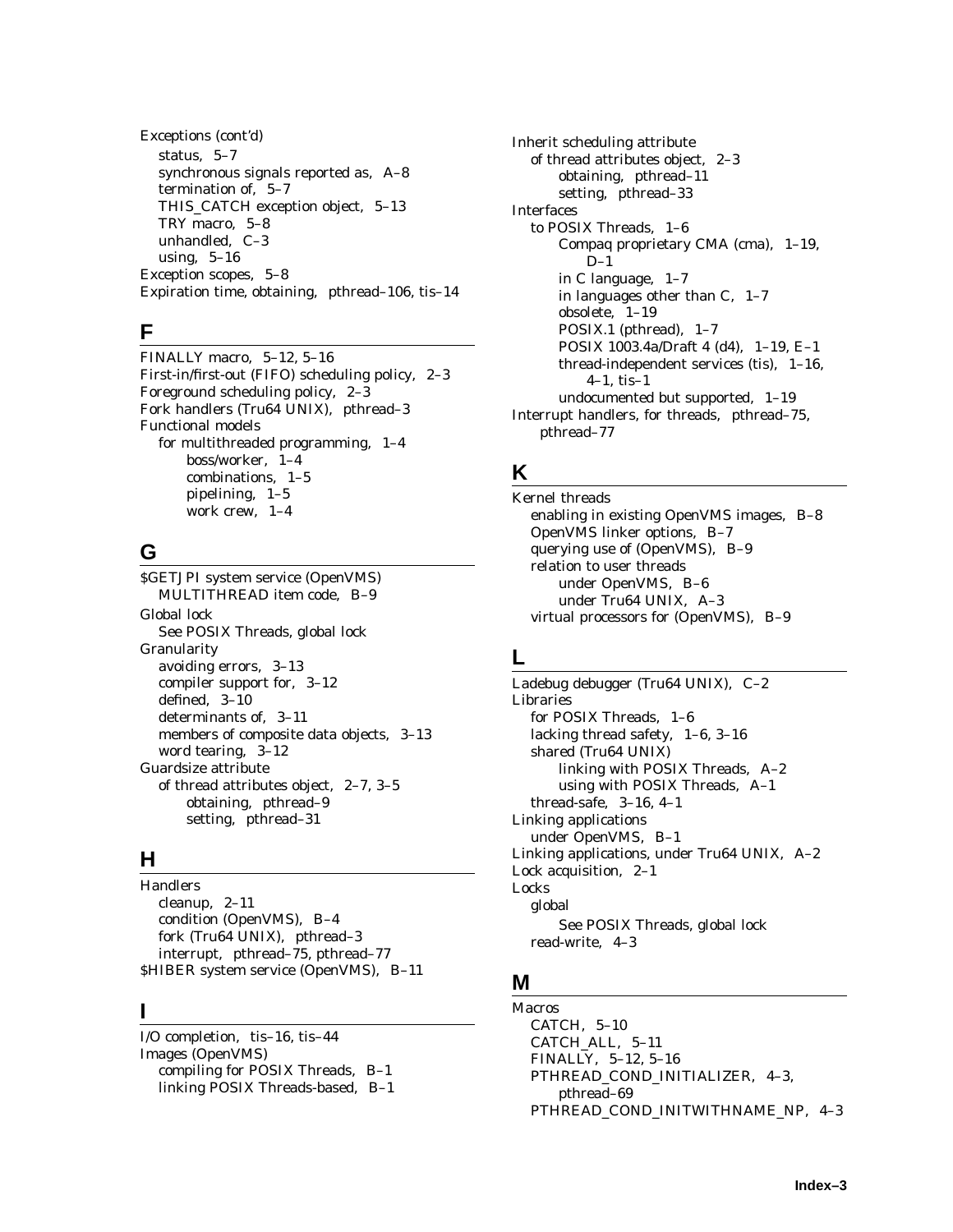Macros (cont'd) PTHREAD\_MUTEX\_INITIALIZER, 4–2, pthread–137 PTHREAD\_MUTEX\_INITWITHNAME, 4–2 PTHREAD\_ONCE\_INIT, pthread–148 RAISE macro, 5–9 RERAISE, 5–12, 5–20 TRY, 5–8 restrictions, B–4 Memory dynamic, 3–4 sharing, 3–3 stack, 3–4 identifying overflow, 2–7 static, 3–4 synchronizing threads' access to, 3–3 Multiprocessing systems, 1–1 Multithreaded programming asynchronous programming techniques, A–7 asynchronous thread execution, 3–1 cancelation point routines, 4–2 cancelation points, 2–16 dependencies upon other libraries, 3–15 multiple thread libraries unsupported, 3–17 not thread-safe, 3–16 reentrant, 3–16 thread-safe, 3–16 detecting error conditions, 3–17 example programs asynchronous user interface, 6–8 prime number search, 6–1 thread cancelation, 2–18 functional models, 1–4 boss/worker, 1–4 combinations, 1–5 pipelining, 1–5 work crew, 1–4 managing a thread's stack, 3–5 one-time initialization, 3–15, pthread–147, tis–29 potential issues, 1–6 deadlocks, 1–6 dependence upon nonreentrant software, 1–6, 3–16 priority inversion, 1–6 program complexity, 1–6 race conditions, 1–6 programming errors initializing objects after thread creation, 3–2 passing stack local data, 3–2 thread scheduling as thread synchronization, 3–2 scheduling threads, 3–6 interaction with thread contention scope,  $3 - 7$ priority inversion, 3–7

Multithreaded programming scheduling threads (cont'd) real-time, 3–6 sharing memory, 3–3 signals (Tru64 UNIX) avoiding use of, A–7 synchronizing memory access, 3–3, 3–7 avoiding deadlocks, 3–8 avoiding race conditions, 3–8 distinguishing mutexes and condition variables, 3–7 signaling a condition variable, 3–9 using memory dynamic, 3–4 stack, 3–4 static, 3–4 writing thread-safe libraries, 4–1 yielding thread execution, pthread–192, pthread–196, tis–51 Mutex attributes objects, 2–1, 2–22 creating, pthread–127 destroying, pthread–122 initializing, pthread–127 mutex type attribute, 2–22 obtaining, pthread–125 setting, pthread–131 obtaining the value of the process-shared attribute, pthread–123 setting the value of the process-shared attribute, pthread–129 Mutexes, 2–20 creating, pthread–137, tis–24 destroying, pthread–133, tis–22 distinguishing from condition variables, 3–7 initializing, pthread–137, tis–24 in thread-safe library code, 4–2 locking, pthread–139, pthread–143, tis–26, tis–27 locking, before signaling a condition variable, 3–9 naming, pthread–135, pthread–141 operations on, 2–22 POSIX Threads global locking, pthread–120, tis–21 unlocking, pthread–190, tis–46 process-shared, 2–29 protecting call to code lacking thread safety, 3–17 types of default, 2–21 errorcheck, 2–21 normal, 2–20 recursive, 2–21 under the thread-independent services (tis) interface, 4–2 unlocking, pthread–145, tis–28 using static data before release of, 3–17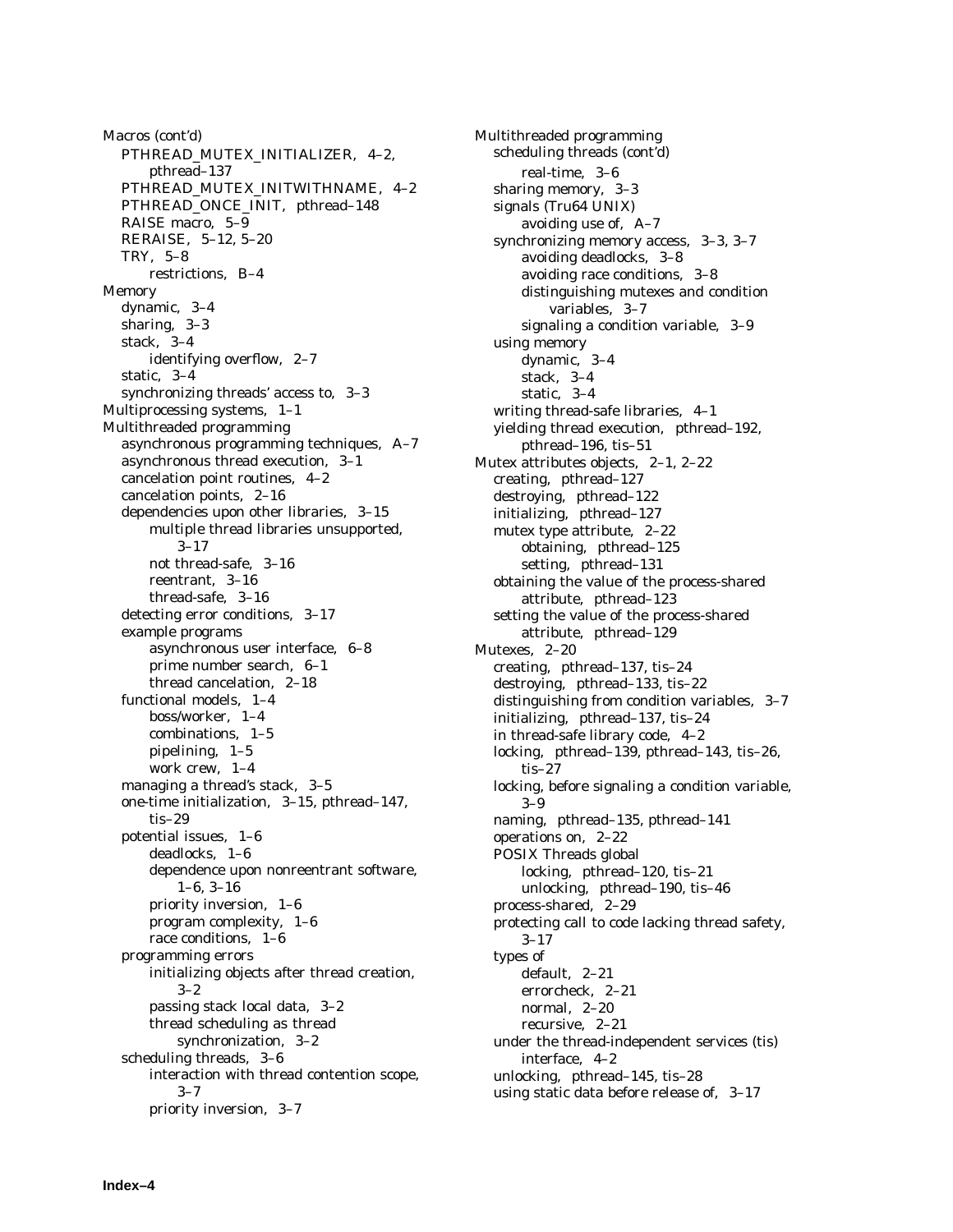Mutex type attribute of mutex attributes object, 2–22

### **N**

Naming conventions, for exception objects, 5–16 Normal mutexes, 2–20

# **O**

Object names obtaining, pthread–13, pthread–67, pthread–100, pthread–114, pthread–135 setting, pthread–35, pthread–71, pthread–116, pthread–141, pthread–180 One-time initialization of threads, 3–15 OpenVMS operating system 64-bit addressing, B–5 condition values used by POSIX Threads, B–5 DCL command operation with POSIX Threads, B–14 debugging POSIX Threads applications, C–3 interactions with POSIX Threads, B–12 linker options for kernel threads, B–7 linking POSIX Threads-based images, B–1 system services blocking, B–11 using POSIX Threads with, B–1

# **P**

Pagefaults of POSIX Threads, under Tr64 UNIX, A–9 PAGESIZE environment variable (Tru64 UNIX) relation to size of thread stack guard region, A–8 Pipelining functional model, 1–5 POSIX.1 (pthread) interface, 1–7, pthread–1 optionally implemented routines, 1–16 summary of routines, 1–7 POSIX.1003.4a/Draft 4 (d4) interface, pthread–1 POSIX.1003.4a/Draft 4 document, pthread–1 POSIX.1 standard, 1–7, pthread–1 optionally implemented routines, 1–16 POSIX 1003.1-1996 standard See POSIX.1 standard POSIX 1003.4a/Draft 4 (d4) interface, 1–19, E–1 POSIX for OpenVMS layered product interoperability with POSIX Threads, B–14 POSIX Threads 64-bit addressing, B–5 blocking OpenVMS system services, B–11 bugcheck feature See Bugchecks cancelability of system services, A–4, B–5 compiling applications under OpenVMS, B–1 under Tru64 UNIX, A–1

POSIX Threads (cont'd) condition values used, B–5 debugging applications, C–1 declaring OpenVMS condition handlers, B–4 delivery of OpenVMS ASTs, B–10 dynamic activation under OpenVMS, B–3 under Tru64 UNIX, A–9 effects of OpenVMS DCL commands, B–14 error conditions application programming interface level, 3–17 internal, 3–17 exiting from OpenVMS images, B–13 global lock avoiding software that lacks thread safety, 3–17 using from the tis interface, 4–2 header files under OpenVMS, B–1 under Tru64 UNIX, A–1 interactions with OpenVMS, B–12 interfaces, 1–6 Compaq proprietary CMA (cma), 1–19 in C language, 1–7 in languages other than C, 1–7 obsolete, 1–19 POSIX.1 (pthread), 1–7 POSIX 1003.4a/Draft 4 (d4), 1–19 thread-independent services (tis), 1–16 undocumented but supported, 1–19 interoperability with errno variable, pthread–1, tis–1 with POSIX for OpenVMS layered product, B–14 with signals (Tru64 UNIX), A–7 libraries, 1–6 linking applications under Tru64 UNIX, A–2 linking with shared libraries (Tru64 UNIX),  $A-2$ pagefaults, under Tru64 UNIX, A–9 platform dependencies for OpenVMS, B–1 for Tru64 UNIX, A–1 POSIX.1 (pthread) interface, pthread–1 POSIX.1003.4a/Draft 4 (d4) interface, pthread–1 realtime scheduling, A–3 realtime scheduling, under Tru64 UNIX, A–9 thread-independent services (tis) interface, 1–16, 4–1, tis–1 two-level scheduling under OpenVMS Alpha, B–6 under Tru64 UNIX, A–2 use of kernel threads under OpenVMS Alpha, B–6 under Tru64 UNIX, A–3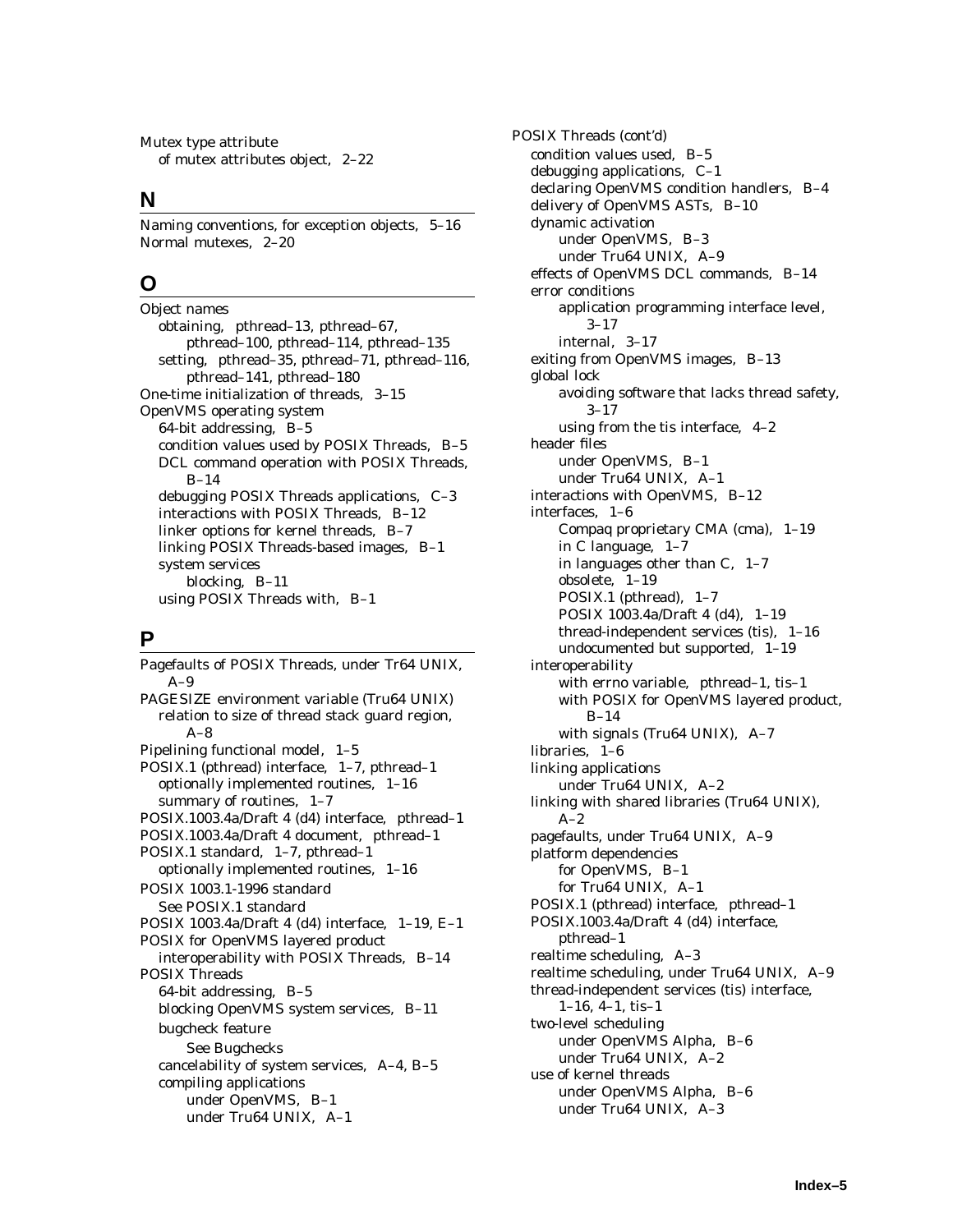POSIX Threads (cont'd) virtual processors (OpenVMS), B–9 POSIX Threads exceptions package, 1–8 POSIX Threads global mutex locking, pthread–120, tis–21 unlocking, pthread–190, tis–46 Prime number search example program, 6–1 Priority inversion, 1–6, 3–7 avoiding, 3–7 Process contention scope, 2–7, A–4 Processes child creating, pthread–3 **Processors** causing thread to release control of, pthread–192, tis–51 Process-shared synchronization objects, 2–28 programming considerations, 2–29 pthread.h header file, 1–7, A–1, B–1 pthread interface See POSIX.1 (pthread) interface pthread\_atfork( ) routine, pthread–3 pthread\_attr\_destroy() routine, pthread-6 using,  $2-2$ pthread\_attr\_getdetachstate( ) routine, pthread–7 pthread\_attr\_getguardsize( ) routine, pthread–9 using,  $2-7$ pthread\_attr\_getinheritsched( ) routine, pthread–11 pthread\_attr\_getname\_np( ) routine, pthread–13 pthread\_attr\_getschedparam( ) routine, pthread–15 pthread\_attr\_getschedpolicy( ) routine, pthread–17 pthread\_attr\_getscope( ) routine, pthread–19 using,  $2-8$ pthread\_attr\_getstackaddr( ) routine, pthread–21 using, 2–6 pthread\_attr\_getstackaddr\_np( ) routine, pthread–23 pthread\_attr\_getstacksize( ) routine, pthread–25 pthread attr init() routine, pthread–27 using,  $2-1$ pthread\_attr\_setdetachstate( ) routine, pthread–29 using,  $2-2$ pthread\_attr\_setguardsize( ) routine, pthread–31 using,  $2-7$ pthread\_attr\_setinheritsched( ) routine, pthread–33 using,  $2-3$ pthread\_attr\_setname\_np( ) routine, pthread–35 pthread\_attr\_setschedparam( ) routine, pthread–37 using,  $2-6$ pthread\_attr\_setschedpolicy() routine, pthread-40 using,  $2-4$ 

pthread\_attr\_setscope() routine, pthread-42 using, 2–8 pthread\_attr\_setstackaddr( ) routine, pthread–44 using,  $2-6$ pthread\_attr\_setstackaddr\_np( ) routine, pthread–46 pthread\_attr\_setstacksize( ) routine, pthread–48 using, 2–6, 3–6 pthread\_cancel() routine, pthread-50 using, 2–9, 2–14 PTHREAD\_CANCELED return value, 2–15 pthread\_cleanup\_pop( ) routine, pthread–52 using, 2–9, 2–11, 2–16 pthread\_cleanup\_push( ) routine, pthread–54 using, 2–9, 2–11, 2–15, 2–16 pthread condattr destroy() routine, pthread–56 using,  $2-2$ pthread\_condattr\_init( ) routine, pthread–59 using,  $2-1$ pthread\_cond\_broadcast() routine, pthread-63 using, 2–26, 3–3 pthread\_cond\_destroy( ) routine, pthread–65 using, 2–27 pthread\_cond\_getname\_np( ) routine, pthread–67 pthread\_cond\_init( ) routine, pthread–69 using, 2–26 PTHREAD\_COND\_INITIALIZER macro, 4–3, pthread–69 PTHREAD\_COND\_INITWITHNAME\_NP macro, 4–3 pthread\_cond\_setname\_np( ) routine, pthread–71 pthread\_cond\_signal( ) routine, pthread–73 using, 2–24, 2–26, 3–3 pthread\_cond\_signal\_int\_np( ) routine, pthread–75 using, 2–26, 2–27, 3–18 pthread\_cond\_sig\_preempt\_int\_np( ) routine, pthread–77 using, 2–26 pthread\_cond\_timedwait( ) routine, pthread–79 using, 2–21, 2–27, 3–3 pthread\_cond\_wait( ) routine, pthread–81 using, 2–21, 2–24, 2–26, 3–3 PTHREAD\_CONFIG, C–1 configuring bugcheck output, 3–18 major and minor keyword settings, C–1 specifying multiple values, C–1 pthread\_create( ) routine, pthread–83 using, 2–2, 3–3 pthread\_delay\_np( ) routine, pthread–87 pthread\_detach() routine, pthread-88 using, 2–11 pthread\_equal( ) routine, pthread–90 pthread\_exceptions.h header file, 1–8 pthread\_exc\_get\_status\_np( ) routine, pthread–91 using, 5–14 pthread\_exc\_matches\_np( ) routine, pthread–93 using,  $5-15$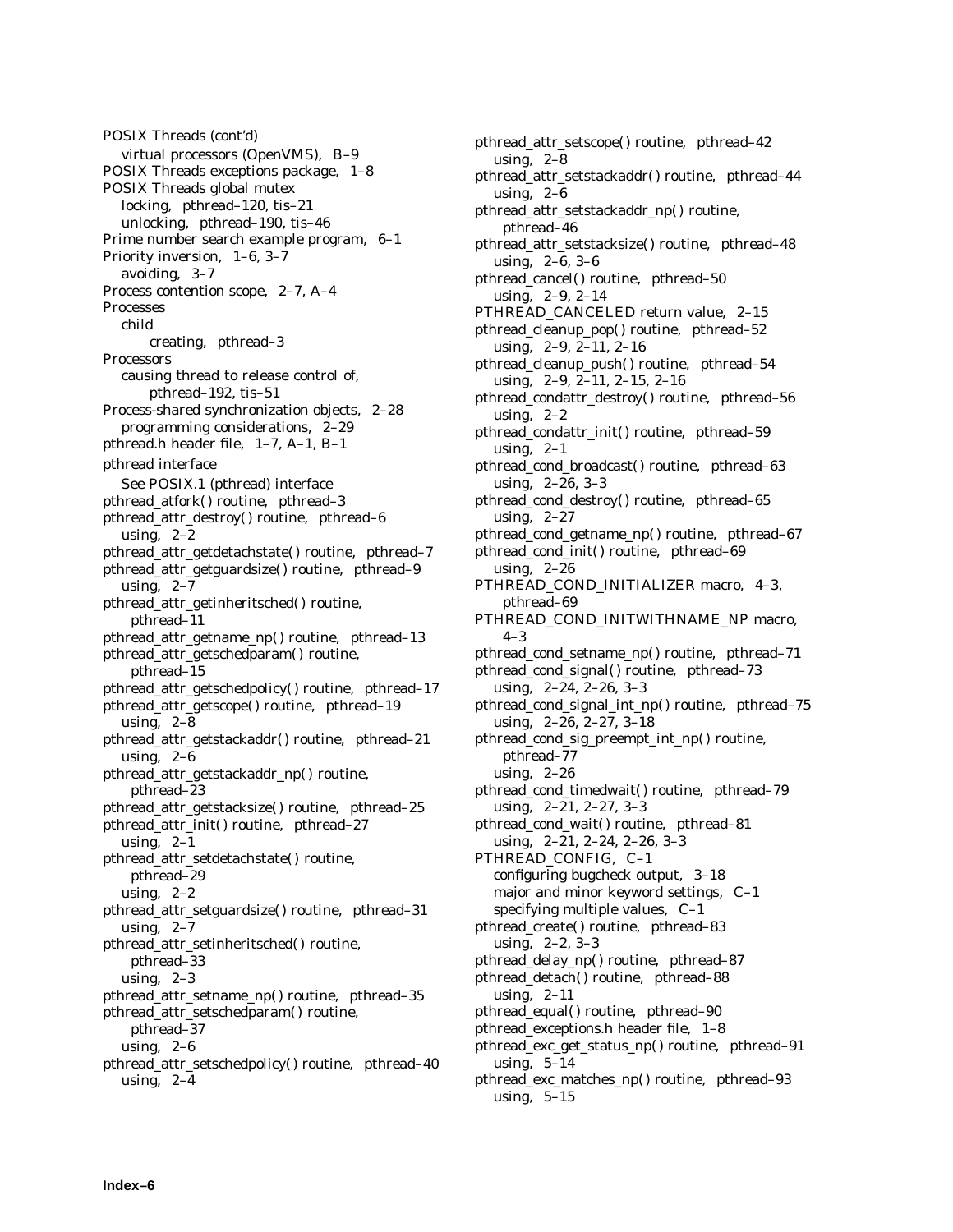pthread\_exc\_report\_np( ) routine, pthread–94 using, 5–15 pthread exc\_set\_status\_np() routine, pthread–95 using,  $5-14$ pthread\_exit() routine, pthread-97 using, 2–9, 2–10 pthread\_getconcurrency() routine, pthread–99 pthread\_getname\_np( ) routine, pthread–100 pthread\_getschedparam( ) routine, pthread–102 pthread\_getsequence\_np( ) routine, pthread–104 pthread\_getspecific( ) routine, pthread–105 using, 2–30 pthread\_get\_expiration\_np( ) routine, pthread–106 pthread\_join() routine, pthread–108 using, 2–12, 3–3 pthread key create() routine, pthread–110 using, 2–30 pthread\_key\_delete( ) routine, pthread–112 pthread\_key\_getname\_np( ) routine, pthread–114 pthread\_key\_setname\_np() routine, pthread-116 pthread\_kill() routine, pthread-118 pthread\_lock\_global\_np( ) routine, pthread–120 using, 3–17 pthread\_mutexattr\_destroy( ) routine, pthread–122 using, 2–2 pthread\_mutexattr\_gettype( ) routine, pthread–125 using, 2–22 pthread\_mutexattr\_init( ) routine, pthread–127 using,  $2-1$ pthread\_mutexattr\_settype() routine, pthread–131 using, 2–22 pthread\_mutex\_destroy( ) routine, pthread–133 using, 2–22 pthread\_mutex\_getname\_np( ) routine, pthread–135 pthread\_mutex\_init( ) routine, pthread–137 using, 2–20 PTHREAD\_MUTEX\_INITIALIZER macro, 4–2, pthread–137 PTHREAD\_MUTEX\_INITWITHNAME macro,  $4 - 2$ pthread\_mutex\_lock( ) routine, pthread–139 using, 2–21, 2–22, 3–3 pthread\_mutex\_setname\_np( ) routine, pthread–141 pthread\_mutex\_trylock() routine, pthread-143 using, 2–22, 3–3 pthread\_mutex\_unlock() routine, pthread-145 using, 2–21, 2–22, 3–3 pthread\_once( ) routine, pthread–147 using, 3–2, 3–15 PTHREAD\_ONCE\_INIT macro, pthread–148

pthread\_once\_t data structure, pthread–147, tis–29 pthread\_rwlockattr\_destroy( ) routine using,  $2-2$ pthread\_rwlockattr\_init( ) routine using, 2–1 pthread\_self() routine, pthread–173 pthread\_setcancelstate( ) routine, pthread–174 using,  $2-15$ pthread\_setcanceltype( ) routine, pthread–176 using, 2–15 pthread\_setconcurrency() routine, pthread-178 pthread\_setname\_np( ) routine, pthread–180 pthread\_setschedparam() routine, pthread-182 using, 2–4, 2–6 pthread\_setspecific( ) routine, pthread–185 using, 2–30 pthread\_sigmask() routine, pthread-187 pthread\_testcancel() routine, pthread-189 using,  $2-15$ pthread\_unlock\_global\_np( ) routine, pthread–190 using, 3–17 pthread\_yield\_np( ) routine, pthread–192

# **R**

Race conditions, 1–6 avoiding, 3–8 word tearing, 3–12 RAISE macro, 5–9 Read-write lock attributes objects creating, pthread–152 destroying, pthread–149 get process-shared attribute value, pthread–150 initializing, pthread–152 set process-shared attribute value, pthread–153 Read-write locks, 2–27, 4–3 attributes, 2–28 changing object name in, pthread–163 creating, pthread–159, tis–37 destroying, 2–28, pthread–155, tis–35 initializing, 2–28, pthread–159, tis–37 locking for read access, pthread–161, tis–31, tis–32 without waiting, pthread–165 for write access, pthread–171, tis–47, tis–48 without waiting, pthread–167 obtaining object name, pthread–157 process-shared, 2–29 thread priority, 2–28 under the thread-independent services (tis) interface, 4–3 unlocking, pthread–169 for read access, tis–34 for write access, tis–50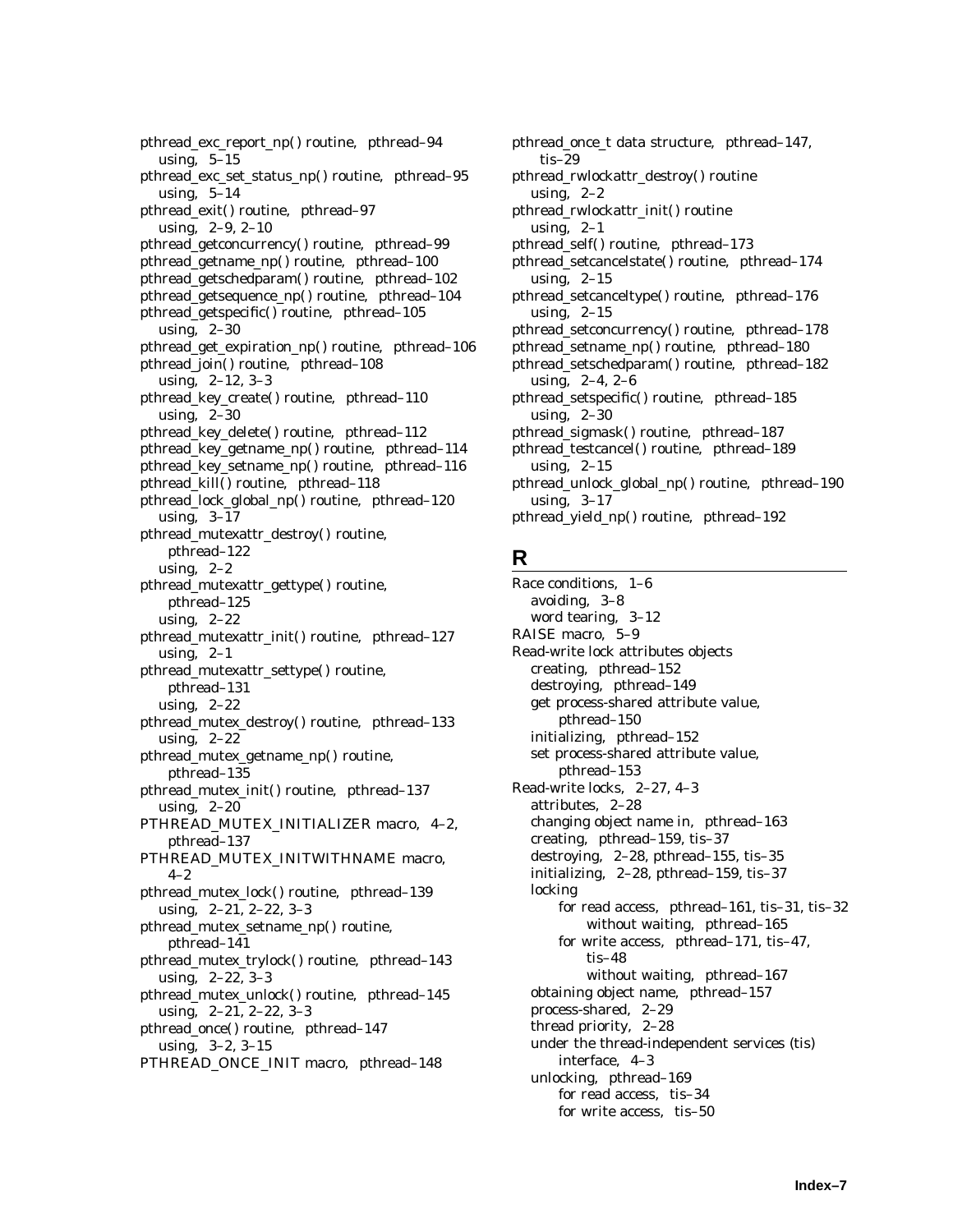Read-write locks (cont'd) using in thread-safe library code, 4–3 writer precedence, 2–28 Realtime scheduling of POSIX Threads under Tru64 UNIX, A–9 Recursive mutexes, 2–21 Reentrant code, 3–16 required for multithreaded programming, 1–6 required for thread-safe code, 4–1 RERAISE macro, 5–12, 5–20 Round-robin (RR) scheduling policy, 2–3

### **S**

Scheduling parameters of threads obtaining, pthread–102 setting, pthread–182 Scheduling parameters attribute of thread attributes object obtaining, pthread–15 setting, pthread–37 Scheduling policy attribute of thread attributes object, 2–3 obtaining, pthread–17 setting, pthread–40 Scheduling priority attribute, of thread attributes object, 2–5 sched\_get\_priority\_max( ) routine, pthread–194 sched\_get\_priority\_min() routine, pthread-195 sched\_yield() routine, pthread-196 Sequence numbers See Thread sequence numbers Sharing memory, between threads, 3–3 Signal masks (Tru64 UNIX) See Thread signal masks Signals (Tru64 UNIX) per-thread usage, A–7 synchronous reported as exceptions, A–8 sigwait() routine, pthread-197, A-7 Spurious wakeups, 2–23 Stack address attribute of thread attributes object, 2–6 obtaining, pthread–21, pthread–23 setting, pthread–44, pthread–46 Stack memory, using from threads, 3–4 Stacks, of threads See Thread stacks Stacksize attribute of thread attributes object, 2–6 obtaining, pthread–25 setting, pthread–48 Static memory, 3–4 using before release of mutex, 3–17 using from threads, 3–4

Status exceptions, 5–7 \$SYNC, tis–44 Synchronization objects condition variables, 2–23 mutexes, 2–20 read-write locks, 2–27 stack-based static initialization inappropriate for, 3–10 Synchronizing I/O completion, tis–16, tis–44 Synchronous thread cancelation, 2–15 SYSGEN (OpenVMS) MULTITHREAD parameter, B–13 System contention scope, 2–7, A–4 System services, cancelability from POSIX Threads, A–4, B–5

### **T**

THIS CATCH exception object, 5–13 Thread attributes objects, 2–1 cancelability state attribute, 2–15 setting, pthread–174, tis–40 cancelability type attribute, 2–15 setting, pthread–176 contention scope attribute, 2–7, pthread–19, pthread–42 creating, pthread–27 destroying, pthread–6 detachstate attribute, pthread–7, pthread–29 guardsize attribute, 2–7, 3–5, pthread–9, pthread–31 inherit scheduling attribute, 2–3, pthread–11, pthread–33 initializing, pthread–27 naming, pthread–13, pthread–35 scheduling parameters, pthread–15, pthread–37 scheduling policy attribute, 2–3, pthread–17, pthread–40 scheduling priority attribute, 2–5 setting attributes in, 2–3 stack address attribute, 2–6, pthread–21, pthread–23, pthread–44, pthread–46 stacksize attribute, 2–6, pthread–25, pthread–48 THREADCP tool (OpenVMS), B–8 Thread-independent services (tis) interface, 1–16, tis–1 condition variables, 4–3 features of, 4–1 mutexes, 4–2 performance of routines, 4–2 read-write locks, 4–3 run-time linkages to routines, 4–2 summary of routines, 1–17 thread-specific data, 4–3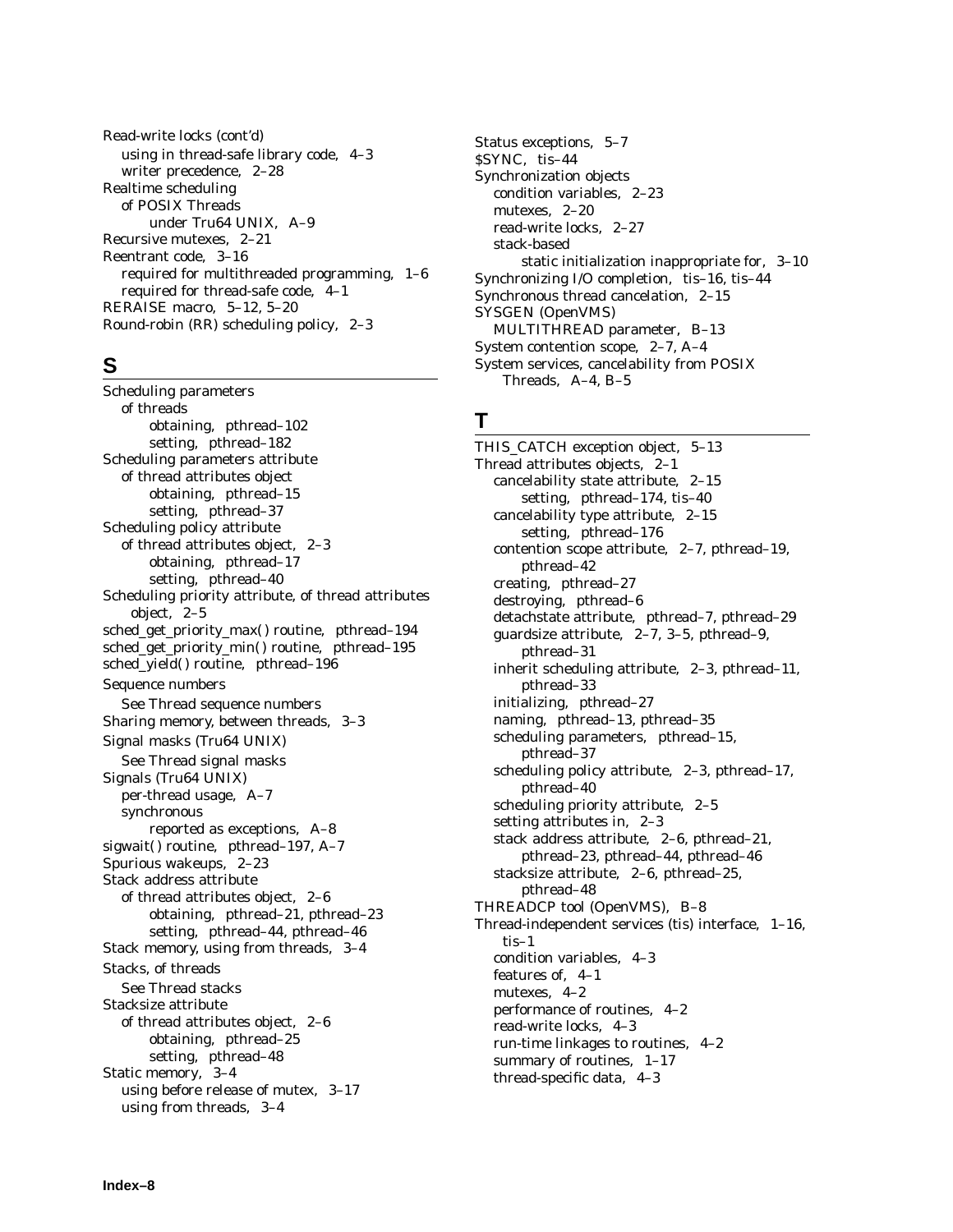Thread objects, naming, pthread–100, pthread–180 Thread-reentrant code See Reentrant code Threads See also Multithreaded programming advantages of, 1–1 attributes of, 2–3 avoiding nonreentrant routines, 1–6 cancelability state, 2–15 cancelability type, 2–15 canceling, 2–14, pthread–50 asynchronously, 2–15 code example, 2–18 control of, 2–15 delivery of cancelation request, pthread–189 exception-based implementation, 2–15 PTHREAD\_CANCELED return value, 2–15 synchronously, 2–15 whether enabled, 2–15 changes of state, 1–3 cleanup from asynchronous cancelation, 2–17 from deferred cancelation, 2–16 cleanup handlers, 2–11, pthread–52, pthread–54 concurrency level, pthread–99, pthread–178 contention scope, 2–7 context-switching in user mode, 3–1 creating, 2–2, pthread–83 deadlocks among, 1–6 delaying execution of, pthread–87 delivering cancelation requests, tis–45 destroying, 2–11, pthread–88 detaching, 2–11, pthread–88 executing, 1–3 granularity considerations, 3–10 identifiers comparing, pthread–90 obtaining, pthread–173, tis–39 joining with another thread, 2–12, pthread–108 locking mutexes, pthread–143, tis–27 one-time initialization of, 3–15, pthread–147, tis–29 on multiprocessor systems, 1–1 overview of, 1–2 priority inversion among, 1–6 process contention scope, A–4 race conditions among, 1–6 reentrant code for, 1–6 releasing processor, pthread–192, tis–51 scheduling, 2–12 alternative policies, 2–3 alternative priorities, 2–5 calculating priority, 2–13

**Threads** scheduling (cont'd) effects of scheduling policy, 2–13 inheriting attributes, 2–3 issues, 3–6 realtime (Tru64 UNIX), A–3 scheduling parameters obtaining, pthread–102 setting, pthread–182 sending signals to, pthread–118 sequence numbers obtaining, pthread–104 sharing memory, 3–3 signal masks for (Tru64 UNIX) obtaining, pthread–187 setting, pthread–187 synchronizing memory access, 3–3 system contention scope, A–4 terminating, 2–9 due to error, pthread–83 normally, pthread–83 series of actions, 2–9, pthread–85 via pthread\_exit() routine, pthread-97 thread-specific data, 2–30 time slicing, 2–4 unlocking mutexes, pthread–145, tis–28 unlocking POSIX Threads global mutex, pthread–190 unlocking the POSIX Threads global mutex, tis–46 using a stack guard area, 2–7 using a stack overflow warning area, 2–7 using dynamic memory, 3–4 using stack memory, 3–4 using static memory, 3–4 waiting for another thread to terminate, 2–12, pthread–108 waiting on mutexes, pthread–139 wakeups for broadcasting, pthread–63, tis–3 signaling, pthread–73, pthread–75, pthread–77, tis–8 yielding processor to another thread, pthread–192, tis–51 yielding to another thread, pthread–196 Thread-safe code, 3–16 in libraries, 4–1 requires reentrant compilation, 4–1 using condition variables, 4–3 using mutexes, 4–2 using read-write locks, 4–3 using thread-specific data, 4–3 Thread sequence numbers, obtaining, pthread–104 Thread signal masks (Tru64 UNIX) obtaining, pthread–187 setting, pthread–187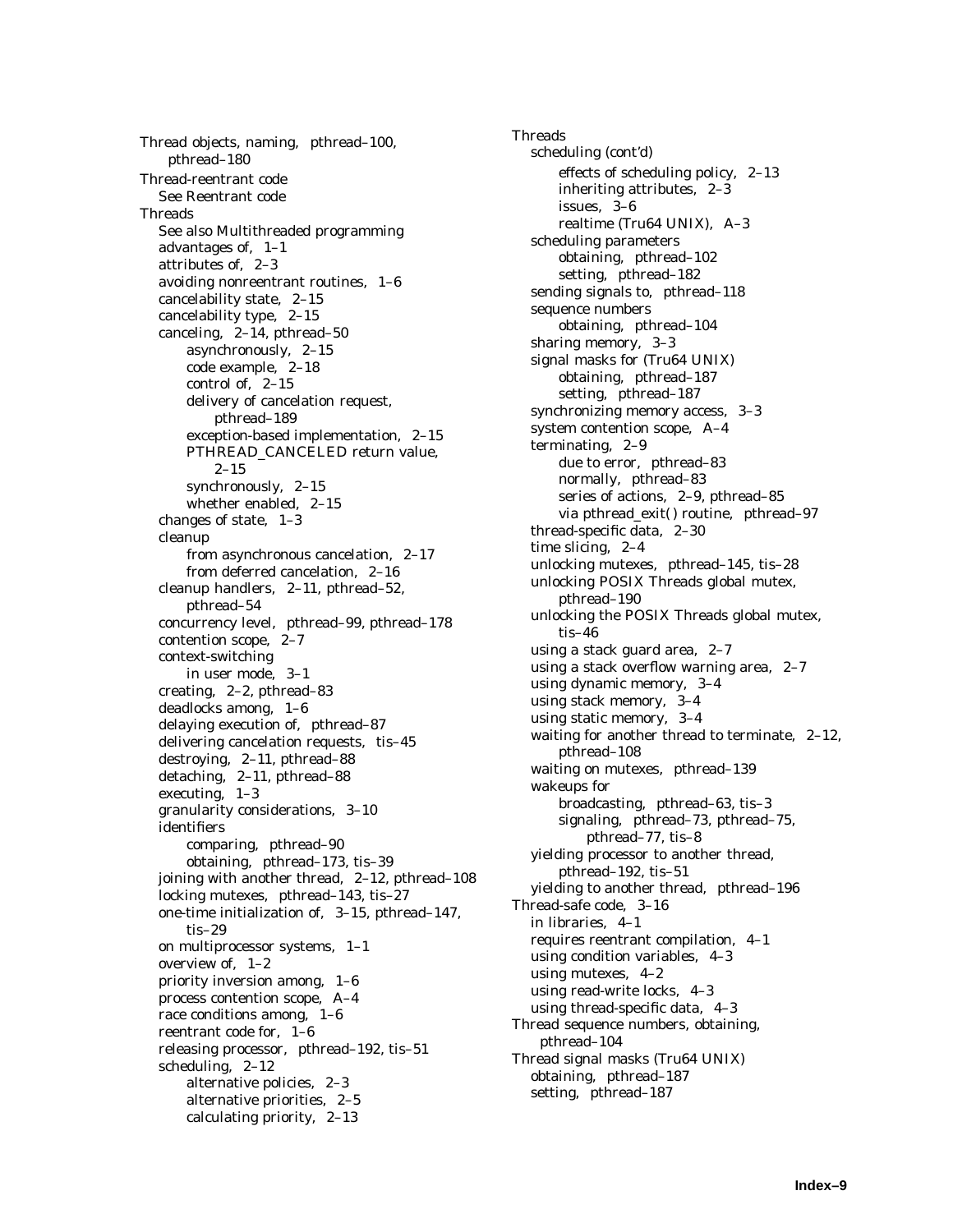Thread-specific data, 2–30 keys creating, pthread–110, tis–17 destroying, pthread–112, tis–19 naming, pthread–114, pthread–116 obtaining, pthread–105, tis–13 setting, pthread–185, tis–42 under the thread-independent services (tis) interface, 4–3 using in thread-safe library code, 4–3 Thread stacks, 3–4 default size of under OpenVMS, B–3 diagnosing overflow, 3–6 identifying overflow of, 2–7, 3–5 incremental allocation under Tru64 UNIX, A–8 managing, 3–5 minimum size of under OpenVMS, B–3 setting the origin address, 2–6 size of determining, 3–5 requesting absolute, B–4 tracing, C–3 using a stack guard area, 2–7, 3–5 under Tru64 UNIX, A–8 using a stack overflow warning area, 2–7, 3–5 Throughput scheduling policy, 2–3 Time, expiration, obtaining, pthread–106, tis–14 Time slicing, of threads, 2–4 tis interface See Thread-independent services (tis) interface tis\_cond\_broadcast() routine, tis-3 tis\_cond\_destroy( ) routine, tis–4 tis\_cond\_init() routine, tis-6 tis\_cond\_signal( ) routine, tis–8 tis\_cond\_timedwait( ) routine, tis–9 tis\_cond\_wait() routine, tis-11 using, 4–2 tis\_getspecific( ) routine, tis–13 tis\_get\_expiration() routine, tis-14 tis\_io\_complete( ) routine, tis–16 tis\_key\_create( ) routine, tis–17 tis\_key\_delete( ) routine, tis–19 tis\_lock\_global( ) routine, tis–21 using,  $4-2$ tis\_mutex\_destroy() routine, tis-22 tis\_mutex\_init( ) routine, tis–24 using,  $4-2$ tis\_mutex\_lock() routine,\_tis-26 tis\_mutex\_trylock( ) routine, tis–27 tis\_mutex\_unlock( ) routine, tis–28 tis\_once() routine, tis-29 tis\_read\_lock( ) routine, tis–31 using, 4–4

tis\_read\_trylock( ) routine, tis–32 using,  $4-4$ tis read unlock() routine, tis–34 tis\_rwlock\_destroy( ) routine, tis–35 using, 4–4 tis\_rwlock\_init( ) routine, tis–37 using, 4–4 tis\_self( ) routine, tis–39 tis\_setcancelstate( ) routine, tis–40 tis\_setspecific( ) routine, tis–42 tis\_sync( ) routine, tis–44 tis\_testcancel() routine, tis-45 using,  $4-2$ tis\_unlock\_global() routine, tis-46 using,  $4-2$ tis write  $lock()$  routine, tis–47 using, 4–4 tis\_write\_trylock( ) routine, tis–48 using, 4–4 tis\_write\_unlock( ) routine, tis–50 tis\_yield() routine, tis-51 Tru64 UNIX operating system, using POSIX Threads with, A–1 TRY macro, 5–8 restrictions, B–4 Two-level scheduling under OpenVMS Alpha, B–6 under Tru64 UNIX, A–2

### **U**

Upcalls under OpenVMS, B–7 due to \$HIBER and \$WAKE system services, B–11 under Tru64 UNIX, A–3 User threads, A–3 relation to kernel threads under OpenVMS, B–6, B–9 under Tru64 UNIX, A–3

### **V**

Virtual processors (OpenVMS), for kernel threads, B–9 Visual Threads, C–2

### **W**

\$WAKE system service (OpenVMS), B–11 Wakeups for threads broadcasting, pthread–63, tis–3 signaling, pthread–73, pthread–75, pthread–77, tis–8 spurious, 2–23